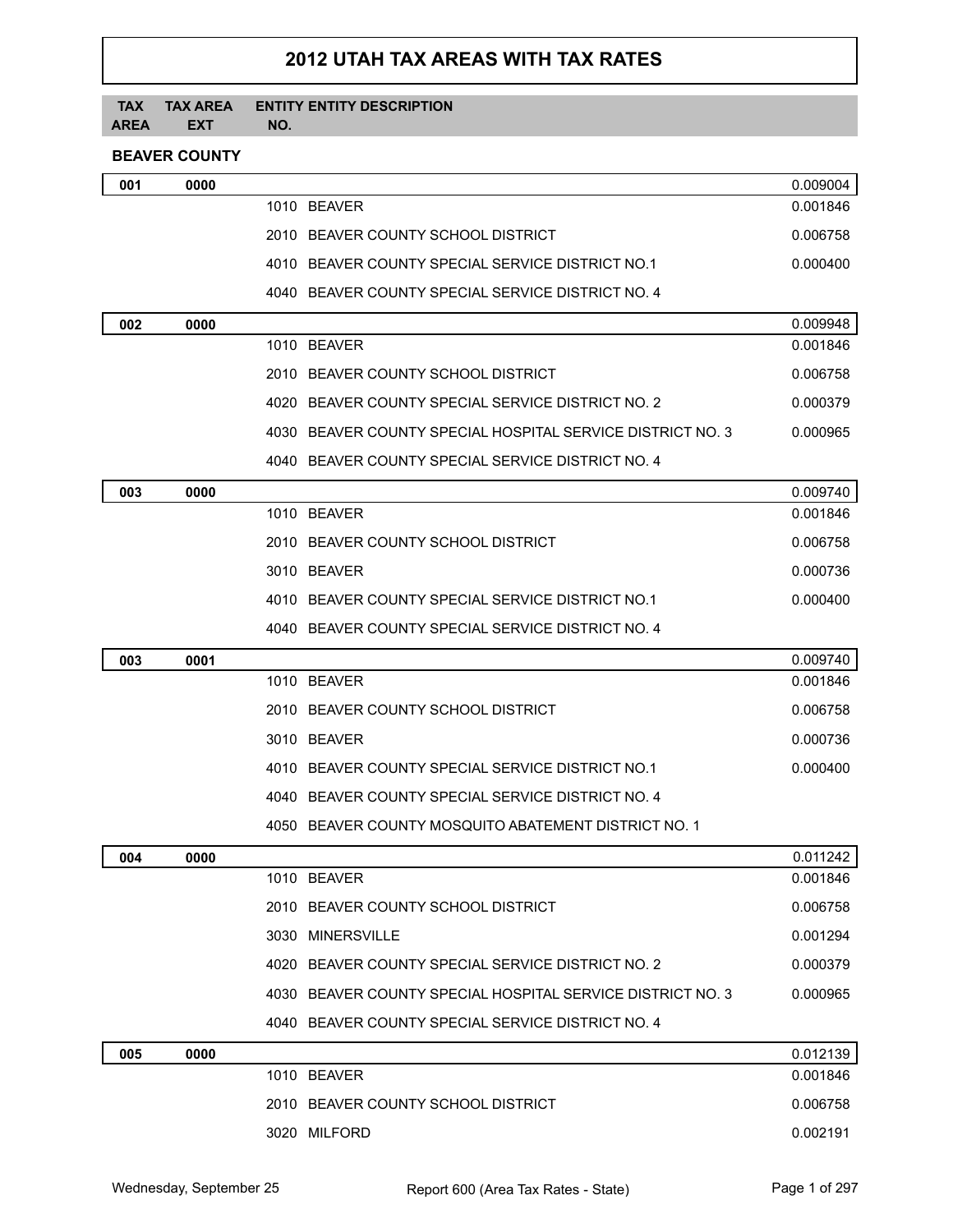| <b>TAX</b>  | <b>TAX AREA</b> | <b>ENTITY ENTITY DESCRIPTION</b>                           |          |
|-------------|-----------------|------------------------------------------------------------|----------|
| <b>AREA</b> | <b>EXT</b>      | NO.                                                        |          |
|             |                 | BEAVER COUNTY SPECIAL SERVICE DISTRICT NO. 2<br>4020       | 0.000379 |
|             |                 | 4030 BEAVER COUNTY SPECIAL HOSPITAL SERVICE DISTRICT NO. 3 | 0.000965 |
|             |                 | 4040 BEAVER COUNTY SPECIAL SERVICE DISTRICT NO. 4          |          |
| 006         | 0000            |                                                            | 0.009004 |
|             |                 | 1010 BEAVER                                                | 0.001846 |
|             |                 | 2010 BEAVER COUNTY SCHOOL DISTRICT                         | 0.006758 |
|             |                 | 4010 BEAVER COUNTY SPECIAL SERVICE DISTRICT NO.1           | 0.000400 |
|             |                 | 4040 BEAVER COUNTY SPECIAL SERVICE DISTRICT NO. 4          |          |
|             |                 | 4050 BEAVER COUNTY MOSQUITO ABATEMENT DISTRICT NO. 1       |          |
| 007         | 0000            |                                                            | 0.009169 |
|             |                 | 1010 BEAVER                                                | 0.001846 |
|             |                 |                                                            |          |

| 2010 BEAVER COUNTY SCHOOL DISTRICT                | 0.006758 |
|---------------------------------------------------|----------|
| 4040 BEAVER COUNTY SPECIAL SERVICE DISTRICT NO. 4 |          |
| 4055 ELK MEADOWS SPECIAL SERVICE DISTRICT         | 0.000565 |

#### **BOX ELDER COUNTY**

| 101 | 0000 |                                            | 0.011980 |
|-----|------|--------------------------------------------|----------|
|     |      | 1010 BOX ELDER                             | 0.002697 |
|     |      | 2010 BOX ELDER SCHOOL DISTRICT             | 0.008725 |
|     |      | 4010 BOX ELDER MOSQUITO ABATEMENT DISTRICT | 0.000208 |
|     |      | 4190 BEAR RIVER WATER CONSERVANCY DISTRICT | 0.000200 |
|     |      | 6010 BOX ELDER COUNTY LIBRARY              | 0.000150 |
| 102 | 0000 |                                            | 0.013174 |
|     |      | 1010 BOX ELDER                             | 0.002697 |
|     |      | 2010 BOX ELDER SCHOOL DISTRICT             | 0.008725 |
|     |      | 3010 BEAR RIVER CITY                       | 0.001194 |
|     |      | 4010 BOX ELDER MOSQUITO ABATEMENT DISTRICT | 0.000208 |
|     |      | 4190 BEAR RIVER WATER CONSERVANCY DISTRICT | 0.000200 |
|     |      | 6010 BOX ELDER COUNTY LIBRARY              | 0.000150 |
| 103 | 0000 |                                            | 0.014283 |
|     |      | 1010 BOX ELDER                             | 0.002697 |
|     |      | 2010 BOX ELDER SCHOOL DISTRICT             | 0.008725 |
|     |      | 3020 BRIGHAM CITY                          | 0.002453 |
|     |      | 4010 BOX ELDER MOSQUITO ABATEMENT DISTRICT | 0.000208 |
|     |      | 4190 BEAR RIVER WATER CONSERVANCY DISTRICT | 0.000200 |
| 104 | 0000 |                                            | 0.014327 |
|     |      | 1010 BOX ELDER                             | 0.002697 |
|     |      | 2010 BOX ELDER SCHOOL DISTRICT             | 0.008725 |
|     |      | 3030 CORINNE CITY                          | 0.002152 |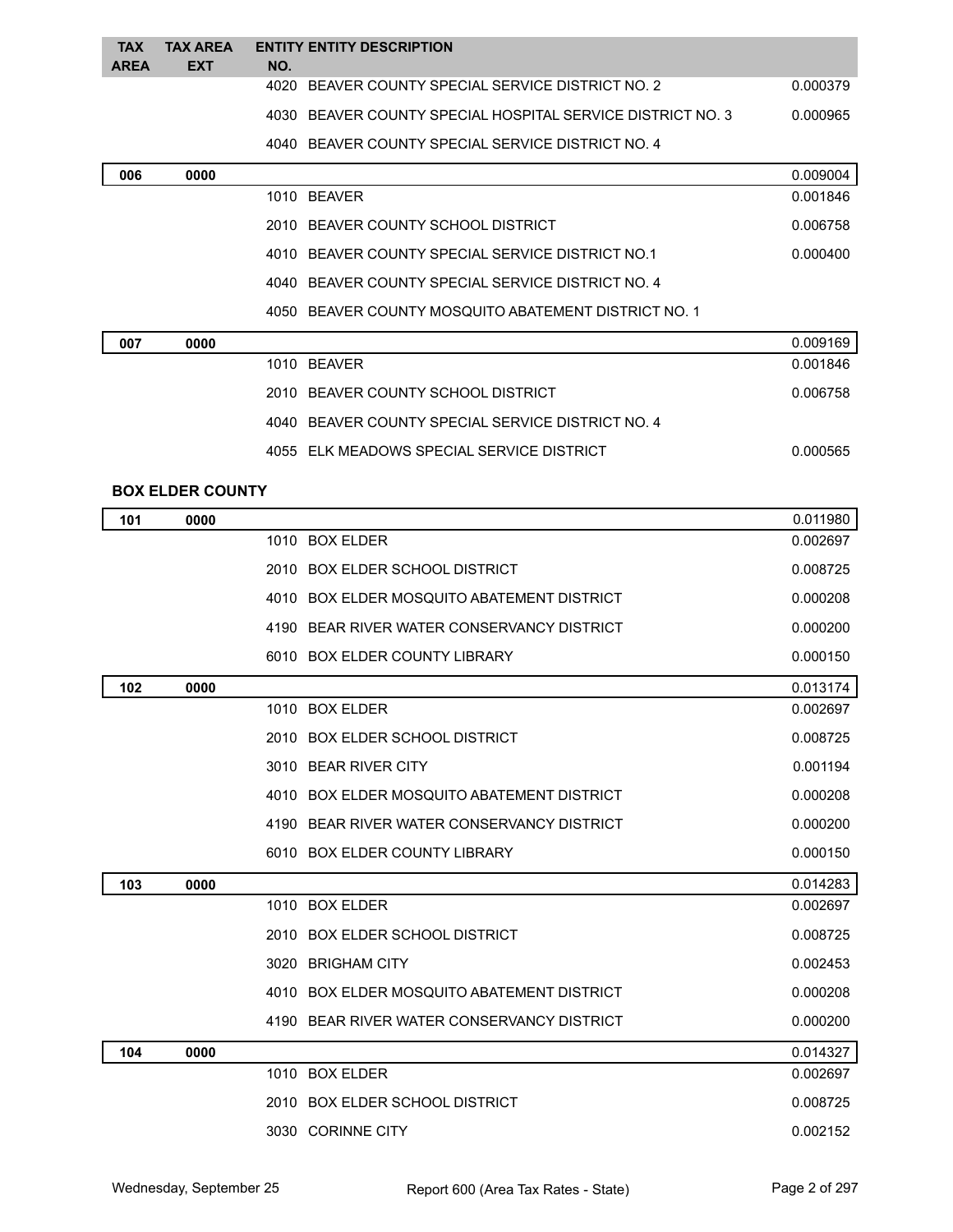| <b>TAX</b>  | <b>TAX AREA</b>         |     | <b>ENTITY ENTITY DESCRIPTION</b>                |                      |
|-------------|-------------------------|-----|-------------------------------------------------|----------------------|
| <b>AREA</b> | EXT                     | NO. | 4010 BOX ELDER MOSQUITO ABATEMENT DISTRICT      | 0.000208             |
|             |                         |     | 4100 CORINNE CEMETERY MAINTENANCE DISTRICT      | 0.000195             |
|             |                         |     | 4190 BEAR RIVER WATER CONSERVANCY DISTRICT      | 0.000200             |
|             |                         |     | 6010 BOX ELDER COUNTY LIBRARY                   | 0.000150             |
| 105         | 0000                    |     |                                                 | 0.012175             |
|             |                         |     | 1010 BOX ELDER                                  | 0.002697             |
|             |                         |     | 2010 BOX ELDER SCHOOL DISTRICT                  | 0.008725             |
|             |                         |     | 4010 BOX ELDER MOSQUITO ABATEMENT DISTRICT      | 0.000208             |
|             |                         |     | 4100 CORINNE CEMETERY MAINTENANCE DISTRICT      | 0.000195             |
|             |                         |     | 4190 BEAR RIVER WATER CONSERVANCY DISTRICT      | 0.000200             |
|             |                         |     | 6010 BOX ELDER COUNTY LIBRARY                   | 0.000150             |
| 106         | 0000                    |     |                                                 | 0.012720             |
|             |                         |     | 1010 BOX ELDER                                  | 0.002697             |
|             |                         |     | 2010 BOX ELDER SCHOOL DISTRICT                  | 0.008725             |
|             |                         |     | 3040 DEWEYVILLE                                 | 0.000740             |
|             |                         |     | 4010 BOX ELDER MOSQUITO ABATEMENT DISTRICT      | 0.000208             |
|             |                         |     | 4190 BEAR RIVER WATER CONSERVANCY DISTRICT      | 0.000200             |
|             |                         |     | 6010 BOX ELDER COUNTY LIBRARY                   | 0.000150             |
| 107         | 0000                    |     |                                                 | 0.012130             |
|             |                         |     | 1010 BOX ELDER                                  | 0.002697             |
|             |                         |     | 2010 BOX ELDER SCHOOL DISTRICT                  | 0.008725             |
|             |                         |     | 4010 BOX ELDER MOSQUITO ABATEMENT DISTRICT      | 0.000208             |
|             |                         |     | 4130 EAST GARLAND CEMETERY MAINTENANCE DISTRICT | 0.000150             |
|             |                         |     | 4190 BEAR RIVER WATER CONSERVANCY DISTRICT      | 0.000200             |
|             |                         |     | 6010 BOX ELDER COUNTY LIBRARY                   | 0.000150             |
| 108         | 0000                    |     | 1010 BOX ELDER                                  | 0.013253<br>0.002697 |
|             |                         |     | 2010 BOX ELDER SCHOOL DISTRICT                  | 0.008725             |
|             |                         |     | 3050 ELWOOD                                     | 0.001273             |
|             |                         |     | 4010 BOX ELDER MOSQUITO ABATEMENT DISTRICT      | 0.000208             |
|             |                         |     | 4190 BEAR RIVER WATER CONSERVANCY DISTRICT      | 0.000200             |
|             |                         |     | 6010 BOX ELDER COUNTY LIBRARY                   | 0.000150             |
| 111         | 0000                    |     |                                                 | 0.013308             |
|             |                         |     | 1010 BOX ELDER                                  | 0.002697             |
|             |                         |     | 2010 BOX ELDER SCHOOL DISTRICT                  | 0.008725             |
|             |                         |     | 3060 FIELDING                                   | 0.000908             |
|             |                         |     | 4010 BOX ELDER MOSQUITO ABATEMENT DISTRICT      | 0.000208             |
|             |                         |     | 4030 FIELDING CEMETERY MAINTENANCE DISTRICT     | 0.000420             |
|             |                         |     | 4190 BEAR RIVER WATER CONSERVANCY DISTRICT      | 0.000200             |
|             | Wednesday, September 25 |     | Report 600 (Area Tax Rates - State)             | Page 3 of 297        |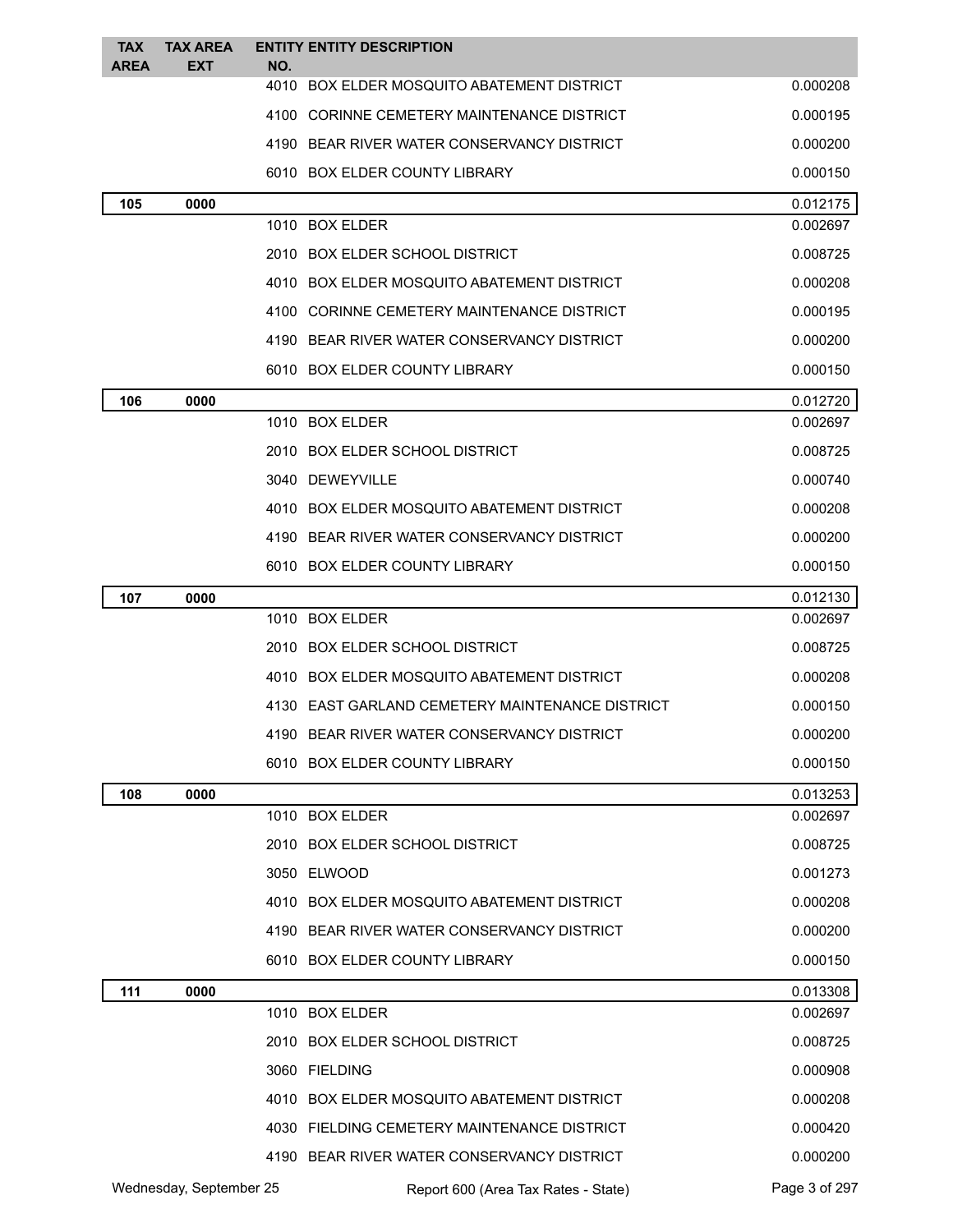| <b>TAX</b><br><b>AREA</b> | <b>TAX AREA</b><br><b>EXT</b> | <b>ENTITY ENTITY DESCRIPTION</b><br>NO.              |          |
|---------------------------|-------------------------------|------------------------------------------------------|----------|
|                           |                               | 6010 BOX ELDER COUNTY LIBRARY                        | 0.000150 |
| 112                       | 0000                          |                                                      | 0.012400 |
|                           |                               | 1010 BOX ELDER                                       | 0.002697 |
|                           |                               | 2010 BOX ELDER SCHOOL DISTRICT                       | 0.008725 |
|                           |                               | 4010 BOX ELDER MOSQUITO ABATEMENT DISTRICT           | 0.000208 |
|                           |                               | 4030 FIELDING CEMETERY MAINTENANCE DISTRICT          | 0.000420 |
|                           |                               | 4190 BEAR RIVER WATER CONSERVANCY DISTRICT           | 0.000200 |
|                           |                               | 6010 BOX ELDER COUNTY LIBRARY                        | 0.000150 |
| 113                       | 0000                          |                                                      | 0.015836 |
|                           |                               | 1010 BOX ELDER                                       | 0.002697 |
|                           |                               | 2010 BOX ELDER SCHOOL DISTRICT                       | 0.008725 |
|                           |                               | 3070 GARLAND                                         | 0.003766 |
|                           |                               | 4010 BOX ELDER MOSQUITO ABATEMENT DISTRICT           | 0.000208 |
|                           |                               | 4040 GARLAND CEMETERY MAINTENANCE DISTRICT           | 0.000240 |
|                           |                               | 4190 BEAR RIVER WATER CONSERVANCY DISTRICT           | 0.000200 |
| 114                       | 0000                          |                                                      | 0.012220 |
|                           |                               | 1010 BOX ELDER                                       | 0.002697 |
|                           |                               | 2010 BOX ELDER SCHOOL DISTRICT                       | 0.008725 |
|                           |                               | 4010 BOX ELDER MOSQUITO ABATEMENT DISTRICT           | 0.000208 |
|                           |                               | 4040 GARLAND CEMETERY MAINTENANCE DISTRICT           | 0.000240 |
|                           |                               | 4190 BEAR RIVER WATER CONSERVANCY DISTRICT           | 0.000200 |
|                           |                               | 6010 BOX ELDER COUNTY LIBRARY                        | 0.000150 |
| 116                       | 0000                          |                                                      | 0.012145 |
|                           |                               | 1010 BOX ELDER                                       | 0.002697 |
|                           |                               | 2010 BOX ELDER SCHOOL DISTRICT                       | 0.008725 |
|                           |                               | 4010 BOX ELDER MOSQUITO ABATEMENT DISTRICT           | 0.000208 |
|                           |                               | 4120 HANSEL VALLEY WATERSHED DISTRICT                | 0.000165 |
|                           |                               | 4190 BEAR RIVER WATER CONSERVANCY DISTRICT           | 0.000200 |
|                           |                               | 6010 BOX ELDER COUNTY LIBRARY                        | 0.000150 |
| 118                       | 0000                          |                                                      | 0.012342 |
|                           |                               | 1010 BOX ELDER                                       | 0.002697 |
|                           |                               | 2010 BOX ELDER SCHOOL DISTRICT                       | 0.008725 |
|                           |                               | 3090 HOWELL CITY                                     | 0.000362 |
|                           |                               | 4010 BOX ELDER MOSQUITO ABATEMENT DISTRICT           | 0.000208 |
|                           |                               | 4020 BOX ELDER COUNTY SPECIAL SERVICE DISTRICT NO. 1 |          |
|                           |                               | 4190 BEAR RIVER WATER CONSERVANCY DISTRICT           | 0.000200 |
|                           |                               | 6010 BOX ELDER COUNTY LIBRARY                        | 0.000150 |
| 119                       | 0000                          |                                                      | 0.015499 |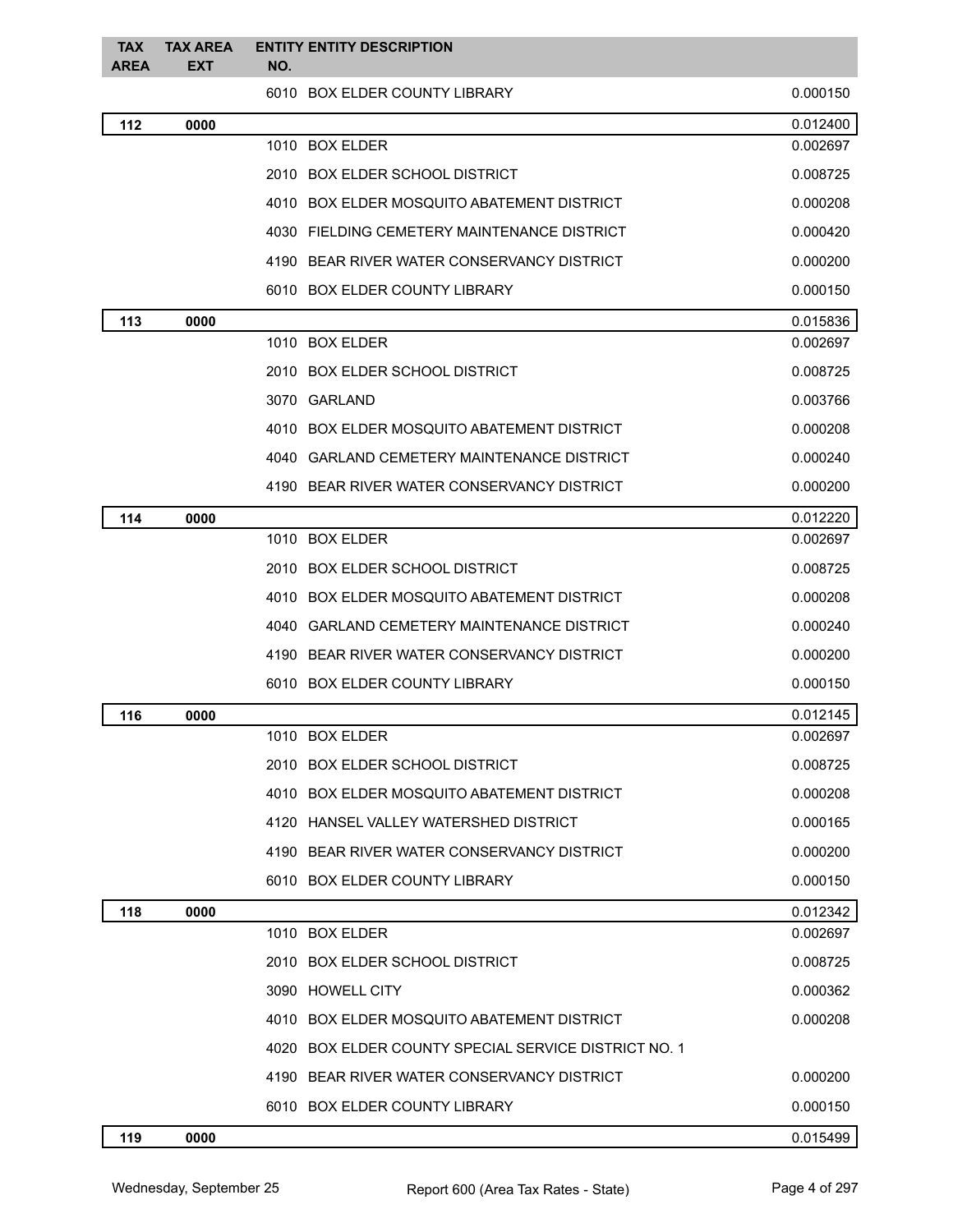| <b>TAX</b><br><b>AREA</b> | <b>TAX AREA</b><br><b>EXT</b> | NO. | <b>ENTITY ENTITY DESCRIPTION</b>            |               |
|---------------------------|-------------------------------|-----|---------------------------------------------|---------------|
|                           |                               |     | 1010 BOX ELDER                              | 0.002697      |
|                           |                               |     | 2010 BOX ELDER SCHOOL DISTRICT              | 0.008725      |
|                           |                               |     | 3100 MANTUA TOWN                            | 0.003519      |
|                           |                               |     | 4010 BOX ELDER MOSQUITO ABATEMENT DISTRICT  | 0.000208      |
|                           |                               |     | 4190 BEAR RIVER WATER CONSERVANCY DISTRICT  | 0.000200      |
|                           |                               |     | 6010 BOX ELDER COUNTY LIBRARY               | 0.000150      |
| 121                       | 0000                          |     |                                             | 0.012185      |
|                           |                               |     | 1010 BOX ELDER                              | 0.002697      |
|                           |                               |     | 2010 BOX ELDER SCHOOL DISTRICT              | 0.008725      |
|                           |                               |     | 4010 BOX ELDER MOSQUITO ABATEMENT DISTRICT  | 0.000208      |
|                           |                               |     | 4050 PENROSE CEMETERY MAINTENANCE DISTRICT  | 0.000205      |
|                           |                               |     | 4190 BEAR RIVER WATER CONSERVANCY DISTRICT  | 0.000200      |
|                           |                               |     | 6010 BOX ELDER COUNTY LIBRARY               | 0.000150      |
| 122                       | 0000                          |     |                                             | 0.014755      |
|                           |                               |     | 1010 BOX ELDER                              | 0.002697      |
|                           |                               |     | 2010 BOX ELDER SCHOOL DISTRICT              | 0.008725      |
|                           |                               |     | 3110 PERRY CITY                             | 0.002775      |
|                           |                               |     | 4010 BOX ELDER MOSQUITO ABATEMENT DISTRICT  | 0.000208      |
|                           |                               |     | 4190 BEAR RIVER WATER CONSERVANCY DISTRICT  | 0.000200      |
|                           |                               |     | 6010 BOX ELDER COUNTY LIBRARY               | 0.000150      |
| 123                       | 0000                          |     |                                             | 0.012389      |
|                           |                               |     | 1010 BOX ELDER                              | 0.002697      |
|                           |                               |     | 2010 BOX ELDER SCHOOL DISTRICT              | 0.008725      |
|                           |                               |     | 3120 PLYMOUTH                               | 0.000195      |
|                           |                               |     | 4010 BOX ELDER MOSQUITO ABATEMENT DISTRICT  | 0.000208      |
|                           |                               |     | 4090 PLYMOUTH CEMETERY MAINTENANCE DISTRICT | 0.000214      |
|                           |                               |     | 4190 BEAR RIVER WATER CONSERVANCY DISTRICT  | 0.000200      |
|                           |                               |     | 6010 BOX ELDER COUNTY LIBRARY               | 0.000150      |
| 124                       | 0000                          |     |                                             | 0.012194      |
|                           |                               |     | 1010 BOX ELDER                              | 0.002697      |
|                           |                               |     | 2010 BOX ELDER SCHOOL DISTRICT              | 0.008725      |
|                           |                               |     | 4010 BOX ELDER MOSQUITO ABATEMENT DISTRICT  | 0.000208      |
|                           |                               |     | 4090 PLYMOUTH CEMETERY MAINTENANCE DISTRICT | 0.000214      |
|                           |                               |     | 4190 BEAR RIVER WATER CONSERVANCY DISTRICT  | 0.000200      |
|                           |                               |     | 6010 BOX ELDER COUNTY LIBRARY               | 0.000150      |
| 125                       | 0000                          |     |                                             | 0.013982      |
|                           |                               |     | 1010 BOX ELDER                              | 0.002697      |
|                           |                               |     | 2010 BOX ELDER SCHOOL DISTRICT              | 0.008725      |
|                           |                               |     | 3130 PORTAGE                                | 0.001593      |
|                           | Wednesday, September 25       |     | Report 600 (Area Tax Rates - State)         | Page 5 of 297 |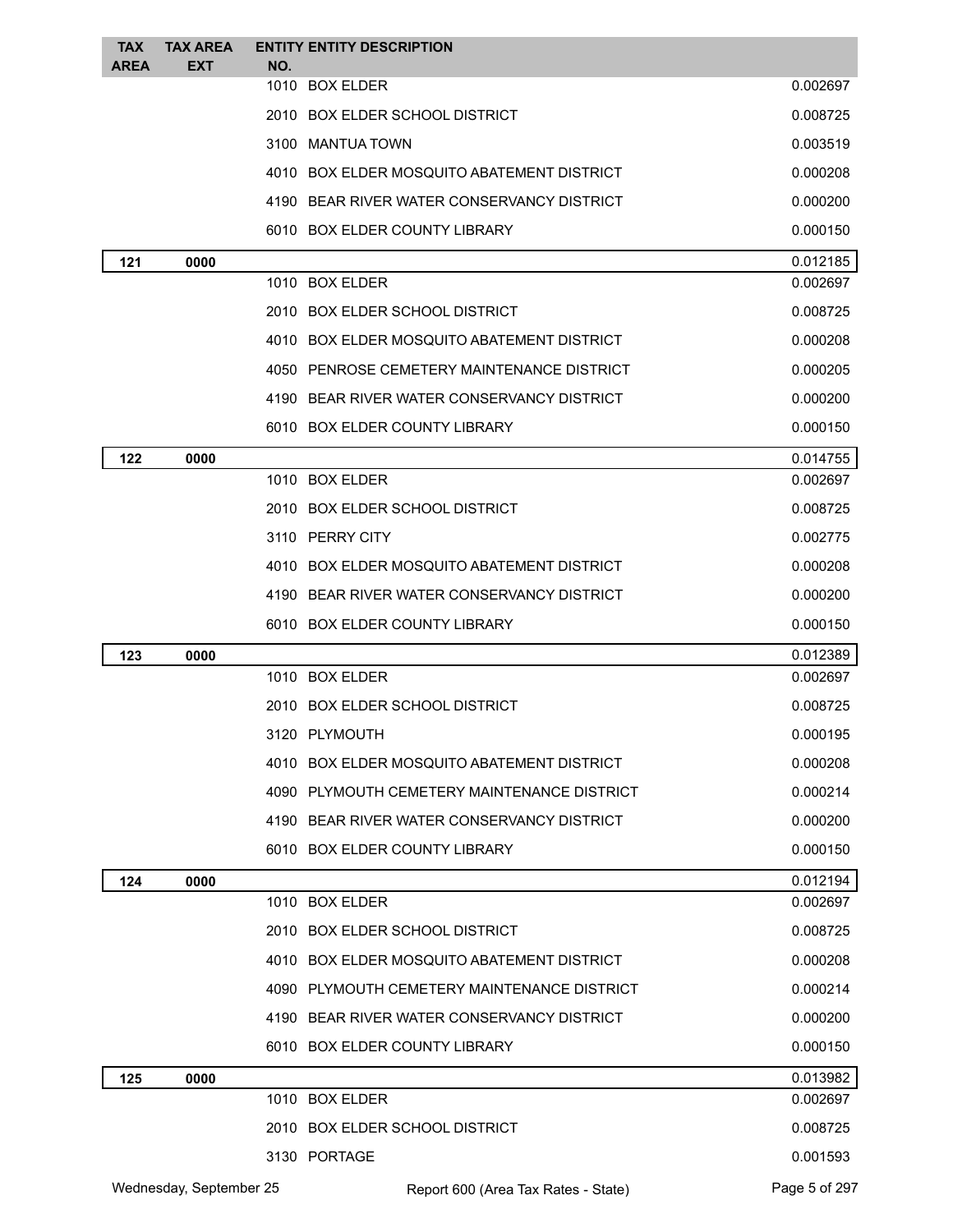| <b>TAX</b>  | <b>TAX AREA</b> |     | <b>ENTITY ENTITY DESCRIPTION</b>                     |          |
|-------------|-----------------|-----|------------------------------------------------------|----------|
| <b>AREA</b> | EXT             | NO. |                                                      |          |
|             |                 |     | 4010 BOX ELDER MOSQUITO ABATEMENT DISTRICT           | 0.000208 |
|             |                 |     | 4060 PORTAGE PRECINCT CEMETERY MAINTENANCE DISTRICT  | 0.000409 |
|             |                 |     | 4190 BEAR RIVER WATER CONSERVANCY DISTRICT           | 0.000200 |
|             |                 |     | 6010 BOX ELDER COUNTY LIBRARY                        | 0.000150 |
| 126         | 0000            |     |                                                      | 0.012389 |
|             |                 |     | 1010 BOX ELDER                                       | 0.002697 |
|             |                 |     | 2010 BOX ELDER SCHOOL DISTRICT                       | 0.008725 |
|             |                 |     | 4010 BOX ELDER MOSQUITO ABATEMENT DISTRICT           | 0.000208 |
|             |                 |     | 4060 PORTAGE PRECINCT CEMETERY MAINTENANCE DISTRICT  | 0.000409 |
|             |                 |     | 4190 BEAR RIVER WATER CONSERVANCY DISTRICT           | 0.000200 |
|             |                 |     | 6010 BOX ELDER COUNTY LIBRARY                        | 0.000150 |
| 127         | 0000            |     |                                                      | 0.012677 |
|             |                 |     | 1010 BOX ELDER                                       | 0.002697 |
|             |                 |     | 2010 BOX ELDER SCHOOL DISTRICT                       | 0.008725 |
|             |                 |     | 4010 BOX ELDER MOSQUITO ABATEMENT DISTRICT           | 0.000208 |
|             |                 |     | 4070 RIVERSIDE CEMETERY MAINTENANCE DISTRICT         | 0.000697 |
|             |                 |     | 4190 BEAR RIVER WATER CONSERVANCY DISTRICT           | 0.000200 |
|             |                 |     | 6010 BOX ELDER COUNTY LIBRARY                        | 0.000150 |
| 128         | 0000            |     |                                                      | 0.011980 |
|             |                 |     | 1010 BOX ELDER                                       | 0.002697 |
|             |                 |     | 2010 BOX ELDER SCHOOL DISTRICT                       | 0.008725 |
|             |                 |     | 4010 BOX ELDER MOSQUITO ABATEMENT DISTRICT           | 0.000208 |
|             |                 |     | 4020 BOX ELDER COUNTY SPECIAL SERVICE DISTRICT NO. 1 |          |
|             |                 |     | 4190 BEAR RIVER WATER CONSERVANCY DISTRICT           | 0.000200 |
|             |                 |     | 6010 BOX ELDER COUNTY LIBRARY                        | 0.000150 |
| 129         | 0000            |     |                                                      | 0.013422 |
|             |                 |     | 1010 BOX ELDER                                       | 0.002697 |
|             |                 |     | 2010 BOX ELDER SCHOOL DISTRICT                       | 0.008725 |
|             |                 |     | 3140 SNOWVILLE TOWN                                  | 0.001442 |
|             |                 |     | 4010 BOX ELDER MOSQUITO ABATEMENT DISTRICT           | 0.000208 |
|             |                 |     | 4190 BEAR RIVER WATER CONSERVANCY DISTRICT           | 0.000200 |
|             |                 |     | 6010 BOX ELDER COUNTY LIBRARY                        | 0.000150 |
| 130         | 0000            |     |                                                      | 0.014843 |
|             |                 |     | 1010 BOX ELDER                                       | 0.002697 |
|             |                 |     | 2010 BOX ELDER SCHOOL DISTRICT                       | 0.008725 |
|             |                 |     | 3150 TREMONTON                                       | 0.003013 |
|             |                 |     | 4010 BOX ELDER MOSQUITO ABATEMENT DISTRICT           | 0.000208 |
|             |                 |     | 4190 BEAR RIVER WATER CONSERVANCY DISTRICT           | 0.000200 |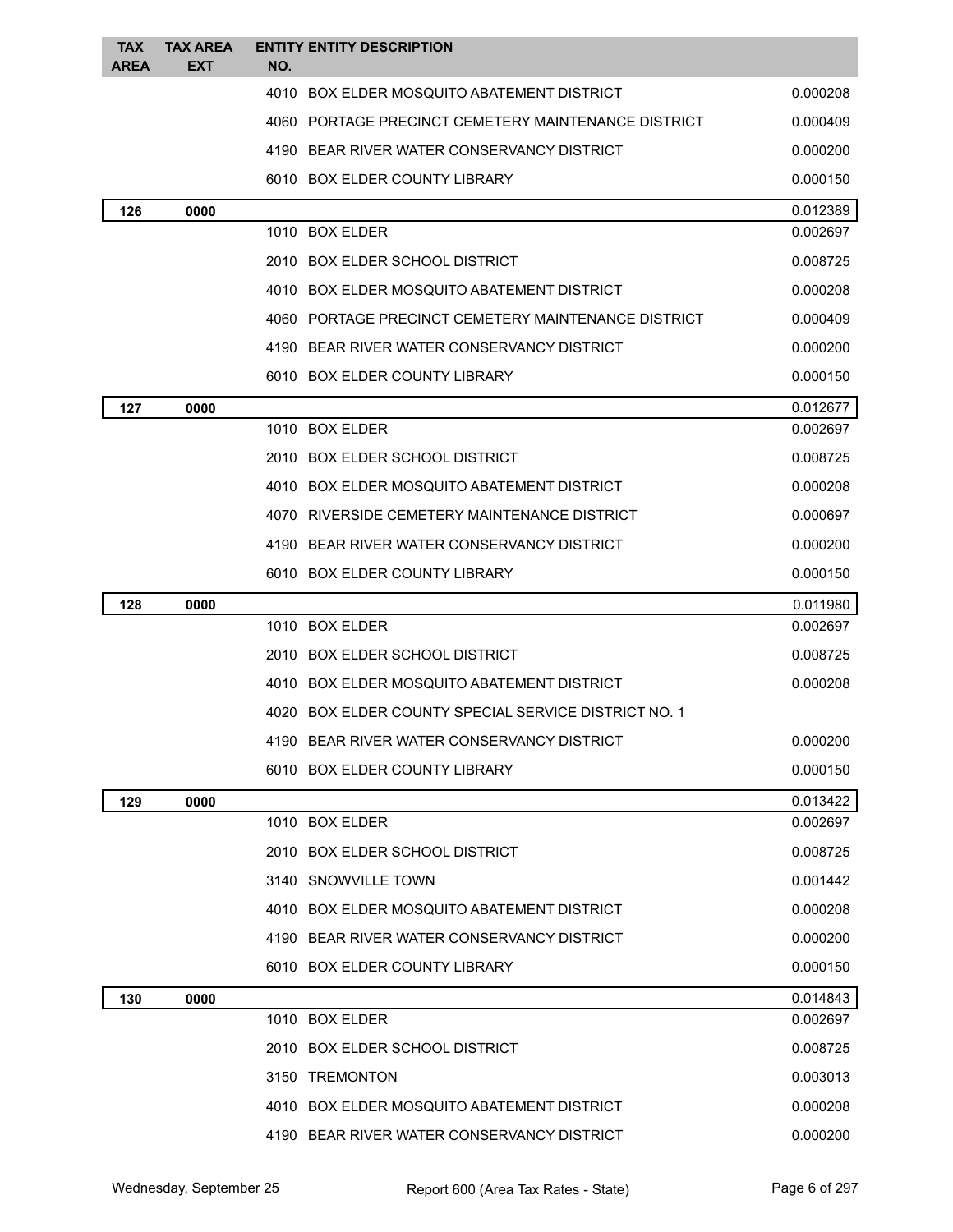| <b>TAX</b><br><b>AREA</b> | <b>TAX AREA</b><br><b>EXT</b> | NO. | <b>ENTITY ENTITY DESCRIPTION</b>                              |               |
|---------------------------|-------------------------------|-----|---------------------------------------------------------------|---------------|
| 131                       | 0000                          |     |                                                               | 0.012195      |
|                           |                               |     | 1010 BOX ELDER                                                | 0.002697      |
|                           |                               |     | 2010 BOX ELDER SCHOOL DISTRICT                                | 0.008725      |
|                           |                               |     | 4010 BOX ELDER MOSQUITO ABATEMENT DISTRICT                    | 0.000208      |
|                           |                               |     | 4095 WEBER BASIN WATER CONSERVANCY DISTRICT                   | 0.000215      |
|                           |                               |     | 4190 BEAR RIVER WATER CONSERVANCY DISTRICT                    | 0.000200      |
|                           |                               |     | 6010 BOX ELDER COUNTY LIBRARY                                 | 0.000150      |
| 132                       | 0000                          |     |                                                               | 0.013392      |
|                           |                               |     | 1010 BOX ELDER                                                | 0.002697      |
|                           |                               |     | 2010 BOX ELDER SCHOOL DISTRICT                                | 0.008725      |
|                           |                               |     | 3160 WILLARD CITY                                             | 0.000993      |
|                           |                               |     | 4010 BOX ELDER MOSQUITO ABATEMENT DISTRICT                    | 0.000208      |
|                           |                               |     | 4080 WILLARD PRECINCT CEMETERY MAINTENANCE DISTRICT           | 0.000173      |
|                           |                               |     | 4150 BOX ELDER COUNTY AND WILLARD CITY FLOOD CONTROL AND DRAI | 0.000246      |
|                           |                               |     | 4190 BEAR RIVER WATER CONSERVANCY DISTRICT                    | 0.000200      |
|                           |                               |     | 6010 BOX ELDER COUNTY LIBRARY                                 | 0.000150      |
| 133                       | 0000                          |     |                                                               | 0.012153      |
|                           |                               |     | 1010 BOX ELDER                                                | 0.002697      |
|                           |                               |     | 2010 BOX ELDER SCHOOL DISTRICT                                | 0.008725      |
|                           |                               |     | 4010 BOX ELDER MOSQUITO ABATEMENT DISTRICT                    | 0.000208      |
|                           |                               |     | 4080 WILLARD PRECINCT CEMETERY MAINTENANCE DISTRICT           | 0.000173      |
|                           |                               |     | 4190 BEAR RIVER WATER CONSERVANCY DISTRICT                    | 0.000200      |
|                           |                               |     | 6010 BOX ELDER COUNTY LIBRARY                                 | 0.000150      |
| 134                       | 0000                          |     |                                                               | 0.013607      |
|                           |                               |     | 1010 BOX ELDER                                                | 0.002697      |
|                           |                               |     | 2010 BOX ELDER SCHOOL DISTRICT                                | 0.008725      |
|                           |                               |     | 3160 WILLARD CITY                                             | 0.000993      |
|                           |                               |     | 4010 BOX ELDER MOSQUITO ABATEMENT DISTRICT                    | 0.000208      |
|                           |                               |     | 4080 WILLARD PRECINCT CEMETERY MAINTENANCE DISTRICT           | 0.000173      |
|                           |                               |     | 4095 WEBER BASIN WATER CONSERVANCY DISTRICT                   | 0.000215      |
|                           |                               |     | 4150 BOX ELDER COUNTY AND WILLARD CITY FLOOD CONTROL AND DRAI | 0.000246      |
|                           |                               |     | 4190 BEAR RIVER WATER CONSERVANCY DISTRICT                    | 0.000200      |
|                           |                               |     | 6010 BOX ELDER COUNTY LIBRARY                                 | 0.000150      |
| 135                       | 0000                          |     |                                                               | 0.012614      |
|                           |                               |     | 1010 BOX ELDER                                                | 0.002697      |
|                           |                               |     | 2010 BOX ELDER SCHOOL DISTRICT                                | 0.008725      |
|                           |                               |     | 4010 BOX ELDER MOSQUITO ABATEMENT DISTRICT                    | 0.000208      |
|                           |                               |     | 4080 WILLARD PRECINCT CEMETERY MAINTENANCE DISTRICT           | 0.000173      |
|                           |                               |     | 4095 WEBER BASIN WATER CONSERVANCY DISTRICT                   | 0.000215      |
|                           | Wednesday, September 25       |     | Report 600 (Area Tax Rates - State)                           | Page 7 of 297 |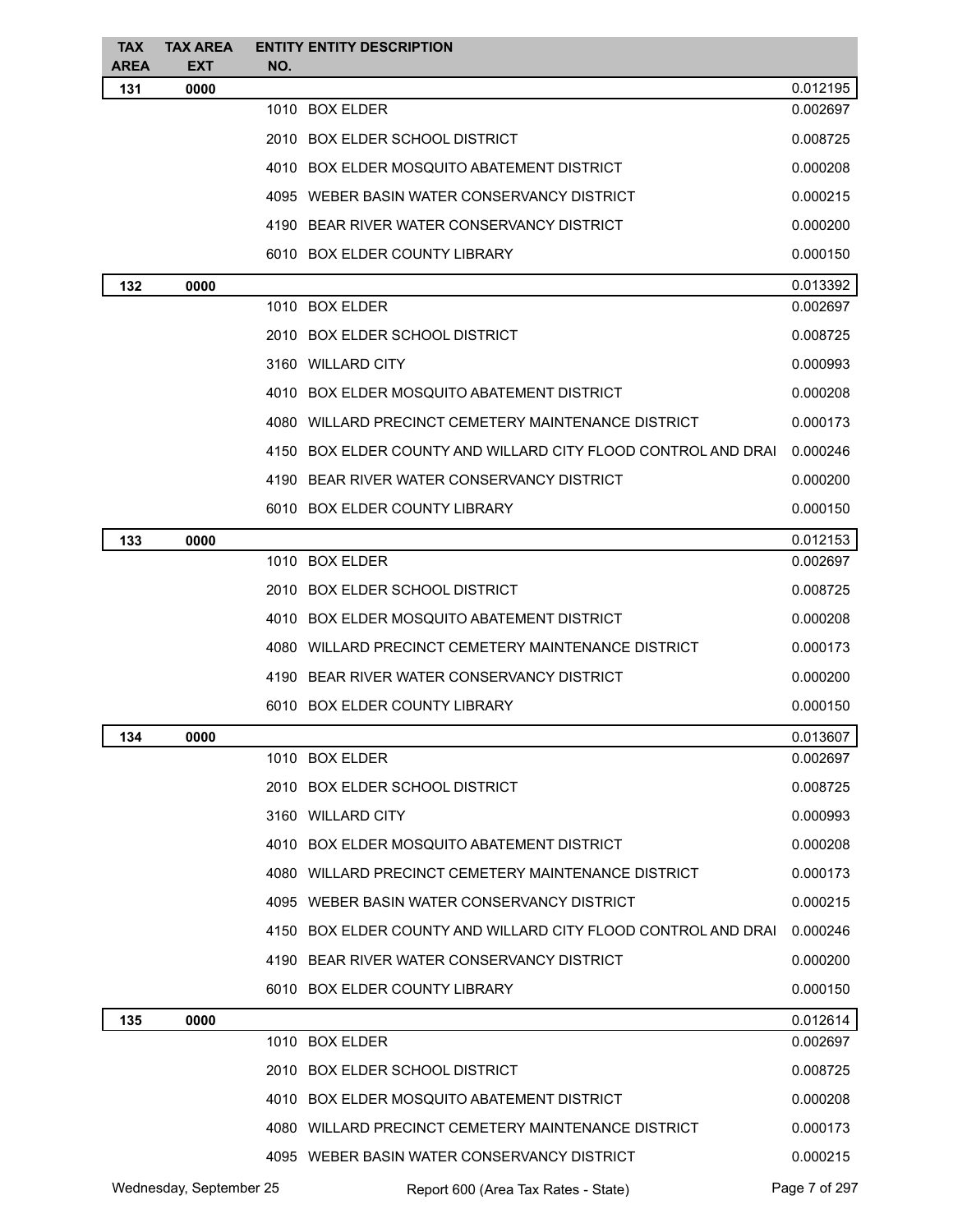| <b>TAX</b>  | <b>TAX AREA</b> | <b>ENTITY ENTITY DESCRIPTION</b>                              |          |
|-------------|-----------------|---------------------------------------------------------------|----------|
| <b>AREA</b> | <b>EXT</b>      | NO.                                                           |          |
|             |                 | 4150 BOX ELDER COUNTY AND WILLARD CITY FLOOD CONTROL AND DRAI | 0.000246 |
|             |                 | 4190 BEAR RIVER WATER CONSERVANCY DISTRICT                    | 0.000200 |
|             |                 | 6010 BOX ELDER COUNTY LIBRARY                                 | 0.000150 |
| 136         | 0000            |                                                               | 0.012925 |
|             |                 | 1010 BOX ELDER                                                | 0.002697 |
|             |                 | 2010 BOX ELDER SCHOOL DISTRICT                                | 0.008725 |
|             |                 | 4010 BOX ELDER MOSQUITO ABATEMENT DISTRICT                    | 0.000208 |
|             |                 | 4080 WILLARD PRECINCT CEMETERY MAINTENANCE DISTRICT           | 0.000173 |
|             |                 | 4095 WEBER BASIN WATER CONSERVANCY DISTRICT                   | 0.000215 |
|             |                 | 4150 BOX ELDER COUNTY AND WILLARD CITY FLOOD CONTROL AND DRAI | 0.000246 |
|             |                 | 4190 BEAR RIVER WATER CONSERVANCY DISTRICT                    | 0.000200 |
|             |                 | 4200 BONA VISTA WATER IMPROVEMENT DISTRICT                    | 0.000311 |
|             |                 | 6010 BOX ELDER COUNTY LIBRARY                                 | 0.000150 |
| 139         | 0000            |                                                               | 0.013104 |
|             |                 | 1010 BOX ELDER                                                | 0.002697 |
|             |                 | 2010 BOX ELDER SCHOOL DISTRICT                                | 0.008725 |
|             |                 | 4010 BOX ELDER MOSQUITO ABATEMENT DISTRICT                    | 0.000208 |
|             |                 | 4160 BOX ELDER COUNTY SERVICE AREA NO. 2                      | 0.000025 |
|             |                 | 4190 BEAR RIVER WATER CONSERVANCY DISTRICT                    | 0.000200 |
|             |                 | 4220 GROUSE CREEK SPECIAL SERVICE DISTRICT                    | 0.001099 |
|             |                 | 6010 BOX ELDER COUNTY LIBRARY                                 | 0.000150 |
| 140         | 0000            |                                                               | 0.013079 |
|             |                 | 1010 BOX ELDER                                                | 0.002697 |
|             |                 | 2010 BOX ELDER SCHOOL DISTRICT                                | 0.008725 |
|             |                 | 4010 BOX ELDER MOSQUITO ABATEMENT DISTRICT                    | 0.000208 |
|             |                 | 4190 BEAR RIVER WATER CONSERVANCY DISTRICT                    | 0.000200 |
|             |                 | 4220 GROUSE CREEK SPECIAL SERVICE DISTRICT                    | 0.001099 |
|             |                 | 6010 BOX ELDER COUNTY LIBRARY                                 | 0.000150 |
| 141         | 0000            |                                                               | 0.013079 |
|             |                 | 1010 BOX ELDER                                                | 0.002697 |
|             |                 | 2010 BOX ELDER SCHOOL DISTRICT                                | 0.008725 |
|             |                 | 4010 BOX ELDER MOSQUITO ABATEMENT DISTRICT                    | 0.000208 |
|             |                 | 4190 BEAR RIVER WATER CONSERVANCY DISTRICT                    | 0.000200 |
|             |                 | 4210 GROUSE CREEK CEMETERY MAINTENANCE DISTRICT               |          |
|             |                 | 4220 GROUSE CREEK SPECIAL SERVICE DISTRICT                    | 0.001099 |
|             |                 | 6010 BOX ELDER COUNTY LIBRARY                                 | 0.000150 |
| 143         | 0000            |                                                               | 0.013115 |
|             |                 | 1010 BOX ELDER                                                | 0.002697 |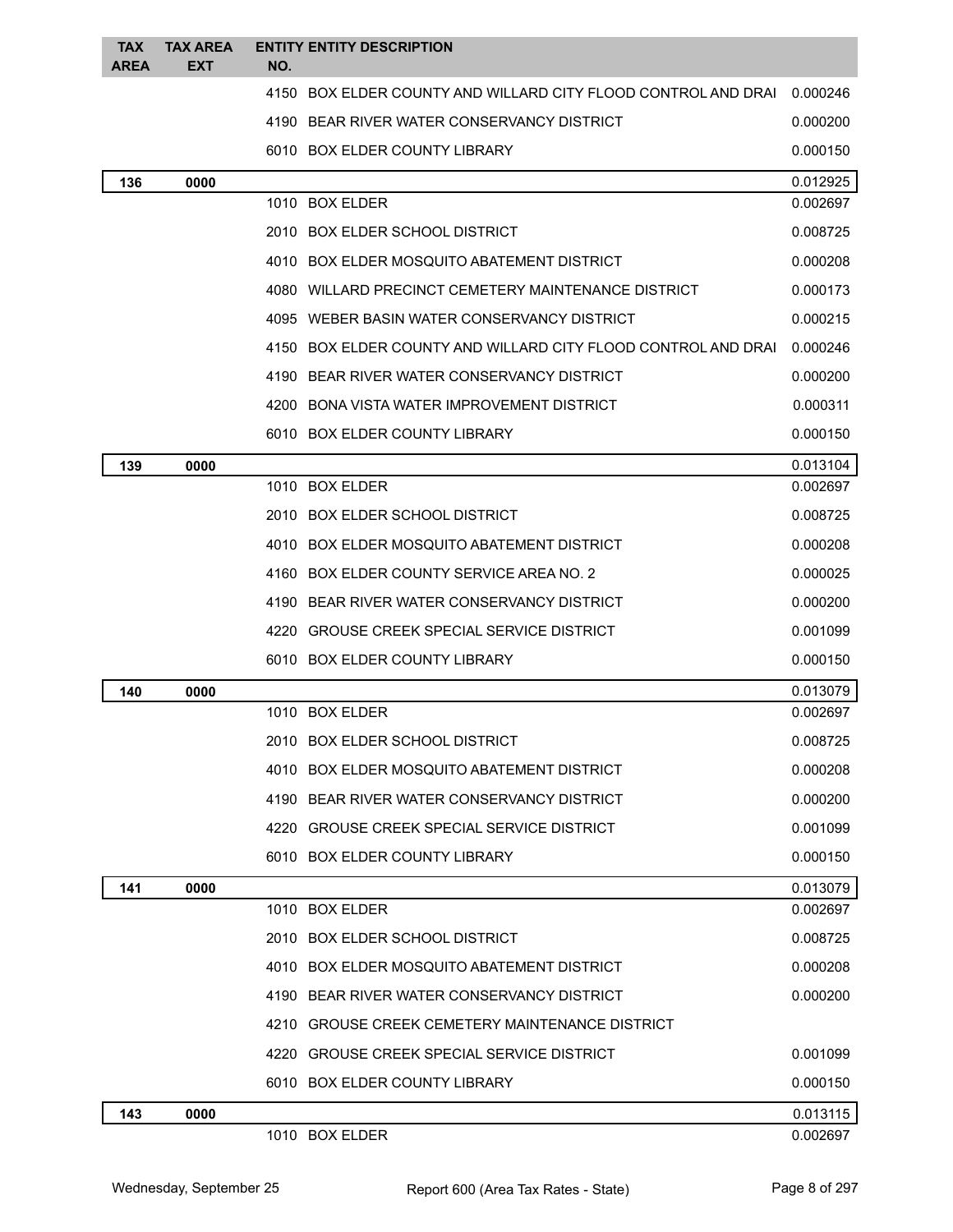| <b>TAX</b>  | <b>TAX AREA</b> |     | <b>ENTITY ENTITY DESCRIPTION</b>                              |          |
|-------------|-----------------|-----|---------------------------------------------------------------|----------|
| <b>AREA</b> | <b>EXT</b>      | NO. | 2010 BOX ELDER SCHOOL DISTRICT                                | 0.008725 |
|             |                 |     | 4010 BOX ELDER MOSQUITO ABATEMENT DISTRICT                    | 0.000208 |
|             |                 |     | 4070 RIVERSIDE CEMETERY MAINTENANCE DISTRICT                  | 0.000697 |
|             |                 |     | 4170 RIVERSIDE COMMUNITY SPECIAL SERVICE DISTRICT             | 0.000438 |
|             |                 |     | 4190 BEAR RIVER WATER CONSERVANCY DISTRICT                    | 0.000200 |
|             |                 |     | 6010 BOX ELDER COUNTY LIBRARY                                 | 0.000150 |
| 146         | 0000            |     |                                                               | 0.012005 |
|             |                 |     | 1010 BOX ELDER                                                | 0.002697 |
|             |                 |     | 2010 BOX ELDER SCHOOL DISTRICT                                | 0.008725 |
|             |                 |     | 4010 BOX ELDER MOSQUITO ABATEMENT DISTRICT                    | 0.000208 |
|             |                 |     | 4160 BOX ELDER COUNTY SERVICE AREA NO. 2                      | 0.000025 |
|             |                 |     | 4190 BEAR RIVER WATER CONSERVANCY DISTRICT                    | 0.000200 |
|             |                 |     | 6010 BOX ELDER COUNTY LIBRARY                                 | 0.000150 |
| 147         | 0000            |     |                                                               | 0.012399 |
|             |                 |     | 1010 BOX ELDER                                                | 0.002697 |
|             |                 |     | 2010 BOX ELDER SCHOOL DISTRICT                                | 0.008725 |
|             |                 |     | 4010 BOX ELDER MOSQUITO ABATEMENT DISTRICT                    | 0.000208 |
|             |                 |     | 4080 WILLARD PRECINCT CEMETERY MAINTENANCE DISTRICT           | 0.000173 |
|             |                 |     | 4150 BOX ELDER COUNTY AND WILLARD CITY FLOOD CONTROL AND DRAI | 0.000246 |
|             |                 |     | 4190 BEAR RIVER WATER CONSERVANCY DISTRICT                    | 0.000200 |
|             |                 |     | 6010 BOX ELDER COUNTY LIBRARY                                 | 0.000150 |
| 148         | 0000            |     |                                                               | 0.012399 |
|             |                 |     | 1010 BOX ELDER                                                | 0.002697 |
|             |                 |     | 2010 BOX ELDER SCHOOL DISTRICT                                | 0.008725 |
|             |                 |     | 4010 BOX ELDER MOSQUITO ABATEMENT DISTRICT                    | 0.000208 |
|             |                 |     | 4080 WILLARD PRECINCT CEMETERY MAINTENANCE DISTRICT           | 0.000173 |
|             |                 |     | 4140 SOUTH WILLARD SPECIAL SERVICE SDISTRICT                  |          |
|             |                 |     | 4150 BOX ELDER COUNTY AND WILLARD CITY FLOOD CONTROL AND DRAI | 0.000246 |
|             |                 |     | 4190 BEAR RIVER WATER CONSERVANCY DISTRICT                    | 0.000200 |
|             |                 |     | 6010 BOX ELDER COUNTY LIBRARY                                 | 0.000150 |
| 151         | 0000            |     |                                                               | 0.015083 |
|             |                 |     | 1010 BOX ELDER                                                | 0.002697 |
|             |                 |     | 2010 BOX ELDER SCHOOL DISTRICT                                | 0.008725 |
|             |                 |     | 3150 TREMONTON                                                | 0.003013 |
|             |                 |     | 4010 BOX ELDER MOSQUITO ABATEMENT DISTRICT                    | 0.000208 |
|             |                 |     | 4040 GARLAND CEMETERY MAINTENANCE DISTRICT                    | 0.000240 |
|             |                 |     | 4190 BEAR RIVER WATER CONSERVANCY DISTRICT                    | 0.000200 |
| 152         | 0000            |     |                                                               | 0.012368 |
|             |                 |     | 1010 BOX ELDER                                                | 0.002697 |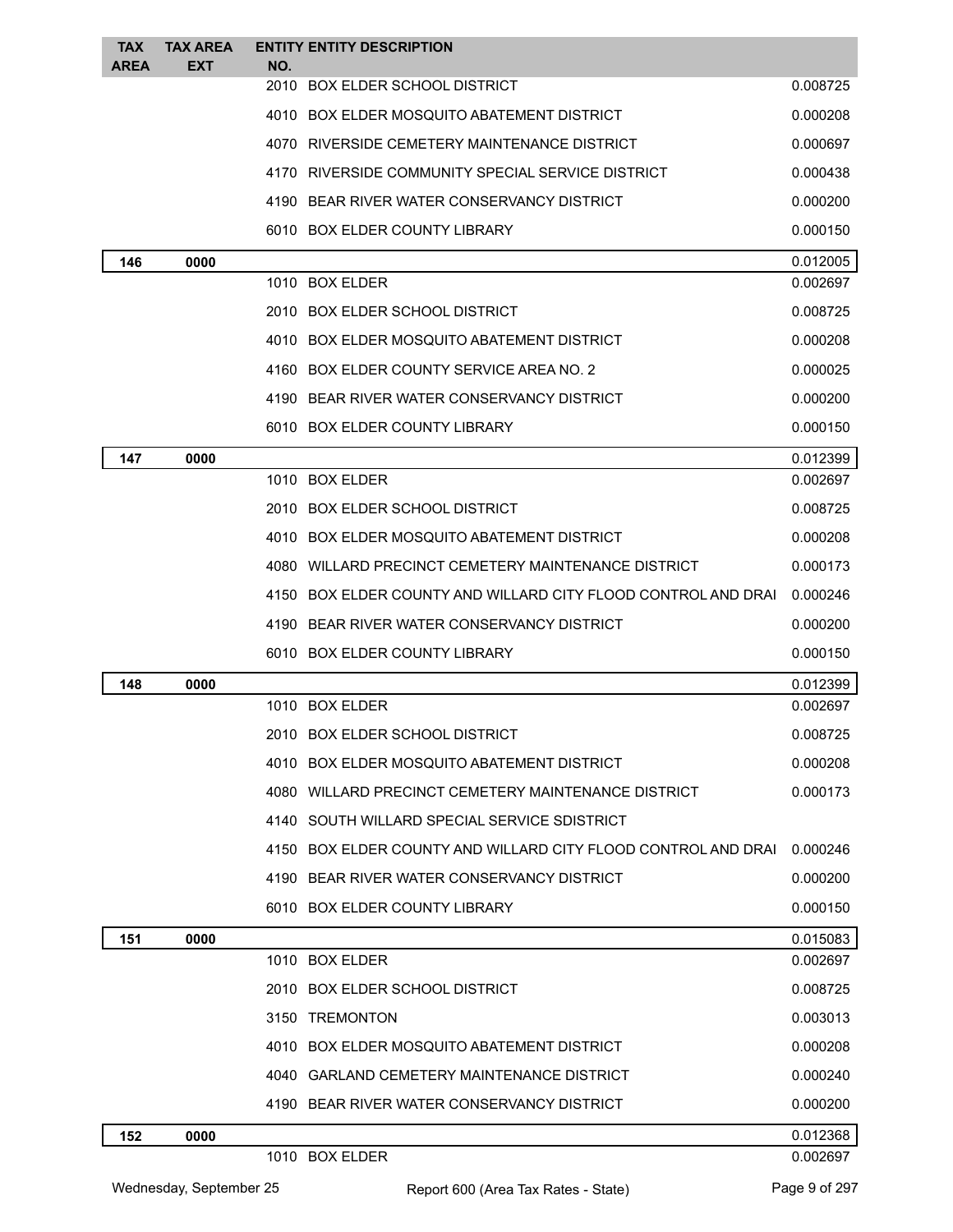| <b>TAX</b><br><b>AREA</b> | <b>TAX AREA</b><br><b>EXT</b> | <b>ENTITY ENTITY DESCRIPTION</b><br>NO.             |                      |
|---------------------------|-------------------------------|-----------------------------------------------------|----------------------|
|                           |                               | 2010 BOX ELDER SCHOOL DISTRICT                      | 0.008725             |
|                           |                               | 4010 BOX ELDER MOSQUITO ABATEMENT DISTRICT          | 0.000208             |
|                           |                               | 4080 WILLARD PRECINCT CEMETERY MAINTENANCE DISTRICT | 0.000173             |
|                           |                               | 4095 WEBER BASIN WATER CONSERVANCY DISTRICT         | 0.000215             |
|                           |                               | 4190 BEAR RIVER WATER CONSERVANCY DISTRICT          | 0.000200             |
|                           |                               | 6010 BOX ELDER COUNTY LIBRARY                       | 0.000150             |
| 156                       | 0000                          |                                                     | 0.015596             |
|                           |                               | 1010 BOX ELDER                                      | 0.002697             |
|                           |                               | 2010 BOX ELDER SCHOOL DISTRICT                      | 0.008725             |
|                           |                               | 3070 GARLAND                                        | 0.003766             |
|                           |                               | 4010 BOX ELDER MOSQUITO ABATEMENT DISTRICT          | 0.000208             |
|                           |                               | 4190 BEAR RIVER WATER CONSERVANCY DISTRICT          | 0.000200             |
| 157                       | 0000                          |                                                     | 0.015065             |
|                           |                               | 1010 BOX ELDER                                      | 0.002697             |
|                           |                               | 2010 BOX ELDER SCHOOL DISTRICT                      | 0.008725             |
|                           |                               | 3110 PERRY CITY                                     | 0.002775             |
|                           |                               | 4010 BOX ELDER MOSQUITO ABATEMENT DISTRICT          | 0.000208             |
|                           |                               | 4180 BOX ELDER COUNTY & PERRY CITY FLOOD CONTROL    | 0.000310             |
|                           |                               | 4190 BEAR RIVER WATER CONSERVANCY DISTRICT          | 0.000200             |
|                           |                               | 6010 BOX ELDER COUNTY LIBRARY                       | 0.000150             |
| 158                       | 0000                          |                                                     | 0.012290             |
|                           |                               | 1010 BOX ELDER                                      | 0.002697             |
|                           |                               | 2010 BOX ELDER SCHOOL DISTRICT                      | 0.008725             |
|                           |                               | 4010 BOX ELDER MOSQUITO ABATEMENT DISTRICT          | 0.000208             |
|                           |                               | 4180 BOX ELDER COUNTY & PERRY CITY FLOOD CONTROL    | 0.000310             |
|                           |                               | 4190 BEAR RIVER WATER CONSERVANCY DISTRICT          | 0.000200             |
|                           |                               | 6010 BOX ELDER COUNTY LIBRARY                       | 0.000150             |
| 159                       | 0000                          |                                                     | 0.012463             |
|                           |                               | 1010 BOX ELDER                                      | 0.002697             |
|                           |                               | 2010 BOX ELDER SCHOOL DISTRICT                      | 0.008725             |
|                           |                               | 4010 BOX ELDER MOSQUITO ABATEMENT DISTRICT          | 0.000208             |
|                           |                               | 4080 WILLARD PRECINCT CEMETERY MAINTENANCE DISTRICT | 0.000173             |
|                           |                               | 4180 BOX ELDER COUNTY & PERRY CITY FLOOD CONTROL    | 0.000310             |
|                           |                               | 4190 BEAR RIVER WATER CONSERVANCY DISTRICT          | 0.000200             |
|                           |                               | 6010 BOX ELDER COUNTY LIBRARY                       | 0.000150             |
| 162                       | 0000                          | 1010 BOX ELDER                                      | 0.015238<br>0.002697 |
|                           |                               |                                                     |                      |
|                           |                               | 2010 BOX ELDER SCHOOL DISTRICT                      | 0.008725             |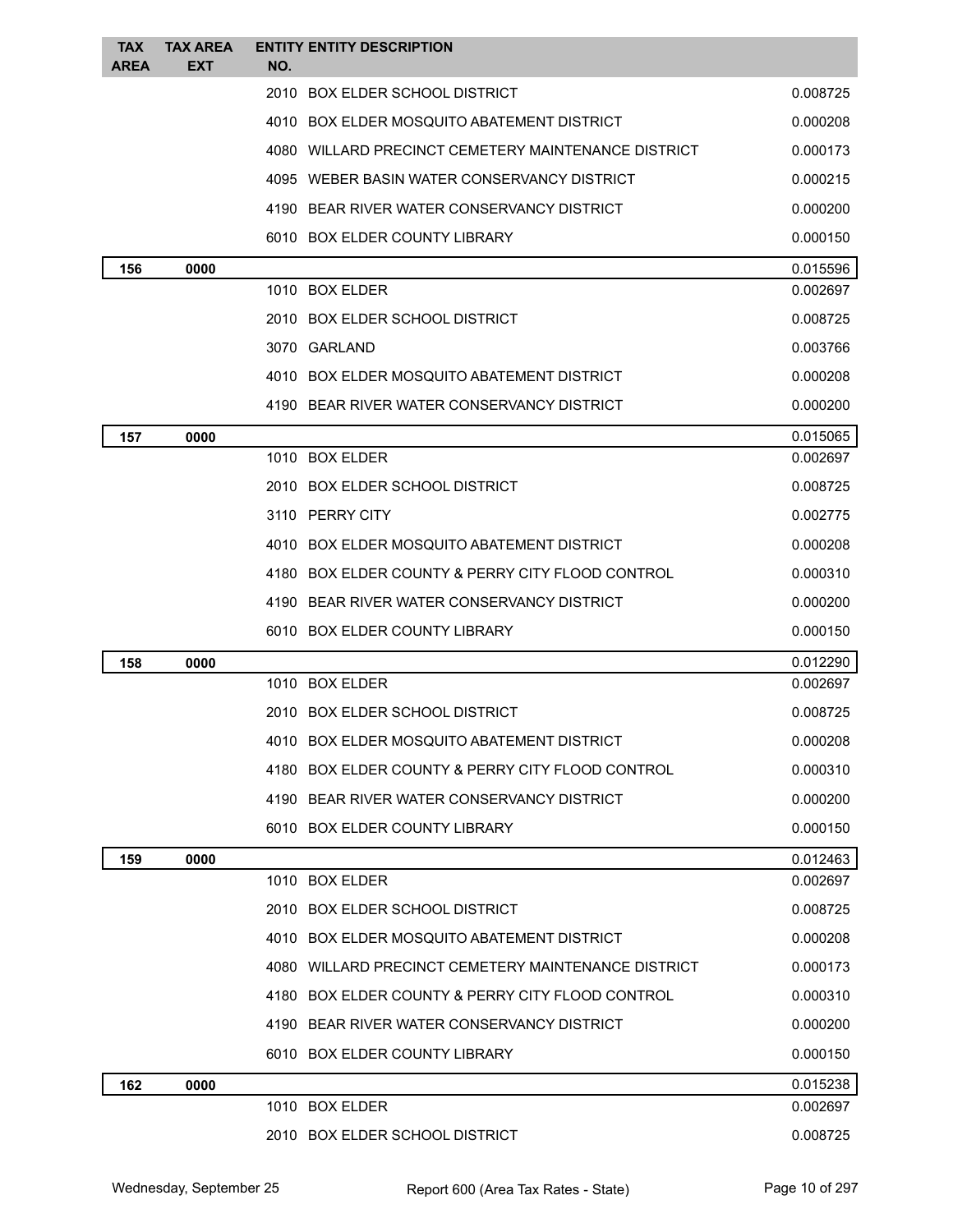| <b>TAX</b>  | <b>TAX AREA</b>         |     | <b>ENTITY ENTITY DESCRIPTION</b>                    |                |
|-------------|-------------------------|-----|-----------------------------------------------------|----------------|
| <b>AREA</b> | <b>EXT</b>              | NO. | 3110 PERRY CITY                                     | 0.002775       |
|             |                         |     | 4010 BOX ELDER MOSQUITO ABATEMENT DISTRICT          | 0.000208       |
|             |                         |     | 4080 WILLARD PRECINCT CEMETERY MAINTENANCE DISTRICT | 0.000173       |
|             |                         |     | 4180 BOX ELDER COUNTY & PERRY CITY FLOOD CONTROL    | 0.000310       |
|             |                         |     | 4190 BEAR RIVER WATER CONSERVANCY DISTRICT          | 0.000200       |
|             |                         |     | 6010 BOX ELDER COUNTY LIBRARY                       | 0.000150       |
| 163         | 0000                    |     |                                                     | 0.014593       |
|             |                         |     | 1010 BOX ELDER                                      | 0.002697       |
|             |                         |     | 2010 BOX ELDER SCHOOL DISTRICT                      | 0.008725       |
|             |                         |     | 3020 BRIGHAM CITY                                   | 0.002453       |
|             |                         |     | 4010 BOX ELDER MOSQUITO ABATEMENT DISTRICT          | 0.000208       |
|             |                         |     | 4180 BOX ELDER COUNTY & PERRY CITY FLOOD CONTROL    | 0.000310       |
|             |                         |     | 4190 BEAR RIVER WATER CONSERVANCY DISTRICT          | 0.000200       |
| 166         | 0000                    |     |                                                     | 0.015836       |
|             |                         |     | 1010 BOX ELDER                                      | 0.002697       |
|             |                         |     | 2010 BOX ELDER SCHOOL DISTRICT                      | 0.008725       |
|             |                         |     | 3070 GARLAND                                        | 0.003766       |
|             |                         |     | 4010 BOX ELDER MOSQUITO ABATEMENT DISTRICT          | 0.000208       |
|             |                         |     | 4040 GARLAND CEMETERY MAINTENANCE DISTRICT          | 0.000240       |
|             |                         |     | 4190 BEAR RIVER WATER CONSERVANCY DISTRICT          | 0.000200       |
| 167         | 0000                    |     |                                                     | 0.015836       |
|             |                         |     | 1010 BOX ELDER                                      | 0.002697       |
|             |                         |     | 2010 BOX ELDER SCHOOL DISTRICT                      | 0.008725       |
|             |                         |     | 3070 GARLAND                                        | 0.003766       |
|             |                         |     | 4010 BOX ELDER MOSQUITO ABATEMENT DISTRICT          | 0.000208       |
|             |                         |     | 4040 GARLAND CEMETERY MAINTENANCE DISTRICT          | 0.000240       |
|             |                         |     | 4190 BEAR RIVER WATER CONSERVANCY DISTRICT          | 0.000200       |
| 168         | 0000                    |     |                                                     | 0.014327       |
|             |                         |     | 1010 BOX ELDER                                      | 0.002697       |
|             |                         |     | 2010 BOX ELDER SCHOOL DISTRICT                      | 0.008725       |
|             |                         |     | 3030 CORINNE CITY                                   | 0.002152       |
|             |                         |     | 4010 BOX ELDER MOSQUITO ABATEMENT DISTRICT          | 0.000208       |
|             |                         |     | 4100 CORINNE CEMETERY MAINTENANCE DISTRICT          | 0.000195       |
|             |                         |     | 4190 BEAR RIVER WATER CONSERVANCY DISTRICT          | 0.000200       |
|             |                         |     | 6010 BOX ELDER COUNTY LIBRARY                       | 0.000150       |
| 169         | 0000                    |     |                                                     | 0.014327       |
|             |                         |     | 1010 BOX ELDER                                      | 0.002697       |
|             |                         |     | 2010 BOX ELDER SCHOOL DISTRICT                      | 0.008725       |
|             |                         |     | 3030 CORINNE CITY                                   | 0.002152       |
|             | Wednesday, September 25 |     | Report 600 (Area Tax Rates - State)                 | Page 11 of 297 |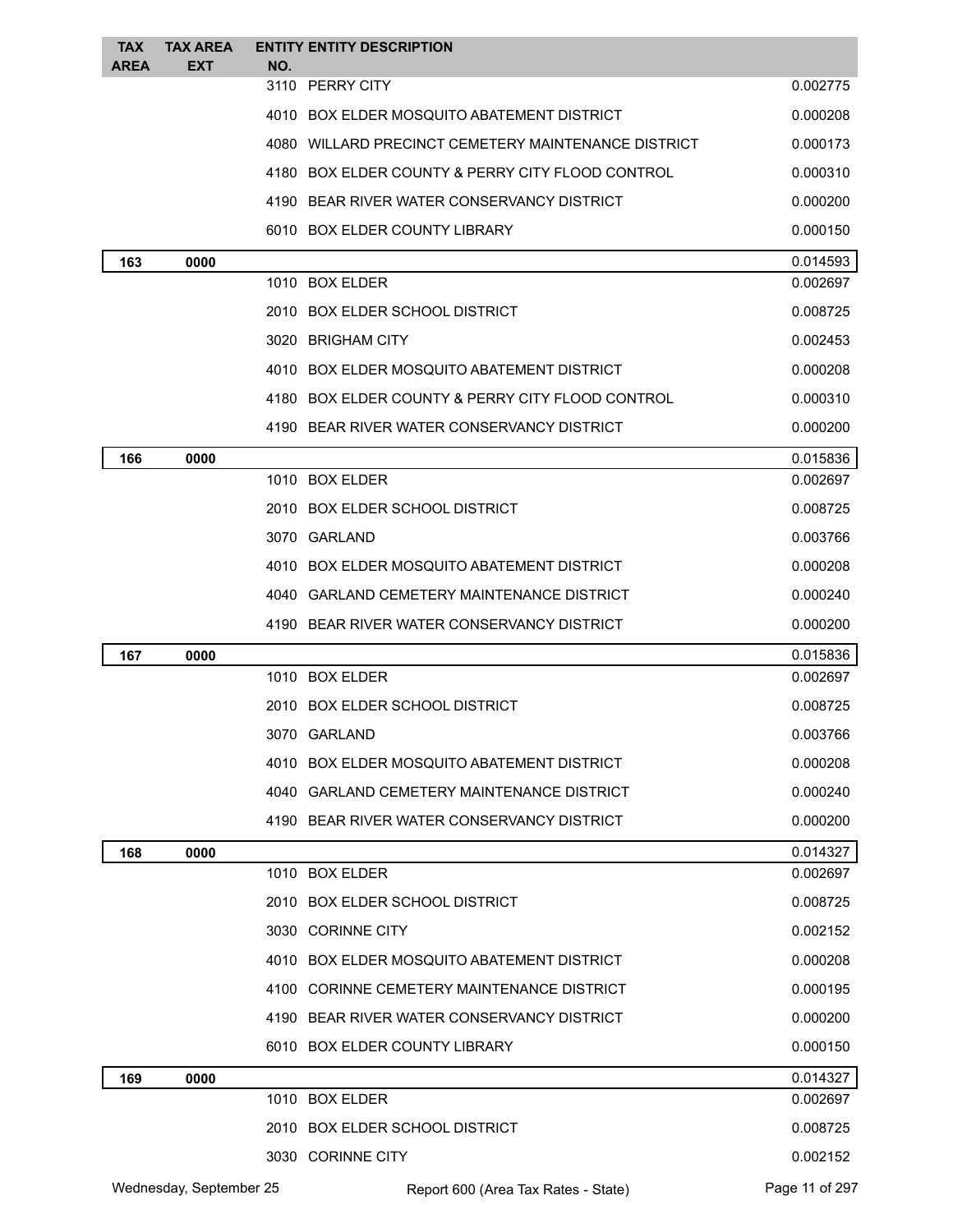| <b>TAX</b><br><b>AREA</b> | <b>TAX AREA</b><br><b>EXT</b> | <b>ENTITY ENTITY DESCRIPTION</b><br>NO.    |          |
|---------------------------|-------------------------------|--------------------------------------------|----------|
|                           |                               | 4010 BOX ELDER MOSQUITO ABATEMENT DISTRICT | 0.000208 |
|                           |                               | 4100 CORINNE CEMETERY MAINTENANCE DISTRICT | 0.000195 |
|                           |                               | 4190 BEAR RIVER WATER CONSERVANCY DISTRICT | 0.000200 |
|                           |                               | 6010 BOX ELDER COUNTY LIBRARY              | 0.000150 |
| 170                       | 0000                          |                                            | 0.013253 |
|                           |                               | 1010 BOX ELDER                             | 0.002697 |
|                           |                               | 2010 BOX ELDER SCHOOL DISTRICT             | 0.008725 |
|                           |                               | 3050 ELWOOD                                | 0.001273 |
|                           |                               | 4010 BOX ELDER MOSQUITO ABATEMENT DISTRICT | 0.000208 |
|                           |                               | 4190 BEAR RIVER WATER CONSERVANCY DISTRICT | 0.000200 |
|                           |                               | 6010 BOX ELDER COUNTY LIBRARY              | 0.000150 |
| 171                       | 0000                          |                                            | 0.014283 |
|                           |                               | 1010 BOX ELDER                             | 0.002697 |
|                           |                               | 2010 BOX ELDER SCHOOL DISTRICT             | 0.008725 |
|                           |                               | 3020 BRIGHAM CITY                          | 0.002453 |
|                           |                               | 4010 BOX ELDER MOSQUITO ABATEMENT DISTRICT | 0.000208 |
|                           |                               | 4190 BEAR RIVER WATER CONSERVANCY DISTRICT | 0.000200 |
| 172                       | 0000                          |                                            | 0.014843 |
|                           |                               | 1010 BOX ELDER                             | 0.002697 |
|                           |                               | 2010 BOX ELDER SCHOOL DISTRICT             | 0.008725 |
|                           |                               | 3150 TREMONTON                             | 0.003013 |
|                           |                               | 4010 BOX ELDER MOSQUITO ABATEMENT DISTRICT | 0.000208 |
|                           |                               | 4190 BEAR RIVER WATER CONSERVANCY DISTRICT | 0.000200 |
| 173                       | 0000                          |                                            | 0.014283 |
|                           |                               | 1010 BOX ELDER                             | 0.002697 |
|                           |                               | 2010 BOX ELDER SCHOOL DISTRICT             | 0.008725 |
|                           |                               | 3020 BRIGHAM CITY                          | 0.002453 |
|                           |                               | 4010 BOX ELDER MOSQUITO ABATEMENT DISTRICT | 0.000208 |
|                           |                               | 4190 BEAR RIVER WATER CONSERVANCY DISTRICT | 0.000200 |
| 174                       | 0000                          |                                            | 0.014283 |
|                           |                               | 1010 BOX ELDER                             | 0.002697 |
|                           |                               | 2010 BOX ELDER SCHOOL DISTRICT             | 0.008725 |
|                           |                               | 3020 BRIGHAM CITY                          | 0.002453 |
|                           |                               | 4010 BOX ELDER MOSQUITO ABATEMENT DISTRICT | 0.000208 |
|                           |                               | 4190 BEAR RIVER WATER CONSERVANCY DISTRICT | 0.000200 |
| 175                       | 0000                          |                                            | 0.014283 |
|                           |                               | 1010 BOX ELDER                             | 0.002697 |
|                           |                               | 2010 BOX ELDER SCHOOL DISTRICT             | 0.008725 |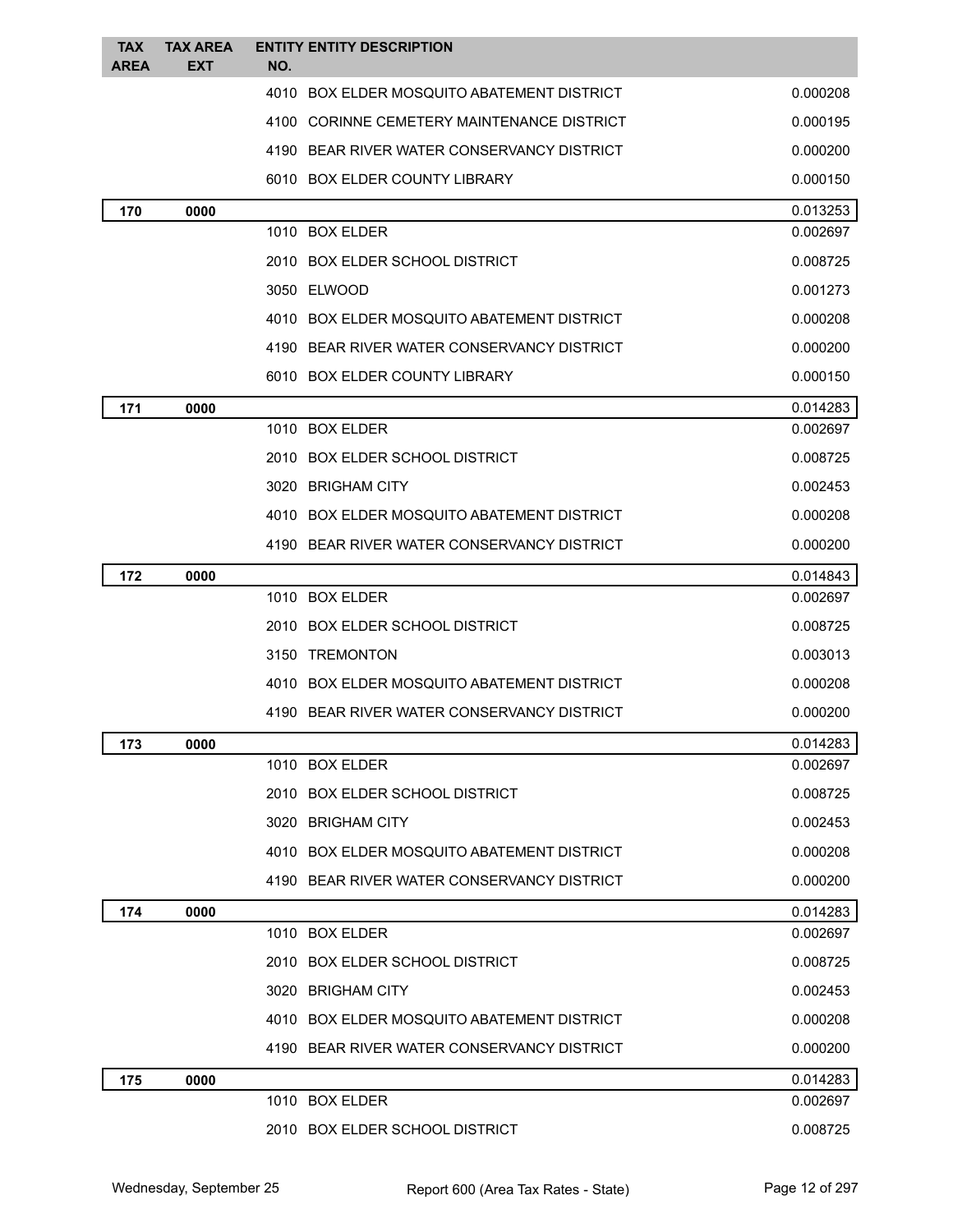| <b>TAX</b>  | <b>TAX AREA</b> |     | <b>ENTITY ENTITY DESCRIPTION</b>                              |          |
|-------------|-----------------|-----|---------------------------------------------------------------|----------|
| <b>AREA</b> | EXT             | NO. | 3020 BRIGHAM CITY                                             | 0.002453 |
|             |                 |     | 4010 BOX ELDER MOSQUITO ABATEMENT DISTRICT                    | 0.000208 |
|             |                 |     | 4190 BEAR RIVER WATER CONSERVANCY DISTRICT                    | 0.000200 |
| 176         | 0000            |     |                                                               | 0.014283 |
|             |                 |     | 1010 BOX ELDER                                                | 0.002697 |
|             |                 |     | 2010 BOX ELDER SCHOOL DISTRICT                                | 0.008725 |
|             |                 |     | 3020 BRIGHAM CITY                                             | 0.002453 |
|             |                 |     | 4010 BOX ELDER MOSQUITO ABATEMENT DISTRICT                    | 0.000208 |
|             |                 |     | 4190 BEAR RIVER WATER CONSERVANCY DISTRICT                    | 0.000200 |
| 177         | 0000            |     |                                                               | 0.012399 |
|             |                 |     | 1010 BOX ELDER                                                | 0.002697 |
|             |                 |     | 2010 BOX ELDER SCHOOL DISTRICT                                | 0.008725 |
|             |                 |     | 4010 BOX ELDER MOSQUITO ABATEMENT DISTRICT                    | 0.000208 |
|             |                 |     | 4080 WILLARD PRECINCT CEMETERY MAINTENANCE DISTRICT           | 0.000173 |
|             |                 |     | 4150 BOX ELDER COUNTY AND WILLARD CITY FLOOD CONTROL AND DRAI | 0.000246 |
|             |                 |     | 4190 BEAR RIVER WATER CONSERVANCY DISTRICT                    | 0.000200 |
|             |                 |     | 6010 BOX ELDER COUNTY LIBRARY                                 | 0.000150 |
| 178         | 0000            |     |                                                               | 0.014755 |
|             |                 |     | 1010 BOX ELDER                                                | 0.002697 |
|             |                 |     | 2010 BOX ELDER SCHOOL DISTRICT                                | 0.008725 |
|             |                 |     | 3110 PERRY CITY                                               | 0.002775 |
|             |                 |     | 4010 BOX ELDER MOSQUITO ABATEMENT DISTRICT                    | 0.000208 |
|             |                 |     | 4190 BEAR RIVER WATER CONSERVANCY DISTRICT                    | 0.000200 |
|             |                 |     | 6010 BOX ELDER COUNTY LIBRARY                                 | 0.000150 |
| 179         | 0000            |     |                                                               | 0.011980 |
|             |                 |     | 1010 BOX ELDER                                                | 0.002697 |
|             |                 |     | 2010 BOX ELDER SCHOOL DISTRICT                                | 0.008725 |
|             |                 |     | 4010 BOX ELDER MOSQUITO ABATEMENT DISTRICT                    | 0.000208 |
|             |                 |     | 4190 BEAR RIVER WATER CONSERVANCY DISTRICT                    | 0.000200 |
|             |                 |     | 6010 BOX ELDER COUNTY LIBRARY                                 | 0.000150 |
| 180         | 0000            |     |                                                               | 0.012720 |
|             |                 |     | 1010 BOX ELDER                                                | 0.002697 |
|             |                 |     | 2010 BOX ELDER SCHOOL DISTRICT                                | 0.008725 |
|             |                 |     | 3040 DEWEYVILLE                                               | 0.000740 |
|             |                 |     | 4010 BOX ELDER MOSQUITO ABATEMENT DISTRICT                    | 0.000208 |
|             |                 |     | 4190 BEAR RIVER WATER CONSERVANCY DISTRICT                    | 0.000200 |
|             |                 |     | 6010 BOX ELDER COUNTY LIBRARY                                 | 0.000150 |
| 181         | 0000            |     |                                                               | 0.013253 |
|             |                 |     | 1010 BOX ELDER                                                | 0.002697 |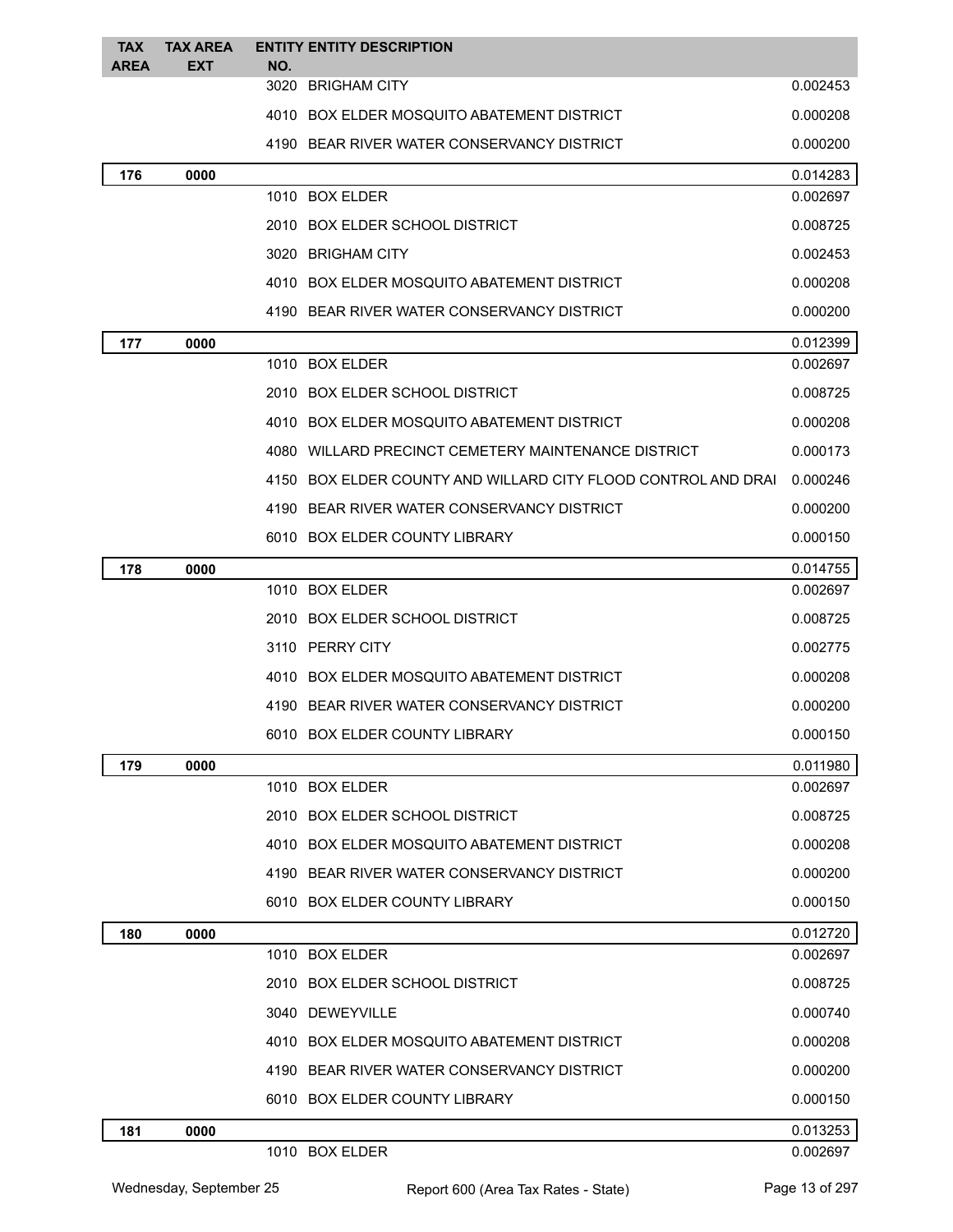| <b>TAX</b>  | <b>TAX AREA</b> | <b>ENTITY ENTITY DESCRIPTION</b>                 |          |
|-------------|-----------------|--------------------------------------------------|----------|
| <b>AREA</b> | EXT             | NO.<br>2010 BOX ELDER SCHOOL DISTRICT            | 0.008725 |
|             |                 |                                                  |          |
|             |                 | 3050 ELWOOD                                      | 0.001273 |
|             |                 | 4010 BOX ELDER MOSQUITO ABATEMENT DISTRICT       | 0.000208 |
|             |                 | 4190 BEAR RIVER WATER CONSERVANCY DISTRICT       | 0.000200 |
|             |                 | 6010 BOX ELDER COUNTY LIBRARY                    | 0.000150 |
| 182         | 0000            |                                                  | 0.012756 |
|             |                 | 1010 BOX ELDER                                   | 0.002697 |
|             |                 | 2010 BOX ELDER SCHOOL DISTRICT                   | 0.008725 |
|             |                 | 3080 HONEYVILLE CITY                             | 0.000776 |
|             |                 | 4010 BOX ELDER MOSQUITO ABATEMENT DISTRICT       | 0.000208 |
|             |                 | 4190 BEAR RIVER WATER CONSERVANCY DISTRICT       | 0.000200 |
|             |                 | 6010 BOX ELDER COUNTY LIBRARY                    | 0.000150 |
| 184         | 0000            |                                                  | 0.011980 |
|             |                 | 1010 BOX ELDER                                   | 0.002697 |
|             |                 | 2010 BOX ELDER SCHOOL DISTRICT                   | 0.008725 |
|             |                 | 4010 BOX ELDER MOSQUITO ABATEMENT DISTRICT       | 0.000208 |
|             |                 | 4190 BEAR RIVER WATER CONSERVANCY DISTRICT       | 0.000200 |
|             |                 | 6010 BOX ELDER COUNTY LIBRARY                    | 0.000150 |
| 186         | 0000            |                                                  | 0.012175 |
|             |                 | 1010 BOX ELDER                                   | 0.002697 |
|             |                 | 2010 BOX ELDER SCHOOL DISTRICT                   | 0.008725 |
|             |                 | 4010 BOX ELDER MOSQUITO ABATEMENT DISTRICT       | 0.000208 |
|             |                 | 4100 CORINNE CEMETERY MAINTENANCE DISTRICT       | 0.000195 |
|             |                 | 4190 BEAR RIVER WATER CONSERVANCY DISTRICT       | 0.000200 |
|             |                 | 6010 BOX ELDER COUNTY LIBRARY                    | 0.000150 |
| 187         | 0000            |                                                  | 0.011980 |
|             |                 | 1010 BOX ELDER                                   | 0.002697 |
|             |                 | 2010 BOX ELDER SCHOOL DISTRICT                   | 0.008725 |
|             |                 | 4010 BOX ELDER MOSQUITO ABATEMENT DISTRICT       | 0.000208 |
|             |                 | 4190 BEAR RIVER WATER CONSERVANCY DISTRICT       | 0.000200 |
|             |                 | 6010 BOX ELDER COUNTY LIBRARY                    | 0.000150 |
| 188         | 0000            |                                                  | 0.015065 |
|             |                 | 1010 BOX ELDER                                   | 0.002697 |
|             |                 | 2010 BOX ELDER SCHOOL DISTRICT                   | 0.008725 |
|             |                 | 3110 PERRY CITY                                  | 0.002775 |
|             |                 | 4010 BOX ELDER MOSQUITO ABATEMENT DISTRICT       | 0.000208 |
|             |                 | 4180 BOX ELDER COUNTY & PERRY CITY FLOOD CONTROL | 0.000310 |
|             |                 | 4190 BEAR RIVER WATER CONSERVANCY DISTRICT       | 0.000200 |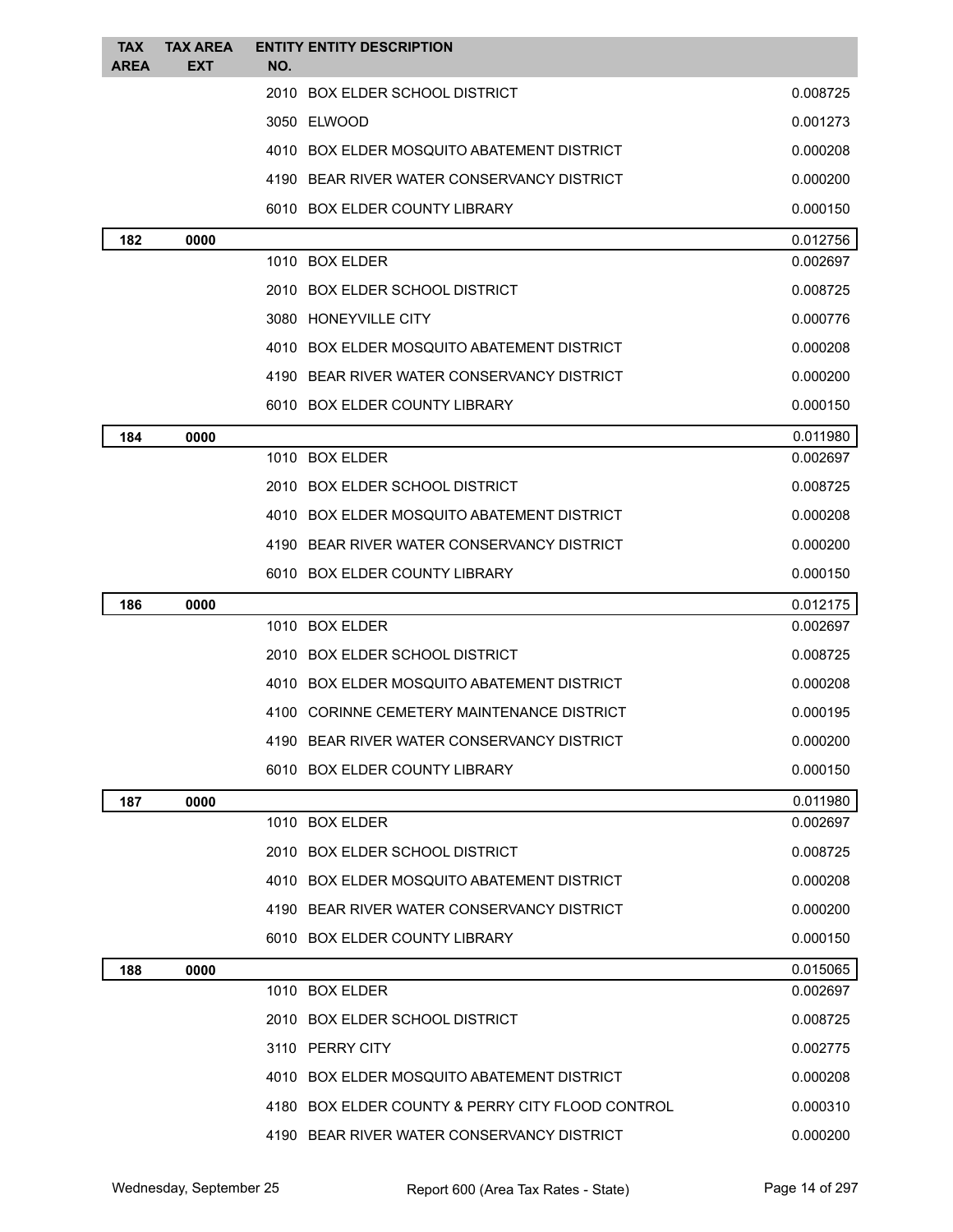| <b>TAX</b><br><b>AREA</b> | <b>TAX AREA</b><br><b>EXT</b> | <b>ENTITY ENTITY DESCRIPTION</b><br>NO.    |          |
|---------------------------|-------------------------------|--------------------------------------------|----------|
|                           |                               | 6010 BOX ELDER COUNTY LIBRARY              | 0.000150 |
| 193                       | 0000                          |                                            | 0.014283 |
|                           |                               | 1010 BOX ELDER                             | 0.002697 |
|                           |                               | 2010 BOX ELDER SCHOOL DISTRICT             | 0.008725 |
|                           |                               | 3020 BRIGHAM CITY                          | 0.002453 |
|                           |                               | 4010 BOX ELDER MOSQUITO ABATEMENT DISTRICT | 0.000208 |
|                           |                               | 4190 BEAR RIVER WATER CONSERVANCY DISTRICT | 0.000200 |
| 193                       | 0001                          |                                            | 0.014283 |
|                           |                               | 1010 BOX ELDER                             | 0.002697 |
|                           |                               | 2010 BOX ELDER SCHOOL DISTRICT             | 0.008725 |
|                           |                               | 3020 BRIGHAM CITY                          | 0.002453 |
|                           |                               | 4010 BOX ELDER MOSQUITO ABATEMENT DISTRICT | 0.000208 |
|                           |                               | 4190 BEAR RIVER WATER CONSERVANCY DISTRICT | 0.000200 |
| 194                       | 0000                          |                                            | 0.014843 |
|                           |                               | 1010 BOX ELDER                             | 0.002697 |
|                           |                               | 2010 BOX ELDER SCHOOL DISTRICT             | 0.008725 |
|                           |                               | 3150 TREMONTON                             | 0.003013 |
|                           |                               | 4010 BOX ELDER MOSQUITO ABATEMENT DISTRICT | 0.000208 |
|                           |                               | 4190 BEAR RIVER WATER CONSERVANCY DISTRICT | 0.000200 |
| 195                       | 0000                          |                                            | 0.014283 |
|                           |                               | 1010 BOX ELDER                             | 0.002697 |
|                           |                               | 2010 BOX ELDER SCHOOL DISTRICT             | 0.008725 |
|                           |                               | 3020 BRIGHAM CITY                          | 0.002453 |
|                           |                               | 4010 BOX ELDER MOSQUITO ABATEMENT DISTRICT | 0.000208 |
|                           |                               | 4190 BEAR RIVER WATER CONSERVANCY DISTRICT | 0.000200 |
| 196                       | 0000                          |                                            | 0.015083 |
|                           |                               | 1010 BOX ELDER                             | 0.002697 |
|                           |                               | 2010 BOX ELDER SCHOOL DISTRICT             | 0.008725 |
|                           |                               | 3150 TREMONTON                             | 0.003013 |
|                           |                               | 4010 BOX ELDER MOSQUITO ABATEMENT DISTRICT | 0.000208 |
|                           |                               | 4040 GARLAND CEMETERY MAINTENANCE DISTRICT | 0.000240 |
|                           |                               | 4190 BEAR RIVER WATER CONSERVANCY DISTRICT | 0.000200 |
| 198                       | 0000                          |                                            | 0.015083 |
|                           |                               | 1010 BOX ELDER                             | 0.002697 |
|                           |                               | 2010 BOX ELDER SCHOOL DISTRICT             | 0.008725 |
|                           |                               | 3150 TREMONTON                             | 0.003013 |
|                           |                               | 4010 BOX ELDER MOSQUITO ABATEMENT DISTRICT | 0.000208 |
|                           |                               | 4040 GARLAND CEMETERY MAINTENANCE DISTRICT | 0.000240 |
|                           |                               | 4190 BEAR RIVER WATER CONSERVANCY DISTRICT | 0.000200 |
|                           |                               |                                            |          |

Wednesday, September 25 Report 600 (Area Tax Rates - State) Page 15 of 297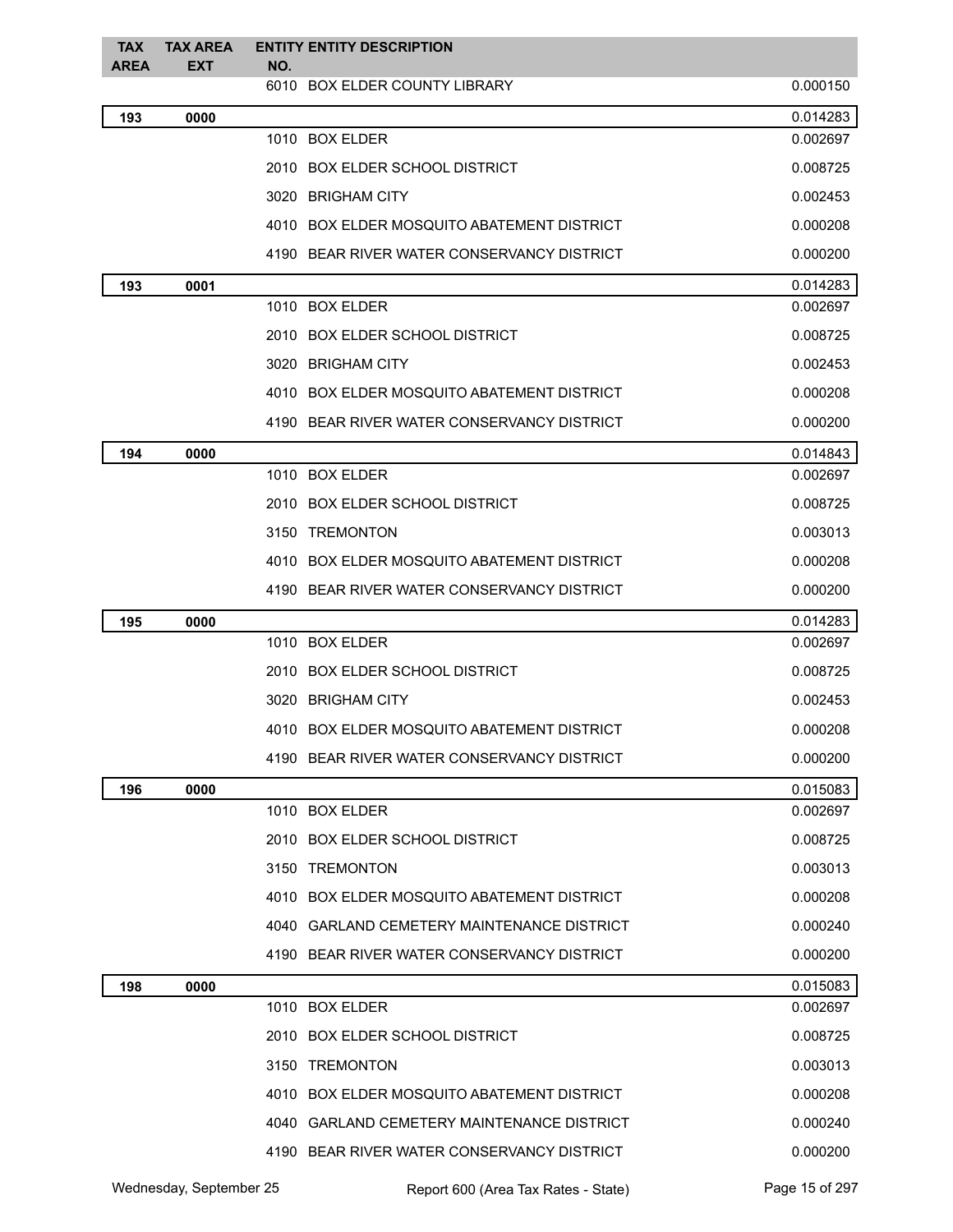| <b>TAX</b><br><b>AREA</b> | <b>TAX AREA</b><br><b>EXT</b> | <b>ENTITY ENTITY DESCRIPTION</b><br>NO.             |          |
|---------------------------|-------------------------------|-----------------------------------------------------|----------|
| 199                       | 0000                          |                                                     | 0.011980 |
|                           |                               | 1010 BOX ELDER                                      | 0.002697 |
|                           |                               | 2010 BOX ELDER SCHOOL DISTRICT                      | 0.008725 |
|                           |                               | 4010 BOX ELDER MOSQUITO ABATEMENT DISTRICT          | 0.000208 |
|                           |                               | 4190 BEAR RIVER WATER CONSERVANCY DISTRICT          | 0.000200 |
|                           |                               | 6010 BOX ELDER COUNTY LIBRARY                       | 0.000150 |
|                           | <b>CACHE COUNTY</b>           |                                                     |          |
| 001                       | 0000                          |                                                     | 0.009651 |
|                           |                               | 1010 CACHE                                          | 0.002345 |
|                           |                               | 2020 CACHE COUNTY SCHOOL DISTRICT                   | 0.007119 |
|                           |                               | 4050 PARADISE CEMETERY MAINTENANCE DISTRICT         | 0.000097 |
|                           |                               | 4090 CACHE MOSQUITO ABATEMENT DISTRICT              | 0.000090 |
| 002                       | 0000                          |                                                     | 0.010681 |
|                           |                               | 1010 CACHE                                          | 0.002345 |
|                           |                               | 2020 CACHE COUNTY SCHOOL DISTRICT                   | 0.007119 |
|                           |                               | 3130 PARADISE                                       | 0.001120 |
|                           |                               | 4050 PARADISE CEMETERY MAINTENANCE DISTRICT         | 0.000097 |
| 003                       | 0000                          |                                                     | 0.011286 |
|                           |                               | 1010 CACHE                                          | 0.002345 |
|                           |                               | 2020 CACHE COUNTY SCHOOL DISTRICT                   | 0.007119 |
|                           |                               | 3050 HYRUM                                          | 0.001732 |
|                           |                               | 4090 CACHE MOSQUITO ABATEMENT DISTRICT              | 0.000090 |
| 004                       | 0000                          |                                                     | 0.010738 |
|                           |                               | 1010 CACHE                                          | 0.002345 |
|                           |                               | 2020 CACHE COUNTY SCHOOL DISTRICT                   | 0.007119 |
|                           |                               | 3190 WELLSVILLE                                     | 0.001184 |
|                           |                               | 4090 CACHE MOSQUITO ABATEMENT DISTRICT              | 0.000090 |
| 005                       | 0000                          |                                                     | 0.011349 |
|                           |                               | 1010 CACHE                                          | 0.002345 |
|                           |                               | 2020 CACHE COUNTY SCHOOL DISTRICT                   | 0.007119 |
|                           |                               | 3080 MENDON                                         | 0.001795 |
|                           |                               | 4090 CACHE MOSQUITO ABATEMENT DISTRICT              | 0.000090 |
| 006                       | 0000                          |                                                     | 0.009664 |
|                           |                               | 1010 CACHE                                          | 0.002345 |
|                           |                               | 2020 CACHE COUNTY SCHOOL DISTRICT                   | 0.007119 |
|                           |                               | 4030 MILLVILLE-NIBLEY CEMETERY MAINTENANCE DISTRICT | 0.000110 |
|                           |                               | 4090 CACHE MOSQUITO ABATEMENT DISTRICT              | 0.000090 |

**0000** 0.010366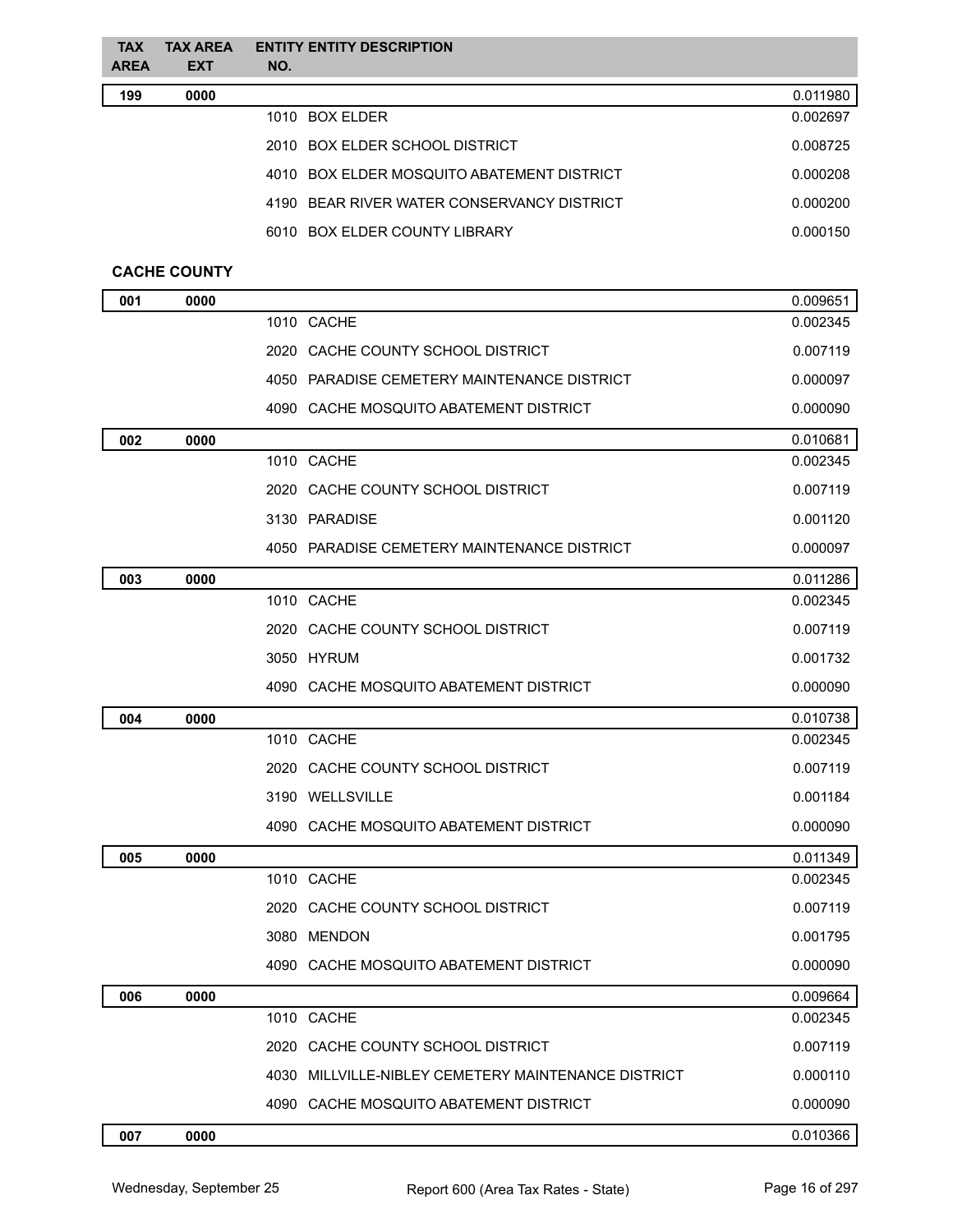| <b>TAX</b><br><b>AREA</b> | <b>TAX AREA</b><br>EXT | NO. | <b>ENTITY ENTITY DESCRIPTION</b>                    |          |
|---------------------------|------------------------|-----|-----------------------------------------------------|----------|
|                           |                        |     | 1010 CACHE                                          | 0.002345 |
|                           |                        |     | 2020 CACHE COUNTY SCHOOL DISTRICT                   | 0.007119 |
|                           |                        |     | 3090 MILLVILLE                                      | 0.000702 |
|                           |                        |     | 4030 MILLVILLE-NIBLEY CEMETERY MAINTENANCE DISTRICT | 0.000110 |
|                           |                        |     | 4090 CACHE MOSQUITO ABATEMENT DISTRICT              | 0.000090 |
| 008                       | 0000                   |     |                                                     | 0.011336 |
|                           |                        |     | 1010 CACHE                                          | 0.002345 |
|                           |                        |     | 2020 CACHE COUNTY SCHOOL DISTRICT                   | 0.007119 |
|                           |                        |     | 3110 NIBLEY                                         | 0.001672 |
|                           |                        |     | 4030 MILLVILLE-NIBLEY CEMETERY MAINTENANCE DISTRICT | 0.000110 |
|                           |                        |     | 4090 CACHE MOSQUITO ABATEMENT DISTRICT              | 0.000090 |
| 009                       | 0000                   |     |                                                     | 0.011024 |
|                           |                        |     | 1010 CACHE                                          | 0.002345 |
|                           |                        |     | 2020 CACHE COUNTY SCHOOL DISTRICT                   | 0.007119 |
|                           |                        |     | 3140 PROVIDENCE                                     | 0.001470 |
|                           |                        |     | 4090 CACHE MOSQUITO ABATEMENT DISTRICT              | 0.000090 |
| 010                       | 0000                   |     |                                                     | 0.010837 |
|                           |                        |     | 1010 CACHE                                          | 0.002345 |
|                           |                        |     | 2020 CACHE COUNTY SCHOOL DISTRICT                   | 0.007119 |
|                           |                        |     | 3160 RIVER HEIGHTS                                  | 0.001373 |
| 011                       | 0000                   |     |                                                     | 0.011338 |
|                           |                        |     | 1010 CACHE                                          | 0.002345 |
|                           |                        |     | 2020 CACHE COUNTY SCHOOL DISTRICT                   | 0.007119 |
|                           |                        |     | 3120 NORTH LOGAN                                    | 0.001784 |
|                           |                        |     | 4090 CACHE MOSQUITO ABATEMENT DISTRICT              | 0.000090 |
| 012                       | 0000                   |     |                                                     | 0.009769 |
|                           |                        |     | 1010 CACHE                                          | 0.002345 |
|                           |                        |     | 2020 CACHE COUNTY SCHOOL DISTRICT                   | 0.007119 |
|                           |                        |     | 4020 HYDE PARK CEMETERY MAINTENANCE DISTRICT        | 0.000215 |
|                           |                        |     | 4090 CACHE MOSQUITO ABATEMENT DISTRICT              | 0.000090 |
| 013                       | 0000                   |     |                                                     | 0.011553 |
|                           |                        |     | 1010 CACHE                                          | 0.002345 |
|                           |                        |     | 2020 CACHE COUNTY SCHOOL DISTRICT                   | 0.007119 |
|                           |                        |     | 3120 NORTH LOGAN                                    | 0.001784 |
|                           |                        |     | 4020 HYDE PARK CEMETERY MAINTENANCE DISTRICT        | 0.000215 |
|                           |                        |     | 4090 CACHE MOSQUITO ABATEMENT DISTRICT              | 0.000090 |
| 014                       | 0000                   |     |                                                     | 0.010842 |
|                           |                        |     | 1010 CACHE                                          | 0.002345 |
|                           |                        |     | 2020 CACHE COUNTY SCHOOL DISTRICT                   | 0.007119 |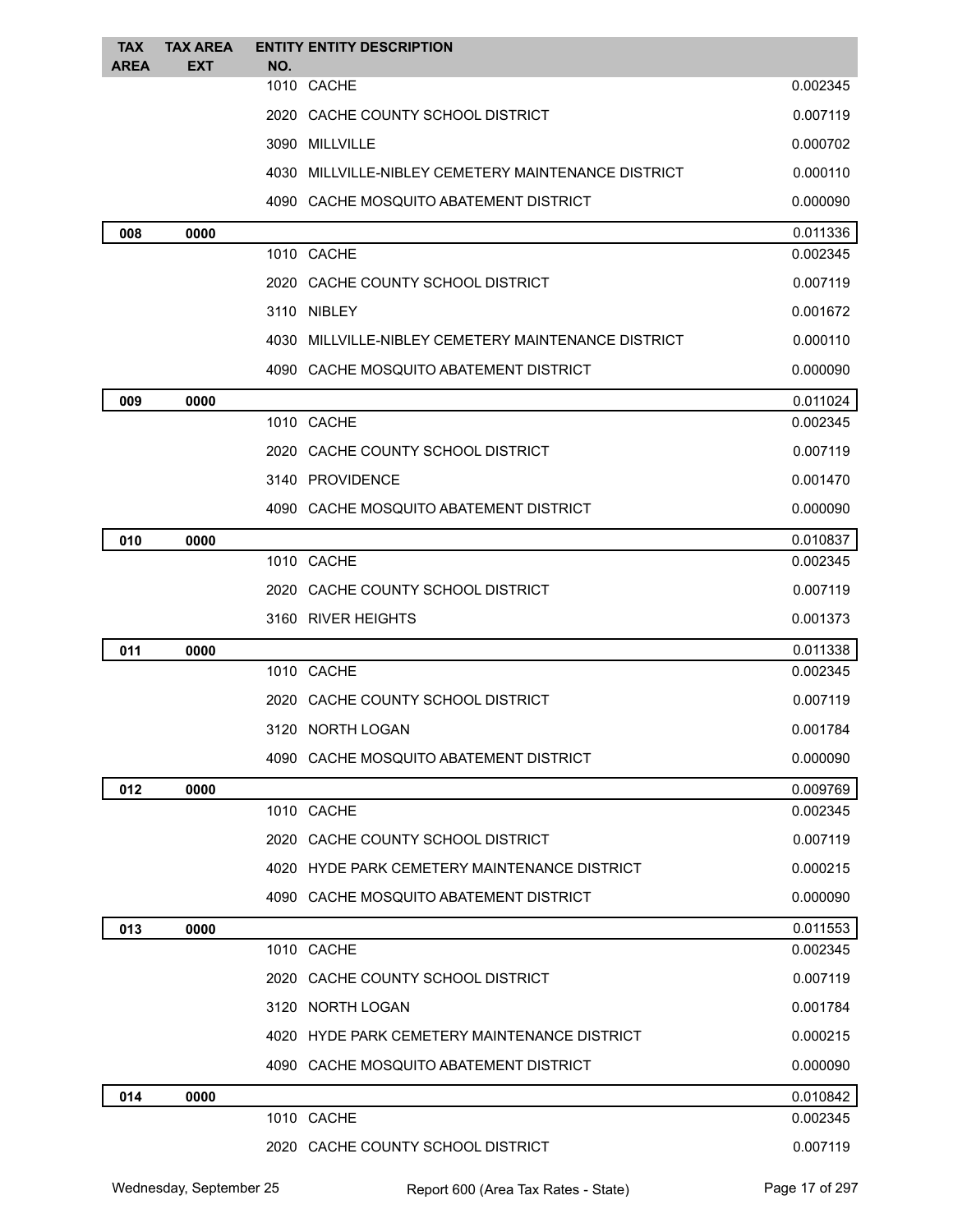| <b>TAX</b>  | <b>TAX AREA</b> | <b>ENTITY ENTITY DESCRIPTION</b>             |          |
|-------------|-----------------|----------------------------------------------|----------|
| <b>AREA</b> | <b>EXT</b>      | NO.<br>3040 HYDE PARK CITY                   | 0.001073 |
|             |                 | 4020 HYDE PARK CEMETERY MAINTENANCE DISTRICT | 0.000215 |
|             |                 | 4090 CACHE MOSQUITO ABATEMENT DISTRICT       | 0.000090 |
| 015         | 0000            |                                              | 0.011272 |
|             |                 | 1010 CACHE                                   | 0.002345 |
|             |                 | 2020 CACHE COUNTY SCHOOL DISTRICT            | 0.007119 |
|             |                 | 3170 SMITHFIELD                              | 0.001718 |
|             |                 | 4090 CACHE MOSQUITO ABATEMENT DISTRICT       | 0.000090 |
| 016         | 0000            |                                              | 0.010272 |
|             |                 | 1010 CACHE                                   | 0.002345 |
|             |                 | 2020 CACHE COUNTY SCHOOL DISTRICT            | 0.007119 |
|             |                 | 3010 AMALGA                                  | 0.000718 |
|             |                 | 4090 CACHE MOSQUITO ABATEMENT DISTRICT       | 0.000090 |
| 017         | 0000            |                                              | 0.009686 |
|             |                 | 1010 CACHE                                   | 0.002345 |
|             |                 | 2020 CACHE COUNTY SCHOOL DISTRICT            | 0.007119 |
|             |                 | 4070 RICHMOND CEMETERY MAINTENANCE DISTRICT  | 0.000132 |
|             |                 | 4090 CACHE MOSQUITO ABATEMENT DISTRICT       | 0.000090 |
| 018         | 0000            |                                              | 0.010823 |
|             |                 | 1010 CACHE                                   | 0.002345 |
|             |                 | 2020 CACHE COUNTY SCHOOL DISTRICT            | 0.007119 |
|             |                 | 3150 RICHMOND                                | 0.001137 |
|             |                 | 4070 RICHMOND CEMETERY MAINTENANCE DISTRICT  | 0.000132 |
|             |                 | 4090 CACHE MOSQUITO ABATEMENT DISTRICT       | 0.000090 |
| 019         | 0000            |                                              | 0.011842 |
|             |                 | 1010 CACHE                                   | 0.002345 |
|             |                 | 2020 CACHE COUNTY SCHOOL DISTRICT            | 0.007119 |
|             |                 | 3060 LEWISTON                                | 0.002288 |
|             |                 | 4090 CACHE MOSQUITO ABATEMENT DISTRICT       | 0.000090 |
| 020         | 0000            |                                              | 0.011974 |
|             |                 | 1010 CACHE                                   | 0.002345 |
|             |                 | 2020 CACHE COUNTY SCHOOL DISTRICT            | 0.007119 |
|             |                 | 3060 LEWISTON                                | 0.002288 |
|             |                 | 4070 RICHMOND CEMETERY MAINTENANCE DISTRICT  | 0.000132 |
|             |                 | 4090 CACHE MOSQUITO ABATEMENT DISTRICT       | 0.000090 |
| 021         | 0000            |                                              | 0.009910 |
|             |                 | 1010 CACHE                                   | 0.002345 |
|             |                 | 2020 CACHE COUNTY SCHOOL DISTRICT            | 0.007119 |
|             |                 | 4010 CORNISH CEMETERY MAINTENANCE DISTRICT   | 0.000356 |
|             |                 |                                              |          |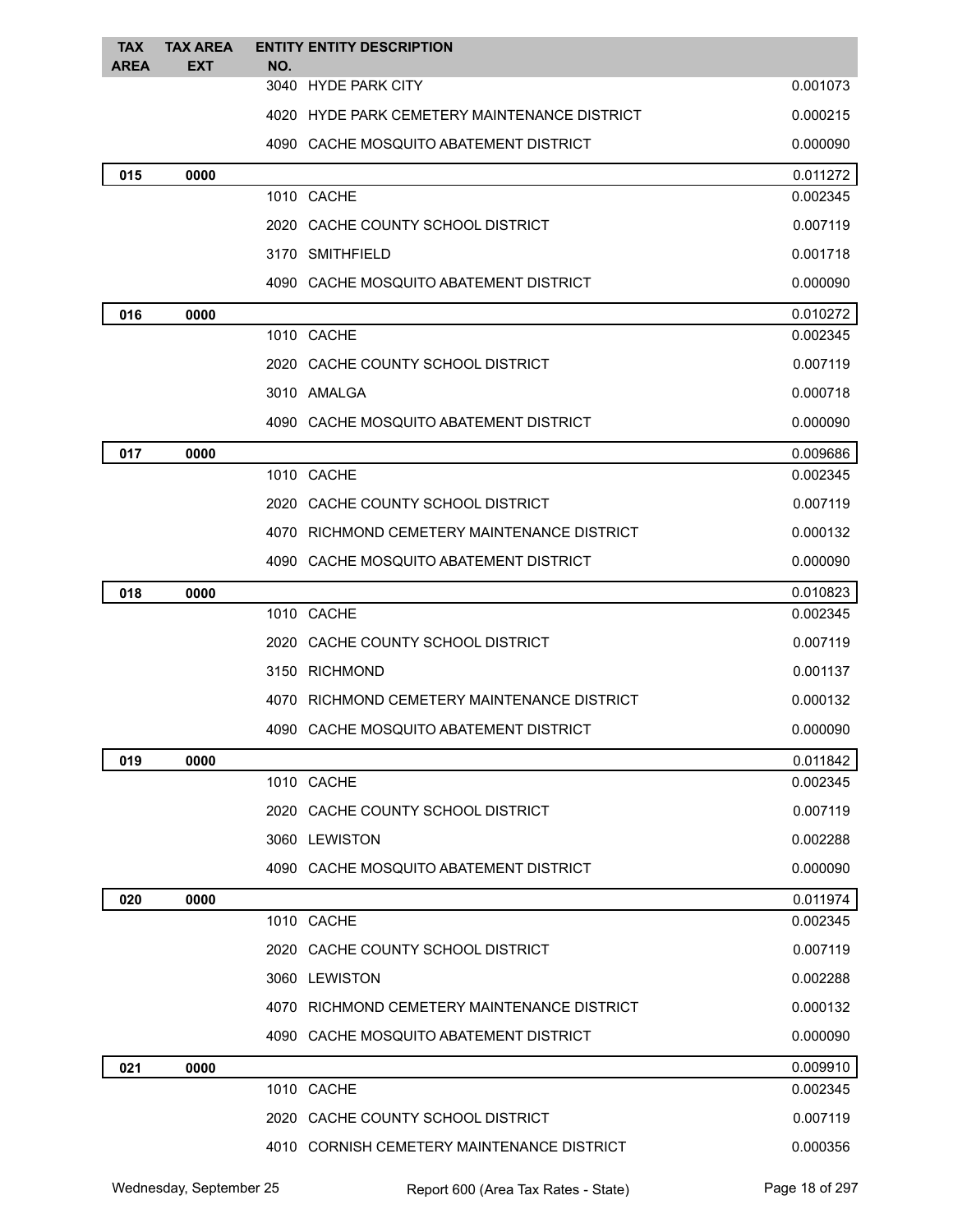| <b>TAX</b><br><b>AREA</b> | <b>TAX AREA</b><br><b>EXT</b> | <b>ENTITY ENTITY DESCRIPTION</b><br>NO.    |          |
|---------------------------|-------------------------------|--------------------------------------------|----------|
|                           |                               | 4090 CACHE MOSQUITO ABATEMENT DISTRICT     | 0.000090 |
| 022                       | 0000                          |                                            | 0.012016 |
|                           |                               | 1010 CACHE                                 | 0.002345 |
|                           |                               | 2020 CACHE COUNTY SCHOOL DISTRICT          | 0.007119 |
|                           |                               | 3030 CORNISH                               | 0.002106 |
|                           |                               | 4010 CORNISH CEMETERY MAINTENANCE DISTRICT | 0.000356 |
|                           |                               | 4090 CACHE MOSQUITO ABATEMENT DISTRICT     | 0.000090 |
| 023                       | 0000                          |                                            | 0.010338 |
|                           |                               | 1010 CACHE                                 | 0.002345 |
|                           |                               | 2020 CACHE COUNTY SCHOOL DISTRICT          | 0.007119 |
|                           |                               | 3180 TRENTON                               | 0.000784 |
|                           |                               | 4090 CACHE MOSQUITO ABATEMENT DISTRICT     | 0.000090 |
| 024                       | 0000                          |                                            | 0.011451 |
|                           |                               | 1010 CACHE                                 | 0.002345 |
|                           |                               | 2020 CACHE COUNTY SCHOOL DISTRICT          | 0.007119 |
|                           |                               | 3020 CLARKSTON                             | 0.001897 |
|                           |                               | 4090 CACHE MOSQUITO ABATEMENT DISTRICT     | 0.000090 |
| 025                       | 0000                          |                                            | 0.009654 |
|                           |                               | 1010 CACHE                                 | 0.002345 |
|                           |                               | 2020 CACHE COUNTY SCHOOL DISTRICT          | 0.007119 |
|                           |                               | 4040 NEWTON CEMETERY MAINTENANCE DISTRICT  | 0.000100 |
|                           |                               | 4090 CACHE MOSQUITO ABATEMENT DISTRICT     | 0.000090 |
| 026                       | 0000                          |                                            | 0.010976 |
|                           |                               | 1010 CACHE                                 | 0.002345 |
|                           |                               | 2020 CACHE COUNTY SCHOOL DISTRICT          | 0.007119 |
|                           |                               | 3100 NEWTON                                | 0.001322 |
|                           |                               | 4040 NEWTON CEMETERY MAINTENANCE DISTRICT  | 0.000100 |
|                           |                               | 4090 CACHE MOSQUITO ABATEMENT DISTRICT     | 0.000090 |
| 027                       | 0000                          |                                            | 0.012917 |
|                           |                               | 1010 CACHE                                 | 0.002345 |
|                           |                               | 2010 LOGAN CITY SCHOOL DISTRICT            | 0.008285 |
|                           |                               | 3070 LOGAN CITY                            | 0.002287 |
| 028                       | 0000                          |                                            | 0.009554 |
|                           |                               | 1010 CACHE                                 | 0.002345 |
|                           |                               | 2020 CACHE COUNTY SCHOOL DISTRICT          | 0.007119 |
|                           |                               | 4090 CACHE MOSQUITO ABATEMENT DISTRICT     | 0.000090 |
| 031                       | 0000                          |                                            | 0.009688 |
|                           |                               | 1010 CACHE                                 | 0.002345 |
|                           |                               | 2020 CACHE COUNTY SCHOOL DISTRICT          | 0.007119 |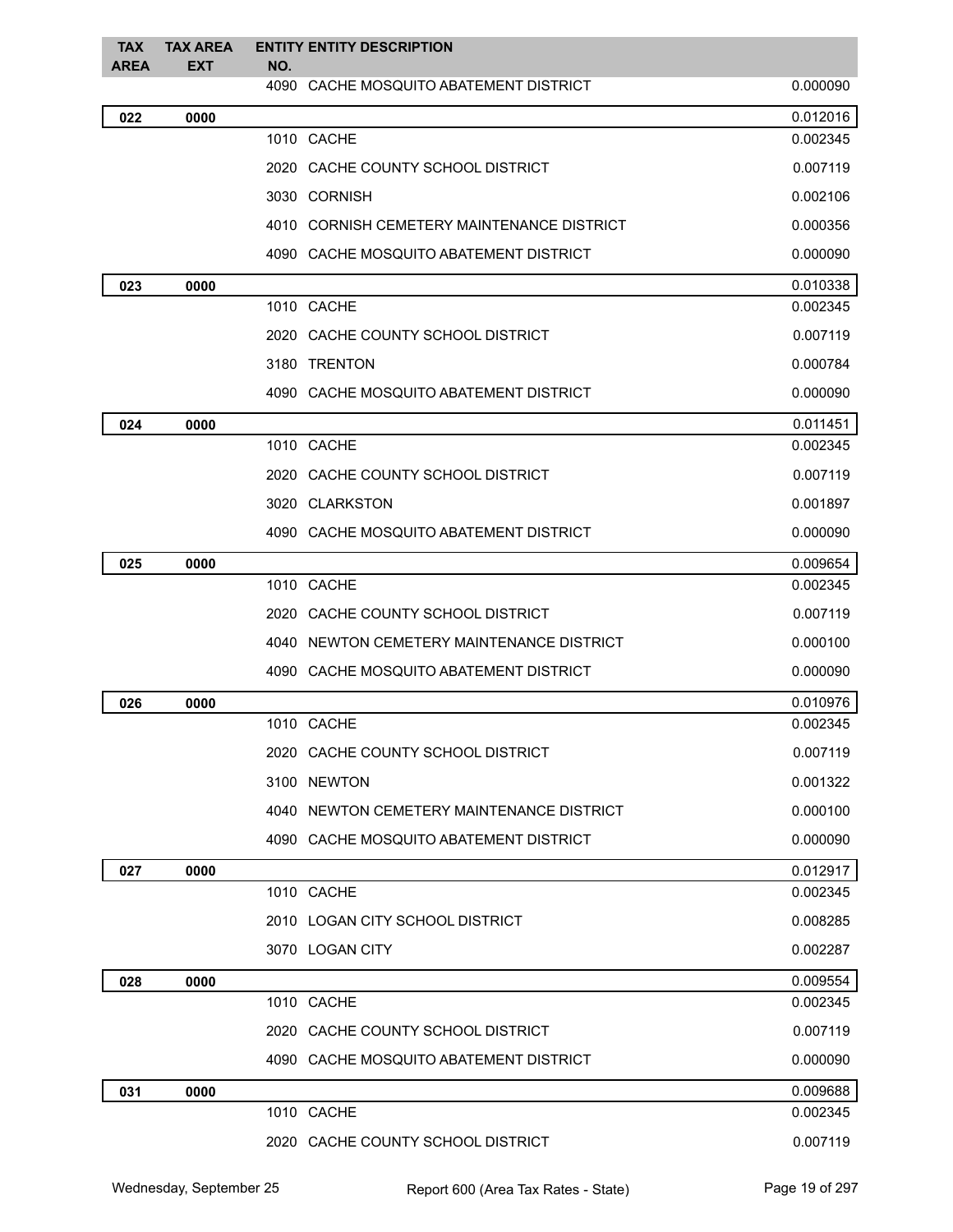| <b>TAX</b><br><b>AREA</b> | <b>TAX AREA</b><br><b>EXT</b> | NO. | <b>ENTITY ENTITY DESCRIPTION</b>                          |          |
|---------------------------|-------------------------------|-----|-----------------------------------------------------------|----------|
|                           |                               |     | 4060 AVON CEMETERY MAINTENANCE DISTRICT                   | 0.000134 |
|                           |                               |     | 4090 CACHE MOSQUITO ABATEMENT DISTRICT                    | 0.000090 |
| 032                       | 0000                          |     |                                                           | 0.010153 |
|                           |                               |     | 1010 CACHE                                                | 0.002345 |
|                           |                               |     | 2020 CACHE COUNTY SCHOOL DISTRICT                         | 0.007119 |
|                           |                               |     | 4060 AVON CEMETERY MAINTENANCE DISTRICT                   | 0.000134 |
|                           |                               |     | 4080 POWDER MOUNTAIN WATER AND SEWER IMPROVEMENT DISTRICT | 0.000465 |
|                           |                               |     | 4090 CACHE MOSQUITO ABATEMENT DISTRICT                    | 0.000090 |
| 033                       | 0000                          |     |                                                           | 0.010256 |
|                           |                               |     | 1010 CACHE                                                | 0.002345 |
|                           |                               |     | 2020 CACHE COUNTY SCHOOL DISTRICT                         | 0.007119 |
|                           |                               |     | 3090 MILLVILLE                                            | 0.000702 |
|                           |                               |     | 4090 CACHE MOSQUITO ABATEMENT DISTRICT                    | 0.000090 |
| 034                       | 0000                          |     |                                                           | 0.011226 |
|                           |                               |     | 1010 CACHE                                                | 0.002345 |
|                           |                               |     | 2020 CACHE COUNTY SCHOOL DISTRICT                         | 0.007119 |
|                           |                               |     | 3110 NIBLEY                                               | 0.001672 |
|                           |                               |     | 4090 CACHE MOSQUITO ABATEMENT DISTRICT                    | 0.000090 |
| 036                       | 0000                          |     |                                                           | 0.010627 |
|                           |                               |     | 1010 CACHE                                                | 0.002345 |
|                           |                               |     | 2020 CACHE COUNTY SCHOOL DISTRICT                         | 0.007119 |
|                           |                               |     | 3040 HYDE PARK CITY                                       | 0.001073 |
|                           |                               |     | 4090 CACHE MOSQUITO ABATEMENT DISTRICT                    | 0.000090 |
| 037                       | 0000                          |     |                                                           | 0.011134 |
|                           |                               |     | 1010 CACHE                                                | 0.002345 |
|                           |                               |     | 2020 CACHE COUNTY SCHOOL DISTRICT                         | 0.007119 |
|                           |                               |     | 3140 PROVIDENCE                                           | 0.001470 |
|                           |                               |     | 4030 MILLVILLE-NIBLEY CEMETERY MAINTENANCE DISTRICT       | 0.000110 |
|                           |                               |     | 4090 CACHE MOSQUITO ABATEMENT DISTRICT                    | 0.000090 |
| 106                       | 0000                          |     |                                                           | 0.009825 |
|                           |                               |     | 1010 CACHE                                                | 0.002345 |
|                           |                               |     | 2020 CACHE COUNTY SCHOOL DISTRICT                         | 0.007119 |
|                           |                               |     | 4030 MILLVILLE-NIBLEY CEMETERY MAINTENANCE DISTRICT       | 0.000110 |
|                           |                               |     | 4075 COLLEGE-YOUNG MOSAUITO ABATEMENT DISTRICT #1         | 0.000251 |
| 108                       | 0000                          |     |                                                           | 0.011497 |
|                           |                               |     | 1010 CACHE                                                | 0.002345 |
|                           |                               |     | 2020 CACHE COUNTY SCHOOL DISTRICT                         | 0.007119 |
|                           |                               |     | 3110 NIBLEY                                               | 0.001672 |
|                           |                               |     | 4030 MILLVILLE-NIBLEY CEMETERY MAINTENANCE DISTRICT       | 0.000110 |
|                           |                               |     |                                                           |          |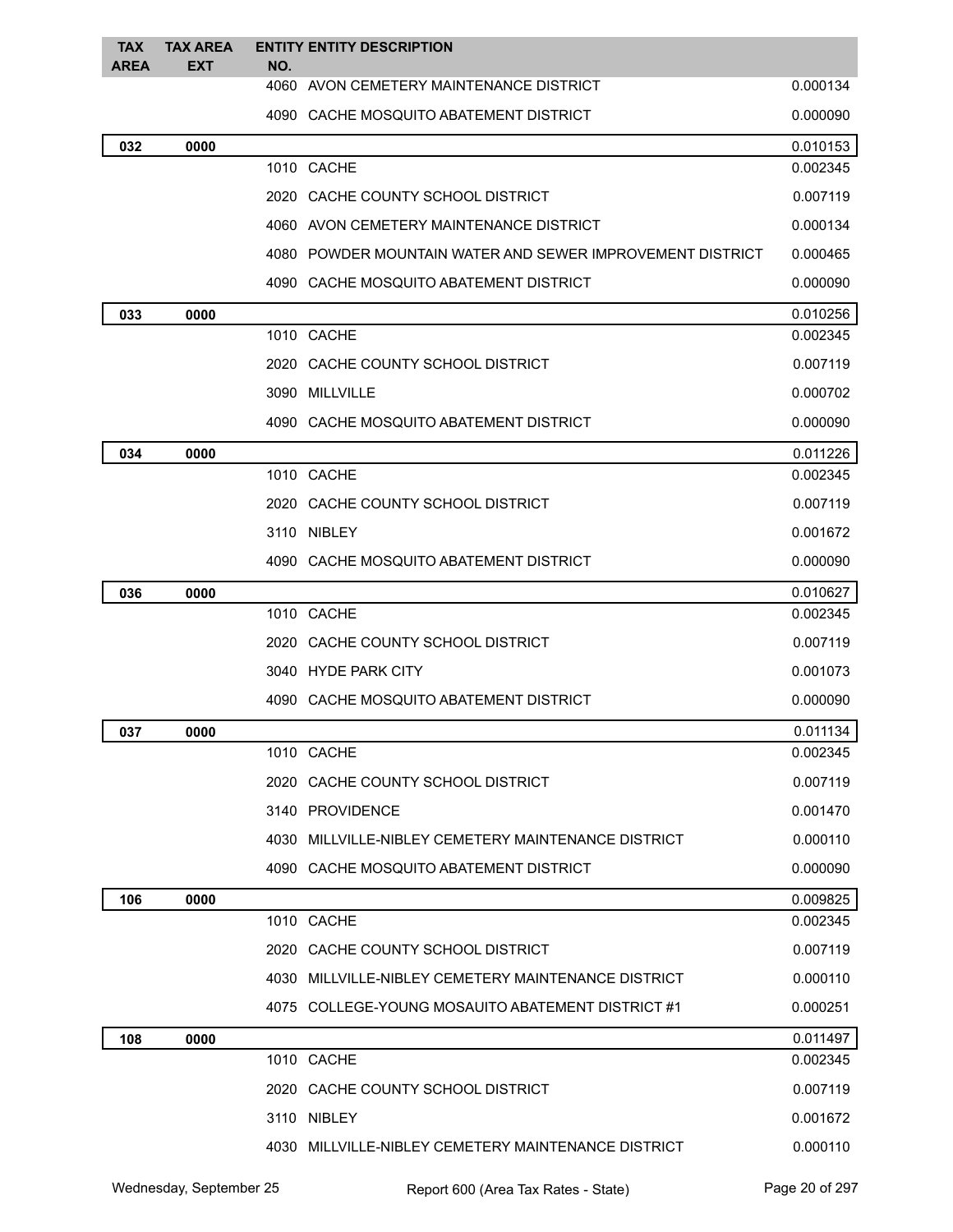| <b>TAX</b><br><b>AREA</b> | <b>TAX AREA</b><br><b>EXT</b> | <b>ENTITY ENTITY DESCRIPTION</b><br>NO.           |          |
|---------------------------|-------------------------------|---------------------------------------------------|----------|
|                           |                               | 4075 COLLEGE-YOUNG MOSAUITO ABATEMENT DISTRICT #1 | 0.000251 |
| 115                       | 0000                          |                                                   | 0.011272 |
|                           |                               | 1010 CACHE                                        | 0.002345 |
|                           |                               | 2020 CACHE COUNTY SCHOOL DISTRICT                 | 0.007119 |
|                           |                               | 3170 SMITHFIELD                                   | 0.001718 |
|                           |                               | 4090 CACHE MOSQUITO ABATEMENT DISTRICT            | 0.000090 |
| 128                       | 0000                          |                                                   | 0.009715 |
|                           |                               | 1010 CACHE                                        | 0.002345 |
|                           |                               | 2020 CACHE COUNTY SCHOOL DISTRICT                 | 0.007119 |
|                           |                               | 4075 COLLEGE-YOUNG MOSAUITO ABATEMENT DISTRICT #1 | 0.000251 |
| 209                       | 0000                          |                                                   | 0.012917 |
|                           |                               | 1010 CACHE                                        | 0.002345 |
|                           |                               | 2010 LOGAN CITY SCHOOL DISTRICT                   | 0.008285 |
|                           |                               | 3070 LOGAN CITY                                   | 0.002287 |
| 225                       | 0000                          |                                                   | 0.009654 |
|                           |                               | 1010 CACHE                                        | 0.002345 |
|                           |                               | 2020 CACHE COUNTY SCHOOL DISTRICT                 | 0.007119 |
|                           |                               | 4040 NEWTON CEMETERY MAINTENANCE DISTRICT         | 0.000100 |
|                           |                               | 4076 BENSON CULINARY WATER IMPROVEMENT DISTRICT   | 0.000000 |
|                           |                               | 4090 CACHE MOSQUITO ABATEMENT DISTRICT            | 0.000090 |
| 227                       | 0000                          |                                                   | 0.012917 |
|                           |                               | 1010 CACHE                                        | 0.002345 |
|                           |                               | 2010 LOGAN CITY SCHOOL DISTRICT                   | 0.008285 |
|                           |                               | 3070 LOGAN CITY                                   | 0.002287 |
| 228                       | 0000                          |                                                   | 0.009554 |
|                           |                               | 1010 CACHE                                        | 0.002345 |
|                           |                               | 2020 CACHE COUNTY SCHOOL DISTRICT                 | 0.007119 |
|                           |                               | 4076 BENSON CULINARY WATER IMPROVEMENT DISTRICT   | 0.000000 |
|                           |                               | 4090 CACHE MOSQUITO ABATEMENT DISTRICT            | 0.000090 |
| 279                       | 0000                          |                                                   | 0.012917 |
|                           |                               | 1010 CACHE                                        | 0.002345 |
|                           |                               | 2010 LOGAN CITY SCHOOL DISTRICT                   | 0.008285 |
|                           |                               | 3070 LOGAN CITY                                   | 0.002287 |
| 327                       | 0000                          |                                                   | 0.012917 |
|                           |                               | 1010 CACHE                                        | 0.002345 |
|                           |                               | 2010 LOGAN CITY SCHOOL DISTRICT                   | 0.008285 |
|                           |                               | 3070 LOGAN CITY                                   | 0.002287 |
| 328                       | 0000                          |                                                   | 0.011751 |
|                           |                               | 1010 CACHE                                        | 0.002345 |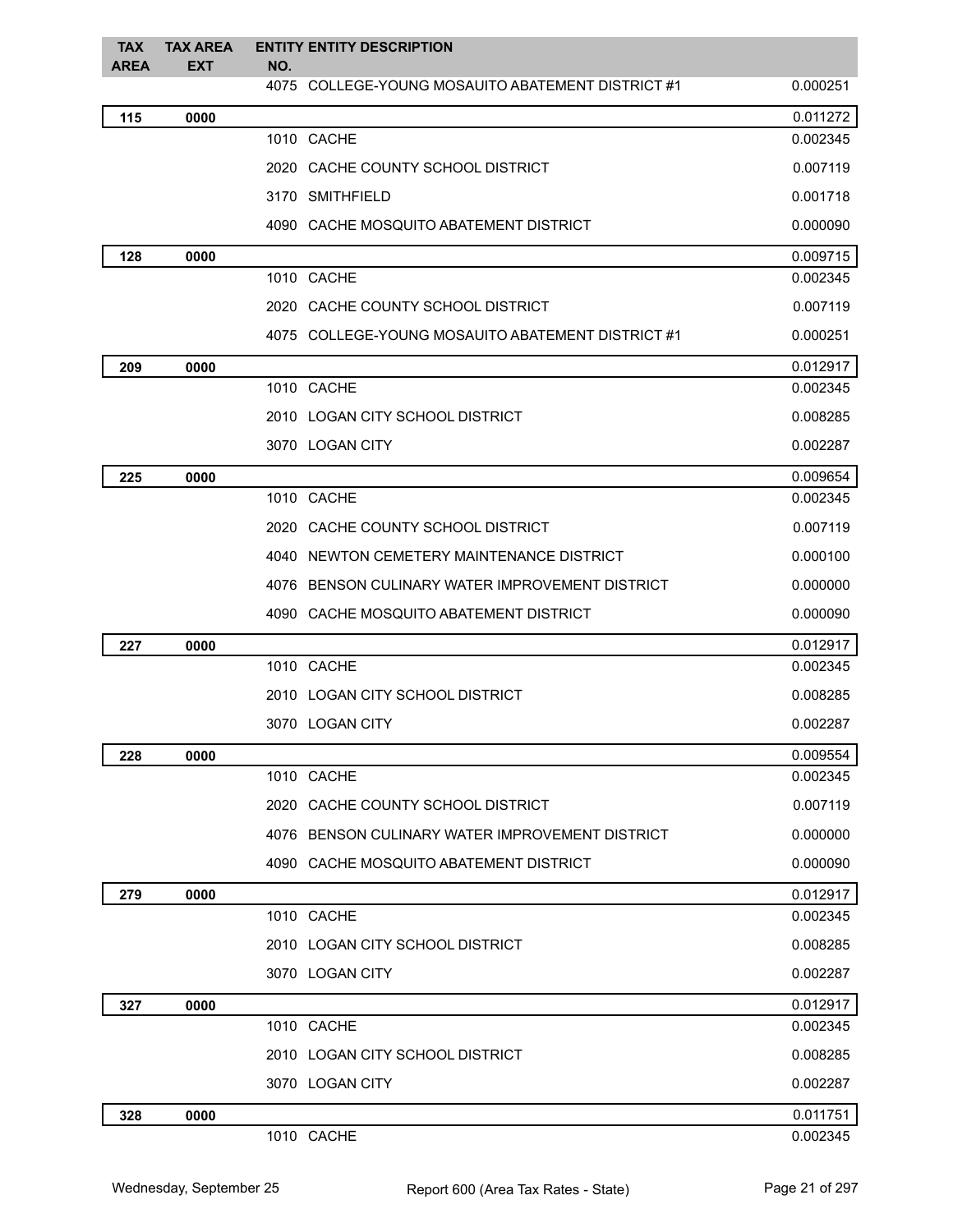| <b>TAX</b><br><b>AREA</b> | <b>TAX AREA</b><br><b>EXT</b> | <b>ENTITY ENTITY DESCRIPTION</b><br>NO.      |          |
|---------------------------|-------------------------------|----------------------------------------------|----------|
|                           |                               | 2020 CACHE COUNTY SCHOOL DISTRICT            | 0.007119 |
|                           |                               | 3070 LOGAN CITY                              | 0.002287 |
| 427                       | 0000                          |                                              | 0.012917 |
|                           |                               | 1010 CACHE                                   | 0.002345 |
|                           |                               | 2010 LOGAN CITY SCHOOL DISTRICT              | 0.008285 |
|                           |                               | 3070 LOGAN CITY                              | 0.002287 |
| 527                       | 0000                          |                                              | 0.012917 |
|                           |                               | 1010 CACHE                                   | 0.002345 |
|                           |                               | 2010 LOGAN CITY SCHOOL DISTRICT              | 0.008285 |
|                           |                               | 3070 LOGAN CITY                              | 0.002287 |
| 627                       | 0000                          |                                              | 0.012917 |
|                           |                               | 1010 CACHE                                   | 0.002345 |
|                           |                               | 2010 LOGAN CITY SCHOOL DISTRICT              | 0.008285 |
|                           |                               | 3070 LOGAN CITY                              | 0.002287 |
| 727                       | 0000                          |                                              | 0.012917 |
|                           |                               | 1010 CACHE                                   | 0.002345 |
|                           |                               | 2010 LOGAN CITY SCHOOL DISTRICT              | 0.008285 |
|                           |                               | 3070 LOGAN CITY                              | 0.002287 |
| 811                       | 0000                          |                                              | 0.011338 |
|                           |                               | 1010 CACHE                                   | 0.002345 |
|                           |                               | 2020 CACHE COUNTY SCHOOL DISTRICT            | 0.007119 |
|                           |                               | 3120 NORTH LOGAN                             | 0.001784 |
|                           |                               | 4090 CACHE MOSQUITO ABATEMENT DISTRICT       | 0.000090 |
| 827                       | 0000                          |                                              | 0.012917 |
|                           |                               | 1010 CACHE                                   | 0.002345 |
|                           |                               | 2010 LOGAN CITY SCHOOL DISTRICT              | 0.008285 |
|                           |                               | 3070 LOGAN CITY                              | 0.002287 |
| 828                       | 0000                          |                                              | 0.011338 |
|                           |                               | 1010 CACHE                                   | 0.002345 |
|                           |                               | 2020 CACHE COUNTY SCHOOL DISTRICT            | 0.007119 |
|                           |                               | 3120 NORTH LOGAN                             | 0.001784 |
|                           |                               | 4090 CACHE MOSQUITO ABATEMENT DISTRICT       | 0.000090 |
| 911                       | 0000                          |                                              | 0.011553 |
|                           |                               | 1010 CACHE                                   | 0.002345 |
|                           |                               | 2020 CACHE COUNTY SCHOOL DISTRICT            | 0.007119 |
|                           |                               | 3120 NORTH LOGAN                             | 0.001784 |
|                           |                               | 4020 HYDE PARK CEMETERY MAINTENANCE DISTRICT | 0.000215 |
|                           |                               | 4090 CACHE MOSQUITO ABATEMENT DISTRICT       | 0.000090 |
| 912                       | 0000                          |                                              | 0.011338 |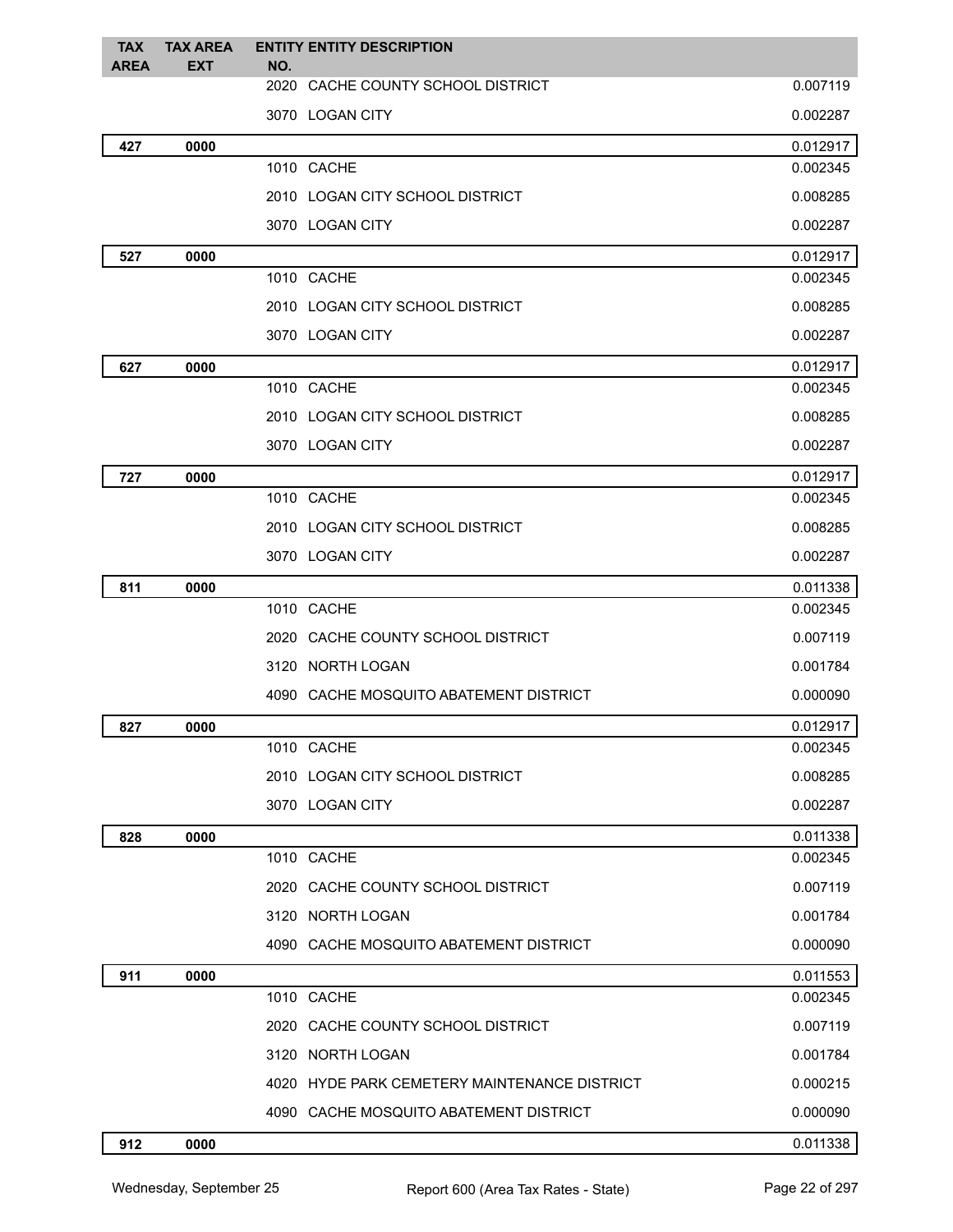| <b>TAX</b>  | <b>TAX AREA</b> | <b>ENTITY ENTITY DESCRIPTION</b>       |          |
|-------------|-----------------|----------------------------------------|----------|
| <b>AREA</b> | <b>EXT</b>      | NO.                                    |          |
|             |                 | 1010 CACHE                             | 0.002345 |
|             |                 | 2020 CACHE COUNTY SCHOOL DISTRICT      | 0.007119 |
|             |                 | 3120 NORTH LOGAN                       | 0.001784 |
|             |                 | 4090 CACHE MOSQUITO ABATEMENT DISTRICT | 0.000090 |
| 928         | 0000            |                                        | 0.011751 |
|             |                 | 1010 CACHE                             | 0.002345 |
|             |                 | 2020 CACHE COUNTY SCHOOL DISTRICT      | 0.007119 |
|             |                 | 3070 LOGAN CITY                        | 0.002287 |

#### **CARBON COUNTY**

| 001 | 0000 |                                             | 0.013260 |
|-----|------|---------------------------------------------|----------|
|     |      | 1010 CARBON                                 | 0.003134 |
|     |      | 2010 CARBON COUNTY SCHOOL DISTRICT          | 0.006946 |
|     |      | 3030 PRICE                                  | 0.002162 |
|     |      | 4010 CARBON WATER CONSERVANCY DISTRICT      | 0.000136 |
|     |      | 4020 PRICE RIVER WATER IMPROVEMENT DISTRICT | 0.000882 |
| 002 | 0000 |                                             | 0.014212 |
|     |      | 1010 CARBON                                 | 0.003134 |
|     |      | 2010 CARBON COUNTY SCHOOL DISTRICT          | 0.006946 |
|     |      | 3020 HELPER CITY                            | 0.003114 |
|     |      | 4010 CARBON WATER CONSERVANCY DISTRICT      | 0.000136 |
|     |      | 4020 PRICE RIVER WATER IMPROVEMENT DISTRICT | 0.000882 |
| 002 | 0001 |                                             | 0.014212 |
|     |      | 1010 CARBON                                 | 0.003134 |
|     |      | 2010 CARBON COUNTY SCHOOL DISTRICT          | 0.006946 |
|     |      | 3020 HELPER CITY                            | 0.003114 |
|     |      | 4010 CARBON WATER CONSERVANCY DISTRICT      | 0.000136 |
|     |      | 4020 PRICE RIVER WATER IMPROVEMENT DISTRICT | 0.000882 |
| 003 | 0000 |                                             | 0.012897 |
|     |      | 1010 CARBON                                 | 0.003134 |
|     |      | 2010 CARBON COUNTY SCHOOL DISTRICT          | 0.006946 |
|     |      | 3060 WELLINGTON                             | 0.001799 |
|     |      | 4010 CARBON WATER CONSERVANCY DISTRICT      | 0.000136 |
|     |      | 4020 PRICE RIVER WATER IMPROVEMENT DISTRICT | 0.000882 |
| 004 | 0000 |                                             | 0.015201 |
|     |      | 1010 CARBON                                 | 0.003134 |
|     |      | 2010 CARBON COUNTY SCHOOL DISTRICT          | 0.006946 |
|     |      | 3050 SUNNYSIDE                              | 0.004985 |
|     |      | 4010 CARBON WATER CONSERVANCY DISTRICT      | 0.000136 |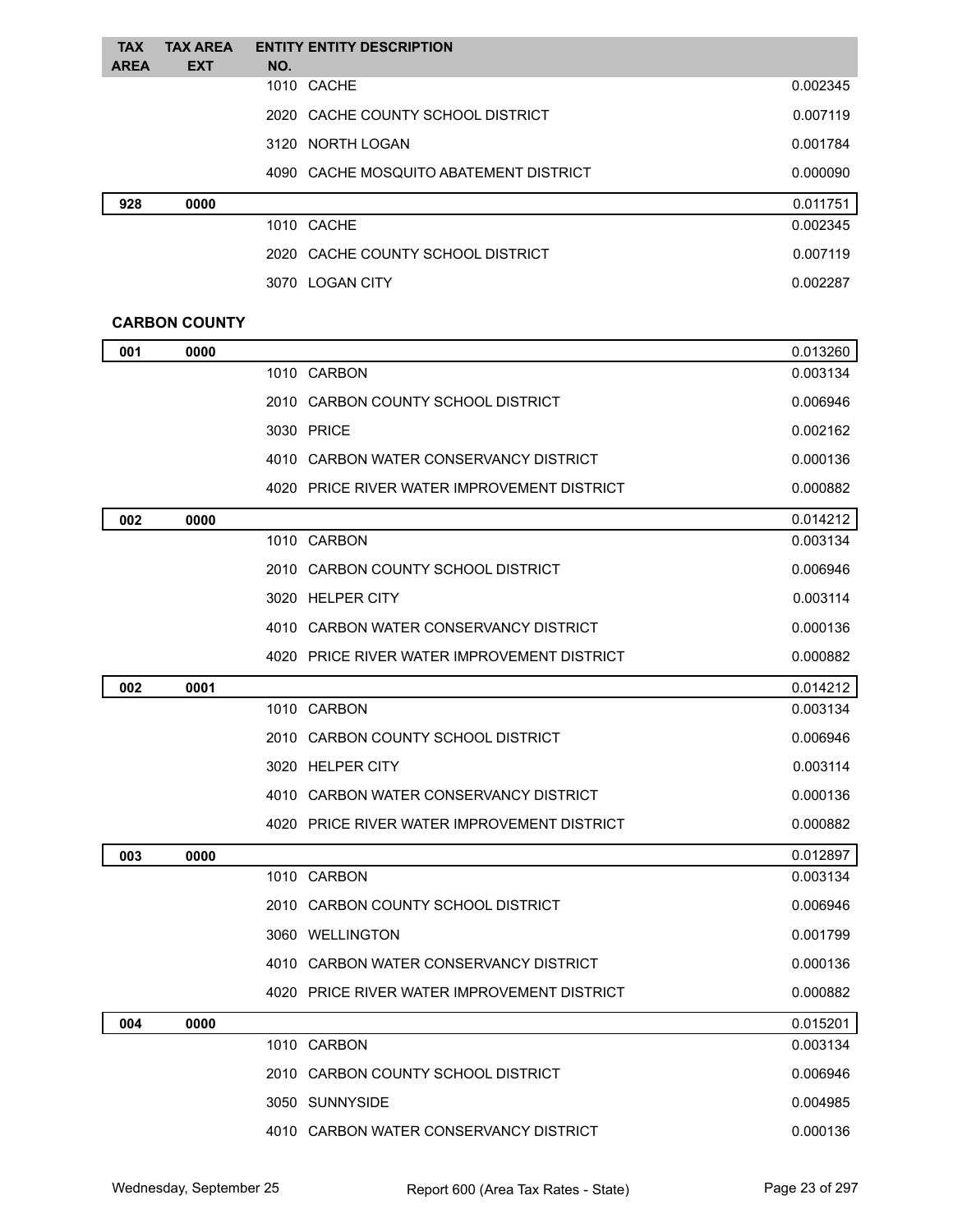| <b>TAX</b><br><b>AREA</b> | <b>TAX AREA</b><br><b>EXT</b> | <b>ENTITY ENTITY DESCRIPTION</b><br>NO.          |          |
|---------------------------|-------------------------------|--------------------------------------------------|----------|
| 006                       | 0000                          |                                                  | 0.010685 |
|                           |                               | 1010 CARBON                                      | 0.003134 |
|                           |                               | 2010 CARBON COUNTY SCHOOL DISTRICT               | 0.006946 |
|                           |                               | 3040 SCOFIELD                                    | 0.000469 |
|                           |                               | 4010 CARBON WATER CONSERVANCY DISTRICT           | 0.000136 |
| 007                       | 0000                          |                                                  | 0.016142 |
|                           |                               | 1010 CARBON                                      | 0.003134 |
|                           |                               | 2010 CARBON COUNTY SCHOOL DISTRICT               | 0.006946 |
|                           |                               | 3010 EAST CARBON                                 | 0.005926 |
|                           |                               | 4010 CARBON WATER CONSERVANCY DISTRICT           | 0.000136 |
| 008                       | 0000                          |                                                  | 0.011319 |
|                           |                               | 1010 CARBON                                      | 0.003134 |
|                           |                               | 2010 CARBON COUNTY SCHOOL DISTRICT               | 0.006946 |
|                           |                               | 4010 CARBON WATER CONSERVANCY DISTRICT           | 0.000136 |
|                           |                               | 4020 PRICE RIVER WATER IMPROVEMENT DISTRICT      | 0.000882 |
|                           |                               | 6010 MUNICPAL SERVICES FUND                      | 0.000221 |
| 009                       | 0000                          |                                                  | 0.010437 |
|                           |                               | 1010 CARBON                                      | 0.003134 |
|                           |                               | 2010 CARBON COUNTY SCHOOL DISTRICT               | 0.006946 |
|                           |                               | 4010 CARBON WATER CONSERVANCY DISTRICT           | 0.000136 |
|                           |                               | 6010 MUNICPAL SERVICES FUND                      | 0.000221 |
| 011                       | 0000                          |                                                  | 0.011319 |
|                           |                               | 1010 CARBON                                      | 0.003134 |
|                           |                               | 2010 CARBON COUNTY SCHOOL DISTRICT               | 0.006946 |
|                           |                               | 4010 CARBON WATER CONSERVANCY DISTRICT           | 0.000136 |
|                           |                               | 4020 PRICE RIVER WATER IMPROVEMENT DISTRICT      | 0.000882 |
|                           |                               | 4030 MILLER CREEK WATER SPECIAL SERVICE DISTRICT |          |
|                           |                               | 6010 MUNICPAL SERVICES FUND                      | 0.000221 |
| 012                       | 0000                          |                                                  | 0.010437 |
|                           |                               | 1010 CARBON                                      | 0.003134 |
|                           |                               | 2010 CARBON COUNTY SCHOOL DISTRICT               | 0.006946 |
|                           |                               | 4010 CARBON WATER CONSERVANCY DISTRICT           | 0.000136 |
|                           |                               | 4040 SCOFIELD RESERVOIR SPECIAL SERVICE DISTRICT |          |
|                           |                               | 6010 MUNICPAL SERVICES FUND                      | 0.000221 |
| 091                       | 0000                          |                                                  | 0.013260 |
|                           |                               | 1010 CARBON                                      | 0.003134 |
|                           |                               | 2010 CARBON COUNTY SCHOOL DISTRICT               | 0.006946 |
|                           |                               | 3030 PRICE                                       | 0.002162 |
|                           |                               | 4010 CARBON WATER CONSERVANCY DISTRICT           | 0.000136 |
|                           |                               |                                                  |          |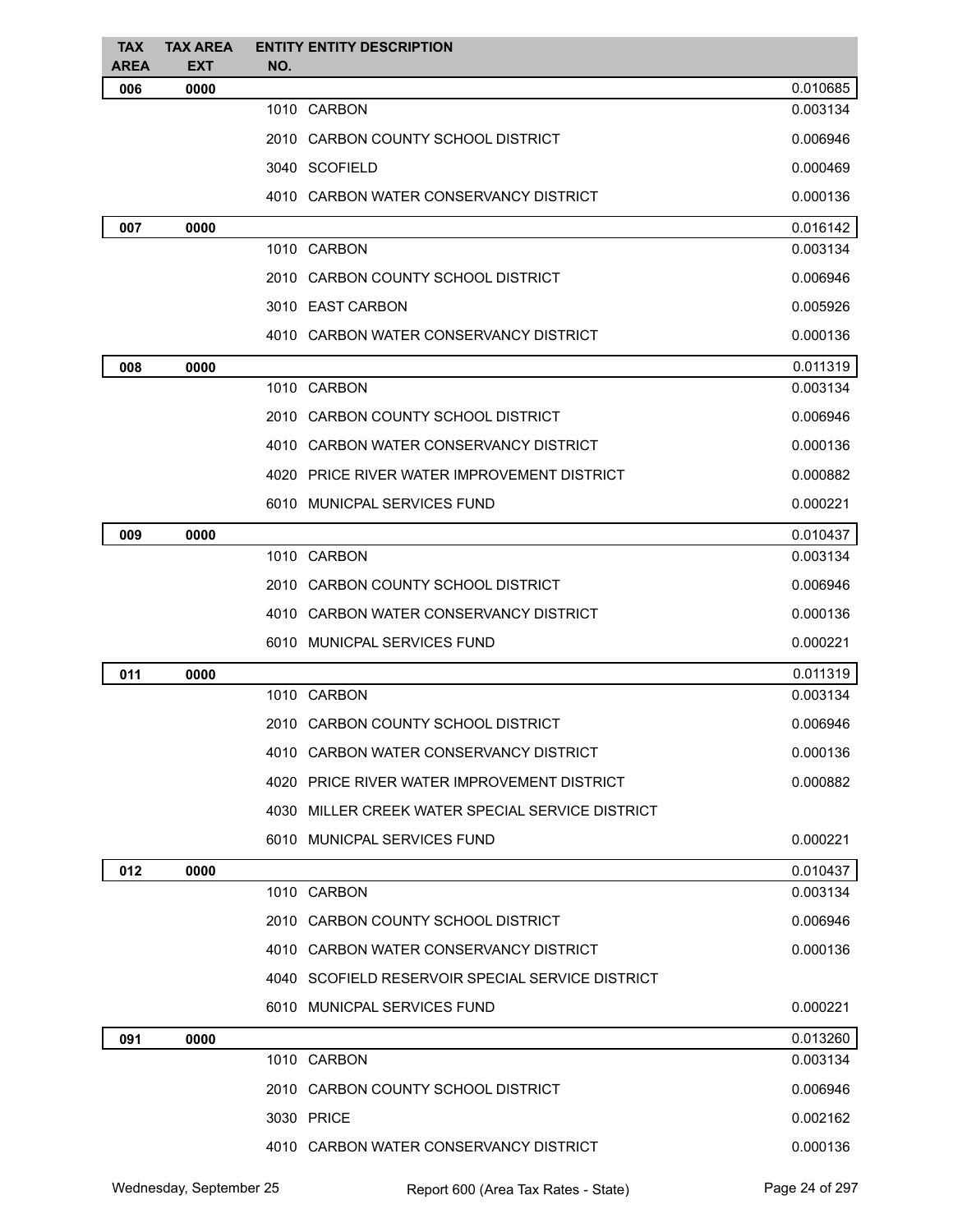| <b>TAX</b><br><b>AREA</b> | <b>TAX AREA</b><br><b>EXT</b> | NO. | <b>ENTITY ENTITY DESCRIPTION</b>                 |          |
|---------------------------|-------------------------------|-----|--------------------------------------------------|----------|
|                           |                               |     | 4020 PRICE RIVER WATER IMPROVEMENT DISTRICT      | 0.000882 |
| 092                       | 0000                          |     |                                                  | 0.011319 |
|                           |                               |     | 1010 CARBON                                      | 0.003134 |
|                           |                               |     | 2010 CARBON COUNTY SCHOOL DISTRICT               | 0.006946 |
|                           |                               |     | 4010 CARBON WATER CONSERVANCY DISTRICT           | 0.000136 |
|                           |                               |     | 4020 PRICE RIVER WATER IMPROVEMENT DISTRICT      | 0.000882 |
|                           |                               |     | 6010 MUNICPAL SERVICES FUND                      | 0.000221 |
| 093                       | 0000                          |     |                                                  | 0.012897 |
|                           |                               |     | 1010 CARBON                                      | 0.003134 |
|                           |                               |     | 2010 CARBON COUNTY SCHOOL DISTRICT               | 0.006946 |
|                           |                               |     | 3060 WELLINGTON                                  | 0.001799 |
|                           |                               |     | 4010 CARBON WATER CONSERVANCY DISTRICT           | 0.000136 |
|                           |                               |     | 4020 PRICE RIVER WATER IMPROVEMENT DISTRICT      | 0.000882 |
| 095                       | 0000                          |     |                                                  | 0.011319 |
|                           |                               |     | 1010 CARBON                                      | 0.003134 |
|                           |                               |     | 2010 CARBON COUNTY SCHOOL DISTRICT               | 0.006946 |
|                           |                               |     | 4010 CARBON WATER CONSERVANCY DISTRICT           | 0.000136 |
|                           |                               |     | 4020 PRICE RIVER WATER IMPROVEMENT DISTRICT      | 0.000882 |
|                           |                               |     | 4030 MILLER CREEK WATER SPECIAL SERVICE DISTRICT |          |
|                           |                               |     | 6010 MUNICPAL SERVICES FUND                      | 0.000221 |
| 096                       | 0000                          |     |                                                  | 0.010437 |
|                           |                               |     | 1010 CARBON                                      | 0.003134 |
|                           |                               |     | 2010 CARBON COUNTY SCHOOL DISTRICT               | 0.006946 |
|                           |                               |     | 4010 CARBON WATER CONSERVANCY DISTRICT           | 0.000136 |
|                           |                               |     | 6010 MUNICPAL SERVICES FUND                      | 0.000221 |
| 098                       | 0000                          |     |                                                  | 0.013260 |
|                           |                               |     | 1010 CARBON                                      | 0.003134 |
|                           |                               |     | 2010 CARBON COUNTY SCHOOL DISTRICT               | 0.006946 |
|                           |                               |     | 3030 PRICE                                       | 0.002162 |
|                           |                               |     | 4010 CARBON WATER CONSERVANCY DISTRICT           | 0.000136 |
|                           |                               |     | 4020 PRICE RIVER WATER IMPROVEMENT DISTRICT      | 0.000882 |
|                           | <b>DAGGETT COUNTY</b>         |     |                                                  |          |
| 001                       | 0000                          |     |                                                  | 0.008405 |

|     |                         | 1010 DAGGETT                        | 0.003962       |
|-----|-------------------------|-------------------------------------|----------------|
|     |                         | 2010 DAGGETT COUNTY SCHOOL DISTRICT | 0.004443       |
| 002 | 0000                    |                                     | 0.009155       |
|     |                         | 1010 DAGGETT                        | 0.003962       |
|     |                         | 2010 DAGGETT COUNTY SCHOOL DISTRICT | 0.004443       |
|     |                         | 4010 DAGGETT COUNTY WATER DISTRICT  | 0.000452       |
|     | Wednesday, September 25 | Report 600 (Area Tax Rates - State) | Page 25 of 297 |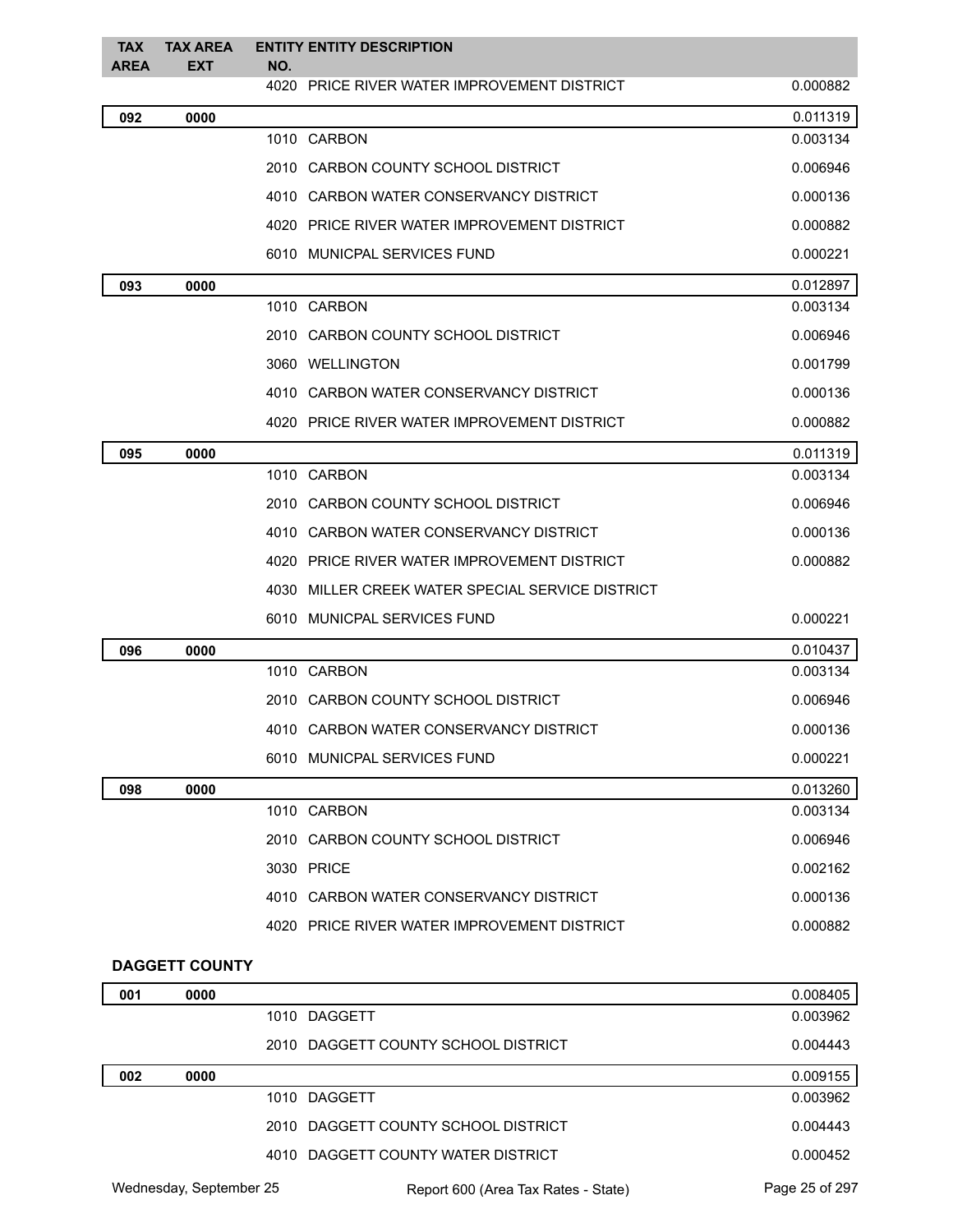| <b>TAX</b><br><b>AREA</b> | <b>TAX AREA</b><br><b>EXT</b> | NO. | <b>ENTITY ENTITY DESCRIPTION</b>                            |          |
|---------------------------|-------------------------------|-----|-------------------------------------------------------------|----------|
|                           |                               |     | 4020 DAGGETT COUNTY MOSQUITO ABATEMENT DISTRICT             | 0.000298 |
| 003                       | 0000                          |     |                                                             | 0.010175 |
|                           |                               |     | 1010 DAGGETT                                                | 0.003962 |
|                           |                               |     | 2010 DAGGETT COUNTY SCHOOL DISTRICT                         | 0.004443 |
|                           |                               |     | 3010 MANILA                                                 | 0.001472 |
|                           |                               |     | 4020 DAGGETT COUNTY MOSQUITO ABATEMENT DISTRICT             | 0.000298 |
| 004                       | 0000                          |     |                                                             | 0.008703 |
|                           |                               |     | 1010 DAGGETT                                                | 0.003962 |
|                           |                               |     | 2010 DAGGETT COUNTY SCHOOL DISTRICT                         | 0.004443 |
|                           |                               |     | 4020 DAGGETT COUNTY MOSQUITO ABATEMENT DISTRICT             | 0.000298 |
| 005                       | 0000                          |     |                                                             | 0.009931 |
|                           |                               |     | 1010 DAGGETT                                                | 0.003962 |
|                           |                               |     | 2010 DAGGETT COUNTY SCHOOL DISTRICT                         | 0.004443 |
|                           |                               |     | 4010 DAGGETT COUNTY WATER DISTRICT                          | 0.000452 |
|                           |                               |     | 4020 DAGGETT COUNTY MOSQUITO ABATEMENT DISTRICT             | 0.000298 |
|                           |                               |     | 4025 DAGGETT COUNTY SERVICE AREA NO 1                       | 0.000776 |
| 006                       | 0000                          |     |                                                             | 0.010175 |
|                           |                               |     | 1010 DAGGETT                                                | 0.003962 |
|                           |                               |     | 2010 DAGGETT COUNTY SCHOOL DISTRICT                         | 0.004443 |
|                           |                               |     | 3010 MANILA                                                 | 0.001472 |
|                           |                               |     | 4020 DAGGETT COUNTY MOSQUITO ABATEMENT DISTRICT             | 0.000298 |
|                           |                               |     | 6010 AREA WITHDRAWN FROM DAGGETT CO WATER & SEWER BUT STILL |          |
| 099                       | 0000                          |     |                                                             | 0.008405 |
|                           |                               |     | 1010 DAGGETT                                                | 0.003962 |
|                           |                               |     | 2010 DAGGETT COUNTY SCHOOL DISTRICT                         | 0.004443 |

### **DAVIS COUNTY**

| 001 | 0000 |                                                    | 0.013871 |
|-----|------|----------------------------------------------------|----------|
|     |      | 1010 DAVIS                                         | 0.002391 |
|     |      | 2010 DAVIS COUNTY SCHOOL DISTRICT                  | 0.008941 |
|     |      | 3010 BOUNTIFUL                                     | 0.001094 |
|     |      | 4005 WEBER BASIN WATER CONSERVANCY DISTRICT        | 0.000215 |
|     |      | 4010 DAVIS COUNTY MOSQUITO ABATEMENT DISTRICT      | 0.000105 |
|     |      | 4055 SOUTH DAVIS COUNTY SEWER IMPROVEMENT DISTRICT | 0.000330 |
|     |      | 4100 SOUTH DAVIS RECREATION DISTRICT               | 0.000399 |
|     |      | 6030 COUNTY LIBRARY                                | 0.000396 |
| 003 | 0000 |                                                    | 0.014002 |
|     |      | 1010 DAVIS                                         | 0.002391 |
|     |      | 2010 DAVIS COUNTY SCHOOL DISTRICT                  | 0.008941 |
|     |      |                                                    |          |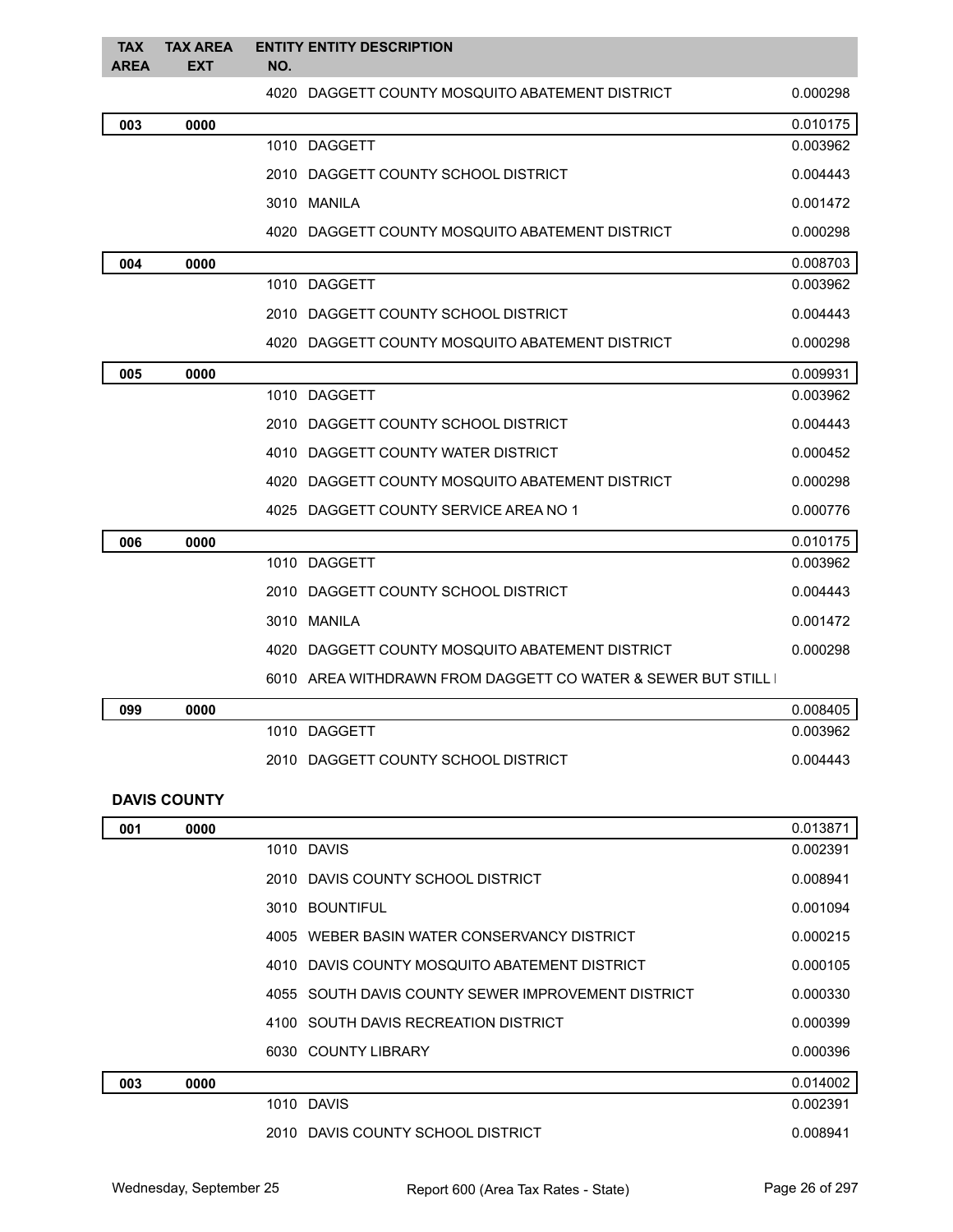| <b>TAX</b>  | <b>TAX AREA</b> | <b>ENTITY ENTITY DESCRIPTION</b>                   |          |
|-------------|-----------------|----------------------------------------------------|----------|
| <b>AREA</b> | EXT             | NO.<br>3010 BOUNTIFUL                              | 0.001094 |
|             |                 | 4005 WEBER BASIN WATER CONSERVANCY DISTRICT        | 0.000215 |
|             |                 | 4010 DAVIS COUNTY MOSQUITO ABATEMENT DISTRICT      | 0.000105 |
|             |                 | 4020 BOUNTIFUL IRRIGATION DISTRICT                 | 0.000131 |
|             |                 | 4055 SOUTH DAVIS COUNTY SEWER IMPROVEMENT DISTRICT | 0.000330 |
|             |                 | 4100 SOUTH DAVIS RECREATION DISTRICT               | 0.000399 |
|             |                 | 6030 COUNTY LIBRARY                                | 0.000396 |
| 004         | 0000            |                                                    | 0.014255 |
|             |                 | 1010 DAVIS                                         | 0.002391 |
|             |                 | 2010 DAVIS COUNTY SCHOOL DISTRICT                  | 0.008941 |
|             |                 | 3010 BOUNTIFUL                                     | 0.001094 |
|             |                 | 4005 WEBER BASIN WATER CONSERVANCY DISTRICT        | 0.000215 |
|             |                 | 4010 DAVIS COUNTY MOSQUITO ABATEMENT DISTRICT      | 0.000105 |
|             |                 | 4020 BOUNTIFUL IRRIGATION DISTRICT                 | 0.000131 |
|             |                 | 4030 SOUTH DAVIS COUNTY WATER IMPROVEMENT DISTRICT | 0.000253 |
|             |                 | 4055 SOUTH DAVIS COUNTY SEWER IMPROVEMENT DISTRICT | 0.000330 |
|             |                 | 4100 SOUTH DAVIS RECREATION DISTRICT               | 0.000399 |
|             |                 | 6030 COUNTY LIBRARY                                | 0.000396 |
| 005         | 0000            |                                                    | 0.014124 |
|             |                 | 1010 DAVIS                                         | 0.002391 |
|             |                 | 2010 DAVIS COUNTY SCHOOL DISTRICT                  | 0.008941 |
|             |                 | 3010 BOUNTIFUL                                     | 0.001094 |
|             |                 | 4005 WEBER BASIN WATER CONSERVANCY DISTRICT        | 0.000215 |
|             |                 | 4010 DAVIS COUNTY MOSQUITO ABATEMENT DISTRICT      | 0.000105 |
|             |                 | 4030 SOUTH DAVIS COUNTY WATER IMPROVEMENT DISTRICT | 0.000253 |
|             |                 | 4055 SOUTH DAVIS COUNTY SEWER IMPROVEMENT DISTRICT | 0.000330 |
|             |                 | 4100 SOUTH DAVIS RECREATION DISTRICT               | 0.000399 |
|             |                 | 6030 COUNTY LIBRARY                                | 0.000396 |
| 008         | 0000            |                                                    | 0.013942 |
|             |                 | 1010 DAVIS                                         | 0.002391 |
|             |                 | 2010 DAVIS COUNTY SCHOOL DISTRICT                  | 0.008941 |
|             |                 | 3020 CENTERVILLE                                   | 0.001165 |
|             |                 | 4005 WEBER BASIN WATER CONSERVANCY DISTRICT        | 0.000215 |
|             |                 | 4010 DAVIS COUNTY MOSQUITO ABATEMENT DISTRICT      | 0.000105 |
|             |                 | 4055 SOUTH DAVIS COUNTY SEWER IMPROVEMENT DISTRICT | 0.000330 |
|             |                 | 4100 SOUTH DAVIS RECREATION DISTRICT               | 0.000399 |
|             |                 | 6030 COUNTY LIBRARY                                | 0.000396 |
| 009         | 0000            |                                                    | 0.014073 |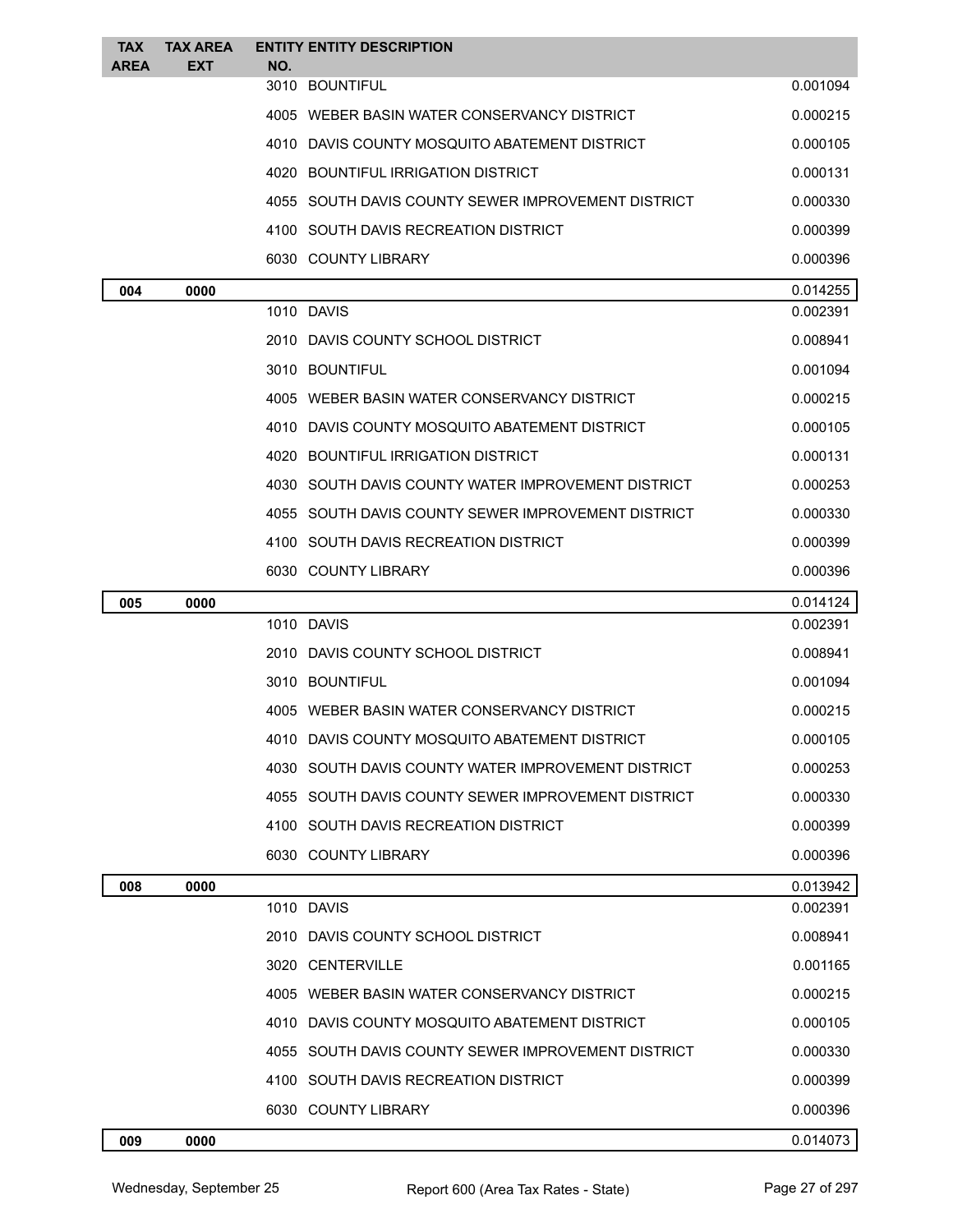| <b>TAX</b><br><b>AREA</b> | <b>TAX AREA</b><br><b>EXT</b> | NO. | <b>ENTITY ENTITY DESCRIPTION</b>                           |          |
|---------------------------|-------------------------------|-----|------------------------------------------------------------|----------|
|                           |                               |     | 1010 DAVIS                                                 | 0.002391 |
|                           |                               |     | 2010 DAVIS COUNTY SCHOOL DISTRICT                          | 0.008941 |
|                           |                               |     | 3020 CENTERVILLE                                           | 0.001165 |
|                           |                               |     | 4005 WEBER BASIN WATER CONSERVANCY DISTRICT                | 0.000215 |
|                           |                               |     | 4010 DAVIS COUNTY MOSQUITO ABATEMENT DISTRICT              | 0.000105 |
|                           |                               |     | 4020 BOUNTIFUL IRRIGATION DISTRICT                         | 0.000131 |
|                           |                               |     | 4055 SOUTH DAVIS COUNTY SEWER IMPROVEMENT DISTRICT         | 0.000330 |
|                           |                               |     | 4100 SOUTH DAVIS RECREATION DISTRICT                       | 0.000399 |
|                           |                               |     | 6030 COUNTY LIBRARY                                        | 0.000396 |
| 010                       | 0000                          |     |                                                            | 0.013942 |
|                           |                               |     | 1010 DAVIS                                                 | 0.002391 |
|                           |                               |     | 2010 DAVIS COUNTY SCHOOL DISTRICT                          | 0.008941 |
|                           |                               |     | 3020 CENTERVILLE                                           | 0.001165 |
|                           |                               |     | 4005 WEBER BASIN WATER CONSERVANCY DISTRICT                | 0.000215 |
|                           |                               |     | 4010 DAVIS COUNTY MOSQUITO ABATEMENT DISTRICT              | 0.000105 |
|                           |                               |     | 4055 SOUTH DAVIS COUNTY SEWER IMPROVEMENT DISTRICT         | 0.000330 |
|                           |                               |     | 4072 CHASE LANE ESTATES/CASA LOMA SPECIAL SERVICE DISTRICT |          |
|                           |                               |     | 4100 SOUTH DAVIS RECREATION DISTRICT                       | 0.000399 |
|                           |                               |     | 6030 COUNTY LIBRARY                                        | 0.000396 |
| 011                       | 0000                          |     |                                                            | 0.014337 |
|                           |                               |     | 1010 DAVIS                                                 | 0.002391 |
|                           |                               |     | 2010 DAVIS COUNTY SCHOOL DISTRICT                          | 0.008941 |
|                           |                               |     | 3020 CENTERVILLE                                           | 0.001165 |
|                           |                               |     | 4005 WEBER BASIN WATER CONSERVANCY DISTRICT                | 0.000215 |
|                           |                               |     | 4010 DAVIS COUNTY MOSQUITO ABATEMENT DISTRICT              | 0.000105 |
|                           |                               |     | 4050 CENTRAL DAVIS COUNTY SEWER DISTRICT                   | 0.000237 |
|                           |                               |     | 4070 BENCHLAND WATER DISTRICT                              | 0.000488 |
|                           |                               |     | 4100 SOUTH DAVIS RECREATION DISTRICT                       | 0.000399 |
|                           |                               |     | 6030 COUNTY LIBRARY                                        | 0.000396 |
| 013                       | 0000                          |     |                                                            | 0.016308 |
|                           |                               |     | 1010 DAVIS                                                 | 0.002391 |
|                           |                               |     | 2010 DAVIS COUNTY SCHOOL DISTRICT                          | 0.008941 |
|                           |                               |     | 3030 CLEARFIELD                                            | 0.001800 |
|                           |                               |     | 4005 WEBER BASIN WATER CONSERVANCY DISTRICT                | 0.000215 |
|                           |                               |     | 4010 DAVIS COUNTY MOSQUITO ABATEMENT DISTRICT              | 0.000105 |
|                           |                               |     | 4015 NORTH DAVIS SEWER DISTRICT                            | 0.000993 |
|                           |                               |     | 4110 NORTH DAVIS FIRE DISTRICT                             | 0.001467 |
|                           |                               |     | 6030 COUNTY LIBRARY                                        | 0.000396 |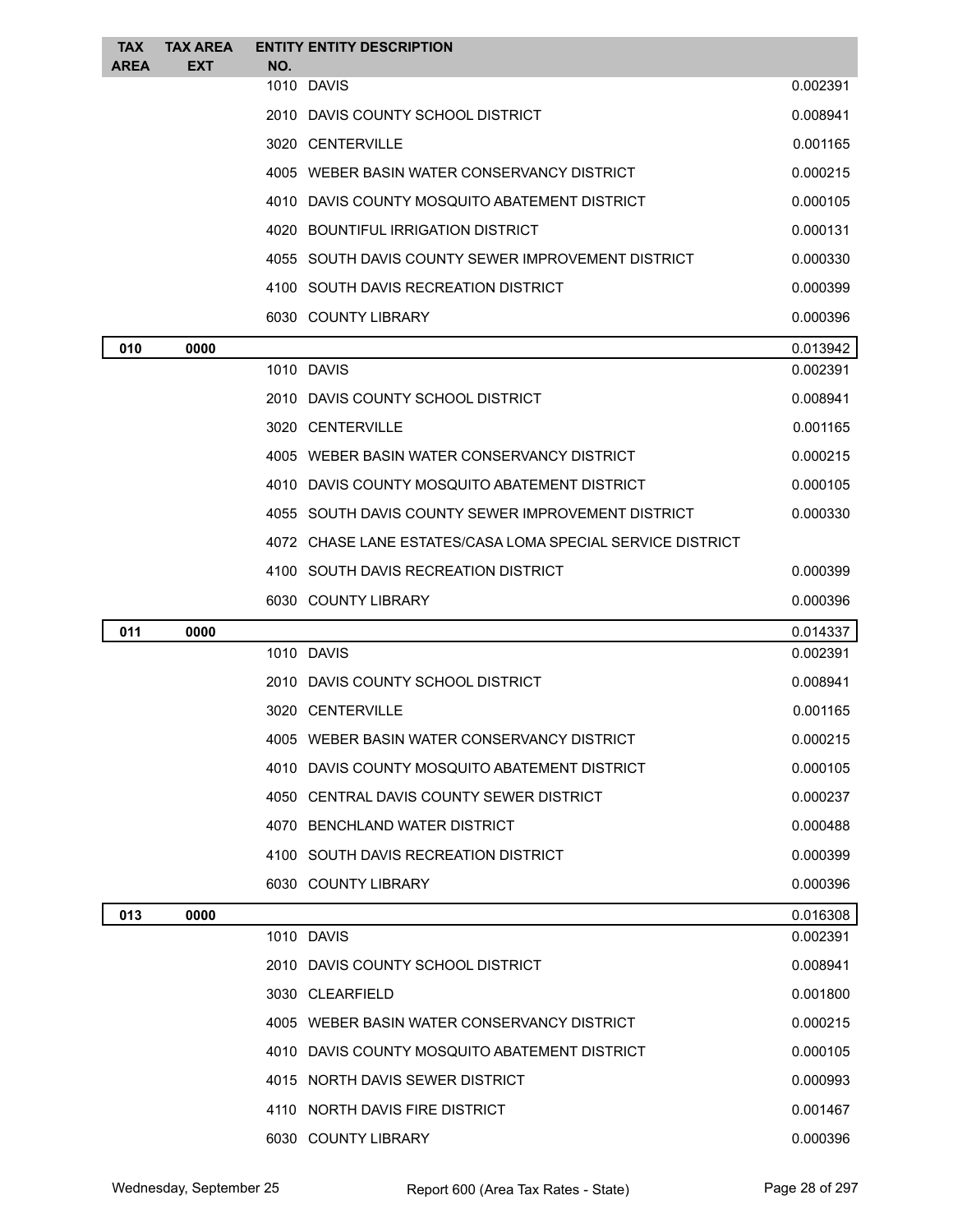| <b>TAX</b><br><b>AREA</b> | <b>TAX AREA</b><br><b>EXT</b> | NO. | <b>ENTITY ENTITY DESCRIPTION</b>              |                |
|---------------------------|-------------------------------|-----|-----------------------------------------------|----------------|
| 016                       | 0000                          |     |                                               | 0.013919       |
|                           |                               |     | 1010 DAVIS                                    | 0.002391       |
|                           |                               |     | 2010 DAVIS COUNTY SCHOOL DISTRICT             | 0.008941       |
|                           |                               |     | 3040 CLINTON                                  | 0.001871       |
|                           |                               |     | 4005 WEBER BASIN WATER CONSERVANCY DISTRICT   | 0.000215       |
|                           |                               |     | 4010 DAVIS COUNTY MOSQUITO ABATEMENT DISTRICT | 0.000105       |
|                           |                               |     | 6030 COUNTY LIBRARY                           | 0.000396       |
| 017                       | 0000                          |     |                                               | 0.014912       |
|                           |                               |     | 1010 DAVIS                                    | 0.002391       |
|                           |                               |     | 2010 DAVIS COUNTY SCHOOL DISTRICT             | 0.008941       |
|                           |                               |     | 3040 CLINTON                                  | 0.001871       |
|                           |                               |     | 4005 WEBER BASIN WATER CONSERVANCY DISTRICT   | 0.000215       |
|                           |                               |     | 4010 DAVIS COUNTY MOSQUITO ABATEMENT DISTRICT | 0.000105       |
|                           |                               |     | 4015 NORTH DAVIS SEWER DISTRICT               | 0.000993       |
|                           |                               |     | 6030 COUNTY LIBRARY                           | 0.000396       |
| 018                       | 0000                          |     |                                               | 0.015367       |
|                           |                               |     | 1010 DAVIS                                    | 0.002391       |
|                           |                               |     | 2010 DAVIS COUNTY SCHOOL DISTRICT             | 0.008941       |
|                           |                               |     | 3040 CLINTON                                  | 0.001871       |
|                           |                               |     | 4005 WEBER BASIN WATER CONSERVANCY DISTRICT   | 0.000215       |
|                           |                               |     | 4010 DAVIS COUNTY MOSQUITO ABATEMENT DISTRICT | 0.000105       |
|                           |                               |     | 4015 NORTH DAVIS SEWER DISTRICT               | 0.000993       |
|                           |                               |     | 4075 HOOPER WATER IMPROVEMENT DISTRICT        | 0.000455       |
|                           |                               |     | 6030 COUNTY LIBRARY                           | 0.000396       |
| 023                       | 0000                          |     |                                               | 0.014554       |
|                           |                               |     | 1010 DAVIS                                    | 0.002391       |
|                           |                               |     | 2010 DAVIS COUNTY SCHOOL DISTRICT             | 0.008941       |
|                           |                               |     | 3050 FARMINGTON                               | 0.002269       |
|                           |                               |     | 4005 WEBER BASIN WATER CONSERVANCY DISTRICT   | 0.000215       |
|                           |                               |     | 4010 DAVIS COUNTY MOSQUITO ABATEMENT DISTRICT | 0.000105       |
|                           |                               |     | 4050 CENTRAL DAVIS COUNTY SEWER DISTRICT      | 0.000237       |
|                           |                               |     | 6030 COUNTY LIBRARY                           | 0.000396       |
| 024                       | 0000                          |     |                                               | 0.015042       |
|                           |                               |     | 1010 DAVIS                                    | 0.002391       |
|                           |                               |     | 2010 DAVIS COUNTY SCHOOL DISTRICT             | 0.008941       |
|                           |                               |     | 3050 FARMINGTON                               | 0.002269       |
|                           |                               |     | 4005 WEBER BASIN WATER CONSERVANCY DISTRICT   | 0.000215       |
|                           |                               |     | 4010 DAVIS COUNTY MOSQUITO ABATEMENT DISTRICT | 0.000105       |
|                           |                               |     | 4050 CENTRAL DAVIS COUNTY SEWER DISTRICT      | 0.000237       |
|                           | Wednesday, September 25       |     | Report 600 (Area Tax Rates - State)           | Page 29 of 297 |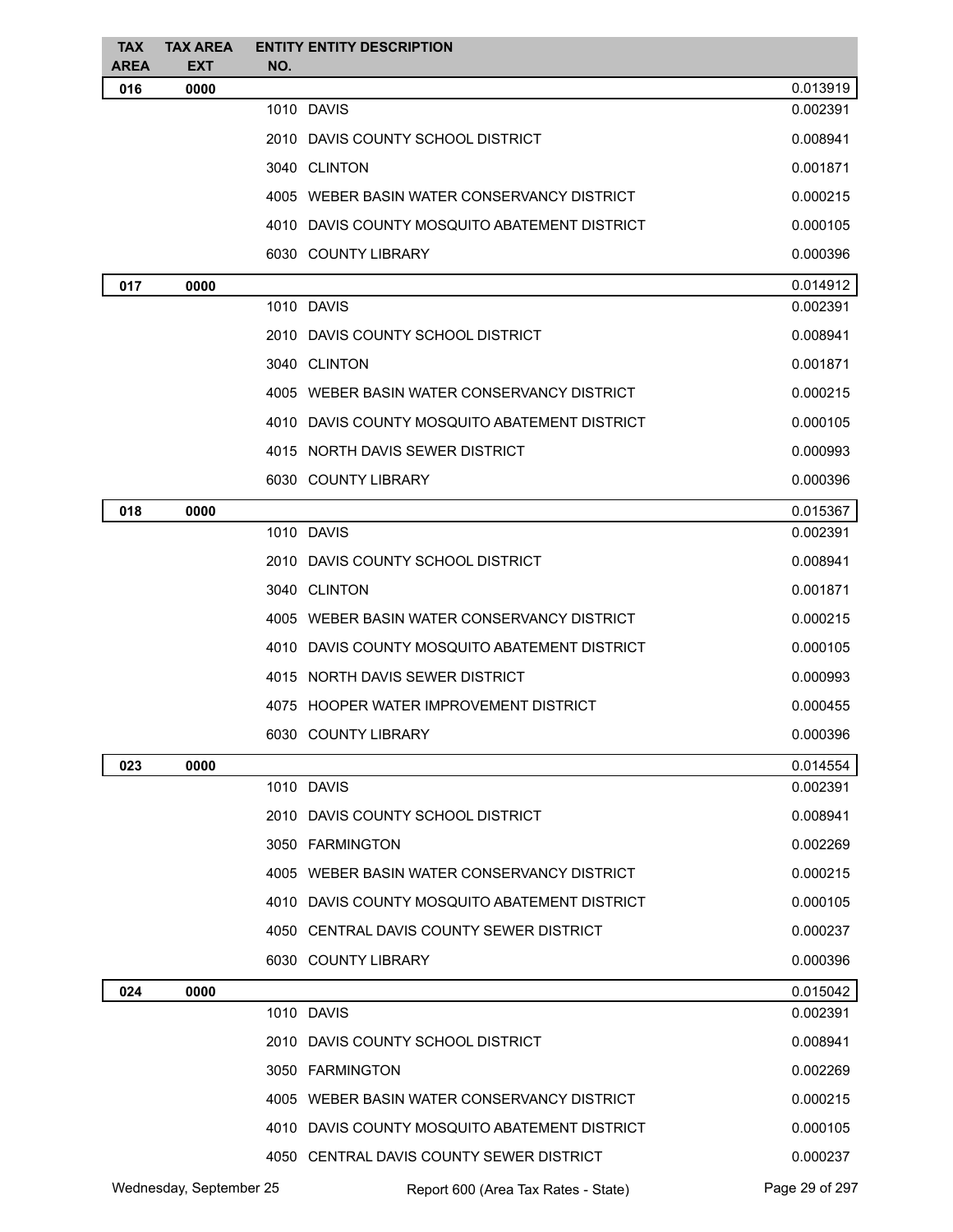| <b>TAX</b><br><b>AREA</b> | <b>TAX AREA</b><br>EXT | <b>ENTITY ENTITY DESCRIPTION</b><br>NO.       |          |
|---------------------------|------------------------|-----------------------------------------------|----------|
|                           |                        | 4070 BENCHLAND WATER DISTRICT                 | 0.000488 |
|                           |                        | 6030 COUNTY LIBRARY                           | 0.000396 |
| 027                       | 0000                   |                                               | 0.015095 |
|                           |                        | 1010 DAVIS                                    | 0.002391 |
|                           |                        | 2010 DAVIS COUNTY SCHOOL DISTRICT             | 0.008941 |
|                           |                        | 3060 FRUIT HEIGHTS                            | 0.002054 |
|                           |                        | 4005 WEBER BASIN WATER CONSERVANCY DISTRICT   | 0.000215 |
|                           |                        | 4010 DAVIS COUNTY MOSQUITO ABATEMENT DISTRICT | 0.000105 |
|                           |                        | 4015 NORTH DAVIS SEWER DISTRICT               | 0.000993 |
|                           |                        | 6030 COUNTY LIBRARY                           | 0.000396 |
| 028                       | 0000                   |                                               | 0.014339 |
|                           |                        | 1010 DAVIS                                    | 0.002391 |
|                           |                        | 2010 DAVIS COUNTY SCHOOL DISTRICT             | 0.008941 |
|                           |                        | 3060 FRUIT HEIGHTS                            | 0.002054 |
|                           |                        | 4005 WEBER BASIN WATER CONSERVANCY DISTRICT   | 0.000215 |
|                           |                        | 4010 DAVIS COUNTY MOSQUITO ABATEMENT DISTRICT | 0.000105 |
|                           |                        | 4050 CENTRAL DAVIS COUNTY SEWER DISTRICT      | 0.000237 |
|                           |                        | 6030 COUNTY LIBRARY                           | 0.000396 |
| 029                       | 0000                   |                                               | 0.014827 |
|                           |                        | 1010 DAVIS                                    | 0.002391 |
|                           |                        | 2010 DAVIS COUNTY SCHOOL DISTRICT             | 0.008941 |
|                           |                        | 3060 FRUIT HEIGHTS                            | 0.002054 |
|                           |                        | 4005 WEBER BASIN WATER CONSERVANCY DISTRICT   | 0.000215 |
|                           |                        | 4010 DAVIS COUNTY MOSQUITO ABATEMENT DISTRICT | 0.000105 |
|                           |                        | 4050 CENTRAL DAVIS COUNTY SEWER DISTRICT      | 0.000237 |
|                           |                        | 4070 BENCHLAND WATER DISTRICT                 | 0.000488 |
|                           |                        | 6030 COUNTY LIBRARY                           | 0.000396 |
| 033                       | 0000                   |                                               | 0.014069 |
|                           |                        | 1010 DAVIS                                    | 0.002391 |
|                           |                        | 2010 DAVIS COUNTY SCHOOL DISTRICT             | 0.008941 |
|                           |                        | 3070 KAYSVILLE                                | 0.001028 |
|                           |                        | 4005 WEBER BASIN WATER CONSERVANCY DISTRICT   | 0.000215 |
|                           |                        | 4010 DAVIS COUNTY MOSQUITO ABATEMENT DISTRICT | 0.000105 |
|                           |                        | 4015 NORTH DAVIS SEWER DISTRICT               | 0.000993 |
|                           |                        | 6030 COUNTY LIBRARY                           | 0.000396 |
| 034                       | 0000                   |                                               | 0.013313 |
|                           |                        | 1010 DAVIS                                    | 0.002391 |
|                           |                        | 2010 DAVIS COUNTY SCHOOL DISTRICT             | 0.008941 |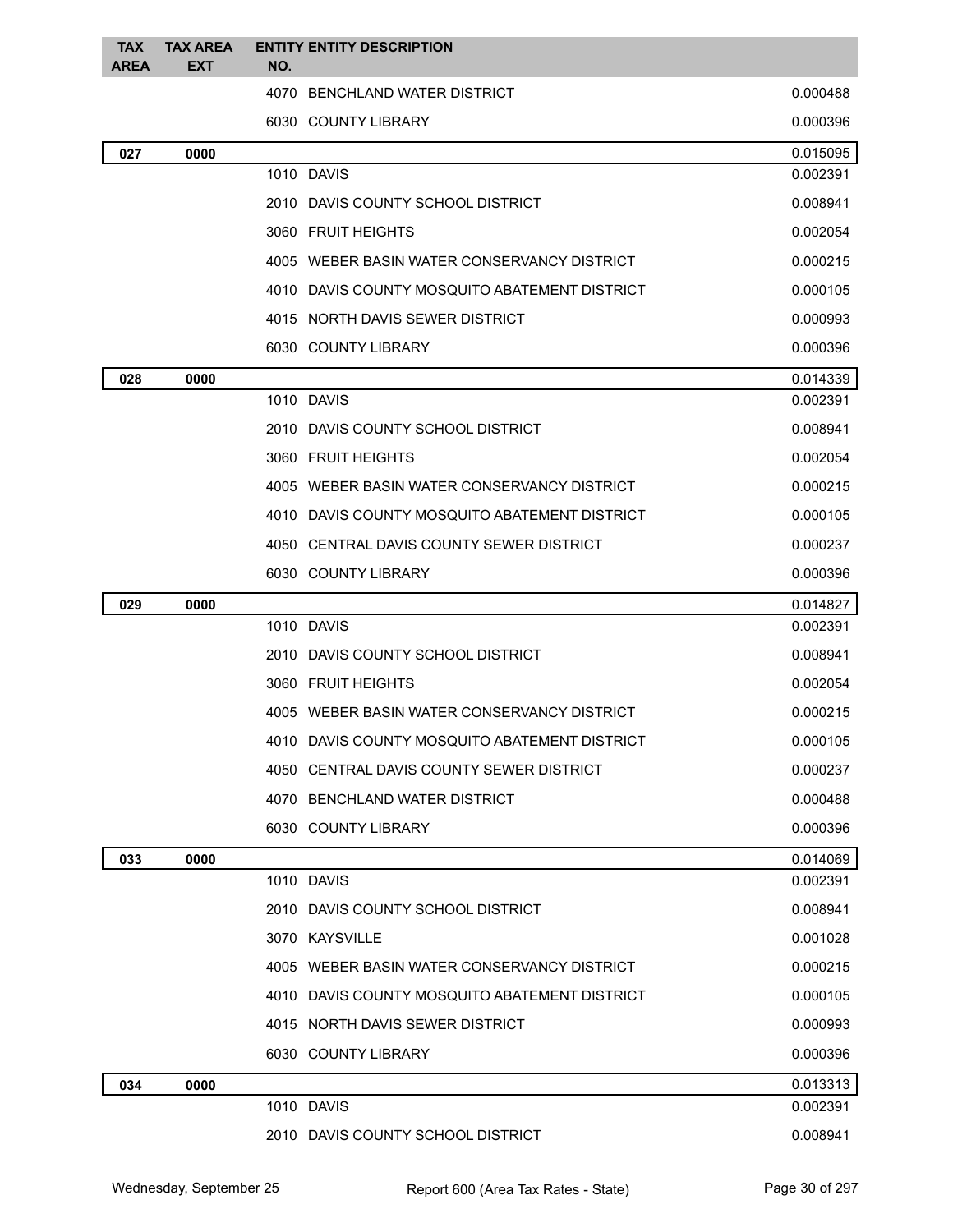| <b>TAX</b>  | <b>TAX AREA</b> |     | <b>ENTITY ENTITY DESCRIPTION</b>              |          |
|-------------|-----------------|-----|-----------------------------------------------|----------|
| <b>AREA</b> | <b>EXT</b>      | NO. | 3070 KAYSVILLE                                | 0.001028 |
|             |                 |     | 4005 WEBER BASIN WATER CONSERVANCY DISTRICT   | 0.000215 |
|             |                 |     | 4010 DAVIS COUNTY MOSQUITO ABATEMENT DISTRICT | 0.000105 |
|             |                 |     | 4050 CENTRAL DAVIS COUNTY SEWER DISTRICT      | 0.000237 |
|             |                 |     | 6030 COUNTY LIBRARY                           | 0.000396 |
| 035         | 0000            |     |                                               | 0.013801 |
|             |                 |     | 1010 DAVIS                                    | 0.002391 |
|             |                 |     | 2010 DAVIS COUNTY SCHOOL DISTRICT             | 0.008941 |
|             |                 |     | 3070 KAYSVILLE                                | 0.001028 |
|             |                 |     | 4005 WEBER BASIN WATER CONSERVANCY DISTRICT   | 0.000215 |
|             |                 |     | 4010 DAVIS COUNTY MOSQUITO ABATEMENT DISTRICT | 0.000105 |
|             |                 |     | 4050 CENTRAL DAVIS COUNTY SEWER DISTRICT      | 0.000237 |
|             |                 |     | 4070 BENCHLAND WATER DISTRICT                 | 0.000488 |
|             |                 |     | 6030 COUNTY LIBRARY                           | 0.000396 |
| 036         | 0000            |     |                                               | 0.014069 |
|             |                 |     | 1010 DAVIS                                    | 0.002391 |
|             |                 |     | 2010 DAVIS COUNTY SCHOOL DISTRICT             | 0.008941 |
|             |                 |     | 3070 KAYSVILLE                                | 0.001028 |
|             |                 |     | 4005 WEBER BASIN WATER CONSERVANCY DISTRICT   | 0.000215 |
|             |                 |     | 4010 DAVIS COUNTY MOSQUITO ABATEMENT DISTRICT | 0.000105 |
|             |                 |     | 4015 NORTH DAVIS SEWER DISTRICT               | 0.000993 |
|             |                 |     | 4060 MUTTON HOLLOW IMPROVEMENT DISTRICT       |          |
|             |                 |     | 6030 COUNTY LIBRARY                           | 0.000396 |
| 039         | 0000            |     |                                               | 0.015125 |
|             |                 |     | 1010 DAVIS                                    | 0.002391 |
|             |                 |     | 2010 DAVIS COUNTY SCHOOL DISTRICT             | 0.008941 |
|             |                 |     | 3080 LAYTON                                   | 0.002084 |
|             |                 |     | 4005 WEBER BASIN WATER CONSERVANCY DISTRICT   | 0.000215 |
|             |                 |     | 4010 DAVIS COUNTY MOSQUITO ABATEMENT DISTRICT | 0.000105 |
|             |                 |     | 4015 NORTH DAVIS SEWER DISTRICT               | 0.000993 |
|             |                 |     | 6030 COUNTY LIBRARY                           | 0.000396 |
| 040         | 0000            |     |                                               | 0.015125 |
|             |                 |     | 1010 DAVIS                                    | 0.002391 |
|             |                 |     | 2010 DAVIS COUNTY SCHOOL DISTRICT             | 0.008941 |
|             |                 |     | 3080 LAYTON                                   | 0.002084 |
|             |                 |     | 4005 WEBER BASIN WATER CONSERVANCY DISTRICT   | 0.000215 |
|             |                 |     | 4010 DAVIS COUNTY MOSQUITO ABATEMENT DISTRICT | 0.000105 |
|             |                 |     | 4015 NORTH DAVIS SEWER DISTRICT               | 0.000993 |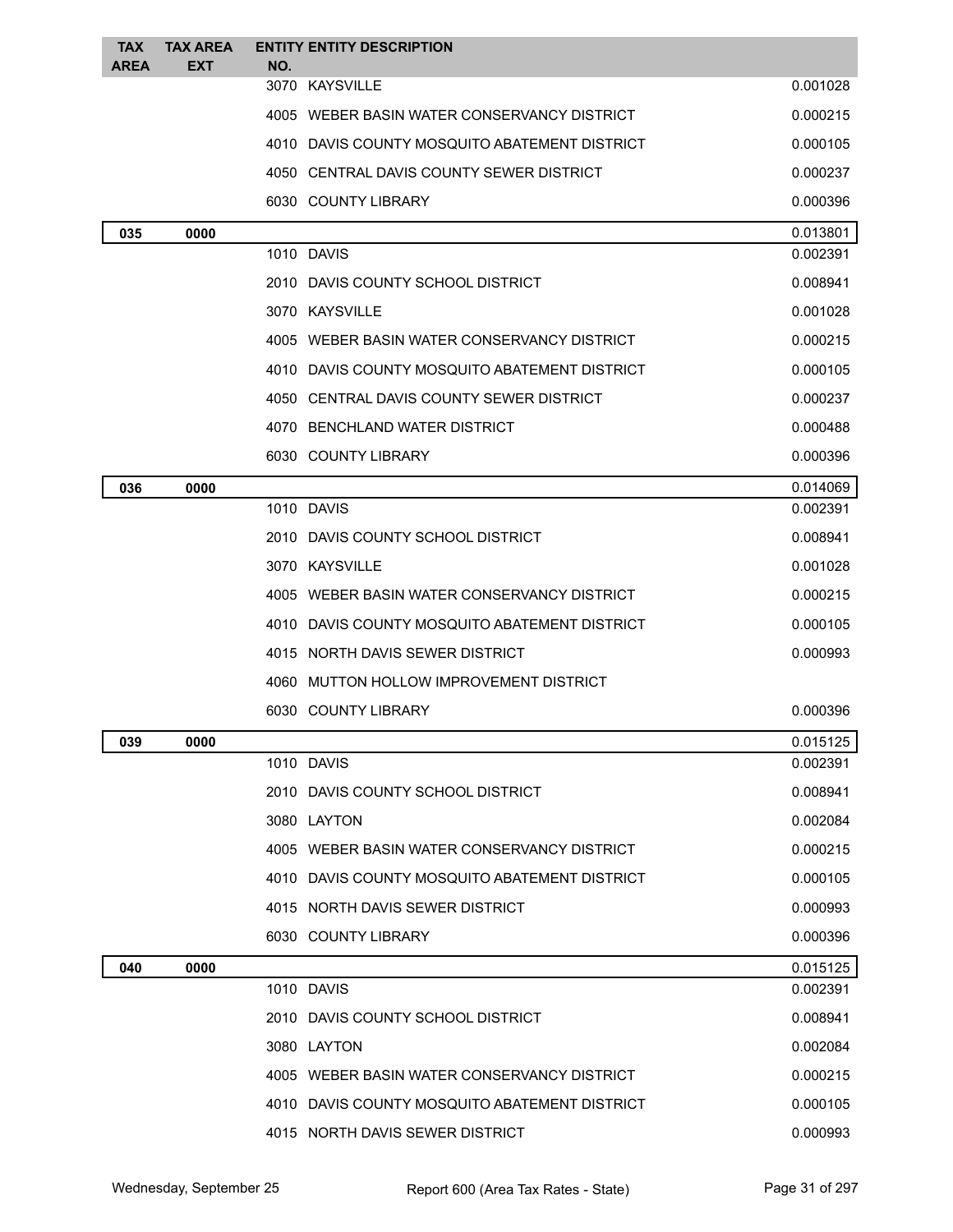| <b>TAX</b><br><b>AREA</b> | <b>TAX AREA</b><br><b>EXT</b> | NO. | <b>ENTITY ENTITY DESCRIPTION</b>                       |          |
|---------------------------|-------------------------------|-----|--------------------------------------------------------|----------|
|                           |                               |     | 4060 MUTTON HOLLOW IMPROVEMENT DISTRICT                |          |
|                           |                               |     | 6030 COUNTY LIBRARY                                    | 0.000396 |
| 041                       | 0000                          |     |                                                        | 0.014369 |
|                           |                               |     | 1010 DAVIS                                             | 0.002391 |
|                           |                               |     | 2010 DAVIS COUNTY SCHOOL DISTRICT                      | 0.008941 |
|                           |                               |     | 3080 LAYTON                                            | 0.002084 |
|                           |                               |     | 4005 WEBER BASIN WATER CONSERVANCY DISTRICT            | 0.000215 |
|                           |                               |     | 4010 DAVIS COUNTY MOSQUITO ABATEMENT DISTRICT          | 0.000105 |
|                           |                               |     | 4050 CENTRAL DAVIS COUNTY SEWER DISTRICT               | 0.000237 |
|                           |                               |     | 6030 COUNTY LIBRARY                                    | 0.000396 |
| 044                       | 0000                          |     |                                                        | 0.014414 |
|                           |                               |     | 1010 DAVIS                                             | 0.002391 |
|                           |                               |     | 2010 DAVIS COUNTY SCHOOL DISTRICT                      | 0.008941 |
|                           |                               |     | 3090 NORTH SALT LAKE                                   | 0.001637 |
|                           |                               |     | 4005 WEBER BASIN WATER CONSERVANCY DISTRICT            | 0.000215 |
|                           |                               |     | 4010 DAVIS COUNTY MOSQUITO ABATEMENT DISTRICT          | 0.000105 |
|                           |                               |     | 4055 SOUTH DAVIS COUNTY SEWER IMPROVEMENT DISTRICT     | 0.000330 |
|                           |                               |     | 4100 SOUTH DAVIS RECREATION DISTRICT                   | 0.000399 |
|                           |                               |     | 6021 WEBER BASIN WATER CONSERVANCY DISTRICT (NSL ONLY) |          |
|                           |                               |     | 6030 COUNTY LIBRARY                                    | 0.000396 |
| 045                       | 0000                          |     |                                                        | 0.014667 |
|                           |                               |     | 1010 DAVIS                                             | 0.002391 |
|                           |                               |     | 2010 DAVIS COUNTY SCHOOL DISTRICT                      | 0.008941 |
|                           |                               |     | 3090 NORTH SALT LAKE                                   | 0.001637 |
|                           |                               |     | 4005 WEBER BASIN WATER CONSERVANCY DISTRICT            | 0.000215 |
|                           |                               |     | 4010 DAVIS COUNTY MOSQUITO ABATEMENT DISTRICT          | 0.000105 |
|                           |                               |     | 4030 SOUTH DAVIS COUNTY WATER IMPROVEMENT DISTRICT     | 0.000253 |
|                           |                               |     | 4055 SOUTH DAVIS COUNTY SEWER IMPROVEMENT DISTRICT     | 0.000330 |
|                           |                               |     | 4100 SOUTH DAVIS RECREATION DISTRICT                   | 0.000399 |
|                           |                               |     | 6021 WEBER BASIN WATER CONSERVANCY DISTRICT (NSL ONLY) |          |
|                           |                               |     | 6030 COUNTY LIBRARY                                    | 0.000396 |
| 046                       | 0000                          |     |                                                        | 0.013926 |
|                           |                               |     | 1010 DAVIS                                             | 0.002391 |
|                           |                               |     | 2010 DAVIS COUNTY SCHOOL DISTRICT                      | 0.008941 |
|                           |                               |     | 3100 SOUTH WEBER                                       | 0.000998 |
|                           |                               |     | 4005 WEBER BASIN WATER CONSERVANCY DISTRICT            | 0.000215 |
|                           |                               |     | 4010 DAVIS COUNTY MOSQUITO ABATEMENT DISTRICT          | 0.000105 |
|                           |                               |     | 4073 CENTRAL WEBER SEWER IMPROVEMENT DISTRICT          | 0.000880 |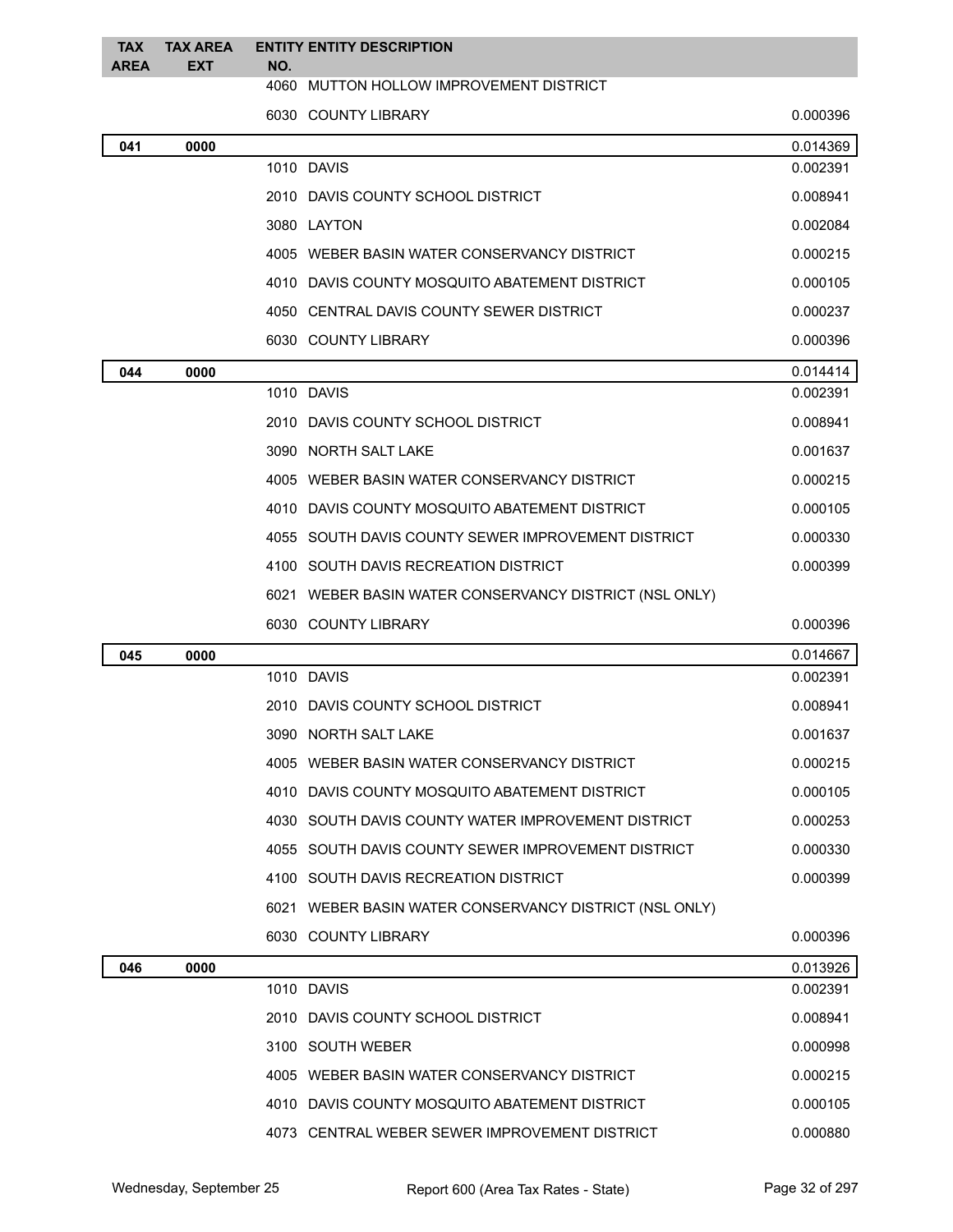| <b>TAX</b>              | <b>TAX AREA</b> | <b>ENTITY ENTITY DESCRIPTION</b> |                                                           |                |
|-------------------------|-----------------|----------------------------------|-----------------------------------------------------------|----------------|
| <b>AREA</b>             | <b>EXT</b>      | NO.                              | 6030 COUNTY LIBRARY                                       | 0.000396       |
| 047                     | 0000            |                                  |                                                           | 0.013926       |
|                         |                 |                                  | 1010 DAVIS                                                | 0.002391       |
|                         |                 |                                  | 2010 DAVIS COUNTY SCHOOL DISTRICT                         | 0.008941       |
|                         |                 |                                  | 3100 SOUTH WEBER                                          | 0.000998       |
|                         |                 |                                  | 4005 WEBER BASIN WATER CONSERVANCY DISTRICT               | 0.000215       |
|                         |                 |                                  | 4010 DAVIS COUNTY MOSQUITO ABATEMENT DISTRICT             | 0.000105       |
|                         |                 |                                  | 4073 CENTRAL WEBER SEWER IMPROVEMENT DISTRICT             | 0.000880       |
|                         |                 |                                  | 4080 SOUTH WEBER WATER IMPROVEMENT DISTRICT               |                |
|                         |                 |                                  | 6030 COUNTY LIBRARY                                       | 0.000396       |
| 048                     | 0000            |                                  |                                                           | 0.013046       |
|                         |                 |                                  | 1010 DAVIS                                                | 0.002391       |
|                         |                 |                                  | 2010 DAVIS COUNTY SCHOOL DISTRICT                         | 0.008941       |
|                         |                 |                                  | 3100 SOUTH WEBER                                          | 0.000998       |
|                         |                 |                                  | 4005 WEBER BASIN WATER CONSERVANCY DISTRICT               | 0.000215       |
|                         |                 |                                  | 4010 DAVIS COUNTY MOSQUITO ABATEMENT DISTRICT             | 0.000105       |
|                         |                 |                                  | 6030 COUNTY LIBRARY                                       | 0.000396       |
| 050                     | 0000            |                                  |                                                           | 0.013046       |
|                         |                 |                                  | 1010 DAVIS                                                | 0.002391       |
|                         |                 |                                  | 2010 DAVIS COUNTY SCHOOL DISTRICT                         | 0.008941       |
|                         |                 |                                  | 3100 SOUTH WEBER                                          | 0.000998       |
|                         |                 |                                  | 4005 WEBER BASIN WATER CONSERVANCY DISTRICT               | 0.000215       |
|                         |                 |                                  | 4010 DAVIS COUNTY MOSQUITO ABATEMENT DISTRICT             | 0.000105       |
|                         |                 |                                  | 4080 SOUTH WEBER WATER IMPROVEMENT DISTRICT               |                |
|                         |                 |                                  | 6030 COUNTY LIBRARY                                       | 0.000396       |
| 051                     | 0000            |                                  |                                                           | 0.015533       |
|                         |                 |                                  | 1010 DAVIS                                                | 0.002391       |
|                         |                 |                                  | 2010 DAVIS COUNTY SCHOOL DISTRICT                         | 0.008941       |
|                         |                 |                                  | 3110 SUNSET                                               | 0.002492       |
|                         |                 |                                  | 4005 WEBER BASIN WATER CONSERVANCY DISTRICT               | 0.000215       |
|                         |                 |                                  | 4010 DAVIS COUNTY MOSQUITO ABATEMENT DISTRICT             | 0.000105       |
|                         |                 |                                  | 4015 NORTH DAVIS SEWER DISTRICT                           | 0.000993       |
|                         |                 |                                  | 6020 WEBER BASIN WATER CONSERVANCY DISTRICT (SUNSET ONLY) |                |
|                         |                 |                                  | 6030 COUNTY LIBRARY                                       | 0.000396       |
| 053                     | 0000            |                                  |                                                           | 0.013880       |
|                         |                 |                                  | 1010 DAVIS                                                | 0.002391       |
|                         |                 |                                  | 2010 DAVIS COUNTY SCHOOL DISTRICT                         | 0.008941       |
|                         |                 |                                  | 3120 SYRACUSE                                             | 0.001832       |
|                         |                 |                                  | 4005 WEBER BASIN WATER CONSERVANCY DISTRICT               | 0.000215       |
| Wednesday, September 25 |                 |                                  | Report 600 (Area Tax Rates - State)                       | Page 33 of 297 |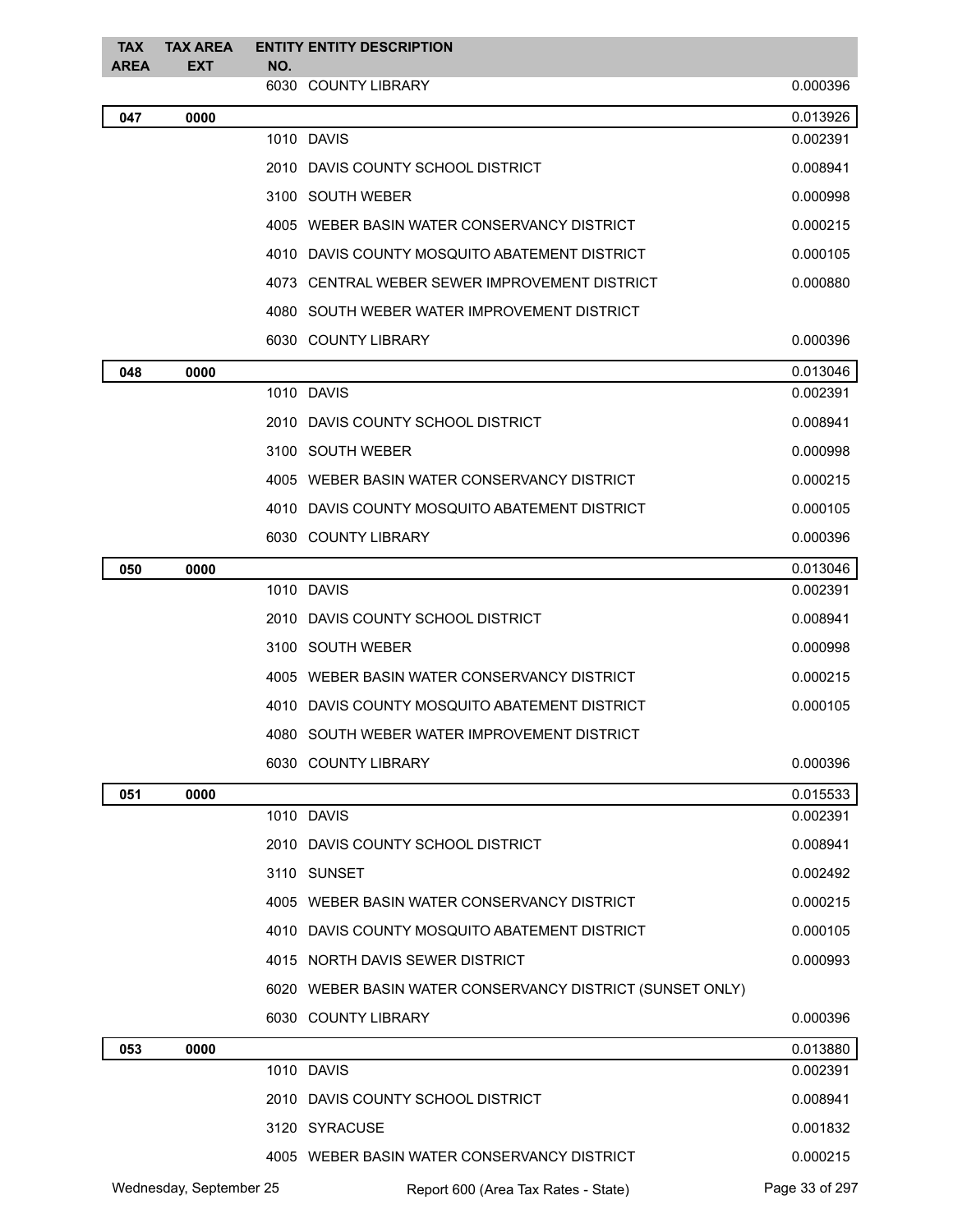| <b>TAX</b><br><b>AREA</b> | <b>TAX AREA</b><br>EXT | <b>ENTITY ENTITY DESCRIPTION</b><br>NO. |                                                    |          |
|---------------------------|------------------------|-----------------------------------------|----------------------------------------------------|----------|
|                           |                        |                                         | 4010 DAVIS COUNTY MOSQUITO ABATEMENT DISTRICT      | 0.000105 |
|                           |                        | 6030 COUNTY LIBRARY                     |                                                    | 0.000396 |
| 054                       | 0000                   |                                         |                                                    | 0.014873 |
|                           |                        | 1010 DAVIS                              |                                                    | 0.002391 |
|                           |                        |                                         | 2010 DAVIS COUNTY SCHOOL DISTRICT                  | 0.008941 |
|                           |                        | 3120 SYRACUSE                           |                                                    | 0.001832 |
|                           |                        |                                         | 4005 WEBER BASIN WATER CONSERVANCY DISTRICT        | 0.000215 |
|                           |                        |                                         | 4010 DAVIS COUNTY MOSQUITO ABATEMENT DISTRICT      | 0.000105 |
|                           |                        |                                         | 4015 NORTH DAVIS SEWER DISTRICT                    | 0.000993 |
|                           |                        | 6030 COUNTY LIBRARY                     |                                                    | 0.000396 |
| 057                       | 0000                   |                                         |                                                    | 0.014728 |
|                           |                        | 1010 DAVIS                              |                                                    | 0.002391 |
|                           |                        |                                         | 2010 DAVIS COUNTY SCHOOL DISTRICT                  | 0.008941 |
|                           |                        | 3130 WEST BOUNTIFUL                     |                                                    | 0.001951 |
|                           |                        |                                         | 4005 WEBER BASIN WATER CONSERVANCY DISTRICT        | 0.000215 |
|                           |                        |                                         | 4010 DAVIS COUNTY MOSQUITO ABATEMENT DISTRICT      | 0.000105 |
|                           |                        |                                         | 4055 SOUTH DAVIS COUNTY SEWER IMPROVEMENT DISTRICT | 0.000330 |
|                           |                        |                                         | 4100 SOUTH DAVIS RECREATION DISTRICT               | 0.000399 |
|                           |                        | 6030 COUNTY LIBRARY                     |                                                    | 0.000396 |
| 058                       | 0000                   |                                         |                                                    | 0.014859 |
|                           |                        | 1010 DAVIS                              |                                                    | 0.002391 |
|                           |                        |                                         | 2010 DAVIS COUNTY SCHOOL DISTRICT                  | 0.008941 |
|                           |                        | 3130 WEST BOUNTIFUL                     |                                                    | 0.001951 |
|                           |                        |                                         | 4005 WEBER BASIN WATER CONSERVANCY DISTRICT        | 0.000215 |
|                           |                        |                                         | 4010 DAVIS COUNTY MOSQUITO ABATEMENT DISTRICT      | 0.000105 |
|                           |                        |                                         | 4020 BOUNTIFUL IRRIGATION DISTRICT                 | 0.000131 |
|                           |                        |                                         | 4055 SOUTH DAVIS COUNTY SEWER IMPROVEMENT DISTRICT | 0.000330 |
|                           |                        |                                         | 4100 SOUTH DAVIS RECREATION DISTRICT               | 0.000399 |
|                           |                        | 6030 COUNTY LIBRARY                     |                                                    | 0.000396 |
| 063                       | 0000                   |                                         |                                                    | 0.015619 |
|                           |                        | 1010 DAVIS                              |                                                    | 0.002391 |
|                           |                        |                                         | 2010 DAVIS COUNTY SCHOOL DISTRICT                  | 0.008941 |
|                           |                        | 3140 WEST POINT                         |                                                    | 0.001111 |
|                           |                        |                                         | 4005 WEBER BASIN WATER CONSERVANCY DISTRICT        | 0.000215 |
|                           |                        |                                         | 4010 DAVIS COUNTY MOSQUITO ABATEMENT DISTRICT      | 0.000105 |
|                           |                        |                                         | 4015 NORTH DAVIS SEWER DISTRICT                    | 0.000993 |
|                           |                        |                                         | 4110 NORTH DAVIS FIRE DISTRICT                     | 0.001467 |
|                           |                        | 6030 COUNTY LIBRARY                     |                                                    | 0.000396 |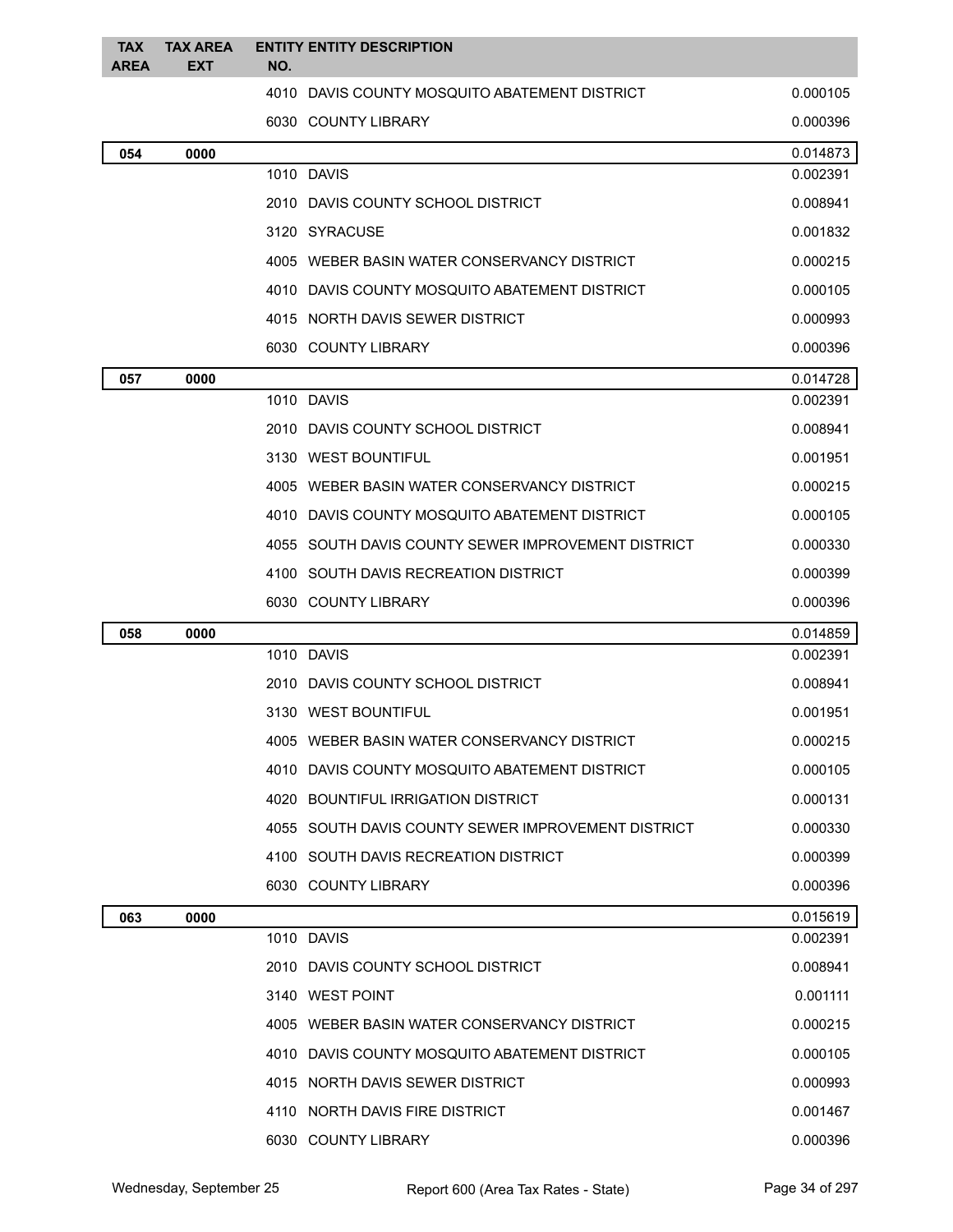| <b>TAX</b><br><b>AREA</b> | <b>TAX AREA</b><br><b>EXT</b> | NO. | <b>ENTITY ENTITY DESCRIPTION</b>                   |                |
|---------------------------|-------------------------------|-----|----------------------------------------------------|----------------|
| 064                       | 0000                          |     |                                                    | 0.016074       |
|                           |                               |     | 1010 DAVIS                                         | 0.002391       |
|                           |                               |     | 2010 DAVIS COUNTY SCHOOL DISTRICT                  | 0.008941       |
|                           |                               |     | 3140 WEST POINT                                    | 0.001111       |
|                           |                               |     | 4005 WEBER BASIN WATER CONSERVANCY DISTRICT        | 0.000215       |
|                           |                               |     | 4010 DAVIS COUNTY MOSQUITO ABATEMENT DISTRICT      | 0.000105       |
|                           |                               |     | 4015 NORTH DAVIS SEWER DISTRICT                    | 0.000993       |
|                           |                               |     | 4075 HOOPER WATER IMPROVEMENT DISTRICT             | 0.000455       |
|                           |                               |     | 4110 NORTH DAVIS FIRE DISTRICT                     | 0.001467       |
|                           |                               |     | 6030 COUNTY LIBRARY                                | 0.000396       |
| 065                       | 0000                          |     |                                                    | 0.014626       |
|                           |                               |     | 1010 DAVIS                                         | 0.002391       |
|                           |                               |     | 2010 DAVIS COUNTY SCHOOL DISTRICT                  | 0.008941       |
|                           |                               |     | 3140 WEST POINT                                    | 0.001111       |
|                           |                               |     | 4005 WEBER BASIN WATER CONSERVANCY DISTRICT        | 0.000215       |
|                           |                               |     | 4010 DAVIS COUNTY MOSQUITO ABATEMENT DISTRICT      | 0.000105       |
|                           |                               |     | 4110 NORTH DAVIS FIRE DISTRICT                     | 0.001467       |
|                           |                               |     | 6030 COUNTY LIBRARY                                | 0.000396       |
| 066                       | 0000                          |     |                                                    | 0.015081       |
|                           |                               |     | 1010 DAVIS                                         | 0.002391       |
|                           |                               |     | 2010 DAVIS COUNTY SCHOOL DISTRICT                  | 0.008941       |
|                           |                               |     | 3140 WEST POINT                                    | 0.001111       |
|                           |                               |     | 4005 WEBER BASIN WATER CONSERVANCY DISTRICT        | 0.000215       |
|                           |                               |     | 4010 DAVIS COUNTY MOSQUITO ABATEMENT DISTRICT      | 0.000105       |
|                           |                               |     | 4075 HOOPER WATER IMPROVEMENT DISTRICT             | 0.000455       |
|                           |                               |     | 4110 NORTH DAVIS FIRE DISTRICT                     | 0.001467       |
|                           |                               |     | 6030 COUNTY LIBRARY                                | 0.000396       |
| 070                       | 0000                          |     |                                                    | 0.013835       |
|                           |                               |     | 1010 DAVIS                                         | 0.002391       |
|                           |                               |     | 2010 DAVIS COUNTY SCHOOL DISTRICT                  | 0.008941       |
|                           |                               |     | 3150 WOODS CROSS CITY                              | 0.001058       |
|                           |                               |     | 4005 WEBER BASIN WATER CONSERVANCY DISTRICT        | 0.000215       |
|                           |                               |     | 4010 DAVIS COUNTY MOSQUITO ABATEMENT DISTRICT      | 0.000105       |
|                           |                               |     | 4055 SOUTH DAVIS COUNTY SEWER IMPROVEMENT DISTRICT | 0.000330       |
|                           |                               |     | 4100 SOUTH DAVIS RECREATION DISTRICT               | 0.000399       |
|                           |                               |     | 6030 COUNTY LIBRARY                                | 0.000396       |
| 071                       | 0000                          |     |                                                    | 0.013966       |
|                           |                               |     | 1010 DAVIS                                         | 0.002391       |
|                           |                               |     | 2010 DAVIS COUNTY SCHOOL DISTRICT                  | 0.008941       |
|                           | Wednesday, September 25       |     | Report 600 (Area Tax Rates - State)                | Page 35 of 297 |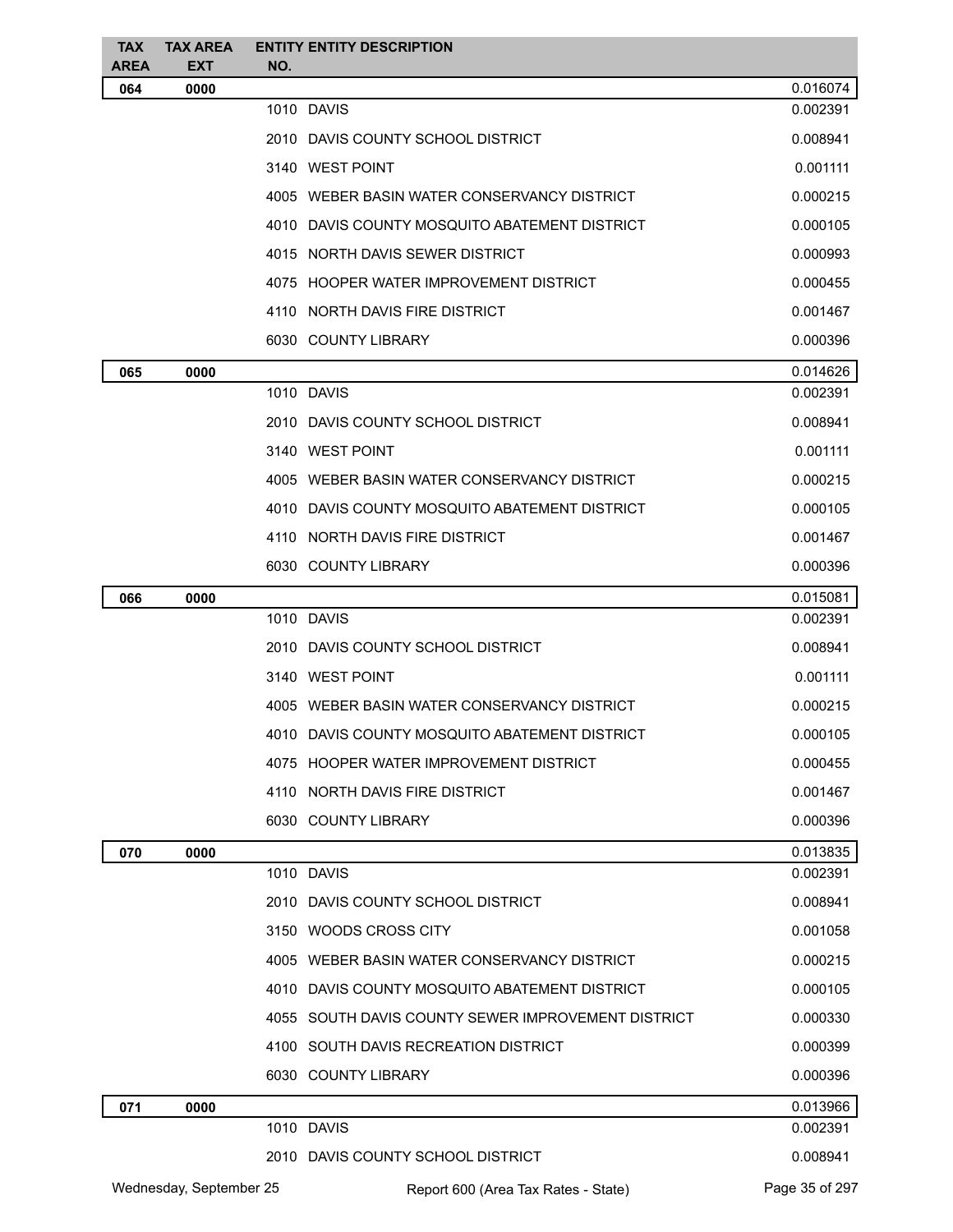| <b>TAX</b><br><b>AREA</b> | <b>TAX AREA</b><br><b>EXT</b> | <b>ENTITY ENTITY DESCRIPTION</b><br>NO.            |                      |
|---------------------------|-------------------------------|----------------------------------------------------|----------------------|
|                           |                               | 3150 WOODS CROSS CITY                              | 0.001058             |
|                           |                               | 4005 WEBER BASIN WATER CONSERVANCY DISTRICT        | 0.000215             |
|                           |                               | 4010 DAVIS COUNTY MOSQUITO ABATEMENT DISTRICT      | 0.000105             |
|                           |                               | 4020 BOUNTIFUL IRRIGATION DISTRICT                 | 0.000131             |
|                           |                               | 4055 SOUTH DAVIS COUNTY SEWER IMPROVEMENT DISTRICT | 0.000330             |
|                           |                               | 4100 SOUTH DAVIS RECREATION DISTRICT               | 0.000399             |
|                           |                               | 6030 COUNTY LIBRARY                                | 0.000396             |
|                           |                               |                                                    |                      |
| 072                       | 0000                          | 1010 DAVIS                                         | 0.014219<br>0.002391 |
|                           |                               | 2010 DAVIS COUNTY SCHOOL DISTRICT                  | 0.008941             |
|                           |                               | 3150 WOODS CROSS CITY                              | 0.001058             |
|                           |                               | 4005 WEBER BASIN WATER CONSERVANCY DISTRICT        | 0.000215             |
|                           |                               | 4010 DAVIS COUNTY MOSQUITO ABATEMENT DISTRICT      | 0.000105             |
|                           |                               | 4020 BOUNTIFUL IRRIGATION DISTRICT                 | 0.000131             |
|                           |                               | 4030 SOUTH DAVIS COUNTY WATER IMPROVEMENT DISTRICT | 0.000253             |
|                           |                               | 4055 SOUTH DAVIS COUNTY SEWER IMPROVEMENT DISTRICT | 0.000330             |
|                           |                               | 4100 SOUTH DAVIS RECREATION DISTRICT               | 0.000399             |
|                           |                               | 6030 COUNTY LIBRARY                                | 0.000396             |
| 073                       | 0000                          |                                                    | 0.014088             |
|                           |                               | 1010 DAVIS                                         | 0.002391             |
|                           |                               | 2010 DAVIS COUNTY SCHOOL DISTRICT                  | 0.008941             |
|                           |                               | 3150 WOODS CROSS CITY                              | 0.001058             |
|                           |                               | 4005 WEBER BASIN WATER CONSERVANCY DISTRICT        | 0.000215             |
|                           |                               | 4010 DAVIS COUNTY MOSQUITO ABATEMENT DISTRICT      | 0.000105             |
|                           |                               | 4030 SOUTH DAVIS COUNTY WATER IMPROVEMENT DISTRICT | 0.000253             |
|                           |                               | 4055 SOUTH DAVIS COUNTY SEWER IMPROVEMENT DISTRICT | 0.000330             |
|                           |                               | 4100 SOUTH DAVIS RECREATION DISTRICT               | 0.000399             |
|                           |                               | 6030 COUNTY LIBRARY                                | 0.000396             |
| 077                       | 0000                          |                                                    | 0.013186             |
|                           |                               | 1010 DAVIS                                         | 0.002391             |
|                           |                               | 2010 DAVIS COUNTY SCHOOL DISTRICT                  | 0.008941             |
|                           |                               | 4005 WEBER BASIN WATER CONSERVANCY DISTRICT        | 0.000215             |
|                           |                               | 4010 DAVIS COUNTY MOSQUITO ABATEMENT DISTRICT      | 0.000105             |
|                           |                               | 4040 DAVIS COUNTY SERVICE AREA #1                  | 0.000901             |
|                           |                               | 4050 CENTRAL DAVIS COUNTY SEWER DISTRICT           | 0.000237             |
|                           |                               | 6030 COUNTY LIBRARY                                | 0.000396             |
| 078                       | 0000                          |                                                    | 0.013279             |
|                           |                               | 1010 DAVIS                                         | 0.002391             |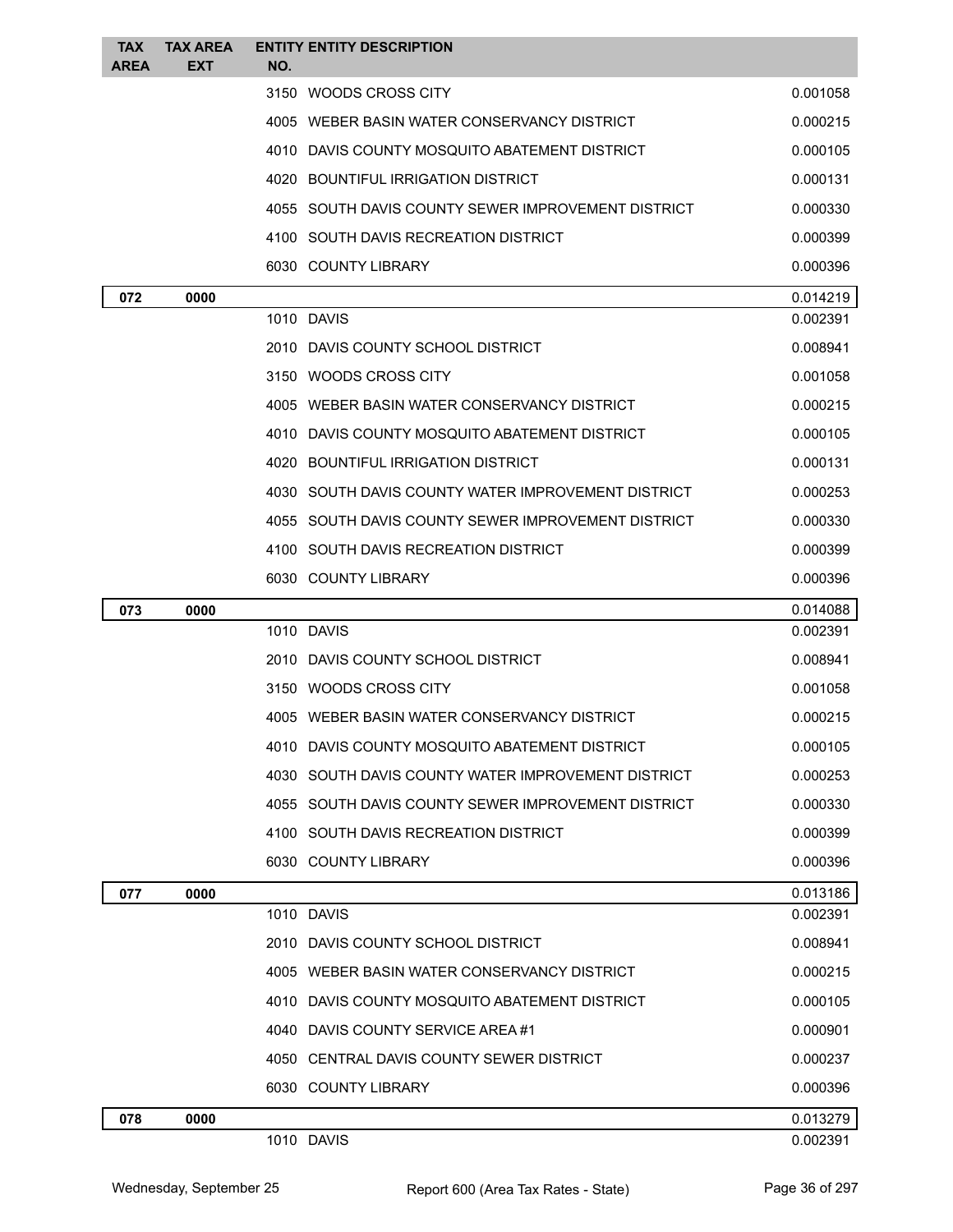| <b>TAX</b><br><b>AREA</b> | <b>TAX AREA</b><br><b>EXT</b> | <b>ENTITY ENTITY DESCRIPTION</b><br>NO.            |          |
|---------------------------|-------------------------------|----------------------------------------------------|----------|
|                           |                               | 2010 DAVIS COUNTY SCHOOL DISTRICT                  | 0.008941 |
|                           |                               | 4005 WEBER BASIN WATER CONSERVANCY DISTRICT        | 0.000215 |
|                           |                               | 4010 DAVIS COUNTY MOSQUITO ABATEMENT DISTRICT      | 0.000105 |
|                           |                               | 4040 DAVIS COUNTY SERVICE AREA #1                  | 0.000901 |
|                           |                               | 4055 SOUTH DAVIS COUNTY SEWER IMPROVEMENT DISTRICT | 0.000330 |
|                           |                               | 6030 COUNTY LIBRARY                                | 0.000396 |
| 079                       | 0000                          |                                                    | 0.012777 |
|                           |                               | 1010 DAVIS                                         | 0.002391 |
|                           |                               | 2010 DAVIS COUNTY SCHOOL DISTRICT                  | 0.008941 |
|                           |                               | 4005 WEBER BASIN WATER CONSERVANCY DISTRICT        | 0.000215 |
|                           |                               | 4010 DAVIS COUNTY MOSQUITO ABATEMENT DISTRICT      | 0.000105 |
|                           |                               | 4055 SOUTH DAVIS COUNTY SEWER IMPROVEMENT DISTRICT | 0.000330 |
|                           |                               | 4100 SOUTH DAVIS RECREATION DISTRICT               | 0.000399 |
|                           |                               | 6030 COUNTY LIBRARY                                | 0.000396 |
| 080                       | 0000                          |                                                    | 0.013404 |
|                           |                               | 1010 DAVIS                                         | 0.002391 |
|                           |                               | 2010 DAVIS COUNTY SCHOOL DISTRICT                  | 0.008941 |
|                           |                               | 4005 WEBER BASIN WATER CONSERVANCY DISTRICT        | 0.000215 |
|                           |                               | 4010 DAVIS COUNTY MOSQUITO ABATEMENT DISTRICT      | 0.000105 |
|                           |                               | 4040 DAVIS COUNTY SERVICE AREA #1                  | 0.000901 |
|                           |                               | 4075 HOOPER WATER IMPROVEMENT DISTRICT             | 0.000455 |
|                           |                               | 6030 COUNTY LIBRARY                                | 0.000396 |
| 081                       | 0000                          |                                                    | 0.013942 |
|                           |                               | 1010 DAVIS                                         | 0.002391 |
|                           |                               | 2010 DAVIS COUNTY SCHOOL DISTRICT                  | 0.008941 |
|                           |                               | 4005 WEBER BASIN WATER CONSERVANCY DISTRICT        | 0.000215 |
|                           |                               | 4010 DAVIS COUNTY MOSQUITO ABATEMENT DISTRICT      | 0.000105 |
|                           |                               | 4015 NORTH DAVIS SEWER DISTRICT                    | 0.000993 |
|                           |                               | 4040 DAVIS COUNTY SERVICE AREA #1                  | 0.000901 |
|                           |                               | 6030 COUNTY LIBRARY                                | 0.000396 |
| 082                       | 0000                          |                                                    | 0.013942 |
|                           |                               | 1010 DAVIS                                         | 0.002391 |
|                           |                               | 2010 DAVIS COUNTY SCHOOL DISTRICT                  | 0.008941 |
|                           |                               | 4005 WEBER BASIN WATER CONSERVANCY DISTRICT        | 0.000215 |
|                           |                               | 4010 DAVIS COUNTY MOSQUITO ABATEMENT DISTRICT      | 0.000105 |
|                           |                               | 4015 NORTH DAVIS SEWER DISTRICT                    | 0.000993 |
|                           |                               | 4040 DAVIS COUNTY SERVICE AREA#1                   | 0.000901 |
|                           |                               | 4060 MUTTON HOLLOW IMPROVEMENT DISTRICT            |          |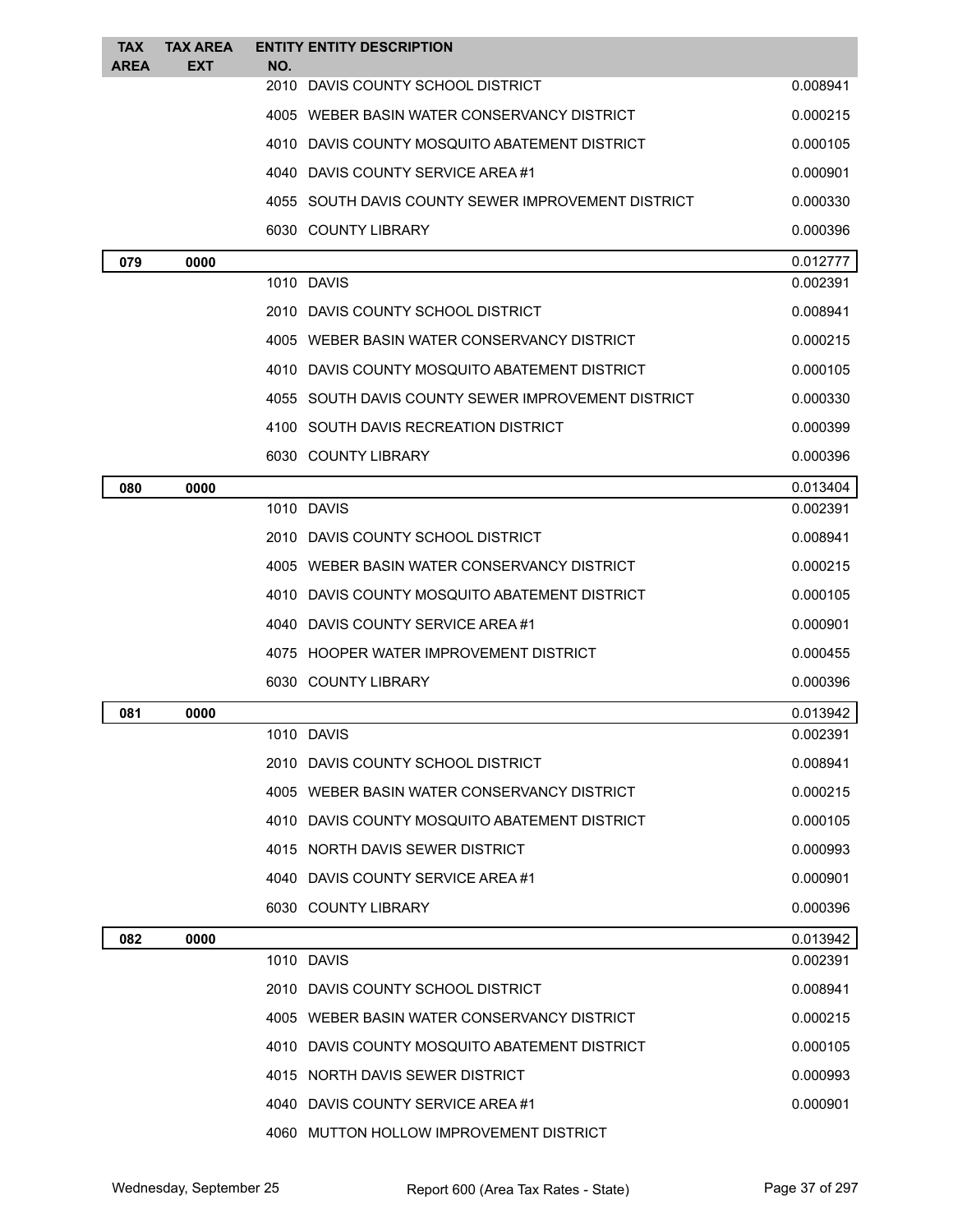| <b>TAX</b><br><b>AREA</b> | <b>TAX AREA</b><br><b>EXT</b> | NO. | <b>ENTITY ENTITY DESCRIPTION</b>                   |          |
|---------------------------|-------------------------------|-----|----------------------------------------------------|----------|
|                           |                               |     | 6030 COUNTY LIBRARY                                | 0.000396 |
| 084                       | 0000                          |     |                                                    | 0.013678 |
|                           |                               |     | 1010 DAVIS                                         | 0.002391 |
|                           |                               |     | 2010 DAVIS COUNTY SCHOOL DISTRICT                  | 0.008941 |
|                           |                               |     | 4005 WEBER BASIN WATER CONSERVANCY DISTRICT        | 0.000215 |
|                           |                               |     | 4010 DAVIS COUNTY MOSQUITO ABATEMENT DISTRICT      | 0.000105 |
|                           |                               |     | 4040 DAVIS COUNTY SERVICE AREA #1                  | 0.000901 |
|                           |                               |     | 4055 SOUTH DAVIS COUNTY SEWER IMPROVEMENT DISTRICT | 0.000330 |
|                           |                               |     | 4100 SOUTH DAVIS RECREATION DISTRICT               | 0.000399 |
|                           |                               |     | 6030 COUNTY LIBRARY                                | 0.000396 |
| 085                       | 0000                          |     |                                                    | 0.013410 |
|                           |                               |     | 1010 DAVIS                                         | 0.002391 |
|                           |                               |     | 2010 DAVIS COUNTY SCHOOL DISTRICT                  | 0.008941 |
|                           |                               |     | 4005 WEBER BASIN WATER CONSERVANCY DISTRICT        | 0.000215 |
|                           |                               |     | 4010 DAVIS COUNTY MOSQUITO ABATEMENT DISTRICT      | 0.000105 |
|                           |                               |     | 4020 BOUNTIFUL IRRIGATION DISTRICT                 | 0.000131 |
|                           |                               |     | 4040 DAVIS COUNTY SERVICE AREA #1                  | 0.000901 |
|                           |                               |     | 4055 SOUTH DAVIS COUNTY SEWER IMPROVEMENT DISTRICT | 0.000330 |
|                           |                               |     | 6030 COUNTY LIBRARY                                | 0.000396 |
| 086                       | 0000                          |     |                                                    | 0.013809 |
|                           |                               |     | 1010 DAVIS                                         | 0.002391 |
|                           |                               |     | 2010 DAVIS COUNTY SCHOOL DISTRICT                  | 0.008941 |
|                           |                               |     | 4005 WEBER BASIN WATER CONSERVANCY DISTRICT        | 0.000215 |
|                           |                               |     | 4010 DAVIS COUNTY MOSQUITO ABATEMENT DISTRICT      | 0.000105 |
|                           |                               |     | 4020 BOUNTIFUL IRRIGATION DISTRICT                 | 0.000131 |
|                           |                               |     | 4040 DAVIS COUNTY SERVICE AREA #1                  | 0.000901 |
|                           |                               |     | 4055 SOUTH DAVIS COUNTY SEWER IMPROVEMENT DISTRICT | 0.000330 |
|                           |                               |     | 4100 SOUTH DAVIS RECREATION DISTRICT               | 0.000399 |
|                           |                               |     | 6030 COUNTY LIBRARY                                | 0.000396 |
| 087                       | 0000                          |     |                                                    | 0.013931 |
|                           |                               |     | 1010 DAVIS                                         | 0.002391 |
|                           |                               |     | 2010 DAVIS COUNTY SCHOOL DISTRICT                  | 0.008941 |
|                           |                               |     | 4005 WEBER BASIN WATER CONSERVANCY DISTRICT        | 0.000215 |
|                           |                               |     | 4010 DAVIS COUNTY MOSQUITO ABATEMENT DISTRICT      | 0.000105 |
|                           |                               |     | 4030 SOUTH DAVIS COUNTY WATER IMPROVEMENT DISTRICT | 0.000253 |
|                           |                               |     | 4040 DAVIS COUNTY SERVICE AREA #1                  | 0.000901 |
|                           |                               |     | 4055 SOUTH DAVIS COUNTY SEWER IMPROVEMENT DISTRICT | 0.000330 |
|                           |                               |     | 4100 SOUTH DAVIS RECREATION DISTRICT               | 0.000399 |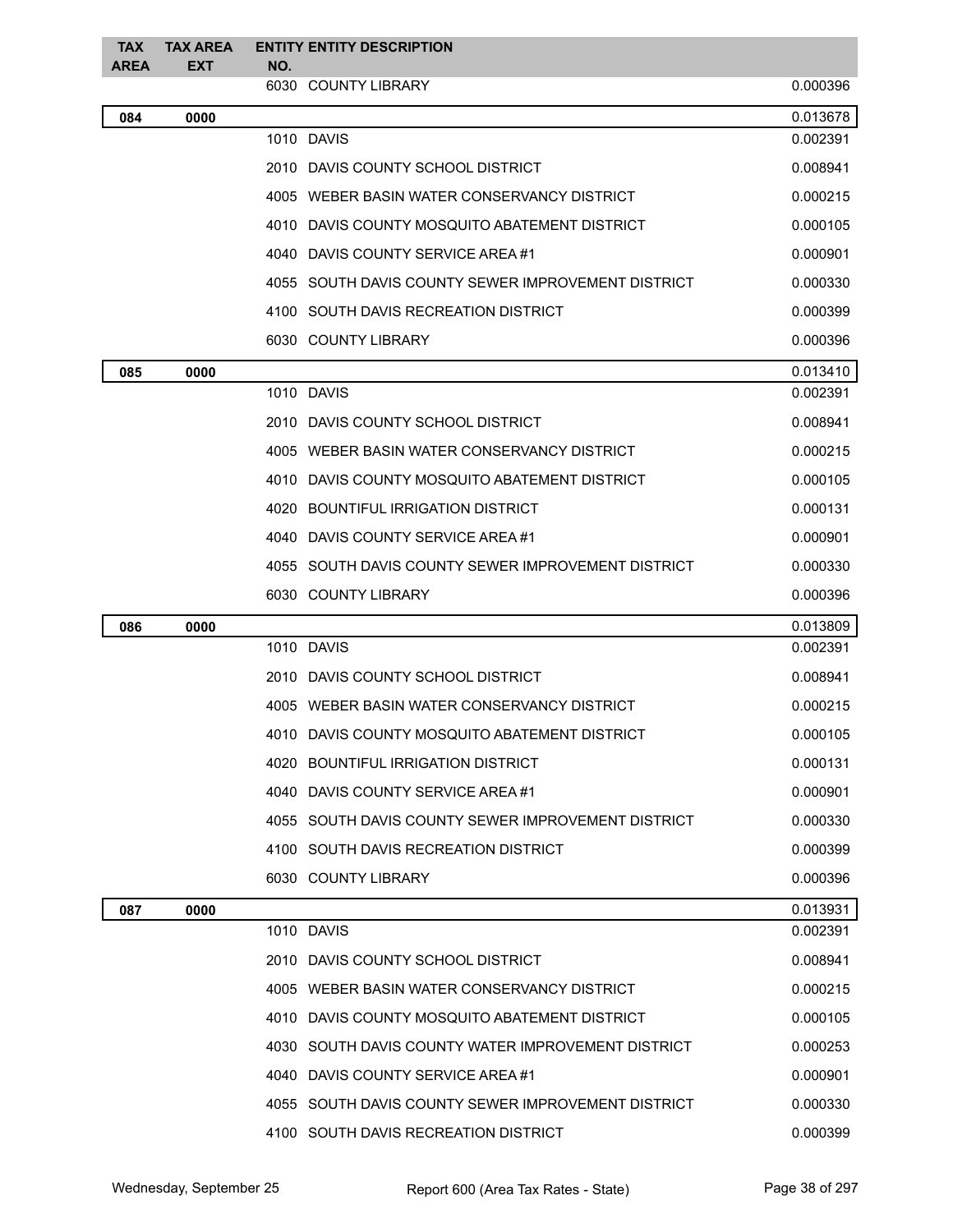| <b>TAX</b>  | <b>TAX AREA</b> |     | <b>ENTITY ENTITY DESCRIPTION</b>              |          |
|-------------|-----------------|-----|-----------------------------------------------|----------|
| <b>AREA</b> | <b>EXT</b>      | NO. | 6030 COUNTY LIBRARY                           | 0.000396 |
| 088         | 0000            |     |                                               | 0.012949 |
|             |                 |     | 1010 DAVIS                                    | 0.002391 |
|             |                 |     | 2010 DAVIS COUNTY SCHOOL DISTRICT             | 0.008941 |
|             |                 |     | 4005 WEBER BASIN WATER CONSERVANCY DISTRICT   | 0.000215 |
|             |                 |     | 4010 DAVIS COUNTY MOSQUITO ABATEMENT DISTRICT | 0.000105 |
|             |                 |     | 4040 DAVIS COUNTY SERVICE AREA #1             | 0.000901 |
|             |                 |     | 6030 COUNTY LIBRARY                           | 0.000396 |
| 089         | 0000            |     |                                               | 0.013348 |
|             |                 |     | 1010 DAVIS                                    | 0.002391 |
|             |                 |     | 2010 DAVIS COUNTY SCHOOL DISTRICT             | 0.008941 |
|             |                 |     | 4005 WEBER BASIN WATER CONSERVANCY DISTRICT   | 0.000215 |
|             |                 |     | 4010 DAVIS COUNTY MOSQUITO ABATEMENT DISTRICT | 0.000105 |
|             |                 |     | 4040 DAVIS COUNTY SERVICE AREA #1             | 0.000901 |
|             |                 |     | 4100 SOUTH DAVIS RECREATION DISTRICT          | 0.000399 |
|             |                 |     | 6030 COUNTY LIBRARY                           | 0.000396 |
| 090         | 0000            |     |                                               | 0.013674 |
|             |                 |     | 1010 DAVIS                                    | 0.002391 |
|             |                 |     | 2010 DAVIS COUNTY SCHOOL DISTRICT             | 0.008941 |
|             |                 |     | 4005 WEBER BASIN WATER CONSERVANCY DISTRICT   | 0.000215 |
|             |                 |     | 4010 DAVIS COUNTY MOSQUITO ABATEMENT DISTRICT | 0.000105 |
|             |                 |     | 4040 DAVIS COUNTY SERVICE AREA #1             | 0.000901 |
|             |                 |     | 4050 CENTRAL DAVIS COUNTY SEWER DISTRICT      | 0.000237 |
|             |                 |     | 4070 BENCHLAND WATER DISTRICT                 | 0.000488 |
|             |                 |     | 6030 COUNTY LIBRARY                           | 0.000396 |
| 091         | 0000            |     |                                               | 0.011728 |
|             |                 |     | 1010 DAVIS                                    | 0.002391 |
|             |                 |     | 2010 DAVIS COUNTY SCHOOL DISTRICT             | 0.008941 |
|             |                 |     | 6030 COUNTY LIBRARY                           | 0.000396 |
| 092         | 0000            |     |                                               | 0.013829 |
|             |                 |     | 1010 DAVIS                                    | 0.002391 |
|             |                 |     | 2010 DAVIS COUNTY SCHOOL DISTRICT             | 0.008941 |
|             |                 |     | 4005 WEBER BASIN WATER CONSERVANCY DISTRICT   | 0.000215 |
|             |                 |     | 4010 DAVIS COUNTY MOSQUITO ABATEMENT DISTRICT | 0.000105 |
|             |                 |     | 4040 DAVIS COUNTY SERVICE AREA #1             | 0.000901 |
|             |                 |     | 4073 CENTRAL WEBER SEWER IMPROVEMENT DISTRICT | 0.000880 |
|             |                 |     | 6030 COUNTY LIBRARY                           | 0.000396 |
| 1013        | 0000            |     |                                               | 0.016308 |
|             |                 |     | 1010 DAVIS                                    | 0.002391 |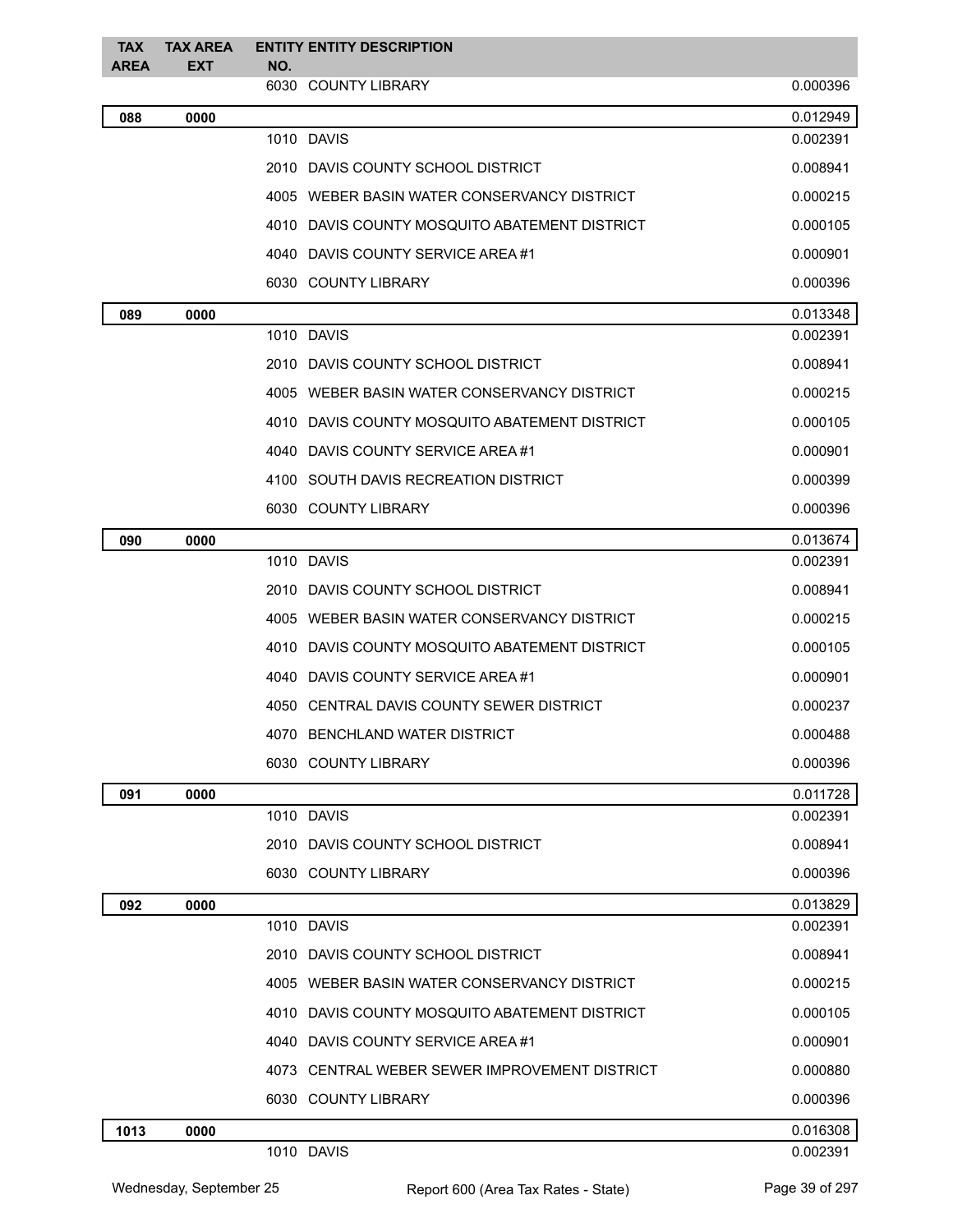| <b>TAX</b><br><b>AREA</b> | <b>TAX AREA</b><br><b>EXT</b> | <b>ENTITY ENTITY DESCRIPTION</b><br>NO.            |          |
|---------------------------|-------------------------------|----------------------------------------------------|----------|
|                           |                               | 2010 DAVIS COUNTY SCHOOL DISTRICT                  | 0.008941 |
|                           |                               | 3030 CLEARFIELD                                    | 0.001800 |
|                           |                               | 4005 WEBER BASIN WATER CONSERVANCY DISTRICT        | 0.000215 |
|                           |                               | 4010 DAVIS COUNTY MOSQUITO ABATEMENT DISTRICT      | 0.000105 |
|                           |                               | 4015 NORTH DAVIS SEWER DISTRICT                    | 0.000993 |
|                           |                               | 4110 NORTH DAVIS FIRE DISTRICT                     | 0.001467 |
|                           |                               | 6030 COUNTY LIBRARY                                | 0.000396 |
| 108                       | 0000                          |                                                    | 0.013942 |
|                           |                               | 1010 DAVIS                                         | 0.002391 |
|                           |                               | 2010 DAVIS COUNTY SCHOOL DISTRICT                  | 0.008941 |
|                           |                               | 3020 CENTERVILLE                                   | 0.001165 |
|                           |                               | 4005 WEBER BASIN WATER CONSERVANCY DISTRICT        | 0.000215 |
|                           |                               | 4010 DAVIS COUNTY MOSQUITO ABATEMENT DISTRICT      | 0.000105 |
|                           |                               | 4055 SOUTH DAVIS COUNTY SEWER IMPROVEMENT DISTRICT | 0.000330 |
|                           |                               | 4100 SOUTH DAVIS RECREATION DISTRICT               | 0.000399 |
|                           |                               | 6030 COUNTY LIBRARY                                | 0.000396 |
| 113                       | 0000                          |                                                    | 0.016308 |
|                           |                               | 1010 DAVIS                                         | 0.002391 |
|                           |                               | 2010 DAVIS COUNTY SCHOOL DISTRICT                  | 0.008941 |
|                           |                               | 3030 CLEARFIELD                                    | 0.001800 |
|                           |                               | 4005 WEBER BASIN WATER CONSERVANCY DISTRICT        | 0.000215 |
|                           |                               | 4010 DAVIS COUNTY MOSQUITO ABATEMENT DISTRICT      | 0.000105 |
|                           |                               | 4015 NORTH DAVIS SEWER DISTRICT                    | 0.000993 |
|                           |                               | 4110 NORTH DAVIS FIRE DISTRICT                     | 0.001467 |
|                           |                               | 6030 COUNTY LIBRARY                                | 0.000396 |
| 154                       | 0000                          |                                                    | 0.014873 |
|                           |                               | 1010 DAVIS                                         | 0.002391 |
|                           |                               | 2010 DAVIS COUNTY SCHOOL DISTRICT                  | 0.008941 |
|                           |                               | 3120 SYRACUSE                                      | 0.001832 |
|                           |                               | 4005 WEBER BASIN WATER CONSERVANCY DISTRICT        | 0.000215 |
|                           |                               | 4010 DAVIS COUNTY MOSQUITO ABATEMENT DISTRICT      | 0.000105 |
|                           |                               | 4015 NORTH DAVIS SEWER DISTRICT                    | 0.000993 |
|                           |                               | 6030 COUNTY LIBRARY                                | 0.000396 |
| 157                       | 0000                          |                                                    | 0.014728 |
|                           |                               | 1010 DAVIS                                         | 0.002391 |
|                           |                               | 2010 DAVIS COUNTY SCHOOL DISTRICT                  | 0.008941 |
|                           |                               | 3130 WEST BOUNTIFUL                                | 0.001951 |
|                           |                               | 4005 WEBER BASIN WATER CONSERVANCY DISTRICT        | 0.000215 |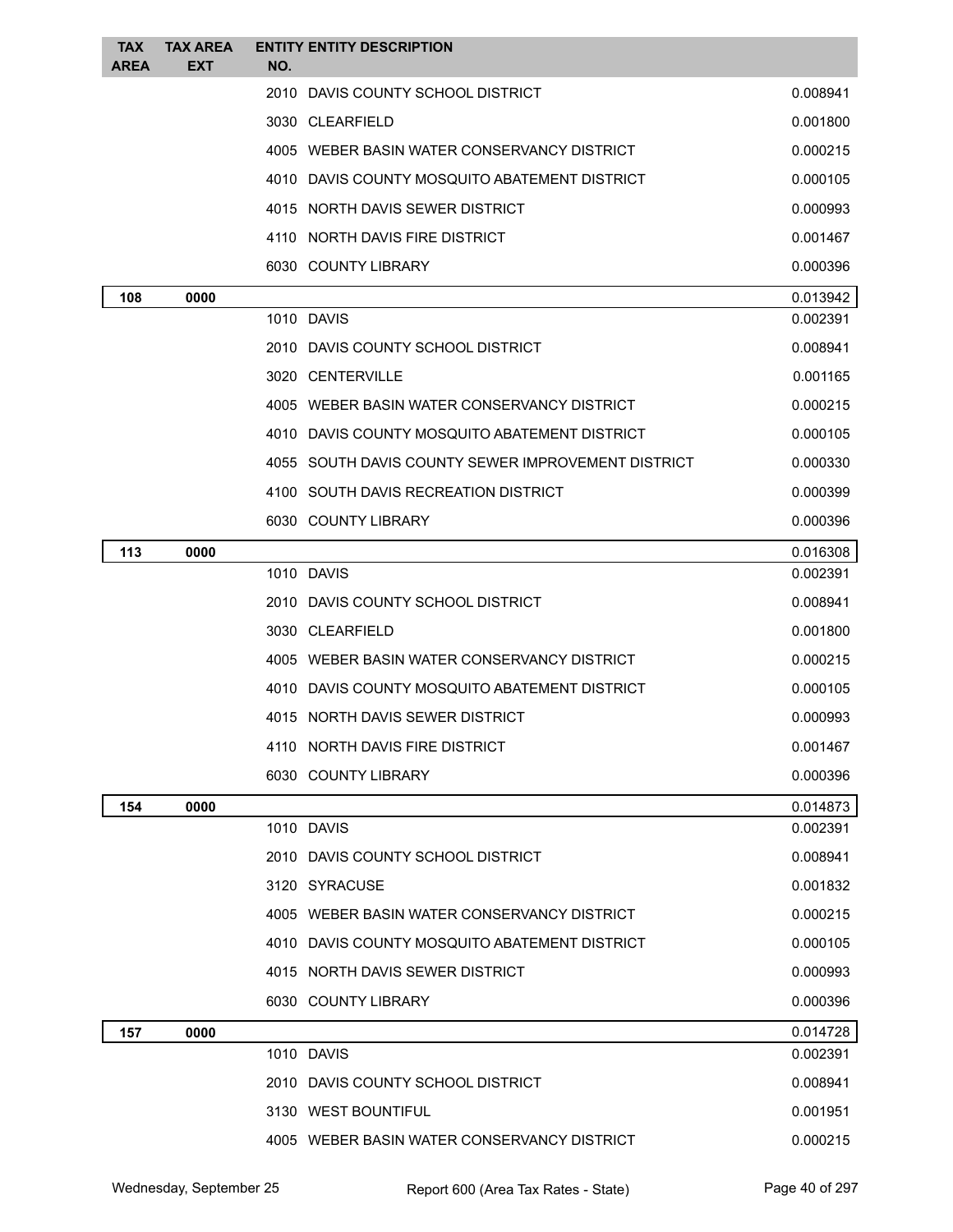| <b>TAX</b><br><b>AREA</b> | <b>TAX AREA</b><br>EXT | <b>ENTITY ENTITY DESCRIPTION</b><br>NO.            |          |
|---------------------------|------------------------|----------------------------------------------------|----------|
|                           |                        | 4010 DAVIS COUNTY MOSQUITO ABATEMENT DISTRICT      | 0.000105 |
|                           |                        | 4055 SOUTH DAVIS COUNTY SEWER IMPROVEMENT DISTRICT | 0.000330 |
|                           |                        | 4100 SOUTH DAVIS RECREATION DISTRICT               | 0.000399 |
|                           |                        | 6030 COUNTY LIBRARY                                | 0.000396 |
| 181                       | 0000                   |                                                    | 0.013942 |
|                           |                        | 1010 DAVIS                                         | 0.002391 |
|                           |                        | 2010 DAVIS COUNTY SCHOOL DISTRICT                  | 0.008941 |
|                           |                        | 4005 WEBER BASIN WATER CONSERVANCY DISTRICT        | 0.000215 |
|                           |                        | 4010 DAVIS COUNTY MOSQUITO ABATEMENT DISTRICT      | 0.000105 |
|                           |                        | 4015 NORTH DAVIS SEWER DISTRICT                    | 0.000993 |
|                           |                        | 4040 DAVIS COUNTY SERVICE AREA #1                  | 0.000901 |
|                           |                        | 6030 COUNTY LIBRARY                                | 0.000396 |
| 184                       | 0000                   |                                                    | 0.013678 |
|                           |                        | 1010 DAVIS                                         | 0.002391 |
|                           |                        | 2010 DAVIS COUNTY SCHOOL DISTRICT                  | 0.008941 |
|                           |                        | 4005 WEBER BASIN WATER CONSERVANCY DISTRICT        | 0.000215 |
|                           |                        | 4010 DAVIS COUNTY MOSQUITO ABATEMENT DISTRICT      | 0.000105 |
|                           |                        | 4040 DAVIS COUNTY SERVICE AREA #1                  | 0.000901 |
|                           |                        | 4055 SOUTH DAVIS COUNTY SEWER IMPROVEMENT DISTRICT | 0.000330 |
|                           |                        | 4100 SOUTH DAVIS RECREATION DISTRICT               | 0.000399 |
|                           |                        | 6030 COUNTY LIBRARY                                | 0.000396 |
| 188                       | 0000                   |                                                    | 0.012949 |
|                           |                        | 1010 DAVIS                                         | 0.002391 |
|                           |                        | 2010 DAVIS COUNTY SCHOOL DISTRICT                  | 0.008941 |
|                           |                        | 4005 WEBER BASIN WATER CONSERVANCY DISTRICT        | 0.000215 |
|                           |                        | 4010 DAVIS COUNTY MOSQUITO ABATEMENT DISTRICT      | 0.000105 |
|                           |                        | 4040 DAVIS COUNTY SERVICE AREA #1                  | 0.000901 |
|                           |                        | 6030 COUNTY LIBRARY                                | 0.000396 |
| 213                       | 0000                   |                                                    | 0.016308 |
|                           |                        | 1010 DAVIS                                         | 0.002391 |
|                           |                        | 2010 DAVIS COUNTY SCHOOL DISTRICT                  | 0.008941 |
|                           |                        | 3030 CLEARFIELD                                    | 0.001800 |
|                           |                        | 4005 WEBER BASIN WATER CONSERVANCY DISTRICT        | 0.000215 |
|                           |                        | 4010 DAVIS COUNTY MOSQUITO ABATEMENT DISTRICT      | 0.000105 |
|                           |                        | 4015 NORTH DAVIS SEWER DISTRICT                    | 0.000993 |
|                           |                        | 4110 NORTH DAVIS FIRE DISTRICT                     | 0.001467 |
|                           |                        | 6030 COUNTY LIBRARY                                | 0.000396 |
| 254                       | 0000                   |                                                    | 0.014873 |
|                           |                        | 1010 DAVIS                                         | 0.002391 |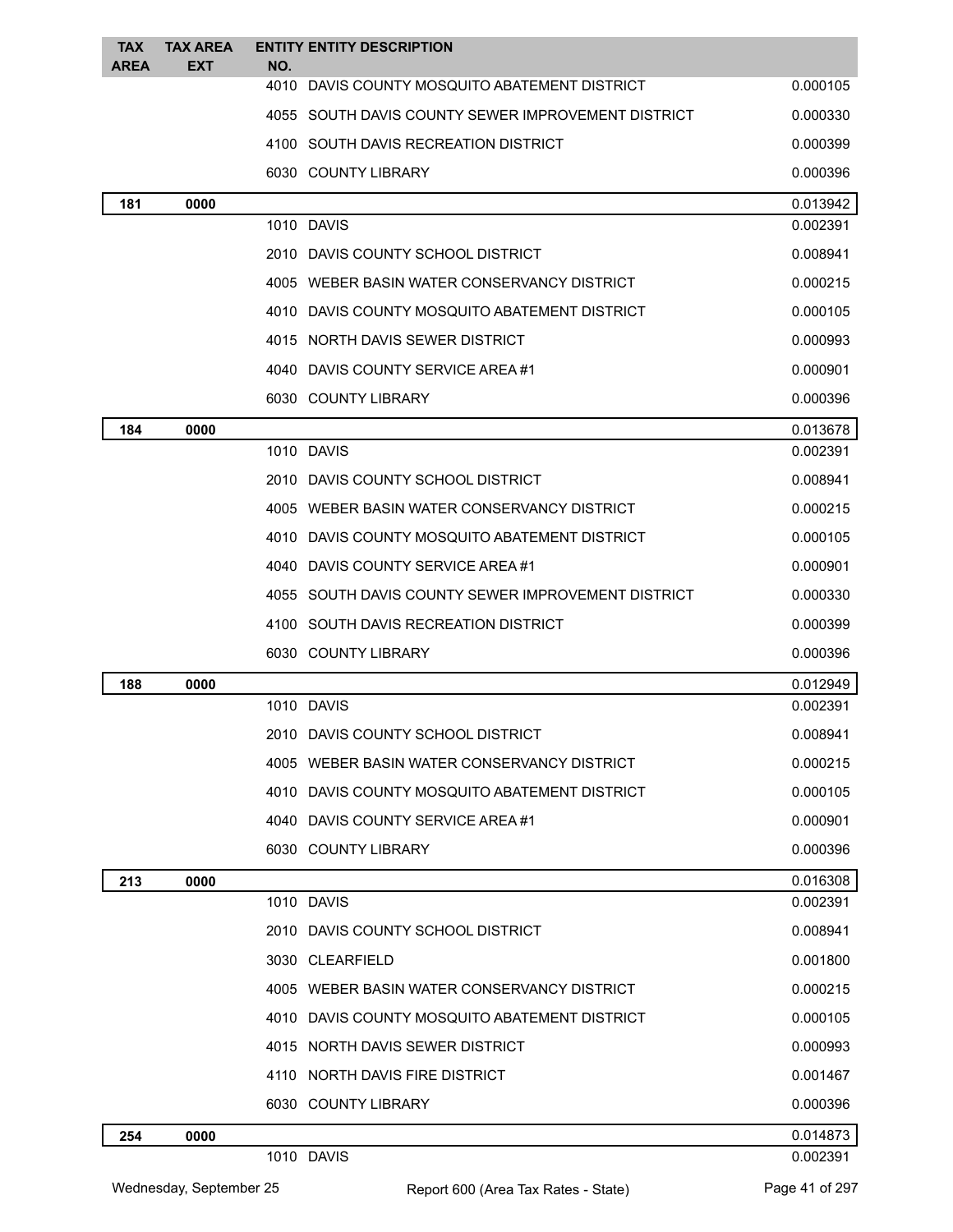| <b>TAX</b><br><b>AREA</b> | <b>TAX AREA</b><br>EXT | <b>ENTITY ENTITY DESCRIPTION</b><br>NO.            |          |
|---------------------------|------------------------|----------------------------------------------------|----------|
|                           |                        | 2010 DAVIS COUNTY SCHOOL DISTRICT                  | 0.008941 |
|                           |                        | 3120 SYRACUSE                                      | 0.001832 |
|                           |                        | 4005 WEBER BASIN WATER CONSERVANCY DISTRICT        | 0.000215 |
|                           |                        | 4010 DAVIS COUNTY MOSQUITO ABATEMENT DISTRICT      | 0.000105 |
|                           |                        | 4015 NORTH DAVIS SEWER DISTRICT                    | 0.000993 |
|                           |                        | 6030 COUNTY LIBRARY                                | 0.000396 |
| 270                       | 0000                   |                                                    | 0.013835 |
|                           |                        | 1010 DAVIS                                         | 0.002391 |
|                           |                        | 2010 DAVIS COUNTY SCHOOL DISTRICT                  | 0.008941 |
|                           |                        | 3150 WOODS CROSS CITY                              | 0.001058 |
|                           |                        | 4005 WEBER BASIN WATER CONSERVANCY DISTRICT        | 0.000215 |
|                           |                        | 4010 DAVIS COUNTY MOSQUITO ABATEMENT DISTRICT      | 0.000105 |
|                           |                        | 4055 SOUTH DAVIS COUNTY SEWER IMPROVEMENT DISTRICT | 0.000330 |
|                           |                        | 4100 SOUTH DAVIS RECREATION DISTRICT               | 0.000399 |
|                           |                        | 6030 COUNTY LIBRARY                                | 0.000396 |
| 284                       | 0000                   |                                                    | 0.013678 |
|                           |                        | 1010 DAVIS                                         | 0.002391 |
|                           |                        | 2010 DAVIS COUNTY SCHOOL DISTRICT                  | 0.008941 |
|                           |                        | 4005 WEBER BASIN WATER CONSERVANCY DISTRICT        | 0.000215 |
|                           |                        | 4010 DAVIS COUNTY MOSQUITO ABATEMENT DISTRICT      | 0.000105 |
|                           |                        | 4040 DAVIS COUNTY SERVICE AREA #1                  | 0.000901 |
|                           |                        | 4055 SOUTH DAVIS COUNTY SEWER IMPROVEMENT DISTRICT | 0.000330 |
|                           |                        | 4100 SOUTH DAVIS RECREATION DISTRICT               | 0.000399 |
|                           |                        | 6030 COUNTY LIBRARY                                | 0.000396 |
| 370                       | 0000                   |                                                    | 0.013835 |
|                           |                        | 1010 DAVIS                                         | 0.002391 |
|                           |                        | 2010 DAVIS COUNTY SCHOOL DISTRICT                  | 0.008941 |
|                           |                        | 3150 WOODS CROSS CITY                              | 0.001058 |
|                           |                        | 4005 WEBER BASIN WATER CONSERVANCY DISTRICT        | 0.000215 |
|                           |                        | 4010 DAVIS COUNTY MOSQUITO ABATEMENT DISTRICT      | 0.000105 |
|                           |                        | 4055 SOUTH DAVIS COUNTY SEWER IMPROVEMENT DISTRICT | 0.000330 |
|                           |                        | 4100 SOUTH DAVIS RECREATION DISTRICT               | 0.000399 |
|                           |                        | 6030 COUNTY LIBRARY                                | 0.000396 |
| 503                       | 0000                   |                                                    | 0.014002 |
|                           |                        | 1010 DAVIS                                         | 0.002391 |
|                           |                        | 2010 DAVIS COUNTY SCHOOL DISTRICT                  | 0.008941 |
|                           |                        | 3010 BOUNTIFUL                                     | 0.001094 |
|                           |                        | 4005 WEBER BASIN WATER CONSERVANCY DISTRICT        | 0.000215 |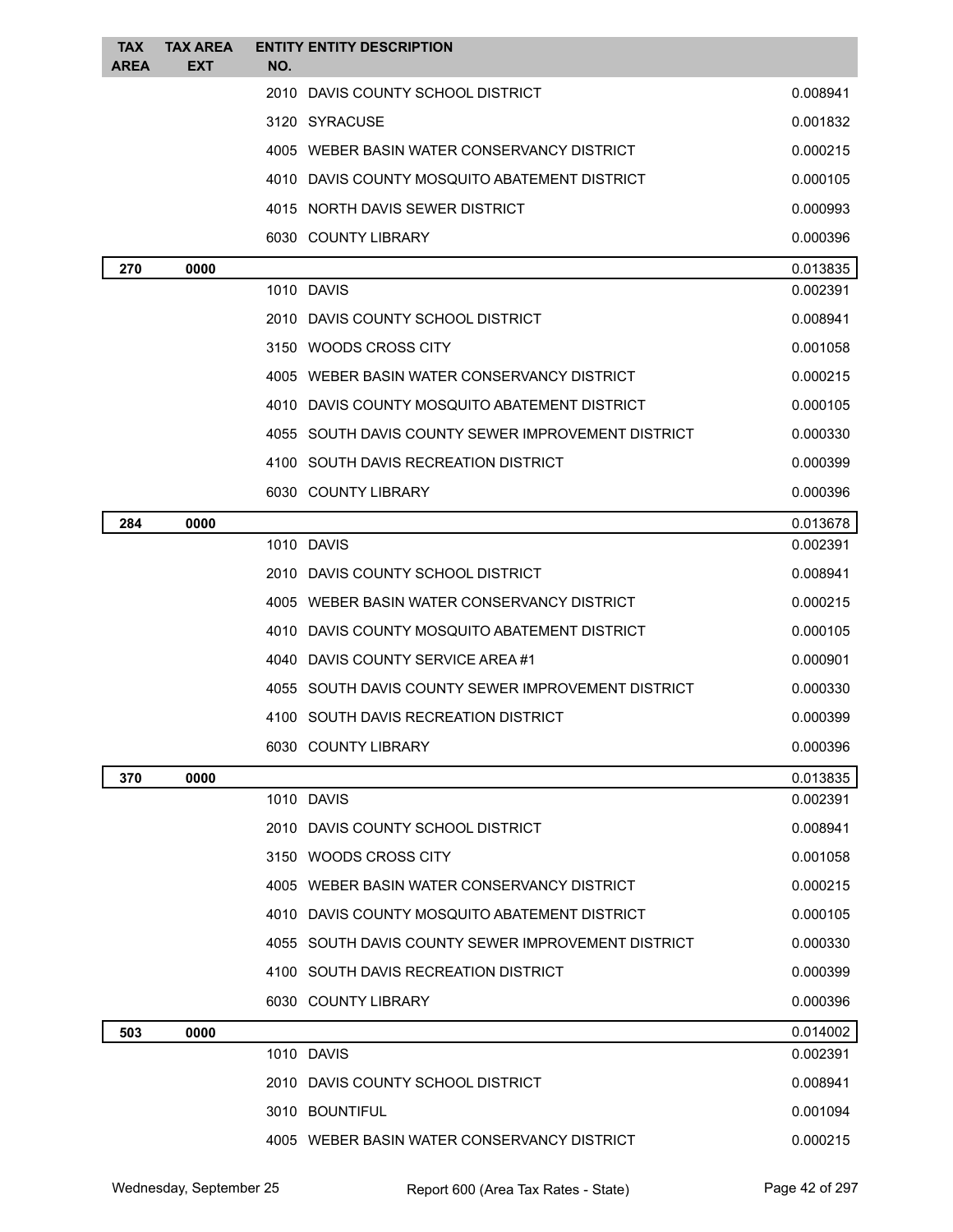| <b>TAX</b><br><b>AREA</b> | <b>TAX AREA</b><br>EXT | <b>ENTITY ENTITY DESCRIPTION</b><br>NO.            |          |
|---------------------------|------------------------|----------------------------------------------------|----------|
|                           |                        | 4010 DAVIS COUNTY MOSQUITO ABATEMENT DISTRICT      | 0.000105 |
|                           |                        | 4020 BOUNTIFUL IRRIGATION DISTRICT                 | 0.000131 |
|                           |                        | 4055 SOUTH DAVIS COUNTY SEWER IMPROVEMENT DISTRICT | 0.000330 |
|                           |                        | 4100 SOUTH DAVIS RECREATION DISTRICT               | 0.000399 |
|                           |                        | 6030 COUNTY LIBRARY                                | 0.000396 |
| 505                       | 0000                   |                                                    | 0.014124 |
|                           |                        | 1010 DAVIS                                         | 0.002391 |
|                           |                        | 2010 DAVIS COUNTY SCHOOL DISTRICT                  | 0.008941 |
|                           |                        | 3010 BOUNTIFUL                                     | 0.001094 |
|                           |                        | 4005 WEBER BASIN WATER CONSERVANCY DISTRICT        | 0.000215 |
|                           |                        | 4010 DAVIS COUNTY MOSQUITO ABATEMENT DISTRICT      | 0.000105 |
|                           |                        | 4030 SOUTH DAVIS COUNTY WATER IMPROVEMENT DISTRICT | 0.000253 |
|                           |                        | 4055 SOUTH DAVIS COUNTY SEWER IMPROVEMENT DISTRICT | 0.000330 |
|                           |                        | 4100 SOUTH DAVIS RECREATION DISTRICT               | 0.000399 |
|                           |                        | 6030 COUNTY LIBRARY                                | 0.000396 |
| 508                       | 0000                   |                                                    | 0.013942 |
|                           |                        | 1010 DAVIS                                         | 0.002391 |
|                           |                        | 2010 DAVIS COUNTY SCHOOL DISTRICT                  | 0.008941 |
|                           |                        | 3020 CENTERVILLE                                   | 0.001165 |
|                           |                        | 4005 WEBER BASIN WATER CONSERVANCY DISTRICT        | 0.000215 |
|                           |                        | 4010 DAVIS COUNTY MOSQUITO ABATEMENT DISTRICT      | 0.000105 |
|                           |                        | 4055 SOUTH DAVIS COUNTY SEWER IMPROVEMENT DISTRICT | 0.000330 |
|                           |                        | 4100 SOUTH DAVIS RECREATION DISTRICT               | 0.000399 |
|                           |                        | 6030 COUNTY LIBRARY                                | 0.000396 |
| 517                       | 0000                   |                                                    | 0.014912 |
|                           |                        | 1010 DAVIS                                         | 0.002391 |
|                           |                        | 2010 DAVIS COUNTY SCHOOL DISTRICT                  | 0.008941 |
|                           |                        | 3040 CLINTON                                       | 0.001871 |
|                           |                        | 4005 WEBER BASIN WATER CONSERVANCY DISTRICT        | 0.000215 |
|                           |                        | 4010 DAVIS COUNTY MOSQUITO ABATEMENT DISTRICT      | 0.000105 |
|                           |                        | 4015 NORTH DAVIS SEWER DISTRICT                    | 0.000993 |
|                           |                        | 6030 COUNTY LIBRARY                                | 0.000396 |
| 523                       | 0000                   |                                                    | 0.014554 |
|                           |                        | 1010 DAVIS                                         | 0.002391 |
|                           |                        | 2010 DAVIS COUNTY SCHOOL DISTRICT                  | 0.008941 |
|                           |                        | 3050 FARMINGTON                                    | 0.002269 |
|                           |                        | 4005 WEBER BASIN WATER CONSERVANCY DISTRICT        | 0.000215 |
|                           |                        | 4010 DAVIS COUNTY MOSQUITO ABATEMENT DISTRICT      | 0.000105 |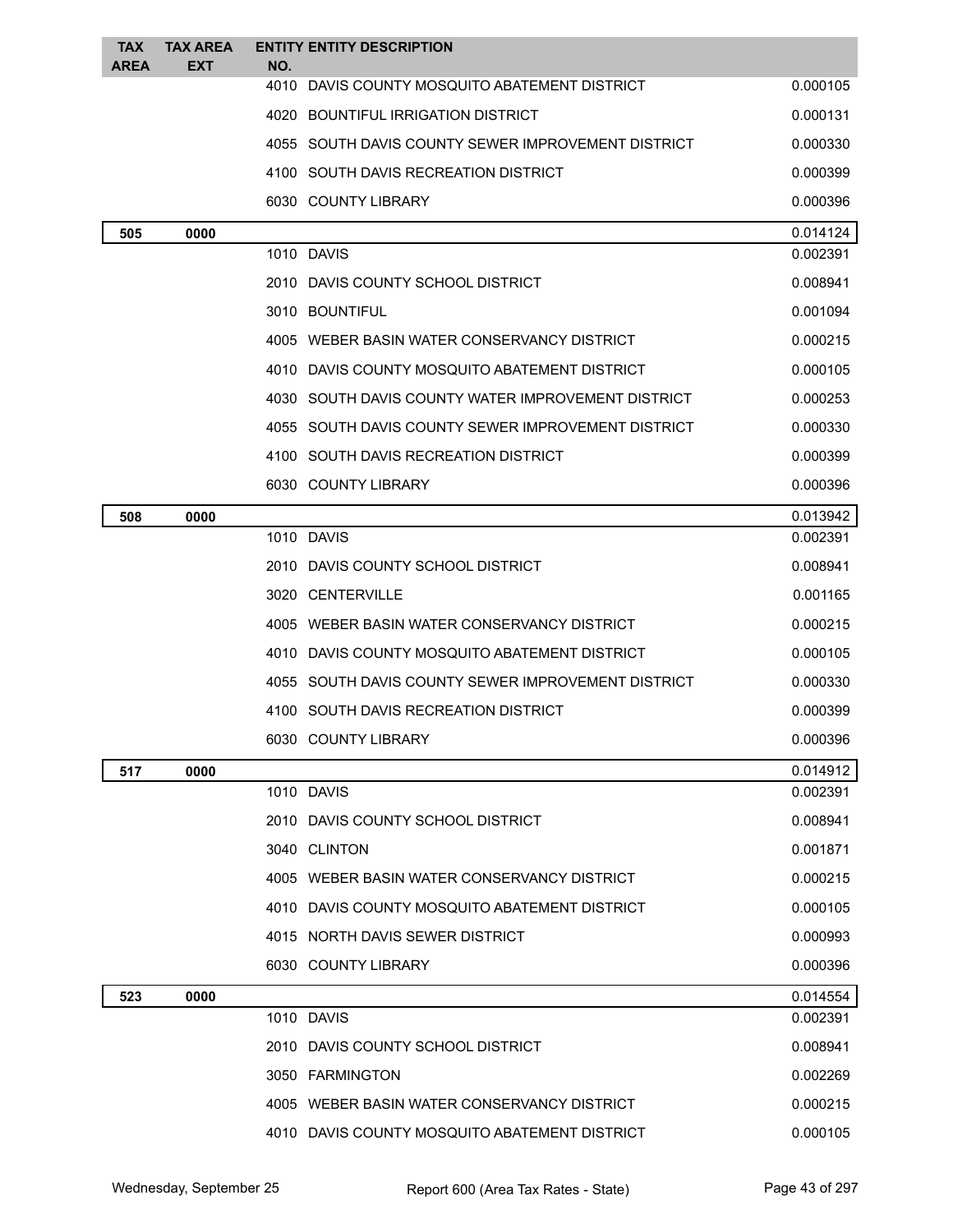| <b>TAX</b><br><b>AREA</b> | <b>TAX AREA</b><br><b>EXT</b> | NO. | <b>ENTITY ENTITY DESCRIPTION</b>                       |          |
|---------------------------|-------------------------------|-----|--------------------------------------------------------|----------|
|                           |                               |     | 4050 CENTRAL DAVIS COUNTY SEWER DISTRICT               | 0.000237 |
|                           |                               |     | 6030 COUNTY LIBRARY                                    | 0.000396 |
| 524                       | 0000                          |     |                                                        | 0.015042 |
|                           |                               |     | 1010 DAVIS                                             | 0.002391 |
|                           |                               |     | 2010 DAVIS COUNTY SCHOOL DISTRICT                      | 0.008941 |
|                           |                               |     | 3050 FARMINGTON                                        | 0.002269 |
|                           |                               |     | 4005 WEBER BASIN WATER CONSERVANCY DISTRICT            | 0.000215 |
|                           |                               |     | 4010 DAVIS COUNTY MOSQUITO ABATEMENT DISTRICT          | 0.000105 |
|                           |                               |     | 4050 CENTRAL DAVIS COUNTY SEWER DISTRICT               | 0.000237 |
|                           |                               |     | 4070 BENCHLAND WATER DISTRICT                          | 0.000488 |
|                           |                               |     | 6030 COUNTY LIBRARY                                    | 0.000396 |
| 539                       | 0000                          |     |                                                        | 0.015125 |
|                           |                               |     | 1010 DAVIS                                             | 0.002391 |
|                           |                               |     | 2010 DAVIS COUNTY SCHOOL DISTRICT                      | 0.008941 |
|                           |                               |     | 3080 LAYTON                                            | 0.002084 |
|                           |                               |     | 4005 WEBER BASIN WATER CONSERVANCY DISTRICT            | 0.000215 |
|                           |                               |     | 4010 DAVIS COUNTY MOSQUITO ABATEMENT DISTRICT          | 0.000105 |
|                           |                               |     | 4015 NORTH DAVIS SEWER DISTRICT                        | 0.000993 |
|                           |                               |     | 6030 COUNTY LIBRARY                                    | 0.000396 |
| 544                       | 0000                          |     |                                                        | 0.014414 |
|                           |                               |     | 1010 DAVIS                                             | 0.002391 |
|                           |                               |     | 2010 DAVIS COUNTY SCHOOL DISTRICT                      | 0.008941 |
|                           |                               |     | 3090 NORTH SALT LAKE                                   | 0.001637 |
|                           |                               |     | 4005 WEBER BASIN WATER CONSERVANCY DISTRICT            | 0.000215 |
|                           |                               |     | 4010 DAVIS COUNTY MOSQUITO ABATEMENT DISTRICT          | 0.000105 |
|                           |                               |     | 4055 SOUTH DAVIS COUNTY SEWER IMPROVEMENT DISTRICT     | 0.000330 |
|                           |                               |     | 4100 SOUTH DAVIS RECREATION DISTRICT                   | 0.000399 |
|                           |                               |     | 6021 WEBER BASIN WATER CONSERVANCY DISTRICT (NSL ONLY) |          |
|                           |                               |     | 6030 COUNTY LIBRARY                                    | 0.000396 |
| 557                       | 0000                          |     |                                                        | 0.014728 |
|                           |                               |     | 1010 DAVIS                                             | 0.002391 |
|                           |                               |     | 2010 DAVIS COUNTY SCHOOL DISTRICT                      | 0.008941 |
|                           |                               |     | 3130 WEST BOUNTIFUL                                    | 0.001951 |
|                           |                               |     | 4005 WEBER BASIN WATER CONSERVANCY DISTRICT            | 0.000215 |
|                           |                               |     | 4010 DAVIS COUNTY MOSQUITO ABATEMENT DISTRICT          | 0.000105 |
|                           |                               |     | 4055 SOUTH DAVIS COUNTY SEWER IMPROVEMENT DISTRICT     | 0.000330 |
|                           |                               |     | 4100 SOUTH DAVIS RECREATION DISTRICT                   | 0.000399 |
|                           |                               |     | 6030 COUNTY LIBRARY                                    | 0.000396 |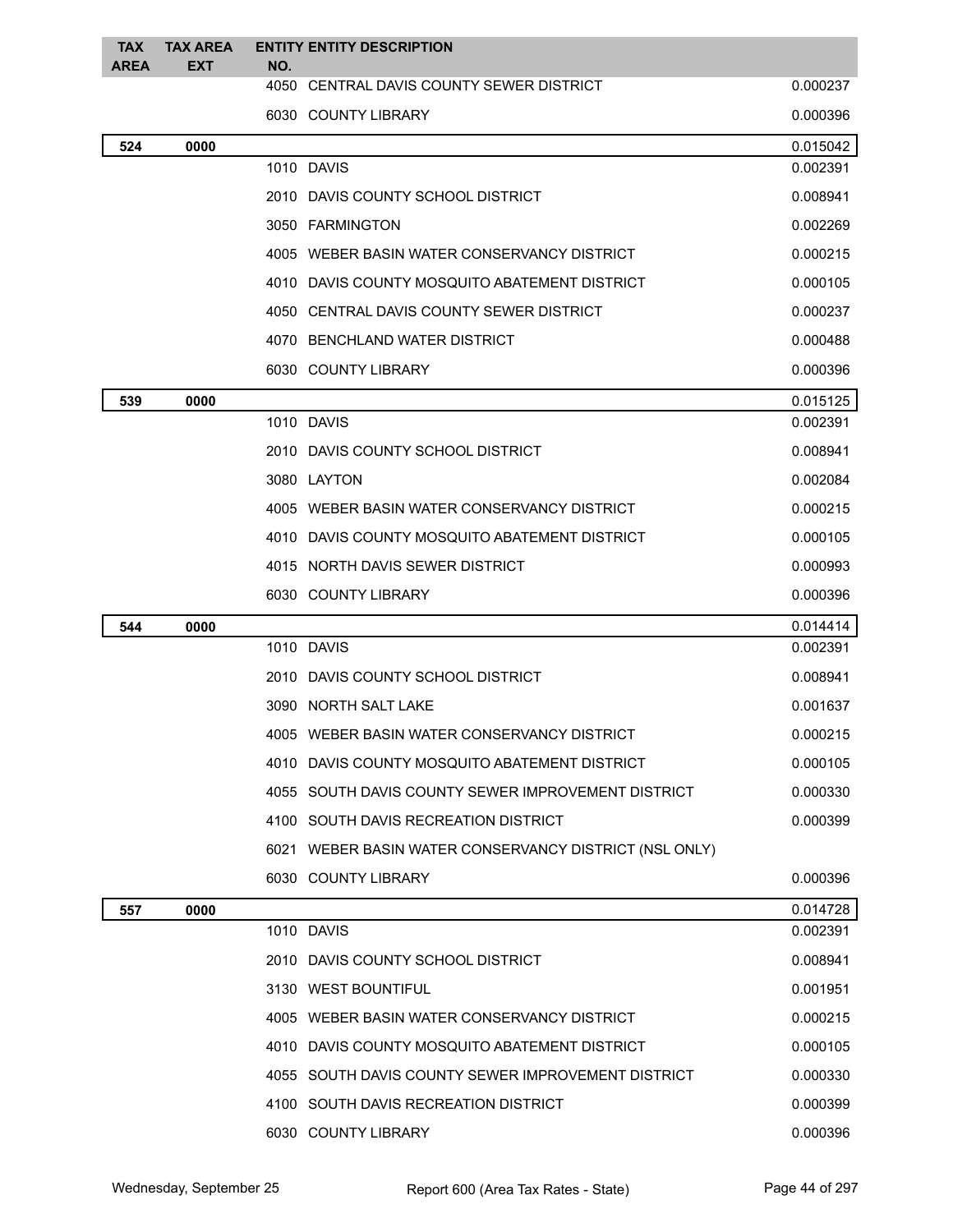| <b>TAX</b>         | <b>TAX AREA</b>    | <b>ENTITY ENTITY DESCRIPTION</b>                   |          |
|--------------------|--------------------|----------------------------------------------------|----------|
| <b>AREA</b><br>558 | <b>EXT</b><br>0000 | NO.                                                | 0.014859 |
|                    |                    | 1010 DAVIS                                         | 0.002391 |
|                    |                    | 2010 DAVIS COUNTY SCHOOL DISTRICT                  | 0.008941 |
|                    |                    | 3130 WEST BOUNTIFUL                                | 0.001951 |
|                    |                    | 4005 WEBER BASIN WATER CONSERVANCY DISTRICT        | 0.000215 |
|                    |                    | 4010 DAVIS COUNTY MOSQUITO ABATEMENT DISTRICT      | 0.000105 |
|                    |                    | 4020 BOUNTIFUL IRRIGATION DISTRICT                 | 0.000131 |
|                    |                    | 4055 SOUTH DAVIS COUNTY SEWER IMPROVEMENT DISTRICT | 0.000330 |
|                    |                    | 4100 SOUTH DAVIS RECREATION DISTRICT               | 0.000399 |
|                    |                    | 6030 COUNTY LIBRARY                                | 0.000396 |
| 570                | 0000               |                                                    | 0.013835 |
|                    |                    | 1010 DAVIS                                         | 0.002391 |
|                    |                    | 2010 DAVIS COUNTY SCHOOL DISTRICT                  | 0.008941 |
|                    |                    | 3150 WOODS CROSS CITY                              | 0.001058 |
|                    |                    | 4005 WEBER BASIN WATER CONSERVANCY DISTRICT        | 0.000215 |
|                    |                    | 4010 DAVIS COUNTY MOSQUITO ABATEMENT DISTRICT      | 0.000105 |
|                    |                    | 4055 SOUTH DAVIS COUNTY SEWER IMPROVEMENT DISTRICT | 0.000330 |
|                    |                    | 4100 SOUTH DAVIS RECREATION DISTRICT               | 0.000399 |
|                    |                    | 6030 COUNTY LIBRARY                                | 0.000396 |
| 571                | 0000               |                                                    | 0.013966 |
|                    |                    | 1010 DAVIS                                         | 0.002391 |
|                    |                    | 2010 DAVIS COUNTY SCHOOL DISTRICT                  | 0.008941 |
|                    |                    | 3150 WOODS CROSS CITY                              | 0.001058 |
|                    |                    | 4005 WEBER BASIN WATER CONSERVANCY DISTRICT        | 0.000215 |
|                    |                    | 4010 DAVIS COUNTY MOSQUITO ABATEMENT DISTRICT      | 0.000105 |
|                    |                    | 4020 BOUNTIFUL IRRIGATION DISTRICT                 | 0.000131 |
|                    |                    | 4055 SOUTH DAVIS COUNTY SEWER IMPROVEMENT DISTRICT | 0.000330 |
|                    |                    | 4100 SOUTH DAVIS RECREATION DISTRICT               | 0.000399 |
|                    |                    | 6030 COUNTY LIBRARY                                | 0.000396 |
| 573                | 0000               |                                                    | 0.014088 |
|                    |                    | 1010 DAVIS                                         | 0.002391 |
|                    |                    | 2010 DAVIS COUNTY SCHOOL DISTRICT                  | 0.008941 |
|                    |                    | 3150 WOODS CROSS CITY                              | 0.001058 |
|                    |                    | 4005 WEBER BASIN WATER CONSERVANCY DISTRICT        | 0.000215 |
|                    |                    | 4010 DAVIS COUNTY MOSQUITO ABATEMENT DISTRICT      | 0.000105 |
|                    |                    | 4030 SOUTH DAVIS COUNTY WATER IMPROVEMENT DISTRICT | 0.000253 |
|                    |                    | 4055 SOUTH DAVIS COUNTY SEWER IMPROVEMENT DISTRICT | 0.000330 |
|                    |                    | 4100 SOUTH DAVIS RECREATION DISTRICT               | 0.000399 |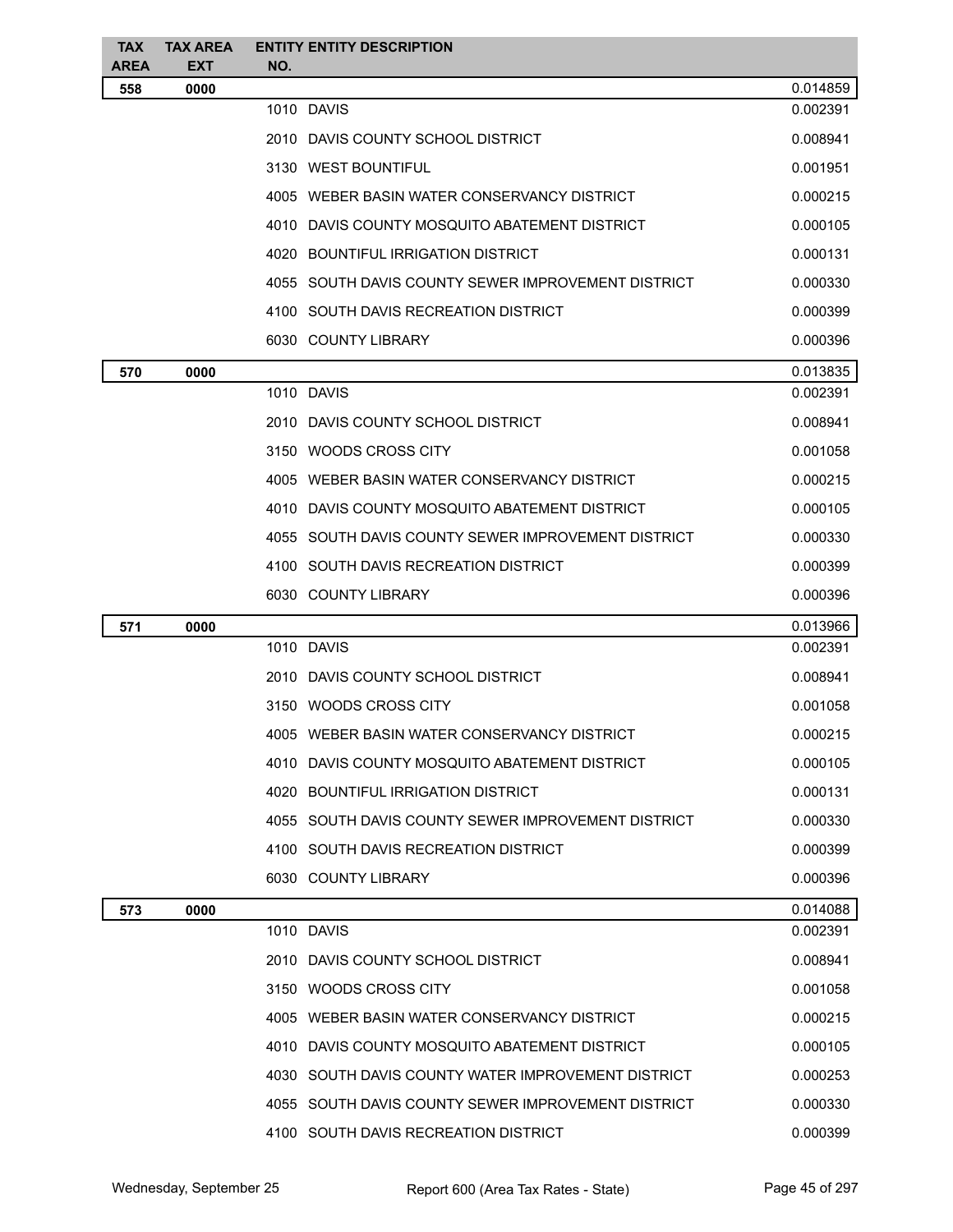| <b>TAX</b>  | <b>TAX AREA</b> |     | <b>ENTITY ENTITY DESCRIPTION</b>                   |          |
|-------------|-----------------|-----|----------------------------------------------------|----------|
| <b>AREA</b> | <b>EXT</b>      | NO. | 6030 COUNTY LIBRARY                                | 0.000396 |
| 584         | 0000            |     |                                                    | 0.013678 |
|             |                 |     | 1010 DAVIS                                         | 0.002391 |
|             |                 |     | 2010 DAVIS COUNTY SCHOOL DISTRICT                  | 0.008941 |
|             |                 |     | 4005 WEBER BASIN WATER CONSERVANCY DISTRICT        | 0.000215 |
|             |                 |     | 4010 DAVIS COUNTY MOSQUITO ABATEMENT DISTRICT      | 0.000105 |
|             |                 |     | 4040 DAVIS COUNTY SERVICE AREA #1                  | 0.000901 |
|             |                 |     | 4055 SOUTH DAVIS COUNTY SEWER IMPROVEMENT DISTRICT | 0.000330 |
|             |                 |     | 4100 SOUTH DAVIS RECREATION DISTRICT               | 0.000399 |
|             |                 |     | 6030 COUNTY LIBRARY                                | 0.000396 |
| 603         | 0000            |     |                                                    | 0.014002 |
|             |                 |     | 1010 DAVIS                                         | 0.002391 |
|             |                 |     | 2010 DAVIS COUNTY SCHOOL DISTRICT                  | 0.008941 |
|             |                 |     | 3010 BOUNTIFUL                                     | 0.001094 |
|             |                 |     | 4005 WEBER BASIN WATER CONSERVANCY DISTRICT        | 0.000215 |
|             |                 |     | 4010 DAVIS COUNTY MOSQUITO ABATEMENT DISTRICT      | 0.000105 |
|             |                 |     | 4020 BOUNTIFUL IRRIGATION DISTRICT                 | 0.000131 |
|             |                 |     | 4055 SOUTH DAVIS COUNTY SEWER IMPROVEMENT DISTRICT | 0.000330 |
|             |                 |     | 4100 SOUTH DAVIS RECREATION DISTRICT               | 0.000399 |
|             |                 |     | 6030 COUNTY LIBRARY                                | 0.000396 |
| 613         | 0000            |     |                                                    | 0.016308 |
|             |                 |     | 1010 DAVIS                                         | 0.002391 |
|             |                 |     | 2010 DAVIS COUNTY SCHOOL DISTRICT                  | 0.008941 |
|             |                 |     | 3030 CLEARFIELD                                    | 0.001800 |
|             |                 |     | 4005 WEBER BASIN WATER CONSERVANCY DISTRICT        | 0.000215 |
|             |                 |     | 4010 DAVIS COUNTY MOSQUITO ABATEMENT DISTRICT      | 0.000105 |
|             |                 |     | 4015 NORTH DAVIS SEWER DISTRICT                    | 0.000993 |
|             |                 |     | 4110 NORTH DAVIS FIRE DISTRICT                     | 0.001467 |
|             |                 |     | 6030 COUNTY LIBRARY                                | 0.000396 |
| 623         | 0000            |     |                                                    | 0.014554 |
|             |                 |     | 1010 DAVIS                                         | 0.002391 |
|             |                 |     | 2010 DAVIS COUNTY SCHOOL DISTRICT                  | 0.008941 |
|             |                 |     | 3050 FARMINGTON                                    | 0.002269 |
|             |                 |     | 4005 WEBER BASIN WATER CONSERVANCY DISTRICT        | 0.000215 |
|             |                 |     | 4010 DAVIS COUNTY MOSQUITO ABATEMENT DISTRICT      | 0.000105 |
|             |                 |     | 4050 CENTRAL DAVIS COUNTY SEWER DISTRICT           | 0.000237 |
|             |                 |     | 6030 COUNTY LIBRARY                                | 0.000396 |
| 624         | 0000            |     |                                                    | 0.015042 |
|             |                 |     | 1010 DAVIS                                         | 0.002391 |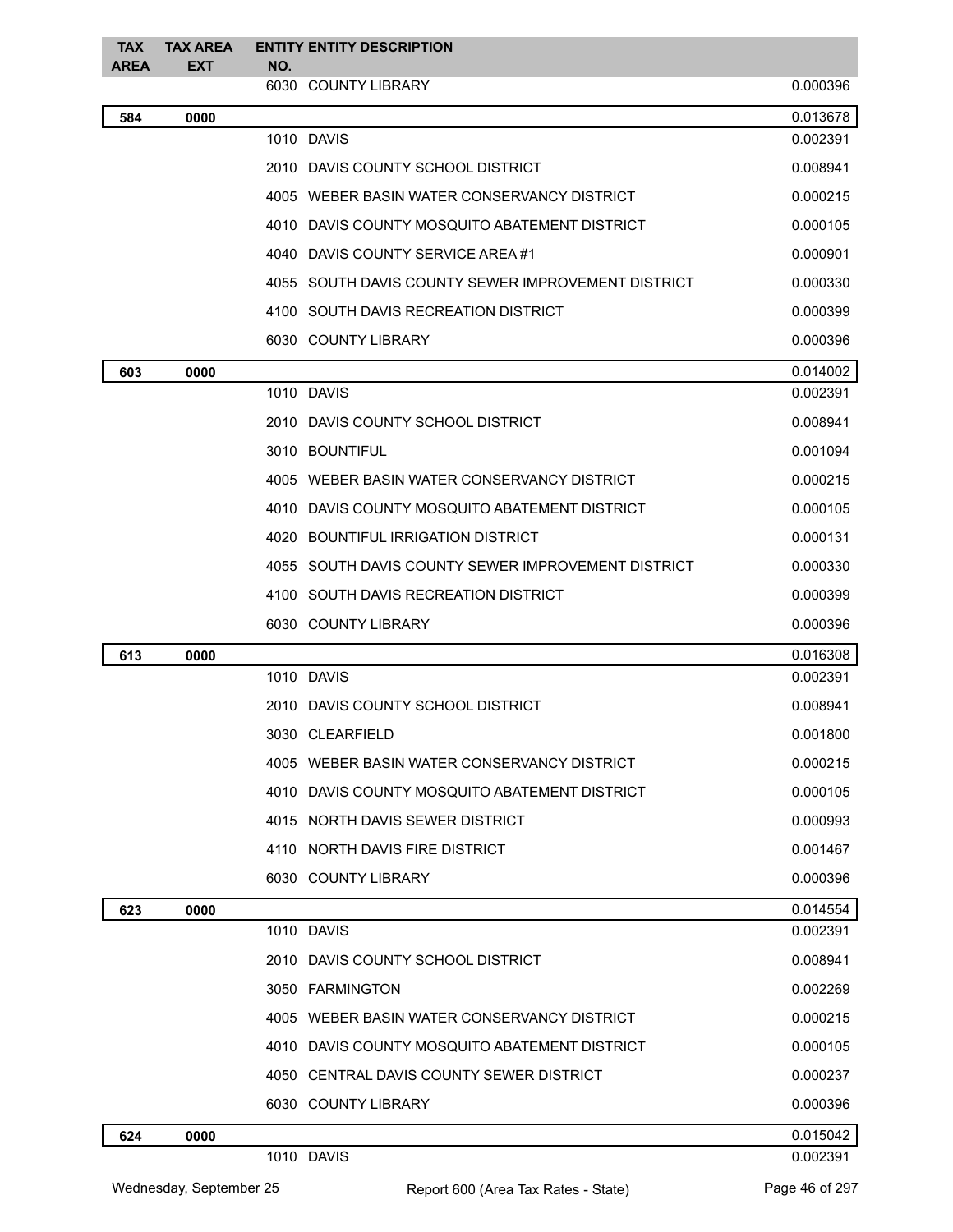| <b>TAX</b><br><b>AREA</b> | <b>TAX AREA</b><br><b>EXT</b> | <b>ENTITY ENTITY DESCRIPTION</b><br>NO.                |                      |
|---------------------------|-------------------------------|--------------------------------------------------------|----------------------|
|                           |                               | 2010 DAVIS COUNTY SCHOOL DISTRICT                      | 0.008941             |
|                           |                               | 3050 FARMINGTON                                        | 0.002269             |
|                           |                               | 4005 WEBER BASIN WATER CONSERVANCY DISTRICT            | 0.000215             |
|                           |                               | 4010 DAVIS COUNTY MOSQUITO ABATEMENT DISTRICT          | 0.000105             |
|                           |                               | 4050 CENTRAL DAVIS COUNTY SEWER DISTRICT               | 0.000237             |
|                           |                               | 4070 BENCHLAND WATER DISTRICT                          | 0.000488             |
|                           |                               | 6030 COUNTY LIBRARY                                    | 0.000396             |
| 639                       | 0000                          |                                                        | 0.015125             |
|                           |                               | 1010 DAVIS                                             | 0.002391             |
|                           |                               | 2010 DAVIS COUNTY SCHOOL DISTRICT                      | 0.008941             |
|                           |                               | 3080 LAYTON                                            | 0.002084             |
|                           |                               | 4005 WEBER BASIN WATER CONSERVANCY DISTRICT            | 0.000215             |
|                           |                               | 4010 DAVIS COUNTY MOSQUITO ABATEMENT DISTRICT          | 0.000105             |
|                           |                               | 4015 NORTH DAVIS SEWER DISTRICT                        | 0.000993             |
|                           |                               | 6030 COUNTY LIBRARY                                    | 0.000396             |
| 644                       | 0000                          |                                                        | 0.014414             |
|                           |                               | 1010 DAVIS                                             | 0.002391             |
|                           |                               | 2010 DAVIS COUNTY SCHOOL DISTRICT                      | 0.008941             |
|                           |                               | 3090 NORTH SALT LAKE                                   | 0.001637             |
|                           |                               | 4005 WEBER BASIN WATER CONSERVANCY DISTRICT            | 0.000215             |
|                           |                               | 4010 DAVIS COUNTY MOSQUITO ABATEMENT DISTRICT          | 0.000105             |
|                           |                               | 4055 SOUTH DAVIS COUNTY SEWER IMPROVEMENT DISTRICT     | 0.000330             |
|                           |                               | 4100 SOUTH DAVIS RECREATION DISTRICT                   | 0.000399             |
|                           |                               | 6021 WEBER BASIN WATER CONSERVANCY DISTRICT (NSL ONLY) |                      |
|                           |                               | 6030 COUNTY LIBRARY                                    | 0.000396             |
| 658                       | 0000                          |                                                        | 0.014859             |
|                           |                               | 1010 DAVIS                                             | 0.002391             |
|                           |                               | 2010 DAVIS COUNTY SCHOOL DISTRICT                      | 0.008941<br>0.001951 |
|                           |                               | 3130 WEST BOUNTIFUL                                    |                      |
|                           |                               | 4005 WEBER BASIN WATER CONSERVANCY DISTRICT            | 0.000215             |
|                           |                               | 4010 DAVIS COUNTY MOSQUITO ABATEMENT DISTRICT          | 0.000105             |
|                           |                               | 4020 BOUNTIFUL IRRIGATION DISTRICT                     | 0.000131             |
|                           |                               | 4055 SOUTH DAVIS COUNTY SEWER IMPROVEMENT DISTRICT     | 0.000330             |
|                           |                               | 4100 SOUTH DAVIS RECREATION DISTRICT                   | 0.000399             |
|                           |                               | 6030 COUNTY LIBRARY                                    | 0.000396             |
| 658                       | 0001                          | 1010 DAVIS                                             | 0.014002<br>0.002391 |
|                           |                               | 2010 DAVIS COUNTY SCHOOL DISTRICT                      | 0.008941             |
|                           |                               |                                                        |                      |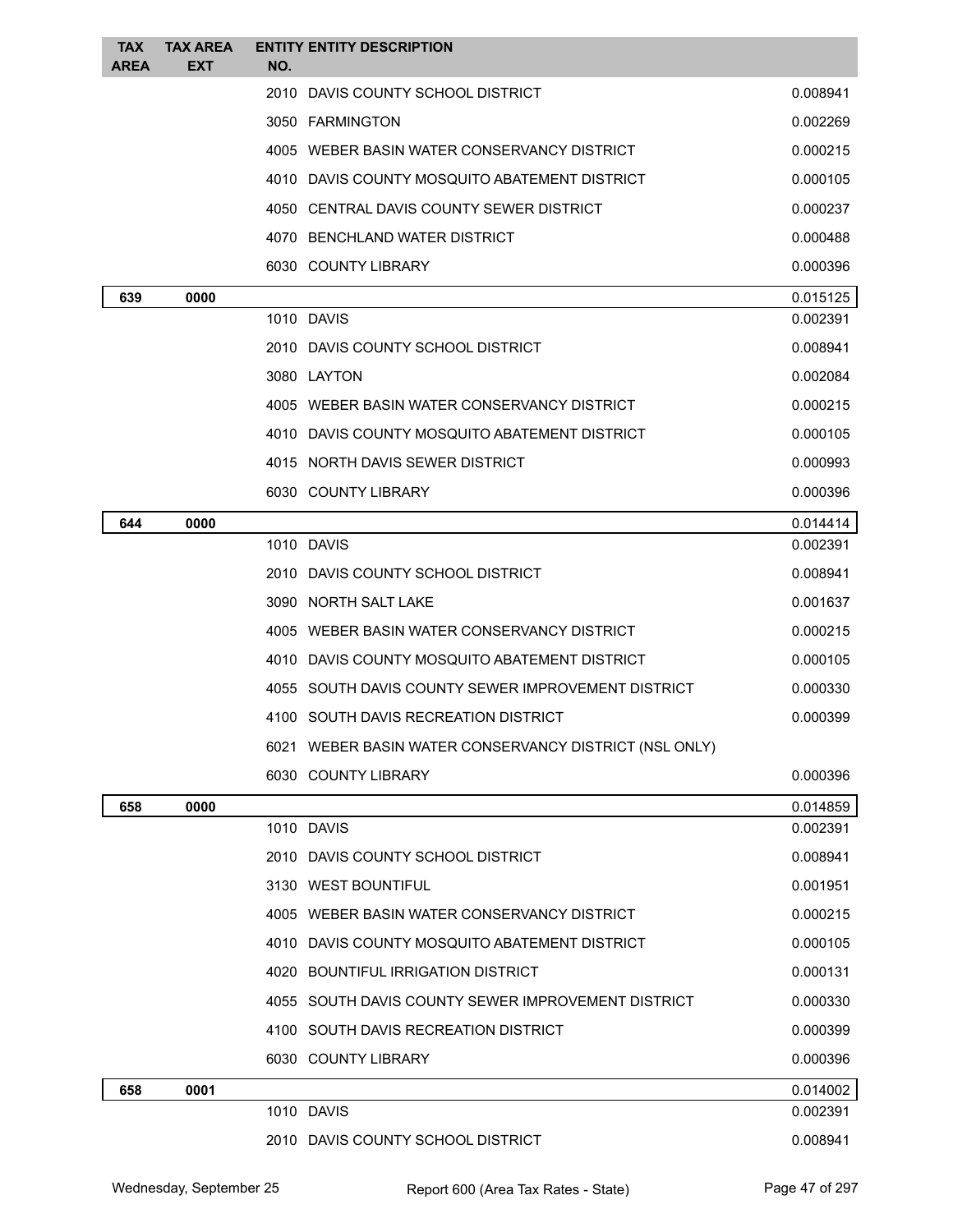| <b>TAX</b><br><b>AREA</b> | <b>TAX AREA</b><br>EXT | <b>ENTITY ENTITY DESCRIPTION</b><br>NO.            |          |
|---------------------------|------------------------|----------------------------------------------------|----------|
|                           |                        | 3010 BOUNTIFUL                                     | 0.001094 |
|                           |                        | 4005 WEBER BASIN WATER CONSERVANCY DISTRICT        | 0.000215 |
|                           |                        | 4010 DAVIS COUNTY MOSQUITO ABATEMENT DISTRICT      | 0.000105 |
|                           |                        | 4020 BOUNTIFUL IRRIGATION DISTRICT                 | 0.000131 |
|                           |                        | 4055 SOUTH DAVIS COUNTY SEWER IMPROVEMENT DISTRICT | 0.000330 |
|                           |                        | 4100 SOUTH DAVIS RECREATION DISTRICT               | 0.000399 |
|                           |                        | 6030 COUNTY LIBRARY                                | 0.000396 |
| 670                       | 0000                   |                                                    | 0.013835 |
|                           |                        | 1010 DAVIS                                         | 0.002391 |
|                           |                        | 2010 DAVIS COUNTY SCHOOL DISTRICT                  | 0.008941 |
|                           |                        | 3150 WOODS CROSS CITY                              | 0.001058 |
|                           |                        | 4005 WEBER BASIN WATER CONSERVANCY DISTRICT        | 0.000215 |
|                           |                        | 4010 DAVIS COUNTY MOSQUITO ABATEMENT DISTRICT      | 0.000105 |
|                           |                        | 4055 SOUTH DAVIS COUNTY SEWER IMPROVEMENT DISTRICT | 0.000330 |
|                           |                        | 4100 SOUTH DAVIS RECREATION DISTRICT               | 0.000399 |
|                           |                        | 6030 COUNTY LIBRARY                                | 0.000396 |
| 671                       | 0000                   |                                                    | 0.013966 |
|                           |                        | 1010 DAVIS                                         | 0.002391 |
|                           |                        | 2010 DAVIS COUNTY SCHOOL DISTRICT                  | 0.008941 |
|                           |                        | 3150 WOODS CROSS CITY                              | 0.001058 |
|                           |                        | 4005 WEBER BASIN WATER CONSERVANCY DISTRICT        | 0.000215 |
|                           |                        | 4010 DAVIS COUNTY MOSQUITO ABATEMENT DISTRICT      | 0.000105 |
|                           |                        | 4020 BOUNTIFUL IRRIGATION DISTRICT                 | 0.000131 |
|                           |                        | 4055 SOUTH DAVIS COUNTY SEWER IMPROVEMENT DISTRICT | 0.000330 |
|                           |                        | 4100 SOUTH DAVIS RECREATION DISTRICT               | 0.000399 |
|                           |                        | 6030 COUNTY LIBRARY                                | 0.000396 |
| 703                       | 0000                   |                                                    | 0.014002 |
|                           |                        | 1010 DAVIS                                         | 0.002391 |
|                           |                        | 2010 DAVIS COUNTY SCHOOL DISTRICT                  | 0.008941 |
|                           |                        | 3010 BOUNTIFUL                                     | 0.001094 |
|                           |                        | 4005 WEBER BASIN WATER CONSERVANCY DISTRICT        | 0.000215 |
|                           |                        | 4010 DAVIS COUNTY MOSQUITO ABATEMENT DISTRICT      | 0.000105 |
|                           |                        | 4020 BOUNTIFUL IRRIGATION DISTRICT                 | 0.000131 |
|                           |                        | 4055 SOUTH DAVIS COUNTY SEWER IMPROVEMENT DISTRICT | 0.000330 |
|                           |                        | 4100 SOUTH DAVIS RECREATION DISTRICT               | 0.000399 |
|                           |                        | 6030 COUNTY LIBRARY                                | 0.000396 |
| 713                       | 0000                   |                                                    | 0.016308 |
|                           |                        | 1010 DAVIS                                         | 0.002391 |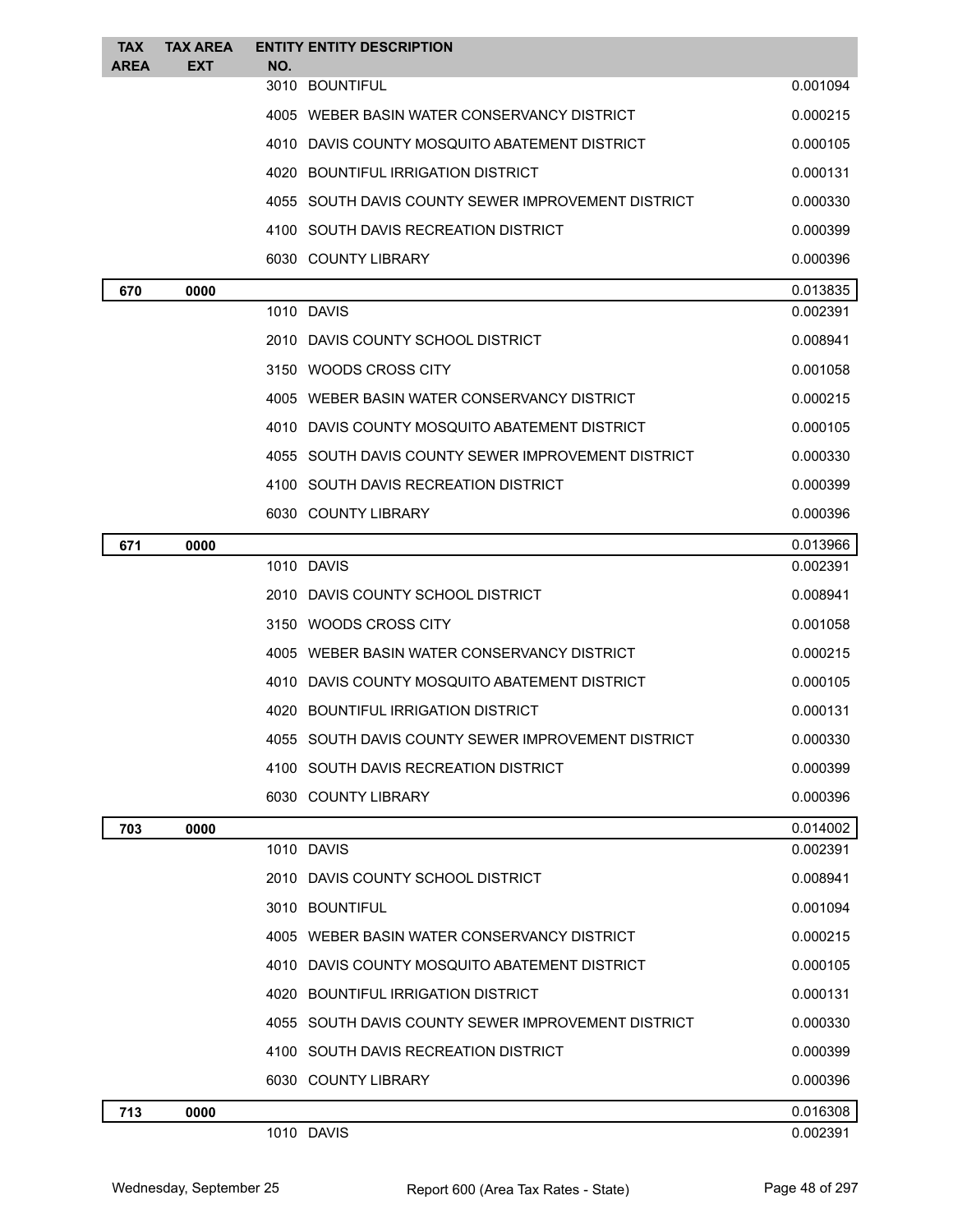| <b>TAX</b>  | <b>TAX AREA</b> | <b>ENTITY ENTITY DESCRIPTION</b>                       |          |
|-------------|-----------------|--------------------------------------------------------|----------|
| <b>AREA</b> | EXT             | NO.<br>2010 DAVIS COUNTY SCHOOL DISTRICT               | 0.008941 |
|             |                 | 3030 CLEARFIELD                                        | 0.001800 |
|             |                 | 4005 WEBER BASIN WATER CONSERVANCY DISTRICT            | 0.000215 |
|             |                 | 4010 DAVIS COUNTY MOSQUITO ABATEMENT DISTRICT          | 0.000105 |
|             |                 | 4015 NORTH DAVIS SEWER DISTRICT                        | 0.000993 |
|             |                 | 4110 NORTH DAVIS FIRE DISTRICT                         | 0.001467 |
|             |                 | 6030 COUNTY LIBRARY                                    | 0.000396 |
| 744         | 0000            |                                                        | 0.014414 |
|             |                 | 1010 DAVIS                                             | 0.002391 |
|             |                 | 2010 DAVIS COUNTY SCHOOL DISTRICT                      | 0.008941 |
|             |                 | 3090 NORTH SALT LAKE                                   | 0.001637 |
|             |                 | 4005 WEBER BASIN WATER CONSERVANCY DISTRICT            | 0.000215 |
|             |                 | 4010 DAVIS COUNTY MOSQUITO ABATEMENT DISTRICT          | 0.000105 |
|             |                 | 4055 SOUTH DAVIS COUNTY SEWER IMPROVEMENT DISTRICT     | 0.000330 |
|             |                 | 4100 SOUTH DAVIS RECREATION DISTRICT                   | 0.000399 |
|             |                 | 6021 WEBER BASIN WATER CONSERVANCY DISTRICT (NSL ONLY) |          |
|             |                 | 6030 COUNTY LIBRARY                                    | 0.000396 |
| 745         | 0000            |                                                        | 0.014667 |
|             |                 | 1010 DAVIS                                             | 0.002391 |
|             |                 | 2010 DAVIS COUNTY SCHOOL DISTRICT                      | 0.008941 |
|             |                 | 3090 NORTH SALT LAKE                                   | 0.001637 |
|             |                 | 4005 WEBER BASIN WATER CONSERVANCY DISTRICT            | 0.000215 |
|             |                 | 4010 DAVIS COUNTY MOSQUITO ABATEMENT DISTRICT          | 0.000105 |
|             |                 | 4030   SOUTH DAVIS COUNTY WATER IMPROVEMENT DISTRICT   | 0.000253 |
|             |                 | 4055 SOUTH DAVIS COUNTY SEWER IMPROVEMENT DISTRICT     | 0.000330 |
|             |                 | 4100 SOUTH DAVIS RECREATION DISTRICT                   | 0.000399 |
|             |                 | 6021 WEBER BASIN WATER CONSERVANCY DISTRICT (NSL ONLY) |          |
|             |                 | 6030 COUNTY LIBRARY                                    | 0.000396 |
| 770         | 0000            |                                                        | 0.013835 |
|             |                 | 1010 DAVIS                                             | 0.002391 |
|             |                 | 2010 DAVIS COUNTY SCHOOL DISTRICT                      | 0.008941 |
|             |                 | 3150 WOODS CROSS CITY                                  | 0.001058 |
|             |                 | 4005 WEBER BASIN WATER CONSERVANCY DISTRICT            | 0.000215 |
|             |                 | 4010 DAVIS COUNTY MOSQUITO ABATEMENT DISTRICT          | 0.000105 |
|             |                 | 4055 SOUTH DAVIS COUNTY SEWER IMPROVEMENT DISTRICT     | 0.000330 |
|             |                 | 4100 SOUTH DAVIS RECREATION DISTRICT                   | 0.000399 |
|             |                 | 6030 COUNTY LIBRARY                                    | 0.000396 |
| 771         | 0000            |                                                        | 0.013966 |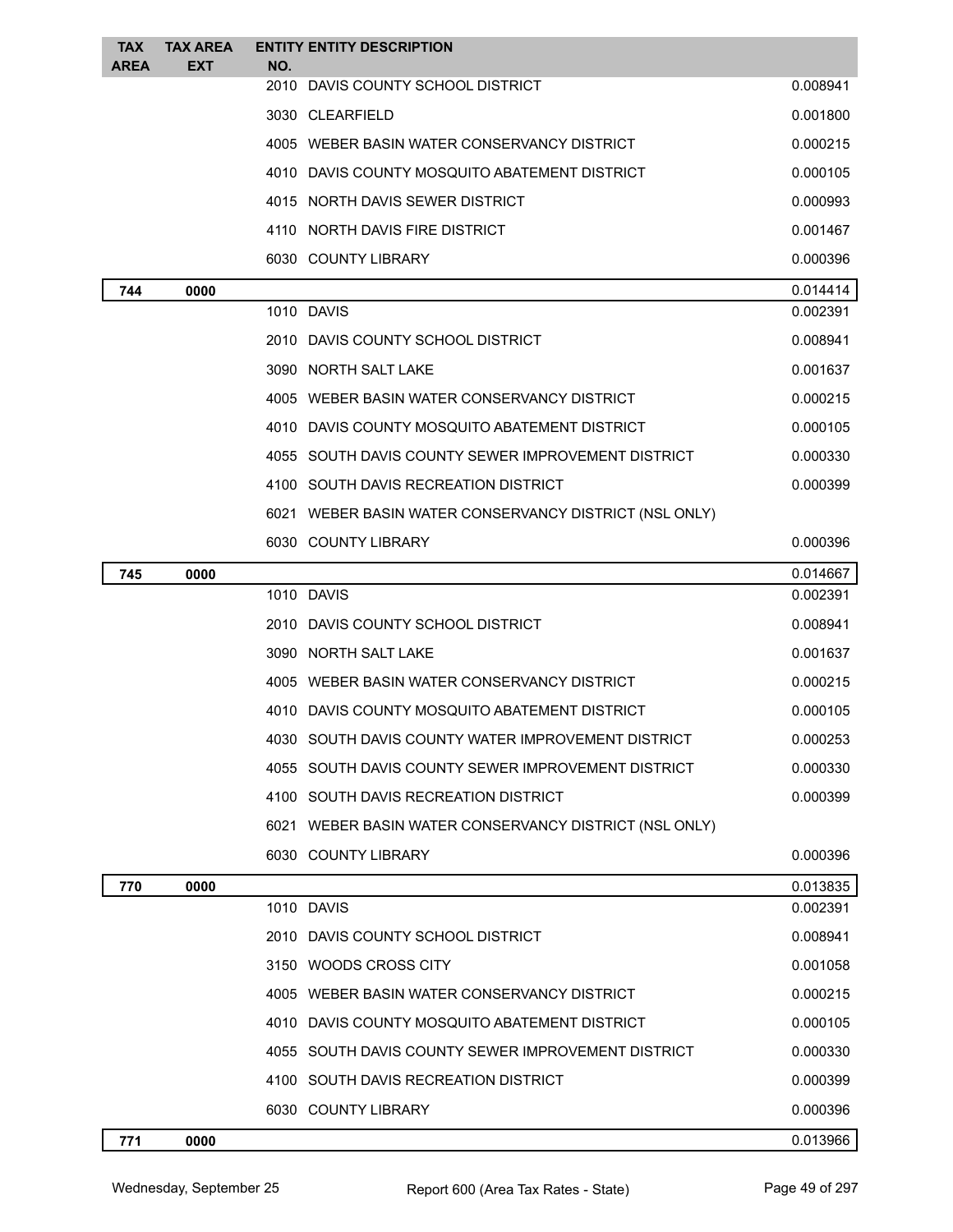| <b>TAX</b><br><b>AREA</b> | <b>TAX AREA</b><br><b>EXT</b> | NO. | <b>ENTITY ENTITY DESCRIPTION</b>                   |          |
|---------------------------|-------------------------------|-----|----------------------------------------------------|----------|
|                           |                               |     | 1010 DAVIS                                         | 0.002391 |
|                           |                               |     | 2010 DAVIS COUNTY SCHOOL DISTRICT                  | 0.008941 |
|                           |                               |     | 3150 WOODS CROSS CITY                              | 0.001058 |
|                           |                               |     | 4005 WEBER BASIN WATER CONSERVANCY DISTRICT        | 0.000215 |
|                           |                               |     | 4010 DAVIS COUNTY MOSQUITO ABATEMENT DISTRICT      | 0.000105 |
|                           |                               |     | 4020 BOUNTIFUL IRRIGATION DISTRICT                 | 0.000131 |
|                           |                               |     | 4055 SOUTH DAVIS COUNTY SEWER IMPROVEMENT DISTRICT | 0.000330 |
|                           |                               |     | 4100 SOUTH DAVIS RECREATION DISTRICT               | 0.000399 |
|                           |                               |     | 6030 COUNTY LIBRARY                                | 0.000396 |
| 813                       | 0000                          |     |                                                    | 0.016308 |
|                           |                               |     | 1010 DAVIS                                         | 0.002391 |
|                           |                               |     | 2010 DAVIS COUNTY SCHOOL DISTRICT                  | 0.008941 |
|                           |                               |     | 3030 CLEARFIELD                                    | 0.001800 |
|                           |                               |     | 4005 WEBER BASIN WATER CONSERVANCY DISTRICT        | 0.000215 |
|                           |                               |     | 4010 DAVIS COUNTY MOSQUITO ABATEMENT DISTRICT      | 0.000105 |
|                           |                               |     | 4015 NORTH DAVIS SEWER DISTRICT                    | 0.000993 |
|                           |                               |     | 4110 NORTH DAVIS FIRE DISTRICT                     | 0.001467 |
|                           |                               |     | 6030 COUNTY LIBRARY                                | 0.000396 |
| 913                       | 0000                          |     |                                                    | 0.016308 |
|                           |                               |     | 1010 DAVIS                                         | 0.002391 |
|                           |                               |     | 2010 DAVIS COUNTY SCHOOL DISTRICT                  | 0.008941 |
|                           |                               |     | 3030 CLEARFIELD                                    | 0.001800 |
|                           |                               |     | 4005 WEBER BASIN WATER CONSERVANCY DISTRICT        | 0.000215 |
|                           |                               |     | 4010 DAVIS COUNTY MOSQUITO ABATEMENT DISTRICT      | 0.000105 |
|                           |                               |     | 4015 NORTH DAVIS SEWER DISTRICT                    | 0.000993 |
|                           |                               |     | 4110 NORTH DAVIS FIRE DISTRICT                     | 0.001467 |
|                           |                               |     | 6030 COUNTY LIBRARY                                | 0.000396 |
|                           | <b>DUCHESNE COUNTY</b>        |     |                                                    |          |

| 001 | 0000 |                                                  | 0.013870 |
|-----|------|--------------------------------------------------|----------|
|     |      | 1010 DUCHESNE                                    | 0.003257 |
|     |      | 2010 DUCHESNE COUNTY SCHOOL DISTRICT             | 0.007807 |
|     |      | 3010 ALTAMONT                                    | 0.001507 |
|     |      | 4010 DUCHESNE COUNTY MOSQUITO ABATEMENT DISTRICT | 0.000146 |
|     |      | 4060 UPPER COUNTRY WATER IMPROVEMENT DISTRICT    | 0.000447 |
|     |      | 4080 DUCHESNE COUNTY WATER CONSERVANCY DISTRICT  | 0.000251 |
|     |      | 4220 CENTRAL UTAH WATER CONSERVANCY DISTRICT     | 0.000455 |
| 002 | 0000 |                                                  | 0.013572 |
|     |      | 1010 DUCHESNE                                    | 0.003257 |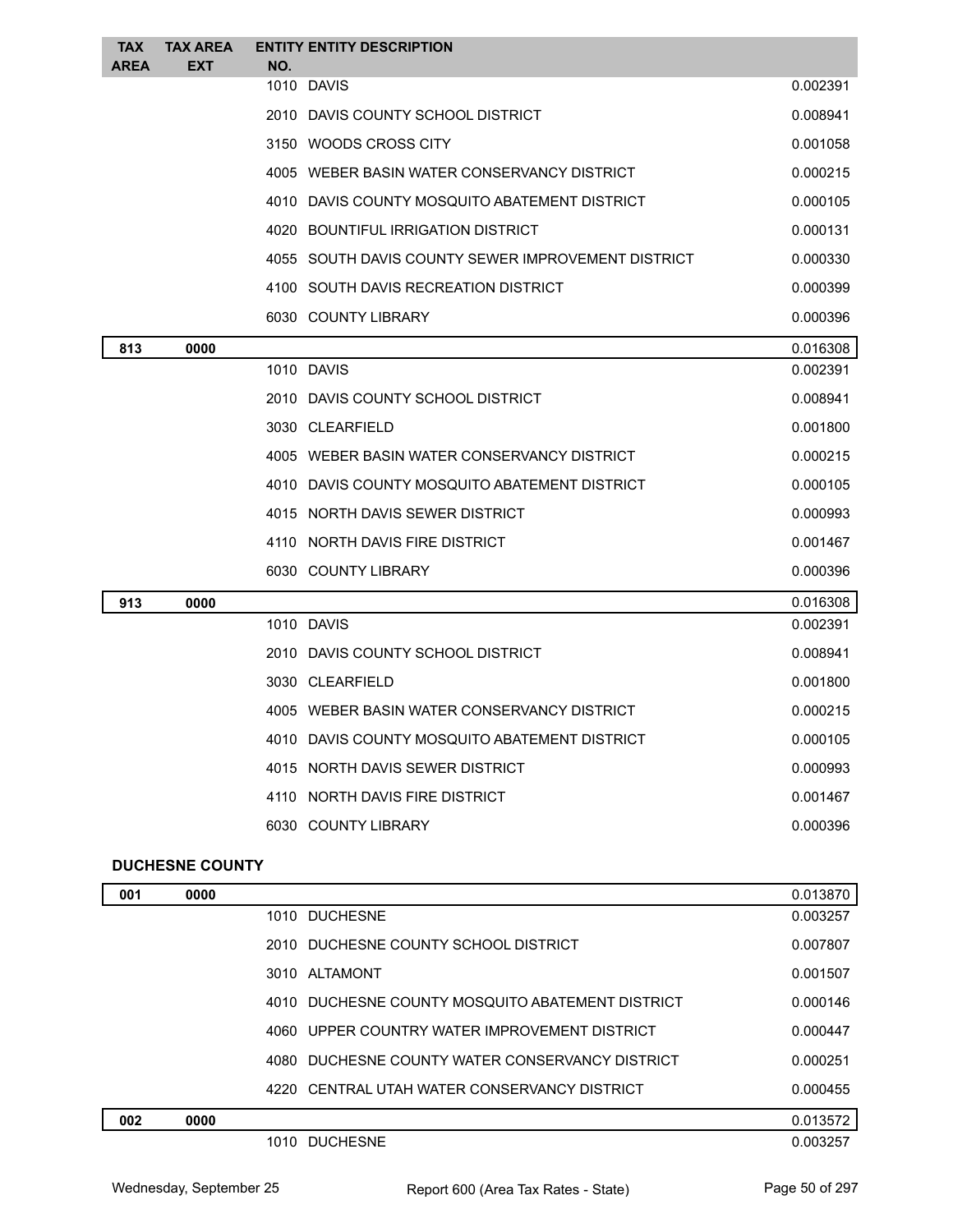| <b>TAX</b><br><b>AREA</b> | <b>TAX AREA</b><br>EXT  | NO.  | <b>ENTITY ENTITY DESCRIPTION</b>                              |                |
|---------------------------|-------------------------|------|---------------------------------------------------------------|----------------|
|                           |                         |      | 2010 DUCHESNE COUNTY SCHOOL DISTRICT                          | 0.007807       |
|                           |                         |      | 3020 DUCHESNE                                                 | 0.001656       |
|                           |                         |      | 4010 DUCHESNE COUNTY MOSQUITO ABATEMENT DISTRICT              | 0.000146       |
|                           |                         |      | 4080 DUCHESNE COUNTY WATER CONSERVANCY DISTRICT               | 0.000251       |
|                           |                         |      | 4220 CENTRAL UTAH WATER CONSERVANCY DISTRICT                  | 0.000455       |
| 003                       | 0000                    |      |                                                               | 0.013660       |
|                           |                         |      | 1010 DUCHESNE                                                 | 0.003257       |
|                           |                         |      | 2010 DUCHESNE COUNTY SCHOOL DISTRICT                          | 0.007807       |
|                           |                         |      | 3030 MYTON                                                    | 0.001744       |
|                           |                         |      | 4010 DUCHESNE COUNTY MOSQUITO ABATEMENT DISTRICT              | 0.000146       |
|                           |                         |      | 4080 DUCHESNE COUNTY WATER CONSERVANCY DISTRICT               | 0.000251       |
|                           |                         |      | 4220 CENTRAL UTAH WATER CONSERVANCY DISTRICT                  | 0.000455       |
| 004                       | 0000                    |      |                                                               | 0.014762       |
|                           |                         |      | 1010 DUCHESNE                                                 | 0.003257       |
|                           |                         |      | 2010 DUCHESNE COUNTY SCHOOL DISTRICT                          | 0.007807       |
|                           |                         |      | 3040 ROOSEVELT                                                | 0.002846       |
|                           |                         |      | 4010 DUCHESNE COUNTY MOSQUITO ABATEMENT DISTRICT              | 0.000146       |
|                           |                         |      | 4080 DUCHESNE COUNTY WATER CONSERVANCY DISTRICT               | 0.000251       |
|                           |                         |      | 4220 CENTRAL UTAH WATER CONSERVANCY DISTRICT                  | 0.000455       |
| 005                       | 0000                    |      |                                                               | 0.014125       |
|                           |                         |      | 1010 DUCHESNE                                                 | 0.003257       |
|                           |                         |      | 2010 DUCHESNE COUNTY SCHOOL DISTRICT                          | 0.007807       |
|                           |                         |      | 3050 TABIONA                                                  | 0.001409       |
|                           |                         |      | 4010 DUCHESNE COUNTY MOSQUITO ABATEMENT DISTRICT              | 0.000146       |
|                           |                         |      | 4080 DUCHESNE COUNTY WATER CONSERVANCY DISTRICT               | 0.000251       |
|                           |                         |      | 4085 TABBY VALLEY PARKS & RECREATION SPECIAL SERVICE DISTRICT | 0.000800       |
|                           |                         |      | 4220 CENTRAL UTAH WATER CONSERVANCY DISTRICT                  | 0.000455       |
| 006                       | 0000                    |      |                                                               | 0.012432       |
|                           |                         |      | 1010 DUCHESNE                                                 | 0.003257       |
|                           |                         |      | 2010 DUCHESNE COUNTY SCHOOL DISTRICT                          | 0.007807       |
|                           |                         |      | 4010 DUCHESNE COUNTY MOSQUITO ABATEMENT DISTRICT              | 0.000146       |
|                           |                         |      | 4020 HANNA WATER AND SEWER DISTRICT                           | 0.000516       |
|                           |                         |      | 4080 DUCHESNE COUNTY WATER CONSERVANCY DISTRICT               | 0.000251       |
|                           |                         |      | 4220 CENTRAL UTAH WATER CONSERVANCY DISTRICT                  | 0.000455       |
| 007                       | 0000                    |      |                                                               | 0.012716       |
|                           |                         |      | 1010 DUCHESNE                                                 | 0.003257       |
|                           |                         |      | 2010 DUCHESNE COUNTY SCHOOL DISTRICT                          | 0.007807       |
|                           |                         | 4010 | DUCHESNE COUNTY MOSQUITO ABATEMENT DISTRICT                   | 0.000146       |
|                           |                         |      | 4080 DUCHESNE COUNTY WATER CONSERVANCY DISTRICT               | 0.000251       |
|                           | Wednesday, September 25 |      | Report 600 (Area Tax Rates - State)                           | Page 51 of 297 |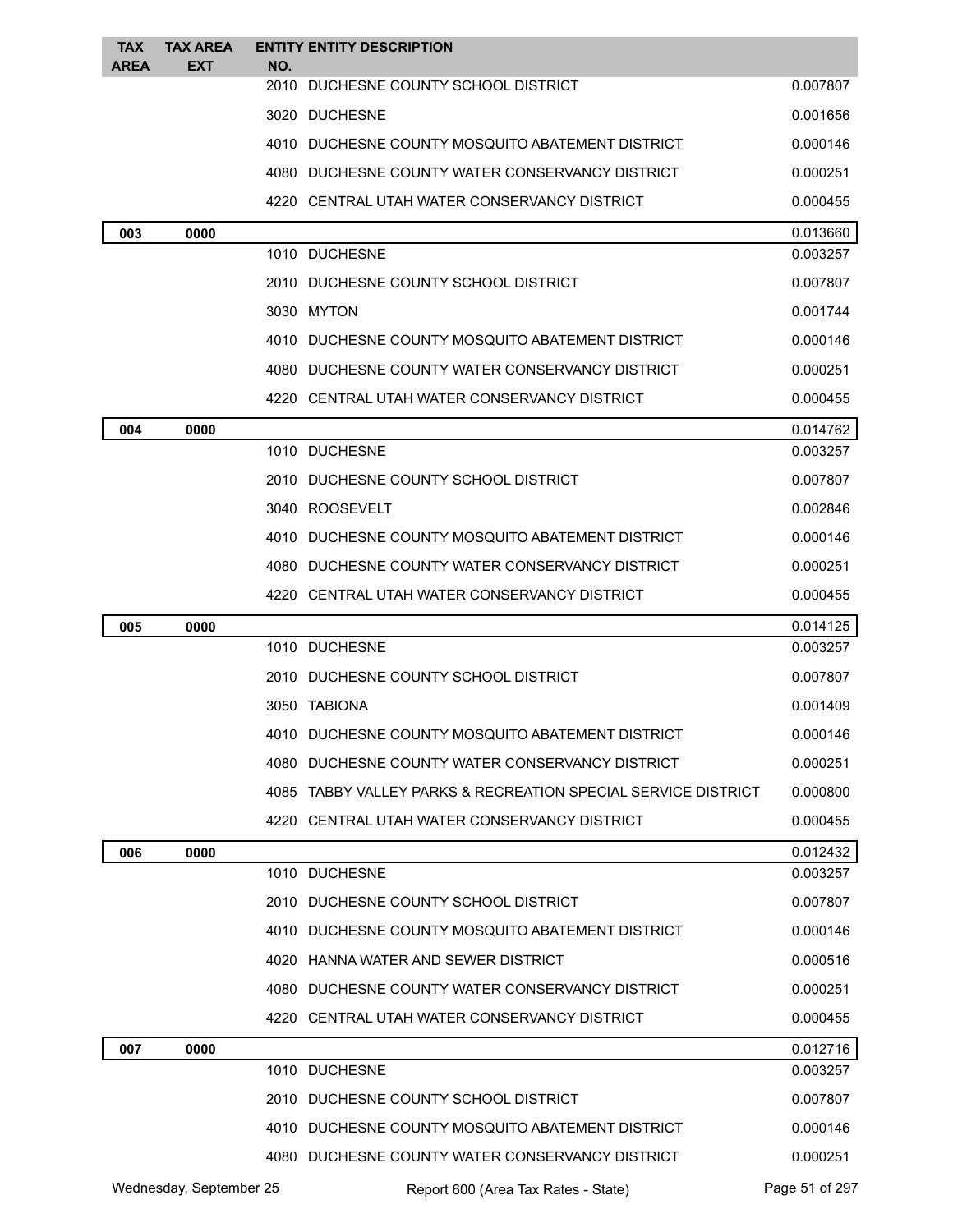| <b>TAX</b><br><b>AREA</b> | <b>TAX AREA</b><br><b>EXT</b> | NO. | <b>ENTITY ENTITY DESCRIPTION</b>                              |          |
|---------------------------|-------------------------------|-----|---------------------------------------------------------------|----------|
|                           |                               |     | 4085 TABBY VALLEY PARKS & RECREATION SPECIAL SERVICE DISTRICT | 0.000800 |
|                           |                               |     | 4220 CENTRAL UTAH WATER CONSERVANCY DISTRICT                  | 0.000455 |
| 008                       | 0000                          |     |                                                               | 0.013232 |
|                           |                               |     | 1010 DUCHESNE                                                 | 0.003257 |
|                           |                               |     | 2010 DUCHESNE COUNTY SCHOOL DISTRICT                          | 0.007807 |
|                           |                               |     | 4010 DUCHESNE COUNTY MOSQUITO ABATEMENT DISTRICT              | 0.000146 |
|                           |                               |     | 4020 HANNA WATER AND SEWER DISTRICT                           | 0.000516 |
|                           |                               |     | 4080 DUCHESNE COUNTY WATER CONSERVANCY DISTRICT               | 0.000251 |
|                           |                               |     | 4085 TABBY VALLEY PARKS & RECREATION SPECIAL SERVICE DISTRICT | 0.000800 |
|                           |                               |     | 4220 CENTRAL UTAH WATER CONSERVANCY DISTRICT                  | 0.000455 |
| 010                       | 0000                          |     |                                                               | 0.012999 |
|                           |                               |     | 1010 DUCHESNE                                                 | 0.003257 |
|                           |                               |     | 2010 DUCHESNE COUNTY SCHOOL DISTRICT                          | 0.007807 |
|                           |                               |     | 4010 DUCHESNE COUNTY MOSQUITO ABATEMENT DISTRICT              | 0.000146 |
|                           |                               |     | 4075 I PINON FOREST SPECIAL SERVICE DISTRICT                  | 0.000283 |
|                           |                               |     | 4080 DUCHESNE COUNTY WATER CONSERVANCY DISTRICT               | 0.000251 |
|                           |                               |     | 4085 TABBY VALLEY PARKS & RECREATION SPECIAL SERVICE DISTRICT | 0.000800 |
|                           |                               |     | 4220 CENTRAL UTAH WATER CONSERVANCY DISTRICT                  | 0.000455 |
| 014                       | 0000                          |     |                                                               | 0.014762 |
|                           |                               |     | 1010 DUCHESNE                                                 | 0.003257 |
|                           |                               |     | 2010 DUCHESNE COUNTY SCHOOL DISTRICT                          | 0.007807 |
|                           |                               |     | 3040 ROOSEVELT                                                | 0.002846 |
|                           |                               |     | 4010 DUCHESNE COUNTY MOSQUITO ABATEMENT DISTRICT              | 0.000146 |
|                           |                               |     | 4080 DUCHESNE COUNTY WATER CONSERVANCY DISTRICT               | 0.000251 |
|                           |                               |     | 4220 CENTRAL UTAH WATER CONSERVANCY DISTRICT                  | 0.000455 |
| 014                       | 0001                          |     |                                                               | 0.014762 |
|                           |                               |     | 1010 DUCHESNE                                                 | 0.003257 |
|                           |                               |     | 2010 DUCHESNE COUNTY SCHOOL DISTRICT                          | 0.007807 |
|                           |                               |     | 3040 ROOSEVELT                                                | 0.002846 |
|                           |                               |     | 4010 DUCHESNE COUNTY MOSQUITO ABATEMENT DISTRICT              | 0.000146 |
|                           |                               |     | 4080 DUCHESNE COUNTY WATER CONSERVANCY DISTRICT               | 0.000251 |
|                           |                               |     | 4220 CENTRAL UTAH WATER CONSERVANCY DISTRICT                  | 0.000455 |
| 015                       | 0000                          |     |                                                               | 0.014762 |
|                           |                               |     | 1010 DUCHESNE                                                 | 0.003257 |
|                           |                               |     | 2010 DUCHESNE COUNTY SCHOOL DISTRICT                          | 0.007807 |
|                           |                               |     | 3040 ROOSEVELT                                                | 0.002846 |
|                           |                               |     | 4010 DUCHESNE COUNTY MOSQUITO ABATEMENT DISTRICT              | 0.000146 |
|                           |                               |     | 4080 DUCHESNE COUNTY WATER CONSERVANCY DISTRICT               | 0.000251 |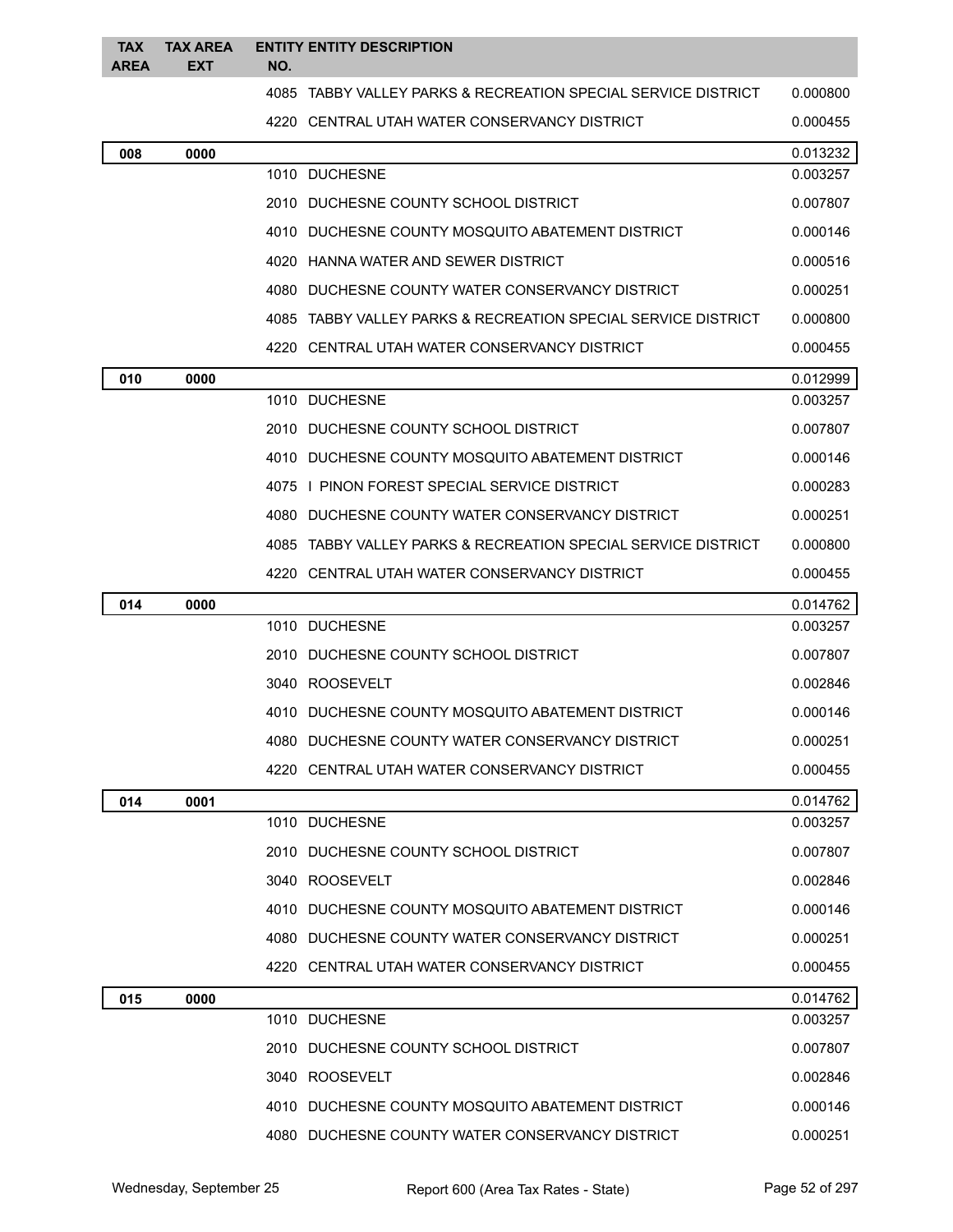| <b>TAX</b><br><b>AREA</b> | <b>TAX AREA</b><br><b>EXT</b> | NO. | <b>ENTITY ENTITY DESCRIPTION</b>                 |          |
|---------------------------|-------------------------------|-----|--------------------------------------------------|----------|
|                           |                               |     | 4220 CENTRAL UTAH WATER CONSERVANCY DISTRICT     | 0.000455 |
|                           |                               |     | 4240 JOHNSON WATER DISTRICT                      |          |
| 016                       | 0000                          |     |                                                  | 0.011916 |
|                           |                               |     | 1010 DUCHESNE                                    | 0.003257 |
|                           |                               |     | 2010 DUCHESNE COUNTY SCHOOL DISTRICT             | 0.007807 |
|                           |                               |     | 4010 DUCHESNE COUNTY MOSQUITO ABATEMENT DISTRICT | 0.000146 |
|                           |                               |     | 4080 DUCHESNE COUNTY WATER CONSERVANCY DISTRICT  | 0.000251 |
|                           |                               |     | 4220 CENTRAL UTAH WATER CONSERVANCY DISTRICT     | 0.000455 |
|                           |                               |     | 4240 JOHNSON WATER DISTRICT                      |          |
| 017                       | 0000                          |     |                                                  | 0.013660 |
|                           |                               |     | 1010 DUCHESNE                                    | 0.003257 |
|                           |                               |     | 2010 DUCHESNE COUNTY SCHOOL DISTRICT             | 0.007807 |
|                           |                               |     | 3030 MYTON                                       | 0.001744 |
|                           |                               |     | 4010 DUCHESNE COUNTY MOSQUITO ABATEMENT DISTRICT | 0.000146 |
|                           |                               |     | 4080 DUCHESNE COUNTY WATER CONSERVANCY DISTRICT  | 0.000251 |
|                           |                               |     | 4220 CENTRAL UTAH WATER CONSERVANCY DISTRICT     | 0.000455 |
|                           |                               |     | 4240 JOHNSON WATER DISTRICT                      |          |
| 018                       | 0000                          |     |                                                  | 0.013984 |
|                           |                               |     | 1010 DUCHESNE                                    | 0.003257 |
|                           |                               |     | 2010 DUCHESNE COUNTY SCHOOL DISTRICT             | 0.007807 |
|                           |                               |     | 4010 DUCHESNE COUNTY MOSQUITO ABATEMENT DISTRICT | 0.000146 |
|                           |                               |     | 4040 NEOLA WATER & SEWER IMPROVEMENT DISTRICT    | 0.001702 |
|                           |                               |     | 4070 NEOLA COMMUNITY PARK DISTRICT               | 0.000366 |
|                           |                               |     | 4080 DUCHESNE COUNTY WATER CONSERVANCY DISTRICT  | 0.000251 |
|                           |                               |     | 4220 CENTRAL UTAH WATER CONSERVANCY DISTRICT     | 0.000455 |
| 019                       | 0000                          |     |                                                  | 0.012282 |
|                           |                               |     | 1010 DUCHESNE                                    | 0.003257 |
|                           |                               |     | 2010 DUCHESNE COUNTY SCHOOL DISTRICT             | 0.007807 |
|                           |                               |     | 4010 DUCHESNE COUNTY MOSQUITO ABATEMENT DISTRICT | 0.000146 |
|                           |                               |     | 4070 NEOLA COMMUNITY PARK DISTRICT               | 0.000366 |
|                           |                               |     | 4080 DUCHESNE COUNTY WATER CONSERVANCY DISTRICT  | 0.000251 |
|                           |                               |     | 4220 CENTRAL UTAH WATER CONSERVANCY DISTRICT     | 0.000455 |
| 020                       | 0000                          |     |                                                  | 0.011916 |

| 020 | 0000                    |                                                  | 0.011916       |
|-----|-------------------------|--------------------------------------------------|----------------|
|     |                         | <b>DUCHESNE</b><br>1010                          | 0.003257       |
|     |                         | 2010 DUCHESNE COUNTY SCHOOL DISTRICT             | 0.007807       |
|     |                         | 4010 DUCHESNE COUNTY MOSQUITO ABATEMENT DISTRICT | 0.000146       |
|     |                         | 4030 EAST DUCHESNE WATER IMPROVEMENT DISTRICT    |                |
|     |                         | 4080 DUCHESNE COUNTY WATER CONSERVANCY DISTRICT  | 0.000251       |
|     |                         | 4220 CENTRAL UTAH WATER CONSERVANCY DISTRICT     | 0.000455       |
|     | Wednesday, September 25 | Report 600 (Area Tax Rates - State)              | Page 53 of 297 |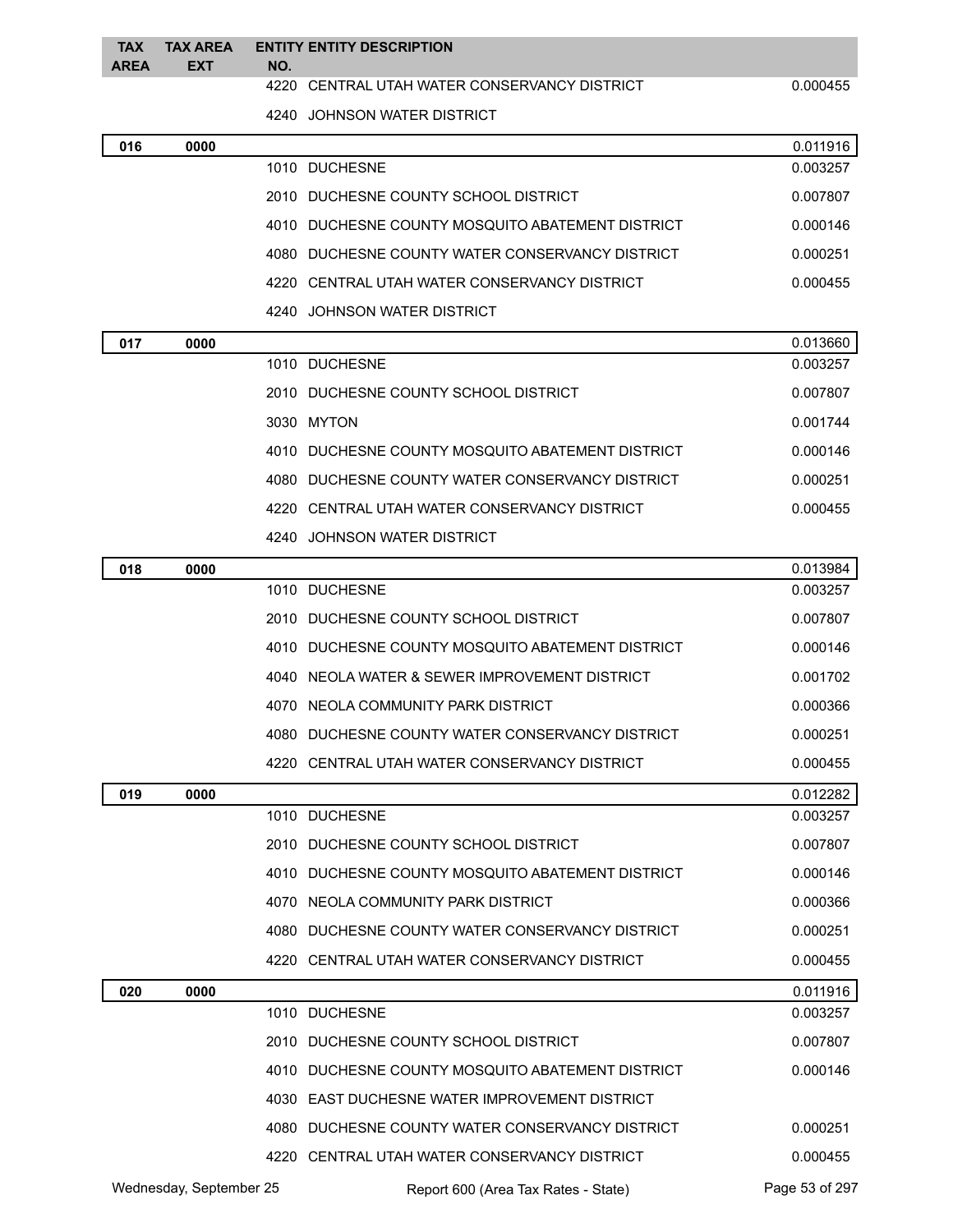| <b>TAX</b><br><b>AREA</b> | <b>TAX AREA</b><br><b>EXT</b> | <b>ENTITY ENTITY DESCRIPTION</b><br>NO.          |          |
|---------------------------|-------------------------------|--------------------------------------------------|----------|
| 021                       | 0000                          |                                                  | 0.011916 |
|                           |                               | 1010 DUCHESNE                                    | 0.003257 |
|                           |                               | 2010 DUCHESNE COUNTY SCHOOL DISTRICT             | 0.007807 |
|                           |                               | 4010 DUCHESNE COUNTY MOSQUITO ABATEMENT DISTRICT | 0.000146 |
|                           |                               | 4050 FRUITLAND WATER IMPROVEMENT DISTRICT        |          |
|                           |                               | 4080 DUCHESNE COUNTY WATER CONSERVANCY DISTRICT  | 0.000251 |
|                           |                               | 4220 CENTRAL UTAH WATER CONSERVANCY DISTRICT     | 0.000455 |
| 022                       | 0000                          |                                                  | 0.012363 |
|                           |                               | 1010 DUCHESNE                                    | 0.003257 |
|                           |                               | 2010 DUCHESNE COUNTY SCHOOL DISTRICT             | 0.007807 |
|                           |                               | 4010 DUCHESNE COUNTY MOSQUITO ABATEMENT DISTRICT | 0.000146 |
|                           |                               | 4060 UPPER COUNTRY WATER IMPROVEMENT DISTRICT    | 0.000447 |
|                           |                               | 4080 DUCHESNE COUNTY WATER CONSERVANCY DISTRICT  | 0.000251 |
|                           |                               | 4220 CENTRAL UTAH WATER CONSERVANCY DISTRICT     | 0.000455 |
| 023                       | 0000                          |                                                  | 0.012199 |
|                           |                               | 1010 DUCHESNE                                    | 0.003257 |
|                           |                               | 2010 DUCHESNE COUNTY SCHOOL DISTRICT             | 0.007807 |
|                           |                               | 4010 DUCHESNE COUNTY MOSQUITO ABATEMENT DISTRICT | 0.000146 |
|                           |                               | 4075 I PINON FOREST SPECIAL SERVICE DISTRICT     | 0.000283 |
|                           |                               | 4080 DUCHESNE COUNTY WATER CONSERVANCY DISTRICT  | 0.000251 |
|                           |                               | 4220 CENTRAL UTAH WATER CONSERVANCY DISTRICT     | 0.000455 |
| 024                       | 0000                          |                                                  | 0.012480 |
|                           |                               | 1010 DUCHESNE                                    | 0.003257 |
|                           |                               | 2010 DUCHESNE COUNTY SCHOOL DISTRICT             | 0.007807 |
|                           |                               | 4010 DUCHESNE COUNTY MOSQUITO ABATEMENT DISTRICT | 0.000146 |
|                           |                               | 4080 DUCHESNE COUNTY WATER CONSERVANCY DISTRICT  | 0.000251 |
|                           |                               | 4090 CEDARVIEW-MONTWELL SPECIAL SERVICE DISTRICT | 0.000564 |
|                           |                               | 4220 CENTRAL UTAH WATER CONSERVANCY DISTRICT     | 0.000455 |
| 026                       | 0000                          |                                                  | 0.012846 |
|                           |                               | 1010 DUCHESNE                                    | 0.003257 |
|                           |                               | 2010 DUCHESNE COUNTY SCHOOL DISTRICT             | 0.007807 |
|                           |                               | 4010 DUCHESNE COUNTY MOSQUITO ABATEMENT DISTRICT | 0.000146 |
|                           |                               | 4070 NEOLA COMMUNITY PARK DISTRICT               | 0.000366 |
|                           |                               | 4080 DUCHESNE COUNTY WATER CONSERVANCY DISTRICT  | 0.000251 |
|                           |                               | 4090 CEDARVIEW-MONTWELL SPECIAL SERVICE DISTRICT | 0.000564 |
|                           |                               | 4220 CENTRAL UTAH WATER CONSERVANCY DISTRICT     | 0.000455 |
| 091                       | 0000                          |                                                  | 0.011916 |
|                           |                               | 1010 DUCHESNE                                    | 0.003257 |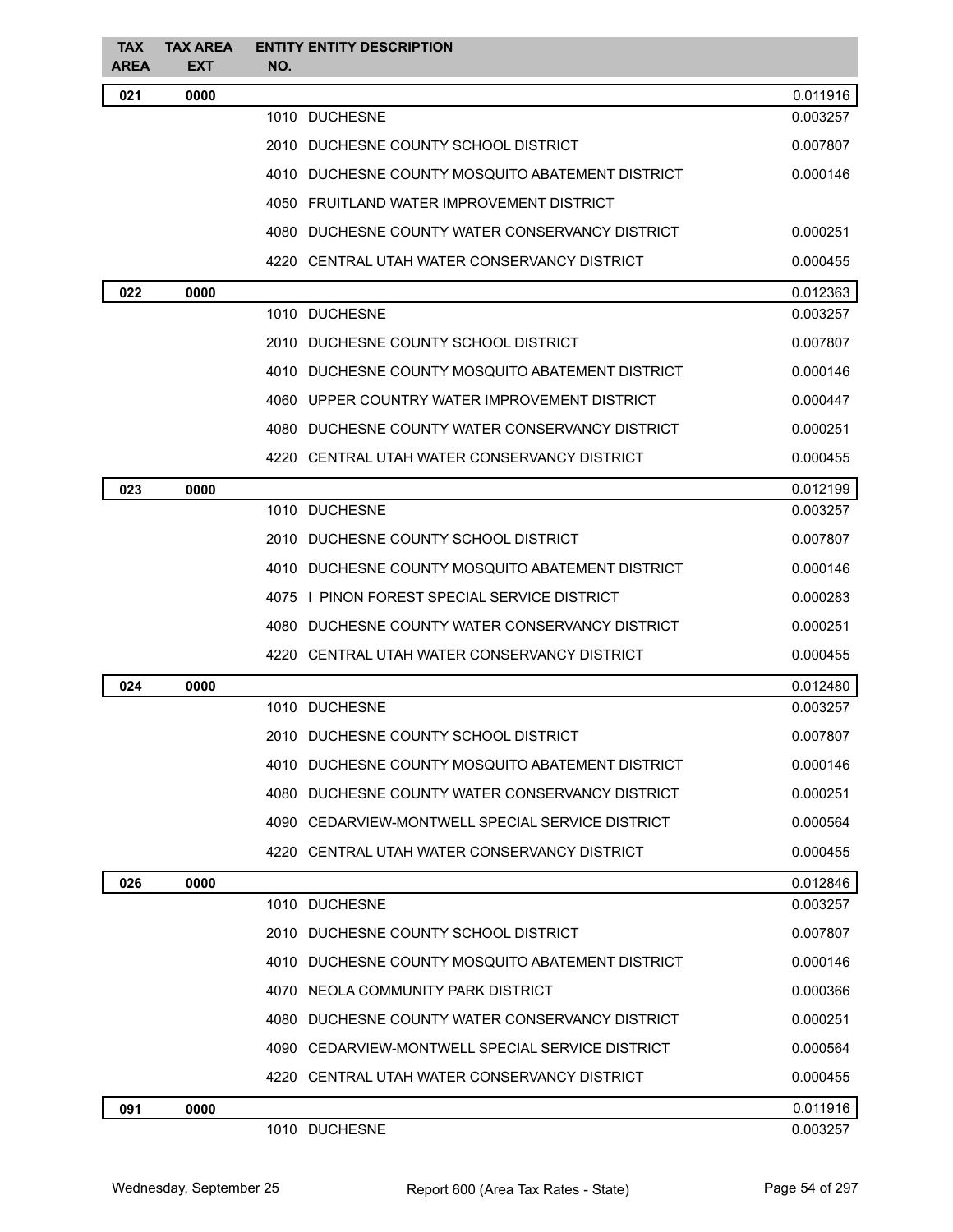| <b>TAX</b>  | <b>TAX AREA</b> |     | <b>ENTITY ENTITY DESCRIPTION</b>                 |          |
|-------------|-----------------|-----|--------------------------------------------------|----------|
| <b>AREA</b> | <b>EXT</b>      | NO. |                                                  |          |
|             |                 |     | 2010 DUCHESNE COUNTY SCHOOL DISTRICT             | 0.007807 |
|             |                 |     | 4010 DUCHESNE COUNTY MOSQUITO ABATEMENT DISTRICT | 0.000146 |
|             |                 |     | 4080 DUCHESNE COUNTY WATER CONSERVANCY DISTRICT  | 0.000251 |
|             |                 |     | 4220 CENTRAL UTAH WATER CONSERVANCY DISTRICT     | 0.000455 |
|             |                 |     |                                                  |          |

# **EMERY COUNTY**

| 001 | 0000 |                                                       | 0.014736 |
|-----|------|-------------------------------------------------------|----------|
|     |      | 1010 EMERY                                            | 0.004596 |
|     |      | 2010 EMERY COUNTY SCHOOL DISTRICT                     | 0.005801 |
|     |      | 3010 CASTLE DALE                                      | 0.001540 |
|     |      | 4010 EMERY WATER CONSERVANCY DISTRICT                 | 0.000391 |
|     |      | 4020 CASTLE VALLEY SPECIAL SERVICE DISTRICT           | 0.002408 |
|     |      | 4050 EMERY COUNTY RECREATION SPECIAL SERVICE DISTRICT |          |
|     |      |                                                       |          |

EMERY COUNTY FIRE PROTECTION SPECIAL SERVICE DISTRICT

| 002 | 0000 |                                                            | 0.014072 |
|-----|------|------------------------------------------------------------|----------|
|     |      | 1010 EMERY                                                 | 0.004596 |
|     |      | 2010 EMERY COUNTY SCHOOL DISTRICT                          | 0.005801 |
|     |      | 3030 CLEVELAND                                             | 0.000876 |
|     |      | 4010 EMERY WATER CONSERVANCY DISTRICT                      | 0.000391 |
|     |      | 4020 CASTLE VALLEY SPECIAL SERVICE DISTRICT                | 0.002408 |
|     |      | 4050 EMERY COUNTY RECREATION SPECIAL SERVICE DISTRICT      |          |
|     |      | 4060 EMERY COUNTY FIRE PROTECTION SPECIAL SERVICE DISTRICT |          |

| 003 | 0000 |                                                               | 0.015426 |
|-----|------|---------------------------------------------------------------|----------|
|     |      | 1010 FMFRY                                                    | 0.004596 |
|     |      | 2010 EMERY COUNTY SCHOOL DISTRICT                             | 0.005801 |
|     |      | 3040 ELMO                                                     | 0.002230 |
|     |      | 4010 EMERY WATER CONSERVANCY DISTRICT                         | 0.000391 |
|     |      | 4020 CASTLE VALLEY SPECIAL SERVICE DISTRICT                   | 0.002408 |
|     |      | 4050 EMERY COUNTY RECREATION SPECIAL SERVICE DISTRICT         |          |
|     |      | EMERY COUNTY FIRE PROTECTION SPECIAL SERVICE DISTRICT<br>4060 |          |

| 004 | 0000 |                                                               | 0.015018 |
|-----|------|---------------------------------------------------------------|----------|
|     |      | 1010 EMERY                                                    | 0.004596 |
|     |      | 2010 EMERY COUNTY SCHOOL DISTRICT                             | 0.005801 |
|     |      | 3050 EMERY                                                    | 0.001822 |
|     |      | 4010 EMERY WATER CONSERVANCY DISTRICT                         | 0.000391 |
|     |      | 4020 CASTLE VALLEY SPECIAL SERVICE DISTRICT                   | 0.002408 |
|     |      | 4030 SOUTH EMERY WATER CONSERVANCY DISTRICT                   |          |
|     |      | 4050 EMERY COUNTY RECREATION SPECIAL SERVICE DISTRICT         |          |
|     |      | EMERY COUNTY FIRE PROTECTION SPECIAL SERVICE DISTRICT<br>4060 |          |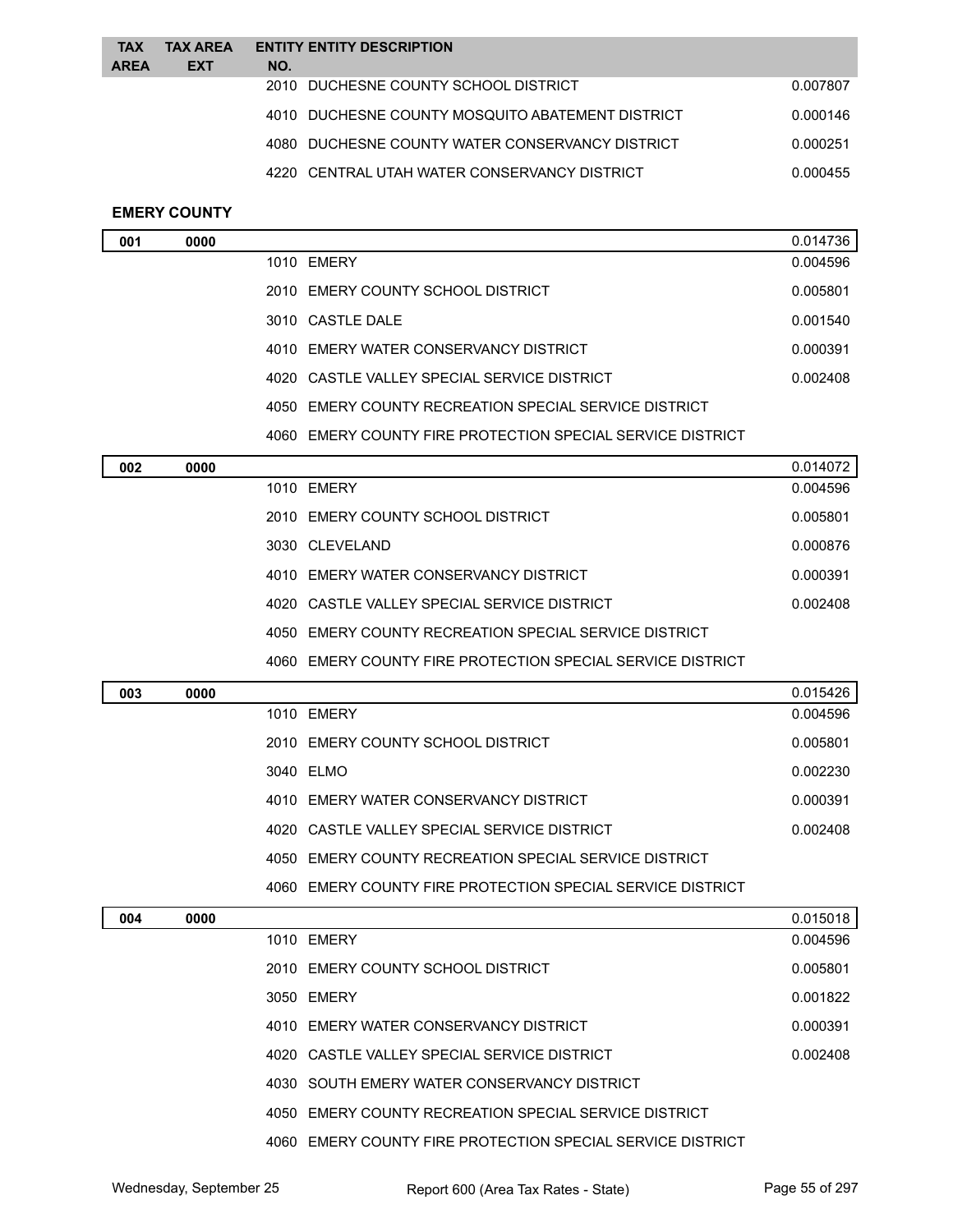| <b>TAX</b>         | <b>TAX AREA</b>    | <b>ENTITY ENTITY DESCRIPTION</b>                           |          |
|--------------------|--------------------|------------------------------------------------------------|----------|
| <b>AREA</b><br>005 | <b>EXT</b><br>0000 | NO.                                                        | 0.014706 |
|                    |                    | 1010 EMERY                                                 | 0.004596 |
|                    |                    | 2010 EMERY COUNTY SCHOOL DISTRICT                          | 0.005801 |
|                    |                    | 3060 FERRON                                                | 0.001510 |
|                    |                    | 4010 EMERY WATER CONSERVANCY DISTRICT                      | 0.000391 |
|                    |                    | 4020 CASTLE VALLEY SPECIAL SERVICE DISTRICT                | 0.002408 |
|                    |                    | 4050 EMERY COUNTY RECREATION SPECIAL SERVICE DISTRICT      |          |
|                    |                    | 4060 EMERY COUNTY FIRE PROTECTION SPECIAL SERVICE DISTRICT |          |
| 005                | 0001               |                                                            | 0.012298 |
|                    |                    | 1010 EMERY                                                 | 0.004596 |
|                    |                    | 2010 EMERY COUNTY SCHOOL DISTRICT                          | 0.005801 |
|                    |                    | 3060 FERRON                                                | 0.001510 |
|                    |                    | 4010 EMERY WATER CONSERVANCY DISTRICT                      | 0.000391 |
|                    |                    | 4050 EMERY COUNTY RECREATION SPECIAL SERVICE DISTRICT      |          |
|                    |                    | 4060 EMERY COUNTY FIRE PROTECTION SPECIAL SERVICE DISTRICT |          |
| 006                | 0000               |                                                            | 0.014849 |
|                    |                    | 1010 EMERY                                                 | 0.004596 |
|                    |                    | 2010 EMERY COUNTY SCHOOL DISTRICT                          | 0.005801 |
|                    |                    | 3062 GREEN RIVER                                           | 0.004452 |
|                    |                    | 4050 EMERY COUNTY RECREATION SPECIAL SERVICE DISTRICT      |          |
|                    |                    | 4060 EMERY COUNTY FIRE PROTECTION SPECIAL SERVICE DISTRICT |          |
| 007                | 0000               |                                                            | 0.014504 |
|                    |                    | 1010 EMERY                                                 | 0.004596 |
|                    |                    | 2010 EMERY COUNTY SCHOOL DISTRICT                          | 0.005801 |
|                    |                    | 3070 HUNTINGTON                                            | 0.001308 |
|                    |                    | 4010 EMERY WATER CONSERVANCY DISTRICT                      | 0.000391 |
|                    |                    | 4020 CASTLE VALLEY SPECIAL SERVICE DISTRICT                | 0.002408 |
|                    |                    | 4050 EMERY COUNTY RECREATION SPECIAL SERVICE DISTRICT      |          |
|                    |                    | 4060 EMERY COUNTY FIRE PROTECTION SPECIAL SERVICE DISTRICT |          |
| 008                | 0000               |                                                            | 0.014835 |
|                    |                    | 1010 EMERY                                                 | 0.004596 |
|                    |                    | 2010 EMERY COUNTY SCHOOL DISTRICT                          | 0.005801 |
|                    |                    | 3080 ORANGEVILLE                                           | 0.001639 |
|                    |                    | 4010 EMERY WATER CONSERVANCY DISTRICT                      | 0.000391 |
|                    |                    | 4020 CASTLE VALLEY SPECIAL SERVICE DISTRICT                | 0.002408 |
|                    |                    | 4050 EMERY COUNTY RECREATION SPECIAL SERVICE DISTRICT      |          |
|                    |                    | 4060 EMERY COUNTY FIRE PROTECTION SPECIAL SERVICE DISTRICT |          |
| 009                | 0000               |                                                            | 0.010788 |
|                    |                    | 1010 EMERY                                                 | 0.004596 |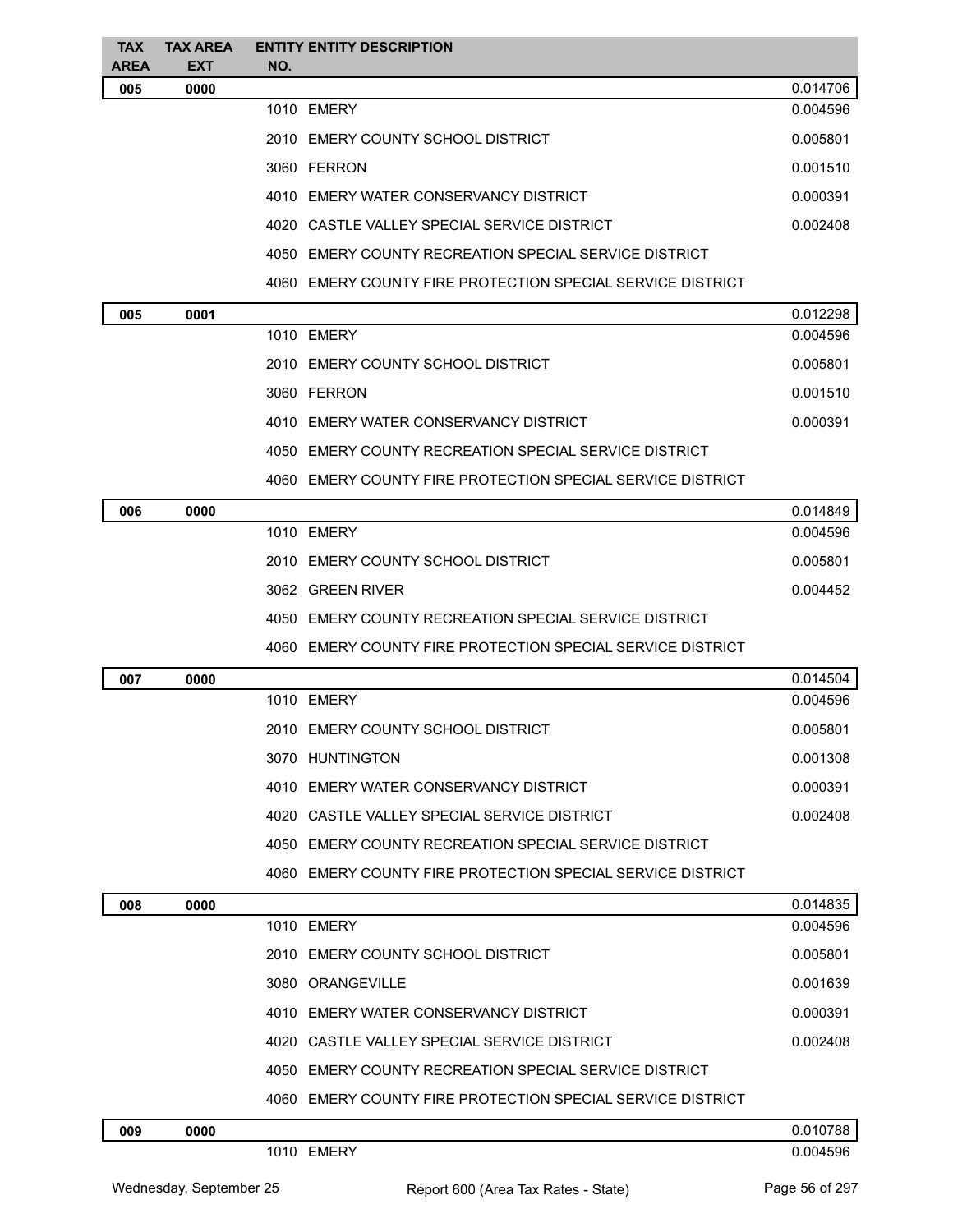| <b>TAX</b>  | <b>TAX AREA</b> | <b>ENTITY ENTITY DESCRIPTION</b> |                                                            |                      |
|-------------|-----------------|----------------------------------|------------------------------------------------------------|----------------------|
| <b>AREA</b> | <b>EXT</b>      | NO.                              | 2010 EMERY COUNTY SCHOOL DISTRICT                          |                      |
|             |                 |                                  |                                                            | 0.005801             |
|             |                 |                                  | 4010 EMERY WATER CONSERVANCY DISTRICT                      | 0.000391             |
|             |                 |                                  | 4040 EMERY COUNTY SPECIAL SERVICE DISTRICT NO. 1           |                      |
|             |                 |                                  | 4050 EMERY COUNTY RECREATION SPECIAL SERVICE DISTRICT      |                      |
|             |                 |                                  | 4060 EMERY COUNTY FIRE PROTECTION SPECIAL SERVICE DISTRICT |                      |
| 011         | 0000            | 1010 EMERY                       |                                                            | 0.012328<br>0.004596 |
|             |                 |                                  | 2010 EMERY COUNTY SCHOOL DISTRICT                          | 0.005801             |
|             |                 | 3010 CASTLE DALE                 |                                                            | 0.001540             |
|             |                 |                                  | 4010 EMERY WATER CONSERVANCY DISTRICT                      | 0.000391             |
|             |                 |                                  | 4050 EMERY COUNTY RECREATION SPECIAL SERVICE DISTRICT      |                      |
|             |                 |                                  |                                                            |                      |
|             |                 |                                  | 4060 EMERY COUNTY FIRE PROTECTION SPECIAL SERVICE DISTRICT |                      |
| 013         | 0000            | 1010 EMERY                       |                                                            | 0.013018<br>0.004596 |
|             |                 |                                  | 2010 EMERY COUNTY SCHOOL DISTRICT                          | 0.005801             |
|             |                 | 3040 ELMO                        |                                                            | 0.002230             |
|             |                 |                                  | 4010 EMERY WATER CONSERVANCY DISTRICT                      | 0.000391             |
|             |                 |                                  | 4040 EMERY COUNTY SPECIAL SERVICE DISTRICT NO. 1           |                      |
|             |                 |                                  | 4050 EMERY COUNTY RECREATION SPECIAL SERVICE DISTRICT      |                      |
|             |                 |                                  | 4060 EMERY COUNTY FIRE PROTECTION SPECIAL SERVICE DISTRICT |                      |
|             |                 |                                  |                                                            | 0.012096             |
| 017         | 0000            | 1010 EMERY                       |                                                            | 0.004596             |
|             |                 |                                  | 2010 EMERY COUNTY SCHOOL DISTRICT                          | 0.005801             |
|             |                 | 3070 HUNTINGTON                  |                                                            | 0.001308             |
|             |                 |                                  | 4010 EMERY WATER CONSERVANCY DISTRICT                      | 0.000391             |
|             |                 |                                  | 4050 EMERY COUNTY RECREATION SPECIAL SERVICE DISTRICT      |                      |
|             |                 |                                  | 4060 EMERY COUNTY FIRE PROTECTION SPECIAL SERVICE DISTRICT |                      |
| 018         | 0000            |                                  |                                                            | 0.012427             |
|             |                 | 1010 EMERY                       |                                                            | 0.004596             |
|             |                 |                                  | 2010 EMERY COUNTY SCHOOL DISTRICT                          | 0.005801             |
|             |                 | 3080 ORANGEVILLE                 |                                                            | 0.001639             |
|             |                 |                                  | 4010 EMERY WATER CONSERVANCY DISTRICT                      | 0.000391             |
|             |                 |                                  | 4050 EMERY COUNTY RECREATION SPECIAL SERVICE DISTRICT      |                      |
|             |                 |                                  | 4060 EMERY COUNTY FIRE PROTECTION SPECIAL SERVICE DISTRICT |                      |
| 019         | 0000            |                                  |                                                            | 0.010397             |
|             |                 | 1010 EMERY                       |                                                            | 0.004596             |
|             |                 |                                  | 2010 EMERY COUNTY SCHOOL DISTRICT                          | 0.005801             |
|             |                 |                                  | 4040 EMERY COUNTY SPECIAL SERVICE DISTRICT NO. 1           |                      |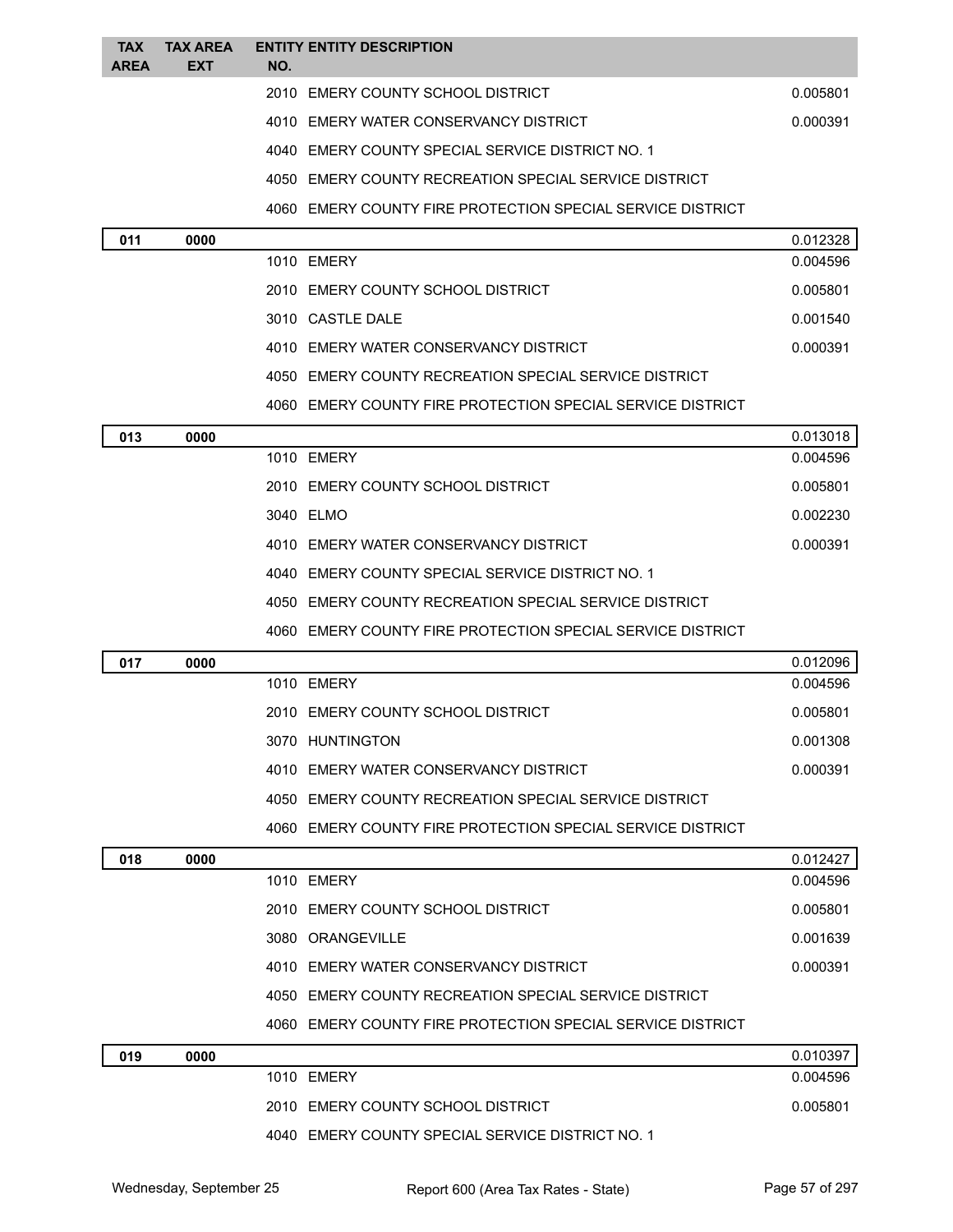#### **TAX TAX AREA AREA EXT ENTITY ENTITY DESCRIPTION NO.**

EMERY COUNTY RECREATION SPECIAL SERVICE DISTRICT

EMERY COUNTY FIRE PROTECTION SPECIAL SERVICE DISTRICT

| 020 | 0000 |                                                            | 0.013196 |
|-----|------|------------------------------------------------------------|----------|
|     |      | 1010 EMERY                                                 | 0.004596 |
|     |      | 2010 EMERY COUNTY SCHOOL DISTRICT                          | 0.005801 |
|     |      | 4010 EMERY WATER CONSERVANCY DISTRICT                      | 0.000391 |
|     |      | 4020 CASTLE VALLEY SPECIAL SERVICE DISTRICT                | 0.002408 |
|     |      | 4050 EMERY COUNTY RECREATION SPECIAL SERVICE DISTRICT      |          |
|     |      | 4060 EMERY COUNTY FIRE PROTECTION SPECIAL SERVICE DISTRICT |          |
| 030 | 0000 |                                                            | 0.013739 |
|     |      | 1010 EMERY                                                 | 0.004596 |
|     |      | 2010 EMERY COUNTY SCHOOL DISTRICT                          | 0.005801 |
|     |      | 3020 CLAWSON                                               | 0.000543 |
|     |      | 4010 EMERY WATER CONSERVANCY DISTRICT                      | 0.000391 |
|     |      | 4020 CASTLE VALLEY SPECIAL SERVICE DISTRICT                | 0.002408 |
|     |      | 4050 EMERY COUNTY RECREATION SPECIAL SERVICE DISTRICT      |          |
|     |      | 4060 EMERY COUNTY FIRE PROTECTION SPECIAL SERVICE DISTRICT |          |
| 031 | 0000 |                                                            | 0.011331 |
|     |      | 1010 EMERY                                                 | 0.004596 |
|     |      | 2010 EMERY COUNTY SCHOOL DISTRICT                          | 0.005801 |
|     |      | 3020 CLAWSON                                               | 0.000543 |
|     |      | 4010 EMERY WATER CONSERVANCY DISTRICT                      | 0.000391 |
|     |      | 4050 EMERY COUNTY RECREATION SPECIAL SERVICE DISTRICT      |          |
|     |      | 4060 EMERY COUNTY FIRE PROTECTION SPECIAL SERVICE DISTRICT |          |
| 049 | 0000 |                                                            | 0.010788 |
|     |      | 1010 EMERY                                                 | 0.004596 |
|     |      | 2010 EMERY COUNTY SCHOOL DISTRICT                          | 0.005801 |
|     |      | 4010 EMERY WATER CONSERVANCY DISTRICT                      | 0.000391 |
|     |      | 4030 SOUTH EMERY WATER CONSERVANCY DISTRICT                |          |
|     |      | 4040 EMERY COUNTY SPECIAL SERVICE DISTRICT NO. 1           |          |
|     |      | 4050 EMERY COUNTY RECREATION SPECIAL SERVICE DISTRICT      |          |
|     |      | 4060 EMERY COUNTY FIRE PROTECTION SPECIAL SERVICE DISTRICT |          |
| 066 | 0000 |                                                            | 0.015682 |
|     |      | 1010 EMERY                                                 | 0.004596 |
|     |      | 2010 EMERY COUNTY SCHOOL DISTRICT                          | 0.005801 |
|     |      | 3062 GREEN RIVER                                           | 0.004452 |
|     |      | 4050 EMERY COUNTY RECREATION SPECIAL SERVICE DISTRICT      |          |
|     |      | 4060 EMERY COUNTY FIRE PROTECTION SPECIAL SERVICE DISTRICT |          |

BOND REPAY - GRAND COUNTY WATER CONSERVANCY DISTRICT 0.000043

Wednesday, September 25 Report 600 (Area Tax Rates - State) Page 58 of 297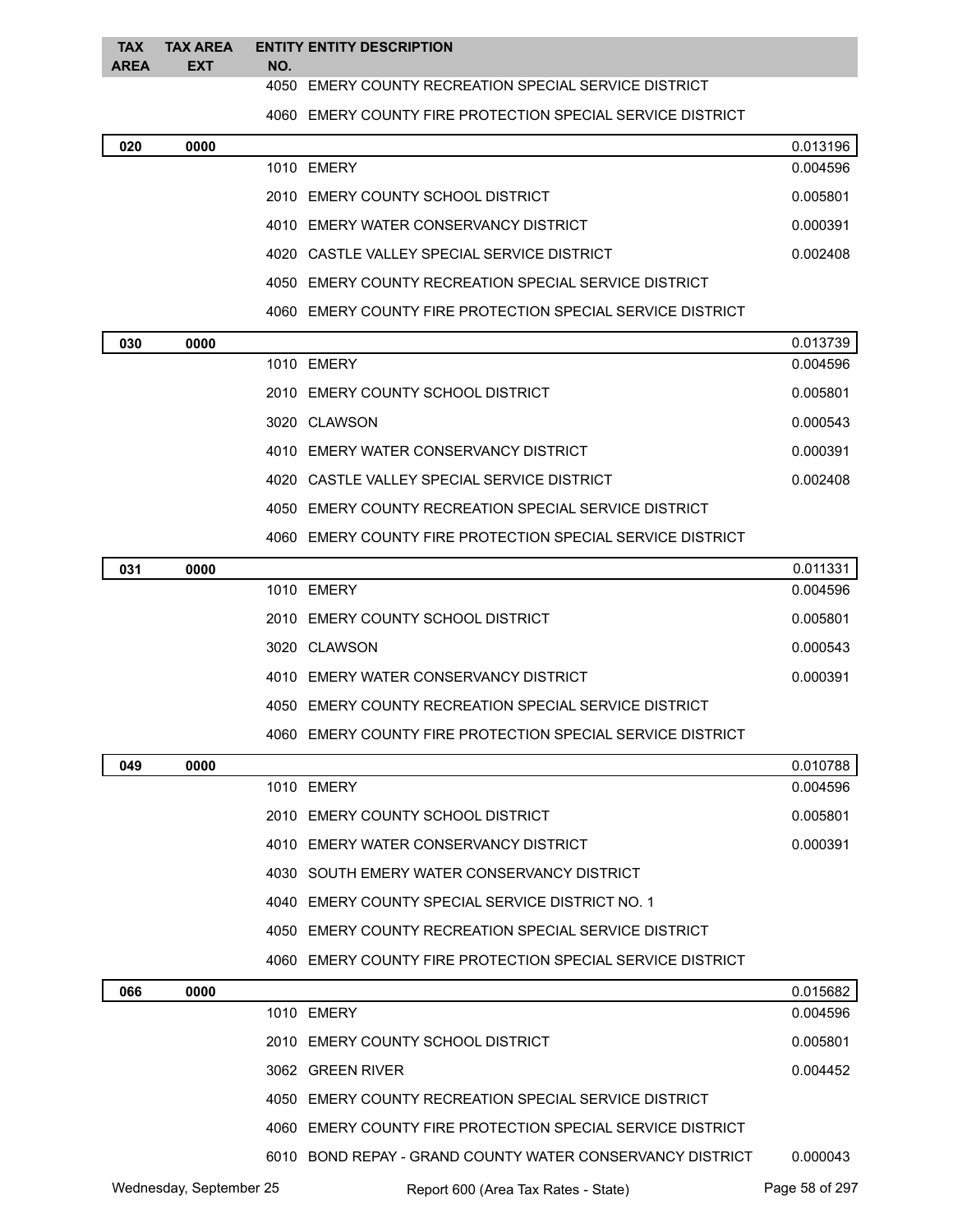| <b>TAX</b><br><b>AREA</b> | <b>TAX AREA</b><br><b>EXT</b> | <b>ENTITY ENTITY DESCRIPTION</b><br>NO.                       |          |
|---------------------------|-------------------------------|---------------------------------------------------------------|----------|
|                           |                               | 6020 BOND REPAY - GRAND COUNTY SPECIAL SERVICE WATER DISTRICT | 0.000000 |
|                           |                               | 6030 BOND REPAY - GRAND COUNTY                                | 0.000165 |
|                           |                               | 6040 BOND REPAY - GRAND COUNTY SCHOOL DISTRICT                | 0.000625 |
|                           |                               |                                                               |          |

### **GARFIELD COUNTY**

| 001 | 0000 |                                                    | 0.009689 |
|-----|------|----------------------------------------------------|----------|
|     |      | 1010 GARFIELD                                      | 0.001564 |
|     |      | 2010 GARFIELD COUNTY SCHOOL DISTRICT               | 0.006692 |
|     |      | 3010 ANTIMONY                                      | 0.000770 |
|     |      | 4010 ANTIMONY CEMETERY IMPROVEMENT DISTRICT        | 0.000173 |
|     |      | 4100 UPPER SEVIER RIVER WATER CONSERVANCY DISTRICT | 0.000035 |
|     |      | 4270 CENTRAL UTAH WATER CONSERVANCY DISTRICT       | 0.000455 |
| 002 | 0000 |                                                    | 0.008533 |
|     |      | 1010 GARFIELD                                      | 0.001564 |
|     |      | 2010 GARFIELD COUNTY SCHOOL DISTRICT               | 0.006692 |
|     |      | 3020 BOULDER                                       | 0.000277 |
| 003 | 0000 |                                                    | 0.011405 |
|     |      | 1010 GARFIELD                                      | 0.001564 |
|     |      | 2010 GARFIELD COUNTY SCHOOL DISTRICT               | 0.006692 |
|     |      | 3030 CANNONVILLE                                   | 0.002816 |
|     |      | 4060 CANNONVILLE CEMETERY MAINTENANCE DISTRICT     | 0.000333 |
| 004 | 0000 |                                                    | 0.010923 |
|     |      | 1010 GARFIELD                                      | 0.001564 |
|     |      | 2010 GARFIELD COUNTY SCHOOL DISTRICT               | 0.006692 |
|     |      | 3040 ESCALANTE                                     | 0.002388 |
|     |      | 4080 ESCALANTE CEMETARY MAINTENANCE DISTRICT       | 0.000279 |
|     |      | 4090 WIDE HOLLOW WATER CONSERVANCY DISTRICT        |          |
| 005 | 0000 |                                                    | 0.011130 |
|     |      | 1010 GARFIELD                                      | 0.001564 |
|     |      | 2010 GARFIELD COUNTY SCHOOL DISTRICT               | 0.006692 |
|     |      | 3050 HATCH                                         | 0.002238 |
|     |      | 4030 HATCH TOWN CEMETERY MAINTENANCE DISTRICT      | 0.000146 |
|     |      | 4100 UPPER SEVIER RIVER WATER CONSERVANCY DISTRICT | 0.000035 |
|     |      | 4270 CENTRAL UTAH WATER CONSERVANCY DISTRICT       | 0.000455 |
| 006 | 0000 |                                                    | 0.009106 |
|     |      | 1010 GARFIELD                                      | 0.001564 |
|     |      | 2010 GARFIELD COUNTY SCHOOL DISTRICT               | 0.006692 |
|     |      | 3060 HENRIEVILLE                                   | 0.000720 |
|     |      | 4070 HENRIEVILLE CEMETARY MAINTENANCE DISTRICT     | 0.000130 |
|     |      |                                                    |          |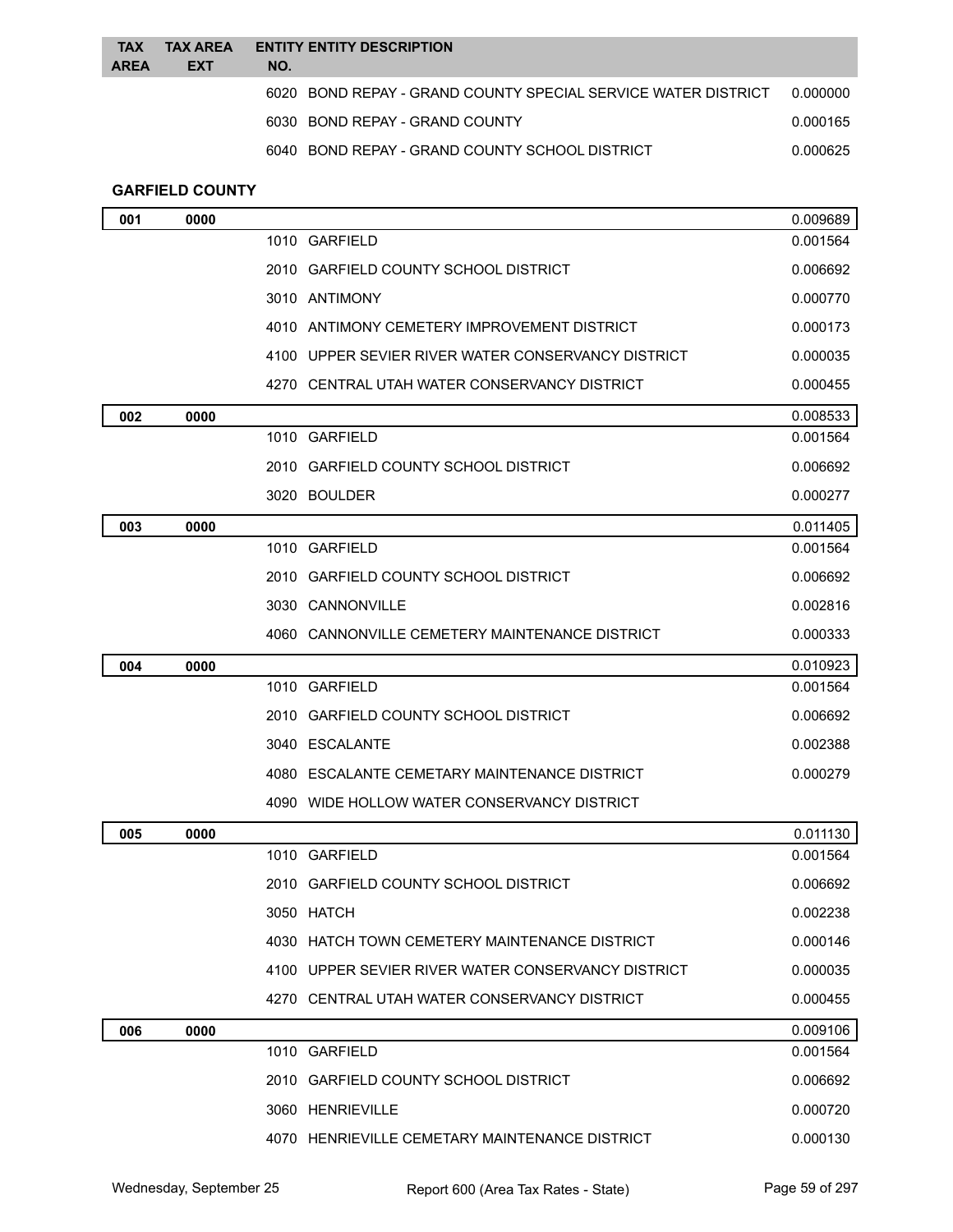| <b>TAX</b><br><b>AREA</b> | <b>TAX AREA</b><br><b>EXT</b> | <b>ENTITY ENTITY DESCRIPTION</b><br>NO.            |          |
|---------------------------|-------------------------------|----------------------------------------------------|----------|
| 007                       | 0000                          |                                                    | 0.011181 |
|                           |                               | 1010 GARFIELD                                      | 0.001564 |
|                           |                               | 2010 GARFIELD COUNTY SCHOOL DISTRICT               | 0.006692 |
|                           |                               | 3070 PANGUITCH                                     | 0.002264 |
|                           |                               | 4020 PANGUITCH CEMETERY MAINTENANCE DISTRICT       | 0.000171 |
|                           |                               | 4100 UPPER SEVIER RIVER WATER CONSERVANCY DISTRICT | 0.000035 |
|                           |                               | 4270 CENTRAL UTAH WATER CONSERVANCY DISTRICT       | 0.000455 |
| 008                       | 0000                          |                                                    | 0.009485 |
|                           |                               | 1010 GARFIELD                                      | 0.001564 |
|                           |                               | 2010 GARFIELD COUNTY SCHOOL DISTRICT               | 0.006692 |
|                           |                               | 3080 TROPIC                                        | 0.000602 |
|                           |                               | 4050 TROPIC CEMETERY MAINTENANCE DISTRICT          | 0.000137 |
|                           |                               | 4100 UPPER SEVIER RIVER WATER CONSERVANCY DISTRICT | 0.000035 |
|                           |                               | 4270 CENTRAL UTAH WATER CONSERVANCY DISTRICT       | 0.000455 |
| 009                       | 0000                          |                                                    | 0.008919 |
|                           |                               | 1010 GARFIELD                                      | 0.001564 |
|                           |                               | 2010 GARFIELD COUNTY SCHOOL DISTRICT               | 0.006692 |
|                           |                               | 4010 ANTIMONY CEMETERY IMPROVEMENT DISTRICT        | 0.000173 |
|                           |                               | 4100 UPPER SEVIER RIVER WATER CONSERVANCY DISTRICT | 0.000035 |
|                           |                               | 4270 CENTRAL UTAH WATER CONSERVANCY DISTRICT       | 0.000455 |
| 010                       | 0000                          |                                                    | 0.008589 |
|                           |                               | 1010 GARFIELD                                      | 0.001564 |
|                           |                               | 2010 GARFIELD COUNTY SCHOOL DISTRICT               | 0.006692 |
|                           |                               | 4060 CANNONVILLE CEMETERY MAINTENANCE DISTRICT     | 0.000333 |
| 011                       | 0000                          |                                                    | 0.008535 |
|                           |                               | 1010 GARFIELD                                      | 0.001564 |
|                           |                               | 2010 GARFIELD COUNTY SCHOOL DISTRICT               | 0.006692 |
|                           |                               | 4080 ESCALANTE CEMETARY MAINTENANCE DISTRICT       | 0.000279 |
|                           |                               | 4090 WIDE HOLLOW WATER CONSERVANCY DISTRICT        |          |
| 012                       | 0000                          |                                                    | 0.008892 |
|                           |                               | 1010 GARFIELD                                      | 0.001564 |
|                           |                               | 2010 GARFIELD COUNTY SCHOOL DISTRICT               | 0.006692 |
|                           |                               | 4030 HATCH TOWN CEMETERY MAINTENANCE DISTRICT      | 0.000146 |
|                           |                               | 4100 UPPER SEVIER RIVER WATER CONSERVANCY DISTRICT | 0.000035 |
|                           |                               | 4270 CENTRAL UTAH WATER CONSERVANCY DISTRICT       | 0.000455 |
| 013                       | 0000                          |                                                    | 0.008386 |
|                           |                               | 1010 GARFIELD                                      | 0.001564 |
|                           |                               | 2010 GARFIELD COUNTY SCHOOL DISTRICT               | 0.006692 |
|                           |                               | 4070 HENRIEVILLE CEMETARY MAINTENANCE DISTRICT     | 0.000130 |
|                           |                               |                                                    |          |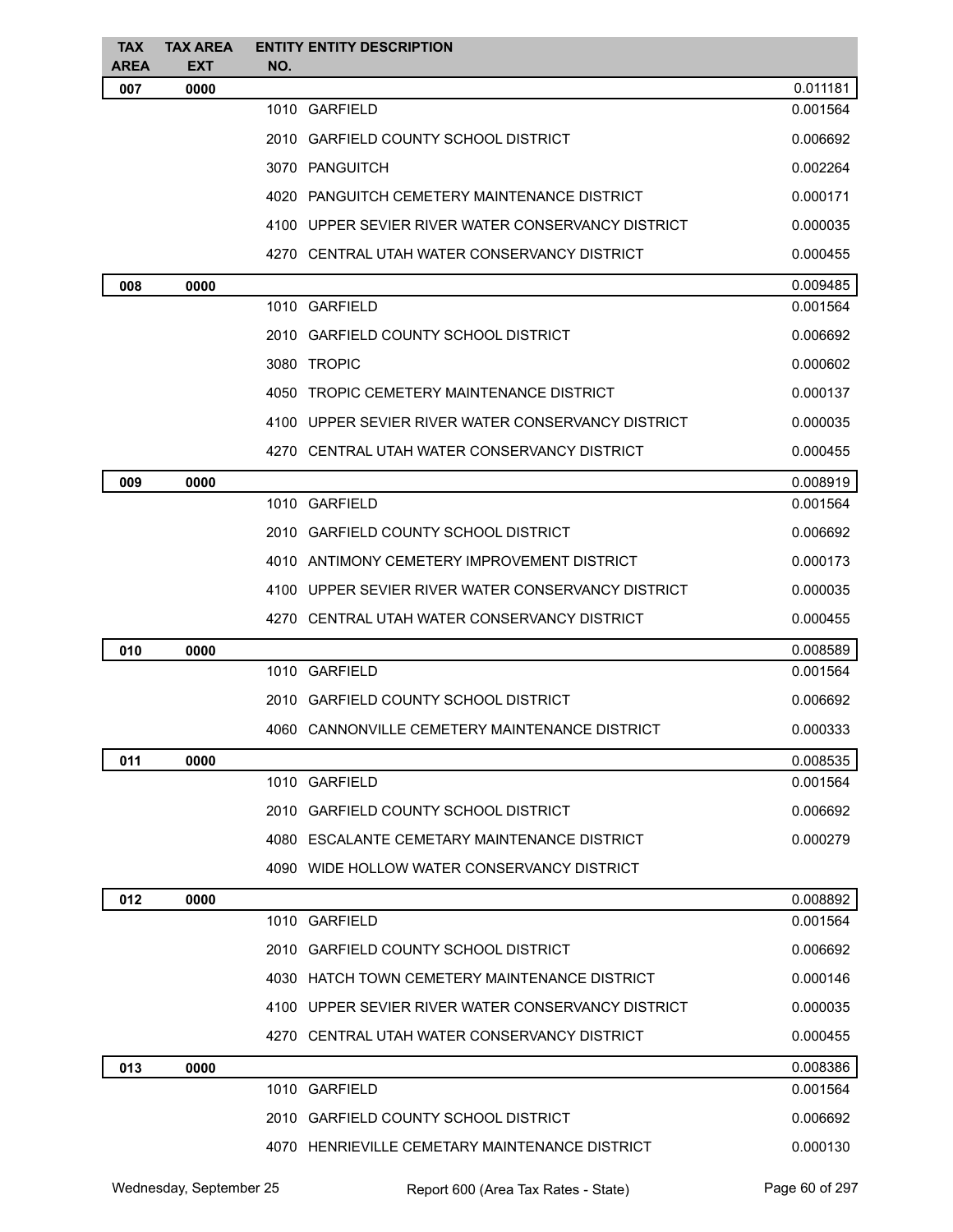| <b>TAX</b><br><b>AREA</b> | <b>TAX AREA</b>    | <b>ENTITY ENTITY DESCRIPTION</b>                      |          |
|---------------------------|--------------------|-------------------------------------------------------|----------|
| 014                       | <b>EXT</b><br>0000 | NO.                                                   | 0.008917 |
|                           |                    | 1010 GARFIELD                                         | 0.001564 |
|                           |                    | 2010 GARFIELD COUNTY SCHOOL DISTRICT                  | 0.006692 |
|                           |                    | 4020 PANGUITCH CEMETERY MAINTENANCE DISTRICT          | 0.000171 |
|                           |                    | 4100 UPPER SEVIER RIVER WATER CONSERVANCY DISTRICT    | 0.000035 |
|                           |                    | 4270 CENTRAL UTAH WATER CONSERVANCY DISTRICT          | 0.000455 |
| 015                       | 0000               |                                                       | 0.008883 |
|                           |                    | 1010 GARFIELD                                         | 0.001564 |
|                           |                    | 2010 GARFIELD COUNTY SCHOOL DISTRICT                  | 0.006692 |
|                           |                    | 4050 TROPIC CEMETERY MAINTENANCE DISTRICT             | 0.000137 |
|                           |                    | 4100 UPPER SEVIER RIVER WATER CONSERVANCY DISTRICT    | 0.000035 |
|                           |                    | 4270 CENTRAL UTAH WATER CONSERVANCY DISTRICT          | 0.000455 |
| 016                       | 0000               |                                                       | 0.008746 |
|                           |                    | 1010 GARFIELD                                         | 0.001564 |
|                           |                    | 2010 GARFIELD COUNTY SCHOOL DISTRICT                  | 0.006692 |
|                           |                    | 4100 UPPER SEVIER RIVER WATER CONSERVANCY DISTRICT    | 0.000035 |
|                           |                    | 4270 CENTRAL UTAH WATER CONSERVANCY DISTRICT          | 0.000455 |
| 017                       | 0000               |                                                       | 0.008256 |
|                           |                    | 1010 GARFIELD                                         | 0.001564 |
|                           |                    | 2010 GARFIELD COUNTY SCHOOL DISTRICT                  | 0.006692 |
| 018                       | 0000               |                                                       | 0.008256 |
|                           |                    | 1010 GARFIELD                                         | 0.001564 |
|                           |                    | 2010 GARFIELD COUNTY SCHOOL DISTRICT                  | 0.006692 |
|                           |                    | 4090 WIDE HOLLOW WATER CONSERVANCY DISTRICT           |          |
| 019                       | 0000               |                                                       | 0.008535 |
|                           |                    | 1010 GARFIELD                                         | 0.001564 |
|                           |                    | 2010 GARFIELD COUNTY SCHOOL DISTRICT                  | 0.006692 |
|                           |                    | 4080 ESCALANTE CEMETARY MAINTENANCE DISTRICT          | 0.000279 |
| 020                       | 0000               |                                                       | 0.008256 |
|                           |                    | 1010 GARFIELD                                         | 0.001564 |
|                           |                    | 2010 GARFIELD COUNTY SCHOOL DISTRICT                  | 0.006692 |
|                           |                    | 4040 GARFIELD COUNTY TICABOO SPECIAL SERVICE DISTRICT |          |
| 021                       | 0000               |                                                       | 0.008393 |
|                           |                    | 1010 GARFIELD                                         | 0.001564 |
|                           |                    | 2010 GARFIELD COUNTY SCHOOL DISTRICT                  | 0.006692 |
|                           |                    | 4050 TROPIC CEMETERY MAINTENANCE DISTRICT             | 0.000137 |
| 022                       | 0000               |                                                       | 0.008883 |
|                           |                    | 1010 GARFIELD                                         | 0.001564 |
|                           |                    | 2010 GARFIELD COUNTY SCHOOL DISTRICT                  | 0.006692 |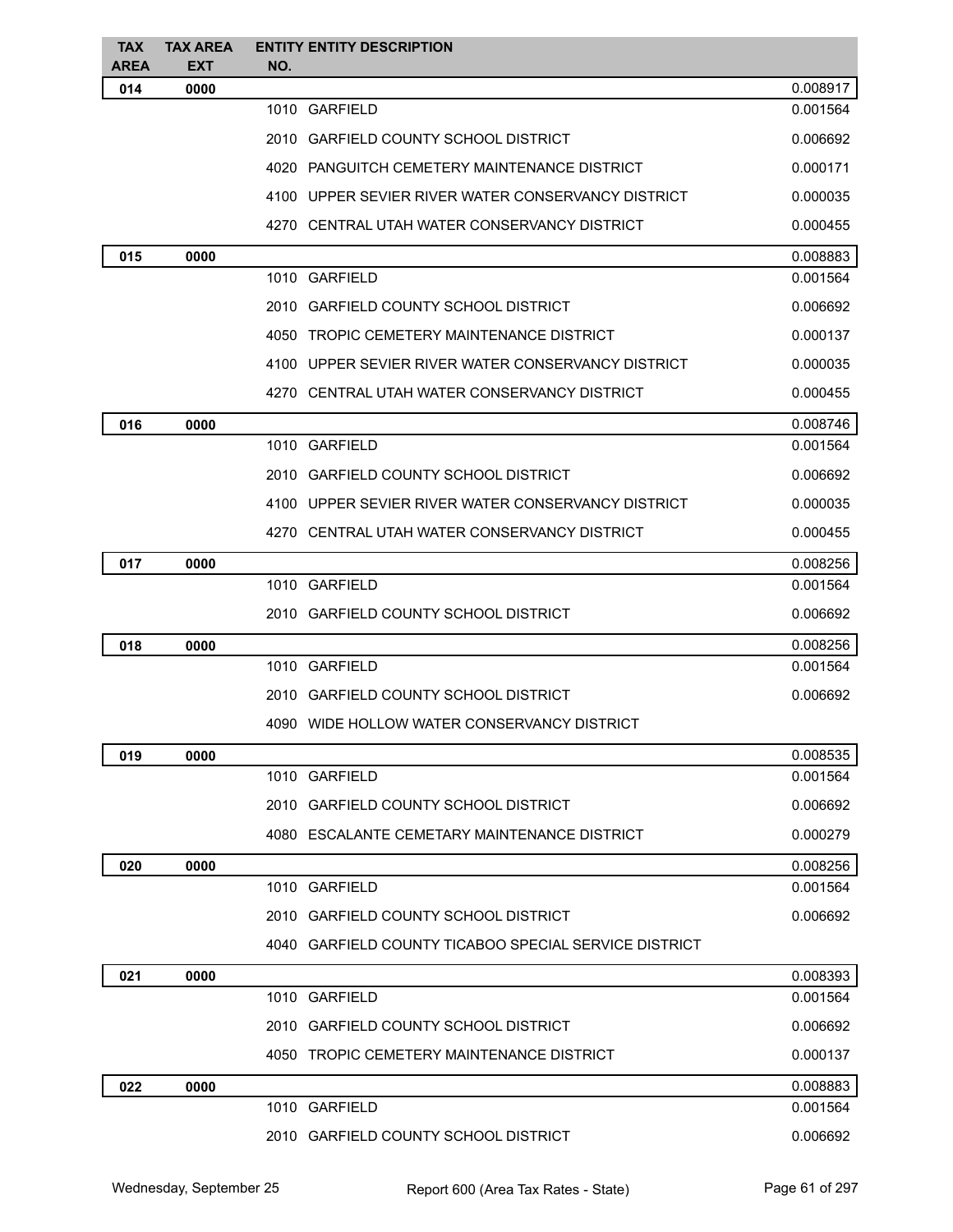| <b>TAX</b><br><b>AREA</b> | <b>TAX AREA</b><br><b>EXT</b> | NO. | <b>ENTITY ENTITY DESCRIPTION</b>                               |          |
|---------------------------|-------------------------------|-----|----------------------------------------------------------------|----------|
|                           |                               |     | 4050 TROPIC CEMETERY MAINTENANCE DISTRICT                      | 0.000137 |
|                           |                               |     | 4100 UPPER SEVIER RIVER WATER CONSERVANCY DISTRICT             | 0.000035 |
|                           |                               |     | 4110 BRISTLECONE WATER IMPROVEMENT DISTRICT                    |          |
|                           |                               |     | 4270 CENTRAL UTAH WATER CONSERVANCY DISTRICT                   | 0.000455 |
| 023                       | 0000                          |     |                                                                | 0.009368 |
|                           |                               |     | 1010 GARFIELD                                                  | 0.001564 |
|                           |                               |     | 2010 GARFIELD COUNTY SCHOOL DISTRICT                           | 0.006692 |
|                           |                               |     | 4100 UPPER SEVIER RIVER WATER CONSERVANCY DISTRICT             | 0.000035 |
|                           |                               |     | 4120 PANGUITCH LAKE FIRE PROTECTION DISTRICT                   | 0.000622 |
|                           |                               |     | 4270 CENTRAL UTAH WATER CONSERVANCY DISTRICT                   | 0.000455 |
| 024                       | 0000                          |     |                                                                | 0.011699 |
|                           |                               |     | 1010 GARFIELD                                                  | 0.001564 |
|                           |                               |     | 2010 GARFIELD COUNTY SCHOOL DISTRICT                           | 0.006692 |
|                           |                               |     | 3030 CANNONVILLE                                               | 0.002816 |
|                           |                               |     | 4050 TROPIC CEMETERY MAINTENANCE DISTRICT                      | 0.000137 |
|                           |                               |     | 4100 UPPER SEVIER RIVER WATER CONSERVANCY DISTRICT             | 0.000035 |
|                           |                               |     | 4270 CENTRAL UTAH WATER CONSERVANCY DISTRICT                   | 0.000455 |
| 025                       | 0000                          |     |                                                                | 0.009511 |
|                           |                               |     | 1010 GARFIELD                                                  | 0.001564 |
|                           |                               |     | 2010 GARFIELD COUNTY SCHOOL DISTRICT                           | 0.006692 |
|                           |                               |     | 4100 UPPER SEVIER RIVER WATER CONSERVANCY DISTRICT             | 0.000035 |
|                           |                               |     | 4130 MAMMOTH CREEK SPECIAL SERVICE DISTRICT FOR FIRE PROTECTI( | 0.000765 |
|                           |                               |     | 4270 CENTRAL UTAH WATER CONSERVANCY DISTRICT                   | 0.000455 |
| 026                       | 0000                          |     |                                                                | 0.009368 |
|                           |                               |     | 1010 GARFIELD                                                  | 0.001564 |
|                           |                               |     | 2010 GARFIELD COUNTY SCHOOL DISTRICT                           | 0.006692 |
|                           |                               |     | 4100 UPPER SEVIER RIVER WATER CONSERVANCY DISTRICT             | 0.000035 |
|                           |                               |     | 4120 PANGUITCH LAKE FIRE PROTECTION DISTRICT                   | 0.000622 |
|                           |                               |     | 4270 CENTRAL UTAH WATER CONSERVANCY DISTRICT                   | 0.000455 |
| 027                       | 0000                          |     |                                                                | 0.008883 |
|                           |                               |     | 1010 GARFIELD                                                  | 0.001564 |
|                           |                               |     | 2010 GARFIELD COUNTY SCHOOL DISTRICT                           | 0.006692 |
|                           |                               |     | 4050 TROPIC CEMETERY MAINTENANCE DISTRICT                      | 0.000137 |
|                           |                               |     | 4100 UPPER SEVIER RIVER WATER CONSERVANCY DISTRICT             | 0.000035 |
|                           |                               |     | 4270 CENTRAL UTAH WATER CONSERVANCY DISTRICT                   | 0.000455 |
| <b>TP001</b>              | 0000                          |     |                                                                | 0.009368 |
|                           |                               |     | 1010 GARFIELD                                                  | 0.001564 |
|                           |                               |     | 2010 GARFIELD COUNTY SCHOOL DISTRICT                           | 0.006692 |
|                           |                               |     | 4100 UPPER SEVIER RIVER WATER CONSERVANCY DISTRICT             | 0.000035 |
|                           |                               |     |                                                                |          |

Wednesday, September 25 Report 600 (Area Tax Rates - State) Page 62 of 297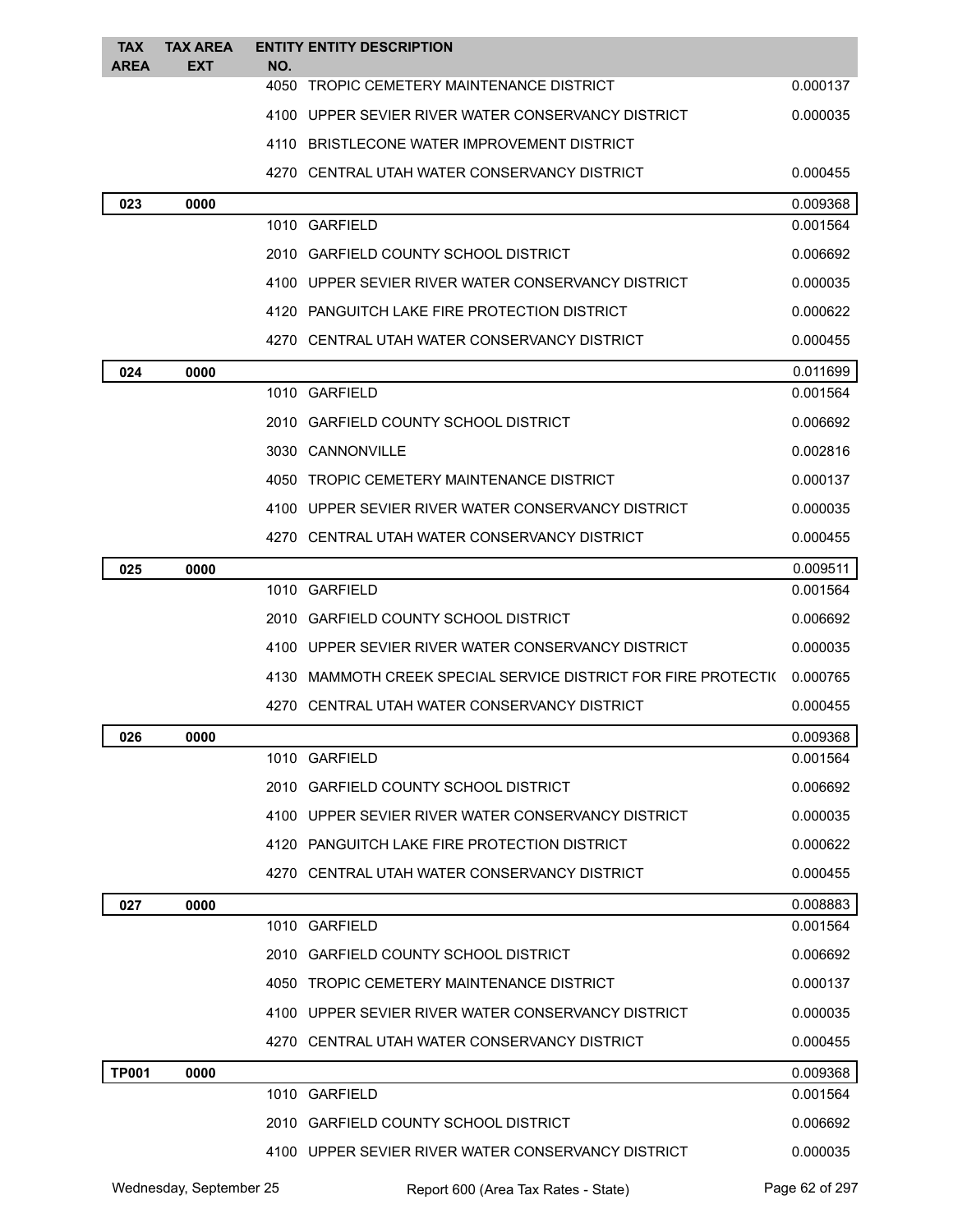| <b>TAX</b><br><b>AREA</b> | <b>TAX AREA</b><br><b>EXT</b> | NO.  | <b>ENTITY ENTITY DESCRIPTION</b>                         |          |
|---------------------------|-------------------------------|------|----------------------------------------------------------|----------|
|                           |                               |      | 4120 PANGUITCH LAKE FIRE PROTECTION DISTRICT             | 0.000622 |
|                           |                               |      | 4270 CENTRAL UTAH WATER CONSERVANCY DISTRICT             | 0.000455 |
| <b>TP003</b>              | 0000                          |      |                                                          | 0.008256 |
|                           |                               |      | 1010 GARFIELD                                            | 0.001564 |
|                           |                               |      | 2010 GARFIELD COUNTY SCHOOL DISTRICT                     | 0.006692 |
|                           | <b>GRAND COUNTY</b>           |      |                                                          |          |
| 001                       | 0000                          |      |                                                          | 0.010137 |
|                           |                               |      | 1010 GRAND                                               | 0.002861 |
|                           |                               |      | 2010 GRAND COUNTY SCHOOL DISTRICT                        | 0.006231 |
|                           |                               |      | 3020 MOAB CITY                                           |          |
|                           |                               |      | 4010 MOAB MOSQUITO ABATEMENT DISTRICT                    | 0.000245 |
|                           |                               |      | 4030 GRAND COUNTY CEMETARY MAINTENANCE DISTRICT          | 0.000154 |
|                           |                               |      | 4040 MOAB VALLEY FIRE PROTECTION DISTRICT                | 0.000438 |
|                           |                               |      | 4050 GRAND COUNTY WATER CONSERVANCY DISTRICT             | 0.000043 |
|                           |                               |      | 4070 GRAND COUNTY SPECIAL SERVICE WATER DISTRICT         | 0.000000 |
|                           |                               |      | 4100 THE GRAND COUNTY HOSPITAL SERVICE DISTRICT          |          |
|                           |                               |      | 4115 GRAND COUNTY RECREATION SERVICE DISTRICT NO. 1      |          |
|                           |                               |      | 4120 SOLID WASTE SPECIAL SERVICE DISTRICT #1             |          |
|                           |                               |      | 4130 GRAND COUNTY MULTI-PURPOSE SSD #1                   |          |
|                           |                               |      | 6030 GRAND COUNTY BOND                                   | 0.000165 |
| 002                       | 0000                          |      |                                                          | 0.010137 |
|                           |                               |      | 1010 GRAND                                               | 0.002861 |
|                           |                               |      | 2010 GRAND COUNTY SCHOOL DISTRICT                        | 0.006231 |
|                           |                               |      | 4010 MOAB MOSQUITO ABATEMENT DISTRICT                    | 0.000245 |
|                           |                               |      | 4030 GRAND COUNTY CEMETARY MAINTENANCE DISTRICT          | 0.000154 |
|                           |                               |      | 4040 MOAB VALLEY FIRE PROTECTION DISTRICT                | 0.000438 |
|                           |                               |      | 4050 GRAND COUNTY WATER CONSERVANCY DISTRICT             | 0.000043 |
|                           |                               |      | 4060 SPANISH VALLEY WATER AND SEWER IMPROVEMENT DISTRICT |          |
|                           |                               |      | 4070 GRAND COUNTY SPECIAL SERVICE WATER DISTRICT         | 0.000000 |
|                           |                               |      | 4100 THE GRAND COUNTY HOSPITAL SERVICE DISTRICT          |          |
|                           |                               | 4115 | <b>GRAND COUNTY RECREATION SERVICE DISTRICT NO. 1</b>    |          |
|                           |                               |      | 4120 SOLID WASTE SPECIAL SERVICE DISTRICT #1             |          |
|                           |                               |      | 4130 GRAND COUNTY MULTI-PURPOSE SSD #1                   |          |
|                           |                               |      | 6030 GRAND COUNTY BOND                                   | 0.000165 |
| 003                       | 0000                          |      |                                                          | 0.010137 |
|                           |                               |      | 1010 GRAND                                               | 0.002861 |

| Wednesday, September 25 | Report 600 (Area Tax Rates - State) | Page 63 of 297 |
|-------------------------|-------------------------------------|----------------|

2010 GRAND COUNTY SCHOOL DISTRICT 0.006231 4010 MOAB MOSQUITO ABATEMENT DISTRICT 0.000245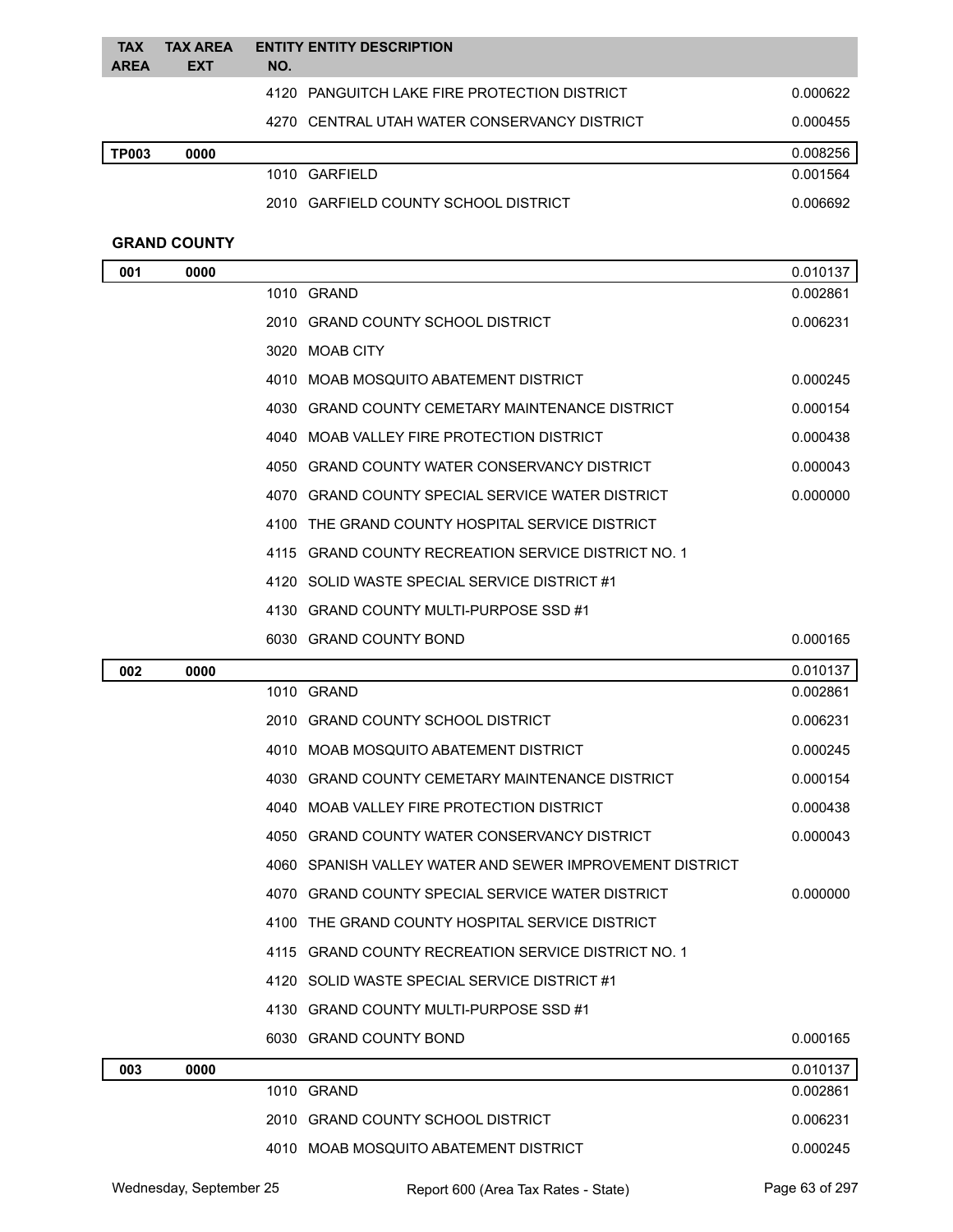| <b>TAX</b><br><b>AREA</b> | <b>TAX AREA</b><br><b>EXT</b> | NO.  | <b>ENTITY ENTITY DESCRIPTION</b>                    |          |
|---------------------------|-------------------------------|------|-----------------------------------------------------|----------|
|                           |                               | 4030 | <b>GRAND COUNTY CEMETARY MAINTENANCE DISTRICT</b>   | 0.000154 |
|                           |                               |      | 4040 MOAB VALLEY FIRE PROTECTION DISTRICT           | 0.000438 |
|                           |                               |      | 4050 GRAND COUNTY WATER CONSERVANCY DISTRICT        | 0.000043 |
|                           |                               |      | 4070 GRAND COUNTY SPECIAL SERVICE WATER DISTRICT    | 0.000000 |
|                           |                               |      | 4100 THE GRAND COUNTY HOSPITAL SERVICE DISTRICT     |          |
|                           |                               |      | 4115 GRAND COUNTY RECREATION SERVICE DISTRICT NO. 1 |          |
|                           |                               |      | 4120 SOLID WASTE SPECIAL SERVICE DISTRICT #1        |          |
|                           |                               |      | 4130 GRAND COUNTY MULTI-PURPOSE SSD #1              |          |
|                           |                               |      | 6030 GRAND COUNTY BOND                              | 0.000165 |
| 004                       | 0000                          |      |                                                     | 0.009454 |
|                           |                               |      | 1010 GRAND                                          | 0.002861 |
|                           |                               |      | 2010 GRAND COUNTY SCHOOL DISTRICT                   | 0.006231 |
|                           |                               |      | 4030 GRAND COUNTY CEMETARY MAINTENANCE DISTRICT     | 0.000154 |
|                           |                               | 4050 | GRAND COUNTY WATER CONSERVANCY DISTRICT             | 0.000043 |
|                           |                               |      | 4070 GRAND COUNTY SPECIAL SERVICE WATER DISTRICT    | 0.000000 |
|                           |                               |      | 4100 THE GRAND COUNTY HOSPITAL SERVICE DISTRICT     |          |
|                           |                               |      | 4115 GRAND COUNTY RECREATION SERVICE DISTRICT NO. 1 |          |
|                           |                               |      | 4120 SOLID WASTE SPECIAL SERVICE DISTRICT #1        |          |
|                           |                               |      | 4130 GRAND COUNTY MULTI-PURPOSE SSD #1              |          |
|                           |                               |      | 6030 GRAND COUNTY BOND                              | 0.000165 |
| 005                       | 0000                          |      |                                                     | 0.009454 |
|                           |                               |      | 1010 GRAND                                          | 0.002861 |
|                           |                               |      | 2010 GRAND COUNTY SCHOOL DISTRICT                   | 0.006231 |
|                           |                               |      | 4020 ELGIN MOSQUITO ABATEMENT DISTRICT              |          |
|                           |                               |      | 4030 GRAND COUNTY CEMETARY MAINTENANCE DISTRICT     | 0.000154 |
|                           |                               |      | 4050 GRAND COUNTY WATER CONSERVANCY DISTRICT        | 0.000043 |
|                           |                               |      | 4070 GRAND COUNTY SPECIAL SERVICE WATER DISTRICT    | 0.000000 |
|                           |                               |      | 4100 THE GRAND COUNTY HOSPITAL SERVICE DISTRICT     |          |
|                           |                               |      | 4115 GRAND COUNTY RECREATION SERVICE DISTRICT NO. 1 |          |
|                           |                               |      | 4120 SOLID WASTE SPECIAL SERVICE DISTRICT #1        |          |
|                           |                               |      | 4130 GRAND COUNTY MULTI-PURPOSE SSD #1              |          |
|                           |                               |      | 6030 GRAND COUNTY BOND                              | 0.000165 |
| 006                       | 0000                          |      |                                                     | 0.009890 |
|                           |                               |      | 1010 GRAND                                          | 0.002861 |
|                           |                               |      | 2010 GRAND COUNTY SCHOOL DISTRICT                   | 0.006231 |
|                           |                               |      | 4030 GRAND COUNTY CEMETARY MAINTENANCE DISTRICT     | 0.000154 |
|                           |                               |      | 4050 GRAND COUNTY WATER CONSERVANCY DISTRICT        | 0.000043 |
|                           |                               |      | 4070 GRAND COUNTY SPECIAL SERVICE WATER DISTRICT    | 0.000000 |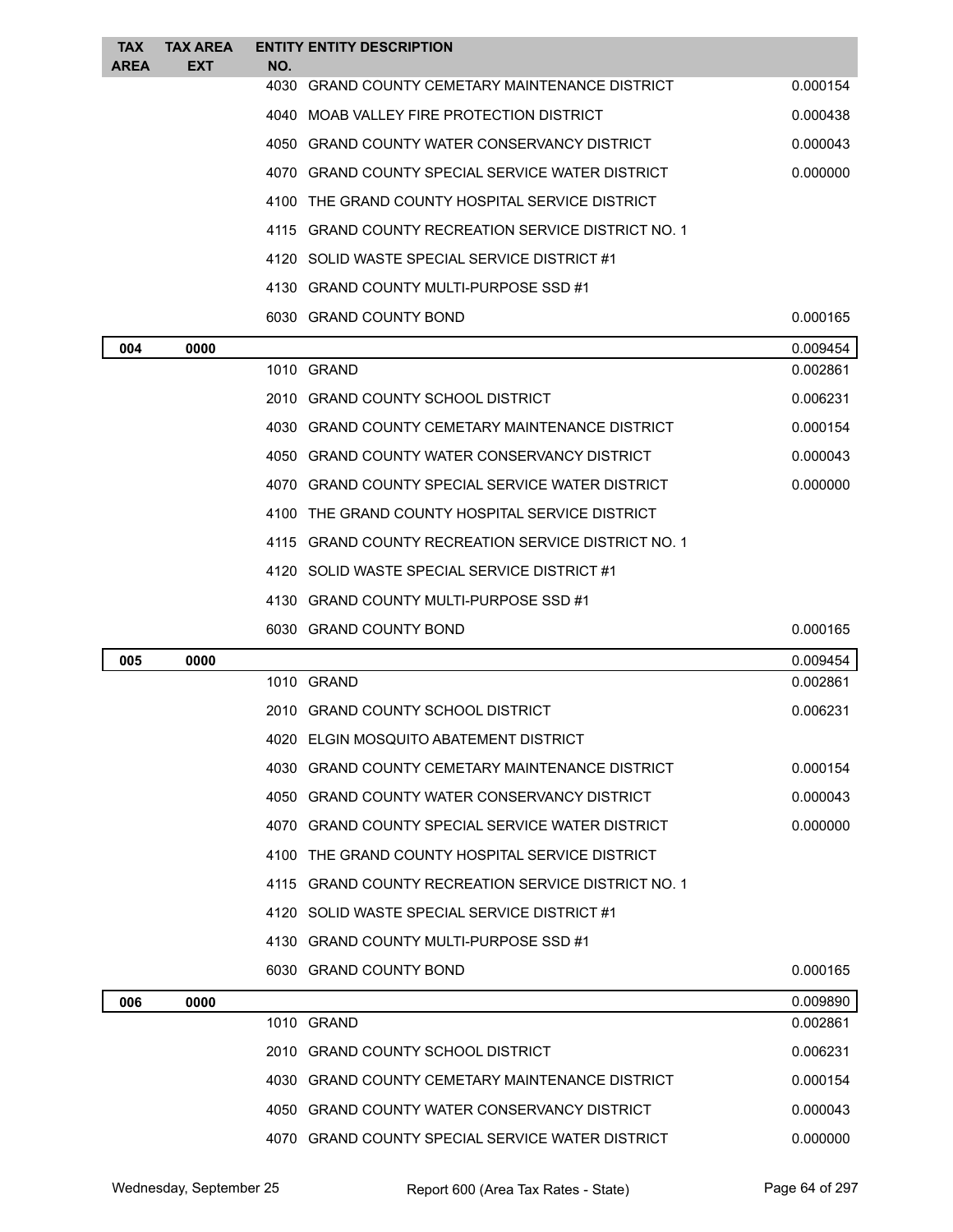| <b>TAX</b>  | <b>TAX AREA</b> |     | <b>ENTITY ENTITY DESCRIPTION</b>                                       |                      |
|-------------|-----------------|-----|------------------------------------------------------------------------|----------------------|
| <b>AREA</b> | <b>EXT</b>      | NO. | 4090 GRAND COUNTY SERVICE AREA FOR THE CASTLE VALLEY FIRE PRO          | 0.000436             |
|             |                 |     | 4100 THE GRAND COUNTY HOSPITAL SERVICE DISTRICT                        |                      |
|             |                 |     | 4115 GRAND COUNTY RECREATION SERVICE DISTRICT NO. 1                    |                      |
|             |                 |     | 4120 SOLID WASTE SPECIAL SERVICE DISTRICT #1                           |                      |
|             |                 |     | 4130 GRAND COUNTY MULTI-PURPOSE SSD #1                                 |                      |
|             |                 |     | 6030 GRAND COUNTY BOND                                                 | 0.000165             |
|             |                 |     |                                                                        |                      |
| 007         | 0000            |     | 1010 GRAND                                                             | 0.009454<br>0.002861 |
|             |                 |     | 2010 GRAND COUNTY SCHOOL DISTRICT                                      | 0.006231             |
|             |                 |     | 4030 GRAND COUNTY CEMETARY MAINTENANCE DISTRICT                        | 0.000154             |
|             |                 |     | 4050 GRAND COUNTY WATER CONSERVANCY DISTRICT                           | 0.000043             |
|             |                 |     | 4080 THOMPSON SPECIAL SERVICE DISTRICT                                 |                      |
|             |                 |     | 4100 THE GRAND COUNTY HOSPITAL SERVICE DISTRICT                        |                      |
|             |                 |     | 4115 GRAND COUNTY RECREATION SERVICE DISTRICT NO. 1                    |                      |
|             |                 |     | 4120 SOLID WASTE SPECIAL SERVICE DISTRICT #1                           |                      |
|             |                 |     | 4130 GRAND COUNTY MULTI-PURPOSE SSD #1                                 |                      |
|             |                 |     | 6030 GRAND COUNTY BOND                                                 | 0.000165             |
| 009         | 0000            |     |                                                                        | 0.010968             |
|             |                 |     | 1010 GRAND                                                             | 0.002861             |
|             |                 |     | 2010 GRAND COUNTY SCHOOL DISTRICT                                      | 0.006231             |
|             |                 |     | 3010 CASTLE VALLEY                                                     | 0.001078             |
|             |                 |     | 4030 GRAND COUNTY CEMETARY MAINTENANCE DISTRICT                        | 0.000154             |
|             |                 |     | 4050 GRAND COUNTY WATER CONSERVANCY DISTRICT                           | 0.000043             |
|             |                 |     | 4070 GRAND COUNTY SPECIAL SERVICE WATER DISTRICT                       | 0.000000             |
|             |                 |     | 4090 GRAND COUNTY SERVICE AREA FOR THE CASTLE VALLEY FIRE PRO 0.000436 |                      |
|             |                 |     | 4100 THE GRAND COUNTY HOSPITAL SERVICE DISTRICT                        |                      |
|             |                 |     | 4115 GRAND COUNTY RECREATION SERVICE DISTRICT NO. 1                    |                      |
|             |                 |     | 4120 SOLID WASTE SPECIAL SERVICE DISTRICT #1                           |                      |
|             |                 |     | 4130 GRAND COUNTY MULTI-PURPOSE SSD #1                                 |                      |
|             |                 |     | 6030 GRAND COUNTY BOND                                                 | 0.000165             |
| 011         | 0000            |     |                                                                        | 0.010137             |
|             |                 |     | 1010 GRAND                                                             | 0.002861             |
|             |                 |     | 2010 GRAND COUNTY SCHOOL DISTRICT                                      | 0.006231             |
|             |                 |     | 3020 MOAB CITY                                                         |                      |
|             |                 |     | 4010 MOAB MOSQUITO ABATEMENT DISTRICT                                  | 0.000245             |
|             |                 |     | 4030 GRAND COUNTY CEMETARY MAINTENANCE DISTRICT                        | 0.000154             |
|             |                 |     | 4040 MOAB VALLEY FIRE PROTECTION DISTRICT                              | 0.000438             |
|             |                 |     | 4050 GRAND COUNTY WATER CONSERVANCY DISTRICT                           | 0.000043             |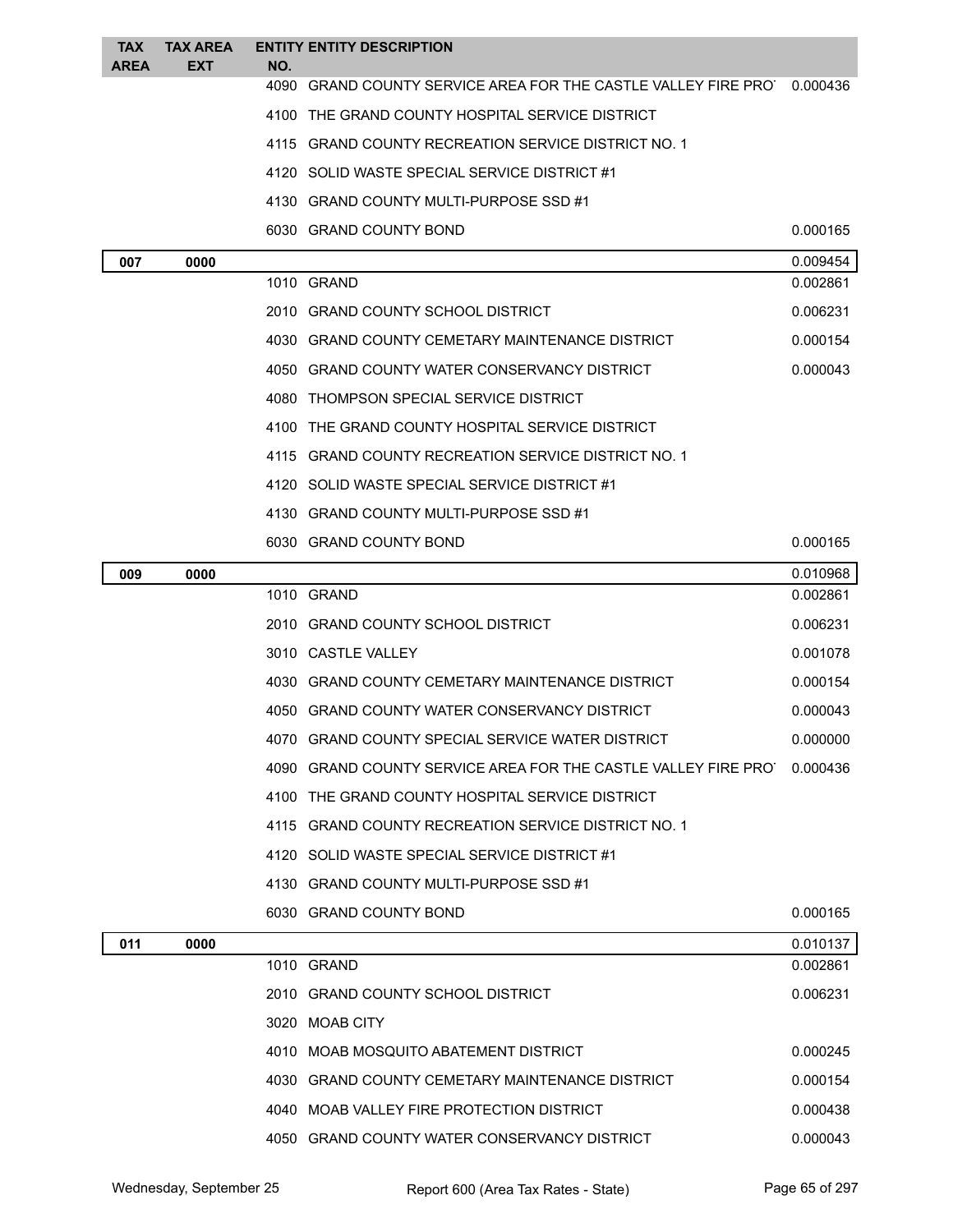| <b>TAX</b><br><b>AREA</b> | <b>TAX AREA</b><br><b>EXT</b> | NO.  | <b>ENTITY ENTITY DESCRIPTION</b>                         |          |
|---------------------------|-------------------------------|------|----------------------------------------------------------|----------|
|                           |                               |      | 4060 SPANISH VALLEY WATER AND SEWER IMPROVEMENT DISTRICT |          |
|                           |                               |      | 4070 GRAND COUNTY SPECIAL SERVICE WATER DISTRICT         | 0.000000 |
|                           |                               |      | 4100 THE GRAND COUNTY HOSPITAL SERVICE DISTRICT          |          |
|                           |                               | 4115 | <b>GRAND COUNTY RECREATION SERVICE DISTRICT NO. 1</b>    |          |
|                           |                               |      | 4120 SOLID WASTE SPECIAL SERVICE DISTRICT #1             |          |
|                           |                               |      | 4130 GRAND COUNTY MULTI-PURPOSE SSD #1                   |          |
|                           |                               |      | 6030 GRAND COUNTY BOND                                   | 0.000165 |
| 012                       | 0000                          |      |                                                          | 0.009454 |
|                           |                               |      | 1010 GRAND                                               | 0.002861 |
|                           |                               |      | 2010 GRAND COUNTY SCHOOL DISTRICT                        | 0.006231 |
|                           |                               |      | 4030 GRAND COUNTY CEMETARY MAINTENANCE DISTRICT          | 0.000154 |
|                           |                               |      | 4050 GRAND COUNTY WATER CONSERVANCY DISTRICT             | 0.000043 |
|                           |                               |      | 4060 SPANISH VALLEY WATER AND SEWER IMPROVEMENT DISTRICT |          |
|                           |                               |      | 4070 GRAND COUNTY SPECIAL SERVICE WATER DISTRICT         | 0.000000 |
|                           |                               |      | 4100 THE GRAND COUNTY HOSPITAL SERVICE DISTRICT          |          |
|                           |                               |      | 4115 GRAND COUNTY RECREATION SERVICE DISTRICT NO. 1      |          |
|                           |                               |      | 4120 SOLID WASTE SPECIAL SERVICE DISTRICT #1             |          |
|                           |                               |      | 4130 GRAND COUNTY MULTI-PURPOSE SSD #1                   |          |
|                           |                               |      | 6030 GRAND COUNTY BOND                                   | 0.000165 |

### **IRON COUNTY**

| 0000<br>001 |                                                     | 0.015117 |
|-------------|-----------------------------------------------------|----------|
|             | 1010 IRON                                           | 0.002387 |
|             | 2010 IRON COUNTY SCHOOL DISTRICT                    | 0.008273 |
|             | 3060 PAROWAN                                        | 0.004457 |
| 002<br>0000 |                                                     | 0.011767 |
|             | 1010 IRON                                           | 0.002387 |
|             | 2010 IRON COUNTY SCHOOL DISTRICT                    | 0.008273 |
|             | 3050 PARAGONAH                                      | 0.001107 |
| 003<br>0000 |                                                     | 0.014352 |
|             | 1010 IRON                                           | 0.002387 |
|             | 2010 IRON COUNTY SCHOOL DISTRICT                    | 0.008273 |
|             | 3040 KANARRAVILLE                                   | 0.002913 |
|             | 4015 CENTRAL IRON COUNTY WATER CONSERVANCY DISTRICT | 0.000779 |
| 004<br>0000 |                                                     | 0.013537 |
|             | 1010 IRON                                           | 0.002387 |
|             | 2010 IRON COUNTY SCHOOL DISTRICT                    | 0.008273 |
|             |                                                     |          |
|             | 3030 ENOCH                                          | 0.002098 |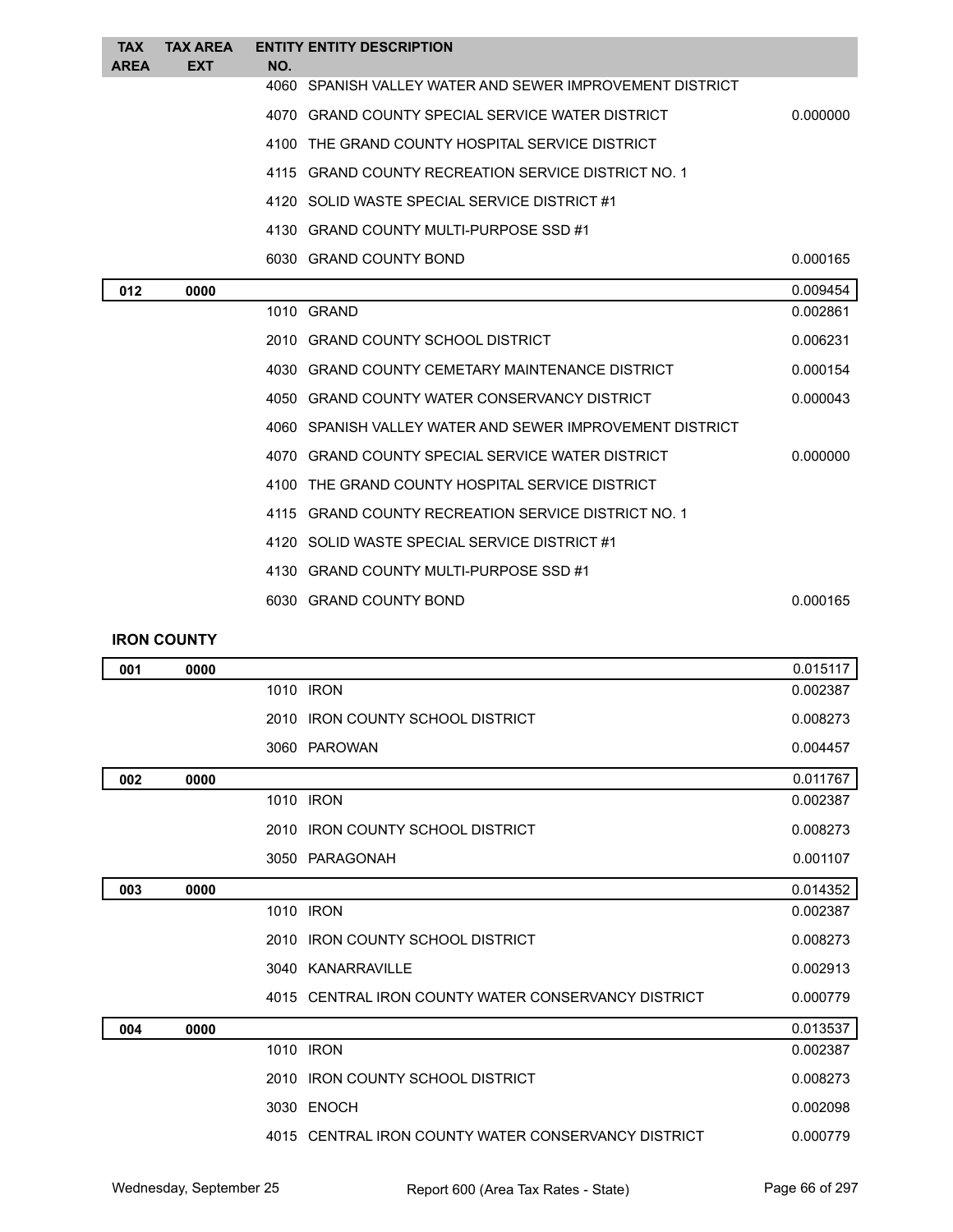| <b>TAX</b>  | <b>TAX AREA</b> | <b>ENTITY ENTITY DESCRIPTION</b>                               |          |
|-------------|-----------------|----------------------------------------------------------------|----------|
| <b>AREA</b> | <b>EXT</b>      | NO.                                                            |          |
| 005         | 0000            |                                                                | 0.016300 |
|             |                 | 1010 IRON                                                      | 0.002387 |
|             |                 | 2010 IRON COUNTY SCHOOL DISTRICT                               | 0.008273 |
|             |                 | 3010 BRIAN HEAD CITY                                           | 0.005640 |
| 006         | 0000            |                                                                | 0.015283 |
|             |                 | 1010 IRON                                                      | 0.002387 |
|             |                 | 2010 IRON COUNTY SCHOOL DISTRICT                               | 0.008273 |
|             |                 | 3020 CEDAR CITY                                                | 0.003844 |
|             |                 | 4015 CENTRAL IRON COUNTY WATER CONSERVANCY DISTRICT            | 0.000779 |
| 007         | 0000            |                                                                | 0.013751 |
|             |                 | 1010 IRON                                                      | 0.002387 |
|             |                 | 2010 IRON COUNTY SCHOOL DISTRICT                               | 0.008273 |
|             |                 | 4020 IRON COUNTY UNINCORPORATED AREA SERVICES DISTRICT #2 (MUI | 0.003091 |
| 010         | 0000            |                                                                | 0.014530 |
|             |                 | 1010 IRON                                                      | 0.002387 |
|             |                 | 2010 IRON COUNTY SCHOOL DISTRICT                               | 0.008273 |
|             |                 | 4010 IRON COUNTY SERVICE AREA NO. 2                            |          |
|             |                 | 4015 CENTRAL IRON COUNTY WATER CONSERVANCY DISTRICT            | 0.000779 |
|             |                 | 4020 IRON COUNTY UNINCORPORATED AREA SERVICES DISTRICT #2 (MUI | 0.003091 |
| 010         | 0001            |                                                                | 0.014530 |
|             |                 | 1010 IRON                                                      | 0.002387 |
|             |                 | 2010 IRON COUNTY SCHOOL DISTRICT                               | 0.008273 |
|             |                 | 4015 CENTRAL IRON COUNTY WATER CONSERVANCY DISTRICT            | 0.000779 |
|             |                 | 4020 IRON COUNTY UNINCORPORATED AREA SERVICES DISTRICT #2 (MUI | 0.003091 |
| 011         | 0000            |                                                                | 0.016300 |
|             |                 | 1010 IRON                                                      | 0.002387 |
|             |                 | 2010 IRON COUNTY SCHOOL DISTRICT                               | 0.008273 |
|             |                 | 3010 BRIAN HEAD CITY                                           | 0.005640 |
| 012         | 0000            |                                                                | 0.016300 |
|             |                 | 1010 IRON                                                      | 0.002387 |
|             |                 | 2010 IRON COUNTY SCHOOL DISTRICT                               | 0.008273 |
|             |                 | 3010 BRIAN HEAD CITY                                           | 0.005640 |
| 013         | 0000            |                                                                | 0.015283 |
|             |                 | 1010 IRON                                                      | 0.002387 |
|             |                 | 2010 IRON COUNTY SCHOOL DISTRICT                               | 0.008273 |
|             |                 | 3020 CEDAR CITY                                                | 0.003844 |
|             |                 | 4015 CENTRAL IRON COUNTY WATER CONSERVANCY DISTRICT            | 0.000779 |
| 014         | 0000            |                                                                | 0.013751 |
|             |                 | 1010 IRON                                                      | 0.002387 |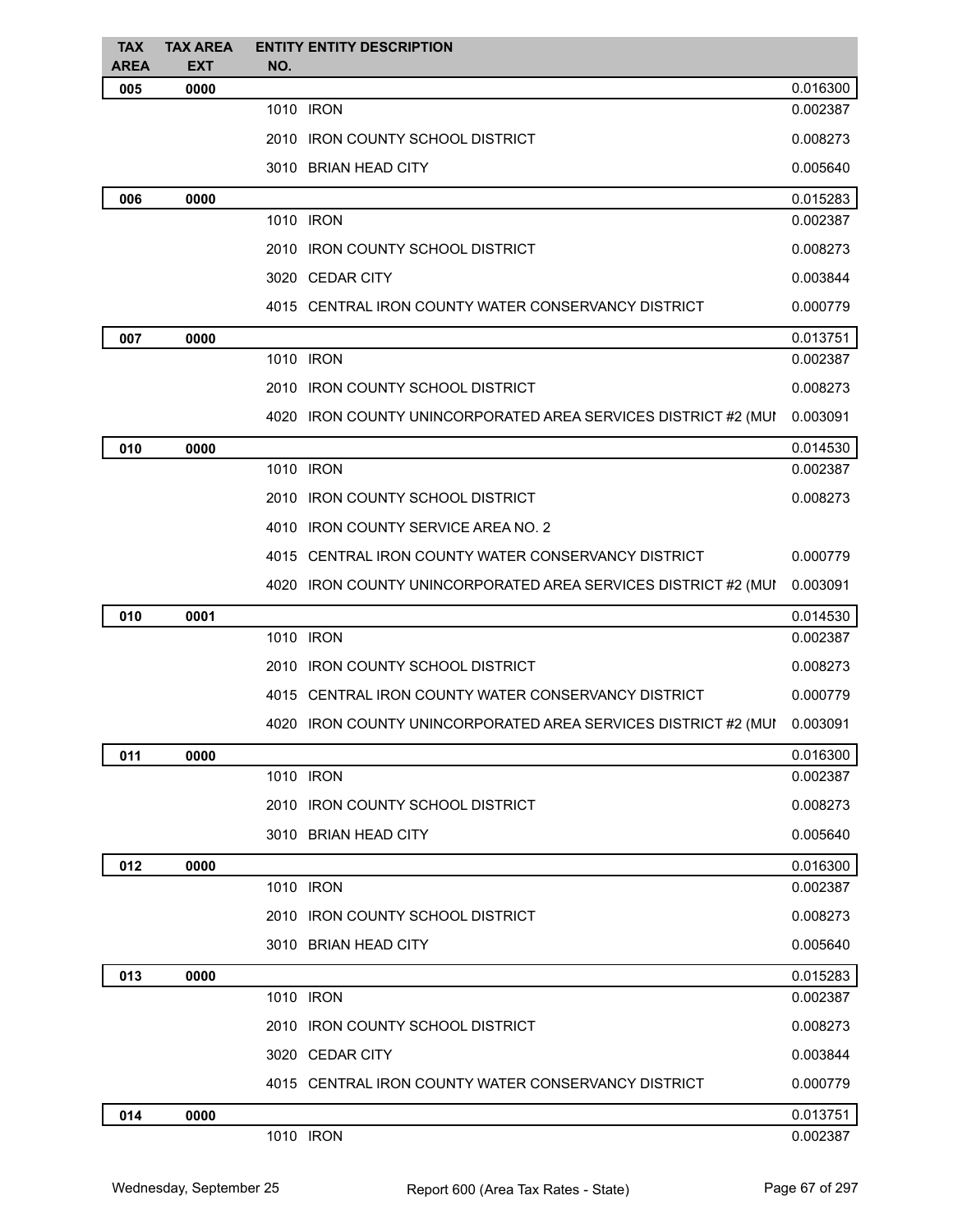| <b>TAX</b>  | <b>TAX AREA</b> | <b>ENTITY ENTITY DESCRIPTION</b>                                        |          |
|-------------|-----------------|-------------------------------------------------------------------------|----------|
| <b>AREA</b> | <b>EXT</b>      | NO.                                                                     |          |
|             |                 | 2010 IRON COUNTY SCHOOL DISTRICT                                        | 0.008273 |
|             |                 | 4020 IRON COUNTY UNINCORPORATED AREA SERVICES DISTRICT #2 (MUI 0.003091 |          |

## **JUAB COUNTY**

| 001 | 0000 |                                                           | 0.014154 |
|-----|------|-----------------------------------------------------------|----------|
|     |      | 1010 JUAB                                                 | 0.002959 |
|     |      | 2010 JUAB COUNTY SCHOOL DISTRICT                          | 0.008131 |
|     |      | 3040 NEPHI CITY                                           | 0.001569 |
|     |      | 4010 EAST JUAB COUNTY WATER CONSERVANCY DISTRICT          | 0.000244 |
|     |      | 4015 JUAB COUNTY FIRE PROTECTION SPECIAL SERVICE DISTRICT | 0.000796 |
|     |      | 4270 CENTRAL UTAH WATER CONSERVANCY DISTRICT              | 0.000455 |
| 002 | 0000 |                                                           | 0.013499 |
|     |      | 1010 JUAB                                                 | 0.002959 |
|     |      | 2010 JUAB COUNTY SCHOOL DISTRICT                          | 0.008131 |
|     |      | 3020 LEVAN                                                | 0.001158 |
|     |      | 4015 JUAB COUNTY FIRE PROTECTION SPECIAL SERVICE DISTRICT | 0.000796 |
|     |      | 4270 CENTRAL UTAH WATER CONSERVANCY DISTRICT              | 0.000455 |
| 003 | 0000 |                                                           | 0.013819 |
|     |      | 1010 JUAB                                                 | 0.002959 |
|     |      | 2010 JUAB COUNTY SCHOOL DISTRICT                          | 0.008131 |
|     |      | 3030 MONA                                                 | 0.001234 |
|     |      | 4010 EAST JUAB COUNTY WATER CONSERVANCY DISTRICT          | 0.000244 |
|     |      | 4015 JUAB COUNTY FIRE PROTECTION SPECIAL SERVICE DISTRICT | 0.000796 |
|     |      | 4270 CENTRAL UTAH WATER CONSERVANCY DISTRICT              | 0.000455 |
| 004 | 0000 |                                                           | 0.012585 |
|     |      | 1010 JUAB                                                 | 0.002959 |
|     |      | 2010 JUAB COUNTY SCHOOL DISTRICT                          | 0.008131 |
|     |      | 4010 EAST JUAB COUNTY WATER CONSERVANCY DISTRICT          | 0.000244 |
|     |      | 4015 JUAB COUNTY FIRE PROTECTION SPECIAL SERVICE DISTRICT | 0.000796 |
|     |      | 4270 CENTRAL UTAH WATER CONSERVANCY DISTRICT              | 0.000455 |
| 005 | 0000 |                                                           | 0.012341 |
|     |      | 1010 JUAB                                                 | 0.002959 |
|     |      | 2010 JUAB COUNTY SCHOOL DISTRICT                          | 0.008131 |
|     |      | 4015 JUAB COUNTY FIRE PROTECTION SPECIAL SERVICE DISTRICT | 0.000796 |
|     |      | 4270 CENTRAL UTAH WATER CONSERVANCY DISTRICT              | 0.000455 |
| 006 | 0000 |                                                           | 0.012341 |
|     |      | 1010 JUAB                                                 | 0.002959 |
|     |      | 2010 JUAB COUNTY SCHOOL DISTRICT                          | 0.008131 |
|     |      | 4015 JUAB COUNTY FIRE PROTECTION SPECIAL SERVICE DISTRICT | 0.000796 |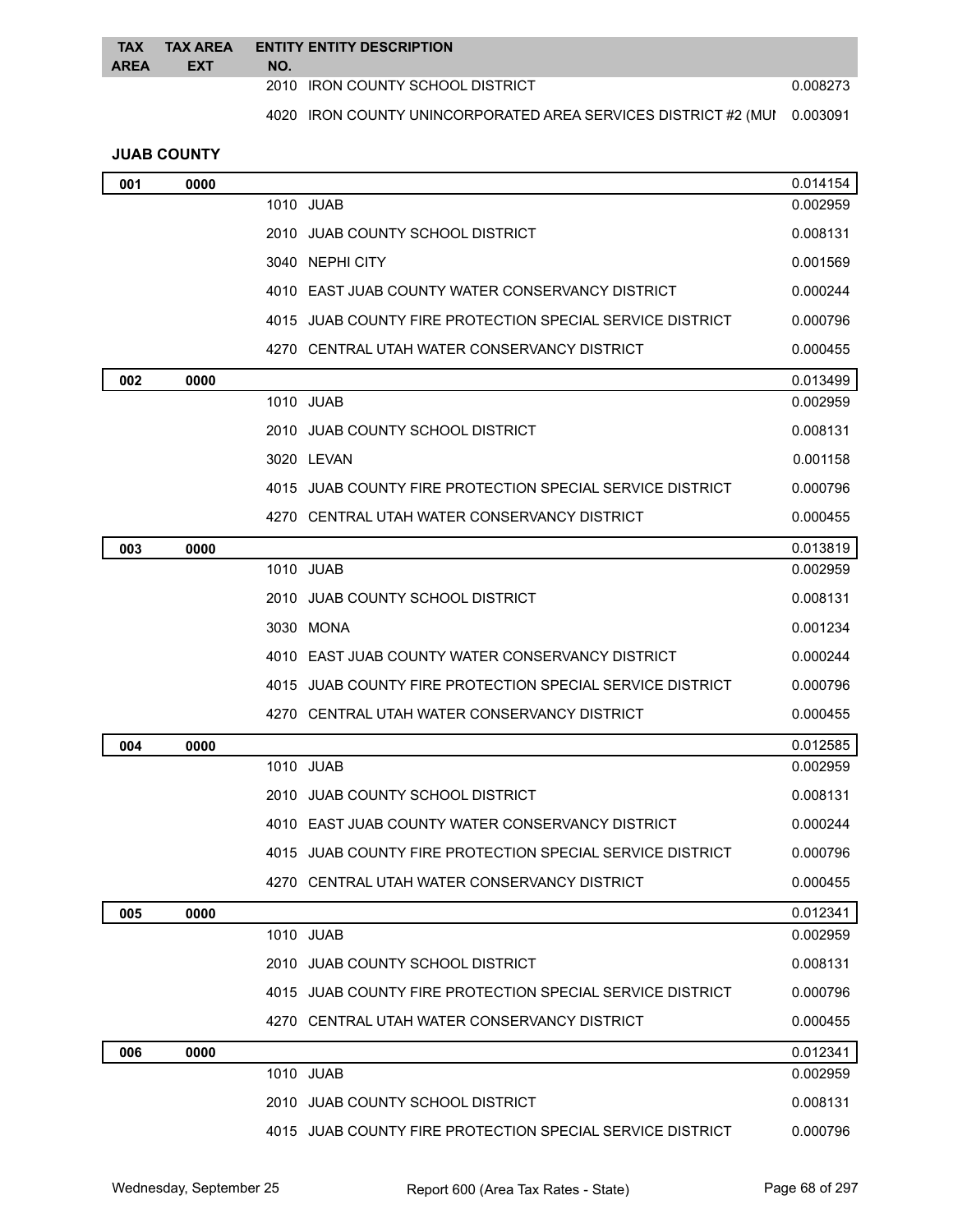| <b>TAX</b>  | <b>TAX AREA</b> | <b>ENTITY ENTITY DESCRIPTION</b>                          |          |
|-------------|-----------------|-----------------------------------------------------------|----------|
| <b>AREA</b> | <b>EXT</b>      | NO.<br>4270 CENTRAL UTAH WATER CONSERVANCY DISTRICT       | 0.000455 |
| 007         | 0000            |                                                           | 0.011886 |
|             |                 | 1010 JUAB                                                 | 0.002959 |
|             |                 | 2010 JUAB COUNTY SCHOOL DISTRICT                          | 0.008131 |
|             |                 | 4015 JUAB COUNTY FIRE PROTECTION SPECIAL SERVICE DISTRICT | 0.000796 |
| 008         | 0000            |                                                           | 0.015223 |
|             |                 | 1010 JUAB                                                 | 0.002959 |
|             |                 | 2020 TINTIC SCHOOL DISTRICT                               | 0.007826 |
|             |                 | 3010 EUREKA                                               | 0.003187 |
|             |                 | 4015 JUAB COUNTY FIRE PROTECTION SPECIAL SERVICE DISTRICT | 0.000796 |
|             |                 | 4270 CENTRAL UTAH WATER CONSERVANCY DISTRICT              | 0.000455 |
| 009         | 0000            |                                                           | 0.012036 |
|             |                 | 1010 JUAB                                                 | 0.002959 |
|             |                 | 2020 TINTIC SCHOOL DISTRICT                               | 0.007826 |
|             |                 | 4015 JUAB COUNTY FIRE PROTECTION SPECIAL SERVICE DISTRICT | 0.000796 |
|             |                 | 4270 CENTRAL UTAH WATER CONSERVANCY DISTRICT              | 0.000455 |
| 010         | 0000            |                                                           | 0.011581 |
|             |                 | 1010 JUAB                                                 | 0.002959 |
|             |                 | 2020 TINTIC SCHOOL DISTRICT                               | 0.007826 |
|             |                 | 4015 JUAB COUNTY FIRE PROTECTION SPECIAL SERVICE DISTRICT | 0.000796 |
| 011         | 0000            |                                                           | 0.012341 |
|             |                 | 1010 JUAB                                                 | 0.002959 |
|             |                 | 2010 JUAB COUNTY SCHOOL DISTRICT                          | 0.008131 |
|             |                 | 4015 JUAB COUNTY FIRE PROTECTION SPECIAL SERVICE DISTRICT | 0.000796 |
|             |                 | 4270 CENTRAL UTAH WATER CONSERVANCY DISTRICT              | 0.000455 |
| 012         | 0000            |                                                           | 0.012585 |
|             |                 | 1010 JUAB                                                 | 0.002959 |
|             |                 | 2010 JUAB COUNTY SCHOOL DISTRICT                          | 0.008131 |
|             |                 | 4010 EAST JUAB COUNTY WATER CONSERVANCY DISTRICT          | 0.000244 |
|             |                 | 4015 JUAB COUNTY FIRE PROTECTION SPECIAL SERVICE DISTRICT | 0.000796 |
|             |                 | 4270 CENTRAL UTAH WATER CONSERVANCY DISTRICT              | 0.000455 |
| 013         | 0000            |                                                           | 0.015213 |
|             |                 | 1010 JUAB                                                 | 0.002959 |
|             |                 | 2010 JUAB COUNTY SCHOOL DISTRICT                          | 0.008131 |
|             |                 | 3080 ROCKY RIDGE TOWN                                     | 0.002628 |
|             |                 | 4010 EAST JUAB COUNTY WATER CONSERVANCY DISTRICT          | 0.000244 |
|             |                 | 4015 JUAB COUNTY FIRE PROTECTION SPECIAL SERVICE DISTRICT | 0.000796 |
|             |                 | 4270 CENTRAL UTAH WATER CONSERVANCY DISTRICT              | 0.000455 |
| 014         | 0000            |                                                           | 0.014402 |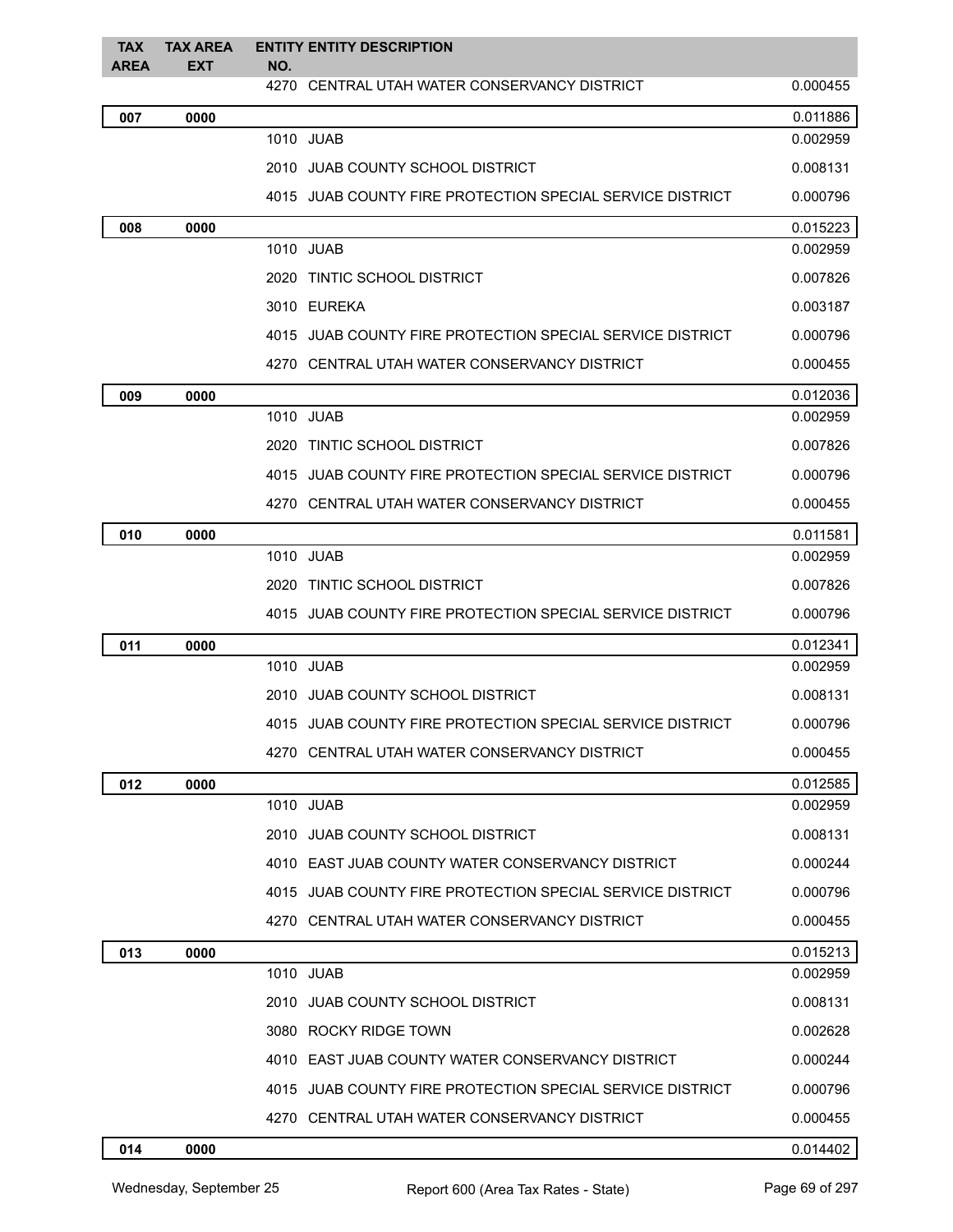| 1010 JUAB<br>2010 JUAB COUNTY SCHOOL DISTRICT<br>3090 SANTAQUIN CITY<br>4010 EAST JUAB COUNTY WATER CONSERVANCY DISTRICT<br>4015 JUAB COUNTY FIRE PROTECTION SPECIAL SERVICE DISTRICT<br>4270 CENTRAL UTAH WATER CONSERVANCY DISTRICT | <b>TAX</b><br>AREA | <b>TAX AREA</b><br><b>EXT</b> | <b>ENTITY ENTITY DESCRIPTION</b><br>NO. |          |
|---------------------------------------------------------------------------------------------------------------------------------------------------------------------------------------------------------------------------------------|--------------------|-------------------------------|-----------------------------------------|----------|
|                                                                                                                                                                                                                                       |                    |                               |                                         | 0.002959 |
|                                                                                                                                                                                                                                       |                    |                               |                                         | 0.008131 |
|                                                                                                                                                                                                                                       |                    |                               |                                         | 0.001817 |
|                                                                                                                                                                                                                                       |                    |                               |                                         | 0.000244 |
|                                                                                                                                                                                                                                       |                    |                               |                                         | 0.000796 |
|                                                                                                                                                                                                                                       |                    |                               |                                         | 0.000455 |

## **KANE COUNTY**

| 001 | 0000 |                                                               | 0.009817 |
|-----|------|---------------------------------------------------------------|----------|
|     |      | 1010 KANE                                                     | 0.004226 |
|     |      | 2010 KANE COUNTY SCHOOL DISTRICT                              | 0.004970 |
|     |      | 4050 KANE COUNTY WATER CONSERVANCY DISTRICT                   | 0.000621 |
|     |      | 4060 KANE COUNTY HUMAN RESOURCES SPECIAL SERVICE DISTRICT     |          |
|     |      | 4065 KANE COUNTY RECREATION AND TRANSPORTATION SPECIAL SERVIC |          |
| 002 | 0000 |                                                               | 0.011340 |
|     |      | 1010 KANE                                                     | 0.004226 |
|     |      | 2010 KANE COUNTY SCHOOL DISTRICT                              | 0.004970 |
|     |      | 3040 KANAB CITY                                               | 0.001523 |
|     |      | 4030 WESTERN KANE COUNTY SPECIAL SERVICE DISTRICT #1          |          |
|     |      | 4050 KANE COUNTY WATER CONSERVANCY DISTRICT                   | 0.000621 |
|     |      | 4060 KANE COUNTY HUMAN RESOURCES SPECIAL SERVICE DISTRICT     |          |
|     |      | 4065 KANE COUNTY RECREATION AND TRANSPORTATION SPECIAL SERVIC |          |
| 003 | 0000 |                                                               | 0.011760 |
|     |      | 1010 KANE                                                     | 0.004226 |
|     |      | 2010 KANE COUNTY SCHOOL DISTRICT                              | 0.004970 |
|     |      | 3050 ORDERVILLE                                               | 0.001943 |
|     |      | 4020 LONG VALLEY SEWER IMPROVEMENT DISTRICT                   |          |
|     |      | 4030 WESTERN KANE COUNTY SPECIAL SERVICE DISTRICT #1          |          |
|     |      | 4050 KANE COUNTY WATER CONSERVANCY DISTRICT                   | 0.000621 |
|     |      | 4060 KANE COUNTY HUMAN RESOURCES SPECIAL SERVICE DISTRICT     |          |
|     |      | 4065 KANE COUNTY RECREATION AND TRANSPORTATION SPECIAL SERVIO |          |

| 004 | 0000 |                                                           | 0.011982 |
|-----|------|-----------------------------------------------------------|----------|
|     |      | 1010 KANE                                                 | 0.004226 |
|     |      | 2010 KANE COUNTY SCHOOL DISTRICT                          | 0.004970 |
|     |      | 3030 GLENDALE                                             | 0.002165 |
|     |      | 4020 LONG VALLEY SEWER IMPROVEMENT DISTRICT               |          |
|     |      | 4030 WESTERN KANE COUNTY SPECIAL SERVICE DISTRICT #1      |          |
|     |      | 4050 KANE COUNTY WATER CONSERVANCY DISTRICT               | 0.000621 |
|     |      | 4060 KANE COUNTY HUMAN RESOURCES SPECIAL SERVICE DISTRICT |          |
|     |      |                                                           |          |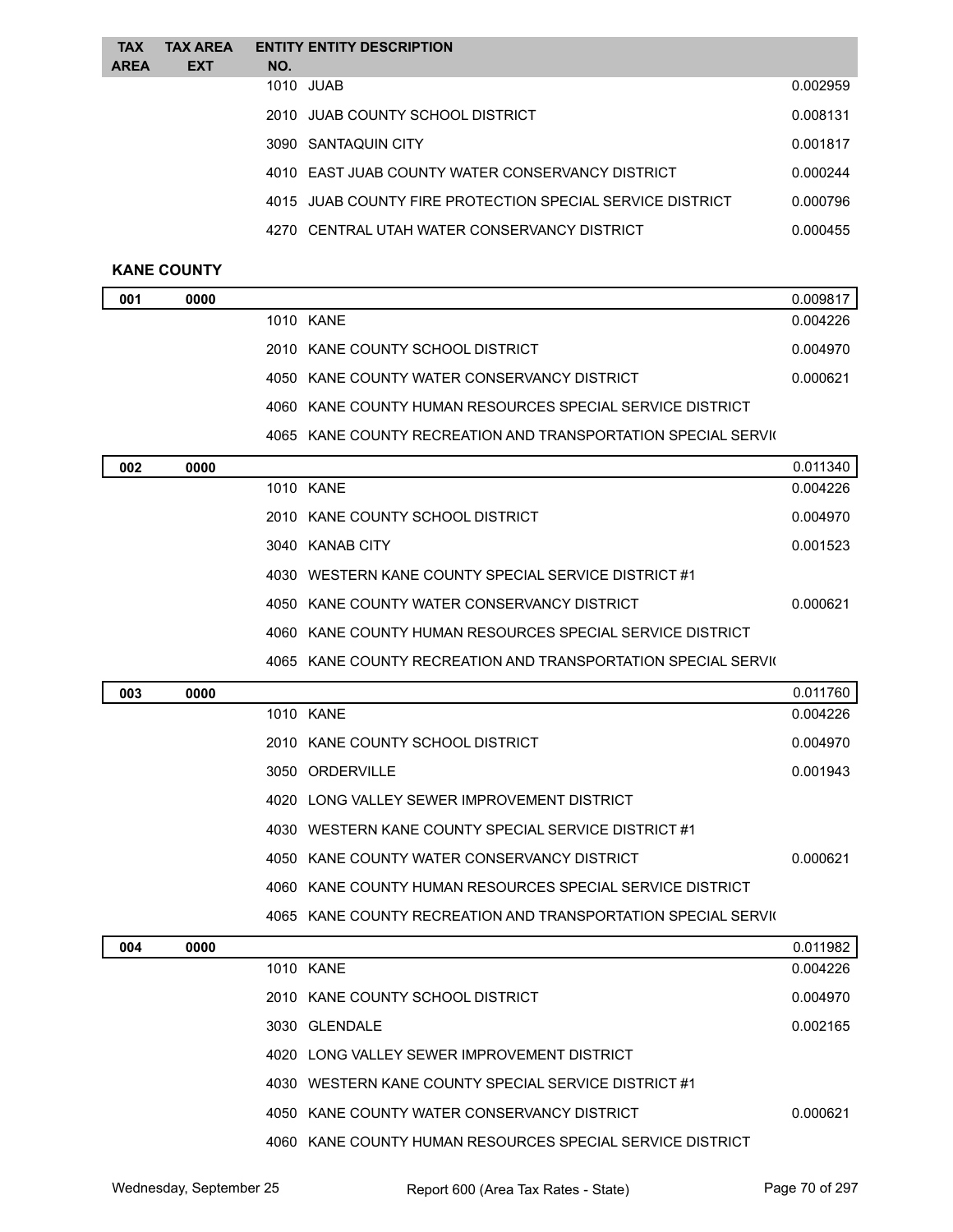| <b>TAX</b>  | <b>TAX AREA</b> | <b>ENTITY ENTITY DESCRIPTION</b>                              |
|-------------|-----------------|---------------------------------------------------------------|
| <b>AREA</b> | <b>EXT</b>      | NO.                                                           |
|             |                 | 4065 KANE COUNTY RECREATION AND TRANSPORTATION SPECIAL SERVIC |
|             |                 |                                                               |

| 004 | 0001 |                                                               | 0.011982 |
|-----|------|---------------------------------------------------------------|----------|
|     |      | 1010 KANE                                                     | 0.004226 |
|     |      | 2010 KANE COUNTY SCHOOL DISTRICT                              | 0.004970 |
|     |      | 3030 GLENDALE                                                 | 0.002165 |
|     |      | 4030 WESTERN KANE COUNTY SPECIAL SERVICE DISTRICT #1          |          |
|     |      | 4050 KANE COUNTY WATER CONSERVANCY DISTRICT                   | 0.000621 |
|     |      | 4060 KANE COUNTY HUMAN RESOURCES SPECIAL SERVICE DISTRICT     |          |
|     |      | 4065 KANE COUNTY RECREATION AND TRANSPORTATION SPECIAL SERVIC |          |

| 005 | 0000 |                                                               | 0.013074 |
|-----|------|---------------------------------------------------------------|----------|
|     |      | 1010 KANE                                                     | 0.004226 |
|     |      | 2010 KANE COUNTY SCHOOL DISTRICT                              | 0.004970 |
|     |      | 3010 ALTON                                                    | 0.003257 |
|     |      | 4030 WESTERN KANE COUNTY SPECIAL SERVICE DISTRICT #1          |          |
|     |      | 4050 KANE COUNTY WATER CONSERVANCY DISTRICT                   | 0.000621 |
|     |      | 4065 KANE COUNTY RECREATION AND TRANSPORTATION SPECIAL SERVIC |          |

| 005 | 0001 |                                                               | 0.013074 |
|-----|------|---------------------------------------------------------------|----------|
|     |      | 1010 KANE                                                     | 0.004226 |
|     |      | 2010 KANE COUNTY SCHOOL DISTRICT                              | 0.004970 |
|     |      | 3010 ALTON                                                    | 0.003257 |
|     |      | WESTERN KANE COUNTY SPECIAL SERVICE DISTRICT #1<br>4030       |          |
|     |      | 4050 KANE COUNTY WATER CONSERVANCY DISTRICT                   | 0.000621 |
|     |      | 4060 KANE COUNTY HUMAN RESOURCES SPECIAL SERVICE DISTRICT     |          |
|     |      | 4065 KANE COUNTY RECREATION AND TRANSPORTATION SPECIAL SERVIC |          |

| 006 | 0000 |                                                               | 0.009817 |
|-----|------|---------------------------------------------------------------|----------|
|     |      | 1010 KANE                                                     | 0.004226 |
|     |      | 2010 KANE COUNTY SCHOOL DISTRICT                              | 0.004970 |
|     |      | 4020 LONG VALLEY SEWER IMPROVEMENT DISTRICT                   |          |
|     |      | 4030 WESTERN KANE COUNTY SPECIAL SERVICE DISTRICT #1          |          |
|     |      | 4050 KANE COUNTY WATER CONSERVANCY DISTRICT                   | 0.000621 |
|     |      | 4060 KANE COUNTY HUMAN RESOURCES SPECIAL SERVICE DISTRICT     |          |
|     |      | 4065 KANE COUNTY RECREATION AND TRANSPORTATION SPECIAL SERVIC |          |

| 007 | 0000 |                                                               | 0.009817 |
|-----|------|---------------------------------------------------------------|----------|
|     |      | 1010 KANE                                                     | 0.004226 |
|     |      | 2010 KANE COUNTY SCHOOL DISTRICT                              | 0.004970 |
|     |      | WESTERN KANE COUNTY SPECIAL SERVICE DISTRICT #1<br>4030       |          |
|     |      | 4050 KANE COUNTY WATER CONSERVANCY DISTRICT                   | 0.000621 |
|     |      | 4060 KANE COUNTY HUMAN RESOURCES SPECIAL SERVICE DISTRICT     |          |
|     |      | 4065 KANE COUNTY RECREATION AND TRANSPORTATION SPECIAL SERVIC |          |
|     |      |                                                               |          |

Wednesday, September 25 **Report 600 (Area Tax Rates - State)** Page 71 of 297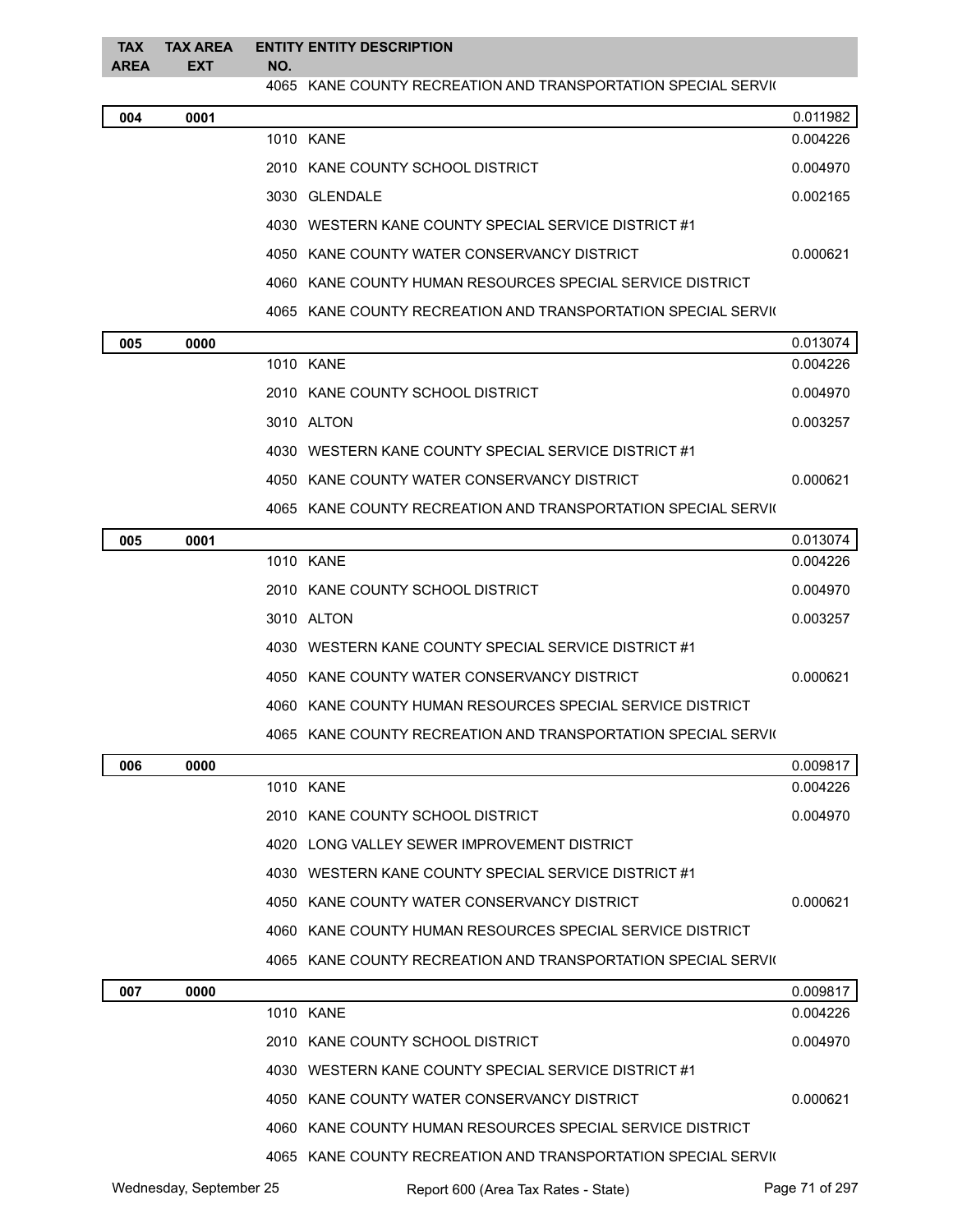| <b>TAX</b><br><b>AREA</b> | <b>TAX AREA</b><br><b>EXT</b> | NO. | <b>ENTITY ENTITY DESCRIPTION</b>                              |          |
|---------------------------|-------------------------------|-----|---------------------------------------------------------------|----------|
| 010                       | 0000                          |     |                                                               | 0.013345 |
|                           |                               |     | 1010 KANE                                                     | 0.004226 |
|                           |                               |     | 2010 KANE COUNTY SCHOOL DISTRICT                              | 0.004970 |
|                           |                               |     | 3020 BIG WATER                                                | 0.003528 |
|                           |                               |     | 4010 GLEN CANYON CITY SPECIAL SERVICE DISTRICT NO. 1          |          |
|                           |                               |     | 4050 KANE COUNTY WATER CONSERVANCY DISTRICT                   | 0.000621 |
|                           |                               |     | 4065 KANE COUNTY RECREATION AND TRANSPORTATION SPECIAL SERVIO |          |
| 011                       | 0000                          |     |                                                               | 0.010120 |
|                           |                               |     | 1010 KANE                                                     | 0.004226 |
|                           |                               |     | 2010 KANE COUNTY SCHOOL DISTRICT                              | 0.004970 |
|                           |                               |     | 4040 CHURCH WELLS SPECIAL SERVICE DISTRICT                    | 0.000303 |
|                           |                               |     | 4050 KANE COUNTY WATER CONSERVANCY DISTRICT                   | 0.000621 |
|                           |                               |     | 4060 KANE COUNTY HUMAN RESOURCES SPECIAL SERVICE DISTRICT     |          |
|                           |                               |     | 4065 KANE COUNTY RECREATION AND TRANSPORTATION SPECIAL SERVIC |          |
| 012                       | 0000                          |     |                                                               | 0.009817 |
|                           |                               |     | 1010 KANE                                                     | 0.004226 |
|                           |                               |     | 2010 KANE COUNTY SCHOOL DISTRICT                              | 0.004970 |
|                           |                               |     | 4030 WESTERN KANE COUNTY SPECIAL SERVICE DISTRICT #1          |          |
|                           |                               |     | 4050 KANE COUNTY WATER CONSERVANCY DISTRICT                   | 0.000621 |
|                           |                               |     | 4060 KANE COUNTY HUMAN RESOURCES SPECIAL SERVICE DISTRICT     |          |
|                           |                               |     | 4065 KANE COUNTY RECREATION AND TRANSPORTATION SPECIAL SERVIC |          |
|                           |                               |     | 4070 EAST ZION SPECIAL SERVICE DISTRICT                       |          |
| 013                       | 0000                          |     |                                                               | 0.009817 |
|                           |                               |     | 1010 KANE                                                     | 0.004226 |
|                           |                               |     | 2010 KANE COUNTY SCHOOL DISTRICT                              | 0.004970 |
|                           |                               |     | 4050 KANE COUNTY WATER CONSERVANCY DISTRICT                   | 0.000621 |
|                           |                               |     | 4060 KANE COUNTY HUMAN RESOURCES SPECIAL SERVICE DISTRICT     |          |
|                           |                               |     | 4065 KANE COUNTY RECREATION AND TRANSPORTATION SPECIAL SERVIC |          |
|                           |                               |     | 4090 CANYON LAND COUNTY IMPROVEMENT DISTRICT                  |          |
| <b>TP001</b>              | 0000                          |     |                                                               | 0.009817 |
|                           |                               |     | 1010 KANE                                                     | 0.004226 |
|                           |                               |     | 2010 KANE COUNTY SCHOOL DISTRICT                              | 0.004970 |
|                           |                               |     | 4030 WESTERN KANE COUNTY SPECIAL SERVICE DISTRICT #1          |          |
|                           |                               |     | 4050 KANE COUNTY WATER CONSERVANCY DISTRICT                   | 0.000621 |
|                           |                               |     | 4060 KANE COUNTY HUMAN RESOURCES SPECIAL SERVICE DISTRICT     |          |
|                           |                               |     | 4065 KANE COUNTY RECREATION AND TRANSPORTATION SPECIAL SERVIO |          |
| <b>TP002</b>              | 0000                          |     |                                                               | 0.009817 |
|                           |                               |     | 1010 KANE                                                     | 0.004226 |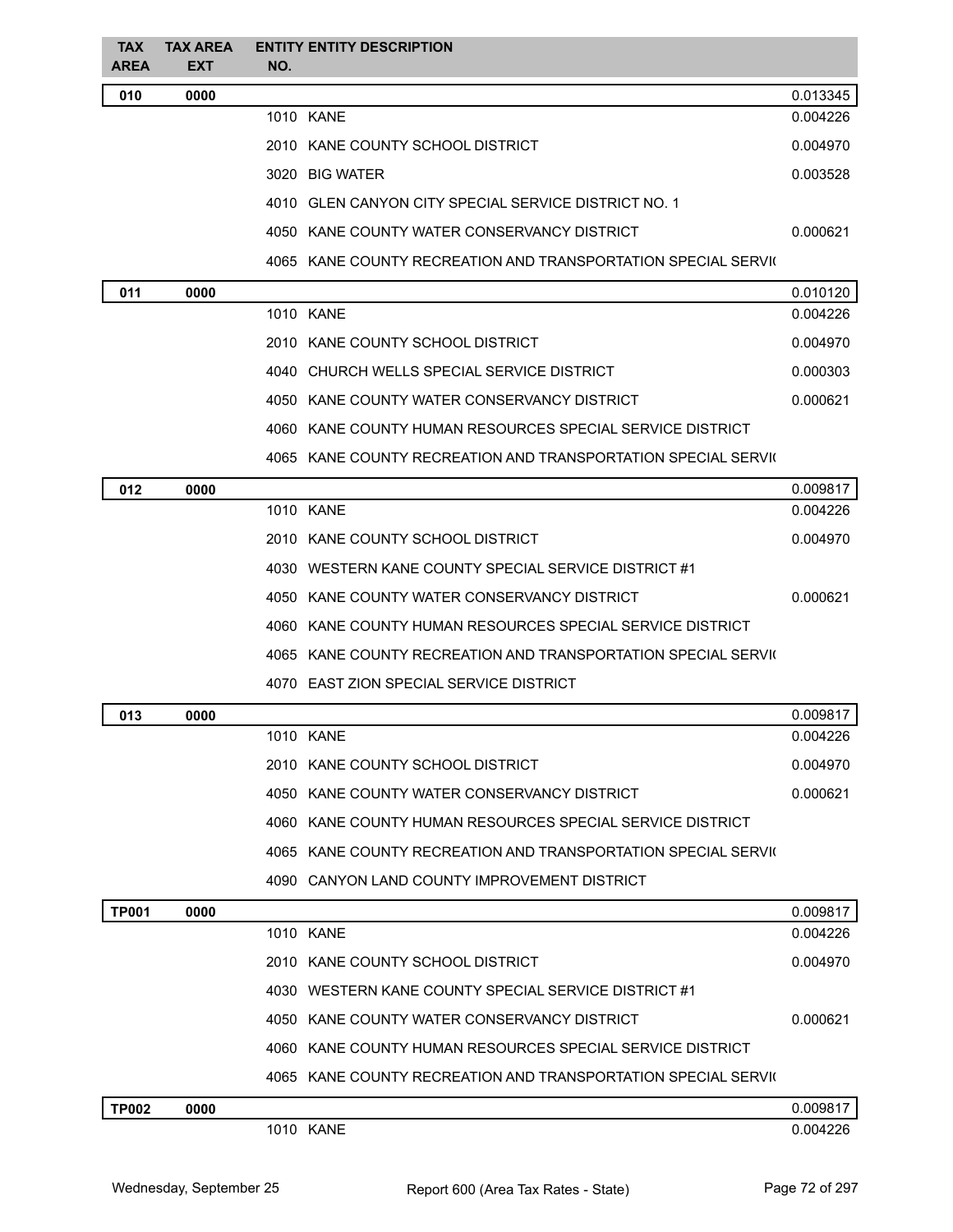| <b>TAX</b>  | <b>TAX AREA</b> | <b>ENTITY ENTITY DESCRIPTION</b>                          |          |
|-------------|-----------------|-----------------------------------------------------------|----------|
| <b>AREA</b> | <b>EXT</b>      | NO.<br>2010 KANE COUNTY SCHOOL DISTRICT                   | 0.004970 |
|             |                 |                                                           |          |
|             |                 | 4050 KANE COUNTY WATER CONSERVANCY DISTRICT               | 0.000621 |
|             |                 | 4060 KANE COUNTY HUMAN RESOURCES SPECIAL SERVICE DISTRICT |          |

4065 KANE COUNTY RECREATION AND TRANSPORTATION SPECIAL SERVIC

## **MILLARD COUNTY**

| 001 | 0000 |                                                | 0.011087 |
|-----|------|------------------------------------------------|----------|
|     |      | 1010 MILLARD                                   | 0.003696 |
|     |      | 2010 MILLARD COUNTY SCHOOL DISTRICT            | 0.006071 |
|     |      | 3020 FILLMORE                                  | 0.001008 |
|     |      | 4050 MILLARD COUNTY WATER CONSERVANCY DISTRICT |          |
|     |      | 4090 MILLARD COUNTY FIRE SERVICE DISTRICT      | 0.000312 |
| 001 | 0001 |                                                | 0.011087 |
|     |      | 1010 MILLARD                                   | 0.003696 |
|     |      | 2010 MILLARD COUNTY SCHOOL DISTRICT            | 0.006071 |
|     |      | 3020 FILLMORE                                  | 0.001008 |
|     |      | 4050 MILLARD COUNTY WATER CONSERVANCY DISTRICT |          |
|     |      | 4090 MILLARD COUNTY FIRE SERVICE DISTRICT      | 0.000312 |
| 002 | 0000 |                                                | 0.010821 |
|     |      | 1010 MILLARD                                   | 0.003696 |
|     |      | 2010 MILLARD COUNTY SCHOOL DISTRICT            | 0.006071 |
|     |      | 3040 HOLDEN                                    | 0.000742 |
|     |      | 4050 MILLARD COUNTY WATER CONSERVANCY DISTRICT |          |
|     |      | 4090 MILLARD COUNTY FIRE SERVICE DISTRICT      | 0.000312 |
| 003 | 0000 |                                                | 0.010405 |
|     |      | 1010 MILLARD                                   | 0.003696 |
|     |      | 2010 MILLARD COUNTY SCHOOL DISTRICT            | 0.006071 |
|     |      | 3050 KANOSH                                    | 0.000326 |
|     |      | 4050 MILLARD COUNTY WATER CONSERVANCY DISTRICT |          |
|     |      | 4090 MILLARD COUNTY FIRE SERVICE DISTRICT      | 0.000312 |
| 004 | 0000 |                                                | 0.010831 |
|     |      | 1010 MILLARD                                   | 0.003696 |
|     |      | 2010 MILLARD COUNTY SCHOOL DISTRICT            | 0.006071 |
|     |      | 3080 MEADOW                                    | 0.000752 |
|     |      | 4050 MILLARD COUNTY WATER CONSERVANCY DISTRICT |          |
|     |      | 4090 MILLARD COUNTY FIRE SERVICE DISTRICT      | 0.000312 |
| 005 | 0000 |                                                | 0.010858 |
|     |      | 1010 MILLARD                                   | 0.003696 |
|     |      | 2010 MILLARD COUNTY SCHOOL DISTRICT            | 0.006071 |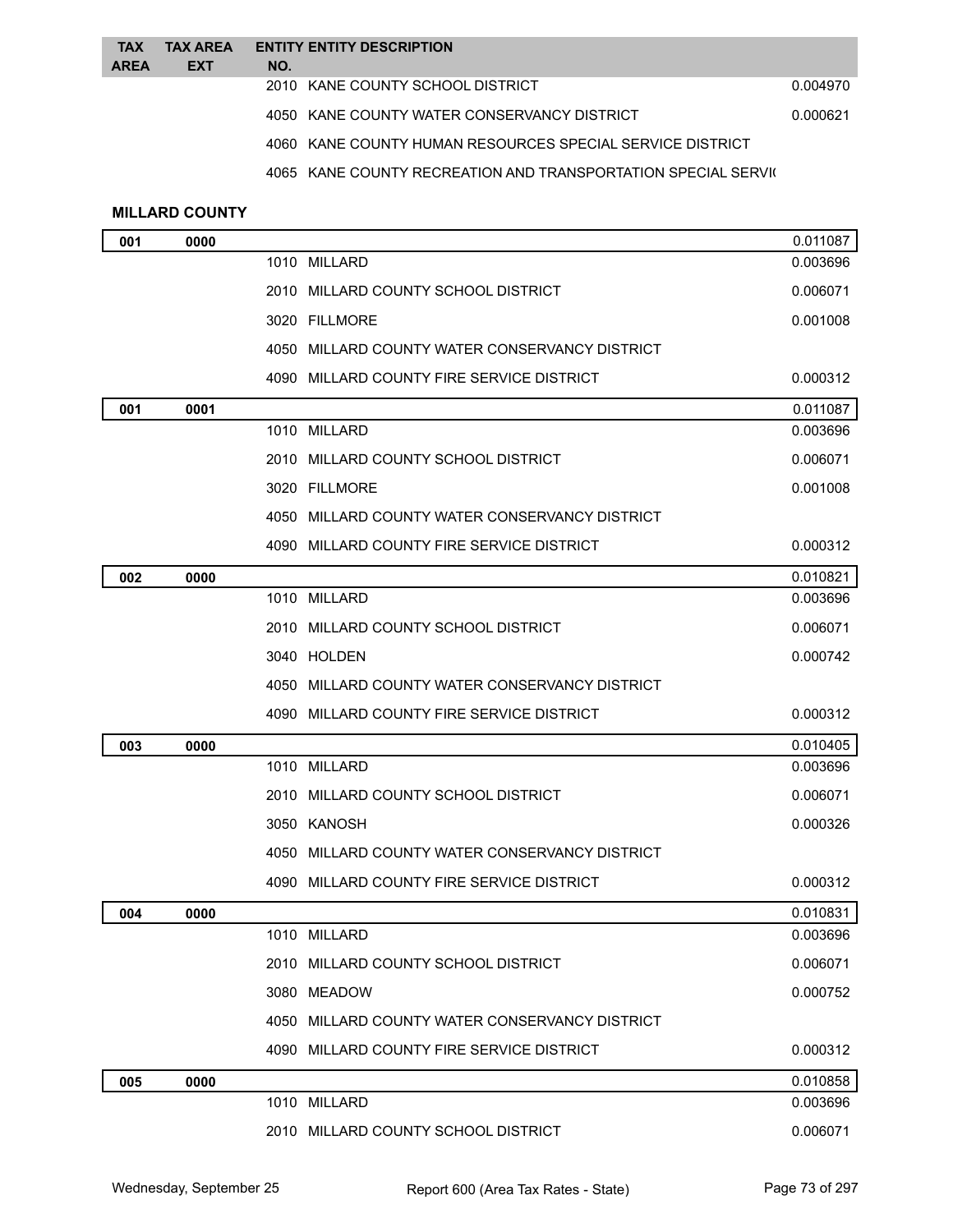| <b>TAX</b>  | <b>TAX AREA</b> |     | <b>ENTITY ENTITY DESCRIPTION</b>                            |                      |
|-------------|-----------------|-----|-------------------------------------------------------------|----------------------|
| <b>AREA</b> | EXT             | NO. | 3100 SCIPIO                                                 | 0.000779             |
|             |                 |     | 4050 MILLARD COUNTY WATER CONSERVANCY DISTRICT              |                      |
|             |                 |     |                                                             |                      |
|             |                 |     | 4090 MILLARD COUNTY FIRE SERVICE DISTRICT                   | 0.000312             |
| 006         | 0000            |     | 1010 MILLARD                                                | 0.010079<br>0.003696 |
|             |                 |     |                                                             |                      |
|             |                 |     | 2010 MILLARD COUNTY SCHOOL DISTRICT                         | 0.006071             |
|             |                 |     | 4050 MILLARD COUNTY WATER CONSERVANCY DISTRICT              |                      |
|             |                 |     | 4090 MILLARD COUNTY FIRE SERVICE DISTRICT                   | 0.000312             |
| 007         | 0000            |     |                                                             | 0.013798             |
|             |                 |     | 1010 MILLARD                                                | 0.003696             |
|             |                 |     | 2010 MILLARD COUNTY SCHOOL DISTRICT                         | 0.006071             |
|             |                 |     | 3010 DELTA CITY                                             | 0.002884             |
|             |                 |     | 4010 DELTA, SUTHERLAND, OASIS CEMETARY MAINTINANCE DISTRICT | 0.000388             |
|             |                 |     | 4040 WEST MILLARD MOSQUITO ABATEMENT DISTRICT               | 0.000447             |
|             |                 |     | 4050 MILLARD COUNTY WATER CONSERVANCY DISTRICT              |                      |
|             |                 |     | 4090 MILLARD COUNTY FIRE SERVICE DISTRICT                   | 0.000312             |
| 008         | 0000            |     |                                                             | 0.011686             |
|             |                 |     | 1010 MILLARD                                                | 0.003696             |
|             |                 |     | 2010 MILLARD COUNTY SCHOOL DISTRICT                         | 0.006071             |
|             |                 |     | 3030 HINCKLEY                                               | 0.000749             |
|             |                 |     | 4020 HINKLEY-DESERET CEMETARY MAINTENANCE DISTRICT          | 0.000411             |
|             |                 |     | 4040 WEST MILLARD MOSQUITO ABATEMENT DISTRICT               | 0.000447             |
|             |                 |     | 4050 MILLARD COUNTY WATER CONSERVANCY DISTRICT              |                      |
|             |                 |     | 4090 MILLARD COUNTY FIRE SERVICE DISTRICT                   | 0.000312             |
| 009         | 0000            |     |                                                             | 0.010791             |
|             |                 |     | 1010 MILLARD                                                | 0.003696             |
|             |                 |     | 2010 MILLARD COUNTY SCHOOL DISTRICT                         | 0.006071             |
|             |                 |     | 3090 OAK CITY                                               | 0.000712             |
|             |                 |     | 4050 MILLARD COUNTY WATER CONSERVANCY DISTRICT              |                      |
|             |                 |     | 4090 MILLARD COUNTY FIRE SERVICE DISTRICT                   | 0.000312             |
| 010         | 0000            |     |                                                             | 0.012020             |
|             |                 |     | 1010 MILLARD                                                | 0.003696             |
|             |                 |     | 2010 MILLARD COUNTY SCHOOL DISTRICT                         | 0.006071             |
|             |                 |     | 3070 LYNNDYL                                                | 0.001494             |
|             |                 |     | 4040 WEST MILLARD MOSQUITO ABATEMENT DISTRICT               | 0.000447             |
|             |                 |     | 4050 MILLARD COUNTY WATER CONSERVANCY DISTRICT              |                      |
|             |                 |     | 4090 MILLARD COUNTY FIRE SERVICE DISTRICT                   | 0.000312             |
| 011         | 0000            |     |                                                             | 0.011442             |
|             |                 |     | 1010 MILLARD                                                | 0.003696             |
|             |                 |     |                                                             |                      |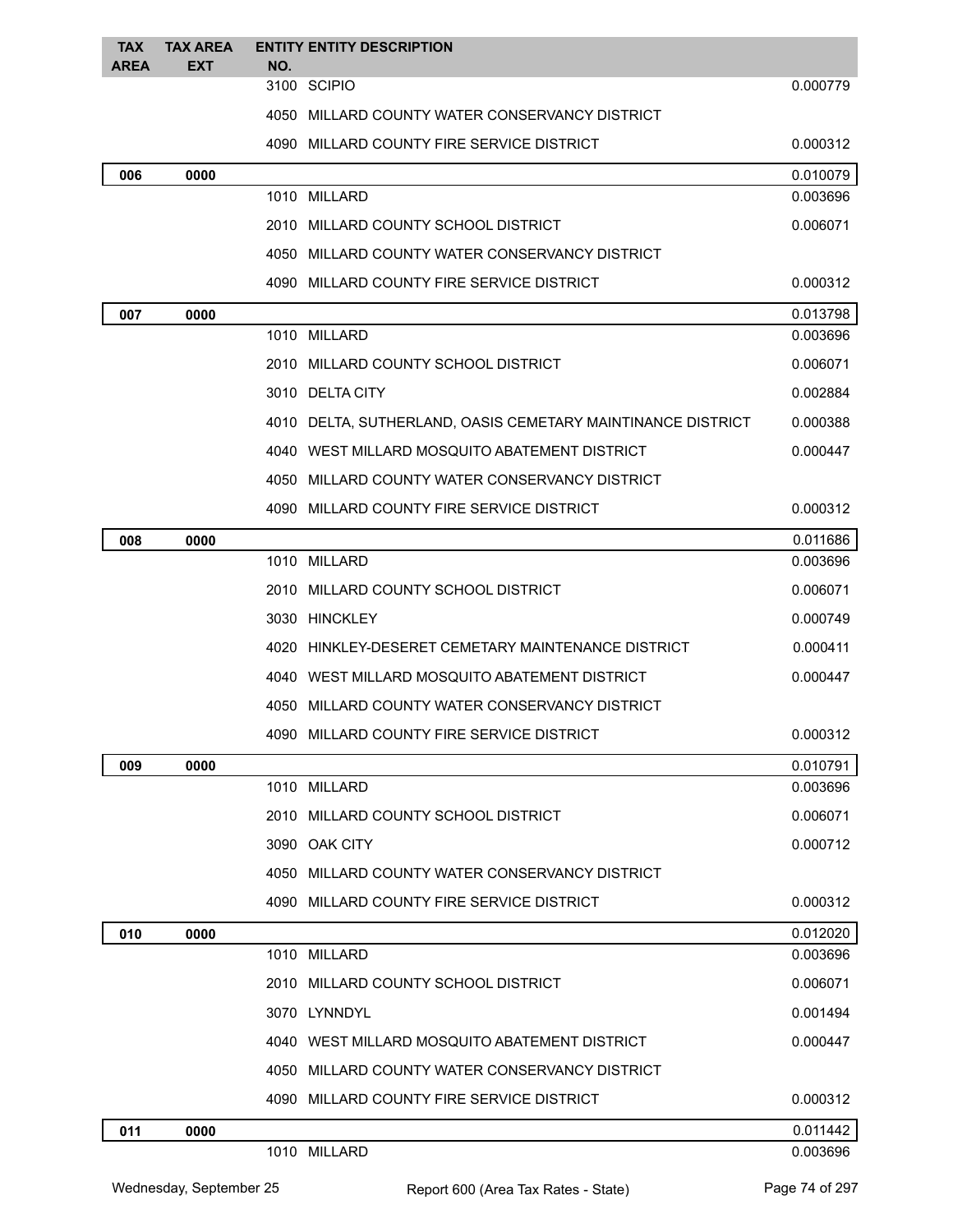| <b>TAX</b><br><b>AREA</b> | <b>TAX AREA</b><br><b>EXT</b> | NO. | <b>ENTITY ENTITY DESCRIPTION</b>                            |          |
|---------------------------|-------------------------------|-----|-------------------------------------------------------------|----------|
|                           |                               |     | 2010 MILLARD COUNTY SCHOOL DISTRICT                         | 0.006071 |
|                           |                               |     | 3060 LEAMINGTON TOWN                                        | 0.000916 |
|                           |                               |     | 4040 WEST MILLARD MOSQUITO ABATEMENT DISTRICT               | 0.000447 |
|                           |                               |     | 4050 MILLARD COUNTY WATER CONSERVANCY DISTRICT              |          |
|                           |                               |     | 4090 MILLARD COUNTY FIRE SERVICE DISTRICT                   | 0.000312 |
| 012                       | 0000                          |     |                                                             | 0.010914 |
|                           |                               |     | 1010 MILLARD                                                | 0.003696 |
|                           |                               |     | 2010 MILLARD COUNTY SCHOOL DISTRICT                         | 0.006071 |
|                           |                               |     | 4010 DELTA, SUTHERLAND, OASIS CEMETARY MAINTINANCE DISTRICT | 0.000388 |
|                           |                               |     | 4040 WEST MILLARD MOSQUITO ABATEMENT DISTRICT               | 0.000447 |
|                           |                               |     | 4050 MILLARD COUNTY WATER CONSERVANCY DISTRICT              |          |
|                           |                               |     | 4090 MILLARD COUNTY FIRE SERVICE DISTRICT                   | 0.000312 |
| 013                       | 0000                          |     |                                                             | 0.010937 |
|                           |                               |     | 1010 MILLARD                                                | 0.003696 |
|                           |                               |     | 2010 MILLARD COUNTY SCHOOL DISTRICT                         | 0.006071 |
|                           |                               |     | 4020 HINKLEY-DESERET CEMETARY MAINTENANCE DISTRICT          | 0.000411 |
|                           |                               |     | 4040 WEST MILLARD MOSQUITO ABATEMENT DISTRICT               | 0.000447 |
|                           |                               |     | 4050 MILLARD COUNTY WATER CONSERVANCY DISTRICT              |          |
|                           |                               |     | 4090 MILLARD COUNTY FIRE SERVICE DISTRICT                   | 0.000312 |
| 015                       | 0000                          |     |                                                             | 0.010526 |
|                           |                               |     | 1010 MILLARD                                                | 0.003696 |
|                           |                               |     | 2010 MILLARD COUNTY SCHOOL DISTRICT                         | 0.006071 |
|                           |                               |     | 4040 WEST MILLARD MOSQUITO ABATEMENT DISTRICT               | 0.000447 |
|                           |                               |     | 4050 MILLARD COUNTY WATER CONSERVANCY DISTRICT              |          |
|                           |                               |     | 4090 MILLARD COUNTY FIRE SERVICE DISTRICT                   | 0.000312 |
|                           | <b>MORGAN COUNTY</b>          |     |                                                             |          |
| 001                       | 0000                          |     |                                                             | 0.011110 |
|                           |                               |     | 1010 MORGAN                                                 | 0.003037 |
|                           |                               |     | 2010 MORGAN COUNTY SCHOOL DISTRICT                          | 0.007858 |
|                           |                               |     | 4005 WEBER BASIN WATER CONSERVANCY DISTRICT                 | 0.000215 |
| 002                       | 0000                          |     |                                                             | 0.011689 |
|                           |                               |     | 1010 MORGAN                                                 | 0.003037 |
|                           |                               |     | 2010 MORGAN COUNTY SCHOOL DISTRICT                          | 0.007858 |
|                           |                               |     | 4005 WEBER BASIN WATER CONSERVANCY DISTRICT                 | 0.000215 |

4010 MOUNTAIN GREEN FIRE PROTECTION DISTRICT 0.000579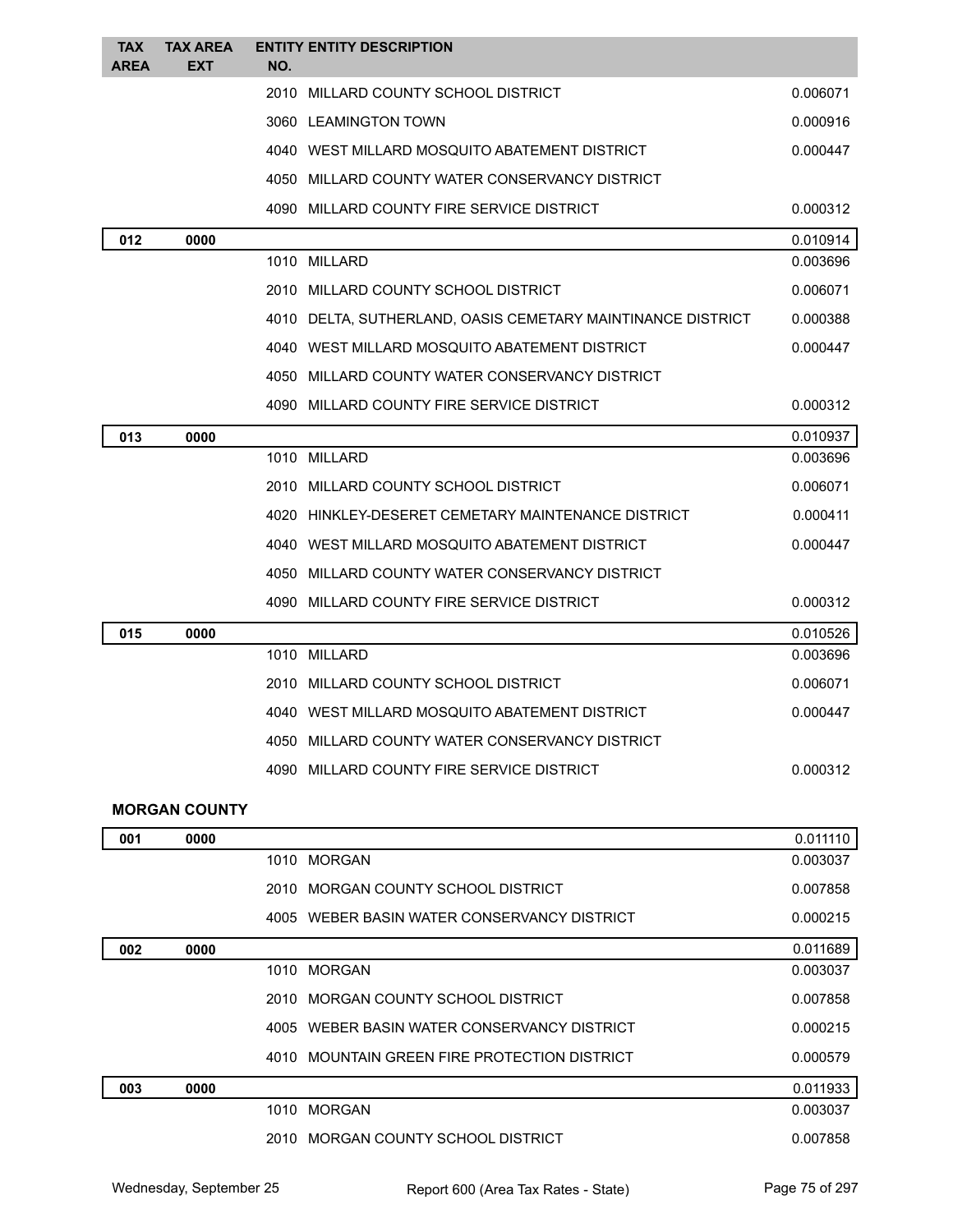| <b>TAX</b>  | <b>TAX AREA</b>     |     | <b>ENTITY ENTITY DESCRIPTION</b>               |          |
|-------------|---------------------|-----|------------------------------------------------|----------|
| <b>AREA</b> | <b>EXT</b>          | NO. |                                                |          |
|             |                     |     | 4005 WEBER BASIN WATER CONSERVANCY DISTRICT    | 0.000215 |
|             |                     |     | 4010 MOUNTAIN GREEN FIRE PROTECTION DISTRICT   | 0.000579 |
|             |                     |     | 4020 MOUNTAIN GREEN SEWER IMPROVEMENT DISTRICT | 0.000244 |
| 004         | 0000                |     |                                                | 0.013107 |
|             |                     |     | 1010 MORGAN                                    | 0.003037 |
|             |                     |     | 2010 MORGAN COUNTY SCHOOL DISTRICT             | 0.007858 |
|             |                     |     | 3010 MORGAN                                    | 0.001997 |
|             |                     |     | 4005 WEBER BASIN WATER CONSERVANCY DISTRICT    | 0.000215 |
| 005         | 0000                |     |                                                | 0.013107 |
|             |                     |     | 1010 MORGAN                                    | 0.003037 |
|             |                     |     | 2010 MORGAN COUNTY SCHOOL DISTRICT             | 0.007858 |
|             |                     |     | 3010 MORGAN                                    | 0.001997 |
|             |                     |     | 4005 WEBER BASIN WATER CONSERVANCY DISTRICT    | 0.000215 |
|             | <b>PIUTE COUNTY</b> |     |                                                |          |

| 001 | 0000 |                                                    | 0.013081 |
|-----|------|----------------------------------------------------|----------|
|     |      | 1010 PIUTE                                         | 0.003821 |
|     |      | 2010 PIUTE COUNTY SCHOOL DISTRICT                  | 0.006736 |
|     |      | 3010 CIRCLEVILLE                                   | 0.002034 |
|     |      | 4010 UPPER SEVIER RIVER WATER CONSERVANCY DISTRICT | 0.000035 |
|     |      | 4270 CENTRAL UTAH WATER CONSERVANCY DISTRICT       | 0.000455 |
| 002 | 0000 |                                                    | 0.013051 |
|     |      | <b>1010 PIUTE</b>                                  | 0.003821 |
|     |      | 2010 PIUTE COUNTY SCHOOL DISTRICT                  | 0.006736 |
|     |      | 3020 JUNCTION                                      | 0.002004 |
|     |      | 4010 UPPER SEVIER RIVER WATER CONSERVANCY DISTRICT | 0.000035 |
|     |      | 4270 CENTRAL UTAH WATER CONSERVANCY DISTRICT       | 0.000455 |
| 003 | 0000 |                                                    | 0.012440 |
|     |      | 1010 PIUTE                                         | 0.003821 |
|     |      | 2010 PIUTE COUNTY SCHOOL DISTRICT                  | 0.006736 |
|     |      | 3030 KINGSTON                                      | 0.001393 |
|     |      | 4010 UPPER SEVIER RIVER WATER CONSERVANCY DISTRICT | 0.000035 |
|     |      | 4270 CENTRAL UTAH WATER CONSERVANCY DISTRICT       | 0.000455 |
| 004 | 0000 |                                                    | 0.013079 |
|     |      | <b>1010 PIUTE</b>                                  | 0.003821 |
|     |      | 2010 PIUTE COUNTY SCHOOL DISTRICT                  | 0.006736 |
|     |      | 3040 MARYSVALE                                     | 0.002032 |
|     |      | 4010 UPPER SEVIER RIVER WATER CONSERVANCY DISTRICT | 0.000035 |
|     |      | 4270 CENTRAL UTAH WATER CONSERVANCY DISTRICT       | 0.000455 |
|     |      |                                                    |          |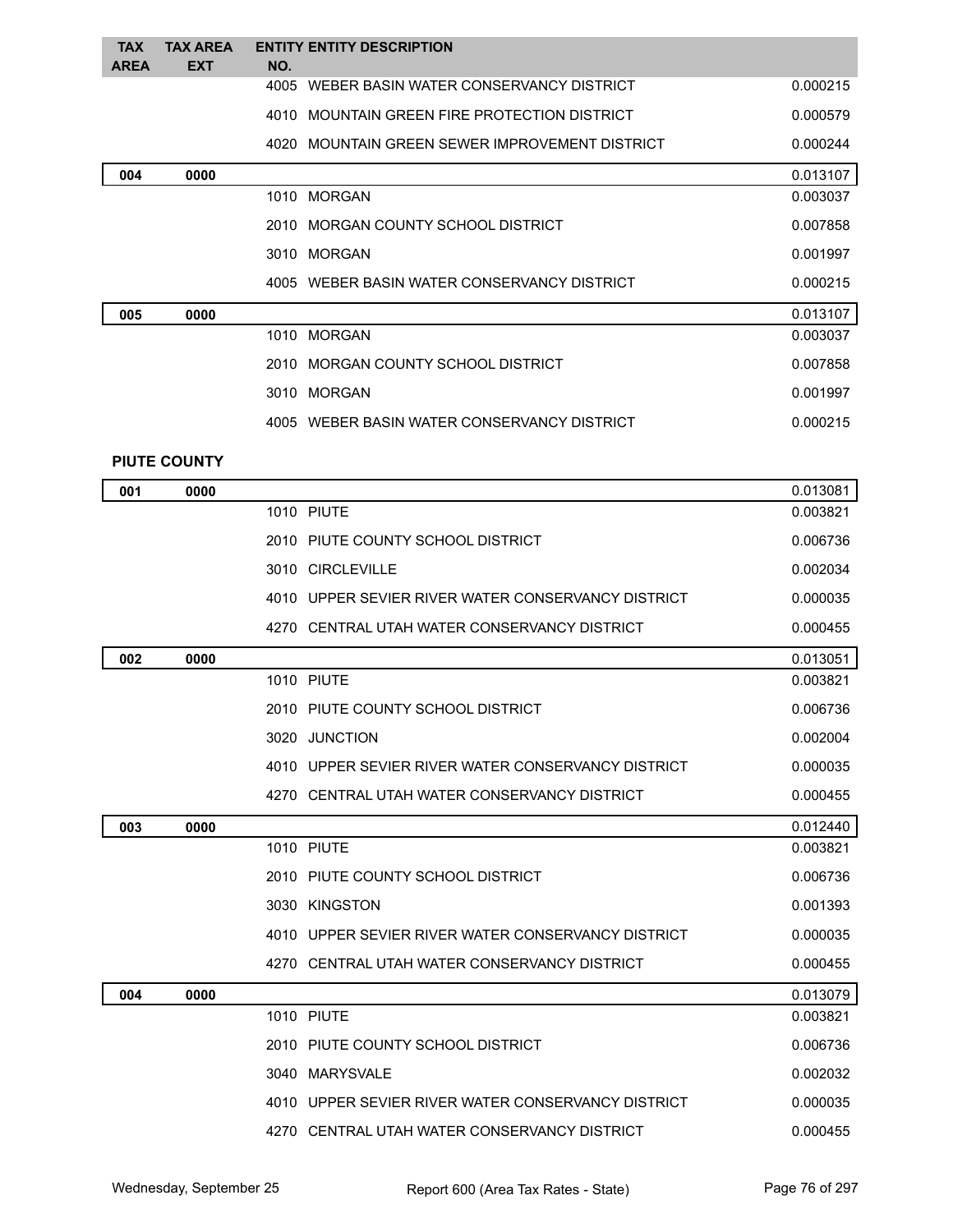| <b>TAX</b><br><b>AREA</b> | <b>TAX AREA</b><br><b>EXT</b> | <b>ENTITY ENTITY DESCRIPTION</b><br>NO.            |          |
|---------------------------|-------------------------------|----------------------------------------------------|----------|
| 005                       | 0000                          |                                                    | 0.011047 |
|                           |                               | 1010 PIUTE                                         | 0.003821 |
|                           |                               | 2010 PIUTE COUNTY SCHOOL DISTRICT                  | 0.006736 |
|                           |                               | 4010 UPPER SEVIER RIVER WATER CONSERVANCY DISTRICT | 0.000035 |
|                           |                               | 4270 CENTRAL UTAH WATER CONSERVANCY DISTRICT       | 0.000455 |
|                           | <b>RICH COUNTY</b>            |                                                    |          |
| 011                       | 0000                          |                                                    | 0.008606 |
|                           |                               | 1010 RICH                                          | 0.001930 |
|                           |                               | 2010 RICH COUNTY SCHOOL DISTRICT                   | 0.005036 |
|                           |                               | 3040 WOODRUFF                                      | 0.000864 |
|                           |                               | 4040 WOODRUFF CEMETARY MAINTENANCE DISTRICT        | 0.000276 |
|                           |                               | 4080 WOODRUFF FIRE DISTRICT                        | 0.000500 |
| 012                       | 0000                          |                                                    | 0.009190 |
|                           |                               | 1010 RICH                                          | 0.001930 |
|                           |                               | 2010 RICH COUNTY SCHOOL DISTRICT                   | 0.005036 |
|                           |                               | 3030 RANDOLPH                                      | 0.001080 |
|                           |                               | 4020 RANDOLPH CEMETARY MAINTENANCE DISTRICT        | 0.000341 |
|                           |                               | 4060 RANDOLPH FIRE DISTRICT                        | 0.000803 |
| 013                       | 0000                          |                                                    | 0.007786 |
|                           |                               | 1010 RICH                                          | 0.001930 |
|                           |                               | 2010 RICH COUNTY SCHOOL DISTRICT                   | 0.005036 |
|                           |                               | 3020 LAKETOWN                                      | 0.000528 |
|                           |                               | 4030 LAKETOWN CEMETERY MAINTENANCE DISTRICT        | 0.000078 |
|                           |                               | 4070 LAKETOWN FIRE DISTRICT                        | 0.000214 |
| 014                       | 0000                          |                                                    | 0.008136 |
|                           |                               | 1010 RICH                                          | 0.001930 |
|                           |                               | 2010 RICH COUNTY SCHOOL DISTRICT                   | 0.005036 |
|                           |                               | 3010 GARDEN CITY                                   | 0.000670 |
|                           |                               | 4010 GARDEN CITY-PICKELVILLE CEMETERY DISTRICT     | 0.000075 |
|                           |                               | 4050 GARDEN CITY PICKELVILLE FIRE DISTICT          | 0.000425 |
| 015                       | 0000                          |                                                    | 0.008136 |
|                           |                               | 1010 RICH                                          | 0.001930 |
|                           |                               | 2010 RICH COUNTY SCHOOL DISTRICT                   | 0.005036 |
|                           |                               | 3010 GARDEN CITY                                   | 0.000670 |
|                           |                               | 4010 GARDEN CITY-PICKELVILLE CEMETERY DISTRICT     | 0.000075 |
|                           |                               | 4050 GARDEN CITY PICKELVILLE FIRE DISTICT          | 0.000425 |
|                           |                               | 4100 BEAR LAKE SPECIAL DISTRICT                    |          |
| 025                       | 0000                          |                                                    | 0.008136 |
|                           |                               | 1010 RICH                                          | 0.001930 |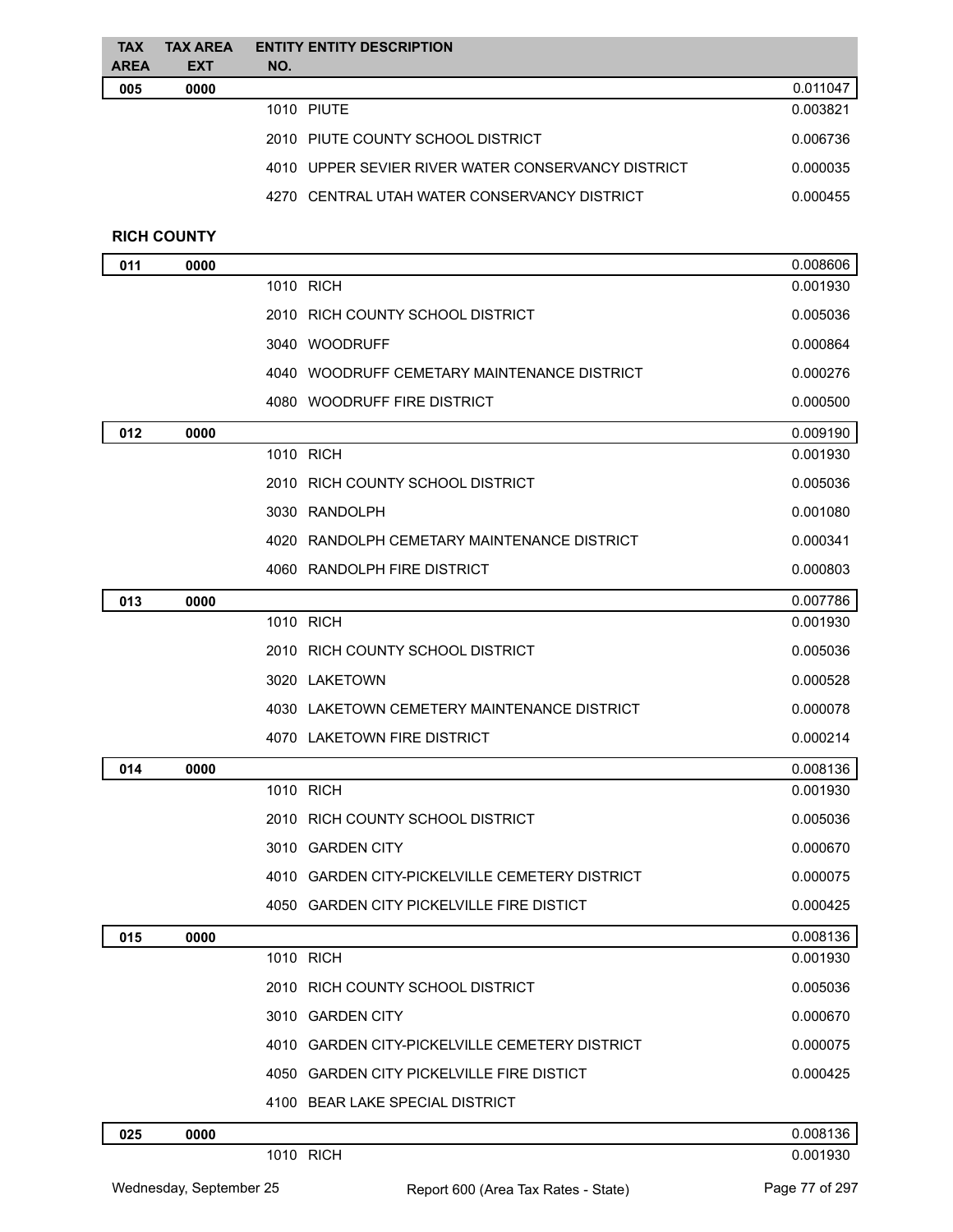| <b>TAX</b>  | <b>TAX AREA</b> | <b>ENTITY ENTITY DESCRIPTION</b>               |                      |
|-------------|-----------------|------------------------------------------------|----------------------|
| <b>AREA</b> | <b>EXT</b>      | NO.                                            |                      |
|             |                 | 2010 RICH COUNTY SCHOOL DISTRICT               | 0.005036             |
|             |                 | 3010 GARDEN CITY                               | 0.000670             |
|             |                 | 4010 GARDEN CITY-PICKELVILLE CEMETERY DISTRICT | 0.000075             |
|             |                 | 4050 GARDEN CITY PICKELVILLE FIRE DISTICT      | 0.000425             |
|             |                 | 4100 BEAR LAKE SPECIAL DISTRICT                |                      |
| 035         | 0000            | 1010 RICH                                      | 0.008136<br>0.001930 |
|             |                 | 2010 RICH COUNTY SCHOOL DISTRICT               | 0.005036             |
|             |                 | 3010 GARDEN CITY                               | 0.000670             |
|             |                 |                                                |                      |
|             |                 | 4010 GARDEN CITY-PICKELVILLE CEMETERY DISTRICT | 0.000075             |
|             |                 | 4050 GARDEN CITY PICKELVILLE FIRE DISTICT      | 0.000425             |
|             |                 | 4100 BEAR LAKE SPECIAL DISTRICT                |                      |
| 111         | 0000            | 1010 RICH                                      | 0.007742<br>0.001930 |
|             |                 | 2010 RICH COUNTY SCHOOL DISTRICT               | 0.005036             |
|             |                 | 4040 WOODRUFF CEMETARY MAINTENANCE DISTRICT    |                      |
|             |                 | 4080 WOODRUFF FIRE DISTRICT                    | 0.000276<br>0.000500 |
|             |                 |                                                |                      |
| 112         | 0000            | 1010 RICH                                      | 0.008110<br>0.001930 |
|             |                 | 2010 RICH COUNTY SCHOOL DISTRICT               | 0.005036             |
|             |                 | 4020 RANDOLPH CEMETARY MAINTENANCE DISTRICT    | 0.000341             |
|             |                 | 4060 RANDOLPH FIRE DISTRICT                    | 0.000803             |
|             |                 |                                                | 0.007258             |
| 113         | 0000            | 1010 RICH                                      | 0.001930             |
|             |                 | 2010 RICH COUNTY SCHOOL DISTRICT               | 0.005036             |
|             |                 | 4030 LAKETOWN CEMETERY MAINTENANCE DISTRICT    | 0.000078             |
|             |                 | 4070 LAKETOWN FIRE DISTRICT                    | 0.000214             |
| 114         | 0000            |                                                | 0.007466             |
|             |                 | 1010 RICH                                      | 0.001930             |
|             |                 | 2010 RICH COUNTY SCHOOL DISTRICT               | 0.005036             |
|             |                 | 4010 GARDEN CITY-PICKELVILLE CEMETERY DISTRICT | 0.000075             |
|             |                 | 4050 GARDEN CITY PICKELVILLE FIRE DISTICT      | 0.000425             |
| 115         | 0000            |                                                | 0.007466             |
|             |                 | 1010 RICH                                      | 0.001930             |
|             |                 | 2010 RICH COUNTY SCHOOL DISTRICT               | 0.005036             |
|             |                 | 4010 GARDEN CITY-PICKELVILLE CEMETERY DISTRICT | 0.000075             |
|             |                 | 4050 GARDEN CITY PICKELVILLE FIRE DISTICT      | 0.000425             |
|             |                 | 4100 BEAR LAKE SPECIAL DISTRICT                |                      |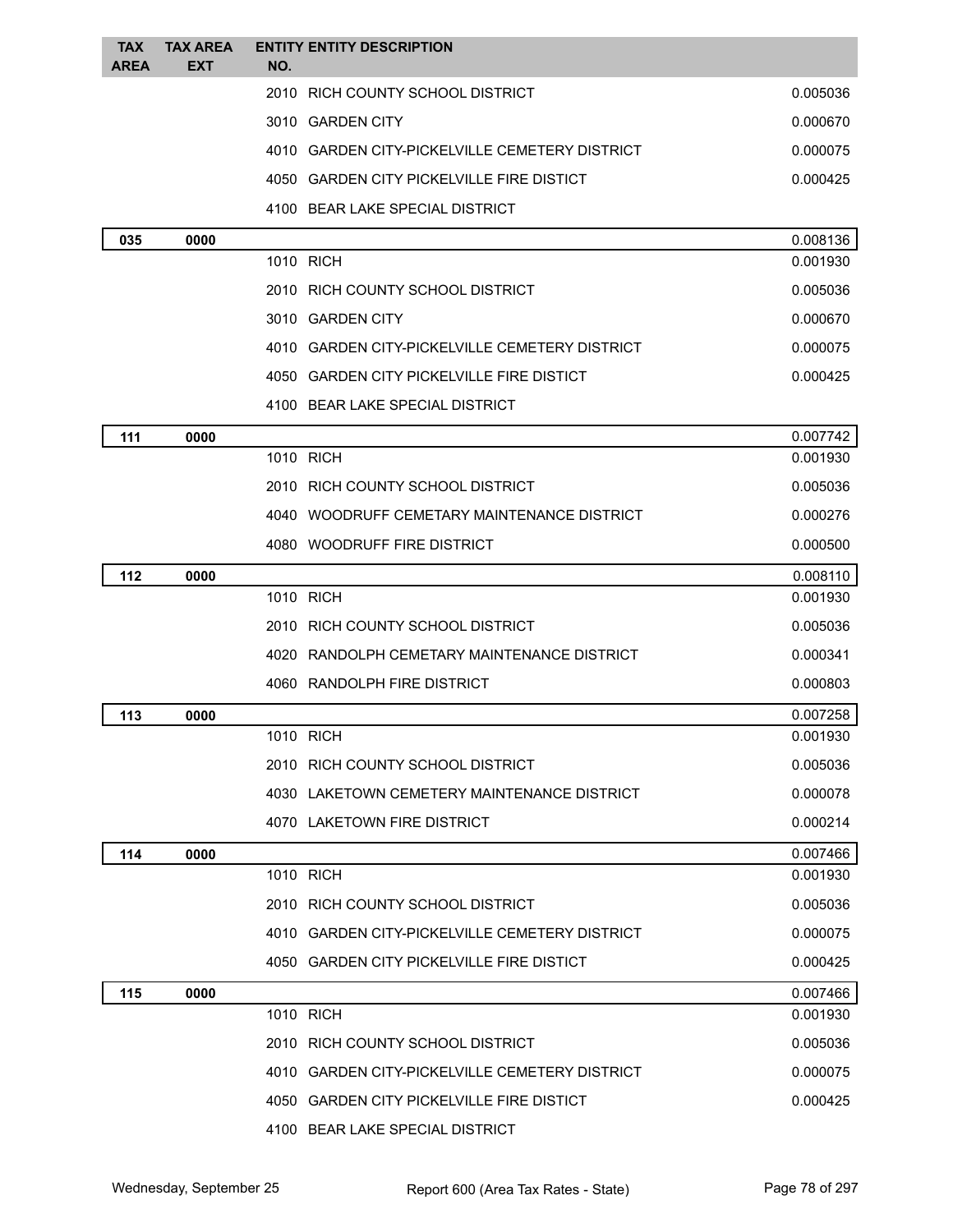| <b>TAX</b><br><b>AREA</b> | <b>TAX AREA</b><br><b>EXT</b> | <b>ENTITY ENTITY DESCRIPTION</b><br>NO.                 |                      |
|---------------------------|-------------------------------|---------------------------------------------------------|----------------------|
| 117                       | 0000                          |                                                         | 0.007258             |
|                           |                               | 1010 RICH                                               | 0.001930             |
|                           |                               | 2010 RICH COUNTY SCHOOL DISTRICT                        | 0.005036             |
|                           |                               | 4030 LAKETOWN CEMETERY MAINTENANCE DISTRICT             | 0.000078             |
|                           |                               | 4070 LAKETOWN FIRE DISTRICT                             | 0.000214             |
| 118                       | 0000                          |                                                         | 0.007742             |
|                           |                               | 1010 RICH                                               | 0.001930             |
|                           |                               | 2010 RICH COUNTY SCHOOL DISTRICT                        | 0.005036             |
|                           |                               | 4040 WOODRUFF CEMETARY MAINTENANCE DISTRICT             | 0.000276             |
|                           |                               | 4080 WOODRUFF FIRE DISTRICT                             | 0.000500             |
|                           |                               | 4090 EAGLE SPRINGS SPECIAL SERVICE DISTRICT             |                      |
| 119                       | 0000                          |                                                         | 0.008110             |
|                           |                               | 1010 RICH                                               | 0.001930             |
|                           |                               | 2010 RICH COUNTY SCHOOL DISTRICT                        | 0.005036             |
|                           |                               | 4020 RANDOLPH CEMETARY MAINTENANCE DISTRICT             | 0.000341             |
|                           |                               | 4060 RANDOLPH FIRE DISTRICT                             | 0.000803             |
|                           |                               | 4110 MOUNTAIN MEADOW IMPROVEMENT DISRICT                |                      |
| 123                       | 0000                          |                                                         | 0.007258             |
|                           |                               | 1010 RICH                                               | 0.001930             |
|                           |                               | 2010 RICH COUNTY SCHOOL DISTRICT                        | 0.005036             |
|                           |                               | 4030 LAKETOWN CEMETERY MAINTENANCE DISTRICT             | 0.000078             |
|                           |                               | 4070 LAKETOWN FIRE DISTRICT                             | 0.000214             |
|                           |                               | 4100 BEAR LAKE SPECIAL DISTRICT                         |                      |
| <b>LAKE</b>               | 0000                          |                                                         | 0.006966             |
|                           |                               | 1010 RICH                                               | 0.001930             |
|                           |                               | 2010 RICH COUNTY SCHOOL DISTRICT                        | 0.005036             |
|                           |                               |                                                         |                      |
|                           | <b>SALT LAKE COUNTY</b>       |                                                         |                      |
| 013                       | 0000                          | 1010 SALT LAKE                                          | 0.016022<br>0.002793 |
|                           |                               | 2010 SALT LAKE CITY SCHOOL DISTRICT                     | 0.006626             |
|                           |                               | 3070 SALT LAKE CITY                                     | 0.005589             |
|                           |                               | 4010 SALT LAKE METROPOLITAN WATER DISTRICT              | 0.000423             |
|                           |                               | 4020 SALT LAKE CITY MOSQUITO ABATEMENT DISTRICT         | 0.000136             |
|                           |                               | 4185 CENTRAL UTAH WATER CONSERVANCY DISTRICT            |                      |
|                           |                               |                                                         | 0.000455             |
| 014                       | 0000                          | 1010 SALT LAKE                                          | 0.013819<br>0.002793 |
|                           |                               | 2030 GRANITE SCHOOL DISTRICT                            | 0.007166             |
|                           |                               | 3100 SOUTH SALT LAKE CITY                               | 0.002757             |
|                           |                               |                                                         |                      |
|                           |                               | 4040 SOUTH SALT LAKE VALLEY MOSQUITO ABATEMENT DISTRICT | 0.000021             |

Wednesday, September 25 **Report 600 (Area Tax Rates - State)** Page 79 of 297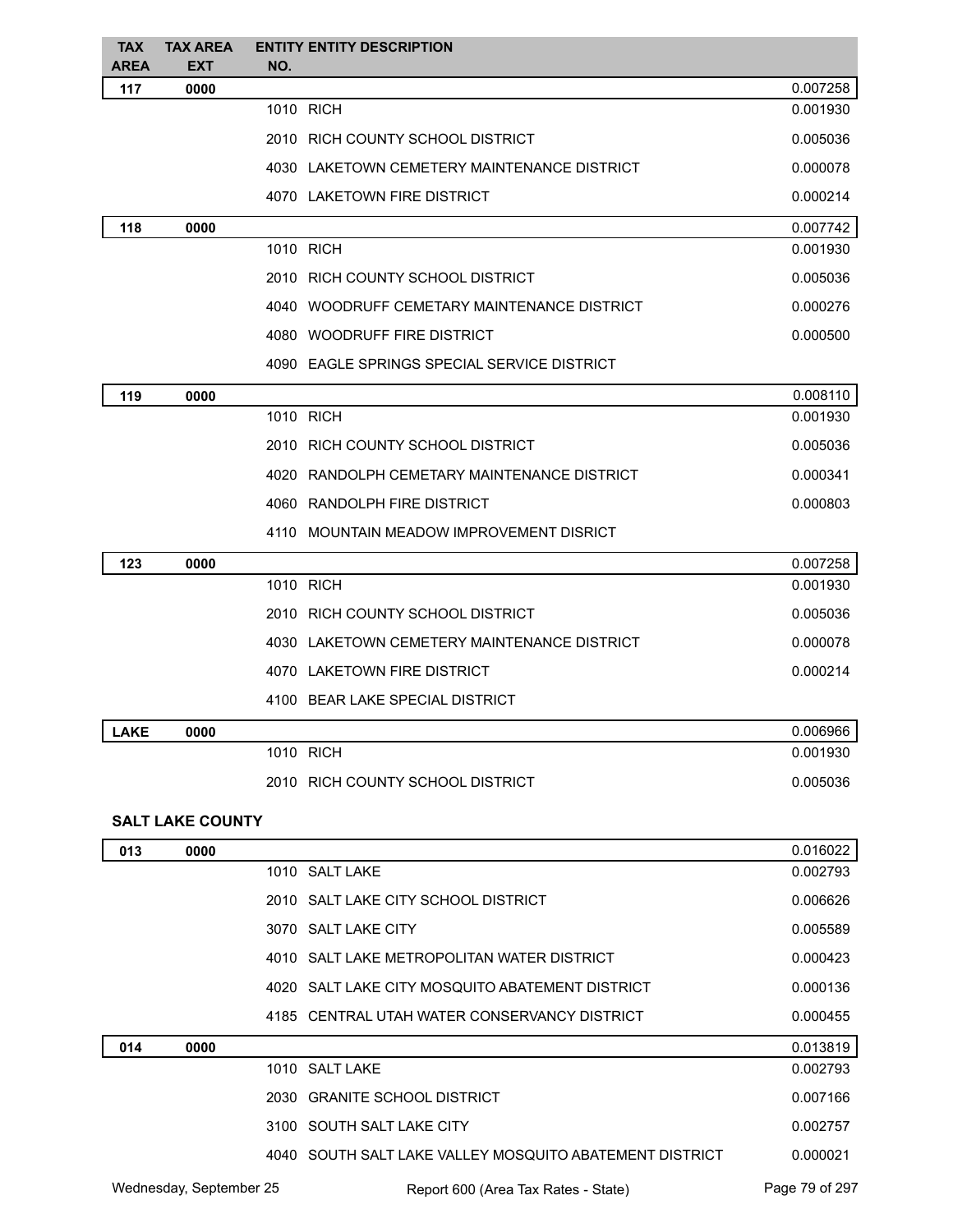| <b>TAX</b><br><b>AREA</b> | <b>TAX AREA</b><br><b>EXT</b> | NO.  | <b>ENTITY ENTITY DESCRIPTION</b>                           |          |
|---------------------------|-------------------------------|------|------------------------------------------------------------|----------|
|                           |                               |      | 4185 CENTRAL UTAH WATER CONSERVANCY DISTRICT               | 0.000455 |
|                           |                               |      | 6030 SALT LAKE COUNTY LIBRARY                              | 0.000627 |
| 016                       | 0000                          |      |                                                            | 0.016049 |
|                           |                               |      | 1010 SALT LAKE                                             | 0.002793 |
|                           |                               |      | 2030 GRANITE SCHOOL DISTRICT                               | 0.007166 |
|                           |                               |      | 4040 SOUTH SALT LAKE VALLEY MOSQUITO ABATEMENT DISTRICT    | 0.000021 |
|                           |                               |      | 4045 JORDAN VALLEY WATER CONSERVANCY DISTRICTXXX           | 0.000443 |
|                           |                               |      | 4060 SALT LAKE SUBURBAN SANITARY DISTRICT #1               | 0.000391 |
|                           |                               |      | 4185 CENTRAL UTAH WATER CONSERVANCY DISTRICT               | 0.000455 |
|                           |                               |      | 4210 SALT LAKE COUNTY SPECAIL SERVICE DISTRICT NO 1        |          |
|                           |                               |      | 4220 SALT LAKE COUNTY MUNICIPAL-TYPE SERVICES DISTRICT     | 0.000075 |
|                           |                               |      | 4320 SALT LAKE VALLEY FIRE SERVICE AREA                    | 0.002079 |
|                           |                               |      | 4340 SALT LAKE VALLEY LAW ENFORCEMENT SERVICE AREA         | 0.001999 |
|                           |                               |      | 6030 SALT LAKE COUNTY LIBRARY                              | 0.000627 |
| 017                       | 0000                          |      |                                                            | 0.015606 |
|                           |                               |      | 1010 SALT LAKE                                             | 0.002793 |
|                           |                               |      | 2030 GRANITE SCHOOL DISTRICT                               | 0.007166 |
|                           |                               |      | 4040 SOUTH SALT LAKE VALLEY MOSQUITO ABATEMENT DISTRICT    | 0.000021 |
|                           |                               |      | 4060 SALT LAKE SUBURBAN SANITARY DISTRICT #1               | 0.000391 |
|                           |                               |      | 4185 CENTRAL UTAH WATER CONSERVANCY DISTRICT               | 0.000455 |
|                           |                               |      | 4210 SALT LAKE COUNTY SPECAIL SERVICE DISTRICT NO 1        |          |
|                           |                               |      | 4220 SALT LAKE COUNTY MUNICIPAL-TYPE SERVICES DISTRICT     | 0.000075 |
|                           |                               |      | 4320 SALT LAKE VALLEY FIRE SERVICE AREA                    | 0.002079 |
|                           |                               |      | 4340 SALT LAKE VALLEY LAW ENFORCEMENT SERVICE AREA         | 0.001999 |
|                           |                               |      | 6020 AREA EXCLUDED FROM SALT LAKE COUNTY WATER CONSERVANCY |          |
|                           |                               |      | 6030 SALT LAKE COUNTY LIBRARY                              | 0.000627 |
| 019                       | 0000                          |      |                                                            | 0.015606 |
|                           |                               |      | 1010 SALT LAKE                                             | 0.002793 |
|                           |                               |      | 2030 GRANITE SCHOOL DISTRICT                               | 0.007166 |
|                           |                               |      | 4040 SOUTH SALT LAKE VALLEY MOSQUITO ABATEMENT DISTRICT    | 0.000021 |
|                           |                               |      | 4060 SALT LAKE SUBURBAN SANITARY DISTRICT #1               | 0.000391 |
|                           |                               |      | 4185 CENTRAL UTAH WATER CONSERVANCY DISTRICT               | 0.000455 |
|                           |                               |      | 4210 SALT LAKE COUNTY SPECAIL SERVICE DISTRICT NO 1        |          |
|                           |                               | 4220 | SALT LAKE COUNTY MUNICIPAL-TYPE SERVICES DISTRICT          | 0.000075 |
|                           |                               |      | 4320 SALT LAKE VALLEY FIRE SERVICE AREA                    | 0.002079 |
|                           |                               |      | 4340 SALT LAKE VALLEY LAW ENFORCEMENT SERVICE AREA         | 0.001999 |
|                           |                               |      | 6030 SALT LAKE COUNTY LIBRARY                              | 0.000627 |

**01A 0000** 0.016022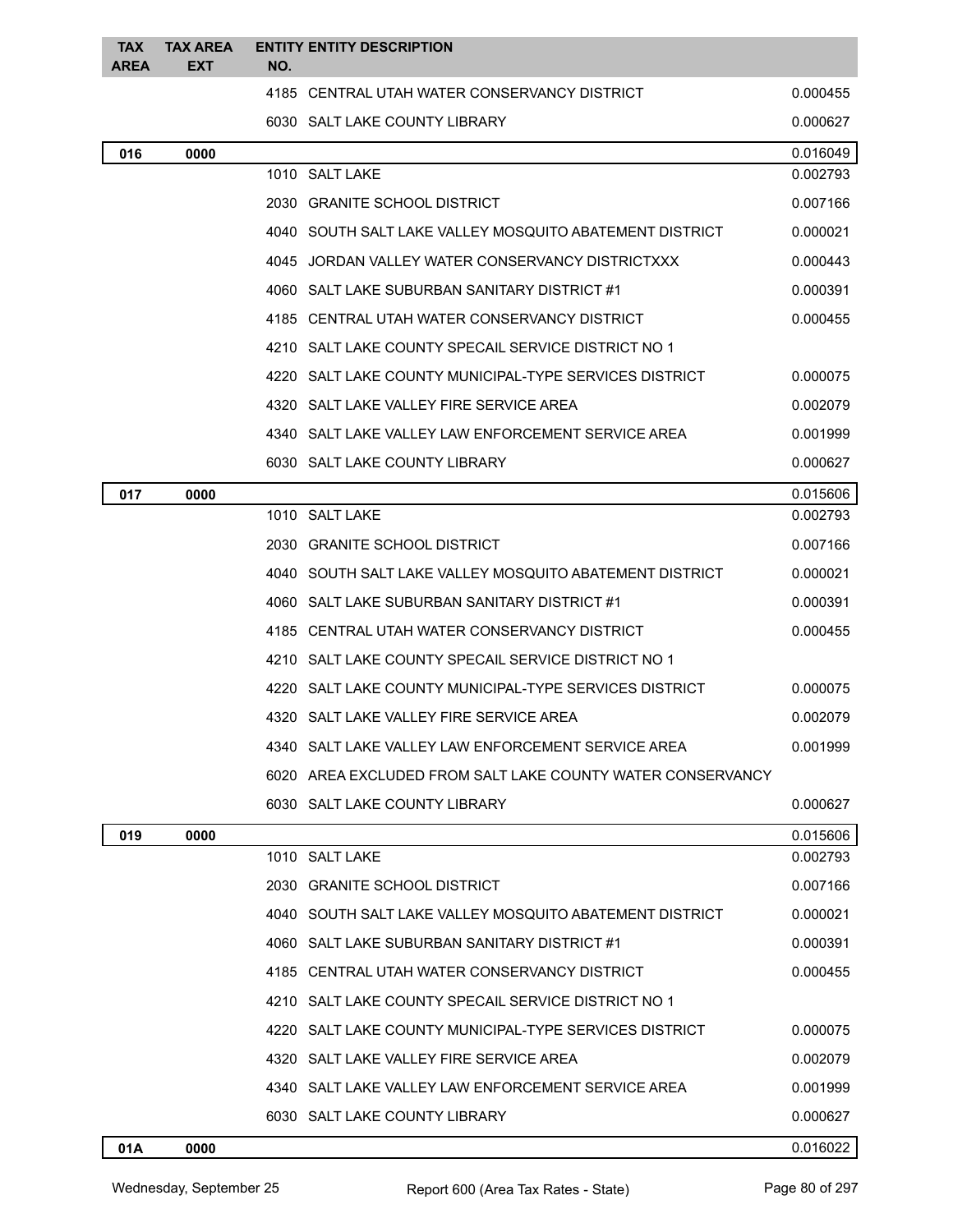| <b>TAX</b>  | <b>TAX AREA</b>         |     | <b>ENTITY ENTITY DESCRIPTION</b>                |                |
|-------------|-------------------------|-----|-------------------------------------------------|----------------|
| <b>AREA</b> | EXT                     | NO. | 1010 SALT LAKE                                  | 0.002793       |
|             |                         |     | 2010 SALT LAKE CITY SCHOOL DISTRICT             | 0.006626       |
|             |                         |     | 3070 SALT LAKE CITY                             | 0.005589       |
|             |                         |     | 4010 SALT LAKE METROPOLITAN WATER DISTRICT      | 0.000423       |
|             |                         |     | 4020 SALT LAKE CITY MOSQUITO ABATEMENT DISTRICT | 0.000136       |
|             |                         |     | 4185 CENTRAL UTAH WATER CONSERVANCY DISTRICT    | 0.000455       |
| 01B         | 0000                    |     |                                                 | 0.016022       |
|             |                         |     | 1010 SALT LAKE                                  | 0.002793       |
|             |                         |     | 2010 SALT LAKE CITY SCHOOL DISTRICT             | 0.006626       |
|             |                         |     | 3070 SALT LAKE CITY                             | 0.005589       |
|             |                         |     | 4010 SALT LAKE METROPOLITAN WATER DISTRICT      | 0.000423       |
|             |                         |     | 4020 SALT LAKE CITY MOSQUITO ABATEMENT DISTRICT | 0.000136       |
|             |                         |     | 4185 CENTRAL UTAH WATER CONSERVANCY DISTRICT    | 0.000455       |
| 01C         | 0000                    |     |                                                 | 0.016022       |
|             |                         |     | 1010 SALT LAKE                                  | 0.002793       |
|             |                         |     | 2010 SALT LAKE CITY SCHOOL DISTRICT             | 0.006626       |
|             |                         |     | 3070 SALT LAKE CITY                             | 0.005589       |
|             |                         |     | 4010 SALT LAKE METROPOLITAN WATER DISTRICT      | 0.000423       |
|             |                         |     | 4020 SALT LAKE CITY MOSQUITO ABATEMENT DISTRICT | 0.000136       |
|             |                         |     | 4185 CENTRAL UTAH WATER CONSERVANCY DISTRICT    | 0.000455       |
| 01D         | 0000                    |     |                                                 | 0.016022       |
|             |                         |     | 1010 SALT LAKE                                  | 0.002793       |
|             |                         |     | 2010 SALT LAKE CITY SCHOOL DISTRICT             | 0.006626       |
|             |                         |     | 3070 SALT LAKE CITY                             | 0.005589       |
|             |                         |     | 4010 SALT LAKE METROPOLITAN WATER DISTRICT      | 0.000423       |
|             |                         |     | 4020 SALT LAKE CITY MOSQUITO ABATEMENT DISTRICT | 0.000136       |
|             |                         |     | 4185 CENTRAL UTAH WATER CONSERVANCY DISTRICT    | 0.000455       |
| 01E         | 0000                    |     |                                                 | 0.016022       |
|             |                         |     | 1010 SALT LAKE                                  | 0.002793       |
|             |                         |     | 2010 SALT LAKE CITY SCHOOL DISTRICT             | 0.006626       |
|             |                         |     | 3070 SALT LAKE CITY                             | 0.005589       |
|             |                         |     | 4010 SALT LAKE METROPOLITAN WATER DISTRICT      | 0.000423       |
|             |                         |     | 4020 SALT LAKE CITY MOSQUITO ABATEMENT DISTRICT | 0.000136       |
|             |                         |     | 4185 CENTRAL UTAH WATER CONSERVANCY DISTRICT    | 0.000455       |
| 01F         | 0000                    |     |                                                 | 0.016022       |
|             |                         |     | 1010 SALT LAKE                                  | 0.002793       |
|             |                         |     | 2010 SALT LAKE CITY SCHOOL DISTRICT             | 0.006626       |
|             |                         |     | 3070 SALT LAKE CITY                             | 0.005589       |
|             |                         |     | 4010 SALT LAKE METROPOLITAN WATER DISTRICT      | 0.000423       |
|             | Wednesday, September 25 |     | Report 600 (Area Tax Rates - State)             | Page 81 of 297 |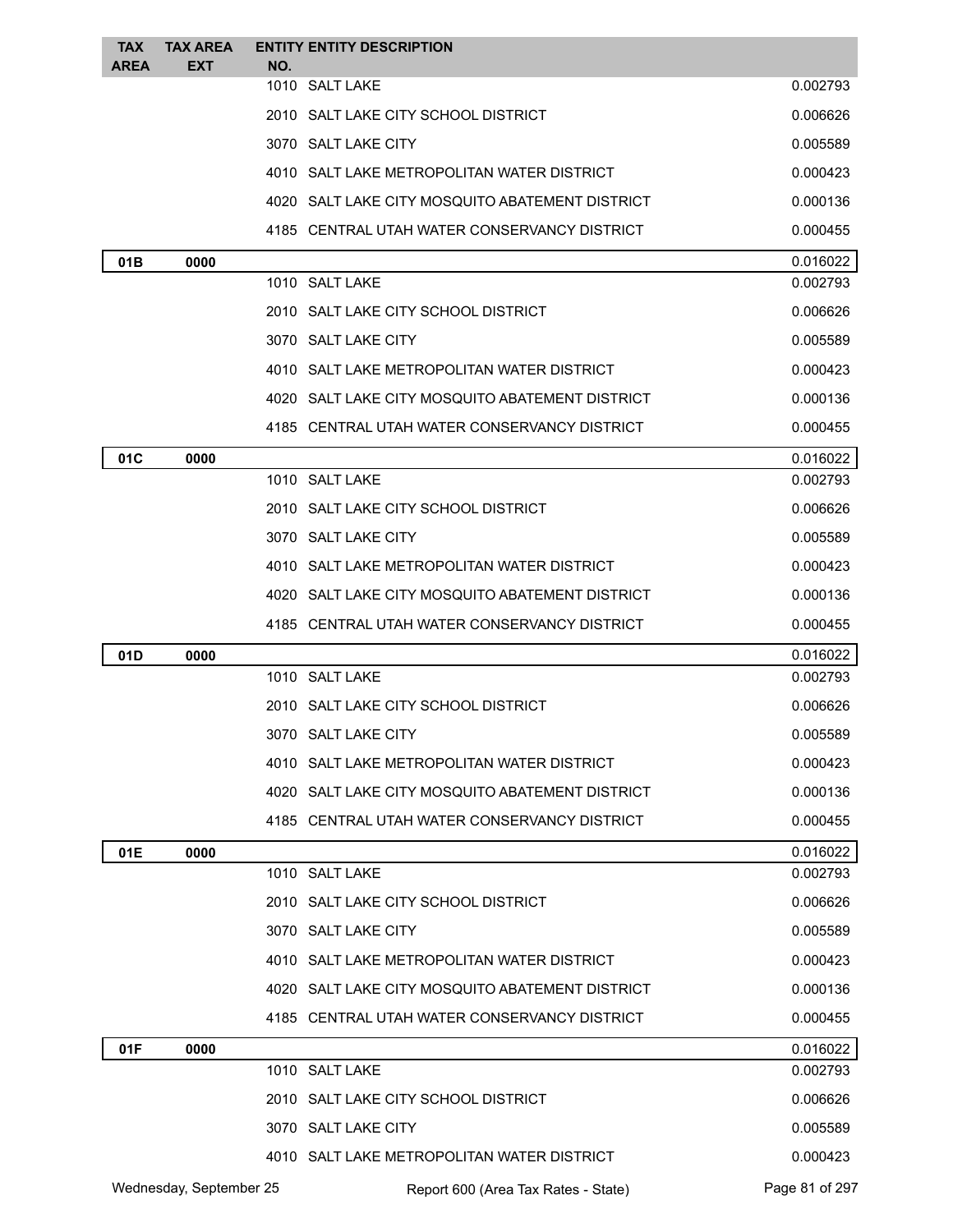| <b>TAX</b><br><b>AREA</b> | <b>TAX AREA</b><br><b>EXT</b> | NO. | <b>ENTITY ENTITY DESCRIPTION</b>                |          |
|---------------------------|-------------------------------|-----|-------------------------------------------------|----------|
|                           |                               |     | 4020 SALT LAKE CITY MOSQUITO ABATEMENT DISTRICT | 0.000136 |
|                           |                               |     | 4185 CENTRAL UTAH WATER CONSERVANCY DISTRICT    | 0.000455 |
| 01G                       | 0000                          |     |                                                 | 0.016022 |
|                           |                               |     | 1010 SALT LAKE                                  | 0.002793 |
|                           |                               |     | 2010 SALT LAKE CITY SCHOOL DISTRICT             | 0.006626 |
|                           |                               |     | 3070 SALT LAKE CITY                             | 0.005589 |
|                           |                               |     | 4010 SALT LAKE METROPOLITAN WATER DISTRICT      | 0.000423 |
|                           |                               |     | 4020 SALT LAKE CITY MOSQUITO ABATEMENT DISTRICT | 0.000136 |
|                           |                               |     | 4185 CENTRAL UTAH WATER CONSERVANCY DISTRICT    | 0.000455 |
| 01H                       | 0000                          |     |                                                 | 0.016022 |
|                           |                               |     | 1010 SALT LAKE                                  | 0.002793 |
|                           |                               |     | 2010 SALT LAKE CITY SCHOOL DISTRICT             | 0.006626 |
|                           |                               |     | 3070 SALT LAKE CITY                             | 0.005589 |
|                           |                               |     | 4010 SALT LAKE METROPOLITAN WATER DISTRICT      | 0.000423 |
|                           |                               |     | 4020 SALT LAKE CITY MOSQUITO ABATEMENT DISTRICT | 0.000136 |
|                           |                               |     | 4185 CENTRAL UTAH WATER CONSERVANCY DISTRICT    | 0.000455 |
| 01J                       | 0000                          |     |                                                 | 0.016022 |
|                           |                               |     | 1010 SALT LAKE                                  | 0.002793 |
|                           |                               |     | 2010 SALT LAKE CITY SCHOOL DISTRICT             | 0.006626 |
|                           |                               |     | 3070 SALT LAKE CITY                             | 0.005589 |
|                           |                               |     | 4010 SALT LAKE METROPOLITAN WATER DISTRICT      | 0.000423 |
|                           |                               |     | 4020 SALT LAKE CITY MOSQUITO ABATEMENT DISTRICT | 0.000136 |
|                           |                               |     | 4185 CENTRAL UTAH WATER CONSERVANCY DISTRICT    | 0.000455 |
| 01K                       | 0000                          |     |                                                 | 0.016022 |
|                           |                               |     | 1010 SALT LAKE                                  | 0.002793 |
|                           |                               |     | 2010 SALT LAKE CITY SCHOOL DISTRICT             | 0.006626 |
|                           |                               |     | 3070 SALT LAKE CITY                             | 0.005589 |
|                           |                               |     | 4010 SALT LAKE METROPOLITAN WATER DISTRICT      | 0.000423 |
|                           |                               |     | 4020 SALT LAKE CITY MOSQUITO ABATEMENT DISTRICT | 0.000136 |
|                           |                               |     | 4185 CENTRAL UTAH WATER CONSERVANCY DISTRICT    | 0.000455 |
| 01M                       | 0000                          |     |                                                 | 0.016022 |
|                           |                               |     | 1010 SALT LAKE                                  | 0.002793 |
|                           |                               |     | 2010 SALT LAKE CITY SCHOOL DISTRICT             | 0.006626 |
|                           |                               |     | 3070 SALT LAKE CITY                             | 0.005589 |
|                           |                               |     | 4010 SALT LAKE METROPOLITAN WATER DISTRICT      | 0.000423 |
|                           |                               |     | 4020 SALT LAKE CITY MOSQUITO ABATEMENT DISTRICT | 0.000136 |
|                           |                               |     | 4185 CENTRAL UTAH WATER CONSERVANCY DISTRICT    | 0.000455 |
| 01N                       | 0000                          |     |                                                 | 0.016022 |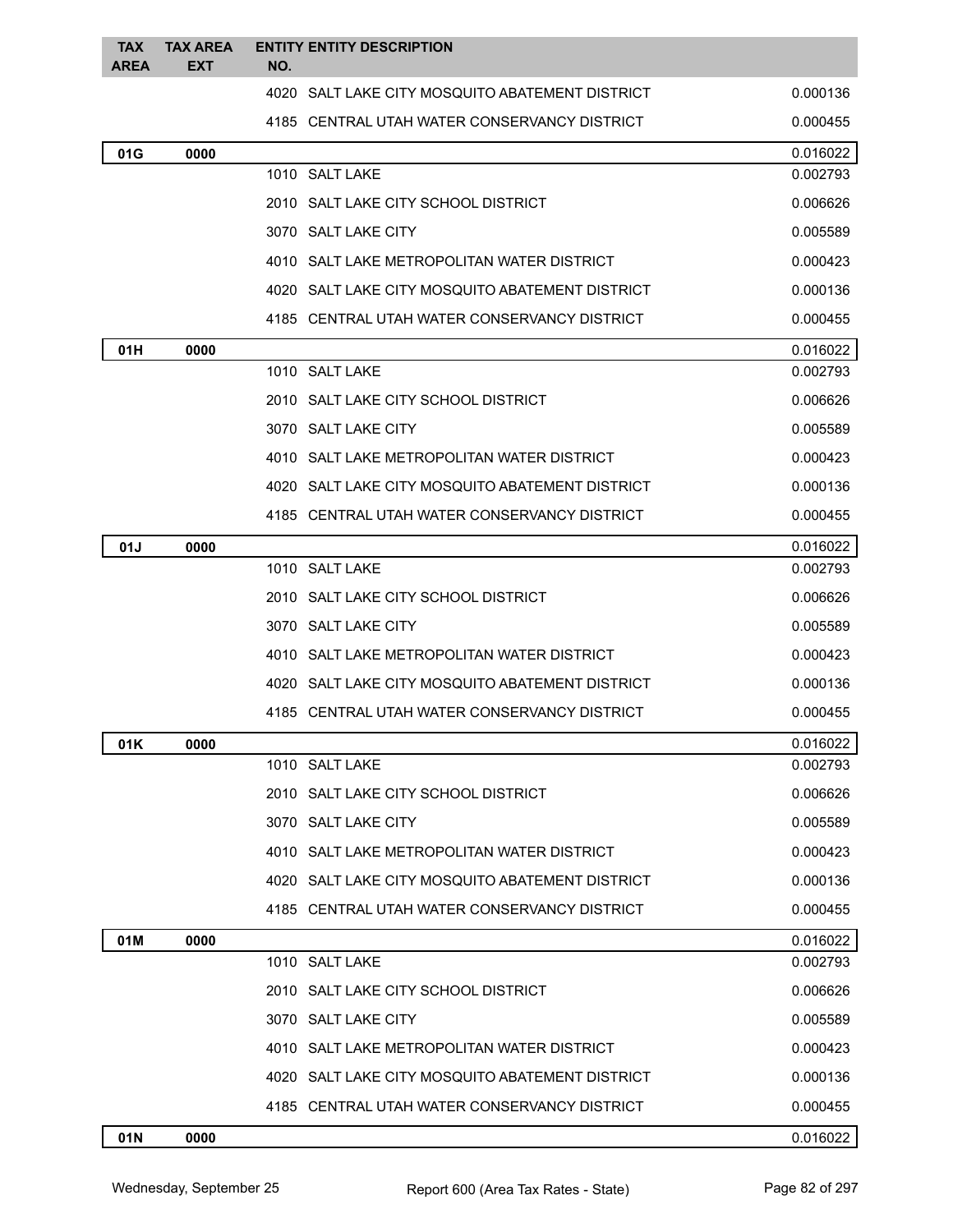| <b>TAX</b><br><b>AREA</b> | <b>TAX AREA</b><br><b>EXT</b> | NO. | <b>ENTITY ENTITY DESCRIPTION</b>                        |                |
|---------------------------|-------------------------------|-----|---------------------------------------------------------|----------------|
|                           |                               |     | 1010 SALT LAKE                                          | 0.002793       |
|                           |                               |     | 2010   SALT LAKE CITY SCHOOL DISTRICT                   | 0.006626       |
|                           |                               |     | 3070 SALT LAKE CITY                                     | 0.005589       |
|                           |                               |     | 4010 SALT LAKE METROPOLITAN WATER DISTRICT              | 0.000423       |
|                           |                               |     | 4020 SALT LAKE CITY MOSQUITO ABATEMENT DISTRICT         | 0.000136       |
|                           |                               |     | 4185 CENTRAL UTAH WATER CONSERVANCY DISTRICT            | 0.000455       |
| 01P                       | 0000                          |     |                                                         | 0.016022       |
|                           |                               |     | 1010 SALT LAKE                                          | 0.002793       |
|                           |                               |     | 2010   SALT LAKE CITY SCHOOL DISTRICT                   | 0.006626       |
|                           |                               |     | 3070 SALT LAKE CITY                                     | 0.005589       |
|                           |                               |     | 4010 SALT LAKE METROPOLITAN WATER DISTRICT              | 0.000423       |
|                           |                               |     | 4020 SALT LAKE CITY MOSQUITO ABATEMENT DISTRICT         | 0.000136       |
|                           |                               |     | 4185 CENTRAL UTAH WATER CONSERVANCY DISTRICT            | 0.000455       |
| 01Q                       | 0000                          |     |                                                         | 0.016022       |
|                           |                               |     | 1010 SALT LAKE                                          | 0.002793       |
|                           |                               |     | 2010   SALT LAKE CITY SCHOOL DISTRICT                   | 0.006626       |
|                           |                               |     | 3070 SALT LAKE CITY                                     | 0.005589       |
|                           |                               |     | 4010 SALT LAKE METROPOLITAN WATER DISTRICT              | 0.000423       |
|                           |                               |     | 4020 SALT LAKE CITY MOSQUITO ABATEMENT DISTRICT         | 0.000136       |
|                           |                               |     | 4185 CENTRAL UTAH WATER CONSERVANCY DISTRICT            | 0.000455       |
| 020                       | 0000                          |     |                                                         | 0.015194       |
|                           |                               |     | 1010 SALT LAKE                                          | 0.002793       |
|                           |                               |     | 2030 GRANITE SCHOOL DISTRICT                            | 0.007166       |
|                           |                               |     | 4185 CENTRAL UTAH WATER CONSERVANCY DISTRICT            | 0.000455       |
|                           |                               |     | 4210 SALT LAKE COUNTY SPECAIL SERVICE DISTRICT NO 1     |                |
|                           |                               |     | 4220 SALT LAKE COUNTY MUNICIPAL-TYPE SERVICES DISTRICT  | 0.000075       |
|                           |                               |     | 4320 SALT LAKE VALLEY FIRE SERVICE AREA                 | 0.002079       |
|                           |                               |     | 4340 SALT LAKE VALLEY LAW ENFORCEMENT SERVICE AREA      | 0.001999       |
|                           |                               |     | 6030 SALT LAKE COUNTY LIBRARY                           | 0.000627       |
| 021                       | 0000                          |     |                                                         | 0.012009       |
|                           |                               |     | 1010 SALT LAKE                                          | 0.002793       |
|                           |                               |     | 2020 MURRAY CITY SCHOOL DISTRICT                        | 0.006481       |
|                           |                               |     | 3050 MURRAY                                             | 0.002259       |
|                           |                               |     | 4040 SOUTH SALT LAKE VALLEY MOSQUITO ABATEMENT DISTRICT | 0.000021       |
|                           |                               |     | 4185 CENTRAL UTAH WATER CONSERVANCY DISTRICT            | 0.000455       |
| 024                       | 0000                          |     |                                                         | 0.017133       |
|                           |                               |     | 1010 SALT LAKE                                          | 0.002793       |
|                           |                               |     | 2030 GRANITE SCHOOL DISTRICT                            | 0.007166       |
|                           |                               |     | 3120 WEST VALLEY CITY                                   | 0.004857       |
|                           | Wednesday, September 25       |     | Report 600 (Area Tax Rates - State)                     | Page 83 of 297 |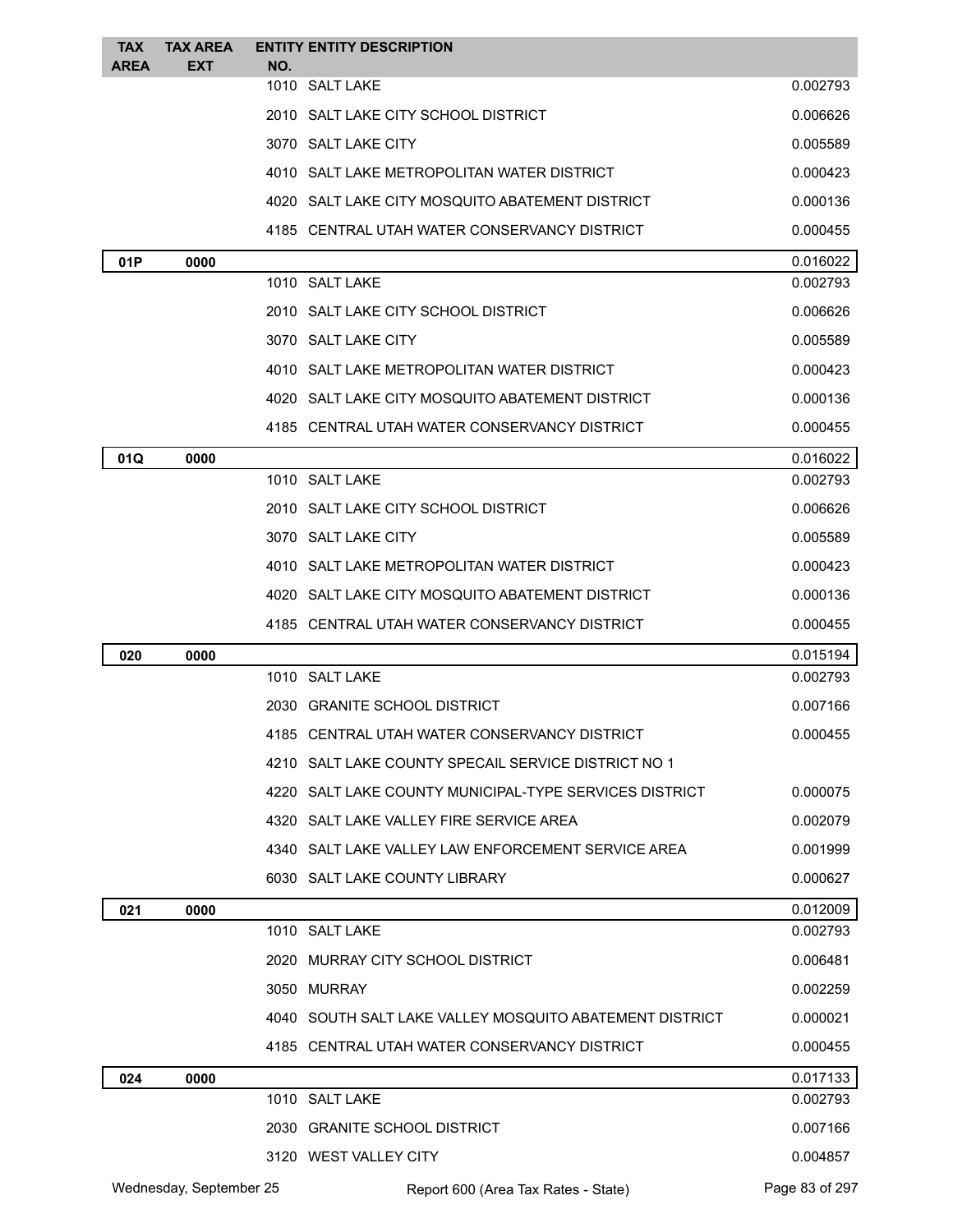| <b>TAX</b>  | <b>TAX AREA</b> | <b>ENTITY ENTITY DESCRIPTION</b>                               |          |
|-------------|-----------------|----------------------------------------------------------------|----------|
| <b>AREA</b> | EXT             | NO.<br>4040 SOUTH SALT LAKE VALLEY MOSQUITO ABATEMENT DISTRICT | 0.000021 |
|             |                 | 4045 JORDAN VALLEY WATER CONSERVANCY DISTRICTXXX               | 0.000443 |
|             |                 | 4050 GRANGER - HUNTER IMPROVEMENT DISTRICT                     | 0.000771 |
|             |                 | 4185 CENTRAL UTAH WATER CONSERVANCY DISTRICT                   | 0.000455 |
|             |                 | 6030 SALT LAKE COUNTY LIBRARY                                  | 0.000627 |
| 025         | 0000            |                                                                | 0.017832 |
|             |                 | 1010 SALT LAKE                                                 | 0.002793 |
|             |                 | 2030 GRANITE SCHOOL DISTRICT                                   | 0.007166 |
|             |                 | 4040 SOUTH SALT LAKE VALLEY MOSQUITO ABATEMENT DISTRICT        | 0.000021 |
|             |                 | 4045 JORDAN VALLEY WATER CONSERVANCY DISTRICTXXX               | 0.000443 |
|             |                 | 4120 KEARNS IMPROVEMENT DISTRICT                               | 0.000845 |
|             |                 | 4180 OQUIRRH RECREATION AND PARKS DISTRICT                     | 0.001329 |
|             |                 | 4185 CENTRAL UTAH WATER CONSERVANCY DISTRICT                   | 0.000455 |
|             |                 | 4210 SALT LAKE COUNTY SPECAIL SERVICE DISTRICT NO 1            |          |
|             |                 | 4220 SALT LAKE COUNTY MUNICIPAL-TYPE SERVICES DISTRICT         | 0.000075 |
|             |                 | 4320 SALT LAKE VALLEY FIRE SERVICE AREA                        | 0.002079 |
|             |                 | 4340 SALT LAKE VALLEY LAW ENFORCEMENT SERVICE AREA             | 0.001999 |
|             |                 | 6030 SALT LAKE COUNTY LIBRARY                                  | 0.000627 |
| 026         | 0000            |                                                                | 0.018708 |
|             |                 | 1010 SALT LAKE                                                 | 0.002793 |
|             |                 | 2030 GRANITE SCHOOL DISTRICT                                   | 0.007166 |
|             |                 | 4030 MAGNA MOSQUITO ABATEMENT DISTRICT                         | 0.000054 |
|             |                 | 4045 JORDAN VALLEY WATER CONSERVANCY DISTRICTXXX               | 0.000443 |
|             |                 | 4080 MAGNA WATER DISTRICT                                      | 0.003017 |
|             |                 | 4185 CENTRAL UTAH WATER CONSERVANCY DISTRICT                   | 0.000455 |
|             |                 | 4210 SALT LAKE COUNTY SPECAIL SERVICE DISTRICT NO 1            |          |
|             |                 | 4220 SALT LAKE COUNTY MUNICIPAL-TYPE SERVICES DISTRICT         | 0.000075 |
|             |                 | 4320 SALT LAKE VALLEY FIRE SERVICE AREA                        | 0.002079 |
|             |                 | 4340 SALT LAKE VALLEY LAW ENFORCEMENT SERVICE AREA             | 0.001999 |
|             |                 | 6030 SALT LAKE COUNTY LIBRARY                                  | 0.000627 |
| 027         | 0000            |                                                                | 0.015248 |
|             |                 | 1010 SALT LAKE                                                 | 0.002793 |
|             |                 | 2030 GRANITE SCHOOL DISTRICT                                   | 0.007166 |
|             |                 | 4030 MAGNA MOSQUITO ABATEMENT DISTRICT                         | 0.000054 |
|             |                 | 4185 CENTRAL UTAH WATER CONSERVANCY DISTRICT                   | 0.000455 |
|             |                 | 4210 SALT LAKE COUNTY SPECAIL SERVICE DISTRICT NO 1            |          |
|             |                 | 4220 SALT LAKE COUNTY MUNICIPAL-TYPE SERVICES DISTRICT         | 0.000075 |
|             |                 | 4320 SALT LAKE VALLEY FIRE SERVICE AREA                        | 0.002079 |

Wednesday, September 25 Report 600 (Area Tax Rates - State) Page 84 of 297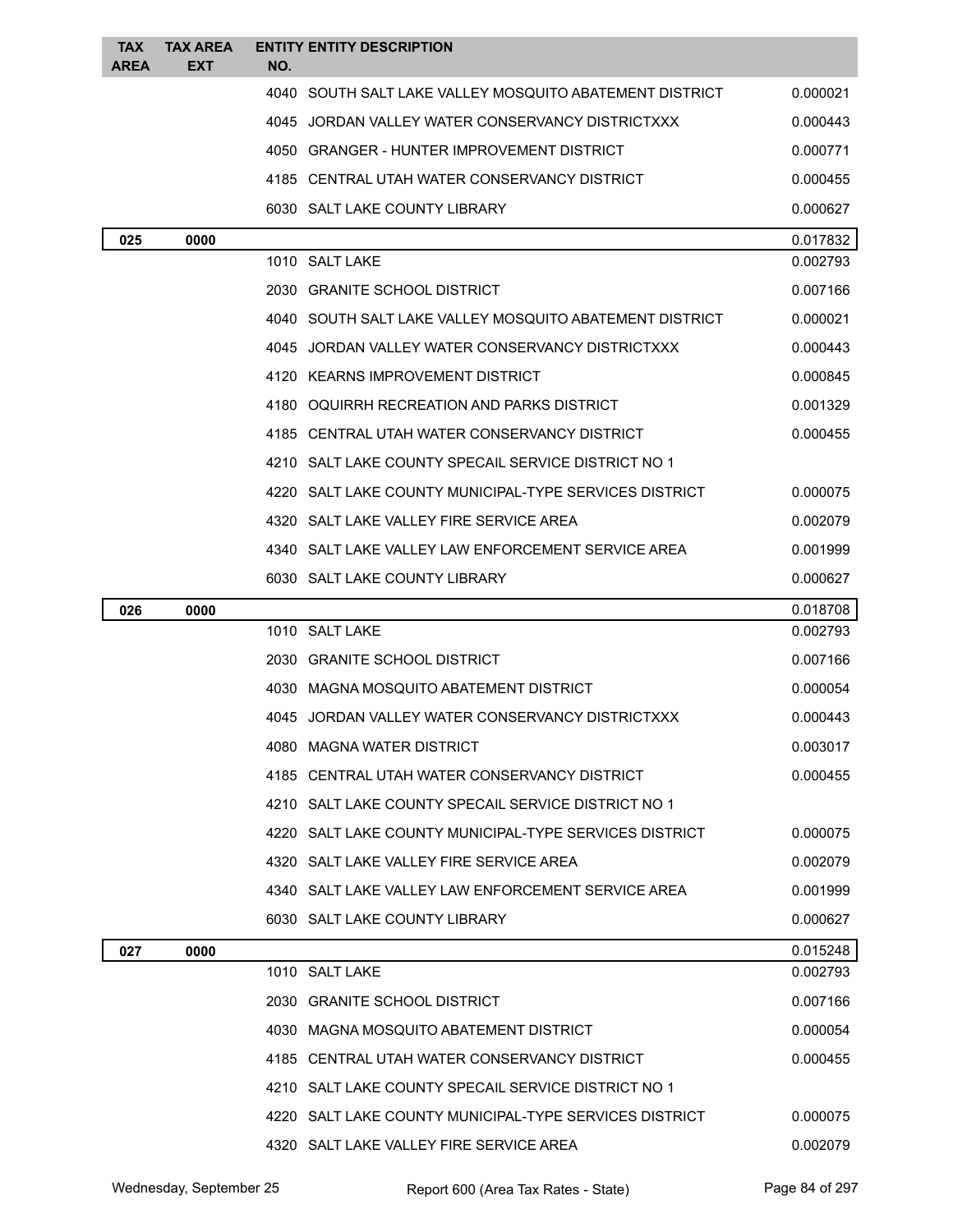| <b>TAX</b><br><b>AREA</b> | <b>TAX AREA</b><br><b>EXT</b> | NO. | <b>ENTITY ENTITY DESCRIPTION</b>                       |                |
|---------------------------|-------------------------------|-----|--------------------------------------------------------|----------------|
|                           |                               |     | 4340 SALT LAKE VALLEY LAW ENFORCEMENT SERVICE AREA     | 0.001999       |
|                           |                               |     | 6030 SALT LAKE COUNTY LIBRARY                          | 0.000627       |
| 028                       | 0000                          |     |                                                        | 0.015691       |
|                           |                               |     | 1010 SALT LAKE                                         | 0.002793       |
|                           |                               |     | 2030 GRANITE SCHOOL DISTRICT                           | 0.007166       |
|                           |                               |     | 4030 MAGNA MOSQUITO ABATEMENT DISTRICT                 | 0.000054       |
|                           |                               |     | 4045 JORDAN VALLEY WATER CONSERVANCY DISTRICTXXX       | 0.000443       |
|                           |                               |     | 4185 CENTRAL UTAH WATER CONSERVANCY DISTRICT           | 0.000455       |
|                           |                               |     | 4210 SALT LAKE COUNTY SPECAIL SERVICE DISTRICT NO 1    |                |
|                           |                               |     | 4220 SALT LAKE COUNTY MUNICIPAL-TYPE SERVICES DISTRICT | 0.000075       |
|                           |                               |     | 4320 SALT LAKE VALLEY FIRE SERVICE AREA                | 0.002079       |
|                           |                               |     | 4340 SALT LAKE VALLEY LAW ENFORCEMENT SERVICE AREA     | 0.001999       |
|                           |                               |     | 6030 SALT LAKE COUNTY LIBRARY                          | 0.000627       |
| 029                       | 0000                          |     |                                                        | 0.017166       |
|                           |                               |     | 1010 SALT LAKE                                         | 0.002793       |
|                           |                               |     | 2030 GRANITE SCHOOL DISTRICT                           | 0.007166       |
|                           |                               |     | 3120 WEST VALLEY CITY                                  | 0.004857       |
|                           |                               |     | 4030 MAGNA MOSQUITO ABATEMENT DISTRICT                 | 0.000054       |
|                           |                               |     | 4045 JORDAN VALLEY WATER CONSERVANCY DISTRICTXXX       | 0.000443       |
|                           |                               |     | 4050 GRANGER - HUNTER IMPROVEMENT DISTRICT             | 0.000771       |
|                           |                               |     | 4185 CENTRAL UTAH WATER CONSERVANCY DISTRICT           | 0.000455       |
|                           |                               |     | 6030 SALT LAKE COUNTY LIBRARY                          | 0.000627       |
| 02A                       | 0000                          |     |                                                        | 0.016022       |
|                           |                               |     | 1010 SALT LAKE                                         | 0.002793       |
|                           |                               |     | 2010 SALT LAKE CITY SCHOOL DISTRICT                    | 0.006626       |
|                           |                               |     | 3070 SALT LAKE CITY                                    | 0.005589       |
|                           |                               |     | 4010 SALT LAKE METROPOLITAN WATER DISTRICT             | 0.000423       |
|                           |                               |     | 4020 SALT LAKE CITY MOSQUITO ABATEMENT DISTRICT        | 0.000136       |
|                           |                               |     | 4185 CENTRAL UTAH WATER CONSERVANCY DISTRICT           | 0.000455       |
| 02B                       | 0000                          |     |                                                        | 0.016022       |
|                           |                               |     | 1010 SALT LAKE                                         | 0.002793       |
|                           |                               |     | 2010 SALT LAKE CITY SCHOOL DISTRICT                    | 0.006626       |
|                           |                               |     | 3070 SALT LAKE CITY                                    | 0.005589       |
|                           |                               |     | 4010 SALT LAKE METROPOLITAN WATER DISTRICT             | 0.000423       |
|                           |                               |     | 4020 SALT LAKE CITY MOSQUITO ABATEMENT DISTRICT        | 0.000136       |
|                           |                               |     | 4185 CENTRAL UTAH WATER CONSERVANCY DISTRICT           | 0.000455       |
| 030                       | 0000                          |     |                                                        | 0.015523       |
|                           |                               |     | 1010 SALT LAKE                                         | 0.002793       |
|                           |                               |     | 2045 CANYONS SCHOOL DISTRICT                           | 0.007111       |
|                           | Wednesday, September 25       |     | Report 600 (Area Tax Rates - State)                    | Page 85 of 297 |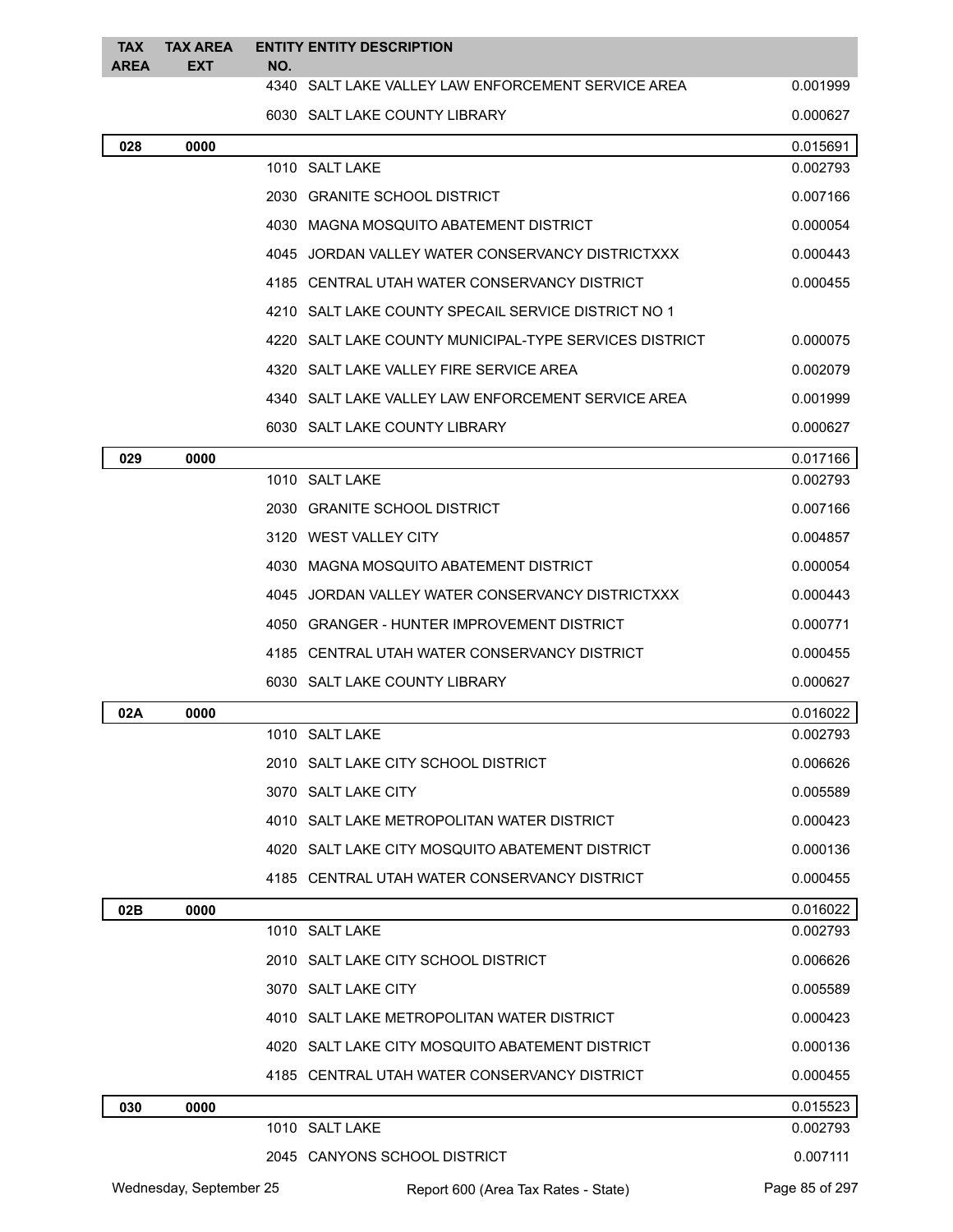| <b>TAX</b><br><b>AREA</b> | <b>TAX AREA</b><br><b>EXT</b> | <b>ENTITY ENTITY DESCRIPTION</b><br>NO.                   |          |
|---------------------------|-------------------------------|-----------------------------------------------------------|----------|
|                           |                               | 3040 MIDVALE                                              | 0.000687 |
|                           |                               | 4040 SOUTH SALT LAKE VALLEY MOSQUITO ABATEMENT DISTRICT   | 0.000021 |
|                           |                               | 4045 JORDAN VALLEY WATER CONSERVANCY DISTRICTXXX          | 0.000443 |
|                           |                               | 4185 CENTRAL UTAH WATER CONSERVANCY DISTRICT              | 0.000455 |
|                           |                               | 4320 SALT LAKE VALLEY FIRE SERVICE AREA                   | 0.002079 |
|                           |                               | 6030 SALT LAKE COUNTY LIBRARY                             | 0.000627 |
|                           |                               | 6060 JORDAN/CANYON SCHOOL DISTRICT DEBT SERVICE AREA      | 0.001307 |
| 031                       | 0000                          |                                                           | 0.017914 |
|                           |                               | 1010 SALT LAKE                                            | 0.002793 |
|                           |                               | 2045 CANYONS SCHOOL DISTRICT                              | 0.007111 |
|                           |                               | 4040 SOUTH SALT LAKE VALLEY MOSQUITO ABATEMENT DISTRICT   | 0.000021 |
|                           |                               | 4090 COTTONWOOD IMPROVEMENT DISTRICT                      | 0.000244 |
|                           |                               | 4185 CENTRAL UTAH WATER CONSERVANCY DISTRICT              | 0.000455 |
|                           |                               | 4200 COTTONWOOD HEIGHTS PARKS AND RECREATION SERVICE AREA | 0.001203 |
|                           |                               | 4210 SALT LAKE COUNTY SPECAIL SERVICE DISTRICT NO 1       |          |
|                           |                               | 4220 SALT LAKE COUNTY MUNICIPAL-TYPE SERVICES DISTRICT    | 0.000075 |
|                           |                               | 4320 SALT LAKE VALLEY FIRE SERVICE AREA                   | 0.002079 |
|                           |                               | 4340 SALT LAKE VALLEY LAW ENFORCEMENT SERVICE AREA        | 0.001999 |
|                           |                               | 6030 SALT LAKE COUNTY LIBRARY                             | 0.000627 |
|                           |                               | 6060 JORDAN/CANYON SCHOOL DISTRICT DEBT SERVICE AREA      | 0.001307 |
| 032                       | 0000                          |                                                           | 0.017895 |
|                           |                               | 1010 SALT LAKE                                            | 0.002793 |
|                           |                               | 2045 CANYONS SCHOOL DISTRICT                              | 0.007111 |
|                           |                               | 4040 SOUTH SALT LAKE VALLEY MOSQUITO ABATEMENT DISTRICT   | 0.000021 |
|                           |                               | 4045 JORDAN VALLEY WATER CONSERVANCY DISTRICTXXX          | 0.000443 |
|                           |                               | 4070 MID VALLEY IMPROVEMENT DISTRICT                      | 0.000985 |
|                           |                               | 4185 CENTRAL UTAH WATER CONSERVANCY DISTRICT              | 0.000455 |
|                           |                               | 4210 SALT LAKE COUNTY SPECAIL SERVICE DISTRICT NO 1       |          |
|                           |                               | 4220 SALT LAKE COUNTY MUNICIPAL-TYPE SERVICES DISTRICT    | 0.000075 |
|                           |                               | 4320 SALT LAKE VALLEY FIRE SERVICE AREA                   | 0.002079 |
|                           |                               | 4340 SALT LAKE VALLEY LAW ENFORCEMENT SERVICE AREA        | 0.001999 |
|                           |                               | 6030 SALT LAKE COUNTY LIBRARY                             | 0.000627 |
|                           |                               | 6060 JORDAN/CANYON SCHOOL DISTRICT DEBT SERVICE AREA      | 0.001307 |
| 033                       | 0000                          |                                                           | 0.018357 |
|                           |                               | 1010 SALT LAKE                                            | 0.002793 |
|                           |                               | 2045 CANYONS SCHOOL DISTRICT                              | 0.007111 |
|                           |                               | 4040 SOUTH SALT LAKE VALLEY MOSQUITO ABATEMENT DISTRICT   | 0.000021 |
|                           |                               | 4045 JORDAN VALLEY WATER CONSERVANCY DISTRICTXXX          | 0.000443 |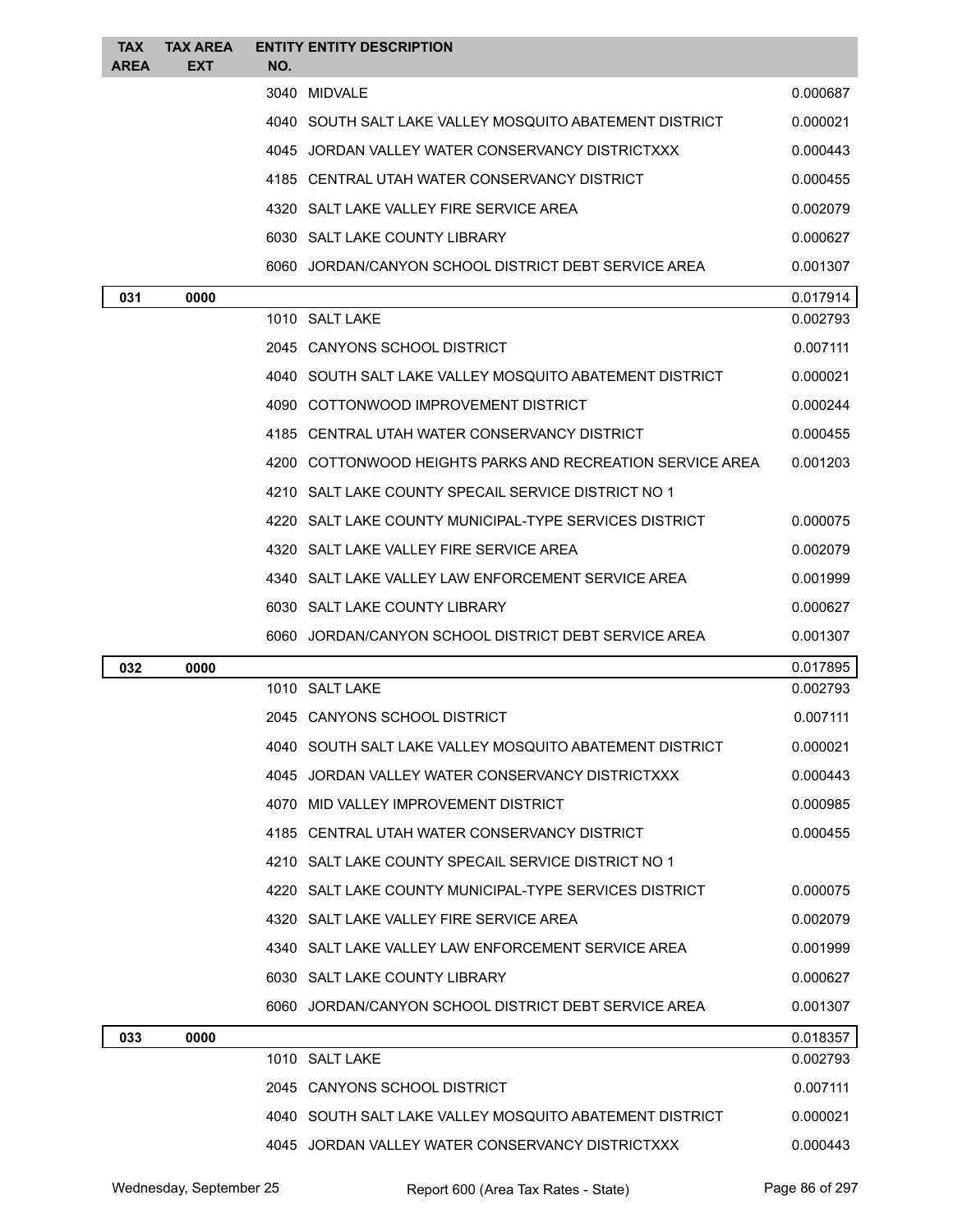| <b>TAX</b>  | <b>TAX AREA</b> |      | <b>ENTITY ENTITY DESCRIPTION</b>                                 |          |
|-------------|-----------------|------|------------------------------------------------------------------|----------|
| <b>AREA</b> | EXT             | NO.  | 4090 COTTONWOOD IMPROVEMENT DISTRICT                             | 0.000244 |
|             |                 |      | 4185 CENTRAL UTAH WATER CONSERVANCY DISTRICT                     | 0.000455 |
|             |                 |      | 4200 COTTONWOOD HEIGHTS PARKS AND RECREATION SERVICE AREA        | 0.001203 |
|             |                 |      | 4210 SALT LAKE COUNTY SPECAIL SERVICE DISTRICT NO 1              |          |
|             |                 | 4220 | SALT LAKE COUNTY MUNICIPAL-TYPE SERVICES DISTRICT                | 0.000075 |
|             |                 |      | 4320 SALT LAKE VALLEY FIRE SERVICE AREA                          | 0.002079 |
|             |                 |      | 4340 SALT LAKE VALLEY LAW ENFORCEMENT SERVICE AREA               | 0.001999 |
|             |                 |      | 6030 SALT LAKE COUNTY LIBRARY                                    | 0.000627 |
|             |                 |      | 6060 JORDAN/CANYON SCHOOL DISTRICT DEBT SERVICE AREA             | 0.001307 |
| 034         | 0000            |      |                                                                  | 0.017154 |
|             |                 |      | 1010 SALT LAKE                                                   | 0.002793 |
|             |                 |      | 2045 CANYONS SCHOOL DISTRICT                                     | 0.007111 |
|             |                 |      | 4040 SOUTH SALT LAKE VALLEY MOSQUITO ABATEMENT DISTRICT          | 0.000021 |
|             |                 |      | 4045 JORDAN VALLEY WATER CONSERVANCY DISTRICTXXX                 | 0.000443 |
|             |                 |      | 4090 COTTONWOOD IMPROVEMENT DISTRICT                             | 0.000244 |
|             |                 |      | 4185 CENTRAL UTAH WATER CONSERVANCY DISTRICT                     | 0.000455 |
|             |                 |      | 4210 SALT LAKE COUNTY SPECAIL SERVICE DISTRICT NO 1              |          |
|             |                 |      | 4220 SALT LAKE COUNTY MUNICIPAL-TYPE SERVICES DISTRICT           | 0.000075 |
|             |                 |      | 4320 SALT LAKE VALLEY FIRE SERVICE AREA                          | 0.002079 |
|             |                 |      | 4340 SALT LAKE VALLEY LAW ENFORCEMENT SERVICE AREA               | 0.001999 |
|             |                 |      | 6030 SALT LAKE COUNTY LIBRARY                                    | 0.000627 |
|             |                 |      | 6060 JORDAN/CANYON SCHOOL DISTRICT DEBT SERVICE AREA             | 0.001307 |
| 035         | 0000            |      |                                                                  | 0.015315 |
|             |                 |      | 1010 SALT LAKE                                                   | 0.002793 |
|             |                 |      | 2045 CANYONS SCHOOL DISTRICT                                     | 0.007111 |
|             |                 |      | 3080 SANDY CITY                                                  | 0.001520 |
|             |                 |      | 4040 SOUTH SALT LAKE VALLEY MOSQUITO ABATEMENT DISTRICT          | 0.000021 |
|             |                 |      | 4140 SANDY SUBURBAN IMPROVEMENT DISTRICT                         | 0.001026 |
|             |                 |      | 4185 CENTRAL UTAH WATER CONSERVANCY DISTRICT                     | 0.000455 |
|             |                 |      | 4290 SALT LAKE CITY METROPOLITAN WATER DISTRICT - SANDY CITY ONL | 0.000455 |
|             |                 |      | 6030 SALT LAKE COUNTY LIBRARY                                    | 0.000627 |
|             |                 |      | 6060 JORDAN/CANYON SCHOOL DISTRICT DEBT SERVICE AREA             | 0.001307 |
| 036         | 0000            |      |                                                                  | 0.015852 |
|             |                 |      | 1010 SALT LAKE                                                   | 0.002793 |
|             |                 |      | 2040 JORDAN SCHOOL DISTRICT                                      | 0.007360 |
|             |                 |      | 4040 SOUTH SALT LAKE VALLEY MOSQUITO ABATEMENT DISTRICT          | 0.000021 |
|             |                 |      | 4045 JORDAN VALLEY WATER CONSERVANCY DISTRICTXXX                 | 0.000443 |
|             |                 |      | 4185 CENTRAL UTAH WATER CONSERVANCY DISTRICT                     | 0.000455 |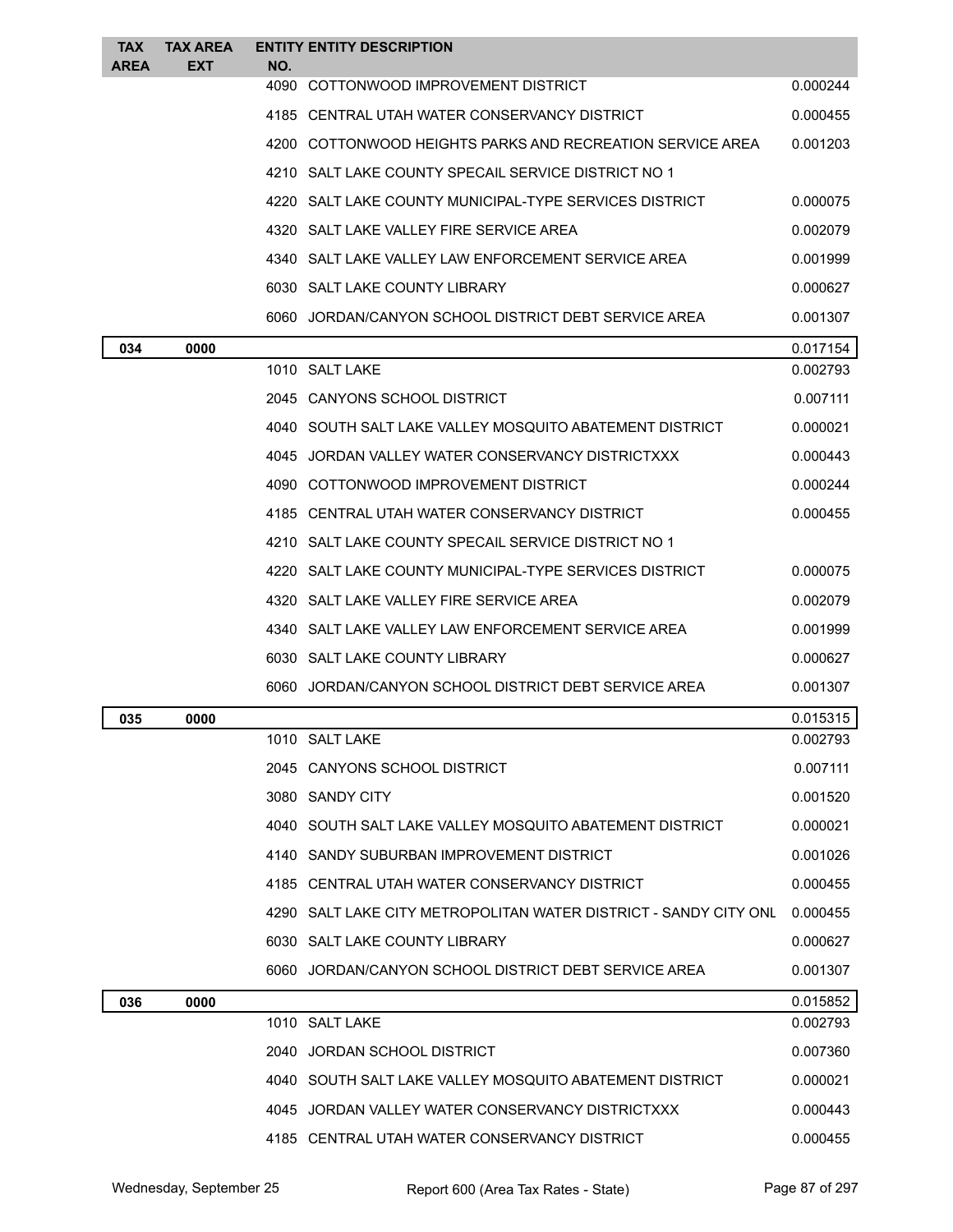| <b>TAX</b><br><b>AREA</b> | <b>TAX AREA</b><br><b>EXT</b> | <b>ENTITY ENTITY DESCRIPTION</b><br>NO.                 |          |
|---------------------------|-------------------------------|---------------------------------------------------------|----------|
|                           |                               | 4210 SALT LAKE COUNTY SPECAIL SERVICE DISTRICT NO 1     |          |
|                           |                               | 4220 SALT LAKE COUNTY MUNICIPAL-TYPE SERVICES DISTRICT  | 0.000075 |
|                           |                               | 4320 SALT LAKE VALLEY FIRE SERVICE AREA                 | 0.002079 |
|                           |                               | 4340 SALT LAKE VALLEY LAW ENFORCEMENT SERVICE AREA      | 0.001999 |
|                           |                               | 6030 SALT LAKE COUNTY LIBRARY                           | 0.000627 |
| 037                       | 0000                          |                                                         | 0.014373 |
|                           |                               | 1010 SALT LAKE                                          | 0.002793 |
|                           |                               | JORDAN SCHOOL DISTRICT<br>2040                          | 0.007360 |
|                           |                               | 3110 WEST JORDAN CITY                                   | 0.002674 |
|                           |                               | 4040 SOUTH SALT LAKE VALLEY MOSQUITO ABATEMENT DISTRICT | 0.000021 |
|                           |                               | 4045 JORDAN VALLEY WATER CONSERVANCY DISTRICTXXX        | 0.000443 |
|                           |                               | 4185 CENTRAL UTAH WATER CONSERVANCY DISTRICT            | 0.000455 |
|                           |                               | 6030 SALT LAKE COUNTY LIBRARY                           | 0.000627 |
| 038                       | 0000                          |                                                         | 0.014482 |
|                           |                               | 1010 SALT LAKE                                          | 0.002793 |
|                           |                               | 2040 JORDAN SCHOOL DISTRICT                             | 0.007360 |
|                           |                               | 3090 SOUTH JORDAN                                       | 0.002376 |
|                           |                               | 4040 SOUTH SALT LAKE VALLEY MOSQUITO ABATEMENT DISTRICT | 0.000021 |
|                           |                               | 4045 JORDAN VALLEY WATER CONSERVANCY DISTRICTXXX        | 0.000443 |
|                           |                               | 4150 SOUTH VALLEY SEWER DISTRICT                        | 0.000407 |
|                           |                               | 4185 CENTRAL UTAH WATER CONSERVANCY DISTRICT            | 0.000455 |
|                           |                               | 6030 SALT LAKE COUNTY LIBRARY                           | 0.000627 |
| 039                       | 0000                          |                                                         | 0.014039 |
|                           |                               | 1010 SALT LAKE                                          | 0.002793 |
|                           |                               | 2040 JORDAN SCHOOL DISTRICT                             | 0.007360 |
|                           |                               | 3090 SOUTH JORDAN                                       | 0.002376 |
|                           |                               | 4040 SOUTH SALT LAKE VALLEY MOSQUITO ABATEMENT DISTRICT | 0.000021 |
|                           |                               | 4150 SOUTH VALLEY SEWER DISTRICT                        | 0.000407 |
|                           |                               | 4185 CENTRAL UTAH WATER CONSERVANCY DISTRICT            | 0.000455 |
|                           |                               | 6030 SALT LAKE COUNTY LIBRARY                           | 0.000627 |
| 040                       | 0000                          |                                                         | 0.016467 |
|                           |                               | 1010 SALT LAKE                                          | 0.002793 |
|                           |                               | 2045 CANYONS SCHOOL DISTRICT                            | 0.007111 |
|                           |                               | 4040 SOUTH SALT LAKE VALLEY MOSQUITO ABATEMENT DISTRICT | 0.000021 |
|                           |                               | 4185 CENTRAL UTAH WATER CONSERVANCY DISTRICT            | 0.000455 |
|                           |                               | 4210 SALT LAKE COUNTY SPECAIL SERVICE DISTRICT NO 1     |          |
|                           |                               | 4220 SALT LAKE COUNTY MUNICIPAL-TYPE SERVICES DISTRICT  | 0.000075 |
|                           |                               | 4320 SALT LAKE VALLEY FIRE SERVICE AREA                 | 0.002079 |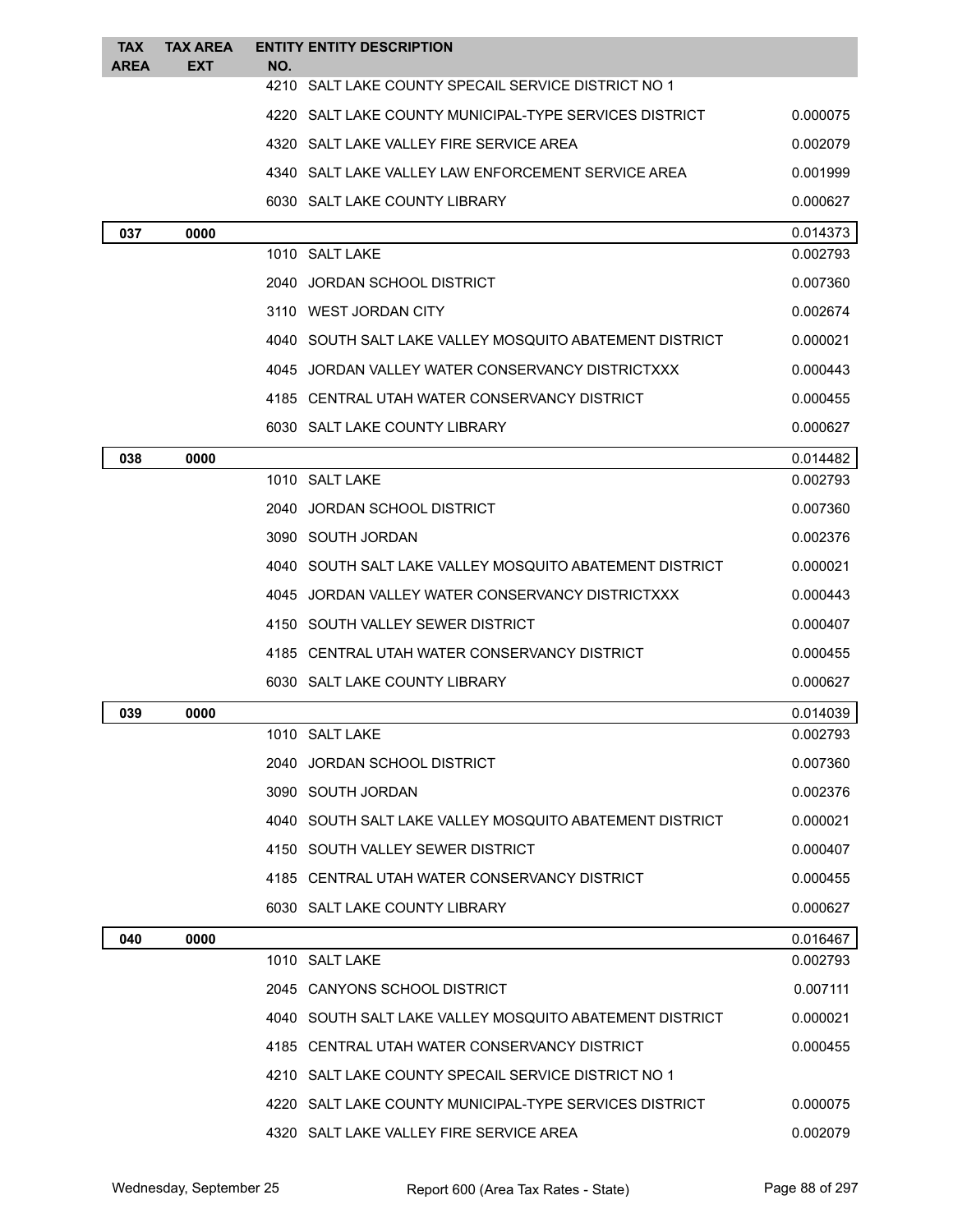| <b>TAX</b><br><b>AREA</b> | <b>TAX AREA</b><br><b>EXT</b> | <b>ENTITY ENTITY DESCRIPTION</b><br>NO.                   |          |
|---------------------------|-------------------------------|-----------------------------------------------------------|----------|
|                           |                               | 4340 SALT LAKE VALLEY LAW ENFORCEMENT SERVICE AREA        | 0.001999 |
|                           |                               | 6030 SALT LAKE COUNTY LIBRARY                             | 0.000627 |
|                           |                               | 6060 JORDAN/CANYON SCHOOL DISTRICT DEBT SERVICE AREA      | 0.001307 |
| 042                       | 0000                          |                                                           | 0.016184 |
|                           |                               | 1010 SALT LAKE                                            | 0.002793 |
|                           |                               | 2040 JORDAN SCHOOL DISTRICT                               | 0.007360 |
|                           |                               | 3060 RIVERTON                                             | 0.000000 |
|                           |                               | 4040   SOUTH SALT LAKE VALLEY MOSQUITO ABATEMENT DISTRICT | 0.000021 |
|                           |                               | 4045 JORDAN VALLEY WATER CONSERVANCY DISTRICTXXX          | 0.000443 |
|                           |                               | 4150 SOUTH VALLEY SEWER DISTRICT                          | 0.000407 |
|                           |                               | 4185 CENTRAL UTAH WATER CONSERVANCY DISTRICT              | 0.000455 |
|                           |                               | 4320 SALT LAKE VALLEY FIRE SERVICE AREA                   | 0.002079 |
|                           |                               | 4340 SALT LAKE VALLEY LAW ENFORCEMENT SERVICE AREA        | 0.001999 |
|                           |                               | 6030 SALT LAKE COUNTY LIBRARY                             | 0.000627 |
| 043                       | 0000                          |                                                           | 0.017493 |
|                           |                               | 1010 SALT LAKE                                            | 0.002793 |
|                           |                               | 2045 CANYONS SCHOOL DISTRICT                              | 0.007111 |
|                           |                               | 4040 SOUTH SALT LAKE VALLEY MOSQUITO ABATEMENT DISTRICT   | 0.000021 |
|                           |                               | 4140 SANDY SUBURBAN IMPROVEMENT DISTRICT                  | 0.001026 |
|                           |                               | 4185 CENTRAL UTAH WATER CONSERVANCY DISTRICT              | 0.000455 |
|                           |                               | 4210 SALT LAKE COUNTY SPECAIL SERVICE DISTRICT NO 1       |          |
|                           |                               | 4220   SALT LAKE COUNTY MUNICIPAL-TYPE SERVICES DISTRICT  | 0.000075 |
|                           |                               | 4320 SALT LAKE VALLEY FIRE SERVICE AREA                   | 0.002079 |
|                           |                               | 4340 SALT LAKE VALLEY LAW ENFORCEMENT SERVICE AREA        | 0.001999 |
|                           |                               | 6030 SALT LAKE COUNTY LIBRARY                             | 0.000627 |
|                           |                               | 6060 JORDAN/CANYON SCHOOL DISTRICT DEBT SERVICE AREA      | 0.001307 |
| 044                       | 0000                          |                                                           | 0.015816 |
|                           |                               | 1010 SALT LAKE                                            | 0.002793 |
|                           |                               | 2040 JORDAN SCHOOL DISTRICT                               | 0.007360 |
|                           |                               | 4040 SOUTH SALT LAKE VALLEY MOSQUITO ABATEMENT DISTRICT   | 0.000021 |
|                           |                               | 4150 SOUTH VALLEY SEWER DISTRICT                          | 0.000407 |
|                           |                               | 4185 CENTRAL UTAH WATER CONSERVANCY DISTRICT              | 0.000455 |
|                           |                               | 4210 SALT LAKE COUNTY SPECAIL SERVICE DISTRICT NO 1       |          |
|                           |                               | 4220   SALT LAKE COUNTY MUNICIPAL-TYPE SERVICES DISTRICT  | 0.000075 |
|                           |                               | 4320 SALT LAKE VALLEY FIRE SERVICE AREA                   | 0.002079 |
|                           |                               | 4340 SALT LAKE VALLEY LAW ENFORCEMENT SERVICE AREA        | 0.001999 |
|                           |                               | 6030 SALT LAKE COUNTY LIBRARY                             | 0.000627 |
| 045                       | 0000                          |                                                           | 0.013736 |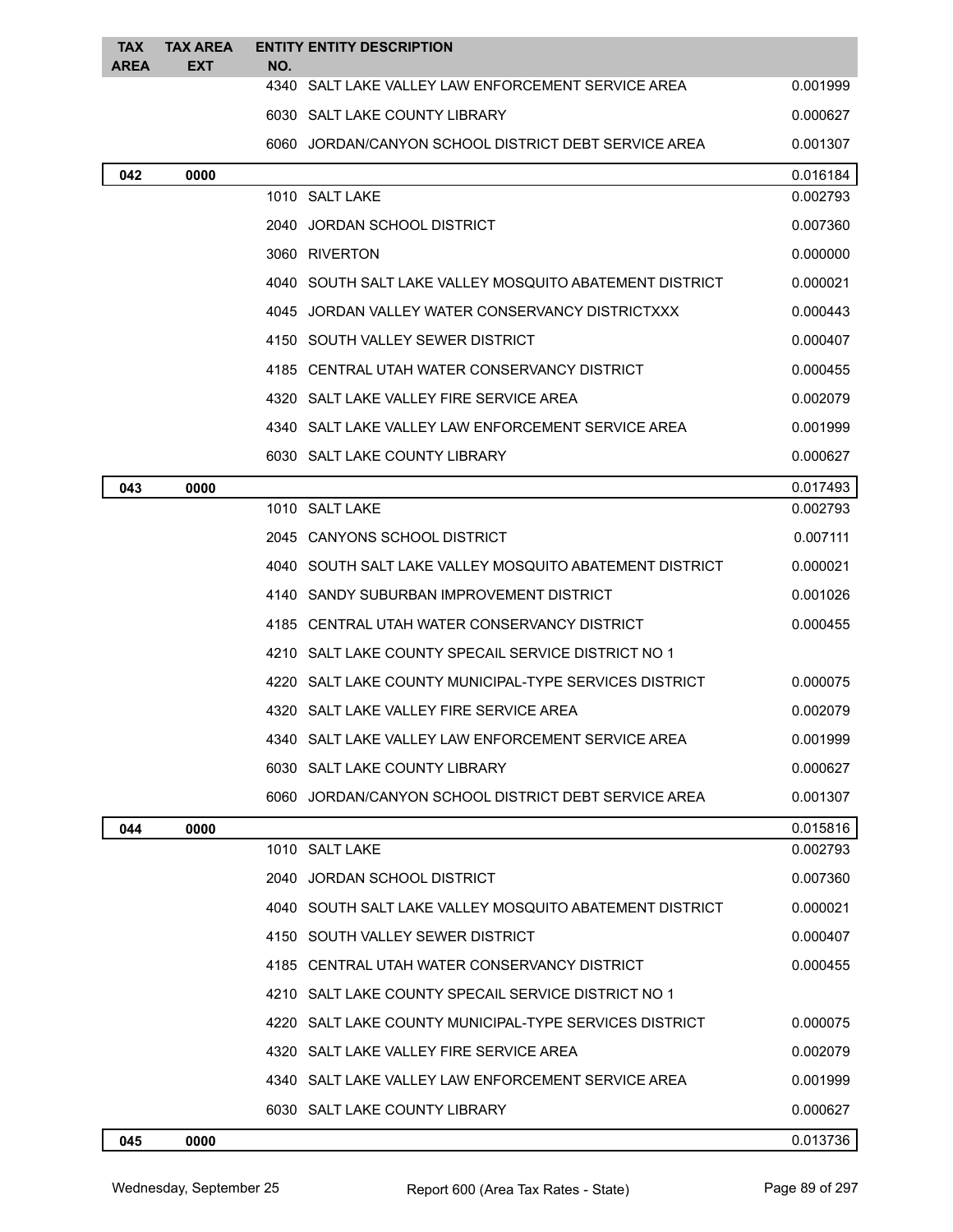| <b>TAX</b>  | <b>TAX AREA</b> | <b>ENTITY ENTITY DESCRIPTION</b>                        |          |
|-------------|-----------------|---------------------------------------------------------|----------|
| <b>AREA</b> | EXT             | NO.<br>1010 SALT LAKE                                   | 0.002793 |
|             |                 | 2040 JORDAN SCHOOL DISTRICT                             | 0.007360 |
|             |                 | 3020 BLUFFDALE                                          | 0.001630 |
|             |                 | 4040 SOUTH SALT LAKE VALLEY MOSQUITO ABATEMENT DISTRICT | 0.000021 |
|             |                 | 4045 JORDAN VALLEY WATER CONSERVANCY DISTRICTXXX        | 0.000443 |
|             |                 | 4150 SOUTH VALLEY SEWER DISTRICT                        | 0.000407 |
|             |                 | 4185 CENTRAL UTAH WATER CONSERVANCY DISTRICT            | 0.000455 |
|             |                 | 6030 SALT LAKE COUNTY LIBRARY                           | 0.000627 |
| 046         | 0000            |                                                         | 0.013293 |
|             |                 | 1010 SALT LAKE                                          | 0.002793 |
|             |                 | 2040 JORDAN SCHOOL DISTRICT                             | 0.007360 |
|             |                 | 3020 BLUFFDALE                                          | 0.001630 |
|             |                 | 4040 SOUTH SALT LAKE VALLEY MOSQUITO ABATEMENT DISTRICT | 0.000021 |
|             |                 | 4150 SOUTH VALLEY SEWER DISTRICT                        | 0.000407 |
|             |                 | 4185 CENTRAL UTAH WATER CONSERVANCY DISTRICT            | 0.000455 |
|             |                 | 6030 SALT LAKE COUNTY LIBRARY                           | 0.000627 |
| 051         | 0000            |                                                         | 0.015221 |
|             |                 | 1010 SALT LAKE                                          | 0.002793 |
|             |                 | 2045 CANYONS SCHOOL DISTRICT                            | 0.007111 |
|             |                 | 3030 DRAPER CITY                                        | 0.002009 |
|             |                 | 4040 SOUTH SALT LAKE VALLEY MOSQUITO ABATEMENT DISTRICT | 0.000021 |
|             |                 | 4045 JORDAN VALLEY WATER CONSERVANCY DISTRICTXXX        | 0.000443 |
|             |                 | 4150 SOUTH VALLEY SEWER DISTRICT                        | 0.000407 |
|             |                 | 4160 CRESENT CEMETERY MAINTENANCE DISTRICT              | 0.000048 |
|             |                 | 4185 CENTRAL UTAH WATER CONSERVANCY DISTRICT            | 0.000455 |
|             |                 | 6030 SALT LAKE COUNTY LIBRARY                           | 0.000627 |
|             |                 | 6060 JORDAN/CANYON SCHOOL DISTRICT DEBT SERVICE AREA    | 0.001307 |
| 055         | 0000            |                                                         | 0.015173 |
|             |                 | 1010 SALT LAKE                                          | 0.002793 |
|             |                 | 2045 CANYONS SCHOOL DISTRICT                            | 0.007111 |
|             |                 | 3030 DRAPER CITY                                        | 0.002009 |
|             |                 | 4040 SOUTH SALT LAKE VALLEY MOSQUITO ABATEMENT DISTRICT | 0.000021 |
|             |                 | 4045 JORDAN VALLEY WATER CONSERVANCY DISTRICTXXX        | 0.000443 |
|             |                 | 4150 SOUTH VALLEY SEWER DISTRICT                        | 0.000407 |
|             |                 | 4185 CENTRAL UTAH WATER CONSERVANCY DISTRICT            | 0.000455 |
|             |                 | 6030 SALT LAKE COUNTY LIBRARY                           | 0.000627 |
|             |                 | 6060 JORDAN/CANYON SCHOOL DISTRICT DEBT SERVICE AREA    | 0.001307 |
| 056         | 0000            |                                                         | 0.014766 |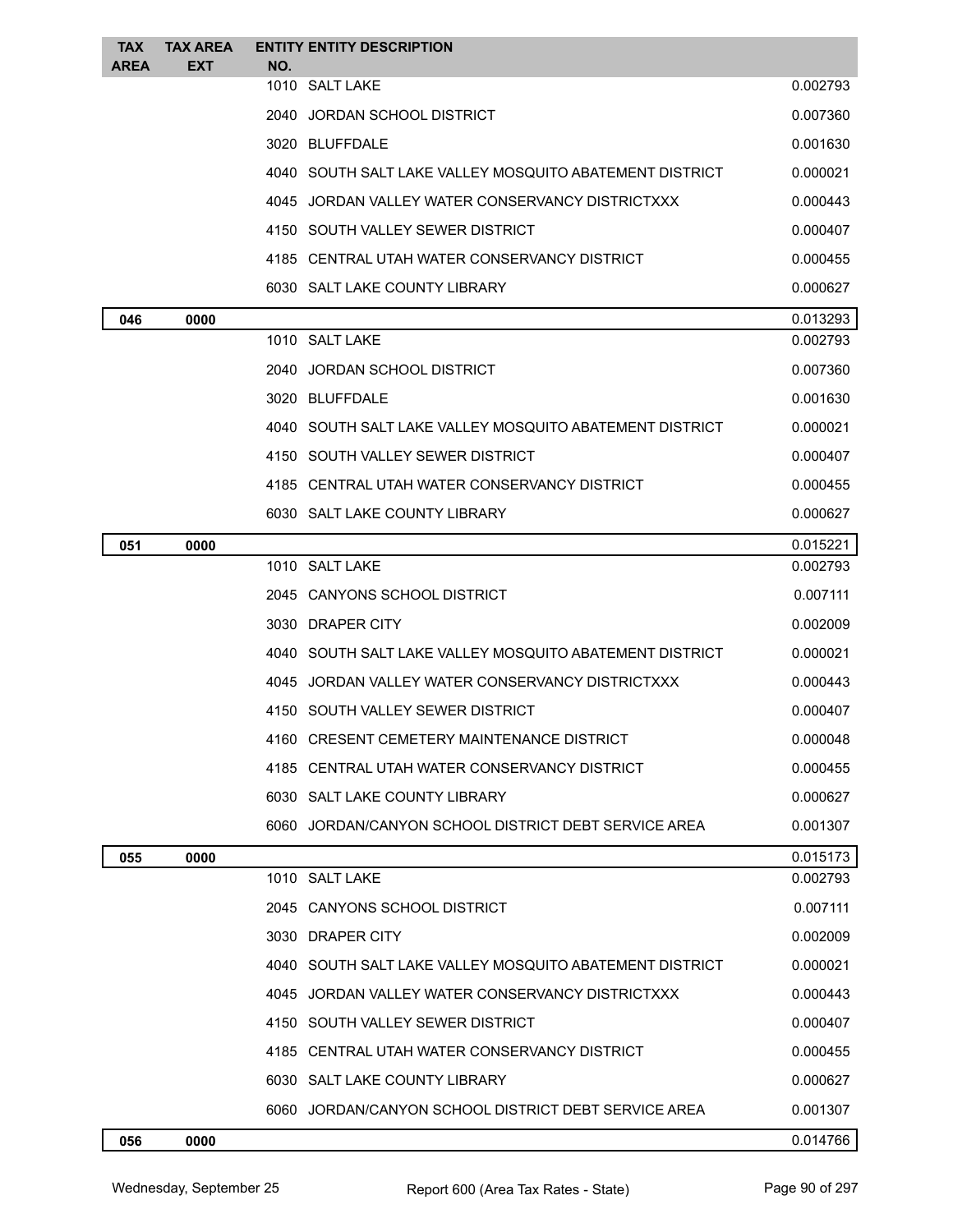| <b>TAX</b><br><b>AREA</b> | <b>TAX AREA</b><br><b>EXT</b> | <b>ENTITY ENTITY DESCRIPTION</b><br>NO.                 |          |
|---------------------------|-------------------------------|---------------------------------------------------------|----------|
|                           |                               | 1010 SALT LAKE                                          | 0.002793 |
|                           |                               | 2045 CANYONS SCHOOL DISTRICT                            | 0.007111 |
|                           |                               | 3030 DRAPER CITY                                        | 0.002009 |
|                           |                               | 4040 SOUTH SALT LAKE VALLEY MOSQUITO ABATEMENT DISTRICT | 0.000021 |
|                           |                               | 4045 JORDAN VALLEY WATER CONSERVANCY DISTRICTXXX        | 0.000443 |
|                           |                               | 4185 CENTRAL UTAH WATER CONSERVANCY DISTRICT            | 0.000455 |
|                           |                               | 6030 SALT LAKE COUNTY LIBRARY                           | 0.000627 |
|                           |                               | 6060 JORDAN/CANYON SCHOOL DISTRICT DEBT SERVICE AREA    | 0.001307 |
| 061                       | 0000                          |                                                         | 0.013888 |
|                           |                               | 1010 SALT LAKE                                          | 0.002793 |
|                           |                               | 2030 GRANITE SCHOOL DISTRICT                            | 0.007166 |
|                           |                               | 3105 TAYLORSVILLE CITY                                  | 0.002202 |
|                           |                               | 4040 SOUTH SALT LAKE VALLEY MOSQUITO ABATEMENT DISTRICT | 0.000021 |
|                           |                               | 4045 JORDAN VALLEY WATER CONSERVANCY DISTRICTXXX        | 0.000443 |
|                           |                               | 4110 TAYLORSVILLE-BENNION IMPROVEMENT DISTRICT          | 0.000181 |
|                           |                               | 4185 CENTRAL UTAH WATER CONSERVANCY DISTRICT            | 0.000455 |
|                           |                               | 6030 SALT LAKE COUNTY LIBRARY                           | 0.000627 |
| 062                       | 0000                          |                                                         | 0.014478 |
|                           |                               | 1010 SALT LAKE                                          | 0.002793 |
|                           |                               | 2030 GRANITE SCHOOL DISTRICT                            | 0.007166 |
|                           |                               | 3105 TAYLORSVILLE CITY                                  | 0.002202 |
|                           |                               | 4040 SOUTH SALT LAKE VALLEY MOSQUITO ABATEMENT DISTRICT | 0.000021 |
|                           |                               | 4045 JORDAN VALLEY WATER CONSERVANCY DISTRICTXXX        | 0.000443 |
|                           |                               | 4050 GRANGER - HUNTER IMPROVEMENT DISTRICT              | 0.000771 |
|                           |                               | 4185 CENTRAL UTAH WATER CONSERVANCY DISTRICT            | 0.000455 |
|                           |                               | 6030 SALT LAKE COUNTY LIBRARY                           | 0.000627 |
| 063                       | 0000                          |                                                         | 0.015217 |
|                           |                               | 1010 SALT LAKE                                          | 0.002793 |
|                           |                               | 2030 GRANITE SCHOOL DISTRICT                            | 0.007166 |
|                           |                               | 3105 TAYLORSVILLE CITY                                  | 0.002202 |
|                           |                               | 4040 SOUTH SALT LAKE VALLEY MOSQUITO ABATEMENT DISTRICT | 0.000021 |
|                           |                               | 4045 JORDAN VALLEY WATER CONSERVANCY DISTRICTXXX        | 0.000443 |
|                           |                               | 4110 TAYLORSVILLE-BENNION IMPROVEMENT DISTRICT          | 0.000181 |
|                           |                               | 4180 OQUIRRH RECREATION AND PARKS DISTRICT              | 0.001329 |
|                           |                               | 4185 CENTRAL UTAH WATER CONSERVANCY DISTRICT            | 0.000455 |
|                           |                               | 6030 SALT LAKE COUNTY LIBRARY                           | 0.000627 |
| 064                       | 0000                          |                                                         | 0.015881 |
|                           |                               | 1010 SALT LAKE                                          | 0.002793 |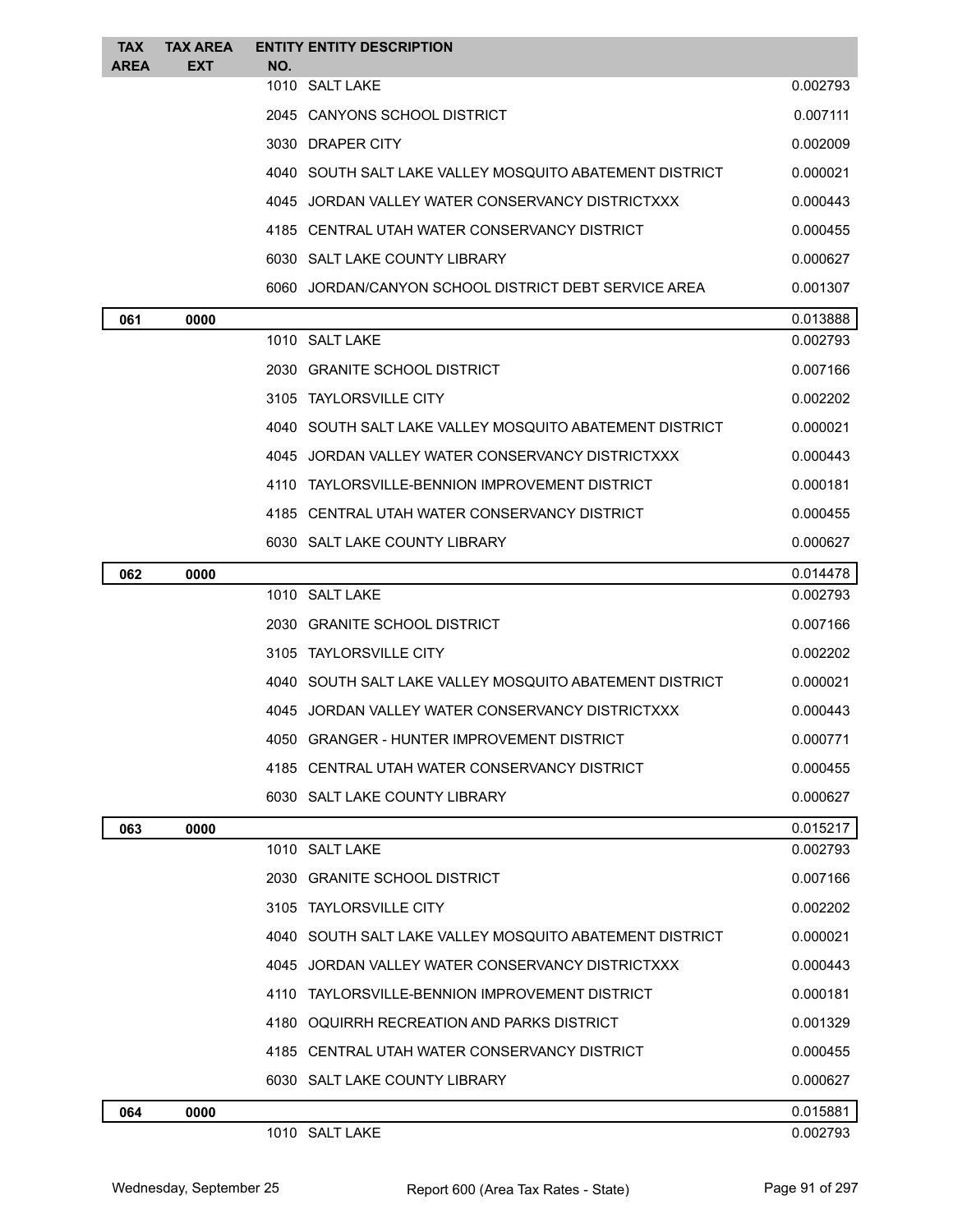| <b>TAX</b><br><b>AREA</b> | <b>TAX AREA</b><br><b>EXT</b> | <b>ENTITY ENTITY DESCRIPTION</b><br>NO.                 |          |
|---------------------------|-------------------------------|---------------------------------------------------------|----------|
|                           |                               | 2030 GRANITE SCHOOL DISTRICT                            | 0.007166 |
|                           |                               | 3105 TAYLORSVILLE CITY                                  | 0.002202 |
|                           |                               | 4040 SOUTH SALT LAKE VALLEY MOSQUITO ABATEMENT DISTRICT | 0.000021 |
|                           |                               | 4045 JORDAN VALLEY WATER CONSERVANCY DISTRICTXXX        | 0.000443 |
|                           |                               | 4120 KEARNS IMPROVEMENT DISTRICT                        | 0.000845 |
|                           |                               | 4180 OQUIRRH RECREATION AND PARKS DISTRICT              | 0.001329 |
|                           |                               | 4185 CENTRAL UTAH WATER CONSERVANCY DISTRICT            | 0.000455 |
|                           |                               | 6030 SALT LAKE COUNTY LIBRARY                           | 0.000627 |
| 065                       | 0000                          |                                                         | 0.013901 |
|                           |                               | 1010 SALT LAKE                                          | 0.002793 |
|                           |                               | 2040 JORDAN SCHOOL DISTRICT                             | 0.007360 |
|                           |                               | 3105 TAYLORSVILLE CITY                                  | 0.002202 |
|                           |                               | 4040 SOUTH SALT LAKE VALLEY MOSQUITO ABATEMENT DISTRICT | 0.000021 |
|                           |                               | 4045 JORDAN VALLEY WATER CONSERVANCY DISTRICTXXX        | 0.000443 |
|                           |                               | 4185 CENTRAL UTAH WATER CONSERVANCY DISTRICT            | 0.000455 |
|                           |                               | 6030 SALT LAKE COUNTY LIBRARY                           | 0.000627 |
| 066                       | 0000                          |                                                         | 0.014082 |
|                           |                               | 1010 SALT LAKE                                          | 0.002793 |
|                           |                               | 2040 JORDAN SCHOOL DISTRICT                             | 0.007360 |
|                           |                               | 3105 TAYLORSVILLE CITY                                  | 0.002202 |
|                           |                               | 4040 SOUTH SALT LAKE VALLEY MOSQUITO ABATEMENT DISTRICT | 0.000021 |
|                           |                               | 4045 JORDAN VALLEY WATER CONSERVANCY DISTRICTXXX        | 0.000443 |
|                           |                               | 4110 TAYLORSVILLE-BENNION IMPROVEMENT DISTRICT          | 0.000181 |
|                           |                               | 4185 CENTRAL UTAH WATER CONSERVANCY DISTRICT            | 0.000455 |
|                           |                               | 6030 SALT LAKE COUNTY LIBRARY                           | 0.000627 |
| 070                       | 0000                          |                                                         | 0.016619 |
|                           |                               | 1010 SALT LAKE                                          | 0.002793 |
|                           |                               | 2040 JORDAN SCHOOL DISTRICT                             | 0.007360 |
|                           |                               | 3035 HERRIMAN TOWN                                      | 0.000435 |
|                           |                               | 4040 SOUTH SALT LAKE VALLEY MOSQUITO ABATEMENT DISTRICT | 0.000021 |
|                           |                               | 4045 JORDAN VALLEY WATER CONSERVANCY DISTRICTXXX        | 0.000443 |
|                           |                               | 4150 SOUTH VALLEY SEWER DISTRICT                        | 0.000407 |
|                           |                               | 4185 CENTRAL UTAH WATER CONSERVANCY DISTRICT            | 0.000455 |
|                           |                               | 4320 SALT LAKE VALLEY FIRE SERVICE AREA                 | 0.002079 |
|                           |                               | 4340 SALT LAKE VALLEY LAW ENFORCEMENT SERVICE AREA      | 0.001999 |
|                           |                               | 6030 SALT LAKE COUNTY LIBRARY                           | 0.000627 |
| 071                       | 0000                          |                                                         | 0.016176 |
|                           |                               | 1010 SALT LAKE                                          | 0.002793 |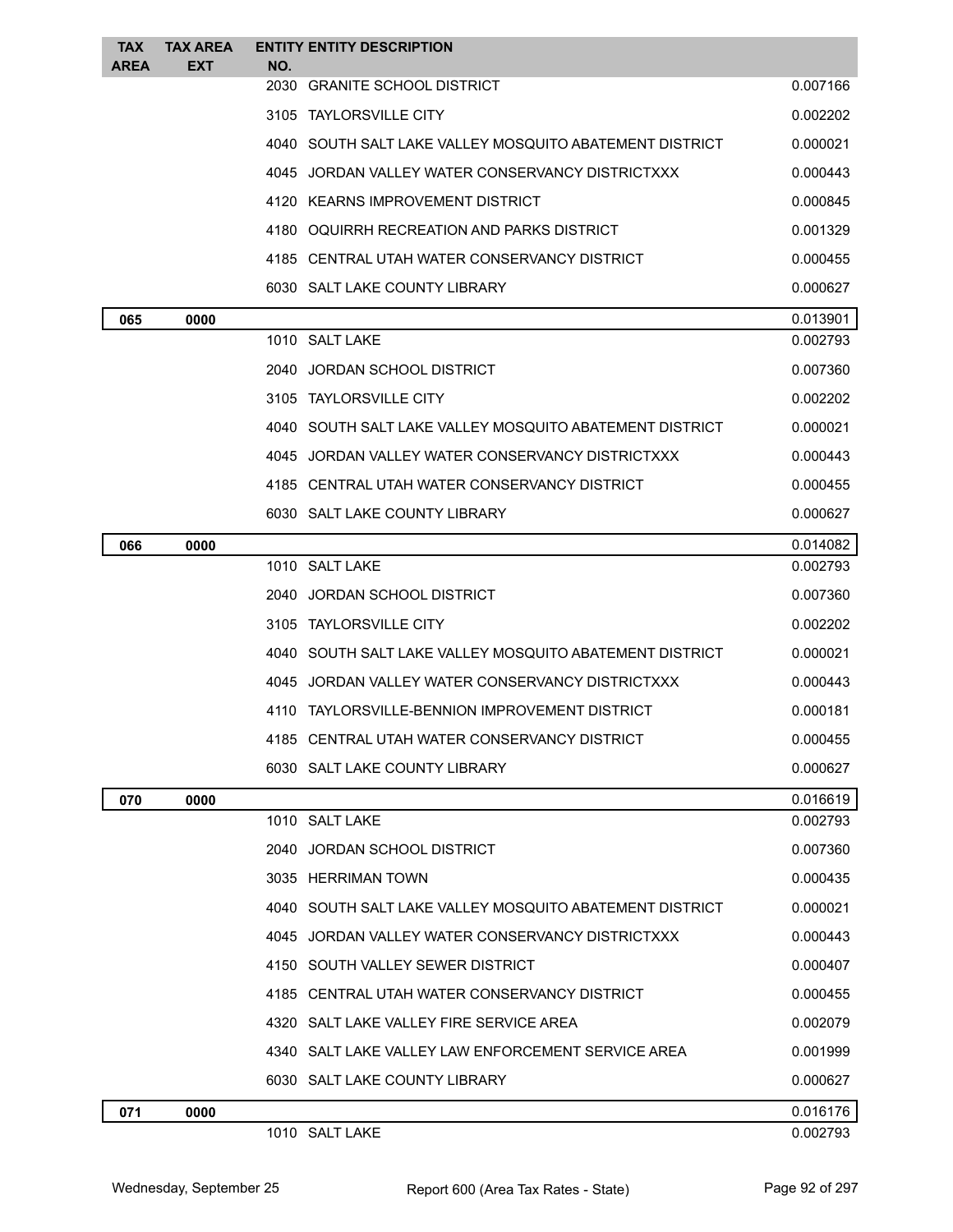| <b>TAX</b>  | <b>TAX AREA</b> |     | <b>ENTITY ENTITY DESCRIPTION</b>                           |          |
|-------------|-----------------|-----|------------------------------------------------------------|----------|
| <b>AREA</b> | <b>EXT</b>      | NO. | 2040 JORDAN SCHOOL DISTRICT                                | 0.007360 |
|             |                 |     | 3035 HERRIMAN TOWN                                         | 0.000435 |
|             |                 |     | 4040 SOUTH SALT LAKE VALLEY MOSQUITO ABATEMENT DISTRICT    | 0.000021 |
|             |                 |     | 4150 SOUTH VALLEY SEWER DISTRICT                           | 0.000407 |
|             |                 |     | 4185 CENTRAL UTAH WATER CONSERVANCY DISTRICT               | 0.000455 |
|             |                 |     | 4320 SALT LAKE VALLEY FIRE SERVICE AREA                    | 0.002079 |
|             |                 |     | 4340 SALT LAKE VALLEY LAW ENFORCEMENT SERVICE AREA         | 0.001999 |
|             |                 |     | 6030 SALT LAKE COUNTY LIBRARY                              | 0.000627 |
| 074         | 0000            |     |                                                            | 0.016176 |
|             |                 |     | 1010 SALT LAKE                                             | 0.002793 |
|             |                 |     | 2040 JORDAN SCHOOL DISTRICT                                | 0.007360 |
|             |                 |     | 3035 HERRIMAN TOWN                                         | 0.000435 |
|             |                 |     | 4040 SOUTH SALT LAKE VALLEY MOSQUITO ABATEMENT DISTRICT    | 0.000021 |
|             |                 |     | 4150 SOUTH VALLEY SEWER DISTRICT                           | 0.000407 |
|             |                 |     | 4185 CENTRAL UTAH WATER CONSERVANCY DISTRICT               | 0.000455 |
|             |                 |     | 4320 SALT LAKE VALLEY FIRE SERVICE AREA                    | 0.002079 |
|             |                 |     | 4340 SALT LAKE VALLEY LAW ENFORCEMENT SERVICE AREA         | 0.001999 |
|             |                 |     | 6026 AREA EXCLUDED FROM SALT LAKE COUNTY WATER CONSERVANCY |          |
|             |                 |     | 6030 SALT LAKE COUNTY LIBRARY                              | 0.000627 |
| 080         | 0000            |     |                                                            | 0.013687 |
|             |                 |     | 1010 SALT LAKE                                             | 0.002793 |
|             |                 |     | 2030 GRANITE SCHOOL DISTRICT                               | 0.007166 |
|             |                 |     | 3036 HOLLADAY CITY                                         | 0.001791 |
|             |                 |     | 4040 SOUTH SALT LAKE VALLEY MOSQUITO ABATEMENT DISTRICT    | 0.000021 |
|             |                 |     | 4045 JORDAN VALLEY WATER CONSERVANCY DISTRICTXXX           | 0.000443 |
|             |                 |     | 4060 SALT LAKE SUBURBAN SANITARY DISTRICT #1               | 0.000391 |
|             |                 |     | 4185 CENTRAL UTAH WATER CONSERVANCY DISTRICT               | 0.000455 |
|             |                 |     | 6030 SALT LAKE COUNTY LIBRARY                              | 0.000627 |
| 081         | 0000            |     |                                                            | 0.013244 |
|             |                 |     | 1010 SALT LAKE                                             | 0.002793 |
|             |                 |     | 2030 GRANITE SCHOOL DISTRICT                               | 0.007166 |
|             |                 |     | 3036 HOLLADAY CITY                                         | 0.001791 |
|             |                 |     | 4040 SOUTH SALT LAKE VALLEY MOSQUITO ABATEMENT DISTRICT    | 0.000021 |
|             |                 |     | 4060 SALT LAKE SUBURBAN SANITARY DISTRICT #1               | 0.000391 |
|             |                 |     | 4185 CENTRAL UTAH WATER CONSERVANCY DISTRICT               | 0.000455 |
|             |                 |     | 6020 AREA EXCLUDED FROM SALT LAKE COUNTY WATER CONSERVANCY |          |
|             |                 |     | 6030 SALT LAKE COUNTY LIBRARY                              | 0.000627 |
| 082         | 0000            |     |                                                            | 0.013244 |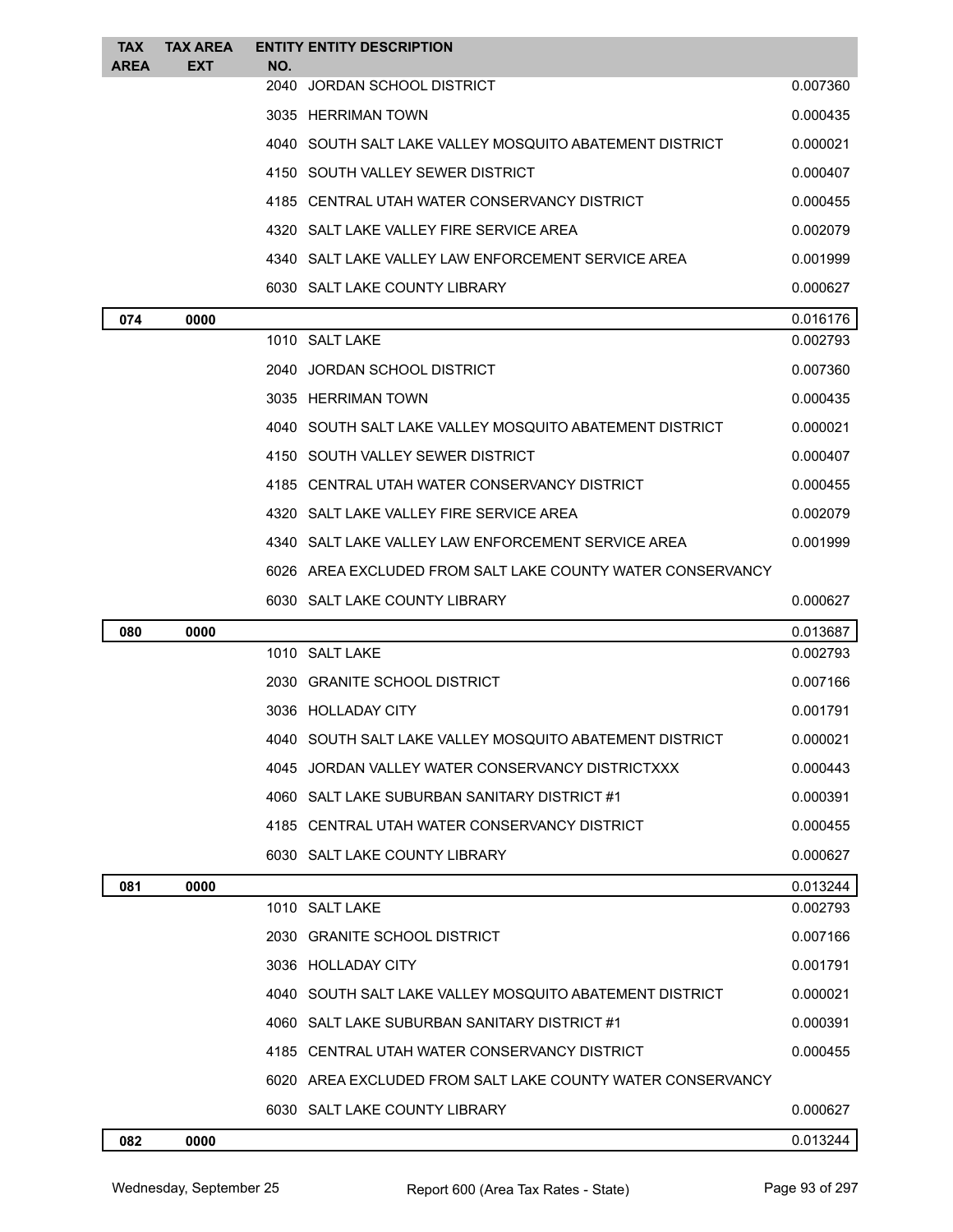| <b>TAX</b>  | <b>TAX AREA</b> | <b>ENTITY ENTITY DESCRIPTION</b>                          |          |
|-------------|-----------------|-----------------------------------------------------------|----------|
| <b>AREA</b> | <b>EXT</b>      | NO.<br>1010 SALT LAKE                                     | 0.002793 |
|             |                 | 2030 GRANITE SCHOOL DISTRICT                              | 0.007166 |
|             |                 | 3036 HOLLADAY CITY                                        | 0.001791 |
|             |                 | 4040 SOUTH SALT LAKE VALLEY MOSQUITO ABATEMENT DISTRICT   | 0.000021 |
|             |                 | 4060 SALT LAKE SUBURBAN SANITARY DISTRICT #1              | 0.000391 |
|             |                 | 4185 CENTRAL UTAH WATER CONSERVANCY DISTRICT              | 0.000455 |
|             |                 | 6030 SALT LAKE COUNTY LIBRARY                             | 0.000627 |
| 083         | 0000            |                                                           | 0.013097 |
|             |                 | 1010 SALT LAKE                                            | 0.002793 |
|             |                 | 2030 GRANITE SCHOOL DISTRICT                              | 0.007166 |
|             |                 | 3036 HOLLADAY CITY                                        | 0.001791 |
|             |                 | 4040 SOUTH SALT LAKE VALLEY MOSQUITO ABATEMENT DISTRICT   | 0.000021 |
|             |                 | 4090 COTTONWOOD IMPROVEMENT DISTRICT                      | 0.000244 |
|             |                 | 4185 CENTRAL UTAH WATER CONSERVANCY DISTRICT              | 0.000455 |
|             |                 | 6030 SALT LAKE COUNTY LIBRARY                             | 0.000627 |
| 084         | 0000            |                                                           | 0.014300 |
|             |                 | 1010 SALT LAKE                                            | 0.002793 |
|             |                 | 2030 GRANITE SCHOOL DISTRICT                              | 0.007166 |
|             |                 | 3036 HOLLADAY CITY                                        | 0.001791 |
|             |                 | 4040 SOUTH SALT LAKE VALLEY MOSQUITO ABATEMENT DISTRICT   | 0.000021 |
|             |                 | 4090 COTTONWOOD IMPROVEMENT DISTRICT                      | 0.000244 |
|             |                 | 4185 CENTRAL UTAH WATER CONSERVANCY DISTRICT              | 0.000455 |
|             |                 | 4200 COTTONWOOD HEIGHTS PARKS AND RECREATION SERVICE AREA | 0.001203 |
|             |                 | 6030 SALT LAKE COUNTY LIBRARY                             | 0.000627 |
| 085         | 0000            |                                                           | 0.013540 |
|             |                 | 1010 SALT LAKE                                            | 0.002793 |
|             |                 | 2030 GRANITE SCHOOL DISTRICT                              | 0.007166 |
|             |                 | 3036 HOLLADAY CITY                                        | 0.001791 |
|             |                 | 4040 SOUTH SALT LAKE VALLEY MOSQUITO ABATEMENT DISTRICT   | 0.000021 |
|             |                 | 4045 JORDAN VALLEY WATER CONSERVANCY DISTRICTXXX          | 0.000443 |
|             |                 | 4090 COTTONWOOD IMPROVEMENT DISTRICT                      | 0.000244 |
|             |                 | 4185 CENTRAL UTAH WATER CONSERVANCY DISTRICT              | 0.000455 |
|             |                 | 6030 SALT LAKE COUNTY LIBRARY                             | 0.000627 |
| 13A         | 0000            |                                                           | 0.015907 |
|             |                 | 1010 SALT LAKE                                            | 0.002793 |
|             |                 | 2010 SALT LAKE CITY SCHOOL DISTRICT                       | 0.006626 |
|             |                 | 3070 SALT LAKE CITY                                       | 0.005589 |
|             |                 | 4010 SALT LAKE METROPOLITAN WATER DISTRICT                | 0.000423 |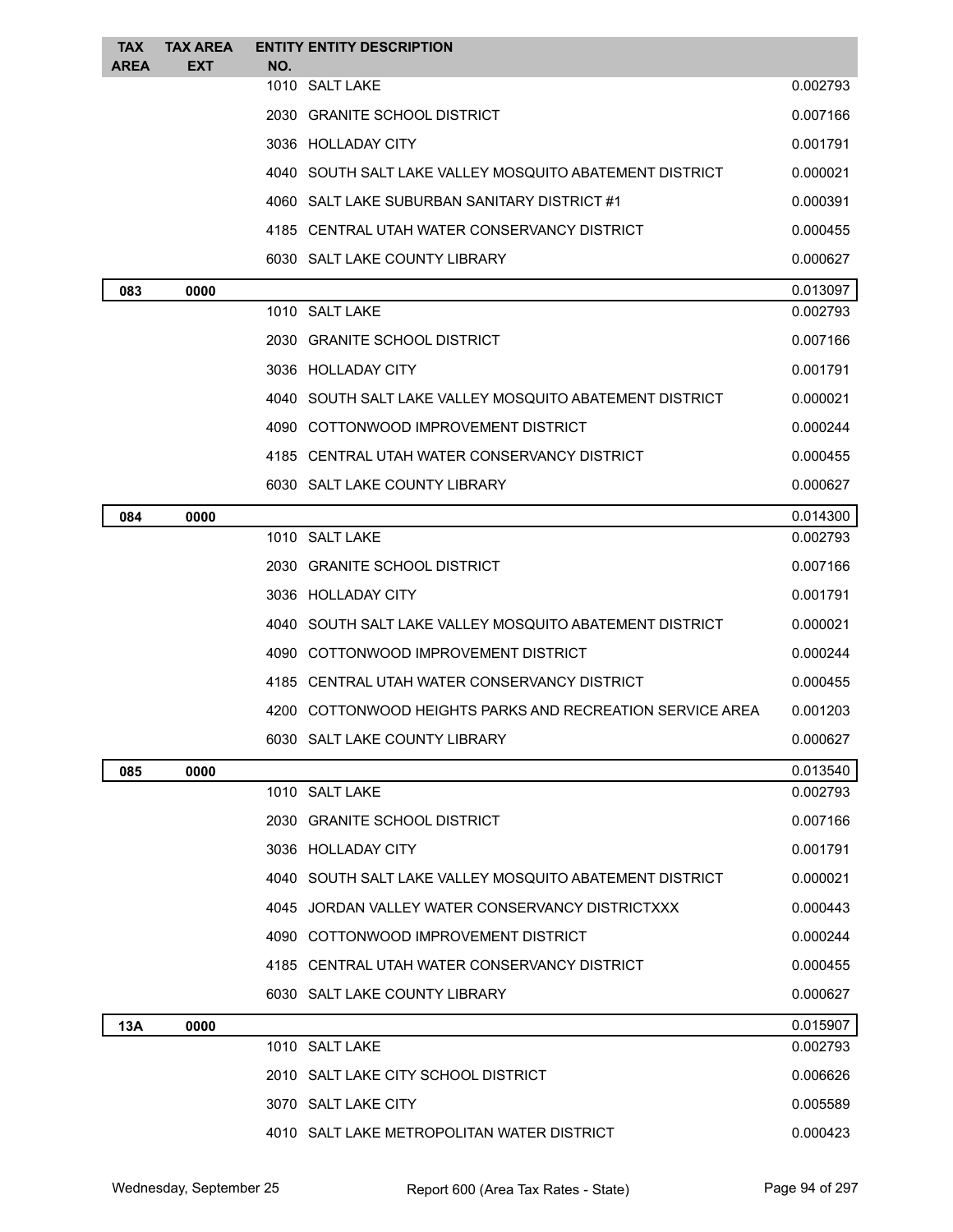| <b>TAX</b><br><b>AREA</b> | <b>TAX AREA</b><br><b>EXT</b> | <b>ENTITY ENTITY DESCRIPTION</b><br>NO.                    |          |
|---------------------------|-------------------------------|------------------------------------------------------------|----------|
|                           |                               | 4040 SOUTH SALT LAKE VALLEY MOSOUITO ABATEMENT DISTRICT    | 0.000021 |
|                           |                               | 4185 CENTRAL UTAH WATER CONSERVANCY DISTRICT               | 0.000455 |
|                           |                               | 6020 AREA EXCLUDED FROM SALT LAKE COUNTY WATER CONSERVANCY |          |
| 13B                       | 0000                          |                                                            | 0.016298 |
|                           |                               | 1010 SALT LAKE                                             | 0.002793 |
|                           |                               | 2010 SALT LAKE CITY SCHOOL DISTRICT                        | 0.006626 |
|                           |                               | 3070 SALT LAKE CITY                                        | 0.005589 |
|                           |                               | 4010 SALT LAKE METROPOLITAN WATER DISTRICT                 | 0.000423 |
|                           |                               | 4040 SOUTH SALT LAKE VALLEY MOSQUITO ABATEMENT DISTRICT    | 0.000021 |
|                           |                               | 4060 SALT LAKE SUBURBAN SANITARY DISTRICT #1               | 0.000391 |
|                           |                               | 4185 CENTRAL UTAH WATER CONSERVANCY DISTRICT               | 0.000455 |
|                           |                               | 6020 AREA EXCLUDED FROM SALT LAKE COUNTY WATER CONSERVANCY |          |
| <b>13C</b>                | 0000                          |                                                            | 0.016022 |
|                           |                               | 1010 SALT LAKE                                             | 0.002793 |
|                           |                               | 2010 SALT LAKE CITY SCHOOL DISTRICT                        | 0.006626 |
|                           |                               | 3070 SALT LAKE CITY                                        | 0.005589 |
|                           |                               | 4010 SALT LAKE METROPOLITAN WATER DISTRICT                 | 0.000423 |
|                           |                               | 4020 SALT LAKE CITY MOSQUITO ABATEMENT DISTRICT            | 0.000136 |
|                           |                               | 4145 SOUTH DAVIS COUNTY SEWER IMPROVEMENT DISTRICT         |          |
|                           |                               | 4185 CENTRAL UTAH WATER CONSERVANCY DISTRICT               | 0.000455 |
| 13E                       | 0000                          |                                                            | 0.015940 |
|                           |                               | 1010 SALT LAKE                                             | 0.002793 |
|                           |                               | 2010 SALT LAKE CITY SCHOOL DISTRICT                        | 0.006626 |
|                           |                               | 3070 SALT LAKE CITY                                        | 0.005589 |
|                           |                               | 4010 SALT LAKE METROPOLITAN WATER DISTRICT                 | 0.000423 |
|                           |                               | 4030 MAGNA MOSQUITO ABATEMENT DISTRICT                     | 0.000054 |
|                           |                               | 4185 CENTRAL UTAH WATER CONSERVANCY DISTRICT               | 0.000455 |
| 13F                       | 0000                          |                                                            | 0.015886 |
|                           |                               | 1010 SALT LAKE                                             | 0.002793 |
|                           |                               | 2010 SALT LAKE CITY SCHOOL DISTRICT                        | 0.006626 |
|                           |                               | 3070 SALT LAKE CITY                                        | 0.005589 |
|                           |                               | 4010 SALT LAKE METROPOLITAN WATER DISTRICT                 | 0.000423 |
|                           |                               | 4185 CENTRAL UTAH WATER CONSERVANCY DISTRICT               | 0.000455 |
| 13G                       | 0000                          |                                                            | 0.019400 |
|                           |                               | 1010 SALT LAKE                                             | 0.002793 |
|                           |                               | 2010 SALT LAKE CITY SCHOOL DISTRICT                        | 0.006626 |
|                           |                               | 3070 SALT LAKE CITY                                        | 0.005589 |
|                           |                               | 4010 SALT LAKE METROPOLITAN WATER DISTRICT                 | 0.000423 |
|                           |                               | 4030 MAGNA MOSQUITO ABATEMENT DISTRICT                     | 0.000054 |

Wednesday, September 25 Report 600 (Area Tax Rates - State) Page 95 of 297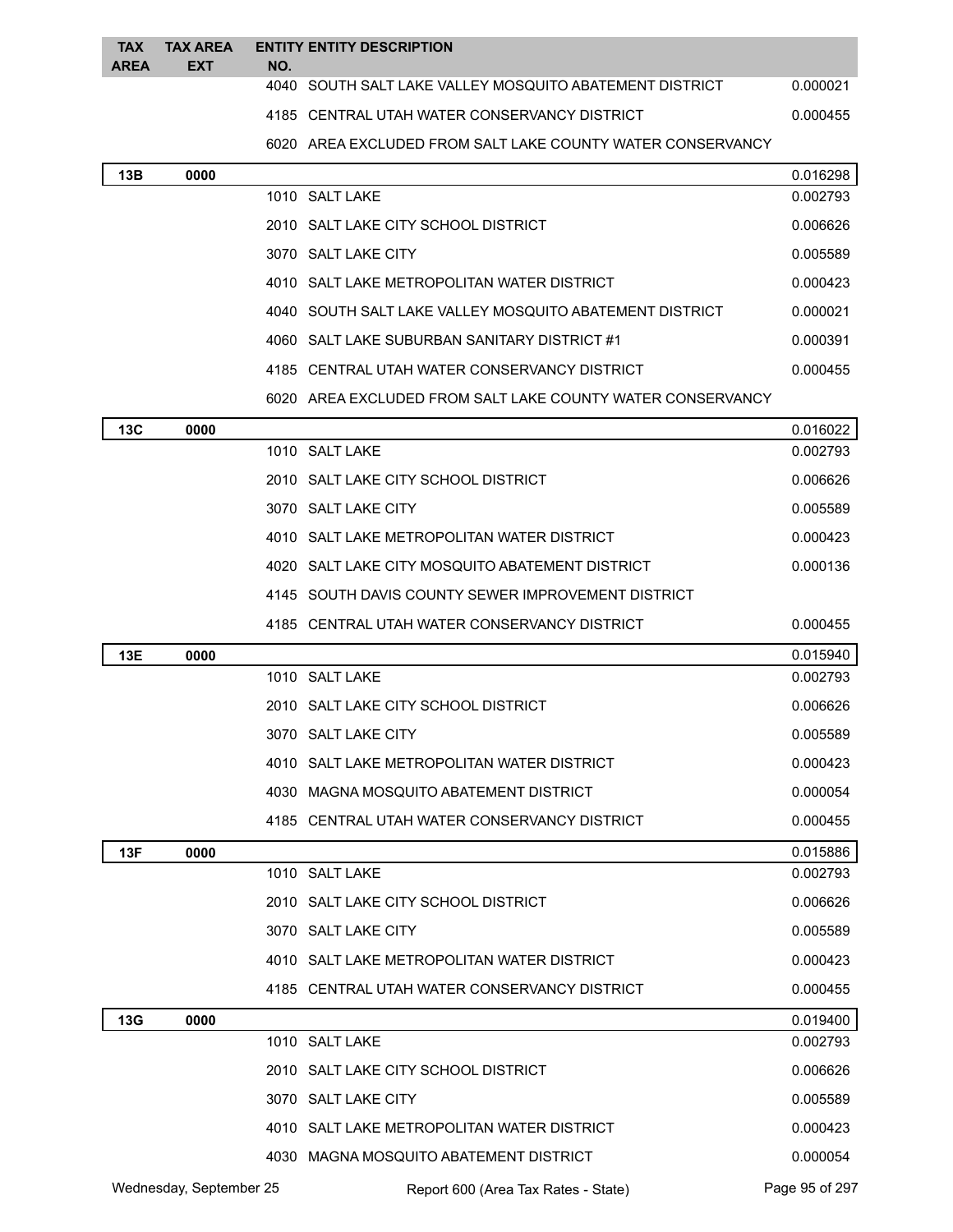| <b>TAX</b><br>AREA | <b>TAX AREA</b><br>EXT | <b>ENTITY ENTITY DESCRIPTION</b><br>NO.                 |          |
|--------------------|------------------------|---------------------------------------------------------|----------|
|                    |                        | 4045 JORDAN VALLEY WATER CONSERVANCY DISTRICTXXX        | 0.000443 |
|                    |                        | 4080 MAGNA WATER DISTRICT                               | 0.003017 |
|                    |                        | 4185 CENTRAL UTAH WATER CONSERVANCY DISTRICT            | 0.000455 |
| 13H                | 0000                   |                                                         | 0.016022 |
|                    |                        | 1010 SALT LAKE                                          | 0.002793 |
|                    |                        | 2010 SALT LAKE CITY SCHOOL DISTRICT                     | 0.006626 |
|                    |                        | 3070 SALT LAKE CITY                                     | 0.005589 |
|                    |                        | 4010 SALT LAKE METROPOLITAN WATER DISTRICT              | 0.000423 |
|                    |                        | 4020 SALT LAKE CITY MOSQUITO ABATEMENT DISTRICT         | 0.000136 |
|                    |                        | 4185 CENTRAL UTAH WATER CONSERVANCY DISTRICT            | 0.000455 |
| 13I                | 0000                   |                                                         | 0.016426 |
|                    |                        | 1010 SALT LAKE                                          | 0.002793 |
|                    |                        | 2030 GRANITE SCHOOL DISTRICT                            | 0.007166 |
|                    |                        | 3070 SALT LAKE CITY                                     | 0.005589 |
|                    |                        | 4010 SALT LAKE METROPOLITAN WATER DISTRICT              | 0.000423 |
|                    |                        | 4185 CENTRAL UTAH WATER CONSERVANCY DISTRICT            | 0.000455 |
| 13J                | 0000                   |                                                         | 0.017236 |
|                    |                        | 1010 SALT LAKE                                          | 0.002793 |
|                    |                        | 2010 SALT LAKE CITY SCHOOL DISTRICT                     | 0.006626 |
|                    |                        | 3070 SALT LAKE CITY                                     | 0.005589 |
|                    |                        | 4010 SALT LAKE METROPOLITAN WATER DISTRICT              | 0.000423 |
|                    |                        | 4020 SALT LAKE CITY MOSQUITO ABATEMENT DISTRICT         | 0.000136 |
|                    |                        | 4045 JORDAN VALLEY WATER CONSERVANCY DISTRICTXXX        | 0.000443 |
|                    |                        | 4050 GRANGER - HUNTER IMPROVEMENT DISTRICT              | 0.000771 |
|                    |                        | 4185 CENTRAL UTAH WATER CONSERVANCY DISTRICT            | 0.000455 |
| 13K                | 0000                   |                                                         | 0.016838 |
|                    |                        | 1010 SALT LAKE                                          | 0.002793 |
|                    |                        | 2030 GRANITE SCHOOL DISTRICT                            | 0.007166 |
|                    |                        | 3070 SALT LAKE CITY                                     | 0.005589 |
|                    |                        | 4010 SALT LAKE METROPOLITAN WATER DISTRICT              | 0.000423 |
|                    |                        | 4040 SOUTH SALT LAKE VALLEY MOSQUITO ABATEMENT DISTRICT | 0.000021 |
|                    |                        | 4060 SALT LAKE SUBURBAN SANITARY DISTRICT #1            | 0.000391 |
|                    |                        | 4185 CENTRAL UTAH WATER CONSERVANCY DISTRICT            | 0.000455 |
| 13L                | 0000                   |                                                         | 0.016465 |
|                    |                        | 1010 SALT LAKE                                          | 0.002793 |
|                    |                        | 2010 SALT LAKE CITY SCHOOL DISTRICT                     | 0.006626 |
|                    |                        | 3070 SALT LAKE CITY                                     | 0.005589 |
|                    |                        | 4010 SALT LAKE METROPOLITAN WATER DISTRICT              | 0.000423 |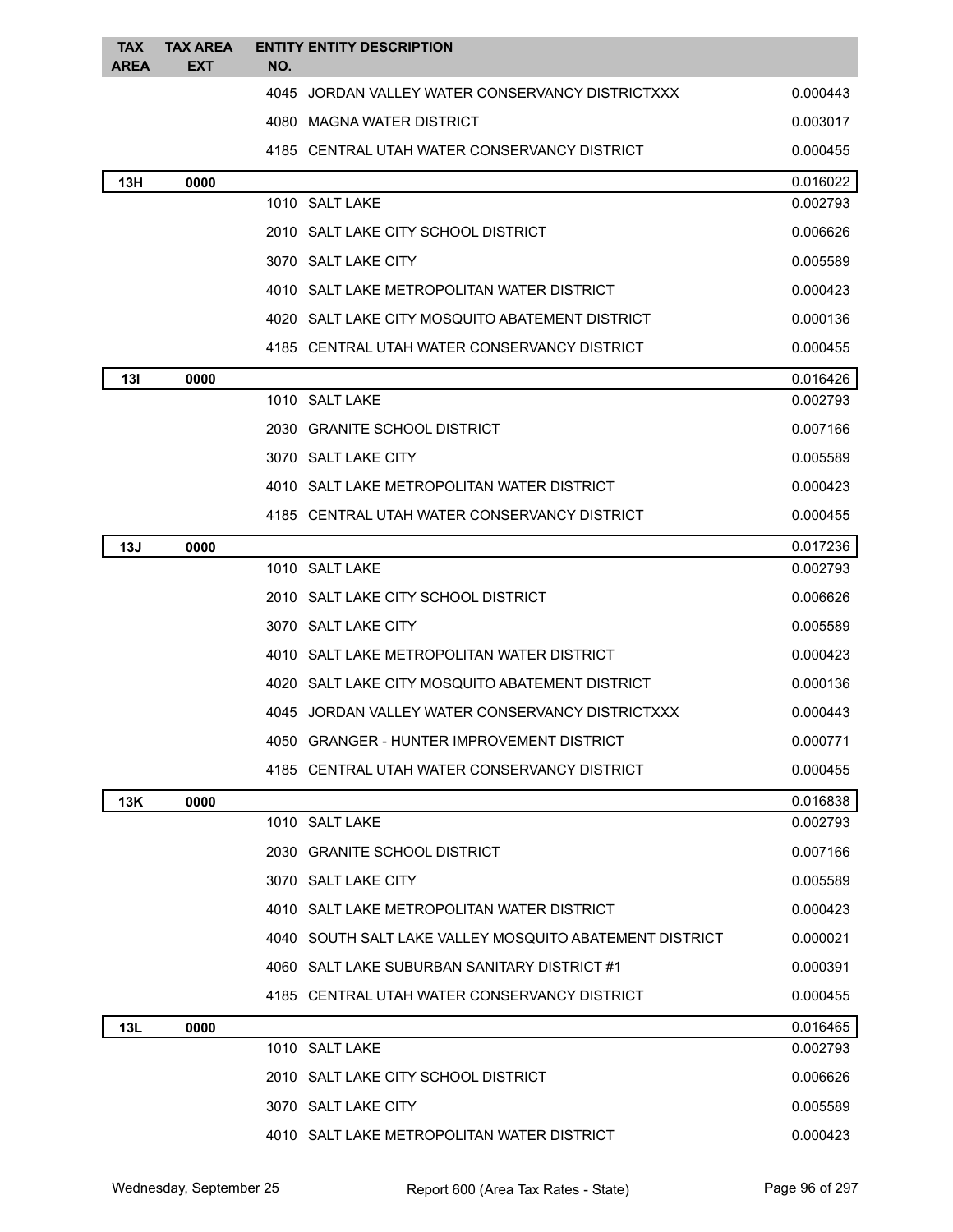| <b>TAX</b><br><b>AREA</b> | <b>TAX AREA</b><br><b>EXT</b> | NO. | <b>ENTITY ENTITY DESCRIPTION</b>                           |                |
|---------------------------|-------------------------------|-----|------------------------------------------------------------|----------------|
|                           |                               |     | 4020 SALT LAKE CITY MOSQUITO ABATEMENT DISTRICT            | 0.000136       |
|                           |                               |     | 4045 JORDAN VALLEY WATER CONSERVANCY DISTRICTXXX           | 0.000443       |
|                           |                               |     | 4185 CENTRAL UTAH WATER CONSERVANCY DISTRICT               | 0.000455       |
| 14A                       | 0000                          |     |                                                            | 0.014262       |
|                           |                               |     | 1010 SALT LAKE                                             | 0.002793       |
|                           |                               |     | 2030 GRANITE SCHOOL DISTRICT                               | 0.007166       |
|                           |                               |     | 3100 SOUTH SALT LAKE CITY                                  | 0.002757       |
|                           |                               |     | 4040 SOUTH SALT LAKE VALLEY MOSQUITO ABATEMENT DISTRICT    | 0.000021       |
|                           |                               |     | 4045 JORDAN VALLEY WATER CONSERVANCY DISTRICTXXX           | 0.000443       |
|                           |                               |     | 4185 CENTRAL UTAH WATER CONSERVANCY DISTRICT               | 0.000455       |
|                           |                               |     | 6030 SALT LAKE COUNTY LIBRARY                              | 0.000627       |
| 14B                       | 0000                          |     |                                                            | 0.014653       |
|                           |                               |     | 1010 SALT LAKE                                             | 0.002793       |
|                           |                               |     | 2030 GRANITE SCHOOL DISTRICT                               | 0.007166       |
|                           |                               |     | 3100 SOUTH SALT LAKE CITY                                  | 0.002757       |
|                           |                               |     | 4040 SOUTH SALT LAKE VALLEY MOSQUITO ABATEMENT DISTRICT    | 0.000021       |
|                           |                               |     | 4045 JORDAN VALLEY WATER CONSERVANCY DISTRICTXXX           | 0.000443       |
|                           |                               |     | 4060 SALT LAKE SUBURBAN SANITARY DISTRICT #1               | 0.000391       |
|                           |                               |     | 4185 CENTRAL UTAH WATER CONSERVANCY DISTRICT               | 0.000455       |
|                           |                               |     | 6030 SALT LAKE COUNTY LIBRARY                              | 0.000627       |
| 14D                       | 0000                          |     |                                                            | 0.014210       |
|                           |                               |     | 1010 SALT LAKE                                             | 0.002793       |
|                           |                               |     | 2030 GRANITE SCHOOL DISTRICT                               | 0.007166       |
|                           |                               |     | 3100 SOUTH SALT LAKE CITY                                  | 0.002757       |
|                           |                               |     | 4040 SOUTH SALT LAKE VALLEY MOSQUITO ABATEMENT DISTRICT    | 0.000021       |
|                           |                               |     | 4060 SALT LAKE SUBURBAN SANITARY DISTRICT #1               | 0.000391       |
|                           |                               |     | 4185 CENTRAL UTAH WATER CONSERVANCY DISTRICT               | 0.000455       |
|                           |                               |     | 6020 AREA EXCLUDED FROM SALT LAKE COUNTY WATER CONSERVANCY |                |
|                           |                               |     | 6030 SALT LAKE COUNTY LIBRARY                              | 0.000627       |
| 14E                       | 0000                          |     |                                                            | 0.013819       |
|                           |                               |     | 1010 SALT LAKE                                             | 0.002793       |
|                           |                               |     | 2030 GRANITE SCHOOL DISTRICT                               | 0.007166       |
|                           |                               |     | 3100 SOUTH SALT LAKE CITY                                  | 0.002757       |
|                           |                               |     | 4040 SOUTH SALT LAKE VALLEY MOSQUITO ABATEMENT DISTRICT    | 0.000021       |
|                           |                               |     | 4185 CENTRAL UTAH WATER CONSERVANCY DISTRICT               | 0.000455       |
|                           |                               |     | 6030 SALT LAKE COUNTY LIBRARY                              | 0.000627       |
| 14F                       | 0000                          |     |                                                            | 0.013819       |
|                           |                               |     | 1010 SALT LAKE                                             | 0.002793       |
|                           |                               |     | 2030 GRANITE SCHOOL DISTRICT                               | 0.007166       |
|                           | Wednesday, September 25       |     | Report 600 (Area Tax Rates - State)                        | Page 97 of 297 |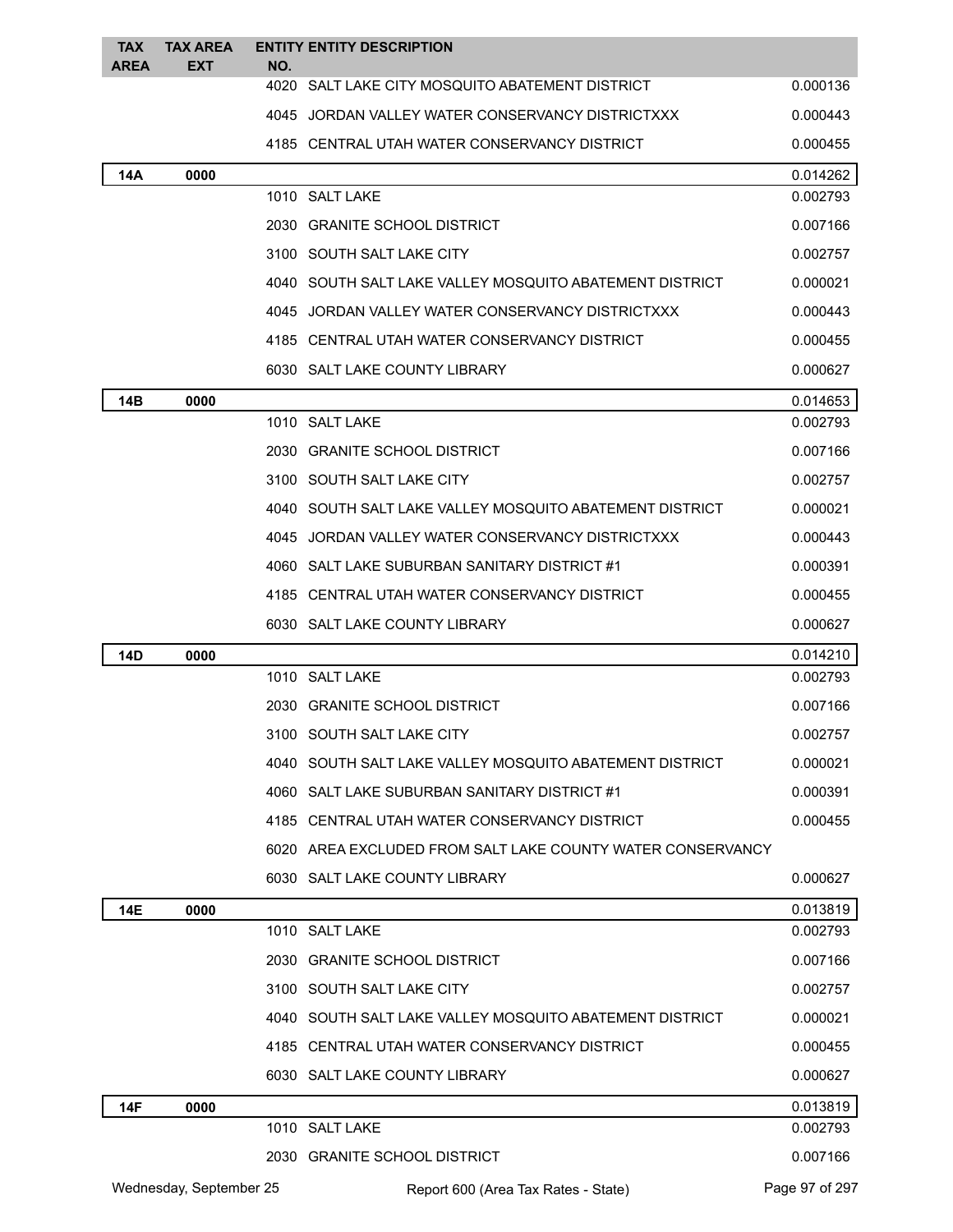| <b>TAX</b><br><b>AREA</b> | <b>TAX AREA</b><br><b>EXT</b> | NO. | <b>ENTITY ENTITY DESCRIPTION</b>                           |          |
|---------------------------|-------------------------------|-----|------------------------------------------------------------|----------|
|                           |                               |     | 3100 SOUTH SALT LAKE CITY                                  | 0.002757 |
|                           |                               |     | 4040 SOUTH SALT LAKE VALLEY MOSQUITO ABATEMENT DISTRICT    | 0.000021 |
|                           |                               |     | 4185 CENTRAL UTAH WATER CONSERVANCY DISTRICT               | 0.000455 |
|                           |                               |     | 6030 SALT LAKE COUNTY LIBRARY                              | 0.000627 |
| 14H                       | 0000                          |     |                                                            | 0.014653 |
|                           |                               |     | 1010 SALT LAKE                                             | 0.002793 |
|                           |                               |     | 2030 GRANITE SCHOOL DISTRICT                               | 0.007166 |
|                           |                               |     | 3100 SOUTH SALT LAKE CITY                                  | 0.002757 |
|                           |                               |     | 4040 SOUTH SALT LAKE VALLEY MOSQUITO ABATEMENT DISTRICT    | 0.000021 |
|                           |                               |     | 4045 JORDAN VALLEY WATER CONSERVANCY DISTRICTXXX           | 0.000443 |
|                           |                               |     | 4060 SALT LAKE SUBURBAN SANITARY DISTRICT #1               | 0.000391 |
|                           |                               |     | 4185 CENTRAL UTAH WATER CONSERVANCY DISTRICT               | 0.000455 |
|                           |                               |     | 6030 SALT LAKE COUNTY LIBRARY                              | 0.000627 |
| 14I                       | 0000                          |     |                                                            | 0.014653 |
|                           |                               |     | 1010 SALT LAKE                                             | 0.002793 |
|                           |                               |     | 2030 GRANITE SCHOOL DISTRICT                               | 0.007166 |
|                           |                               |     | 3100 SOUTH SALT LAKE CITY                                  | 0.002757 |
|                           |                               |     | 4040 SOUTH SALT LAKE VALLEY MOSQUITO ABATEMENT DISTRICT    | 0.000021 |
|                           |                               |     | 4045 JORDAN VALLEY WATER CONSERVANCY DISTRICTXXX           | 0.000443 |
|                           |                               |     | 4060 SALT LAKE SUBURBAN SANITARY DISTRICT #1               | 0.000391 |
|                           |                               |     | 4185 CENTRAL UTAH WATER CONSERVANCY DISTRICT               | 0.000455 |
|                           |                               |     | 6030 SALT LAKE COUNTY LIBRARY                              | 0.000627 |
| 14J                       | 0000                          |     |                                                            | 0.014210 |
|                           |                               |     | 1010 SALT LAKE                                             | 0.002793 |
|                           |                               |     | 2030 GRANITE SCHOOL DISTRICT                               | 0.007166 |
|                           |                               |     | 3100 SOUTH SALT LAKE CITY                                  | 0.002757 |
|                           |                               |     | 4040 SOUTH SALT LAKE VALLEY MOSQUITO ABATEMENT DISTRICT    | 0.000021 |
|                           |                               |     | 4060 SALT LAKE SUBURBAN SANITARY DISTRICT #1               | 0.000391 |
|                           |                               |     | 4185 CENTRAL UTAH WATER CONSERVANCY DISTRICT               | 0.000455 |
|                           |                               |     | 6020 AREA EXCLUDED FROM SALT LAKE COUNTY WATER CONSERVANCY |          |
|                           |                               |     | 6030 SALT LAKE COUNTY LIBRARY                              | 0.000627 |
| 14K                       | 0000                          |     |                                                            | 0.013819 |
|                           |                               |     | 1010 SALT LAKE                                             | 0.002793 |
|                           |                               |     | 2030 GRANITE SCHOOL DISTRICT                               | 0.007166 |
|                           |                               |     | 3100 SOUTH SALT LAKE CITY                                  | 0.002757 |
|                           |                               |     | 4040 SOUTH SALT LAKE VALLEY MOSQUITO ABATEMENT DISTRICT    | 0.000021 |
|                           |                               |     | 4185 CENTRAL UTAH WATER CONSERVANCY DISTRICT               | 0.000455 |
|                           |                               |     | 6030 SALT LAKE COUNTY LIBRARY                              | 0.000627 |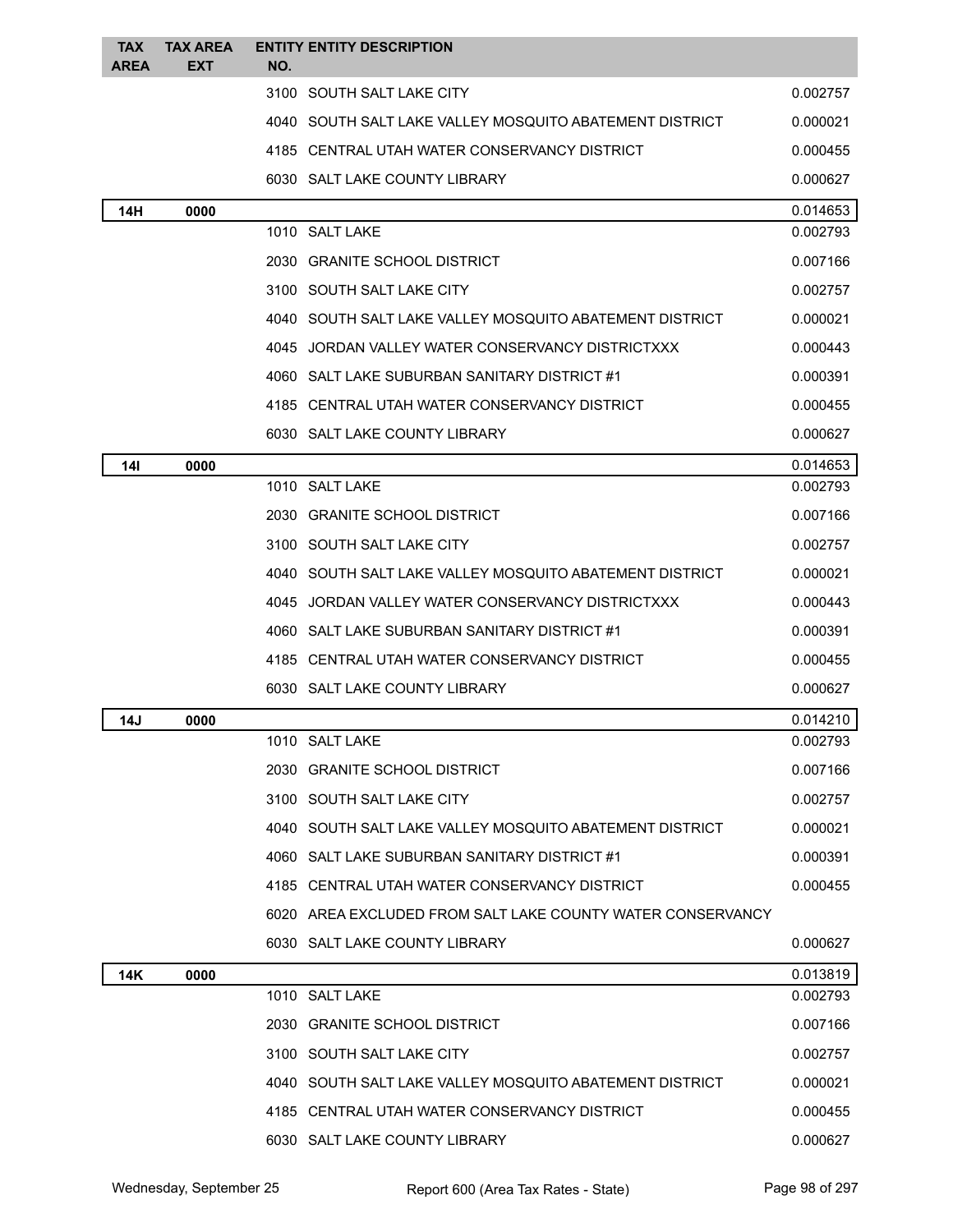| <b>TAX</b>                | <b>TAX AREA</b>    |     | <b>ENTITY ENTITY DESCRIPTION</b>                        |                      |
|---------------------------|--------------------|-----|---------------------------------------------------------|----------------------|
| <b>AREA</b><br><b>14L</b> | <b>EXT</b><br>0000 | NO. |                                                         | 0.014653             |
|                           |                    |     | 1010 SALT LAKE                                          | 0.002793             |
|                           |                    |     | 2030 GRANITE SCHOOL DISTRICT                            | 0.007166             |
|                           |                    |     | 3100 SOUTH SALT LAKE CITY                               | 0.002757             |
|                           |                    |     | 4040 SOUTH SALT LAKE VALLEY MOSQUITO ABATEMENT DISTRICT | 0.000021             |
|                           |                    |     | 4045 JORDAN VALLEY WATER CONSERVANCY DISTRICTXXX        | 0.000443             |
|                           |                    |     | 4060 SALT LAKE SUBURBAN SANITARY DISTRICT #1            | 0.000391             |
|                           |                    |     | 4185 CENTRAL UTAH WATER CONSERVANCY DISTRICT            | 0.000455             |
|                           |                    |     | 6030 SALT LAKE COUNTY LIBRARY                           | 0.000627             |
|                           |                    |     |                                                         |                      |
| 14M                       | 0000               |     | 1010 SALT LAKE                                          | 0.013819<br>0.002793 |
|                           |                    |     | 2030 GRANITE SCHOOL DISTRICT                            | 0.007166             |
|                           |                    |     | 3100 SOUTH SALT LAKE CITY                               | 0.002757             |
|                           |                    |     | 4040 SOUTH SALT LAKE VALLEY MOSQUITO ABATEMENT DISTRICT | 0.000021             |
|                           |                    |     | 4185 CENTRAL UTAH WATER CONSERVANCY DISTRICT            | 0.000455             |
|                           |                    |     | 6030 SALT LAKE COUNTY LIBRARY                           | 0.000627             |
|                           |                    |     |                                                         |                      |
| <b>14N</b>                | 0000               |     | 1010 SALT LAKE                                          | 0.013819<br>0.002793 |
|                           |                    |     | 2030 GRANITE SCHOOL DISTRICT                            | 0.007166             |
|                           |                    |     | 3100 SOUTH SALT LAKE CITY                               | 0.002757             |
|                           |                    |     | 4040 SOUTH SALT LAKE VALLEY MOSQUITO ABATEMENT DISTRICT | 0.000021             |
|                           |                    |     | 4185 CENTRAL UTAH WATER CONSERVANCY DISTRICT            | 0.000455             |
|                           |                    |     | 6030 SALT LAKE COUNTY LIBRARY                           | 0.000627             |
|                           |                    |     |                                                         |                      |
| 14P                       | 0000               |     | 1010 SALT LAKE                                          | 0.013819<br>0.002793 |
|                           |                    |     | 2030 GRANITE SCHOOL DISTRICT                            | 0.007166             |
|                           |                    |     | 3100 SOUTH SALT LAKE CITY                               | 0.002757             |
|                           |                    |     | 4040 SOUTH SALT LAKE VALLEY MOSQUITO ABATEMENT DISTRICT | 0.000021             |
|                           |                    |     | 4185 CENTRAL UTAH WATER CONSERVANCY DISTRICT            | 0.000455             |
|                           |                    |     | 6030 SALT LAKE COUNTY LIBRARY                           | 0.000627             |
| 14Q                       | 0000               |     |                                                         | 0.013819             |
|                           |                    |     | 1010 SALT LAKE                                          | 0.002793             |
|                           |                    |     | 2030 GRANITE SCHOOL DISTRICT                            | 0.007166             |
|                           |                    |     | 3100 SOUTH SALT LAKE CITY                               | 0.002757             |
|                           |                    |     | 4040 SOUTH SALT LAKE VALLEY MOSQUITO ABATEMENT DISTRICT | 0.000021             |
|                           |                    |     | 4185 CENTRAL UTAH WATER CONSERVANCY DISTRICT            | 0.000455             |
|                           |                    |     | 6030 SALT LAKE COUNTY LIBRARY                           | 0.000627             |
| <b>14R</b>                | 0000               |     |                                                         | 0.013819             |
|                           |                    |     | 1010 SALT LAKE                                          | 0.002793             |
|                           |                    |     |                                                         |                      |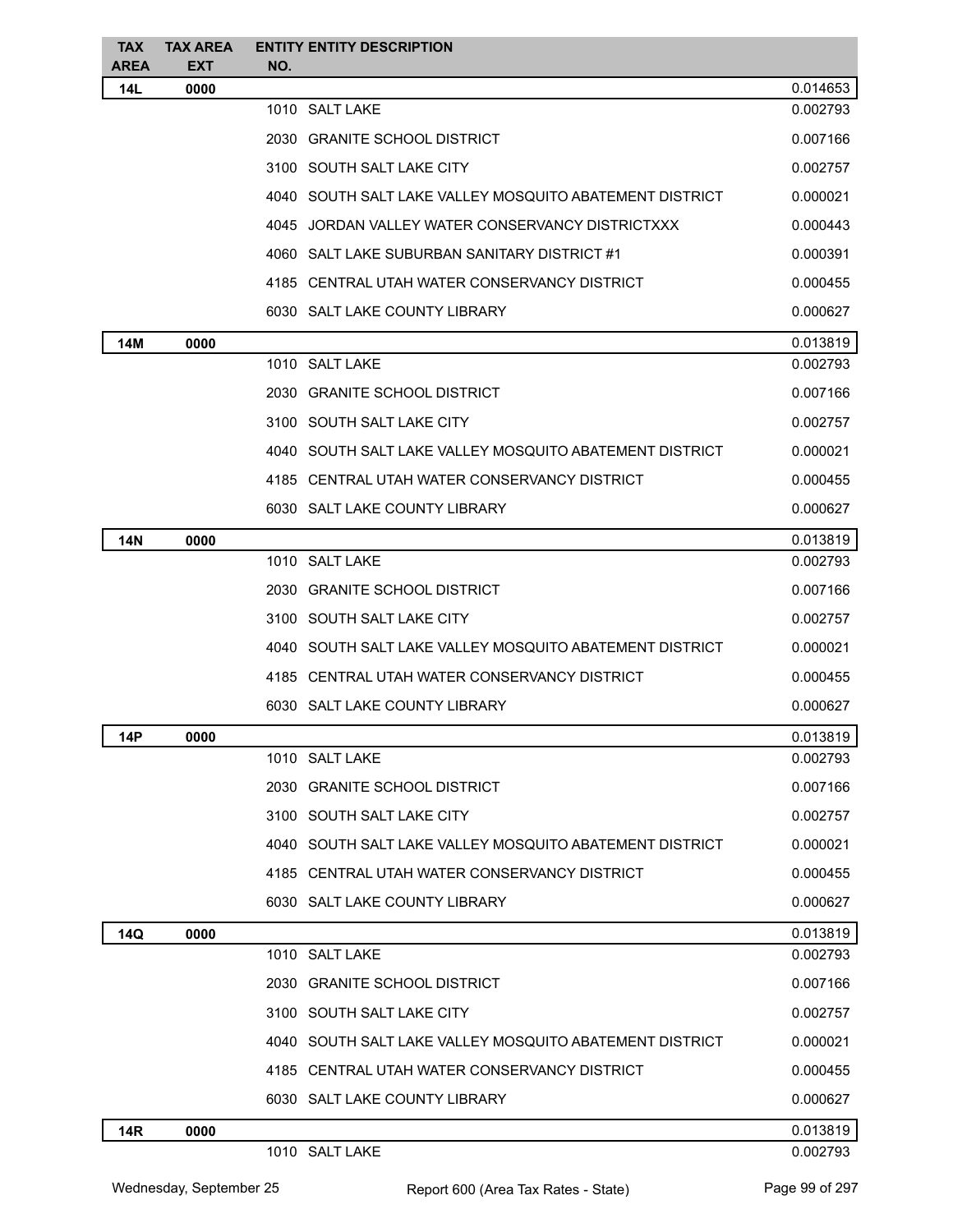| <b>TAX</b><br><b>AREA</b> | <b>TAX AREA</b><br><b>EXT</b> | <b>ENTITY ENTITY DESCRIPTION</b><br>NO.                 |          |
|---------------------------|-------------------------------|---------------------------------------------------------|----------|
|                           |                               | 2030 GRANITE SCHOOL DISTRICT                            | 0.007166 |
|                           |                               | 3100 SOUTH SALT LAKE CITY                               | 0.002757 |
|                           |                               | 4040 SOUTH SALT LAKE VALLEY MOSQUITO ABATEMENT DISTRICT | 0.000021 |
|                           |                               | 4185 CENTRAL UTAH WATER CONSERVANCY DISTRICT            | 0.000455 |
|                           |                               | 6030 SALT LAKE COUNTY LIBRARY                           | 0.000627 |
| <b>14S</b>                | 0000                          |                                                         | 0.013819 |
|                           |                               | 1010 SALT LAKE                                          | 0.002793 |
|                           |                               | 2030 GRANITE SCHOOL DISTRICT                            | 0.007166 |
|                           |                               | 3100 SOUTH SALT LAKE CITY                               | 0.002757 |
|                           |                               | 4040 SOUTH SALT LAKE VALLEY MOSQUITO ABATEMENT DISTRICT | 0.000021 |
|                           |                               | 4185 CENTRAL UTAH WATER CONSERVANCY DISTRICT            | 0.000455 |
|                           |                               | 6030 SALT LAKE COUNTY LIBRARY                           | 0.000627 |
| 14T                       | 0000                          |                                                         | 0.014653 |
|                           |                               | 1010 SALT LAKE                                          | 0.002793 |
|                           |                               | 2030 GRANITE SCHOOL DISTRICT                            | 0.007166 |
|                           |                               | 3100 SOUTH SALT LAKE CITY                               | 0.002757 |
|                           |                               | 4040 SOUTH SALT LAKE VALLEY MOSQUITO ABATEMENT DISTRICT | 0.000021 |
|                           |                               | 4045 JORDAN VALLEY WATER CONSERVANCY DISTRICTXXX        | 0.000443 |
|                           |                               | 4060 SALT LAKE SUBURBAN SANITARY DISTRICT #1            | 0.000391 |
|                           |                               | 4185 CENTRAL UTAH WATER CONSERVANCY DISTRICT            | 0.000455 |
|                           |                               | 6030 SALT LAKE COUNTY LIBRARY                           | 0.000627 |
| 14U                       | 0000                          |                                                         | 0.013819 |
|                           |                               | 1010 SALT LAKE                                          | 0.002793 |
|                           |                               | 2030 GRANITE SCHOOL DISTRICT                            | 0.007166 |
|                           |                               | 3100 SOUTH SALT LAKE CITY                               | 0.002757 |
|                           |                               | 4040 SOUTH SALT LAKE VALLEY MOSQUITO ABATEMENT DISTRICT | 0.000021 |
|                           |                               | 4185 CENTRAL UTAH WATER CONSERVANCY DISTRICT            | 0.000455 |
|                           |                               | 6030 SALT LAKE COUNTY LIBRARY                           | 0.000627 |
| <b>14V</b>                | 0000                          |                                                         | 0.014262 |
|                           |                               | 1010 SALT LAKE                                          | 0.002793 |
|                           |                               | 2030 GRANITE SCHOOL DISTRICT                            | 0.007166 |
|                           |                               | 3100 SOUTH SALT LAKE CITY                               | 0.002757 |
|                           |                               | 4040 SOUTH SALT LAKE VALLEY MOSQUITO ABATEMENT DISTRICT | 0.000021 |
|                           |                               | 4045 JORDAN VALLEY WATER CONSERVANCY DISTRICTXXX        | 0.000443 |
|                           |                               | 4185 CENTRAL UTAH WATER CONSERVANCY DISTRICT            | 0.000455 |
|                           |                               | 6030 SALT LAKE COUNTY LIBRARY                           | 0.000627 |
| <b>15A</b>                | 0000                          |                                                         | 0.015902 |
|                           |                               | 1010 SALT LAKE                                          | 0.002793 |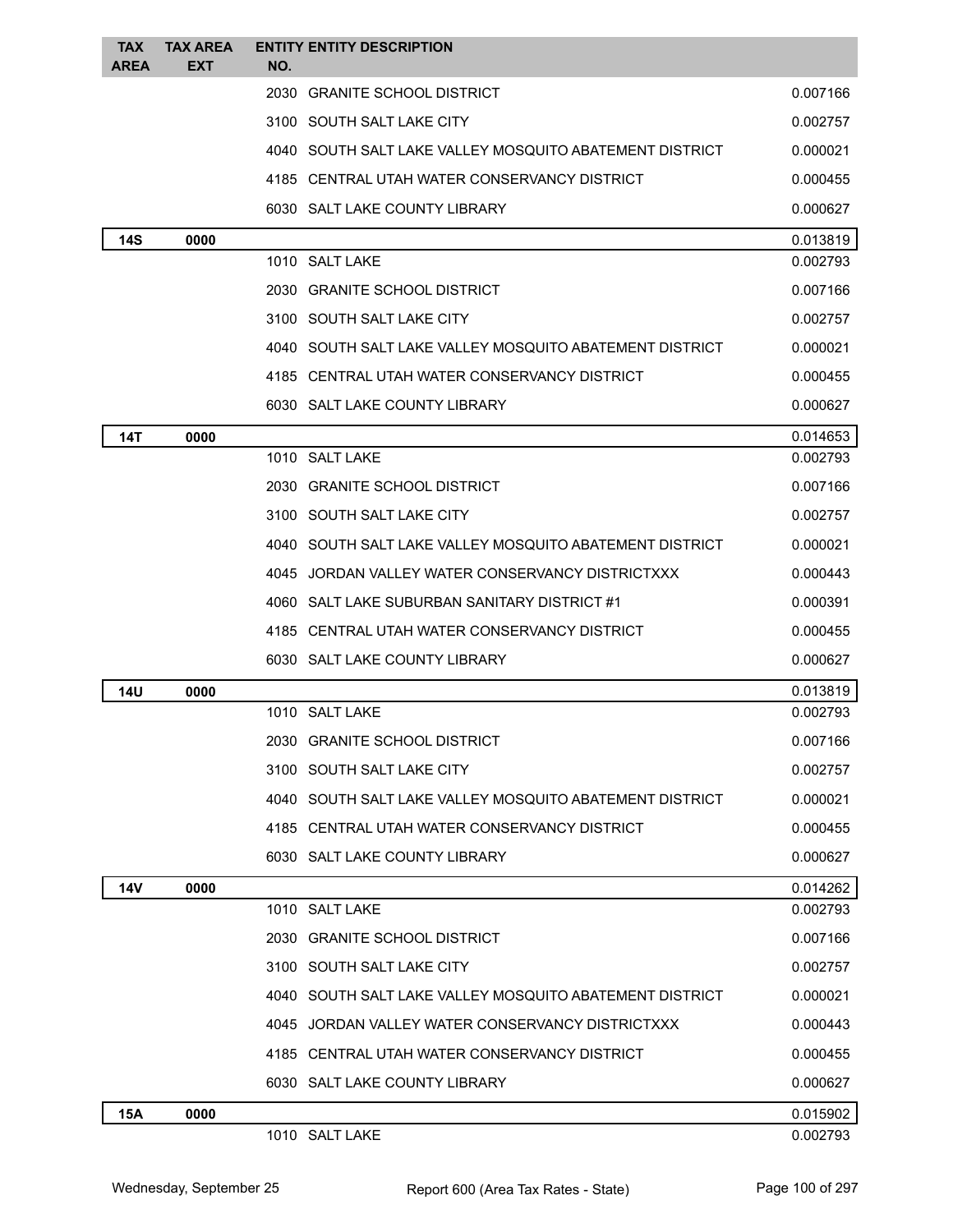| <b>TAX</b><br><b>AREA</b> | <b>TAX AREA</b><br>EXT | NO.  | <b>ENTITY ENTITY DESCRIPTION</b>                           |          |
|---------------------------|------------------------|------|------------------------------------------------------------|----------|
|                           |                        |      | 2030 GRANITE SCHOOL DISTRICT                               | 0.007166 |
|                           |                        |      | 4040 SOUTH SALT LAKE VALLEY MOSQUITO ABATEMENT DISTRICT    | 0.000021 |
|                           |                        |      | 4045 JORDAN VALLEY WATER CONSERVANCY DISTRICTXXX           | 0.000443 |
|                           |                        |      | 4090 COTTONWOOD IMPROVEMENT DISTRICT                       | 0.000244 |
|                           |                        |      | 4185 CENTRAL UTAH WATER CONSERVANCY DISTRICT               | 0.000455 |
|                           |                        |      | 4210 SALT LAKE COUNTY SPECAIL SERVICE DISTRICT NO 1        |          |
|                           |                        | 4220 | SALT LAKE COUNTY MUNICIPAL-TYPE SERVICES DISTRICT          | 0.000075 |
|                           |                        |      | 4320 SALT LAKE VALLEY FIRE SERVICE AREA                    | 0.002079 |
|                           |                        |      | 4340 SALT LAKE VALLEY LAW ENFORCEMENT SERVICE AREA         | 0.001999 |
|                           |                        |      | 6030 SALT LAKE COUNTY LIBRARY                              | 0.000627 |
| 15B                       | 0000                   |      |                                                            | 0.015215 |
|                           |                        |      | 1010 SALT LAKE                                             | 0.002793 |
|                           |                        |      | 2030 GRANITE SCHOOL DISTRICT                               | 0.007166 |
|                           |                        |      | 4040 SOUTH SALT LAKE VALLEY MOSQUITO ABATEMENT DISTRICT    | 0.000021 |
|                           |                        |      | 4185 CENTRAL UTAH WATER CONSERVANCY DISTRICT               | 0.000455 |
|                           |                        |      | 4210 SALT LAKE COUNTY SPECAIL SERVICE DISTRICT NO 1        |          |
|                           |                        |      | 4220 SALT LAKE COUNTY MUNICIPAL-TYPE SERVICES DISTRICT     | 0.000075 |
|                           |                        |      | 4320 SALT LAKE VALLEY FIRE SERVICE AREA                    | 0.002079 |
|                           |                        |      | 4340 SALT LAKE VALLEY LAW ENFORCEMENT SERVICE AREA         | 0.001999 |
|                           |                        |      | 6020 AREA EXCLUDED FROM SALT LAKE COUNTY WATER CONSERVANCY |          |
|                           |                        |      | 6030 SALT LAKE COUNTY LIBRARY                              | 0.000627 |
| 15C                       | 0000                   |      |                                                            | 0.015459 |
|                           |                        |      | 1010 SALT LAKE                                             | 0.002793 |
|                           |                        |      | 2030 GRANITE SCHOOL DISTRICT                               | 0.007166 |
|                           |                        |      | 4040 SOUTH SALT LAKE VALLEY MOSQUITO ABATEMENT DISTRICT    | 0.000021 |
|                           |                        |      | 4090 COTTONWOOD IMPROVEMENT DISTRICT                       | 0.000244 |
|                           |                        |      | 4185 CENTRAL UTAH WATER CONSERVANCY DISTRICT               | 0.000455 |
|                           |                        |      | 4210 SALT LAKE COUNTY SPECAIL SERVICE DISTRICT NO 1        |          |
|                           |                        | 4220 | SALT LAKE COUNTY MUNICIPAL-TYPE SERVICES DISTRICT          | 0.000075 |
|                           |                        |      | 4320 SALT LAKE VALLEY FIRE SERVICE AREA                    | 0.002079 |
|                           |                        |      | 4340 SALT LAKE VALLEY LAW ENFORCEMENT SERVICE AREA         | 0.001999 |
|                           |                        |      | 6020 AREA EXCLUDED FROM SALT LAKE COUNTY WATER CONSERVANCY |          |
|                           |                        |      | 6030 SALT LAKE COUNTY LIBRARY                              | 0.000627 |
| 15F                       | 0000                   |      |                                                            | 0.015902 |
|                           |                        |      | 1010 SALT LAKE                                             | 0.002793 |
|                           |                        |      | 2030 GRANITE SCHOOL DISTRICT                               | 0.007166 |
|                           |                        |      | 4040 SOUTH SALT LAKE VALLEY MOSQUITO ABATEMENT DISTRICT    | 0.000021 |
|                           |                        |      | 4045 JORDAN VALLEY WATER CONSERVANCY DISTRICTXXX           | 0.000443 |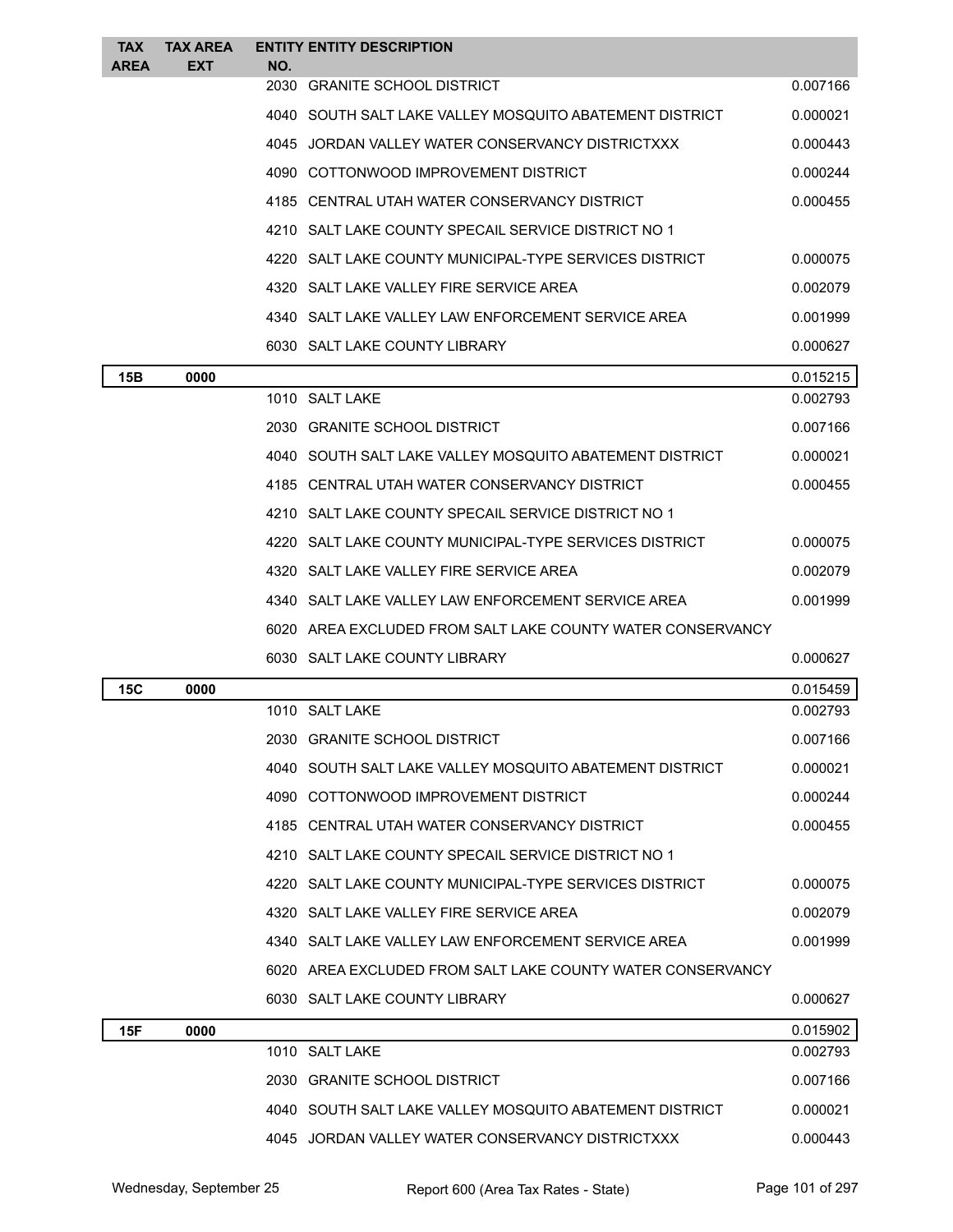| <b>TAX</b>  | <b>TAX AREA</b> | <b>ENTITY ENTITY DESCRIPTION</b>                        |          |
|-------------|-----------------|---------------------------------------------------------|----------|
| <b>AREA</b> | <b>EXT</b>      | NO.<br>4090 COTTONWOOD IMPROVEMENT DISTRICT             | 0.000244 |
|             |                 | 4185 CENTRAL UTAH WATER CONSERVANCY DISTRICT            | 0.000455 |
|             |                 | 4210 SALT LAKE COUNTY SPECAIL SERVICE DISTRICT NO 1     |          |
|             |                 | 4220 SALT LAKE COUNTY MUNICIPAL-TYPE SERVICES DISTRICT  | 0.000075 |
|             |                 | 4320 SALT LAKE VALLEY FIRE SERVICE AREA                 | 0.002079 |
|             |                 | 4340 SALT LAKE VALLEY LAW ENFORCEMENT SERVICE AREA      | 0.001999 |
|             |                 | 6030 SALT LAKE COUNTY LIBRARY                           | 0.000627 |
| 16B         | 0000            |                                                         | 0.016049 |
|             |                 | 1010 SALT LAKE                                          | 0.002793 |
|             |                 | 2030 GRANITE SCHOOL DISTRICT                            | 0.007166 |
|             |                 | 4040 SOUTH SALT LAKE VALLEY MOSQUITO ABATEMENT DISTRICT | 0.000021 |
|             |                 | 4045 JORDAN VALLEY WATER CONSERVANCY DISTRICTXXX        | 0.000443 |
|             |                 | 4060 SALT LAKE SUBURBAN SANITARY DISTRICT #1            | 0.000391 |
|             |                 | 4185 CENTRAL UTAH WATER CONSERVANCY DISTRICT            | 0.000455 |
|             |                 | 4210 SALT LAKE COUNTY SPECAIL SERVICE DISTRICT NO 1     |          |
|             |                 | 4220 SALT LAKE COUNTY MUNICIPAL-TYPE SERVICES DISTRICT  | 0.000075 |
|             |                 | 4320 SALT LAKE VALLEY FIRE SERVICE AREA                 | 0.002079 |
|             |                 | 4340 SALT LAKE VALLEY LAW ENFORCEMENT SERVICE AREA      | 0.001999 |
|             |                 | 6030 SALT LAKE COUNTY LIBRARY                           | 0.000627 |
| 19B         | 0000            |                                                         | 0.016159 |
|             |                 | 1010 SALT LAKE                                          | 0.002793 |
|             |                 | 2030 GRANITE SCHOOL DISTRICT                            | 0.007166 |
|             |                 | 4170 EMIGRATION IMPROVEMENT DISTRICT                    | 0.000965 |
|             |                 | 4185 CENTRAL UTAH WATER CONSERVANCY DISTRICT            | 0.000455 |
|             |                 | 4210 SALT LAKE COUNTY SPECAIL SERVICE DISTRICT NO 1     |          |
|             |                 | 4220 SALT LAKE COUNTY MUNICIPAL-TYPE SERVICES DISTRICT  | 0.000075 |
|             |                 | 4320 SALT LAKE VALLEY FIRE SERVICE AREA                 | 0.002079 |
|             |                 | 4340 SALT LAKE VALLEY LAW ENFORCEMENT SERVICE AREA      | 0.001999 |
|             |                 | 6030 SALT LAKE COUNTY LIBRARY                           | 0.000627 |
| 21A         | 0000            |                                                         | 0.012696 |
|             |                 | 1010 SALT LAKE                                          | 0.002793 |
|             |                 | 2020 MURRAY CITY SCHOOL DISTRICT                        | 0.006481 |
|             |                 | 3050 MURRAY                                             | 0.002259 |
|             |                 | 4040 SOUTH SALT LAKE VALLEY MOSQUITO ABATEMENT DISTRICT | 0.000021 |
|             |                 | 4045 JORDAN VALLEY WATER CONSERVANCY DISTRICTXXX        | 0.000443 |
|             |                 | 4090 COTTONWOOD IMPROVEMENT DISTRICT                    | 0.000244 |
|             |                 | 4185 CENTRAL UTAH WATER CONSERVANCY DISTRICT            | 0.000455 |
| <b>21C</b>  | 0000            |                                                         | 0.012452 |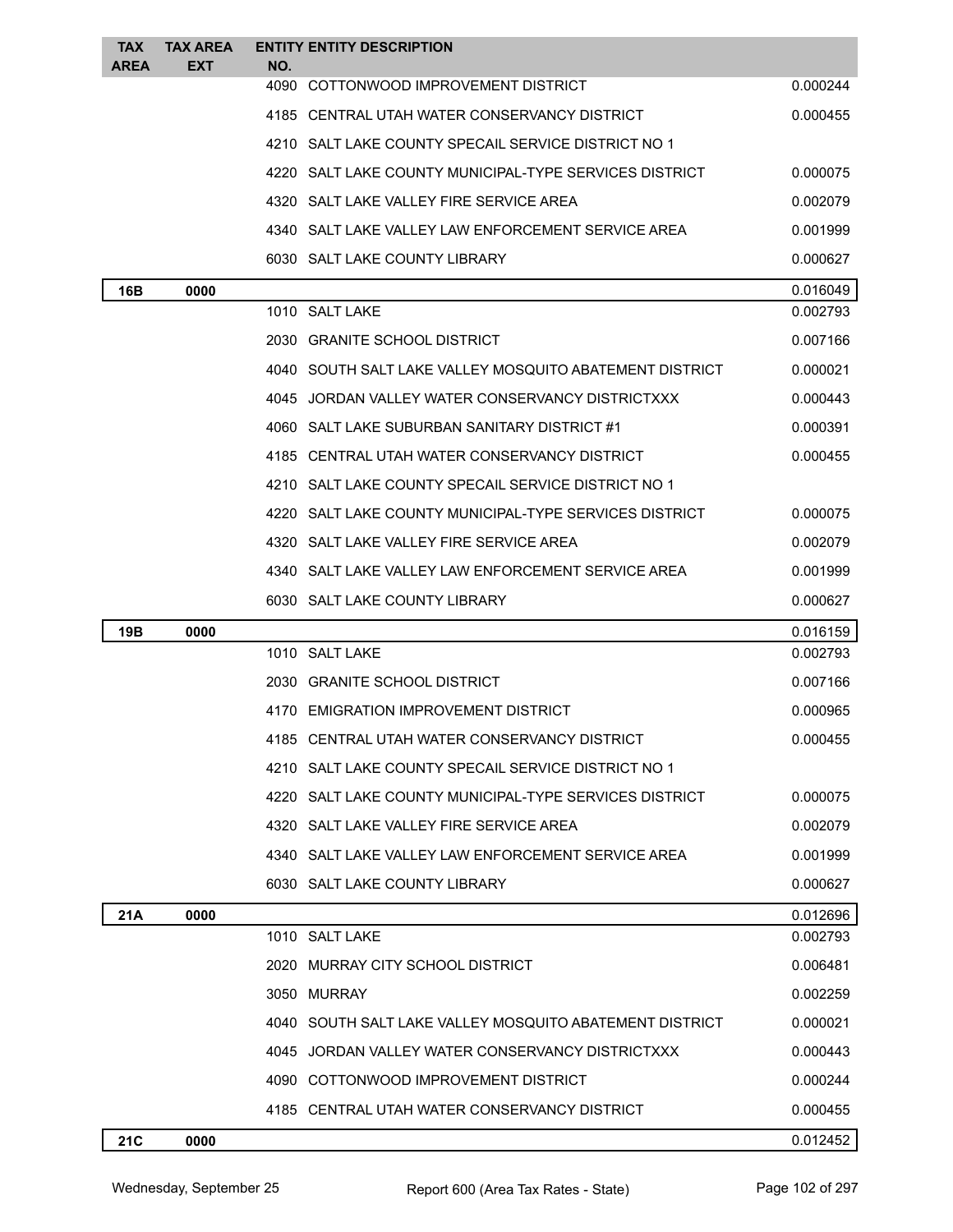| <b>TAX</b>  | <b>TAX AREA</b>         |     | <b>ENTITY ENTITY DESCRIPTION</b>                          |                 |
|-------------|-------------------------|-----|-----------------------------------------------------------|-----------------|
| <b>AREA</b> | <b>EXT</b>              | NO. | 1010 SALT LAKE                                            | 0.002793        |
|             |                         |     | 2020 MURRAY CITY SCHOOL DISTRICT                          | 0.006481        |
|             |                         |     | 3050 MURRAY                                               | 0.002259        |
|             |                         |     | 4040   SOUTH SALT LAKE VALLEY MOSQUITO ABATEMENT DISTRICT | 0.000021        |
|             |                         |     | 4045 JORDAN VALLEY WATER CONSERVANCY DISTRICTXXX          | 0.000443        |
|             |                         |     | 4185 CENTRAL UTAH WATER CONSERVANCY DISTRICT              | 0.000455        |
| 21D         | 0000                    |     |                                                           | 0.012843        |
|             |                         |     | 1010 SALT LAKE                                            | 0.002793        |
|             |                         |     | 2020 MURRAY CITY SCHOOL DISTRICT                          | 0.006481        |
|             |                         |     | 3050 MURRAY                                               | 0.002259        |
|             |                         |     | 4040   SOUTH SALT LAKE VALLEY MOSQUITO ABATEMENT DISTRICT | 0.000021        |
|             |                         |     | 4045 JORDAN VALLEY WATER CONSERVANCY DISTRICTXXX          | 0.000443        |
|             |                         |     | 4060 SALT LAKE SUBURBAN SANITARY DISTRICT #1              | 0.000391        |
|             |                         |     | 4185 CENTRAL UTAH WATER CONSERVANCY DISTRICT              | 0.000455        |
| 21F         | 0000                    |     |                                                           | 0.012633        |
|             |                         |     | 1010 SALT LAKE                                            | 0.002793        |
|             |                         |     | 2020 MURRAY CITY SCHOOL DISTRICT                          | 0.006481        |
|             |                         |     | 3050 MURRAY                                               | 0.002259        |
|             |                         |     | 4040 SOUTH SALT LAKE VALLEY MOSQUITO ABATEMENT DISTRICT   | 0.000021        |
|             |                         |     | 4045 JORDAN VALLEY WATER CONSERVANCY DISTRICTXXX          | 0.000443        |
|             |                         |     | 4110 TAYLORSVILLE-BENNION IMPROVEMENT DISTRICT            | 0.000181        |
|             |                         |     | 4185 CENTRAL UTAH WATER CONSERVANCY DISTRICT              | 0.000455        |
| 21G         | 0000                    |     |                                                           | 0.012009        |
|             |                         |     | 1010 SALT LAKE                                            | 0.002793        |
|             |                         |     | 2020 MURRAY CITY SCHOOL DISTRICT                          | 0.006481        |
|             |                         |     | 3050 MURRAY                                               | 0.002259        |
|             |                         |     | 4040 SOUTH SALT LAKE VALLEY MOSQUITO ABATEMENT DISTRICT   | 0.000021        |
|             |                         |     | 4185 CENTRAL UTAH WATER CONSERVANCY DISTRICT              | 0.000455        |
| 211         | 0000                    |     |                                                           | 0.012009        |
|             |                         |     | 1010 SALT LAKE                                            | 0.002793        |
|             |                         |     | 2020 MURRAY CITY SCHOOL DISTRICT                          | 0.006481        |
|             |                         |     | 3050 MURRAY                                               | 0.002259        |
|             |                         |     | 4040 SOUTH SALT LAKE VALLEY MOSQUITO ABATEMENT DISTRICT   | 0.000021        |
|             |                         |     | 4185 CENTRAL UTAH WATER CONSERVANCY DISTRICT              | 0.000455        |
| 21J         | 0000                    |     |                                                           | 0.012400        |
|             |                         |     | 1010 SALT LAKE                                            | 0.002793        |
|             |                         |     | 2020 MURRAY CITY SCHOOL DISTRICT                          | 0.006481        |
|             |                         |     | 3050 MURRAY                                               | 0.002259        |
|             |                         |     | 4040 SOUTH SALT LAKE VALLEY MOSQUITO ABATEMENT DISTRICT   | 0.000021        |
|             | Wednesday, September 25 |     | Report 600 (Area Tax Rates - State)                       | Page 103 of 297 |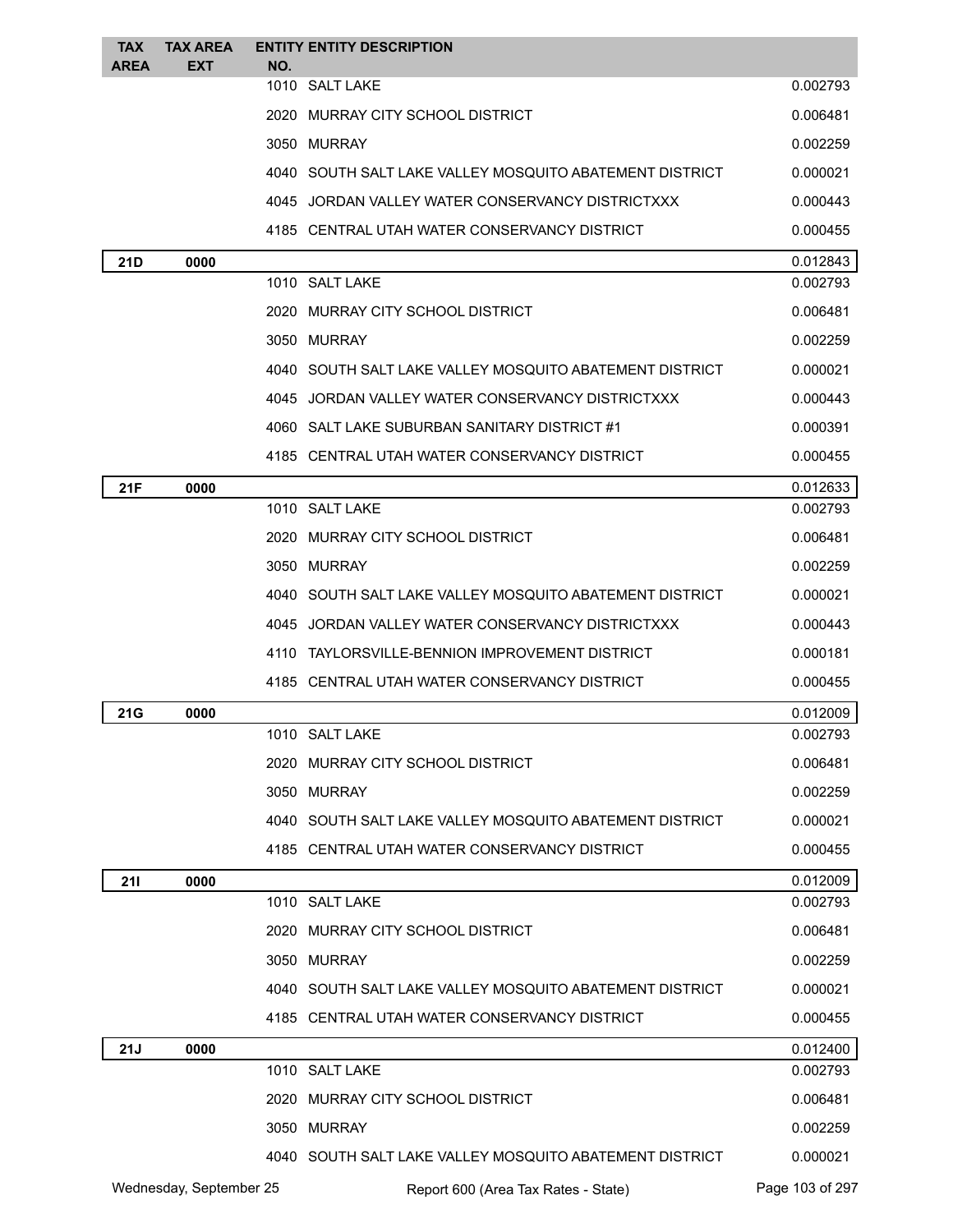| <b>TAX</b><br><b>AREA</b> | <b>TAX AREA</b><br><b>EXT</b> | NO. | <b>ENTITY ENTITY DESCRIPTION</b>                           |          |
|---------------------------|-------------------------------|-----|------------------------------------------------------------|----------|
|                           |                               |     | 4060 SALT LAKE SUBURBAN SANITARY DISTRICT #1               | 0.000391 |
|                           |                               |     | 4185 CENTRAL UTAH WATER CONSERVANCY DISTRICT               | 0.000455 |
|                           |                               |     | 6020 AREA EXCLUDED FROM SALT LAKE COUNTY WATER CONSERVANCY |          |
| 21K                       | 0000                          |     |                                                            | 0.012009 |
|                           |                               |     | 1010 SALT LAKE                                             | 0.002793 |
|                           |                               |     | 2020 MURRAY CITY SCHOOL DISTRICT                           | 0.006481 |
|                           |                               |     | 3050 MURRAY                                                | 0.002259 |
|                           |                               |     | 4040 SOUTH SALT LAKE VALLEY MOSQUITO ABATEMENT DISTRICT    | 0.000021 |
|                           |                               |     | 4185 CENTRAL UTAH WATER CONSERVANCY DISTRICT               | 0.000455 |
| 21L                       | 0000                          |     |                                                            | 0.012009 |
|                           |                               |     | 1010 SALT LAKE                                             | 0.002793 |
|                           |                               |     | 2020 MURRAY CITY SCHOOL DISTRICT                           | 0.006481 |
|                           |                               |     | 3050 MURRAY                                                | 0.002259 |
|                           |                               |     | 4040   SOUTH SALT LAKE VALLEY MOSQUITO ABATEMENT DISTRICT  | 0.000021 |
|                           |                               |     | 4185 CENTRAL UTAH WATER CONSERVANCY DISTRICT               | 0.000455 |
| <b>21N</b>                | 0000                          |     |                                                            | 0.012009 |
|                           |                               |     | 1010 SALT LAKE                                             | 0.002793 |
|                           |                               |     | 2020 MURRAY CITY SCHOOL DISTRICT                           | 0.006481 |
|                           |                               |     | 3050 MURRAY                                                | 0.002259 |
|                           |                               |     | 4040 SOUTH SALT LAKE VALLEY MOSQUITO ABATEMENT DISTRICT    | 0.000021 |
|                           |                               |     | 4185 CENTRAL UTAH WATER CONSERVANCY DISTRICT               | 0.000455 |
| 21P                       | 0000                          |     |                                                            | 0.012253 |
|                           |                               |     | 1010 SALT LAKE                                             | 0.002793 |
|                           |                               |     | 2020 MURRAY CITY SCHOOL DISTRICT                           | 0.006481 |
|                           |                               |     | 3050 MURRAY                                                | 0.002259 |
|                           |                               |     | 4040 SOUTH SALT LAKE VALLEY MOSQUITO ABATEMENT DISTRICT    | 0.000021 |
|                           |                               |     | 4090 COTTONWOOD IMPROVEMENT DISTRICT                       | 0.000244 |
|                           |                               |     | 4185 CENTRAL UTAH WATER CONSERVANCY DISTRICT               | 0.000455 |
| 21R                       | 0000                          |     |                                                            | 0.012994 |
|                           |                               |     | 1010 SALT LAKE                                             | 0.002793 |
|                           |                               |     | 2020 MURRAY CITY SCHOOL DISTRICT                           | 0.006481 |
|                           |                               |     | 3050 MURRAY                                                | 0.002259 |
|                           |                               |     | 4040 SOUTH SALT LAKE VALLEY MOSQUITO ABATEMENT DISTRICT    | 0.000021 |
|                           |                               |     | 4070 MID VALLEY IMPROVEMENT DISTRICT                       | 0.000985 |
|                           |                               |     | 4185 CENTRAL UTAH WATER CONSERVANCY DISTRICT               | 0.000455 |
| 21T                       | 0000                          |     |                                                            | 0.012253 |
|                           |                               |     | 1010 SALT LAKE                                             | 0.002793 |
|                           |                               |     | 2020 MURRAY CITY SCHOOL DISTRICT                           | 0.006481 |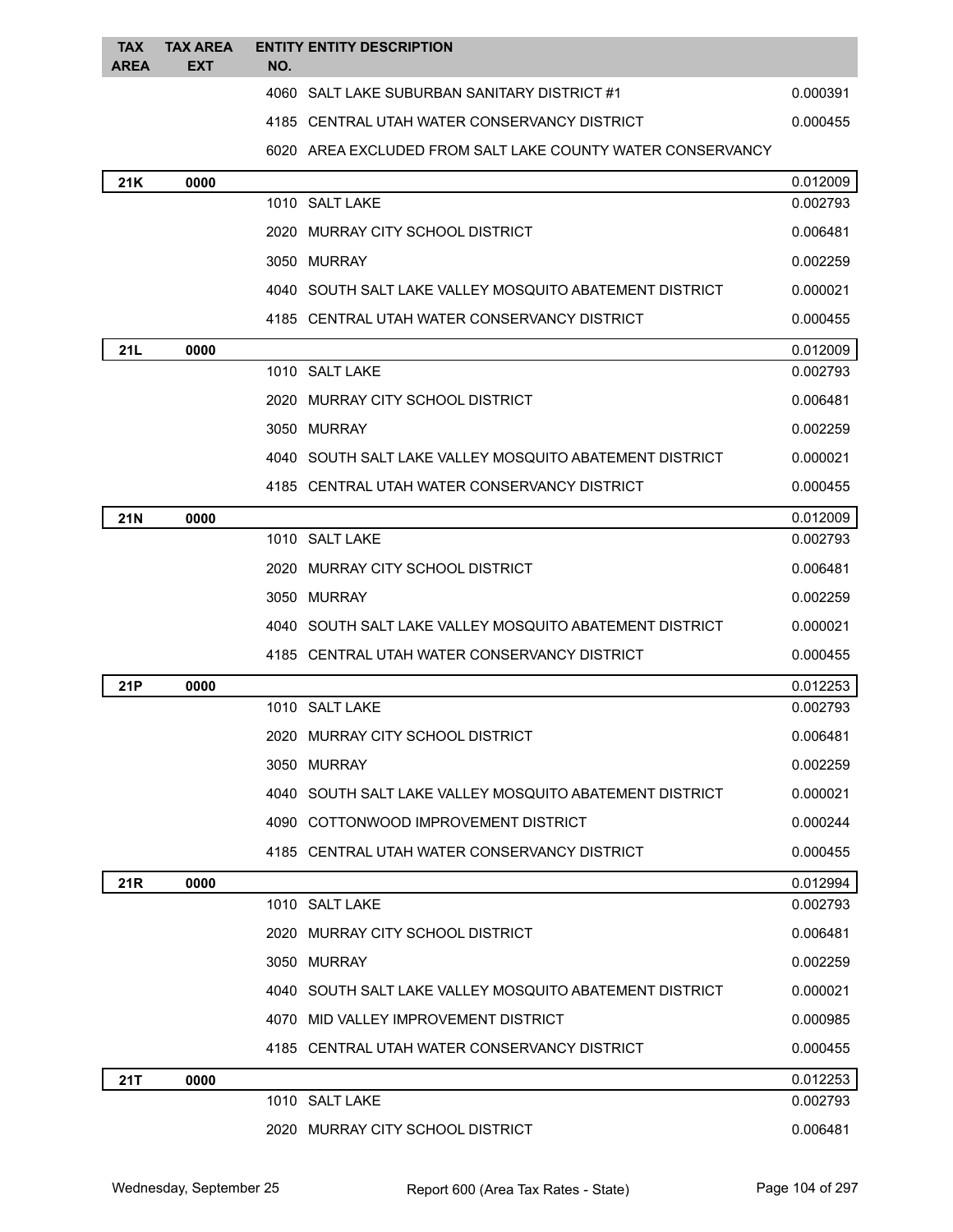| <b>TAX</b>  | <b>TAX AREA</b>         |     | <b>ENTITY ENTITY DESCRIPTION</b>                          |                      |
|-------------|-------------------------|-----|-----------------------------------------------------------|----------------------|
| <b>AREA</b> | EXT                     | NO. | 3050 MURRAY                                               | 0.002259             |
|             |                         |     | 4040   SOUTH SALT LAKE VALLEY MOSQUITO ABATEMENT DISTRICT | 0.000021             |
|             |                         |     | 4090 COTTONWOOD IMPROVEMENT DISTRICT                      | 0.000244             |
|             |                         |     | 4185 CENTRAL UTAH WATER CONSERVANCY DISTRICT              | 0.000455             |
|             |                         |     |                                                           |                      |
| <b>21U</b>  | 0000                    |     | 1010 SALT LAKE                                            | 0.012400<br>0.002793 |
|             |                         |     | 2020 MURRAY CITY SCHOOL DISTRICT                          | 0.006481             |
|             |                         |     | 3050 MURRAY                                               | 0.002259             |
|             |                         |     | 4040 SOUTH SALT LAKE VALLEY MOSQUITO ABATEMENT DISTRICT   | 0.000021             |
|             |                         |     | 4060 SALT LAKE SUBURBAN SANITARY DISTRICT #1              | 0.000391             |
|             |                         |     | 4185 CENTRAL UTAH WATER CONSERVANCY DISTRICT              | 0.000455             |
| <b>21V</b>  | 0000                    |     |                                                           | 0.013137             |
|             |                         |     | 1010 SALT LAKE                                            | 0.002793             |
|             |                         |     | 2030 GRANITE SCHOOL DISTRICT                              | 0.007166             |
|             |                         |     | 3050 MURRAY                                               | 0.002259             |
|             |                         |     | 4040 SOUTH SALT LAKE VALLEY MOSQUITO ABATEMENT DISTRICT   | 0.000021             |
|             |                         |     | 4045 JORDAN VALLEY WATER CONSERVANCY DISTRICTXXX          | 0.000443             |
|             |                         |     | 4185 CENTRAL UTAH WATER CONSERVANCY DISTRICT              | 0.000455             |
| <b>21W</b>  | 0000                    |     |                                                           | 0.013528             |
|             |                         |     | 1010 SALT LAKE                                            | 0.002793             |
|             |                         |     | 2030 GRANITE SCHOOL DISTRICT                              | 0.007166             |
|             |                         |     | 3050 MURRAY                                               | 0.002259             |
|             |                         |     | 4040 SOUTH SALT LAKE VALLEY MOSQUITO ABATEMENT DISTRICT   | 0.000021             |
|             |                         |     | 4045 JORDAN VALLEY WATER CONSERVANCY DISTRICTXXX          | 0.000443             |
|             |                         |     | 4060 SALT LAKE SUBURBAN SANITARY DISTRICT #1              | 0.000391             |
|             |                         |     | 4185 CENTRAL UTAH WATER CONSERVANCY DISTRICT              | 0.000455             |
| 21X         | 0000                    |     |                                                           | 0.013331             |
|             |                         |     | 1010 SALT LAKE                                            | 0.002793             |
|             |                         |     | 2040 JORDAN SCHOOL DISTRICT                               | 0.007360             |
|             |                         |     | 3050 MURRAY                                               | 0.002259             |
|             |                         |     | 4040 SOUTH SALT LAKE VALLEY MOSQUITO ABATEMENT DISTRICT   | 0.000021             |
|             |                         |     | 4045 JORDAN VALLEY WATER CONSERVANCY DISTRICTXXX          | 0.000443             |
|             |                         |     | 4185 CENTRAL UTAH WATER CONSERVANCY DISTRICT              | 0.000455             |
| <b>21Y</b>  | 0000                    |     |                                                           | 0.013381             |
|             |                         |     | 1010 SALT LAKE                                            | 0.002793             |
|             |                         |     | 2030 GRANITE SCHOOL DISTRICT                              | 0.007166             |
|             |                         |     | 3050 MURRAY                                               | 0.002259             |
|             |                         |     | 4040 SOUTH SALT LAKE VALLEY MOSQUITO ABATEMENT DISTRICT   | 0.000021             |
|             |                         |     | 4045 JORDAN VALLEY WATER CONSERVANCY DISTRICTXXX          | 0.000443             |
|             | Wednesday, September 25 |     | Report 600 (Area Tax Rates - State)                       | Page 105 of 297      |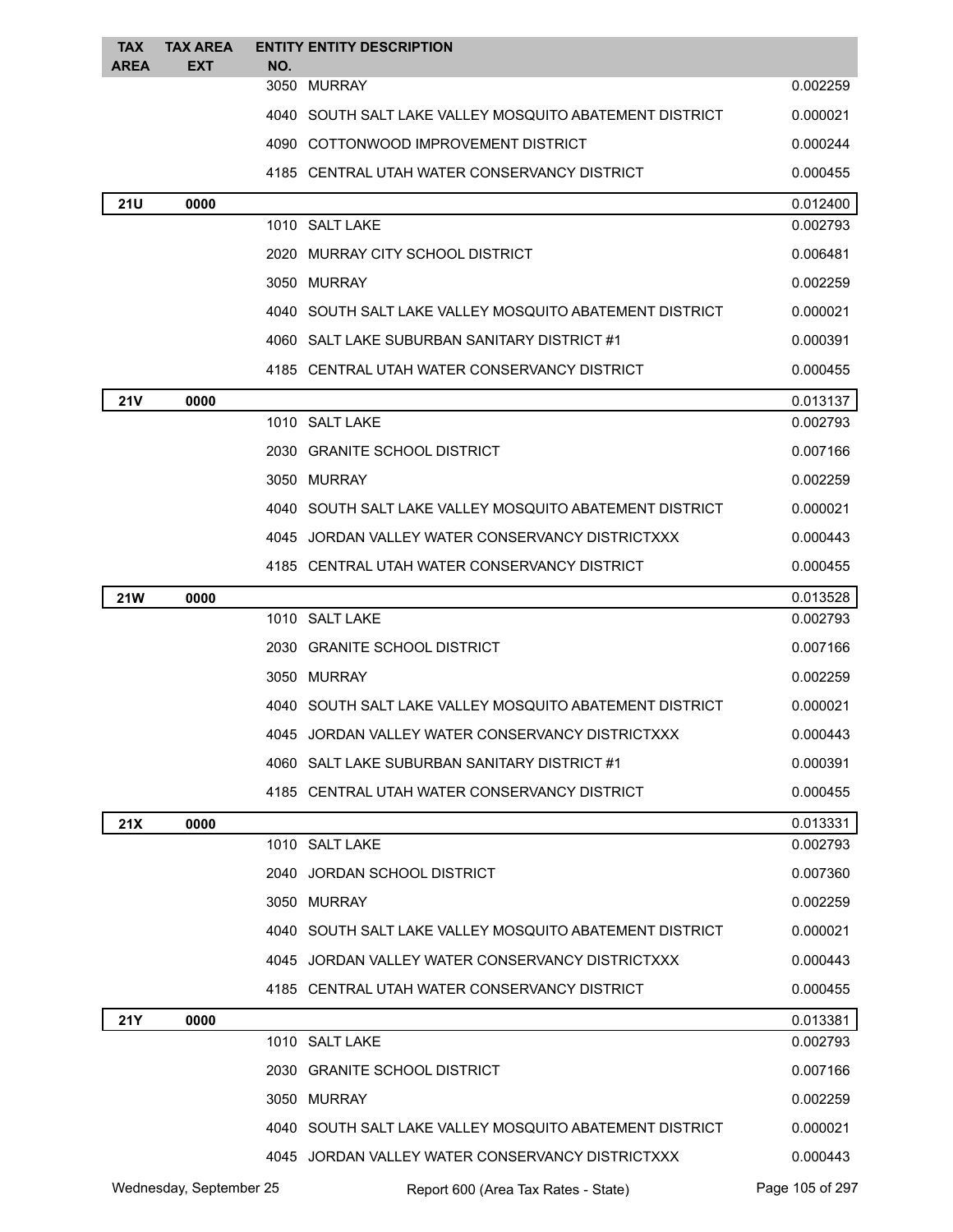| <b>TAX</b><br><b>AREA</b> | <b>TAX AREA</b><br><b>EXT</b> | <b>ENTITY ENTITY DESCRIPTION</b><br>NO.                 |          |
|---------------------------|-------------------------------|---------------------------------------------------------|----------|
|                           |                               | 4090 COTTONWOOD IMPROVEMENT DISTRICT                    | 0.000244 |
|                           |                               | 4185 CENTRAL UTAH WATER CONSERVANCY DISTRICT            | 0.000455 |
| 21Z                       | 0000                          |                                                         | 0.012938 |
|                           |                               | 1010 SALT LAKE                                          | 0.002793 |
|                           |                               | 2030 GRANITE SCHOOL DISTRICT                            | 0.007166 |
|                           |                               | 3050 MURRAY                                             | 0.002259 |
|                           |                               | 4040 SOUTH SALT LAKE VALLEY MOSQUITO ABATEMENT DISTRICT | 0.000021 |
|                           |                               | 4090 COTTONWOOD IMPROVEMENT DISTRICT                    | 0.000244 |
|                           |                               | 4185 CENTRAL UTAH WATER CONSERVANCY DISTRICT            | 0.000455 |
| <b>22C</b>                | 0000                          |                                                         | 0.015215 |
|                           |                               | 1010 SALT LAKE                                          | 0.002793 |
|                           |                               | 2030 GRANITE SCHOOL DISTRICT                            | 0.007166 |
|                           |                               | 4040 SOUTH SALT LAKE VALLEY MOSQUITO ABATEMENT DISTRICT | 0.000021 |
|                           |                               | 4185 CENTRAL UTAH WATER CONSERVANCY DISTRICT            | 0.000455 |
|                           |                               | 4210 SALT LAKE COUNTY SPECAIL SERVICE DISTRICT NO 1     |          |
|                           |                               | 4220 SALT LAKE COUNTY MUNICIPAL-TYPE SERVICES DISTRICT  | 0.000075 |
|                           |                               | 4320 SALT LAKE VALLEY FIRE SERVICE AREA                 | 0.002079 |
|                           |                               | 4340 SALT LAKE VALLEY LAW ENFORCEMENT SERVICE AREA      | 0.001999 |
|                           |                               | 6030 SALT LAKE COUNTY LIBRARY                           | 0.000627 |
| 23A                       | 0000                          |                                                         | 0.017133 |
|                           |                               | 1010 SALT LAKE                                          | 0.002793 |
|                           |                               | 2030 GRANITE SCHOOL DISTRICT                            | 0.007166 |
|                           |                               | 3120 WEST VALLEY CITY                                   | 0.004857 |
|                           |                               | 4040 SOUTH SALT LAKE VALLEY MOSQUITO ABATEMENT DISTRICT | 0.000021 |
|                           |                               | 4045 JORDAN VALLEY WATER CONSERVANCY DISTRICTXXX        | 0.000443 |
|                           |                               | 4050 GRANGER - HUNTER IMPROVEMENT DISTRICT              | 0.000771 |
|                           |                               | 4185 CENTRAL UTAH WATER CONSERVANCY DISTRICT            | 0.000455 |
|                           |                               | 6030 SALT LAKE COUNTY LIBRARY                           | 0.000627 |
| 23B                       | 0000                          |                                                         | 0.017133 |
|                           |                               | 1010 SALT LAKE                                          | 0.002793 |
|                           |                               | 2030 GRANITE SCHOOL DISTRICT                            | 0.007166 |
|                           |                               | 3120 WEST VALLEY CITY                                   | 0.004857 |
|                           |                               | 4040 SOUTH SALT LAKE VALLEY MOSQUITO ABATEMENT DISTRICT | 0.000021 |
|                           |                               | 4045 JORDAN VALLEY WATER CONSERVANCY DISTRICTXXX        | 0.000443 |
|                           |                               | 4050 GRANGER - HUNTER IMPROVEMENT DISTRICT              | 0.000771 |
|                           |                               | 4185 CENTRAL UTAH WATER CONSERVANCY DISTRICT            | 0.000455 |
|                           |                               | 6030 SALT LAKE COUNTY LIBRARY                           | 0.000627 |
| 23C                       | 0000                          |                                                         | 0.017133 |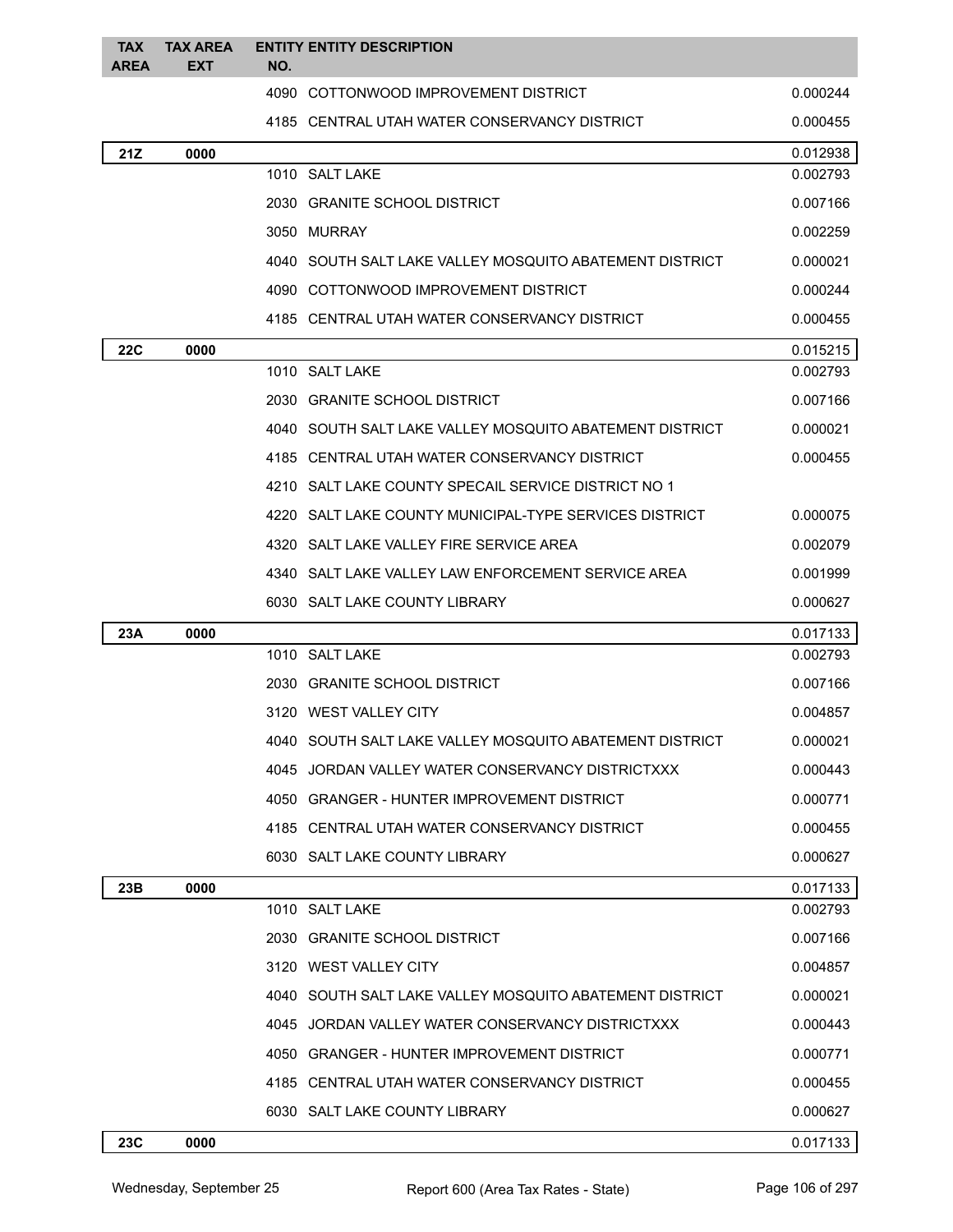| <b>TAX</b><br><b>AREA</b> | <b>TAX AREA</b><br><b>EXT</b> | <b>ENTITY ENTITY DESCRIPTION</b>                        |          |
|---------------------------|-------------------------------|---------------------------------------------------------|----------|
|                           |                               | NO.<br>1010 SALT LAKE                                   | 0.002793 |
|                           |                               | 2030 GRANITE SCHOOL DISTRICT                            | 0.007166 |
|                           |                               | 3120 WEST VALLEY CITY                                   | 0.004857 |
|                           |                               | 4040 SOUTH SALT LAKE VALLEY MOSQUITO ABATEMENT DISTRICT | 0.000021 |
|                           |                               | 4045 JORDAN VALLEY WATER CONSERVANCY DISTRICTXXX        | 0.000443 |
|                           |                               | 4050 GRANGER - HUNTER IMPROVEMENT DISTRICT              | 0.000771 |
|                           |                               | 4185 CENTRAL UTAH WATER CONSERVANCY DISTRICT            | 0.000455 |
|                           |                               | 6030 SALT LAKE COUNTY LIBRARY                           | 0.000627 |
| 23D                       | 0000                          |                                                         | 0.017133 |
|                           |                               | 1010 SALT LAKE                                          | 0.002793 |
|                           |                               | 2030 GRANITE SCHOOL DISTRICT                            | 0.007166 |
|                           |                               | 3120 WEST VALLEY CITY                                   | 0.004857 |
|                           |                               | 4040 SOUTH SALT LAKE VALLEY MOSQUITO ABATEMENT DISTRICT | 0.000021 |
|                           |                               | 4045 JORDAN VALLEY WATER CONSERVANCY DISTRICTXXX        | 0.000443 |
|                           |                               | 4050 GRANGER - HUNTER IMPROVEMENT DISTRICT              | 0.000771 |
|                           |                               | 4185 CENTRAL UTAH WATER CONSERVANCY DISTRICT            | 0.000455 |
|                           |                               | 6030 SALT LAKE COUNTY LIBRARY                           | 0.000627 |
| 23E                       | 0000                          |                                                         | 0.017133 |
|                           |                               | 1010 SALT LAKE                                          | 0.002793 |
|                           |                               | 2030 GRANITE SCHOOL DISTRICT                            | 0.007166 |
|                           |                               | 3120 WEST VALLEY CITY                                   | 0.004857 |
|                           |                               | 4040 SOUTH SALT LAKE VALLEY MOSQUITO ABATEMENT DISTRICT | 0.000021 |
|                           |                               | 4045 JORDAN VALLEY WATER CONSERVANCY DISTRICTXXX        | 0.000443 |
|                           |                               | 4050 GRANGER - HUNTER IMPROVEMENT DISTRICT              | 0.000771 |
|                           |                               | 4185 CENTRAL UTAH WATER CONSERVANCY DISTRICT            | 0.000455 |
|                           |                               | 6030 SALT LAKE COUNTY LIBRARY                           | 0.000627 |
| 24A                       | 0000                          |                                                         | 0.014360 |
|                           |                               | 1010 SALT LAKE                                          | 0.002793 |
|                           |                               | 2030 GRANITE SCHOOL DISTRICT                            | 0.007166 |
|                           |                               | 3110 WEST JORDAN CITY                                   | 0.002674 |
|                           |                               | 4040 SOUTH SALT LAKE VALLEY MOSQUITO ABATEMENT DISTRICT | 0.000021 |
|                           |                               | 4045 JORDAN VALLEY WATER CONSERVANCY DISTRICTXXX        | 0.000443 |
|                           |                               | 4110 TAYLORSVILLE-BENNION IMPROVEMENT DISTRICT          | 0.000181 |
|                           |                               | 4185 CENTRAL UTAH WATER CONSERVANCY DISTRICT            | 0.000455 |
|                           |                               | 6030 SALT LAKE COUNTY LIBRARY                           | 0.000627 |
| <b>24E</b>                | 0000                          |                                                         | 0.016543 |
|                           |                               | 1010 SALT LAKE                                          | 0.002793 |
|                           |                               | 2030 GRANITE SCHOOL DISTRICT                            | 0.007166 |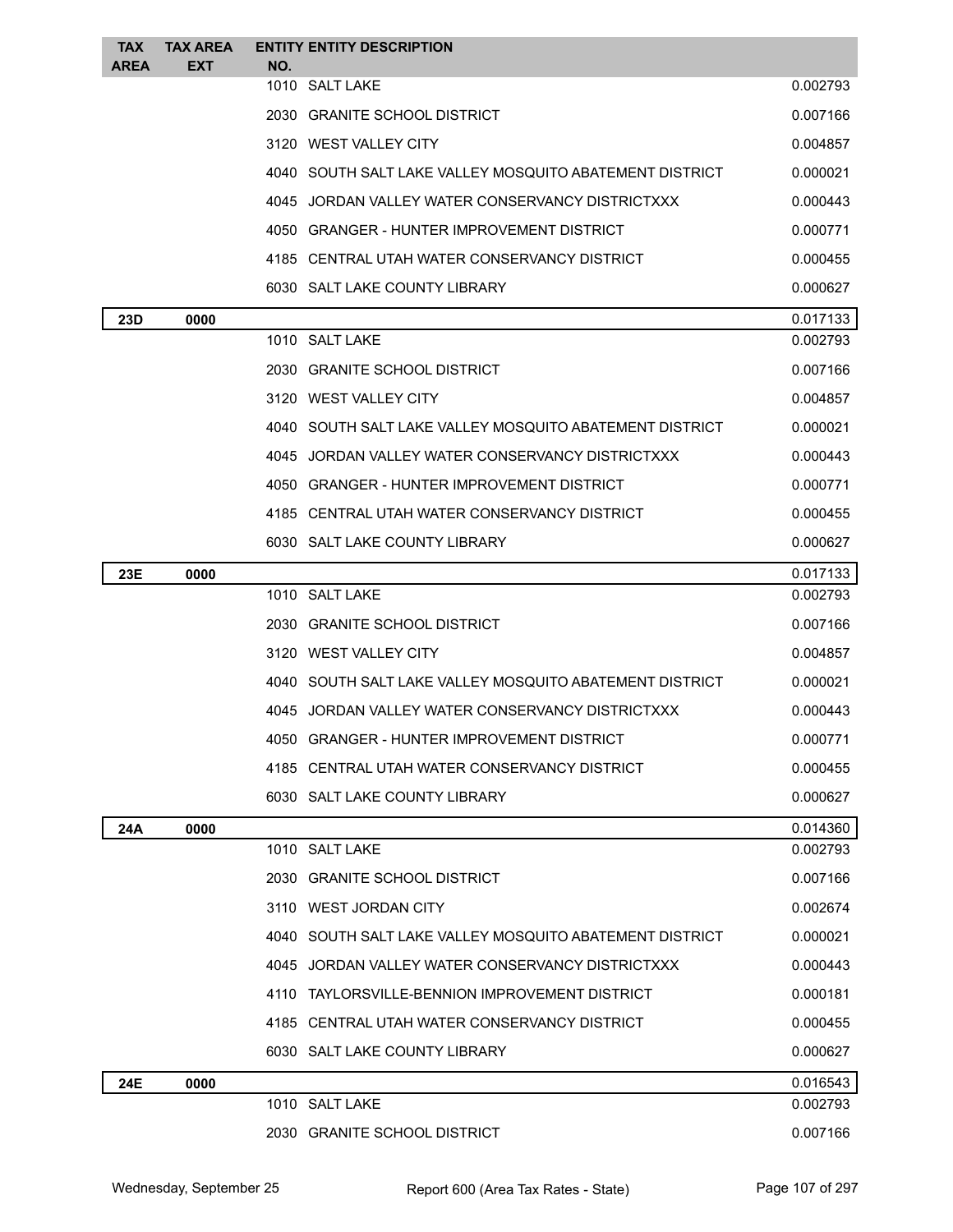| <b>TAX</b><br><b>AREA</b> | <b>TAX AREA</b><br><b>EXT</b> | <b>ENTITY ENTITY DESCRIPTION</b><br>NO.                      |          |
|---------------------------|-------------------------------|--------------------------------------------------------------|----------|
|                           |                               | 3120 WEST VALLEY CITY                                        | 0.004857 |
|                           |                               | 4040 SOUTH SALT LAKE VALLEY MOSQUITO ABATEMENT DISTRICT      | 0.000021 |
|                           |                               | 4045 JORDAN VALLEY WATER CONSERVANCY DISTRICTXXX             | 0.000443 |
|                           |                               | 4110 TAYLORSVILLE-BENNION IMPROVEMENT DISTRICT               | 0.000181 |
|                           |                               | 4185 CENTRAL UTAH WATER CONSERVANCY DISTRICT                 | 0.000455 |
|                           |                               | 6030 SALT LAKE COUNTY LIBRARY                                | 0.000627 |
| <b>241</b>                | 0000                          |                                                              | 0.018536 |
|                           |                               | 1010 SALT LAKE                                               | 0.002793 |
|                           |                               | 2030 GRANITE SCHOOL DISTRICT                                 | 0.007166 |
|                           |                               | 3120 WEST VALLEY CITY                                        | 0.004857 |
|                           |                               | 4040 SOUTH SALT LAKE VALLEY MOSQUITO ABATEMENT DISTRICT      | 0.000021 |
|                           |                               | 4045 JORDAN VALLEY WATER CONSERVANCY DISTRICTXXX             | 0.000443 |
|                           |                               | 4120 KEARNS IMPROVEMENT DISTRICT                             | 0.000845 |
|                           |                               | 4180 OQUIRRH RECREATION AND PARKS DISTRICT                   | 0.001329 |
|                           |                               | 4185 CENTRAL UTAH WATER CONSERVANCY DISTRICT                 | 0.000455 |
|                           |                               | 6030 SALT LAKE COUNTY LIBRARY                                | 0.000627 |
| 24J                       | 0000                          |                                                              | 0.014179 |
|                           |                               | 1010 SALT LAKE                                               | 0.002793 |
|                           |                               | 2030 GRANITE SCHOOL DISTRICT                                 | 0.007166 |
|                           |                               | 3110 WEST JORDAN CITY                                        | 0.002674 |
|                           |                               | 4040 SOUTH SALT LAKE VALLEY MOSQUITO ABATEMENT DISTRICT      | 0.000021 |
|                           |                               | 4045 JORDAN VALLEY WATER CONSERVANCY DISTRICTXXX             | 0.000443 |
|                           |                               | 4185 CENTRAL UTAH WATER CONSERVANCY DISTRICT                 | 0.000455 |
|                           |                               | 6025 AREA EXCLUDED FROM TAYLORSVILLE-BENNION IMPROVEMENT DIS |          |
|                           |                               | 6030 SALT LAKE COUNTY LIBRARY                                | 0.000627 |
| 24K                       | 0000                          |                                                              | 0.017133 |
|                           |                               | 1010 SALT LAKE                                               | 0.002793 |
|                           |                               | 2030 GRANITE SCHOOL DISTRICT                                 | 0.007166 |
|                           |                               | 3120 WEST VALLEY CITY                                        | 0.004857 |
|                           |                               | 4040 SOUTH SALT LAKE VALLEY MOSQUITO ABATEMENT DISTRICT      | 0.000021 |
|                           |                               | 4045 JORDAN VALLEY WATER CONSERVANCY DISTRICTXXX             | 0.000443 |
|                           |                               | 4050 GRANGER - HUNTER IMPROVEMENT DISTRICT                   | 0.000771 |
|                           |                               | 4185 CENTRAL UTAH WATER CONSERVANCY DISTRICT                 | 0.000455 |
|                           |                               | 6030 SALT LAKE COUNTY LIBRARY                                | 0.000627 |
| 24L                       | 0000                          |                                                              | 0.017133 |
|                           |                               | 1010 SALT LAKE                                               | 0.002793 |
|                           |                               | 2030 GRANITE SCHOOL DISTRICT                                 | 0.007166 |
|                           |                               | 3120 WEST VALLEY CITY                                        | 0.004857 |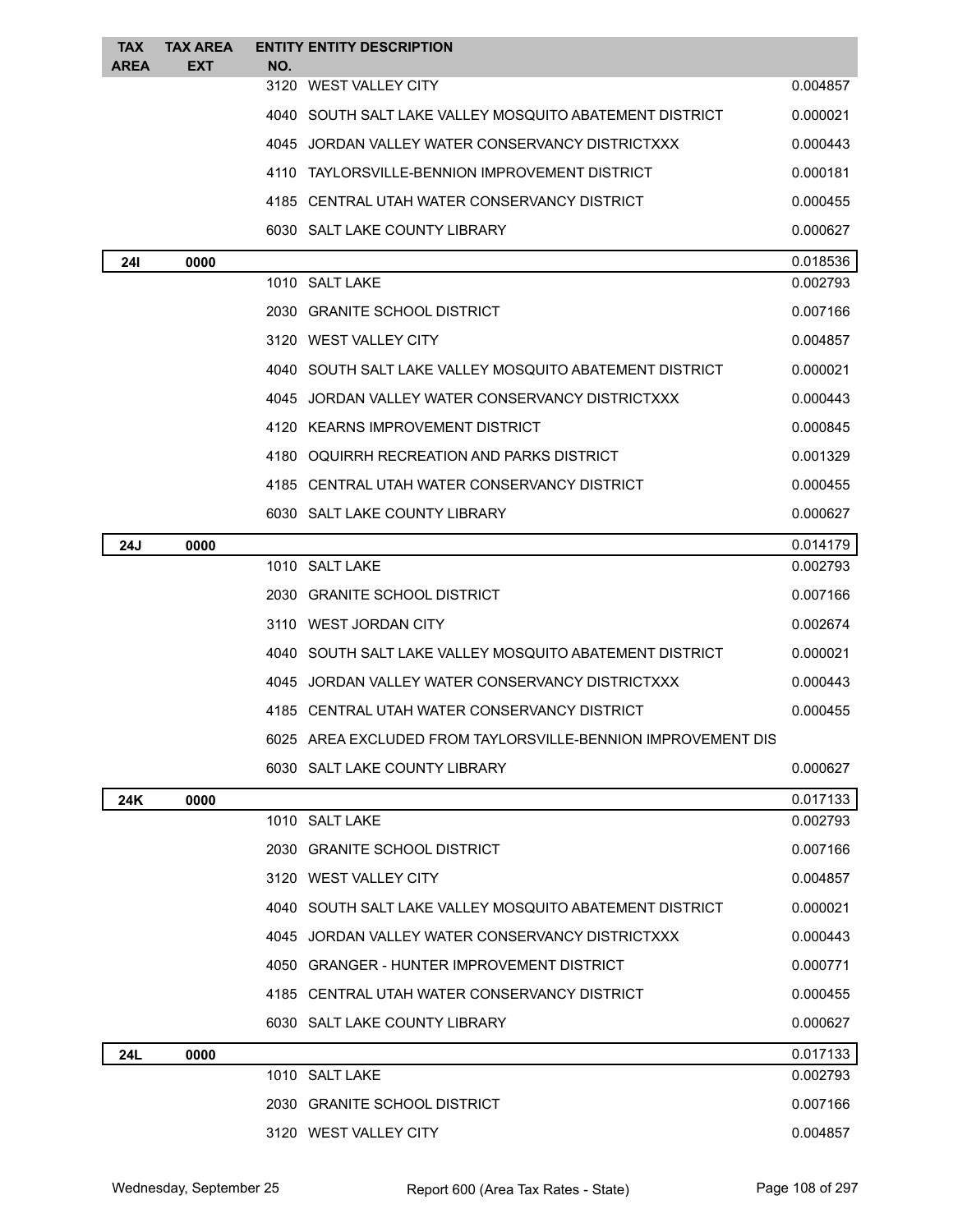| <b>TAX</b>  | <b>TAX AREA</b> | <b>ENTITY ENTITY DESCRIPTION</b>                               |          |
|-------------|-----------------|----------------------------------------------------------------|----------|
| <b>AREA</b> | <b>EXT</b>      | NO.<br>4040 SOUTH SALT LAKE VALLEY MOSQUITO ABATEMENT DISTRICT | 0.000021 |
|             |                 | 4045 JORDAN VALLEY WATER CONSERVANCY DISTRICTXXX               | 0.000443 |
|             |                 | 4050 GRANGER - HUNTER IMPROVEMENT DISTRICT                     | 0.000771 |
|             |                 | 4185 CENTRAL UTAH WATER CONSERVANCY DISTRICT                   | 0.000455 |
|             |                 | 6030 SALT LAKE COUNTY LIBRARY                                  | 0.000627 |
| 24M         | 0000            |                                                                | 0.017168 |
|             |                 | 1010 SALT LAKE                                                 | 0.002793 |
|             |                 | 2030 GRANITE SCHOOL DISTRICT                                   | 0.007166 |
|             |                 | 4040 SOUTH SALT LAKE VALLEY MOSQUITO ABATEMENT DISTRICT        | 0.000021 |
|             |                 | 4045 JORDAN VALLEY WATER CONSERVANCY DISTRICTXXX               | 0.000443 |
|             |                 | 4110 TAYLORSVILLE-BENNION IMPROVEMENT DISTRICT                 | 0.000181 |
|             |                 | 4180 OQUIRRH RECREATION AND PARKS DISTRICT                     | 0.001329 |
|             |                 | 4185 CENTRAL UTAH WATER CONSERVANCY DISTRICT                   | 0.000455 |
|             |                 | 4210 SALT LAKE COUNTY SPECAIL SERVICE DISTRICT NO 1            |          |
|             |                 | 4220 SALT LAKE COUNTY MUNICIPAL-TYPE SERVICES DISTRICT         | 0.000075 |
|             |                 | 4320 SALT LAKE VALLEY FIRE SERVICE AREA                        | 0.002079 |
|             |                 | 4340 SALT LAKE VALLEY LAW ENFORCEMENT SERVICE AREA             | 0.001999 |
|             |                 | 6030 SALT LAKE COUNTY LIBRARY                                  | 0.000627 |
| 24N         | 0000            |                                                                | 0.016353 |
|             |                 | 1010 SALT LAKE                                                 | 0.002793 |
|             |                 | 2030 GRANITE SCHOOL DISTRICT                                   | 0.007166 |
|             |                 | 3110 WEST JORDAN CITY                                          | 0.002674 |
|             |                 | 4040 SOUTH SALT LAKE VALLEY MOSQUITO ABATEMENT DISTRICT        | 0.000021 |
|             |                 | 4045 JORDAN VALLEY WATER CONSERVANCY DISTRICTXXX               | 0.000443 |
|             |                 | 4120 KEARNS IMPROVEMENT DISTRICT                               | 0.000845 |
|             |                 | 4180 OQUIRRH RECREATION AND PARKS DISTRICT                     | 0.001329 |
|             |                 | 4185 CENTRAL UTAH WATER CONSERVANCY DISTRICT                   | 0.000455 |
|             |                 | 6030 SALT LAKE COUNTY LIBRARY                                  | 0.000627 |
| <b>24P</b>  | 0000            |                                                                | 0.015689 |
|             |                 | 1010 SALT LAKE                                                 | 0.002793 |
|             |                 | 2030 GRANITE SCHOOL DISTRICT                                   | 0.007166 |
|             |                 | 3110 WEST JORDAN CITY                                          | 0.002674 |
|             |                 | 4040 SOUTH SALT LAKE VALLEY MOSQUITO ABATEMENT DISTRICT        | 0.000021 |
|             |                 | 4045 JORDAN VALLEY WATER CONSERVANCY DISTRICTXXX               | 0.000443 |
|             |                 | 4110 TAYLORSVILLE-BENNION IMPROVEMENT DISTRICT                 | 0.000181 |
|             |                 | 4180 OQUIRRH RECREATION AND PARKS DISTRICT                     | 0.001329 |
|             |                 | 4185 CENTRAL UTAH WATER CONSERVANCY DISTRICT                   | 0.000455 |
|             |                 | 6030 SALT LAKE COUNTY LIBRARY                                  | 0.000627 |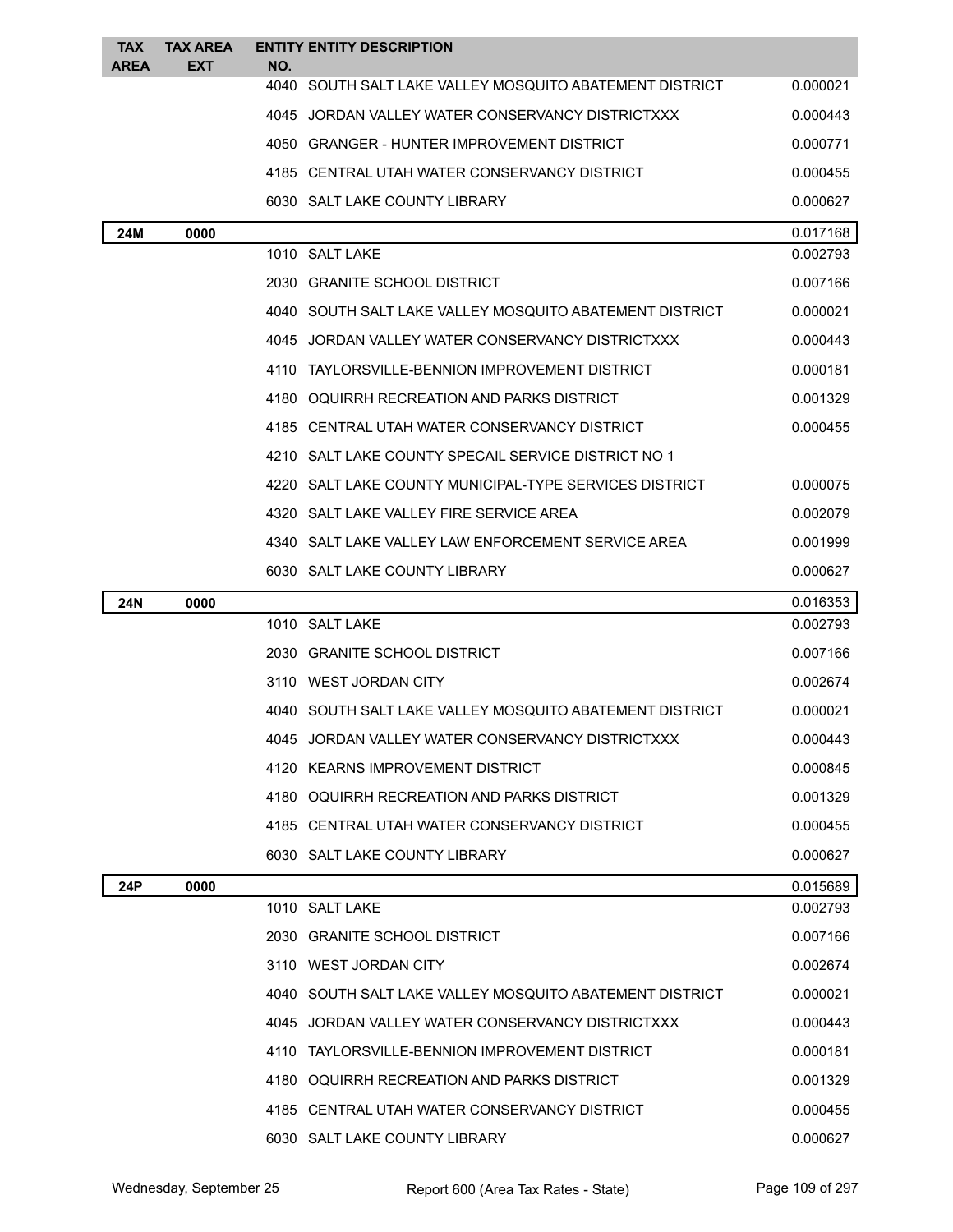| <b>TAX</b><br>AREA | <b>TAX AREA</b><br><b>EXT</b> | NO. | <b>ENTITY ENTITY DESCRIPTION</b>                        |                 |
|--------------------|-------------------------------|-----|---------------------------------------------------------|-----------------|
| 24Q                | 0000                          |     |                                                         | 0.016386        |
|                    |                               |     | 1010 SALT LAKE                                          | 0.002793        |
|                    |                               |     | 2030 GRANITE SCHOOL DISTRICT                            | 0.007166        |
|                    |                               |     | 3110 WEST JORDAN CITY                                   | 0.002674        |
|                    |                               |     | 4030 MAGNA MOSQUITO ABATEMENT DISTRICT                  | 0.000054        |
|                    |                               |     | 4045 JORDAN VALLEY WATER CONSERVANCY DISTRICTXXX        | 0.000443        |
|                    |                               |     | 4120 KEARNS IMPROVEMENT DISTRICT                        | 0.000845        |
|                    |                               |     | 4180 OQUIRRH RECREATION AND PARKS DISTRICT              | 0.001329        |
|                    |                               |     | 4185 CENTRAL UTAH WATER CONSERVANCY DISTRICT            | 0.000455        |
|                    |                               |     | 6030 SALT LAKE COUNTY LIBRARY                           | 0.000627        |
| 24R                | 0000                          |     |                                                         | 0.017133        |
|                    |                               |     | 1010 SALT LAKE                                          | 0.002793        |
|                    |                               |     | 2030 GRANITE SCHOOL DISTRICT                            | 0.007166        |
|                    |                               |     | 3120 WEST VALLEY CITY                                   | 0.004857        |
|                    |                               |     | 4040 SOUTH SALT LAKE VALLEY MOSQUITO ABATEMENT DISTRICT | 0.000021        |
|                    |                               |     | 4045 JORDAN VALLEY WATER CONSERVANCY DISTRICTXXX        | 0.000443        |
|                    |                               |     | 4050 GRANGER - HUNTER IMPROVEMENT DISTRICT              | 0.000771        |
|                    |                               |     | 4185 CENTRAL UTAH WATER CONSERVANCY DISTRICT            | 0.000455        |
|                    |                               |     | 6030 SALT LAKE COUNTY LIBRARY                           | 0.000627        |
| 24S                | 0000                          |     |                                                         | 0.014179        |
|                    |                               |     | 1010 SALT LAKE                                          | 0.002793        |
|                    |                               |     | 2030 GRANITE SCHOOL DISTRICT                            | 0.007166        |
|                    |                               |     | 3110 WEST JORDAN CITY                                   | 0.002674        |
|                    |                               |     | 4040 SOUTH SALT LAKE VALLEY MOSQUITO ABATEMENT DISTRICT | 0.000021        |
|                    |                               |     | 4045 JORDAN VALLEY WATER CONSERVANCY DISTRICTXXX        | 0.000443        |
|                    |                               |     | 4185 CENTRAL UTAH WATER CONSERVANCY DISTRICT            | 0.000455        |
|                    |                               |     | 6030 SALT LAKE COUNTY LIBRARY                           | 0.000627        |
| 24T                | 0000                          |     |                                                         | 0.017133        |
|                    |                               |     | 1010 SALT LAKE                                          | 0.002793        |
|                    |                               |     | 2030 GRANITE SCHOOL DISTRICT                            | 0.007166        |
|                    |                               |     | 3120 WEST VALLEY CITY                                   | 0.004857        |
|                    |                               |     | 4040 SOUTH SALT LAKE VALLEY MOSQUITO ABATEMENT DISTRICT | 0.000021        |
|                    |                               |     | 4045 JORDAN VALLEY WATER CONSERVANCY DISTRICTXXX        | 0.000443        |
|                    |                               |     | 4050 GRANGER - HUNTER IMPROVEMENT DISTRICT              | 0.000771        |
|                    |                               |     | 4185 CENTRAL UTAH WATER CONSERVANCY DISTRICT            | 0.000455        |
|                    |                               |     | 6030 SALT LAKE COUNTY LIBRARY                           | 0.000627        |
| 25B                | 0000                          |     |                                                         | 0.017865        |
|                    |                               |     | 1010 SALT LAKE                                          | 0.002793        |
|                    |                               |     | 2030 GRANITE SCHOOL DISTRICT                            | 0.007166        |
|                    | Wednesday, September 25       |     | Report 600 (Area Tax Rates - State)                     | Page 110 of 297 |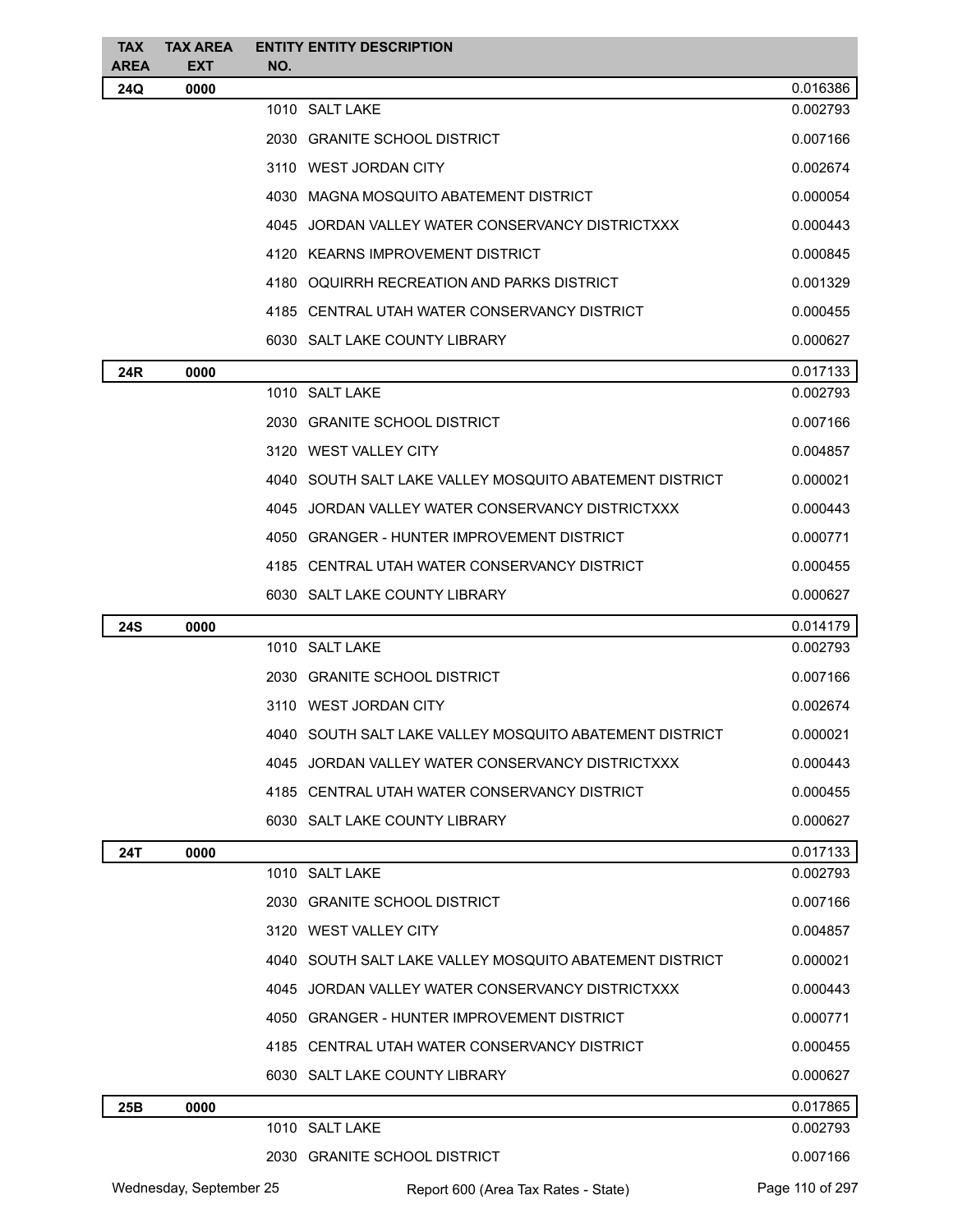| <b>TAX</b><br><b>AREA</b> | <b>TAX AREA</b><br><b>EXT</b> | <b>ENTITY ENTITY DESCRIPTION</b><br>NO.                |          |
|---------------------------|-------------------------------|--------------------------------------------------------|----------|
|                           |                               | 4030 MAGNA MOSQUITO ABATEMENT DISTRICT                 | 0.000054 |
|                           |                               | 4045 JORDAN VALLEY WATER CONSERVANCY DISTRICTXXX       | 0.000443 |
|                           |                               | 4120 KEARNS IMPROVEMENT DISTRICT                       | 0.000845 |
|                           |                               | 4180 OQUIRRH RECREATION AND PARKS DISTRICT             | 0.001329 |
|                           |                               | 4185 CENTRAL UTAH WATER CONSERVANCY DISTRICT           | 0.000455 |
|                           |                               | 4210 SALT LAKE COUNTY SPECAIL SERVICE DISTRICT NO 1    |          |
|                           |                               | 4220 SALT LAKE COUNTY MUNICIPAL-TYPE SERVICES DISTRICT | 0.000075 |
|                           |                               | 4320 SALT LAKE VALLEY FIRE SERVICE AREA                | 0.002079 |
|                           |                               | 4340 SALT LAKE VALLEY LAW ENFORCEMENT SERVICE AREA     | 0.001999 |
|                           |                               | 6030 SALT LAKE COUNTY LIBRARY                          | 0.000627 |
| <b>25C</b>                | 0000                          |                                                        | 0.016536 |
|                           |                               | 1010 SALT LAKE                                         | 0.002793 |
|                           |                               | 2030 GRANITE SCHOOL DISTRICT                           | 0.007166 |
|                           |                               | 4030 MAGNA MOSQUITO ABATEMENT DISTRICT                 | 0.000054 |
|                           |                               | 4045 JORDAN VALLEY WATER CONSERVANCY DISTRICTXXX       | 0.000443 |
|                           |                               | 4120 KEARNS IMPROVEMENT DISTRICT                       | 0.000845 |
|                           |                               | 4185 CENTRAL UTAH WATER CONSERVANCY DISTRICT           | 0.000455 |
|                           |                               | 4210 SALT LAKE COUNTY SPECAIL SERVICE DISTRICT NO 1    |          |
|                           |                               | 4220 SALT LAKE COUNTY MUNICIPAL-TYPE SERVICES DISTRICT | 0.000075 |
|                           |                               | 4320 SALT LAKE VALLEY FIRE SERVICE AREA                | 0.002079 |
|                           |                               | 4340 SALT LAKE VALLEY LAW ENFORCEMENT SERVICE AREA     | 0.001999 |
|                           |                               | 6030 SALT LAKE COUNTY LIBRARY                          | 0.000627 |
| 26A                       | 0000                          |                                                        | 0.018708 |
|                           |                               | 1010 SALT LAKE                                         | 0.002793 |
|                           |                               | 2030 GRANITE SCHOOL DISTRICT                           | 0.007166 |
|                           |                               | 4030 MAGNA MOSQUITO ABATEMENT DISTRICT                 | 0.000054 |
|                           |                               | 4045 JORDAN VALLEY WATER CONSERVANCY DISTRICTXXX       | 0.000443 |
|                           |                               | 4080 MAGNA WATER DISTRICT                              | 0.003017 |
|                           |                               | 4185 CENTRAL UTAH WATER CONSERVANCY DISTRICT           | 0.000455 |
|                           |                               | 4210 SALT LAKE COUNTY SPECAIL SERVICE DISTRICT NO 1    |          |
|                           |                               | 4220 SALT LAKE COUNTY MUNICIPAL-TYPE SERVICES DISTRICT | 0.000075 |
|                           |                               | 4320 SALT LAKE VALLEY FIRE SERVICE AREA                | 0.002079 |
|                           |                               | 4340 SALT LAKE VALLEY LAW ENFORCEMENT SERVICE AREA     | 0.001999 |
|                           |                               | 6030 SALT LAKE COUNTY LIBRARY                          | 0.000627 |
| <b>26C</b>                | 0000                          |                                                        | 0.018708 |
|                           |                               | 1010 SALT LAKE                                         | 0.002793 |
|                           |                               | 2030 GRANITE SCHOOL DISTRICT                           | 0.007166 |
|                           |                               | 4030 MAGNA MOSQUITO ABATEMENT DISTRICT                 | 0.000054 |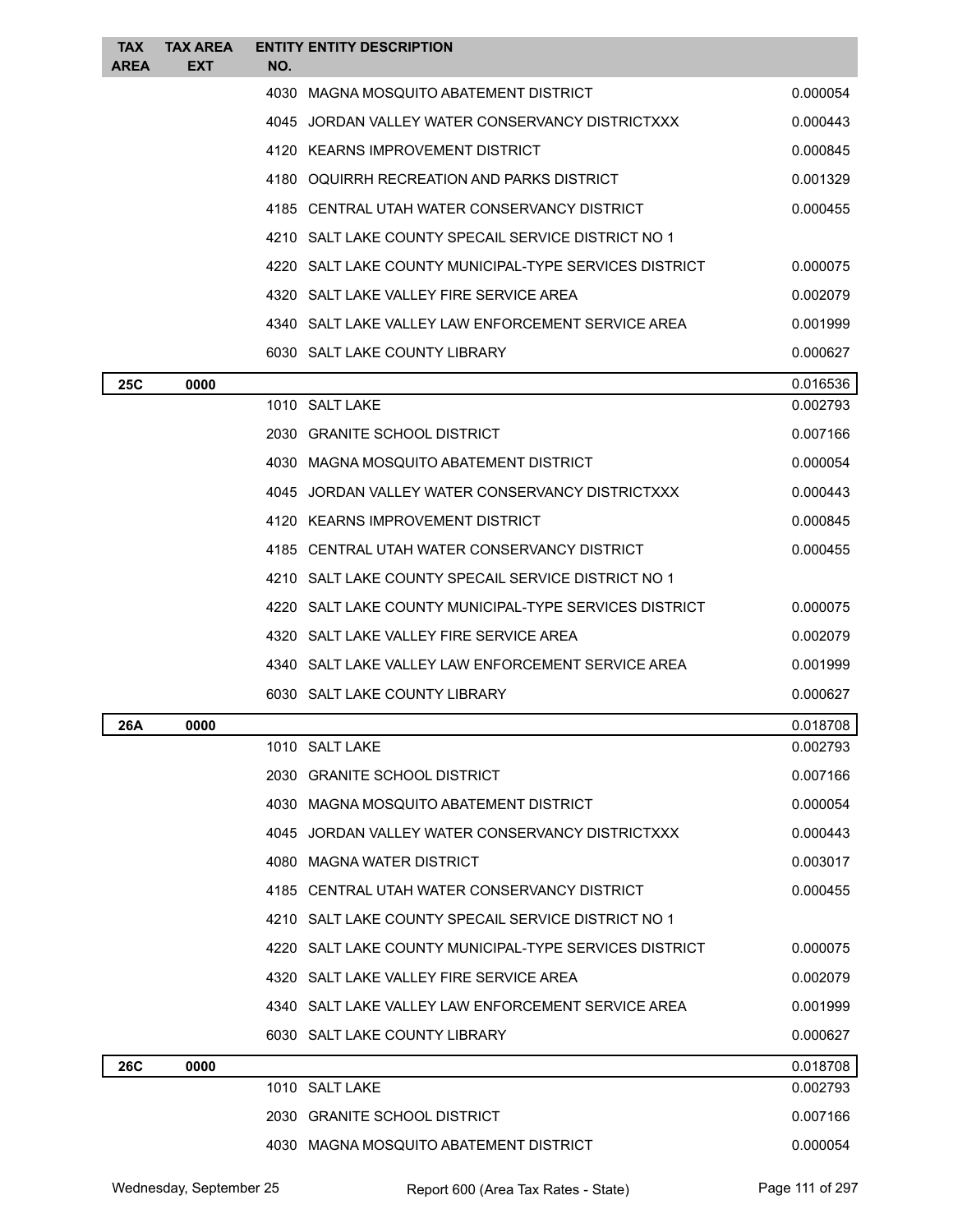| <b>TAX</b><br><b>AREA</b> | <b>TAX AREA</b><br><b>EXT</b> | <b>ENTITY ENTITY DESCRIPTION</b>                        |          |
|---------------------------|-------------------------------|---------------------------------------------------------|----------|
|                           |                               | NO.<br>4045 JORDAN VALLEY WATER CONSERVANCY DISTRICTXXX | 0.000443 |
|                           |                               | 4080 MAGNA WATER DISTRICT                               | 0.003017 |
|                           |                               | 4185 CENTRAL UTAH WATER CONSERVANCY DISTRICT            | 0.000455 |
|                           |                               | 4210 SALT LAKE COUNTY SPECAIL SERVICE DISTRICT NO 1     |          |
|                           |                               | 4220 SALT LAKE COUNTY MUNICIPAL-TYPE SERVICES DISTRICT  | 0.000075 |
|                           |                               | 4320 SALT LAKE VALLEY FIRE SERVICE AREA                 | 0.002079 |
|                           |                               | 4340 SALT LAKE VALLEY LAW ENFORCEMENT SERVICE AREA      | 0.001999 |
|                           |                               | 6030 SALT LAKE COUNTY LIBRARY                           | 0.000627 |
| 27A                       | 0000                          |                                                         | 0.016093 |
|                           |                               | 1010 SALT LAKE                                          | 0.002793 |
|                           |                               | 2030 GRANITE SCHOOL DISTRICT                            | 0.007166 |
|                           |                               | 4030 MAGNA MOSQUITO ABATEMENT DISTRICT                  | 0.000054 |
|                           |                               | 4120 KEARNS IMPROVEMENT DISTRICT                        | 0.000845 |
|                           |                               | 4185 CENTRAL UTAH WATER CONSERVANCY DISTRICT            | 0.000455 |
|                           |                               | 4210 SALT LAKE COUNTY SPECAIL SERVICE DISTRICT NO 1     |          |
|                           |                               | 4220 SALT LAKE COUNTY MUNICIPAL-TYPE SERVICES DISTRICT  | 0.000075 |
|                           |                               | 4320 SALT LAKE VALLEY FIRE SERVICE AREA                 | 0.002079 |
|                           |                               | 4340 SALT LAKE VALLEY LAW ENFORCEMENT SERVICE AREA      | 0.001999 |
|                           |                               | 6030 SALT LAKE COUNTY LIBRARY                           | 0.000627 |
| 29A                       | 0000                          |                                                         | 0.016395 |
|                           |                               | 1010 SALT LAKE                                          | 0.002793 |
|                           |                               | 2030 GRANITE SCHOOL DISTRICT                            | 0.007166 |
|                           |                               | 3120 WEST VALLEY CITY                                   | 0.004857 |
|                           |                               | 4030 MAGNA MOSQUITO ABATEMENT DISTRICT                  | 0.000054 |
|                           |                               | 4045 JORDAN VALLEY WATER CONSERVANCY DISTRICTXXX        | 0.000443 |
|                           |                               | 4185 CENTRAL UTAH WATER CONSERVANCY DISTRICT            | 0.000455 |
|                           |                               | 6030 SALT LAKE COUNTY LIBRARY                           | 0.000627 |
| 29B                       | 0000                          |                                                         | 0.019412 |
|                           |                               | 1010 SALT LAKE                                          | 0.002793 |
|                           |                               | 2030 GRANITE SCHOOL DISTRICT                            | 0.007166 |
|                           |                               | 3120 WEST VALLEY CITY                                   | 0.004857 |
|                           |                               | 4030 MAGNA MOSQUITO ABATEMENT DISTRICT                  | 0.000054 |
|                           |                               | 4045 JORDAN VALLEY WATER CONSERVANCY DISTRICTXXX        | 0.000443 |
|                           |                               | 4080 MAGNA WATER DISTRICT                               | 0.003017 |
|                           |                               | 4185 CENTRAL UTAH WATER CONSERVANCY DISTRICT            | 0.000455 |
|                           |                               | 6030 SALT LAKE COUNTY LIBRARY                           | 0.000627 |
| 29C                       | 0000                          |                                                         | 0.017133 |
|                           |                               | 1010 SALT LAKE                                          | 0.002793 |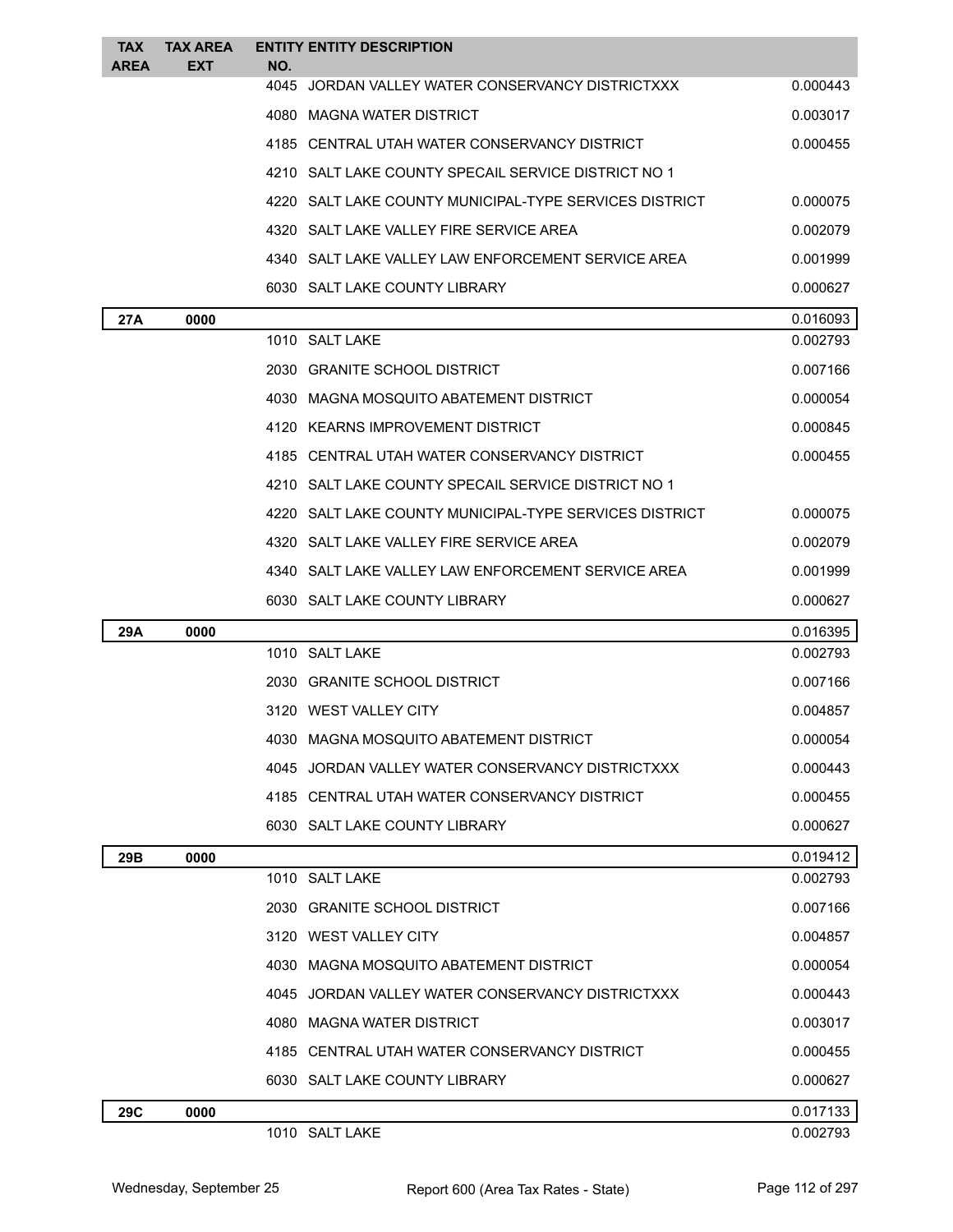| <b>TAX</b>  | <b>TAX AREA</b> | <b>ENTITY ENTITY DESCRIPTION</b>                        |          |
|-------------|-----------------|---------------------------------------------------------|----------|
| <b>AREA</b> | <b>EXT</b>      | NO.<br>2030 GRANITE SCHOOL DISTRICT                     | 0.007166 |
|             |                 | 3120 WEST VALLEY CITY                                   | 0.004857 |
|             |                 | 4040 SOUTH SALT LAKE VALLEY MOSQUITO ABATEMENT DISTRICT | 0.000021 |
|             |                 | 4045 JORDAN VALLEY WATER CONSERVANCY DISTRICTXXX        | 0.000443 |
|             |                 | 4050 GRANGER - HUNTER IMPROVEMENT DISTRICT              | 0.000771 |
|             |                 | 4185 CENTRAL UTAH WATER CONSERVANCY DISTRICT            | 0.000455 |
|             |                 | 6030 SALT LAKE COUNTY LIBRARY                           | 0.000627 |
| 29D         | 0000            |                                                         | 0.015952 |
|             |                 | 1010 SALT LAKE                                          | 0.002793 |
|             |                 | 2030 GRANITE SCHOOL DISTRICT                            | 0.007166 |
|             |                 | 3120 WEST VALLEY CITY                                   | 0.004857 |
|             |                 | 4030 MAGNA MOSQUITO ABATEMENT DISTRICT                  | 0.000054 |
|             |                 | 4185 CENTRAL UTAH WATER CONSERVANCY DISTRICT            | 0.000455 |
|             |                 | 6030 SALT LAKE COUNTY LIBRARY                           | 0.000627 |
| 29E         | 0000            |                                                         | 0.018569 |
|             |                 | 1010 SALT LAKE                                          | 0.002793 |
|             |                 | 2030 GRANITE SCHOOL DISTRICT                            | 0.007166 |
|             |                 | 3120 WEST VALLEY CITY                                   | 0.004857 |
|             |                 | 4030 MAGNA MOSQUITO ABATEMENT DISTRICT                  | 0.000054 |
|             |                 | 4045 JORDAN VALLEY WATER CONSERVANCY DISTRICTXXX        | 0.000443 |
|             |                 | 4120 KEARNS IMPROVEMENT DISTRICT                        | 0.000845 |
|             |                 | 4180 OQUIRRH RECREATION AND PARKS DISTRICT              | 0.001329 |
|             |                 | 4185 CENTRAL UTAH WATER CONSERVANCY DISTRICT            | 0.000455 |
|             |                 | 6030 SALT LAKE COUNTY LIBRARY                           | 0.000627 |
| 29F         | 0000            |                                                         | 0.018126 |
|             |                 | 1010 SALT LAKE                                          | 0.002793 |
|             |                 | 2030 GRANITE SCHOOL DISTRICT                            | 0.007166 |
|             |                 | 3120 WEST VALLEY CITY                                   | 0.004857 |
|             |                 | 4030 MAGNA MOSQUITO ABATEMENT DISTRICT                  | 0.000054 |
|             |                 | 4120 KEARNS IMPROVEMENT DISTRICT                        | 0.000845 |
|             |                 | 4180 OQUIRRH RECREATION AND PARKS DISTRICT              | 0.001329 |
|             |                 | 4185 CENTRAL UTAH WATER CONSERVANCY DISTRICT            | 0.000455 |
|             |                 | 6030 SALT LAKE COUNTY LIBRARY                           | 0.000627 |
| <b>29G</b>  | 0000            |                                                         | 0.018569 |
|             |                 | 1010 SALT LAKE                                          | 0.002793 |
|             |                 | 2030 GRANITE SCHOOL DISTRICT                            | 0.007166 |
|             |                 | 3120 WEST VALLEY CITY                                   | 0.004857 |
|             |                 | 4030 MAGNA MOSQUITO ABATEMENT DISTRICT                  | 0.000054 |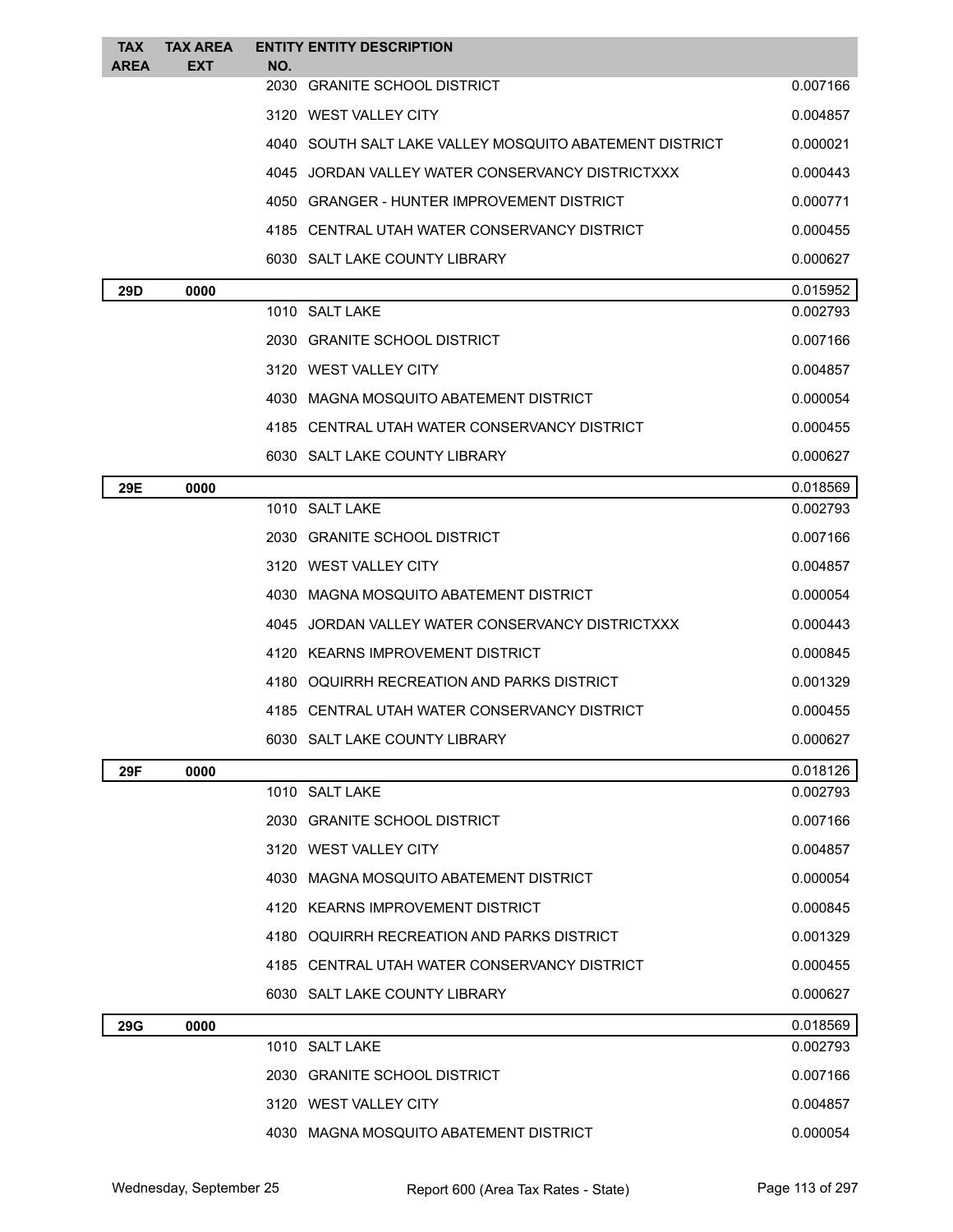| <b>TAX</b><br><b>AREA</b> | <b>TAX AREA</b><br><b>EXT</b> | <b>ENTITY ENTITY DESCRIPTION</b><br>NO.                 |          |
|---------------------------|-------------------------------|---------------------------------------------------------|----------|
|                           |                               | 4045 JORDAN VALLEY WATER CONSERVANCY DISTRICTXXX        | 0.000443 |
|                           |                               | 4120 KEARNS IMPROVEMENT DISTRICT                        | 0.000845 |
|                           |                               | 4180 OQUIRRH RECREATION AND PARKS DISTRICT              | 0.001329 |
|                           |                               | 4185 CENTRAL UTAH WATER CONSERVANCY DISTRICT            | 0.000455 |
|                           |                               | 6030 SALT LAKE COUNTY LIBRARY                           | 0.000627 |
| 29H                       | 0000                          |                                                         | 0.018569 |
|                           |                               | 1010 SALT LAKE                                          | 0.002793 |
|                           |                               | 2030 GRANITE SCHOOL DISTRICT                            | 0.007166 |
|                           |                               | 3120 WEST VALLEY CITY                                   | 0.004857 |
|                           |                               | 4030 MAGNA MOSQUITO ABATEMENT DISTRICT                  | 0.000054 |
|                           |                               | 4045 JORDAN VALLEY WATER CONSERVANCY DISTRICTXXX        | 0.000443 |
|                           |                               | 4120 KEARNS IMPROVEMENT DISTRICT                        | 0.000845 |
|                           |                               | 4180 OQUIRRH RECREATION AND PARKS DISTRICT              | 0.001329 |
|                           |                               | 4185 CENTRAL UTAH WATER CONSERVANCY DISTRICT            | 0.000455 |
|                           |                               | 6030 SALT LAKE COUNTY LIBRARY                           | 0.000627 |
| 29J                       | 0000                          |                                                         | 0.019412 |
|                           |                               | 1010 SALT LAKE                                          | 0.002793 |
|                           |                               | 2030 GRANITE SCHOOL DISTRICT                            | 0.007166 |
|                           |                               | 3120 WEST VALLEY CITY                                   | 0.004857 |
|                           |                               | 4030 MAGNA MOSQUITO ABATEMENT DISTRICT                  | 0.000054 |
|                           |                               | 4045 JORDAN VALLEY WATER CONSERVANCY DISTRICTXXX        | 0.000443 |
|                           |                               | 4080 MAGNA WATER DISTRICT                               | 0.003017 |
|                           |                               | 4185 CENTRAL UTAH WATER CONSERVANCY DISTRICT            | 0.000455 |
|                           |                               | 6030 SALT LAKE COUNTY LIBRARY                           | 0.000627 |
| 29K                       | 0000                          |                                                         | 0.016797 |
|                           |                               | 1010 SALT LAKE                                          | 0.002793 |
|                           |                               | 2030 GRANITE SCHOOL DISTRICT                            | 0.007166 |
|                           |                               | 3120 WEST VALLEY CITY                                   | 0.004857 |
|                           |                               | 4030 MAGNA MOSQUITO ABATEMENT DISTRICT                  | 0.000054 |
|                           |                               | 4120 KEARNS IMPROVEMENT DISTRICT                        | 0.000845 |
|                           |                               | 4185 CENTRAL UTAH WATER CONSERVANCY DISTRICT            | 0.000455 |
|                           |                               | 6030 SALT LAKE COUNTY LIBRARY                           | 0.000627 |
| 29L                       | 0000                          |                                                         | 0.017133 |
|                           |                               | 1010 SALT LAKE                                          | 0.002793 |
|                           |                               | 2030 GRANITE SCHOOL DISTRICT                            | 0.007166 |
|                           |                               | 3120 WEST VALLEY CITY                                   | 0.004857 |
|                           |                               | 4040 SOUTH SALT LAKE VALLEY MOSQUITO ABATEMENT DISTRICT | 0.000021 |
|                           |                               | 4045 JORDAN VALLEY WATER CONSERVANCY DISTRICTXXX        | 0.000443 |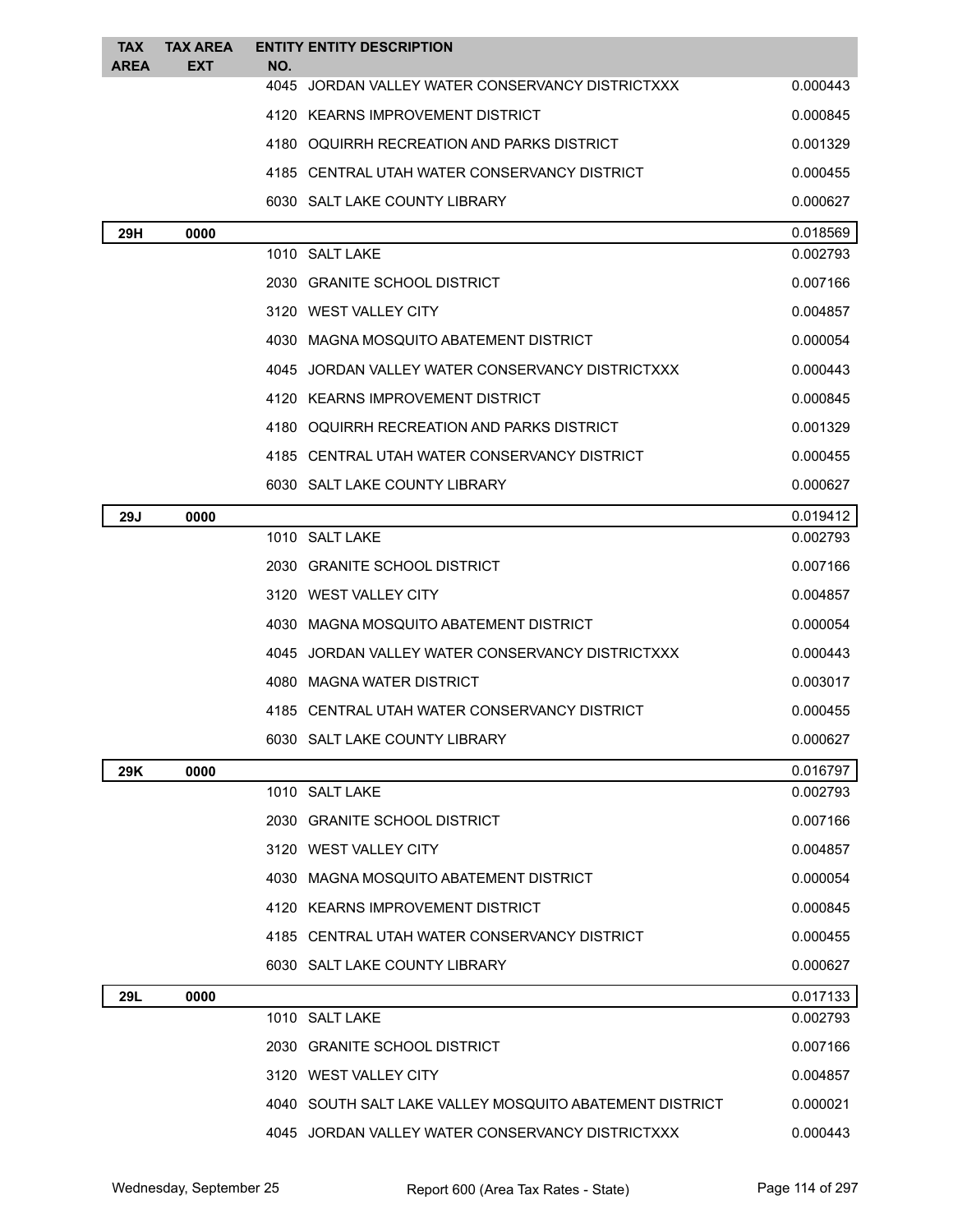| <b>TAX</b><br><b>AREA</b> | <b>TAX AREA</b><br><b>EXT</b> | NO. | <b>ENTITY ENTITY DESCRIPTION</b>                        |          |
|---------------------------|-------------------------------|-----|---------------------------------------------------------|----------|
|                           |                               |     | 4050 GRANGER - HUNTER IMPROVEMENT DISTRICT              | 0.000771 |
|                           |                               |     | 4185 CENTRAL UTAH WATER CONSERVANCY DISTRICT            | 0.000455 |
|                           |                               |     | 6030 SALT LAKE COUNTY LIBRARY                           | 0.000627 |
| 29M                       | 0000                          |     |                                                         | 0.017133 |
|                           |                               |     | 1010 SALT LAKE                                          | 0.002793 |
|                           |                               |     | 2030 GRANITE SCHOOL DISTRICT                            | 0.007166 |
|                           |                               |     | 3120 WEST VALLEY CITY                                   | 0.004857 |
|                           |                               |     | 4040 SOUTH SALT LAKE VALLEY MOSQUITO ABATEMENT DISTRICT | 0.000021 |
|                           |                               |     | 4045 JORDAN VALLEY WATER CONSERVANCY DISTRICTXXX        | 0.000443 |
|                           |                               |     | 4050 GRANGER - HUNTER IMPROVEMENT DISTRICT              | 0.000771 |
|                           |                               |     | 4185 CENTRAL UTAH WATER CONSERVANCY DISTRICT            | 0.000455 |
|                           |                               |     | 6030 SALT LAKE COUNTY LIBRARY                           | 0.000627 |
| <b>29N</b>                | 0000                          |     |                                                         | 0.017133 |
|                           |                               |     | 1010 SALT LAKE                                          | 0.002793 |
|                           |                               |     | 2030 GRANITE SCHOOL DISTRICT                            | 0.007166 |
|                           |                               |     | 3120 WEST VALLEY CITY                                   | 0.004857 |
|                           |                               |     | 4040 SOUTH SALT LAKE VALLEY MOSQUITO ABATEMENT DISTRICT | 0.000021 |
|                           |                               |     | 4045 JORDAN VALLEY WATER CONSERVANCY DISTRICTXXX        | 0.000443 |
|                           |                               |     | 4050 GRANGER - HUNTER IMPROVEMENT DISTRICT              | 0.000771 |
|                           |                               |     | 4185 CENTRAL UTAH WATER CONSERVANCY DISTRICT            | 0.000455 |
|                           |                               |     | 6030 SALT LAKE COUNTY LIBRARY                           | 0.000627 |
| 29P                       | 0000                          |     |                                                         | 0.017240 |
|                           |                               |     | 1010 SALT LAKE                                          | 0.002793 |
|                           |                               |     | 2030 GRANITE SCHOOL DISTRICT                            | 0.007166 |
|                           |                               |     | 3120 WEST VALLEY CITY                                   | 0.004857 |
|                           |                               |     | 4030 MAGNA MOSQUITO ABATEMENT DISTRICT                  | 0.000054 |
|                           |                               |     | 4045 JORDAN VALLEY WATER CONSERVANCY DISTRICTXXX        | 0.000443 |
|                           |                               |     | 4120 KEARNS IMPROVEMENT DISTRICT                        | 0.000845 |
|                           |                               |     | 4185 CENTRAL UTAH WATER CONSERVANCY DISTRICT            | 0.000455 |
|                           |                               |     | 6030 SALT LAKE COUNTY LIBRARY                           | 0.000627 |
| 29Q                       | 0000                          |     |                                                         | 0.016395 |
|                           |                               |     | 1010 SALT LAKE                                          | 0.002793 |
|                           |                               |     | 2030 GRANITE SCHOOL DISTRICT                            | 0.007166 |
|                           |                               |     | 3120 WEST VALLEY CITY                                   | 0.004857 |
|                           |                               |     | 4030 MAGNA MOSQUITO ABATEMENT DISTRICT                  | 0.000054 |
|                           |                               |     | 4045 JORDAN VALLEY WATER CONSERVANCY DISTRICTXXX        | 0.000443 |
|                           |                               |     | 4185 CENTRAL UTAH WATER CONSERVANCY DISTRICT            | 0.000455 |
|                           |                               |     | 6030 SALT LAKE COUNTY LIBRARY                           | 0.000627 |
|                           |                               |     |                                                         |          |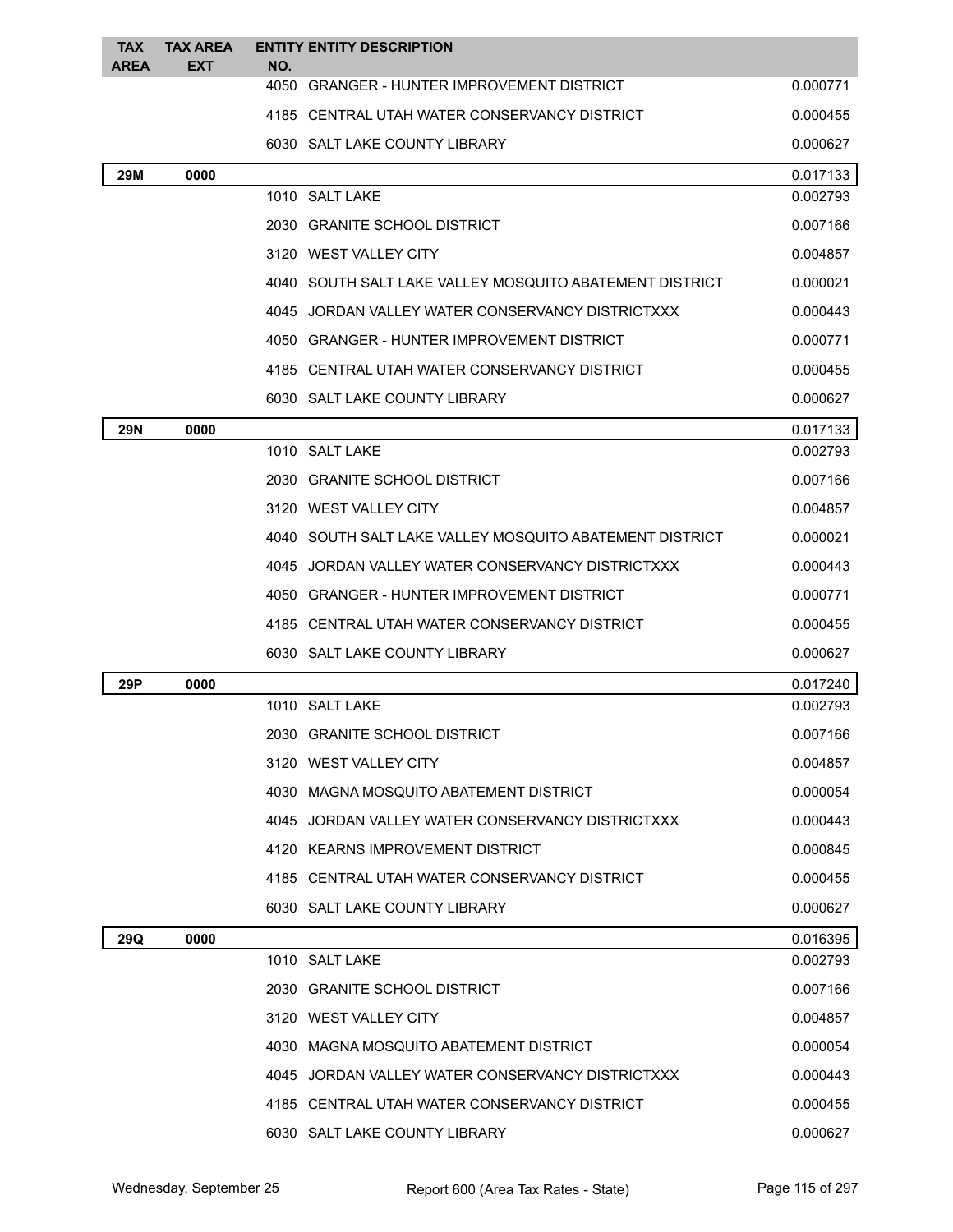| <b>TAX</b>         | <b>TAX AREA</b>    | <b>ENTITY ENTITY DESCRIPTION</b>                        |          |
|--------------------|--------------------|---------------------------------------------------------|----------|
| <b>AREA</b><br>29R | <b>EXT</b><br>0000 | NO.                                                     | 0.018569 |
|                    |                    | 1010 SALT LAKE                                          | 0.002793 |
|                    |                    | 2030 GRANITE SCHOOL DISTRICT                            | 0.007166 |
|                    |                    | 3120 WEST VALLEY CITY                                   | 0.004857 |
|                    |                    | 4030 MAGNA MOSQUITO ABATEMENT DISTRICT                  | 0.000054 |
|                    |                    | 4045 JORDAN VALLEY WATER CONSERVANCY DISTRICTXXX        | 0.000443 |
|                    |                    | 4120 KEARNS IMPROVEMENT DISTRICT                        | 0.000845 |
|                    |                    | 4180 OQUIRRH RECREATION AND PARKS DISTRICT              | 0.001329 |
|                    |                    | 4185 CENTRAL UTAH WATER CONSERVANCY DISTRICT            | 0.000455 |
|                    |                    | 6030 SALT LAKE COUNTY LIBRARY                           | 0.000627 |
| <b>29S</b>         | 0000               |                                                         | 0.016797 |
|                    |                    | 1010 SALT LAKE                                          | 0.002793 |
|                    |                    | 2030 GRANITE SCHOOL DISTRICT                            | 0.007166 |
|                    |                    | 3120 WEST VALLEY CITY                                   | 0.004857 |
|                    |                    | 4030 MAGNA MOSQUITO ABATEMENT DISTRICT                  | 0.000054 |
|                    |                    | 4120 KEARNS IMPROVEMENT DISTRICT                        | 0.000845 |
|                    |                    | 4185 CENTRAL UTAH WATER CONSERVANCY DISTRICT            | 0.000455 |
|                    |                    | 6030 SALT LAKE COUNTY LIBRARY                           | 0.000627 |
| 30A                | 0000               |                                                         | 0.016508 |
|                    |                    | 1010 SALT LAKE                                          | 0.002793 |
|                    |                    | 2045 CANYONS SCHOOL DISTRICT                            | 0.007111 |
|                    |                    | 3040 MIDVALE                                            | 0.000687 |
|                    |                    | 4040 SOUTH SALT LAKE VALLEY MOSQUITO ABATEMENT DISTRICT | 0.000021 |
|                    |                    | 4045 JORDAN VALLEY WATER CONSERVANCY DISTRICTXXX        | 0.000443 |
|                    |                    | 4070 MID VALLEY IMPROVEMENT DISTRICT                    | 0.000985 |
|                    |                    | 4185 CENTRAL UTAH WATER CONSERVANCY DISTRICT            | 0.000455 |
|                    |                    | 4320 SALT LAKE VALLEY FIRE SERVICE AREA                 | 0.002079 |
|                    |                    | 6030 SALT LAKE COUNTY LIBRARY                           | 0.000627 |
|                    |                    | 6060 JORDAN/CANYON SCHOOL DISTRICT DEBT SERVICE AREA    | 0.001307 |
| 30 <sub>B</sub>    | 0000               |                                                         | 0.016549 |
|                    |                    | 1010 SALT LAKE                                          | 0.002793 |
|                    |                    | 2045 CANYONS SCHOOL DISTRICT                            | 0.007111 |
|                    |                    | 3040 MIDVALE                                            | 0.000687 |
|                    |                    | 4040 SOUTH SALT LAKE VALLEY MOSQUITO ABATEMENT DISTRICT | 0.000021 |
|                    |                    | 4045 JORDAN VALLEY WATER CONSERVANCY DISTRICTXXX        | 0.000443 |
|                    |                    | 4140 SANDY SUBURBAN IMPROVEMENT DISTRICT                | 0.001026 |
|                    |                    | 4185 CENTRAL UTAH WATER CONSERVANCY DISTRICT            | 0.000455 |
|                    |                    | 4320 SALT LAKE VALLEY FIRE SERVICE AREA                 | 0.002079 |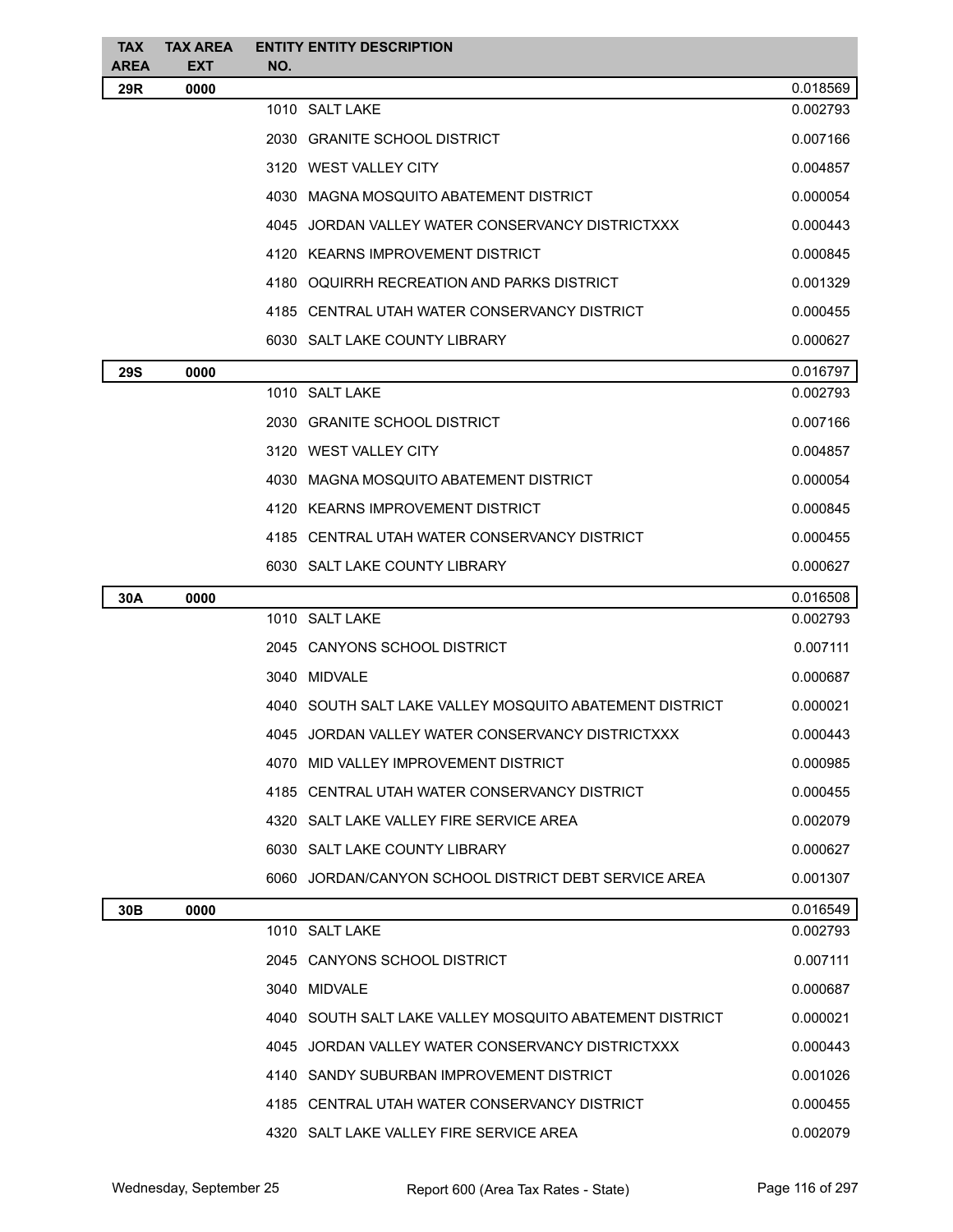| <b>TAX</b><br><b>AREA</b> | <b>TAX AREA</b><br><b>EXT</b> | NO. | <b>ENTITY ENTITY DESCRIPTION</b>                        |          |
|---------------------------|-------------------------------|-----|---------------------------------------------------------|----------|
|                           |                               |     | 6030 SALT LAKE COUNTY LIBRARY                           | 0.000627 |
|                           |                               |     | 6060 JORDAN/CANYON SCHOOL DISTRICT DEBT SERVICE AREA    | 0.001307 |
| 30D                       | 0000                          |     |                                                         | 0.015080 |
|                           |                               |     | 1010 SALT LAKE                                          | 0.002793 |
|                           |                               |     | 2045 CANYONS SCHOOL DISTRICT                            | 0.007111 |
|                           |                               |     | 3040 MIDVALE                                            | 0.000687 |
|                           |                               |     | 4040 SOUTH SALT LAKE VALLEY MOSQUITO ABATEMENT DISTRICT | 0.000021 |
|                           |                               |     | 4185 CENTRAL UTAH WATER CONSERVANCY DISTRICT            | 0.000455 |
|                           |                               |     | 4320 SALT LAKE VALLEY FIRE SERVICE AREA                 | 0.002079 |
|                           |                               |     | 6030 SALT LAKE COUNTY LIBRARY                           | 0.000627 |
|                           |                               |     | 6060 JORDAN/CANYON SCHOOL DISTRICT DEBT SERVICE AREA    | 0.001307 |
| 30E                       | 0000                          |     |                                                         | 0.015767 |
|                           |                               |     | 1010 SALT LAKE                                          | 0.002793 |
|                           |                               |     | 2045 CANYONS SCHOOL DISTRICT                            | 0.007111 |
|                           |                               |     | 3040 MIDVALE                                            | 0.000687 |
|                           |                               |     | 4040 SOUTH SALT LAKE VALLEY MOSQUITO ABATEMENT DISTRICT | 0.000021 |
|                           |                               |     | 4045 JORDAN VALLEY WATER CONSERVANCY DISTRICTXXX        | 0.000443 |
|                           |                               |     | 4090 COTTONWOOD IMPROVEMENT DISTRICT                    | 0.000244 |
|                           |                               |     | 4185 CENTRAL UTAH WATER CONSERVANCY DISTRICT            | 0.000455 |
|                           |                               |     | 4320 SALT LAKE VALLEY FIRE SERVICE AREA                 | 0.002079 |
|                           |                               |     | 6030 SALT LAKE COUNTY LIBRARY                           | 0.000627 |
|                           |                               |     | 6060 JORDAN/CANYON SCHOOL DISTRICT DEBT SERVICE AREA    | 0.001307 |
| 30H                       | 0000                          |     |                                                         | 0.015523 |
|                           |                               |     | 1010 SALT LAKE                                          | 0.002793 |
|                           |                               |     | 2045 CANYONS SCHOOL DISTRICT                            | 0.007111 |
|                           |                               |     | 3040 MIDVALE                                            | 0.000687 |
|                           |                               |     | 4040 SOUTH SALT LAKE VALLEY MOSQUITO ABATEMENT DISTRICT | 0.000021 |
|                           |                               |     | 4045 JORDAN VALLEY WATER CONSERVANCY DISTRICTXXX        | 0.000443 |
|                           |                               |     | 4185 CENTRAL UTAH WATER CONSERVANCY DISTRICT            | 0.000455 |
|                           |                               |     | 4320 SALT LAKE VALLEY FIRE SERVICE AREA                 | 0.002079 |
|                           |                               |     | 6030 SALT LAKE COUNTY LIBRARY                           | 0.000627 |
|                           |                               |     | 6060 JORDAN/CANYON SCHOOL DISTRICT DEBT SERVICE AREA    | 0.001307 |
| 30J                       | 0000                          |     |                                                         | 0.015523 |
|                           |                               |     | 1010 SALT LAKE                                          | 0.002793 |
|                           |                               |     | 2045 CANYONS SCHOOL DISTRICT                            | 0.007111 |
|                           |                               |     | 3040 MIDVALE                                            | 0.000687 |
|                           |                               |     | 4040 SOUTH SALT LAKE VALLEY MOSQUITO ABATEMENT DISTRICT | 0.000021 |
|                           |                               |     | 4045 JORDAN VALLEY WATER CONSERVANCY DISTRICTXXX        | 0.000443 |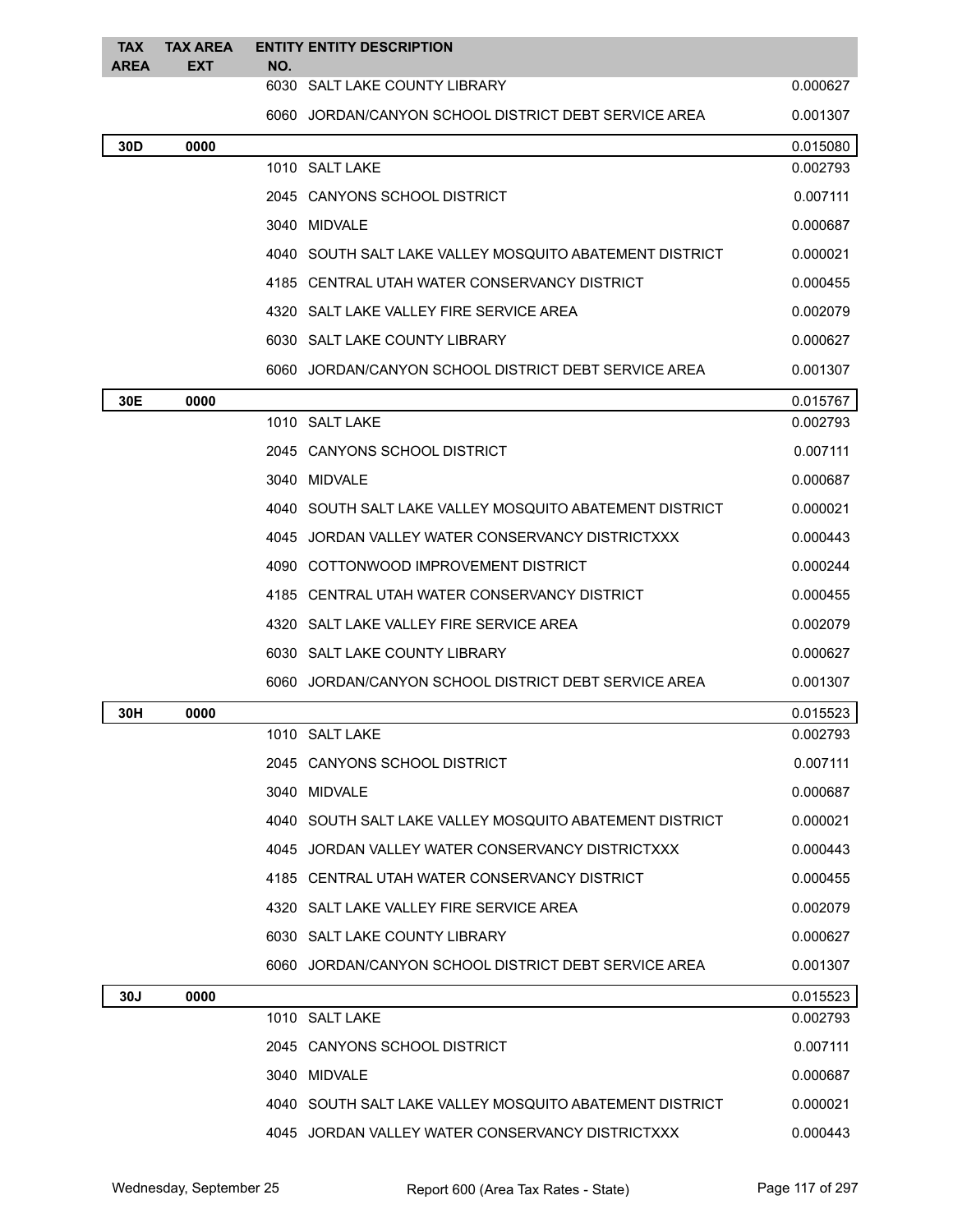| <b>TAX</b><br><b>AREA</b> | <b>TAX AREA</b><br><b>EXT</b> | <b>ENTITY ENTITY DESCRIPTION</b><br>NO.                 |          |
|---------------------------|-------------------------------|---------------------------------------------------------|----------|
|                           |                               | 4185 CENTRAL UTAH WATER CONSERVANCY DISTRICT            | 0.000455 |
|                           |                               | 4320 SALT LAKE VALLEY FIRE SERVICE AREA                 | 0.002079 |
|                           |                               | 6030 SALT LAKE COUNTY LIBRARY                           | 0.000627 |
|                           |                               | 6060 JORDAN/CANYON SCHOOL DISTRICT DEBT SERVICE AREA    | 0.001307 |
| 30K                       | 0000                          |                                                         | 0.015523 |
|                           |                               | 1010 SALT LAKE                                          | 0.002793 |
|                           |                               | 2045 CANYONS SCHOOL DISTRICT                            | 0.007111 |
|                           |                               | 3040 MIDVALE                                            | 0.000687 |
|                           |                               | 4040 SOUTH SALT LAKE VALLEY MOSQUITO ABATEMENT DISTRICT | 0.000021 |
|                           |                               | 4045 JORDAN VALLEY WATER CONSERVANCY DISTRICTXXX        | 0.000443 |
|                           |                               | 4185 CENTRAL UTAH WATER CONSERVANCY DISTRICT            | 0.000455 |
|                           |                               | 4320 SALT LAKE VALLEY FIRE SERVICE AREA                 | 0.002079 |
|                           |                               | 6030 SALT LAKE COUNTY LIBRARY                           | 0.000627 |
|                           |                               | 6060 JORDAN/CANYON SCHOOL DISTRICT DEBT SERVICE AREA    | 0.001307 |
| 30L                       | 0000                          |                                                         | 0.016549 |
|                           |                               | 1010 SALT LAKE                                          | 0.002793 |
|                           |                               | 2045 CANYONS SCHOOL DISTRICT                            | 0.007111 |
|                           |                               | 3040 MIDVALE                                            | 0.000687 |
|                           |                               | 4040 SOUTH SALT LAKE VALLEY MOSQUITO ABATEMENT DISTRICT | 0.000021 |
|                           |                               | 4045 JORDAN VALLEY WATER CONSERVANCY DISTRICTXXX        | 0.000443 |
|                           |                               | 4140 SANDY SUBURBAN IMPROVEMENT DISTRICT                | 0.001026 |
|                           |                               | 4185 CENTRAL UTAH WATER CONSERVANCY DISTRICT            | 0.000455 |
|                           |                               | 4320 SALT LAKE VALLEY FIRE SERVICE AREA                 | 0.002079 |
|                           |                               | 6030 SALT LAKE COUNTY LIBRARY                           | 0.000627 |
|                           |                               | 6060 JORDAN/CANYON SCHOOL DISTRICT DEBT SERVICE AREA    | 0.001307 |
| 32B                       | 0000                          |                                                         | 0.014373 |
|                           |                               | 1010 SALT LAKE                                          | 0.002793 |
|                           |                               | 2040 JORDAN SCHOOL DISTRICT                             | 0.007360 |
|                           |                               | 3110 WEST JORDAN CITY                                   | 0.002674 |
|                           |                               | 4040 SOUTH SALT LAKE VALLEY MOSQUITO ABATEMENT DISTRICT | 0.000021 |
|                           |                               | 4045 JORDAN VALLEY WATER CONSERVANCY DISTRICTXXX        | 0.000443 |
|                           |                               | 4185 CENTRAL UTAH WATER CONSERVANCY DISTRICT            | 0.000455 |
|                           |                               | 6030 SALT LAKE COUNTY LIBRARY                           | 0.000627 |
| 33C                       | 0000                          |                                                         | 0.016711 |
|                           |                               | 1010 SALT LAKE                                          | 0.002793 |
|                           |                               | 2045 CANYONS SCHOOL DISTRICT                            | 0.007111 |
|                           |                               | 4040 SOUTH SALT LAKE VALLEY MOSQUITO ABATEMENT DISTRICT | 0.000021 |
|                           |                               | 4090 COTTONWOOD IMPROVEMENT DISTRICT                    | 0.000244 |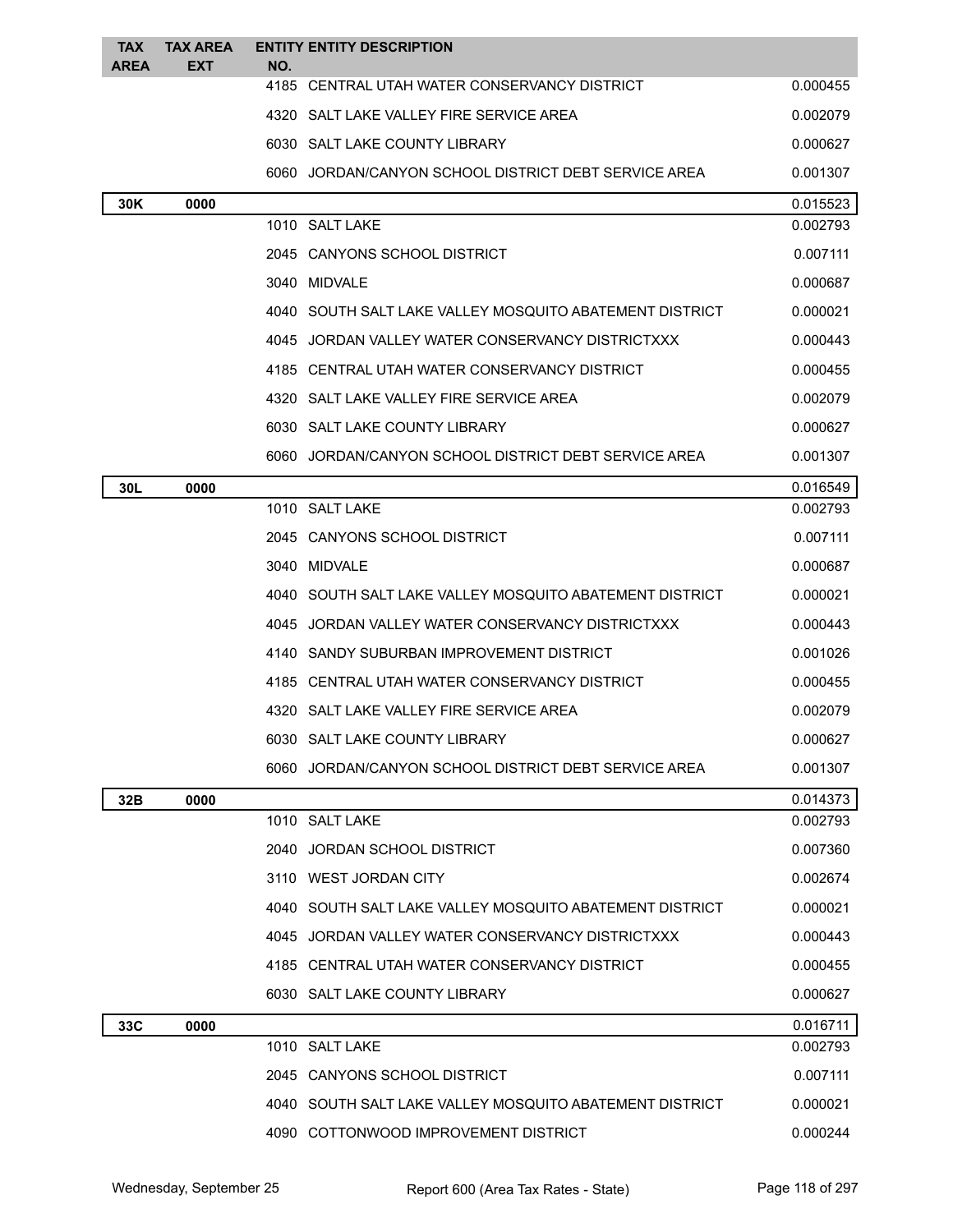| <b>TAX</b><br><b>AREA</b> | TAX AREA<br>EXT | NO. | <b>ENTITY ENTITY DESCRIPTION</b>                           |          |
|---------------------------|-----------------|-----|------------------------------------------------------------|----------|
|                           |                 |     | 4185 CENTRAL UTAH WATER CONSERVANCY DISTRICT               | 0.000455 |
|                           |                 |     | 4210 SALT LAKE COUNTY SPECAIL SERVICE DISTRICT NO 1        |          |
|                           |                 |     | 4220 SALT LAKE COUNTY MUNICIPAL-TYPE SERVICES DISTRICT     | 0.000075 |
|                           |                 |     | 4320 SALT LAKE VALLEY FIRE SERVICE AREA                    | 0.002079 |
|                           |                 |     | 4340 SALT LAKE VALLEY LAW ENFORCEMENT SERVICE AREA         | 0.001999 |
|                           |                 |     | 6030 SALT LAKE COUNTY LIBRARY                              | 0.000627 |
|                           |                 |     | 6060 JORDAN/CANYON SCHOOL DISTRICT DEBT SERVICE AREA       | 0.001307 |
| 33G                       | 0000            |     |                                                            | 0.016711 |
|                           |                 |     | 1010 SALT LAKE                                             | 0.002793 |
|                           |                 |     | 2045 CANYONS SCHOOL DISTRICT                               | 0.007111 |
|                           |                 |     | 4040 SOUTH SALT LAKE VALLEY MOSQUITO ABATEMENT DISTRICT    | 0.000021 |
|                           |                 |     | 4090 COTTONWOOD IMPROVEMENT DISTRICT                       | 0.000244 |
|                           |                 |     | 4185 CENTRAL UTAH WATER CONSERVANCY DISTRICT               | 0.000455 |
|                           |                 |     | 4210 SALT LAKE COUNTY SPECAIL SERVICE DISTRICT NO 1        |          |
|                           |                 |     | 4220 SALT LAKE COUNTY MUNICIPAL-TYPE SERVICES DISTRICT     | 0.000075 |
|                           |                 |     | 4320 SALT LAKE VALLEY FIRE SERVICE AREA                    | 0.002079 |
|                           |                 |     | 4340 SALT LAKE VALLEY LAW ENFORCEMENT SERVICE AREA         | 0.001999 |
|                           |                 |     | 6020 AREA EXCLUDED FROM SALT LAKE COUNTY WATER CONSERVANCY |          |
|                           |                 |     | 6030 SALT LAKE COUNTY LIBRARY                              | 0.000627 |
|                           |                 |     | 6060 JORDAN/CANYON SCHOOL DISTRICT DEBT SERVICE AREA       | 0.001307 |
| 34E                       | 0000            |     |                                                            | 0.017154 |
|                           |                 |     | 1010 SALT LAKE                                             | 0.002793 |
|                           |                 |     | 2045 CANYONS SCHOOL DISTRICT                               | 0.007111 |
|                           |                 |     | 4040 SOUTH SALT LAKE VALLEY MOSQUITO ABATEMENT DISTRICT    | 0.000021 |
|                           |                 |     | 4045 JORDAN VALLEY WATER CONSERVANCY DISTRICTXXX           | 0.000443 |
|                           |                 |     | 4090 COTTONWOOD IMPROVEMENT DISTRICT                       | 0.000244 |
|                           |                 |     | 4185 CENTRAL UTAH WATER CONSERVANCY DISTRICT               | 0.000455 |
|                           |                 |     | 4210 SALT LAKE COUNTY SPECAIL SERVICE DISTRICT NO 1        |          |
|                           |                 |     | 4220 SALT LAKE COUNTY MUNICIPAL-TYPE SERVICES DISTRICT     | 0.000075 |
|                           |                 |     | 4300 WHITE CITY WATER IMPROVEMENT DISTRICT                 |          |
|                           |                 |     |                                                            |          |
|                           |                 |     | 4320 SALT LAKE VALLEY FIRE SERVICE AREA                    | 0.002079 |
|                           |                 |     | 4340 SALT LAKE VALLEY LAW ENFORCEMENT SERVICE AREA         | 0.001999 |
|                           |                 |     | 6030 SALT LAKE COUNTY LIBRARY                              | 0.000627 |
|                           |                 |     | 6060 JORDAN/CANYON SCHOOL DISTRICT DEBT SERVICE AREA       | 0.001307 |
| 35B                       | 0000            |     |                                                            | 0.015274 |
|                           |                 |     | 1010 SALT LAKE                                             | 0.002793 |
|                           |                 |     | 2045 CANYONS SCHOOL DISTRICT                               | 0.007111 |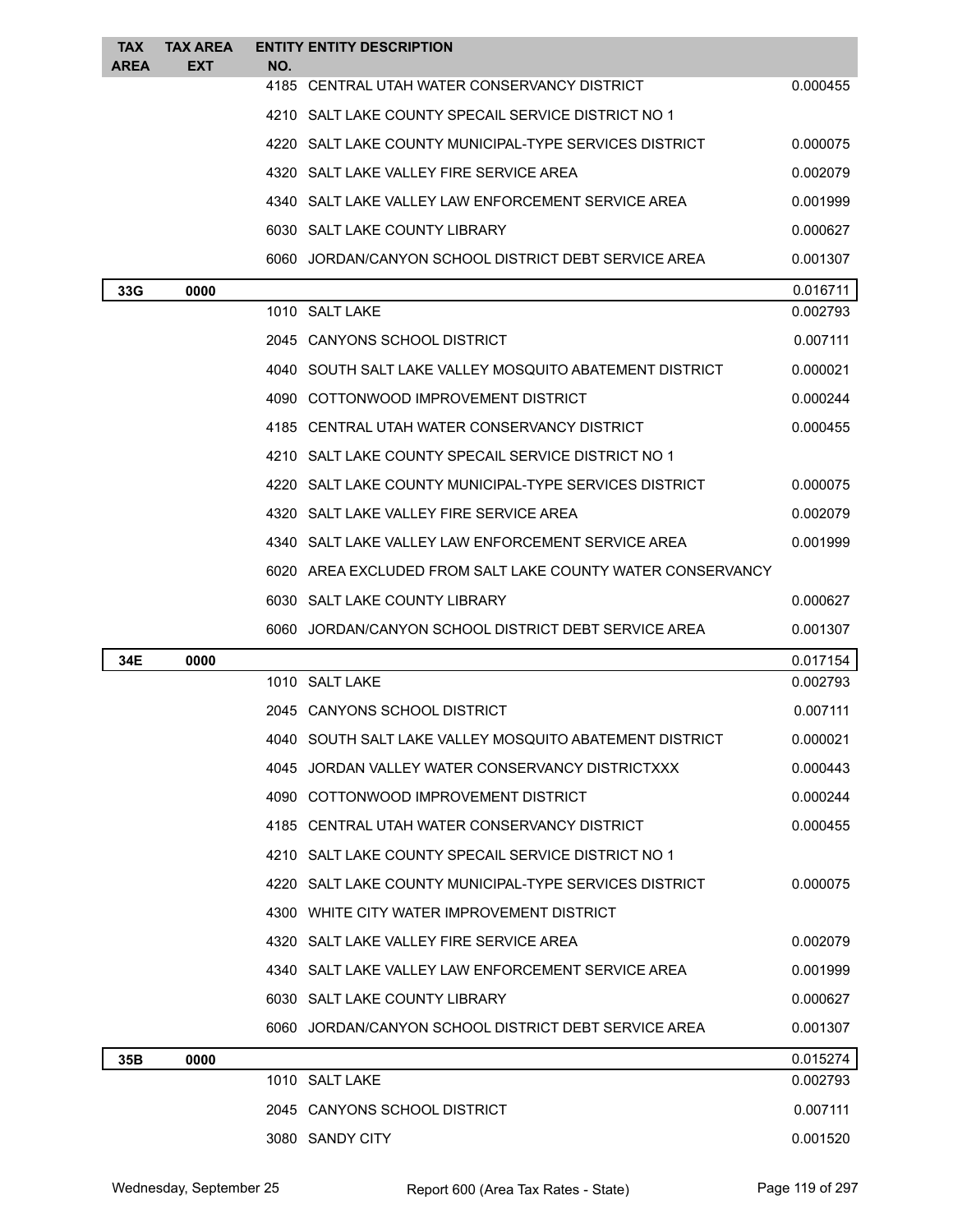| <b>TAX</b><br><b>AREA</b> | <b>TAX AREA</b><br><b>EXT</b> | NO. | <b>ENTITY ENTITY DESCRIPTION</b>                                 |          |
|---------------------------|-------------------------------|-----|------------------------------------------------------------------|----------|
|                           |                               |     | 4040 SOUTH SALT LAKE VALLEY MOSQUITO ABATEMENT DISTRICT          | 0.000021 |
|                           |                               |     | 4070 MID VALLEY IMPROVEMENT DISTRICT                             | 0.000985 |
|                           |                               |     | 4185 CENTRAL UTAH WATER CONSERVANCY DISTRICT                     | 0.000455 |
|                           |                               |     | 4290 SALT LAKE CITY METROPOLITAN WATER DISTRICT - SANDY CITY ONL | 0.000455 |
|                           |                               |     | 6030 SALT LAKE COUNTY LIBRARY                                    | 0.000627 |
|                           |                               |     | 6060 JORDAN/CANYON SCHOOL DISTRICT DEBT SERVICE AREA             | 0.001307 |
| 35C                       | 0000                          |     |                                                                  | 0.017984 |
|                           |                               |     | 1010 SALT LAKE                                                   | 0.002793 |
|                           |                               |     | 2045 CANYONS SCHOOL DISTRICT                                     | 0.007111 |
|                           |                               |     | 4040 SOUTH SALT LAKE VALLEY MOSQUITO ABATEMENT DISTRICT          | 0.000021 |
|                           |                               |     | 4045 JORDAN VALLEY WATER CONSERVANCY DISTRICTXXX                 | 0.000443 |
|                           |                               |     | 4140 SANDY SUBURBAN IMPROVEMENT DISTRICT                         | 0.001026 |
|                           |                               |     | 4160 CRESENT CEMETERY MAINTENANCE DISTRICT                       | 0.000048 |
|                           |                               |     | 4185 CENTRAL UTAH WATER CONSERVANCY DISTRICT                     | 0.000455 |
|                           |                               |     | 4210 SALT LAKE COUNTY SPECAIL SERVICE DISTRICT NO 1              |          |
|                           |                               |     | 4220 SALT LAKE COUNTY MUNICIPAL-TYPE SERVICES DISTRICT           | 0.000075 |
|                           |                               |     | 4320 SALT LAKE VALLEY FIRE SERVICE AREA                          | 0.002079 |
|                           |                               |     | 4340 SALT LAKE VALLEY LAW ENFORCEMENT SERVICE AREA               | 0.001999 |
|                           |                               |     | 6030 SALT LAKE COUNTY LIBRARY                                    | 0.000627 |
|                           |                               |     | 6060 JORDAN/CANYON SCHOOL DISTRICT DEBT SERVICE AREA             | 0.001307 |
| 35D                       | 0000                          |     |                                                                  | 0.014533 |
|                           |                               |     | 1010 SALT LAKE                                                   | 0.002793 |
|                           |                               |     | 2045 CANYONS SCHOOL DISTRICT                                     | 0.007111 |
|                           |                               |     | 3080 SANDY CITY                                                  | 0.001520 |
|                           |                               |     | 4040 SOUTH SALT LAKE VALLEY MOSQUITO ABATEMENT DISTRICT          | 0.000021 |
|                           |                               |     | 4090 COTTONWOOD IMPROVEMENT DISTRICT                             | 0.000244 |
|                           |                               |     | 4185 CENTRAL UTAH WATER CONSERVANCY DISTRICT                     | 0.000455 |
|                           |                               |     | 4290 SALT LAKE CITY METROPOLITAN WATER DISTRICT - SANDY CITY ONL | 0.000455 |
|                           |                               |     | 6030 SALT LAKE COUNTY LIBRARY                                    | 0.000627 |
|                           |                               |     | 6060 JORDAN/CANYON SCHOOL DISTRICT DEBT SERVICE AREA             | 0.001307 |
| 35E                       | 0000                          |     |                                                                  | 0.014786 |
|                           |                               |     | 1010 SALT LAKE                                                   | 0.002793 |
|                           |                               |     | 2045 CANYONS SCHOOL DISTRICT                                     | 0.007111 |
|                           |                               |     | 3080 SANDY CITY                                                  | 0.001520 |
|                           |                               |     | 4040 SOUTH SALT LAKE VALLEY MOSQUITO ABATEMENT DISTRICT          | 0.000021 |
|                           |                               |     | 4090 COTTONWOOD IMPROVEMENT DISTRICT                             | 0.000244 |
|                           |                               |     | 4185 CENTRAL UTAH WATER CONSERVANCY DISTRICT                     | 0.000455 |
|                           |                               |     | 4240 ALTA CANYON RECREATION SPECIAL SERVICE DISTRICT             | 0.000253 |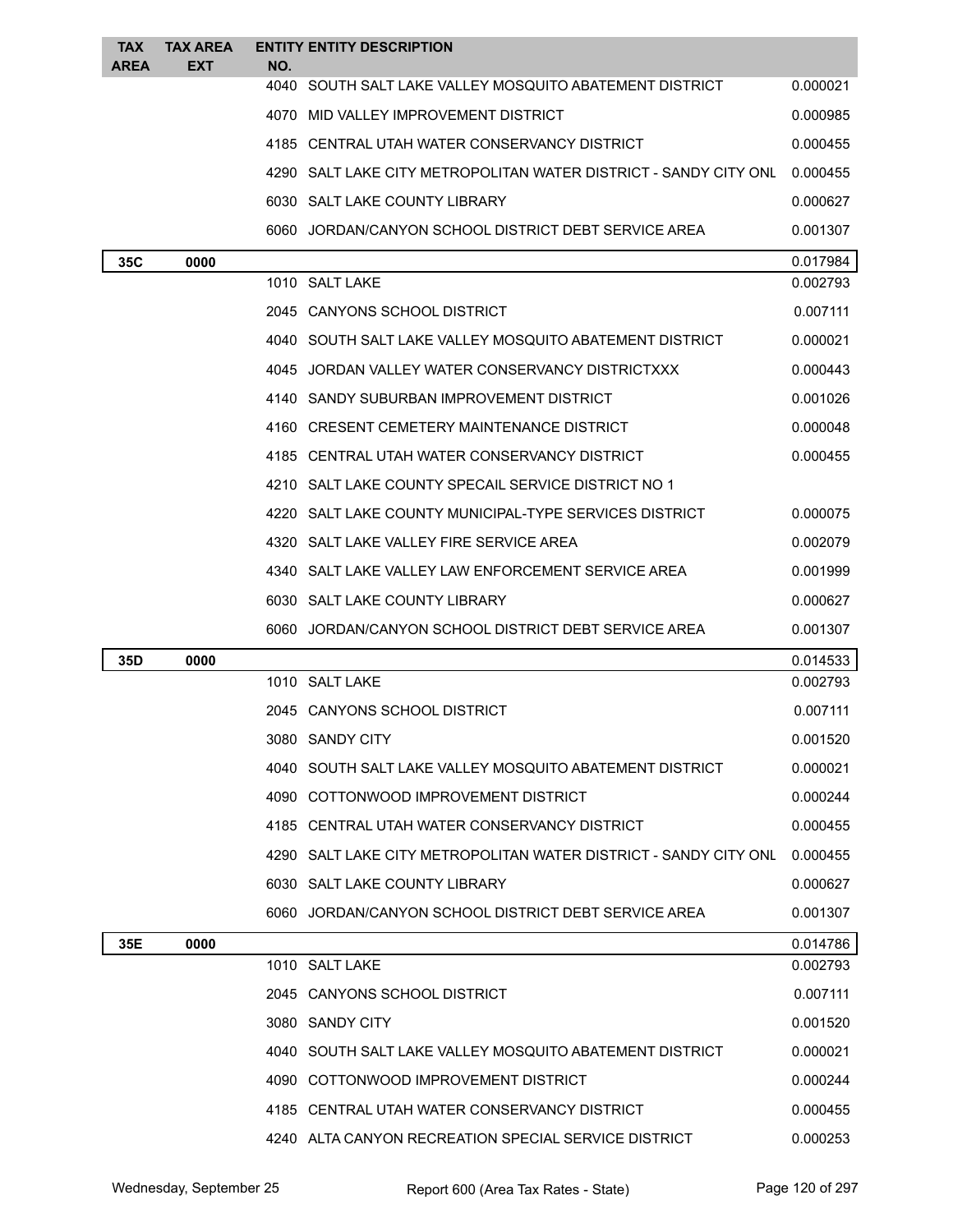| <b>TAX</b><br><b>AREA</b> | <b>TAX AREA</b><br><b>EXT</b> | NO. | <b>ENTITY ENTITY DESCRIPTION</b>                                          |          |
|---------------------------|-------------------------------|-----|---------------------------------------------------------------------------|----------|
|                           |                               |     | 4290 SALT LAKE CITY METROPOLITAN WATER DISTRICT - SANDY CITY ONL 0.000455 |          |
|                           |                               |     | 6030 SALT LAKE COUNTY LIBRARY                                             | 0.000627 |
|                           |                               |     | 6060 JORDAN/CANYON SCHOOL DISTRICT DEBT SERVICE AREA                      | 0.001307 |
| 35F                       | 0000                          |     |                                                                           | 0.015363 |
|                           |                               |     | 1010 SALT LAKE                                                            | 0.002793 |
|                           |                               |     | 2045 CANYONS SCHOOL DISTRICT                                              | 0.007111 |
|                           |                               |     | 3080 SANDY CITY                                                           | 0.001520 |
|                           |                               |     | 4040 SOUTH SALT LAKE VALLEY MOSQUITO ABATEMENT DISTRICT                   | 0.000021 |
|                           |                               |     | 4140 SANDY SUBURBAN IMPROVEMENT DISTRICT                                  | 0.001026 |
|                           |                               |     | 4160 CRESENT CEMETERY MAINTENANCE DISTRICT                                | 0.000048 |
|                           |                               |     | 4185 CENTRAL UTAH WATER CONSERVANCY DISTRICT                              | 0.000455 |
|                           |                               |     | 4290 SALT LAKE CITY METROPOLITAN WATER DISTRICT - SANDY CITY ONL          | 0.000455 |
|                           |                               |     | 6030 SALT LAKE COUNTY LIBRARY                                             | 0.000627 |
|                           |                               |     | 6060 JORDAN/CANYON SCHOOL DISTRICT DEBT SERVICE AREA                      | 0.001307 |
| 35G                       | 0000                          |     |                                                                           | 0.014289 |
|                           |                               |     | 1010 SALT LAKE                                                            | 0.002793 |
|                           |                               |     | 2045 CANYONS SCHOOL DISTRICT                                              | 0.007111 |
|                           |                               |     | 3080 SANDY CITY                                                           | 0.001520 |
|                           |                               |     | 4040 SOUTH SALT LAKE VALLEY MOSQUITO ABATEMENT DISTRICT                   | 0.000021 |
|                           |                               |     | 4185 CENTRAL UTAH WATER CONSERVANCY DISTRICT                              | 0.000455 |
|                           |                               |     | 4290 SALT LAKE CITY METROPOLITAN WATER DISTRICT - SANDY CITY ONL          | 0.000455 |
|                           |                               |     | 6030 SALT LAKE COUNTY LIBRARY                                             | 0.000627 |
|                           |                               |     | 6060 JORDAN/CANYON SCHOOL DISTRICT DEBT SERVICE AREA                      | 0.001307 |
| 35K                       | 0000                          |     |                                                                           | 0.015363 |
|                           |                               |     | 1010 SALT LAKE                                                            | 0.002793 |
|                           |                               |     | 2045 CANYONS SCHOOL DISTRICT                                              | 0.007111 |
|                           |                               |     | 3080 SANDY CITY                                                           | 0.001520 |
|                           |                               |     | 4040 SOUTH SALT LAKE VALLEY MOSQUITO ABATEMENT DISTRICT                   | 0.000021 |
|                           |                               |     | 4140 SANDY SUBURBAN IMPROVEMENT DISTRICT                                  | 0.001026 |
|                           |                               |     | 4160 CRESENT CEMETERY MAINTENANCE DISTRICT                                | 0.000048 |
|                           |                               |     | 4185 CENTRAL UTAH WATER CONSERVANCY DISTRICT                              | 0.000455 |
|                           |                               |     | 4290 SALT LAKE CITY METROPOLITAN WATER DISTRICT - SANDY CITY ONL          | 0.000455 |
|                           |                               |     | 6030 SALT LAKE COUNTY LIBRARY                                             | 0.000627 |
|                           |                               |     | 6060 JORDAN/CANYON SCHOOL DISTRICT DEBT SERVICE AREA                      | 0.001307 |
| 35L                       | 0000                          |     |                                                                           | 0.014786 |
|                           |                               |     | 1010 SALT LAKE                                                            | 0.002793 |
|                           |                               |     | 2045 CANYONS SCHOOL DISTRICT                                              | 0.007111 |
|                           |                               |     | 3080 SANDY CITY                                                           | 0.001520 |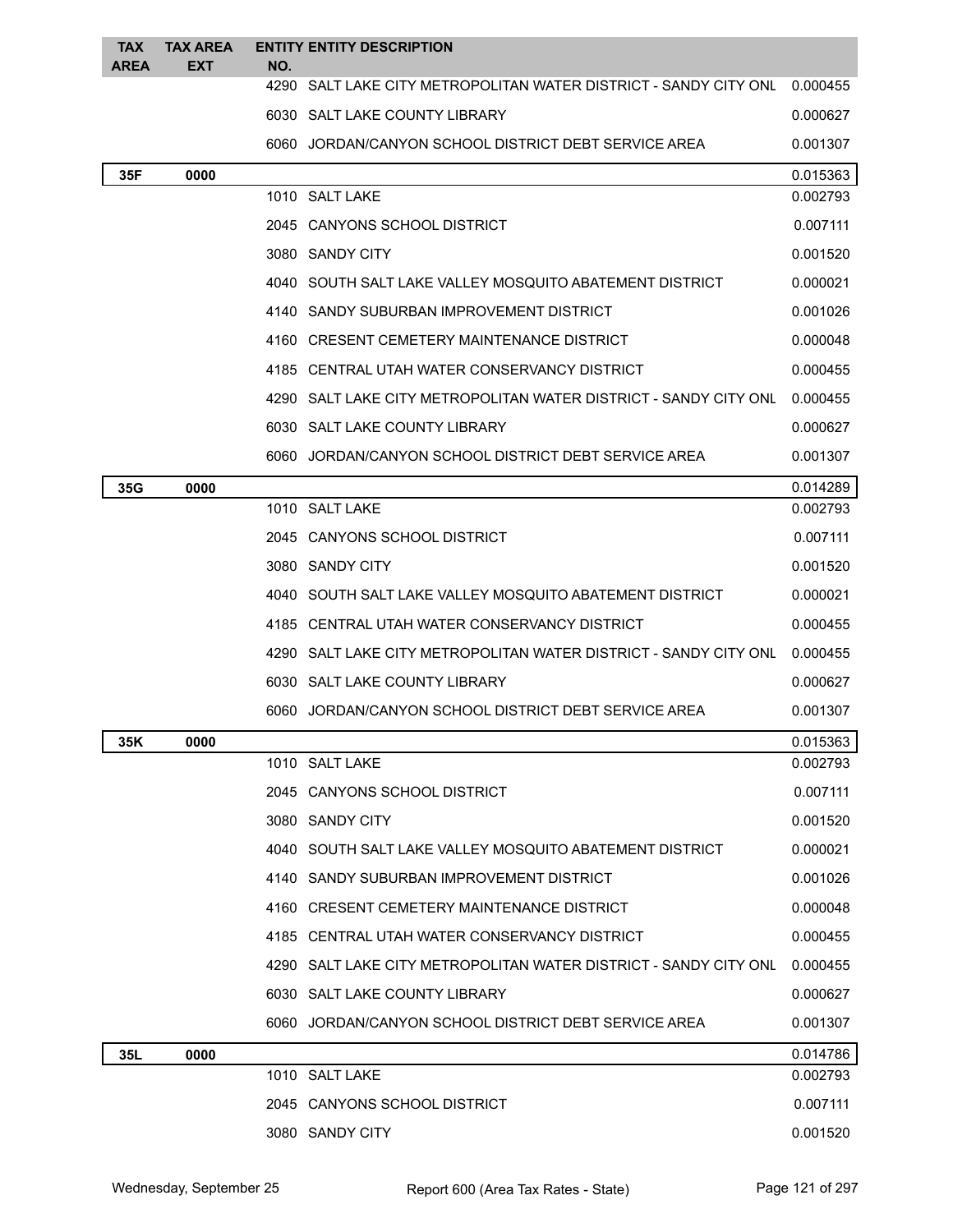| <b>TAX</b><br><b>AREA</b> | <b>TAX AREA</b><br><b>EXT</b> | NO. | <b>ENTITY ENTITY DESCRIPTION</b>                                           |          |
|---------------------------|-------------------------------|-----|----------------------------------------------------------------------------|----------|
|                           |                               |     | 4040 SOUTH SALT LAKE VALLEY MOSQUITO ABATEMENT DISTRICT                    | 0.000021 |
|                           |                               |     | 4090 COTTONWOOD IMPROVEMENT DISTRICT                                       | 0.000244 |
|                           |                               |     | 4185 CENTRAL UTAH WATER CONSERVANCY DISTRICT                               | 0.000455 |
|                           |                               |     | 4240 ALTA CANYON RECREATION SPECIAL SERVICE DISTRICT                       | 0.000253 |
|                           |                               |     | 4290 SALT LAKE CITY METROPOLITAN WATER DISTRICT - SANDY CITY ONL           | 0.000455 |
|                           |                               |     | 4300 WHITE CITY WATER IMPROVEMENT DISTRICT                                 |          |
|                           |                               |     | 6030 SALT LAKE COUNTY LIBRARY                                              | 0.000627 |
|                           |                               |     | 6060 JORDAN/CANYON SCHOOL DISTRICT DEBT SERVICE AREA                       | 0.001307 |
| 35M                       | 0000                          |     |                                                                            | 0.015363 |
|                           |                               |     | 1010 SALT LAKE                                                             | 0.002793 |
|                           |                               |     | 2045 CANYONS SCHOOL DISTRICT                                               | 0.007111 |
|                           |                               |     | 3080 SANDY CITY                                                            | 0.001520 |
|                           |                               |     | 4040 SOUTH SALT LAKE VALLEY MOSQUITO ABATEMENT DISTRICT                    | 0.000021 |
|                           |                               |     | 4140 SANDY SUBURBAN IMPROVEMENT DISTRICT                                   | 0.001026 |
|                           |                               |     | 4160 CRESENT CEMETERY MAINTENANCE DISTRICT                                 | 0.000048 |
|                           |                               |     | 4185 CENTRAL UTAH WATER CONSERVANCY DISTRICT                               | 0.000455 |
|                           |                               |     | 4290 SALT LAKE CITY METROPOLITAN WATER DISTRICT - SANDY CITY ONL  0.000455 |          |
|                           |                               |     | 4300 WHITE CITY WATER IMPROVEMENT DISTRICT                                 |          |
|                           |                               |     | 6030 SALT LAKE COUNTY LIBRARY                                              | 0.000627 |
|                           |                               |     | 6060 JORDAN/CANYON SCHOOL DISTRICT DEBT SERVICE AREA                       | 0.001307 |
| 35P                       | 0000                          |     |                                                                            | 0.017984 |
|                           |                               |     | 1010 SALT LAKE                                                             | 0.002793 |
|                           |                               |     | 2045 CANYONS SCHOOL DISTRICT                                               | 0.007111 |
|                           |                               |     | 4040 SOUTH SALT LAKE VALLEY MOSQUITO ABATEMENT DISTRICT                    | 0.000021 |
|                           |                               |     | 4045 JORDAN VALLEY WATER CONSERVANCY DISTRICTXXX                           | 0.000443 |
|                           |                               |     | 4140 SANDY SUBURBAN IMPROVEMENT DISTRICT                                   | 0.001026 |
|                           |                               |     | 4160 CRESENT CEMETERY MAINTENANCE DISTRICT                                 | 0.000048 |
|                           |                               |     | 4185 CENTRAL UTAH WATER CONSERVANCY DISTRICT                               | 0.000455 |
|                           |                               |     | 4210 SALT LAKE COUNTY SPECAIL SERVICE DISTRICT NO 1                        |          |
|                           |                               |     | 4220 SALT LAKE COUNTY MUNICIPAL-TYPE SERVICES DISTRICT                     | 0.000075 |
|                           |                               |     | 4300 WHITE CITY WATER IMPROVEMENT DISTRICT                                 |          |
|                           |                               |     | 4320 SALT LAKE VALLEY FIRE SERVICE AREA                                    | 0.002079 |
|                           |                               |     | 4340 SALT LAKE VALLEY LAW ENFORCEMENT SERVICE AREA                         | 0.001999 |
|                           |                               |     | 6030 SALT LAKE COUNTY LIBRARY                                              | 0.000627 |
|                           |                               |     | 6060 JORDAN/CANYON SCHOOL DISTRICT DEBT SERVICE AREA                       | 0.001307 |
| 35R                       | 0000                          |     |                                                                            | 0.014732 |
|                           |                               |     |                                                                            |          |
|                           |                               |     | 1010 SALT LAKE                                                             | 0.002793 |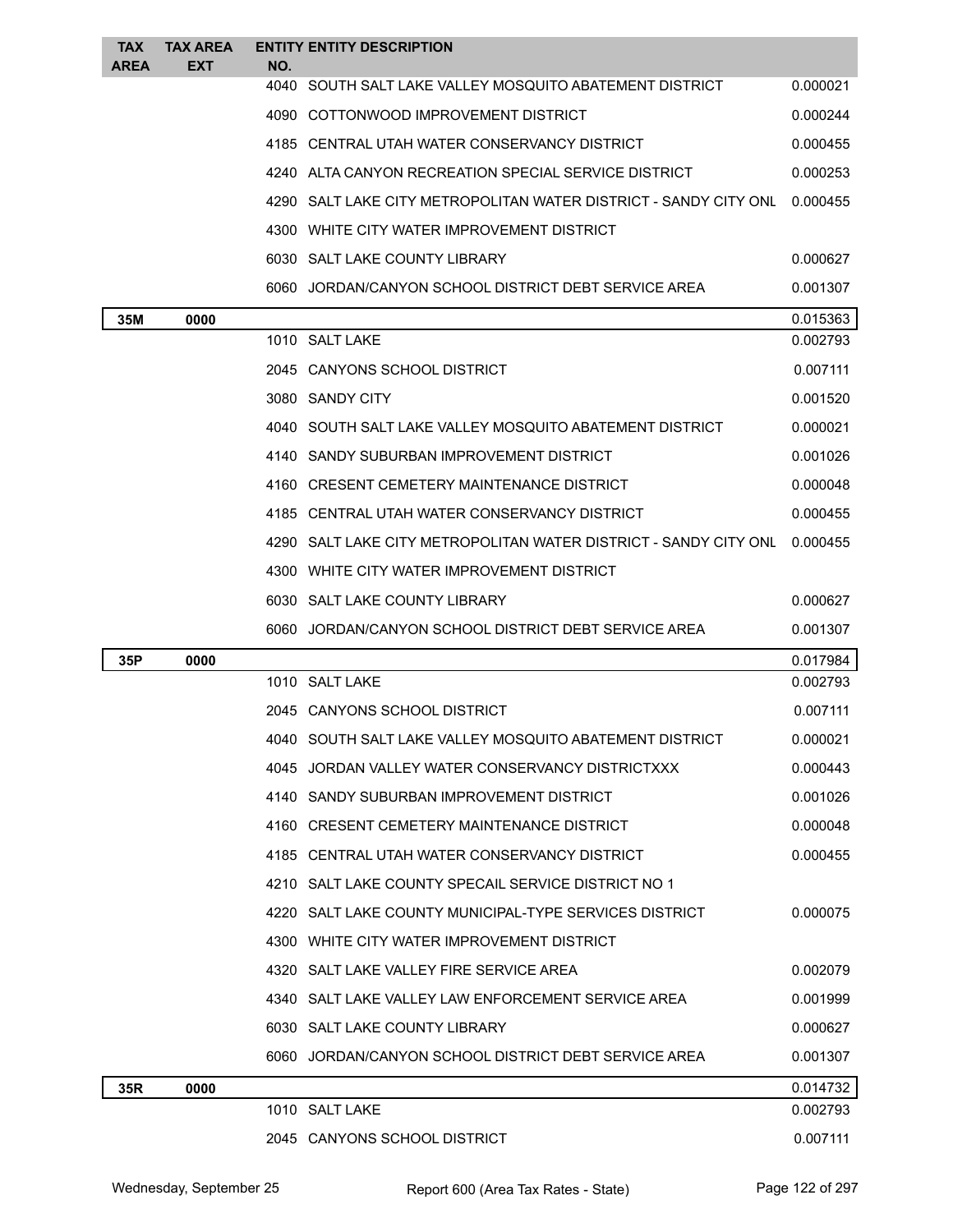| <b>TAX</b>  | <b>TAX AREA</b> |     | <b>ENTITY ENTITY DESCRIPTION</b>                                   |          |
|-------------|-----------------|-----|--------------------------------------------------------------------|----------|
| <b>AREA</b> | <b>EXT</b>      | NO. | 3080 SANDY CITY                                                    | 0.001520 |
|             |                 |     | 4040   SOUTH SALT LAKE VALLEY MOSQUITO ABATEMENT DISTRICT          | 0.000021 |
|             |                 |     | 4045 JORDAN VALLEY WATER CONSERVANCY DISTRICTXXX                   | 0.000443 |
|             |                 |     | 4185 CENTRAL UTAH WATER CONSERVANCY DISTRICT                       | 0.000455 |
|             |                 |     | 4290   SALT LAKE CITY METROPOLITAN WATER DISTRICT - SANDY CITY ONL | 0.000455 |
|             |                 |     | 6030 SALT LAKE COUNTY LIBRARY                                      | 0.000627 |
|             |                 |     | 6060 JORDAN/CANYON SCHOOL DISTRICT DEBT SERVICE AREA               | 0.001307 |
| 35S         | 0000            |     |                                                                    | 0.015315 |
|             |                 |     | 1010 SALT LAKE                                                     | 0.002793 |
|             |                 |     | 2045 CANYONS SCHOOL DISTRICT                                       | 0.007111 |
|             |                 |     | 3080 SANDY CITY                                                    | 0.001520 |
|             |                 |     | 4040 SOUTH SALT LAKE VALLEY MOSQUITO ABATEMENT DISTRICT            | 0.000021 |
|             |                 |     | 4140 SANDY SUBURBAN IMPROVEMENT DISTRICT                           | 0.001026 |
|             |                 |     | 4185 CENTRAL UTAH WATER CONSERVANCY DISTRICT                       | 0.000455 |
|             |                 |     | 4290 SALT LAKE CITY METROPOLITAN WATER DISTRICT - SANDY CITY ONL   | 0.000455 |
|             |                 |     | 6030 SALT LAKE COUNTY LIBRARY                                      | 0.000627 |
|             |                 |     | 6060 JORDAN/CANYON SCHOOL DISTRICT DEBT SERVICE AREA               | 0.001307 |
| 35U         | 0000            |     |                                                                    | 0.014533 |
|             |                 |     | 1010 SALT LAKE                                                     | 0.002793 |
|             |                 |     | 2045 CANYONS SCHOOL DISTRICT                                       | 0.007111 |
|             |                 |     | 3080 SANDY CITY                                                    | 0.001520 |
|             |                 |     | 4040 SOUTH SALT LAKE VALLEY MOSQUITO ABATEMENT DISTRICT            | 0.000021 |
|             |                 |     | 4090 COTTONWOOD IMPROVEMENT DISTRICT                               | 0.000244 |
|             |                 |     | 4185 CENTRAL UTAH WATER CONSERVANCY DISTRICT                       | 0.000455 |
|             |                 |     | 4290   SALT LAKE CITY METROPOLITAN WATER DISTRICT - SANDY CITY ONL | 0.000455 |
|             |                 |     | 6030 SALT LAKE COUNTY LIBRARY                                      | 0.000627 |
|             |                 |     | 6060 JORDAN/CANYON SCHOOL DISTRICT DEBT SERVICE AREA               | 0.001307 |
| 36B         | 0000            |     |                                                                    | 0.016259 |
|             |                 |     | 1010 SALT LAKE                                                     | 0.002793 |
|             |                 |     | 2040 JORDAN SCHOOL DISTRICT                                        | 0.007360 |
|             |                 |     | 4040 SOUTH SALT LAKE VALLEY MOSQUITO ABATEMENT DISTRICT            | 0.000021 |
|             |                 |     | 4045 JORDAN VALLEY WATER CONSERVANCY DISTRICTXXX                   | 0.000443 |
|             |                 |     | 4150 SOUTH VALLEY SEWER DISTRICT                                   | 0.000407 |
|             |                 |     | 4185 CENTRAL UTAH WATER CONSERVANCY DISTRICT                       | 0.000455 |
|             |                 |     | 4210 SALT LAKE COUNTY SPECAIL SERVICE DISTRICT NO 1                |          |
|             |                 |     | 4220 SALT LAKE COUNTY MUNICIPAL-TYPE SERVICES DISTRICT             | 0.000075 |
|             |                 |     | 4320 SALT LAKE VALLEY FIRE SERVICE AREA                            | 0.002079 |
|             |                 |     | 4340 SALT LAKE VALLEY LAW ENFORCEMENT SERVICE AREA                 | 0.001999 |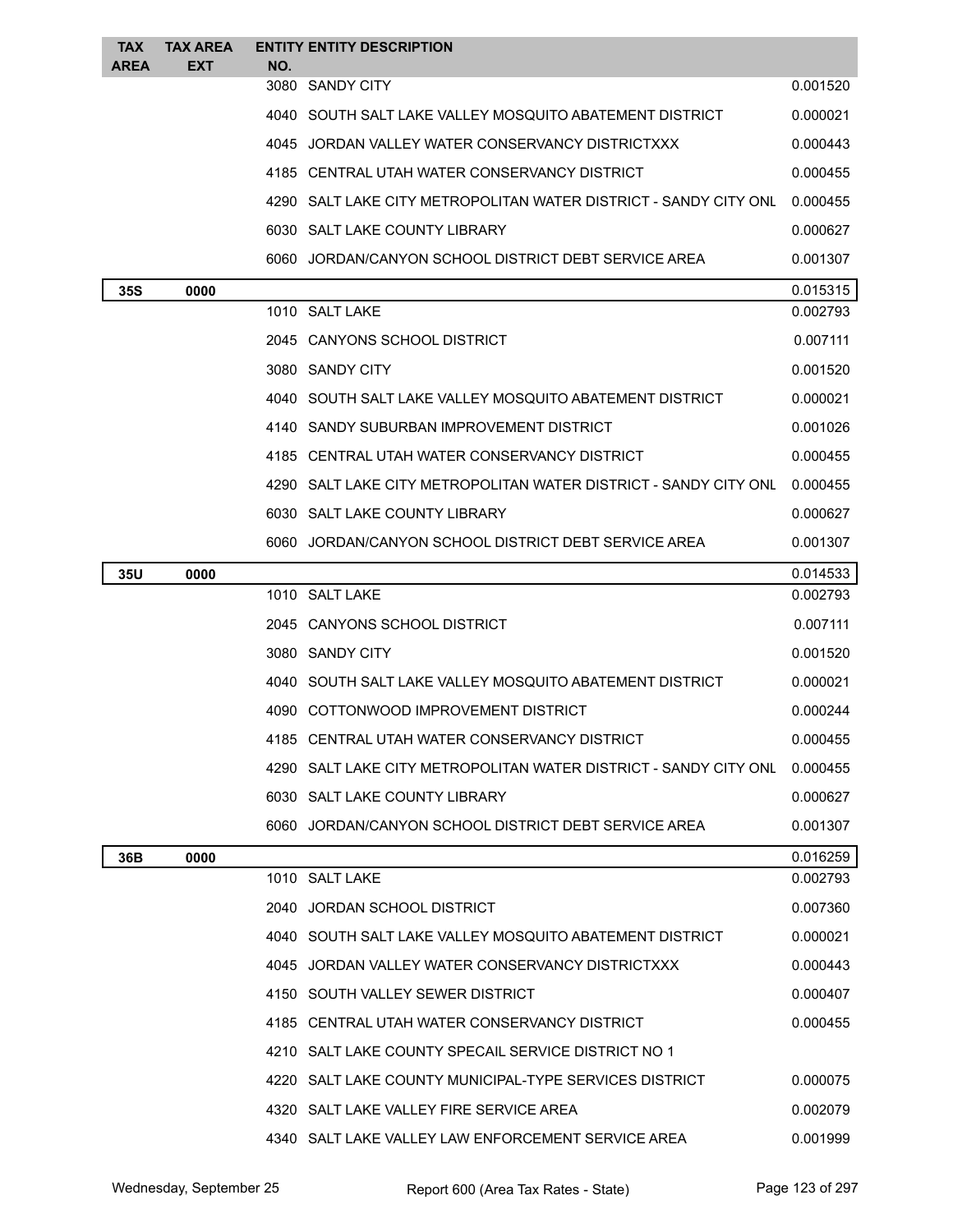| <b>TAX</b><br><b>AREA</b> | <b>TAX AREA</b><br><b>EXT</b> | NO. | <b>ENTITY ENTITY DESCRIPTION</b>                                 |          |
|---------------------------|-------------------------------|-----|------------------------------------------------------------------|----------|
|                           |                               |     | 6030 SALT LAKE COUNTY LIBRARY                                    | 0.000627 |
| 36D                       | 0000                          |     |                                                                  | 0.014744 |
|                           |                               |     | 1010 SALT LAKE                                                   | 0.002793 |
|                           |                               |     | 2045 CANYONS SCHOOL DISTRICT                                     | 0.007111 |
|                           |                               |     | 3080 SANDY CITY                                                  | 0.001520 |
|                           |                               |     | 4040 SOUTH SALT LAKE VALLEY MOSQUITO ABATEMENT DISTRICT          | 0.000021 |
|                           |                               |     | 4150 SOUTH VALLEY SEWER DISTRICT                                 | 0.000407 |
|                           |                               |     | 4160 CRESENT CEMETERY MAINTENANCE DISTRICT                       | 0.000048 |
|                           |                               |     | 4185 CENTRAL UTAH WATER CONSERVANCY DISTRICT                     | 0.000455 |
|                           |                               |     | 4290 SALT LAKE CITY METROPOLITAN WATER DISTRICT - SANDY CITY ONL | 0.000455 |
|                           |                               |     | 6030 SALT LAKE COUNTY LIBRARY                                    | 0.000627 |
|                           |                               |     | 6060 JORDAN/CANYON SCHOOL DISTRICT DEBT SERVICE AREA             | 0.001307 |
| 36E                       | 0000                          |     |                                                                  | 0.014696 |
|                           |                               |     | 1010 SALT LAKE                                                   | 0.002793 |
|                           |                               |     | 2045 CANYONS SCHOOL DISTRICT                                     | 0.007111 |
|                           |                               |     | 3080 SANDY CITY                                                  | 0.001520 |
|                           |                               |     | 4040 SOUTH SALT LAKE VALLEY MOSQUITO ABATEMENT DISTRICT          | 0.000021 |
|                           |                               |     | 4150 SOUTH VALLEY SEWER DISTRICT                                 | 0.000407 |
|                           |                               |     | 4185 CENTRAL UTAH WATER CONSERVANCY DISTRICT                     | 0.000455 |
|                           |                               |     | 4290 SALT LAKE CITY METROPOLITAN WATER DISTRICT - SANDY CITY ONL | 0.000455 |
|                           |                               |     | 6030 SALT LAKE COUNTY LIBRARY                                    | 0.000627 |
|                           |                               |     | 6060 JORDAN/CANYON SCHOOL DISTRICT DEBT SERVICE AREA             | 0.001307 |
| 36F                       | 0000                          |     |                                                                  | 0.014744 |
|                           |                               |     | 1010 SALT LAKE                                                   | 0.002793 |
|                           |                               |     | 2045 CANYONS SCHOOL DISTRICT                                     | 0.007111 |
|                           |                               |     | 3080 SANDY CITY                                                  | 0.001520 |
|                           |                               |     | 4040 SOUTH SALT LAKE VALLEY MOSQUITO ABATEMENT DISTRICT          | 0.000021 |
|                           |                               |     | 4150 SOUTH VALLEY SEWER DISTRICT                                 | 0.000407 |
|                           |                               |     | 4160 CRESENT CEMETERY MAINTENANCE DISTRICT                       | 0.000048 |
|                           |                               |     | 4185 CENTRAL UTAH WATER CONSERVANCY DISTRICT                     | 0.000455 |
|                           |                               |     | 4290 SALT LAKE CITY METROPOLITAN WATER DISTRICT - SANDY CITY ONL | 0.000455 |
|                           |                               |     | 6030 SALT LAKE COUNTY LIBRARY                                    | 0.000627 |
|                           |                               |     | 6060 JORDAN/CANYON SCHOOL DISTRICT DEBT SERVICE AREA             | 0.001307 |
| 36G                       | 0000                          |     |                                                                  | 0.014744 |
|                           |                               |     | 1010 SALT LAKE                                                   | 0.002793 |
|                           |                               |     | 2045 CANYONS SCHOOL DISTRICT                                     | 0.007111 |
|                           |                               |     | 3080 SANDY CITY                                                  | 0.001520 |
|                           |                               |     | 4040 SOUTH SALT LAKE VALLEY MOSQUITO ABATEMENT DISTRICT          | 0.000021 |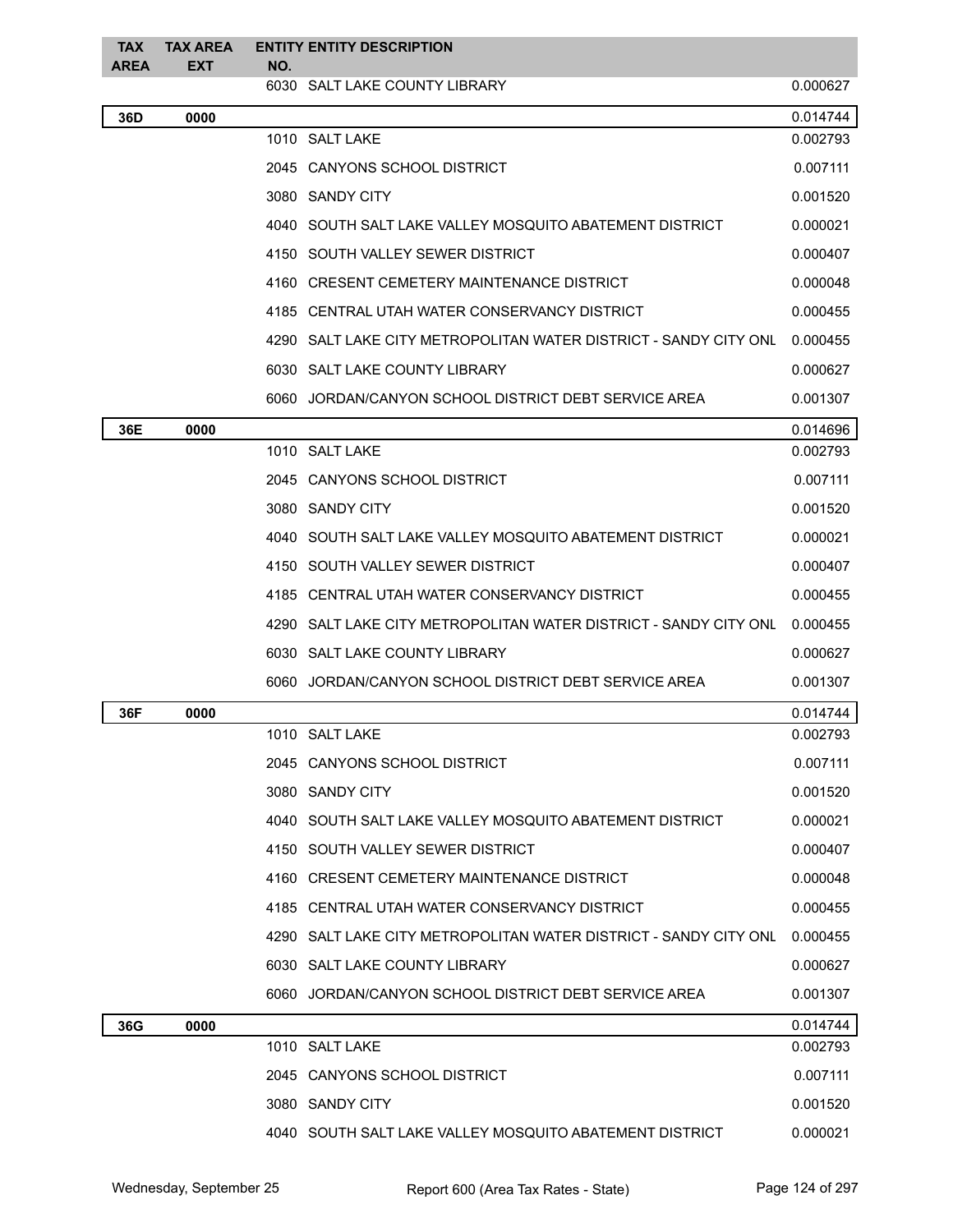| <b>TAX</b>  | <b>TAX AREA</b> |     | <b>ENTITY ENTITY DESCRIPTION</b>                                                           |                      |
|-------------|-----------------|-----|--------------------------------------------------------------------------------------------|----------------------|
| <b>AREA</b> | EXT             | NO. | 4150 SOUTH VALLEY SEWER DISTRICT                                                           | 0.000407             |
|             |                 |     |                                                                                            |                      |
|             |                 |     | 4160 CRESENT CEMETERY MAINTENANCE DISTRICT<br>4185 CENTRAL UTAH WATER CONSERVANCY DISTRICT | 0.000048             |
|             |                 |     |                                                                                            | 0.000455             |
|             |                 |     | 4290 SALT LAKE CITY METROPOLITAN WATER DISTRICT - SANDY CITY ONL                           | 0.000455             |
|             |                 |     | 6030 SALT LAKE COUNTY LIBRARY                                                              | 0.000627             |
|             |                 |     | 6060 JORDAN/CANYON SCHOOL DISTRICT DEBT SERVICE AREA                                       | 0.001307             |
| 36H         | 0000            |     | 1010 SALT LAKE                                                                             | 0.014744<br>0.002793 |
|             |                 |     | 2045 CANYONS SCHOOL DISTRICT                                                               | 0.007111             |
|             |                 |     | 3080 SANDY CITY                                                                            |                      |
|             |                 |     | 4040 SOUTH SALT LAKE VALLEY MOSQUITO ABATEMENT DISTRICT                                    | 0.001520             |
|             |                 |     |                                                                                            | 0.000021             |
|             |                 |     | 4150 SOUTH VALLEY SEWER DISTRICT                                                           | 0.000407             |
|             |                 |     | 4160 CRESENT CEMETERY MAINTENANCE DISTRICT                                                 | 0.000048             |
|             |                 |     | 4185 CENTRAL UTAH WATER CONSERVANCY DISTRICT                                               | 0.000455             |
|             |                 |     | 4290 SALT LAKE CITY METROPOLITAN WATER DISTRICT - SANDY CITY ONL                           | 0.000455             |
|             |                 |     | 6030 SALT LAKE COUNTY LIBRARY                                                              | 0.000627             |
|             |                 |     | 6060 JORDAN/CANYON SCHOOL DISTRICT DEBT SERVICE AREA                                       | 0.001307             |
| <b>361</b>  | 0000            |     | 1010 SALT LAKE                                                                             | 0.015229<br>0.002793 |
|             |                 |     | 2045 CANYONS SCHOOL DISTRICT                                                               | 0.007111             |
|             |                 |     | 3080 SANDY CITY                                                                            | 0.001520             |
|             |                 |     | 4040 SOUTH SALT LAKE VALLEY MOSQUITO ABATEMENT DISTRICT                                    |                      |
|             |                 |     |                                                                                            | 0.000021             |
|             |                 |     | 4045 JORDAN VALLEY WATER CONSERVANCY DISTRICTXXX                                           | 0.000443             |
|             |                 |     | 4090 COTTONWOOD IMPROVEMENT DISTRICT                                                       | 0.000244             |
|             |                 |     | 4185 CENTRAL UTAH WATER CONSERVANCY DISTRICT                                               | 0.000455             |
|             |                 |     | 4240 ALTA CANYON RECREATION SPECIAL SERVICE DISTRICT                                       | 0.000253             |
|             |                 |     | 4290 SALT LAKE CITY METROPOLITAN WATER DISTRICT - SANDY CITY ONL                           | 0.000455             |
|             |                 |     | 6030 SALT LAKE COUNTY LIBRARY                                                              | 0.000627             |
|             |                 |     | 6060 JORDAN/CANYON SCHOOL DISTRICT DEBT SERVICE AREA                                       | 0.001307             |
| 36J         | 0000            |     | 1010 SALT LAKE                                                                             | 0.015717<br>0.002793 |
|             |                 |     | 2045 CANYONS SCHOOL DISTRICT                                                               | 0.007111             |
|             |                 |     |                                                                                            |                      |
|             |                 |     | 3080 SANDY CITY                                                                            | 0.001520             |
|             |                 |     | 4040 SOUTH SALT LAKE VALLEY MOSQUITO ABATEMENT DISTRICT                                    | 0.000021             |
|             |                 |     | 4045 JORDAN VALLEY WATER CONSERVANCY DISTRICTXXX                                           | 0.000443             |
|             |                 |     | 4070 MID VALLEY IMPROVEMENT DISTRICT                                                       | 0.000985             |
|             |                 |     | 4185 CENTRAL UTAH WATER CONSERVANCY DISTRICT                                               | 0.000455             |
|             |                 |     | 4290 SALT LAKE CITY METROPOLITAN WATER DISTRICT - SANDY CITY ONL                           | 0.000455             |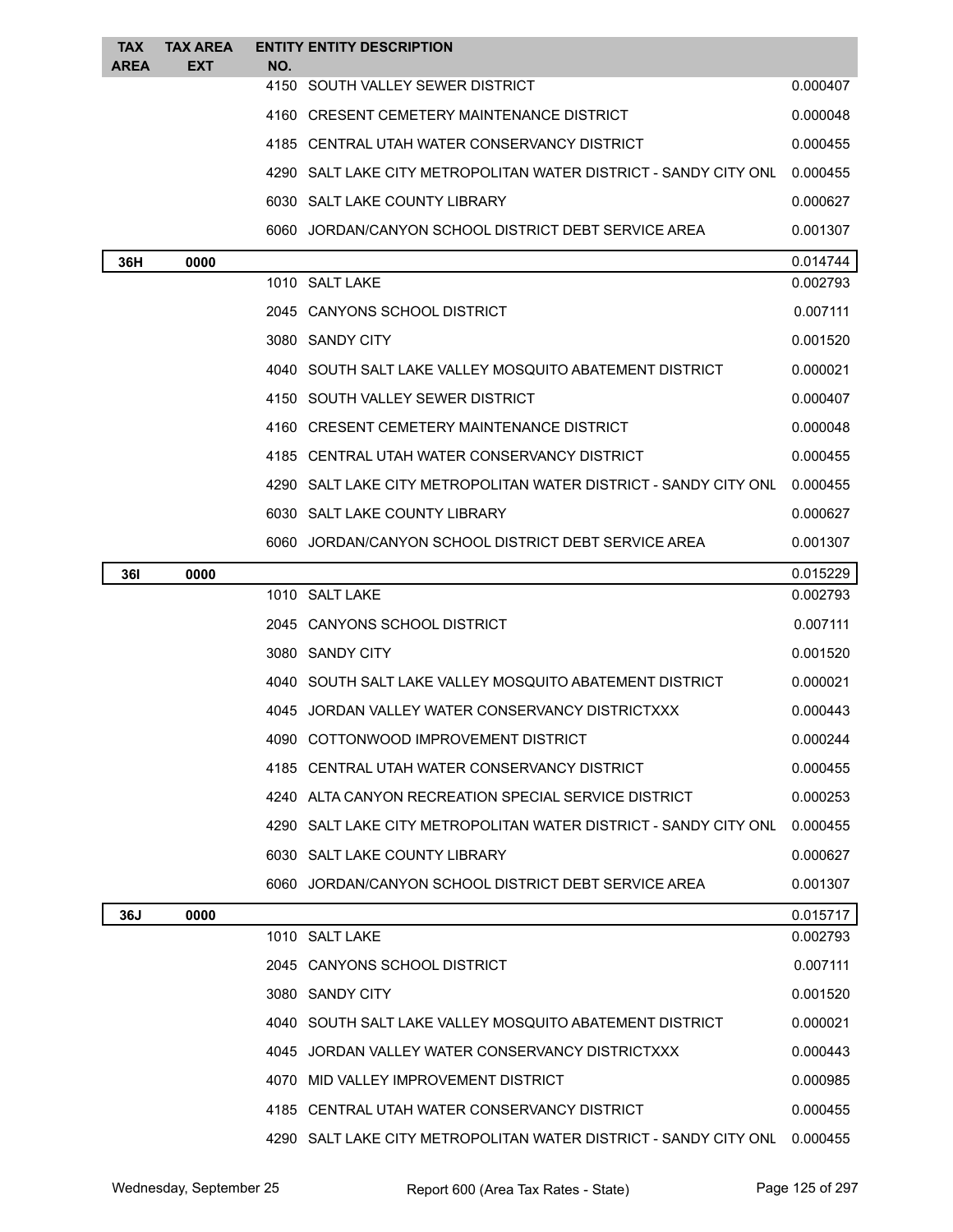| <b>TAX</b><br><b>AREA</b> | <b>TAX AREA</b><br><b>EXT</b> | <b>ENTITY ENTITY DESCRIPTION</b><br>NO. |                                                                  |          |
|---------------------------|-------------------------------|-----------------------------------------|------------------------------------------------------------------|----------|
|                           |                               |                                         | 6030 SALT LAKE COUNTY LIBRARY                                    | 0.000627 |
|                           |                               |                                         | 6060 JORDAN/CANYON SCHOOL DISTRICT DEBT SERVICE AREA             | 0.001307 |
| 36K                       | 0000                          |                                         |                                                                  | 0.015139 |
|                           |                               |                                         | 1010 SALT LAKE                                                   | 0.002793 |
|                           |                               |                                         | 2045 CANYONS SCHOOL DISTRICT                                     | 0.007111 |
|                           |                               |                                         | 3080 SANDY CITY                                                  | 0.001520 |
|                           |                               |                                         | 4040 SOUTH SALT LAKE VALLEY MOSQUITO ABATEMENT DISTRICT          | 0.000021 |
|                           |                               |                                         | 4045 JORDAN VALLEY WATER CONSERVANCY DISTRICTXXX                 | 0.000443 |
|                           |                               |                                         | 4150 SOUTH VALLEY SEWER DISTRICT                                 | 0.000407 |
|                           |                               |                                         | 4185 CENTRAL UTAH WATER CONSERVANCY DISTRICT                     | 0.000455 |
|                           |                               |                                         | 4290 SALT LAKE CITY METROPOLITAN WATER DISTRICT - SANDY CITY ONL | 0.000455 |
|                           |                               |                                         | 6030 SALT LAKE COUNTY LIBRARY                                    | 0.000627 |
|                           |                               |                                         | 6060 JORDAN/CANYON SCHOOL DISTRICT DEBT SERVICE AREA             | 0.001307 |
| 36L                       | 0000                          |                                         |                                                                  | 0.015806 |
|                           |                               |                                         | 1010 SALT LAKE                                                   | 0.002793 |
|                           |                               |                                         | 2045 CANYONS SCHOOL DISTRICT                                     | 0.007111 |
|                           |                               |                                         | 3080 SANDY CITY                                                  | 0.001520 |
|                           |                               |                                         | 4040 SOUTH SALT LAKE VALLEY MOSQUITO ABATEMENT DISTRICT          | 0.000021 |
|                           |                               |                                         | 4045 JORDAN VALLEY WATER CONSERVANCY DISTRICTXXX                 | 0.000443 |
|                           |                               |                                         | 4140 SANDY SUBURBAN IMPROVEMENT DISTRICT                         | 0.001026 |
|                           |                               |                                         | 4160 CRESENT CEMETERY MAINTENANCE DISTRICT                       | 0.000048 |
|                           |                               |                                         | 4185 CENTRAL UTAH WATER CONSERVANCY DISTRICT                     | 0.000455 |
|                           |                               |                                         | 4290 SALT LAKE CITY METROPOLITAN WATER DISTRICT - SANDY CITY ONL | 0.000455 |
|                           |                               |                                         | 6030 SALT LAKE COUNTY LIBRARY                                    | 0.000627 |
|                           |                               |                                         | 6060 JORDAN/CANYON SCHOOL DISTRICT DEBT SERVICE AREA             | 0.001307 |
| 36M                       | 0000                          |                                         |                                                                  | 0.014976 |
|                           |                               |                                         | 1010 SALT LAKE                                                   | 0.002793 |
|                           |                               |                                         | 2045 CANYONS SCHOOL DISTRICT                                     | 0.007111 |
|                           |                               |                                         | 3080 SANDY CITY                                                  | 0.001520 |
|                           |                               |                                         | 4040 SOUTH SALT LAKE VALLEY MOSQUITO ABATEMENT DISTRICT          | 0.000021 |
|                           |                               |                                         | 4045 JORDAN VALLEY WATER CONSERVANCY DISTRICTXXX                 | 0.000443 |
|                           |                               |                                         | 4090 COTTONWOOD IMPROVEMENT DISTRICT                             | 0.000244 |
|                           |                               |                                         | 4185 CENTRAL UTAH WATER CONSERVANCY DISTRICT                     | 0.000455 |
|                           |                               |                                         | 4290 SALT LAKE CITY METROPOLITAN WATER DISTRICT - SANDY CITY ONL | 0.000455 |
|                           |                               |                                         | 6030 SALT LAKE COUNTY LIBRARY                                    | 0.000627 |
|                           |                               |                                         | 6060 JORDAN/CANYON SCHOOL DISTRICT DEBT SERVICE AREA             | 0.001307 |
| 36P                       | 0000                          |                                         |                                                                  | 0.015758 |
|                           |                               |                                         | 1010 SALT LAKE                                                   | 0.002793 |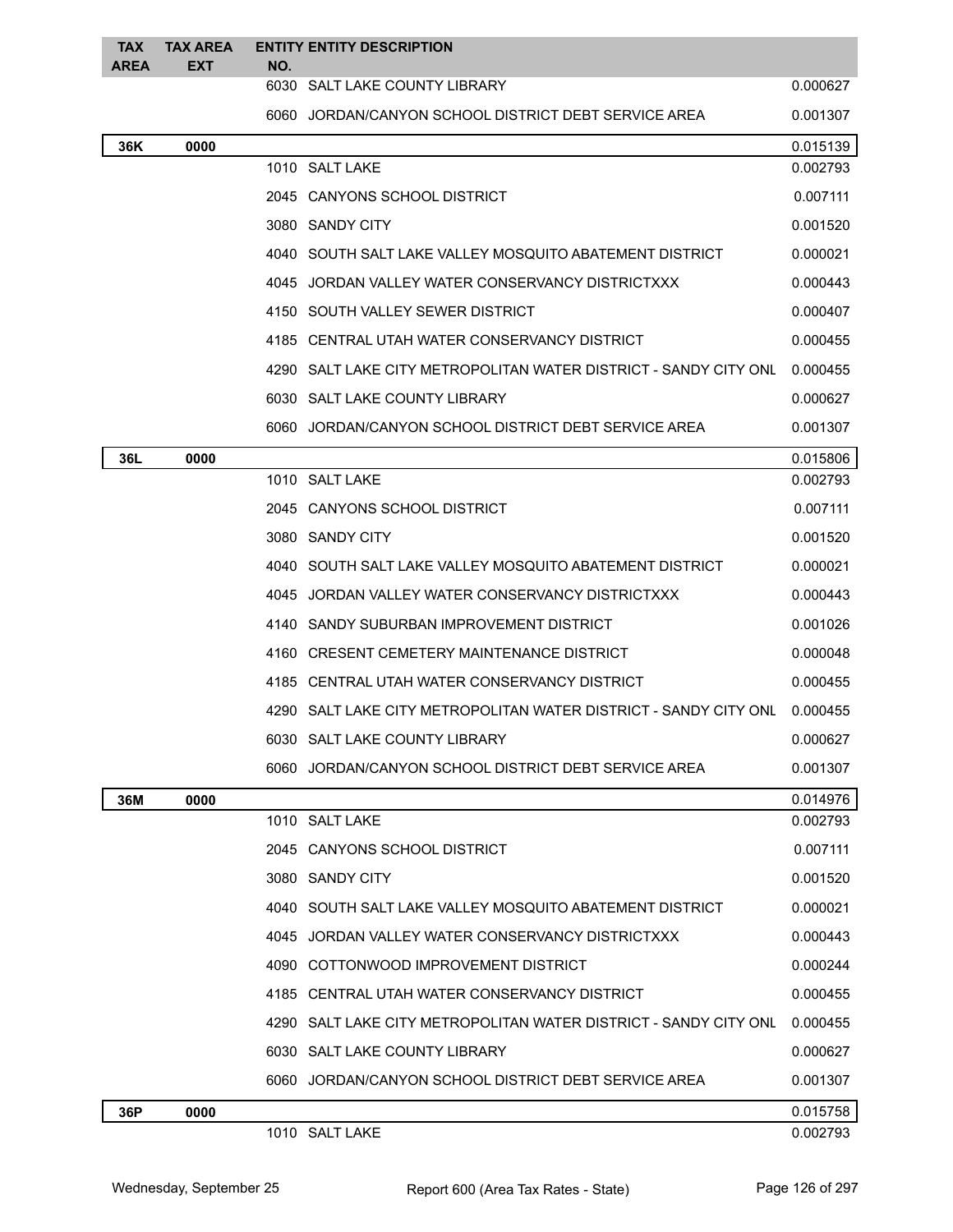| <b>TAX</b><br><b>AREA</b> | <b>TAX AREA</b><br>EXT | NO. | <b>ENTITY ENTITY DESCRIPTION</b>                                 |          |
|---------------------------|------------------------|-----|------------------------------------------------------------------|----------|
|                           |                        |     | 2045 CANYONS SCHOOL DISTRICT                                     | 0.007111 |
|                           |                        |     | 3080 SANDY CITY                                                  | 0.001520 |
|                           |                        |     | 4040 SOUTH SALT LAKE VALLEY MOSQUITO ABATEMENT DISTRICT          | 0.000021 |
|                           |                        |     | 4045 JORDAN VALLEY WATER CONSERVANCY DISTRICTXXX                 | 0.000443 |
|                           |                        |     | 4140 SANDY SUBURBAN IMPROVEMENT DISTRICT                         | 0.001026 |
|                           |                        |     | 4185 CENTRAL UTAH WATER CONSERVANCY DISTRICT                     | 0.000455 |
|                           |                        |     | 4290 SALT LAKE CITY METROPOLITAN WATER DISTRICT - SANDY CITY ONL | 0.000455 |
|                           |                        |     | 6030 SALT LAKE COUNTY LIBRARY                                    | 0.000627 |
|                           |                        |     | 6060 JORDAN/CANYON SCHOOL DISTRICT DEBT SERVICE AREA             | 0.001307 |
| 36S                       | 0000                   |     |                                                                  | 0.015970 |
|                           |                        |     | 1010 SALT LAKE                                                   | 0.002793 |
|                           |                        |     | 2045 CANYONS SCHOOL DISTRICT                                     | 0.007111 |
|                           |                        |     | 3080 SANDY CITY                                                  | 0.001520 |
|                           |                        |     | 4040 SOUTH SALT LAKE VALLEY MOSQUITO ABATEMENT DISTRICT          | 0.000021 |
|                           |                        |     | 4045 JORDAN VALLEY WATER CONSERVANCY DISTRICTXXX                 | 0.000443 |
|                           |                        |     | 4070 MID VALLEY IMPROVEMENT DISTRICT                             | 0.000985 |
|                           |                        |     | 4185 CENTRAL UTAH WATER CONSERVANCY DISTRICT                     | 0.000455 |
|                           |                        |     | 4240 ALTA CANYON RECREATION SPECIAL SERVICE DISTRICT             | 0.000253 |
|                           |                        |     | 4290 SALT LAKE CITY METROPOLITAN WATER DISTRICT - SANDY CITY ONL | 0.000455 |
|                           |                        |     | 6030 SALT LAKE COUNTY LIBRARY                                    | 0.000627 |
|                           |                        |     | 6060 JORDAN/CANYON SCHOOL DISTRICT DEBT SERVICE AREA             | 0.001307 |
| 36T                       | 0000                   |     |                                                                  | 0.015770 |
|                           |                        |     | 1010 SALT LAKE                                                   | 0.002793 |
|                           |                        |     | 2045 CANYONS SCHOOL DISTRICT                                     | 0.007111 |
|                           |                        |     | 3080 SANDY CITY                                                  | 0.001520 |
|                           |                        |     | 4040 SOUTH SALT LAKE VALLEY MOSQUITO ABATEMENT DISTRICT          | 0.000021 |
|                           |                        |     | 4140 SANDY SUBURBAN IMPROVEMENT DISTRICT                         | 0.001026 |
|                           |                        |     | 4150 SOUTH VALLEY SEWER DISTRICT                                 | 0.000407 |
|                           |                        |     | 4160 CRESENT CEMETERY MAINTENANCE DISTRICT                       | 0.000048 |
|                           |                        |     | 4185 CENTRAL UTAH WATER CONSERVANCY DISTRICT                     | 0.000455 |
|                           |                        |     | 4290 SALT LAKE CITY METROPOLITAN WATER DISTRICT - SANDY CITY ONL | 0.000455 |
|                           |                        |     | 6030 SALT LAKE COUNTY LIBRARY                                    | 0.000627 |
|                           |                        |     | 6060 JORDAN/CANYON SCHOOL DISTRICT DEBT SERVICE AREA             | 0.001307 |
| 36V                       | 0000                   |     |                                                                  | 0.014774 |
|                           |                        |     | 1010 SALT LAKE                                                   | 0.002793 |
|                           |                        |     | 2045 CANYONS SCHOOL DISTRICT                                     | 0.007111 |
|                           |                        |     | 3080 SANDY CITY                                                  | 0.001520 |
|                           |                        |     | 4040 SOUTH SALT LAKE VALLEY MOSQUITO ABATEMENT DISTRICT          | 0.000021 |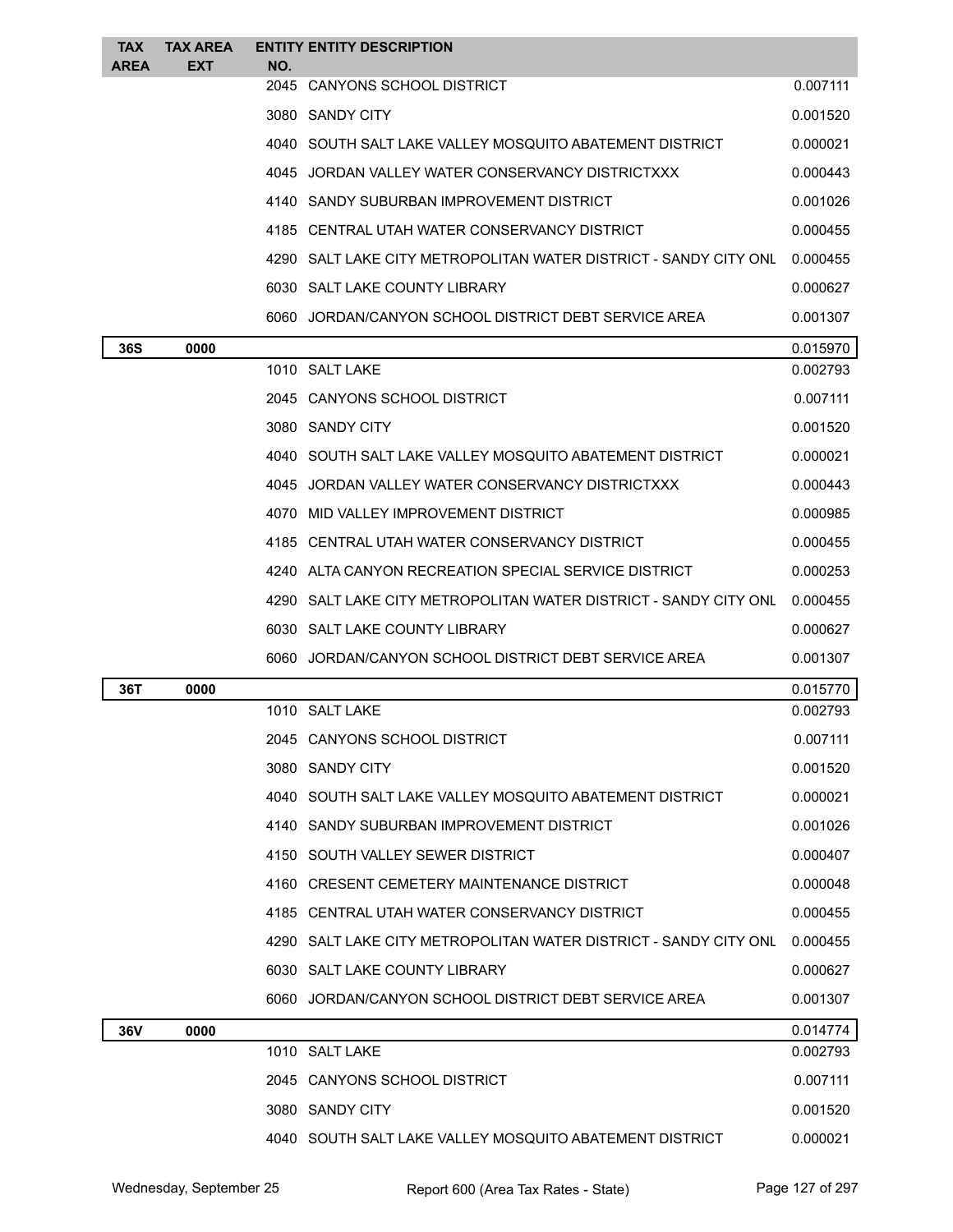| <b>TAX</b><br><b>AREA</b> | <b>TAX AREA</b><br>EXT | <b>ENTITY ENTITY DESCRIPTION</b><br>NO. |                                                                  |          |
|---------------------------|------------------------|-----------------------------------------|------------------------------------------------------------------|----------|
|                           |                        |                                         | 4045 JORDAN VALLEY WATER CONSERVANCY DISTRICTXXX                 | 0.000443 |
|                           |                        |                                         | 4090 COTTONWOOD IMPROVEMENT DISTRICT                             | 0.000244 |
|                           |                        |                                         | 4185 CENTRAL UTAH WATER CONSERVANCY DISTRICT                     | 0.000455 |
|                           |                        |                                         | 4240 ALTA CANYON RECREATION SPECIAL SERVICE DISTRICT             | 0.000253 |
|                           |                        | 6030 SALT LAKE COUNTY LIBRARY           |                                                                  | 0.000627 |
|                           |                        |                                         | 6060 JORDAN/CANYON SCHOOL DISTRICT DEBT SERVICE AREA             | 0.001307 |
| 36W                       | 0000                   |                                         |                                                                  | 0.014744 |
|                           |                        | 1010 SALT LAKE                          |                                                                  | 0.002793 |
|                           |                        | 2045 CANYONS SCHOOL DISTRICT            |                                                                  | 0.007111 |
|                           |                        | 3080 SANDY CITY                         |                                                                  | 0.001520 |
|                           |                        |                                         | 4040 SOUTH SALT LAKE VALLEY MOSQUITO ABATEMENT DISTRICT          | 0.000021 |
|                           |                        |                                         | 4150 SOUTH VALLEY SEWER DISTRICT                                 | 0.000407 |
|                           |                        |                                         | 4160 CRESENT CEMETERY MAINTENANCE DISTRICT                       | 0.000048 |
|                           |                        |                                         | 4185 CENTRAL UTAH WATER CONSERVANCY DISTRICT                     | 0.000455 |
|                           |                        |                                         | 4290 SALT LAKE CITY METROPOLITAN WATER DISTRICT - SANDY CITY ONL | 0.000455 |
|                           |                        | 6030 SALT LAKE COUNTY LIBRARY           |                                                                  | 0.000627 |
|                           |                        |                                         | 6060 JORDAN/CANYON SCHOOL DISTRICT DEBT SERVICE AREA             | 0.001307 |
| 37A                       | 0000                   |                                         |                                                                  | 0.013930 |
|                           |                        | 1010 SALT LAKE                          |                                                                  | 0.002793 |
|                           |                        | 2040 JORDAN SCHOOL DISTRICT             |                                                                  | 0.007360 |
|                           |                        | 3110 WEST JORDAN CITY                   |                                                                  | 0.002674 |
|                           |                        |                                         | 4040 SOUTH SALT LAKE VALLEY MOSQUITO ABATEMENT DISTRICT          | 0.000021 |
|                           |                        |                                         | 4185 CENTRAL UTAH WATER CONSERVANCY DISTRICT                     | 0.000455 |
|                           |                        | 6030 SALT LAKE COUNTY LIBRARY           |                                                                  | 0.000627 |
| 37D                       | 0000                   |                                         |                                                                  | 0.014337 |
|                           |                        | 1010 SALT LAKE                          |                                                                  | 0.002793 |
|                           |                        | 2040 JORDAN SCHOOL DISTRICT             |                                                                  | 0.007360 |
|                           |                        | 3110 WEST JORDAN CITY                   |                                                                  | 0.002674 |
|                           |                        |                                         | 4040 SOUTH SALT LAKE VALLEY MOSQUITO ABATEMENT DISTRICT          | 0.000021 |
|                           |                        |                                         | 4150 SOUTH VALLEY SEWER DISTRICT                                 | 0.000407 |
|                           |                        |                                         | 4185 CENTRAL UTAH WATER CONSERVANCY DISTRICT                     | 0.000455 |
|                           |                        | 6030 SALT LAKE COUNTY LIBRARY           |                                                                  | 0.000627 |
| 37G                       | 0000                   |                                         |                                                                  | 0.014780 |
|                           |                        | 1010 SALT LAKE                          |                                                                  | 0.002793 |
|                           |                        | 2040 JORDAN SCHOOL DISTRICT             |                                                                  | 0.007360 |
|                           |                        | 3110 WEST JORDAN CITY                   |                                                                  | 0.002674 |
|                           |                        |                                         | 4040 SOUTH SALT LAKE VALLEY MOSQUITO ABATEMENT DISTRICT          | 0.000021 |
|                           |                        |                                         | 4045 JORDAN VALLEY WATER CONSERVANCY DISTRICTXXX                 | 0.000443 |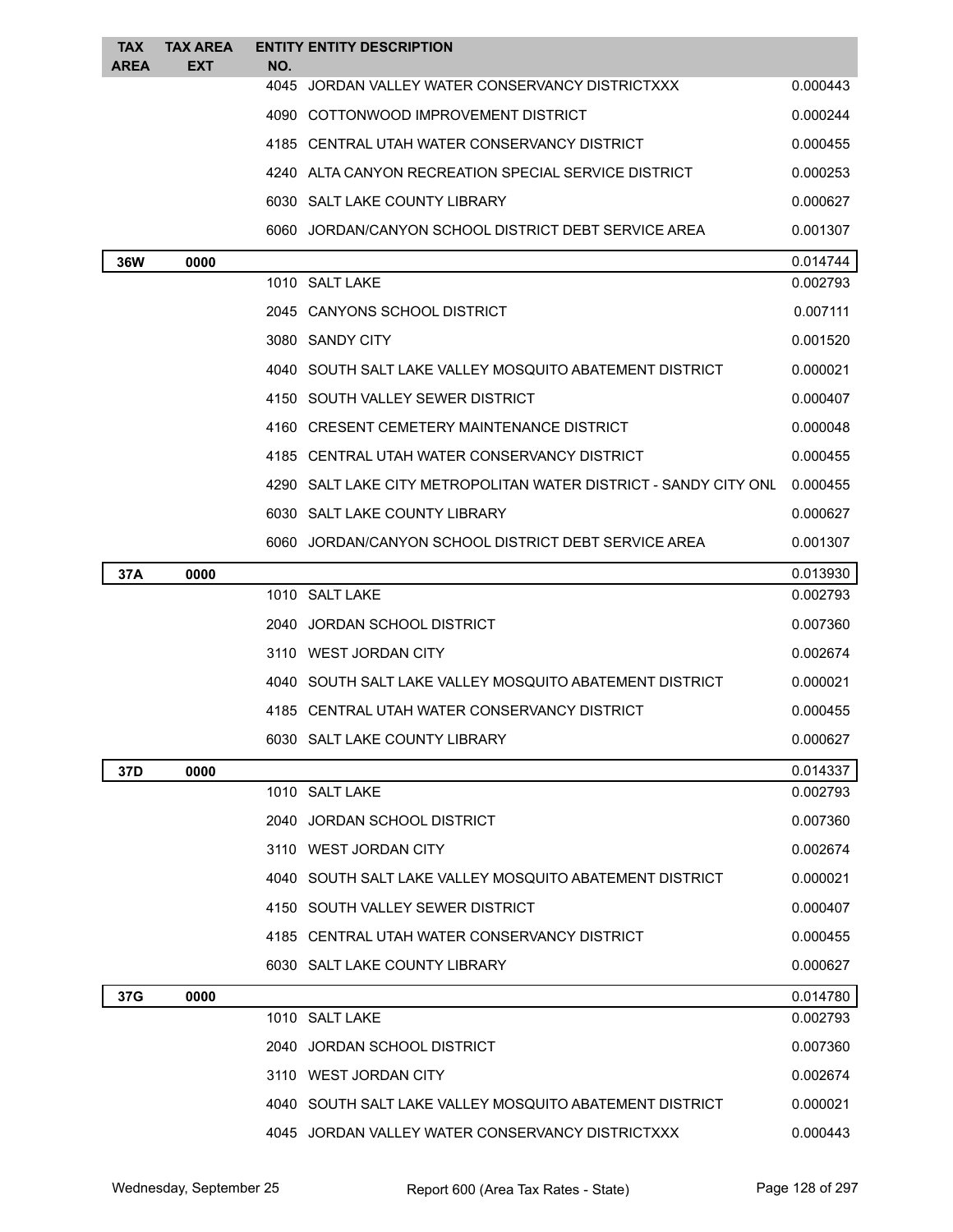| <b>TAX</b><br><b>AREA</b> | <b>TAX AREA</b><br><b>EXT</b> | NO. | <b>ENTITY ENTITY DESCRIPTION</b>                            |          |
|---------------------------|-------------------------------|-----|-------------------------------------------------------------|----------|
|                           |                               |     | 4150 SOUTH VALLEY SEWER DISTRICT                            | 0.000407 |
|                           |                               |     | 4185 CENTRAL UTAH WATER CONSERVANCY DISTRICT                | 0.000455 |
|                           |                               |     | 6030 SALT LAKE COUNTY LIBRARY                               | 0.000627 |
| 37J                       | 0000                          |     |                                                             | 0.016494 |
|                           |                               |     | 1010 SALT LAKE                                              | 0.002793 |
|                           |                               |     | 2040 JORDAN SCHOOL DISTRICT                                 | 0.007360 |
|                           |                               |     | 3110 WEST JORDAN CITY                                       | 0.002674 |
|                           |                               |     | 4040 SOUTH SALT LAKE VALLEY MOSQUITO ABATEMENT DISTRICT     | 0.000021 |
|                           |                               |     | 4045 JORDAN VALLEY WATER CONSERVANCY DISTRICTXXX            | 0.000443 |
|                           |                               |     | 4185 CENTRAL UTAH WATER CONSERVANCY DISTRICT                | 0.000455 |
|                           |                               |     | 4280 WEST JORDAN FAIRWAY ESTATES SPECIAL SERVICE DISTRICT   | 0.002121 |
|                           |                               |     | 6030 SALT LAKE COUNTY LIBRARY                               | 0.000627 |
| 37K                       | 0000                          |     |                                                             | 0.014373 |
|                           |                               |     | 1010 SALT LAKE                                              | 0.002793 |
|                           |                               |     | 2040 JORDAN SCHOOL DISTRICT                                 | 0.007360 |
|                           |                               |     | 3110 WEST JORDAN CITY                                       | 0.002674 |
|                           |                               |     | 4040 SOUTH SALT LAKE VALLEY MOSQUITO ABATEMENT DISTRICT     | 0.000021 |
|                           |                               |     | 4045 JORDAN VALLEY WATER CONSERVANCY DISTRICTXXX            | 0.000443 |
|                           |                               |     | 4185 CENTRAL UTAH WATER CONSERVANCY DISTRICT                | 0.000455 |
|                           |                               |     | 6027 AREA EXCLUDED FROM SALT LAKE COUNTY SEWERAGE IMPROVEMI |          |
|                           |                               |     | 6030 SALT LAKE COUNTY LIBRARY                               | 0.000627 |
| 37L                       | 0000                          |     |                                                             | 0.013930 |
|                           |                               |     | 1010 SALT LAKE                                              | 0.002793 |
|                           |                               |     | 2040 JORDAN SCHOOL DISTRICT                                 | 0.007360 |
|                           |                               |     | 3110 WEST JORDAN CITY                                       | 0.002674 |
|                           |                               |     | 4040 SOUTH SALT LAKE VALLEY MOSQUITO ABATEMENT DISTRICT     | 0.000021 |
|                           |                               |     | 4185 CENTRAL UTAH WATER CONSERVANCY DISTRICT                | 0.000455 |
|                           |                               |     | 6027 AREA EXCLUDED FROM SALT LAKE COUNTY SEWERAGE IMPROVEMI |          |
|                           |                               |     | 6030 SALT LAKE COUNTY LIBRARY                               | 0.000627 |
| 37M                       | 0000                          |     |                                                             | 0.014373 |
|                           |                               |     | 1010 SALT LAKE                                              | 0.002793 |
|                           |                               |     | 2040 JORDAN SCHOOL DISTRICT                                 | 0.007360 |
|                           |                               |     | 3110 WEST JORDAN CITY                                       | 0.002674 |
|                           |                               |     | 4040 SOUTH SALT LAKE VALLEY MOSQUITO ABATEMENT DISTRICT     | 0.000021 |
|                           |                               |     | 4045 JORDAN VALLEY WATER CONSERVANCY DISTRICTXXX            | 0.000443 |
|                           |                               |     | 4185 CENTRAL UTAH WATER CONSERVANCY DISTRICT                | 0.000455 |
|                           |                               |     | 6030 SALT LAKE COUNTY LIBRARY                               | 0.000627 |
| 37N                       | 0000                          |     |                                                             | 0.014373 |
|                           |                               |     | 1010 SALT LAKE                                              | 0.002793 |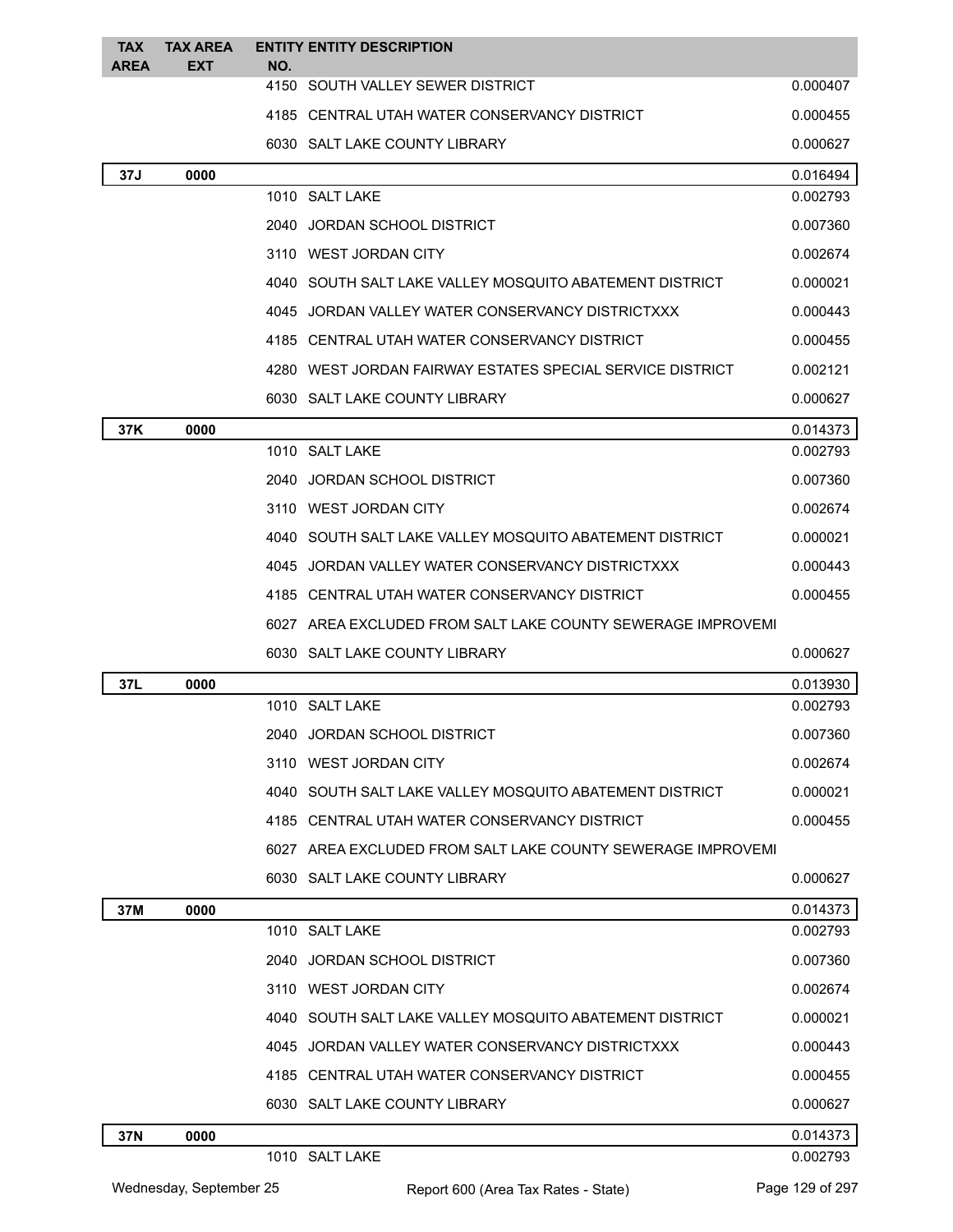| <b>TAX</b><br><b>AREA</b> | <b>TAX AREA</b><br><b>EXT</b> | <b>ENTITY ENTITY DESCRIPTION</b><br>NO.                 |          |
|---------------------------|-------------------------------|---------------------------------------------------------|----------|
|                           |                               | 2040 JORDAN SCHOOL DISTRICT                             | 0.007360 |
|                           |                               | 3110 WEST JORDAN CITY                                   | 0.002674 |
|                           |                               | 4040 SOUTH SALT LAKE VALLEY MOSQUITO ABATEMENT DISTRICT | 0.000021 |
|                           |                               | 4045 JORDAN VALLEY WATER CONSERVANCY DISTRICTXXX        | 0.000443 |
|                           |                               | 4185 CENTRAL UTAH WATER CONSERVANCY DISTRICT            | 0.000455 |
|                           |                               | 6030 SALT LAKE COUNTY LIBRARY                           | 0.000627 |
| 37P                       | 0000                          |                                                         | 0.014373 |
|                           |                               | 1010 SALT LAKE                                          | 0.002793 |
|                           |                               | 2040 JORDAN SCHOOL DISTRICT                             | 0.007360 |
|                           |                               | 3110 WEST JORDAN CITY                                   | 0.002674 |
|                           |                               | 4040 SOUTH SALT LAKE VALLEY MOSQUITO ABATEMENT DISTRICT | 0.000021 |
|                           |                               | 4045 JORDAN VALLEY WATER CONSERVANCY DISTRICTXXX        | 0.000443 |
|                           |                               | 4185 CENTRAL UTAH WATER CONSERVANCY DISTRICT            | 0.000455 |
|                           |                               | 6030 SALT LAKE COUNTY LIBRARY                           | 0.000627 |
| 37Q                       | 0000                          |                                                         | 0.014373 |
|                           |                               | 1010 SALT LAKE                                          | 0.002793 |
|                           |                               | 2040 JORDAN SCHOOL DISTRICT                             | 0.007360 |
|                           |                               | 3110 WEST JORDAN CITY                                   | 0.002674 |
|                           |                               | 4040 SOUTH SALT LAKE VALLEY MOSQUITO ABATEMENT DISTRICT | 0.000021 |
|                           |                               | 4045 JORDAN VALLEY WATER CONSERVANCY DISTRICTXXX        | 0.000443 |
|                           |                               | 4185 CENTRAL UTAH WATER CONSERVANCY DISTRICT            | 0.000455 |
|                           |                               | 6030 SALT LAKE COUNTY LIBRARY                           | 0.000627 |
| 37R                       | 0000                          |                                                         | 0.014373 |
|                           |                               | 1010 SALT LAKE                                          | 0.002793 |
|                           |                               | 2040 JORDAN SCHOOL DISTRICT                             | 0.007360 |
|                           |                               | 3110 WEST JORDAN CITY                                   | 0.002674 |
|                           |                               | 4040 SOUTH SALT LAKE VALLEY MOSQUITO ABATEMENT DISTRICT | 0.000021 |
|                           |                               | 4045 JORDAN VALLEY WATER CONSERVANCY DISTRICTXXX        | 0.000443 |
|                           |                               | 4185 CENTRAL UTAH WATER CONSERVANCY DISTRICT            | 0.000455 |
|                           |                               | 6030 SALT LAKE COUNTY LIBRARY                           | 0.000627 |
| 37S                       | 0000                          |                                                         | 0.014373 |
|                           |                               | 1010 SALT LAKE                                          | 0.002793 |
|                           |                               | 2040 JORDAN SCHOOL DISTRICT                             | 0.007360 |
|                           |                               | 3110 WEST JORDAN CITY                                   | 0.002674 |
|                           |                               | 4040 SOUTH SALT LAKE VALLEY MOSQUITO ABATEMENT DISTRICT | 0.000021 |
|                           |                               | 4045 JORDAN VALLEY WATER CONSERVANCY DISTRICTXXX        | 0.000443 |
|                           |                               | 4185 CENTRAL UTAH WATER CONSERVANCY DISTRICT            | 0.000455 |
|                           |                               | 6030 SALT LAKE COUNTY LIBRARY                           | 0.000627 |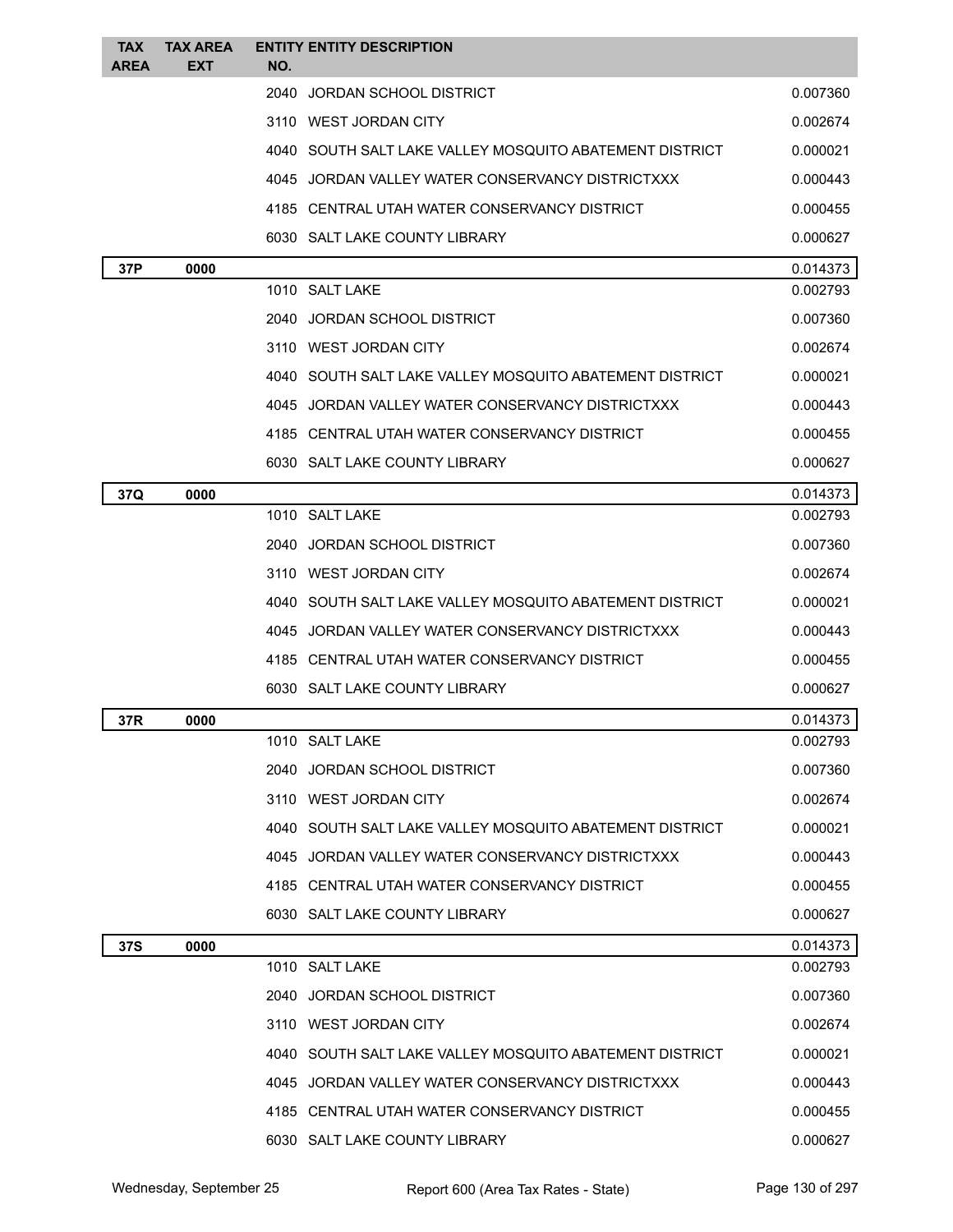| <b>TAX</b><br><b>AREA</b> | <b>TAX AREA</b><br><b>EXT</b> | NO. | <b>ENTITY ENTITY DESCRIPTION</b>                            |                 |
|---------------------------|-------------------------------|-----|-------------------------------------------------------------|-----------------|
| 37T                       | 0000                          |     |                                                             | 0.014373        |
|                           |                               |     | 1010 SALT LAKE                                              | 0.002793        |
|                           |                               |     | 2040 JORDAN SCHOOL DISTRICT                                 | 0.007360        |
|                           |                               |     | 3110 WEST JORDAN CITY                                       | 0.002674        |
|                           |                               |     | 4040 SOUTH SALT LAKE VALLEY MOSQUITO ABATEMENT DISTRICT     | 0.000021        |
|                           |                               |     | 4045 JORDAN VALLEY WATER CONSERVANCY DISTRICTXXX            | 0.000443        |
|                           |                               |     | 4185 CENTRAL UTAH WATER CONSERVANCY DISTRICT                | 0.000455        |
|                           |                               |     | 6027 AREA EXCLUDED FROM SALT LAKE COUNTY SEWERAGE IMPROVEMI |                 |
|                           |                               |     | 6030 SALT LAKE COUNTY LIBRARY                               | 0.000627        |
| 37V                       | 0000                          |     |                                                             | 0.014373        |
|                           |                               |     | 1010 SALT LAKE                                              | 0.002793        |
|                           |                               |     | 2040 JORDAN SCHOOL DISTRICT                                 | 0.007360        |
|                           |                               |     | 3110 WEST JORDAN CITY                                       | 0.002674        |
|                           |                               |     | 4040 SOUTH SALT LAKE VALLEY MOSQUITO ABATEMENT DISTRICT     | 0.000021        |
|                           |                               |     | 4045 JORDAN VALLEY WATER CONSERVANCY DISTRICTXXX            | 0.000443        |
|                           |                               |     | 4185 CENTRAL UTAH WATER CONSERVANCY DISTRICT                | 0.000455        |
|                           |                               |     | 6030 SALT LAKE COUNTY LIBRARY                               | 0.000627        |
| 37Y                       | 0000                          |     |                                                             | 0.015702        |
|                           |                               |     | 1010 SALT LAKE                                              | 0.002793        |
|                           |                               |     | 2040 JORDAN SCHOOL DISTRICT                                 | 0.007360        |
|                           |                               |     | 3110 WEST JORDAN CITY                                       | 0.002674        |
|                           |                               |     | 4040 SOUTH SALT LAKE VALLEY MOSQUITO ABATEMENT DISTRICT     | 0.000021        |
|                           |                               |     | 4045 JORDAN VALLEY WATER CONSERVANCY DISTRICTXXX            | 0.000443        |
|                           |                               |     | 4180 OQUIRRH RECREATION AND PARKS DISTRICT                  | 0.001329        |
|                           |                               |     | 4185 CENTRAL UTAH WATER CONSERVANCY DISTRICT                | 0.000455        |
|                           |                               |     | 6030 SALT LAKE COUNTY LIBRARY                               | 0.000627        |
| 37Z                       | 0000                          |     |                                                             | 0.016547        |
|                           |                               |     | 1010 SALT LAKE                                              | 0.002793        |
|                           |                               |     | 2040 JORDAN SCHOOL DISTRICT                                 | 0.007360        |
|                           |                               |     | 3110 WEST JORDAN CITY                                       | 0.002674        |
|                           |                               |     | 4040 SOUTH SALT LAKE VALLEY MOSQUITO ABATEMENT DISTRICT     | 0.000021        |
|                           |                               |     | 4045 JORDAN VALLEY WATER CONSERVANCY DISTRICTXXX            | 0.000443        |
|                           |                               |     | 4120 KEARNS IMPROVEMENT DISTRICT                            | 0.000845        |
|                           |                               |     | 4180 OQUIRRH RECREATION AND PARKS DISTRICT                  | 0.001329        |
|                           |                               |     | 4185 CENTRAL UTAH WATER CONSERVANCY DISTRICT                | 0.000455        |
|                           |                               |     | 6030 SALT LAKE COUNTY LIBRARY                               | 0.000627        |
| 38B                       | 0000                          |     |                                                             | 0.014482        |
|                           |                               |     | 1010 SALT LAKE                                              | 0.002793        |
|                           |                               |     | 2040 JORDAN SCHOOL DISTRICT                                 | 0.007360        |
|                           | Wednesday, September 25       |     | Report 600 (Area Tax Rates - State)                         | Page 131 of 297 |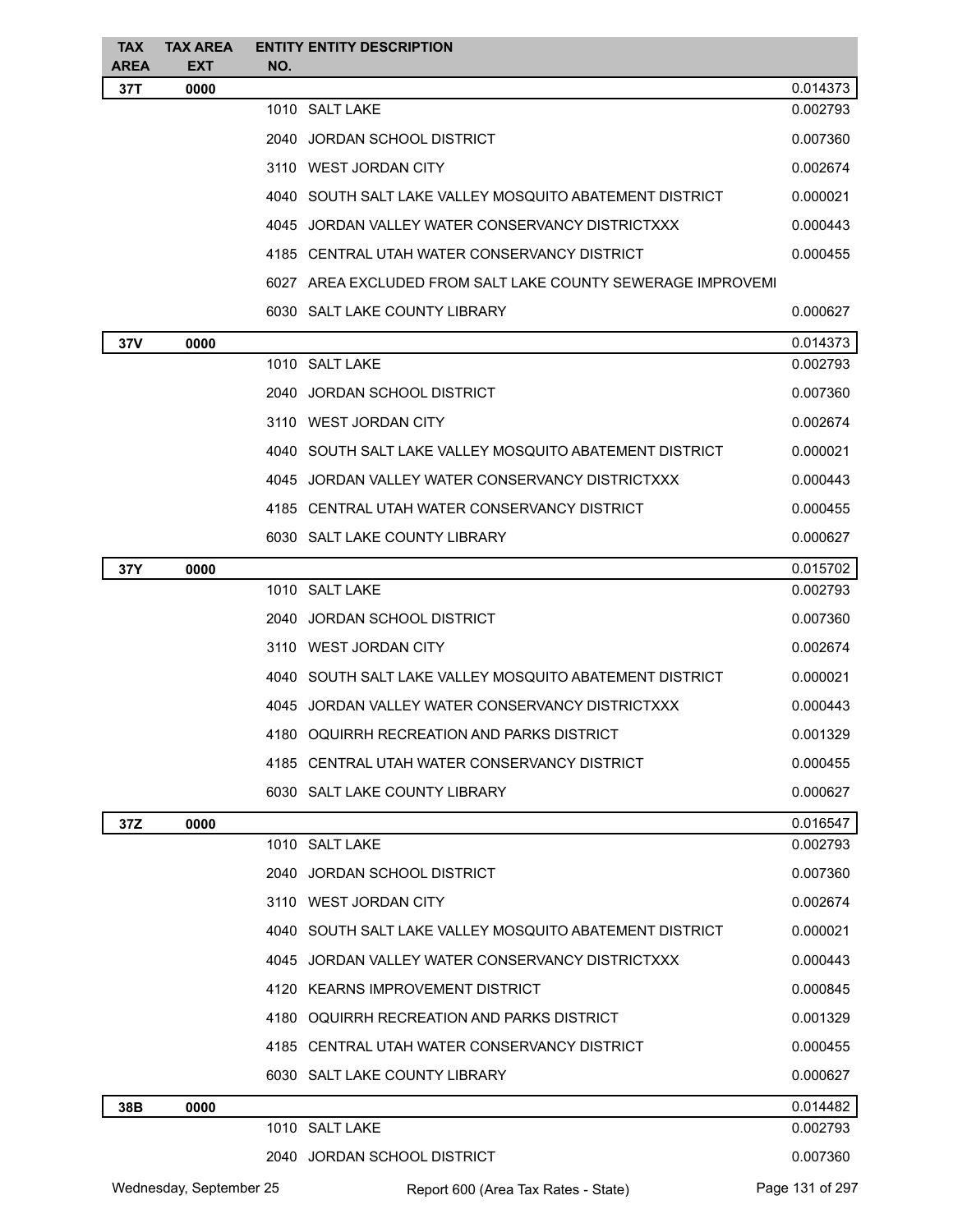| <b>TAX</b>  | <b>TAX AREA</b> | <b>ENTITY ENTITY DESCRIPTION</b>                        |                      |
|-------------|-----------------|---------------------------------------------------------|----------------------|
| <b>AREA</b> | EXT             | NO.<br>3090 SOUTH JORDAN                                | 0.002376             |
|             |                 | 4040 SOUTH SALT LAKE VALLEY MOSQUITO ABATEMENT DISTRICT |                      |
|             |                 |                                                         | 0.000021             |
|             |                 | 4045 JORDAN VALLEY WATER CONSERVANCY DISTRICTXXX        | 0.000443             |
|             |                 | 4150 SOUTH VALLEY SEWER DISTRICT                        | 0.000407             |
|             |                 | 4185 CENTRAL UTAH WATER CONSERVANCY DISTRICT            | 0.000455             |
|             |                 | 6030 SALT LAKE COUNTY LIBRARY                           | 0.000627             |
| 38C         | 0000            | 1010 SALT LAKE                                          | 0.014530<br>0.002793 |
|             |                 | 2040 JORDAN SCHOOL DISTRICT                             | 0.007360             |
|             |                 | 3090 SOUTH JORDAN                                       | 0.002376             |
|             |                 | 4040 SOUTH SALT LAKE VALLEY MOSQUITO ABATEMENT DISTRICT | 0.000021             |
|             |                 | 4045 JORDAN VALLEY WATER CONSERVANCY DISTRICTXXX        | 0.000443             |
|             |                 | 4150 SOUTH VALLEY SEWER DISTRICT                        | 0.000407             |
|             |                 | 4160 CRESENT CEMETERY MAINTENANCE DISTRICT              | 0.000048             |
|             |                 | 4185 CENTRAL UTAH WATER CONSERVANCY DISTRICT            | 0.000455             |
|             |                 | 6030 SALT LAKE COUNTY LIBRARY                           | 0.000627             |
|             |                 |                                                         |                      |
| 38D         | 0000            | 1010 SALT LAKE                                          | 0.014530<br>0.002793 |
|             |                 | 2040 JORDAN SCHOOL DISTRICT                             | 0.007360             |
|             |                 | 3090 SOUTH JORDAN                                       | 0.002376             |
|             |                 | 4040 SOUTH SALT LAKE VALLEY MOSQUITO ABATEMENT DISTRICT | 0.000021             |
|             |                 | 4045 JORDAN VALLEY WATER CONSERVANCY DISTRICTXXX        | 0.000443             |
|             |                 | 4150 SOUTH VALLEY SEWER DISTRICT                        | 0.000407             |
|             |                 | 4160 CRESENT CEMETERY MAINTENANCE DISTRICT              | 0.000048             |
|             |                 | 4185 CENTRAL UTAH WATER CONSERVANCY DISTRICT            | 0.000455             |
|             |                 | 6030 SALT LAKE COUNTY LIBRARY                           | 0.000627             |
| 38E         | 0000            |                                                         | 0.014482             |
|             |                 | 1010 SALT LAKE                                          | 0.002793             |
|             |                 | 2040 JORDAN SCHOOL DISTRICT                             | 0.007360             |
|             |                 | 3090 SOUTH JORDAN                                       | 0.002376             |
|             |                 | 4040 SOUTH SALT LAKE VALLEY MOSQUITO ABATEMENT DISTRICT | 0.000021             |
|             |                 | 4045 JORDAN VALLEY WATER CONSERVANCY DISTRICTXXX        | 0.000443             |
|             |                 | 4150 SOUTH VALLEY SEWER DISTRICT                        | 0.000407             |
|             |                 | 4185 CENTRAL UTAH WATER CONSERVANCY DISTRICT            | 0.000455             |
|             |                 | 6030 SALT LAKE COUNTY LIBRARY                           | 0.000627             |
| 38F         | 0000            |                                                         | 0.014482             |
|             |                 | 1010 SALT LAKE                                          | 0.002793             |
|             |                 | 2040 JORDAN SCHOOL DISTRICT                             | 0.007360             |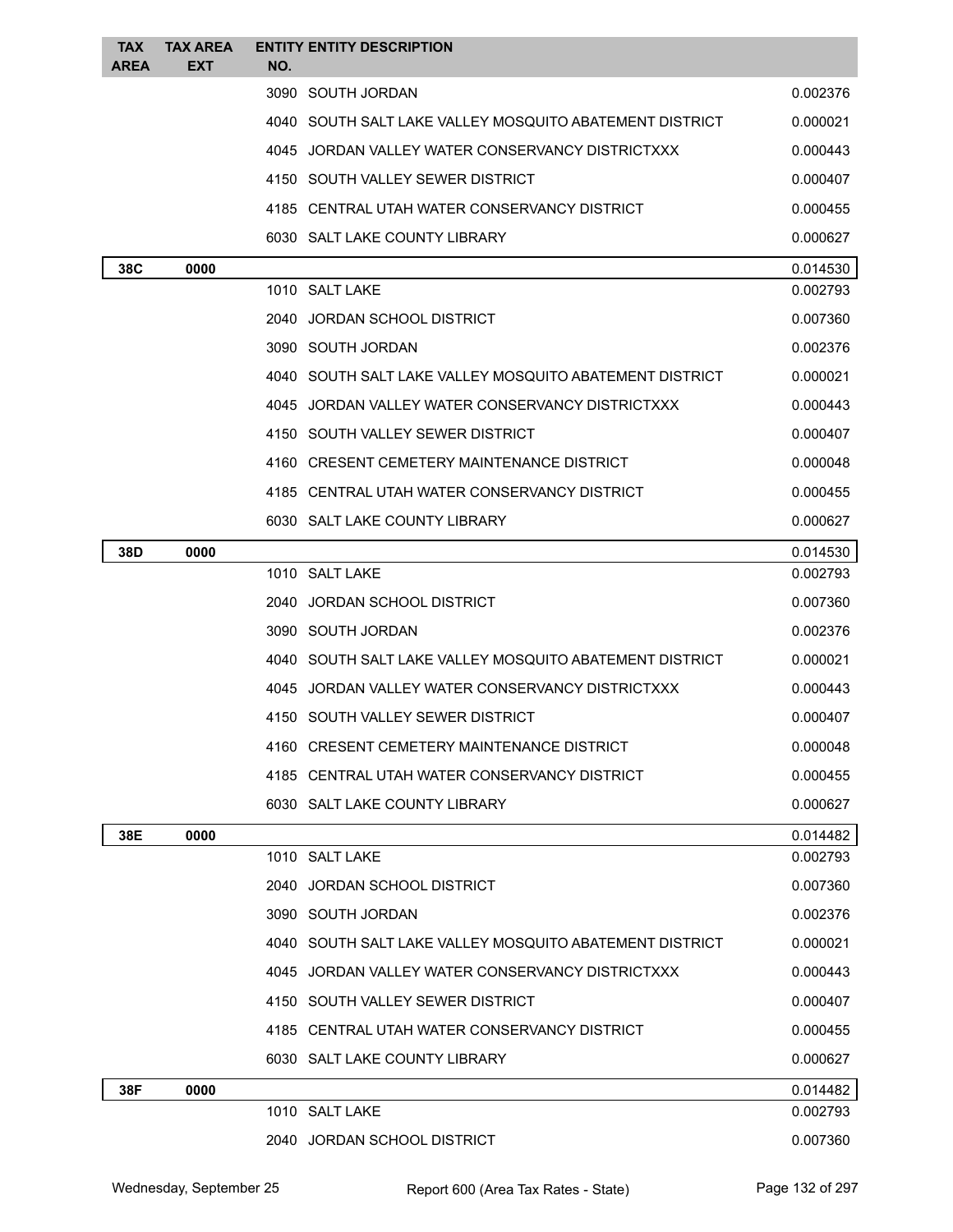| <b>TAX</b><br><b>AREA</b> | <b>TAX AREA</b><br><b>EXT</b> | <b>ENTITY ENTITY DESCRIPTION</b><br>NO.                 |          |
|---------------------------|-------------------------------|---------------------------------------------------------|----------|
|                           |                               | 3090 SOUTH JORDAN                                       | 0.002376 |
|                           |                               | 4040 SOUTH SALT LAKE VALLEY MOSQUITO ABATEMENT DISTRICT | 0.000021 |
|                           |                               | 4045 JORDAN VALLEY WATER CONSERVANCY DISTRICTXXX        | 0.000443 |
|                           |                               | 4150 SOUTH VALLEY SEWER DISTRICT                        | 0.000407 |
|                           |                               | 4185 CENTRAL UTAH WATER CONSERVANCY DISTRICT            | 0.000455 |
|                           |                               | 6030 SALT LAKE COUNTY LIBRARY                           | 0.000627 |
| 38G                       | 0000                          |                                                         | 0.014482 |
|                           |                               | 1010 SALT LAKE                                          | 0.002793 |
|                           |                               | 2040 JORDAN SCHOOL DISTRICT                             | 0.007360 |
|                           |                               | 3090 SOUTH JORDAN                                       | 0.002376 |
|                           |                               | 4040 SOUTH SALT LAKE VALLEY MOSQUITO ABATEMENT DISTRICT | 0.000021 |
|                           |                               | 4045 JORDAN VALLEY WATER CONSERVANCY DISTRICTXXX        | 0.000443 |
|                           |                               | 4150 SOUTH VALLEY SEWER DISTRICT                        | 0.000407 |
|                           |                               | 4185 CENTRAL UTAH WATER CONSERVANCY DISTRICT            | 0.000455 |
|                           |                               | 6030 SALT LAKE COUNTY LIBRARY                           | 0.000627 |
| 38H                       | 0000                          |                                                         | 0.014482 |
|                           |                               | 1010 SALT LAKE                                          | 0.002793 |
|                           |                               | 2040 JORDAN SCHOOL DISTRICT                             | 0.007360 |
|                           |                               | 3090 SOUTH JORDAN                                       | 0.002376 |
|                           |                               | 4040 SOUTH SALT LAKE VALLEY MOSQUITO ABATEMENT DISTRICT | 0.000021 |
|                           |                               | 4045 JORDAN VALLEY WATER CONSERVANCY DISTRICTXXX        | 0.000443 |
|                           |                               | 4150 SOUTH VALLEY SEWER DISTRICT                        | 0.000407 |
|                           |                               | 4185 CENTRAL UTAH WATER CONSERVANCY DISTRICT            | 0.000455 |
|                           |                               | 6030 SALT LAKE COUNTY LIBRARY                           | 0.000627 |
| <b>381</b>                | 0000                          |                                                         | 0.014482 |
|                           |                               | 1010 SALT LAKE                                          | 0.002793 |
|                           |                               | 2040 JORDAN SCHOOL DISTRICT                             | 0.007360 |
|                           |                               | 3090 SOUTH JORDAN                                       | 0.002376 |
|                           |                               | 4040 SOUTH SALT LAKE VALLEY MOSQUITO ABATEMENT DISTRICT | 0.000021 |
|                           |                               | 4045 JORDAN VALLEY WATER CONSERVANCY DISTRICTXXX        | 0.000443 |
|                           |                               | 4150 SOUTH VALLEY SEWER DISTRICT                        | 0.000407 |
|                           |                               | 4185 CENTRAL UTAH WATER CONSERVANCY DISTRICT            | 0.000455 |
|                           |                               | 6030 SALT LAKE COUNTY LIBRARY                           | 0.000627 |
| 38J                       | 0000                          |                                                         | 0.014482 |
|                           |                               | 1010 SALT LAKE                                          | 0.002793 |
|                           |                               | 2040 JORDAN SCHOOL DISTRICT                             | 0.007360 |
|                           |                               | 3090 SOUTH JORDAN                                       | 0.002376 |
|                           |                               | 4040 SOUTH SALT LAKE VALLEY MOSQUITO ABATEMENT DISTRICT | 0.000021 |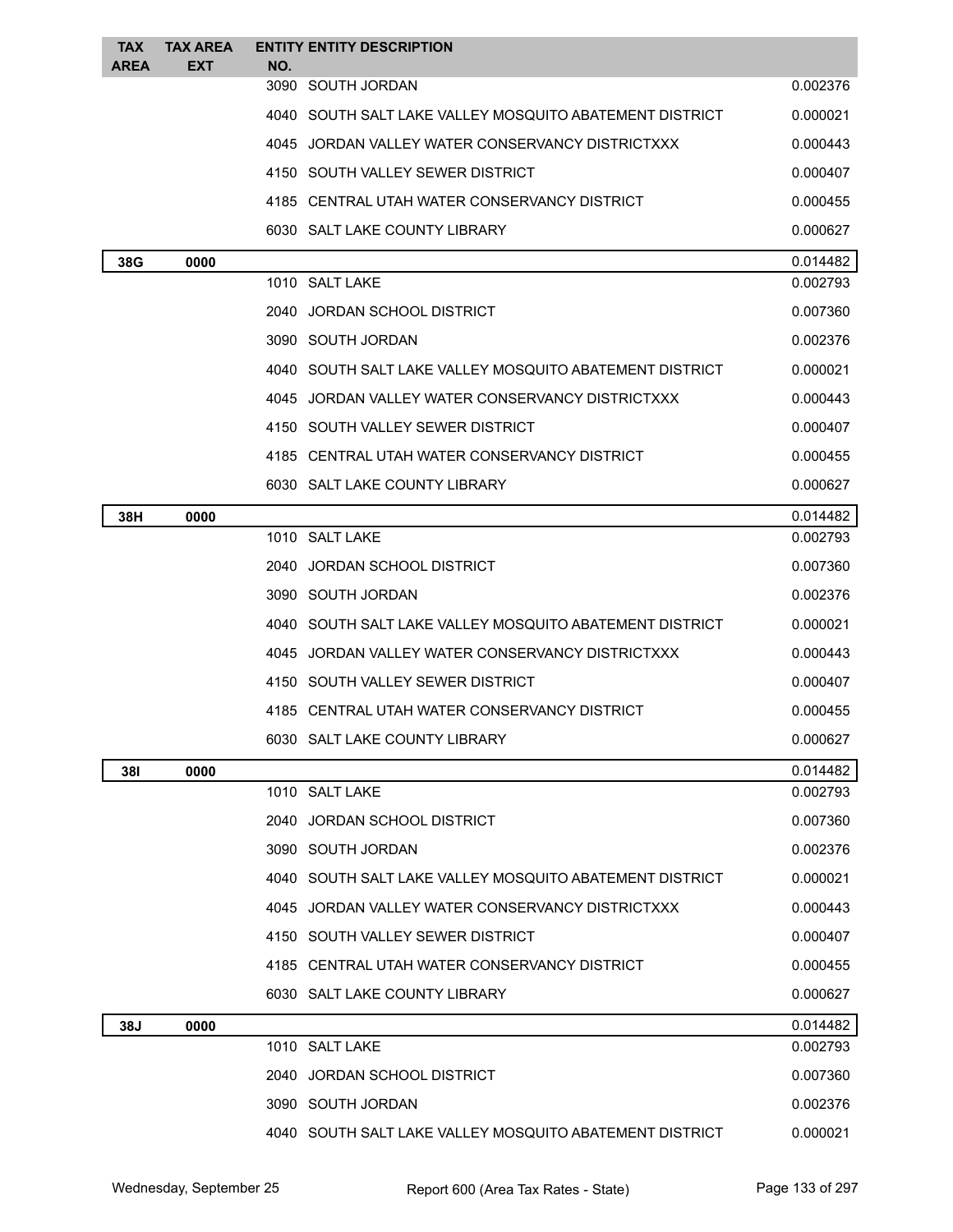| <b>TAX</b><br><b>AREA</b> | <b>TAX AREA</b><br><b>EXT</b> | NO. | <b>ENTITY ENTITY DESCRIPTION</b>                        |          |
|---------------------------|-------------------------------|-----|---------------------------------------------------------|----------|
|                           |                               |     | 4045 JORDAN VALLEY WATER CONSERVANCY DISTRICTXXX        | 0.000443 |
|                           |                               |     | 4150 SOUTH VALLEY SEWER DISTRICT                        | 0.000407 |
|                           |                               |     | 4185 CENTRAL UTAH WATER CONSERVANCY DISTRICT            | 0.000455 |
|                           |                               |     | 6030 SALT LAKE COUNTY LIBRARY                           | 0.000627 |
| 39E                       | 0000                          |     |                                                         | 0.014530 |
|                           |                               |     | 1010 SALT LAKE                                          | 0.002793 |
|                           |                               |     | 2040 JORDAN SCHOOL DISTRICT                             | 0.007360 |
|                           |                               |     | 3090 SOUTH JORDAN                                       | 0.002376 |
|                           |                               |     | 4040 SOUTH SALT LAKE VALLEY MOSQUITO ABATEMENT DISTRICT | 0.000021 |
|                           |                               |     | 4045 JORDAN VALLEY WATER CONSERVANCY DISTRICTXXX        | 0.000443 |
|                           |                               |     | 4150 SOUTH VALLEY SEWER DISTRICT                        | 0.000407 |
|                           |                               |     | 4160 CRESENT CEMETERY MAINTENANCE DISTRICT              | 0.000048 |
|                           |                               |     | 4185 CENTRAL UTAH WATER CONSERVANCY DISTRICT            | 0.000455 |
|                           |                               |     | 6030 SALT LAKE COUNTY LIBRARY                           | 0.000627 |
| 39G                       | 0000                          |     |                                                         | 0.014530 |
|                           |                               |     | 1010 SALT LAKE                                          | 0.002793 |
|                           |                               |     | 2040 JORDAN SCHOOL DISTRICT                             | 0.007360 |
|                           |                               |     | 3090 SOUTH JORDAN                                       | 0.002376 |
|                           |                               |     | 4040 SOUTH SALT LAKE VALLEY MOSQUITO ABATEMENT DISTRICT | 0.000021 |
|                           |                               |     | 4045 JORDAN VALLEY WATER CONSERVANCY DISTRICTXXX        | 0.000443 |
|                           |                               |     | 4150 SOUTH VALLEY SEWER DISTRICT                        | 0.000407 |
|                           |                               |     | 4160 CRESENT CEMETERY MAINTENANCE DISTRICT              | 0.000048 |
|                           |                               |     | 4185 CENTRAL UTAH WATER CONSERVANCY DISTRICT            | 0.000455 |
|                           |                               |     | 6030 SALT LAKE COUNTY LIBRARY                           | 0.000627 |
| 39H                       | 0000                          |     |                                                         | 0.014530 |
|                           |                               |     | 1010 SALT LAKE                                          | 0.002793 |
|                           |                               |     | 2040 JORDAN SCHOOL DISTRICT                             | 0.007360 |
|                           |                               |     | 3090 SOUTH JORDAN                                       | 0.002376 |
|                           |                               |     | 4040 SOUTH SALT LAKE VALLEY MOSQUITO ABATEMENT DISTRICT | 0.000021 |
|                           |                               |     | 4045 JORDAN VALLEY WATER CONSERVANCY DISTRICTXXX        | 0.000443 |
|                           |                               |     | 4150 SOUTH VALLEY SEWER DISTRICT                        | 0.000407 |
|                           |                               |     | 4160 CRESENT CEMETERY MAINTENANCE DISTRICT              | 0.000048 |
|                           |                               |     | 4185 CENTRAL UTAH WATER CONSERVANCY DISTRICT            | 0.000455 |
|                           |                               |     | 6030 SALT LAKE COUNTY LIBRARY                           | 0.000627 |
| 391                       | 0000                          |     |                                                         | 0.014530 |
|                           |                               |     | 1010 SALT LAKE                                          | 0.002793 |
|                           |                               |     | 2040 JORDAN SCHOOL DISTRICT                             | 0.007360 |
|                           |                               |     | 3090 SOUTH JORDAN                                       | 0.002376 |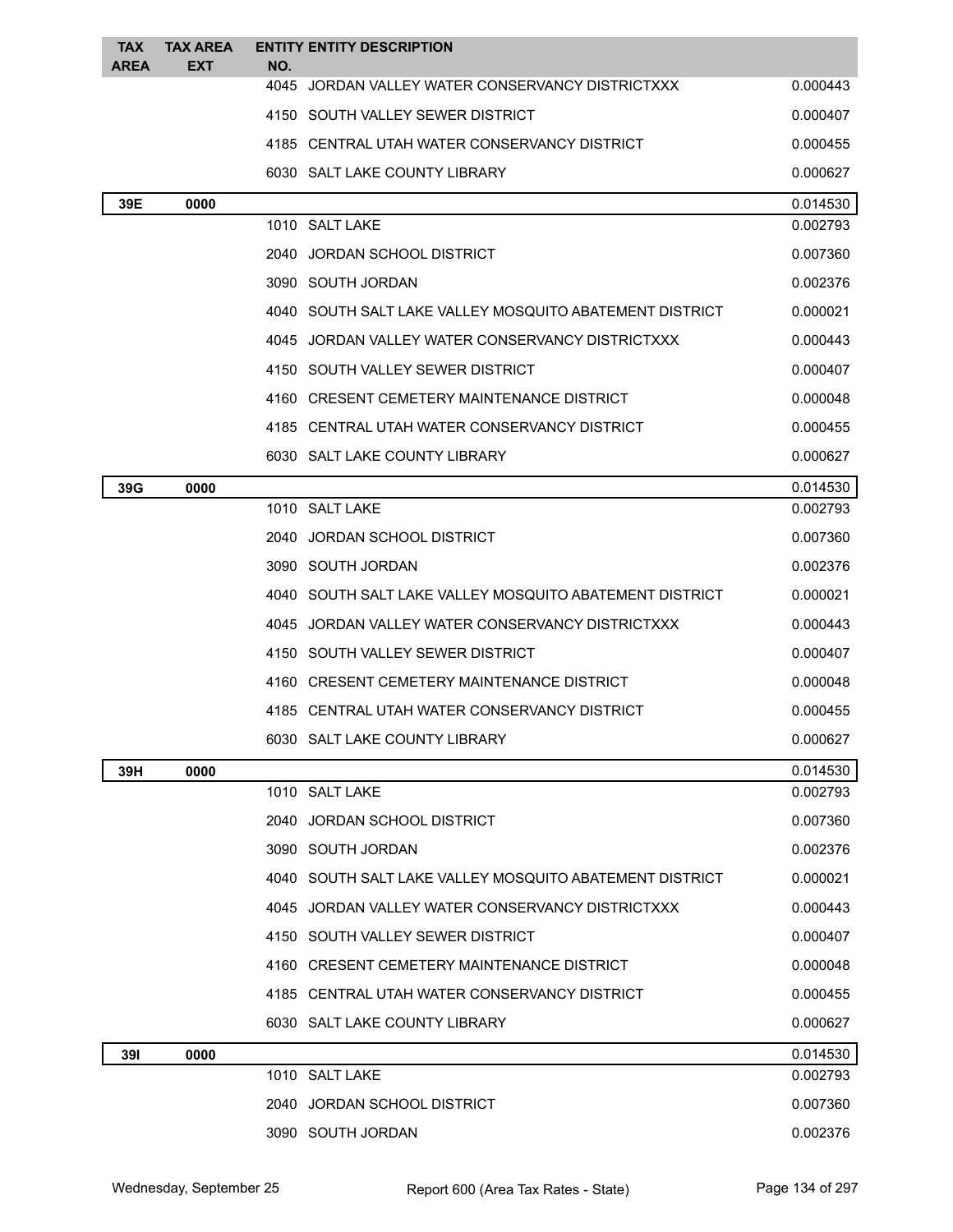| <b>TAX</b><br><b>AREA</b> | <b>TAX AREA</b><br><b>EXT</b> | <b>ENTITY ENTITY DESCRIPTION</b><br>NO.                 |          |
|---------------------------|-------------------------------|---------------------------------------------------------|----------|
|                           |                               | 4040 SOUTH SALT LAKE VALLEY MOSQUITO ABATEMENT DISTRICT | 0.000021 |
|                           |                               | 4045 JORDAN VALLEY WATER CONSERVANCY DISTRICTXXX        | 0.000443 |
|                           |                               | 4150 SOUTH VALLEY SEWER DISTRICT                        | 0.000407 |
|                           |                               | 4160 CRESENT CEMETERY MAINTENANCE DISTRICT              | 0.000048 |
|                           |                               | 4185 CENTRAL UTAH WATER CONSERVANCY DISTRICT            | 0.000455 |
|                           |                               | 6030 SALT LAKE COUNTY LIBRARY                           | 0.000627 |
| 39J                       | 0000                          |                                                         | 0.014087 |
|                           |                               | 1010 SALT LAKE                                          | 0.002793 |
|                           |                               | 2040 JORDAN SCHOOL DISTRICT                             | 0.007360 |
|                           |                               | 3090 SOUTH JORDAN                                       | 0.002376 |
|                           |                               | 4040 SOUTH SALT LAKE VALLEY MOSQUITO ABATEMENT DISTRICT | 0.000021 |
|                           |                               | 4150 SOUTH VALLEY SEWER DISTRICT                        | 0.000407 |
|                           |                               | 4160 CRESENT CEMETERY MAINTENANCE DISTRICT              | 0.000048 |
|                           |                               | 4185 CENTRAL UTAH WATER CONSERVANCY DISTRICT            | 0.000455 |
|                           |                               | 6030 SALT LAKE COUNTY LIBRARY                           | 0.000627 |
| 39K                       | 0000                          |                                                         | 0.014530 |
|                           |                               | 1010 SALT LAKE                                          | 0.002793 |
|                           |                               | 2040 JORDAN SCHOOL DISTRICT                             | 0.007360 |
|                           |                               | 3090 SOUTH JORDAN                                       | 0.002376 |
|                           |                               | 4040 SOUTH SALT LAKE VALLEY MOSQUITO ABATEMENT DISTRICT | 0.000021 |
|                           |                               | 4045 JORDAN VALLEY WATER CONSERVANCY DISTRICTXXX        | 0.000443 |
|                           |                               | 4150 SOUTH VALLEY SEWER DISTRICT                        | 0.000407 |
|                           |                               | 4160 CRESENT CEMETERY MAINTENANCE DISTRICT              | 0.000048 |
|                           |                               | 4185 CENTRAL UTAH WATER CONSERVANCY DISTRICT            | 0.000455 |
|                           |                               | 6030 SALT LAKE COUNTY LIBRARY                           | 0.000627 |
| 39L                       | 0000                          |                                                         | 0.014039 |
|                           |                               | 1010 SALT LAKE                                          | 0.002793 |
|                           |                               | 2040 JORDAN SCHOOL DISTRICT                             | 0.007360 |
|                           |                               | 3090 SOUTH JORDAN                                       | 0.002376 |
|                           |                               | 4040 SOUTH SALT LAKE VALLEY MOSQUITO ABATEMENT DISTRICT | 0.000021 |
|                           |                               | 4150 SOUTH VALLEY SEWER DISTRICT                        | 0.000407 |
|                           |                               | 4185 CENTRAL UTAH WATER CONSERVANCY DISTRICT            | 0.000455 |
|                           |                               | 6030 SALT LAKE COUNTY LIBRARY                           | 0.000627 |
| 40D                       | 0000                          |                                                         | 0.013379 |
|                           |                               | 1010 SALT LAKE                                          | 0.002793 |
|                           |                               | 2045 CANYONS SCHOOL DISTRICT                            | 0.007111 |
|                           |                               | 3010 ALTA                                               | 0.001065 |
|                           |                               | 4040 SOUTH SALT LAKE VALLEY MOSQUITO ABATEMENT DISTRICT | 0.000021 |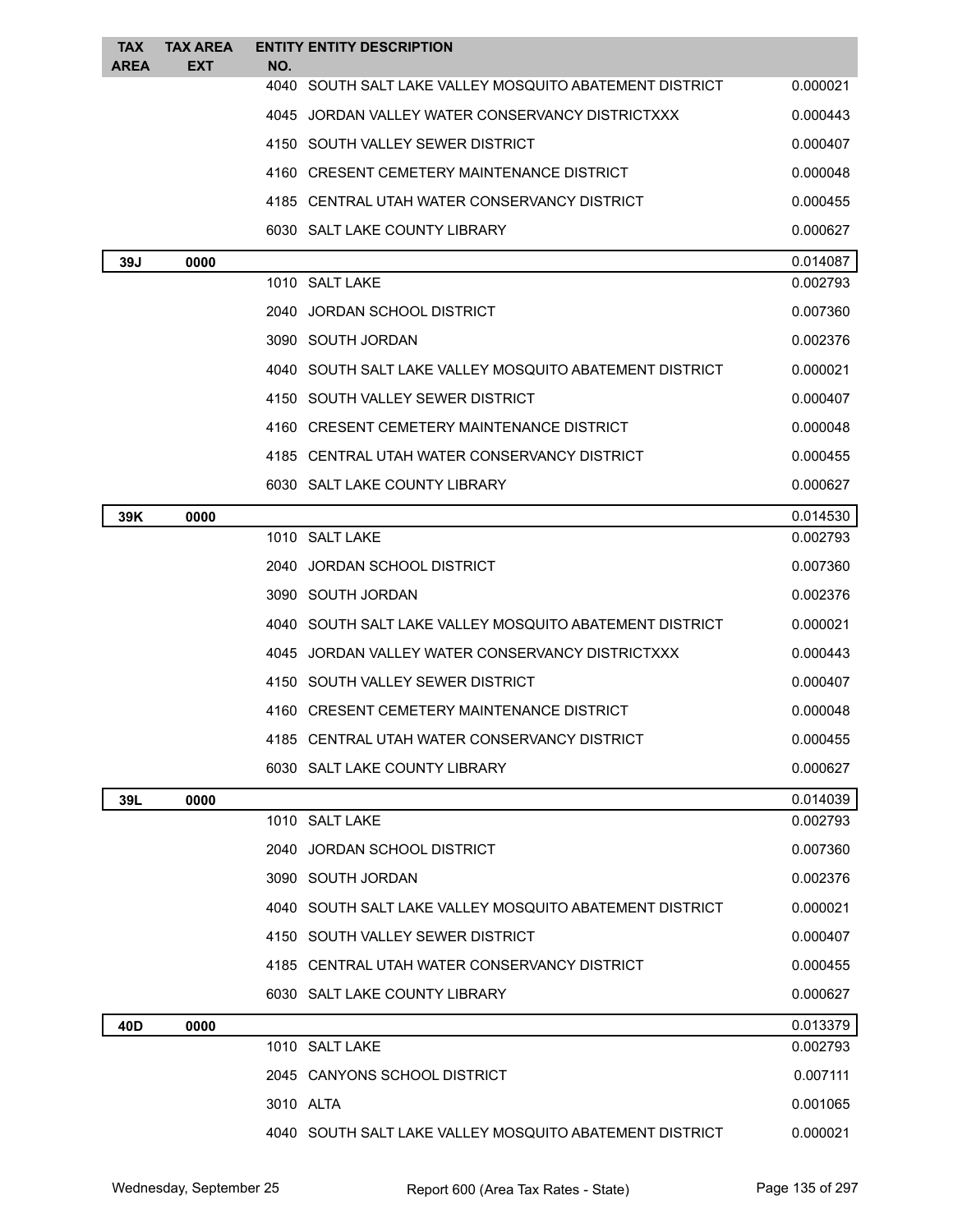| <b>TAX</b><br><b>AREA</b> | <b>TAX AREA</b><br><b>EXT</b> | NO. | <b>ENTITY ENTITY DESCRIPTION</b>                        |          |
|---------------------------|-------------------------------|-----|---------------------------------------------------------|----------|
|                           |                               |     | 4185 CENTRAL UTAH WATER CONSERVANCY DISTRICT            | 0.000455 |
|                           |                               |     | 4260 ALTA SPECIAL SERVICE DISTRICT                      |          |
|                           |                               |     | 6030 SALT LAKE COUNTY LIBRARY                           | 0.000627 |
|                           |                               |     | 6060 JORDAN/CANYON SCHOOL DISTRICT DEBT SERVICE AREA    | 0.001307 |
| 40G                       | 0000                          |     |                                                         | 0.016467 |
|                           |                               |     | 1010 SALT LAKE                                          | 0.002793 |
|                           |                               |     | 2045 CANYONS SCHOOL DISTRICT                            | 0.007111 |
|                           |                               |     | 4040 SOUTH SALT LAKE VALLEY MOSQUITO ABATEMENT DISTRICT | 0.000021 |
|                           |                               |     | 4130 LITTLE COTTONWOOD IMPROVEMENT DISTRICT             |          |
|                           |                               |     | 4185 CENTRAL UTAH WATER CONSERVANCY DISTRICT            | 0.000455 |
|                           |                               |     | 4210 SALT LAKE COUNTY SPECAIL SERVICE DISTRICT NO 1     |          |
|                           |                               |     | 4220 SALT LAKE COUNTY MUNICIPAL-TYPE SERVICES DISTRICT  | 0.000075 |
|                           |                               |     | 4320 SALT LAKE VALLEY FIRE SERVICE AREA                 | 0.002079 |
|                           |                               |     | 4340 SALT LAKE VALLEY LAW ENFORCEMENT SERVICE AREA      | 0.001999 |
|                           |                               |     | 6030 SALT LAKE COUNTY LIBRARY                           | 0.000627 |
|                           |                               |     | 6060 JORDAN/CANYON SCHOOL DISTRICT DEBT SERVICE AREA    | 0.001307 |
| 401                       | 0000                          |     |                                                         | 0.013482 |
|                           |                               |     | 1010 SALT LAKE                                          | 0.002793 |
|                           |                               |     | 2045 CANYONS SCHOOL DISTRICT                            | 0.007111 |
|                           |                               |     | 3010 ALTA                                               | 0.001065 |
|                           |                               |     | 4040 SOUTH SALT LAKE VALLEY MOSQUITO ABATEMENT DISTRICT | 0.000021 |
|                           |                               |     | 4185 CENTRAL UTAH WATER CONSERVANCY DISTRICT            | 0.000455 |
|                           |                               |     | 4190 SALT LAKE COUNTY SERVICE AREA 3 - SNOWBIRD         | 0.000103 |
|                           |                               |     | 6030 SALT LAKE COUNTY LIBRARY                           | 0.000627 |
|                           |                               |     | 6060 JORDAN/CANYON SCHOOL DISTRICT DEBT SERVICE AREA    | 0.001307 |
| 40K                       | 0000                          |     |                                                         | 0.016467 |
|                           |                               |     | 1010 SALT LAKE                                          | 0.002793 |
|                           |                               |     | 2045 CANYONS SCHOOL DISTRICT                            | 0.007111 |
|                           |                               |     | 4040 SOUTH SALT LAKE VALLEY MOSQUITO ABATEMENT DISTRICT | 0.000021 |
|                           |                               |     | 4185 CENTRAL UTAH WATER CONSERVANCY DISTRICT            | 0.000455 |
|                           |                               |     | 4210 SALT LAKE COUNTY SPECAIL SERVICE DISTRICT NO 1     |          |
|                           |                               |     | 4220 SALT LAKE COUNTY MUNICIPAL-TYPE SERVICES DISTRICT  | 0.000075 |
|                           |                               |     | 4230 BIG COTTONWOOD CANYON IMPROVEMENT DISTRICT         |          |
|                           |                               |     | 4320 SALT LAKE VALLEY FIRE SERVICE AREA                 | 0.002079 |
|                           |                               |     | 4340 SALT LAKE VALLEY LAW ENFORCEMENT SERVICE AREA      | 0.001999 |
|                           |                               |     | 6030 SALT LAKE COUNTY LIBRARY                           | 0.000627 |
|                           |                               |     | 6060 JORDAN/CANYON SCHOOL DISTRICT DEBT SERVICE AREA    | 0.001307 |
| 40L                       | 0000                          |     |                                                         | 0.013482 |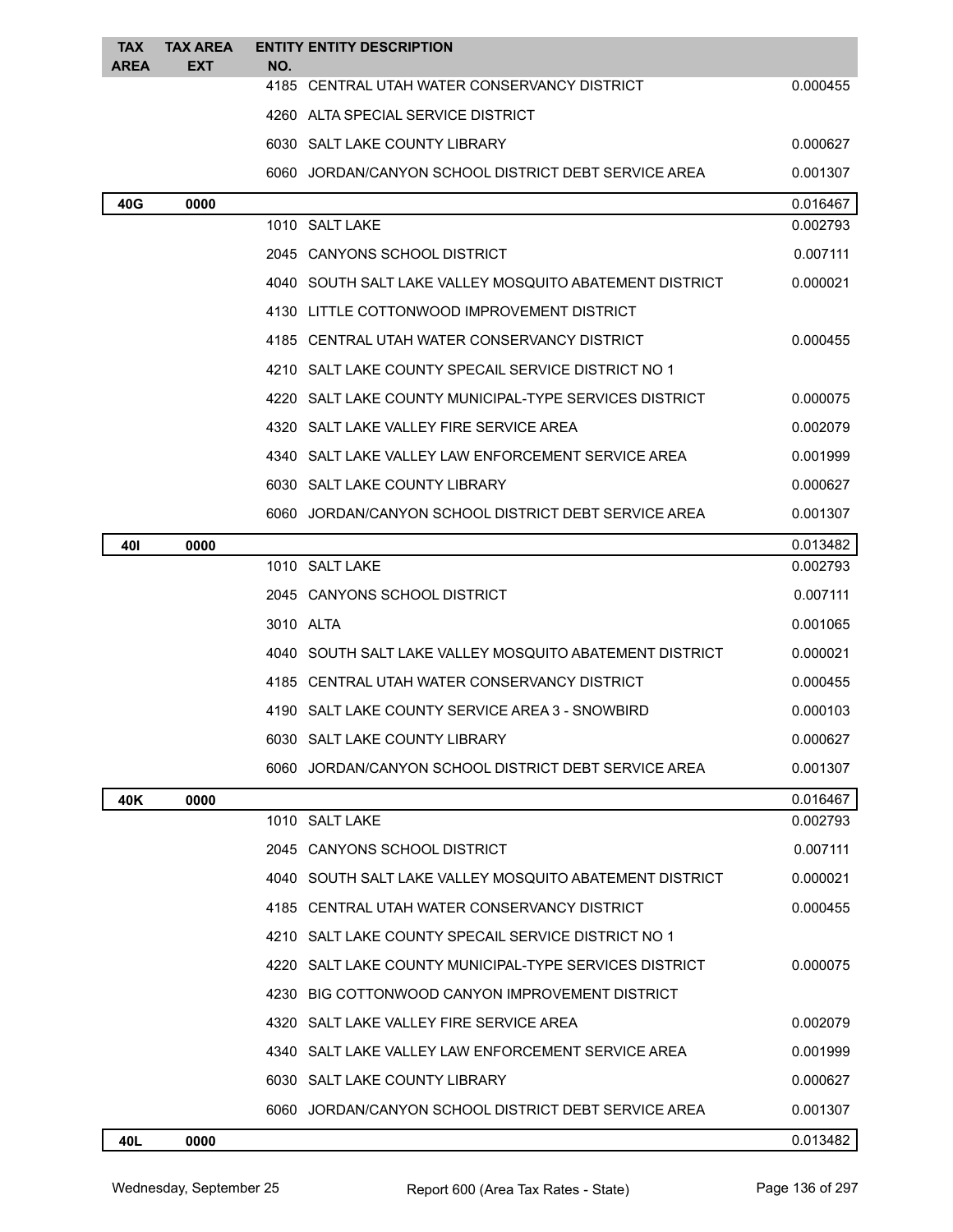| <b>TAX</b><br><b>AREA</b> | <b>TAX AREA</b><br><b>EXT</b> | NO.            | <b>ENTITY ENTITY DESCRIPTION</b>                        |          |
|---------------------------|-------------------------------|----------------|---------------------------------------------------------|----------|
|                           |                               | 1010 SALT LAKE |                                                         | 0.002793 |
|                           |                               |                | 2045 CANYONS SCHOOL DISTRICT                            | 0.007111 |
|                           |                               | 3010 ALTA      |                                                         | 0.001065 |
|                           |                               |                | 4040 SOUTH SALT LAKE VALLEY MOSQUITO ABATEMENT DISTRICT | 0.000021 |
|                           |                               |                | 4130 LITTLE COTTONWOOD IMPROVEMENT DISTRICT             |          |
|                           |                               |                | 4185 CENTRAL UTAH WATER CONSERVANCY DISTRICT            | 0.000455 |
|                           |                               |                | 4190 SALT LAKE COUNTY SERVICE AREA 3 - SNOWBIRD         | 0.000103 |
|                           |                               |                | 6030 SALT LAKE COUNTY LIBRARY                           | 0.000627 |
|                           |                               |                | 6060 JORDAN/CANYON SCHOOL DISTRICT DEBT SERVICE AREA    | 0.001307 |
| 40P                       | 0000                          |                |                                                         | 0.016570 |
|                           |                               | 1010 SALT LAKE |                                                         | 0.002793 |
|                           |                               |                | 2045 CANYONS SCHOOL DISTRICT                            | 0.007111 |
|                           |                               |                | 4040 SOUTH SALT LAKE VALLEY MOSQUITO ABATEMENT DISTRICT | 0.000021 |
|                           |                               |                | 4130 LITTLE COTTONWOOD IMPROVEMENT DISTRICT             |          |
|                           |                               |                | 4185 CENTRAL UTAH WATER CONSERVANCY DISTRICT            | 0.000455 |
|                           |                               |                | 4190 SALT LAKE COUNTY SERVICE AREA 3 - SNOWBIRD         | 0.000103 |
|                           |                               |                | 4210 SALT LAKE COUNTY SPECAIL SERVICE DISTRICT NO 1     |          |
|                           |                               |                | 4220 SALT LAKE COUNTY MUNICIPAL-TYPE SERVICES DISTRICT  | 0.000075 |
|                           |                               |                | 4320 SALT LAKE VALLEY FIRE SERVICE AREA                 | 0.002079 |
|                           |                               |                | 4340 SALT LAKE VALLEY LAW ENFORCEMENT SERVICE AREA      | 0.001999 |
|                           |                               |                | 6030 SALT LAKE COUNTY LIBRARY                           | 0.000627 |
|                           |                               |                | 6060 JORDAN/CANYON SCHOOL DISTRICT DEBT SERVICE AREA    | 0.001307 |
| 40R                       | 0000                          |                |                                                         | 0.016858 |
|                           |                               | 1010 SALT LAKE |                                                         | 0.002793 |
|                           |                               |                | 2045 CANYONS SCHOOL DISTRICT                            | 0.007111 |
|                           |                               |                | 4040 SOUTH SALT LAKE VALLEY MOSQUITO ABATEMENT DISTRICT | 0.000021 |
|                           |                               |                | 4060 SALT LAKE SUBURBAN SANITARY DISTRICT #1            | 0.000391 |
|                           |                               |                | 4185 CENTRAL UTAH WATER CONSERVANCY DISTRICT            | 0.000455 |
|                           |                               |                | 4210 SALT LAKE COUNTY SPECAIL SERVICE DISTRICT NO 1     |          |
|                           |                               |                | 4220 SALT LAKE COUNTY MUNICIPAL-TYPE SERVICES DISTRICT  | 0.000075 |
|                           |                               |                | 4320 SALT LAKE VALLEY FIRE SERVICE AREA                 | 0.002079 |
|                           |                               |                | 4340 SALT LAKE VALLEY LAW ENFORCEMENT SERVICE AREA      | 0.001999 |
|                           |                               |                | 6030 SALT LAKE COUNTY LIBRARY                           | 0.000627 |
|                           |                               |                | 6060 JORDAN/CANYON SCHOOL DISTRICT DEBT SERVICE AREA    | 0.001307 |
| 40U                       | 0000                          |                |                                                         | 0.013379 |
|                           |                               | 1010 SALT LAKE |                                                         | 0.002793 |
|                           |                               |                | 2045 CANYONS SCHOOL DISTRICT                            | 0.007111 |
|                           |                               | 3010 ALTA      |                                                         | 0.001065 |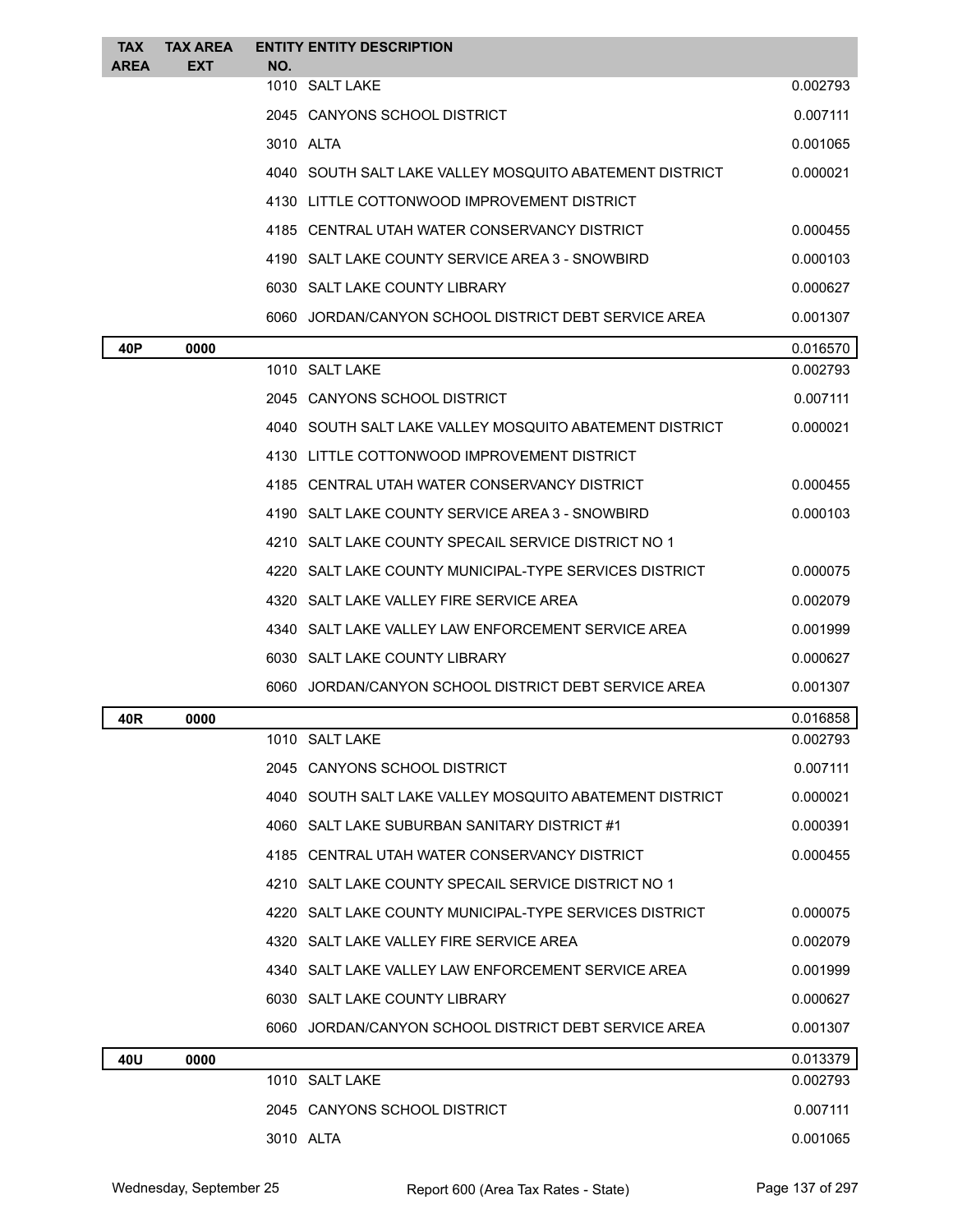| <b>TAX</b><br><b>AREA</b> | <b>TAX AREA</b><br><b>EXT</b> | <b>ENTITY ENTITY DESCRIPTION</b><br>NO.                  |          |
|---------------------------|-------------------------------|----------------------------------------------------------|----------|
|                           |                               | 4040 SOUTH SALT LAKE VALLEY MOSQUITO ABATEMENT DISTRICT  | 0.000021 |
|                           |                               | 4185 CENTRAL UTAH WATER CONSERVANCY DISTRICT             | 0.000455 |
|                           |                               | 6030 SALT LAKE COUNTY LIBRARY                            | 0.000627 |
|                           |                               | 6060 JORDAN/CANYON SCHOOL DISTRICT DEBT SERVICE AREA     | 0.001307 |
| 40W                       | 0000                          |                                                          | 0.013379 |
|                           |                               | 1010 SALT LAKE                                           | 0.002793 |
|                           |                               | 2045 CANYONS SCHOOL DISTRICT                             | 0.007111 |
|                           |                               | 3010 ALTA                                                | 0.001065 |
|                           |                               | 4040 SOUTH SALT LAKE VALLEY MOSQUITO ABATEMENT DISTRICT  | 0.000021 |
|                           |                               | 4130 LITTLE COTTONWOOD IMPROVEMENT DISTRICT              |          |
|                           |                               | 4185 CENTRAL UTAH WATER CONSERVANCY DISTRICT             | 0.000455 |
|                           |                               | 6030 SALT LAKE COUNTY LIBRARY                            | 0.000627 |
|                           |                               | 6060 JORDAN/CANYON SCHOOL DISTRICT DEBT SERVICE AREA     | 0.001307 |
| 41 B                      | 0000                          |                                                          | 0.018026 |
|                           |                               | 1010 SALT LAKE                                           | 0.002793 |
|                           |                               | 2040 JORDAN SCHOOL DISTRICT                              | 0.007360 |
|                           |                               | 4040 SOUTH SALT LAKE VALLEY MOSQUITO ABATEMENT DISTRICT  | 0.000021 |
|                           |                               | 4045 JORDAN VALLEY WATER CONSERVANCY DISTRICTXXX         | 0.000443 |
|                           |                               | 4120 KEARNS IMPROVEMENT DISTRICT                         | 0.000845 |
|                           |                               | 4180 OQUIRRH RECREATION AND PARKS DISTRICT               | 0.001329 |
|                           |                               | 4185 CENTRAL UTAH WATER CONSERVANCY DISTRICT             | 0.000455 |
|                           |                               | 4210 SALT LAKE COUNTY SPECAIL SERVICE DISTRICT NO 1      |          |
|                           |                               | 4220   SALT LAKE COUNTY MUNICIPAL-TYPE SERVICES DISTRICT | 0.000075 |
|                           |                               | 4320 SALT LAKE VALLEY FIRE SERVICE AREA                  | 0.002079 |
|                           |                               | 4340 SALT LAKE VALLEY LAW ENFORCEMENT SERVICE AREA       | 0.001999 |
|                           |                               | 6030 SALT LAKE COUNTY LIBRARY                            | 0.000627 |
| 41C                       | 0000                          |                                                          | 0.016362 |
|                           |                               | 1010 SALT LAKE                                           | 0.002793 |
|                           |                               | 2040 JORDAN SCHOOL DISTRICT                              | 0.007360 |
|                           |                               | 4040 SOUTH SALT LAKE VALLEY MOSQUITO ABATEMENT DISTRICT  | 0.000021 |
|                           |                               | 4100 COPPERTON IMPROVEMENT DISTRICT                      | 0.000953 |
|                           |                               | 4185 CENTRAL UTAH WATER CONSERVANCY DISTRICT             | 0.000455 |
|                           |                               | 4210 SALT LAKE COUNTY SPECAIL SERVICE DISTRICT NO 1      |          |
|                           |                               | 4220 SALT LAKE COUNTY MUNICIPAL-TYPE SERVICES DISTRICT   | 0.000075 |
|                           |                               | 4320 SALT LAKE VALLEY FIRE SERVICE AREA                  | 0.002079 |
|                           |                               | 4340 SALT LAKE VALLEY LAW ENFORCEMENT SERVICE AREA       | 0.001999 |
|                           |                               | 6030 SALT LAKE COUNTY LIBRARY                            | 0.000627 |
| 41F                       | 0000                          |                                                          | 0.015409 |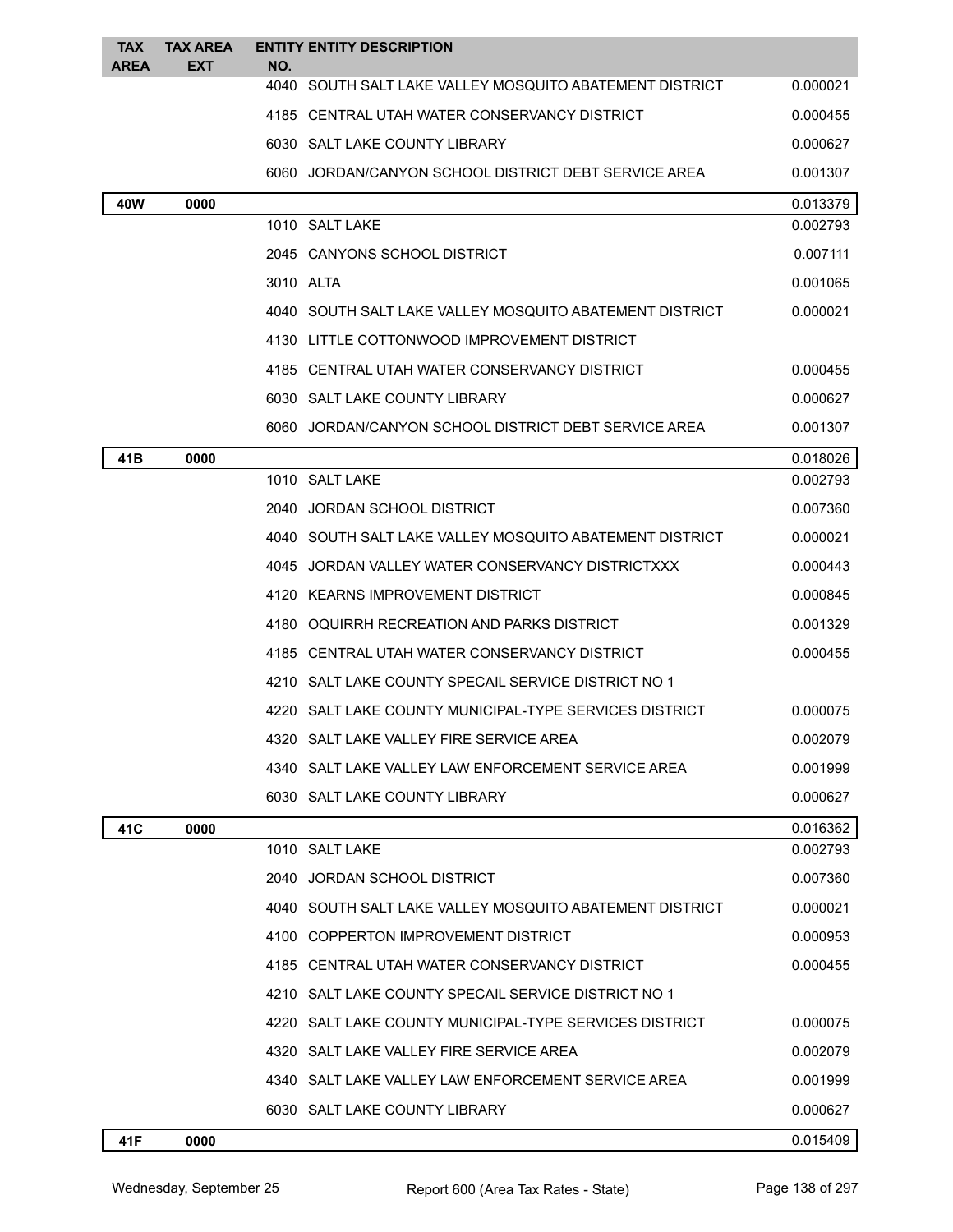| <b>TAX</b><br><b>AREA</b> | <b>TAX AREA</b><br><b>EXT</b> | NO.  | <b>ENTITY ENTITY DESCRIPTION</b>                           |          |
|---------------------------|-------------------------------|------|------------------------------------------------------------|----------|
|                           |                               |      | 1010 SALT LAKE                                             | 0.002793 |
|                           |                               |      | 2040 JORDAN SCHOOL DISTRICT                                | 0.007360 |
|                           |                               |      | 4040 SOUTH SALT LAKE VALLEY MOSQUITO ABATEMENT DISTRICT    | 0.000021 |
|                           |                               |      | 4185 CENTRAL UTAH WATER CONSERVANCY DISTRICT               | 0.000455 |
|                           |                               |      | 4210 SALT LAKE COUNTY SPECAIL SERVICE DISTRICT NO 1        |          |
|                           |                               |      | 4220 SALT LAKE COUNTY MUNICIPAL-TYPE SERVICES DISTRICT     | 0.000075 |
|                           |                               |      | 4320 SALT LAKE VALLEY FIRE SERVICE AREA                    | 0.002079 |
|                           |                               |      | 4340 SALT LAKE VALLEY LAW ENFORCEMENT SERVICE AREA         | 0.001999 |
|                           |                               |      | 6026 AREA EXCLUDED FROM SALT LAKE COUNTY WATER CONSERVANCY |          |
|                           |                               |      | 6030 SALT LAKE COUNTY LIBRARY                              | 0.000627 |
| 41G                       | 0000                          |      |                                                            | 0.016769 |
|                           |                               |      | 1010 SALT LAKE                                             | 0.002793 |
|                           |                               |      | 2040 JORDAN SCHOOL DISTRICT                                | 0.007360 |
|                           |                               |      | 4040 SOUTH SALT LAKE VALLEY MOSQUITO ABATEMENT DISTRICT    | 0.000021 |
|                           |                               |      | 4100 COPPERTON IMPROVEMENT DISTRICT                        | 0.000953 |
|                           |                               |      | 4150 SOUTH VALLEY SEWER DISTRICT                           | 0.000407 |
|                           |                               |      | 4185 CENTRAL UTAH WATER CONSERVANCY DISTRICT               | 0.000455 |
|                           |                               |      | 4210 SALT LAKE COUNTY SPECAIL SERVICE DISTRICT NO 1        |          |
|                           |                               | 4220 | SALT LAKE COUNTY MUNICIPAL-TYPE SERVICES DISTRICT          | 0.000075 |
|                           |                               |      | 4320 SALT LAKE VALLEY FIRE SERVICE AREA                    | 0.002079 |
|                           |                               |      | 4340 SALT LAKE VALLEY LAW ENFORCEMENT SERVICE AREA         | 0.001999 |
|                           |                               |      | 6030 SALT LAKE COUNTY LIBRARY                              | 0.000627 |
| 42A                       | 0000                          |      |                                                            | 0.016184 |
|                           |                               |      | 1010 SALT LAKE                                             | 0.002793 |
|                           |                               |      | 2040 JORDAN SCHOOL DISTRICT                                | 0.007360 |
|                           |                               |      | 3060 RIVERTON                                              | 0.000000 |
|                           |                               |      | 4040 SOUTH SALT LAKE VALLEY MOSQUITO ABATEMENT DISTRICT    | 0.000021 |
|                           |                               |      | 4045 JORDAN VALLEY WATER CONSERVANCY DISTRICTXXX           | 0.000443 |
|                           |                               |      | 4150 SOUTH VALLEY SEWER DISTRICT                           | 0.000407 |
|                           |                               |      | 4185 CENTRAL UTAH WATER CONSERVANCY DISTRICT               | 0.000455 |
|                           |                               |      | 4320 SALT LAKE VALLEY FIRE SERVICE AREA                    | 0.002079 |
|                           |                               |      | 4340 SALT LAKE VALLEY LAW ENFORCEMENT SERVICE AREA         | 0.001999 |
|                           |                               |      | 6030 SALT LAKE COUNTY LIBRARY                              | 0.000627 |
| 43C                       | 0000                          |      |                                                            | 0.017936 |
|                           |                               |      | 1010 SALT LAKE                                             | 0.002793 |
|                           |                               |      | 2045 CANYONS SCHOOL DISTRICT                               | 0.007111 |
|                           |                               |      | 4040 SOUTH SALT LAKE VALLEY MOSQUITO ABATEMENT DISTRICT    | 0.000021 |
|                           |                               |      | 4045 JORDAN VALLEY WATER CONSERVANCY DISTRICTXXX           | 0.000443 |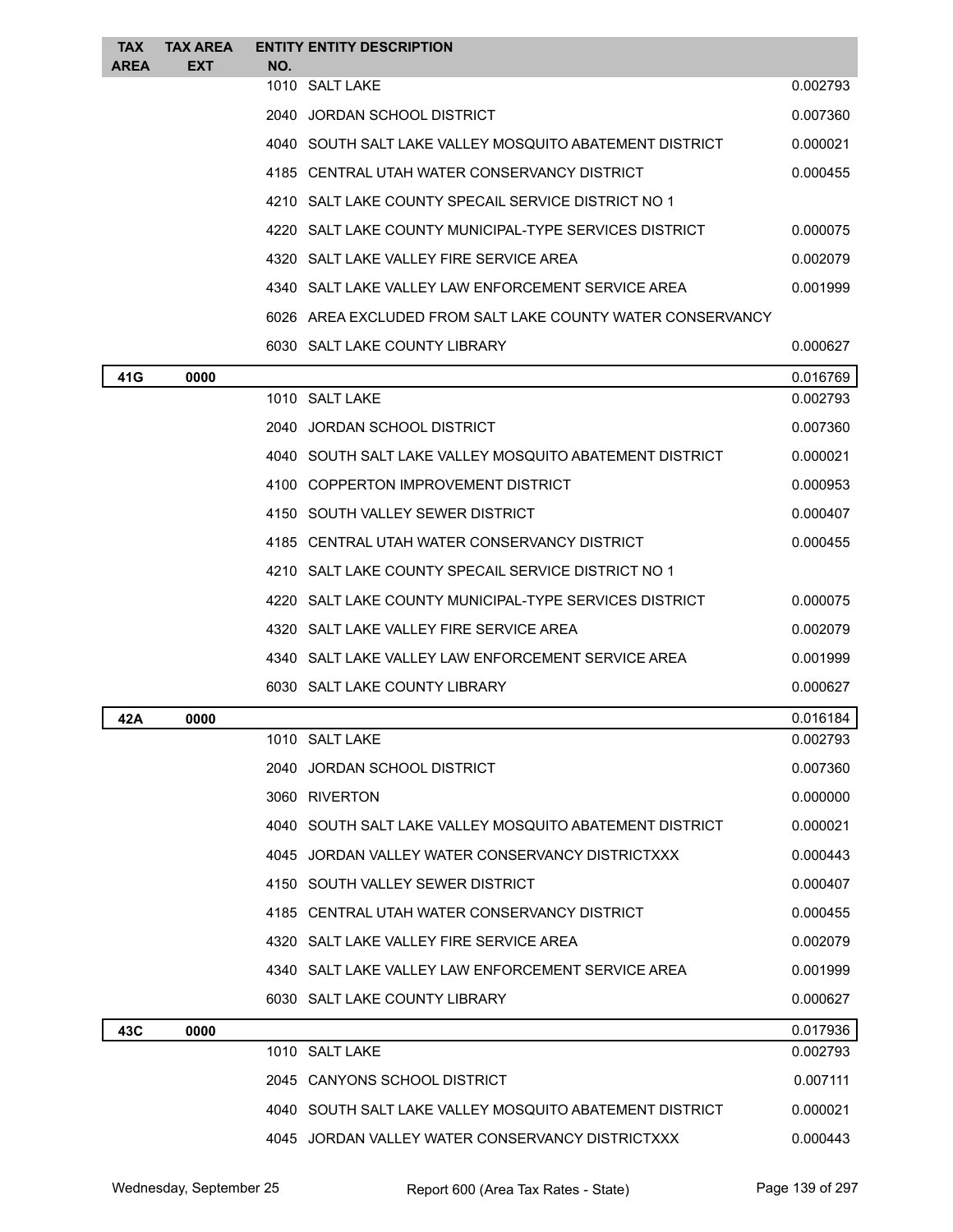| <b>TAX</b><br><b>AREA</b> | <b>TAX AREA</b><br>EXT | NO. | <b>ENTITY ENTITY DESCRIPTION</b>                                 |          |
|---------------------------|------------------------|-----|------------------------------------------------------------------|----------|
|                           |                        |     | 4140 SANDY SUBURBAN IMPROVEMENT DISTRICT                         | 0.001026 |
|                           |                        |     | 4185 CENTRAL UTAH WATER CONSERVANCY DISTRICT                     | 0.000455 |
|                           |                        |     | 4210 SALT LAKE COUNTY SPECAIL SERVICE DISTRICT NO 1              |          |
|                           |                        |     | 4220 SALT LAKE COUNTY MUNICIPAL-TYPE SERVICES DISTRICT           | 0.000075 |
|                           |                        |     | 4320 SALT LAKE VALLEY FIRE SERVICE AREA                          | 0.002079 |
|                           |                        |     | 4340 SALT LAKE VALLEY LAW ENFORCEMENT SERVICE AREA               | 0.001999 |
|                           |                        |     | 6030 SALT LAKE COUNTY LIBRARY                                    | 0.000627 |
|                           |                        |     | 6060 JORDAN/CANYON SCHOOL DISTRICT DEBT SERVICE AREA             | 0.001307 |
| 43E                       | 0000                   |     |                                                                  | 0.015568 |
|                           |                        |     | 1010 SALT LAKE                                                   | 0.002793 |
|                           |                        |     | 2045 CANYONS SCHOOL DISTRICT                                     | 0.007111 |
|                           |                        |     | 3080 SANDY CITY                                                  | 0.001520 |
|                           |                        |     | 4040 SOUTH SALT LAKE VALLEY MOSQUITO ABATEMENT DISTRICT          | 0.000021 |
|                           |                        |     | 4140 SANDY SUBURBAN IMPROVEMENT DISTRICT                         | 0.001026 |
|                           |                        |     | 4185 CENTRAL UTAH WATER CONSERVANCY DISTRICT                     | 0.000455 |
|                           |                        |     | 4240 ALTA CANYON RECREATION SPECIAL SERVICE DISTRICT             | 0.000253 |
|                           |                        |     | 4290 SALT LAKE CITY METROPOLITAN WATER DISTRICT - SANDY CITY ONL | 0.000455 |
|                           |                        |     | 6030 SALT LAKE COUNTY LIBRARY                                    | 0.000627 |
|                           |                        |     | 6060 JORDAN/CANYON SCHOOL DISTRICT DEBT SERVICE AREA             | 0.001307 |
| 43F                       | 0000                   |     |                                                                  | 0.015568 |
|                           |                        |     | 1010 SALT LAKE                                                   | 0.002793 |
|                           |                        |     | 2045 CANYONS SCHOOL DISTRICT                                     | 0.007111 |
|                           |                        |     | 3080 SANDY CITY                                                  | 0.001520 |
|                           |                        |     | 4040   SOUTH SALT LAKE VALLEY MOSQUITO ABATEMENT DISTRICT        | 0.000021 |
|                           |                        |     | 4140 SANDY SUBURBAN IMPROVEMENT DISTRICT                         | 0.001026 |
|                           |                        |     | 4185 CENTRAL UTAH WATER CONSERVANCY DISTRICT                     | 0.000455 |
|                           |                        |     | 4240 ALTA CANYON RECREATION SPECIAL SERVICE DISTRICT             | 0.000253 |
|                           |                        |     | 4290 SALT LAKE CITY METROPOLITAN WATER DISTRICT - SANDY CITY ONL | 0.000455 |
|                           |                        |     | 4300 WHITE CITY WATER IMPROVEMENT DISTRICT                       |          |
|                           |                        |     | 6030 SALT LAKE COUNTY LIBRARY                                    | 0.000627 |
|                           |                        |     | 6060 JORDAN/CANYON SCHOOL DISTRICT DEBT SERVICE AREA             | 0.001307 |
| 43G                       | 0000                   |     |                                                                  | 0.015758 |
|                           |                        |     | 1010 SALT LAKE                                                   | 0.002793 |
|                           |                        |     | 2045 CANYONS SCHOOL DISTRICT                                     | 0.007111 |
|                           |                        |     | 3080 SANDY CITY                                                  | 0.001520 |
|                           |                        |     | 4040 SOUTH SALT LAKE VALLEY MOSQUITO ABATEMENT DISTRICT          | 0.000021 |
|                           |                        |     | 4045 JORDAN VALLEY WATER CONSERVANCY DISTRICTXXX                 | 0.000443 |
|                           |                        |     | 4140 SANDY SUBURBAN IMPROVEMENT DISTRICT                         | 0.001026 |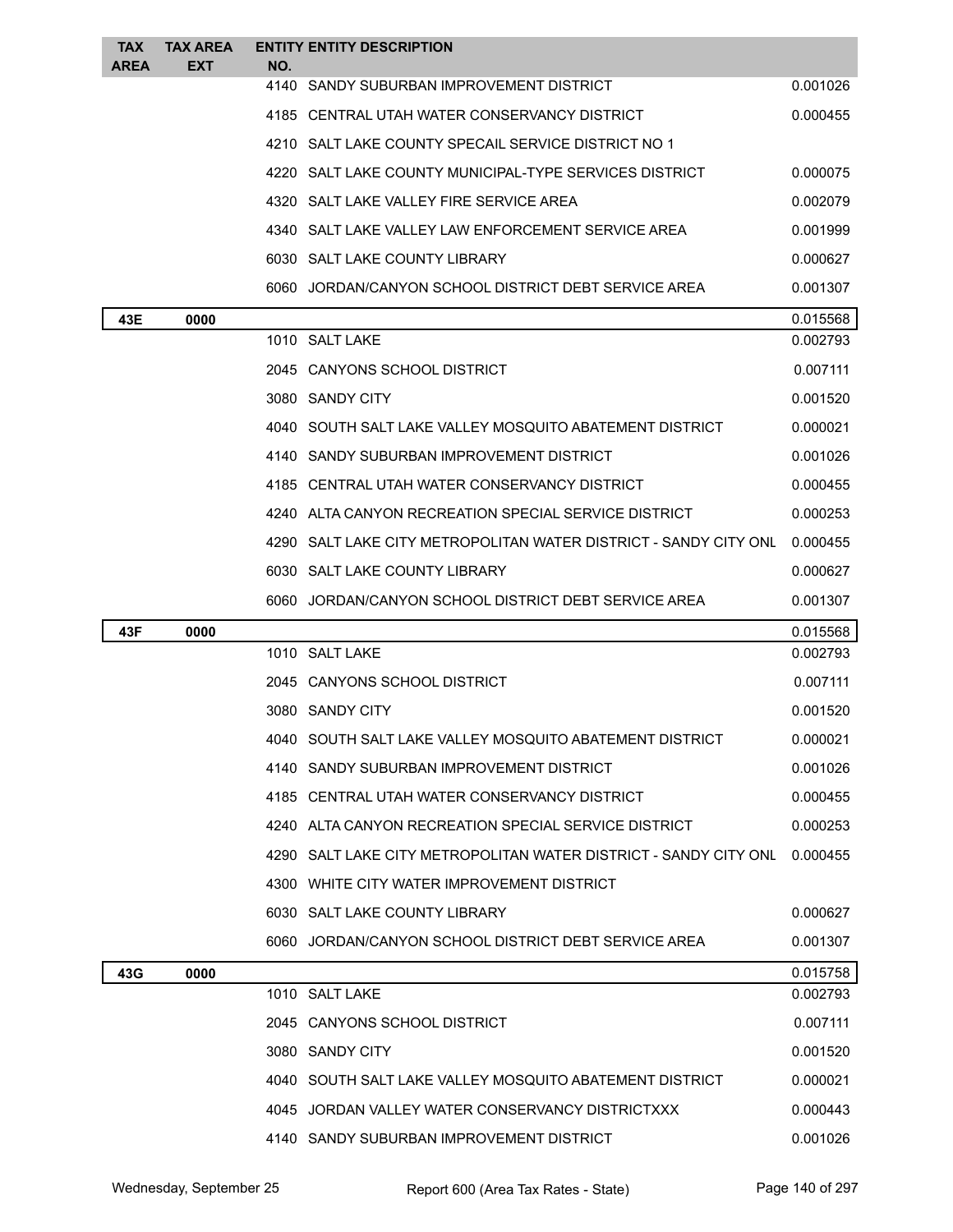| <b>TAX</b><br><b>AREA</b> | <b>TAX AREA</b><br><b>EXT</b> | NO. | <b>ENTITY ENTITY DESCRIPTION</b>                                 |          |
|---------------------------|-------------------------------|-----|------------------------------------------------------------------|----------|
|                           |                               |     | 4185 CENTRAL UTAH WATER CONSERVANCY DISTRICT                     | 0.000455 |
|                           |                               |     | 4290 SALT LAKE CITY METROPOLITAN WATER DISTRICT - SANDY CITY ONL | 0.000455 |
|                           |                               |     | 6030 SALT LAKE COUNTY LIBRARY                                    | 0.000627 |
|                           |                               |     | 6060 JORDAN/CANYON SCHOOL DISTRICT DEBT SERVICE AREA             | 0.001307 |
| 43H                       | 0000                          |     |                                                                  | 0.015806 |
|                           |                               |     | 1010 SALT LAKE                                                   | 0.002793 |
|                           |                               |     | 2045 CANYONS SCHOOL DISTRICT                                     | 0.007111 |
|                           |                               |     | 3080 SANDY CITY                                                  | 0.001520 |
|                           |                               |     | 4040 SOUTH SALT LAKE VALLEY MOSQUITO ABATEMENT DISTRICT          | 0.000021 |
|                           |                               |     | 4045 JORDAN VALLEY WATER CONSERVANCY DISTRICTXXX                 | 0.000443 |
|                           |                               |     | 4140 SANDY SUBURBAN IMPROVEMENT DISTRICT                         | 0.001026 |
|                           |                               |     | 4160 CRESENT CEMETERY MAINTENANCE DISTRICT                       | 0.000048 |
|                           |                               |     | 4185 CENTRAL UTAH WATER CONSERVANCY DISTRICT                     | 0.000455 |
|                           |                               |     | 4290 SALT LAKE CITY METROPOLITAN WATER DISTRICT - SANDY CITY ONL | 0.000455 |
|                           |                               |     | 6030 SALT LAKE COUNTY LIBRARY                                    | 0.000627 |
|                           |                               |     | 6060 JORDAN/CANYON SCHOOL DISTRICT DEBT SERVICE AREA             | 0.001307 |
| 431                       | 0000                          |     |                                                                  | 0.015722 |
|                           |                               |     | 1010 SALT LAKE                                                   | 0.002793 |
|                           |                               |     | 2045 CANYONS SCHOOL DISTRICT                                     | 0.007111 |
|                           |                               |     | 3080 SANDY CITY                                                  | 0.001520 |
|                           |                               |     | 4040 SOUTH SALT LAKE VALLEY MOSQUITO ABATEMENT DISTRICT          | 0.000021 |
|                           |                               |     | 4140 SANDY SUBURBAN IMPROVEMENT DISTRICT                         | 0.001026 |
|                           |                               |     | 4150 SOUTH VALLEY SEWER DISTRICT                                 | 0.000407 |
|                           |                               |     | 4185 CENTRAL UTAH WATER CONSERVANCY DISTRICT                     | 0.000455 |
|                           |                               |     | 4290 SALT LAKE CITY METROPOLITAN WATER DISTRICT - SANDY CITY ONL | 0.000455 |
|                           |                               |     | 6030 SALT LAKE COUNTY LIBRARY                                    | 0.000627 |
|                           |                               |     | 6060 JORDAN/CANYON SCHOOL DISTRICT DEBT SERVICE AREA             | 0.001307 |
| 43J                       | 0000                          |     |                                                                  | 0.017493 |
|                           |                               |     | 1010 SALT LAKE                                                   | 0.002793 |
|                           |                               |     | 2045 CANYONS SCHOOL DISTRICT                                     | 0.007111 |
|                           |                               |     | 4040 SOUTH SALT LAKE VALLEY MOSQUITO ABATEMENT DISTRICT          | 0.000021 |
|                           |                               |     | 4140 SANDY SUBURBAN IMPROVEMENT DISTRICT                         | 0.001026 |
|                           |                               |     | 4185 CENTRAL UTAH WATER CONSERVANCY DISTRICT                     | 0.000455 |
|                           |                               |     | 4210 SALT LAKE COUNTY SPECAIL SERVICE DISTRICT NO 1              |          |
|                           |                               |     | 4220 SALT LAKE COUNTY MUNICIPAL-TYPE SERVICES DISTRICT           | 0.000075 |
|                           |                               |     | 4300 WHITE CITY WATER IMPROVEMENT DISTRICT                       |          |
|                           |                               |     | 4320 SALT LAKE VALLEY FIRE SERVICE AREA                          | 0.002079 |
|                           |                               |     | 4340 SALT LAKE VALLEY LAW ENFORCEMENT SERVICE AREA               | 0.001999 |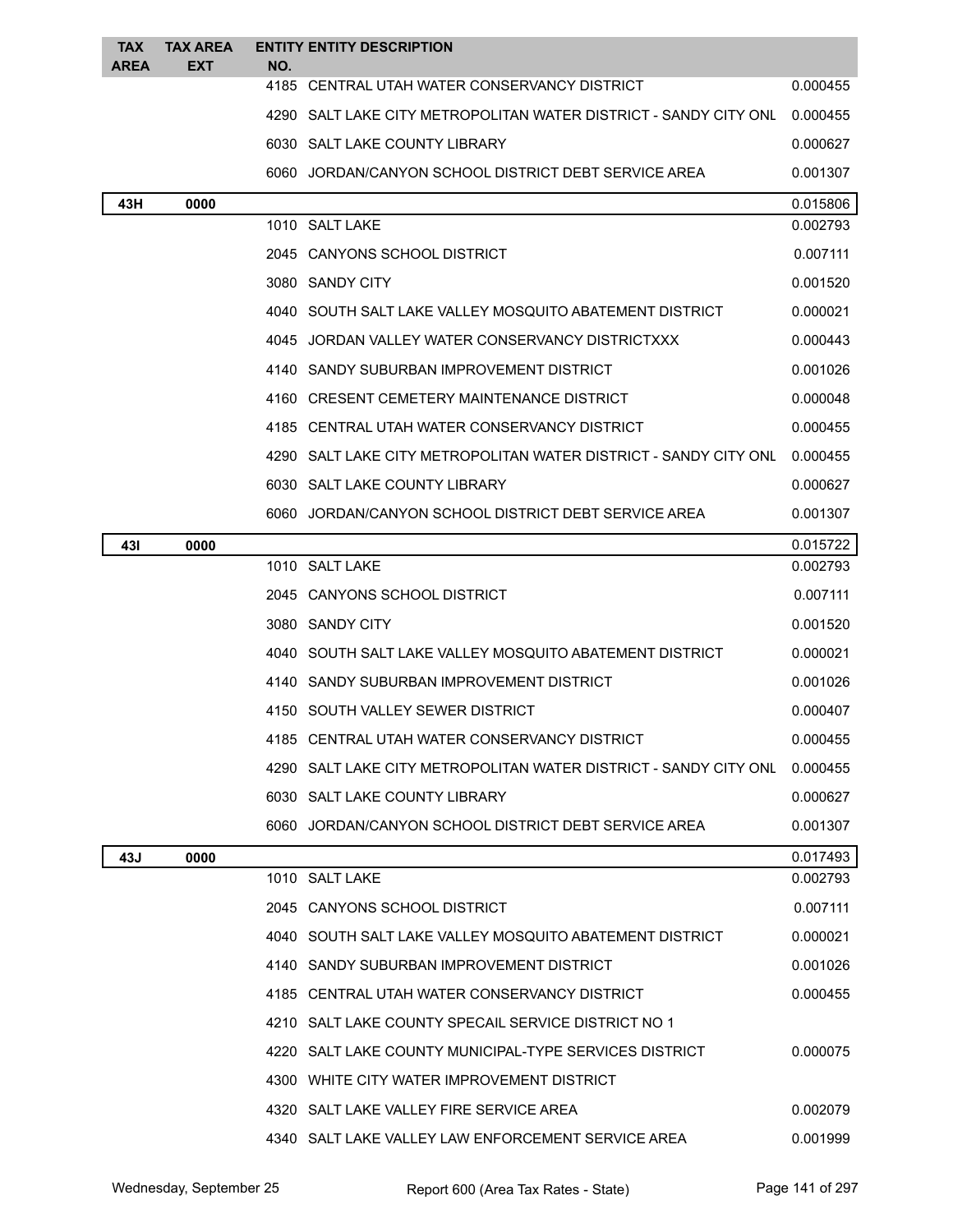| <b>TAX</b><br><b>AREA</b> | <b>TAX AREA</b><br><b>EXT</b> | NO. | <b>ENTITY ENTITY DESCRIPTION</b>                          |          |
|---------------------------|-------------------------------|-----|-----------------------------------------------------------|----------|
|                           |                               |     | 6030 SALT LAKE COUNTY LIBRARY                             | 0.000627 |
|                           |                               |     | 6060 JORDAN/CANYON SCHOOL DISTRICT DEBT SERVICE AREA      | 0.001307 |
| 44D                       | 0000                          |     |                                                           | 0.017936 |
|                           |                               |     | 1010 SALT LAKE                                            | 0.002793 |
|                           |                               |     | 2045 CANYONS SCHOOL DISTRICT                              | 0.007111 |
|                           |                               |     | 4040   SOUTH SALT LAKE VALLEY MOSQUITO ABATEMENT DISTRICT | 0.000021 |
|                           |                               |     | 4045 JORDAN VALLEY WATER CONSERVANCY DISTRICTXXX          | 0.000443 |
|                           |                               |     | 4140 SANDY SUBURBAN IMPROVEMENT DISTRICT                  | 0.001026 |
|                           |                               |     | 4185 CENTRAL UTAH WATER CONSERVANCY DISTRICT              | 0.000455 |
|                           |                               |     | 4210 SALT LAKE COUNTY SPECAIL SERVICE DISTRICT NO 1       |          |
|                           |                               |     | 4220   SALT LAKE COUNTY MUNICIPAL-TYPE SERVICES DISTRICT  | 0.000075 |
|                           |                               |     | 4300 WHITE CITY WATER IMPROVEMENT DISTRICT                |          |
|                           |                               |     | 4320 SALT LAKE VALLEY FIRE SERVICE AREA                   | 0.002079 |
|                           |                               |     | 4340 SALT LAKE VALLEY LAW ENFORCEMENT SERVICE AREA        | 0.001999 |
|                           |                               |     | 6030 SALT LAKE COUNTY LIBRARY                             | 0.000627 |
|                           |                               |     | 6060 JORDAN/CANYON SCHOOL DISTRICT DEBT SERVICE AREA      | 0.001307 |
| 44F                       | 0000                          |     |                                                           | 0.016874 |
|                           |                               |     | 1010 SALT LAKE                                            | 0.002793 |
|                           |                               |     | 2045 CANYONS SCHOOL DISTRICT                              | 0.007111 |
|                           |                               |     | 4040   SOUTH SALT LAKE VALLEY MOSQUITO ABATEMENT DISTRICT | 0.000021 |
|                           |                               |     | 4150 SOUTH VALLEY SEWER DISTRICT                          | 0.000407 |
|                           |                               |     | 4185 CENTRAL UTAH WATER CONSERVANCY DISTRICT              | 0.000455 |
|                           |                               |     | 4210 SALT LAKE COUNTY SPECAIL SERVICE DISTRICT NO 1       |          |
|                           |                               |     | 4220 SALT LAKE COUNTY MUNICIPAL-TYPE SERVICES DISTRICT    | 0.000075 |
|                           |                               |     | 4320 SALT LAKE VALLEY FIRE SERVICE AREA                   | 0.002079 |
|                           |                               |     | 4340 SALT LAKE VALLEY LAW ENFORCEMENT SERVICE AREA        | 0.001999 |
|                           |                               |     | 6030 SALT LAKE COUNTY LIBRARY                             | 0.000627 |
|                           |                               |     | 6060 JORDAN/CANYON SCHOOL DISTRICT DEBT SERVICE AREA      | 0.001307 |
| 44G                       | 0000                          |     |                                                           | 0.015409 |
|                           |                               |     | 1010 SALT LAKE                                            | 0.002793 |
|                           |                               |     | 2040 JORDAN SCHOOL DISTRICT                               | 0.007360 |
|                           |                               |     | 4040 SOUTH SALT LAKE VALLEY MOSQUITO ABATEMENT DISTRICT   | 0.000021 |
|                           |                               |     | 4185 CENTRAL UTAH WATER CONSERVANCY DISTRICT              | 0.000455 |
|                           |                               |     | 4210 SALT LAKE COUNTY SPECAIL SERVICE DISTRICT NO 1       |          |
|                           |                               |     | 4220   SALT LAKE COUNTY MUNICIPAL-TYPE SERVICES DISTRICT  | 0.000075 |
|                           |                               |     | 4320 SALT LAKE VALLEY FIRE SERVICE AREA                   | 0.002079 |
|                           |                               |     | 4340 SALT LAKE VALLEY LAW ENFORCEMENT SERVICE AREA        | 0.001999 |
|                           |                               |     | 6030 SALT LAKE COUNTY LIBRARY                             | 0.000627 |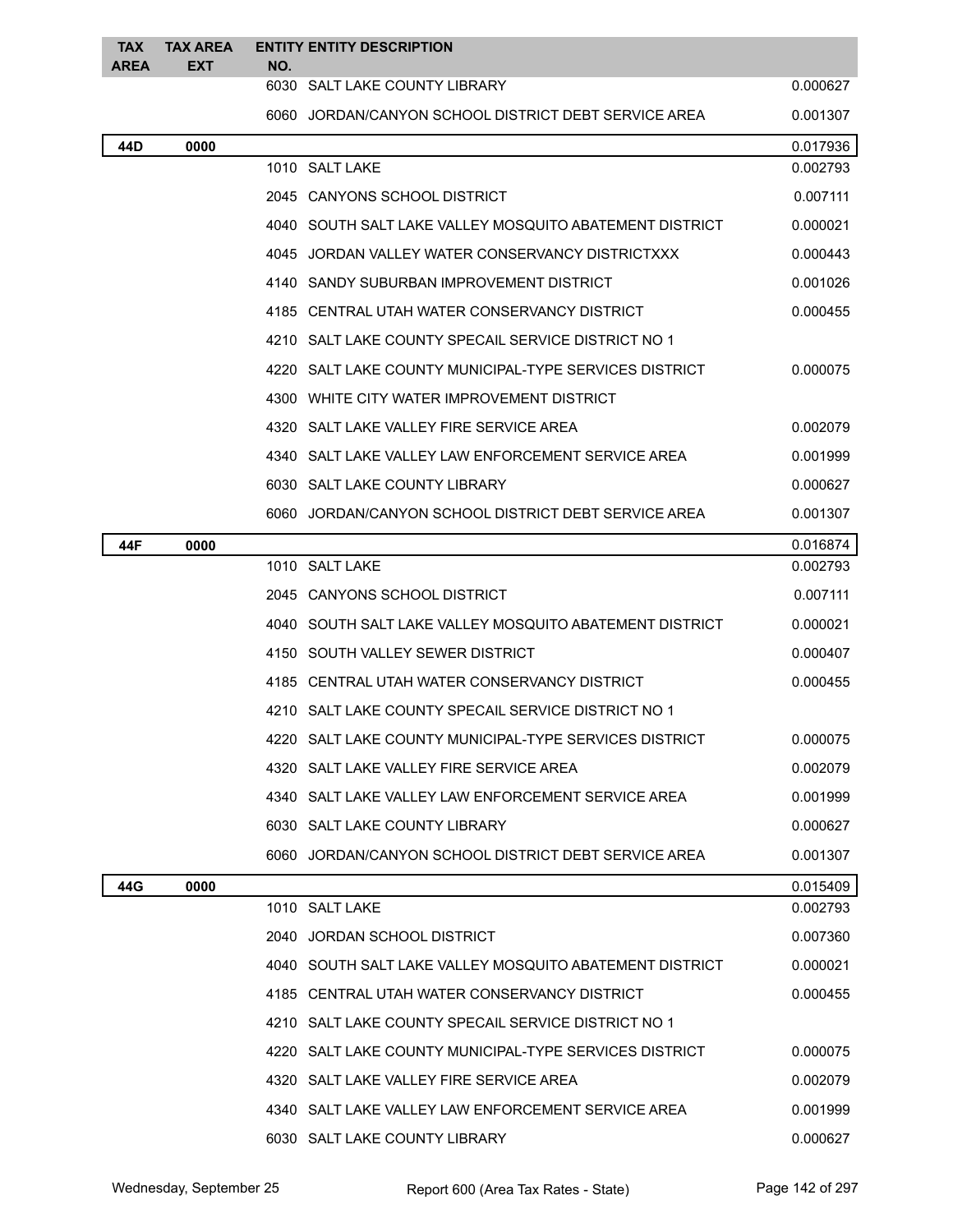| <b>TAX</b><br><b>AREA</b> | <b>TAX AREA</b><br><b>EXT</b> | <b>ENTITY ENTITY DESCRIPTION</b><br>NO.                   |          |
|---------------------------|-------------------------------|-----------------------------------------------------------|----------|
| 44H                       | 0000                          |                                                           | 0.016910 |
|                           |                               | 1010 SALT LAKE                                            | 0.002793 |
|                           |                               | 2045 CANYONS SCHOOL DISTRICT                              | 0.007111 |
|                           |                               | 4040 SOUTH SALT LAKE VALLEY MOSQUITO ABATEMENT DISTRICT   | 0.000021 |
|                           |                               | 4045 JORDAN VALLEY WATER CONSERVANCY DISTRICTXXX          | 0.000443 |
|                           |                               | 4185 CENTRAL UTAH WATER CONSERVANCY DISTRICT              | 0.000455 |
|                           |                               | 4210 SALT LAKE COUNTY SPECAIL SERVICE DISTRICT NO 1       |          |
|                           |                               | 4220   SALT LAKE COUNTY MUNICIPAL-TYPE SERVICES DISTRICT  | 0.000075 |
|                           |                               | 4320 SALT LAKE VALLEY FIRE SERVICE AREA                   | 0.002079 |
|                           |                               | 4340 SALT LAKE VALLEY LAW ENFORCEMENT SERVICE AREA        | 0.001999 |
|                           |                               | 6030 SALT LAKE COUNTY LIBRARY                             | 0.000627 |
|                           |                               | 6060 JORDAN/CANYON SCHOOL DISTRICT DEBT SERVICE AREA      | 0.001307 |
| 45E                       | 0000                          |                                                           | 0.016184 |
|                           |                               | 1010 SALT LAKE                                            | 0.002793 |
|                           |                               | 2040 JORDAN SCHOOL DISTRICT                               | 0.007360 |
|                           |                               | 3060 RIVERTON                                             | 0.000000 |
|                           |                               | 4040   SOUTH SALT LAKE VALLEY MOSQUITO ABATEMENT DISTRICT | 0.000021 |
|                           |                               | 4045 JORDAN VALLEY WATER CONSERVANCY DISTRICTXXX          | 0.000443 |
|                           |                               | 4150 SOUTH VALLEY SEWER DISTRICT                          | 0.000407 |
|                           |                               | 4185 CENTRAL UTAH WATER CONSERVANCY DISTRICT              | 0.000455 |
|                           |                               | 4320 SALT LAKE VALLEY FIRE SERVICE AREA                   | 0.002079 |
|                           |                               | 4340 SALT LAKE VALLEY LAW ENFORCEMENT SERVICE AREA        | 0.001999 |
|                           |                               | 6030 SALT LAKE COUNTY LIBRARY                             | 0.000627 |
| 45F                       | 0000                          |                                                           | 0.013736 |
|                           |                               | 1010 SALT LAKE                                            | 0.002793 |
|                           |                               | 2040 JORDAN SCHOOL DISTRICT                               | 0.007360 |
|                           |                               | 3020 BLUFFDALE                                            | 0.001630 |
|                           |                               | 4040 SOUTH SALT LAKE VALLEY MOSQUITO ABATEMENT DISTRICT   | 0.000021 |
|                           |                               | 4045 JORDAN VALLEY WATER CONSERVANCY DISTRICTXXX          | 0.000443 |
|                           |                               | 4150 SOUTH VALLEY SEWER DISTRICT                          | 0.000407 |
|                           |                               | 4185 CENTRAL UTAH WATER CONSERVANCY DISTRICT              | 0.000455 |
|                           |                               | 6030 SALT LAKE COUNTY LIBRARY                             | 0.000627 |
| 45G                       | 0000                          |                                                           | 0.013736 |
|                           |                               | 1010 SALT LAKE                                            | 0.002793 |
|                           |                               | 2040 JORDAN SCHOOL DISTRICT                               | 0.007360 |
|                           |                               | 3020 BLUFFDALE                                            | 0.001630 |
|                           |                               | 4040 SOUTH SALT LAKE VALLEY MOSQUITO ABATEMENT DISTRICT   | 0.000021 |
|                           |                               | 4045 JORDAN VALLEY WATER CONSERVANCY DISTRICTXXX          | 0.000443 |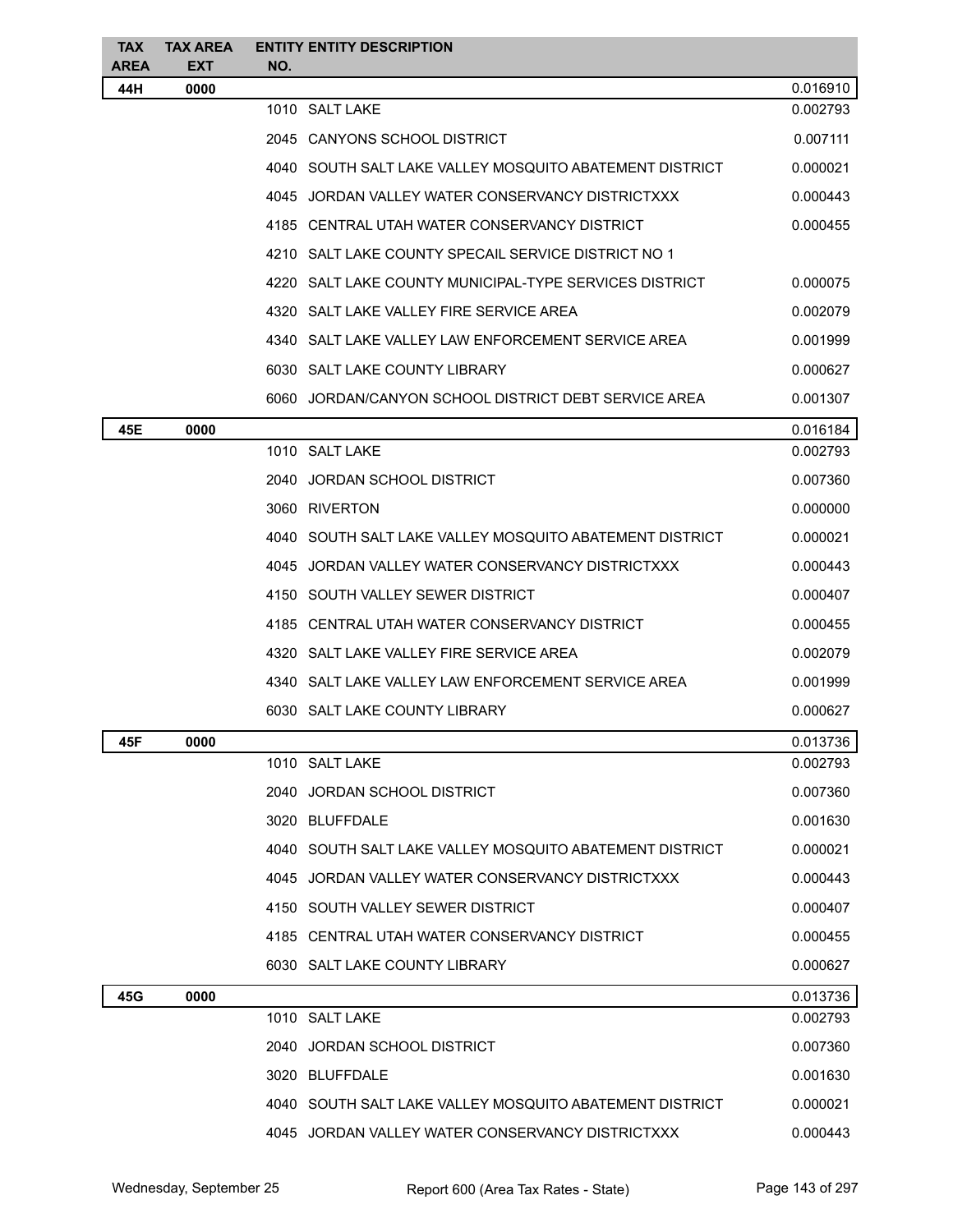| <b>TAX</b><br><b>AREA</b> | <b>TAX AREA</b><br><b>EXT</b> | <b>ENTITY ENTITY DESCRIPTION</b><br>NO.                 |          |
|---------------------------|-------------------------------|---------------------------------------------------------|----------|
|                           |                               | 4150 SOUTH VALLEY SEWER DISTRICT                        | 0.000407 |
|                           |                               | 4185 CENTRAL UTAH WATER CONSERVANCY DISTRICT            | 0.000455 |
|                           |                               | 6030 SALT LAKE COUNTY LIBRARY                           | 0.000627 |
| 46B                       | 0000                          |                                                         | 0.013736 |
|                           |                               | 1010 SALT LAKE                                          | 0.002793 |
|                           |                               | 2040 JORDAN SCHOOL DISTRICT                             | 0.007360 |
|                           |                               | 3020 BLUFFDALE                                          | 0.001630 |
|                           |                               | 4040 SOUTH SALT LAKE VALLEY MOSQUITO ABATEMENT DISTRICT | 0.000021 |
|                           |                               | 4045 JORDAN VALLEY WATER CONSERVANCY DISTRICTXXX        | 0.000443 |
|                           |                               | 4150 SOUTH VALLEY SEWER DISTRICT                        | 0.000407 |
|                           |                               | 4185 CENTRAL UTAH WATER CONSERVANCY DISTRICT            | 0.000455 |
|                           |                               | 6030 SALT LAKE COUNTY LIBRARY                           | 0.000627 |
| 51A                       | 0000                          |                                                         | 0.015221 |
|                           |                               | 1010 SALT LAKE                                          | 0.002793 |
|                           |                               | 2045 CANYONS SCHOOL DISTRICT                            | 0.007111 |
|                           |                               | 3030 DRAPER CITY                                        | 0.002009 |
|                           |                               | 4040 SOUTH SALT LAKE VALLEY MOSQUITO ABATEMENT DISTRICT | 0.000021 |
|                           |                               | 4045 JORDAN VALLEY WATER CONSERVANCY DISTRICTXXX        | 0.000443 |
|                           |                               | 4150 SOUTH VALLEY SEWER DISTRICT                        | 0.000407 |
|                           |                               | 4160 CRESENT CEMETERY MAINTENANCE DISTRICT              | 0.000048 |
|                           |                               | 4185 CENTRAL UTAH WATER CONSERVANCY DISTRICT            | 0.000455 |
|                           |                               | 6030 SALT LAKE COUNTY LIBRARY                           | 0.000627 |
|                           |                               | 6060 JORDAN/CANYON SCHOOL DISTRICT DEBT SERVICE AREA    | 0.001307 |
| 51B                       | 0000                          |                                                         | 0.014163 |
|                           |                               | 1010 SALT LAKE                                          | 0.002793 |
|                           |                               | 2040 JORDAN SCHOOL DISTRICT                             | 0.007360 |
|                           |                               | 3030 DRAPER CITY                                        | 0.002009 |
|                           |                               | 4040 SOUTH SALT LAKE VALLEY MOSQUITO ABATEMENT DISTRICT | 0.000021 |
|                           |                               | 4045 JORDAN VALLEY WATER CONSERVANCY DISTRICTXXX        | 0.000443 |
|                           |                               | 4150 SOUTH VALLEY SEWER DISTRICT                        | 0.000407 |
|                           |                               | 4160 CRESENT CEMETERY MAINTENANCE DISTRICT              | 0.000048 |
|                           |                               | 4185 CENTRAL UTAH WATER CONSERVANCY DISTRICT            | 0.000455 |
|                           |                               | 6030 SALT LAKE COUNTY LIBRARY                           | 0.000627 |
| 52A                       | 0000                          |                                                         | 0.015173 |
|                           |                               | 1010 SALT LAKE                                          | 0.002793 |
|                           |                               | 2045 CANYONS SCHOOL DISTRICT                            | 0.007111 |
|                           |                               | 3030 DRAPER CITY                                        | 0.002009 |
|                           |                               | 4040 SOUTH SALT LAKE VALLEY MOSQUITO ABATEMENT DISTRICT | 0.000021 |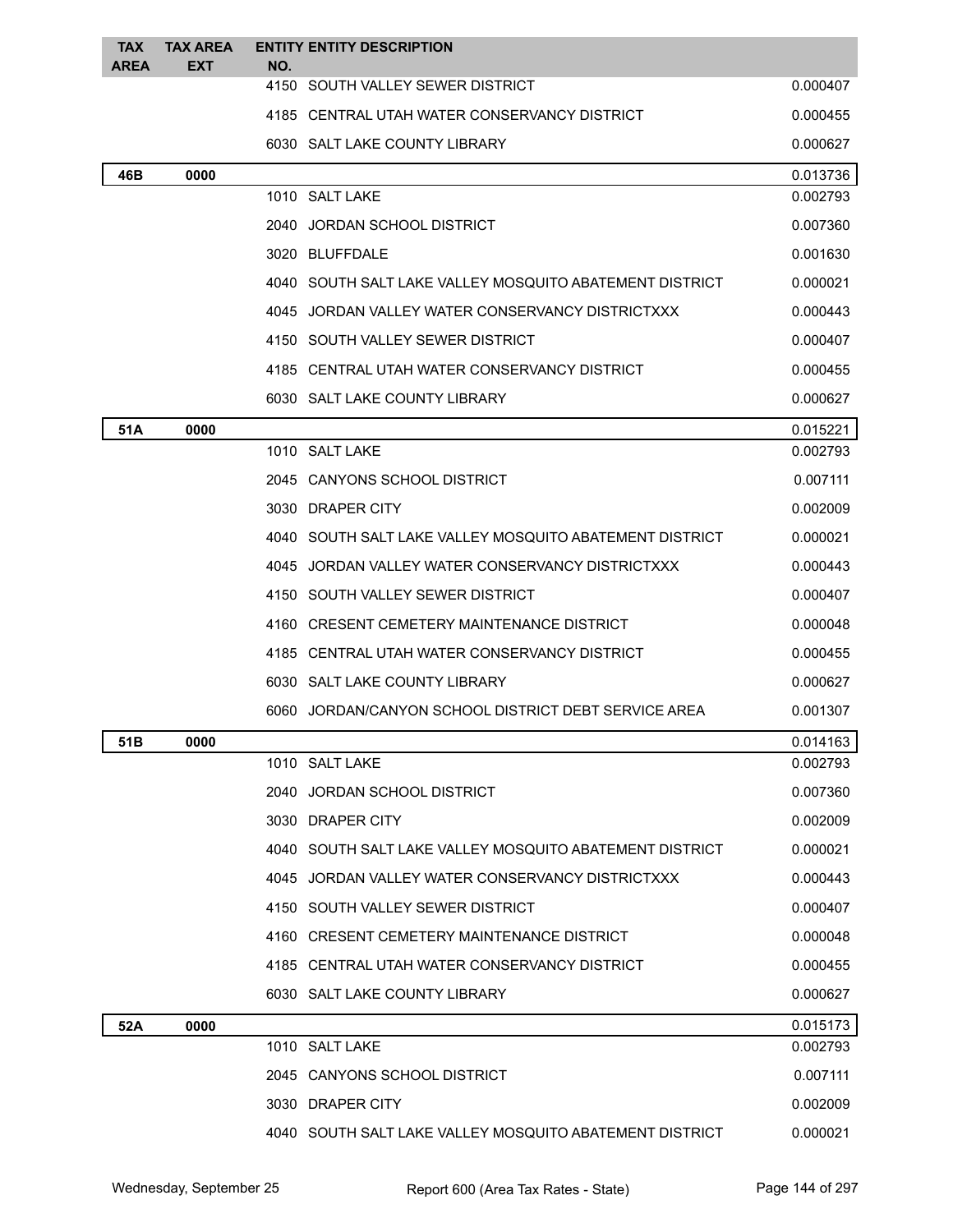| <b>TAX</b>  | <b>TAX AREA</b> | <b>ENTITY ENTITY DESCRIPTION</b>                        |                      |
|-------------|-----------------|---------------------------------------------------------|----------------------|
| <b>AREA</b> | EXT             | NO.<br>4045 JORDAN VALLEY WATER CONSERVANCY DISTRICTXXX | 0.000443             |
|             |                 | 4150 SOUTH VALLEY SEWER DISTRICT                        | 0.000407             |
|             |                 | 4185 CENTRAL UTAH WATER CONSERVANCY DISTRICT            | 0.000455             |
|             |                 |                                                         |                      |
|             |                 | 6030 SALT LAKE COUNTY LIBRARY                           | 0.000627             |
|             |                 | 6060 JORDAN/CANYON SCHOOL DISTRICT DEBT SERVICE AREA    | 0.001307             |
| 54B         | 0000            | 1010 SALT LAKE                                          | 0.018946<br>0.002793 |
|             |                 | 2045 CANYONS SCHOOL DISTRICT                            | 0.007111             |
|             |                 | 3030 DRAPER CITY                                        | 0.002009             |
|             |                 | 4040 SOUTH SALT LAKE VALLEY MOSQUITO ABATEMENT DISTRICT | 0.000021             |
|             |                 | 4045 JORDAN VALLEY WATER CONSERVANCY DISTRICTXXX        | 0.000443             |
|             |                 |                                                         |                      |
|             |                 | 4150 SOUTH VALLEY SEWER DISTRICT                        | 0.000407             |
|             |                 | 4185 CENTRAL UTAH WATER CONSERVANCY DISTRICT            | 0.000455             |
|             |                 | 4310 TRAVERSE RIDGE SPECIAL SERVICE DISTRICT            | 0.003773             |
|             |                 | 6030 SALT LAKE COUNTY LIBRARY                           | 0.000627             |
|             |                 | 6060 JORDAN/CANYON SCHOOL DISTRICT DEBT SERVICE AREA    | 0.001307             |
| 55A         | 0000            | 1010 SALT LAKE                                          | 0.015173<br>0.002793 |
|             |                 | 2045 CANYONS SCHOOL DISTRICT                            | 0.007111             |
|             |                 | 3030 DRAPER CITY                                        | 0.002009             |
|             |                 |                                                         |                      |
|             |                 | 4040 SOUTH SALT LAKE VALLEY MOSQUITO ABATEMENT DISTRICT | 0.000021             |
|             |                 | 4045 JORDAN VALLEY WATER CONSERVANCY DISTRICTXXX        | 0.000443             |
|             |                 | 4150 SOUTH VALLEY SEWER DISTRICT                        | 0.000407             |
|             |                 | 4185 CENTRAL UTAH WATER CONSERVANCY DISTRICT            | 0.000455             |
|             |                 | 6030 SALT LAKE COUNTY LIBRARY                           | 0.000627             |
|             |                 | 6060 JORDAN/CANYON SCHOOL DISTRICT DEBT SERVICE AREA    | 0.001307             |
| 55B         | 0000            |                                                         | 0.015173             |
|             |                 | 1010 SALT LAKE                                          | 0.002793             |
|             |                 | 2045 CANYONS SCHOOL DISTRICT                            | 0.007111             |
|             |                 | 3030 DRAPER CITY                                        | 0.002009             |
|             |                 | 4040 SOUTH SALT LAKE VALLEY MOSQUITO ABATEMENT DISTRICT | 0.000021             |
|             |                 | 4045 JORDAN VALLEY WATER CONSERVANCY DISTRICTXXX        | 0.000443             |
|             |                 | 4150 SOUTH VALLEY SEWER DISTRICT                        | 0.000407             |
|             |                 | 4185 CENTRAL UTAH WATER CONSERVANCY DISTRICT            | 0.000455             |
|             |                 | 6030 SALT LAKE COUNTY LIBRARY                           | 0.000627             |
|             |                 | 6060 JORDAN/CANYON SCHOOL DISTRICT DEBT SERVICE AREA    | 0.001307             |
| 55C         | 0000            |                                                         | 0.015173             |
|             |                 | 1010 SALT LAKE                                          | 0.002793             |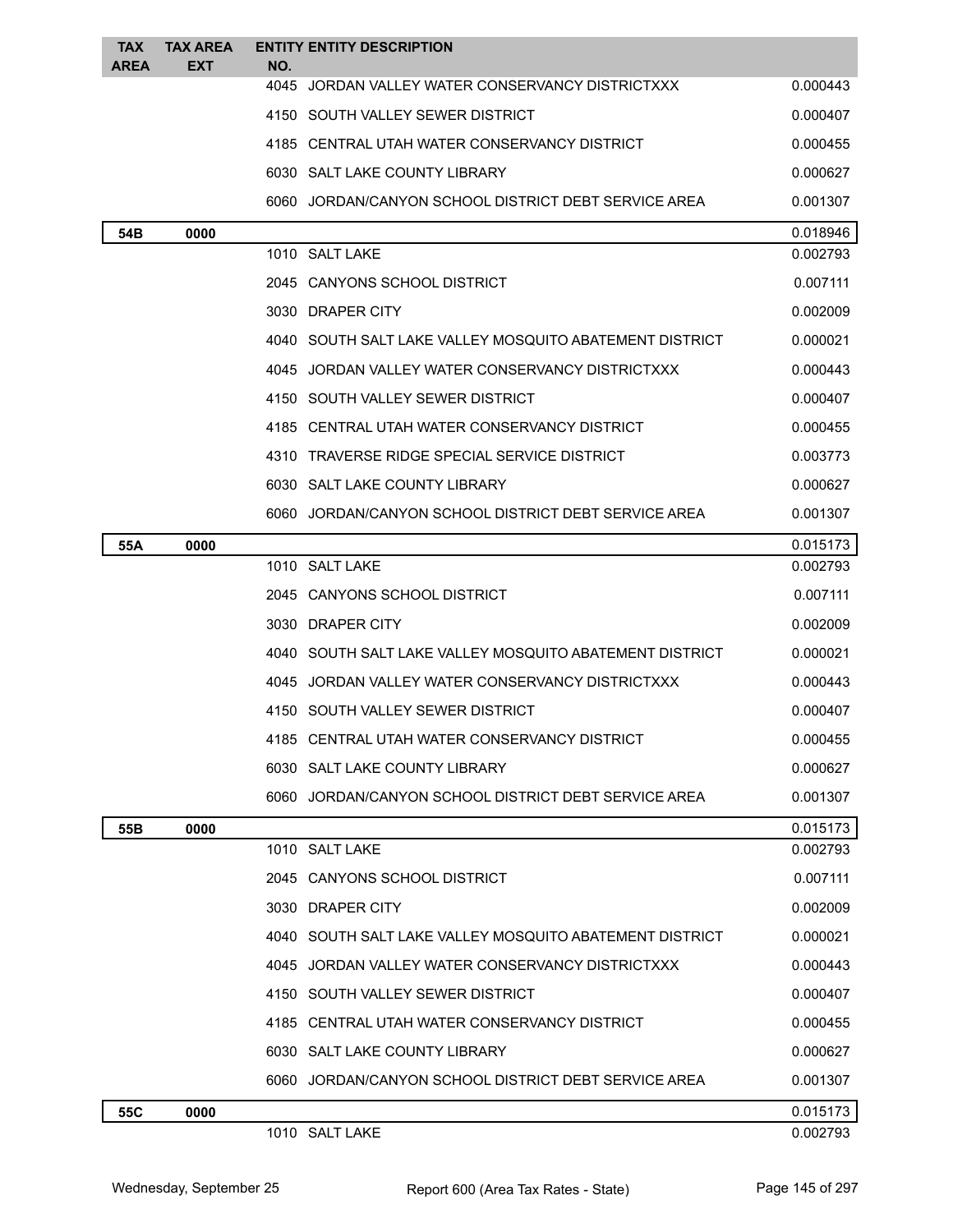| <b>TAX</b><br><b>AREA</b> | <b>TAX AREA</b><br>EXT | <b>ENTITY ENTITY DESCRIPTION</b><br>NO.                 |          |
|---------------------------|------------------------|---------------------------------------------------------|----------|
|                           |                        | 2045 CANYONS SCHOOL DISTRICT                            | 0.007111 |
|                           |                        | 3030 DRAPER CITY                                        | 0.002009 |
|                           |                        | 4040 SOUTH SALT LAKE VALLEY MOSQUITO ABATEMENT DISTRICT | 0.000021 |
|                           |                        | 4045 JORDAN VALLEY WATER CONSERVANCY DISTRICTXXX        | 0.000443 |
|                           |                        | 4150 SOUTH VALLEY SEWER DISTRICT                        | 0.000407 |
|                           |                        | 4185 CENTRAL UTAH WATER CONSERVANCY DISTRICT            | 0.000455 |
|                           |                        | 6030 SALT LAKE COUNTY LIBRARY                           | 0.000627 |
|                           |                        | 6060 JORDAN/CANYON SCHOOL DISTRICT DEBT SERVICE AREA    | 0.001307 |
| 55D                       | 0000                   |                                                         | 0.015173 |
|                           |                        | 1010 SALT LAKE                                          | 0.002793 |
|                           |                        | 2045 CANYONS SCHOOL DISTRICT                            | 0.007111 |
|                           |                        | 3030 DRAPER CITY                                        | 0.002009 |
|                           |                        | 4040 SOUTH SALT LAKE VALLEY MOSQUITO ABATEMENT DISTRICT | 0.000021 |
|                           |                        | 4045 JORDAN VALLEY WATER CONSERVANCY DISTRICTXXX        | 0.000443 |
|                           |                        | 4150 SOUTH VALLEY SEWER DISTRICT                        | 0.000407 |
|                           |                        | 4185 CENTRAL UTAH WATER CONSERVANCY DISTRICT            | 0.000455 |
|                           |                        | 6030 SALT LAKE COUNTY LIBRARY                           | 0.000627 |
|                           |                        | 6060 JORDAN/CANYON SCHOOL DISTRICT DEBT SERVICE AREA    | 0.001307 |
| 61A                       | 0000                   |                                                         | 0.013888 |
|                           |                        | 1010 SALT LAKE                                          | 0.002793 |
|                           |                        | 2030 GRANITE SCHOOL DISTRICT                            | 0.007166 |
|                           |                        | 3105 TAYLORSVILLE CITY                                  | 0.002202 |
|                           |                        | 4040 SOUTH SALT LAKE VALLEY MOSQUITO ABATEMENT DISTRICT | 0.000021 |
|                           |                        | 4045 JORDAN VALLEY WATER CONSERVANCY DISTRICTXXX        | 0.000443 |
|                           |                        | 4110 TAYLORSVILLE-BENNION IMPROVEMENT DISTRICT          | 0.000181 |
|                           |                        | 4185 CENTRAL UTAH WATER CONSERVANCY DISTRICT            | 0.000455 |
|                           |                        | 6030 SALT LAKE COUNTY LIBRARY                           | 0.000627 |
| 61B                       | 0000                   |                                                         | 0.013888 |
|                           |                        | 1010 SALT LAKE                                          | 0.002793 |
|                           |                        | 2030 GRANITE SCHOOL DISTRICT                            | 0.007166 |
|                           |                        | 3105 TAYLORSVILLE CITY                                  | 0.002202 |
|                           |                        | 4040 SOUTH SALT LAKE VALLEY MOSQUITO ABATEMENT DISTRICT | 0.000021 |
|                           |                        | 4045 JORDAN VALLEY WATER CONSERVANCY DISTRICTXXX        | 0.000443 |
|                           |                        | 4110 TAYLORSVILLE-BENNION IMPROVEMENT DISTRICT          | 0.000181 |
|                           |                        | 4185 CENTRAL UTAH WATER CONSERVANCY DISTRICT            | 0.000455 |
|                           |                        | 6030 SALT LAKE COUNTY LIBRARY                           | 0.000627 |
| 63A                       | 0000                   |                                                         | 0.015217 |
|                           |                        | 1010 SALT LAKE                                          | 0.002793 |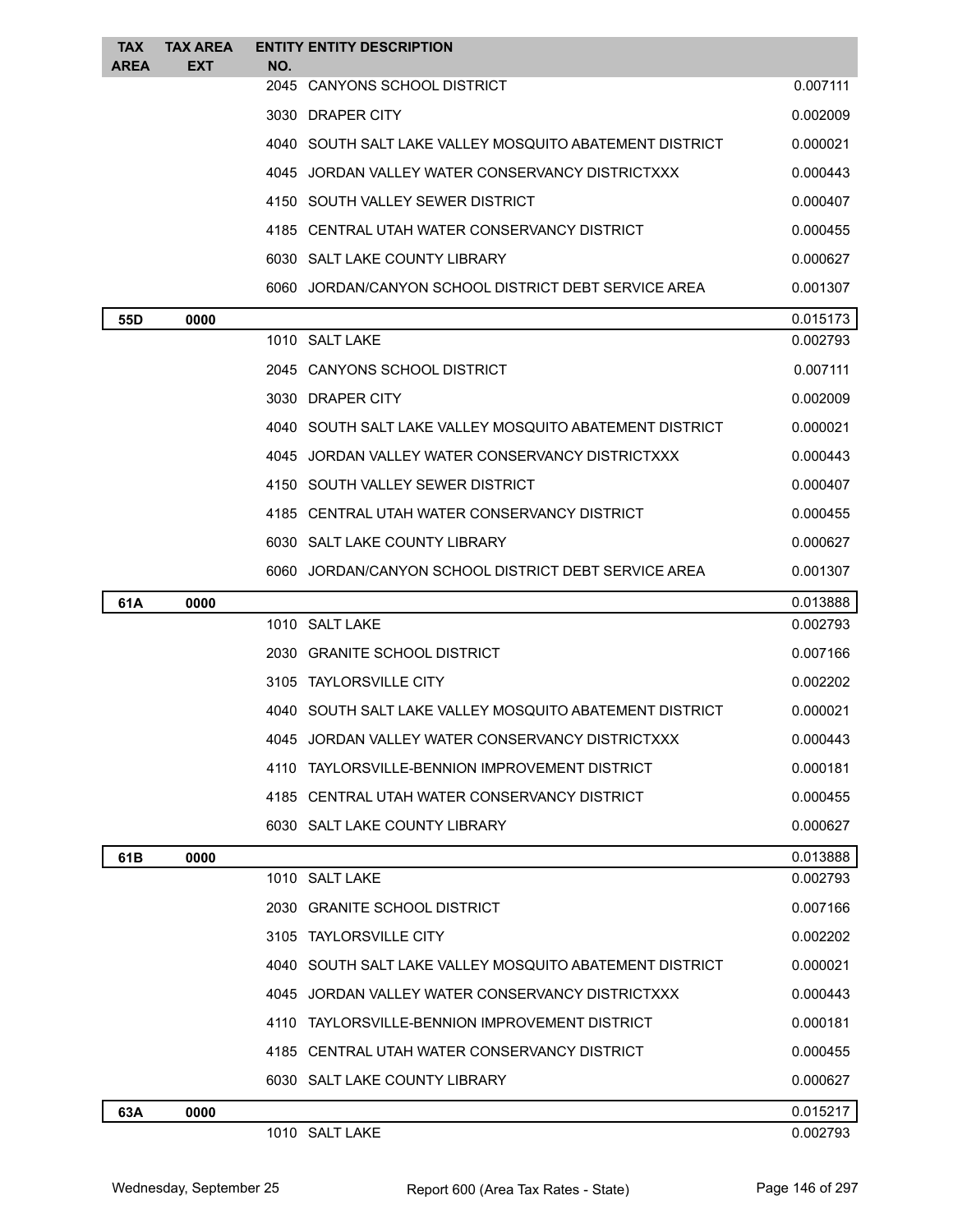| <b>TAX</b><br><b>AREA</b> | <b>TAX AREA</b><br><b>EXT</b> | <b>ENTITY ENTITY DESCRIPTION</b><br>NO.                 |          |
|---------------------------|-------------------------------|---------------------------------------------------------|----------|
|                           |                               | 2030 GRANITE SCHOOL DISTRICT                            | 0.007166 |
|                           |                               | 3105 TAYLORSVILLE CITY                                  | 0.002202 |
|                           |                               | 4040 SOUTH SALT LAKE VALLEY MOSQUITO ABATEMENT DISTRICT | 0.000021 |
|                           |                               | 4045 JORDAN VALLEY WATER CONSERVANCY DISTRICTXXX        | 0.000443 |
|                           |                               | 4110 TAYLORSVILLE-BENNION IMPROVEMENT DISTRICT          | 0.000181 |
|                           |                               | 4180 OQUIRRH RECREATION AND PARKS DISTRICT              | 0.001329 |
|                           |                               | 4185 CENTRAL UTAH WATER CONSERVANCY DISTRICT            | 0.000455 |
|                           |                               | 6030 SALT LAKE COUNTY LIBRARY                           | 0.000627 |
| 63B                       | 0000                          |                                                         | 0.015217 |
|                           |                               | 1010 SALT LAKE                                          | 0.002793 |
|                           |                               | 2030 GRANITE SCHOOL DISTRICT                            | 0.007166 |
|                           |                               | 3105 TAYLORSVILLE CITY                                  | 0.002202 |
|                           |                               | 4040 SOUTH SALT LAKE VALLEY MOSQUITO ABATEMENT DISTRICT | 0.000021 |
|                           |                               | 4045 JORDAN VALLEY WATER CONSERVANCY DISTRICTXXX        | 0.000443 |
|                           |                               | 4110 TAYLORSVILLE-BENNION IMPROVEMENT DISTRICT          | 0.000181 |
|                           |                               | 4180 OQUIRRH RECREATION AND PARKS DISTRICT              | 0.001329 |
|                           |                               | 4185 CENTRAL UTAH WATER CONSERVANCY DISTRICT            | 0.000455 |
|                           |                               | 6030 SALT LAKE COUNTY LIBRARY                           | 0.000627 |
| 64A                       | 0000                          |                                                         | 0.015881 |
|                           |                               | 1010 SALT LAKE                                          | 0.002793 |
|                           |                               | 2030 GRANITE SCHOOL DISTRICT                            | 0.007166 |
|                           |                               | 3105 TAYLORSVILLE CITY                                  | 0.002202 |
|                           |                               | 4040 SOUTH SALT LAKE VALLEY MOSQUITO ABATEMENT DISTRICT | 0.000021 |
|                           |                               | 4045 JORDAN VALLEY WATER CONSERVANCY DISTRICTXXX        | 0.000443 |
|                           |                               | 4120 KEARNS IMPROVEMENT DISTRICT                        | 0.000845 |
|                           |                               | 4180 OQUIRRH RECREATION AND PARKS DISTRICT              | 0.001329 |
|                           |                               | 4185 CENTRAL UTAH WATER CONSERVANCY DISTRICT            | 0.000455 |
|                           |                               | 6030 SALT LAKE COUNTY LIBRARY                           | 0.000627 |
| 67A                       | 0000                          |                                                         | 0.013707 |
|                           |                               | 1010 SALT LAKE                                          | 0.002793 |
|                           |                               | 2030 GRANITE SCHOOL DISTRICT                            | 0.007166 |
|                           |                               | 3105 TAYLORSVILLE CITY                                  | 0.002202 |
|                           |                               | 4040 SOUTH SALT LAKE VALLEY MOSQUITO ABATEMENT DISTRICT | 0.000021 |
|                           |                               | 4045 JORDAN VALLEY WATER CONSERVANCY DISTRICTXXX        | 0.000443 |
|                           |                               | 4185 CENTRAL UTAH WATER CONSERVANCY DISTRICT            | 0.000455 |
|                           |                               | 6030 SALT LAKE COUNTY LIBRARY                           | 0.000627 |
| 70A                       | 0000                          |                                                         | 0.016619 |
|                           |                               | 1010 SALT LAKE                                          | 0.002793 |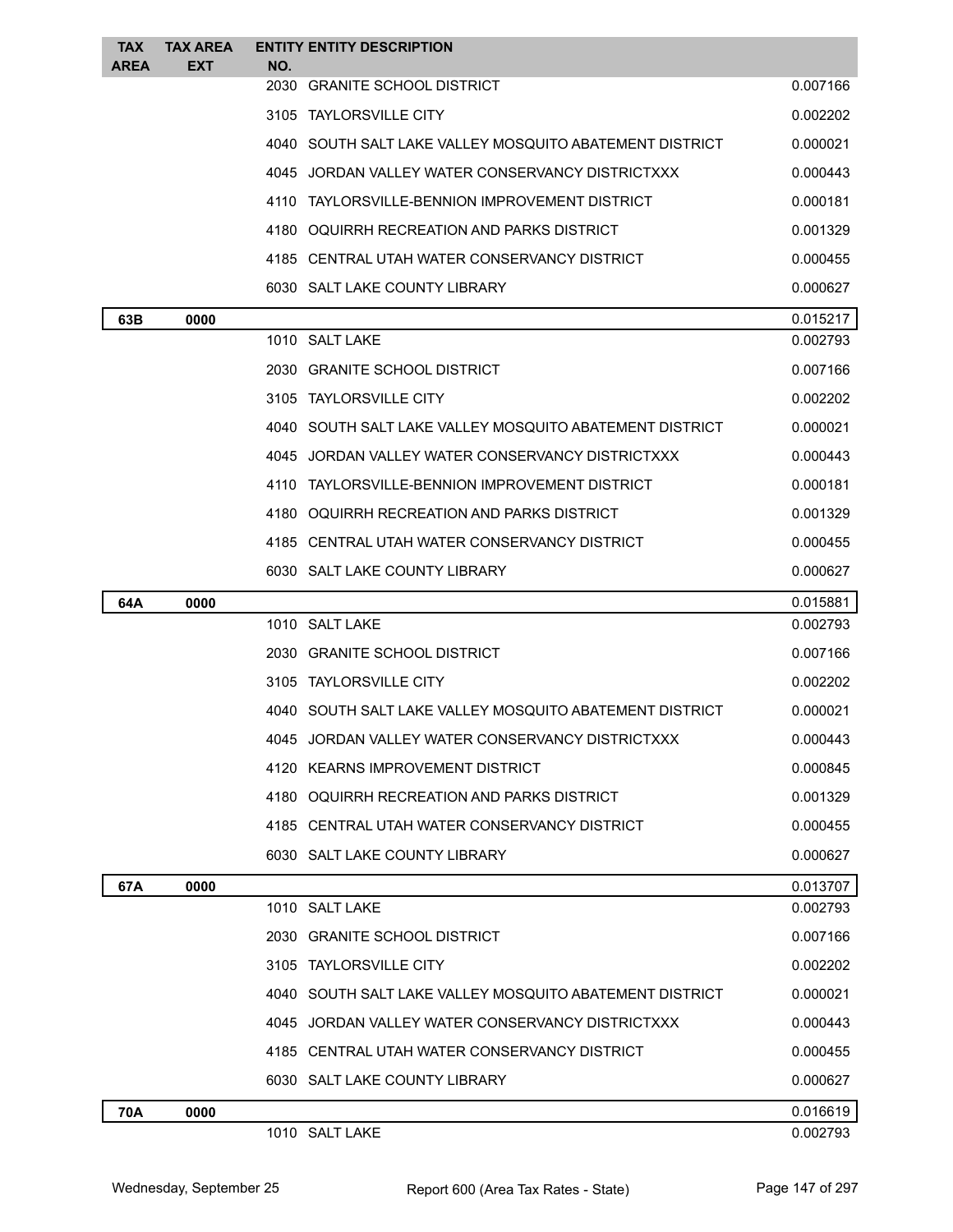| <b>TAX</b><br><b>AREA</b> | <b>TAX AREA</b><br><b>EXT</b> | <b>ENTITY ENTITY DESCRIPTION</b><br>NO.                 |          |
|---------------------------|-------------------------------|---------------------------------------------------------|----------|
|                           |                               | 2040 JORDAN SCHOOL DISTRICT                             | 0.007360 |
|                           |                               | 3035 HERRIMAN TOWN                                      | 0.000435 |
|                           |                               | 4040 SOUTH SALT LAKE VALLEY MOSQUITO ABATEMENT DISTRICT | 0.000021 |
|                           |                               | 4045 JORDAN VALLEY WATER CONSERVANCY DISTRICTXXX        | 0.000443 |
|                           |                               | 4150 SOUTH VALLEY SEWER DISTRICT                        | 0.000407 |
|                           |                               | 4185 CENTRAL UTAH WATER CONSERVANCY DISTRICT            | 0.000455 |
|                           |                               | 4320 SALT LAKE VALLEY FIRE SERVICE AREA                 | 0.002079 |
|                           |                               | 4340 SALT LAKE VALLEY LAW ENFORCEMENT SERVICE AREA      | 0.001999 |
|                           |                               | 6030 SALT LAKE COUNTY LIBRARY                           | 0.000627 |
| 82A                       | 0000                          |                                                         | 0.013244 |
|                           |                               | 1010 SALT LAKE                                          | 0.002793 |
|                           |                               | 2030 GRANITE SCHOOL DISTRICT                            | 0.007166 |
|                           |                               | 3036 HOLLADAY CITY                                      | 0.001791 |
|                           |                               | 4040 SOUTH SALT LAKE VALLEY MOSQUITO ABATEMENT DISTRICT | 0.000021 |
|                           |                               | 4060 SALT LAKE SUBURBAN SANITARY DISTRICT #1            | 0.000391 |
|                           |                               | 4185 CENTRAL UTAH WATER CONSERVANCY DISTRICT            | 0.000455 |
|                           |                               | 6030 SALT LAKE COUNTY LIBRARY                           | 0.000627 |
| 82B                       | 0000                          |                                                         | 0.013244 |
|                           |                               | 1010 SALT LAKE                                          | 0.002793 |
|                           |                               | 2030 GRANITE SCHOOL DISTRICT                            | 0.007166 |
|                           |                               | 3036 HOLLADAY CITY                                      | 0.001791 |
|                           |                               | 4040 SOUTH SALT LAKE VALLEY MOSQUITO ABATEMENT DISTRICT | 0.000021 |
|                           |                               | 4060 SALT LAKE SUBURBAN SANITARY DISTRICT #1            | 0.000391 |
|                           |                               | 4185 CENTRAL UTAH WATER CONSERVANCY DISTRICT            | 0.000455 |
|                           |                               | 6030 SALT LAKE COUNTY LIBRARY                           | 0.000627 |
| 82C                       | 0000                          |                                                         | 0.013244 |
|                           |                               | 1010 SALT LAKE                                          | 0.002793 |
|                           |                               | 2030 GRANITE SCHOOL DISTRICT                            | 0.007166 |
|                           |                               | 3036 HOLLADAY CITY                                      | 0.001791 |
|                           |                               | 4040 SOUTH SALT LAKE VALLEY MOSQUITO ABATEMENT DISTRICT | 0.000021 |
|                           |                               | 4060 SALT LAKE SUBURBAN SANITARY DISTRICT #1            | 0.000391 |
|                           |                               | 4185 CENTRAL UTAH WATER CONSERVANCY DISTRICT            | 0.000455 |
|                           |                               | 6030 SALT LAKE COUNTY LIBRARY                           | 0.000627 |
| 90A                       | 0000                          |                                                         | 0.014584 |
|                           |                               | 1010 SALT LAKE                                          | 0.002793 |
|                           |                               | 2030 GRANITE SCHOOL DISTRICT                            | 0.007166 |
|                           |                               | 3050 MURRAY                                             | 0.002259 |
|                           |                               | 4040 SOUTH SALT LAKE VALLEY MOSQUITO ABATEMENT DISTRICT | 0.000021 |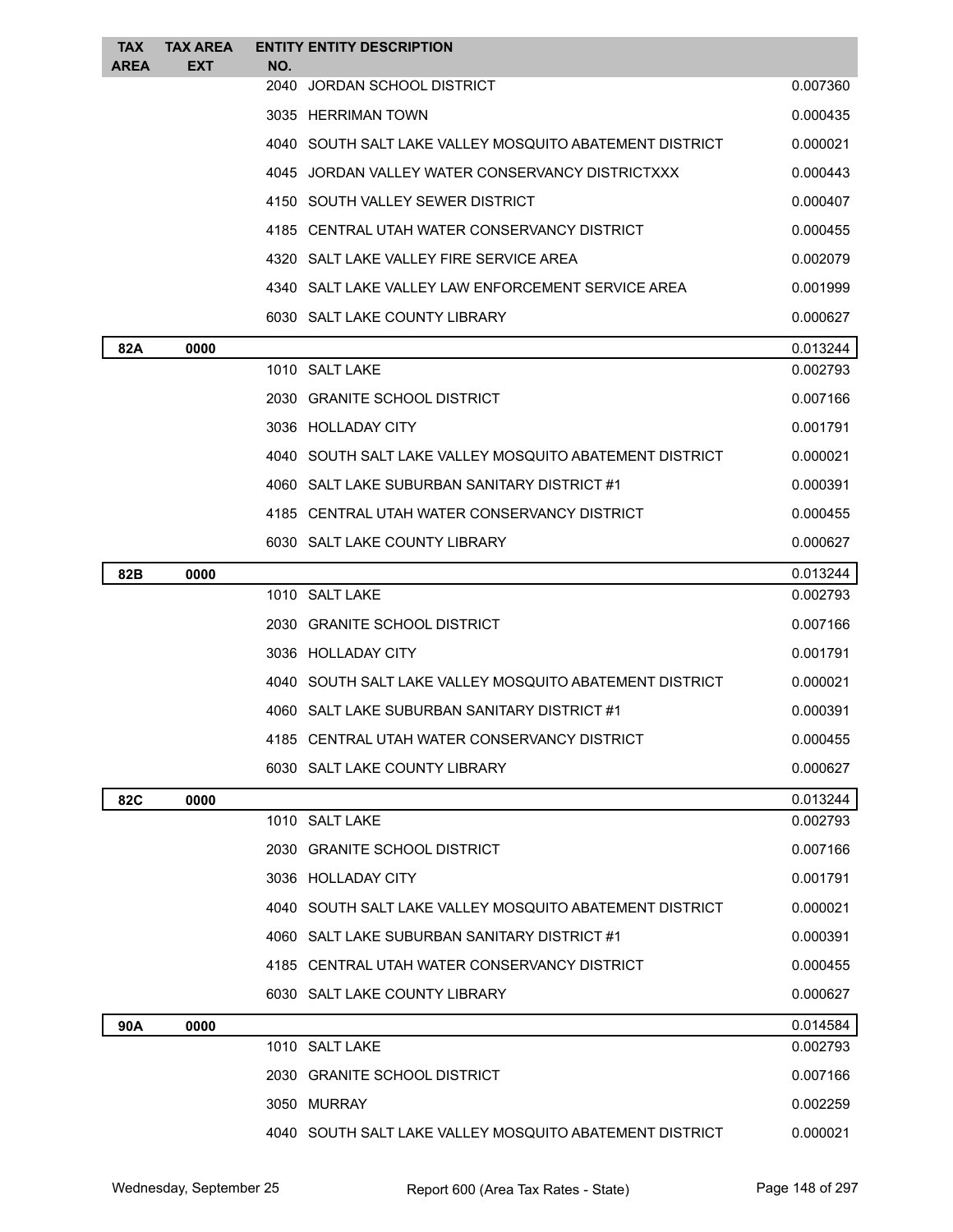| <b>TAX</b><br><b>AREA</b> | <b>TAX AREA</b><br><b>EXT</b> | NO. | <b>ENTITY ENTITY DESCRIPTION</b>                          |                 |
|---------------------------|-------------------------------|-----|-----------------------------------------------------------|-----------------|
|                           |                               |     | 4045 JORDAN VALLEY WATER CONSERVANCY DISTRICTXXX          | 0.000443        |
|                           |                               |     | 4090 COTTONWOOD IMPROVEMENT DISTRICT                      | 0.000244        |
|                           |                               |     | 4185 CENTRAL UTAH WATER CONSERVANCY DISTRICT              | 0.000455        |
|                           |                               |     | 4200 COTTONWOOD HEIGHTS PARKS AND RECREATION SERVICE AREA | 0.001203        |
| 90C                       | 0000                          |     |                                                           | 0.013085        |
|                           |                               |     | 1010 SALT LAKE                                            | 0.002793        |
|                           |                               |     | 2030 GRANITE SCHOOL DISTRICT                              | 0.007166        |
|                           |                               |     | 3050 MURRAY                                               | 0.002259        |
|                           |                               |     | 4040 SOUTH SALT LAKE VALLEY MOSQUITO ABATEMENT DISTRICT   | 0.000021        |
|                           |                               |     | 4060 SALT LAKE SUBURBAN SANITARY DISTRICT #1              | 0.000391        |
|                           |                               |     | 4185 CENTRAL UTAH WATER CONSERVANCY DISTRICT              | 0.000455        |
| 90G                       | 0000                          |     |                                                           | 0.013321        |
|                           |                               |     | 1010 SALT LAKE                                            | 0.002793        |
|                           |                               |     | 2030 GRANITE SCHOOL DISTRICT                              | 0.007166        |
|                           |                               |     | 3050 MURRAY                                               | 0.002259        |
|                           |                               |     | 4040 SOUTH SALT LAKE VALLEY MOSQUITO ABATEMENT DISTRICT   | 0.000021        |
|                           |                               |     | 4185 CENTRAL UTAH WATER CONSERVANCY DISTRICT              | 0.000455        |
|                           |                               |     | 6030 SALT LAKE COUNTY LIBRARY                             | 0.000627        |
| 90H                       | 0000                          |     |                                                           | 0.014141        |
|                           |                               |     | 1010 SALT LAKE                                            | 0.002793        |
|                           |                               |     | 2030 GRANITE SCHOOL DISTRICT                              | 0.007166        |
|                           |                               |     | 3050 MURRAY                                               | 0.002259        |
|                           |                               |     | 4040 SOUTH SALT LAKE VALLEY MOSQUITO ABATEMENT DISTRICT   | 0.000021        |
|                           |                               |     | 4090 COTTONWOOD IMPROVEMENT DISTRICT                      | 0.000244        |
|                           |                               |     | 4185 CENTRAL UTAH WATER CONSERVANCY DISTRICT              | 0.000455        |
|                           |                               |     | 4200 COTTONWOOD HEIGHTS PARKS AND RECREATION SERVICE AREA | 0.001203        |
| <b>AAA</b>                | 0000                          |     |                                                           | 0.014052        |
|                           |                               |     | 1010 SALT LAKE                                            | 0.002793        |
|                           |                               |     | 2045 CANYONS SCHOOL DISTRICT                              | 0.007111        |
|                           |                               |     | 3025 COTTONWOOD HEIGHTS                                   | 0.002654        |
|                           |                               |     | 4040 SOUTH SALT LAKE VALLEY MOSQUITO ABATEMENT DISTRICT   | 0.000021        |
|                           |                               |     | 4060 SALT LAKE SUBURBAN SANITARY DISTRICT #1              | 0.000391        |
|                           |                               |     | 4185 CENTRAL UTAH WATER CONSERVANCY DISTRICT              | 0.000455        |
|                           |                               |     | 4210 SALT LAKE COUNTY SPECAIL SERVICE DISTRICT NO 1       |                 |
|                           |                               |     | 6030 SALT LAKE COUNTY LIBRARY                             | 0.000627        |
| <b>AAB</b>                | 0000                          |     |                                                           | 0.015108        |
|                           |                               |     | 1010 SALT LAKE                                            | 0.002793        |
|                           |                               |     | 2045 CANYONS SCHOOL DISTRICT                              | 0.007111        |
|                           |                               |     | 3025 COTTONWOOD HEIGHTS                                   | 0.002654        |
|                           | Wednesday, September 25       |     | Report 600 (Area Tax Rates - State)                       | Page 149 of 297 |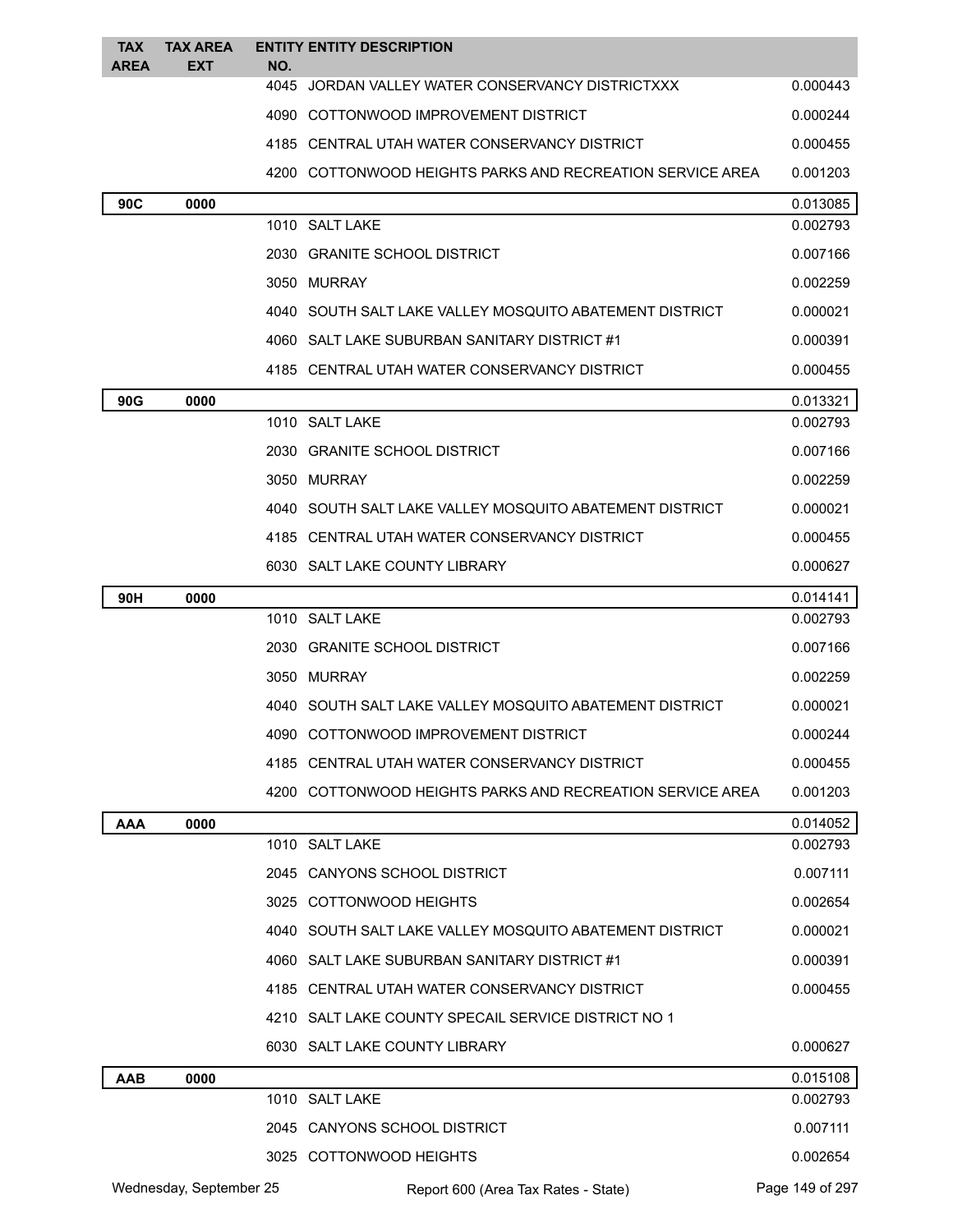| <b>TAX</b><br><b>AREA</b> | <b>TAX AREA</b><br><b>EXT</b> | NO. | <b>ENTITY ENTITY DESCRIPTION</b>                           |          |
|---------------------------|-------------------------------|-----|------------------------------------------------------------|----------|
|                           |                               |     | 4040 SOUTH SALT LAKE VALLEY MOSQUITO ABATEMENT DISTRICT    | 0.000021 |
|                           |                               |     | 4090 COTTONWOOD IMPROVEMENT DISTRICT                       | 0.000244 |
|                           |                               |     | 4185 CENTRAL UTAH WATER CONSERVANCY DISTRICT               | 0.000455 |
|                           |                               |     | 4200 COTTONWOOD HEIGHTS PARKS AND RECREATION SERVICE AREA  | 0.001203 |
|                           |                               |     | 4210 SALT LAKE COUNTY SPECAIL SERVICE DISTRICT NO 1        |          |
|                           |                               |     | 6030 SALT LAKE COUNTY LIBRARY                              | 0.000627 |
| <b>AAC</b>                | 0000                          |     |                                                            | 0.013905 |
|                           |                               |     | 1010 SALT LAKE                                             | 0.002793 |
|                           |                               |     | 2045 CANYONS SCHOOL DISTRICT                               | 0.007111 |
|                           |                               |     | 3025 COTTONWOOD HEIGHTS                                    | 0.002654 |
|                           |                               |     | 4040 SOUTH SALT LAKE VALLEY MOSQUITO ABATEMENT DISTRICT    | 0.000021 |
|                           |                               |     | 4090 COTTONWOOD IMPROVEMENT DISTRICT                       | 0.000244 |
|                           |                               |     | 4185 CENTRAL UTAH WATER CONSERVANCY DISTRICT               | 0.000455 |
|                           |                               |     | 4210 SALT LAKE COUNTY SPECAIL SERVICE DISTRICT NO 1        |          |
|                           |                               |     | 6030 SALT LAKE COUNTY LIBRARY                              | 0.000627 |
| AAD                       | 0000                          |     |                                                            | 0.016415 |
|                           |                               |     | 1010 SALT LAKE                                             | 0.002793 |
|                           |                               |     | 2045 CANYONS SCHOOL DISTRICT                               | 0.007111 |
|                           |                               |     | 3025 COTTONWOOD HEIGHTS                                    | 0.002654 |
|                           |                               |     | 4040 SOUTH SALT LAKE VALLEY MOSQUITO ABATEMENT DISTRICT    | 0.000021 |
|                           |                               |     | 4090 COTTONWOOD IMPROVEMENT DISTRICT                       | 0.000244 |
|                           |                               |     | 4185 CENTRAL UTAH WATER CONSERVANCY DISTRICT               | 0.000455 |
|                           |                               |     | 4200 COTTONWOOD HEIGHTS PARKS AND RECREATION SERVICE AREA  | 0.001203 |
|                           |                               |     | 4210 SALT LAKE COUNTY SPECAIL SERVICE DISTRICT NO 1        |          |
|                           |                               |     | 6020 AREA EXCLUDED FROM SALT LAKE COUNTY WATER CONSERVANCY |          |
|                           |                               |     | 6030 SALT LAKE COUNTY LIBRARY                              | 0.000627 |
|                           |                               |     | 6060 JORDAN/CANYON SCHOOL DISTRICT DEBT SERVICE AREA       | 0.001307 |
| <b>AAE</b>                | 0000                          |     |                                                            | 0.015655 |
|                           |                               |     | 1010 SALT LAKE                                             | 0.002793 |
|                           |                               |     | 2045 CANYONS SCHOOL DISTRICT                               | 0.007111 |
|                           |                               |     | 3025 COTTONWOOD HEIGHTS                                    | 0.002654 |
|                           |                               |     | 4040 SOUTH SALT LAKE VALLEY MOSQUITO ABATEMENT DISTRICT    | 0.000021 |
|                           |                               |     | 4045 JORDAN VALLEY WATER CONSERVANCY DISTRICTXXX           | 0.000443 |
|                           |                               |     | 4090 COTTONWOOD IMPROVEMENT DISTRICT                       | 0.000244 |
|                           |                               |     | 4185 CENTRAL UTAH WATER CONSERVANCY DISTRICT               | 0.000455 |
|                           |                               |     | 4210 SALT LAKE COUNTY SPECAIL SERVICE DISTRICT NO 1        |          |
|                           |                               |     | 6030 SALT LAKE COUNTY LIBRARY                              | 0.000627 |
|                           |                               |     | 6060 JORDAN/CANYON SCHOOL DISTRICT DEBT SERVICE AREA       | 0.001307 |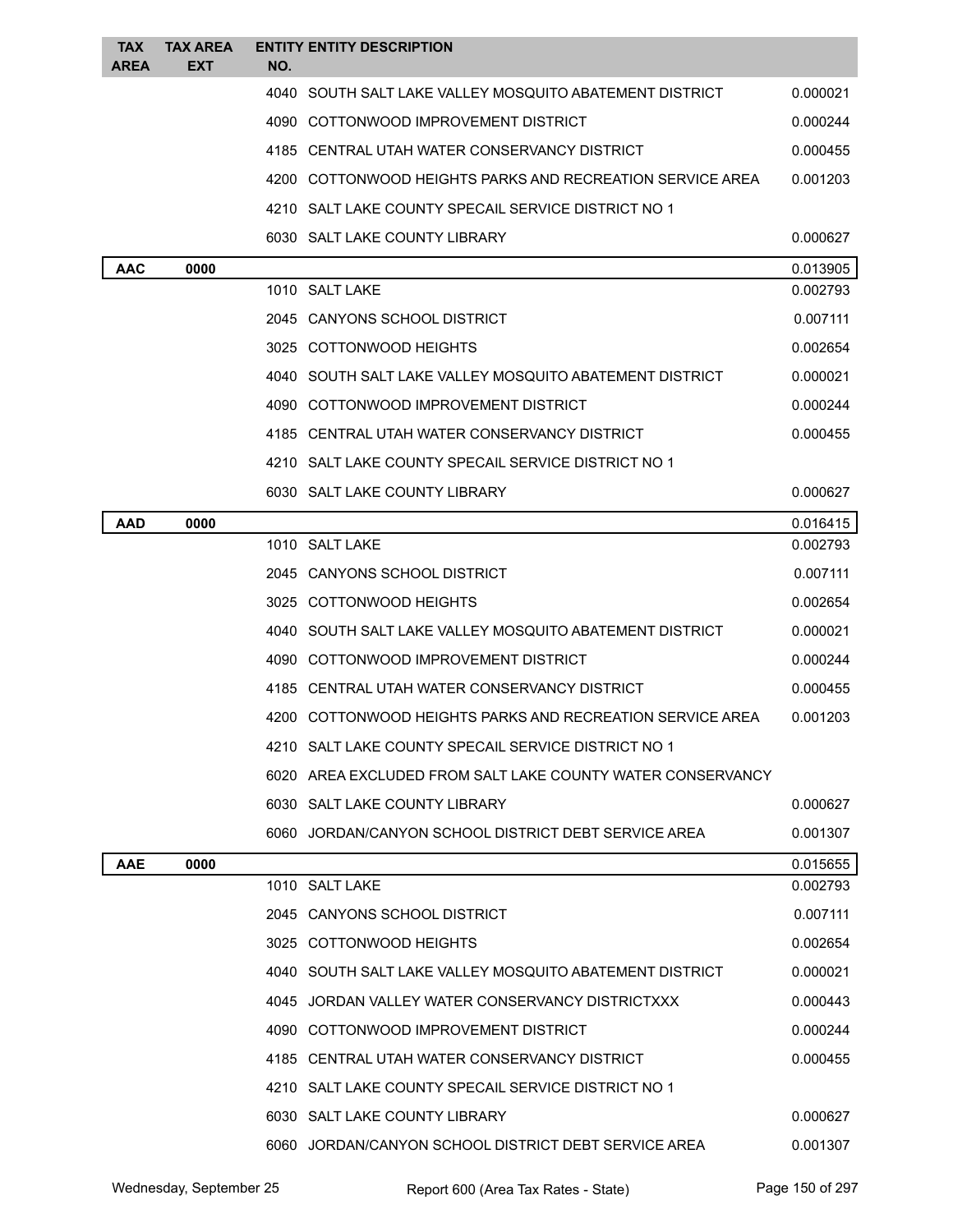| <b>TAX</b>                | <b>TAX AREA</b>    | <b>ENTITY ENTITY DESCRIPTION</b>                          |          |
|---------------------------|--------------------|-----------------------------------------------------------|----------|
| <b>AREA</b><br><b>AAF</b> | <b>EXT</b><br>0000 | NO.                                                       | 0.014052 |
|                           |                    | 1010 SALT LAKE                                            | 0.002793 |
|                           |                    | 2045 CANYONS SCHOOL DISTRICT                              | 0.007111 |
|                           |                    | 3025 COTTONWOOD HEIGHTS                                   | 0.002654 |
|                           |                    | 4040 SOUTH SALT LAKE VALLEY MOSQUITO ABATEMENT DISTRICT   | 0.000021 |
|                           |                    | 4060 SALT LAKE SUBURBAN SANITARY DISTRICT #1              | 0.000391 |
|                           |                    | 4185 CENTRAL UTAH WATER CONSERVANCY DISTRICT              | 0.000455 |
|                           |                    | 4210 SALT LAKE COUNTY SPECAIL SERVICE DISTRICT NO 1       |          |
|                           |                    | 6030 SALT LAKE COUNTY LIBRARY                             | 0.000627 |
| <b>AAG</b>                | 0000               |                                                           | 0.013905 |
|                           |                    | 1010 SALT LAKE                                            | 0.002793 |
|                           |                    | 2045 CANYONS SCHOOL DISTRICT                              | 0.007111 |
|                           |                    | 3025 COTTONWOOD HEIGHTS                                   | 0.002654 |
|                           |                    | 4040   SOUTH SALT LAKE VALLEY MOSQUITO ABATEMENT DISTRICT | 0.000021 |
|                           |                    | 4090 COTTONWOOD IMPROVEMENT DISTRICT                      | 0.000244 |
|                           |                    | 4185 CENTRAL UTAH WATER CONSERVANCY DISTRICT              | 0.000455 |
|                           |                    | 4210 SALT LAKE COUNTY SPECAIL SERVICE DISTRICT NO 1       |          |
|                           |                    | 6030 SALT LAKE COUNTY LIBRARY                             | 0.000627 |
| AAH                       | 0000               |                                                           | 0.016415 |
|                           |                    | 1010 SALT LAKE                                            | 0.002793 |
|                           |                    | 2045 CANYONS SCHOOL DISTRICT                              | 0.007111 |
|                           |                    | 3025 COTTONWOOD HEIGHTS                                   | 0.002654 |
|                           |                    | 4040   SOUTH SALT LAKE VALLEY MOSQUITO ABATEMENT DISTRICT | 0.000021 |
|                           |                    | 4090 COTTONWOOD IMPROVEMENT DISTRICT                      | 0.000244 |
|                           |                    | 4185 CENTRAL UTAH WATER CONSERVANCY DISTRICT              | 0.000455 |
|                           |                    | 4200 COTTONWOOD HEIGHTS PARKS AND RECREATION SERVICE AREA | 0.001203 |
|                           |                    | 4210 SALT LAKE COUNTY SPECAIL SERVICE DISTRICT NO 1       |          |
|                           |                    | 6030 SALT LAKE COUNTY LIBRARY                             | 0.000627 |
|                           |                    | 6060 JORDAN/CANYON SCHOOL DISTRICT DEBT SERVICE AREA      | 0.001307 |
| <b>AAJ</b>                | 0000               |                                                           | 0.016858 |
|                           |                    | 1010 SALT LAKE                                            | 0.002793 |
|                           |                    | 2045 CANYONS SCHOOL DISTRICT                              | 0.007111 |
|                           |                    | 3025 COTTONWOOD HEIGHTS                                   | 0.002654 |
|                           |                    | 4040 SOUTH SALT LAKE VALLEY MOSQUITO ABATEMENT DISTRICT   | 0.000021 |
|                           |                    | 4045 JORDAN VALLEY WATER CONSERVANCY DISTRICTXXX          | 0.000443 |
|                           |                    | 4090 COTTONWOOD IMPROVEMENT DISTRICT                      | 0.000244 |
|                           |                    | 4185 CENTRAL UTAH WATER CONSERVANCY DISTRICT              | 0.000455 |
|                           |                    | 4200 COTTONWOOD HEIGHTS PARKS AND RECREATION SERVICE AREA | 0.001203 |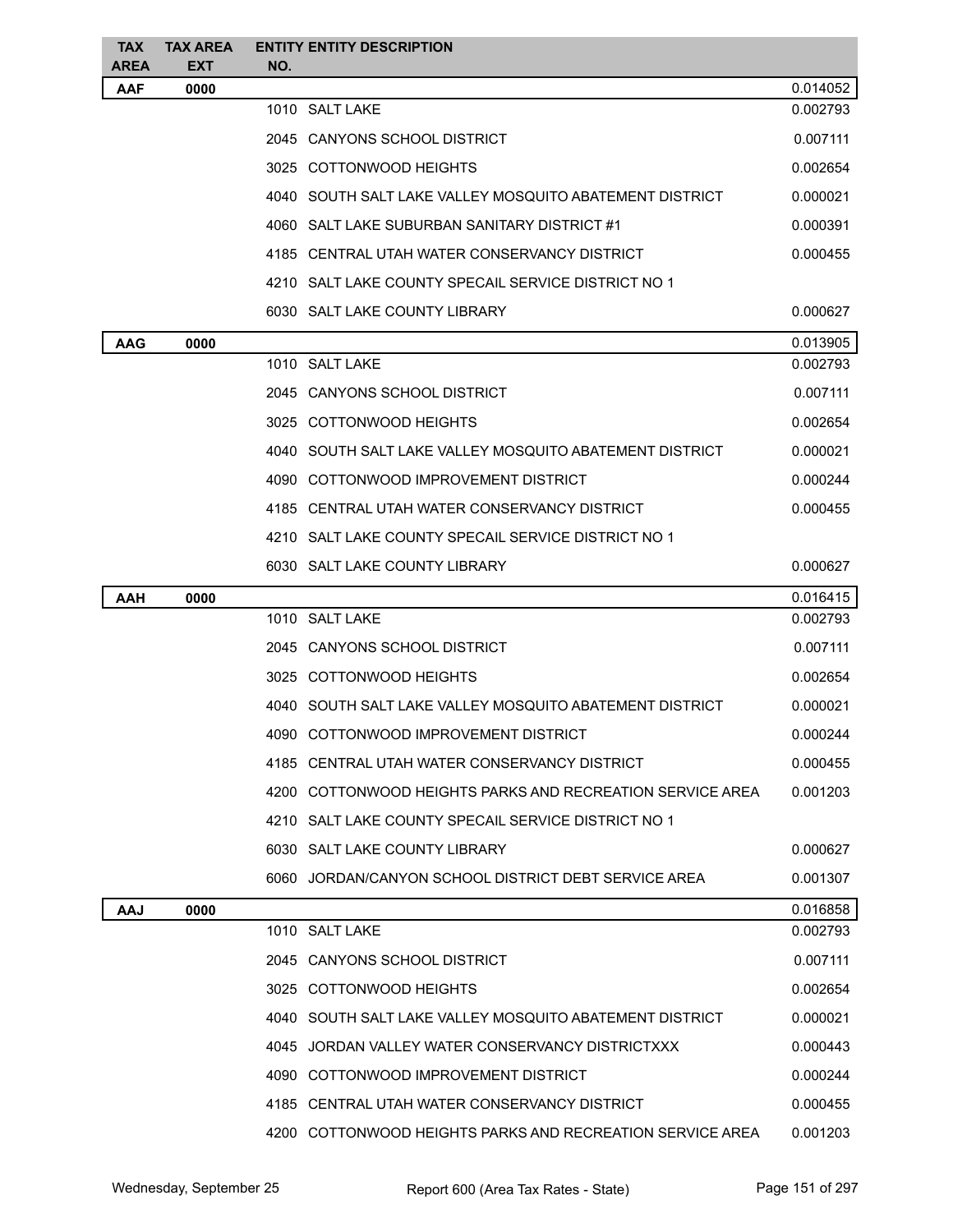| <b>TAX</b><br><b>AREA</b> | <b>TAX AREA</b><br><b>EXT</b> | NO. | <b>ENTITY ENTITY DESCRIPTION</b>                           |          |
|---------------------------|-------------------------------|-----|------------------------------------------------------------|----------|
|                           |                               |     | 4210 SALT LAKE COUNTY SPECAIL SERVICE DISTRICT NO 1        |          |
|                           |                               |     | 6030 SALT LAKE COUNTY LIBRARY                              | 0.000627 |
|                           |                               |     | 6060 JORDAN/CANYON SCHOOL DISTRICT DEBT SERVICE AREA       | 0.001307 |
| <b>AAK</b>                | 0000                          |     |                                                            | 0.015212 |
|                           |                               |     | 1010 SALT LAKE                                             | 0.002793 |
|                           |                               |     | 2045 CANYONS SCHOOL DISTRICT                               | 0.007111 |
|                           |                               |     | 3025 COTTONWOOD HEIGHTS                                    | 0.002654 |
|                           |                               |     | 4040 SOUTH SALT LAKE VALLEY MOSQUITO ABATEMENT DISTRICT    | 0.000021 |
|                           |                               |     | 4090 COTTONWOOD IMPROVEMENT DISTRICT                       | 0.000244 |
|                           |                               |     | 4185 CENTRAL UTAH WATER CONSERVANCY DISTRICT               | 0.000455 |
|                           |                               |     | 4210 SALT LAKE COUNTY SPECAIL SERVICE DISTRICT NO 1        |          |
|                           |                               |     | 6030 SALT LAKE COUNTY LIBRARY                              | 0.000627 |
|                           |                               |     | 6060 JORDAN/CANYON SCHOOL DISTRICT DEBT SERVICE AREA       | 0.001307 |
| <b>AAL</b>                | 0000                          |     |                                                            | 0.015212 |
|                           |                               |     | 1010 SALT LAKE                                             | 0.002793 |
|                           |                               |     | 2045 CANYONS SCHOOL DISTRICT                               | 0.007111 |
|                           |                               |     | 3025 COTTONWOOD HEIGHTS                                    | 0.002654 |
|                           |                               |     | 4040 SOUTH SALT LAKE VALLEY MOSQUITO ABATEMENT DISTRICT    | 0.000021 |
|                           |                               |     | 4090 COTTONWOOD IMPROVEMENT DISTRICT                       | 0.000244 |
|                           |                               |     | 4185 CENTRAL UTAH WATER CONSERVANCY DISTRICT               | 0.000455 |
|                           |                               |     | 4210 SALT LAKE COUNTY SPECAIL SERVICE DISTRICT NO 1        |          |
|                           |                               |     | 6020 AREA EXCLUDED FROM SALT LAKE COUNTY WATER CONSERVANCY |          |
|                           |                               |     | 6030 SALT LAKE COUNTY LIBRARY                              | 0.000627 |
|                           |                               |     | 6060 JORDAN/CANYON SCHOOL DISTRICT DEBT SERVICE AREA       | 0.001307 |
| <b>AAM</b>                | 0000                          |     |                                                            | 0.015655 |
|                           |                               |     | 1010 SALT LAKE                                             | 0.002793 |
|                           |                               |     | 2045 CANYONS SCHOOL DISTRICT                               | 0.007111 |
|                           |                               |     | 3025 COTTONWOOD HEIGHTS                                    | 0.002654 |
|                           |                               |     | 4040 SOUTH SALT LAKE VALLEY MOSQUITO ABATEMENT DISTRICT    | 0.000021 |
|                           |                               |     | 4045 JORDAN VALLEY WATER CONSERVANCY DISTRICTXXX           | 0.000443 |
|                           |                               |     | 4090 COTTONWOOD IMPROVEMENT DISTRICT                       | 0.000244 |
|                           |                               |     | 4185 CENTRAL UTAH WATER CONSERVANCY DISTRICT               | 0.000455 |
|                           |                               |     | 4210 SALT LAKE COUNTY SPECAIL SERVICE DISTRICT NO 1        |          |
|                           |                               |     | 6030 SALT LAKE COUNTY LIBRARY                              | 0.000627 |
|                           |                               |     | 6060 JORDAN/CANYON SCHOOL DISTRICT DEBT SERVICE AREA       | 0.001307 |
| <b>AAN</b>                | 0000                          |     |                                                            | 0.014373 |
|                           |                               |     | 1010 SALT LAKE                                             | 0.002793 |
|                           |                               |     | 2040 JORDAN SCHOOL DISTRICT                                | 0.007360 |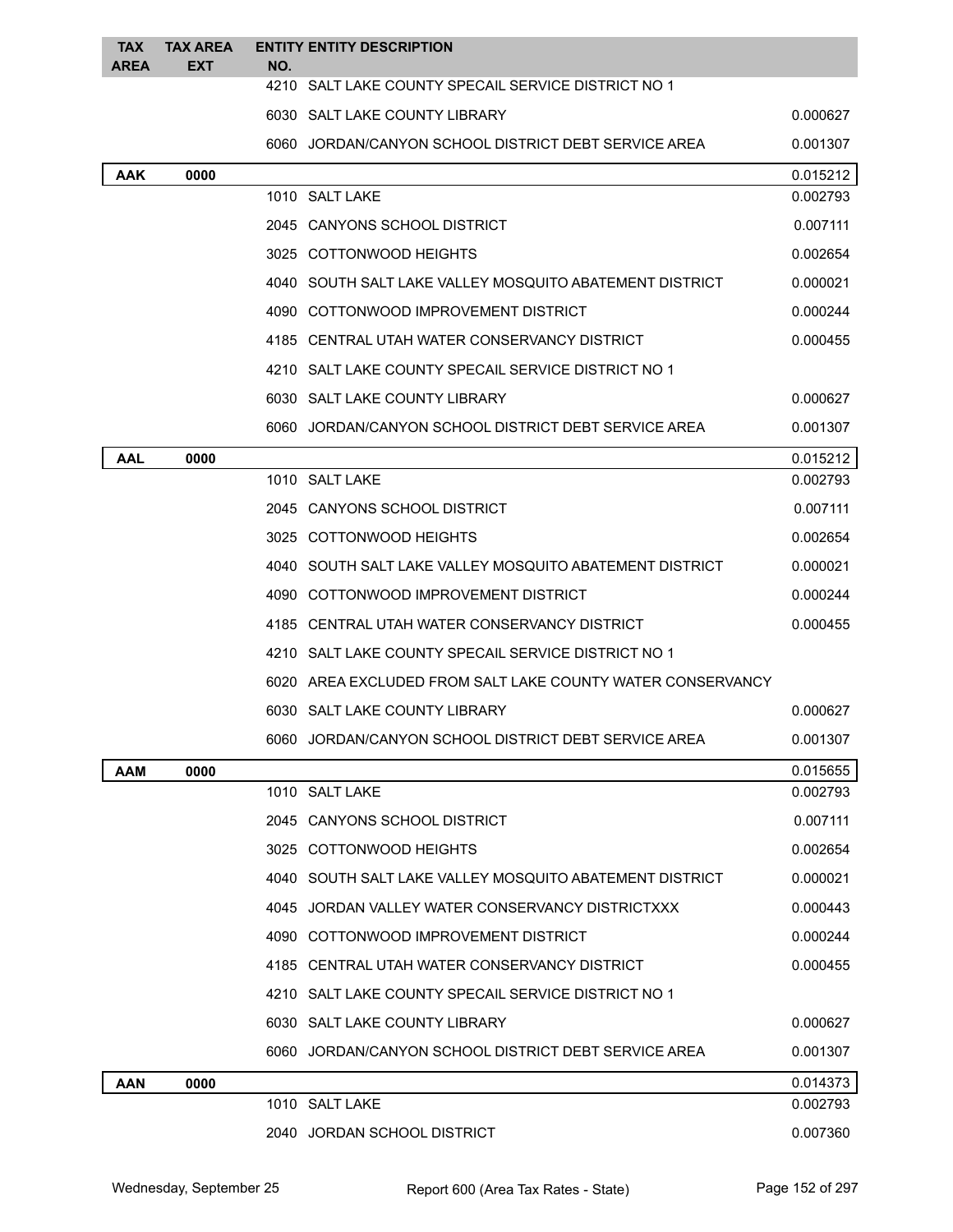| <b>TAX</b>  | <b>TAX AREA</b> |     | <b>ENTITY ENTITY DESCRIPTION</b>                        |          |
|-------------|-----------------|-----|---------------------------------------------------------|----------|
| <b>AREA</b> | <b>EXT</b>      | NO. | 3110 WEST JORDAN CITY                                   | 0.002674 |
|             |                 |     | 4040 SOUTH SALT LAKE VALLEY MOSQUITO ABATEMENT DISTRICT | 0.000021 |
|             |                 |     | 4045 JORDAN VALLEY WATER CONSERVANCY DISTRICTXXX        | 0.000443 |
|             |                 |     | 4185 CENTRAL UTAH WATER CONSERVANCY DISTRICT            | 0.000455 |
|             |                 |     | 6030 SALT LAKE COUNTY LIBRARY                           | 0.000627 |
| <b>AAO</b>  | 0000            |     |                                                         | 0.012009 |
|             |                 |     | 1010 SALT LAKE                                          | 0.002793 |
|             |                 |     | 2020 MURRAY CITY SCHOOL DISTRICT                        | 0.006481 |
|             |                 |     | 3050 MURRAY                                             | 0.002259 |
|             |                 |     | 4040 SOUTH SALT LAKE VALLEY MOSQUITO ABATEMENT DISTRICT | 0.000021 |
|             |                 |     | 4185 CENTRAL UTAH WATER CONSERVANCY DISTRICT            | 0.000455 |
| <b>AAP</b>  | 0000            |     |                                                         | 0.012696 |
|             |                 |     | 1010 SALT LAKE                                          | 0.002793 |
|             |                 |     | 2020 MURRAY CITY SCHOOL DISTRICT                        | 0.006481 |
|             |                 |     | 3050 MURRAY                                             | 0.002259 |
|             |                 |     | 4040 SOUTH SALT LAKE VALLEY MOSQUITO ABATEMENT DISTRICT | 0.000021 |
|             |                 |     | 4045 JORDAN VALLEY WATER CONSERVANCY DISTRICTXXX        | 0.000443 |
|             |                 |     | 4090 COTTONWOOD IMPROVEMENT DISTRICT                    | 0.000244 |
|             |                 |     | 4185 CENTRAL UTAH WATER CONSERVANCY DISTRICT            | 0.000455 |
| <b>AAQ</b>  | 0000            |     |                                                         | 0.012253 |
|             |                 |     | 1010 SALT LAKE                                          | 0.002793 |
|             |                 |     | 2020 MURRAY CITY SCHOOL DISTRICT                        | 0.006481 |
|             |                 |     | 3050 MURRAY                                             | 0.002259 |
|             |                 |     | 4040 SOUTH SALT LAKE VALLEY MOSQUITO ABATEMENT DISTRICT | 0.000021 |
|             |                 |     | 4090 COTTONWOOD IMPROVEMENT DISTRICT                    | 0.000244 |
|             |                 |     | 4185 CENTRAL UTAH WATER CONSERVANCY DISTRICT            | 0.000455 |
| <b>AAS</b>  | 0000            |     |                                                         | 0.015816 |
|             |                 |     | 1010 SALT LAKE                                          | 0.002793 |
|             |                 |     | 2040 JORDAN SCHOOL DISTRICT                             | 0.007360 |
|             |                 |     | 4040 SOUTH SALT LAKE VALLEY MOSQUITO ABATEMENT DISTRICT | 0.000021 |
|             |                 |     | 4150 SOUTH VALLEY SEWER DISTRICT                        | 0.000407 |
|             |                 |     | 4185 CENTRAL UTAH WATER CONSERVANCY DISTRICT            | 0.000455 |
|             |                 |     | 4210 SALT LAKE COUNTY SPECAIL SERVICE DISTRICT NO 1     |          |
|             |                 |     | 4220 SALT LAKE COUNTY MUNICIPAL-TYPE SERVICES DISTRICT  | 0.000075 |
|             |                 |     | 4320 SALT LAKE VALLEY FIRE SERVICE AREA                 | 0.002079 |
|             |                 |     | 4330 SOUTH WEST WATER IMPROVEMENT DISTRICT              |          |
|             |                 |     | 4340 SALT LAKE VALLEY LAW ENFORCEMENT SERVICE AREA      | 0.001999 |
|             |                 |     | 6030 SALT LAKE COUNTY LIBRARY                           | 0.000627 |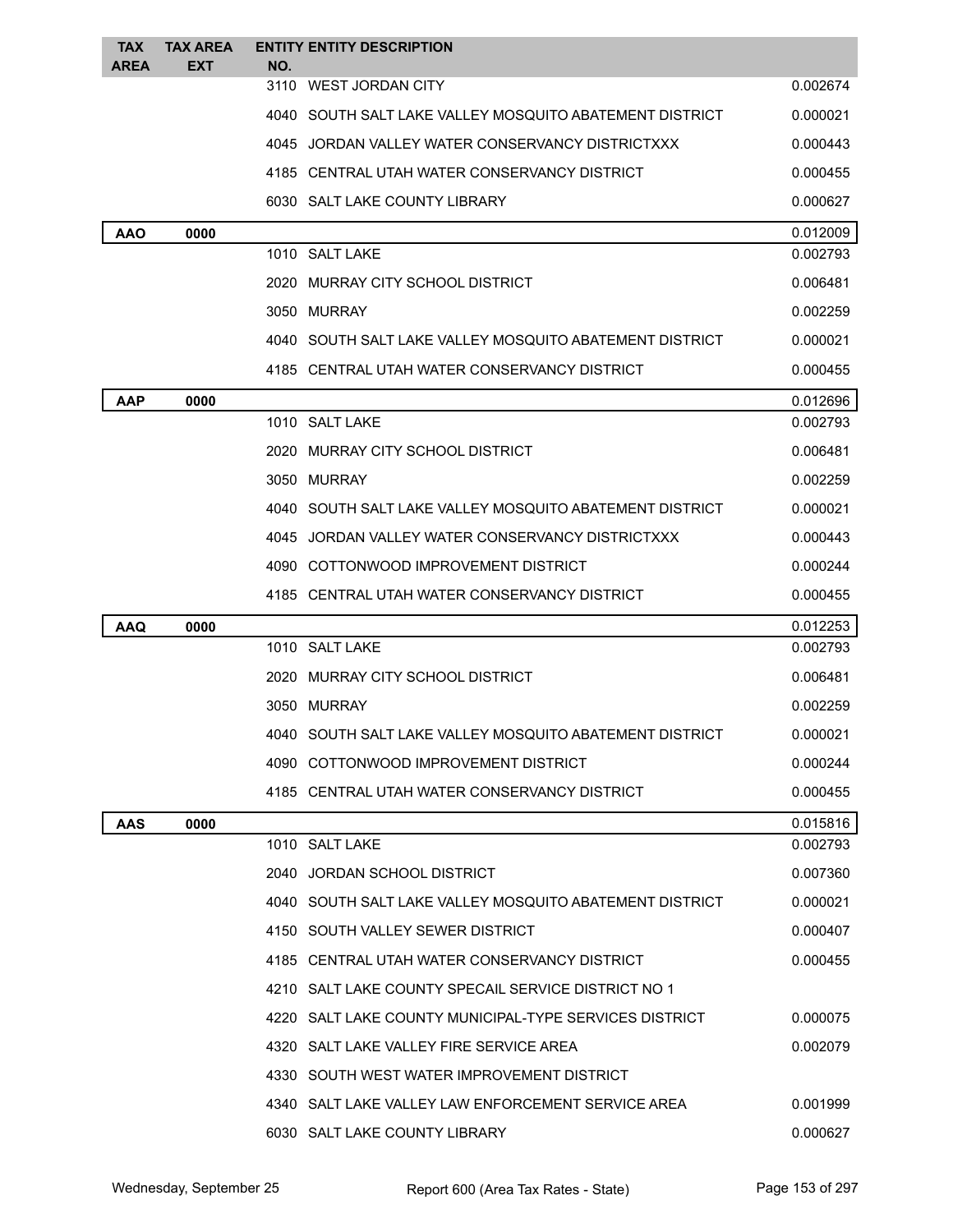| <b>TAX</b><br><b>AREA</b> | <b>TAX AREA</b><br><b>EXT</b> | <b>ENTITY ENTITY DESCRIPTION</b><br>NO.                 |          |
|---------------------------|-------------------------------|---------------------------------------------------------|----------|
| <b>AAT</b>                | 0000                          |                                                         | 0.014860 |
|                           |                               | 1010 SALT LAKE                                          | 0.002793 |
|                           |                               | 2045 CANYONS SCHOOL DISTRICT                            | 0.007111 |
|                           |                               | 3080 SANDY CITY                                         | 0.001520 |
|                           |                               | 4040 SOUTH SALT LAKE VALLEY MOSQUITO ABATEMENT DISTRICT | 0.000021 |
|                           |                               | 4140 SANDY SUBURBAN IMPROVEMENT DISTRICT                | 0.001026 |
|                           |                               | 4185 CENTRAL UTAH WATER CONSERVANCY DISTRICT            | 0.000455 |
|                           |                               | 4300 WHITE CITY WATER IMPROVEMENT DISTRICT              |          |
|                           |                               | 6030 SALT LAKE COUNTY LIBRARY                           | 0.000627 |
|                           |                               | 6060 JORDAN/CANYON SCHOOL DISTRICT DEBT SERVICE AREA    | 0.001307 |
| <b>AAU</b>                | 0000                          |                                                         | 0.014331 |
|                           |                               | 1010 SALT LAKE                                          | 0.002793 |
|                           |                               | 2045 CANYONS SCHOOL DISTRICT                            | 0.007111 |
|                           |                               | 3080 SANDY CITY                                         | 0.001520 |
|                           |                               | 4040 SOUTH SALT LAKE VALLEY MOSQUITO ABATEMENT DISTRICT | 0.000021 |
|                           |                               | 4090 COTTONWOOD IMPROVEMENT DISTRICT                    | 0.000244 |
|                           |                               | 4185 CENTRAL UTAH WATER CONSERVANCY DISTRICT            | 0.000455 |
|                           |                               | 4240 ALTA CANYON RECREATION SPECIAL SERVICE DISTRICT    | 0.000253 |
|                           |                               | 4300 WHITE CITY WATER IMPROVEMENT DISTRICT              |          |
|                           |                               | 6030 SALT LAKE COUNTY LIBRARY                           | 0.000627 |
|                           |                               | 6060 JORDAN/CANYON SCHOOL DISTRICT DEBT SERVICE AREA    | 0.001307 |
| <b>AAV</b>                | 0000                          |                                                         | 0.014908 |
|                           |                               | 1010 SALT LAKE                                          | 0.002793 |
|                           |                               | 2045 CANYONS SCHOOL DISTRICT                            | 0.007111 |
|                           |                               | 3080 SANDY CITY                                         | 0.001520 |
|                           |                               | 4040 SOUTH SALT LAKE VALLEY MOSQUITO ABATEMENT DISTRICT | 0.000021 |
|                           |                               | 4140 SANDY SUBURBAN IMPROVEMENT DISTRICT                | 0.001026 |
|                           |                               | 4160 CRESENT CEMETERY MAINTENANCE DISTRICT              | 0.000048 |
|                           |                               | 4185 CENTRAL UTAH WATER CONSERVANCY DISTRICT            | 0.000455 |
|                           |                               | 4300 WHITE CITY WATER IMPROVEMENT DISTRICT              |          |
|                           |                               | 6030 SALT LAKE COUNTY LIBRARY                           | 0.000627 |
|                           |                               | 6060 JORDAN/CANYON SCHOOL DISTRICT DEBT SERVICE AREA    | 0.001307 |
| <b>AAW</b>                | 0000                          |                                                         | 0.014078 |
|                           |                               | 1010 SALT LAKE                                          | 0.002793 |
|                           |                               | 2045 CANYONS SCHOOL DISTRICT                            | 0.007111 |
|                           |                               | 3080 SANDY CITY                                         | 0.001520 |
|                           |                               | 4040 SOUTH SALT LAKE VALLEY MOSQUITO ABATEMENT DISTRICT | 0.000021 |
|                           |                               | 4090 COTTONWOOD IMPROVEMENT DISTRICT                    | 0.000244 |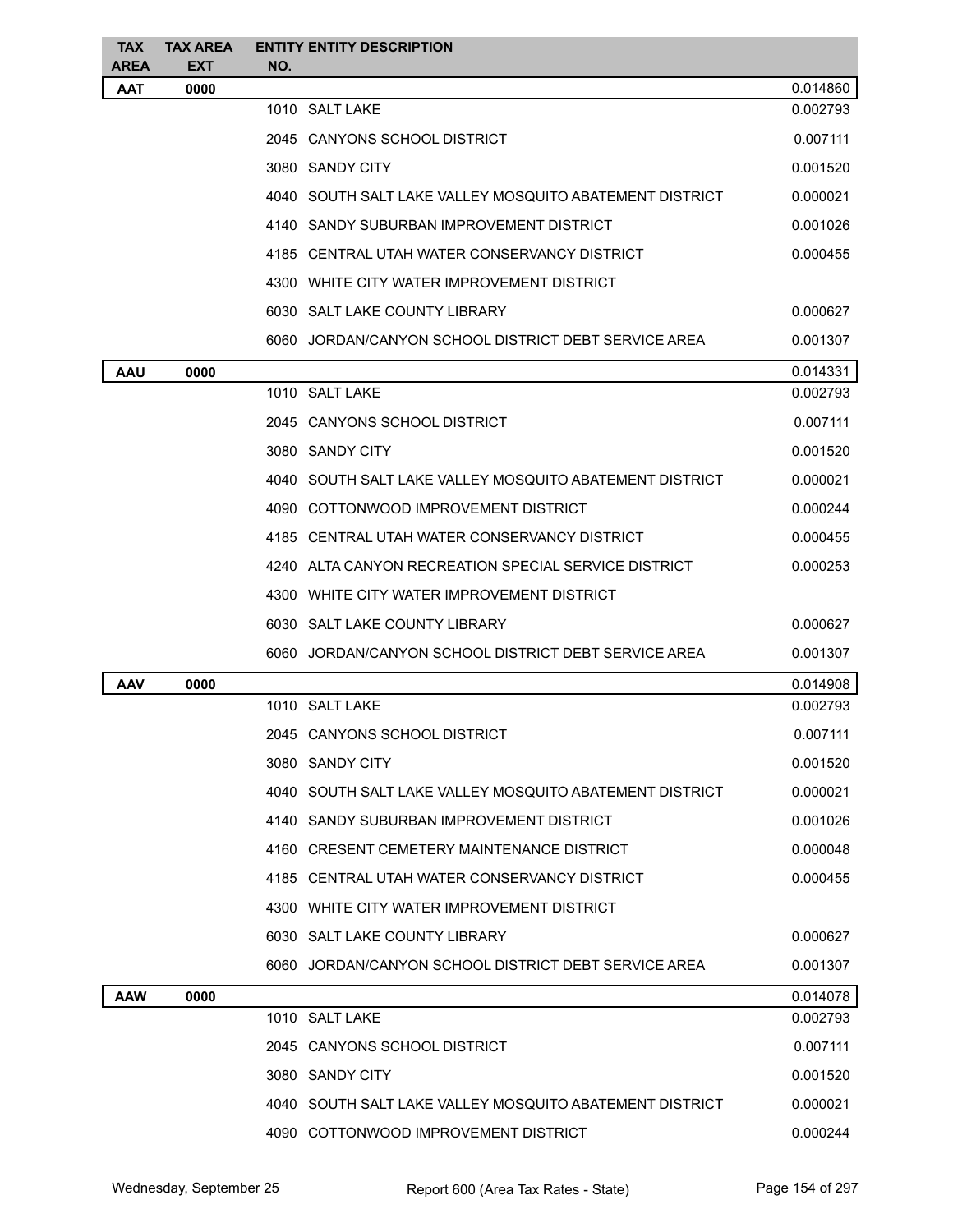| <b>TAX</b><br><b>AREA</b> | <b>TAX AREA</b><br><b>EXT</b> | <b>ENTITY ENTITY DESCRIPTION</b><br>NO.                 |          |
|---------------------------|-------------------------------|---------------------------------------------------------|----------|
|                           |                               | 4185 CENTRAL UTAH WATER CONSERVANCY DISTRICT            | 0.000455 |
|                           |                               | 4300 WHITE CITY WATER IMPROVEMENT DISTRICT              |          |
|                           |                               | 6030 SALT LAKE COUNTY LIBRARY                           | 0.000627 |
|                           |                               | 6060 JORDAN/CANYON SCHOOL DISTRICT DEBT SERVICE AREA    | 0.001307 |
| <b>AAX</b>                | 0000                          |                                                         | 0.014774 |
|                           |                               | 1010 SALT LAKE                                          | 0.002793 |
|                           |                               | 2045 CANYONS SCHOOL DISTRICT                            | 0.007111 |
|                           |                               | 3080 SANDY CITY                                         | 0.001520 |
|                           |                               | 4040 SOUTH SALT LAKE VALLEY MOSQUITO ABATEMENT DISTRICT | 0.000021 |
|                           |                               | 4045 JORDAN VALLEY WATER CONSERVANCY DISTRICTXXX        | 0.000443 |
|                           |                               | 4090 COTTONWOOD IMPROVEMENT DISTRICT                    | 0.000244 |
|                           |                               | 4185 CENTRAL UTAH WATER CONSERVANCY DISTRICT            | 0.000455 |
|                           |                               | 4240 ALTA CANYON RECREATION SPECIAL SERVICE DISTRICT    | 0.000253 |
|                           |                               | 4300 WHITE CITY WATER IMPROVEMENT DISTRICT              |          |
|                           |                               | 6030 SALT LAKE COUNTY LIBRARY                           | 0.000627 |
|                           |                               | 6060 JORDAN/CANYON SCHOOL DISTRICT DEBT SERVICE AREA    | 0.001307 |
| AAY                       | 0000                          |                                                         | 0.015113 |
|                           |                               | 1010 SALT LAKE                                          | 0.002793 |
|                           |                               | 2045 CANYONS SCHOOL DISTRICT                            | 0.007111 |
|                           |                               | 3080 SANDY CITY                                         | 0.001520 |
|                           |                               | 4040 SOUTH SALT LAKE VALLEY MOSQUITO ABATEMENT DISTRICT | 0.000021 |
|                           |                               | 4140 SANDY SUBURBAN IMPROVEMENT DISTRICT                | 0.001026 |
|                           |                               | 4185 CENTRAL UTAH WATER CONSERVANCY DISTRICT            | 0.000455 |
|                           |                               | 4240 ALTA CANYON RECREATION SPECIAL SERVICE DISTRICT    | 0.000253 |
|                           |                               | 4300 WHITE CITY WATER IMPROVEMENT DISTRICT              |          |
|                           |                               | 6030 SALT LAKE COUNTY LIBRARY                           | 0.000627 |
|                           |                               | 6060 JORDAN/CANYON SCHOOL DISTRICT DEBT SERVICE AREA    | 0.001307 |
| <b>AAZ</b>                | 0000                          |                                                         | 0.015303 |
|                           |                               | 1010 SALT LAKE                                          | 0.002793 |
|                           |                               | 2045 CANYONS SCHOOL DISTRICT                            | 0.007111 |
|                           |                               | 3080 SANDY CITY                                         | 0.001520 |
|                           |                               | 4040 SOUTH SALT LAKE VALLEY MOSQUITO ABATEMENT DISTRICT | 0.000021 |
|                           |                               | 4045 JORDAN VALLEY WATER CONSERVANCY DISTRICTXXX        | 0.000443 |
|                           |                               | 4140 SANDY SUBURBAN IMPROVEMENT DISTRICT                | 0.001026 |
|                           |                               | 4185 CENTRAL UTAH WATER CONSERVANCY DISTRICT            | 0.000455 |
|                           |                               | 4300 WHITE CITY WATER IMPROVEMENT DISTRICT              |          |
|                           |                               | 6030 SALT LAKE COUNTY LIBRARY                           | 0.000627 |
|                           |                               | 6060 JORDAN/CANYON SCHOOL DISTRICT DEBT SERVICE AREA    | 0.001307 |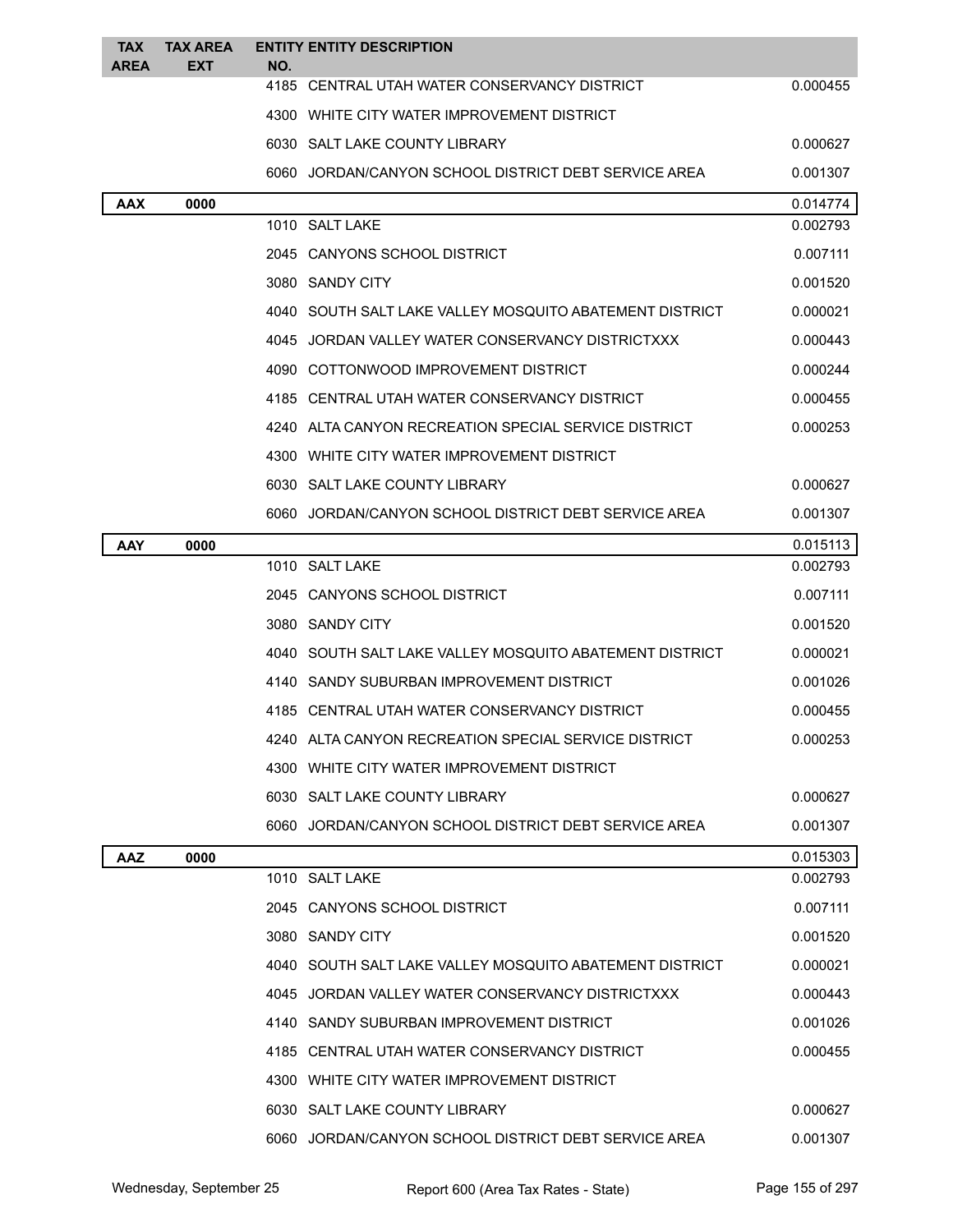| <b>TAX</b><br><b>AREA</b> | <b>TAX AREA</b>    | <b>ENTITY ENTITY DESCRIPTION</b>                            |          |  |
|---------------------------|--------------------|-------------------------------------------------------------|----------|--|
| <b>ABA</b>                | <b>EXT</b><br>0000 | NO.                                                         | 0.015351 |  |
|                           |                    | 1010 SALT LAKE                                              | 0.002793 |  |
|                           |                    | 2045 CANYONS SCHOOL DISTRICT                                | 0.007111 |  |
|                           |                    | 3080 SANDY CITY                                             | 0.001520 |  |
|                           |                    | 4040 SOUTH SALT LAKE VALLEY MOSQUITO ABATEMENT DISTRICT     | 0.000021 |  |
|                           |                    | 4045 JORDAN VALLEY WATER CONSERVANCY DISTRICTXXX            | 0.000443 |  |
|                           |                    | 4140 SANDY SUBURBAN IMPROVEMENT DISTRICT                    | 0.001026 |  |
|                           |                    | 4160 CRESENT CEMETERY MAINTENANCE DISTRICT                  | 0.000048 |  |
|                           |                    | 4185 CENTRAL UTAH WATER CONSERVANCY DISTRICT                | 0.000455 |  |
|                           |                    | 4300 WHITE CITY WATER IMPROVEMENT DISTRICT                  |          |  |
|                           |                    | 6030 SALT LAKE COUNTY LIBRARY                               | 0.000627 |  |
|                           |                    | 6060 JORDAN/CANYON SCHOOL DISTRICT DEBT SERVICE AREA        | 0.001307 |  |
| <b>ABB</b>                | 0000               |                                                             | 0.013244 |  |
|                           |                    | 1010 SALT LAKE                                              | 0.002793 |  |
|                           |                    | 2030 GRANITE SCHOOL DISTRICT                                | 0.007166 |  |
|                           |                    | 3036 HOLLADAY CITY                                          | 0.001791 |  |
|                           |                    | 4040   SOUTH SALT LAKE VALLEY MOSQUITO ABATEMENT DISTRICT   | 0.000021 |  |
|                           |                    | 4060 SALT LAKE SUBURBAN SANITARY DISTRICT #1                | 0.000391 |  |
|                           |                    | 4185 CENTRAL UTAH WATER CONSERVANCY DISTRICT                | 0.000455 |  |
|                           |                    | 6030 SALT LAKE COUNTY LIBRARY                               | 0.000627 |  |
| <b>ABC</b>                | 0000               |                                                             | 0.016104 |  |
|                           |                    | 1010 SALT LAKE                                              | 0.002793 |  |
|                           |                    | 2040 JORDAN SCHOOL DISTRICT                                 | 0.007360 |  |
|                           |                    | 3110 WEST JORDAN CITY                                       | 0.002674 |  |
|                           |                    | 4040 SOUTH SALT LAKE VALLEY MOSQUITO ABATEMENT DISTRICT     | 0.000021 |  |
|                           |                    | 4120 KEARNS IMPROVEMENT DISTRICT                            | 0.000845 |  |
|                           |                    | 4180 OQUIRRH RECREATION AND PARKS DISTRICT                  | 0.001329 |  |
|                           |                    | 4185 CENTRAL UTAH WATER CONSERVANCY DISTRICT                | 0.000455 |  |
|                           |                    | 6030 SALT LAKE COUNTY LIBRARY                               | 0.000627 |  |
| <b>ABD</b>                | 0000               |                                                             | 0.015218 |  |
|                           |                    | 1010 SALT LAKE                                              | 0.002793 |  |
|                           |                    | 2040 JORDAN SCHOOL DISTRICT                                 | 0.007360 |  |
|                           |                    | 3110 WEST JORDAN CITY                                       | 0.002674 |  |
|                           |                    | 4040 SOUTH SALT LAKE VALLEY MOSQUITO ABATEMENT DISTRICT     | 0.000021 |  |
|                           |                    | 4045 JORDAN VALLEY WATER CONSERVANCY DISTRICTXXX            | 0.000443 |  |
|                           |                    | 4120 KEARNS IMPROVEMENT DISTRICT                            | 0.000845 |  |
|                           |                    | 4185 CENTRAL UTAH WATER CONSERVANCY DISTRICT                | 0.000455 |  |
|                           |                    | 6027 AREA EXCLUDED FROM SALT LAKE COUNTY SEWERAGE IMPROVEMI |          |  |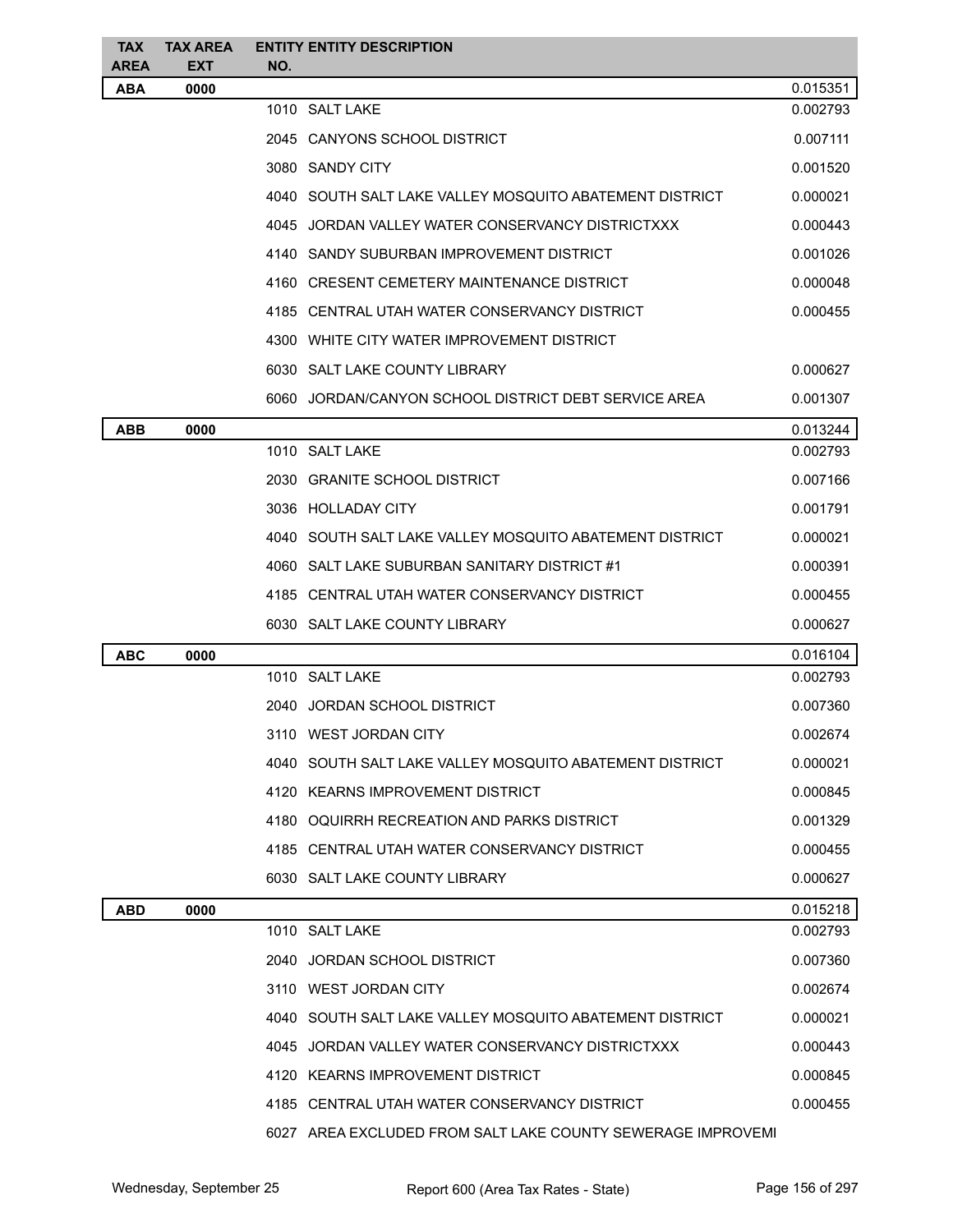| <b>TAX</b><br><b>AREA</b> | <b>TAX AREA</b><br>EXT | NO. | <b>ENTITY ENTITY DESCRIPTION</b>                          |          |
|---------------------------|------------------------|-----|-----------------------------------------------------------|----------|
|                           |                        |     | 6030 SALT LAKE COUNTY LIBRARY                             | 0.000627 |
| <b>ABE</b>                | 0000                   |     |                                                           | 0.014373 |
|                           |                        |     | 1010 SALT LAKE                                            | 0.002793 |
|                           |                        |     | 2040 JORDAN SCHOOL DISTRICT                               | 0.007360 |
|                           |                        |     | 3110 WEST JORDAN CITY                                     | 0.002674 |
|                           |                        |     | 4040 SOUTH SALT LAKE VALLEY MOSQUITO ABATEMENT DISTRICT   | 0.000021 |
|                           |                        |     | 4045 JORDAN VALLEY WATER CONSERVANCY DISTRICTXXX          | 0.000443 |
|                           |                        |     | 4185 CENTRAL UTAH WATER CONSERVANCY DISTRICT              | 0.000455 |
|                           |                        |     | 6030 SALT LAKE COUNTY LIBRARY                             | 0.000627 |
| <b>ABF</b>                | 0000                   |     |                                                           | 0.014373 |
|                           |                        |     | 1010 SALT LAKE                                            | 0.002793 |
|                           |                        |     | 2040 JORDAN SCHOOL DISTRICT                               | 0.007360 |
|                           |                        |     | 3110 WEST JORDAN CITY                                     | 0.002674 |
|                           |                        |     | 4040 SOUTH SALT LAKE VALLEY MOSQUITO ABATEMENT DISTRICT   | 0.000021 |
|                           |                        |     | 4045 JORDAN VALLEY WATER CONSERVANCY DISTRICTXXX          | 0.000443 |
|                           |                        |     | 4185 CENTRAL UTAH WATER CONSERVANCY DISTRICT              | 0.000455 |
|                           |                        |     | 6030 SALT LAKE COUNTY LIBRARY                             | 0.000627 |
| <b>ABG</b>                | 0000                   |     |                                                           | 0.014373 |
|                           |                        |     | 1010 SALT LAKE                                            | 0.002793 |
|                           |                        |     | 2040 JORDAN SCHOOL DISTRICT                               | 0.007360 |
|                           |                        |     | 3110 WEST JORDAN CITY                                     | 0.002674 |
|                           |                        |     | 4040 SOUTH SALT LAKE VALLEY MOSQUITO ABATEMENT DISTRICT   | 0.000021 |
|                           |                        |     | 4045 JORDAN VALLEY WATER CONSERVANCY DISTRICTXXX          | 0.000443 |
|                           |                        |     | 4185 CENTRAL UTAH WATER CONSERVANCY DISTRICT              | 0.000455 |
|                           |                        |     | 6030 SALT LAKE COUNTY LIBRARY                             | 0.000627 |
| <b>ABH</b>                | 0000                   |     |                                                           | 0.016415 |
|                           |                        |     | 1010 SALT LAKE                                            | 0.002793 |
|                           |                        |     | 2045 CANYONS SCHOOL DISTRICT                              | 0.007111 |
|                           |                        |     | 3025 COTTONWOOD HEIGHTS                                   | 0.002654 |
|                           |                        |     | 4040 SOUTH SALT LAKE VALLEY MOSQUITO ABATEMENT DISTRICT   | 0.000021 |
|                           |                        |     | 4090 COTTONWOOD IMPROVEMENT DISTRICT                      | 0.000244 |
|                           |                        |     | 4185 CENTRAL UTAH WATER CONSERVANCY DISTRICT              | 0.000455 |
|                           |                        |     | 4200 COTTONWOOD HEIGHTS PARKS AND RECREATION SERVICE AREA | 0.001203 |
|                           |                        |     | 4210 SALT LAKE COUNTY SPECAIL SERVICE DISTRICT NO 1       |          |
|                           |                        |     | 6030 SALT LAKE COUNTY LIBRARY                             | 0.000627 |
|                           |                        |     | 6060 JORDAN/CANYON SCHOOL DISTRICT DEBT SERVICE AREA      | 0.001307 |
|                           |                        |     |                                                           |          |

## **SAN JUAN COUNTY**

**0000** 0.013001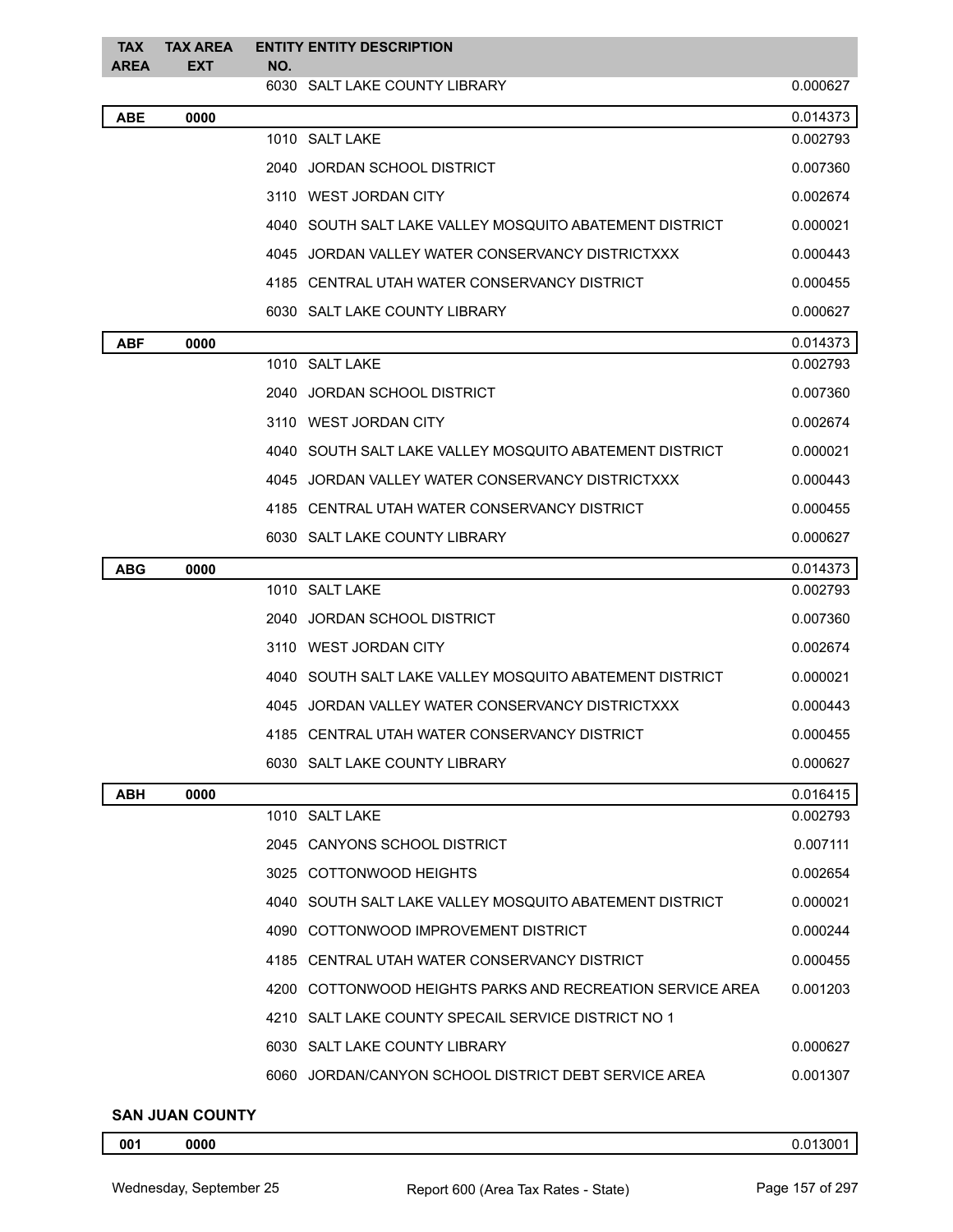| <b>TAX</b>  | <b>TAX AREA</b> |     | <b>ENTITY ENTITY DESCRIPTION</b>                |          |
|-------------|-----------------|-----|-------------------------------------------------|----------|
| <b>AREA</b> | EXT             | NO. | 1010 SAN JUAN                                   | 0.003824 |
|             |                 |     | 2010 SAN JUAN COUNTY SCHOOL DISTRICT            | 0.007851 |
|             |                 |     | 4030 SAN JUAN COUNTY WATER CONSERVANCY DISTRICT | 0.000471 |
|             |                 |     | 4050 SAN JUAN COUNTY HEALTH SERVICE DISTRICT    | 0.000855 |
| 001         | 0001            |     |                                                 | 0.011381 |
|             |                 |     | 1010 SAN JUAN                                   | 0.003824 |
|             |                 |     | 2020 GRAND COUNTY SCHOOL DISTRICT               | 0.006231 |
|             |                 |     | 4030 SAN JUAN COUNTY WATER CONSERVANCY DISTRICT | 0.000471 |
|             |                 |     | 4050 SAN JUAN COUNTY HEALTH SERVICE DISTRICT    | 0.000855 |
| 002         | 0000            |     |                                                 | 0.013271 |
|             |                 |     | 1010 SAN JUAN                                   | 0.003824 |
|             |                 |     | 2010 SAN JUAN COUNTY SCHOOL DISTRICT            | 0.007851 |
|             |                 |     | 4010 MONTICELLO CEMETERY MAINTENANCE DISTRICT   | 0.000270 |
|             |                 |     | 4030 SAN JUAN COUNTY WATER CONSERVANCY DISTRICT | 0.000471 |
|             |                 |     | 4050 SAN JUAN COUNTY HEALTH SERVICE DISTRICT    | 0.000855 |
| 003         | 0000            |     |                                                 | 0.013186 |
|             |                 |     | 1010 SAN JUAN                                   | 0.003824 |
|             |                 |     | 2010 SAN JUAN COUNTY SCHOOL DISTRICT            | 0.007851 |
|             |                 |     | 4020 BLANDING CEMETERY MAINTENANCE DISTRICT     | 0.000185 |
|             |                 |     | 4030 SAN JUAN COUNTY WATER CONSERVANCY DISTRICT | 0.000471 |
|             |                 |     | 4050 SAN JUAN COUNTY HEALTH SERVICE DISTRICT    | 0.000855 |
| 004         | 0000            |     |                                                 | 0.015764 |
|             |                 |     | 1010 SAN JUAN                                   | 0.003824 |
|             |                 |     | 2010 SAN JUAN COUNTY SCHOOL DISTRICT            | 0.007851 |
|             |                 |     | 3020 MONTICELLO                                 | 0.002493 |
|             |                 |     | 4010 MONTICELLO CEMETERY MAINTENANCE DISTRICT   | 0.000270 |
|             |                 |     | 4030 SAN JUAN COUNTY WATER CONSERVANCY DISTRICT | 0.000471 |
|             |                 |     | 4050 SAN JUAN COUNTY HEALTH SERVICE DISTRICT    | 0.000855 |
| 005         | 0000            |     |                                                 | 0.015661 |
|             |                 |     | 1010 SAN JUAN                                   | 0.003824 |
|             |                 |     | 2010 SAN JUAN COUNTY SCHOOL DISTRICT            | 0.007851 |
|             |                 |     | 3010 BLANDING                                   | 0.002475 |
|             |                 |     | 4020 BLANDING CEMETERY MAINTENANCE DISTRICT     | 0.000185 |
|             |                 |     | 4030 SAN JUAN COUNTY WATER CONSERVANCY DISTRICT | 0.000471 |
|             |                 |     | 4050 SAN JUAN COUNTY HEALTH SERVICE DISTRICT    | 0.000855 |
| 006         | 0000            |     |                                                 | 0.013001 |
|             |                 |     | 1010 SAN JUAN                                   | 0.003824 |
|             |                 |     | 2010 SAN JUAN COUNTY SCHOOL DISTRICT            | 0.007851 |
|             |                 |     | 4030 SAN JUAN COUNTY WATER CONSERVANCY DISTRICT | 0.000471 |
|             |                 |     |                                                 |          |

Wednesday, September 25 Report 600 (Area Tax Rates - State) Page 158 of 297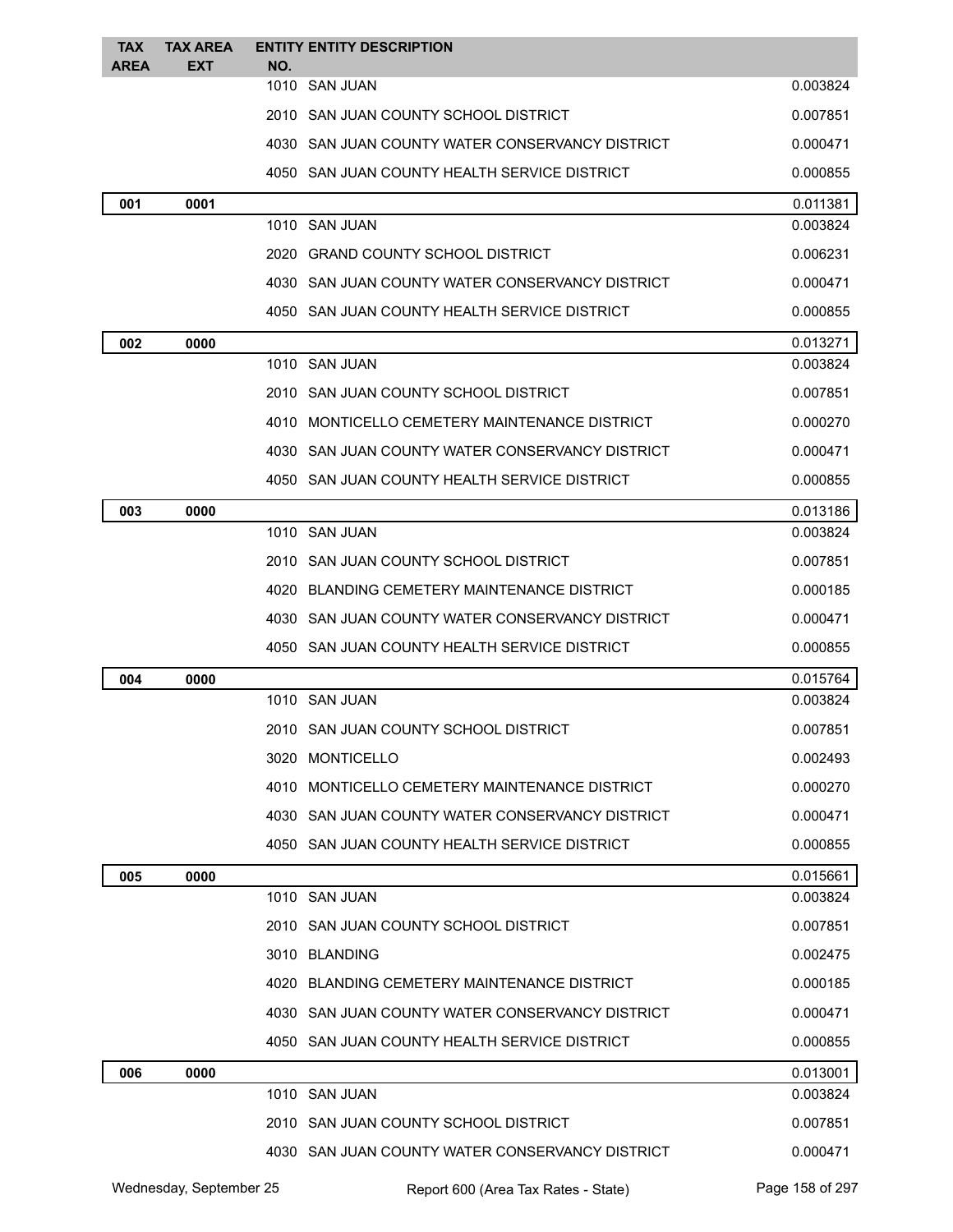| <b>TAX</b><br><b>AREA</b> | <b>TAX AREA</b><br>EXT | NO. | <b>ENTITY ENTITY DESCRIPTION</b>                 |          |
|---------------------------|------------------------|-----|--------------------------------------------------|----------|
|                           |                        |     | 4040 GRAND COUNTY SPECIAL SERVICE WATER DISTRICT | 0.000000 |
|                           |                        |     | 4050 SAN JUAN COUNTY HEALTH SERVICE DISTRICT     | 0.000855 |
| 006                       | 0001                   |     |                                                  | 0.011381 |
|                           |                        |     | 1010 SAN JUAN                                    | 0.003824 |
|                           |                        |     | 2020 GRAND COUNTY SCHOOL DISTRICT                | 0.006231 |
|                           |                        |     | 4030 SAN JUAN COUNTY WATER CONSERVANCY DISTRICT  | 0.000471 |
|                           |                        |     | 4040 GRAND COUNTY SPECIAL SERVICE WATER DISTRICT | 0.000000 |
|                           |                        |     | 4050 SAN JUAN COUNTY HEALTH SERVICE DISTRICT     | 0.000855 |
| 007                       | 0000                   |     |                                                  | 0.011424 |
|                           |                        |     | 1010 SAN JUAN                                    | 0.003824 |
|                           |                        |     | 2020 GRAND COUNTY SCHOOL DISTRICT                | 0.006231 |
|                           |                        |     | 4030 SAN JUAN COUNTY WATER CONSERVANCY DISTRICT  | 0.000471 |
|                           |                        |     | 4040 GRAND COUNTY SPECIAL SERVICE WATER DISTRICT | 0.000000 |
|                           |                        |     | 4050 SAN JUAN COUNTY HEALTH SERVICE DISTRICT     | 0.000855 |
|                           |                        |     | 4060 GRAND COUNTY WATER CONSERVANCY DISTRICT     | 0.000043 |
| 008                       | 0000                   |     |                                                  | 0.011424 |
|                           |                        |     | 1010 SAN JUAN                                    | 0.003824 |
|                           |                        |     | 2020 GRAND COUNTY SCHOOL DISTRICT                | 0.006231 |
|                           |                        |     | 4030 SAN JUAN COUNTY WATER CONSERVANCY DISTRICT  | 0.000471 |
|                           |                        |     | 4050 SAN JUAN COUNTY HEALTH SERVICE DISTRICT     | 0.000855 |
|                           |                        |     | 4060 GRAND COUNTY WATER CONSERVANCY DISTRICT     | 0.000043 |
| 009                       | 0000                   |     |                                                  | 0.013777 |
|                           |                        |     | 1010 SAN JUAN                                    | 0.003824 |
|                           |                        |     | 2010 SAN JUAN COUNTY SCHOOL DISTRICT             | 0.007851 |
|                           |                        |     | 4030 SAN JUAN COUNTY WATER CONSERVANCY DISTRICT  | 0.000471 |
|                           |                        |     | 4050 SAN JUAN COUNTY HEALTH SERVICE DISTRICT     | 0.000855 |
|                           |                        |     | 4070 SAN JUAN COUNTY SERVICE AREA NO. 1          | 0.000776 |
| 009                       | 0001                   |     |                                                  | 0.013001 |
|                           |                        |     | 1010 SAN JUAN                                    | 0.003824 |
|                           |                        |     | 2010 SAN JUAN COUNTY SCHOOL DISTRICT             | 0.007851 |
|                           |                        |     | 4030 SAN JUAN COUNTY WATER CONSERVANCY DISTRICT  | 0.000471 |
|                           |                        |     | 4050 SAN JUAN COUNTY HEALTH SERVICE DISTRICT     | 0.000855 |
| <b>TP001</b>              | 0000                   |     |                                                  | 0.013271 |
|                           |                        |     | 1010 SAN JUAN                                    | 0.003824 |
|                           |                        |     | 2010 SAN JUAN COUNTY SCHOOL DISTRICT             | 0.007851 |
|                           |                        |     | 4010 MONTICELLO CEMETERY MAINTENANCE DISTRICT    | 0.000270 |
|                           |                        |     | 4030 SAN JUAN COUNTY WATER CONSERVANCY DISTRICT  | 0.000471 |
|                           |                        |     | 4050 SAN JUAN COUNTY HEALTH SERVICE DISTRICT     | 0.000855 |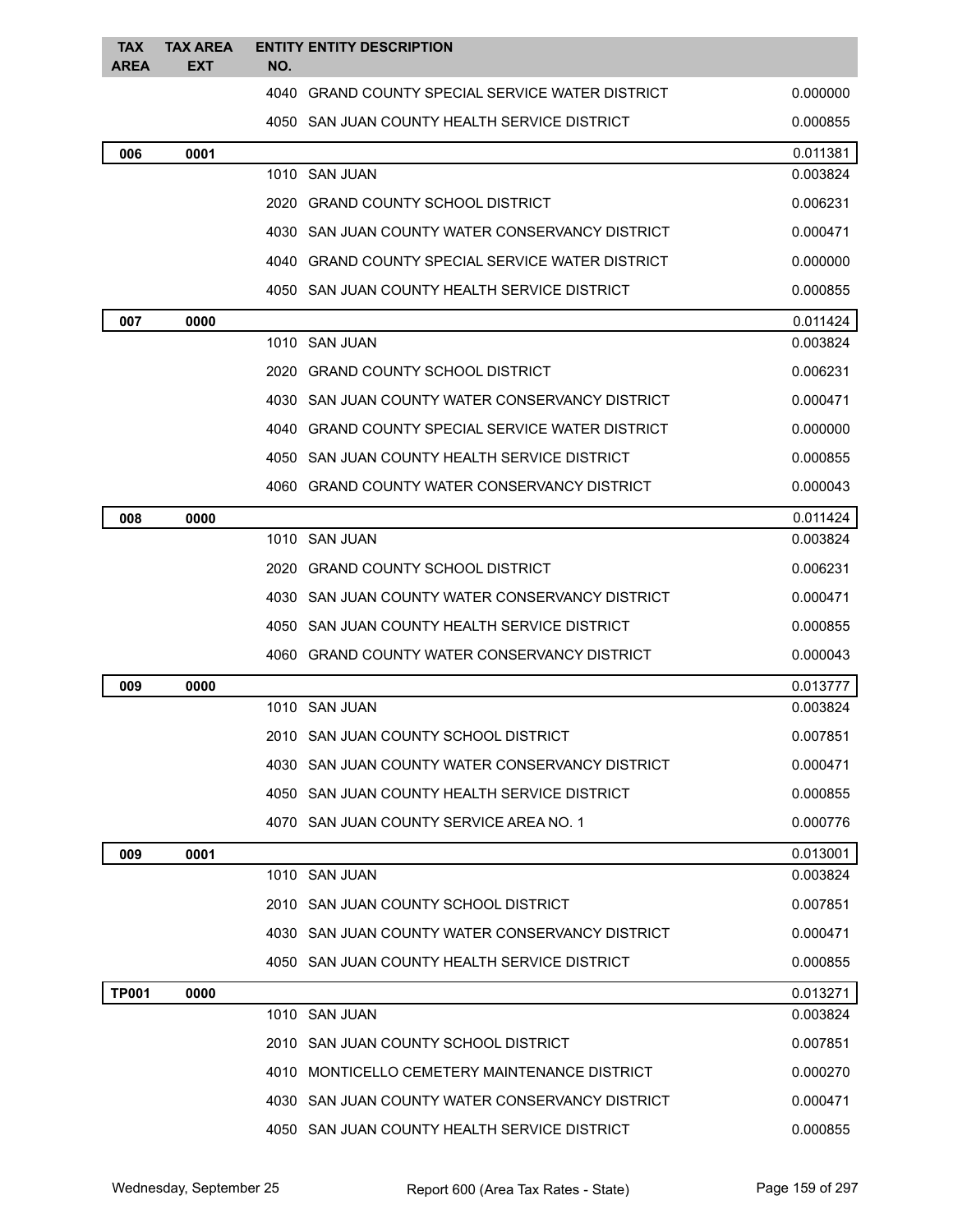## **TAX TAX AREA AREA EXT NO. ENTITY ENTITY DESCRIPTION**

**SANPETE COUNTY**

| 001 | 0000 |                                              | 0.015250 |
|-----|------|----------------------------------------------|----------|
|     |      | 1010 SANPETE                                 | 0.002813 |
|     |      | 2020 SOUTH SANPETE SCHOOL DISTRICT           | 0.009325 |
|     |      | 3020 EPHRAIM                                 | 0.002353 |
|     |      | 4010 SANPETE WATER CONSERVANCY DISTRICT      | 0.000304 |
|     |      | 4270 CENTRAL UTAH WATER CONSERVANCY DISTRICT | 0.000455 |
| 002 | 0000 |                                              | 0.014562 |
|     |      | 1010 SANPETE                                 | 0.002813 |
|     |      | 2020 SOUTH SANPETE SCHOOL DISTRICT           | 0.009325 |
|     |      | 3070 MANTI                                   | 0.001665 |
|     |      | 4010 SANPETE WATER CONSERVANCY DISTRICT      | 0.000304 |
|     |      | 4270 CENTRAL UTAH WATER CONSERVANCY DISTRICT | 0.000455 |
| 003 | 0000 |                                              | 0.013844 |
|     |      | 1010 SANPETE                                 | 0.002813 |
|     |      | 2020 SOUTH SANPETE SCHOOL DISTRICT           | 0.009325 |
|     |      | 3120 STERLING                                | 0.000947 |
|     |      | 4010 SANPETE WATER CONSERVANCY DISTRICT      | 0.000304 |
|     |      | 4270 CENTRAL UTAH WATER CONSERVANCY DISTRICT | 0.000455 |
| 004 | 0000 |                                              | 0.015897 |
|     |      | 1010 SANPETE                                 | 0.002813 |
|     |      | 2020 SOUTH SANPETE SCHOOL DISTRICT           | 0.009325 |
|     |      | 3060 GUNNISON                                | 0.003000 |
|     |      | 4010 SANPETE WATER CONSERVANCY DISTRICT      | 0.000304 |
|     |      | 4270 CENTRAL UTAH WATER CONSERVANCY DISTRICT | 0.000455 |
| 005 | 0000 |                                              | 0.013565 |
|     |      | 1010 SANPETE                                 | 0.002813 |
|     |      | 2020 SOUTH SANPETE SCHOOL DISTRICT           | 0.009325 |
|     |      | 3010 CENTERFIELD                             | 0.000668 |
|     |      | 4010 SANPETE WATER CONSERVANCY DISTRICT      | 0.000304 |
|     |      | 4270 CENTRAL UTAH WATER CONSERVANCY DISTRICT | 0.000455 |
| 006 | 0000 |                                              | 0.013657 |
|     |      | 1010 SANPETE                                 | 0.002813 |
|     |      | 2020 SOUTH SANPETE SCHOOL DISTRICT           | 0.009325 |
|     |      | 3080 MAYFIELD                                | 0.000760 |
|     |      | 4010 SANPETE WATER CONSERVANCY DISTRICT      | 0.000304 |
|     |      | 4270 CENTRAL UTAH WATER CONSERVANCY DISTRICT | 0.000455 |
| 007 | 0000 |                                              | 0.013592 |
|     |      | 1010 SANPETE                                 | 0.002813 |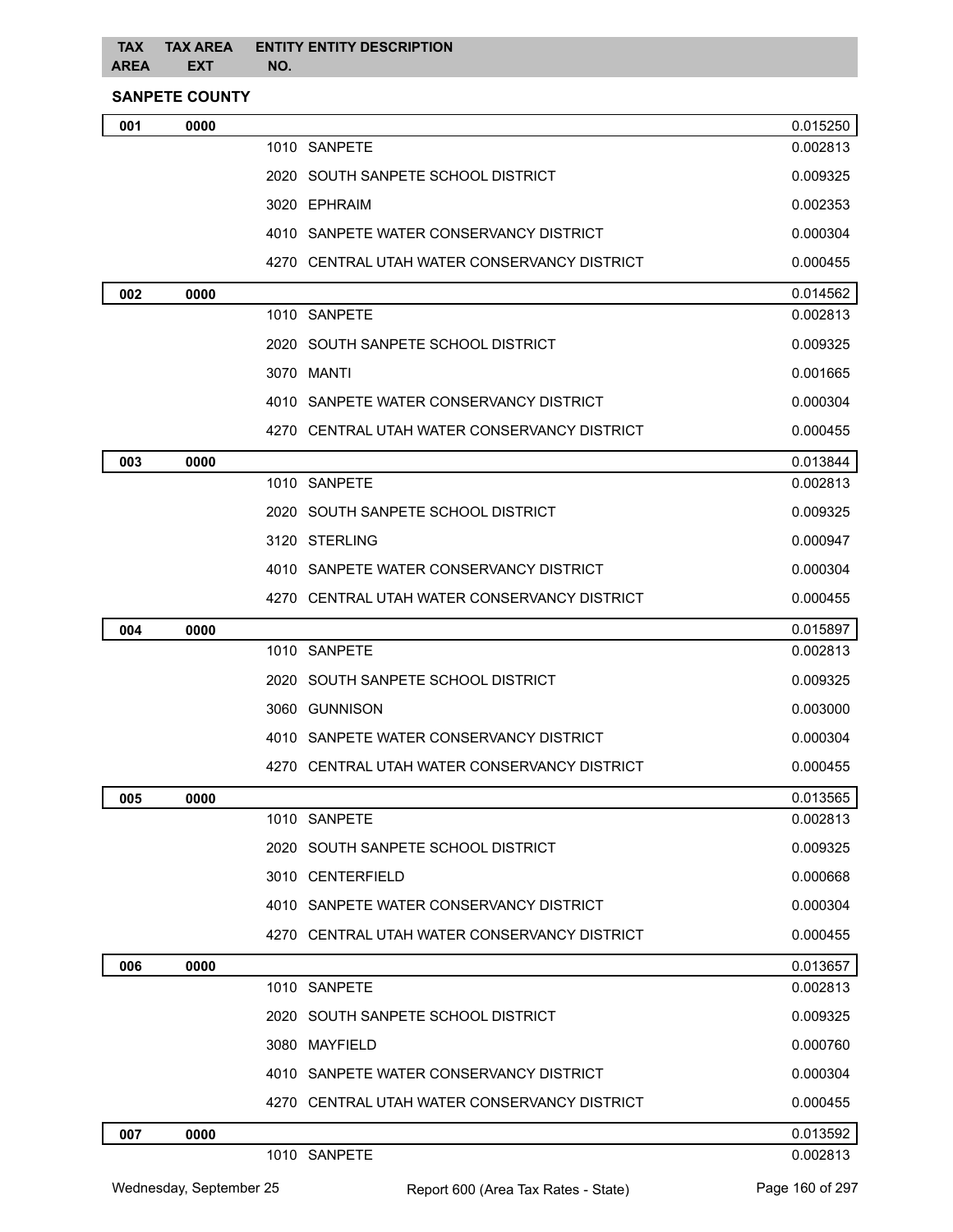| <b>TAX</b>  | <b>TAX AREA</b> | <b>ENTITY ENTITY DESCRIPTION</b>                    |                      |
|-------------|-----------------|-----------------------------------------------------|----------------------|
| <b>AREA</b> | <b>EXT</b>      | NO.<br>2020 SOUTH SANPETE SCHOOL DISTRICT           | 0.009325             |
|             |                 |                                                     |                      |
|             |                 | 3040 FAYETTE                                        | 0.000695             |
|             |                 | 4010 SANPETE WATER CONSERVANCY DISTRICT             | 0.000304             |
|             |                 | 4270 CENTRAL UTAH WATER CONSERVANCY DISTRICT        | 0.000455             |
| 008         | 0000            | 1010 SANPETE                                        | 0.012897<br>0.002813 |
|             |                 | 2020 SOUTH SANPETE SCHOOL DISTRICT                  | 0.009325             |
|             |                 | 4010 SANPETE WATER CONSERVANCY DISTRICT             | 0.000304             |
|             |                 | 4270 CENTRAL UTAH WATER CONSERVANCY DISTRICT        | 0.000455             |
|             |                 |                                                     |                      |
| 009         | 0000            | 1010 SANPETE                                        | 0.012138<br>0.002813 |
|             |                 | 2010 NORTH SANPETE SCHOOL DISTRICT                  | 0.007742             |
|             |                 | 3030 FAIRVIEW                                       | 0.000824             |
|             |                 | 4010 SANPETE WATER CONSERVANCY DISTRICT             | 0.000304             |
|             |                 | 4270 CENTRAL UTAH WATER CONSERVANCY DISTRICT        | 0.000455             |
| 010         | 0000            |                                                     | 0.014502             |
|             |                 | 1010 SANPETE                                        | 0.002813             |
|             |                 | 2010 NORTH SANPETE SCHOOL DISTRICT                  | 0.007742             |
|             |                 | 3100 MOUNT PLEASANT CITY                            | 0.003188             |
|             |                 | 4010 SANPETE WATER CONSERVANCY DISTRICT             | 0.000304             |
|             |                 | 4020 MT. PLEASANT FLOOD CONTROL & DRAINAGE DISTRICT |                      |
|             |                 | 4270 CENTRAL UTAH WATER CONSERVANCY DISTRICT        | 0.000455             |
| 011         | 0000            |                                                     | 0.012280             |
|             |                 | 1010 SANPETE                                        | 0.002813             |
|             |                 | 2010 NORTH SANPETE SCHOOL DISTRICT                  | 0.007742             |
|             |                 | 3110 SPRING CITY                                    | 0.000966             |
|             |                 | 4010 SANPETE WATER CONSERVANCY DISTRICT             | 0.000304             |
|             |                 | 4270 CENTRAL UTAH WATER CONSERVANCY DISTRICT        | 0.000455             |
| 012         | 0000            |                                                     | 0.012754             |
|             |                 | 1010 SANPETE                                        | 0.002813             |
|             |                 | 2010 NORTH SANPETE SCHOOL DISTRICT                  | 0.007742             |
|             |                 | 3050 FOUNTAIN GREEN                                 | 0.001440             |
|             |                 | 4010 SANPETE WATER CONSERVANCY DISTRICT             | 0.000304             |
|             |                 | 4270 CENTRAL UTAH WATER CONSERVANCY DISTRICT        | 0.000455             |
| 013         | 0000            |                                                     | 0.014461             |
|             |                 | 1010 SANPETE                                        | 0.002813             |
|             |                 | 2010 NORTH SANPETE SCHOOL DISTRICT                  | 0.007742             |
|             |                 | 3090 MORONI                                         | 0.003147             |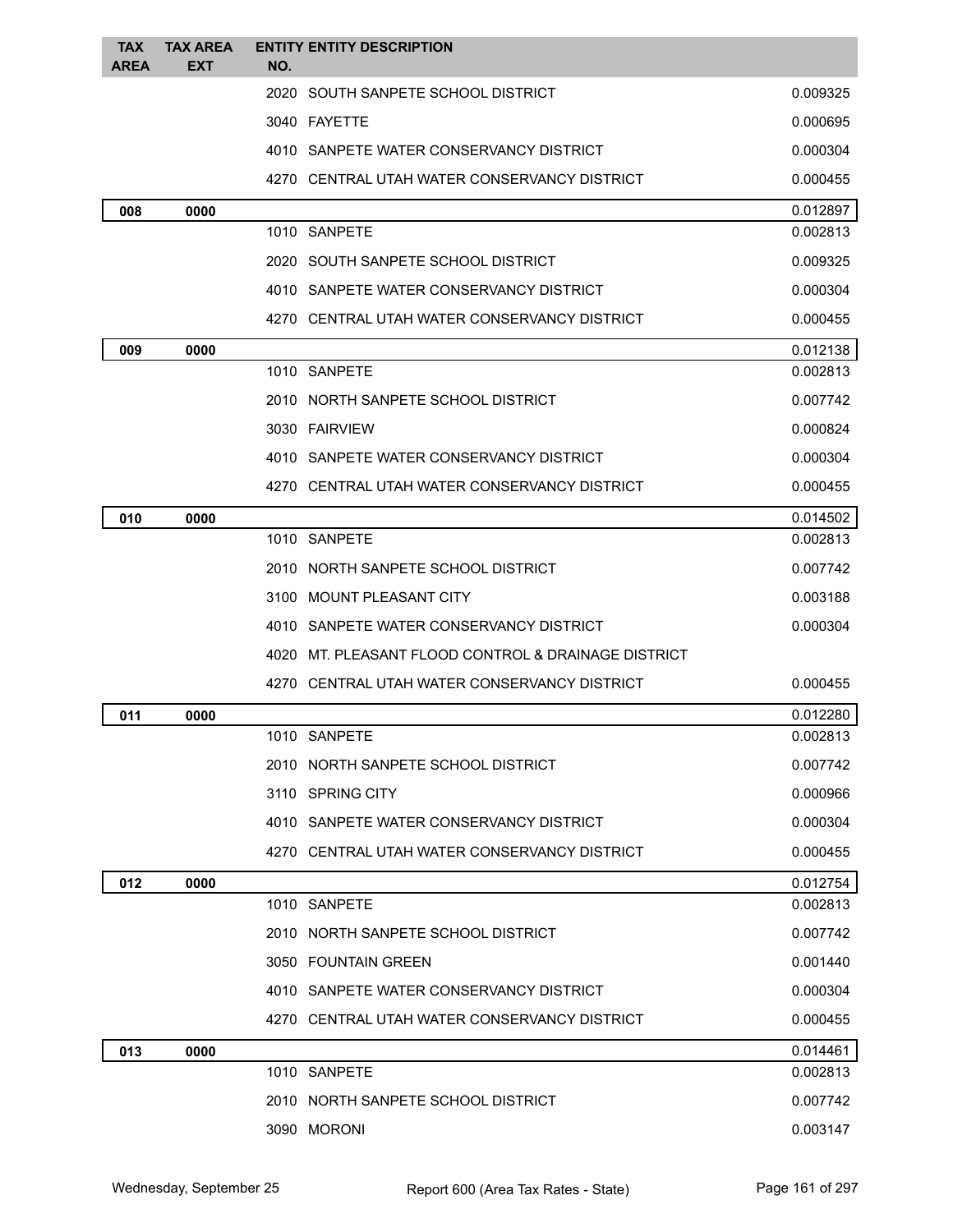| <b>TAX</b><br><b>AREA</b> | <b>TAX AREA</b><br><b>EXT</b> | <b>ENTITY ENTITY DESCRIPTION</b><br>NO.             |          |
|---------------------------|-------------------------------|-----------------------------------------------------|----------|
|                           |                               | 4010 SANPETE WATER CONSERVANCY DISTRICT             | 0.000304 |
|                           |                               | 4270 CENTRAL UTAH WATER CONSERVANCY DISTRICT        | 0.000455 |
| 014                       | 0000                          |                                                     | 0.011696 |
|                           |                               | 1010 SANPETE                                        | 0.002813 |
|                           |                               | 2010 NORTH SANPETE SCHOOL DISTRICT                  | 0.007742 |
|                           |                               | 3130 WALES                                          | 0.000382 |
|                           |                               | 4010 SANPETE WATER CONSERVANCY DISTRICT             | 0.000304 |
|                           |                               | 4270 CENTRAL UTAH WATER CONSERVANCY DISTRICT        | 0.000455 |
| 015                       | 0000                          |                                                     | 0.011314 |
|                           |                               | 1010 SANPETE                                        | 0.002813 |
|                           |                               | 2010 NORTH SANPETE SCHOOL DISTRICT                  | 0.007742 |
|                           |                               | 4010 SANPETE WATER CONSERVANCY DISTRICT             | 0.000304 |
|                           |                               | 4270 CENTRAL UTAH WATER CONSERVANCY DISTRICT        | 0.000455 |
| 020                       | 0000                          |                                                     | 0.011314 |
|                           |                               | 1010 SANPETE                                        | 0.002813 |
|                           |                               | 2010 NORTH SANPETE SCHOOL DISTRICT                  | 0.007742 |
|                           |                               | 4010 SANPETE WATER CONSERVANCY DISTRICT             | 0.000304 |
|                           |                               | 4040 INDIAN RIDGE WATER CONSERVANCY DISTRICT        |          |
|                           |                               | 4270 CENTRAL UTAH WATER CONSERVANCY DISTRICT        | 0.000455 |
| 021                       | 0000                          |                                                     | 0.011314 |
|                           |                               | 1010 SANPETE                                        | 0.002813 |
|                           |                               | 2010 NORTH SANPETE SCHOOL DISTRICT                  | 0.007742 |
|                           |                               | 4010 SANPETE WATER CONSERVANCY DISTRICT             | 0.000304 |
|                           |                               | 4030 SKYLINE MOUNTAIN SPECIAL SERVICE DISTRICT      |          |
|                           |                               | 4270 CENTRAL UTAH WATER CONSERVANCY DISTRICT        | 0.000455 |
| 050                       | 0000                          |                                                     | 0.015250 |
|                           |                               | 1010 SANPETE                                        | 0.002813 |
|                           |                               | 2020 SOUTH SANPETE SCHOOL DISTRICT                  | 0.009325 |
|                           |                               | 3020 EPHRAIM                                        | 0.002353 |
|                           |                               | 4010 SANPETE WATER CONSERVANCY DISTRICT             | 0.000304 |
|                           |                               | 4270 CENTRAL UTAH WATER CONSERVANCY DISTRICT        | 0.000455 |
| 075                       | 0000                          |                                                     | 0.014502 |
|                           |                               | 1010 SANPETE                                        | 0.002813 |
|                           |                               | 2010 NORTH SANPETE SCHOOL DISTRICT                  | 0.007742 |
|                           |                               | 3100 MOUNT PLEASANT CITY                            | 0.003188 |
|                           |                               | 4010 SANPETE WATER CONSERVANCY DISTRICT             | 0.000304 |
|                           |                               | 4020 MT. PLEASANT FLOOD CONTROL & DRAINAGE DISTRICT |          |
|                           |                               | 4270 CENTRAL UTAH WATER CONSERVANCY DISTRICT        | 0.000455 |
| 076                       | 0000                          |                                                     | 0.014502 |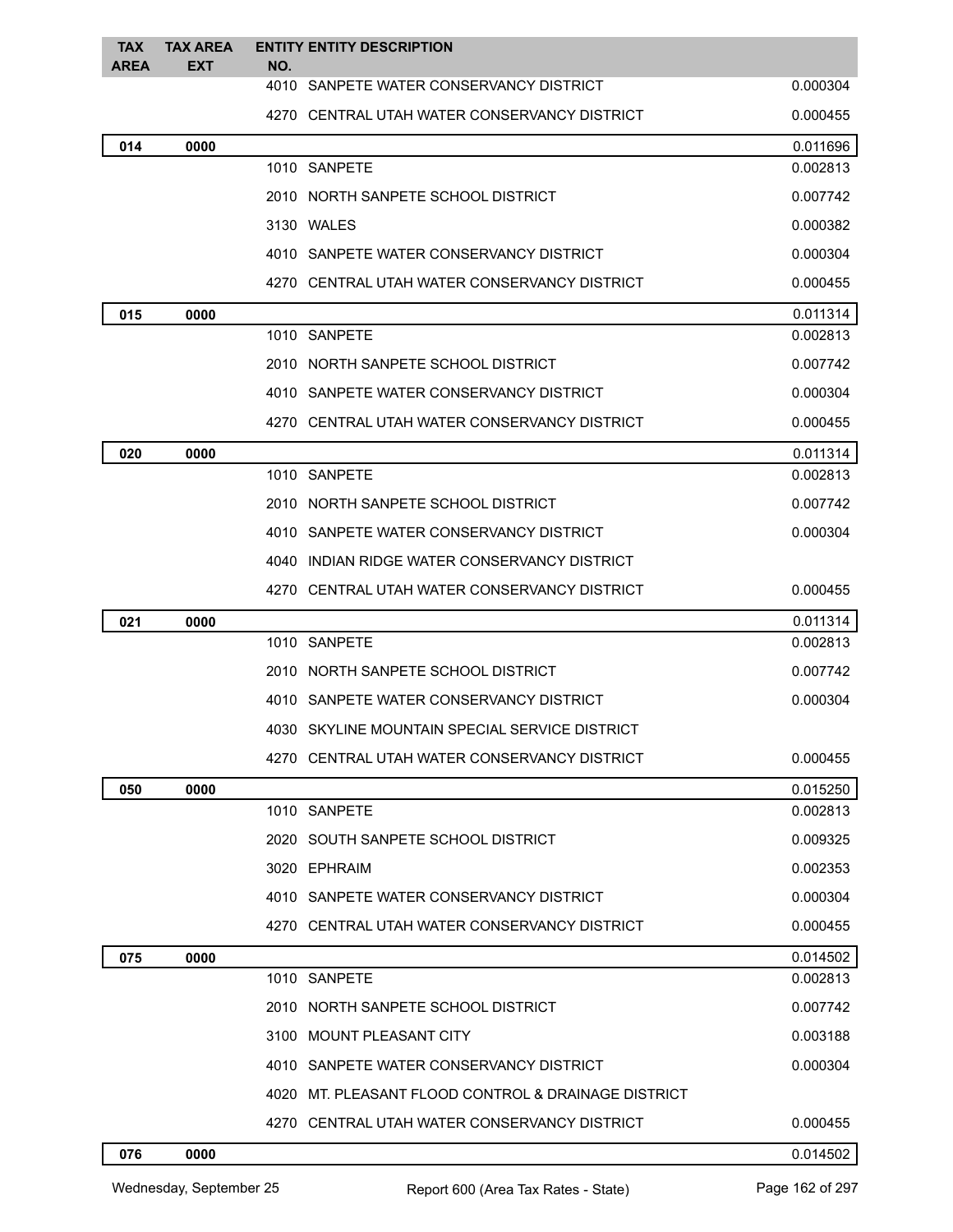| <b>TAX</b><br><b>AREA</b> | <b>TAX AREA</b><br><b>EXT</b> | <b>ENTITY ENTITY DESCRIPTION</b><br>NO.                   |          |
|---------------------------|-------------------------------|-----------------------------------------------------------|----------|
|                           |                               | 1010 SANPETE                                              | 0.002813 |
|                           |                               | 2010 NORTH SANPETE SCHOOL DISTRICT                        | 0.007742 |
|                           |                               | 3100 MOUNT PLEASANT CITY                                  | 0.003188 |
|                           |                               | 4010 SANPETE WATER CONSERVANCY DISTRICT                   | 0.000304 |
|                           |                               | 4020 MT. PLEASANT FLOOD CONTROL & DRAINAGE DISTRICT       |          |
|                           |                               | 4270 CENTRAL UTAH WATER CONSERVANCY DISTRICT              | 0.000455 |
| 080                       | 0000                          |                                                           | 0.012138 |
|                           |                               | 1010 SANPETE                                              | 0.002813 |
|                           |                               | 2010 NORTH SANPETE SCHOOL DISTRICT                        | 0.007742 |
|                           |                               | 3030 FAIRVIEW                                             | 0.000824 |
|                           |                               | 4010 SANPETE WATER CONSERVANCY DISTRICT                   | 0.000304 |
|                           |                               | 4270 CENTRAL UTAH WATER CONSERVANCY DISTRICT              | 0.000455 |
| 085                       | 0000                          |                                                           | 0.011314 |
|                           |                               | 1010 SANPETE                                              | 0.002813 |
|                           |                               | 2010 NORTH SANPETE SCHOOL DISTRICT                        | 0.007742 |
|                           |                               | 4010 SANPETE WATER CONSERVANCY DISTRICT                   | 0.000304 |
|                           |                               | 4050 TWIN OAKS LOCAL DISTRICT                             |          |
|                           |                               | 4270 CENTRAL UTAH WATER CONSERVANCY DISTRICT              | 0.000455 |
|                           | <b>SEVIER COUNTY</b>          |                                                           |          |
| 002                       | 0000                          |                                                           | 0.010622 |
|                           |                               | 1010 SEVIER                                               | 0.003149 |
|                           |                               | 2010 SEVIER COUNTY SCHOOL DISTRICT                        | 0.006641 |
|                           |                               | 3010 ANNABELLA TOWN                                       | 0.000832 |
| 003                       | 0000                          |                                                           | 0.011139 |
|                           |                               | 1010 SEVIER                                               | 0.003149 |
|                           |                               | 2010 SEVIER COUNTY SCHOOL DISTRICT                        | 0.006641 |
|                           |                               | $\begin{array}{ccc}\n0 & 0 & 0 \\ 0 & 0 & 0\n\end{array}$ | 0.001010 |

|     |      | 1010 SEVIER                        | 0.003149 |
|-----|------|------------------------------------|----------|
|     |      | 2010 SEVIER COUNTY SCHOOL DISTRICT | 0.006641 |
|     |      | 3020 AURORA                        | 0.001349 |
| 004 | 0000 |                                    | 0.011420 |
|     |      | 1010 SEVIER                        | 0.003149 |
|     |      | 2010 SEVIER COUNTY SCHOOL DISTRICT | 0.006641 |
|     |      | 3030 ELSINORE                      | 0.001630 |
| 005 | 0000 |                                    | 0.010499 |
|     |      | 1010 SEVIER                        | 0.003149 |
|     |      | 2010 SEVIER COUNTY SCHOOL DISTRICT | 0.006641 |
|     |      | 3040 GLENWOOD                      | 0.000709 |
| 006 | 0000 |                                    | 0.010403 |
|     |      | 1010 SEVIER                        | 0.003149 |
|     |      | 2010 SEVIER COUNTY SCHOOL DISTRICT | 0.006641 |
|     |      | 3050 JOSEPH                        | 0.000613 |
|     |      |                                    |          |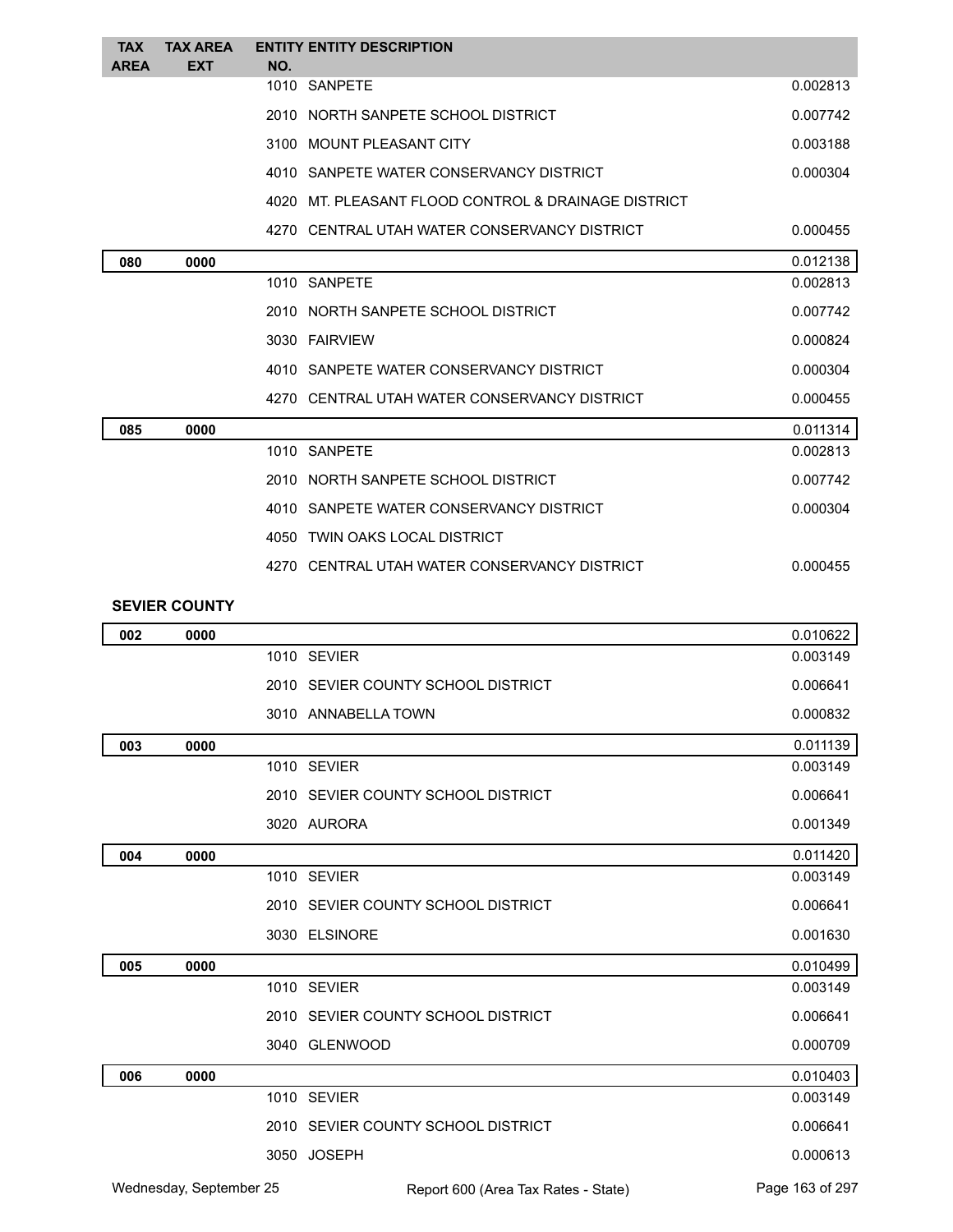| <b>TAX</b><br><b>AREA</b> | <b>TAX AREA</b><br><b>EXT</b> | <b>ENTITY ENTITY DESCRIPTION</b><br>NO. |          |
|---------------------------|-------------------------------|-----------------------------------------|----------|
| 007                       | 0000                          |                                         | 0.010306 |
|                           |                               | 1010 SEVIER                             | 0.003149 |
|                           |                               | 2010 SEVIER COUNTY SCHOOL DISTRICT      | 0.006641 |
|                           |                               | 3060 KOOSHAREM TOWN                     | 0.000516 |
| 008                       | 0000                          |                                         | 0.011070 |
|                           |                               | 1010 SEVIER                             | 0.003149 |
|                           |                               | 2010 SEVIER COUNTY SCHOOL DISTRICT      | 0.006641 |
|                           |                               | 3070 MONROE                             | 0.001280 |
| 008                       | 0001                          |                                         | 0.011070 |
|                           |                               | 1010 SEVIER                             | 0.003149 |
|                           |                               | 2010 SEVIER COUNTY SCHOOL DISTRICT      | 0.006641 |
|                           |                               | 3070 MONROE                             | 0.001280 |
| 009                       | 0000                          |                                         | 0.011218 |
|                           |                               | 1010 SEVIER                             | 0.003149 |
|                           |                               | 2010 SEVIER COUNTY SCHOOL DISTRICT      | 0.006641 |
|                           |                               | 3080 REDMOND                            | 0.001428 |
| 010                       | 0000                          |                                         | 0.011895 |
|                           |                               | 1010 SEVIER                             | 0.003149 |
|                           |                               | 2010 SEVIER COUNTY SCHOOL DISTRICT      | 0.006641 |
|                           |                               | 3090 RICHFIELD CITY                     | 0.002105 |
| 010                       | 0001                          |                                         | 0.011895 |
|                           |                               | 1010 SEVIER                             | 0.003149 |
|                           |                               | 2010 SEVIER COUNTY SCHOOL DISTRICT      | 0.006641 |
|                           |                               | 3090 RICHFIELD CITY                     | 0.002105 |
| 011                       | 0000                          |                                         | 0.013189 |
|                           |                               | 1010 SEVIER                             | 0.003149 |
|                           |                               | 2010 SEVIER COUNTY SCHOOL DISTRICT      | 0.006641 |
|                           |                               | 3100 SALINA                             | 0.003399 |
| 012                       | 0000                          |                                         | 0.011058 |
|                           |                               | 1010 SEVIER                             | 0.003149 |
|                           |                               | 2010 SEVIER COUNTY SCHOOL DISTRICT      | 0.006641 |
|                           |                               | 3110 SIGURD TOWN                        | 0.001268 |
| 013                       | 0000                          |                                         | 0.009790 |
|                           |                               | 1010 SEVIER                             | 0.003149 |
|                           |                               | 2010 SEVIER COUNTY SCHOOL DISTRICT      | 0.006641 |
| 017                       | 0001                          |                                         | 0.009790 |
|                           |                               | 1010 SEVIER                             | 0.003149 |
|                           |                               | 2010 SEVIER COUNTY SCHOOL DISTRICT      | 0.006641 |
| 021                       | 0000                          |                                         | 0.011895 |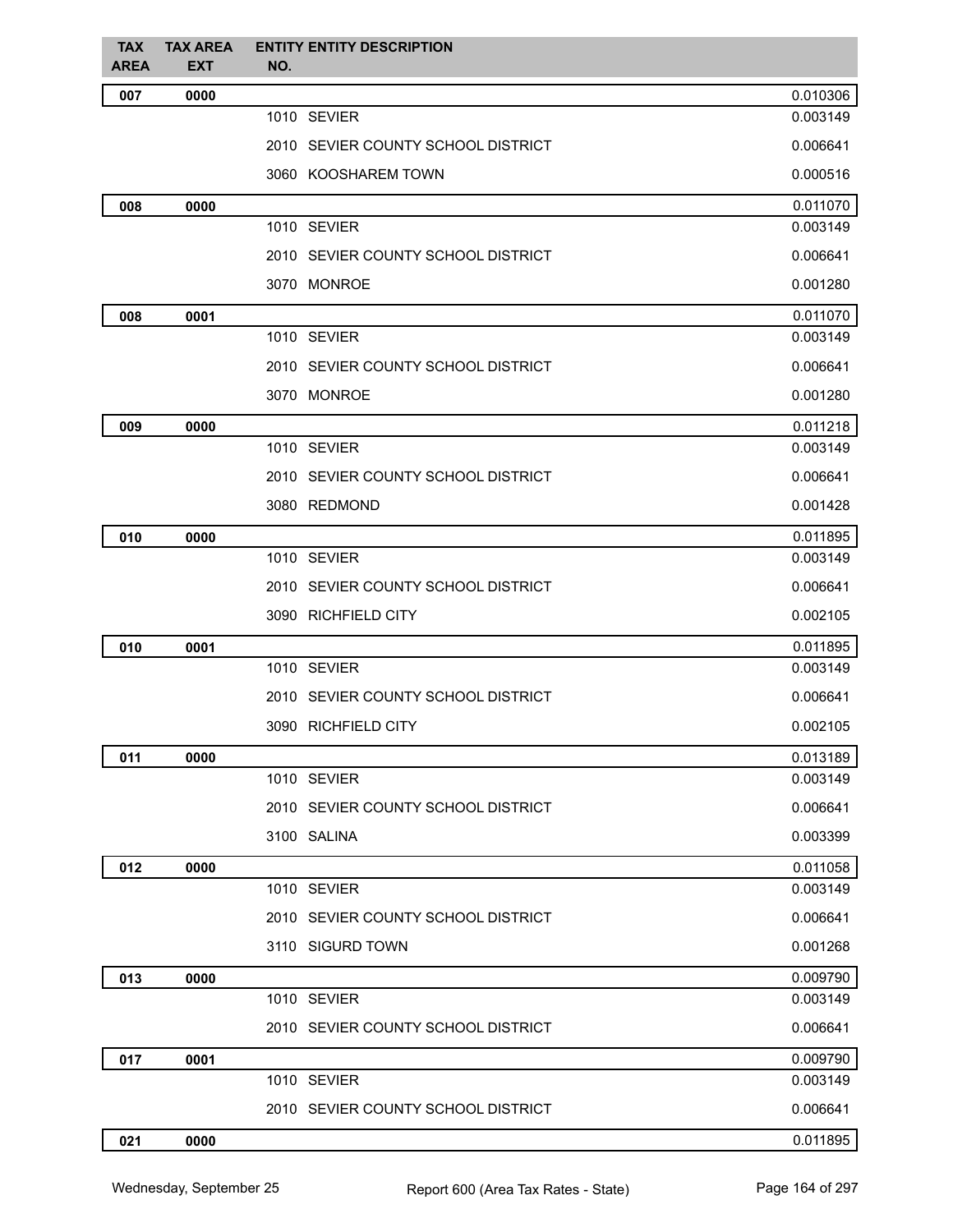| <b>TAX</b>  | <b>TAX AREA</b>      |     | <b>ENTITY ENTITY DESCRIPTION</b>               |          |
|-------------|----------------------|-----|------------------------------------------------|----------|
| <b>AREA</b> | <b>EXT</b>           | NO. | 1010 SEVIER                                    | 0.003149 |
|             |                      |     | 2010 SEVIER COUNTY SCHOOL DISTRICT             | 0.006641 |
|             |                      |     | 3090 RICHFIELD CITY                            | 0.002105 |
| 022         | 0000                 |     |                                                | 0.011895 |
|             |                      |     | 1010 SEVIER                                    | 0.003149 |
|             |                      |     | 2010 SEVIER COUNTY SCHOOL DISTRICT             | 0.006641 |
|             |                      |     | 3090 RICHFIELD CITY                            | 0.002105 |
| 023         | 0000                 |     |                                                | 0.011548 |
|             |                      |     | 1010 SEVIER                                    | 0.003149 |
|             |                      |     | 2010 SEVIER COUNTY SCHOOL DISTRICT             | 0.006641 |
|             |                      |     | 3015 CENTRAL VALLEY TOWN                       | 0.001758 |
|             | <b>SUMMIT COUNTY</b> |     |                                                |          |
| 001         | 0000                 |     |                                                | 0.011836 |
|             |                      |     | 1010 SUMMIT                                    | 0.001182 |
|             |                      |     | 2020 NORTH SUMMIT SCHOOL DISTRICT              | 0.006530 |
|             |                      |     | 3010 COALVILLE                                 | 0.003290 |
|             |                      |     | 4005 WEBER BASIN WATER CONSERVANCY DISTRICT    | 0.000215 |
|             |                      |     | 4030 NORTH SUMMIT FIRE PROTECTION DISTRICT     | 0.000578 |
|             |                      |     | 4150 SUMMIT COUNTY MOSQUITO ABATEMENT DISTRICT | 0.000041 |
| 002         | 0000                 |     |                                                | 0.011648 |
|             |                      |     | 1010 SUMMIT                                    | 0.001182 |
|             |                      |     | 2030 SOUTH SUMMIT SCHOOL DISTRICT              | 0.007031 |
|             |                      |     | 3020 FRANCIS                                   | 0.002434 |
|             |                      |     | 4010 SOUTH SUMMIT CEMETERY MAINTENCE DISTRICT  | 0.000196 |
|             |                      |     | 4020 SOUTH SUMMIT FIRE PROTECTION DISTRICT     | 0.000309 |
|             |                      |     | 4150 SUMMIT COUNTY MOSQUITO ABATEMENT DISTRICT | 0.000041 |
|             |                      |     | 4270 CENTRAL UTAH WATER CONSERVANCY DISTRICT   | 0.000455 |
| 003         | 0000                 |     |                                                | 0.009561 |
|             |                      |     | 1010 SUMMIT                                    | 0.001182 |
|             |                      |     | 2020 NORTH SUMMIT SCHOOL DISTRICT              | 0.006530 |
|             |                      |     | 3030 HENEFER                                   | 0.001015 |
|             |                      |     | 4005 WEBER BASIN WATER CONSERVANCY DISTRICT    | 0.000215 |
|             |                      |     | 4030 NORTH SUMMIT FIRE PROTECTION DISTRICT     | 0.000578 |
|             |                      |     | 4150 SUMMIT COUNTY MOSQUITO ABATEMENT DISTRICT | 0.000041 |
| 004         | 0000                 |     |                                                | 0.010899 |
|             |                      |     | 1010 SUMMIT                                    | 0.001182 |
|             |                      |     | 2030 SOUTH SUMMIT SCHOOL DISTRICT              | 0.007031 |
|             |                      |     | 3040 KAMAS                                     | 0.001925 |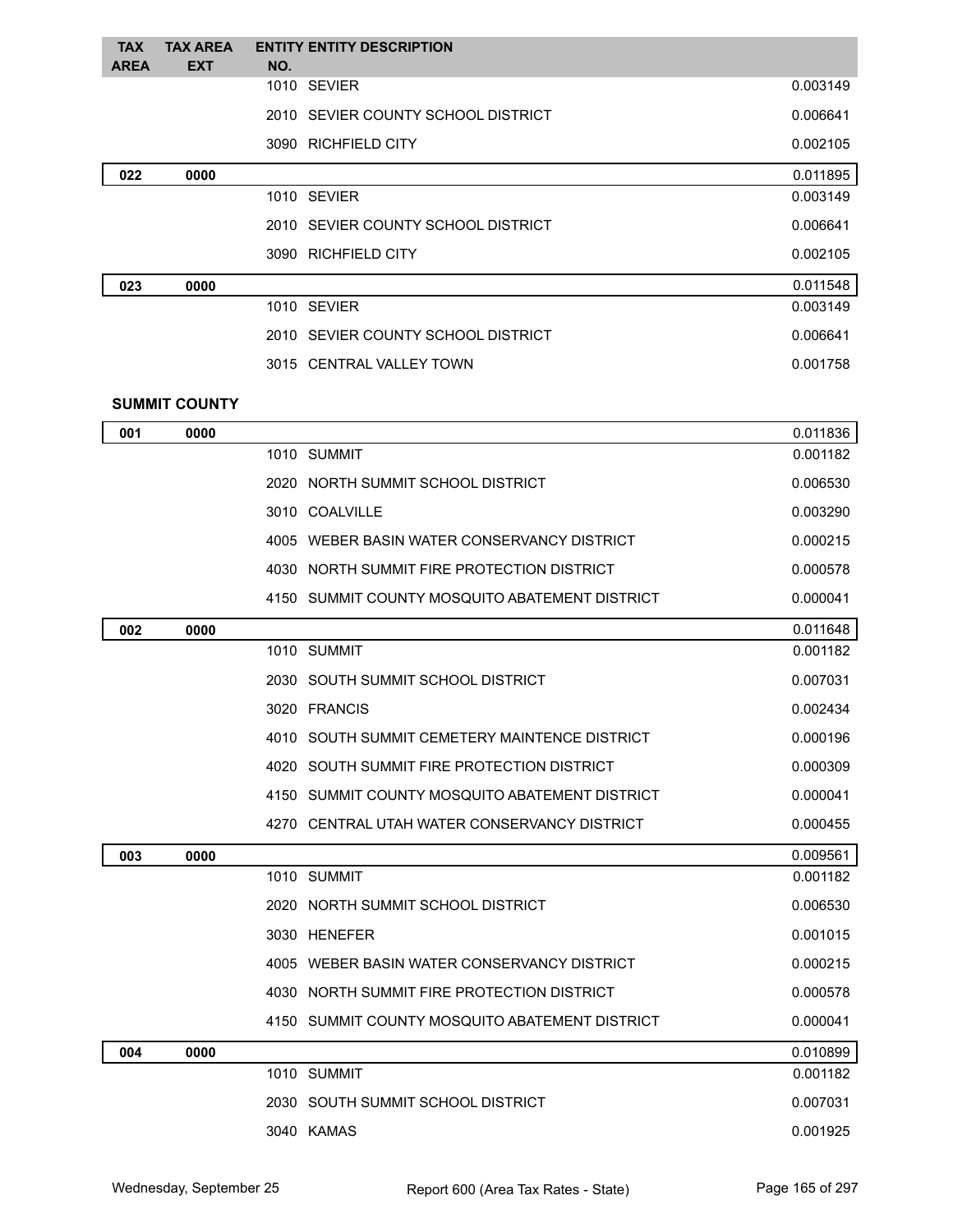| <b>TAX</b><br><b>AREA</b> | <b>TAX AREA</b><br><b>EXT</b> | NO. | <b>ENTITY ENTITY DESCRIPTION</b>                  |          |
|---------------------------|-------------------------------|-----|---------------------------------------------------|----------|
|                           |                               |     | 4005 WEBER BASIN WATER CONSERVANCY DISTRICT       | 0.000215 |
|                           |                               |     | 4010 SOUTH SUMMIT CEMETERY MAINTENCE DISTRICT     | 0.000196 |
|                           |                               |     | 4020 SOUTH SUMMIT FIRE PROTECTION DISTRICT        | 0.000309 |
|                           |                               |     | 4150 SUMMIT COUNTY MOSQUITO ABATEMENT DISTRICT    | 0.000041 |
| 005                       | 0000                          |     |                                                   | 0.010303 |
|                           |                               |     | 1010 SUMMIT                                       | 0.001182 |
|                           |                               |     | 2030 SOUTH SUMMIT SCHOOL DISTRICT                 | 0.007031 |
|                           |                               |     | 3050 OAKLEY                                       | 0.001329 |
|                           |                               |     | 4005 WEBER BASIN WATER CONSERVANCY DISTRICT       | 0.000215 |
|                           |                               |     | 4010 SOUTH SUMMIT CEMETERY MAINTENCE DISTRICT     | 0.000196 |
|                           |                               |     | 4020 SOUTH SUMMIT FIRE PROTECTION DISTRICT        | 0.000309 |
|                           |                               |     | 4150 SUMMIT COUNTY MOSQUITO ABATEMENT DISTRICT    | 0.000041 |
| 006                       | 0000                          |     |                                                   | 0.009546 |
|                           |                               |     | 1010 SUMMIT                                       | 0.001182 |
|                           |                               |     | 2010 PARK CITY SCHOOL DISTRICT                    | 0.004924 |
|                           |                               |     | 3060 PARK CITY                                    | 0.002197 |
|                           |                               |     | 4005 WEBER BASIN WATER CONSERVANCY DISTRICT       | 0.000215 |
|                           |                               |     | 4050 SNYDERVILLE BASIN WATER RECLAMATION DISTRICT |          |
|                           |                               |     | 4060 PARK CITY FIRE SERVICE DISTRICT              | 0.000987 |
|                           |                               |     | 4100 SUMMIT PARK SEWER DISTRICT                   |          |
|                           |                               |     | 4150 SUMMIT COUNTY MOSQUITO ABATEMENT DISTRICT    | 0.000041 |
|                           |                               |     | 4305 PARK CITY WATER SERVICE DISTRICT             |          |
| 007                       | 0000                          |     |                                                   | 0.009546 |
|                           |                               |     | 1010 SUMMIT                                       | 0.001182 |
|                           |                               |     | 2010 PARK CITY SCHOOL DISTRICT                    | 0.004924 |
|                           |                               |     | 3060 PARK CITY                                    | 0.002197 |
|                           |                               |     | 4005 WEBER BASIN WATER CONSERVANCY DISTRICT       | 0.000215 |
|                           |                               |     | 4050 SNYDERVILLE BASIN WATER RECLAMATION DISTRICT |          |
|                           |                               |     | 4060 PARK CITY FIRE SERVICE DISTRICT              | 0.000987 |
|                           |                               |     | 4100 SUMMIT PARK SEWER DISTRICT                   |          |
|                           |                               |     | 4150 SUMMIT COUNTY MOSQUITO ABATEMENT DISTRICT    | 0.000041 |
|                           |                               |     | 4305 PARK CITY WATER SERVICE DISTRICT             |          |
| 007                       | 0001                          |     |                                                   | 0.010135 |
|                           |                               |     | 1010 SUMMIT                                       | 0.001182 |
|                           |                               |     | 2010 PARK CITY SCHOOL DISTRICT                    | 0.004924 |
|                           |                               |     | 3060 PARK CITY                                    | 0.002197 |
|                           |                               |     | 4005 WEBER BASIN WATER CONSERVANCY DISTRICT       | 0.000215 |
|                           |                               |     | 4050 SNYDERVILLE BASIN WATER RECLAMATION DISTRICT |          |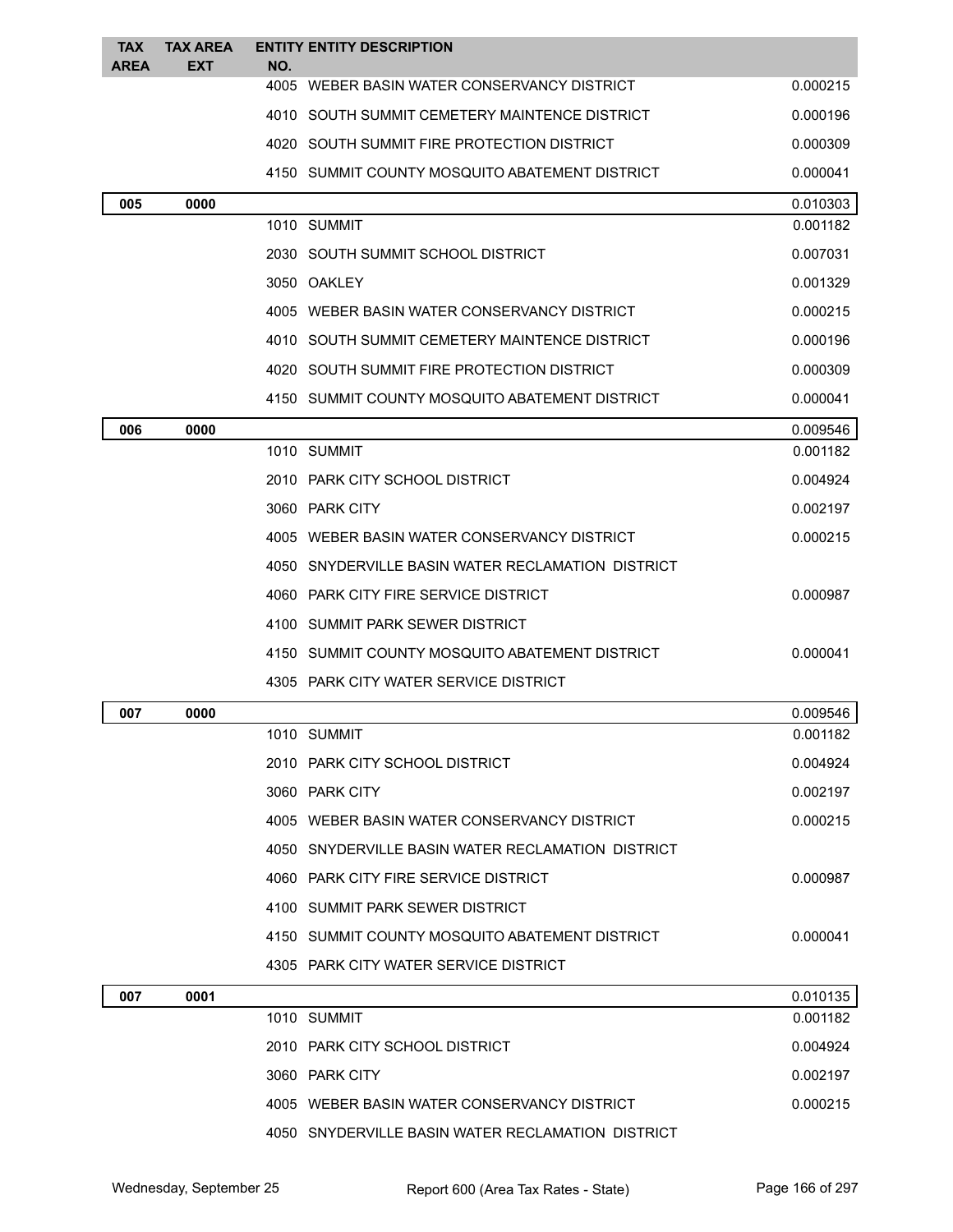| <b>TAX</b><br><b>AREA</b> | <b>TAX AREA</b><br><b>EXT</b> | NO. | <b>ENTITY ENTITY DESCRIPTION</b>                                |          |
|---------------------------|-------------------------------|-----|-----------------------------------------------------------------|----------|
|                           |                               |     | 4060 PARK CITY FIRE SERVICE DISTRICT                            | 0.000987 |
|                           |                               |     | 4100 SUMMIT PARK SEWER DISTRICT                                 |          |
|                           |                               |     | 4150 SUMMIT COUNTY MOSQUITO ABATEMENT DISTRICT                  | 0.000041 |
|                           |                               |     | 4305 PARK CITY WATER SERVICE DISTRICT                           |          |
|                           |                               |     | 6030 AREA EXCULDED FROM SNYDERVILLE BASIN RECREATION DIST, STII | 0.000589 |
| 009                       | 0000                          |     |                                                                 | 0.009546 |
|                           |                               |     | 1010 SUMMIT                                                     | 0.001182 |
|                           |                               |     | 2010 PARK CITY SCHOOL DISTRICT                                  | 0.004924 |
|                           |                               |     | 3060 PARK CITY                                                  | 0.002197 |
|                           |                               |     | 4005 WEBER BASIN WATER CONSERVANCY DISTRICT                     | 0.000215 |
|                           |                               |     | 4050 SNYDERVILLE BASIN WATER RECLAMATION DISTRICT               |          |
|                           |                               |     | 4060 PARK CITY FIRE SERVICE DISTRICT                            | 0.000987 |
|                           |                               |     | 4100 SUMMIT PARK SEWER DISTRICT                                 |          |
|                           |                               |     | 4150 SUMMIT COUNTY MOSQUITO ABATEMENT DISTRICT                  | 0.000041 |
|                           |                               |     | 4305 PARK CITY WATER SERVICE DISTRICT                           |          |
| 010                       | 0000                          |     |                                                                 | 0.009010 |
|                           |                               |     | 1010 SUMMIT                                                     | 0.001182 |
|                           |                               |     | 2010 PARK CITY SCHOOL DISTRICT                                  | 0.004924 |
|                           |                               |     | 4005 WEBER BASIN WATER CONSERVANCY DISTRICT                     | 0.000215 |
|                           |                               |     | 4050 SNYDERVILLE BASIN WATER RECLAMATION DISTRICT               |          |
|                           |                               |     | 4060 PARK CITY FIRE SERVICE DISTRICT                            | 0.000987 |
|                           |                               |     | 4100 SUMMIT PARK SEWER DISTRICT                                 |          |
|                           |                               |     | 4150 SUMMIT COUNTY MOSQUITO ABATEMENT DISTRICT                  | 0.000041 |
|                           |                               |     | 4300 SUMMIT COUNTY SPECIAL SERVICE DISTRICT NO. 1               |          |
|                           |                               |     | 4310 SNYDERVILLE BASIN RECREATION DISTRICT                      | 0.000600 |
|                           |                               |     | 6010 MUNICIPAL TYPE SERVICE AREA                                | 0.000472 |
|                           |                               |     | 6030 AREA EXCULDED FROM SNYDERVILLE BASIN RECREATION DIST, STII | 0.000589 |
| 010                       | 0001                          |     |                                                                 | 0.009010 |
|                           |                               |     | 1010 SUMMIT                                                     | 0.001182 |
|                           |                               |     | 2010 PARK CITY SCHOOL DISTRICT                                  | 0.004924 |
|                           |                               |     | 4005 WEBER BASIN WATER CONSERVANCY DISTRICT                     | 0.000215 |
|                           |                               |     | 4050 SNYDERVILLE BASIN WATER RECLAMATION DISTRICT               |          |
|                           |                               |     | 4060 PARK CITY FIRE SERVICE DISTRICT                            | 0.000987 |
|                           |                               |     | 4100 SUMMIT PARK SEWER DISTRICT                                 |          |
|                           |                               |     | 4150 SUMMIT COUNTY MOSQUITO ABATEMENT DISTRICT                  | 0.000041 |
|                           |                               |     | 4300 SUMMIT COUNTY SPECIAL SERVICE DISTRICT NO. 1               |          |
|                           |                               |     | 4305 PARK CITY WATER SERVICE DISTRICT                           |          |
|                           |                               |     | 4310 SNYDERVILLE BASIN RECREATION DISTRICT                      | 0.000600 |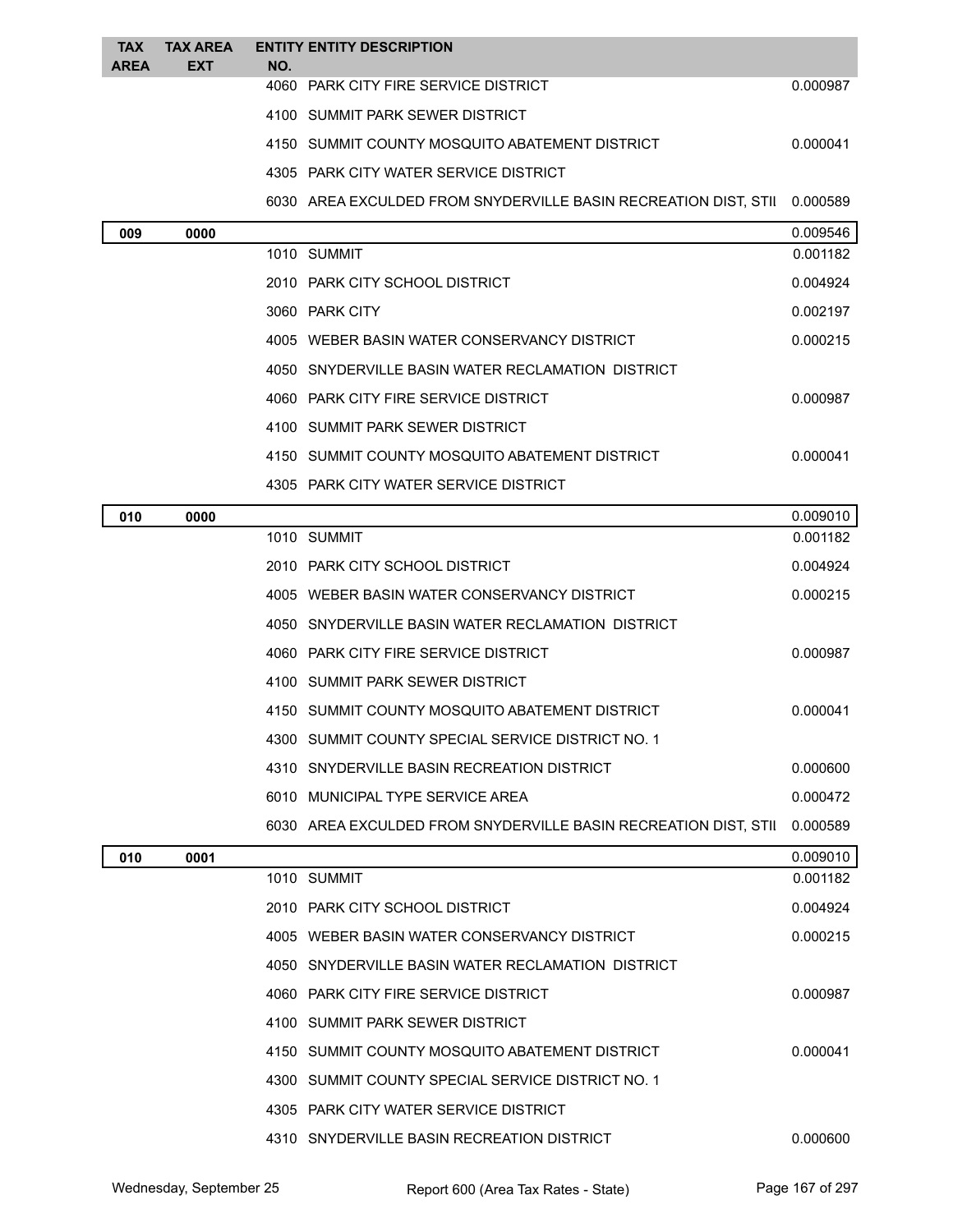| <b>TAX</b><br><b>AREA</b> | <b>TAX AREA</b><br><b>EXT</b> | NO. | <b>ENTITY ENTITY DESCRIPTION</b>                                |          |
|---------------------------|-------------------------------|-----|-----------------------------------------------------------------|----------|
|                           |                               |     | 6010 MUNICIPAL TYPE SERVICE AREA                                | 0.000472 |
|                           |                               |     | 6030 AREA EXCULDED FROM SNYDERVILLE BASIN RECREATION DIST, STII | 0.000589 |
| 010                       | 0002                          |     |                                                                 | 0.009010 |
|                           |                               |     | 1010 SUMMIT                                                     | 0.001182 |
|                           |                               |     | 2010 PARK CITY SCHOOL DISTRICT                                  | 0.004924 |
|                           |                               |     | 4005 WEBER BASIN WATER CONSERVANCY DISTRICT                     | 0.000215 |
|                           |                               |     | 4050 SNYDERVILLE BASIN WATER RECLAMATION DISTRICT               |          |
|                           |                               |     | 4060 PARK CITY FIRE SERVICE DISTRICT                            | 0.000987 |
|                           |                               |     | 4100 SUMMIT PARK SEWER DISTRICT                                 |          |
|                           |                               |     | 4150 SUMMIT COUNTY MOSQUITO ABATEMENT DISTRICT                  | 0.000041 |
|                           |                               |     | 4300 SUMMIT COUNTY SPECIAL SERVICE DISTRICT NO. 1               |          |
|                           |                               |     | 4305 PARK CITY WATER SERVICE DISTRICT                           |          |
|                           |                               |     | 4310 SNYDERVILLE BASIN RECREATION DISTRICT                      | 0.000600 |
|                           |                               |     | 6010 MUNICIPAL TYPE SERVICE AREA                                | 0.000472 |
|                           |                               |     | 6030 AREA EXCULDED FROM SNYDERVILLE BASIN RECREATION DIST, STII | 0.000589 |
| 010                       | 0003                          |     |                                                                 | 0.009010 |
|                           |                               |     | 1010 SUMMIT                                                     | 0.001182 |
|                           |                               |     | 2010 PARK CITY SCHOOL DISTRICT                                  | 0.004924 |
|                           |                               |     | 4005 WEBER BASIN WATER CONSERVANCY DISTRICT                     | 0.000215 |
|                           |                               |     | 4050 SNYDERVILLE BASIN WATER RECLAMATION DISTRICT               |          |
|                           |                               |     | 4060 PARK CITY FIRE SERVICE DISTRICT                            | 0.000987 |
|                           |                               |     | 4100 SUMMIT PARK SEWER DISTRICT                                 |          |
|                           |                               |     | 4150 SUMMIT COUNTY MOSQUITO ABATEMENT DISTRICT                  | 0.000041 |
|                           |                               |     | 4300 SUMMIT COUNTY SPECIAL SERVICE DISTRICT NO. 1               |          |
|                           |                               |     | 4310 SNYDERVILLE BASIN RECREATION DISTRICT                      | 0.000600 |
|                           |                               |     | 6010 MUNICIPAL TYPE SERVICE AREA                                | 0.000472 |
|                           |                               |     | 6030 AREA EXCULDED FROM SNYDERVILLE BASIN RECREATION DIST, STII | 0.000589 |
| 011                       | 0000                          |     |                                                                 | 0.009010 |
|                           |                               |     | 1010 SUMMIT                                                     | 0.001182 |
|                           |                               |     | 2010 PARK CITY SCHOOL DISTRICT                                  | 0.004924 |
|                           |                               |     | 4005 WEBER BASIN WATER CONSERVANCY DISTRICT                     | 0.000215 |
|                           |                               |     | 4050 SNYDERVILLE BASIN WATER RECLAMATION DISTRICT               |          |
|                           |                               |     | 4060 PARK CITY FIRE SERVICE DISTRICT                            | 0.000987 |
|                           |                               |     | 4100 SUMMIT PARK SEWER DISTRICT                                 |          |
|                           |                               |     | 4140 MOUNTAIN REGIONAL WATER SPECIAL SERVICE DISTRICT           |          |
|                           |                               |     | 4150 SUMMIT COUNTY MOSQUITO ABATEMENT DISTRICT                  | 0.000041 |
|                           |                               |     | 4280 TIMBERLINE WATER SERVICE DISTRICT                          |          |
|                           |                               |     | 4300 SUMMIT COUNTY SPECIAL SERVICE DISTRICT NO. 1               |          |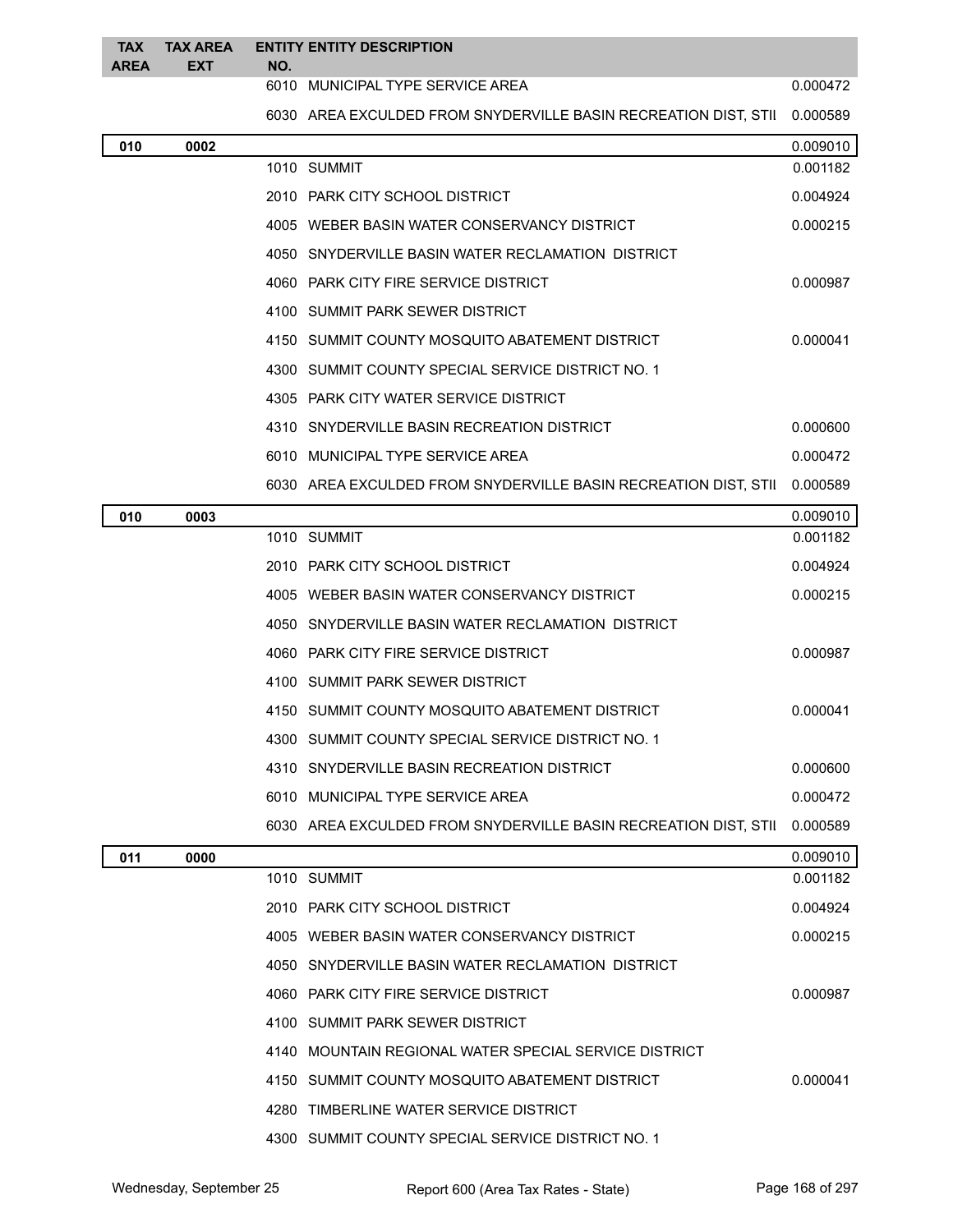| <b>TAX</b><br><b>AREA</b> | <b>TAX AREA</b><br><b>EXT</b> | NO. | <b>ENTITY ENTITY DESCRIPTION</b>                                |          |
|---------------------------|-------------------------------|-----|-----------------------------------------------------------------|----------|
|                           |                               |     | 4310 SNYDERVILLE BASIN RECREATION DISTRICT                      | 0.000600 |
|                           |                               |     | 6010 MUNICIPAL TYPE SERVICE AREA                                | 0.000472 |
|                           |                               |     | 6030 AREA EXCULDED FROM SNYDERVILLE BASIN RECREATION DIST, STII | 0.000589 |
| 012                       | 0000                          |     |                                                                 | 0.008795 |
|                           |                               |     | 1010 SUMMIT                                                     | 0.001182 |
|                           |                               |     | 2010 PARK CITY SCHOOL DISTRICT                                  | 0.004924 |
|                           |                               |     | 4050 SNYDERVILLE BASIN WATER RECLAMATION DISTRICT               |          |
|                           |                               |     | 4060 PARK CITY FIRE SERVICE DISTRICT                            | 0.000987 |
|                           |                               |     | 4100 SUMMIT PARK SEWER DISTRICT                                 |          |
|                           |                               |     | 4150 SUMMIT COUNTY MOSQUITO ABATEMENT DISTRICT                  | 0.000041 |
|                           |                               |     | 4300 SUMMIT COUNTY SPECIAL SERVICE DISTRICT NO. 1               |          |
|                           |                               |     | 4310 SNYDERVILLE BASIN RECREATION DISTRICT                      | 0.000600 |
|                           |                               |     | 6010 MUNICIPAL TYPE SERVICE AREA                                | 0.000472 |
|                           |                               |     | 6030 AREA EXCULDED FROM SNYDERVILLE BASIN RECREATION DIST, STII | 0.000589 |
| 012                       | 0001                          |     |                                                                 | 0.008795 |
|                           |                               |     | 1010 SUMMIT                                                     | 0.001182 |
|                           |                               |     | 2010 PARK CITY SCHOOL DISTRICT                                  | 0.004924 |
|                           |                               |     | 4050 SNYDERVILLE BASIN WATER RECLAMATION DISTRICT               |          |
|                           |                               |     | 4060 PARK CITY FIRE SERVICE DISTRICT                            | 0.000987 |
|                           |                               |     | 4100 SUMMIT PARK SEWER DISTRICT                                 |          |
|                           |                               |     | 4140 MOUNTAIN REGIONAL WATER SPECIAL SERVICE DISTRICT           |          |
|                           |                               |     | 4150 SUMMIT COUNTY MOSQUITO ABATEMENT DISTRICT                  | 0.000041 |
|                           |                               |     | 4300 SUMMIT COUNTY SPECIAL SERVICE DISTRICT NO. 1               |          |
|                           |                               |     | 4310 SNYDERVILLE BASIN RECREATION DISTRICT                      | 0.000600 |
|                           |                               |     | 6010 MUNICIPAL TYPE SERVICE AREA                                | 0.000472 |
|                           |                               |     | 6030 AREA EXCULDED FROM SNYDERVILLE BASIN RECREATION DIST, STII | 0.000589 |
| 012                       | 0002                          |     |                                                                 | 0.008795 |
|                           |                               |     | 1010 SUMMIT                                                     | 0.001182 |
|                           |                               |     | 2010 PARK CITY SCHOOL DISTRICT                                  | 0.004924 |
|                           |                               |     | 4050 SNYDERVILLE BASIN WATER RECLAMATION DISTRICT               |          |
|                           |                               |     | 4060 PARK CITY FIRE SERVICE DISTRICT                            | 0.000987 |
|                           |                               |     | 4100 SUMMIT PARK SEWER DISTRICT                                 |          |
|                           |                               |     | 4140 MOUNTAIN REGIONAL WATER SPECIAL SERVICE DISTRICT           |          |
|                           |                               |     | 4150 SUMMIT COUNTY MOSQUITO ABATEMENT DISTRICT                  | 0.000041 |
|                           |                               |     | 4300 SUMMIT COUNTY SPECIAL SERVICE DISTRICT NO. 1               |          |
|                           |                               |     | 4310 SNYDERVILLE BASIN RECREATION DISTRICT                      | 0.000600 |
|                           |                               |     | 6010 MUNICIPAL TYPE SERVICE AREA                                | 0.000472 |
|                           |                               |     | 6030 AREA EXCULDED FROM SNYDERVILLE BASIN RECREATION DIST, STII | 0.000589 |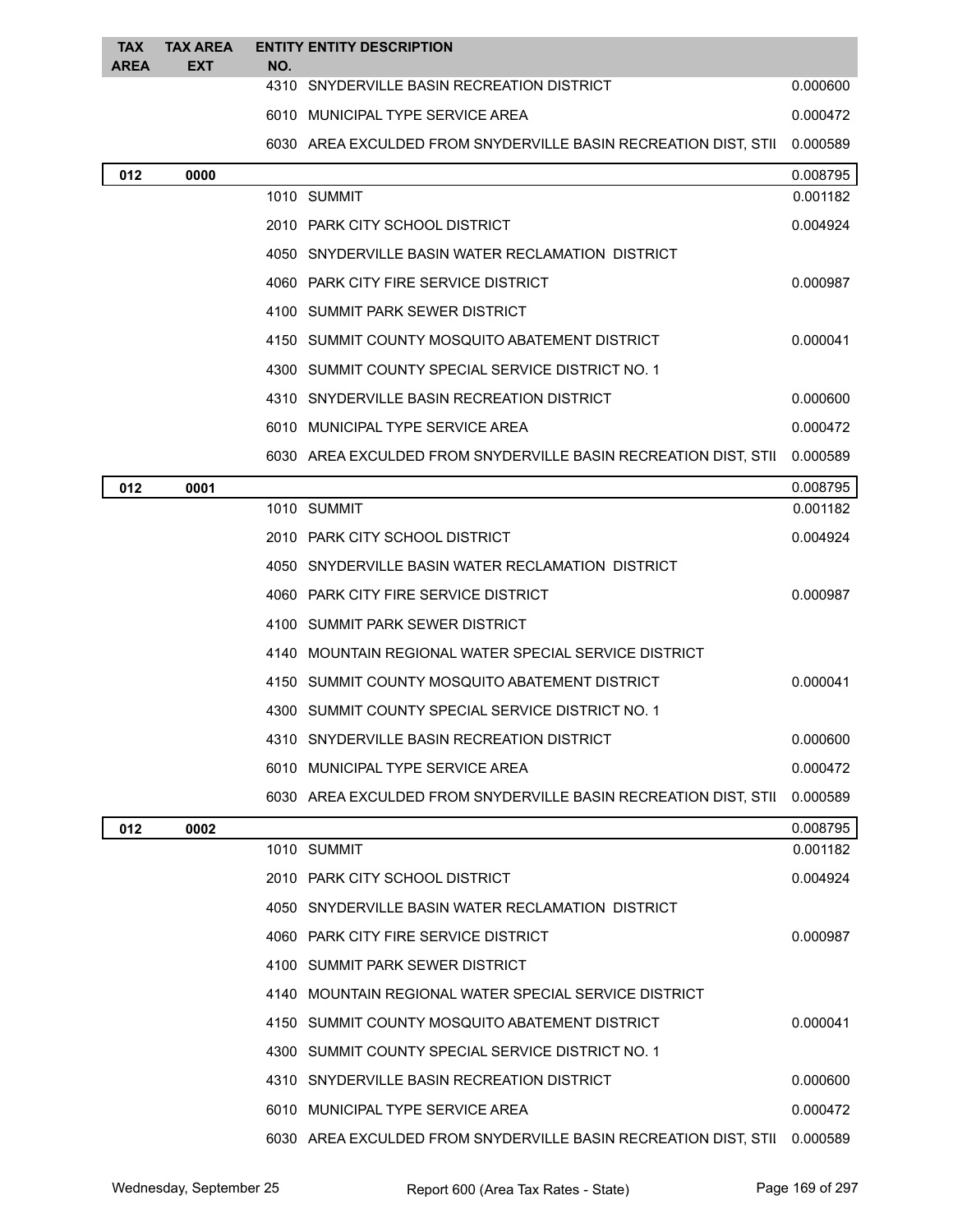| <b>TAX</b>         | <b>TAX AREA</b>    | <b>ENTITY ENTITY DESCRIPTION</b>                                         |          |
|--------------------|--------------------|--------------------------------------------------------------------------|----------|
| <b>AREA</b><br>012 | <b>EXT</b><br>0003 | NO.                                                                      | 0.008795 |
|                    |                    | 1010 SUMMIT                                                              | 0.001182 |
|                    |                    | 2010 PARK CITY SCHOOL DISTRICT                                           | 0.004924 |
|                    |                    | 4050 SNYDERVILLE BASIN WATER RECLAMATION DISTRICT                        |          |
|                    |                    | 4060 PARK CITY FIRE SERVICE DISTRICT                                     | 0.000987 |
|                    |                    | 4100 SUMMIT PARK SEWER DISTRICT                                          |          |
|                    |                    | 4150 SUMMIT COUNTY MOSQUITO ABATEMENT DISTRICT                           | 0.000041 |
|                    |                    | 4300 SUMMIT COUNTY SPECIAL SERVICE DISTRICT NO. 1                        |          |
|                    |                    | 4310 SNYDERVILLE BASIN RECREATION DISTRICT                               | 0.000600 |
|                    |                    | 6010 MUNICIPAL TYPE SERVICE AREA                                         | 0.000472 |
|                    |                    | 6030 AREA EXCULDED FROM SNYDERVILLE BASIN RECREATION DIST, STII          | 0.000589 |
| 013                | 0000               |                                                                          | 0.009508 |
|                    |                    | 1010 SUMMIT                                                              | 0.001182 |
|                    |                    | 2010 PARK CITY SCHOOL DISTRICT                                           | 0.004924 |
|                    |                    | 4005 WEBER BASIN WATER CONSERVANCY DISTRICT                              | 0.000215 |
|                    |                    | 4050 SNYDERVILLE BASIN WATER RECLAMATION DISTRICT                        |          |
|                    |                    | 4060 PARK CITY FIRE SERVICE DISTRICT                                     | 0.000987 |
|                    |                    | 4090 SUMMIT COUNTY SERVICE AREA #6                                       | 0.000498 |
|                    |                    | 4100 SUMMIT PARK SEWER DISTRICT                                          |          |
|                    |                    | 4150 SUMMIT COUNTY MOSQUITO ABATEMENT DISTRICT                           | 0.000041 |
|                    |                    | 4300 SUMMIT COUNTY SPECIAL SERVICE DISTRICT NO. 1                        |          |
|                    |                    | 4310 SNYDERVILLE BASIN RECREATION DISTRICT                               | 0.000600 |
|                    |                    | 6010 MUNICIPAL TYPE SERVICE AREA                                         | 0.000472 |
|                    |                    | 6030 AREA EXCULDED FROM SNYDERVILLE BASIN RECREATION DIST, STII 0.000589 |          |
| 013                | 0001               |                                                                          | 0.009508 |
|                    |                    | 1010 SUMMIT                                                              | 0.001182 |
|                    |                    | 2010 PARK CITY SCHOOL DISTRICT                                           | 0.004924 |
|                    |                    | 4005 WEBER BASIN WATER CONSERVANCY DISTRICT                              | 0.000215 |
|                    |                    | 4050 SNYDERVILLE BASIN WATER RECLAMATION DISTRICT                        |          |
|                    |                    | 4060 PARK CITY FIRE SERVICE DISTRICT                                     | 0.000987 |
|                    |                    | 4090 SUMMIT COUNTY SERVICE AREA#6                                        | 0.000498 |
|                    |                    | 4100 SUMMIT PARK SEWER DISTRICT                                          |          |
|                    |                    | 4150 SUMMIT COUNTY MOSQUITO ABATEMENT DISTRICT                           | 0.000041 |
|                    |                    | 4300 SUMMIT COUNTY SPECIAL SERVICE DISTRICT NO. 1                        |          |
|                    |                    | 4310 SNYDERVILLE BASIN RECREATION DISTRICT                               | 0.000600 |
|                    |                    | 6010 MUNICIPAL TYPE SERVICE AREA                                         | 0.000472 |
|                    |                    | 6030 AREA EXCULDED FROM SNYDERVILLE BASIN RECREATION DIST, STII          | 0.000589 |
| 013                | 0002               |                                                                          | 0.009010 |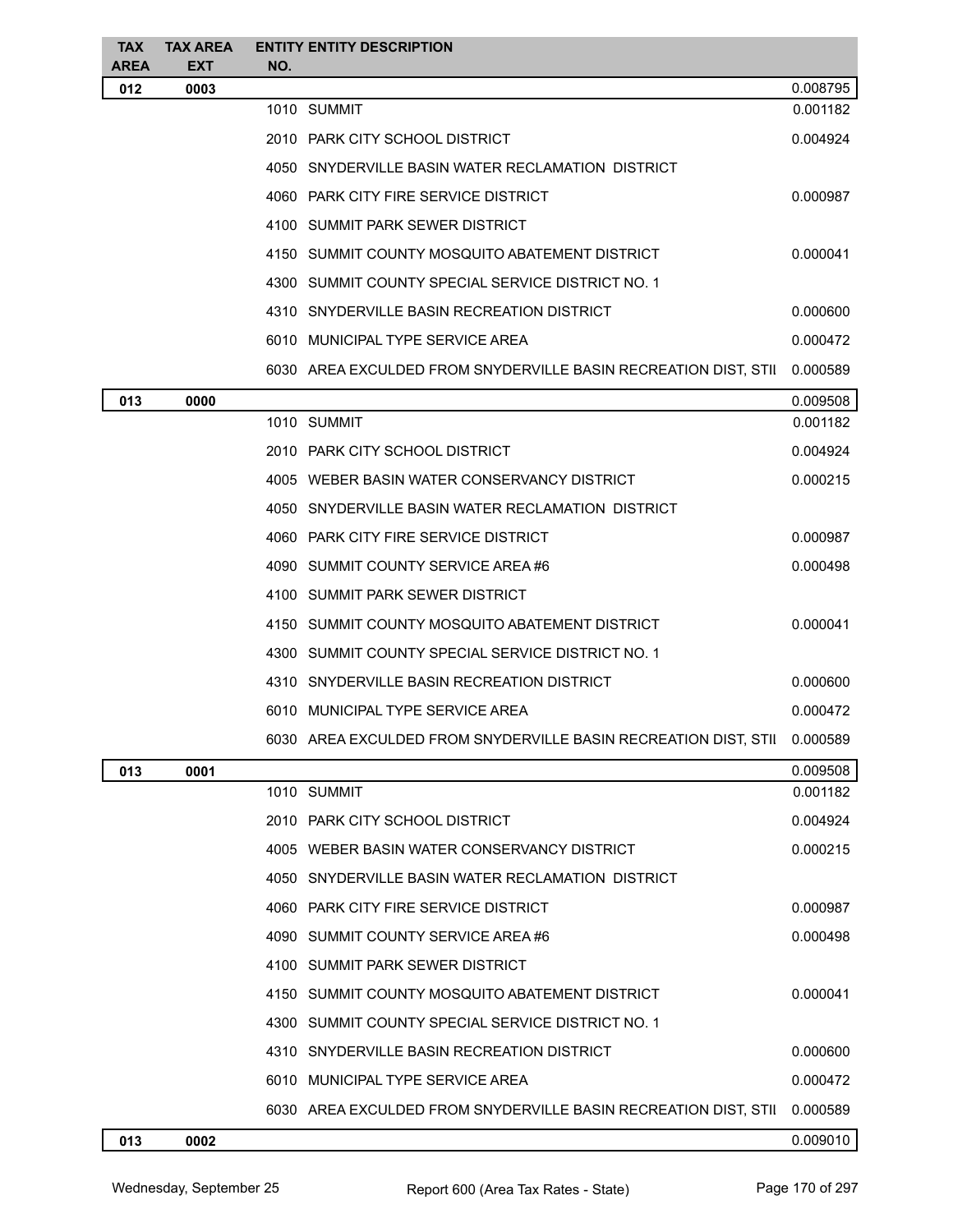| <b>TAX</b>  | <b>TAX AREA</b> |     | <b>ENTITY ENTITY DESCRIPTION</b>                                |          |
|-------------|-----------------|-----|-----------------------------------------------------------------|----------|
| <b>AREA</b> | <b>EXT</b>      | NO. | 1010 SUMMIT                                                     | 0.001182 |
|             |                 |     | 2010 PARK CITY SCHOOL DISTRICT                                  | 0.004924 |
|             |                 |     | 4005 WEBER BASIN WATER CONSERVANCY DISTRICT                     | 0.000215 |
|             |                 |     | 4050 SNYDERVILLE BASIN WATER RECLAMATION DISTRICT               |          |
|             |                 |     | 4060 PARK CITY FIRE SERVICE DISTRICT                            | 0.000987 |
|             |                 |     | 4100 SUMMIT PARK SEWER DISTRICT                                 |          |
|             |                 |     | 4140 MOUNTAIN REGIONAL WATER SPECIAL SERVICE DISTRICT           |          |
|             |                 |     | 4150 SUMMIT COUNTY MOSQUITO ABATEMENT DISTRICT                  | 0.000041 |
|             |                 |     | 4300 SUMMIT COUNTY SPECIAL SERVICE DISTRICT NO. 1               |          |
|             |                 |     | 4305 PARK CITY WATER SERVICE DISTRICT                           |          |
|             |                 |     | 4310 SNYDERVILLE BASIN RECREATION DISTRICT                      | 0.000600 |
|             |                 |     | 6010 MUNICIPAL TYPE SERVICE AREA                                | 0.000472 |
|             |                 |     | 6030 AREA EXCULDED FROM SNYDERVILLE BASIN RECREATION DIST, STII | 0.000589 |
| 013         | 0003            |     |                                                                 | 0.009010 |
|             |                 |     | 1010 SUMMIT                                                     | 0.001182 |
|             |                 |     | 2010 PARK CITY SCHOOL DISTRICT                                  | 0.004924 |
|             |                 |     | 4005 WEBER BASIN WATER CONSERVANCY DISTRICT                     | 0.000215 |
|             |                 |     | 4050 SNYDERVILLE BASIN WATER RECLAMATION DISTRICT               |          |
|             |                 |     | 4060 PARK CITY FIRE SERVICE DISTRICT                            | 0.000987 |
|             |                 |     | 4100 SUMMIT PARK SEWER DISTRICT                                 |          |
|             |                 |     | 4140 MOUNTAIN REGIONAL WATER SPECIAL SERVICE DISTRICT           |          |
|             |                 |     | 4150 SUMMIT COUNTY MOSQUITO ABATEMENT DISTRICT                  | 0.000041 |
|             |                 |     | 4300 SUMMIT COUNTY SPECIAL SERVICE DISTRICT NO. 1               |          |
|             |                 |     | 4310 SNYDERVILLE BASIN RECREATION DISTRICT                      | 0.000600 |
|             |                 |     | 6010 MUNICIPAL TYPE SERVICE AREA                                | 0.000472 |
|             |                 |     | 6030 AREA EXCULDED FROM SNYDERVILLE BASIN RECREATION DIST, STII | 0.000589 |
| 014         | 0000            |     |                                                                 | 0.009508 |
|             |                 |     | 1010 SUMMIT                                                     | 0.001182 |
|             |                 |     | 2010 PARK CITY SCHOOL DISTRICT                                  | 0.004924 |
|             |                 |     | 4005 WEBER BASIN WATER CONSERVANCY DISTRICT                     | 0.000215 |
|             |                 |     | 4050 SNYDERVILLE BASIN WATER RECLAMATION DISTRICT               |          |
|             |                 |     | 4060 PARK CITY FIRE SERVICE DISTRICT                            | 0.000987 |
|             |                 |     | 4090 SUMMIT COUNTY SERVICE AREA #6                              | 0.000498 |
|             |                 |     | 4100 SUMMIT PARK SEWER DISTRICT                                 |          |
|             |                 |     | 4140 MOUNTAIN REGIONAL WATER SPECIAL SERVICE DISTRICT           |          |
|             |                 |     | 4150 SUMMIT COUNTY MOSQUITO ABATEMENT DISTRICT                  | 0.000041 |
|             |                 |     | 4300 SUMMIT COUNTY SPECIAL SERVICE DISTRICT NO. 1               |          |
|             |                 |     | 4310 SNYDERVILLE BASIN RECREATION DISTRICT                      | 0.000600 |

Wednesday, September 25 **2013** Report 600 (Area Tax Rates - State) Page 171 of 297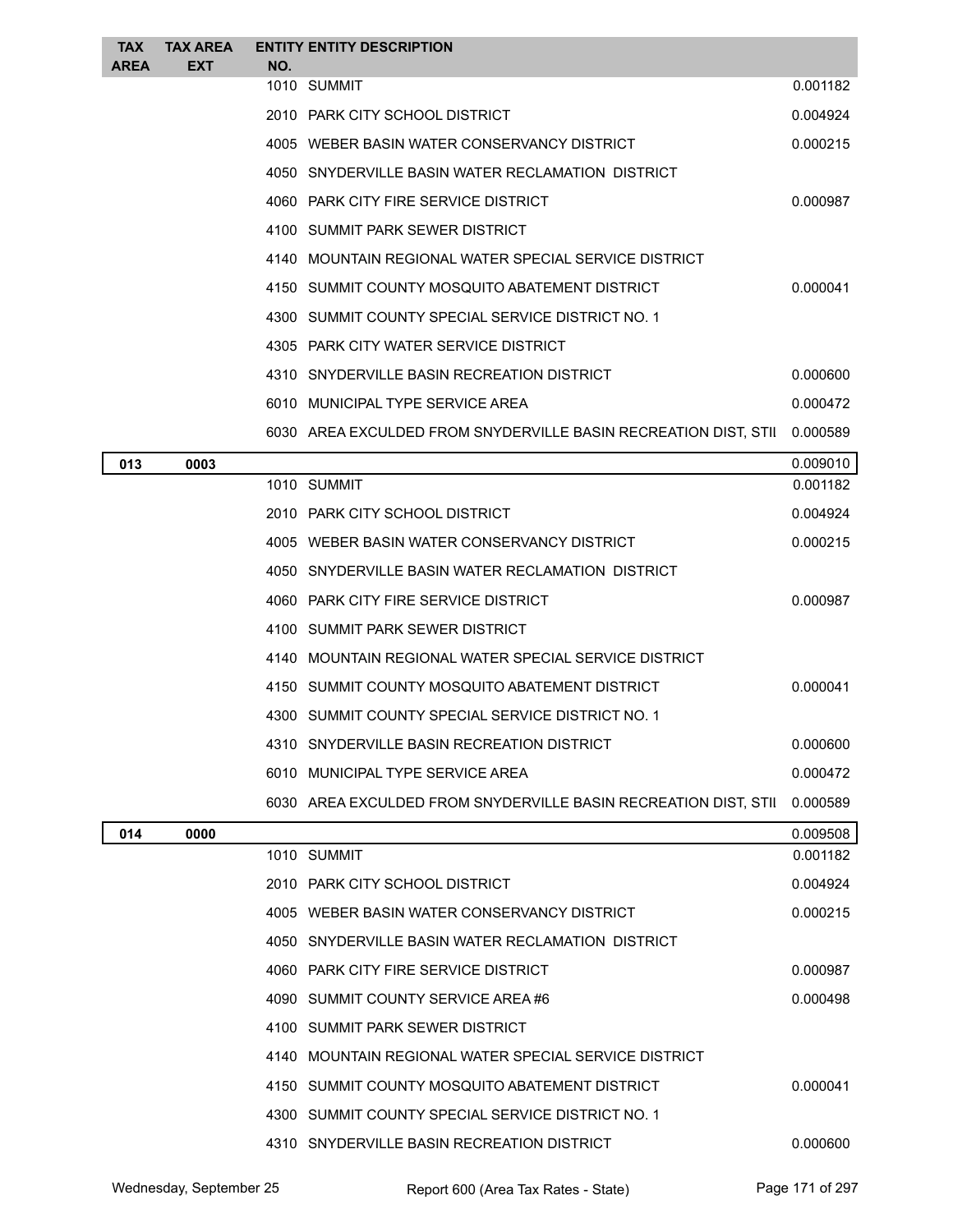| <b>TAX</b><br><b>AREA</b> | <b>TAX AREA</b><br><b>EXT</b> | NO. | <b>ENTITY ENTITY DESCRIPTION</b>                                |          |
|---------------------------|-------------------------------|-----|-----------------------------------------------------------------|----------|
|                           |                               |     | 6010 MUNICIPAL TYPE SERVICE AREA                                | 0.000472 |
|                           |                               |     | 6030 AREA EXCULDED FROM SNYDERVILLE BASIN RECREATION DIST, STII | 0.000589 |
| 015                       | 0000                          |     |                                                                 | 0.014513 |
|                           |                               |     | 1010 SUMMIT                                                     | 0.001182 |
|                           |                               |     | 2020 NORTH SUMMIT SCHOOL DISTRICT                               | 0.006530 |
|                           |                               |     | 4005 WEBER BASIN WATER CONSERVANCY DISTRICT                     | 0.000215 |
|                           |                               |     | 4010 SOUTH SUMMIT CEMETERY MAINTENCE DISTRICT                   | 0.000196 |
|                           |                               |     | 4030 NORTH SUMMIT FIRE PROTECTION DISTRICT                      | 0.000578 |
|                           |                               |     | 4130 SUMMIT COUNTY SERVICE AREA #8                              | 0.005299 |
|                           |                               |     | 4150 SUMMIT COUNTY MOSQUITO ABATEMENT DISTRICT                  | 0.000041 |
|                           |                               |     | 4300 SUMMIT COUNTY SPECIAL SERVICE DISTRICT NO. 1               |          |
|                           |                               |     | 6010 MUNICIPAL TYPE SERVICE AREA                                | 0.000472 |
| 016                       | 0000                          |     |                                                                 | 0.011819 |
|                           |                               |     | 1010 SUMMIT                                                     | 0.001182 |
|                           |                               |     | 2020 NORTH SUMMIT SCHOOL DISTRICT                               | 0.006530 |
|                           |                               |     | 4005 WEBER BASIN WATER CONSERVANCY DISTRICT                     | 0.000215 |
|                           |                               |     | 4030 NORTH SUMMIT FIRE PROTECTION DISTRICT                      | 0.000578 |
|                           |                               |     | 4070 SUMMIT COUNTY SERVICE AREA #5                              | 0.002688 |
|                           |                               |     | 4120 WANSHIP CEMETERY MAINTENANCE DISTRICT                      | 0.000113 |
|                           |                               |     | 4150 SUMMIT COUNTY MOSQUITO ABATEMENT DISTRICT                  | 0.000041 |
|                           |                               |     | 4300 SUMMIT COUNTY SPECIAL SERVICE DISTRICT NO. 1               |          |
|                           |                               |     | 6010 MUNICIPAL TYPE SERVICE AREA                                | 0.000472 |
| 017                       | 0000                          |     |                                                                 | 0.009018 |
|                           |                               |     | 1010 SUMMIT                                                     | 0.001182 |
|                           |                               |     | 2020 NORTH SUMMIT SCHOOL DISTRICT                               | 0.006530 |
|                           |                               |     | 4005 WEBER BASIN WATER CONSERVANCY DISTRICT                     | 0.000215 |
|                           |                               |     | 4030 NORTH SUMMIT FIRE PROTECTION DISTRICT                      | 0.000578 |
|                           |                               |     | 4150 SUMMIT COUNTY MOSQUITO ABATEMENT DISTRICT                  | 0.000041 |
|                           |                               |     | 4300 SUMMIT COUNTY SPECIAL SERVICE DISTRICT NO. 1               |          |
|                           |                               |     | 6010 MUNICIPAL TYPE SERVICE AREA                                | 0.000472 |
| 018                       | 0000                          |     |                                                                 | 0.009131 |
|                           |                               |     | 1010 SUMMIT                                                     | 0.001182 |
|                           |                               |     | 2020 NORTH SUMMIT SCHOOL DISTRICT                               | 0.006530 |
|                           |                               |     | 4005 WEBER BASIN WATER CONSERVANCY DISTRICT                     | 0.000215 |
|                           |                               |     | 4030 NORTH SUMMIT FIRE PROTECTION DISTRICT                      | 0.000578 |
|                           |                               |     | 4120 WANSHIP CEMETERY MAINTENANCE DISTRICT                      | 0.000113 |
|                           |                               |     | 4150 SUMMIT COUNTY MOSQUITO ABATEMENT DISTRICT                  | 0.000041 |
|                           |                               |     | 4300 SUMMIT COUNTY SPECIAL SERVICE DISTRICT NO. 1               |          |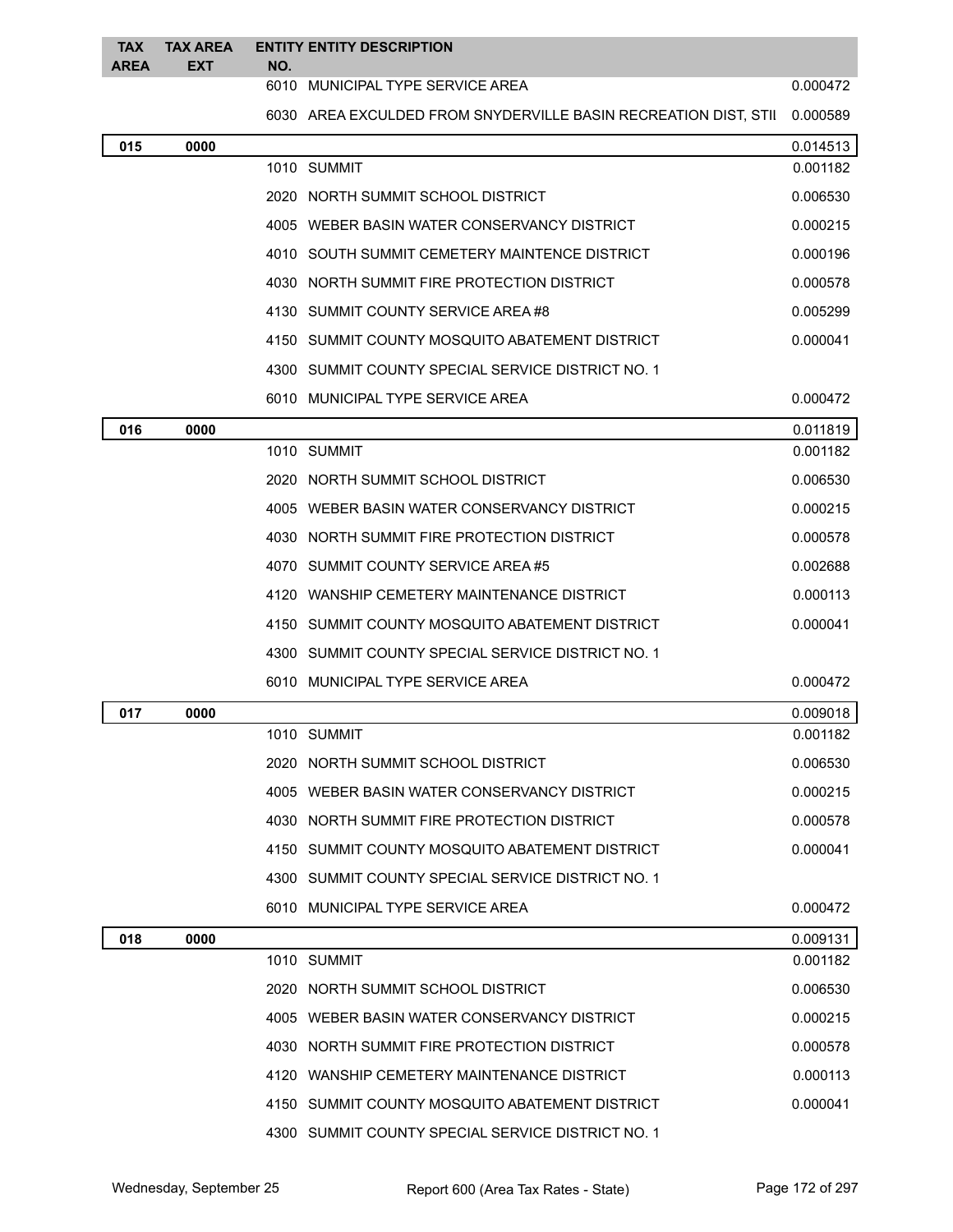| <b>TAX</b><br><b>AREA</b> | <b>TAX AREA</b><br><b>EXT</b> | NO. | <b>ENTITY ENTITY DESCRIPTION</b>                  |                 |
|---------------------------|-------------------------------|-----|---------------------------------------------------|-----------------|
|                           |                               |     | 6010 MUNICIPAL TYPE SERVICE AREA                  | 0.000472        |
| 019                       | 0000                          |     |                                                   | 0.014102        |
|                           |                               |     | 1010 SUMMIT                                       | 0.001182        |
|                           |                               |     | 2020 NORTH SUMMIT SCHOOL DISTRICT                 | 0.006530        |
|                           |                               |     | 4030 NORTH SUMMIT FIRE PROTECTION DISTRICT        | 0.000578        |
|                           |                               |     | 4130 SUMMIT COUNTY SERVICE AREA #8                | 0.005299        |
|                           |                               |     | 4150 SUMMIT COUNTY MOSQUITO ABATEMENT DISTRICT    | 0.000041        |
|                           |                               |     | 4300 SUMMIT COUNTY SPECIAL SERVICE DISTRICT NO. 1 |                 |
|                           |                               |     | 6010 MUNICIPAL TYPE SERVICE AREA                  | 0.000472        |
| 021                       | 0000                          |     |                                                   | 0.014276        |
|                           |                               |     | 1010 SUMMIT                                       | 0.001182        |
|                           |                               |     | 2020 NORTH SUMMIT SCHOOL DISTRICT                 | 0.006530        |
|                           |                               |     | 4005 WEBER BASIN WATER CONSERVANCY DISTRICT       | 0.000215        |
|                           |                               |     | 4030 NORTH SUMMIT FIRE PROTECTION DISTRICT        | 0.000578        |
|                           |                               |     | 4130 SUMMIT COUNTY SERVICE AREA #8                | 0.005299        |
|                           |                               |     | 4300 SUMMIT COUNTY SPECIAL SERVICE DISTRICT NO. 1 |                 |
|                           |                               |     | 6010 MUNICIPAL TYPE SERVICE AREA                  | 0.000472        |
| 023                       | 0000                          |     |                                                   | 0.009446        |
|                           |                               |     | 1010 SUMMIT                                       | 0.001182        |
|                           |                               |     | 2030 SOUTH SUMMIT SCHOOL DISTRICT                 | 0.007031        |
|                           |                               |     | 4005 WEBER BASIN WATER CONSERVANCY DISTRICT       | 0.000215        |
|                           |                               |     | 4010 SOUTH SUMMIT CEMETERY MAINTENCE DISTRICT     | 0.000196        |
|                           |                               |     | 4020 SOUTH SUMMIT FIRE PROTECTION DISTRICT        | 0.000309        |
|                           |                               |     | 4150 SUMMIT COUNTY MOSQUITO ABATEMENT DISTRICT    | 0.000041        |
|                           |                               |     | 4300 SUMMIT COUNTY SPECIAL SERVICE DISTRICT NO. 1 |                 |
|                           |                               |     | 6010 MUNICIPAL TYPE SERVICE AREA                  | 0.000472        |
| 023                       | 0001                          |     |                                                   | 0.009446        |
|                           |                               |     | 1010 SUMMIT                                       | 0.001182        |
|                           |                               |     | 2030 SOUTH SUMMIT SCHOOL DISTRICT                 | 0.007031        |
|                           |                               |     | 4005 WEBER BASIN WATER CONSERVANCY DISTRICT       | 0.000215        |
|                           |                               |     | 4010 SOUTH SUMMIT CEMETERY MAINTENCE DISTRICT     | 0.000196        |
|                           |                               |     | 4020 SOUTH SUMMIT FIRE PROTECTION DISTRICT        | 0.000309        |
|                           |                               |     | 4150 SUMMIT COUNTY MOSQUITO ABATEMENT DISTRICT    | 0.000041        |
|                           |                               |     | 4300 SUMMIT COUNTY SPECIAL SERVICE DISTRICT NO. 1 |                 |
|                           |                               |     | 4315 PEOA RECREATION SPECIAL SERVICE DISTRICT     |                 |
|                           |                               |     | 6010 MUNICIPAL TYPE SERVICE AREA                  | 0.000472        |
| 023                       | 0002                          |     |                                                   | 0.009446        |
|                           |                               |     | 1010 SUMMIT                                       | 0.001182        |
|                           |                               |     | 2030 SOUTH SUMMIT SCHOOL DISTRICT                 | 0.007031        |
|                           | Wednesday, September 25       |     | Report 600 (Area Tax Rates - State)               | Page 173 of 297 |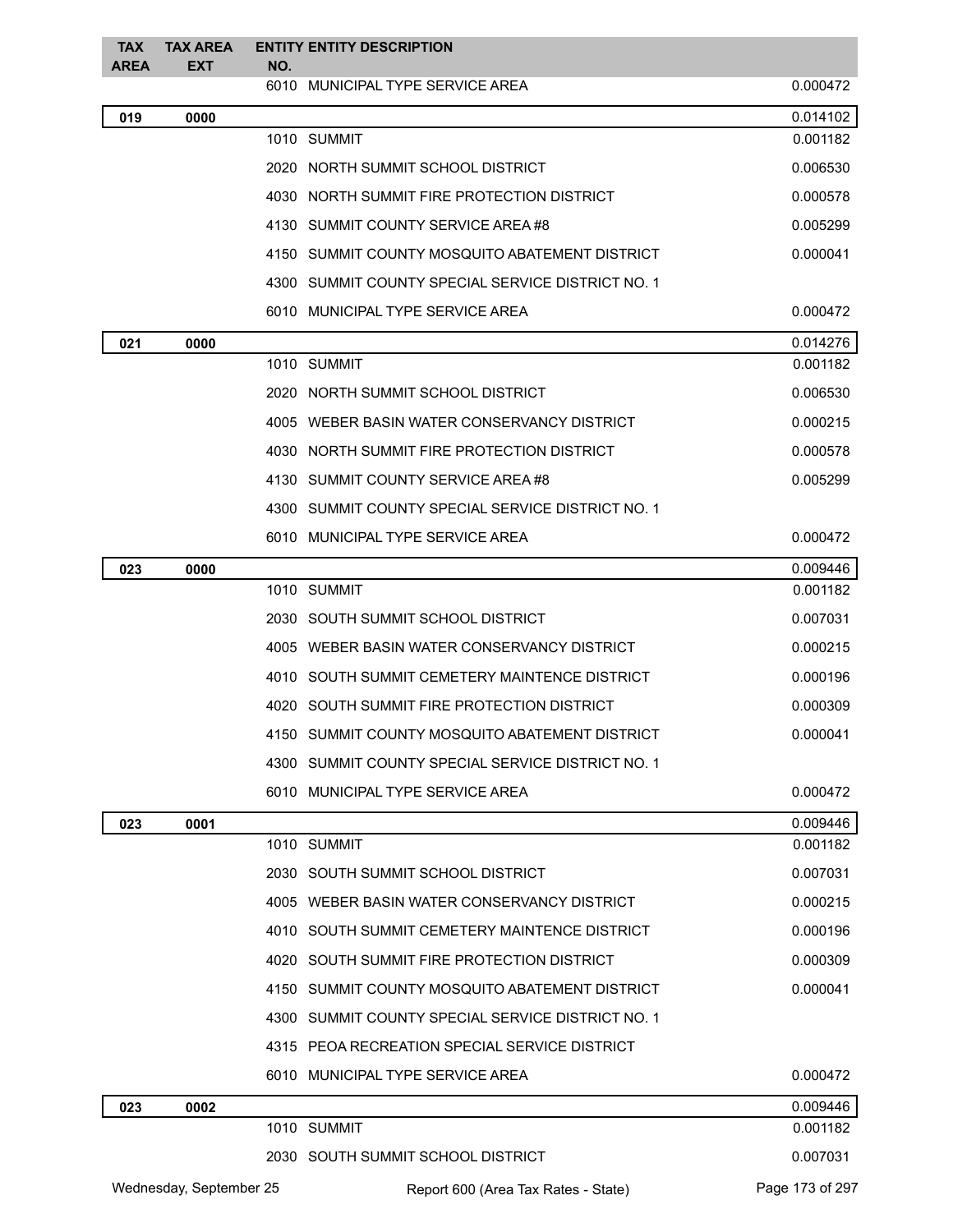| <b>TAX</b><br><b>AREA</b> | <b>TAX AREA</b><br><b>EXT</b> | <b>ENTITY ENTITY DESCRIPTION</b><br>NO.           |          |
|---------------------------|-------------------------------|---------------------------------------------------|----------|
|                           |                               | 4005 WEBER BASIN WATER CONSERVANCY DISTRICT       | 0.000215 |
|                           |                               | 4010 SOUTH SUMMIT CEMETERY MAINTENCE DISTRICT     | 0.000196 |
|                           |                               | 4020 SOUTH SUMMIT FIRE PROTECTION DISTRICT        | 0.000309 |
|                           |                               | 4150 SUMMIT COUNTY MOSQUITO ABATEMENT DISTRICT    | 0.000041 |
|                           |                               | 4300 SUMMIT COUNTY SPECIAL SERVICE DISTRICT NO. 1 |          |
|                           |                               | 6010 MUNICIPAL TYPE SERVICE AREA                  | 0.000472 |
| 024                       | 0000                          |                                                   | 0.009271 |
|                           |                               | 1010 SUMMIT                                       | 0.001182 |
|                           |                               | 2030 SOUTH SUMMIT SCHOOL DISTRICT                 | 0.007031 |
|                           |                               | 4005 WEBER BASIN WATER CONSERVANCY DISTRICT       | 0.000215 |
|                           |                               | 4010 SOUTH SUMMIT CEMETERY MAINTENCE DISTRICT     | 0.000196 |
|                           |                               | 4170 SUMMIT COUNTY WILDLAND FIRE SERVICE AREA     | 0.000175 |
|                           |                               | 4300 SUMMIT COUNTY SPECIAL SERVICE DISTRICT NO. 1 |          |
|                           |                               | 6010 MUNICIPAL TYPE SERVICE AREA                  | 0.000472 |
| 025                       | 0000                          |                                                   | 0.014570 |
|                           |                               | 1010 SUMMIT                                       | 0.001182 |
|                           |                               | 2030 SOUTH SUMMIT SCHOOL DISTRICT                 | 0.007031 |
|                           |                               | 4005 WEBER BASIN WATER CONSERVANCY DISTRICT       | 0.000215 |
|                           |                               | 4010 SOUTH SUMMIT CEMETERY MAINTENCE DISTRICT     | 0.000196 |
|                           |                               | 4130 SUMMIT COUNTY SERVICE AREA #8                | 0.005299 |
|                           |                               | 4170 SUMMIT COUNTY WILDLAND FIRE SERVICE AREA     | 0.000175 |
|                           |                               | 4300 SUMMIT COUNTY SPECIAL SERVICE DISTRICT NO. 1 |          |
|                           |                               | 6010 MUNICIPAL TYPE SERVICE AREA                  | 0.000472 |
| 026                       | 0000                          |                                                   | 0.009250 |
|                           |                               | 1010 SUMMIT                                       | 0.001182 |
|                           |                               | 2030 SOUTH SUMMIT SCHOOL DISTRICT                 | 0.007031 |
|                           |                               | 4005 WEBER BASIN WATER CONSERVANCY DISTRICT       | 0.000215 |
|                           |                               | 4020 SOUTH SUMMIT FIRE PROTECTION DISTRICT        | 0.000309 |
|                           |                               | 4150 SUMMIT COUNTY MOSQUITO ABATEMENT DISTRICT    | 0.000041 |
|                           |                               | 4300 SUMMIT COUNTY SPECIAL SERVICE DISTRICT NO. 1 |          |
|                           |                               | 6010 MUNICIPAL TYPE SERVICE AREA                  | 0.000472 |
| 027                       | 0000                          |                                                   | 0.010551 |
|                           |                               | 1010 SUMMIT                                       | 0.001182 |
|                           |                               | 2010 PARK CITY SCHOOL DISTRICT                    | 0.004924 |
|                           |                               | 4005 WEBER BASIN WATER CONSERVANCY DISTRICT       | 0.000215 |
|                           |                               | 4040 SUMMIT COUNTY SERVICE AREA NO. 3             | 0.001541 |
|                           |                               | 4050 SNYDERVILLE BASIN WATER RECLAMATION DISTRICT |          |
|                           |                               | 4060 PARK CITY FIRE SERVICE DISTRICT              | 0.000987 |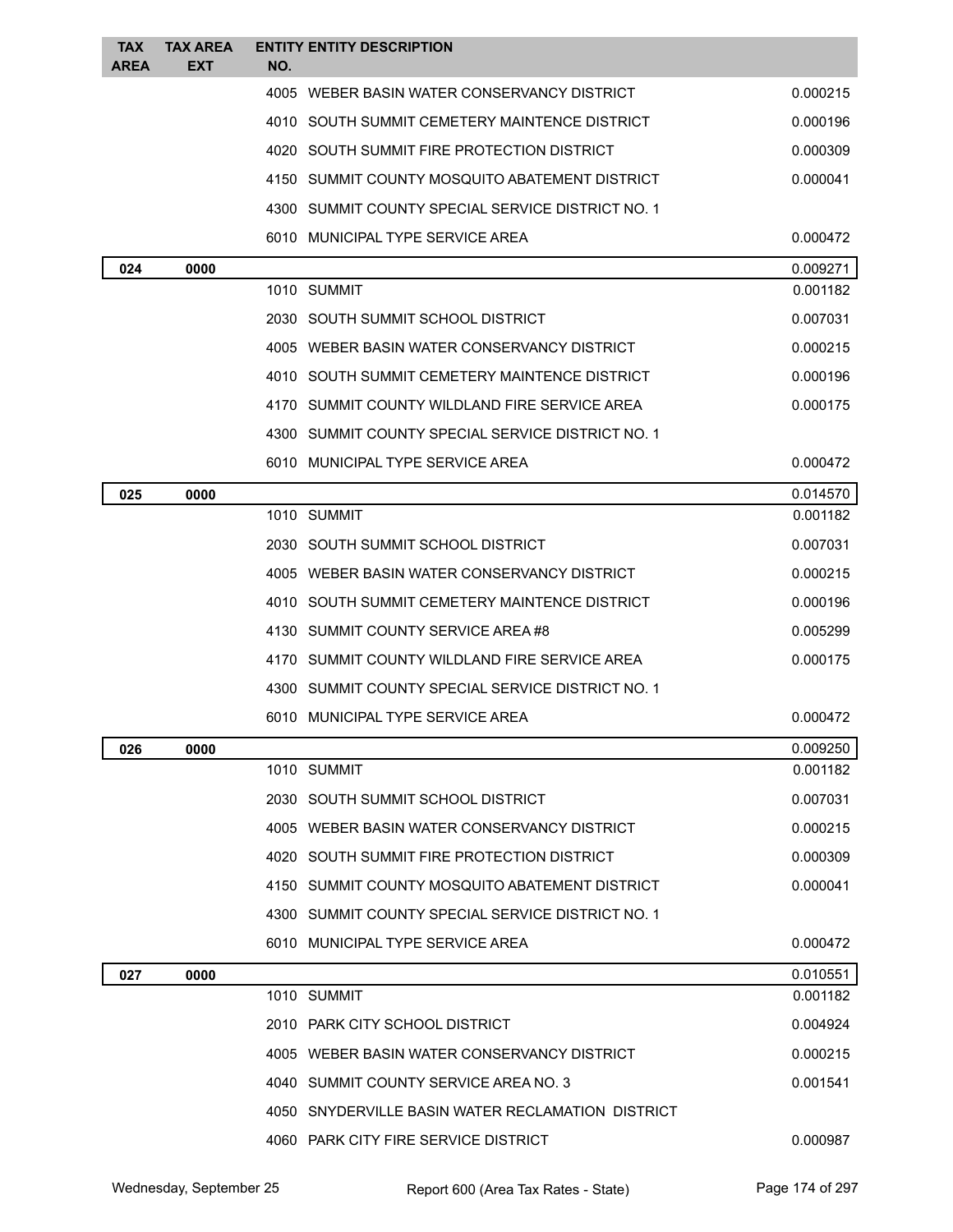| <b>TAX</b><br><b>AREA</b> | <b>TAX AREA</b><br><b>EXT</b> | NO. | <b>ENTITY ENTITY DESCRIPTION</b>                                |          |
|---------------------------|-------------------------------|-----|-----------------------------------------------------------------|----------|
|                           |                               |     | 4100 SUMMIT PARK SEWER DISTRICT                                 |          |
|                           |                               |     | 4150 SUMMIT COUNTY MOSQUITO ABATEMENT DISTRICT                  | 0.000041 |
|                           |                               |     | 4300 SUMMIT COUNTY SPECIAL SERVICE DISTRICT NO. 1               |          |
|                           |                               |     | 4310 SNYDERVILLE BASIN RECREATION DISTRICT                      | 0.000600 |
|                           |                               |     | 6010 MUNICIPAL TYPE SERVICE AREA                                | 0.000472 |
|                           |                               |     | 6030 AREA EXCULDED FROM SNYDERVILLE BASIN RECREATION DIST, STII | 0.000589 |
| 028                       | 0000                          |     |                                                                 | 0.009010 |
|                           |                               |     | 1010 SUMMIT                                                     | 0.001182 |
|                           |                               |     | 2010 PARK CITY SCHOOL DISTRICT                                  | 0.004924 |
|                           |                               |     | 4005 WEBER BASIN WATER CONSERVANCY DISTRICT                     | 0.000215 |
|                           |                               |     | 4050 SNYDERVILLE BASIN WATER RECLAMATION DISTRICT               |          |
|                           |                               |     | 4060 PARK CITY FIRE SERVICE DISTRICT                            | 0.000987 |
|                           |                               |     | 4100 SUMMIT PARK SEWER DISTRICT                                 |          |
|                           |                               |     | 4140 MOUNTAIN REGIONAL WATER SPECIAL SERVICE DISTRICT           |          |
|                           |                               |     | 4150 SUMMIT COUNTY MOSQUITO ABATEMENT DISTRICT                  | 0.000041 |
|                           |                               |     | 4300 SUMMIT COUNTY SPECIAL SERVICE DISTRICT NO. 1               |          |
|                           |                               |     | 4310 SNYDERVILLE BASIN RECREATION DISTRICT                      | 0.000600 |
|                           |                               |     | 6010 MUNICIPAL TYPE SERVICE AREA                                | 0.000472 |
|                           |                               |     | 6030 AREA EXCULDED FROM SNYDERVILLE BASIN RECREATION DIST, STII | 0.000589 |
| 030                       | 0000                          |     |                                                                 | 0.009508 |
|                           |                               |     | 1010 SUMMIT                                                     | 0.001182 |
|                           |                               |     | 2010 PARK CITY SCHOOL DISTRICT                                  | 0.004924 |
|                           |                               |     | 4005 WEBER BASIN WATER CONSERVANCY DISTRICT                     | 0.000215 |
|                           |                               |     | 4050 SNYDERVILLE BASIN WATER RECLAMATION DISTRICT               |          |
|                           |                               |     | 4060 PARK CITY FIRE SERVICE DISTRICT                            | 0.000987 |
|                           |                               |     | 4090 SUMMIT COUNTY SERVICE AREA #6                              | 0.000498 |
|                           |                               |     | 4100 SUMMIT PARK SEWER DISTRICT                                 |          |
|                           |                               |     | 4140 MOUNTAIN REGIONAL WATER SPECIAL SERVICE DISTRICT           |          |
|                           |                               |     | 4150 SUMMIT COUNTY MOSQUITO ABATEMENT DISTRICT                  | 0.000041 |
|                           |                               |     | 4300 SUMMIT COUNTY SPECIAL SERVICE DISTRICT NO. 1               |          |
|                           |                               |     | 4310 SNYDERVILLE BASIN RECREATION DISTRICT                      | 0.000600 |
|                           |                               |     | 6010 MUNICIPAL TYPE SERVICE AREA                                | 0.000472 |
|                           |                               |     | 6030 AREA EXCULDED FROM SNYDERVILLE BASIN RECREATION DIST, STII | 0.000589 |
| 031                       | 0000                          |     |                                                                 | 0.009075 |
|                           |                               |     | 1010 SUMMIT                                                     | 0.001182 |
|                           |                               |     | 2030 SOUTH SUMMIT SCHOOL DISTRICT                               | 0.007031 |
|                           |                               |     | 4005 WEBER BASIN WATER CONSERVANCY DISTRICT                     | 0.000215 |
|                           |                               |     |                                                                 |          |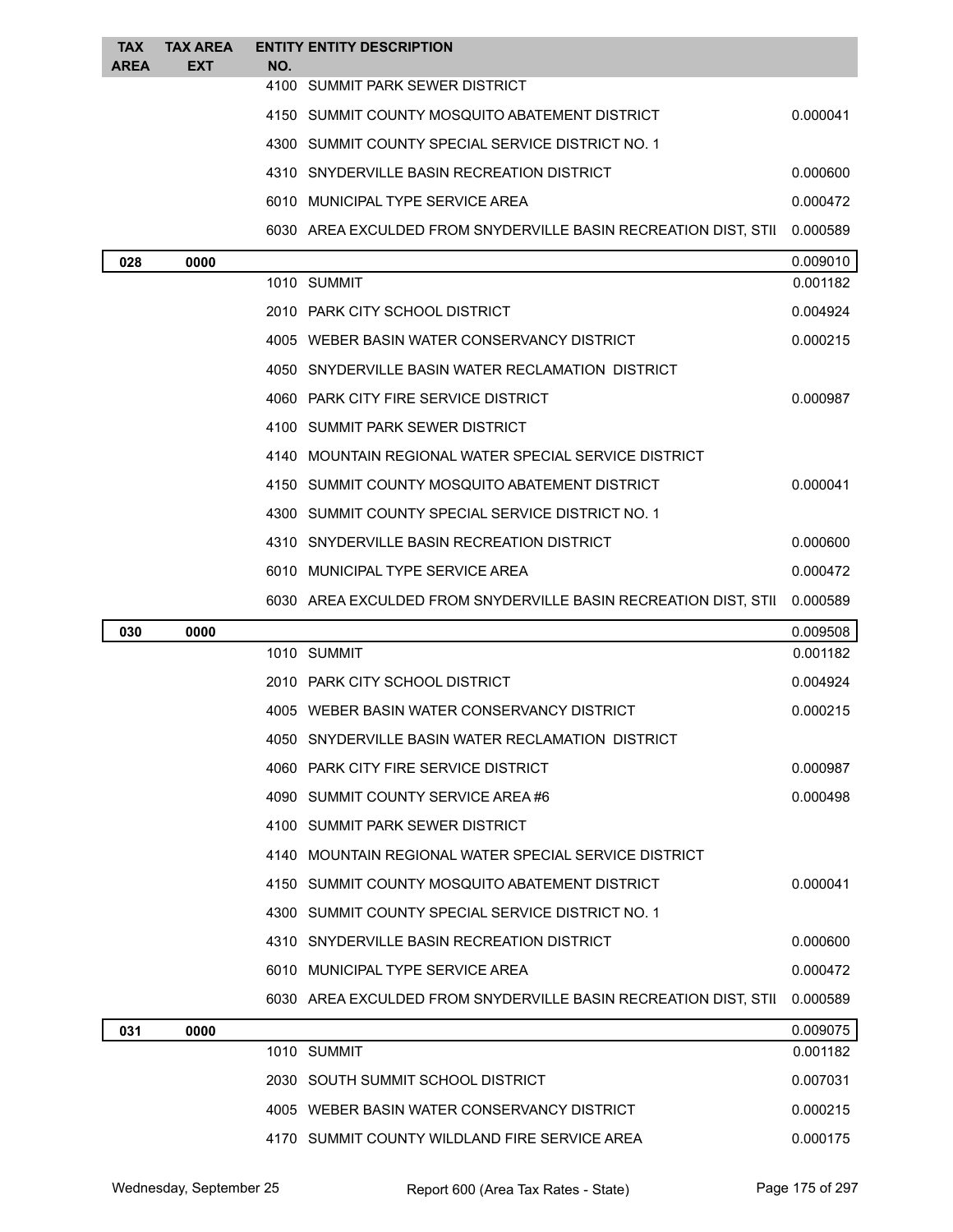| <b>TAX</b>  | <b>TAX AREA</b> |     | <b>ENTITY ENTITY DESCRIPTION</b>                  |          |
|-------------|-----------------|-----|---------------------------------------------------|----------|
| <b>AREA</b> | <b>EXT</b>      | NO. | 4300 SUMMIT COUNTY SPECIAL SERVICE DISTRICT NO. 1 |          |
|             |                 |     | 6010 MUNICIPAL TYPE SERVICE AREA                  | 0.000472 |
| 031         | 0001            |     |                                                   | 0.008941 |
|             |                 |     | 1010 SUMMIT                                       | 0.001182 |
|             |                 |     | 2030 SOUTH SUMMIT SCHOOL DISTRICT                 | 0.007031 |
|             |                 |     | 4005 WEBER BASIN WATER CONSERVANCY DISTRICT       | 0.000215 |
|             |                 |     | 4150 SUMMIT COUNTY MOSQUITO ABATEMENT DISTRICT    | 0.000041 |
|             |                 |     | 4300 SUMMIT COUNTY SPECIAL SERVICE DISTRICT NO. 1 |          |
|             |                 |     | 6010 MUNICIPAL TYPE SERVICE AREA                  | 0.000472 |
| 031         | 0002            |     |                                                   | 0.009116 |
|             |                 |     | 1010 SUMMIT                                       | 0.001182 |
|             |                 |     | 2030 SOUTH SUMMIT SCHOOL DISTRICT                 | 0.007031 |
|             |                 |     | 4005 WEBER BASIN WATER CONSERVANCY DISTRICT       | 0.000215 |
|             |                 |     | 4150 SUMMIT COUNTY MOSQUITO ABATEMENT DISTRICT    | 0.000041 |
|             |                 |     | 4170 SUMMIT COUNTY WILDLAND FIRE SERVICE AREA     | 0.000175 |
|             |                 |     | 4300 SUMMIT COUNTY SPECIAL SERVICE DISTRICT NO. 1 |          |
|             |                 |     | 6010 MUNICIPAL TYPE SERVICE AREA                  | 0.000472 |
| 032         | 0000            |     |                                                   | 0.014374 |
|             |                 |     | 1010 SUMMIT                                       | 0.001182 |
|             |                 |     | 2030 SOUTH SUMMIT SCHOOL DISTRICT                 | 0.007031 |
|             |                 |     | 4005 WEBER BASIN WATER CONSERVANCY DISTRICT       | 0.000215 |
|             |                 |     | 4130 SUMMIT COUNTY SERVICE AREA #8                | 0.005299 |
|             |                 |     | 4170 SUMMIT COUNTY WILDLAND FIRE SERVICE AREA     | 0.000175 |
|             |                 |     | 4300 SUMMIT COUNTY SPECIAL SERVICE DISTRICT NO. 1 |          |
|             |                 |     | 6010 MUNICIPAL TYPE SERVICE AREA                  | 0.000472 |
| 033         | 0000            |     |                                                   | 0.009231 |
|             |                 |     | 1010 SUMMIT                                       | 0.001182 |
|             |                 |     | 2030 SOUTH SUMMIT SCHOOL DISTRICT                 | 0.007031 |
|             |                 |     | 4010 SOUTH SUMMIT CEMETERY MAINTENCE DISTRICT     | 0.000196 |
|             |                 |     | 4020 SOUTH SUMMIT FIRE PROTECTION DISTRICT        | 0.000309 |
|             |                 |     | 4150 SUMMIT COUNTY MOSQUITO ABATEMENT DISTRICT    | 0.000041 |
|             |                 |     | 4300 SUMMIT COUNTY SPECIAL SERVICE DISTRICT NO. 1 |          |
|             |                 |     | 6010 MUNICIPAL TYPE SERVICE AREA                  | 0.000472 |
| 034         | 0000            |     |                                                   | 0.009686 |
|             |                 |     | 1010 SUMMIT                                       | 0.001182 |
|             |                 |     | 2030 SOUTH SUMMIT SCHOOL DISTRICT                 | 0.007031 |
|             |                 |     | 4010 SOUTH SUMMIT CEMETERY MAINTENCE DISTRICT     | 0.000196 |
|             |                 |     | 4020 SOUTH SUMMIT FIRE PROTECTION DISTRICT        | 0.000309 |
|             |                 |     | 4150 SUMMIT COUNTY MOSQUITO ABATEMENT DISTRICT    | 0.000041 |

Wednesday, September 25 Report 600 (Area Tax Rates - State) Page 176 of 297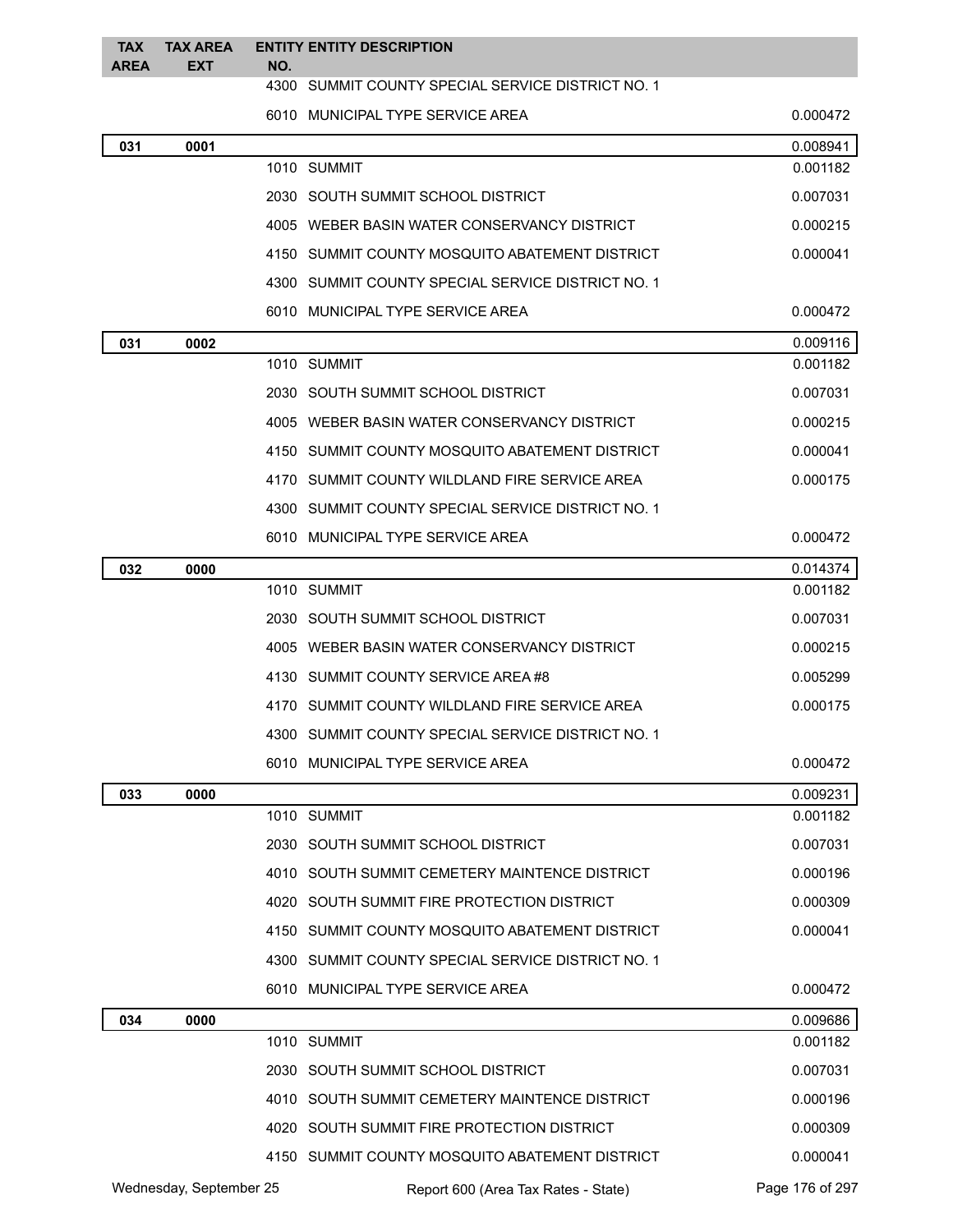| <b>TAX</b><br><b>AREA</b> | <b>TAX AREA</b><br><b>EXT</b> | NO. | <b>ENTITY ENTITY DESCRIPTION</b>                  |          |
|---------------------------|-------------------------------|-----|---------------------------------------------------|----------|
|                           |                               |     | 4270 CENTRAL UTAH WATER CONSERVANCY DISTRICT      | 0.000455 |
|                           |                               |     | 4300 SUMMIT COUNTY SPECIAL SERVICE DISTRICT NO. 1 |          |
|                           |                               |     | 6010 MUNICIPAL TYPE SERVICE AREA                  | 0.000472 |
| 035                       | 0000                          |     |                                                   | 0.010184 |
|                           |                               |     | 1010 SUMMIT                                       | 0.001182 |
|                           |                               |     | 2030 SOUTH SUMMIT SCHOOL DISTRICT                 | 0.007031 |
|                           |                               |     | 4010 SOUTH SUMMIT CEMETERY MAINTENCE DISTRICT     | 0.000196 |
|                           |                               |     | 4020 SOUTH SUMMIT FIRE PROTECTION DISTRICT        | 0.000309 |
|                           |                               |     | 4090 SUMMIT COUNTY SERVICE AREA #6                | 0.000498 |
|                           |                               |     | 4150 SUMMIT COUNTY MOSQUITO ABATEMENT DISTRICT    | 0.000041 |
|                           |                               |     | 4270 CENTRAL UTAH WATER CONSERVANCY DISTRICT      | 0.000455 |
|                           |                               |     | 4300 SUMMIT COUNTY SPECIAL SERVICE DISTRICT NO. 1 |          |
|                           |                               |     | 6010 MUNICIPAL TYPE SERVICE AREA                  | 0.000472 |
| 036                       | 0000                          |     |                                                   | 0.009056 |
|                           |                               |     | 1010 SUMMIT                                       | 0.001182 |
|                           |                               |     | 2030 SOUTH SUMMIT SCHOOL DISTRICT                 | 0.007031 |
|                           |                               |     | 4010 SOUTH SUMMIT CEMETERY MAINTENCE DISTRICT     | 0.000196 |
|                           |                               |     | 4170 SUMMIT COUNTY WILDLAND FIRE SERVICE AREA     | 0.000175 |
|                           |                               |     | 4300 SUMMIT COUNTY SPECIAL SERVICE DISTRICT NO. 1 |          |
|                           |                               |     | 6010 MUNICIPAL TYPE SERVICE AREA                  | 0.000472 |
| 037                       | 0000                          |     |                                                   | 0.014355 |
|                           |                               |     | 1010 SUMMIT                                       | 0.001182 |
|                           |                               |     | 2030 SOUTH SUMMIT SCHOOL DISTRICT                 | 0.007031 |
|                           |                               |     | 4010 SOUTH SUMMIT CEMETERY MAINTENCE DISTRICT     | 0.000196 |
|                           |                               |     | 4130 SUMMIT COUNTY SERVICE AREA #8                | 0.005299 |
|                           |                               |     | 4170 SUMMIT COUNTY WILDLAND FIRE SERVICE AREA     | 0.000175 |
|                           |                               |     | 4300 SUMMIT COUNTY SPECIAL SERVICE DISTRICT NO. 1 |          |
|                           |                               |     | 6010 MUNICIPAL TYPE SERVICE AREA                  | 0.000472 |
| 038                       | 0000                          |     |                                                   | 0.008860 |
|                           |                               |     | 1010 SUMMIT                                       | 0.001182 |
|                           |                               |     | 2030 SOUTH SUMMIT SCHOOL DISTRICT                 | 0.007031 |
|                           |                               |     | 4170 SUMMIT COUNTY WILDLAND FIRE SERVICE AREA     | 0.000175 |
|                           |                               |     | 4300 SUMMIT COUNTY SPECIAL SERVICE DISTRICT NO. 1 |          |
|                           |                               |     | 6010 MUNICIPAL TYPE SERVICE AREA                  | 0.000472 |
| 038                       | 0001                          |     |                                                   | 0.009315 |
|                           |                               |     | 1010 SUMMIT                                       | 0.001182 |
|                           |                               |     | 2030 SOUTH SUMMIT SCHOOL DISTRICT                 | 0.007031 |
|                           |                               |     | 4170 SUMMIT COUNTY WILDLAND FIRE SERVICE AREA     | 0.000175 |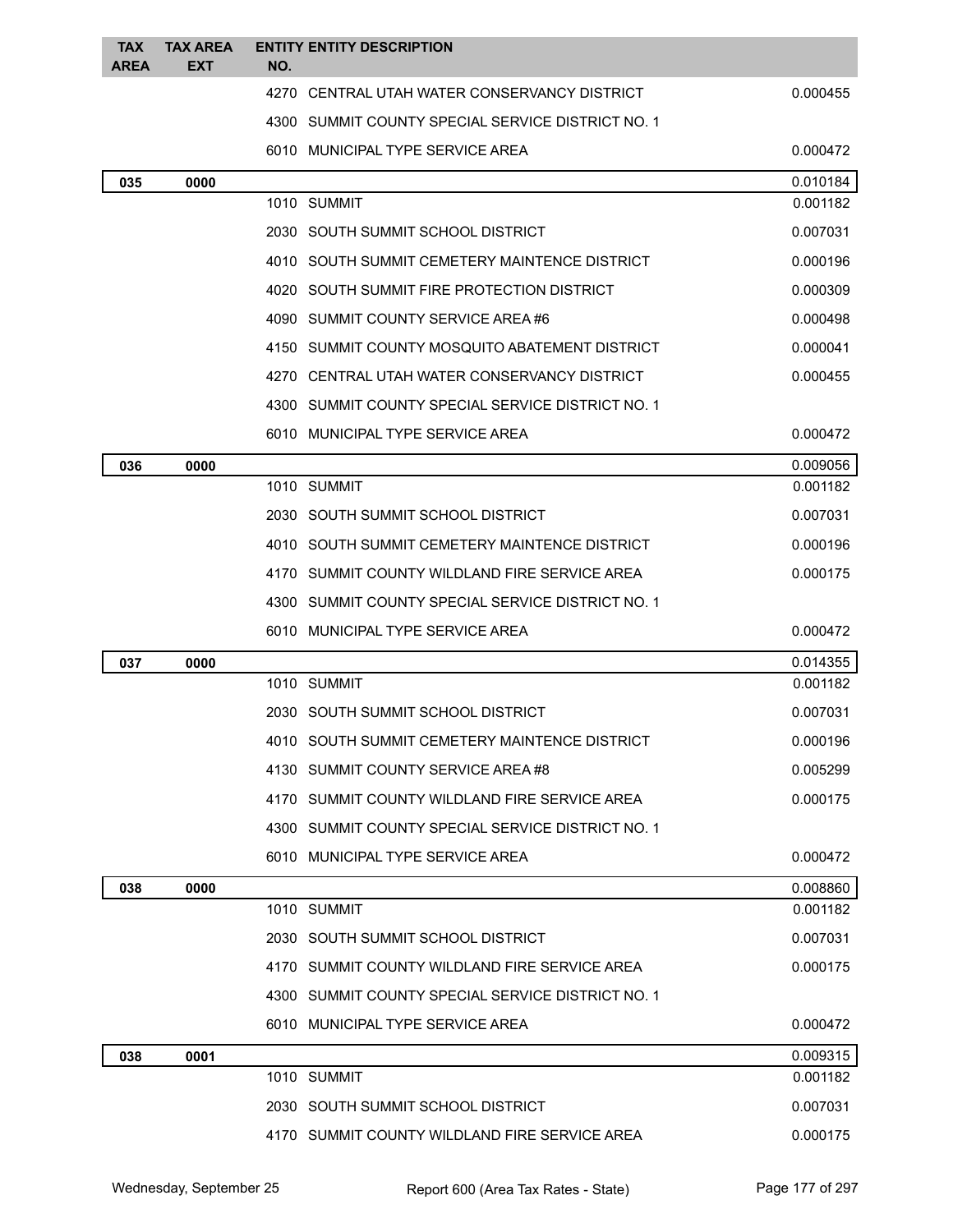| <b>TAX</b><br><b>AREA</b> | <b>TAX AREA</b><br><b>EXT</b> | NO. | <b>ENTITY ENTITY DESCRIPTION</b>                  |                 |
|---------------------------|-------------------------------|-----|---------------------------------------------------|-----------------|
|                           |                               |     | 4270 CENTRAL UTAH WATER CONSERVANCY DISTRICT      | 0.000455        |
|                           |                               |     | 4300 SUMMIT COUNTY SPECIAL SERVICE DISTRICT NO. 1 |                 |
|                           |                               |     | 6010 MUNICIPAL TYPE SERVICE AREA                  | 0.000472        |
| 039                       | 0000                          |     |                                                   | 0.014159        |
|                           |                               |     | 1010 SUMMIT                                       | 0.001182        |
|                           |                               |     | 2030 SOUTH SUMMIT SCHOOL DISTRICT                 | 0.007031        |
|                           |                               |     | 4130 SUMMIT COUNTY SERVICE AREA #8                | 0.005299        |
|                           |                               |     | 4170 SUMMIT COUNTY WILDLAND FIRE SERVICE AREA     | 0.000175        |
|                           |                               |     | 4300 SUMMIT COUNTY SPECIAL SERVICE DISTRICT NO. 1 |                 |
|                           |                               |     | 6010 MUNICIPAL TYPE SERVICE AREA                  | 0.000472        |
| 040                       | 0000                          |     |                                                   | 0.009944        |
|                           |                               |     | 1010 SUMMIT                                       | 0.001182        |
|                           |                               |     | 2030 SOUTH SUMMIT SCHOOL DISTRICT                 | 0.007031        |
|                           |                               |     | 4005 WEBER BASIN WATER CONSERVANCY DISTRICT       | 0.000215        |
|                           |                               |     | 4010 SOUTH SUMMIT CEMETERY MAINTENCE DISTRICT     | 0.000196        |
|                           |                               |     | 4020 SOUTH SUMMIT FIRE PROTECTION DISTRICT        | 0.000309        |
|                           |                               |     | 4090 SUMMIT COUNTY SERVICE AREA #6                | 0.000498        |
|                           |                               |     | 4150 SUMMIT COUNTY MOSQUITO ABATEMENT DISTRICT    | 0.000041        |
|                           |                               |     | 4300 SUMMIT COUNTY SPECIAL SERVICE DISTRICT NO. 1 |                 |
|                           |                               |     | 6010 MUNICIPAL TYPE SERVICE AREA                  | 0.000472        |
| 041                       | 0000                          |     |                                                   | 0.009632        |
|                           |                               |     | 1010 SUMMIT                                       | 0.001182        |
|                           |                               |     | 2030 SOUTH SUMMIT SCHOOL DISTRICT                 | 0.007031        |
|                           |                               |     | 4005 WEBER BASIN WATER CONSERVANCY DISTRICT       | 0.000215        |
|                           |                               |     | 4030 NORTH SUMMIT FIRE PROTECTION DISTRICT        | 0.000578        |
|                           |                               |     | 4120 WANSHIP CEMETERY MAINTENANCE DISTRICT        | 0.000113        |
|                           |                               |     | 4150 SUMMIT COUNTY MOSQUITO ABATEMENT DISTRICT    | 0.000041        |
|                           |                               |     | 4300 SUMMIT COUNTY SPECIAL SERVICE DISTRICT NO. 1 |                 |
|                           |                               |     | 6010 MUNICIPAL TYPE SERVICE AREA                  | 0.000472        |
| 041                       | 0001                          |     |                                                   | 0.009304        |
|                           |                               |     | 1010 SUMMIT                                       | 0.001182        |
|                           |                               |     | 2030 SOUTH SUMMIT SCHOOL DISTRICT                 | 0.007031        |
|                           |                               |     | 4030 NORTH SUMMIT FIRE PROTECTION DISTRICT        | 0.000578        |
|                           |                               |     | 4150 SUMMIT COUNTY MOSQUITO ABATEMENT DISTRICT    | 0.000041        |
|                           |                               |     | 4300 SUMMIT COUNTY SPECIAL SERVICE DISTRICT NO. 1 |                 |
|                           |                               |     | 6010 MUNICIPAL TYPE SERVICE AREA                  | 0.000472        |
| 042                       | 0000                          |     |                                                   | 0.011117        |
|                           |                               |     | 1010 SUMMIT                                       | 0.001182        |
|                           |                               |     | 2030 SOUTH SUMMIT SCHOOL DISTRICT                 | 0.007031        |
|                           | Wednesday, September 25       |     | Report 600 (Area Tax Rates - State)               | Page 178 of 297 |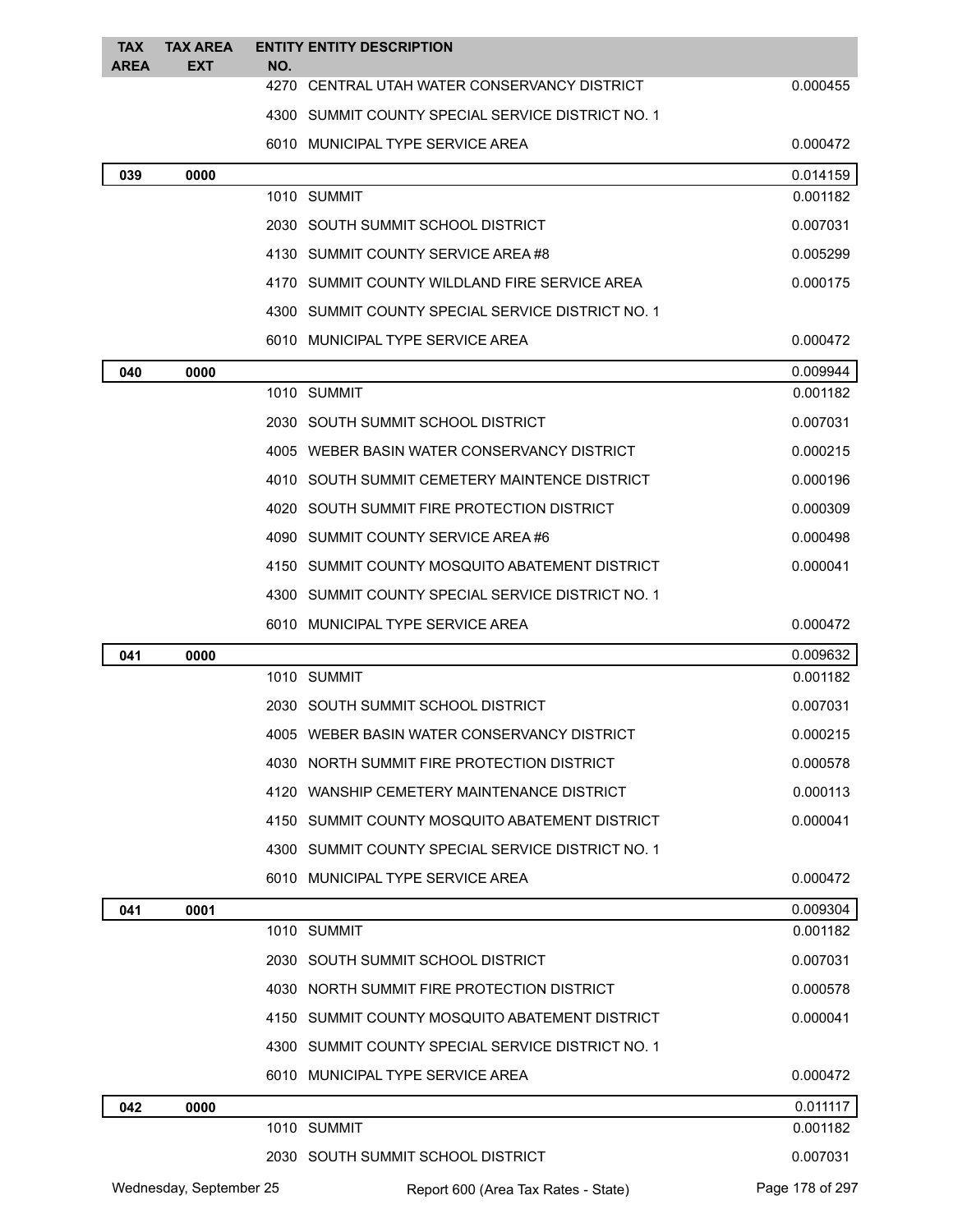| <b>TAX</b><br><b>AREA</b> | <b>TAX AREA</b><br>EXT | NO. | <b>ENTITY ENTITY DESCRIPTION</b>                                |          |
|---------------------------|------------------------|-----|-----------------------------------------------------------------|----------|
|                           |                        |     | 4005 WEBER BASIN WATER CONSERVANCY DISTRICT                     | 0.000215 |
|                           |                        |     | 4050 SNYDERVILLE BASIN WATER RECLAMATION DISTRICT               |          |
|                           |                        |     | 4060 PARK CITY FIRE SERVICE DISTRICT                            | 0.000987 |
|                           |                        |     | 4100 SUMMIT PARK SEWER DISTRICT                                 |          |
|                           |                        |     | 4140 MOUNTAIN REGIONAL WATER SPECIAL SERVICE DISTRICT           |          |
|                           |                        |     | 4150 SUMMIT COUNTY MOSQUITO ABATEMENT DISTRICT                  | 0.000041 |
|                           |                        |     | 4300 SUMMIT COUNTY SPECIAL SERVICE DISTRICT NO. 1               |          |
|                           |                        |     | 4310 SNYDERVILLE BASIN RECREATION DISTRICT                      | 0.000600 |
|                           |                        |     | 6010 MUNICIPAL TYPE SERVICE AREA                                | 0.000472 |
|                           |                        |     | 6030 AREA EXCULDED FROM SNYDERVILLE BASIN RECREATION DIST, STII | 0.000589 |
| 042                       | 0001                   |     |                                                                 | 0.012658 |
|                           |                        |     | 1010 SUMMIT                                                     | 0.001182 |
|                           |                        |     | 2030 SOUTH SUMMIT SCHOOL DISTRICT                               | 0.007031 |
|                           |                        |     | 4005 WEBER BASIN WATER CONSERVANCY DISTRICT                     | 0.000215 |
|                           |                        |     | 4040 SUMMIT COUNTY SERVICE AREA NO. 3                           | 0.001541 |
|                           |                        |     | 4050 SNYDERVILLE BASIN WATER RECLAMATION DISTRICT               |          |
|                           |                        |     | 4060 PARK CITY FIRE SERVICE DISTRICT                            | 0.000987 |
|                           |                        |     | 4100 SUMMIT PARK SEWER DISTRICT                                 |          |
|                           |                        |     | 4150 SUMMIT COUNTY MOSQUITO ABATEMENT DISTRICT                  | 0.000041 |
|                           |                        |     | 4300 SUMMIT COUNTY SPECIAL SERVICE DISTRICT NO. 1               |          |
|                           |                        |     | 4310 SNYDERVILLE BASIN RECREATION DISTRICT                      | 0.000600 |
|                           |                        |     | 6010 MUNICIPAL TYPE SERVICE AREA                                | 0.000472 |
|                           |                        |     | 6030 AREA EXCULDED FROM SNYDERVILLE BASIN RECREATION DIST, STII | 0.000589 |
| 042                       | 0003                   |     |                                                                 | 0.011117 |
|                           |                        |     | 1010 SUMMIT                                                     | 0.001182 |
|                           |                        |     | 2030 SOUTH SUMMIT SCHOOL DISTRICT                               | 0.007031 |
|                           |                        |     | 4005 WEBER BASIN WATER CONSERVANCY DISTRICT                     | 0.000215 |
|                           |                        |     | 4050 SNYDERVILLE BASIN WATER RECLAMATION DISTRICT               |          |
|                           |                        |     | 4060 PARK CITY FIRE SERVICE DISTRICT                            | 0.000987 |
|                           |                        |     | 4140 MOUNTAIN REGIONAL WATER SPECIAL SERVICE DISTRICT           |          |
|                           |                        |     | 4150 SUMMIT COUNTY MOSQUITO ABATEMENT DISTRICT                  | 0.000041 |
|                           |                        |     | 4300 SUMMIT COUNTY SPECIAL SERVICE DISTRICT NO. 1               |          |
|                           |                        |     | 4310 SNYDERVILLE BASIN RECREATION DISTRICT                      | 0.000600 |
|                           |                        |     | 6010 MUNICIPAL TYPE SERVICE AREA                                | 0.000472 |
|                           |                        |     | 6030 AREA EXCULDED FROM SNYDERVILLE BASIN RECREATION DIST, STII | 0.000589 |
| 042                       | 0004                   |     |                                                                 | 0.011117 |
|                           |                        |     | 1010 SUMMIT                                                     | 0.001182 |
|                           |                        |     | 2030 SOUTH SUMMIT SCHOOL DISTRICT                               | 0.007031 |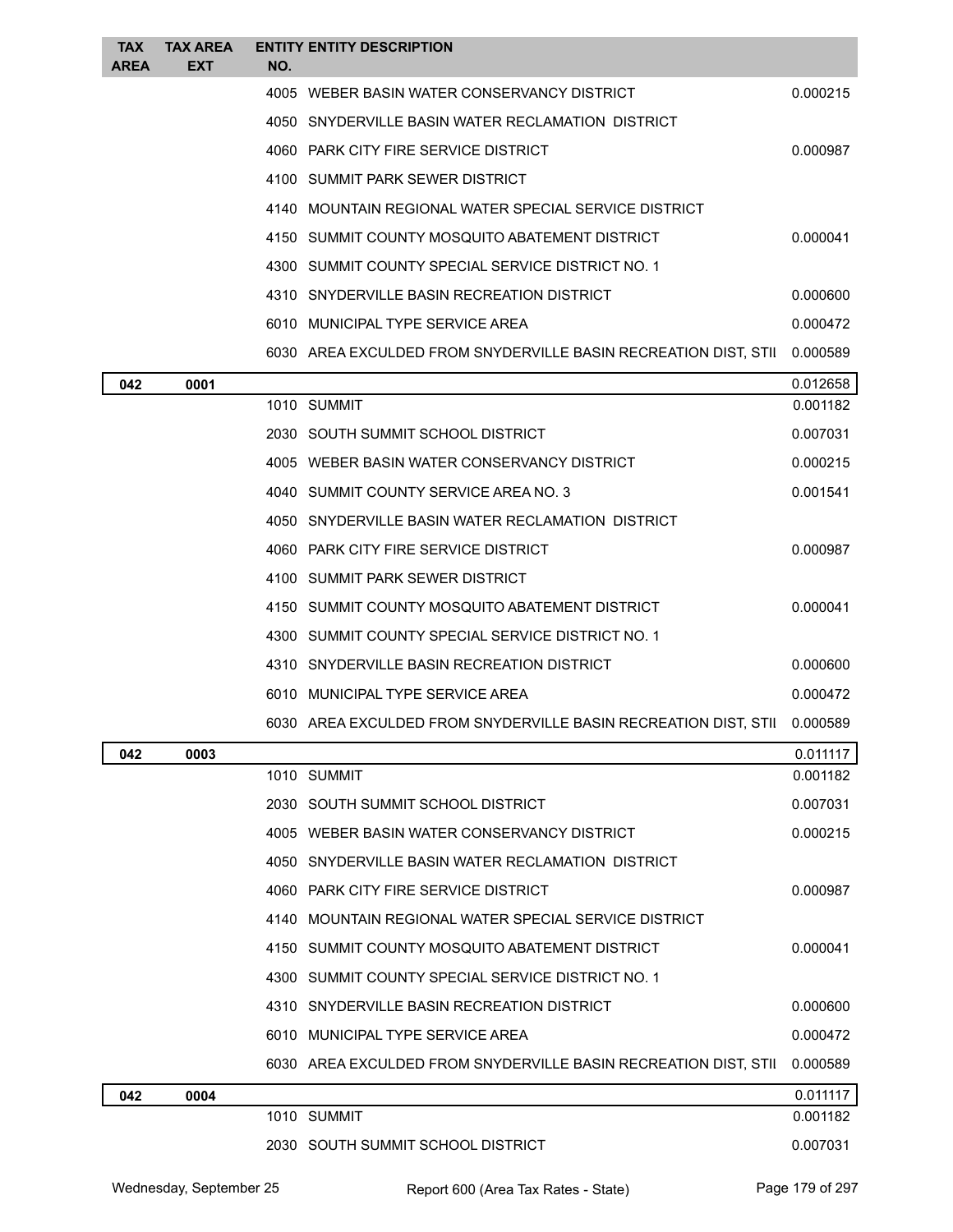| <b>TAX</b><br><b>AREA</b> | <b>TAX AREA</b><br><b>EXT</b> | NO. | <b>ENTITY ENTITY DESCRIPTION</b>                                |          |
|---------------------------|-------------------------------|-----|-----------------------------------------------------------------|----------|
|                           |                               |     | 4005 WEBER BASIN WATER CONSERVANCY DISTRICT                     | 0.000215 |
|                           |                               |     | 4050 SNYDERVILLE BASIN WATER RECLAMATION DISTRICT               |          |
|                           |                               |     | 4060 PARK CITY FIRE SERVICE DISTRICT                            | 0.000987 |
|                           |                               |     | 4100 SUMMIT PARK SEWER DISTRICT                                 |          |
|                           |                               |     | 4150 SUMMIT COUNTY MOSQUITO ABATEMENT DISTRICT                  | 0.000041 |
|                           |                               |     | 4300 SUMMIT COUNTY SPECIAL SERVICE DISTRICT NO. 1               |          |
|                           |                               |     | 4310 SNYDERVILLE BASIN RECREATION DISTRICT                      | 0.000600 |
|                           |                               |     | 6010 MUNICIPAL TYPE SERVICE AREA                                | 0.000472 |
|                           |                               |     | 6030 AREA EXCULDED FROM SNYDERVILLE BASIN RECREATION DIST, STII | 0.000589 |
| 043                       | 0000                          |     |                                                                 | 0.011117 |
|                           |                               |     | 1010 SUMMIT                                                     | 0.001182 |
|                           |                               |     | 2030 SOUTH SUMMIT SCHOOL DISTRICT                               | 0.007031 |
|                           |                               |     | 4005 WEBER BASIN WATER CONSERVANCY DISTRICT                     | 0.000215 |
|                           |                               |     | 4050 SNYDERVILLE BASIN WATER RECLAMATION DISTRICT               |          |
|                           |                               |     | 4060 PARK CITY FIRE SERVICE DISTRICT                            | 0.000987 |
|                           |                               |     | 4100 SUMMIT PARK SEWER DISTRICT                                 |          |
|                           |                               |     | 4140 MOUNTAIN REGIONAL WATER SPECIAL SERVICE DISTRICT           |          |
|                           |                               |     | 4150 SUMMIT COUNTY MOSQUITO ABATEMENT DISTRICT                  | 0.000041 |
|                           |                               |     | 4300 SUMMIT COUNTY SPECIAL SERVICE DISTRICT NO. 1               |          |
|                           |                               |     | 4310 SNYDERVILLE BASIN RECREATION DISTRICT                      | 0.000600 |
|                           |                               |     | 6010 MUNICIPAL TYPE SERVICE AREA                                | 0.000472 |
|                           |                               |     | 6030 AREA EXCULDED FROM SNYDERVILLE BASIN RECREATION DIST, STII | 0.000589 |
| 045                       | 0000                          |     |                                                                 | 0.014317 |
|                           |                               |     | 1010 SUMMIT                                                     | 0.001182 |
|                           |                               |     | 2020 NORTH SUMMIT SCHOOL DISTRICT                               | 0.006530 |
|                           |                               |     | 4005 WEBER BASIN WATER CONSERVANCY DISTRICT                     | 0.000215 |
|                           |                               |     | 4030 NORTH SUMMIT FIRE PROTECTION DISTRICT                      | 0.000578 |
|                           |                               |     | 4130 SUMMIT COUNTY SERVICE AREA#8                               | 0.005299 |
|                           |                               |     | 4150 SUMMIT COUNTY MOSQUITO ABATEMENT DISTRICT                  | 0.000041 |
|                           |                               |     | 4300 SUMMIT COUNTY SPECIAL SERVICE DISTRICT NO. 1               |          |
|                           |                               |     | 6010 MUNICIPAL TYPE SERVICE AREA                                | 0.000472 |
| 046                       | 0000                          |     |                                                                 | 0.009077 |
|                           |                               |     | 1010 SUMMIT                                                     | 0.001182 |
|                           |                               |     | 2020 NORTH SUMMIT SCHOOL DISTRICT                               | 0.006530 |
|                           |                               |     | 4005 WEBER BASIN WATER CONSERVANCY DISTRICT                     | 0.000215 |
|                           |                               |     | 4030 NORTH SUMMIT FIRE PROTECTION DISTRICT                      | 0.000578 |
|                           |                               |     | 4150 SUMMIT COUNTY MOSQUITO ABATEMENT DISTRICT                  | 0.000041 |
|                           |                               |     | 4160 HOYTSVILLE CEMETERY MAINTENANCE DISTRICT                   | 0.000059 |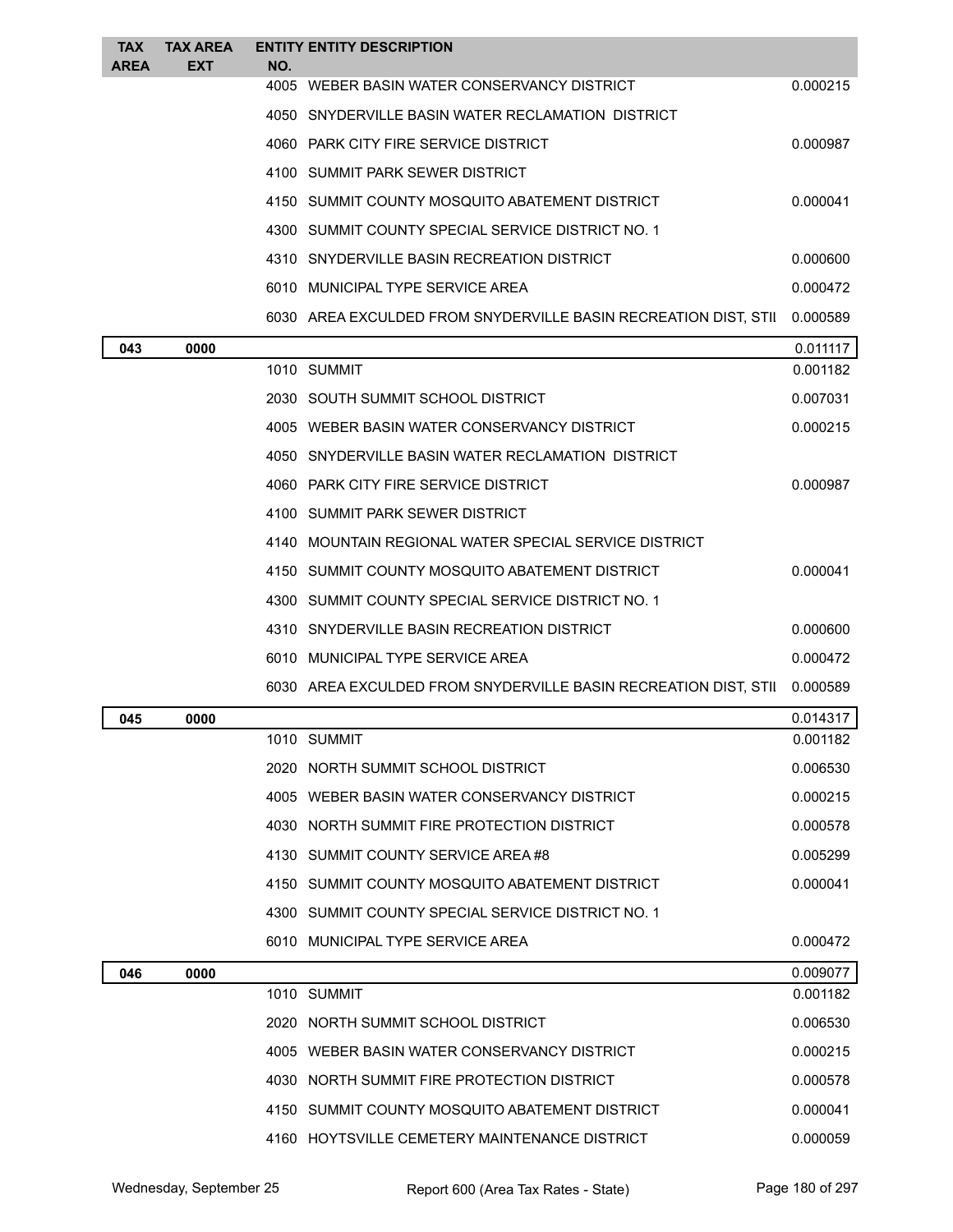| <b>TAX</b><br><b>AREA</b> | <b>TAX AREA</b><br><b>EXT</b> | NO. | <b>ENTITY ENTITY DESCRIPTION</b>                      |          |
|---------------------------|-------------------------------|-----|-------------------------------------------------------|----------|
|                           |                               |     | 4300 SUMMIT COUNTY SPECIAL SERVICE DISTRICT NO. 1     |          |
|                           |                               |     | 6010 MUNICIPAL TYPE SERVICE AREA                      | 0.000472 |
| 047                       | 0000                          |     |                                                       | 0.009018 |
|                           |                               |     | 1010 SUMMIT                                           | 0.001182 |
|                           |                               |     | 2020 NORTH SUMMIT SCHOOL DISTRICT                     | 0.006530 |
|                           |                               |     | 4005 WEBER BASIN WATER CONSERVANCY DISTRICT           | 0.000215 |
|                           |                               |     | 4030 NORTH SUMMIT FIRE PROTECTION DISTRICT            | 0.000578 |
|                           |                               |     | 4150 SUMMIT COUNTY MOSQUITO ABATEMENT DISTRICT        | 0.000041 |
|                           |                               |     | 4295 ECHO CREEK RANCHES SPECIAL SERVICE DISTRICT      |          |
|                           |                               |     | 4300 SUMMIT COUNTY SPECIAL SERVICE DISTRICT NO. 1     |          |
|                           |                               |     | 6010 MUNICIPAL TYPE SERVICE AREA                      | 0.000472 |
| 048                       | 0001                          |     |                                                       | 0.008615 |
|                           |                               |     | 1010 SUMMIT                                           | 0.001182 |
|                           |                               |     | 2020 NORTH SUMMIT SCHOOL DISTRICT                     | 0.006530 |
|                           |                               |     | 4005 WEBER BASIN WATER CONSERVANCY DISTRICT           | 0.000215 |
|                           |                               |     | 4150 SUMMIT COUNTY MOSQUITO ABATEMENT DISTRICT        | 0.000041 |
|                           |                               |     | 4170 SUMMIT COUNTY WILDLAND FIRE SERVICE AREA         | 0.000175 |
|                           |                               |     | 4300 SUMMIT COUNTY SPECIAL SERVICE DISTRICT NO. 1     |          |
|                           |                               |     | 6010 MUNICIPAL TYPE SERVICE AREA                      | 0.000472 |
| 049                       | 0000                          |     |                                                       | 0.010156 |
|                           |                               |     | 1010 SUMMIT                                           | 0.001182 |
|                           |                               |     | 2020 NORTH SUMMIT SCHOOL DISTRICT                     | 0.006530 |
|                           |                               |     | 4005 WEBER BASIN WATER CONSERVANCY DISTRICT           | 0.000215 |
|                           |                               |     | 4040 SUMMIT COUNTY SERVICE AREA NO. 3                 | 0.001541 |
|                           |                               |     | 4150 SUMMIT COUNTY MOSQUITO ABATEMENT DISTRICT        | 0.000041 |
|                           |                               |     | 4170 SUMMIT COUNTY WILDLAND FIRE SERVICE AREA         | 0.000175 |
|                           |                               |     | 4300 SUMMIT COUNTY SPECIAL SERVICE DISTRICT NO. 1     |          |
|                           |                               |     | 6010 MUNICIPAL TYPE SERVICE AREA                      | 0.000472 |
| 051                       | 0000                          |     |                                                       | 0.010729 |
|                           |                               |     | 1010 SUMMIT                                           | 0.001182 |
|                           |                               |     | 2020 NORTH SUMMIT SCHOOL DISTRICT                     | 0.006530 |
|                           |                               |     | 4005 WEBER BASIN WATER CONSERVANCY DISTRICT           | 0.000215 |
|                           |                               |     | 4050 SNYDERVILLE BASIN WATER RECLAMATION DISTRICT     |          |
|                           |                               |     | 4060 PARK CITY FIRE SERVICE DISTRICT                  | 0.000987 |
|                           |                               |     | 4120 WANSHIP CEMETERY MAINTENANCE DISTRICT            | 0.000113 |
|                           |                               |     | 4140 MOUNTAIN REGIONAL WATER SPECIAL SERVICE DISTRICT |          |
|                           |                               |     | 4150 SUMMIT COUNTY MOSQUITO ABATEMENT DISTRICT        | 0.000041 |
|                           |                               |     | 4300 SUMMIT COUNTY SPECIAL SERVICE DISTRICT NO. 1     |          |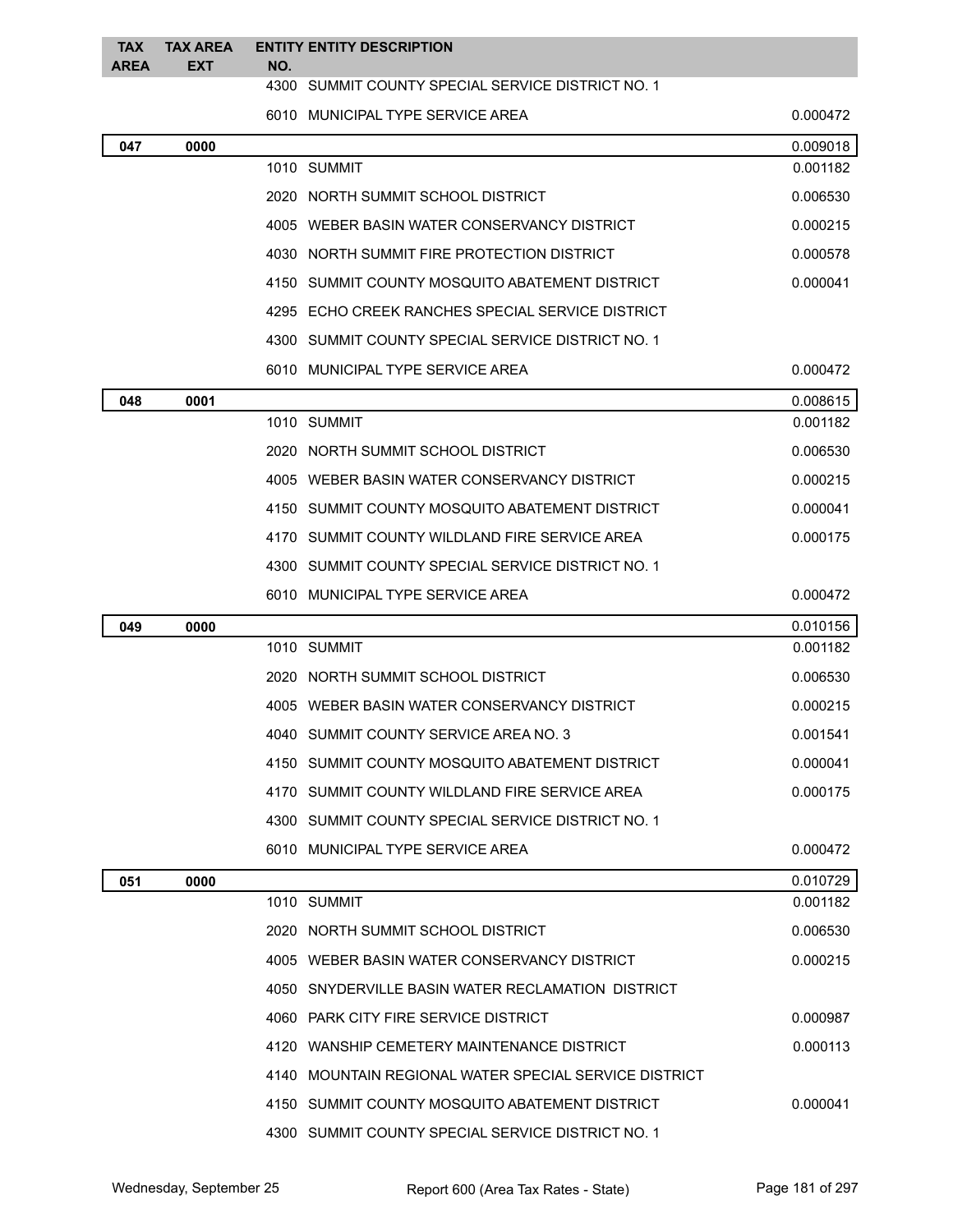| <b>TAX</b><br><b>AREA</b> | <b>TAX AREA</b><br><b>EXT</b> | NO. | <b>ENTITY ENTITY DESCRIPTION</b>                                |          |
|---------------------------|-------------------------------|-----|-----------------------------------------------------------------|----------|
|                           |                               |     | 4310 SNYDERVILLE BASIN RECREATION DISTRICT                      | 0.000600 |
|                           |                               |     | 6010 MUNICIPAL TYPE SERVICE AREA                                | 0.000472 |
|                           |                               |     | 6030 AREA EXCULDED FROM SNYDERVILLE BASIN RECREATION DIST, STII | 0.000589 |
| 051                       | 0001                          |     |                                                                 | 0.009540 |
|                           |                               |     | 1010 SUMMIT                                                     | 0.001182 |
|                           |                               |     | 2020 NORTH SUMMIT SCHOOL DISTRICT                               | 0.006530 |
|                           |                               |     | 4005 WEBER BASIN WATER CONSERVANCY DISTRICT                     | 0.000215 |
|                           |                               |     | 4050 SNYDERVILLE BASIN WATER RECLAMATION DISTRICT               |          |
|                           |                               |     | 4060 PARK CITY FIRE SERVICE DISTRICT                            | 0.000987 |
|                           |                               |     | 4120 WANSHIP CEMETERY MAINTENANCE DISTRICT                      | 0.000113 |
|                           |                               |     | 4140 MOUNTAIN REGIONAL WATER SPECIAL SERVICE DISTRICT           |          |
|                           |                               |     | 4150 SUMMIT COUNTY MOSQUITO ABATEMENT DISTRICT                  | 0.000041 |
|                           |                               |     | 4300 SUMMIT COUNTY SPECIAL SERVICE DISTRICT NO. 1               |          |
|                           |                               |     | 6010 MUNICIPAL TYPE SERVICE AREA                                | 0.000472 |
| 055                       | 0000                          |     |                                                                 | 0.011117 |
|                           |                               |     | 1010 SUMMIT                                                     | 0.001182 |
|                           |                               |     | 2030 SOUTH SUMMIT SCHOOL DISTRICT                               | 0.007031 |
|                           |                               |     | 4005 WEBER BASIN WATER CONSERVANCY DISTRICT                     | 0.000215 |
|                           |                               |     | 4050 SNYDERVILLE BASIN WATER RECLAMATION DISTRICT               |          |
|                           |                               |     | 4060 PARK CITY FIRE SERVICE DISTRICT                            | 0.000987 |
|                           |                               |     | 4100 SUMMIT PARK SEWER DISTRICT                                 |          |
|                           |                               |     | 4140 MOUNTAIN REGIONAL WATER SPECIAL SERVICE DISTRICT           |          |
|                           |                               |     | 4150 SUMMIT COUNTY MOSQUITO ABATEMENT DISTRICT                  | 0.000041 |
|                           |                               |     | 4300 SUMMIT COUNTY SPECIAL SERVICE DISTRICT NO. 1               |          |
|                           |                               |     | 4310 SNYDERVILLE BASIN RECREATION DISTRICT                      | 0.000600 |
|                           |                               |     | 6010 MUNICIPAL TYPE SERVICE AREA                                | 0.000472 |
|                           |                               |     | 6030 AREA EXCULDED FROM SNYDERVILLE BASIN RECREATION DIST, STII | 0.000589 |
| 056                       | 0000                          |     |                                                                 | 0.007009 |
|                           |                               |     | 1010 SUMMIT                                                     | 0.001182 |
|                           |                               |     | 2010 PARK CITY SCHOOL DISTRICT                                  | 0.004924 |
|                           |                               |     | 4005 WEBER BASIN WATER CONSERVANCY DISTRICT                     | 0.000215 |
|                           |                               |     | 4150 SUMMIT COUNTY MOSQUITO ABATEMENT DISTRICT                  | 0.000041 |
|                           |                               |     | 4170 SUMMIT COUNTY WILDLAND FIRE SERVICE AREA                   | 0.000175 |
|                           |                               |     | 4300 SUMMIT COUNTY SPECIAL SERVICE DISTRICT NO. 1               |          |
|                           |                               |     | 6010 MUNICIPAL TYPE SERVICE AREA                                | 0.000472 |
| 057                       | 0000                          |     |                                                                 | 0.008550 |
|                           |                               |     | 1010 SUMMIT                                                     | 0.001182 |
|                           |                               |     | 2010 PARK CITY SCHOOL DISTRICT                                  | 0.004924 |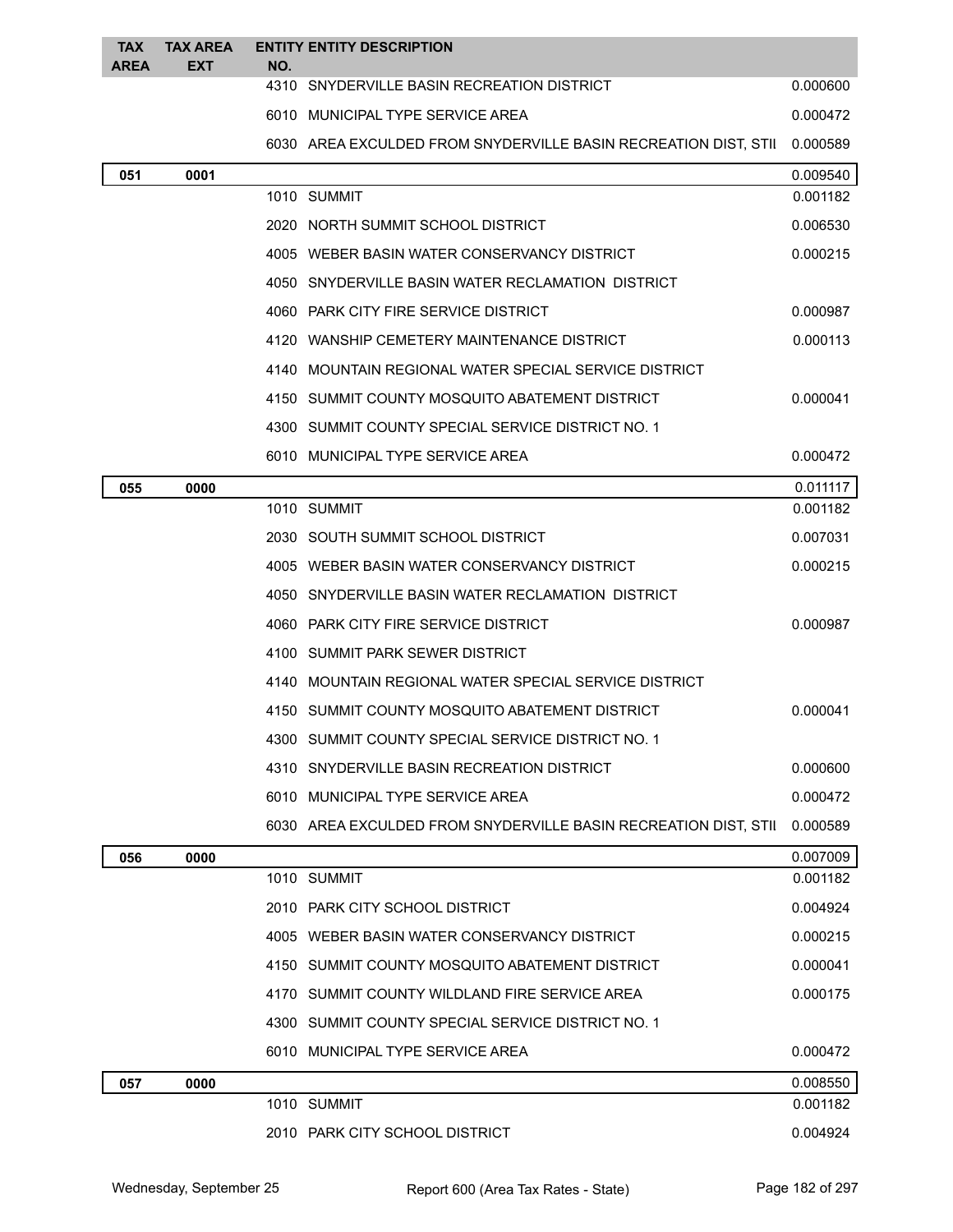| <b>TAX</b>  | <b>TAX AREA</b> | <b>ENTITY ENTITY DESCRIPTION</b>                                |          |
|-------------|-----------------|-----------------------------------------------------------------|----------|
| <b>AREA</b> | <b>EXT</b>      | NO.<br>4005 WEBER BASIN WATER CONSERVANCY DISTRICT              | 0.000215 |
|             |                 | 4040 SUMMIT COUNTY SERVICE AREA NO. 3                           | 0.001541 |
|             |                 | 4150 SUMMIT COUNTY MOSQUITO ABATEMENT DISTRICT                  | 0.000041 |
|             |                 | 4170 SUMMIT COUNTY WILDLAND FIRE SERVICE AREA                   | 0.000175 |
|             |                 | 4300 SUMMIT COUNTY SPECIAL SERVICE DISTRICT NO. 1               |          |
|             |                 | 6010 MUNICIPAL TYPE SERVICE AREA                                | 0.000472 |
| 060         | 0000            |                                                                 | 0.009546 |
|             |                 | 1010 SUMMIT                                                     | 0.001182 |
|             |                 | 2010 PARK CITY SCHOOL DISTRICT                                  | 0.004924 |
|             |                 | 3060 PARK CITY                                                  | 0.002197 |
|             |                 | 4005 WEBER BASIN WATER CONSERVANCY DISTRICT                     | 0.000215 |
|             |                 | 4050 SNYDERVILLE BASIN WATER RECLAMATION DISTRICT               |          |
|             |                 | 4060 PARK CITY FIRE SERVICE DISTRICT                            | 0.000987 |
|             |                 | 4100 SUMMIT PARK SEWER DISTRICT                                 |          |
|             |                 | 4150 SUMMIT COUNTY MOSQUITO ABATEMENT DISTRICT                  | 0.000041 |
|             |                 | 4305 PARK CITY WATER SERVICE DISTRICT                           |          |
| 061         | 0000            |                                                                 | 0.010146 |
|             |                 | 1010 SUMMIT                                                     | 0.001182 |
|             |                 | 2010 PARK CITY SCHOOL DISTRICT                                  | 0.004924 |
|             |                 | 3060 PARK CITY                                                  | 0.002197 |
|             |                 | 4005 WEBER BASIN WATER CONSERVANCY DISTRICT                     | 0.000215 |
|             |                 | 4050 SNYDERVILLE BASIN WATER RECLAMATION DISTRICT               |          |
|             |                 | 4060 PARK CITY FIRE SERVICE DISTRICT                            | 0.000987 |
|             |                 | 4100 SUMMIT PARK SEWER DISTRICT                                 |          |
|             |                 | 4150 SUMMIT COUNTY MOSQUITO ABATEMENT DISTRICT                  | 0.000041 |
|             |                 | 4305 PARK CITY WATER SERVICE DISTRICT                           |          |
|             |                 | 4310 SNYDERVILLE BASIN RECREATION DISTRICT                      | 0.000600 |
| 062         | 0000            |                                                                 | 0.009920 |
|             |                 | 1010 SUMMIT                                                     | 0.001182 |
|             |                 | 2010 PARK CITY SCHOOL DISTRICT                                  | 0.004924 |
|             |                 | 3060 PARK CITY                                                  | 0.002197 |
|             |                 | 4050 SNYDERVILLE BASIN WATER RECLAMATION DISTRICT               |          |
|             |                 | 4060 PARK CITY FIRE SERVICE DISTRICT                            | 0.000987 |
|             |                 | 4100 SUMMIT PARK SEWER DISTRICT                                 |          |
|             |                 | 4150 SUMMIT COUNTY MOSQUITO ABATEMENT DISTRICT                  | 0.000041 |
|             |                 | 6030 AREA EXCULDED FROM SNYDERVILLE BASIN RECREATION DIST, STII | 0.000589 |
| 063         | 0000            | 1010 SUMMIT                                                     | 0.010135 |
|             |                 |                                                                 | 0.001182 |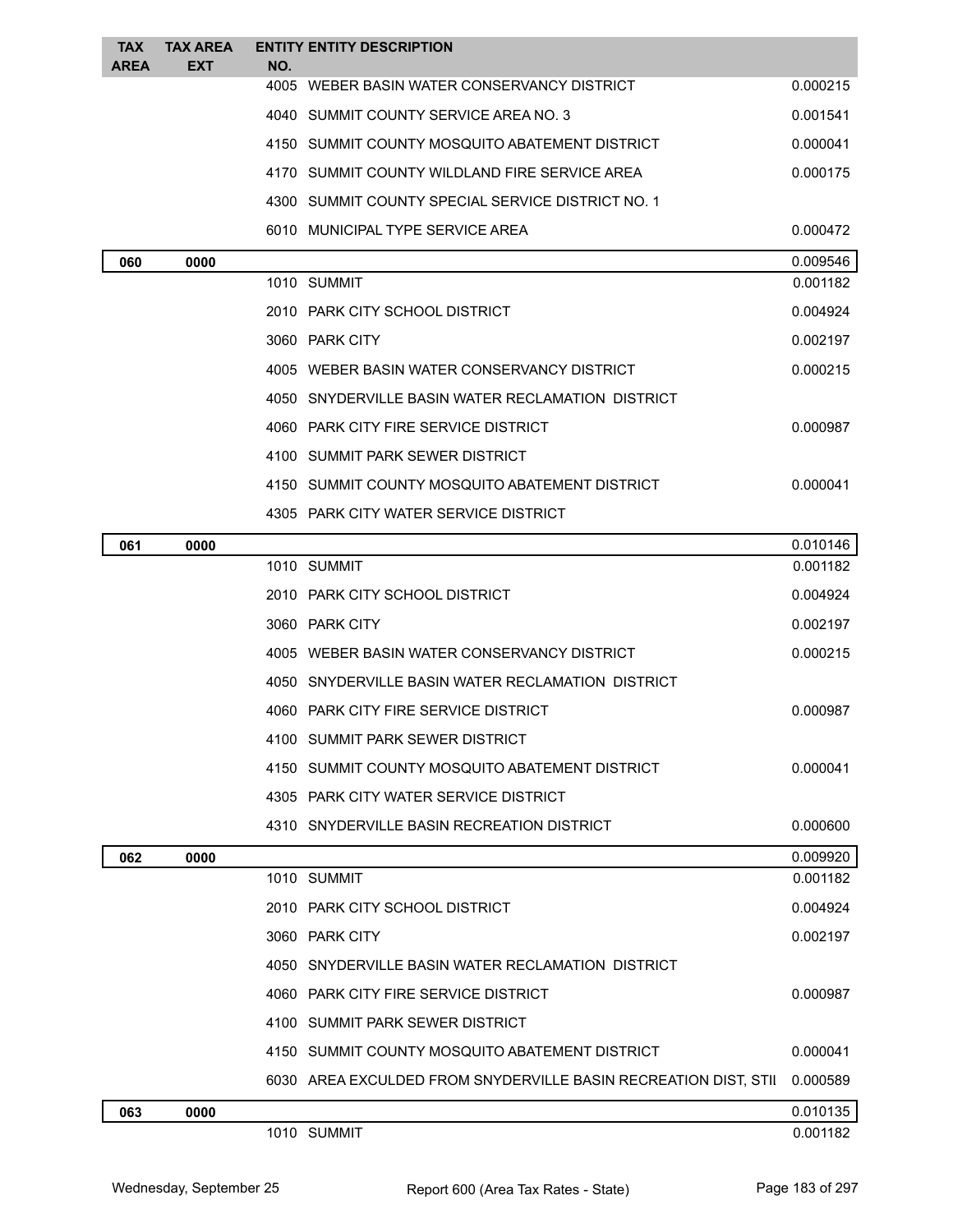| <b>TAX</b><br><b>AREA</b> | <b>TAX AREA</b><br>EXT | NO. | <b>ENTITY ENTITY DESCRIPTION</b>                                |          |
|---------------------------|------------------------|-----|-----------------------------------------------------------------|----------|
|                           |                        |     | 2010 PARK CITY SCHOOL DISTRICT                                  | 0.004924 |
|                           |                        |     | 3060 PARK CITY                                                  | 0.002197 |
|                           |                        |     | 4005 WEBER BASIN WATER CONSERVANCY DISTRICT                     | 0.000215 |
|                           |                        |     | 4050 SNYDERVILLE BASIN WATER RECLAMATION DISTRICT               |          |
|                           |                        |     | 4060 PARK CITY FIRE SERVICE DISTRICT                            | 0.000987 |
|                           |                        |     | 4100 SUMMIT PARK SEWER DISTRICT                                 |          |
|                           |                        |     | 4150 SUMMIT COUNTY MOSQUITO ABATEMENT DISTRICT                  | 0.000041 |
|                           |                        |     | 6030 AREA EXCULDED FROM SNYDERVILLE BASIN RECREATION DIST, STII | 0.000589 |
| 070                       | 0000                   |     |                                                                 | 0.011408 |
|                           |                        |     | 1010 SUMMIT                                                     | 0.001182 |
|                           |                        |     | 2030 SOUTH SUMMIT SCHOOL DISTRICT                               | 0.007031 |
|                           |                        |     | 3020 FRANCIS                                                    | 0.002434 |
|                           |                        |     | 4005 WEBER BASIN WATER CONSERVANCY DISTRICT                     | 0.000215 |
|                           |                        |     | 4010 SOUTH SUMMIT CEMETERY MAINTENCE DISTRICT                   | 0.000196 |
|                           |                        |     | 4020 SOUTH SUMMIT FIRE PROTECTION DISTRICT                      | 0.000309 |
|                           |                        |     | 4150 SUMMIT COUNTY MOSQUITO ABATEMENT DISTRICT                  | 0.000041 |
| <b>TP004</b>              | 0000                   |     |                                                                 | 0.008615 |
|                           |                        |     | 1010 SUMMIT                                                     | 0.001182 |
|                           |                        |     | 2020 NORTH SUMMIT SCHOOL DISTRICT                               | 0.006530 |
|                           |                        |     | 4005 WEBER BASIN WATER CONSERVANCY DISTRICT                     | 0.000215 |
|                           |                        |     | 4140 MOUNTAIN REGIONAL WATER SPECIAL SERVICE DISTRICT           |          |
|                           |                        |     | 4150 SUMMIT COUNTY MOSQUITO ABATEMENT DISTRICT                  | 0.000041 |
|                           |                        |     | 4170 SUMMIT COUNTY WILDLAND FIRE SERVICE AREA                   | 0.000175 |
|                           |                        |     | 4300 SUMMIT COUNTY SPECIAL SERVICE DISTRICT NO. 1               |          |
|                           |                        |     | 6010 MUNICIPAL TYPE SERVICE AREA                                | 0.000472 |
| <b>TP006</b>              | 0000                   |     |                                                                 | 0.009116 |
|                           |                        |     | 1010 SUMMIT                                                     | 0.001182 |
|                           |                        |     | 2030 SOUTH SUMMIT SCHOOL DISTRICT                               | 0.007031 |
|                           |                        |     | 4005 WEBER BASIN WATER CONSERVANCY DISTRICT                     | 0.000215 |
|                           |                        |     | 4140 MOUNTAIN REGIONAL WATER SPECIAL SERVICE DISTRICT           |          |
|                           |                        |     | 4150 SUMMIT COUNTY MOSQUITO ABATEMENT DISTRICT                  | 0.000041 |
|                           |                        |     | 4170 SUMMIT COUNTY WILDLAND FIRE SERVICE AREA                   | 0.000175 |
|                           |                        |     | 4300 SUMMIT COUNTY SPECIAL SERVICE DISTRICT NO. 1               |          |
|                           |                        |     | 6010 MUNICIPAL TYPE SERVICE AREA                                | 0.000472 |
| <b>TP008</b>              | 0000                   |     |                                                                 | 0.009131 |
|                           |                        |     | 1010 SUMMIT                                                     | 0.001182 |
|                           |                        |     | 2020 NORTH SUMMIT SCHOOL DISTRICT                               | 0.006530 |
|                           |                        |     | 4005 WEBER BASIN WATER CONSERVANCY DISTRICT                     | 0.000215 |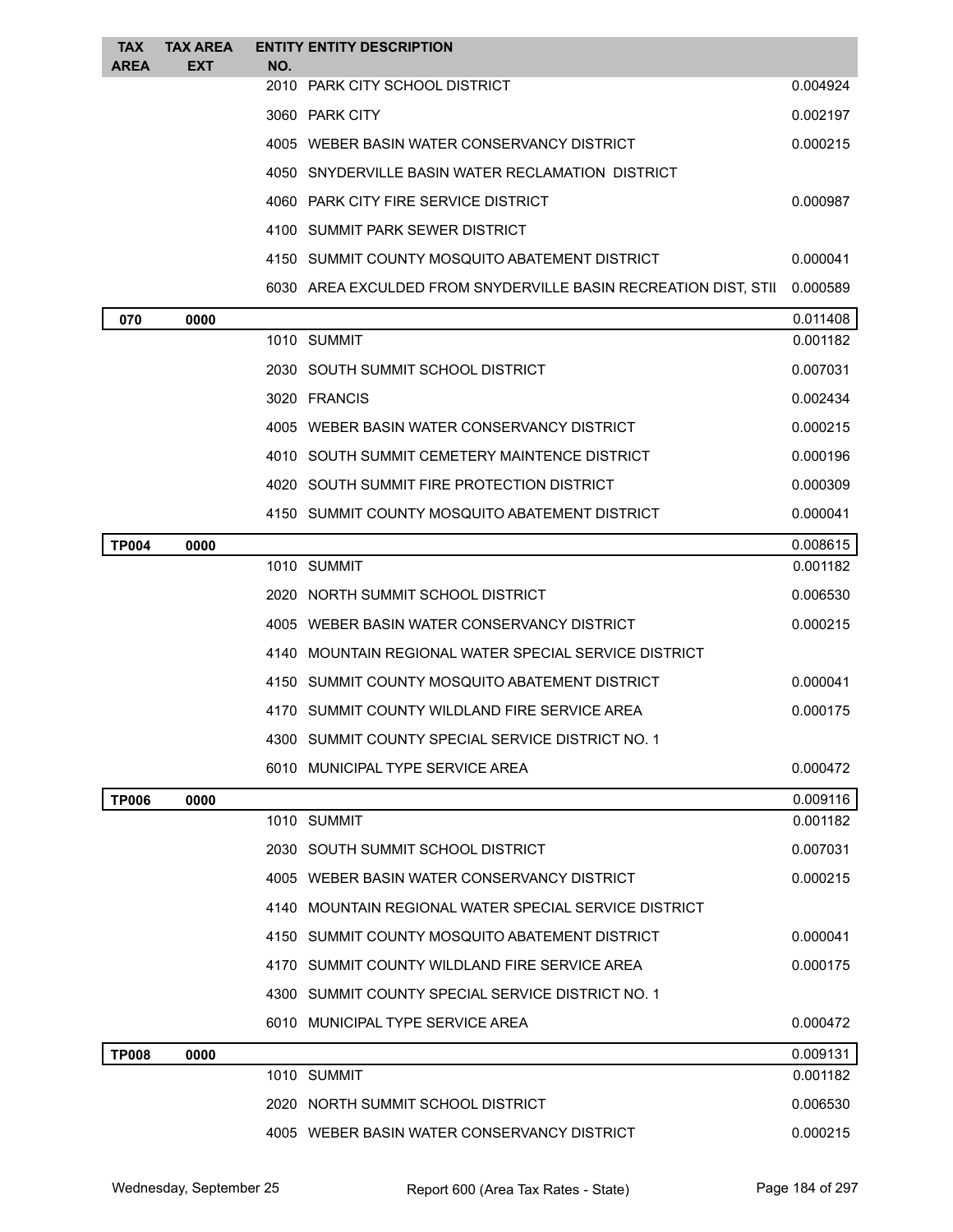| <b>TAX</b><br><b>AREA</b> | <b>TAX AREA</b><br><b>EXT</b> | NO. | <b>ENTITY ENTITY DESCRIPTION</b>                                |          |
|---------------------------|-------------------------------|-----|-----------------------------------------------------------------|----------|
|                           |                               |     | 4030 NORTH SUMMIT FIRE PROTECTION DISTRICT                      | 0.000578 |
|                           |                               |     | 4120 WANSHIP CEMETERY MAINTENANCE DISTRICT                      | 0.000113 |
|                           |                               |     | 4140 MOUNTAIN REGIONAL WATER SPECIAL SERVICE DISTRICT           |          |
|                           |                               |     | 4150 SUMMIT COUNTY MOSQUITO ABATEMENT DISTRICT                  | 0.000041 |
|                           |                               |     | 4300 SUMMIT COUNTY SPECIAL SERVICE DISTRICT NO. 1               |          |
|                           |                               |     | 6010 MUNICIPAL TYPE SERVICE AREA                                | 0.000472 |
| <b>TP098</b>              | 0000                          |     |                                                                 | 0.010729 |
|                           |                               |     | 1010 SUMMIT                                                     | 0.001182 |
|                           |                               |     | 2020 NORTH SUMMIT SCHOOL DISTRICT                               | 0.006530 |
|                           |                               |     | 4005 WEBER BASIN WATER CONSERVANCY DISTRICT                     | 0.000215 |
|                           |                               |     | 4050 SNYDERVILLE BASIN WATER RECLAMATION DISTRICT               |          |
|                           |                               |     | 4060 PARK CITY FIRE SERVICE DISTRICT                            | 0.000987 |
|                           |                               |     | 4100 SUMMIT PARK SEWER DISTRICT                                 |          |
|                           |                               |     | 4120 WANSHIP CEMETERY MAINTENANCE DISTRICT                      | 0.000113 |
|                           |                               |     | 4140 MOUNTAIN REGIONAL WATER SPECIAL SERVICE DISTRICT           |          |
|                           |                               |     | 4150 SUMMIT COUNTY MOSQUITO ABATEMENT DISTRICT                  | 0.000041 |
|                           |                               |     | 4300 SUMMIT COUNTY SPECIAL SERVICE DISTRICT NO. 1               |          |
|                           |                               |     | 4310 SNYDERVILLE BASIN RECREATION DISTRICT                      | 0.000600 |
|                           |                               |     | 6010 MUNICIPAL TYPE SERVICE AREA                                | 0.000472 |
|                           |                               |     | 6030 AREA EXCULDED FROM SNYDERVILLE BASIN RECREATION DIST, STIL | 0.000589 |

## **TOOELE COUNTY**

| 001 | 0000 |                                                | 0.013923 |
|-----|------|------------------------------------------------|----------|
|     |      | 1010 TOOELE                                    | 0.001302 |
|     |      | 2010 TOOELE COUNTY SCHOOL DISTRICT             | 0.010045 |
|     |      | 3050 TOOELE                                    | 0.002576 |
| 002 | 0000 |                                                | 0.015115 |
|     |      | 1010 TOOELE                                    | 0.001302 |
|     |      | 2010 TOOELE COUNTY SCHOOL DISTRICT             | 0.010045 |
|     |      | 3010 GRANTSVILLE                               | 0.003368 |
|     |      | 4030 TOOELE VALLEY MOSQUITO ABATEMENT DISTRICT | 0.000400 |
| 003 | 0000 |                                                | 0.014337 |
|     |      | 1010 TOOELE                                    | 0.001302 |
|     |      | 2010 TOOELE COUNTY SCHOOL DISTRICT             | 0.010045 |
|     |      | 3070 WENDOVER                                  | 0.002990 |
| 004 | 0000 |                                                | 0.014689 |
|     |      | 1010 TOOELE                                    | 0.001302 |
|     |      | 2010 TOOELE COUNTY SCHOOL DISTRICT             | 0.010045 |
|     |      | 3040 STOCKTON                                  | 0.002879 |
|     |      |                                                |          |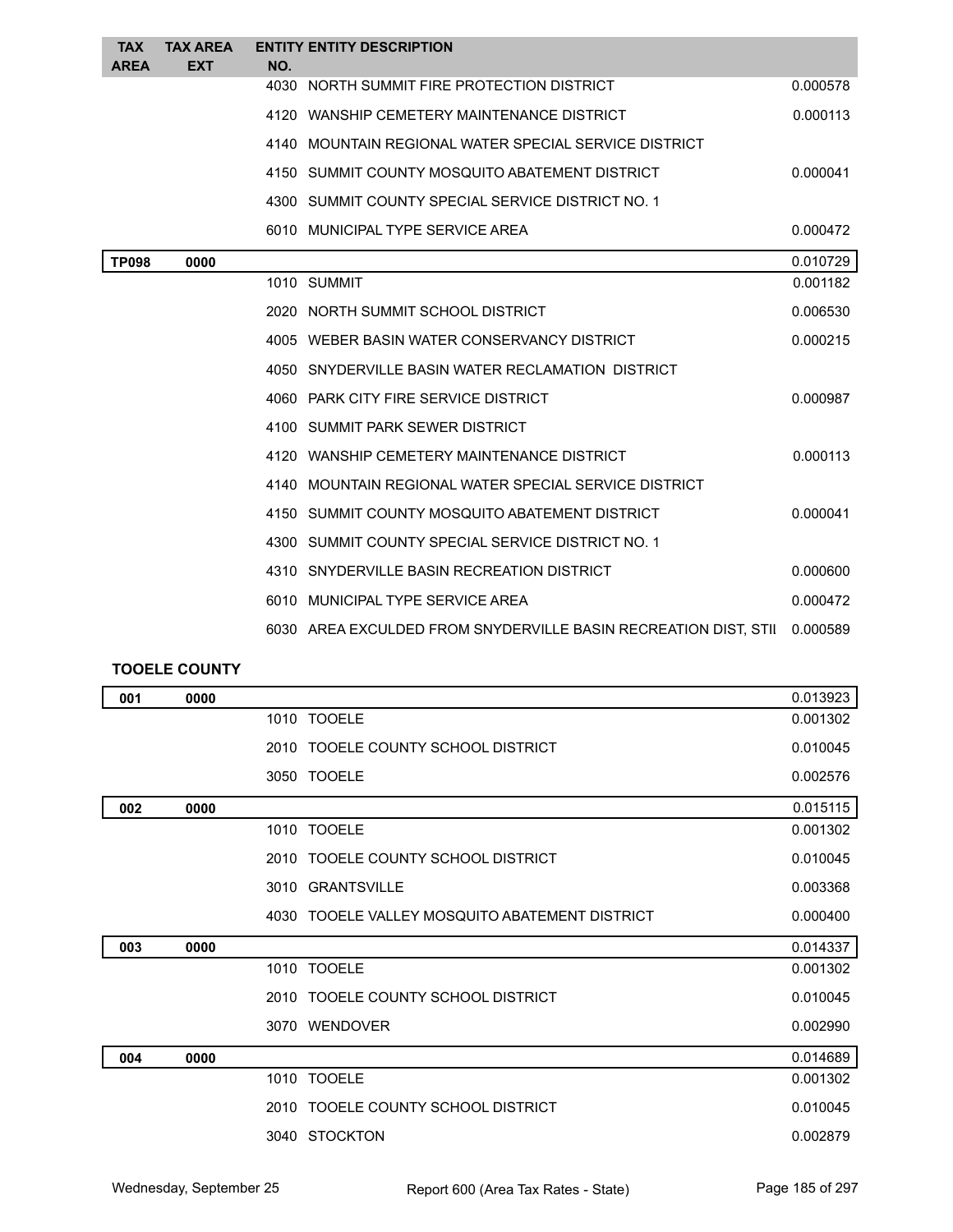| <b>TAX</b><br><b>AREA</b> | <b>TAX AREA</b><br><b>EXT</b> | NO. | <b>ENTITY ENTITY DESCRIPTION</b>                          |          |
|---------------------------|-------------------------------|-----|-----------------------------------------------------------|----------|
|                           |                               |     | 4030 TOOELE VALLEY MOSQUITO ABATEMENT DISTRICT            | 0.000400 |
|                           |                               |     | 4070 RUSH VALLEY WATER CONSERVANCY DISTRICT               | 0.000063 |
| 005                       | 0000                          |     |                                                           | 0.012278 |
|                           |                               |     | 1010 TOOELE                                               | 0.001302 |
|                           |                               |     | 2010 TOOELE COUNTY SCHOOL DISTRICT                        | 0.010045 |
|                           |                               |     | 3060 VERNON                                               | 0.000868 |
|                           |                               |     | 4070 RUSH VALLEY WATER CONSERVANCY DISTRICT               | 0.000063 |
| 006                       | 0000                          |     |                                                           | 0.013040 |
|                           |                               |     | 1010 TOOELE                                               | 0.001302 |
|                           |                               |     | 2010 TOOELE COUNTY SCHOOL DISTRICT                        | 0.010045 |
|                           |                               |     | 4020 LAKEPOINT IMPROVEMENT DISTRICT                       | 0.000166 |
|                           |                               |     | 4030 TOOELE VALLEY MOSQUITO ABATEMENT DISTRICT            | 0.000400 |
|                           |                               |     | 4090 NORTH TOOELE COUNTY FIRE PROTECTION SERVICE DISTRICT | 0.000744 |
|                           |                               |     | 4100 LAKEPOINT CEMETERY & PARK SERVICE AREA               | 0.000383 |
|                           |                               |     | 6010 TOOELE COUNTY MUNICIPAL SERVICES                     |          |
| 007                       | 0000                          |     |                                                           | 0.015497 |
|                           |                               |     | 1010 TOOELE                                               | 0.001302 |
|                           |                               |     | 2010 TOOELE COUNTY SCHOOL DISTRICT                        | 0.010045 |
|                           |                               |     | 4010 STANSBURY PARK IMPROVEMENT DISTRICT                  | 0.000138 |
|                           |                               |     | 4030 TOOELE VALLEY MOSQUITO ABATEMENT DISTRICT            | 0.000400 |
|                           |                               |     | 4040 STANSBURY GREENBELT SERVICE AREA OF TOOELE COUNTY    | 0.001433 |
|                           |                               |     | 4050 STANSBURY RECREATION SERVICE AREA OF TOOELE COUNTY   | 0.001435 |
|                           |                               |     | 4090 NORTH TOOELE COUNTY FIRE PROTECTION SERVICE DISTRICT | 0.000744 |
|                           |                               |     | 6010 TOOELE COUNTY MUNICIPAL SERVICES                     |          |
| 008                       | 0000                          |     |                                                           | 0.011487 |
|                           |                               |     | 1010 TOOELE                                               | 0.001302 |
|                           |                               |     | 2010 TOOELE COUNTY SCHOOL DISTRICT                        | 0.010045 |
|                           |                               |     | 3020 OPHIR                                                | 0.000077 |
|                           |                               |     | 4070 RUSH VALLEY WATER CONSERVANCY DISTRICT               | 0.000063 |
| 009                       | 0000                          |     |                                                           | 0.012460 |
|                           |                               |     | 1010 TOOELE                                               | 0.001302 |
|                           |                               |     | 2010 TOOELE COUNTY SCHOOL DISTRICT                        | 0.010045 |
|                           |                               |     | 3030 RUSH VALLEY TOWN                                     | 0.001050 |
|                           |                               |     | 4070 RUSH VALLEY WATER CONSERVANCY DISTRICT               | 0.000063 |
| 010                       | 0000                          |     |                                                           | 0.012491 |
|                           |                               |     | 1010 TOOELE                                               | 0.001302 |
|                           |                               |     | 2010 TOOELE COUNTY SCHOOL DISTRICT                        | 0.010045 |
|                           |                               |     | 4030 TOOELE VALLEY MOSQUITO ABATEMENT DISTRICT            | 0.000400 |
|                           |                               |     | 4090 NORTH TOOELE COUNTY FIRE PROTECTION SERVICE DISTRICT | 0.000744 |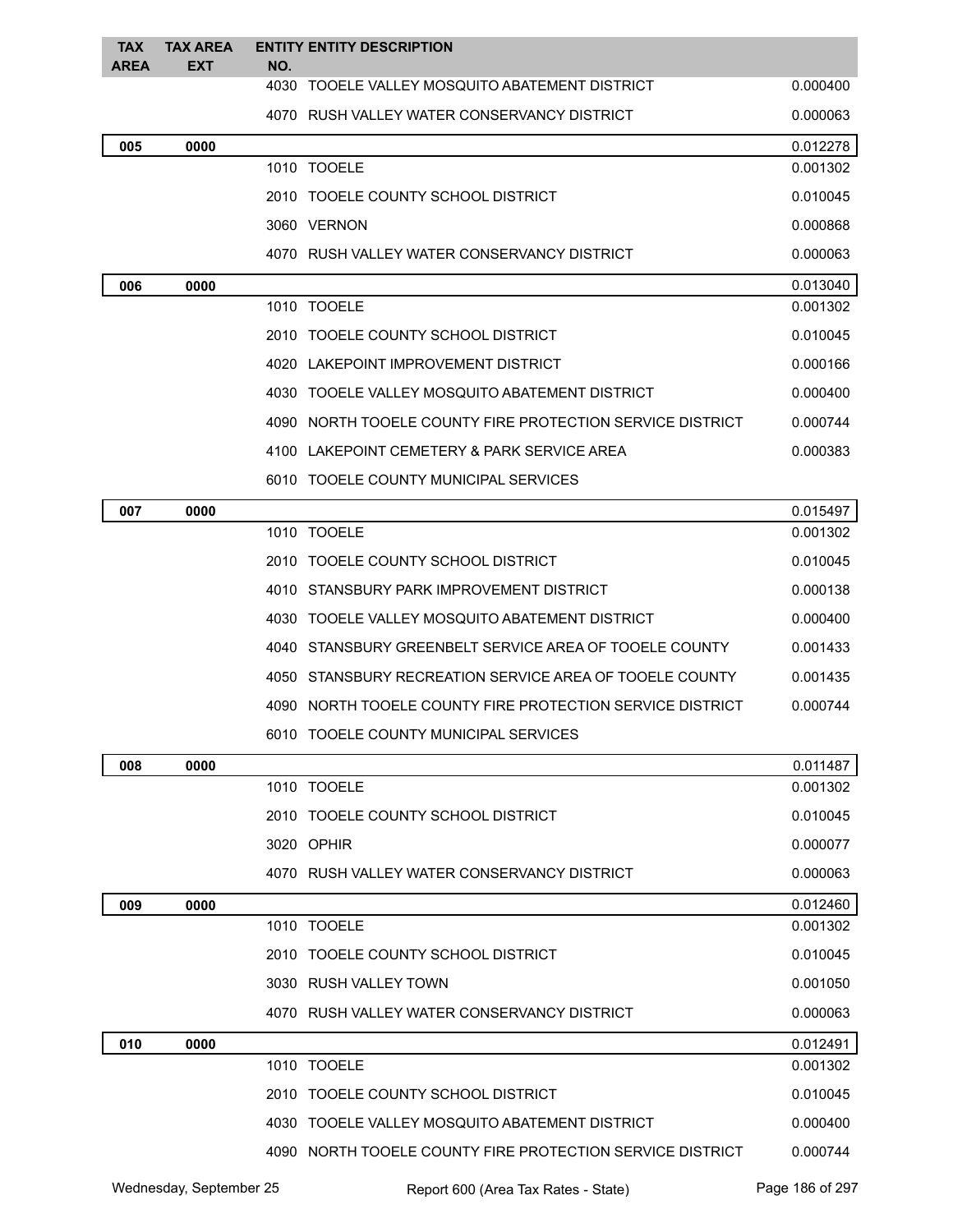| <b>TAX</b><br><b>AREA</b> | <b>TAX AREA</b><br><b>EXT</b> | <b>ENTITY ENTITY DESCRIPTION</b><br>NO.                   |          |
|---------------------------|-------------------------------|-----------------------------------------------------------|----------|
|                           |                               | 6010 TOOELE COUNTY MUNICIPAL SERVICES                     |          |
| 011                       | 0000                          |                                                           | 0.011347 |
|                           |                               | 1010 TOOELE                                               | 0.001302 |
|                           |                               | 2010 TOOELE COUNTY SCHOOL DISTRICT                        | 0.010045 |
|                           |                               | 6010 TOOELE COUNTY MUNICIPAL SERVICES                     |          |
| 013                       | 0000                          |                                                           | 0.012629 |
|                           |                               | 1010 TOOELE                                               | 0.001302 |
|                           |                               | 2010 TOOELE COUNTY SCHOOL DISTRICT                        | 0.010045 |
|                           |                               | 4010 STANSBURY PARK IMPROVEMENT DISTRICT                  | 0.000138 |
|                           |                               | 4030 TOOELE VALLEY MOSQUITO ABATEMENT DISTRICT            | 0.000400 |
|                           |                               | 4090 NORTH TOOELE COUNTY FIRE PROTECTION SERVICE DISTRICT | 0.000744 |
|                           |                               | 6010 TOOELE COUNTY MUNICIPAL SERVICES                     |          |
| 014                       | 0000                          |                                                           | 0.015359 |
|                           |                               | 1010 TOOELE                                               | 0.001302 |
|                           |                               | 2010 TOOELE COUNTY SCHOOL DISTRICT                        | 0.010045 |
|                           |                               | 4030 TOOELE VALLEY MOSQUITO ABATEMENT DISTRICT            | 0.000400 |
|                           |                               | 4040 STANSBURY GREENBELT SERVICE AREA OF TOOELE COUNTY    | 0.001433 |
|                           |                               | 4050 STANSBURY RECREATION SERVICE AREA OF TOOELE COUNTY   | 0.001435 |
|                           |                               | 4090 NORTH TOOELE COUNTY FIRE PROTECTION SERVICE DISTRICT | 0.000744 |
|                           |                               | 6010 TOOELE COUNTY MUNICIPAL SERVICES                     |          |
| 015                       | 0000                          |                                                           | 0.012491 |
|                           |                               | 1010 TOOELE                                               | 0.001302 |
|                           |                               | 2010 TOOELE COUNTY SCHOOL DISTRICT                        | 0.010045 |
|                           |                               | 4030 TOOELE VALLEY MOSQUITO ABATEMENT DISTRICT            | 0.000400 |
|                           |                               | 4060 WEST ERDA IMPROVEMENT DISTRICT                       |          |
|                           |                               | 4090 NORTH TOOELE COUNTY FIRE PROTECTION SERVICE DISTRICT | 0.000744 |
|                           |                               | 6010 TOOELE COUNTY MUNICIPAL SERVICES                     |          |
| 016                       | 0000                          |                                                           | 0.011810 |
|                           |                               | 1010 TOOELE                                               | 0.001302 |
|                           |                               | 2010 TOOELE COUNTY SCHOOL DISTRICT                        | 0.010045 |
|                           |                               | 4030 TOOELE VALLEY MOSQUITO ABATEMENT DISTRICT            | 0.000400 |
|                           |                               | 4070 RUSH VALLEY WATER CONSERVANCY DISTRICT               | 0.000063 |
|                           |                               | 6010 TOOELE COUNTY MUNICIPAL SERVICES                     |          |
| 017                       | 0000                          |                                                           | 0.011410 |
|                           |                               | 1010 TOOELE                                               | 0.001302 |
|                           |                               | 2010 TOOELE COUNTY SCHOOL DISTRICT                        | 0.010045 |
|                           |                               | 4070 RUSH VALLEY WATER CONSERVANCY DISTRICT               | 0.000063 |
|                           |                               | 6010 TOOELE COUNTY MUNICIPAL SERVICES                     |          |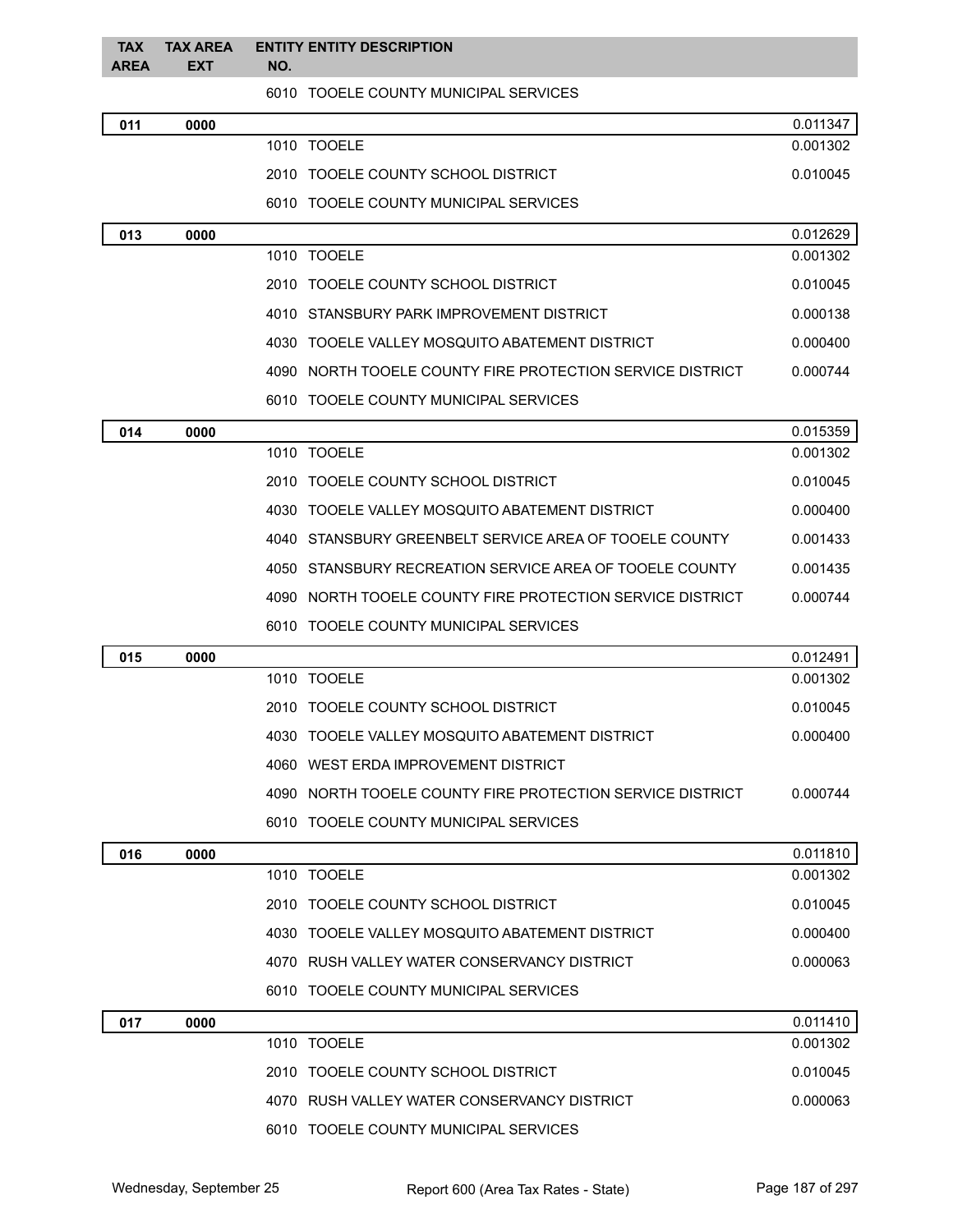| <b>TAX</b><br><b>AREA</b> | <b>TAX AREA</b><br><b>EXT</b> | <b>ENTITY ENTITY DESCRIPTION</b><br>NO.                   |          |
|---------------------------|-------------------------------|-----------------------------------------------------------|----------|
| 018                       | 0000                          |                                                           | 0.013923 |
|                           |                               | 1010 TOOELE                                               | 0.001302 |
|                           |                               | 2010 TOOELE COUNTY SCHOOL DISTRICT                        | 0.010045 |
|                           |                               | 3050 TOOELE                                               | 0.002576 |
| 019                       | 0000                          |                                                           | 0.012091 |
|                           |                               | 1010 TOOELE                                               | 0.001302 |
|                           |                               | 2010 TOOELE COUNTY SCHOOL DISTRICT                        | 0.010045 |
|                           |                               | 4090 NORTH TOOELE COUNTY FIRE PROTECTION SERVICE DISTRICT | 0.000744 |
|                           |                               | 6010 TOOELE COUNTY MUNICIPAL SERVICES                     |          |
| 020                       | 0000                          |                                                           | 0.013923 |
|                           |                               | 1010 TOOELE                                               | 0.001302 |
|                           |                               | 2010 TOOELE COUNTY SCHOOL DISTRICT                        | 0.010045 |
|                           |                               | 3050 TOOELE                                               | 0.002576 |
| 021                       | 0000                          |                                                           | 0.013923 |
|                           |                               | 1010 TOOELE                                               | 0.001302 |
|                           |                               | 2010 TOOELE COUNTY SCHOOL DISTRICT                        | 0.010045 |
|                           |                               | 3050 TOOELE                                               | 0.002576 |
| 022                       | 0000                          |                                                           | 0.013923 |
|                           |                               | 1010 TOOELE                                               | 0.001302 |
|                           |                               | 2010 TOOELE COUNTY SCHOOL DISTRICT                        | 0.010045 |
|                           |                               | 3050 TOOELE                                               | 0.002576 |
| 023                       | 0000                          |                                                           | 0.014331 |
|                           |                               | 1010 TOOELE                                               | 0.001302 |
|                           |                               | 2010 TOOELE COUNTY SCHOOL DISTRICT                        | 0.010045 |
|                           |                               | 3050 TOOELE                                               | 0.002576 |
|                           |                               | 4110 NORTH TOOELE CITY SPECIAL SERVICE DISTRICT           | 0.000408 |
| 024                       | 0000                          |                                                           | 0.014337 |
|                           |                               | 1010 TOOELE                                               | 0.001302 |
|                           |                               | 2010 TOOELE COUNTY SCHOOL DISTRICT                        | 0.010045 |
|                           |                               | 3070 WENDOVER                                             | 0.002990 |
| 025                       | 0000                          |                                                           | 0.013040 |
|                           |                               | 1010 TOOELE                                               | 0.001302 |
|                           |                               | 2010 TOOELE COUNTY SCHOOL DISTRICT                        | 0.010045 |
|                           |                               | 4020 LAKEPOINT IMPROVEMENT DISTRICT                       | 0.000166 |
|                           |                               | 4030 TOOELE VALLEY MOSQUITO ABATEMENT DISTRICT            | 0.000400 |
|                           |                               | 4090 NORTH TOOELE COUNTY FIRE PROTECTION SERVICE DISTRICT | 0.000744 |
|                           |                               | 4100 LAKEPOINT CEMETERY & PARK SERVICE AREA               | 0.000383 |
|                           |                               | 6010 TOOELE COUNTY MUNICIPAL SERVICES                     |          |
|                           |                               |                                                           |          |

#### **0000** 0.012491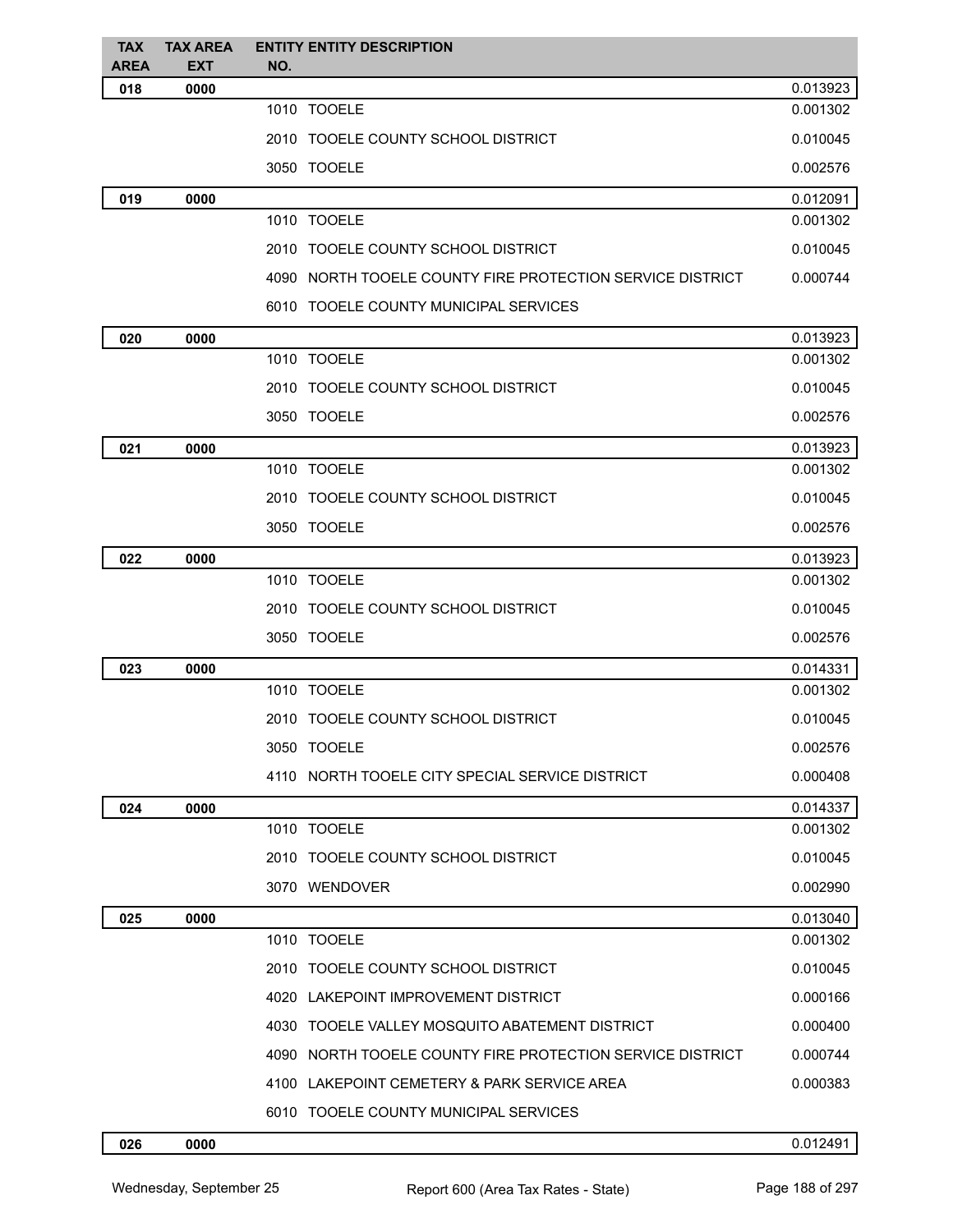| <b>TAX</b>  | <b>TAX AREA</b> | <b>ENTITY ENTITY DESCRIPTION</b>                          |                      |
|-------------|-----------------|-----------------------------------------------------------|----------------------|
| <b>AREA</b> | EXT             | NO.<br>1010 TOOELE                                        | 0.001302             |
|             |                 | 2010 TOOELE COUNTY SCHOOL DISTRICT                        | 0.010045             |
|             |                 | 4030 TOOELE VALLEY MOSQUITO ABATEMENT DISTRICT            | 0.000400             |
|             |                 | 4090 NORTH TOOELE COUNTY FIRE PROTECTION SERVICE DISTRICT | 0.000744             |
|             |                 | 6010 TOOELE COUNTY MUNICIPAL SERVICES                     |                      |
|             |                 |                                                           |                      |
| 027         | 0000            | 1010 TOOELE                                               | 0.012091<br>0.001302 |
|             |                 | 2010 TOOELE COUNTY SCHOOL DISTRICT                        | 0.010045             |
|             |                 | 4090 NORTH TOOELE COUNTY FIRE PROTECTION SERVICE DISTRICT | 0.000744             |
|             |                 | 6010 TOOELE COUNTY MUNICIPAL SERVICES                     |                      |
| 028         | 0000            |                                                           | 0.012491             |
|             |                 | 1010 TOOELE                                               | 0.001302             |
|             |                 | 2010 TOOELE COUNTY SCHOOL DISTRICT                        | 0.010045             |
|             |                 | 4030 TOOELE VALLEY MOSQUITO ABATEMENT DISTRICT            | 0.000400             |
|             |                 | 4090 NORTH TOOELE COUNTY FIRE PROTECTION SERVICE DISTRICT | 0.000744             |
|             |                 | 4130 SOUTH RIM SPECIAL SERVICE DISTRICT                   | 0.000000             |
|             |                 | 6010 TOOELE COUNTY MUNICIPAL SERVICES                     |                      |
| 029         | 0000            |                                                           | 0.011810             |
|             |                 | 1010 TOOELE                                               | 0.001302             |
|             |                 | 2010 TOOELE COUNTY SCHOOL DISTRICT                        | 0.010045             |
|             |                 | 4030 TOOELE VALLEY MOSQUITO ABATEMENT DISTRICT            | 0.000400             |
|             |                 | 4070 RUSH VALLEY WATER CONSERVANCY DISTRICT               | 0.000063             |
|             |                 | 4130 SOUTH RIM SPECIAL SERVICE DISTRICT                   | 0.000000             |
|             |                 | 6010 TOOELE COUNTY MUNICIPAL SERVICES                     |                      |
| 030         | 0000            |                                                           | 0.015115             |
|             |                 | 1010 TOOELE                                               | 0.001302             |
|             |                 | 2010 TOOELE COUNTY SCHOOL DISTRICT                        | 0.010045             |
|             |                 | 3010 GRANTSVILLE                                          | 0.003368             |
|             |                 | 4030 TOOELE VALLEY MOSQUITO ABATEMENT DISTRICT            | 0.000400             |
| 031         | 0000            |                                                           | 0.012657             |
|             |                 | 1010 TOOELE                                               | 0.001302             |
|             |                 | 2010 TOOELE COUNTY SCHOOL DISTRICT                        | 0.010045             |
|             |                 | 4020 LAKEPOINT IMPROVEMENT DISTRICT                       | 0.000166             |
|             |                 | 4030 TOOELE VALLEY MOSQUITO ABATEMENT DISTRICT            | 0.000400             |
|             |                 | 4090 NORTH TOOELE COUNTY FIRE PROTECTION SERVICE DISTRICT | 0.000744             |
|             |                 | 6010 TOOELE COUNTY MUNICIPAL SERVICES                     |                      |
| 032         | 0000            |                                                           | 0.012278             |
|             |                 | 1010 TOOELE                                               | 0.001302             |
|             |                 | 2010 TOOELE COUNTY SCHOOL DISTRICT                        | 0.010045             |
|             |                 |                                                           |                      |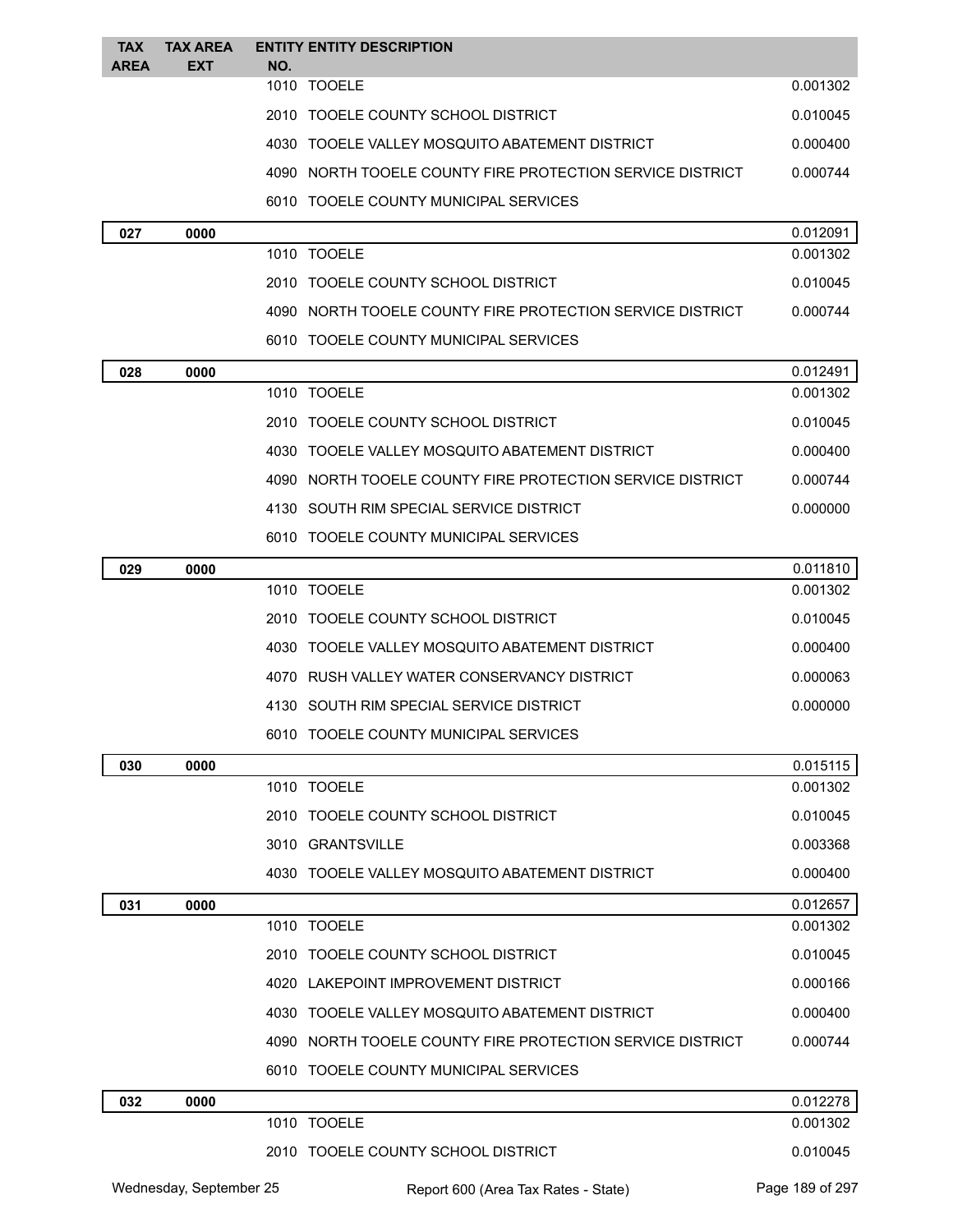| <b>TAX</b><br><b>AREA</b> | <b>TAX AREA</b><br><b>EXT</b> | NO. | <b>ENTITY ENTITY DESCRIPTION</b>                          |          |
|---------------------------|-------------------------------|-----|-----------------------------------------------------------|----------|
|                           |                               |     | 3060 VERNON                                               | 0.000868 |
|                           |                               |     | 4070 RUSH VALLEY WATER CONSERVANCY DISTRICT               | 0.000063 |
| 033                       | 0000                          |     |                                                           | 0.012491 |
|                           |                               |     | 1010 TOOELE                                               | 0.001302 |
|                           |                               |     | 2010 TOOELE COUNTY SCHOOL DISTRICT                        | 0.010045 |
|                           |                               |     | 4030 TOOELE VALLEY MOSQUITO ABATEMENT DISTRICT            | 0.000400 |
|                           |                               |     | 4090 NORTH TOOELE COUNTY FIRE PROTECTION SERVICE DISTRICT | 0.000744 |
|                           |                               |     | 6010 TOOELE COUNTY MUNICIPAL SERVICES                     |          |
| 034                       | 0000                          |     |                                                           | 0.012491 |
|                           |                               |     | 1010 TOOELE                                               | 0.001302 |
|                           |                               |     | 2010 TOOELE COUNTY SCHOOL DISTRICT                        | 0.010045 |
|                           |                               |     | 4030 TOOELE VALLEY MOSQUITO ABATEMENT DISTRICT            | 0.000400 |
|                           |                               |     | 4090 NORTH TOOELE COUNTY FIRE PROTECTION SERVICE DISTRICT | 0.000744 |
|                           |                               |     | 6010 TOOELE COUNTY MUNICIPAL SERVICES                     |          |
| 035                       | 0000                          |     |                                                           | 0.013923 |
|                           |                               |     | 1010 TOOELE                                               | 0.001302 |
|                           |                               |     | 2010 TOOELE COUNTY SCHOOL DISTRICT                        | 0.010045 |
|                           |                               |     | 3050 TOOELE                                               | 0.002576 |
| 036                       | 0000                          |     |                                                           | 0.012491 |
|                           |                               |     | 1010 TOOELE                                               | 0.001302 |
|                           |                               |     | 2010 TOOELE COUNTY SCHOOL DISTRICT                        | 0.010045 |
|                           |                               |     | 4030 TOOELE VALLEY MOSQUITO ABATEMENT DISTRICT            | 0.000400 |
|                           |                               |     | 4090 NORTH TOOELE COUNTY FIRE PROTECTION SERVICE DISTRICT | 0.000744 |
|                           |                               |     | 6010 TOOELE COUNTY MUNICIPAL SERVICES                     |          |
| 037                       | 0000                          |     |                                                           | 0.015497 |
|                           |                               |     | 1010 TOOELE                                               | 0.001302 |
|                           |                               |     | 2010 TOOELE COUNTY SCHOOL DISTRICT                        | 0.010045 |
|                           |                               |     | 4010 STANSBURY PARK IMPROVEMENT DISTRICT                  | 0.000138 |
|                           |                               |     | 4030 TOOELE VALLEY MOSQUITO ABATEMENT DISTRICT            | 0.000400 |
|                           |                               |     | 4040 STANSBURY GREENBELT SERVICE AREA OF TOOELE COUNTY    | 0.001433 |
|                           |                               |     | 4050 STANSBURY RECREATION SERVICE AREA OF TOOELE COUNTY   | 0.001435 |
|                           |                               |     | 4090 NORTH TOOELE COUNTY FIRE PROTECTION SERVICE DISTRICT | 0.000744 |
|                           |                               |     | 6010 TOOELE COUNTY MUNICIPAL SERVICES                     |          |
| 038                       | 0000                          |     |                                                           | 0.012491 |
|                           |                               |     | 1010 TOOELE                                               | 0.001302 |
|                           |                               |     | 2010 TOOELE COUNTY SCHOOL DISTRICT                        | 0.010045 |
|                           |                               |     | 4030 TOOELE VALLEY MOSQUITO ABATEMENT DISTRICT            | 0.000400 |
|                           |                               |     | 4090 NORTH TOOELE COUNTY FIRE PROTECTION SERVICE DISTRICT | 0.000744 |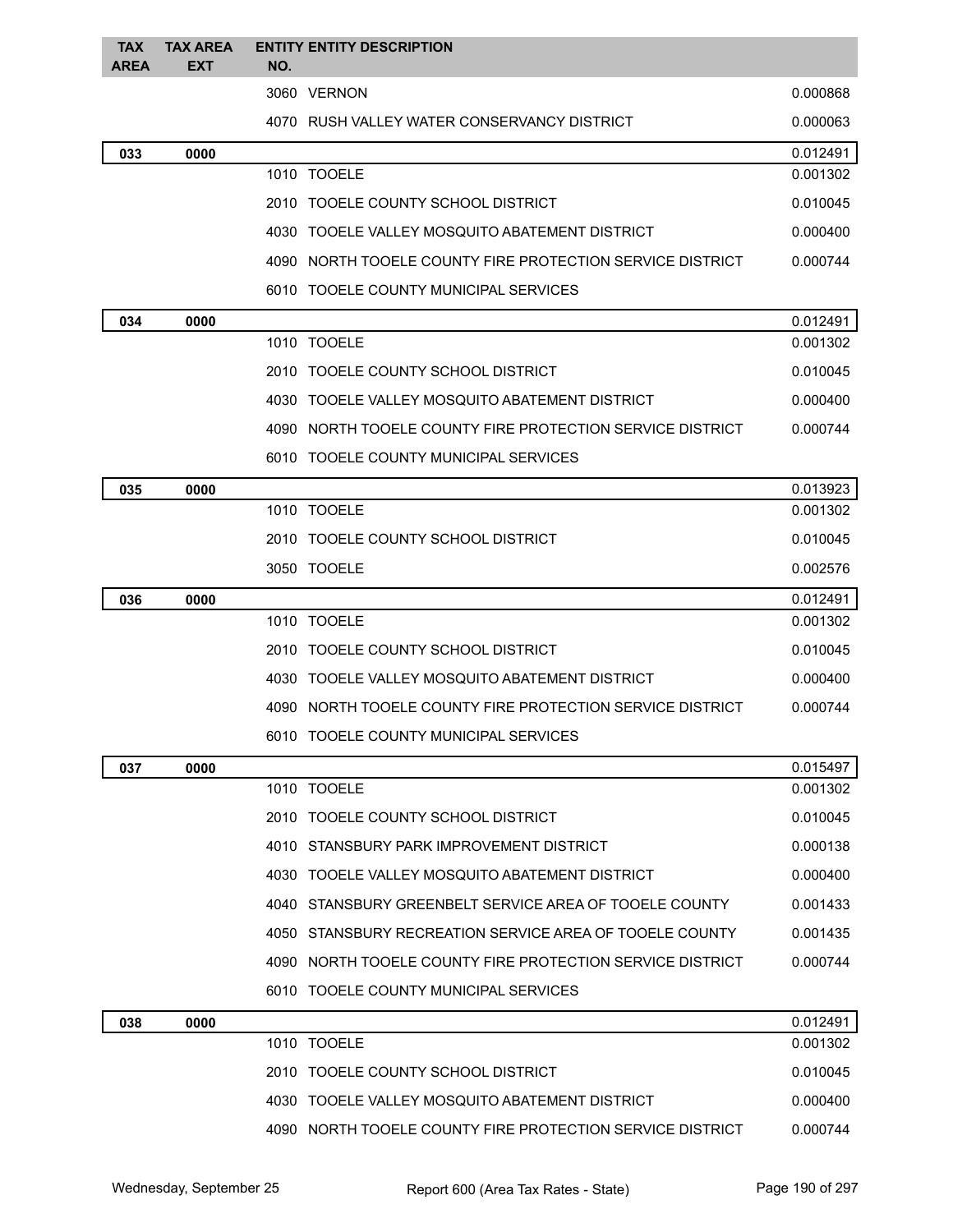| <b>TAX</b><br><b>AREA</b> | <b>TAX AREA</b><br><b>EXT</b> | <b>ENTITY ENTITY DESCRIPTION</b><br>NO. |
|---------------------------|-------------------------------|-----------------------------------------|
|                           |                               | 6010 TOOELE COUNTY MUNICIPAL SERVICES   |
| TP998                     | 0000                          | 0.012657                                |

| 1010 TOOFLE                                               | 0.001302 |
|-----------------------------------------------------------|----------|
| 2010 TOOELE COUNTY SCHOOL DISTRICT                        | 0.010045 |
| 4020 LAKEPOINT IMPROVEMENT DISTRICT                       | 0.000166 |
| 4030 TOOELE VALLEY MOSQUITO ABATEMENT DISTRICT            | 0.000400 |
| 4090 NORTH TOOELE COUNTY FIRE PROTECTION SERVICE DISTRICT | 0.000744 |
| 6010 TOOELE COUNTY MUNICIPAL SERVICES                     |          |

### **UINTAH COUNTY**

| 001 | 0000 |                                                       | 0.010481 |
|-----|------|-------------------------------------------------------|----------|
|     |      | 1010 UINTAH                                           | 0.002981 |
|     |      | 2010 UINTAH COUNTY SCHOOL DISTRICT                    | 0.006399 |
|     |      | 4010 UINTAH WATER CONSERVANCY DISTRICT                | 0.000427 |
|     |      | 4080 UINTAH COUNTY MOSQUITO ABATEMENT DISTRICT        | 0.000219 |
|     |      | 4095 K UINTAH RECREATION SPECIAL SERVICE DISTRICT     |          |
|     |      | 4270 CENTRAL UTAH WATER CONSERVANCY DISTRICT          | 0.000455 |
| 002 | 0000 |                                                       | 0.010685 |
|     |      | 1010 UINTAH                                           | 0.002981 |
|     |      | 2010 UINTAH COUNTY SCHOOL DISTRICT                    | 0.006399 |
|     |      | 4010 UINTAH WATER CONSERVANCY DISTRICT                | 0.000427 |
|     |      | 4060 ASHLEY VALLEY WATER & SEWER IMPROVEMENT DISTRICT | 0.000204 |
|     |      | 4080 UINTAH COUNTY MOSQUITO ABATEMENT DISTRICT        | 0.000219 |
|     |      | 4095 K UINTAH RECREATION SPECIAL SERVICE DISTRICT     |          |
|     |      | 4270 CENTRAL UTAH WATER CONSERVANCY DISTRICT          | 0.000455 |
| 002 | 0001 |                                                       | 0.011163 |
|     |      | 1010 UINTAH                                           | 0.002981 |
|     |      | 2010 UINTAH COUNTY SCHOOL DISTRICT                    | 0.006399 |
|     |      |                                                       |          |
|     |      | 4010 UINTAH WATER CONSERVANCY DISTRICT                | 0.000427 |
|     |      | 4020 MAESER WATER IMPROVEMENT DISTRICT                | 0.000478 |
|     |      | 4060 ASHLEY VALLEY WATER & SEWER IMPROVEMENT DISTRICT | 0.000204 |
|     |      | 4080 UINTAH COUNTY MOSQUITO ABATEMENT DISTRICT        | 0.000219 |
|     |      | 4095 K UINTAH RECREATION SPECIAL SERVICE DISTRICT     |          |
|     |      | 4270 CENTRAL UTAH WATER CONSERVANCY DISTRICT          | 0.000455 |
| 003 | 0000 |                                                       | 0.010959 |
|     |      | 1010 UINTAH                                           | 0.002981 |
|     |      | 2010 UINTAH COUNTY SCHOOL DISTRICT                    | 0.006399 |
|     |      | 4010 UINTAH WATER CONSERVANCY DISTRICT                | 0.000427 |
|     |      | 4020 MAESER WATER IMPROVEMENT DISTRICT                | 0.000478 |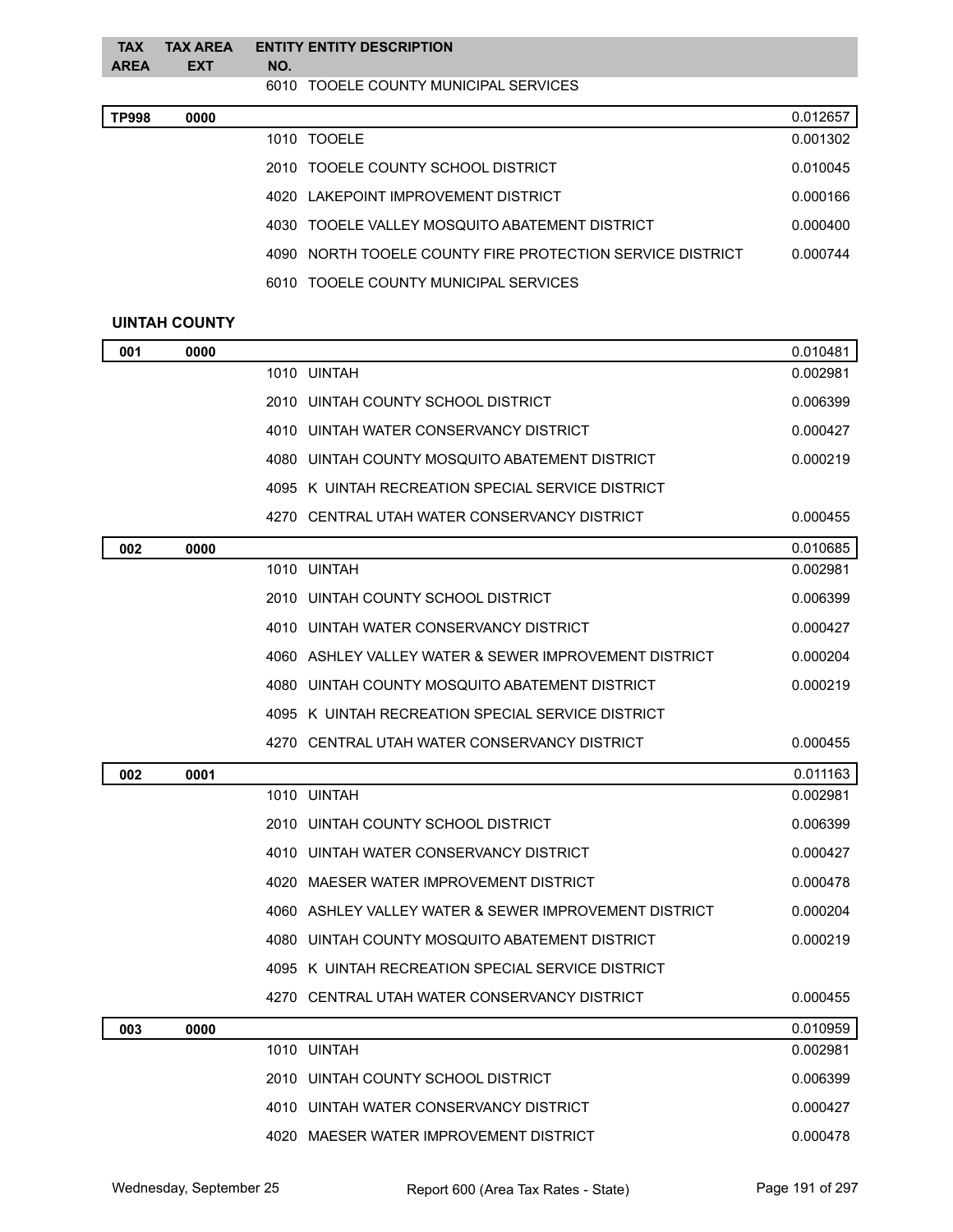| <b>TAX</b><br><b>AREA</b> | <b>TAX AREA</b><br><b>EXT</b> | <b>ENTITY ENTITY DESCRIPTION</b><br>NO.           |          |
|---------------------------|-------------------------------|---------------------------------------------------|----------|
|                           |                               | 4080 UINTAH COUNTY MOSQUITO ABATEMENT DISTRICT    | 0.000219 |
|                           |                               | 4095 K UINTAH RECREATION SPECIAL SERVICE DISTRICT |          |
|                           |                               | 4270 CENTRAL UTAH WATER CONSERVANCY DISTRICT      | 0.000455 |
| 004                       | 0000                          |                                                   | 0.011144 |
|                           |                               | 1010 UINTAH                                       | 0.002981 |
|                           |                               | 2010 UINTAH COUNTY SCHOOL DISTRICT                | 0.006399 |
|                           |                               | 3030 VERNAL                                       | 0.000663 |
|                           |                               | 4010 UINTAH WATER CONSERVANCY DISTRICT            | 0.000427 |
|                           |                               | 4080 UINTAH COUNTY MOSQUITO ABATEMENT DISTRICT    | 0.000219 |
|                           |                               | 4095 K UINTAH RECREATION SPECIAL SERVICE DISTRICT |          |
|                           |                               | 4270 CENTRAL UTAH WATER CONSERVANCY DISTRICT      | 0.000455 |
| 005                       | 0000                          |                                                   | 0.011004 |
|                           |                               | 1010 UINTAH                                       | 0.002981 |
|                           |                               | 2010 UINTAH COUNTY SCHOOL DISTRICT                | 0.006399 |
|                           |                               | 4010 UINTAH WATER CONSERVANCY DISTRICT            | 0.000427 |
|                           |                               | 4030 JENSEN WATER IMPROVEMENT DISTRICT            | 0.000523 |
|                           |                               | 4080 UINTAH COUNTY MOSQUITO ABATEMENT DISTRICT    | 0.000219 |
|                           |                               | 4095 K UINTAH RECREATION SPECIAL SERVICE DISTRICT |          |
|                           |                               | 4270 CENTRAL UTAH WATER CONSERVANCY DISTRICT      | 0.000455 |
| 006                       | 0000                          |                                                   | 0.010372 |
|                           |                               | 1010 UINTAH                                       | 0.002981 |
|                           |                               | 2010 UINTAH COUNTY SCHOOL DISTRICT                | 0.006399 |
|                           |                               | 4040 BALLARD WATER IMPROVEMENT DISTRICT           | 0.000318 |
|                           |                               | 4080 UINTAH COUNTY MOSQUITO ABATEMENT DISTRICT    | 0.000219 |
|                           |                               | 4095 K UINTAH RECREATION SPECIAL SERVICE DISTRICT |          |
|                           |                               | 4270 CENTRAL UTAH WATER CONSERVANCY DISTRICT      | 0.000455 |
| 007                       | 0000                          |                                                   | 0.011242 |
|                           |                               | 1010 UINTAH                                       | 0.002981 |
|                           |                               | 2010 UINTAH COUNTY SCHOOL DISTRICT                | 0.006399 |
|                           |                               | 4010 UINTAH WATER CONSERVANCY DISTRICT            | 0.000427 |
|                           |                               | 4050 OURAY PARK WATER IMPROVEMENT DISTRICT        | 0.000761 |
|                           |                               | 4080 UINTAH COUNTY MOSQUITO ABATEMENT DISTRICT    | 0.000219 |
|                           |                               | 4095 K UINTAH RECREATION SPECIAL SERVICE DISTRICT |          |
|                           |                               | 4270 CENTRAL UTAH WATER CONSERVANCY DISTRICT      | 0.000455 |
| 008                       | 0000                          |                                                   | 0.010054 |
|                           |                               | 1010 UINTAH                                       | 0.002981 |
|                           |                               | 2010 UINTAH COUNTY SCHOOL DISTRICT                | 0.006399 |
|                           |                               | 4080 UINTAH COUNTY MOSQUITO ABATEMENT DISTRICT    | 0.000219 |
|                           |                               | 4095 K UINTAH RECREATION SPECIAL SERVICE DISTRICT |          |

Wednesday, September 25 Report 600 (Area Tax Rates - State) Page 192 of 297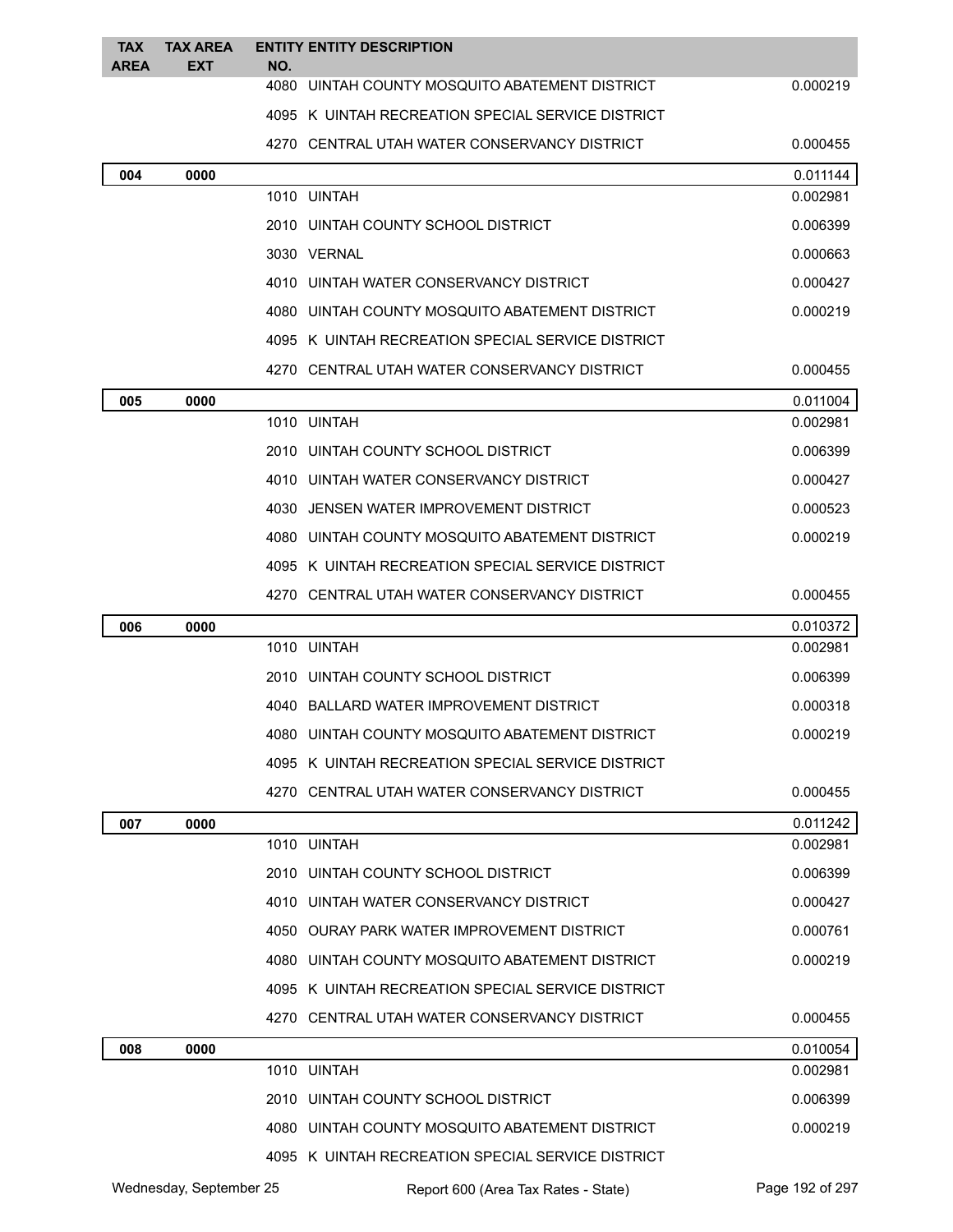| <b>TAX</b><br><b>AREA</b> | <b>TAX AREA</b><br><b>EXT</b> | <b>ENTITY ENTITY DESCRIPTION</b><br>NO.               |          |
|---------------------------|-------------------------------|-------------------------------------------------------|----------|
|                           |                               | 4270 CENTRAL UTAH WATER CONSERVANCY DISTRICT          | 0.000455 |
| 009                       | 0000                          |                                                       | 0.011048 |
|                           |                               | 1010 UINTAH                                           | 0.002981 |
|                           |                               | 2010 UINTAH COUNTY SCHOOL DISTRICT                    | 0.006399 |
|                           |                               | 4010 UINTAH WATER CONSERVANCY DISTRICT                | 0.000427 |
|                           |                               | 4070 TRIDELL-LAPOINT WATER IMPROVEMENT DISTRICT       | 0.000567 |
|                           |                               | 4080 UINTAH COUNTY MOSQUITO ABATEMENT DISTRICT        | 0.000219 |
|                           |                               | 4095 K UINTAH RECREATION SPECIAL SERVICE DISTRICT     |          |
|                           |                               | 4270 CENTRAL UTAH WATER CONSERVANCY DISTRICT          | 0.000455 |
| 010                       | 0000                          |                                                       | 0.010621 |
|                           |                               | 1010 UINTAH                                           | 0.002981 |
|                           |                               | 2010 UINTAH COUNTY SCHOOL DISTRICT                    | 0.006399 |
|                           |                               | 4070 TRIDELL-LAPOINT WATER IMPROVEMENT DISTRICT       | 0.000567 |
|                           |                               | 4080 UINTAH COUNTY MOSQUITO ABATEMENT DISTRICT        | 0.000219 |
|                           |                               | 4095 K UINTAH RECREATION SPECIAL SERVICE DISTRICT     |          |
|                           |                               | 4270 CENTRAL UTAH WATER CONSERVANCY DISTRICT          | 0.000455 |
| 011                       | 0000                          |                                                       | 0.012489 |
|                           |                               | 1010 UINTAH                                           | 0.002981 |
|                           |                               | 2010 UINTAH COUNTY SCHOOL DISTRICT                    | 0.006399 |
|                           |                               | 3010 BALLARD                                          | 0.002435 |
|                           |                               | 4080 UINTAH COUNTY MOSQUITO ABATEMENT DISTRICT        | 0.000219 |
|                           |                               | 4095 K UINTAH RECREATION SPECIAL SERVICE DISTRICT     |          |
|                           |                               | 4270 CENTRAL UTAH WATER CONSERVANCY DISTRICT          | 0.000455 |
| 012                       | 0000                          |                                                       | 0.012807 |
|                           |                               | 1010 UINTAH                                           | 0.002981 |
|                           |                               | 2010 UINTAH COUNTY SCHOOL DISTRICT                    | 0.006399 |
|                           |                               | 3010 BALLARD                                          | 0.002435 |
|                           |                               | 4040 BALLARD WATER IMPROVEMENT DISTRICT               | 0.000318 |
|                           |                               | 4080 UINTAH COUNTY MOSQUITO ABATEMENT DISTRICT        | 0.000219 |
|                           |                               | 4095 K UINTAH RECREATION SPECIAL SERVICE DISTRICT     |          |
|                           |                               | 4270 CENTRAL UTAH WATER CONSERVANCY DISTRICT          | 0.000455 |
| 014                       | 0000                          |                                                       | 0.011040 |
|                           |                               | 1010 UINTAH                                           | 0.002981 |
|                           |                               | 2010 UINTAH COUNTY SCHOOL DISTRICT                    | 0.006399 |
|                           |                               | 3020 NAPLES                                           | 0.000355 |
|                           |                               | 4010 UINTAH WATER CONSERVANCY DISTRICT                | 0.000427 |
|                           |                               | 4060 ASHLEY VALLEY WATER & SEWER IMPROVEMENT DISTRICT | 0.000204 |
|                           |                               | 4080 UINTAH COUNTY MOSQUITO ABATEMENT DISTRICT        | 0.000219 |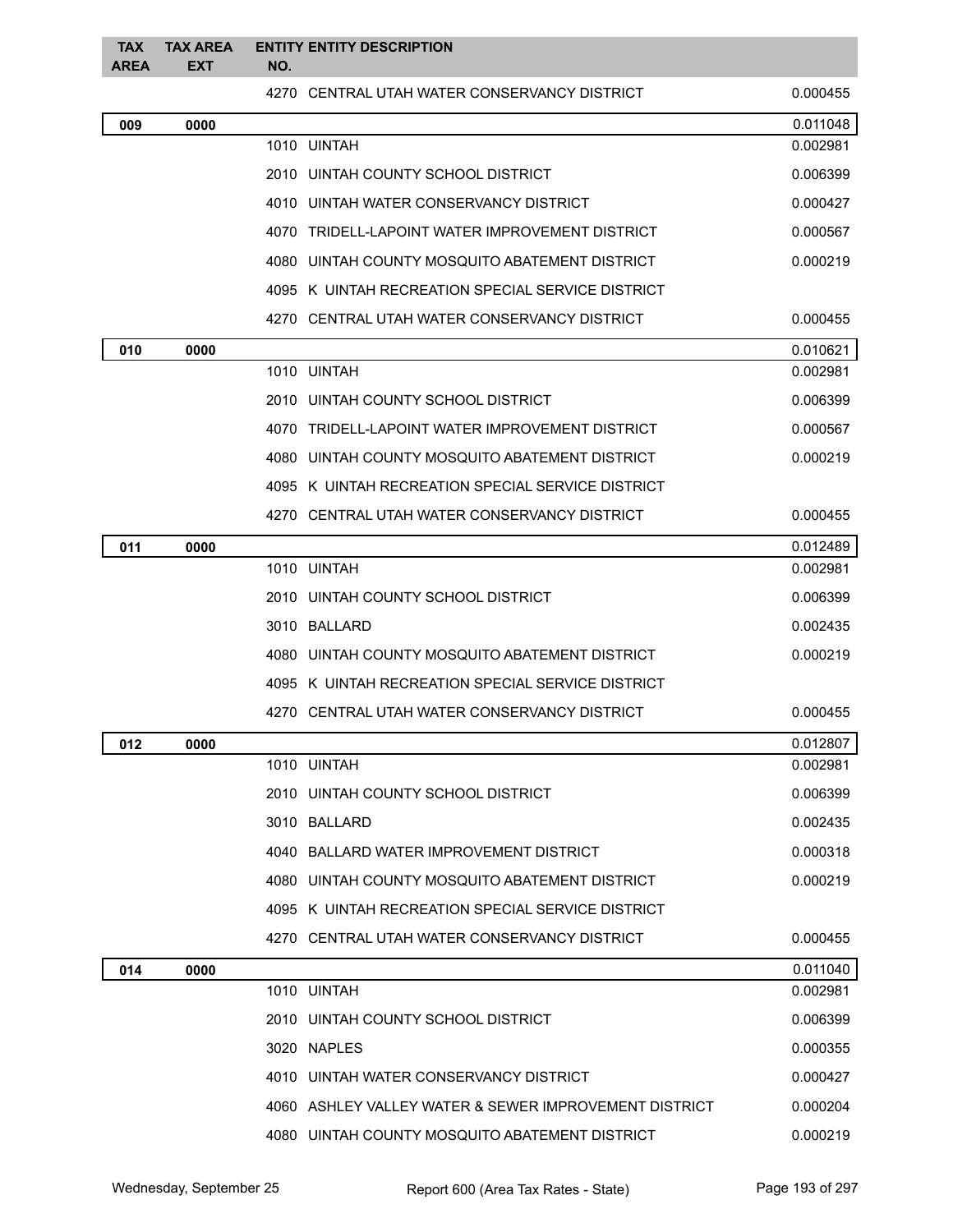| <b>TAX</b><br><b>AREA</b> | <b>TAX AREA</b><br><b>EXT</b> | NO. | <b>ENTITY ENTITY DESCRIPTION</b>                      |          |
|---------------------------|-------------------------------|-----|-------------------------------------------------------|----------|
|                           |                               |     | 4095 K UINTAH RECREATION SPECIAL SERVICE DISTRICT     |          |
|                           |                               |     | 4270 CENTRAL UTAH WATER CONSERVANCY DISTRICT          | 0.000455 |
| 016                       | 0000                          |     |                                                       | 0.010481 |
|                           |                               |     | 1010 UINTAH                                           | 0.002981 |
|                           |                               |     | 2010 UINTAH COUNTY SCHOOL DISTRICT                    | 0.006399 |
|                           |                               |     | 4010 UINTAH WATER CONSERVANCY DISTRICT                | 0.000427 |
|                           |                               |     | 4080 UINTAH COUNTY MOSQUITO ABATEMENT DISTRICT        | 0.000219 |
|                           |                               |     | 4095 K UINTAH RECREATION SPECIAL SERVICE DISTRICT     |          |
|                           |                               |     | 4270 CENTRAL UTAH WATER CONSERVANCY DISTRICT          | 0.000455 |
|                           |                               |     | 4290 JOHNSON WATER DISTRICT                           |          |
| 017                       | 0000                          |     |                                                       | 0.010054 |
|                           |                               |     | 1010 UINTAH                                           | 0.002981 |
|                           |                               |     | 2010   UINTAH COUNTY SCHOOL DISTRICT                  | 0.006399 |
|                           |                               |     | 4080 UINTAH COUNTY MOSQUITO ABATEMENT DISTRICT        | 0.000219 |
|                           |                               |     | 4095 K UINTAH RECREATION SPECIAL SERVICE DISTRICT     |          |
|                           |                               |     | 4270 CENTRAL UTAH WATER CONSERVANCY DISTRICT          | 0.000455 |
|                           |                               |     | 4290 JOHNSON WATER DISTRICT                           |          |
| 020                       | 0000                          |     |                                                       | 0.011040 |
|                           |                               |     | 1010 UINTAH                                           | 0.002981 |
|                           |                               |     | 2010 UINTAH COUNTY SCHOOL DISTRICT                    | 0.006399 |
|                           |                               |     | 3020 NAPLES                                           | 0.000355 |
|                           |                               |     | 4010 UINTAH WATER CONSERVANCY DISTRICT                | 0.000427 |
|                           |                               |     | 4060 ASHLEY VALLEY WATER & SEWER IMPROVEMENT DISTRICT | 0.000204 |
|                           |                               |     | 4080 UINTAH COUNTY MOSQUITO ABATEMENT DISTRICT        | 0.000219 |
|                           |                               |     | 4095 K UINTAH RECREATION SPECIAL SERVICE DISTRICT     |          |
|                           |                               |     | 4270 CENTRAL UTAH WATER CONSERVANCY DISTRICT          | 0.000455 |
| 022                       | 0000                          |     |                                                       | 0.011040 |
|                           |                               |     | 1010 UINTAH                                           | 0.002981 |
|                           |                               |     | 2010 UINTAH COUNTY SCHOOL DISTRICT                    | 0.006399 |
|                           |                               |     | 3020 NAPLES                                           | 0.000355 |
|                           |                               |     | 4010 UINTAH WATER CONSERVANCY DISTRICT                | 0.000427 |
|                           |                               |     | 4060 ASHLEY VALLEY WATER & SEWER IMPROVEMENT DISTRICT | 0.000204 |
|                           |                               |     | 4080 UINTAH COUNTY MOSQUITO ABATEMENT DISTRICT        | 0.000219 |
|                           |                               |     | 4090 HIGH COUNTRY SPECIAL IMPROVEMENT DISTRICT        |          |
|                           |                               |     | 4095 K UINTAH RECREATION SPECIAL SERVICE DISTRICT     |          |
|                           |                               |     | 4270 CENTRAL UTAH WATER CONSERVANCY DISTRICT          | 0.000455 |
| 024                       | 0000                          |     |                                                       | 0.011348 |
|                           |                               |     | 1010 UINTAH                                           | 0.002981 |

Wednesday, September 25 **Report 600 (Area Tax Rates - State)** Page 194 of 297

2010 UINTAH COUNTY SCHOOL DISTRICT 0.006399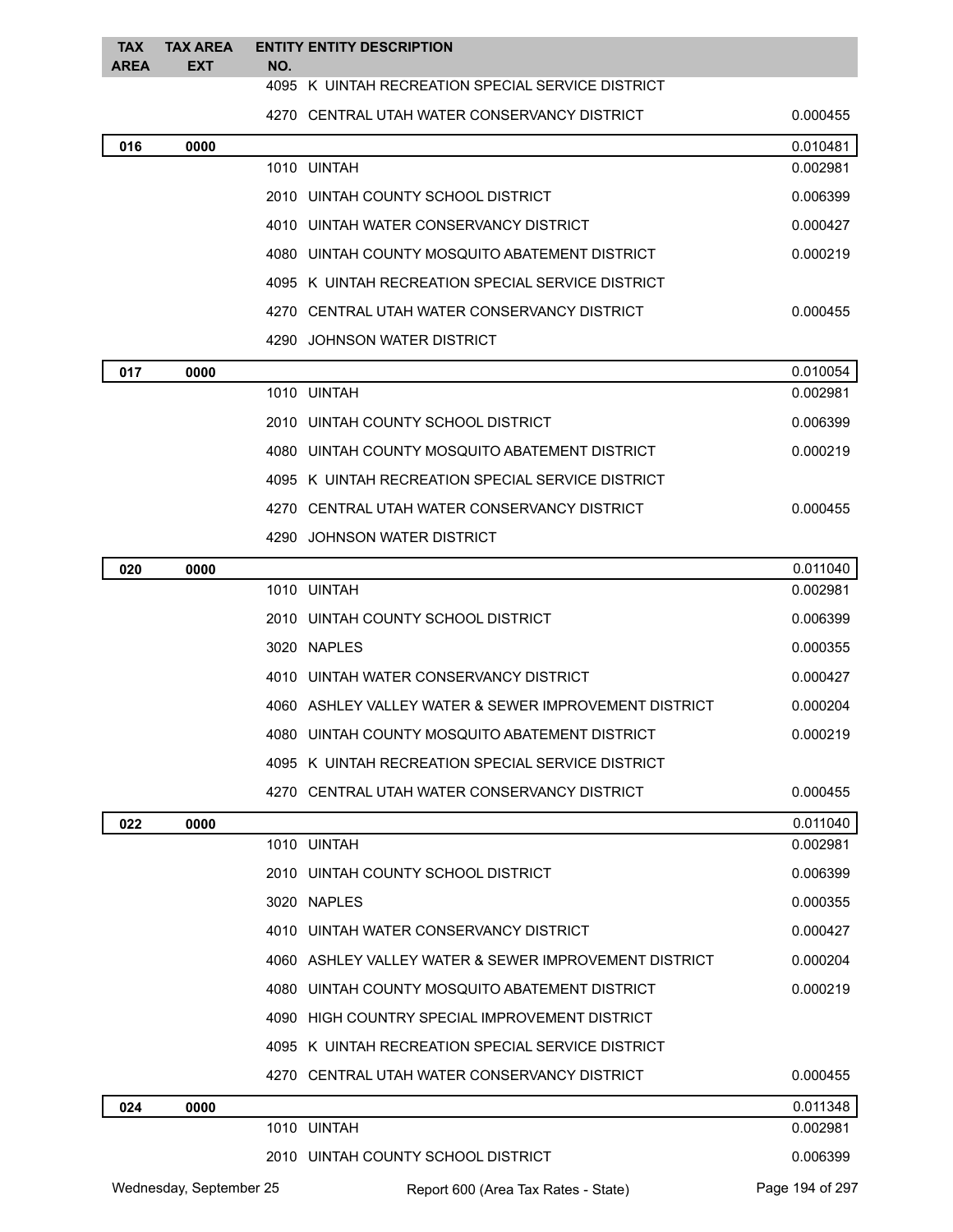| <b>TAX</b><br><b>AREA</b> | <b>TAX AREA</b><br><b>EXT</b> | NO. | <b>ENTITY ENTITY DESCRIPTION</b>                      |          |
|---------------------------|-------------------------------|-----|-------------------------------------------------------|----------|
|                           |                               |     | 3030 VERNAL                                           | 0.000663 |
|                           |                               |     | 4010 UINTAH WATER CONSERVANCY DISTRICT                | 0.000427 |
|                           |                               |     | 4060 ASHLEY VALLEY WATER & SEWER IMPROVEMENT DISTRICT | 0.000204 |
|                           |                               |     | 4080 UINTAH COUNTY MOSQUITO ABATEMENT DISTRICT        | 0.000219 |
|                           |                               |     | 4095 K UINTAH RECREATION SPECIAL SERVICE DISTRICT     |          |
|                           |                               |     | 4270 CENTRAL UTAH WATER CONSERVANCY DISTRICT          | 0.000455 |
| 025                       | 0000                          |     |                                                       | 0.011040 |
|                           |                               |     | 1010 UINTAH                                           | 0.002981 |
|                           |                               |     | 2010 UINTAH COUNTY SCHOOL DISTRICT                    | 0.006399 |
|                           |                               |     | 3020 NAPLES                                           | 0.000355 |
|                           |                               |     | 4010 UINTAH WATER CONSERVANCY DISTRICT                | 0.000427 |
|                           |                               |     | 4060 ASHLEY VALLEY WATER & SEWER IMPROVEMENT DISTRICT | 0.000204 |
|                           |                               |     | 4080 UINTAH COUNTY MOSQUITO ABATEMENT DISTRICT        | 0.000219 |
|                           |                               |     | 4095 K UINTAH RECREATION SPECIAL SERVICE DISTRICT     |          |
|                           |                               |     | 4270 CENTRAL UTAH WATER CONSERVANCY DISTRICT          | 0.000455 |
|                           |                               |     | 6040 AREA WITHDRAWN FROM NAPLES CITY                  |          |
| 028                       | 0000                          |     |                                                       | 0.011040 |
|                           |                               |     | 1010 UINTAH                                           | 0.002981 |
|                           |                               |     | 2010 UINTAH COUNTY SCHOOL DISTRICT                    | 0.006399 |
|                           |                               |     | 3020 NAPLES                                           | 0.000355 |
|                           |                               |     | 4010 UINTAH WATER CONSERVANCY DISTRICT                | 0.000427 |
|                           |                               |     | 4060 ASHLEY VALLEY WATER & SEWER IMPROVEMENT DISTRICT | 0.000204 |
|                           |                               |     | 4080 UINTAH COUNTY MOSQUITO ABATEMENT DISTRICT        | 0.000219 |
|                           |                               |     | 4095 K UINTAH RECREATION SPECIAL SERVICE DISTRICT     |          |
|                           |                               |     | 4270 CENTRAL UTAH WATER CONSERVANCY DISTRICT          | 0.000455 |
|                           |                               |     |                                                       |          |

# **UTAH COUNTY**

| 010 | 0000 |                                                   | 0.013234 |
|-----|------|---------------------------------------------------|----------|
|     |      | 1010 UTAH                                         | 0.001324 |
|     |      | 2010 ALPINE SCHOOL DISTRICT                       | 0.008828 |
|     |      | 3090 LEHI                                         | 0.002585 |
|     |      | 4020 LEHI METROPOLITAN WATER DISTRICT             | 0.000013 |
|     |      | 4080 NORTH UTAH COUNTY WATER CONSERVANCY DISTRICT | 0.000029 |
|     |      | 4100 TIMPANOGAS SPECIAL SERVICE DISTRICT          |          |
|     |      | 4250 CENTRAL UTAH WATER CONSERVANCY               | 0.000455 |
| 010 | 0001 |                                                   | 0.013234 |
|     |      | 1010 UTAH                                         | 0.001324 |
|     |      | 2010 ALPINE SCHOOL DISTRICT                       | 0.008828 |
|     |      | 3090 LEHI                                         | 0.002585 |
|     |      |                                                   |          |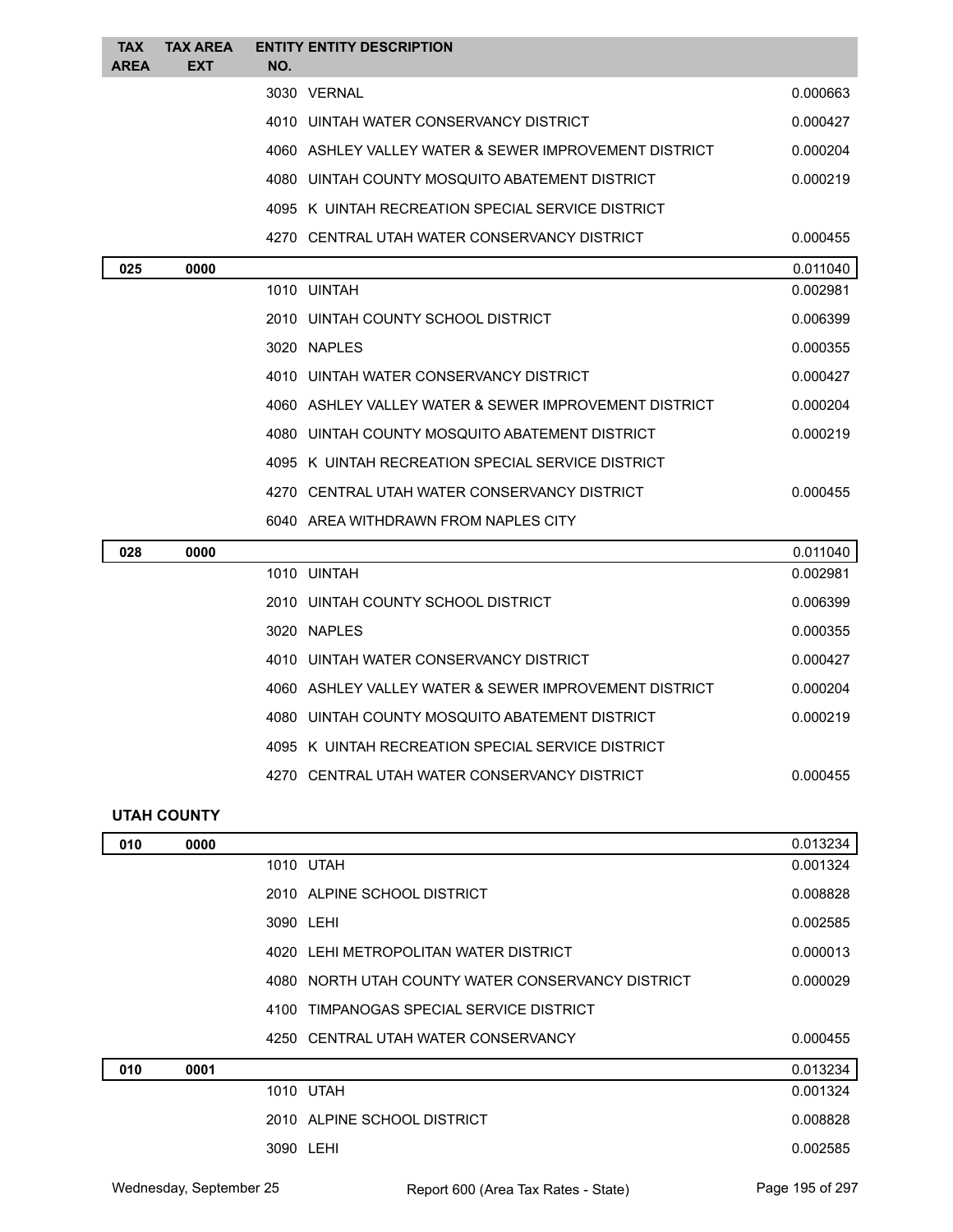| <b>TAX</b><br><b>AREA</b> | <b>TAX AREA</b><br><b>EXT</b> | NO. | <b>ENTITY ENTITY DESCRIPTION</b>                  |                 |
|---------------------------|-------------------------------|-----|---------------------------------------------------|-----------------|
|                           |                               |     | 4020 LEHI METROPOLITAN WATER DISTRICT             | 0.000013        |
|                           |                               |     | 4080 NORTH UTAH COUNTY WATER CONSERVANCY DISTRICT | 0.000029        |
|                           |                               |     | 4100 TIMPANOGAS SPECIAL SERVICE DISTRICT          |                 |
|                           |                               |     | 4250 CENTRAL UTAH WATER CONSERVANCY               | 0.000455        |
| 010                       | 0002                          |     |                                                   | 0.013234        |
|                           |                               |     | 1010 UTAH                                         | 0.001324        |
|                           |                               |     | 2010 ALPINE SCHOOL DISTRICT                       | 0.008828        |
|                           |                               |     | 3090 LEHI                                         | 0.002585        |
|                           |                               |     | 4020 LEHI METROPOLITAN WATER DISTRICT             | 0.000013        |
|                           |                               |     | 4080 NORTH UTAH COUNTY WATER CONSERVANCY DISTRICT | 0.000029        |
|                           |                               |     | 4100 TIMPANOGAS SPECIAL SERVICE DISTRICT          |                 |
|                           |                               |     | 4250 CENTRAL UTAH WATER CONSERVANCY               | 0.000455        |
| 010                       | 0003                          |     |                                                   | 0.013234        |
|                           |                               |     | 1010 UTAH                                         | 0.001324        |
|                           |                               |     | 2010 ALPINE SCHOOL DISTRICT                       | 0.008828        |
|                           |                               |     | 3090 LEHI                                         | 0.002585        |
|                           |                               |     | 4020 LEHI METROPOLITAN WATER DISTRICT             | 0.000013        |
|                           |                               |     | 4080 NORTH UTAH COUNTY WATER CONSERVANCY DISTRICT | 0.000029        |
|                           |                               |     | 4100 TIMPANOGAS SPECIAL SERVICE DISTRICT          |                 |
|                           |                               |     | 4250 CENTRAL UTAH WATER CONSERVANCY               | 0.000455        |
| 010                       | 0004                          |     |                                                   | 0.013234        |
|                           |                               |     | 1010 UTAH                                         | 0.001324        |
|                           |                               |     | 2010 ALPINE SCHOOL DISTRICT                       | 0.008828        |
|                           |                               |     | 3090 LEHI                                         | 0.002585        |
|                           |                               |     | 4020 LEHI METROPOLITAN WATER DISTRICT             | 0.000013        |
|                           |                               |     | 4080 NORTH UTAH COUNTY WATER CONSERVANCY DISTRICT | 0.000029        |
|                           |                               |     | 4100 TIMPANOGAS SPECIAL SERVICE DISTRICT          |                 |
|                           |                               |     | 4250 CENTRAL UTAH WATER CONSERVANCY               | 0.000455        |
| 011                       | 0000                          |     |                                                   | 0.013205        |
|                           |                               |     | 1010 UTAH                                         | 0.001324        |
|                           |                               |     | 2010 ALPINE SCHOOL DISTRICT                       | 0.008828        |
|                           |                               |     | 3090 LEHI                                         | 0.002585        |
|                           |                               |     | 4020 LEHI METROPOLITAN WATER DISTRICT             | 0.000013        |
|                           |                               |     | 4250 CENTRAL UTAH WATER CONSERVANCY               | 0.000455        |
| 014                       | 0000                          |     |                                                   | 0.013052        |
|                           |                               |     | 1010 UTAH                                         | 0.001324        |
|                           |                               |     | 2010 ALPINE SCHOOL DISTRICT                       | 0.008828        |
|                           |                               |     | 3045 DRAPER                                       | 0.002009        |
|                           |                               |     | 4080 NORTH UTAH COUNTY WATER CONSERVANCY DISTRICT | 0.000029        |
|                           | Wednesday, September 25       |     | Report 600 (Area Tax Rates - State)               | Page 196 of 297 |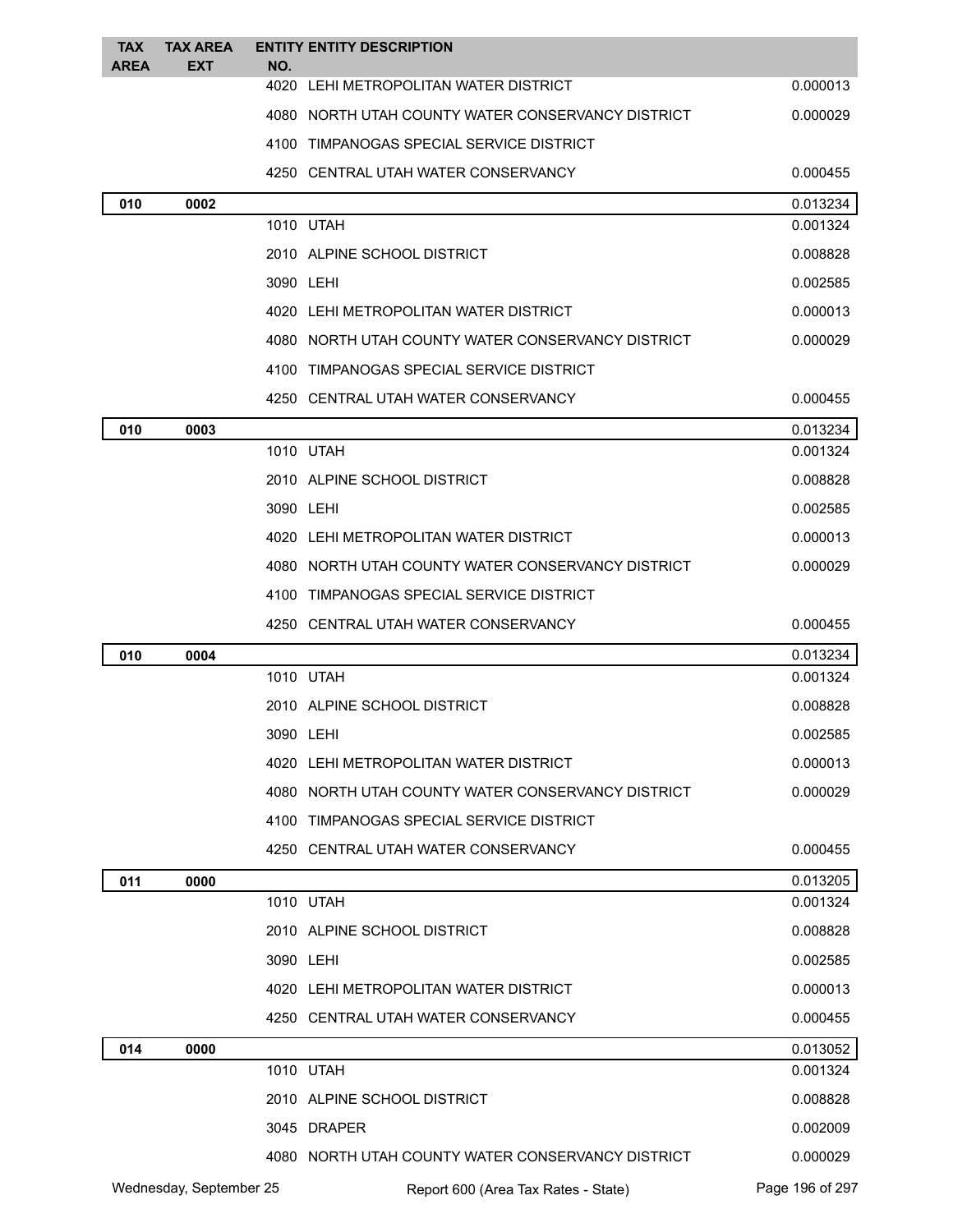| <b>TAX</b><br><b>AREA</b> | <b>TAX AREA</b><br><b>EXT</b> | NO. | <b>ENTITY ENTITY DESCRIPTION</b>                  |          |
|---------------------------|-------------------------------|-----|---------------------------------------------------|----------|
|                           |                               |     | 4250 CENTRAL UTAH WATER CONSERVANCY               | 0.000455 |
|                           |                               |     | 4320 SOUTH VALLEY SEWER DISTRICT                  | 0.000407 |
| 017                       | 0000                          |     |                                                   | 0.012645 |
|                           |                               |     | 1010 UTAH                                         | 0.001324 |
|                           |                               |     | 2010 ALPINE SCHOOL DISTRICT                       | 0.008828 |
|                           |                               |     | 3045 DRAPER                                       | 0.002009 |
|                           |                               |     | 4080 NORTH UTAH COUNTY WATER CONSERVANCY DISTRICT | 0.000029 |
|                           |                               |     | 4250 CENTRAL UTAH WATER CONSERVANCY               | 0.000455 |
| 018                       | 0000                          |     |                                                   | 0.016861 |
|                           |                               |     | 1010 UTAH                                         | 0.001324 |
|                           |                               |     | 2010 ALPINE SCHOOL DISTRICT                       | 0.008828 |
|                           |                               |     | 3045 DRAPER                                       | 0.002009 |
|                           |                               |     | 4080 NORTH UTAH COUNTY WATER CONSERVANCY DISTRICT | 0.000029 |
|                           |                               |     | 4100 TIMPANOGAS SPECIAL SERVICE DISTRICT          |          |
|                           |                               |     | 4145 JORDAN VALLEY WATER CONSERVANCY DISTRICT     | 0.000443 |
|                           |                               |     | 4250 CENTRAL UTAH WATER CONSERVANCY               | 0.000455 |
|                           |                               |     | 4305 TRAVERSE RIDGE SPECIAL SERVICE DISTRICT      | 0.003773 |
| 019                       | 0000                          |     |                                                   | 0.017268 |
|                           |                               |     | 1010 UTAH                                         | 0.001324 |
|                           |                               |     | 2010 ALPINE SCHOOL DISTRICT                       | 0.008828 |
|                           |                               |     | 3045 DRAPER                                       | 0.002009 |
|                           |                               |     | 4080 NORTH UTAH COUNTY WATER CONSERVANCY DISTRICT | 0.000029 |
|                           |                               |     | 4145 JORDAN VALLEY WATER CONSERVANCY DISTRICT     | 0.000443 |
|                           |                               |     | 4250 CENTRAL UTAH WATER CONSERVANCY               | 0.000455 |
|                           |                               |     | 4305 TRAVERSE RIDGE SPECIAL SERVICE DISTRICT      | 0.003773 |
|                           |                               |     | 4320 SOUTH VALLEY SEWER DISTRICT                  | 0.000407 |
| 020                       | 0001                          |     |                                                   | 0.013327 |
|                           |                               |     | 1010 UTAH                                         | 0.001324 |
|                           |                               |     | 2010 ALPINE SCHOOL DISTRICT                       | 0.008828 |
|                           |                               |     | 4080 NORTH UTAH COUNTY WATER CONSERVANCY DISTRICT | 0.000029 |
|                           |                               |     | 4090 UTAH COUNTY SERVICE AREA #6                  | 0.001442 |
|                           |                               |     | 4110 UTAH COUNTY SERVICE AREA#7                   | 0.000875 |
|                           |                               |     | 4120 UTAH COUNTY SERVICE AREA #8                  | 0.000374 |
|                           |                               |     | 4250 CENTRAL UTAH WATER CONSERVANCY               | 0.000455 |
|                           |                               |     | 4315 ALPINE COVE WATER SPECIAL SERVICE DISTRICT   |          |
| 020                       | 0002                          |     |                                                   | 0.013327 |
|                           |                               |     | 1010 UTAH                                         | 0.001324 |
|                           |                               |     | 2010 ALPINE SCHOOL DISTRICT                       | 0.008828 |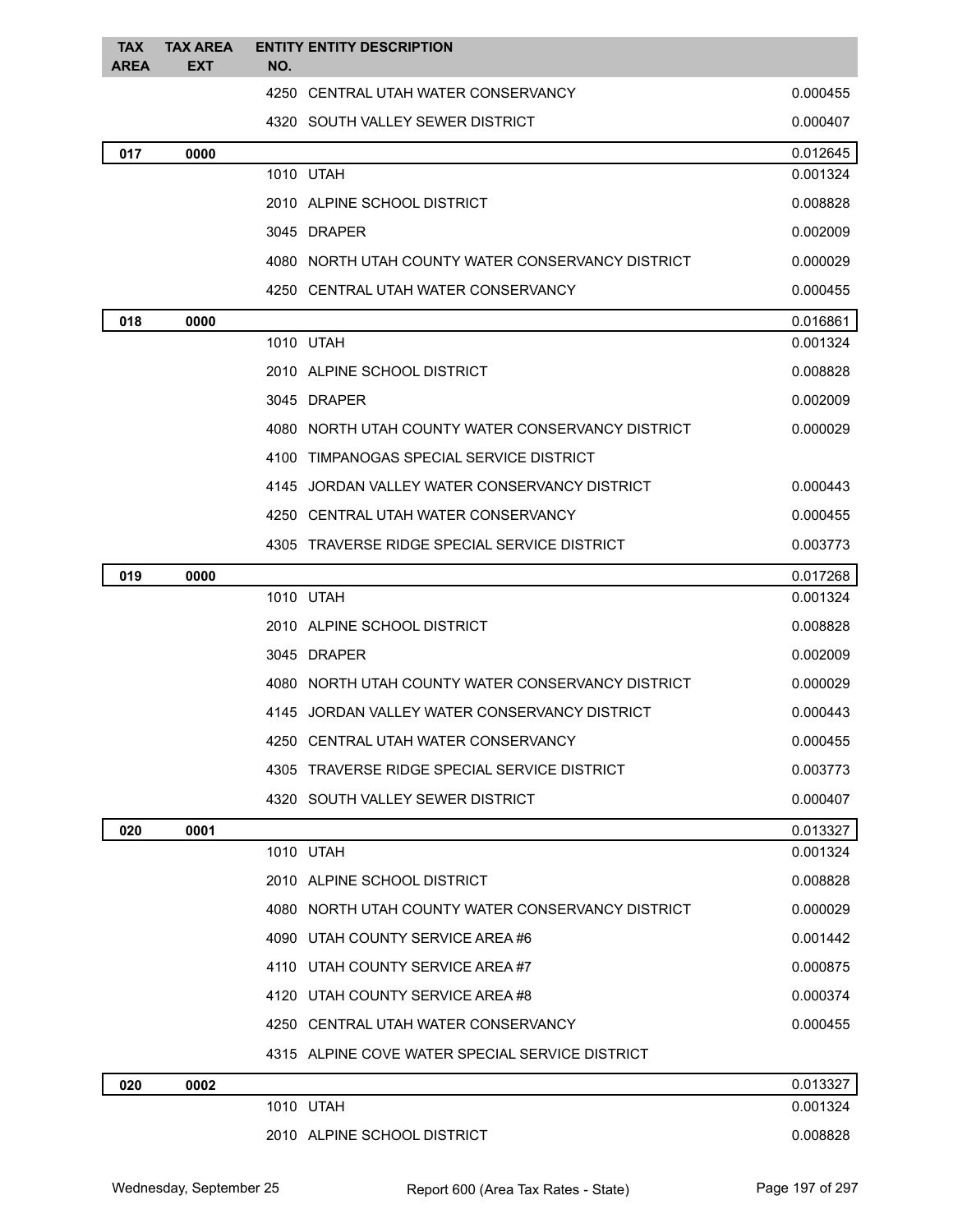| <b>TAX</b>  | <b>TAX AREA</b>         |     | <b>ENTITY ENTITY DESCRIPTION</b>                  |                 |
|-------------|-------------------------|-----|---------------------------------------------------|-----------------|
| <b>AREA</b> | EXT                     | NO. | 4080 NORTH UTAH COUNTY WATER CONSERVANCY DISTRICT | 0.000029        |
|             |                         |     | 4090 UTAH COUNTY SERVICE AREA #6                  | 0.001442        |
|             |                         |     | 4110 UTAH COUNTY SERVICE AREA#7                   | 0.000875        |
|             |                         |     | 4120 UTAH COUNTY SERVICE AREA #8                  | 0.000374        |
|             |                         |     | 4250 CENTRAL UTAH WATER CONSERVANCY               | 0.000455        |
| 020         | 0003                    |     |                                                   | 0.013327        |
|             |                         |     | 1010 UTAH                                         | 0.001324        |
|             |                         |     | 2010 ALPINE SCHOOL DISTRICT                       | 0.008828        |
|             |                         |     | 4080 NORTH UTAH COUNTY WATER CONSERVANCY DISTRICT | 0.000029        |
|             |                         |     | 4090 UTAH COUNTY SERVICE AREA#6                   | 0.001442        |
|             |                         |     | 4110 UTAH COUNTY SERVICE AREA#7                   | 0.000875        |
|             |                         |     | 4120 UTAH COUNTY SERVICE AREA#8                   | 0.000374        |
|             |                         |     | 4250 CENTRAL UTAH WATER CONSERVANCY               | 0.000455        |
| 021         | 0000                    |     |                                                   | 0.013819        |
|             |                         |     | 1010 UTAH                                         | 0.001324        |
|             |                         |     | 2010 ALPINE SCHOOL DISTRICT                       | 0.008828        |
|             |                         |     | 3040 CEDAR HILLS                                  | 0.003183        |
|             |                         |     | 4080 NORTH UTAH COUNTY WATER CONSERVANCY DISTRICT | 0.000029        |
|             |                         |     | 4100 TIMPANOGAS SPECIAL SERVICE DISTRICT          |                 |
|             |                         |     | 4250 CENTRAL UTAH WATER CONSERVANCY               | 0.000455        |
| 021         | 0001                    |     |                                                   | 0.013819        |
|             |                         |     | 1010 UTAH                                         | 0.001324        |
|             |                         |     | 2010 ALPINE SCHOOL DISTRICT                       | 0.008828        |
|             |                         |     | 3040 CEDAR HILLS                                  | 0.003183        |
|             |                         |     | 4080 NORTH UTAH COUNTY WATER CONSERVANCY DISTRICT | 0.000029        |
|             |                         |     | 4250 CENTRAL UTAH WATER CONSERVANCY               | 0.000455        |
| 025         | 0000                    |     |                                                   | 0.012607        |
|             |                         |     | 1010 UTAH                                         | 0.001324        |
|             |                         |     | 2010 ALPINE SCHOOL DISTRICT                       | 0.008828        |
|             |                         |     | 4080 NORTH UTAH COUNTY WATER CONSERVANCY DISTRICT | 0.000029        |
|             |                         |     | 4090 UTAH COUNTY SERVICE AREA #6                  | 0.001442        |
|             |                         |     | 4120 UTAH COUNTY SERVICE AREA #8                  | 0.000374        |
|             |                         |     | 4130 UTAH COUNTY SERVICE AREA #9                  | 0.000155        |
|             |                         |     | 4250 CENTRAL UTAH WATER CONSERVANCY               | 0.000455        |
| 025         | 0001                    |     |                                                   | 0.012607        |
|             |                         |     | 1010 UTAH                                         | 0.001324        |
|             |                         |     | 2010 ALPINE SCHOOL DISTRICT                       | 0.008828        |
|             |                         |     | 4080 NORTH UTAH COUNTY WATER CONSERVANCY DISTRICT | 0.000029        |
|             |                         |     | 4090 UTAH COUNTY SERVICE AREA #6                  | 0.001442        |
|             | Wednesday, September 25 |     | Report 600 (Area Tax Rates - State)               | Page 198 of 297 |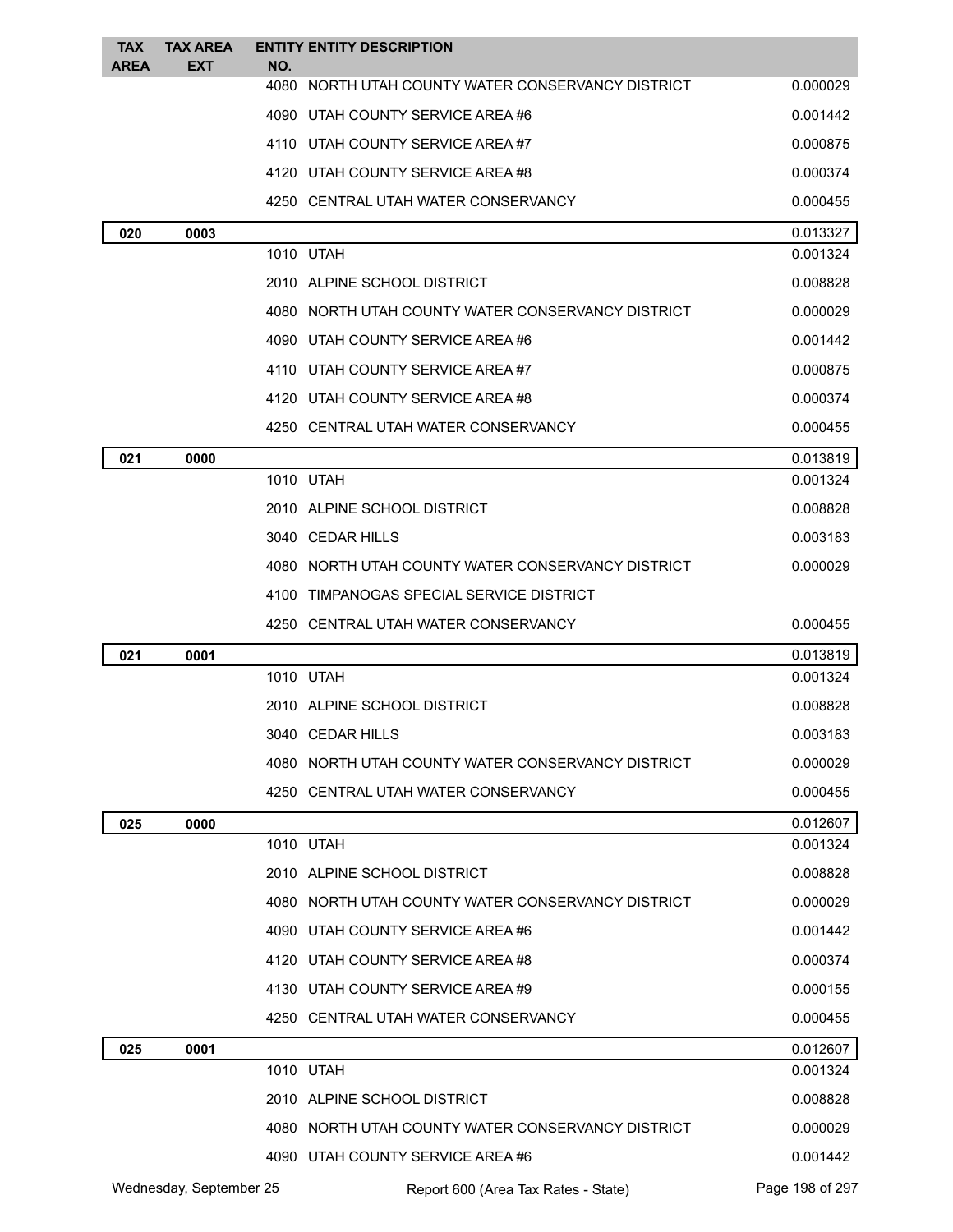| <b>TAX</b><br><b>AREA</b> | <b>TAX AREA</b><br><b>EXT</b> | <b>ENTITY ENTITY DESCRIPTION</b><br>NO. |          |
|---------------------------|-------------------------------|-----------------------------------------|----------|
|                           |                               | 4120 UTAH COUNTY SERVICE AREA #8        | 0.000374 |
|                           |                               | 4130 UTAH COUNTY SERVICE AREA #9        | 0.000155 |
|                           |                               | 4250 CENTRAL UTAH WATER CONSERVANCY     | 0.000455 |
| 030                       | 0001                          |                                         | 0.013298 |
|                           |                               | 1010 UTAH                               | 0.001324 |
|                           |                               | 2010 ALPINE SCHOOL DISTRICT             | 0.008828 |
|                           |                               | 4090 UTAH COUNTY SERVICE AREA #6        | 0.001442 |
|                           |                               | 4110 UTAH COUNTY SERVICE AREA#7         | 0.000875 |
|                           |                               | 4120 UTAH COUNTY SERVICE AREA #8        | 0.000374 |
|                           |                               | 4250 CENTRAL UTAH WATER CONSERVANCY     | 0.000455 |
| 030                       | 0002                          |                                         | 0.013298 |
|                           |                               | 1010 UTAH                               | 0.001324 |
|                           |                               | 2010 ALPINE SCHOOL DISTRICT             | 0.008828 |
|                           |                               | 4090 UTAH COUNTY SERVICE AREA#6         | 0.001442 |
|                           |                               | 4110 UTAH COUNTY SERVICE AREA#7         | 0.000875 |
|                           |                               | 4120 UTAH COUNTY SERVICE AREA #8        | 0.000374 |
|                           |                               | 4250 CENTRAL UTAH WATER CONSERVANCY     | 0.000455 |
| 034                       | 0000                          |                                         | 0.011059 |
|                           |                               | 1010 UTAH                               | 0.001324 |
|                           |                               | 2020 PROVO CITY SCHOOL DISTRICT         | 0.007319 |
|                           |                               | 3120 OREM                               | 0.001921 |
|                           |                               | 4040 OREM METROPOLITAN WATER DISTRICT   | 0.000040 |
|                           |                               | 4250 CENTRAL UTAH WATER CONSERVANCY     | 0.000455 |
| 035                       | 0001                          |                                         | 0.012578 |
|                           |                               | 1010 UTAH                               | 0.001324 |
|                           |                               | 2010 ALPINE SCHOOL DISTRICT             | 0.008828 |
|                           |                               | 4090 UTAH COUNTY SERVICE AREA #6        | 0.001442 |
|                           |                               | 4120 UTAH COUNTY SERVICE AREA #8        | 0.000374 |
|                           |                               | 4130 UTAH COUNTY SERVICE AREA#9         | 0.000155 |
|                           |                               | 4250 CENTRAL UTAH WATER CONSERVANCY     | 0.000455 |
| 035                       | 0002                          |                                         | 0.012578 |
|                           |                               | 1010 UTAH                               | 0.001324 |
|                           |                               | 2010 ALPINE SCHOOL DISTRICT             | 0.008828 |
|                           |                               | 4090 UTAH COUNTY SERVICE AREA #6        | 0.001442 |
|                           |                               | 4120 UTAH COUNTY SERVICE AREA#8         | 0.000374 |
|                           |                               | 4130 UTAH COUNTY SERVICE AREA #9        | 0.000155 |
|                           |                               | 4250 CENTRAL UTAH WATER CONSERVANCY     | 0.000455 |
| 035                       | 0003                          |                                         | 0.013453 |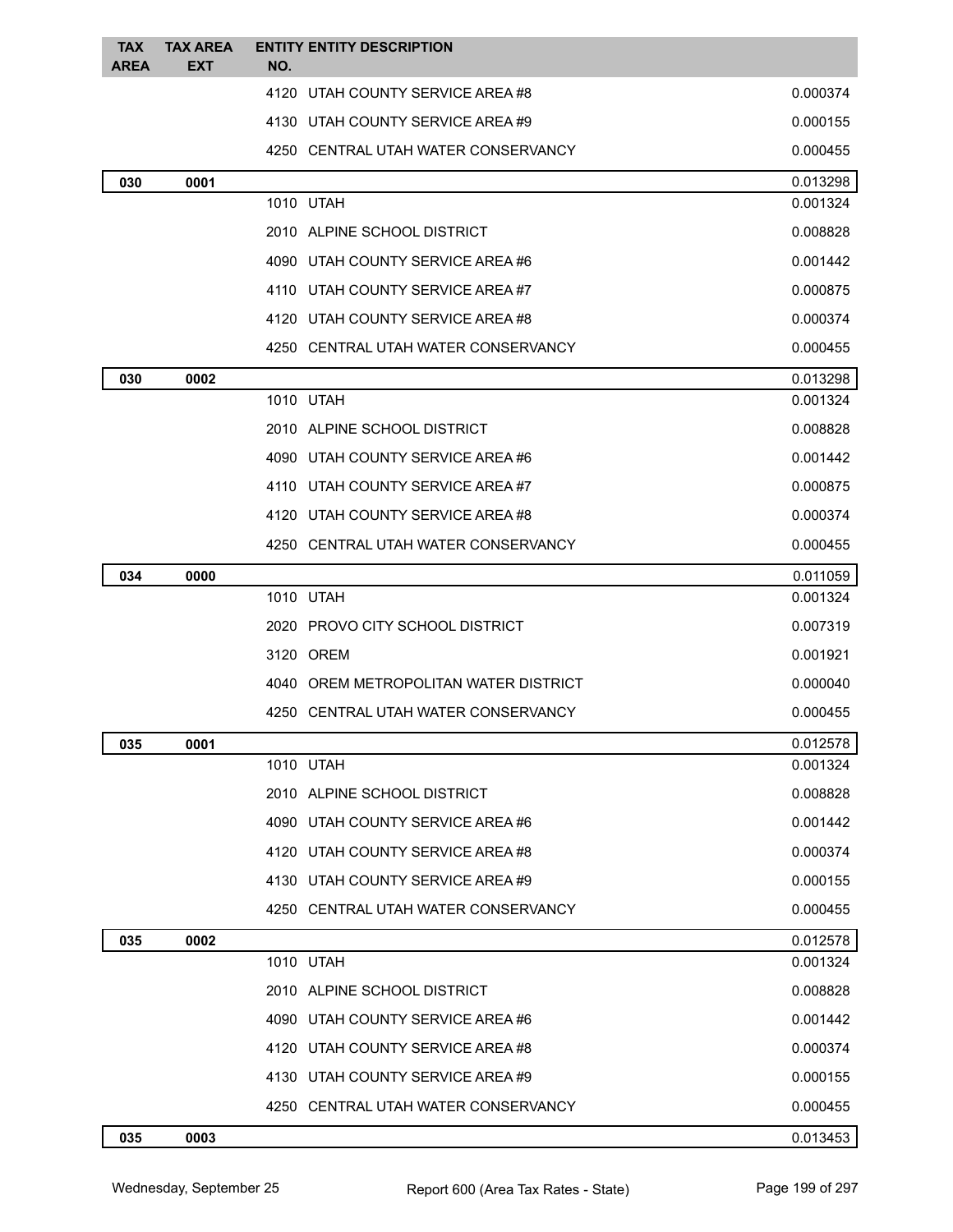| <b>TAX</b>  | <b>TAX AREA</b> | <b>ENTITY ENTITY DESCRIPTION</b>         |                      |
|-------------|-----------------|------------------------------------------|----------------------|
| <b>AREA</b> | <b>EXT</b>      | NO.<br>1010 UTAH                         | 0.001324             |
|             |                 |                                          |                      |
|             |                 | 2010 ALPINE SCHOOL DISTRICT              | 0.008828             |
|             |                 | 4090 UTAH COUNTY SERVICE AREA #6         | 0.001442             |
|             |                 | 4110 UTAH COUNTY SERVICE AREA #7         | 0.000875             |
|             |                 | 4120 UTAH COUNTY SERVICE AREA #8         | 0.000374             |
|             |                 | 4130 UTAH COUNTY SERVICE AREA #9         | 0.000155             |
|             |                 | 4250 CENTRAL UTAH WATER CONSERVANCY      | 0.000455             |
| 038         | 0000            |                                          | 0.012275             |
|             |                 | 1010 UTAH                                | 0.001324             |
|             |                 | 2010 ALPINE SCHOOL DISTRICT              | 0.008828             |
|             |                 | 3047 EAGLE MOUNTAIN                      | 0.001668             |
|             |                 | 4100 TIMPANOGAS SPECIAL SERVICE DISTRICT |                      |
|             |                 | 4250 CENTRAL UTAH WATER CONSERVANCY      | 0.000455             |
| 038         | 0001            |                                          | 0.012275             |
|             |                 | 1010 UTAH                                | 0.001324             |
|             |                 | 2010 ALPINE SCHOOL DISTRICT              | 0.008828             |
|             |                 | 3047 EAGLE MOUNTAIN                      | 0.001668             |
|             |                 | 4250 CENTRAL UTAH WATER CONSERVANCY      | 0.000455             |
| 038         | 0002            |                                          | 0.012275             |
|             |                 | 1010 UTAH                                | 0.001324             |
|             |                 | 2010 ALPINE SCHOOL DISTRICT              | 0.008828             |
|             |                 | 3047 EAGLE MOUNTAIN                      | 0.001668             |
|             |                 | 4150 WHITE HILLS SPECIAL DISTRICT        |                      |
|             |                 | 4250 CENTRAL UTAH WATER CONSERVANCY      | 0.000455             |
| 038         | 0003            |                                          | 0.012275             |
|             |                 | 1010 UTAH                                | 0.001324             |
|             |                 | 2010 ALPINE SCHOOL DISTRICT              | 0.008828             |
|             |                 | 3047 EAGLE MOUNTAIN                      | 0.001668             |
|             |                 | 4250 CENTRAL UTAH WATER CONSERVANCY      | 0.000455             |
| 038         | 0004            |                                          | 0.012275             |
|             |                 | 1010 UTAH                                | 0.001324             |
|             |                 | 2010 ALPINE SCHOOL DISTRICT              | 0.008828             |
|             |                 | 3047 EAGLE MOUNTAIN                      | 0.001668             |
|             |                 | 4100 TIMPANOGAS SPECIAL SERVICE DISTRICT |                      |
|             |                 | 4250 CENTRAL UTAH WATER CONSERVANCY      | 0.000455             |
|             |                 |                                          |                      |
| 039         | 0000            | 1010 UTAH                                | 0.013661<br>0.001324 |
|             |                 |                                          |                      |
|             |                 | 2010 ALPINE SCHOOL DISTRICT              | 0.008828             |
|             |                 | 3075 SARATOGA SPRINGS                    | 0.003054             |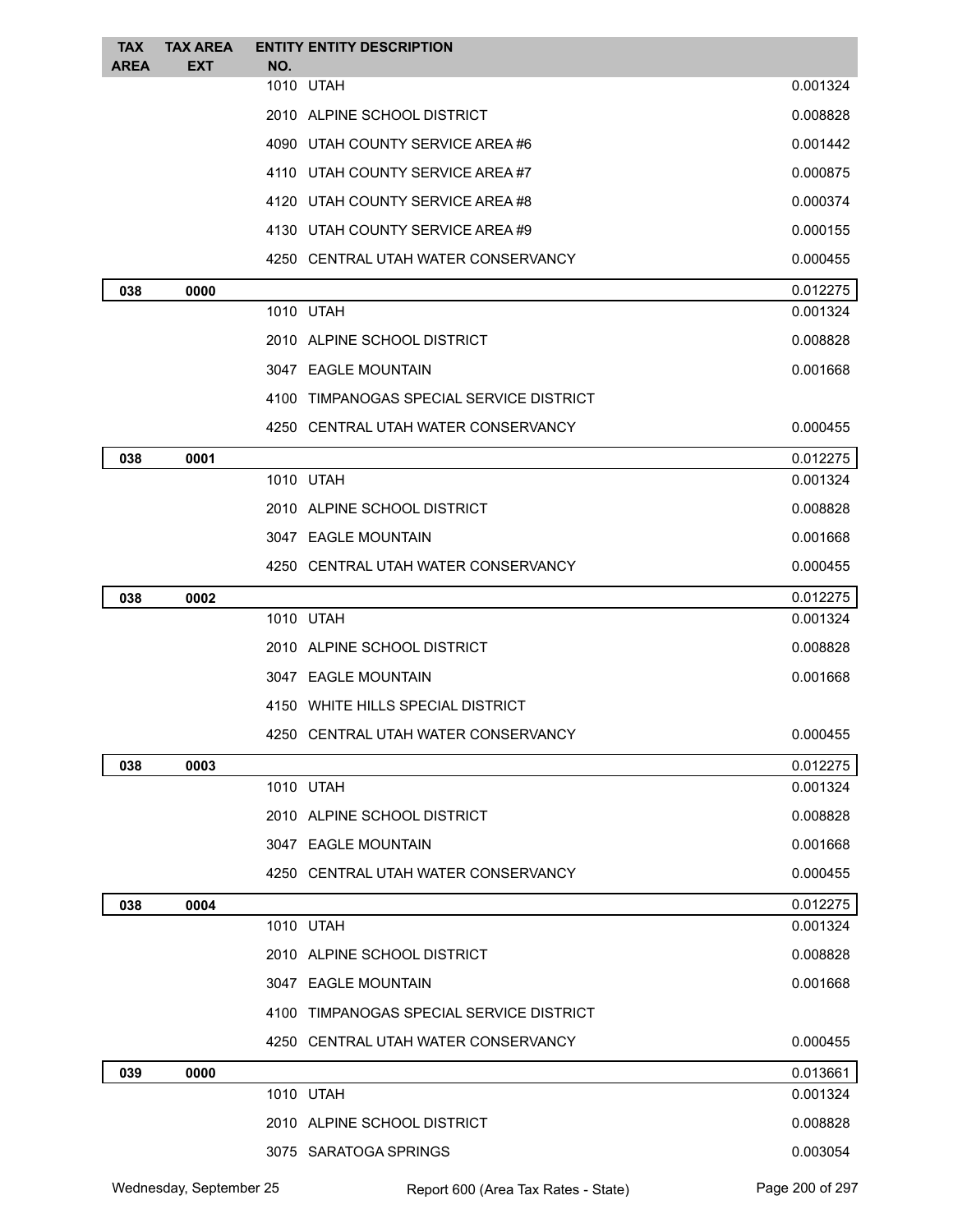| <b>TAX</b><br><b>AREA</b> | <b>TAX AREA</b><br><b>EXT</b> | NO. | <b>ENTITY ENTITY DESCRIPTION</b>                  |          |
|---------------------------|-------------------------------|-----|---------------------------------------------------|----------|
|                           |                               |     | 4250 CENTRAL UTAH WATER CONSERVANCY               | 0.000455 |
| 040                       | 0000                          |     |                                                   | 0.012552 |
|                           |                               |     | 1010 UTAH                                         | 0.001324 |
|                           |                               |     | 2010 ALPINE SCHOOL DISTRICT                       | 0.008828 |
|                           |                               |     | 3010 ALPINE                                       | 0.001916 |
|                           |                               |     | 4080 NORTH UTAH COUNTY WATER CONSERVANCY DISTRICT | 0.000029 |
|                           |                               |     | 4100 TIMPANOGAS SPECIAL SERVICE DISTRICT          |          |
|                           |                               |     | 4250 CENTRAL UTAH WATER CONSERVANCY               | 0.000455 |
| 040                       | 0001                          |     |                                                   | 0.012552 |
|                           |                               |     | 1010 UTAH                                         | 0.001324 |
|                           |                               |     | 2010 ALPINE SCHOOL DISTRICT                       | 0.008828 |
|                           |                               |     | 3010 ALPINE                                       | 0.001916 |
|                           |                               |     | 4080 NORTH UTAH COUNTY WATER CONSERVANCY DISTRICT | 0.000029 |
|                           |                               |     | 4250 CENTRAL UTAH WATER CONSERVANCY               | 0.000455 |
| 042                       | 0000                          |     |                                                   | 0.013690 |
|                           |                               |     | 1010 UTAH                                         | 0.001324 |
|                           |                               |     | 2010 ALPINE SCHOOL DISTRICT                       | 0.008828 |
|                           |                               |     | 3075 SARATOGA SPRINGS                             | 0.003054 |
|                           |                               |     | 4080 NORTH UTAH COUNTY WATER CONSERVANCY DISTRICT | 0.000029 |
|                           |                               |     | 4250 CENTRAL UTAH WATER CONSERVANCY               | 0.000455 |
| 042                       | 0001                          |     |                                                   | 0.013690 |
|                           |                               |     | 1010 UTAH                                         | 0.001324 |
|                           |                               |     | 2010 ALPINE SCHOOL DISTRICT                       | 0.008828 |
|                           |                               |     | 3075 SARATOGA SPRINGS                             | 0.003054 |
|                           |                               |     | 4080 NORTH UTAH COUNTY WATER CONSERVANCY DISTRICT | 0.000029 |
|                           |                               |     | 4100 TIMPANOGAS SPECIAL SERVICE DISTRICT          |          |
|                           |                               |     | 4250 CENTRAL UTAH WATER CONSERVANCY               | 0.000455 |
| 045                       | 0000                          |     |                                                   | 0.012641 |
|                           |                               |     | 1010 UTAH                                         | 0.001324 |
|                           |                               |     | 2010 ALPINE SCHOOL DISTRICT                       | 0.008828 |
|                           |                               |     | 3080 HIGHLAND                                     | 0.002005 |
|                           |                               |     | 4080 NORTH UTAH COUNTY WATER CONSERVANCY DISTRICT | 0.000029 |
|                           |                               |     | 4100 TIMPANOGAS SPECIAL SERVICE DISTRICT          |          |
|                           |                               |     | 4250 CENTRAL UTAH WATER CONSERVANCY               | 0.000455 |
| 045                       | 0001                          |     |                                                   | 0.012641 |
|                           |                               |     | 1010 UTAH                                         | 0.001324 |
|                           |                               |     | 2010 ALPINE SCHOOL DISTRICT                       | 0.008828 |
|                           |                               |     | 3080 HIGHLAND                                     | 0.002005 |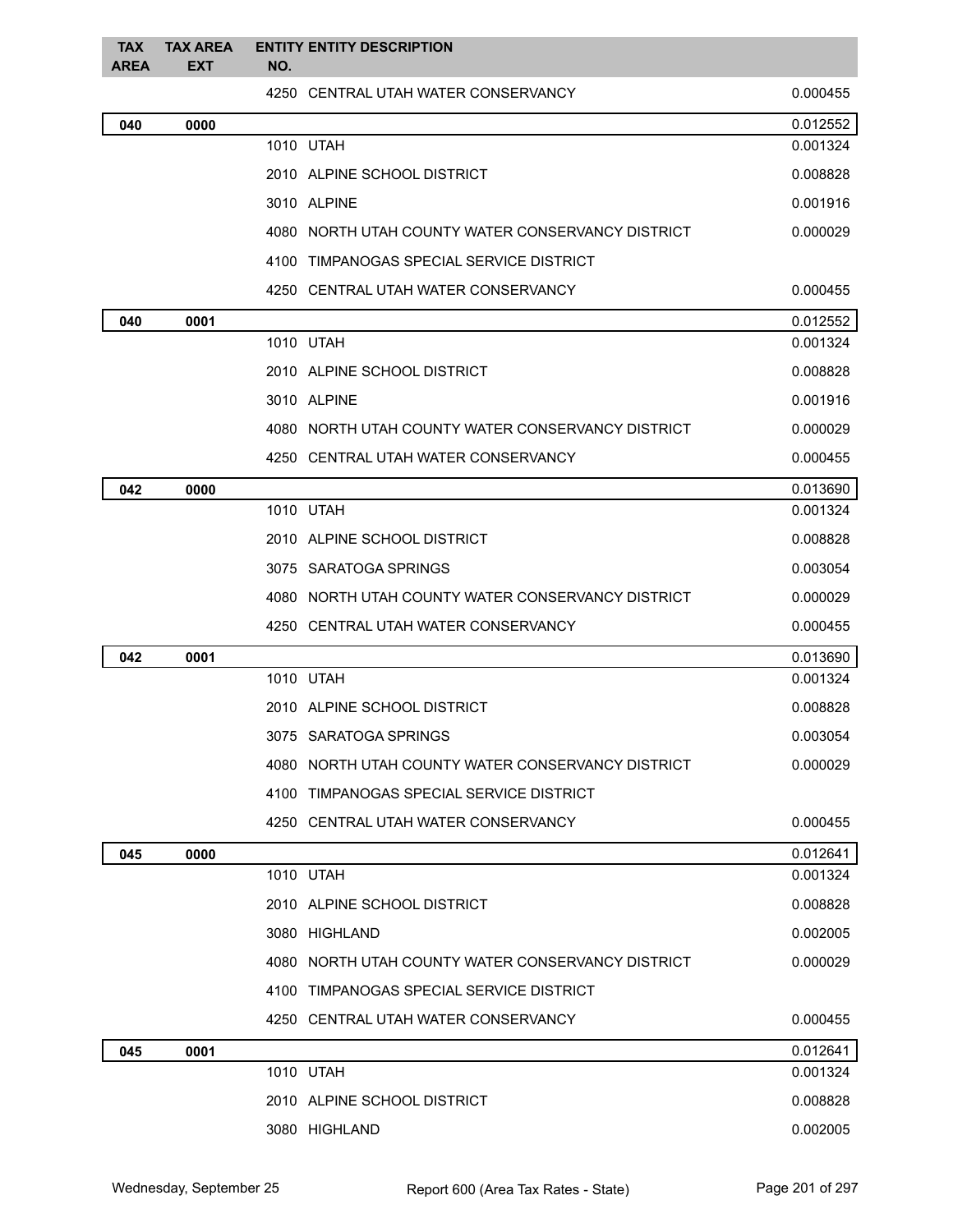| <b>TAX</b><br><b>AREA</b> | <b>TAX AREA</b><br><b>EXT</b> | NO. | <b>ENTITY ENTITY DESCRIPTION</b>                  |          |
|---------------------------|-------------------------------|-----|---------------------------------------------------|----------|
|                           |                               |     | 4080 NORTH UTAH COUNTY WATER CONSERVANCY DISTRICT | 0.000029 |
|                           |                               |     | 4250 CENTRAL UTAH WATER CONSERVANCY               | 0.000455 |
| 046                       | 0000                          |     |                                                   | 0.013048 |
|                           |                               |     | 1010 UTAH                                         | 0.001324 |
|                           |                               |     | 2010 ALPINE SCHOOL DISTRICT                       | 0.008828 |
|                           |                               |     | 3080 HIGHLAND                                     | 0.002005 |
|                           |                               |     | 4080 NORTH UTAH COUNTY WATER CONSERVANCY DISTRICT | 0.000029 |
|                           |                               |     | 4250 CENTRAL UTAH WATER CONSERVANCY               | 0.000455 |
|                           |                               |     | 4320 SOUTH VALLEY SEWER DISTRICT                  | 0.000407 |
| 050                       | 0000                          |     |                                                   | 0.011875 |
|                           |                               |     | 1010 UTAH                                         | 0.001324 |
|                           |                               |     | 2010 ALPINE SCHOOL DISTRICT                       | 0.008828 |
|                           |                               |     | 3030 CEDAR FORT                                   | 0.001268 |
|                           |                               |     | 4250 CENTRAL UTAH WATER CONSERVANCY               | 0.000455 |
| 053                       | 0000                          |     |                                                   | 0.012882 |
|                           |                               |     | 1010 UTAH                                         | 0.001324 |
|                           |                               |     | 2010 ALPINE SCHOOL DISTRICT                       | 0.008828 |
|                           |                               |     | 3047 EAGLE MOUNTAIN                               | 0.001668 |
|                           |                               |     | 4250 CENTRAL UTAH WATER CONSERVANCY               | 0.000455 |
|                           |                               |     | 4380 POLE CANYON BASIC LOCAL DISTRICT             | 0.000607 |
| 053                       | 0001                          |     |                                                   | 0.012882 |
|                           |                               |     | 1010 UTAH                                         | 0.001324 |
|                           |                               |     | 2010 ALPINE SCHOOL DISTRICT                       | 0.008828 |
|                           |                               |     | 3047 EAGLE MOUNTAIN                               | 0.001668 |
|                           |                               |     | 4150 WHITE HILLS SPECIAL DISTRICT                 |          |
|                           |                               |     | 4250 CENTRAL UTAH WATER CONSERVANCY               | 0.000455 |
|                           |                               |     | 4380 POLE CANYON BASIC LOCAL DISTRICT             | 0.000607 |
| 055                       | 0000                          |     |                                                   | 0.012272 |
|                           |                               |     | 1010 UTAH                                         | 0.001324 |
|                           |                               |     | 2010 ALPINE SCHOOL DISTRICT                       | 0.008828 |
|                           |                               |     | 3055 FAIRFIELD                                    | 0.001665 |
|                           |                               |     | 4250 CENTRAL UTAH WATER CONSERVANCY               | 0.000455 |
| 056                       | 0000                          |     |                                                   | 0.012272 |
|                           |                               |     | 1010 UTAH                                         | 0.001324 |
|                           |                               |     | 2010 ALPINE SCHOOL DISTRICT                       | 0.008828 |
|                           |                               |     | 3055 FAIRFIELD                                    | 0.001665 |
|                           |                               |     | 4250 CENTRAL UTAH WATER CONSERVANCY               | 0.000455 |
|                           |                               |     | 4300 FAIRFIELD CEMETERY MAINTENANCE DISTRICT      |          |
|                           |                               |     |                                                   |          |

**0000** 0.013448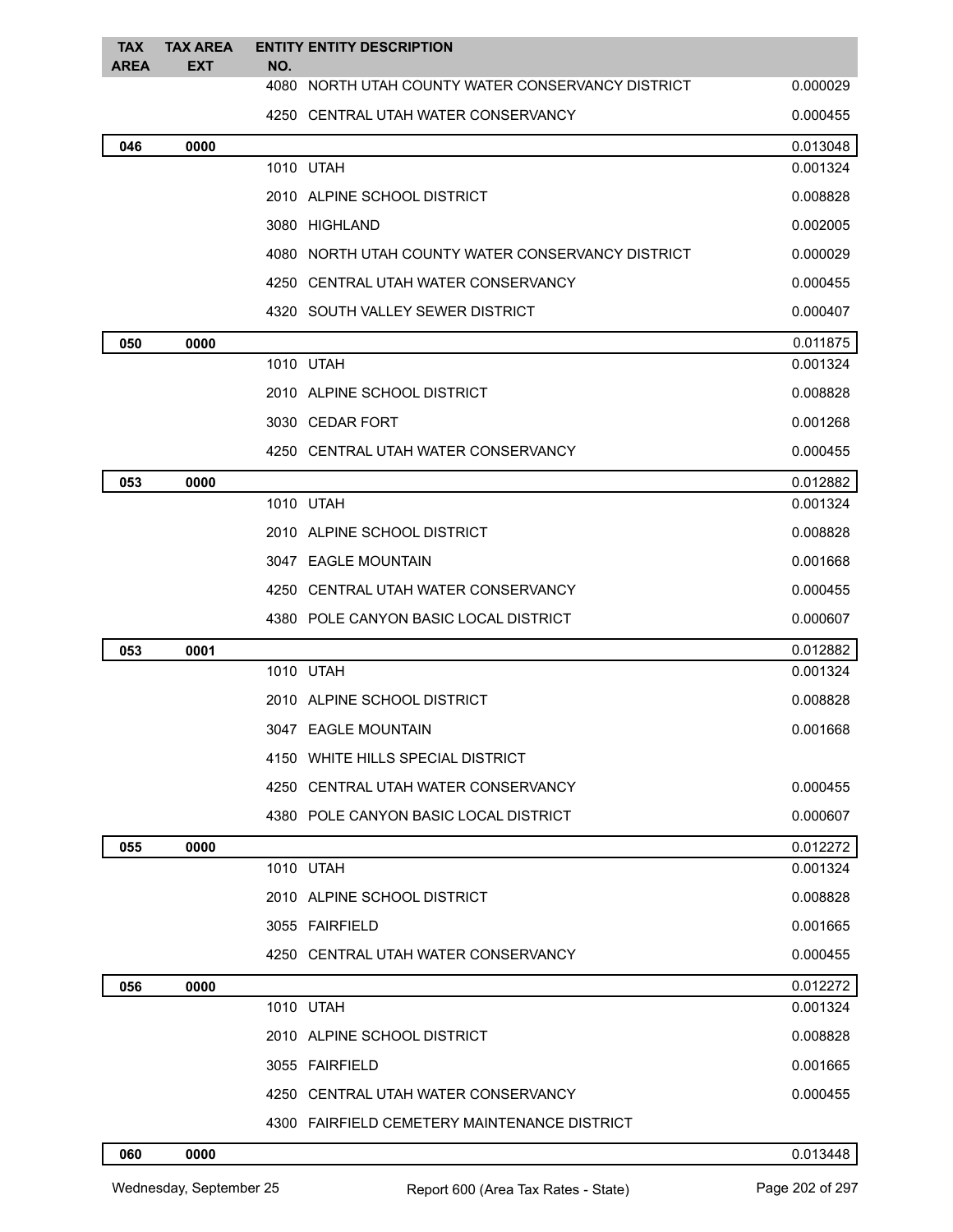| EXT<br>NO.<br>1010 UTAH<br>0.001324<br>2010 ALPINE SCHOOL DISTRICT<br>0.008828<br>3020 AMERICAN FORK<br>0.002812<br>4010 AMERICAN FORK METROPOLITAN WATER DISTRICT<br>4080 NORTH UTAH COUNTY WATER CONSERVANCY DISTRICT<br>0.000029<br>4250 CENTRAL UTAH WATER CONSERVANCY<br>0.000455<br>060<br>0001<br>1010 UTAH<br>0.001324<br>2010 ALPINE SCHOOL DISTRICT<br>0.008828<br>3020 AMERICAN FORK<br>0.002812<br>4010 AMERICAN FORK METROPOLITAN WATER DISTRICT<br>4080 NORTH UTAH COUNTY WATER CONSERVANCY DISTRICT<br>4100 TIMPANOGAS SPECIAL SERVICE DISTRICT<br>4250 CENTRAL UTAH WATER CONSERVANCY<br>0002<br>060<br>1010 UTAH<br>2010 ALPINE SCHOOL DISTRICT<br>3020 AMERICAN FORK<br>4010 AMERICAN FORK METROPOLITAN WATER DISTRICT<br>4080 NORTH UTAH COUNTY WATER CONSERVANCY DISTRICT<br>4100 TIMPANOGAS SPECIAL SERVICE DISTRICT<br>4250 CENTRAL UTAH WATER CONSERVANCY<br>0003<br>060<br>1010 UTAH<br>2010 ALPINE SCHOOL DISTRICT<br>3020 AMERICAN FORK<br>4010 AMERICAN FORK METROPOLITAN WATER DISTRICT<br>4080 NORTH UTAH COUNTY WATER CONSERVANCY DISTRICT<br>4100 TIMPANOGAS SPECIAL SERVICE DISTRICT<br>4250 CENTRAL UTAH WATER CONSERVANCY<br>060<br>0004<br>1010 UTAH<br>2010 ALPINE SCHOOL DISTRICT<br>3020 AMERICAN FORK<br>4010 AMERICAN FORK METROPOLITAN WATER DISTRICT<br>4080 NORTH UTAH COUNTY WATER CONSERVANCY DISTRICT<br>4100 TIMPANOGAS SPECIAL SERVICE DISTRICT<br>4250 CENTRAL UTAH WATER CONSERVANCY | <b>TAX</b>  | <b>TAX AREA</b> | <b>ENTITY ENTITY DESCRIPTION</b> |          |
|----------------------------------------------------------------------------------------------------------------------------------------------------------------------------------------------------------------------------------------------------------------------------------------------------------------------------------------------------------------------------------------------------------------------------------------------------------------------------------------------------------------------------------------------------------------------------------------------------------------------------------------------------------------------------------------------------------------------------------------------------------------------------------------------------------------------------------------------------------------------------------------------------------------------------------------------------------------------------------------------------------------------------------------------------------------------------------------------------------------------------------------------------------------------------------------------------------------------------------------------------------------------------------------------------------------------------------------------------------------------------------------------------------------------------------------|-------------|-----------------|----------------------------------|----------|
|                                                                                                                                                                                                                                                                                                                                                                                                                                                                                                                                                                                                                                                                                                                                                                                                                                                                                                                                                                                                                                                                                                                                                                                                                                                                                                                                                                                                                                        | <b>AREA</b> |                 |                                  |          |
|                                                                                                                                                                                                                                                                                                                                                                                                                                                                                                                                                                                                                                                                                                                                                                                                                                                                                                                                                                                                                                                                                                                                                                                                                                                                                                                                                                                                                                        |             |                 |                                  |          |
|                                                                                                                                                                                                                                                                                                                                                                                                                                                                                                                                                                                                                                                                                                                                                                                                                                                                                                                                                                                                                                                                                                                                                                                                                                                                                                                                                                                                                                        |             |                 |                                  |          |
|                                                                                                                                                                                                                                                                                                                                                                                                                                                                                                                                                                                                                                                                                                                                                                                                                                                                                                                                                                                                                                                                                                                                                                                                                                                                                                                                                                                                                                        |             |                 |                                  |          |
|                                                                                                                                                                                                                                                                                                                                                                                                                                                                                                                                                                                                                                                                                                                                                                                                                                                                                                                                                                                                                                                                                                                                                                                                                                                                                                                                                                                                                                        |             |                 |                                  |          |
|                                                                                                                                                                                                                                                                                                                                                                                                                                                                                                                                                                                                                                                                                                                                                                                                                                                                                                                                                                                                                                                                                                                                                                                                                                                                                                                                                                                                                                        |             |                 |                                  |          |
|                                                                                                                                                                                                                                                                                                                                                                                                                                                                                                                                                                                                                                                                                                                                                                                                                                                                                                                                                                                                                                                                                                                                                                                                                                                                                                                                                                                                                                        |             |                 |                                  |          |
|                                                                                                                                                                                                                                                                                                                                                                                                                                                                                                                                                                                                                                                                                                                                                                                                                                                                                                                                                                                                                                                                                                                                                                                                                                                                                                                                                                                                                                        |             |                 |                                  | 0.013448 |
|                                                                                                                                                                                                                                                                                                                                                                                                                                                                                                                                                                                                                                                                                                                                                                                                                                                                                                                                                                                                                                                                                                                                                                                                                                                                                                                                                                                                                                        |             |                 |                                  |          |
|                                                                                                                                                                                                                                                                                                                                                                                                                                                                                                                                                                                                                                                                                                                                                                                                                                                                                                                                                                                                                                                                                                                                                                                                                                                                                                                                                                                                                                        |             |                 |                                  |          |
|                                                                                                                                                                                                                                                                                                                                                                                                                                                                                                                                                                                                                                                                                                                                                                                                                                                                                                                                                                                                                                                                                                                                                                                                                                                                                                                                                                                                                                        |             |                 |                                  |          |
|                                                                                                                                                                                                                                                                                                                                                                                                                                                                                                                                                                                                                                                                                                                                                                                                                                                                                                                                                                                                                                                                                                                                                                                                                                                                                                                                                                                                                                        |             |                 |                                  |          |
|                                                                                                                                                                                                                                                                                                                                                                                                                                                                                                                                                                                                                                                                                                                                                                                                                                                                                                                                                                                                                                                                                                                                                                                                                                                                                                                                                                                                                                        |             |                 |                                  | 0.000029 |
|                                                                                                                                                                                                                                                                                                                                                                                                                                                                                                                                                                                                                                                                                                                                                                                                                                                                                                                                                                                                                                                                                                                                                                                                                                                                                                                                                                                                                                        |             |                 |                                  |          |
|                                                                                                                                                                                                                                                                                                                                                                                                                                                                                                                                                                                                                                                                                                                                                                                                                                                                                                                                                                                                                                                                                                                                                                                                                                                                                                                                                                                                                                        |             |                 |                                  | 0.000455 |
|                                                                                                                                                                                                                                                                                                                                                                                                                                                                                                                                                                                                                                                                                                                                                                                                                                                                                                                                                                                                                                                                                                                                                                                                                                                                                                                                                                                                                                        |             |                 |                                  | 0.013448 |
|                                                                                                                                                                                                                                                                                                                                                                                                                                                                                                                                                                                                                                                                                                                                                                                                                                                                                                                                                                                                                                                                                                                                                                                                                                                                                                                                                                                                                                        |             |                 |                                  | 0.001324 |
|                                                                                                                                                                                                                                                                                                                                                                                                                                                                                                                                                                                                                                                                                                                                                                                                                                                                                                                                                                                                                                                                                                                                                                                                                                                                                                                                                                                                                                        |             |                 |                                  | 0.008828 |
|                                                                                                                                                                                                                                                                                                                                                                                                                                                                                                                                                                                                                                                                                                                                                                                                                                                                                                                                                                                                                                                                                                                                                                                                                                                                                                                                                                                                                                        |             |                 |                                  | 0.002812 |
|                                                                                                                                                                                                                                                                                                                                                                                                                                                                                                                                                                                                                                                                                                                                                                                                                                                                                                                                                                                                                                                                                                                                                                                                                                                                                                                                                                                                                                        |             |                 |                                  |          |
|                                                                                                                                                                                                                                                                                                                                                                                                                                                                                                                                                                                                                                                                                                                                                                                                                                                                                                                                                                                                                                                                                                                                                                                                                                                                                                                                                                                                                                        |             |                 |                                  | 0.000029 |
|                                                                                                                                                                                                                                                                                                                                                                                                                                                                                                                                                                                                                                                                                                                                                                                                                                                                                                                                                                                                                                                                                                                                                                                                                                                                                                                                                                                                                                        |             |                 |                                  |          |
|                                                                                                                                                                                                                                                                                                                                                                                                                                                                                                                                                                                                                                                                                                                                                                                                                                                                                                                                                                                                                                                                                                                                                                                                                                                                                                                                                                                                                                        |             |                 |                                  | 0.000455 |
|                                                                                                                                                                                                                                                                                                                                                                                                                                                                                                                                                                                                                                                                                                                                                                                                                                                                                                                                                                                                                                                                                                                                                                                                                                                                                                                                                                                                                                        |             |                 |                                  | 0.013448 |
|                                                                                                                                                                                                                                                                                                                                                                                                                                                                                                                                                                                                                                                                                                                                                                                                                                                                                                                                                                                                                                                                                                                                                                                                                                                                                                                                                                                                                                        |             |                 |                                  | 0.001324 |
|                                                                                                                                                                                                                                                                                                                                                                                                                                                                                                                                                                                                                                                                                                                                                                                                                                                                                                                                                                                                                                                                                                                                                                                                                                                                                                                                                                                                                                        |             |                 |                                  | 0.008828 |
|                                                                                                                                                                                                                                                                                                                                                                                                                                                                                                                                                                                                                                                                                                                                                                                                                                                                                                                                                                                                                                                                                                                                                                                                                                                                                                                                                                                                                                        |             |                 |                                  | 0.002812 |
|                                                                                                                                                                                                                                                                                                                                                                                                                                                                                                                                                                                                                                                                                                                                                                                                                                                                                                                                                                                                                                                                                                                                                                                                                                                                                                                                                                                                                                        |             |                 |                                  |          |
|                                                                                                                                                                                                                                                                                                                                                                                                                                                                                                                                                                                                                                                                                                                                                                                                                                                                                                                                                                                                                                                                                                                                                                                                                                                                                                                                                                                                                                        |             |                 |                                  | 0.000029 |
|                                                                                                                                                                                                                                                                                                                                                                                                                                                                                                                                                                                                                                                                                                                                                                                                                                                                                                                                                                                                                                                                                                                                                                                                                                                                                                                                                                                                                                        |             |                 |                                  |          |
|                                                                                                                                                                                                                                                                                                                                                                                                                                                                                                                                                                                                                                                                                                                                                                                                                                                                                                                                                                                                                                                                                                                                                                                                                                                                                                                                                                                                                                        |             |                 |                                  | 0.000455 |
|                                                                                                                                                                                                                                                                                                                                                                                                                                                                                                                                                                                                                                                                                                                                                                                                                                                                                                                                                                                                                                                                                                                                                                                                                                                                                                                                                                                                                                        |             |                 |                                  | 0.013448 |
|                                                                                                                                                                                                                                                                                                                                                                                                                                                                                                                                                                                                                                                                                                                                                                                                                                                                                                                                                                                                                                                                                                                                                                                                                                                                                                                                                                                                                                        |             |                 |                                  | 0.001324 |
|                                                                                                                                                                                                                                                                                                                                                                                                                                                                                                                                                                                                                                                                                                                                                                                                                                                                                                                                                                                                                                                                                                                                                                                                                                                                                                                                                                                                                                        |             |                 |                                  | 0.008828 |
|                                                                                                                                                                                                                                                                                                                                                                                                                                                                                                                                                                                                                                                                                                                                                                                                                                                                                                                                                                                                                                                                                                                                                                                                                                                                                                                                                                                                                                        |             |                 |                                  | 0.002812 |
|                                                                                                                                                                                                                                                                                                                                                                                                                                                                                                                                                                                                                                                                                                                                                                                                                                                                                                                                                                                                                                                                                                                                                                                                                                                                                                                                                                                                                                        |             |                 |                                  |          |
|                                                                                                                                                                                                                                                                                                                                                                                                                                                                                                                                                                                                                                                                                                                                                                                                                                                                                                                                                                                                                                                                                                                                                                                                                                                                                                                                                                                                                                        |             |                 |                                  | 0.000029 |
|                                                                                                                                                                                                                                                                                                                                                                                                                                                                                                                                                                                                                                                                                                                                                                                                                                                                                                                                                                                                                                                                                                                                                                                                                                                                                                                                                                                                                                        |             |                 |                                  |          |
|                                                                                                                                                                                                                                                                                                                                                                                                                                                                                                                                                                                                                                                                                                                                                                                                                                                                                                                                                                                                                                                                                                                                                                                                                                                                                                                                                                                                                                        |             |                 |                                  | 0.000455 |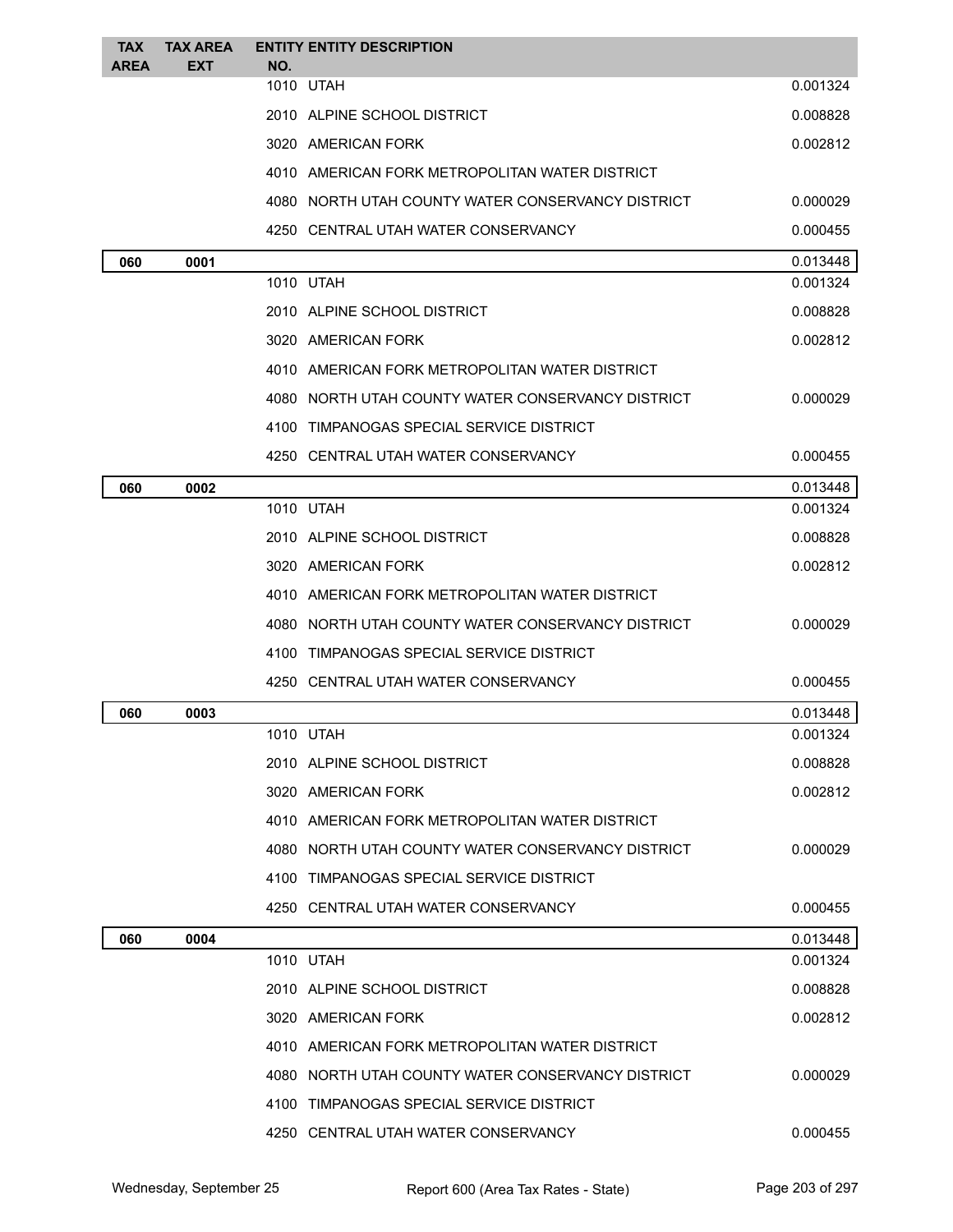| <b>TAX</b>         | <b>TAX AREA</b>    | <b>ENTITY ENTITY DESCRIPTION</b>                  |          |
|--------------------|--------------------|---------------------------------------------------|----------|
| <b>AREA</b><br>060 | <b>EXT</b><br>0005 | NO.                                               | 0.013448 |
|                    |                    | 1010 UTAH                                         | 0.001324 |
|                    |                    | 2010 ALPINE SCHOOL DISTRICT                       | 0.008828 |
|                    |                    | 3020 AMERICAN FORK                                | 0.002812 |
|                    |                    | 4010 AMERICAN FORK METROPOLITAN WATER DISTRICT    |          |
|                    |                    | 4080 NORTH UTAH COUNTY WATER CONSERVANCY DISTRICT | 0.000029 |
|                    |                    | 4100 TIMPANOGAS SPECIAL SERVICE DISTRICT          |          |
|                    |                    | 4250 CENTRAL UTAH WATER CONSERVANCY               | 0.000455 |
| 070                | 0000               |                                                   | 0.012951 |
|                    |                    | 1010 UTAH                                         | 0.001324 |
|                    |                    | 2010 ALPINE SCHOOL DISTRICT                       | 0.008828 |
|                    |                    | 3140 PLEASANT GROVE                               | 0.002315 |
|                    |                    | 4080 NORTH UTAH COUNTY WATER CONSERVANCY DISTRICT | 0.000029 |
|                    |                    | 4100 TIMPANOGAS SPECIAL SERVICE DISTRICT          |          |
|                    |                    | 4250 CENTRAL UTAH WATER CONSERVANCY               | 0.000455 |
| 070                | 0003               |                                                   | 0.012951 |
|                    |                    | 1010 UTAH                                         | 0.001324 |
|                    |                    | 2010 ALPINE SCHOOL DISTRICT                       | 0.008828 |
|                    |                    | 3140 PLEASANT GROVE                               | 0.002315 |
|                    |                    | 4080 NORTH UTAH COUNTY WATER CONSERVANCY DISTRICT | 0.000029 |
|                    |                    | 4100 TIMPANOGAS SPECIAL SERVICE DISTRICT          |          |
|                    |                    | 4250 CENTRAL UTAH WATER CONSERVANCY               | 0.000455 |
| 071                | 0000               |                                                   | 0.012922 |
|                    |                    | 1010 UTAH                                         | 0.001324 |
|                    |                    | 2010 ALPINE SCHOOL DISTRICT                       | 0.008828 |
|                    |                    | 3140 PLEASANT GROVE                               | 0.002315 |
|                    |                    | 4100 TIMPANOGAS SPECIAL SERVICE DISTRICT          |          |
|                    |                    | 4250 CENTRAL UTAH WATER CONSERVANCY               | 0.000455 |
| 080                | 0000               |                                                   | 0.012714 |
|                    |                    | 1010 UTAH                                         | 0.001324 |
|                    |                    | 2010 ALPINE SCHOOL DISTRICT                       | 0.008828 |
|                    |                    | 3100 LINDON                                       | 0.002107 |
|                    |                    | 4030 LINDON METROPOLITAN WATER DISTRICT           |          |
|                    |                    | 4250 CENTRAL UTAH WATER CONSERVANCY               | 0.000455 |
| 080                | 0003               |                                                   | 0.012714 |
|                    |                    | 1010 UTAH                                         | 0.001324 |
|                    |                    | 2010 ALPINE SCHOOL DISTRICT                       | 0.008828 |
|                    |                    | 3100 LINDON                                       | 0.002107 |
|                    |                    | 4030 LINDON METROPOLITAN WATER DISTRICT           |          |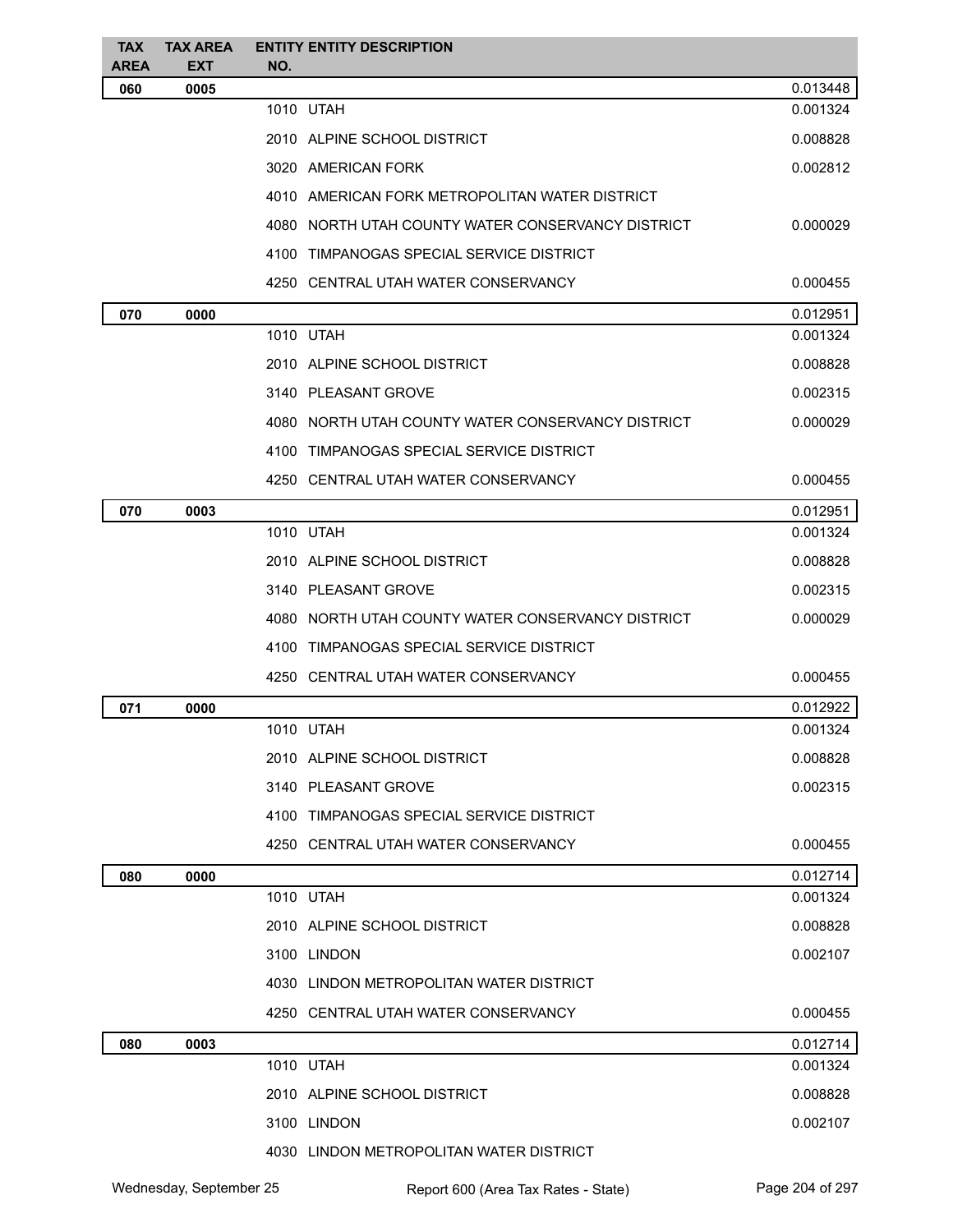| <b>TAX</b><br><b>AREA</b> | <b>TAX AREA</b><br><b>EXT</b> | <b>ENTITY ENTITY DESCRIPTION</b><br>NO.           |          |
|---------------------------|-------------------------------|---------------------------------------------------|----------|
|                           |                               | 4250 CENTRAL UTAH WATER CONSERVANCY               | 0.000455 |
| 080                       | 0004                          |                                                   | 0.012714 |
|                           |                               | 1010 UTAH                                         | 0.001324 |
|                           |                               | 2010 ALPINE SCHOOL DISTRICT                       | 0.008828 |
|                           |                               | 3100 LINDON                                       | 0.002107 |
|                           |                               | 4030 LINDON METROPOLITAN WATER DISTRICT           |          |
|                           |                               | 4250 CENTRAL UTAH WATER CONSERVANCY               | 0.000455 |
| 085                       | 0000                          |                                                   | 0.012743 |
|                           |                               | 1010 UTAH                                         | 0.001324 |
|                           |                               | 2010 ALPINE SCHOOL DISTRICT                       | 0.008828 |
|                           |                               | 3100 LINDON                                       | 0.002107 |
|                           |                               | 4030 LINDON METROPOLITAN WATER DISTRICT           |          |
|                           |                               | 4080 NORTH UTAH COUNTY WATER CONSERVANCY DISTRICT | 0.000029 |
|                           |                               | 4250 CENTRAL UTAH WATER CONSERVANCY               | 0.000455 |
| 090                       | 0000                          |                                                   | 0.012568 |
|                           |                               | 1010 UTAH                                         | 0.001324 |
|                           |                               | 2010 ALPINE SCHOOL DISTRICT                       | 0.008828 |
|                           |                               | 3120 OREM                                         | 0.001921 |
|                           |                               | 4040 OREM METROPOLITAN WATER DISTRICT             | 0.000040 |
|                           |                               | 4250 CENTRAL UTAH WATER CONSERVANCY               | 0.000455 |
| 090                       | 0001                          |                                                   | 0.012568 |
|                           |                               | 1010 UTAH                                         | 0.001324 |
|                           |                               | 2010 ALPINE SCHOOL DISTRICT                       | 0.008828 |
|                           |                               | 3120 OREM                                         | 0.001921 |
|                           |                               | 4040 OREM METROPOLITAN WATER DISTRICT             | 0.000040 |
|                           |                               | 4250 CENTRAL UTAH WATER CONSERVANCY               | 0.000455 |
| 090                       | 0002                          |                                                   | 0.012568 |
|                           |                               | 1010 UTAH                                         | 0.001324 |
|                           |                               | 2010 ALPINE SCHOOL DISTRICT                       | 0.008828 |
|                           |                               | 3120 OREM                                         | 0.001921 |
|                           |                               | 4040 OREM METROPOLITAN WATER DISTRICT             | 0.000040 |
|                           |                               | 4250 CENTRAL UTAH WATER CONSERVANCY               | 0.000455 |
| 090                       | 0003                          |                                                   | 0.012568 |
|                           |                               | 1010 UTAH                                         | 0.001324 |
|                           |                               | 2010 ALPINE SCHOOL DISTRICT                       | 0.008828 |
|                           |                               | 3120 OREM                                         | 0.001921 |
|                           |                               | 4040 OREM METROPOLITAN WATER DISTRICT             | 0.000040 |
|                           |                               | 4250 CENTRAL UTAH WATER CONSERVANCY               | 0.000455 |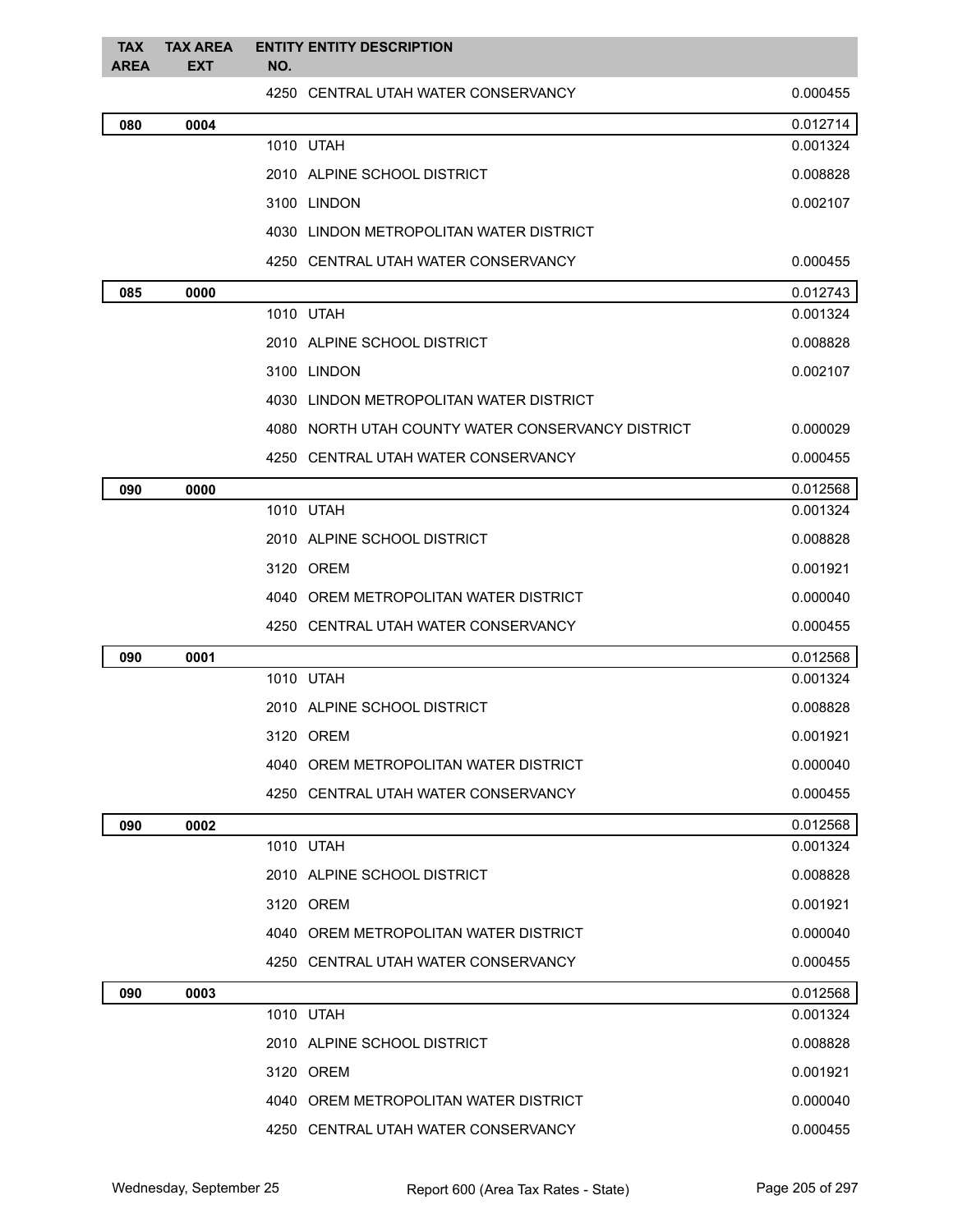| <b>TAX</b><br><b>AREA</b> | <b>TAX AREA</b><br><b>EXT</b> | <b>ENTITY ENTITY DESCRIPTION</b><br>NO.  |          |
|---------------------------|-------------------------------|------------------------------------------|----------|
| 090                       | 0004                          |                                          | 0.012568 |
|                           |                               | 1010 UTAH                                | 0.001324 |
|                           |                               | 2010 ALPINE SCHOOL DISTRICT              | 0.008828 |
|                           |                               | 3120 OREM                                | 0.001921 |
|                           |                               | 4040 OREM METROPOLITAN WATER DISTRICT    | 0.000040 |
|                           |                               | 4250 CENTRAL UTAH WATER CONSERVANCY      | 0.000455 |
| 090                       | 0005                          |                                          | 0.012568 |
|                           |                               | 1010 UTAH                                | 0.001324 |
|                           |                               | 2010 ALPINE SCHOOL DISTRICT              | 0.008828 |
|                           |                               | 3120 OREM                                | 0.001921 |
|                           |                               | 4040 OREM METROPOLITAN WATER DISTRICT    | 0.000040 |
|                           |                               | 4250 CENTRAL UTAH WATER CONSERVANCY      | 0.000455 |
| 090                       | 0006                          |                                          | 0.012568 |
|                           |                               | 1010 UTAH                                | 0.001324 |
|                           |                               | 2010 ALPINE SCHOOL DISTRICT              | 0.008828 |
|                           |                               | 3120 OREM                                | 0.001921 |
|                           |                               | 4040 OREM METROPOLITAN WATER DISTRICT    | 0.000040 |
|                           |                               | 4250 CENTRAL UTAH WATER CONSERVANCY      | 0.000455 |
| 090                       | 0007                          |                                          | 0.012568 |
|                           |                               | 1010 UTAH                                | 0.001324 |
|                           |                               | 2010 ALPINE SCHOOL DISTRICT              | 0.008828 |
|                           |                               | 3120 OREM                                | 0.001921 |
|                           |                               | 4040 OREM METROPOLITAN WATER DISTRICT    | 0.000040 |
|                           |                               | 4250 CENTRAL UTAH WATER CONSERVANCY      | 0.000455 |
| 091                       | 0000                          |                                          | 0.011059 |
|                           |                               | 1010 UTAH                                | 0.001324 |
|                           |                               | 2020 PROVO CITY SCHOOL DISTRICT          | 0.007319 |
|                           |                               | 3120 OREM                                | 0.001921 |
|                           |                               | 4040 OREM METROPOLITAN WATER DISTRICT    | 0.000040 |
|                           |                               | 4250 CENTRAL UTAH WATER CONSERVANCY      | 0.000455 |
| 095                       | 0000                          |                                          | 0.013365 |
|                           |                               | 1010 UTAH                                | 0.001324 |
|                           |                               | 2010 ALPINE SCHOOL DISTRICT              | 0.008828 |
|                           |                               | 3195 VINEYARD                            | 0.002758 |
|                           |                               | 4100 TIMPANOGAS SPECIAL SERVICE DISTRICT |          |
|                           |                               | 4250 CENTRAL UTAH WATER CONSERVANCY      | 0.000455 |
| 095                       | 0001                          |                                          | 0.013365 |
|                           |                               | 1010 UTAH                                | 0.001324 |
|                           |                               | 2010 ALPINE SCHOOL DISTRICT              | 0.008828 |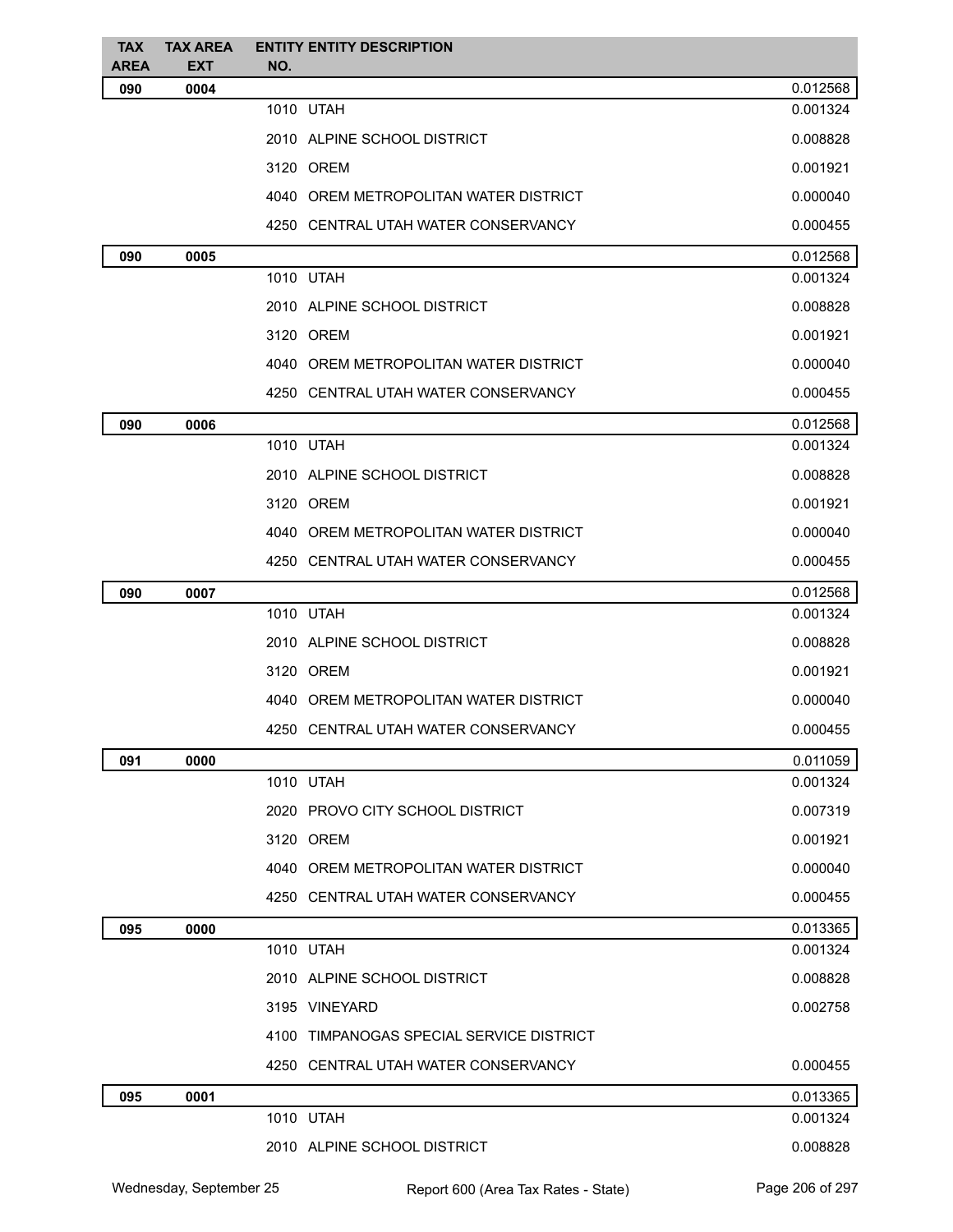| <b>TAX</b>  | <b>TAX AREA</b> | <b>ENTITY ENTITY DESCRIPTION</b>                  |          |
|-------------|-----------------|---------------------------------------------------|----------|
| <b>AREA</b> | <b>EXT</b>      | NO.<br>3195 VINEYARD                              | 0.002758 |
|             |                 | 4100 TIMPANOGAS SPECIAL SERVICE DISTRICT          |          |
|             |                 | 4250 CENTRAL UTAH WATER CONSERVANCY               | 0.000455 |
| 096         | 0000            |                                                   | 0.013394 |
|             |                 | 1010 UTAH                                         | 0.001324 |
|             |                 | 2010 ALPINE SCHOOL DISTRICT                       | 0.008828 |
|             |                 | 3195 VINEYARD                                     | 0.002758 |
|             |                 | 4080 NORTH UTAH COUNTY WATER CONSERVANCY DISTRICT | 0.000029 |
|             |                 | 4100 TIMPANOGAS SPECIAL SERVICE DISTRICT          |          |
|             |                 | 4250 CENTRAL UTAH WATER CONSERVANCY               | 0.000455 |
| 103         | 0000            |                                                   | 0.014160 |
|             |                 | 1010 UTAH                                         | 0.001324 |
|             |                 | 2010 ALPINE SCHOOL DISTRICT                       | 0.008828 |
|             |                 | 4090 UTAH COUNTY SERVICE AREA #6                  | 0.001442 |
|             |                 | 4110 UTAH COUNTY SERVICE AREA#7                   | 0.000875 |
|             |                 | 4120 UTAH COUNTY SERVICE AREA #8                  | 0.000374 |
|             |                 | 4140 NORTH FORK SPECIAL SERVICE DISTRICT          | 0.000862 |
|             |                 | 4250 CENTRAL UTAH WATER CONSERVANCY               | 0.000455 |
| 107         | 0000            |                                                   | 0.013440 |
|             |                 | 1010 UTAH                                         | 0.001324 |
|             |                 | 2010 ALPINE SCHOOL DISTRICT                       | 0.008828 |
|             |                 | 4090 UTAH COUNTY SERVICE AREA #6                  | 0.001442 |
|             |                 | 4120 UTAH COUNTY SERVICE AREA#8                   | 0.000374 |
|             |                 | 4130 UTAH COUNTY SERVICE AREA #9                  | 0.000155 |
|             |                 | 4140 NORTH FORK SPECIAL SERVICE DISTRICT          | 0.000862 |
|             |                 | 4250 CENTRAL UTAH WATER CONSERVANCY               | 0.000455 |
| 108         | 0000            |                                                   | 0.013639 |
|             |                 | 1010 UTAH                                         | 0.001324 |
|             |                 | 2010 ALPINE SCHOOL DISTRICT                       | 0.008828 |
|             |                 | 3150 PROVO                                        | 0.003032 |
|             |                 | 4060 PROVO METROPOLITAN WATER DISTRICT            |          |
|             |                 | 4250 CENTRAL UTAH WATER CONSERVANCY               | 0.000455 |
| 108         | 0001            |                                                   | 0.013639 |
|             |                 | 1010 UTAH                                         | 0.001324 |
|             |                 | 2010 ALPINE SCHOOL DISTRICT                       | 0.008828 |
|             |                 | 3150 PROVO                                        | 0.003032 |
|             |                 | 4060 PROVO METROPOLITAN WATER DISTRICT            |          |
|             |                 | 4250 CENTRAL UTAH WATER CONSERVANCY               | 0.000455 |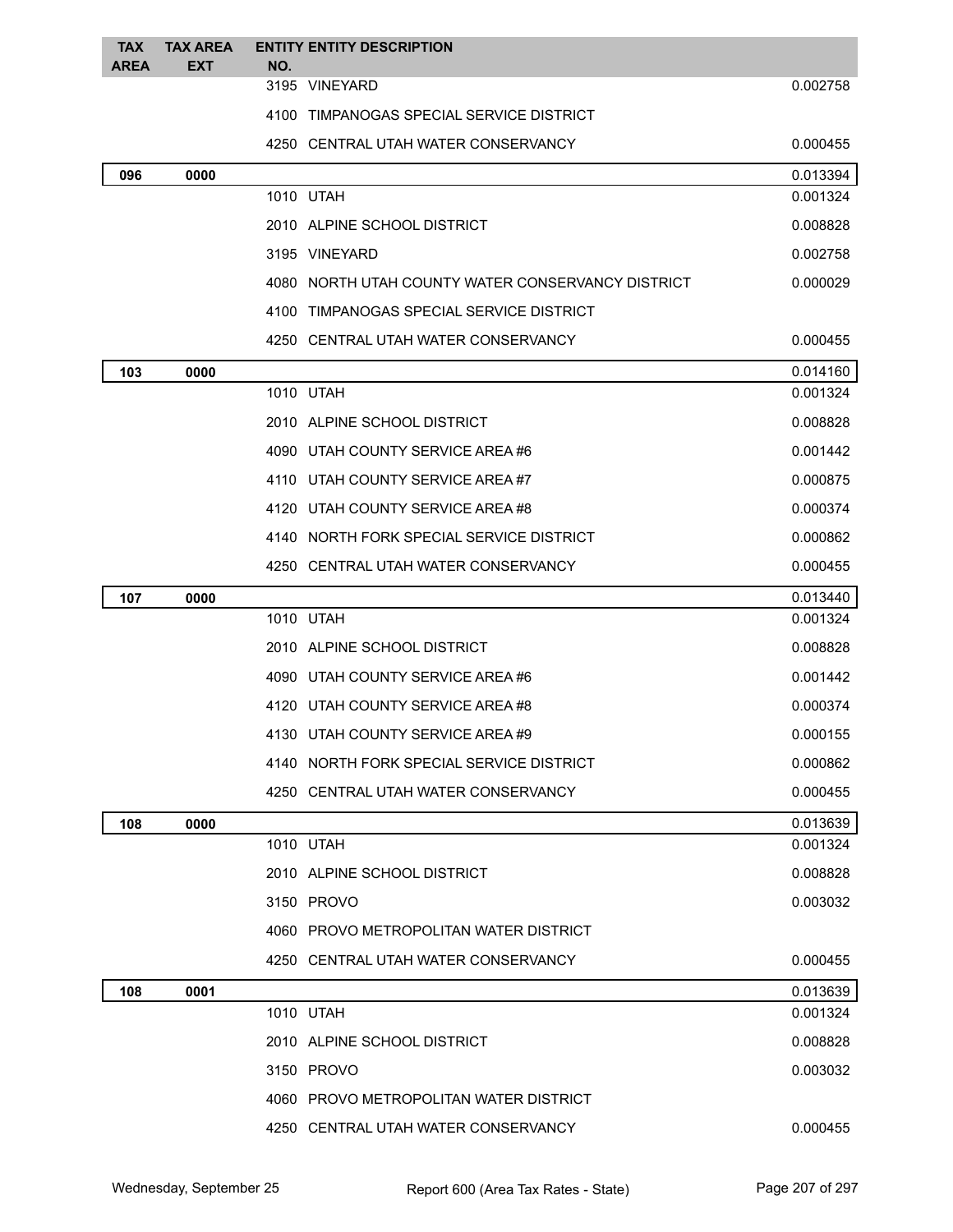| <b>TAX</b><br><b>AREA</b> | <b>TAX AREA</b><br><b>EXT</b> | <b>ENTITY ENTITY DESCRIPTION</b><br>NO. |          |
|---------------------------|-------------------------------|-----------------------------------------|----------|
| 110                       | 0000                          |                                         | 0.012130 |
|                           |                               | 1010 UTAH                               | 0.001324 |
|                           |                               | 2020 PROVO CITY SCHOOL DISTRICT         | 0.007319 |
|                           |                               | 3150 PROVO                              | 0.003032 |
|                           |                               | 4060 PROVO METROPOLITAN WATER DISTRICT  |          |
|                           |                               | 4250 CENTRAL UTAH WATER CONSERVANCY     | 0.000455 |
| 110                       | 0001                          |                                         | 0.012130 |
|                           |                               | 1010 UTAH                               | 0.001324 |
|                           |                               | 2020 PROVO CITY SCHOOL DISTRICT         | 0.007319 |
|                           |                               | 3150 PROVO                              | 0.003032 |
|                           |                               | 4060 PROVO METROPOLITAN WATER DISTRICT  |          |
|                           |                               | 4250 CENTRAL UTAH WATER CONSERVANCY     | 0.000455 |
| 110                       | 0002                          |                                         | 0.012130 |
|                           |                               | 1010 UTAH                               | 0.001324 |
|                           |                               | 2020 PROVO CITY SCHOOL DISTRICT         | 0.007319 |
|                           |                               | 3150 PROVO                              | 0.003032 |
|                           |                               | 4060 PROVO METROPOLITAN WATER DISTRICT  |          |
|                           |                               | 4250 CENTRAL UTAH WATER CONSERVANCY     | 0.000455 |
| 110                       | 0003                          |                                         | 0.012130 |
|                           |                               | 1010 UTAH                               | 0.001324 |
|                           |                               | 2020 PROVO CITY SCHOOL DISTRICT         | 0.007319 |
|                           |                               | 3150 PROVO                              | 0.003032 |
|                           |                               | 4060 PROVO METROPOLITAN WATER DISTRICT  |          |
|                           |                               | 4250 CENTRAL UTAH WATER CONSERVANCY     | 0.000455 |
| 110                       | 0004                          |                                         | 0.012130 |
|                           |                               | 1010 UTAH                               | 0.001324 |
|                           |                               | 2020 PROVO CITY SCHOOL DISTRICT         | 0.007319 |
|                           |                               | 3150 PROVO                              | 0.003032 |
|                           |                               | 4060 PROVO METROPOLITAN WATER DISTRICT  |          |
|                           |                               | 4250 CENTRAL UTAH WATER CONSERVANCY     | 0.000455 |
| 110                       | 0005                          |                                         | 0.012130 |
|                           |                               | 1010 UTAH                               | 0.001324 |
|                           |                               | 2020 PROVO CITY SCHOOL DISTRICT         | 0.007319 |
|                           |                               | 3150 PROVO                              | 0.003032 |
|                           |                               | 4060 PROVO METROPOLITAN WATER DISTRICT  |          |
|                           |                               | 4250 CENTRAL UTAH WATER CONSERVANCY     | 0.000455 |
| 110                       | 0006                          |                                         | 0.012130 |
|                           |                               | 1010 UTAH                               | 0.001324 |
|                           |                               | 2020 PROVO CITY SCHOOL DISTRICT         | 0.007319 |
|                           |                               |                                         |          |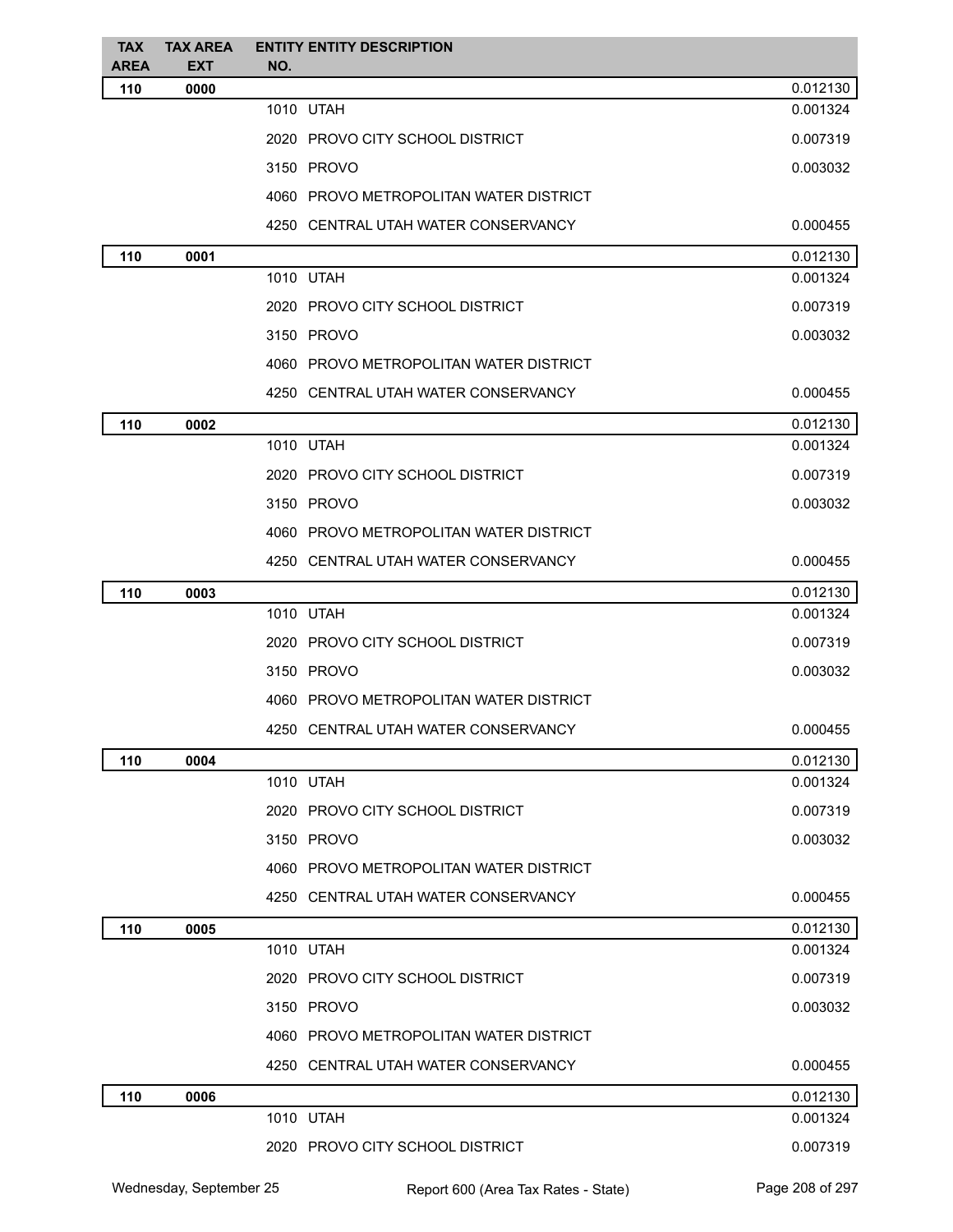| <b>TAX</b>  | <b>TAX AREA</b> |     | <b>ENTITY ENTITY DESCRIPTION</b>       |          |
|-------------|-----------------|-----|----------------------------------------|----------|
| <b>AREA</b> | <b>EXT</b>      | NO. | 3150 PROVO                             | 0.003032 |
|             |                 |     | 4060 PROVO METROPOLITAN WATER DISTRICT |          |
|             |                 |     | 4250 CENTRAL UTAH WATER CONSERVANCY    | 0.000455 |
| 110         | 0007            |     |                                        | 0.012130 |
|             |                 |     | 1010 UTAH                              | 0.001324 |
|             |                 |     | 2020 PROVO CITY SCHOOL DISTRICT        | 0.007319 |
|             |                 |     | 3150 PROVO                             | 0.003032 |
|             |                 |     | 4060 PROVO METROPOLITAN WATER DISTRICT |          |
|             |                 |     | 4250 CENTRAL UTAH WATER CONSERVANCY    | 0.000455 |
| 110         | 0008            |     |                                        | 0.011014 |
|             |                 |     | 1010 UTAH                              | 0.001324 |
|             |                 |     | 2010 ALPINE SCHOOL DISTRICT            | 0.008828 |
|             |                 |     | 3025 BLUFFDALE                         | 0.000000 |
|             |                 |     | 4250 CENTRAL UTAH WATER CONSERVANCY    | 0.000455 |
|             |                 |     | 4320 SOUTH VALLEY SEWER DISTRICT       | 0.000407 |
| 110         | 0009            |     |                                        | 0.013639 |
|             |                 |     | 1010 UTAH                              | 0.001324 |
|             |                 |     | 2010 ALPINE SCHOOL DISTRICT            | 0.008828 |
|             |                 |     | 3150 PROVO                             | 0.003032 |
|             |                 |     | 4060 PROVO METROPOLITAN WATER DISTRICT |          |
|             |                 |     | 4250 CENTRAL UTAH WATER CONSERVANCY    | 0.000455 |
| 112         | 0000            |     |                                        | 0.014426 |
|             |                 |     | 1010 UTAH                              | 0.001324 |
|             |                 |     | 2030 NEBO SCHOOL DISTRICT              | 0.009615 |
|             |                 |     | 3150 PROVO                             | 0.003032 |
|             |                 |     | 4060 PROVO METROPOLITAN WATER DISTRICT |          |
|             |                 |     | 4250 CENTRAL UTAH WATER CONSERVANCY    | 0.000455 |
| 120         | 0000            |     |                                        | 0.014085 |
|             |                 |     | 1010 UTAH                              | 0.001324 |
|             |                 |     | 2030 NEBO SCHOOL DISTRICT              | 0.009615 |
|             |                 |     | 4090 UTAH COUNTY SERVICE AREA #6       | 0.001442 |
|             |                 |     | 4110 UTAH COUNTY SERVICE AREA#7        | 0.000875 |
|             |                 |     | 4120 UTAH COUNTY SERVICE AREA #8       | 0.000374 |
|             |                 |     | 4250 CENTRAL UTAH WATER CONSERVANCY    | 0.000455 |
| 120         | 0002            |     |                                        | 0.013210 |
|             |                 |     | 1010 UTAH                              | 0.001324 |
|             |                 |     | 2030 NEBO SCHOOL DISTRICT              | 0.009615 |
|             |                 |     | 4090 UTAH COUNTY SERVICE AREA #6       | 0.001442 |
|             |                 |     | 4120 UTAH COUNTY SERVICE AREA #8       | 0.000374 |
|             |                 |     |                                        |          |

Wednesday, September 25 Report 600 (Area Tax Rates - State) Page 209 of 297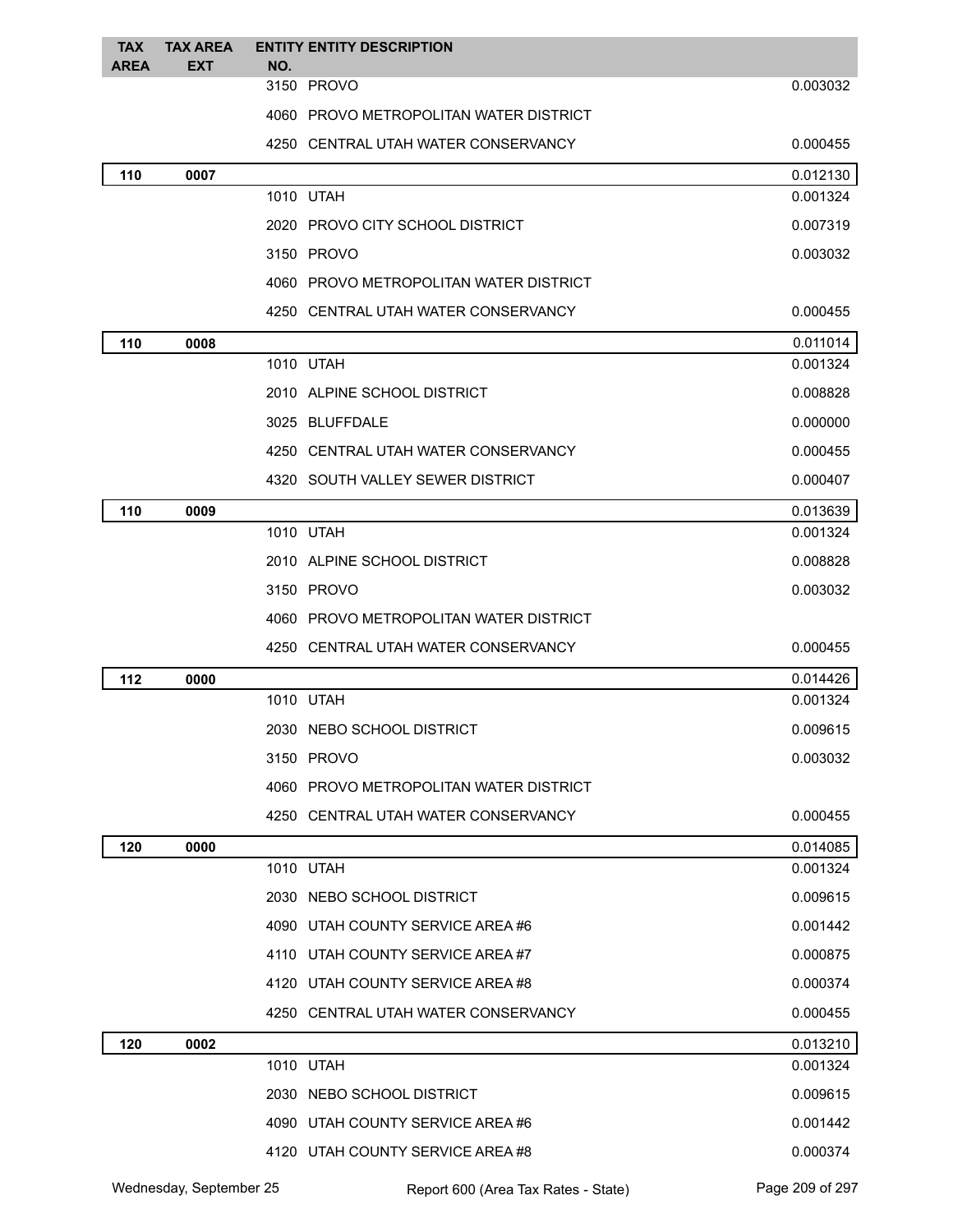| <b>TAX</b><br><b>AREA</b> | <b>TAX AREA</b><br><b>EXT</b> | NO. | <b>ENTITY ENTITY DESCRIPTION</b>                             |          |
|---------------------------|-------------------------------|-----|--------------------------------------------------------------|----------|
|                           |                               |     | 4250 CENTRAL UTAH WATER CONSERVANCY                          | 0.000455 |
| 125                       | 0000                          |     |                                                              | 0.013365 |
|                           |                               |     | 1010 UTAH                                                    | 0.001324 |
|                           |                               |     | 2030 NEBO SCHOOL DISTRICT                                    | 0.009615 |
|                           |                               |     | 4090 UTAH COUNTY SERVICE AREA #6                             | 0.001442 |
|                           |                               |     | 4120 UTAH COUNTY SERVICE AREA #8                             | 0.000374 |
|                           |                               |     | 4130 UTAH COUNTY SERVICE AREA #9                             | 0.000155 |
|                           |                               |     | 4250 CENTRAL UTAH WATER CONSERVANCY                          | 0.000455 |
| 125                       | 0001                          |     |                                                              | 0.013365 |
|                           |                               |     | 1010 UTAH                                                    | 0.001324 |
|                           |                               |     | 2030 NEBO SCHOOL DISTRICT                                    | 0.009615 |
|                           |                               |     | 4090 UTAH COUNTY SERVICE AREA #6                             | 0.001442 |
|                           |                               |     | 4120 UTAH COUNTY SERVICE AREA#8                              | 0.000374 |
|                           |                               |     | 4130 UTAH COUNTY SERVICE AREA #9                             | 0.000155 |
|                           |                               |     | 4250 CENTRAL UTAH WATER CONSERVANCY                          | 0.000455 |
|                           |                               |     | 4310 EAGLES LANDING FIRE PROTECTION SPECIAL SERVICE DISTRICT |          |
| 125                       | 0002                          |     |                                                              | 0.014240 |
|                           |                               |     | 1010 UTAH                                                    | 0.001324 |
|                           |                               |     | 2030 NEBO SCHOOL DISTRICT                                    | 0.009615 |
|                           |                               |     | 4090 UTAH COUNTY SERVICE AREA #6                             | 0.001442 |
|                           |                               |     | 4110 UTAH COUNTY SERVICE AREA#7                              | 0.000875 |
|                           |                               |     | 4120 UTAH COUNTY SERVICE AREA #8                             | 0.000374 |
|                           |                               |     | 4130 UTAH COUNTY SERVICE AREA #9                             | 0.000155 |
|                           |                               |     | 4250 CENTRAL UTAH WATER CONSERVANCY                          | 0.000455 |
| 130                       | 0000                          |     |                                                              | 0.013584 |
|                           |                               |     | 1010 UTAH                                                    | 0.001324 |
|                           |                               |     | 2030 NEBO SCHOOL DISTRICT                                    | 0.009615 |
|                           |                               |     | 3190 SPRINGVILLE                                             | 0.002190 |
|                           |                               |     | 4250 CENTRAL UTAH WATER CONSERVANCY                          | 0.000455 |
| 130                       | 0001                          |     |                                                              | 0.013584 |
|                           |                               |     | 1010 UTAH                                                    | 0.001324 |
|                           |                               |     | 2030 NEBO SCHOOL DISTRICT                                    | 0.009615 |
|                           |                               |     | 3190 SPRINGVILLE                                             | 0.002190 |
|                           |                               |     | 4250 CENTRAL UTAH WATER CONSERVANCY                          | 0.000455 |
| 131                       | 0000                          |     |                                                              | 0.014026 |
|                           |                               |     | 1010 UTAH                                                    | 0.001324 |
|                           |                               |     | 2030 NEBO SCHOOL DISTRICT                                    | 0.009615 |
|                           |                               |     | 3190 SPRINGVILLE                                             | 0.002190 |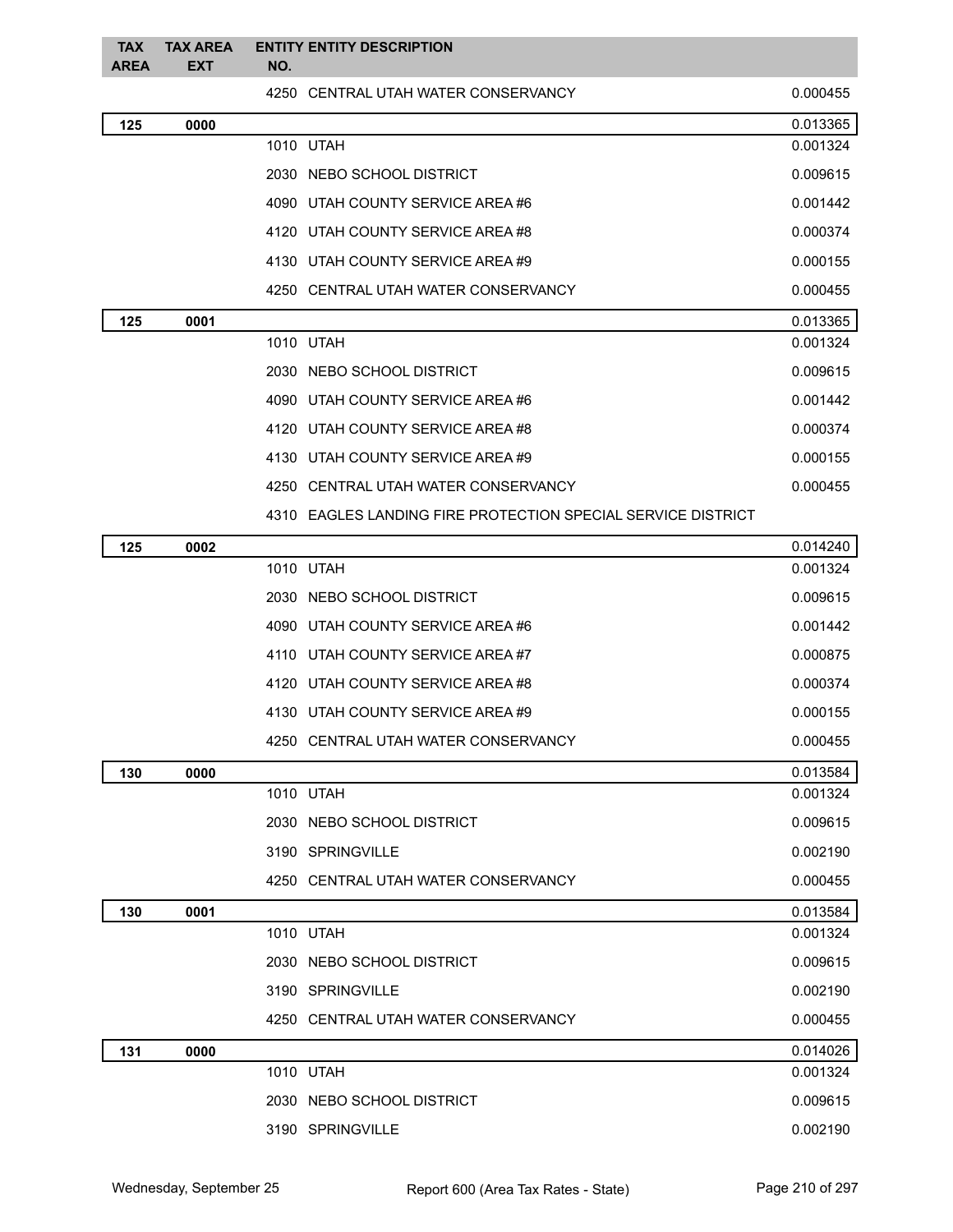| <b>TAX</b><br><b>AREA</b> | <b>TAX AREA</b><br><b>EXT</b> | <b>ENTITY ENTITY DESCRIPTION</b><br>NO. |          |
|---------------------------|-------------------------------|-----------------------------------------|----------|
|                           |                               | 4250 CENTRAL UTAH WATER CONSERVANCY     | 0.000455 |
|                           |                               | 4355 SPRINGVILLE DRAINAGE DISTRICT      | 0.000442 |
| 131                       | 0001                          |                                         | 0.014026 |
|                           |                               | 1010 UTAH                               | 0.001324 |
|                           |                               | 2030 NEBO SCHOOL DISTRICT               | 0.009615 |
|                           |                               | 3190 SPRINGVILLE                        | 0.002190 |
|                           |                               | 4250 CENTRAL UTAH WATER CONSERVANCY     | 0.000455 |
|                           |                               | 4355 SPRINGVILLE DRAINAGE DISTRICT      | 0.000442 |
| 140                       | 0000                          |                                         | 0.015033 |
|                           |                               | 1010 UTAH                               | 0.001324 |
|                           |                               | 2030 NEBO SCHOOL DISTRICT               | 0.009615 |
|                           |                               | 3110 MAPLETON                           | 0.003639 |
|                           |                               | 4250 CENTRAL UTAH WATER CONSERVANCY     | 0.000455 |
| 150                       | 0000                          |                                         | 0.012615 |
|                           |                               | 1010 UTAH                               | 0.001324 |
|                           |                               | 2030 NEBO SCHOOL DISTRICT               | 0.009615 |
|                           |                               | 3180 SPANISH FORK                       | 0.001221 |
|                           |                               | 4250 CENTRAL UTAH WATER CONSERVANCY     | 0.000455 |
| 150                       | 0001                          |                                         | 0.012615 |
|                           |                               | 1010 UTAH                               | 0.001324 |
|                           |                               | 2030 NEBO SCHOOL DISTRICT               | 0.009615 |
|                           |                               | 3180 SPANISH FORK                       | 0.001221 |
|                           |                               | 4250 CENTRAL UTAH WATER CONSERVANCY     | 0.000455 |
| 150                       | 0002                          |                                         | 0.012615 |
|                           |                               | 1010 UTAH                               | 0.001324 |
|                           |                               | 2030 NEBO SCHOOL DISTRICT               | 0.009615 |
|                           |                               | 3180 SPANISH FORK                       | 0.001221 |
|                           |                               | 4250 CENTRAL UTAH WATER CONSERVANCY     | 0.000455 |
| 150                       | 0003                          |                                         | 0.012615 |
|                           |                               | 1010 UTAH                               | 0.001324 |
|                           |                               | 2030 NEBO SCHOOL DISTRICT               | 0.009615 |
|                           |                               | 3180 SPANISH FORK                       | 0.001221 |
|                           |                               | 4250 CENTRAL UTAH WATER CONSERVANCY     | 0.000455 |
| 150                       | 0004                          |                                         | 0.012615 |
|                           |                               | 1010 UTAH                               | 0.001324 |
|                           |                               | 2030 NEBO SCHOOL DISTRICT               | 0.009615 |
|                           |                               | 3180 SPANISH FORK                       | 0.001221 |
|                           |                               | 4250 CENTRAL UTAH WATER CONSERVANCY     | 0.000455 |
| 150                       | 0005                          |                                         | 0.012615 |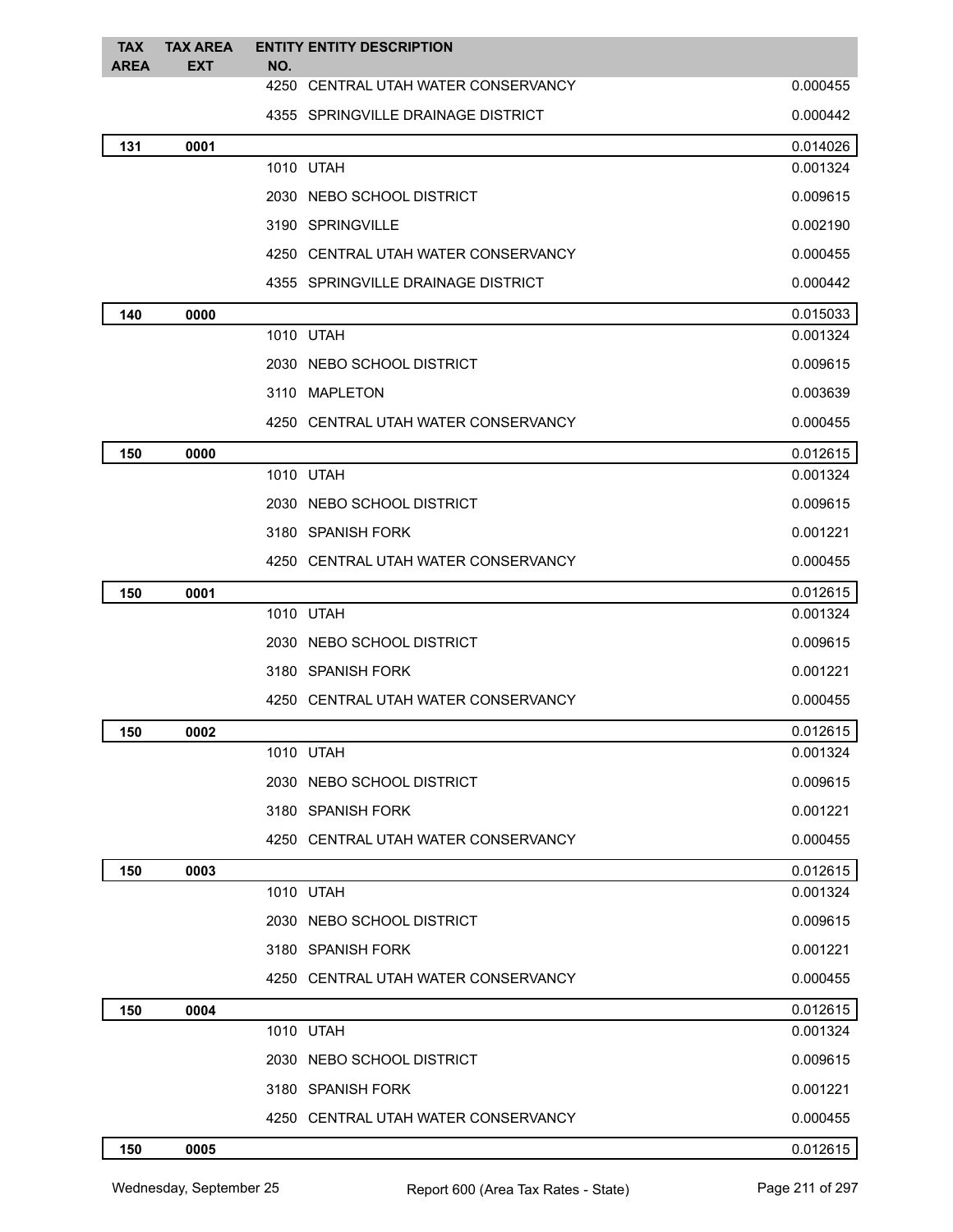| <b>TAX</b>  | <b>TAX AREA</b> | <b>ENTITY ENTITY DESCRIPTION</b>    |          |
|-------------|-----------------|-------------------------------------|----------|
| <b>AREA</b> | <b>EXT</b>      | NO.<br>1010 UTAH                    | 0.001324 |
|             |                 | 2030 NEBO SCHOOL DISTRICT           | 0.009615 |
|             |                 | 3180 SPANISH FORK                   | 0.001221 |
|             |                 | 4250 CENTRAL UTAH WATER CONSERVANCY | 0.000455 |
| 150         | 0006            |                                     | 0.012615 |
|             |                 | 1010 UTAH                           | 0.001324 |
|             |                 | 2030 NEBO SCHOOL DISTRICT           | 0.009615 |
|             |                 | 3180 SPANISH FORK                   | 0.001221 |
|             |                 | 4250 CENTRAL UTAH WATER CONSERVANCY | 0.000455 |
| 150         | 0007            |                                     | 0.012615 |
|             |                 | 1010 UTAH                           | 0.001324 |
|             |                 | 2030 NEBO SCHOOL DISTRICT           | 0.009615 |
|             |                 | 3180 SPANISH FORK                   | 0.001221 |
|             |                 | 4250 CENTRAL UTAH WATER CONSERVANCY | 0.000455 |
| 150         | 0008            |                                     | 0.012615 |
|             |                 | 1010 UTAH                           | 0.001324 |
|             |                 | 2030 NEBO SCHOOL DISTRICT           | 0.009615 |
|             |                 | 3180 SPANISH FORK                   | 0.001221 |
|             |                 | 4250 CENTRAL UTAH WATER CONSERVANCY | 0.000455 |
| 150         | 0009            |                                     | 0.012615 |
|             |                 | 1010 UTAH                           | 0.001324 |
|             |                 | 2030 NEBO SCHOOL DISTRICT           | 0.009615 |
|             |                 | 3180 SPANISH FORK                   | 0.001221 |
|             |                 | 4250 CENTRAL UTAH WATER CONSERVANCY | 0.000455 |
| 151         | 0000            |                                     | 0.013057 |
|             |                 | 1010 UTAH                           | 0.001324 |
|             |                 | 2030 NEBO SCHOOL DISTRICT           | 0.009615 |
|             |                 | 3180 SPANISH FORK                   | 0.001221 |
|             |                 | 4250 CENTRAL UTAH WATER CONSERVANCY | 0.000455 |
|             |                 | 4355 SPRINGVILLE DRAINAGE DISTRICT  | 0.000442 |
| 151         | 0001            |                                     | 0.013057 |
|             |                 | 1010 UTAH                           | 0.001324 |
|             |                 | 2030 NEBO SCHOOL DISTRICT           | 0.009615 |
|             |                 | 3180 SPANISH FORK                   | 0.001221 |
|             |                 | 4250 CENTRAL UTAH WATER CONSERVANCY | 0.000455 |
|             |                 | 4355 SPRINGVILLE DRAINAGE DISTRICT  | 0.000442 |
| 155         | 0000            |                                     | 0.016867 |
|             |                 | 1010 UTAH                           | 0.001324 |
|             |                 | 2030 NEBO SCHOOL DISTRICT           | 0.009615 |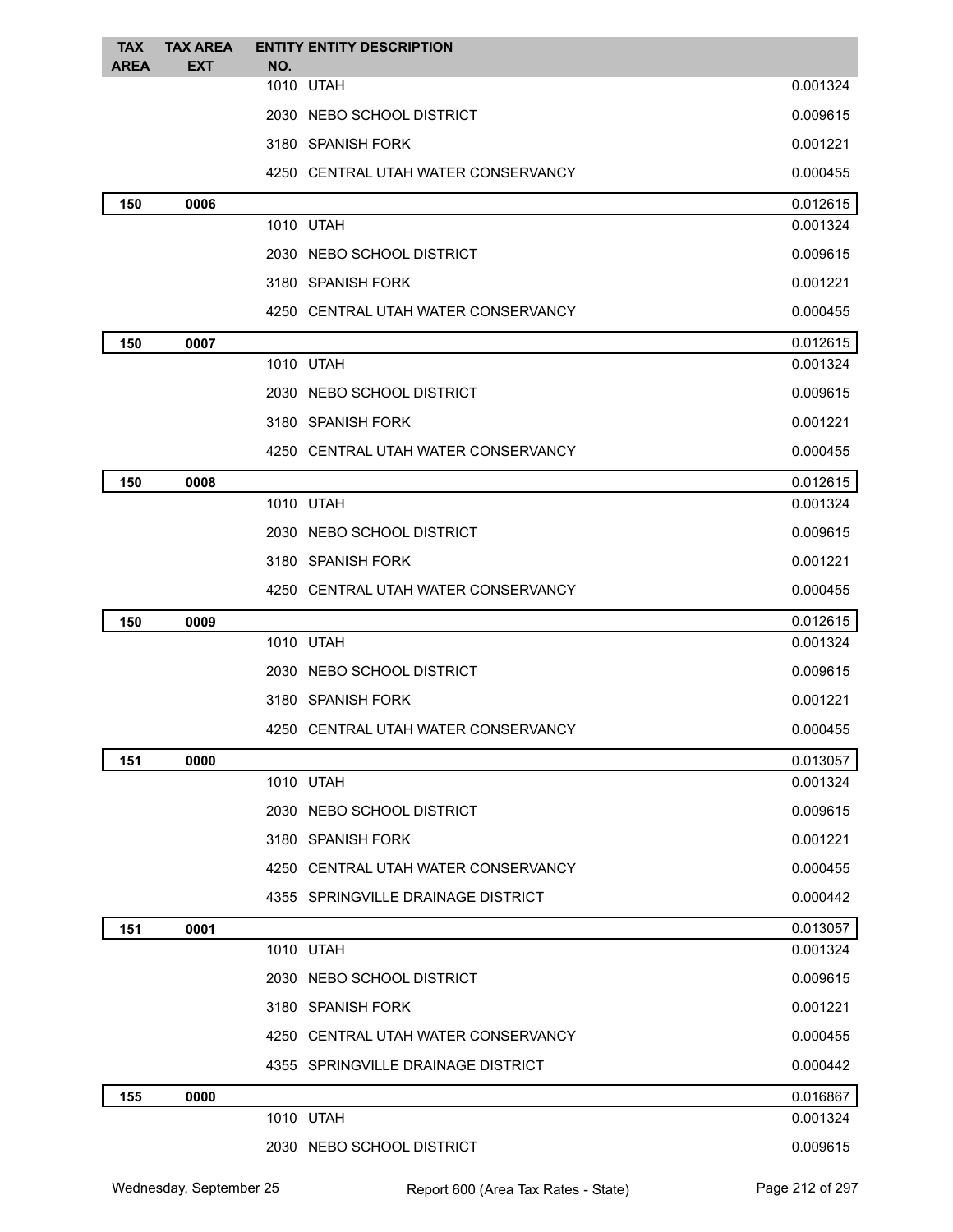| <b>TAX</b>  | <b>TAX AREA</b> | <b>ENTITY ENTITY DESCRIPTION</b> |                                                          |
|-------------|-----------------|----------------------------------|----------------------------------------------------------|
| <b>AREA</b> | EXT             | NO.                              |                                                          |
|             |                 | 4090 UTAH COUNTY SERVICE AREA #6 | 0.001442                                                 |
|             |                 | 4120 UTAH COUNTY SERVICE AREA#8  | 0.000374                                                 |
|             |                 |                                  | 4250 CENTRAL UTAH WATER CONSERVANCY<br>0.000455          |
|             |                 |                                  | 4270 SOLDIER SUMMIT SPECIAL SERVICE DISTRICT<br>0.003657 |
| 160         | 0000            |                                  | 0.014253                                                 |
|             |                 | 1010 UTAH                        | 0.001324                                                 |
|             |                 | 2030 NEBO SCHOOL DISTRICT        | 0.009615                                                 |
|             |                 |                                  | 4070 BENJAMIN CEMETERY MAINTENANCE DISTRICT<br>0.000168  |
|             |                 | 4090 UTAH COUNTY SERVICE AREA #6 | 0.001442                                                 |
|             |                 | 4110 UTAH COUNTY SERVICE AREA#7  | 0.000875                                                 |
|             |                 | 4120 UTAH COUNTY SERVICE AREA#8  | 0.000374                                                 |
|             |                 |                                  | 4250 CENTRAL UTAH WATER CONSERVANCY<br>0.000455          |
| 160         | 0001            |                                  | 0.014253                                                 |
|             |                 | 1010 UTAH                        | 0.001324                                                 |
|             |                 | 2030 NEBO SCHOOL DISTRICT        | 0.009615                                                 |
|             |                 |                                  | 4070 BENJAMIN CEMETERY MAINTENANCE DISTRICT<br>0.000168  |
|             |                 | 4090                             | UTAH COUNTY SERVICE AREA #6<br>0.001442                  |
|             |                 | 4110 UTAH COUNTY SERVICE AREA#7  | 0.000875                                                 |
|             |                 | 4120 UTAH COUNTY SERVICE AREA #8 | 0.000374                                                 |
|             |                 |                                  | 4250 CENTRAL UTAH WATER CONSERVANCY<br>0.000455          |
| 165         | 0000            |                                  | 0.013533                                                 |
|             |                 | 1010 UTAH                        | 0.001324                                                 |
|             |                 | 2030 NEBO SCHOOL DISTRICT        | 0.009615                                                 |
|             |                 |                                  | 4070 BENJAMIN CEMETERY MAINTENANCE DISTRICT<br>0.000168  |
|             |                 | 4090 UTAH COUNTY SERVICE AREA #6 | 0.001442                                                 |
|             |                 | 4120 UTAH COUNTY SERVICE AREA #8 | 0.000374                                                 |
|             |                 | 4130 UTAH COUNTY SERVICE AREA#9  | 0.000155                                                 |
|             |                 |                                  | 4250 CENTRAL UTAH WATER CONSERVANCY<br>0.000455          |
| 170         | 0000            |                                  | 0.012774                                                 |
|             |                 | 1010 UTAH                        | 0.001324                                                 |
|             |                 | 2030 NEBO SCHOOL DISTRICT        | 0.009615                                                 |
|             |                 | 3130 PAYSON                      | 0.001380                                                 |
|             |                 |                                  | 4250 CENTRAL UTAH WATER CONSERVANCY<br>0.000455          |
| 170         | 0001            |                                  | 0.012774                                                 |
|             |                 | 1010 UTAH                        | 0.001324                                                 |
|             |                 | 2030 NEBO SCHOOL DISTRICT        | 0.009615                                                 |
|             |                 | 3130 PAYSON                      | 0.001380                                                 |
|             |                 |                                  | 4250 CENTRAL UTAH WATER CONSERVANCY<br>0.000455          |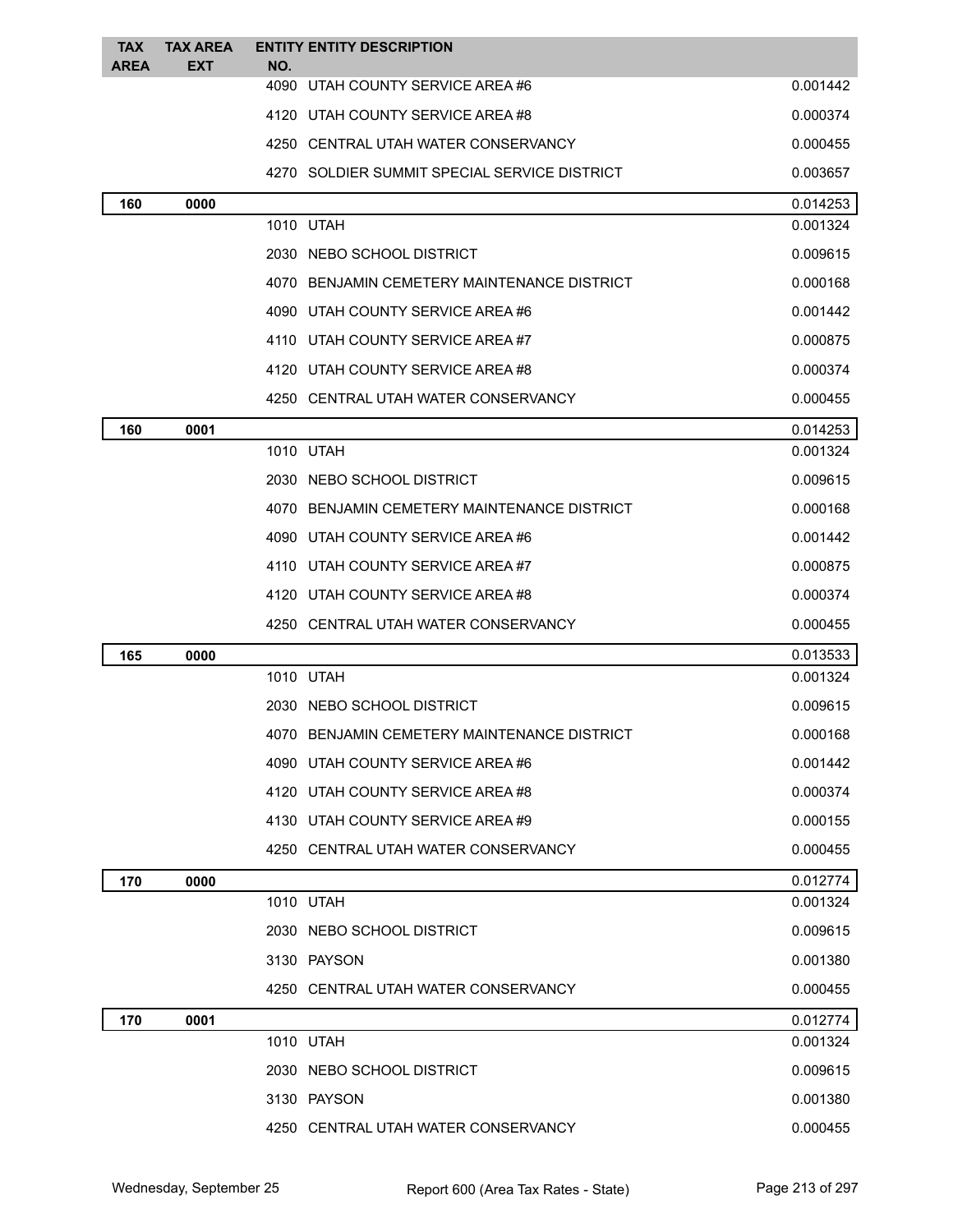| <b>TAX</b><br><b>AREA</b> | <b>TAX AREA</b><br><b>EXT</b> | <b>ENTITY ENTITY DESCRIPTION</b><br>NO.     |          |
|---------------------------|-------------------------------|---------------------------------------------|----------|
| 170                       | 0002                          |                                             | 0.012774 |
|                           |                               | 1010 UTAH                                   | 0.001324 |
|                           |                               | 2030 NEBO SCHOOL DISTRICT                   | 0.009615 |
|                           |                               | 3130 PAYSON                                 | 0.001380 |
|                           |                               | 4250 CENTRAL UTAH WATER CONSERVANCY         | 0.000455 |
| 179                       | 0000                          |                                             | 0.013668 |
|                           |                               | 1010 UTAH                                   | 0.001324 |
|                           |                               | 2030 NEBO SCHOOL DISTRICT                   | 0.009615 |
|                           |                               | 3160 SALEM                                  | 0.002106 |
|                           |                               | 4070 BENJAMIN CEMETERY MAINTENANCE DISTRICT | 0.000168 |
|                           |                               | 4250 CENTRAL UTAH WATER CONSERVANCY         | 0.000455 |
| 180                       | 0000                          |                                             | 0.013500 |
|                           |                               | 1010 UTAH                                   | 0.001324 |
|                           |                               | 2030 NEBO SCHOOL DISTRICT                   | 0.009615 |
|                           |                               | 3160 SALEM                                  | 0.002106 |
|                           |                               | 4250 CENTRAL UTAH WATER CONSERVANCY         | 0.000455 |
| 180                       | 0001                          |                                             | 0.013500 |
|                           |                               | 1010 UTAH                                   | 0.001324 |
|                           |                               | 2030 NEBO SCHOOL DISTRICT                   | 0.009615 |
|                           |                               | 3160 SALEM                                  | 0.002106 |
|                           |                               | 4250 CENTRAL UTAH WATER CONSERVANCY         | 0.000455 |
| 180                       | 0002                          |                                             | 0.013500 |
|                           |                               | 1010 UTAH                                   | 0.001324 |
|                           |                               | 2030 NEBO SCHOOL DISTRICT                   | 0.009615 |
|                           |                               | 3160 SALEM                                  | 0.002106 |
|                           |                               | 4250 CENTRAL UTAH WATER CONSERVANCY         | 0.000455 |
| 181                       | 0000                          |                                             | 0.014109 |
|                           |                               | 1010 UTAH                                   | 0.001324 |
|                           |                               | 2030 NEBO SCHOOL DISTRICT                   | 0.009615 |
|                           |                               | 3050 ELK RIDGE                              | 0.002715 |
|                           |                               | 4250 CENTRAL UTAH WATER CONSERVANCY         | 0.000455 |
| 182                       | 0000                          |                                             | 0.016913 |
|                           |                               | 1010 UTAH                                   | 0.001324 |
|                           |                               | 2030 NEBO SCHOOL DISTRICT                   | 0.009615 |
|                           |                               | 3200 WOODLAND HILLS                         | 0.005519 |
|                           |                               | 4250 CENTRAL UTAH WATER CONSERVANCY         | 0.000455 |
| 190                       | 0000                          |                                             | 0.013211 |
|                           |                               | 1010 UTAH                                   | 0.001324 |
|                           |                               | 2030 NEBO SCHOOL DISTRICT                   | 0.009615 |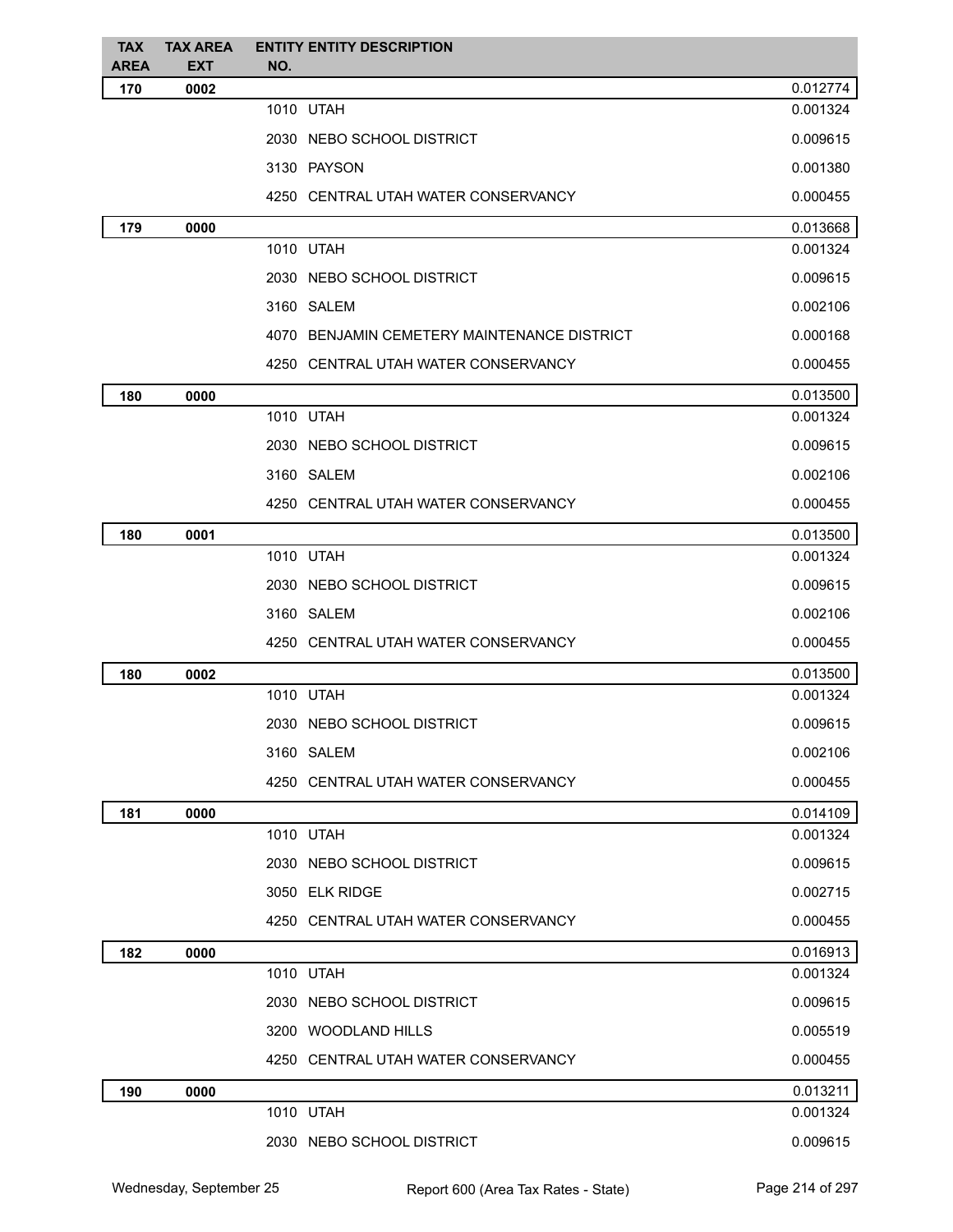| <b>TAX</b>   | <b>TAX AREA</b> |     | <b>ENTITY ENTITY DESCRIPTION</b>                  |                      |
|--------------|-----------------|-----|---------------------------------------------------|----------------------|
| <b>AREA</b>  | <b>EXT</b>      | NO. | 3170 SANTAQUIN                                    | 0.001817             |
|              |                 |     |                                                   |                      |
|              |                 |     | 4250 CENTRAL UTAH WATER CONSERVANCY               | 0.000455             |
| 190          | 0001            |     |                                                   | 0.013211             |
|              |                 |     | 1010 UTAH                                         | 0.001324             |
|              |                 |     | 2030 NEBO SCHOOL DISTRICT                         | 0.009615             |
|              |                 |     | 3170 SANTAQUIN                                    | 0.001817             |
|              |                 |     | 4250 CENTRAL UTAH WATER CONSERVANCY               | 0.000455             |
| 200          | 0000            |     |                                                   | 0.012418             |
|              |                 |     | 1010 UTAH                                         | 0.001324             |
|              |                 |     | 2030 NEBO SCHOOL DISTRICT                         | 0.009615             |
|              |                 |     | 3060 GENOLA                                       | 0.001024             |
|              |                 |     | 4250 CENTRAL UTAH WATER CONSERVANCY               | 0.000455             |
| 210          | 0000            |     |                                                   | 0.012330             |
|              |                 |     | 1010 UTAH                                         | 0.001324             |
|              |                 |     | 2030 NEBO SCHOOL DISTRICT                         | 0.009615             |
|              |                 |     | 3070 GOSHEN                                       | 0.000936             |
|              |                 |     | 4250 CENTRAL UTAH WATER CONSERVANCY               | 0.000455             |
| <b>TP003</b> | 0000            |     |                                                   | 0.012272             |
|              |                 |     | 1010 UTAH                                         | 0.001324             |
|              |                 |     | 2010 ALPINE SCHOOL DISTRICT                       | 0.008828             |
|              |                 |     | 3055 FAIRFIELD                                    | 0.001665             |
|              |                 |     | 4250 CENTRAL UTAH WATER CONSERVANCY               | 0.000455             |
| <b>TP004</b> | 0000            |     |                                                   | 0.012951             |
|              |                 |     | 1010 UTAH                                         | 0.001324             |
|              |                 |     | 2010 ALPINE SCHOOL DISTRICT                       | 0.008828             |
|              |                 |     | 3140 PLEASANT GROVE                               | 0.002315             |
|              |                 |     | 4080 NORTH UTAH COUNTY WATER CONSERVANCY DISTRICT | 0.000029             |
|              |                 |     | 4250 CENTRAL UTAH WATER CONSERVANCY               | 0.000455             |
| <b>TP006</b> | 0000            |     |                                                   | 0.014527             |
|              |                 |     | 1010 UTAH                                         | 0.001324             |
|              |                 |     | 2030 NEBO SCHOOL DISTRICT                         | 0.009615             |
|              |                 |     | 4090 UTAH COUNTY SERVICE AREA #6                  | 0.001442             |
|              |                 |     | 4110 UTAH COUNTY SERVICE AREA#7                   | 0.000875             |
|              |                 |     | 4120 UTAH COUNTY SERVICE AREA #8                  | 0.000374             |
|              |                 |     | 4250 CENTRAL UTAH WATER CONSERVANCY               | 0.000455             |
|              |                 |     |                                                   |                      |
|              |                 |     | 4355 SPRINGVILLE DRAINAGE DISTRICT                | 0.000442             |
| <b>TP011</b> | 0000            |     | 1010 UTAH                                         | 0.013234<br>0.001324 |
|              |                 |     |                                                   |                      |
|              |                 |     | 2010 ALPINE SCHOOL DISTRICT                       | 0.008828             |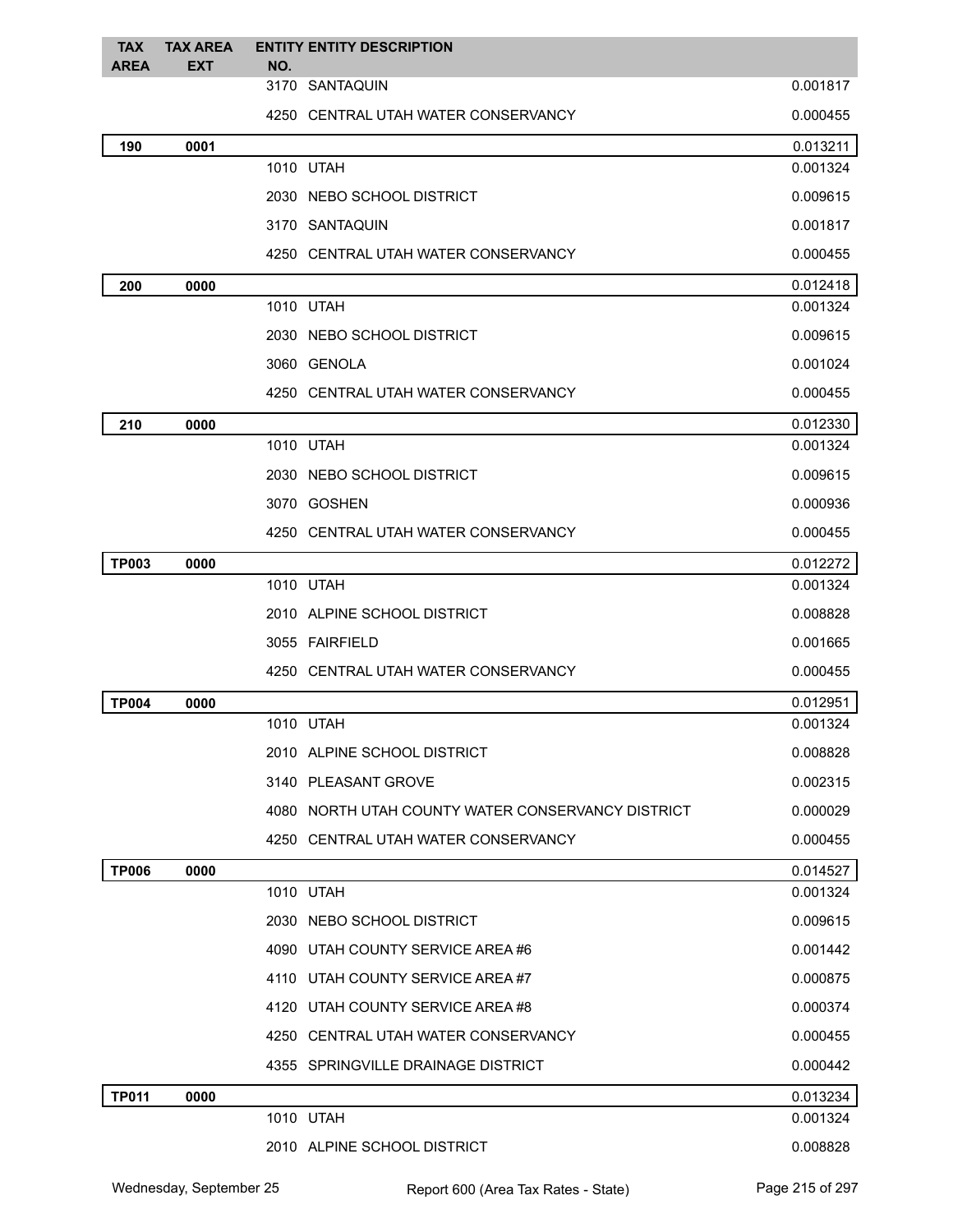| <b>TAX</b>  | <b>TAX AREA</b> |           | <b>ENTITY ENTITY DESCRIPTION</b>                  |          |
|-------------|-----------------|-----------|---------------------------------------------------|----------|
| <b>AREA</b> | <b>EXT</b>      | NO.       |                                                   |          |
|             |                 | 3090 LEHI |                                                   | 0.002585 |
|             |                 |           | 4020 LEHI METROPOLITAN WATER DISTRICT             | 0.000013 |
|             |                 |           | 4080 NORTH UTAH COUNTY WATER CONSERVANCY DISTRICT | 0.000029 |
|             |                 |           | 4250 CENTRAL UTAH WATER CONSERVANCY               | 0.000455 |
|             |                 |           |                                                   |          |

# **WASATCH COUNTY**

| 001 | 0000 |                                                              | 0.012342 |
|-----|------|--------------------------------------------------------------|----------|
|     |      | 1010 WASATCH                                                 | 0.002509 |
|     |      | 2010 WASATCH COUNTY SCHOOL DISTRICT                          | 0.007713 |
|     |      | 3010 CHARLESTON                                              | 0.001050 |
|     |      | 4010 CHARLESTON WATER CONSERVANCY DISTRICT                   | 0.000041 |
|     |      | 4040 HEBER VALLEY SPECIAL SERVICE DISTRICT                   |          |
|     |      | 4065 WASATCH COUNTY FIRE PROTECTION SPECIAL SERVICE DISTRICT | 0.000242 |
|     |      | 4090 WASATCH COUNTY SPECIAL SERVICE DISTRICT NO 21           | 0.000332 |
|     |      | 4270   CENTRAL UTAH WATER CONSERVANCY DISTRICT               | 0.000455 |
| 001 | 0001 |                                                              | 0.012342 |
|     |      | 1010 WASATCH                                                 | 0.002509 |
|     |      | 2010   WASATCH COUNTY SCHOOL DISTRICT                        | 0.007713 |
|     |      | 3010 CHARLESTON                                              | 0.001050 |
|     |      | 4010 CHARLESTON WATER CONSERVANCY DISTRICT                   | 0.000041 |
|     |      | 4065 WASATCH COUNTY FIRE PROTECTION SPECIAL SERVICE DISTRICT | 0.000242 |
|     |      | 4090 WASATCH COUNTY SPECIAL SERVICE DISTRICT NO 21           | 0.000332 |
|     |      | 4270 CENTRAL UTAH WATER CONSERVANCY DISTRICT                 | 0.000455 |
| 002 | 0000 |                                                              | 0.011292 |
|     |      | 1010 WASATCH                                                 | 0.002509 |
|     |      | 2010   WASATCH COUNTY SCHOOL DISTRICT                        | 0.007713 |
|     |      | 4010 CHARLESTON WATER CONSERVANCY DISTRICT                   | 0.000041 |
|     |      | 4065 WASATCH COUNTY FIRE PROTECTION SPECIAL SERVICE DISTRICT | 0.000242 |
|     |      | WASATCH COUNTY SPECIAL SERVICE DISTRICT NO 21<br>4090        | 0.000332 |
|     |      | 4270 CENTRAL UTAH WATER CONSERVANCY DISTRICT                 | 0.000455 |
| 003 | 0000 |                                                              | 0.012366 |
|     |      | 1010 WASATCH                                                 | 0.002509 |
|     |      | 2010 WASATCH COUNTY SCHOOL DISTRICT                          | 0.007713 |
|     |      | 3020 HEBER CITY                                              | 0.001115 |
|     |      | 4040 HEBER VALLEY SPECIAL SERVICE DISTRICT                   |          |
|     |      | 4065 WASATCH COUNTY FIRE PROTECTION SPECIAL SERVICE DISTRICT | 0.000242 |
|     |      | 4090 WASATCH COUNTY SPECIAL SERVICE DISTRICT NO 21           | 0.000332 |
|     |      | 4270 CENTRAL UTAH WATER CONSERVANCY DISTRICT                 | 0.000455 |
| 003 | 0001 |                                                              | 0.012366 |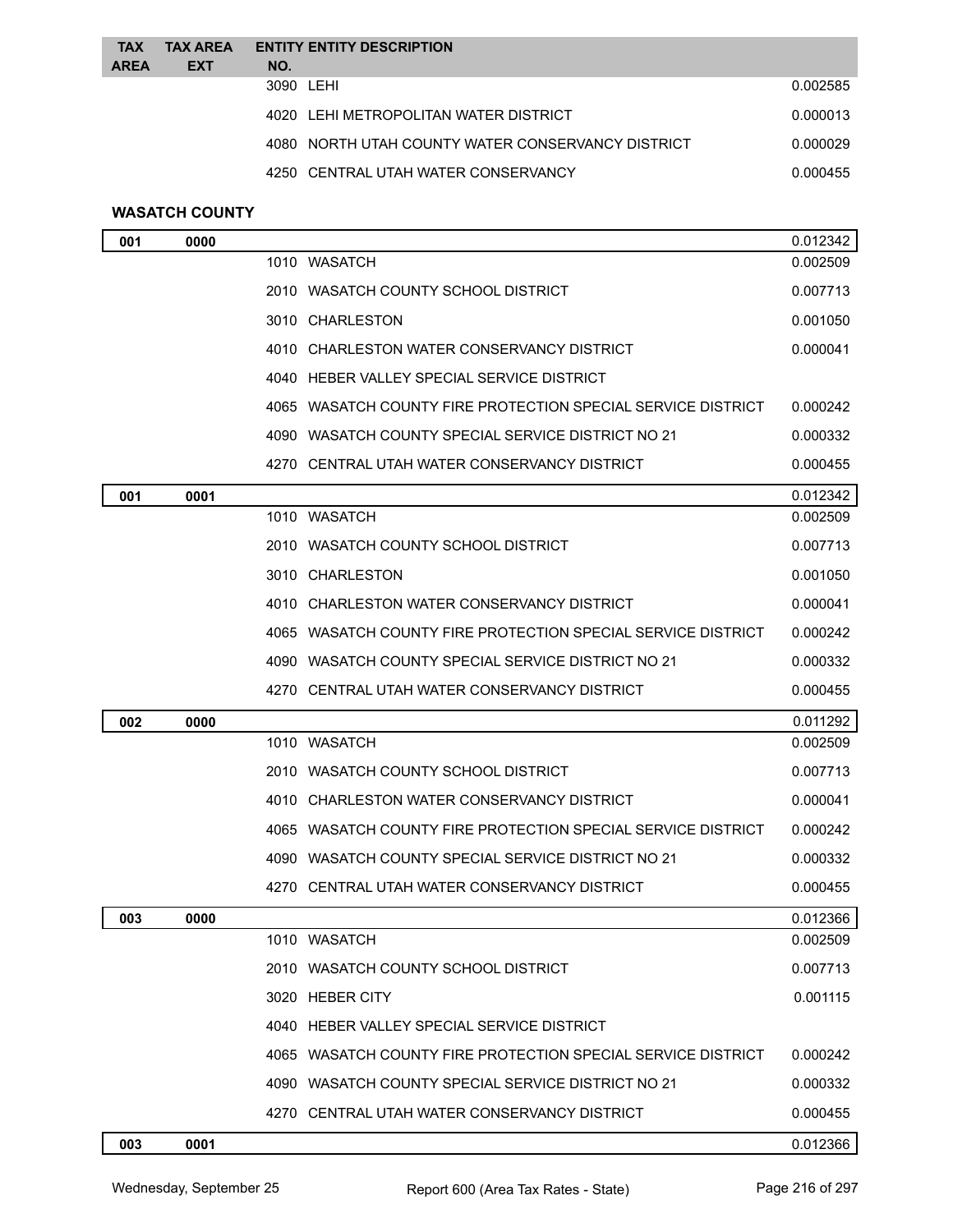| <b>TAX</b>  | <b>TAX AREA</b> |     | <b>ENTITY ENTITY DESCRIPTION</b>                             |          |
|-------------|-----------------|-----|--------------------------------------------------------------|----------|
| <b>AREA</b> | EXT             | NO. | 1010 WASATCH                                                 | 0.002509 |
|             |                 |     | 2010 WASATCH COUNTY SCHOOL DISTRICT                          | 0.007713 |
|             |                 |     | 3020 HEBER CITY                                              | 0.001115 |
|             |                 |     | 4065 WASATCH COUNTY FIRE PROTECTION SPECIAL SERVICE DISTRICT | 0.000242 |
|             |                 |     | 4090 WASATCH COUNTY SPECIAL SERVICE DISTRICT NO 21           | 0.000332 |
|             |                 |     | 4270 CENTRAL UTAH WATER CONSERVANCY DISTRICT                 | 0.000455 |
| 004         | 0000            |     |                                                              | 0.012558 |
|             |                 |     | 1010 WASATCH                                                 | 0.002509 |
|             |                 |     | 2010 WASATCH COUNTY SCHOOL DISTRICT                          | 0.007713 |
|             |                 |     | 3030 MIDWAY                                                  | 0.001234 |
|             |                 |     | 4020 MIDWAY SANITATION DISTRICT                              | 0.000073 |
|             |                 |     | 4040 HEBER VALLEY SPECIAL SERVICE DISTRICT                   |          |
|             |                 |     | 4065 WASATCH COUNTY FIRE PROTECTION SPECIAL SERVICE DISTRICT | 0.000242 |
|             |                 |     | 4090 WASATCH COUNTY SPECIAL SERVICE DISTRICT NO 21           | 0.000332 |
|             |                 |     | 4270 CENTRAL UTAH WATER CONSERVANCY DISTRICT                 | 0.000455 |
| 004         | 0001            |     |                                                              | 0.012558 |
|             |                 |     | 1010 WASATCH                                                 | 0.002509 |
|             |                 |     | 2010 WASATCH COUNTY SCHOOL DISTRICT                          | 0.007713 |
|             |                 |     | 3030 MIDWAY                                                  | 0.001234 |
|             |                 |     | 4020 MIDWAY SANITATION DISTRICT                              | 0.000073 |
|             |                 |     | 4065 WASATCH COUNTY FIRE PROTECTION SPECIAL SERVICE DISTRICT | 0.000242 |
|             |                 |     | 4090 WASATCH COUNTY SPECIAL SERVICE DISTRICT NO 21           | 0.000332 |
|             |                 |     | 4270 CENTRAL UTAH WATER CONSERVANCY DISTRICT                 | 0.000455 |
| 004         | 0002            |     |                                                              | 0.012558 |
|             |                 |     | 1010 WASATCH                                                 | 0.002509 |
|             |                 |     | 2010 WASATCH COUNTY SCHOOL DISTRICT                          | 0.007713 |
|             |                 |     | 3030 MIDWAY                                                  | 0.001234 |
|             |                 |     | 4015 ALPENHOF SPECIAL SERVICE DISTRICT                       |          |
|             |                 |     | 4020 MIDWAY SANITATION DISTRICT                              | 0.000073 |
|             |                 |     | 4040 HEBER VALLEY SPECIAL SERVICE DISTRICT                   |          |
|             |                 |     | 4065 WASATCH COUNTY FIRE PROTECTION SPECIAL SERVICE DISTRICT | 0.000242 |
|             |                 |     | 4090 WASATCH COUNTY SPECIAL SERVICE DISTRICT NO 21           | 0.000332 |
|             |                 |     | 4270 CENTRAL UTAH WATER CONSERVANCY DISTRICT                 | 0.000455 |
| 004         | 0003            |     |                                                              | 0.012558 |
|             |                 |     | 1010 WASATCH                                                 | 0.002509 |
|             |                 |     | 2010 WASATCH COUNTY SCHOOL DISTRICT                          | 0.007713 |
|             |                 |     | 3030 MIDWAY                                                  | 0.001234 |
|             |                 |     | 4020 MIDWAY SANITATION DISTRICT                              | 0.000073 |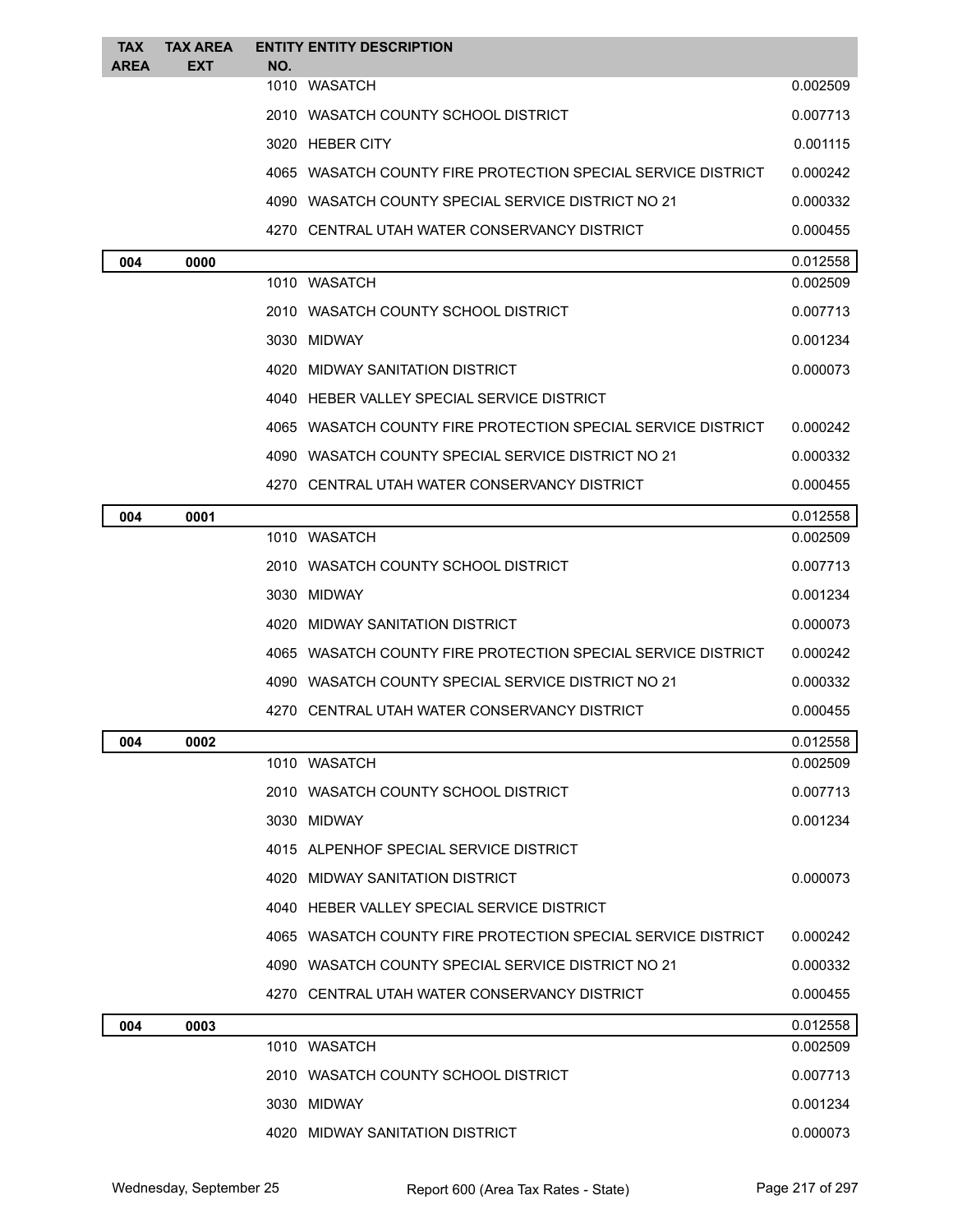| <b>TAX</b><br><b>AREA</b> | <b>TAX AREA</b><br><b>EXT</b> | NO. | <b>ENTITY ENTITY DESCRIPTION</b>                             |                 |
|---------------------------|-------------------------------|-----|--------------------------------------------------------------|-----------------|
|                           |                               |     | 4040 HEBER VALLEY SPECIAL SERVICE DISTRICT                   |                 |
|                           |                               |     | 4065 WASATCH COUNTY FIRE PROTECTION SPECIAL SERVICE DISTRICT | 0.000242        |
|                           |                               |     | 4090 WASATCH COUNTY SPECIAL SERVICE DISTRICT NO 21           | 0.000332        |
|                           |                               |     | 4270 CENTRAL UTAH WATER CONSERVANCY DISTRICT                 | 0.000455        |
| 004                       | 0004                          |     |                                                              | 0.012485        |
|                           |                               |     | 1010 WASATCH                                                 | 0.002509        |
|                           |                               |     | 2010 WASATCH COUNTY SCHOOL DISTRICT                          | 0.007713        |
|                           |                               |     | 3030 MIDWAY                                                  | 0.001234        |
|                           |                               |     | 4065 WASATCH COUNTY FIRE PROTECTION SPECIAL SERVICE DISTRICT | 0.000242        |
|                           |                               |     | 4090 WASATCH COUNTY SPECIAL SERVICE DISTRICT NO 21           | 0.000332        |
|                           |                               |     | 4270 CENTRAL UTAH WATER CONSERVANCY DISTRICT                 | 0.000455        |
| 004                       | 0005                          |     |                                                              | 0.012558        |
|                           |                               |     | 1010 WASATCH                                                 | 0.002509        |
|                           |                               |     | 2010 WASATCH COUNTY SCHOOL DISTRICT                          | 0.007713        |
|                           |                               |     | 3030 MIDWAY                                                  | 0.001234        |
|                           |                               |     | 4020 MIDWAY SANITATION DISTRICT                              | 0.000073        |
|                           |                               |     | 4040 HEBER VALLEY SPECIAL SERVICE DISTRICT                   |                 |
|                           |                               |     | 4065 WASATCH COUNTY FIRE PROTECTION SPECIAL SERVICE DISTRICT | 0.000242        |
|                           |                               |     | 4090 WASATCH COUNTY SPECIAL SERVICE DISTRICT NO 21           | 0.000332        |
|                           |                               |     | 4270 CENTRAL UTAH WATER CONSERVANCY DISTRICT                 | 0.000455        |
| 005                       | 0000                          |     |                                                              | 0.012301        |
|                           |                               |     | 1010 WASATCH                                                 | 0.002509        |
|                           |                               |     | 2010 WASATCH COUNTY SCHOOL DISTRICT                          | 0.007713        |
|                           |                               |     | 3010 CHARLESTON                                              | 0.001050        |
|                           |                               |     | 4065 WASATCH COUNTY FIRE PROTECTION SPECIAL SERVICE DISTRICT | 0.000242        |
|                           |                               |     | 4090 WASATCH COUNTY SPECIAL SERVICE DISTRICT NO 21           | 0.000332        |
|                           |                               |     | 4270 CENTRAL UTAH WATER CONSERVANCY DISTRICT                 | 0.000455        |
| 006                       | 0000                          |     |                                                              | 0.011324        |
|                           |                               |     | 1010 WASATCH                                                 | 0.002509        |
|                           |                               |     | 2010 WASATCH COUNTY SCHOOL DISTRICT                          | 0.007713        |
|                           |                               |     | 4020 MIDWAY SANITATION DISTRICT                              | 0.000073        |
|                           |                               |     | 4040 HEBER VALLEY SPECIAL SERVICE DISTRICT                   |                 |
|                           |                               |     | 4065 WASATCH COUNTY FIRE PROTECTION SPECIAL SERVICE DISTRICT | 0.000242        |
|                           |                               |     | 4090 WASATCH COUNTY SPECIAL SERVICE DISTRICT NO 21           | 0.000332        |
|                           |                               |     | 4270 CENTRAL UTAH WATER CONSERVANCY DISTRICT                 | 0.000455        |
| 006                       | 0001                          |     |                                                              | 0.011324        |
|                           |                               |     | 1010 WASATCH                                                 | 0.002509        |
|                           |                               |     | 2010 WASATCH COUNTY SCHOOL DISTRICT                          | 0.007713        |
|                           |                               |     | 4020 MIDWAY SANITATION DISTRICT                              | 0.000073        |
|                           | Wednesday, September 25       |     | Report 600 (Area Tax Rates - State)                          | Page 218 of 297 |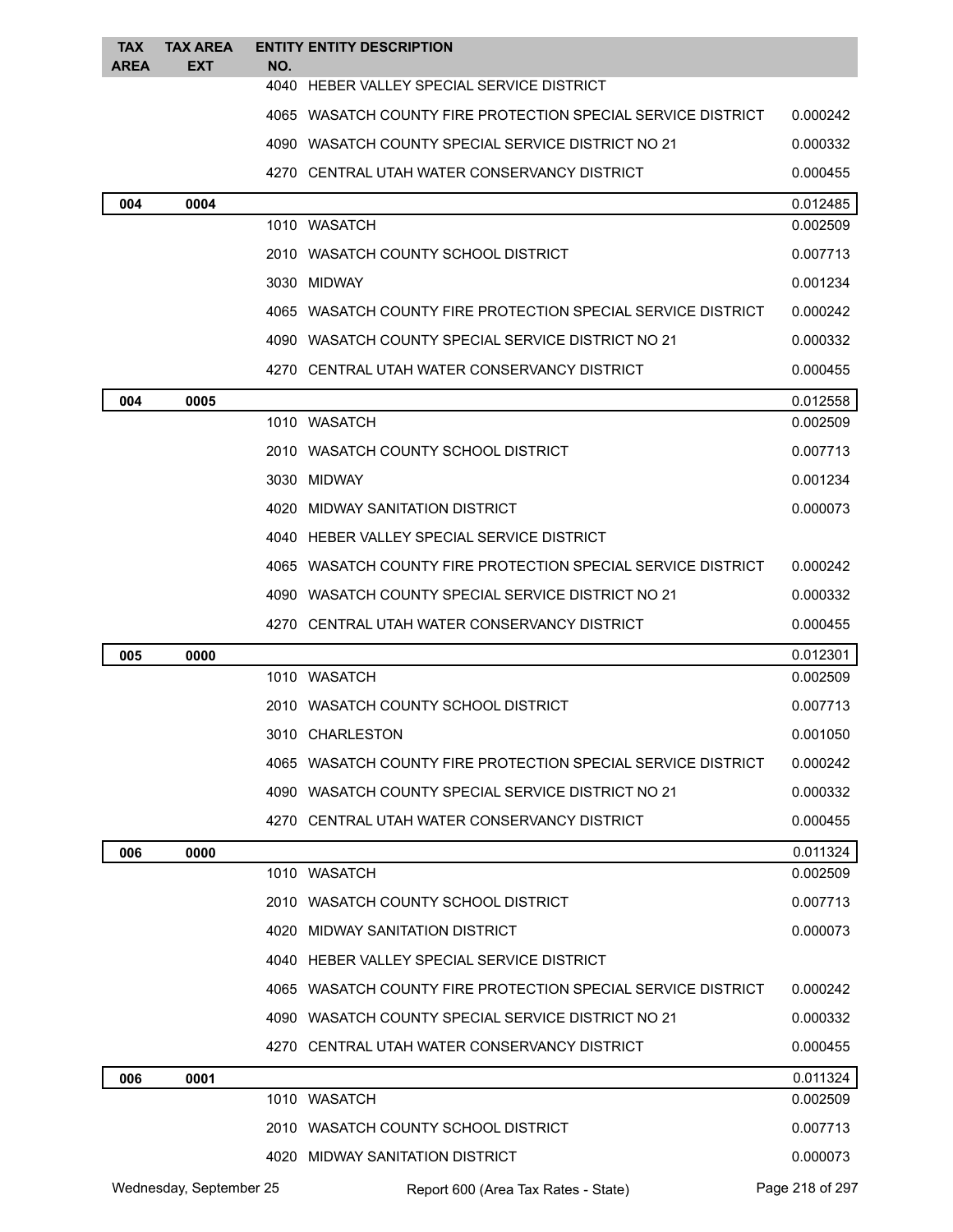| <b>TAX</b><br><b>AREA</b> | <b>TAX AREA</b><br><b>EXT</b> | NO. | <b>ENTITY ENTITY DESCRIPTION</b>                             |          |
|---------------------------|-------------------------------|-----|--------------------------------------------------------------|----------|
|                           |                               |     | 4065 WASATCH COUNTY FIRE PROTECTION SPECIAL SERVICE DISTRICT | 0.000242 |
|                           |                               |     | 4090 WASATCH COUNTY SPECIAL SERVICE DISTRICT NO 21           | 0.000332 |
|                           |                               |     | 4270 CENTRAL UTAH WATER CONSERVANCY DISTRICT                 | 0.000455 |
| 007                       | 0000                          |     |                                                              | 0.013448 |
|                           |                               |     | 1010 WASATCH                                                 | 0.002509 |
|                           |                               |     | 2010 WASATCH COUNTY SCHOOL DISTRICT                          | 0.007713 |
|                           |                               |     | 3035 PARK CITY                                               | 0.002197 |
|                           |                               |     | 4065 WASATCH COUNTY FIRE PROTECTION SPECIAL SERVICE DISTRICT | 0.000242 |
|                           |                               |     | 4080 PARK CITY WATER SERVICE DISTRICT                        |          |
|                           |                               |     | 4090 WASATCH COUNTY SPECIAL SERVICE DISTRICT NO 21           | 0.000332 |
|                           |                               |     | 4270 CENTRAL UTAH WATER CONSERVANCY DISTRICT                 | 0.000455 |
| 008                       | 0000                          |     |                                                              | 0.014666 |
|                           |                               |     | 1010 WASATCH                                                 | 0.002509 |
|                           |                               |     | 2010 WASATCH COUNTY SCHOOL DISTRICT                          | 0.007713 |
|                           |                               |     | 4090 WASATCH COUNTY SPECIAL SERVICE DISTRICT NO 21           | 0.000332 |
|                           |                               |     | 4270 CENTRAL UTAH WATER CONSERVANCY DISTRICT                 | 0.000455 |
|                           |                               |     | 4290 SOLDIER SUMMIT SPECIAL SERVICE DISTRICT                 | 0.003657 |
| 009                       | 0000                          |     |                                                              | 0.014193 |
|                           |                               |     | 1010 WASATCH                                                 | 0.002509 |
|                           |                               |     | 2010 WASATCH COUNTY SCHOOL DISTRICT                          | 0.007713 |
|                           |                               |     | 3035 PARK CITY                                               | 0.002197 |
|                           |                               |     | 4070 PARK CITY FIRE SERVICE DISTRICT                         | 0.000987 |
|                           |                               |     | 4075 SNYDERVILLE BASIN WATER RECLAMATION DISTRICT            |          |
|                           |                               |     | 4080 PARK CITY WATER SERVICE DISTRICT                        |          |
|                           |                               |     | 4090 WASATCH COUNTY SPECIAL SERVICE DISTRICT NO 21           | 0.000332 |
|                           |                               |     | 4270 CENTRAL UTAH WATER CONSERVANCY DISTRICT                 | 0.000455 |
| 010                       | 0000                          |     |                                                              | 0.012021 |
|                           |                               |     | 1010 WASATCH                                                 | 0.002509 |
|                           |                               |     | 2010 WASATCH COUNTY SCHOOL DISTRICT                          | 0.007713 |
|                           |                               |     | 3040 WALLSBURG                                               | 0.000770 |
|                           |                               |     | 4065 WASATCH COUNTY FIRE PROTECTION SPECIAL SERVICE DISTRICT | 0.000242 |
|                           |                               |     | 4090 WASATCH COUNTY SPECIAL SERVICE DISTRICT NO 21           | 0.000332 |
|                           |                               |     | 4270 CENTRAL UTAH WATER CONSERVANCY DISTRICT                 | 0.000455 |
| 011                       | 0000                          |     |                                                              | 0.011962 |
|                           |                               |     | 1010 WASATCH                                                 | 0.002509 |
|                           |                               |     | 2010 WASATCH COUNTY SCHOOL DISTRICT                          | 0.007713 |
|                           |                               |     | 3015 DANIEL TOWN                                             | 0.000711 |
|                           |                               |     | 4065 WASATCH COUNTY FIRE PROTECTION SPECIAL SERVICE DISTRICT | 0.000242 |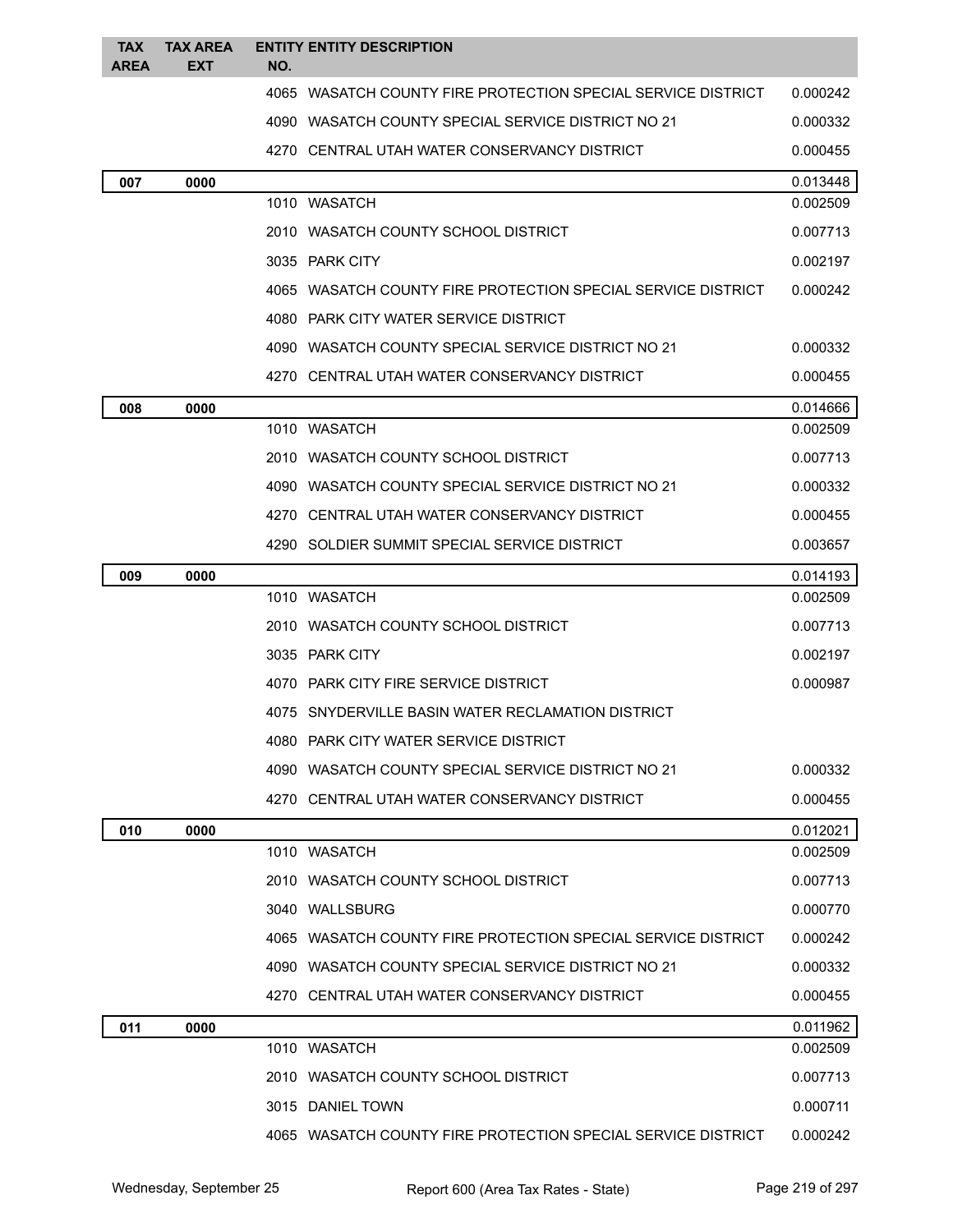| <b>TAX</b><br><b>AREA</b> | <b>TAX AREA</b><br><b>EXT</b> | NO. | <b>ENTITY ENTITY DESCRIPTION</b>                             |          |
|---------------------------|-------------------------------|-----|--------------------------------------------------------------|----------|
|                           |                               |     | 4090 WASATCH COUNTY SPECIAL SERVICE DISTRICT NO 21           | 0.000332 |
|                           |                               |     | 4270 CENTRAL UTAH WATER CONSERVANCY DISTRICT                 | 0.000455 |
| 012                       | 0000                          |     |                                                              | 0.011251 |
|                           |                               |     | 1010 WASATCH                                                 | 0.002509 |
|                           |                               |     | 2010 WASATCH COUNTY SCHOOL DISTRICT                          | 0.007713 |
|                           |                               |     | 4030 WASATCH COUNTY SERVICE AREA NO 1                        |          |
|                           |                               |     | 4065 WASATCH COUNTY FIRE PROTECTION SPECIAL SERVICE DISTRICT | 0.000242 |
|                           |                               |     | 4090 WASATCH COUNTY SPECIAL SERVICE DISTRICT NO 21           | 0.000332 |
|                           |                               |     | 4270 CENTRAL UTAH WATER CONSERVANCY DISTRICT                 | 0.000455 |
| 012                       | 0001                          |     |                                                              | 0.011251 |
|                           |                               |     | 1010 WASATCH                                                 | 0.002509 |
|                           |                               |     | 2010 WASATCH COUNTY SCHOOL DISTRICT                          | 0.007713 |
|                           |                               |     | 4050 WASATCH COUNTY SUBDIVISION SPECIAL SERVICE DISTRICT     |          |
|                           |                               |     | 4065 WASATCH COUNTY FIRE PROTECTION SPECIAL SERVICE DISTRICT | 0.000242 |
|                           |                               |     | 4090 WASATCH COUNTY SPECIAL SERVICE DISTRICT NO 21           | 0.000332 |
|                           |                               |     | 4095 TWIN CREEKS SPECIAL SERVICE DISTRICT                    |          |
|                           |                               |     | 4270 CENTRAL UTAH WATER CONSERVANCY DISTRICT                 | 0.000455 |
| 012                       | 0002                          |     |                                                              | 0.011251 |
|                           |                               |     | 1010 WASATCH                                                 | 0.002509 |
|                           |                               |     | 2010 WASATCH COUNTY SCHOOL DISTRICT                          | 0.007713 |
|                           |                               |     | 4065 WASATCH COUNTY FIRE PROTECTION SPECIAL SERVICE DISTRICT | 0.000242 |
|                           |                               |     | 4090 WASATCH COUNTY SPECIAL SERVICE DISTRICT NO 21           | 0.000332 |
|                           |                               |     | 4270 CENTRAL UTAH WATER CONSERVANCY DISTRICT                 | 0.000455 |
| 012                       | 0003                          |     |                                                              | 0.011251 |
|                           |                               |     | 1010 WASATCH                                                 | 0.002509 |
|                           |                               |     | 2010 WASATCH COUNTY SCHOOL DISTRICT                          | 0.007713 |
|                           |                               |     | 4065 WASATCH COUNTY FIRE PROTECTION SPECIAL SERVICE DISTRICT | 0.000242 |
|                           |                               |     | 4090 WASATCH COUNTY SPECIAL SERVICE DISTRICT NO 21           | 0.000332 |
|                           |                               |     | 4270 CENTRAL UTAH WATER CONSERVANCY DISTRICT                 | 0.000455 |
| 012                       | 0005                          |     |                                                              | 0.011251 |
|                           |                               |     | 1010 WASATCH                                                 | 0.002509 |
|                           |                               |     | 2010 WASATCH COUNTY SCHOOL DISTRICT                          | 0.007713 |
|                           |                               |     | 4040 HEBER VALLEY SPECIAL SERVICE DISTRICT                   |          |
|                           |                               |     | 4065 WASATCH COUNTY FIRE PROTECTION SPECIAL SERVICE DISTRICT | 0.000242 |
|                           |                               |     | 4090 WASATCH COUNTY SPECIAL SERVICE DISTRICT NO 21           | 0.000332 |
|                           |                               |     | 4095 TWIN CREEKS SPECIAL SERVICE DISTRICT                    |          |
|                           |                               |     | 4270 CENTRAL UTAH WATER CONSERVANCY DISTRICT                 | 0.000455 |
| 012                       | 0006                          |     |                                                              | 0.011251 |
|                           |                               |     | 1010 WASATCH                                                 | 0.002509 |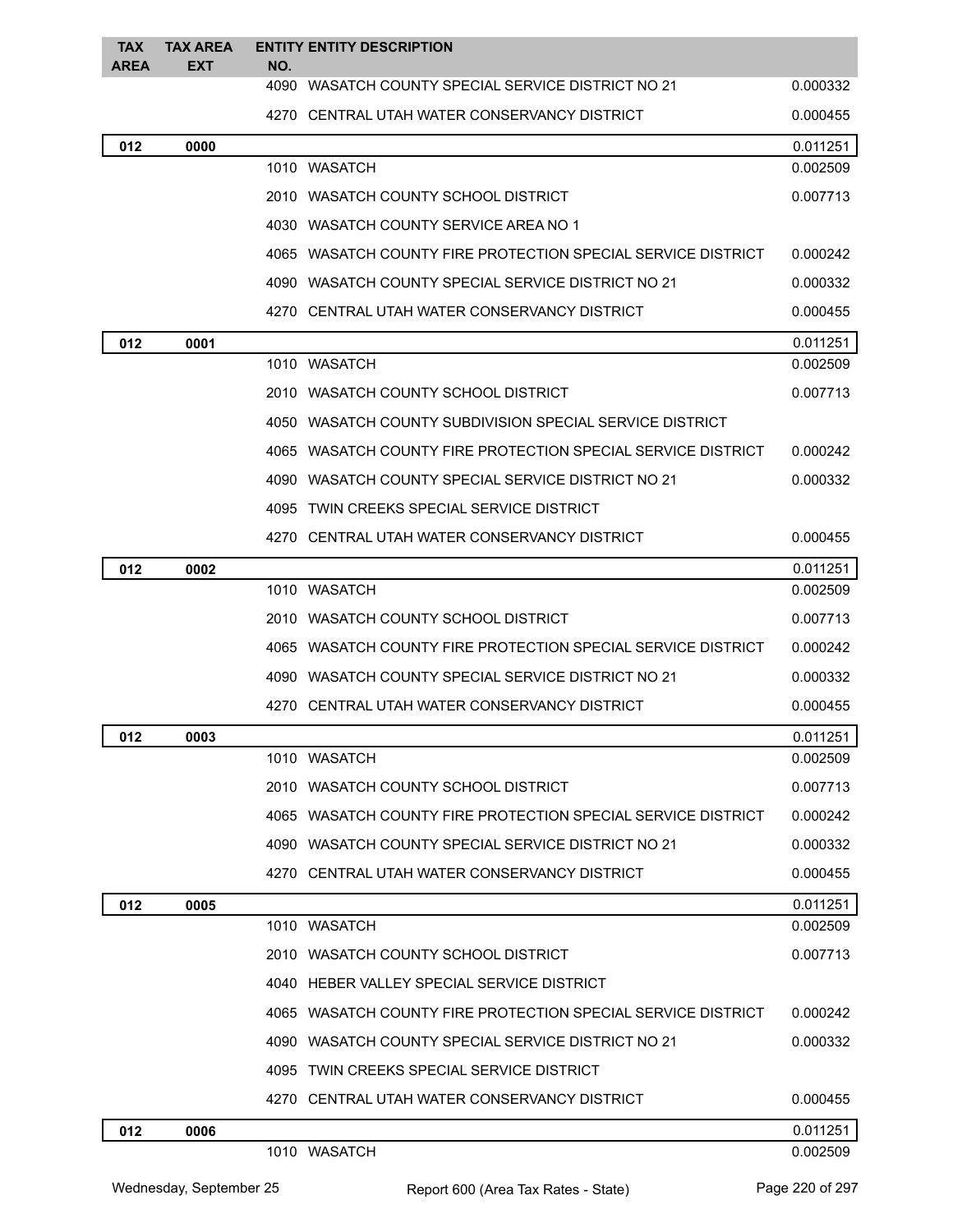| <b>TAX</b><br><b>AREA</b> | <b>TAX AREA</b><br><b>EXT</b> | <b>ENTITY ENTITY DESCRIPTION</b><br>NO.                      |          |
|---------------------------|-------------------------------|--------------------------------------------------------------|----------|
|                           |                               | 2010 WASATCH COUNTY SCHOOL DISTRICT                          | 0.007713 |
|                           |                               | 4030 WASATCH COUNTY SERVICE AREA NO 1                        |          |
|                           |                               | 4065 WASATCH COUNTY FIRE PROTECTION SPECIAL SERVICE DISTRICT | 0.000242 |
|                           |                               | 4090 WASATCH COUNTY SPECIAL SERVICE DISTRICT NO 21           | 0.000332 |
|                           |                               | 4270 CENTRAL UTAH WATER CONSERVANCY DISTRICT                 | 0.000455 |
| 013                       | 0000                          |                                                              | 0.012366 |
|                           |                               | 1010 WASATCH                                                 | 0.002509 |
|                           |                               | 2010 WASATCH COUNTY SCHOOL DISTRICT                          | 0.007713 |
|                           |                               | 3020 HEBER CITY                                              | 0.001115 |
|                           |                               | 4065 WASATCH COUNTY FIRE PROTECTION SPECIAL SERVICE DISTRICT | 0.000242 |
|                           |                               | 4090 WASATCH COUNTY SPECIAL SERVICE DISTRICT NO 21           | 0.000332 |
|                           |                               | 4095 TWIN CREEKS SPECIAL SERVICE DISTRICT                    |          |
|                           |                               | 4270 CENTRAL UTAH WATER CONSERVANCY DISTRICT                 | 0.000455 |
| 014                       | 0000                          |                                                              | 0.011251 |
|                           |                               | 1010 WASATCH                                                 | 0.002509 |
|                           |                               | 2010 WASATCH COUNTY SCHOOL DISTRICT                          | 0.007713 |
|                           |                               | 4065 WASATCH COUNTY FIRE PROTECTION SPECIAL SERVICE DISTRICT | 0.000242 |
|                           |                               | 4090 WASATCH COUNTY SPECIAL SERVICE DISTRICT NO 21           | 0.000332 |
|                           |                               | 4095 TWIN CREEKS SPECIAL SERVICE DISTRICT                    |          |
|                           |                               | 4270 CENTRAL UTAH WATER CONSERVANCY DISTRICT                 | 0.000455 |
| 015                       | 0000                          |                                                              | 0.011251 |
|                           |                               | 1010 WASATCH                                                 | 0.002509 |
|                           |                               | 2010 WASATCH COUNTY SCHOOL DISTRICT                          | 0.007713 |
|                           |                               | 4065 WASATCH COUNTY FIRE PROTECTION SPECIAL SERVICE DISTRICT | 0.000242 |
|                           |                               | 4090 WASATCH COUNTY SPECIAL SERVICE DISTRICT NO 21           | 0.000332 |
|                           |                               | 4270 CENTRAL UTAH WATER CONSERVANCY DISTRICT                 | 0.000455 |
| 016                       | 0000                          |                                                              | 0.011251 |
|                           |                               | 1010 WASATCH                                                 | 0.002509 |
|                           |                               | 2010 WASATCH COUNTY SCHOOL DISTRICT                          | 0.007713 |
|                           |                               | 4065 WASATCH COUNTY FIRE PROTECTION SPECIAL SERVICE DISTRICT | 0.000242 |
|                           |                               | 4090 WASATCH COUNTY SPECIAL SERVICE DISTRICT NO 21           | 0.000332 |
|                           |                               | 4270 CENTRAL UTAH WATER CONSERVANCY DISTRICT                 | 0.000455 |
| 017                       | 0000                          |                                                              | 0.011962 |
|                           |                               | 1010 WASATCH                                                 | 0.002509 |
|                           |                               | 2010 WASATCH COUNTY SCHOOL DISTRICT                          | 0.007713 |
|                           |                               | 3015 DANIEL TOWN                                             | 0.000711 |
|                           |                               | 4065 WASATCH COUNTY FIRE PROTECTION SPECIAL SERVICE DISTRICT | 0.000242 |
|                           |                               | 4090 WASATCH COUNTY SPECIAL SERVICE DISTRICT NO 21           | 0.000332 |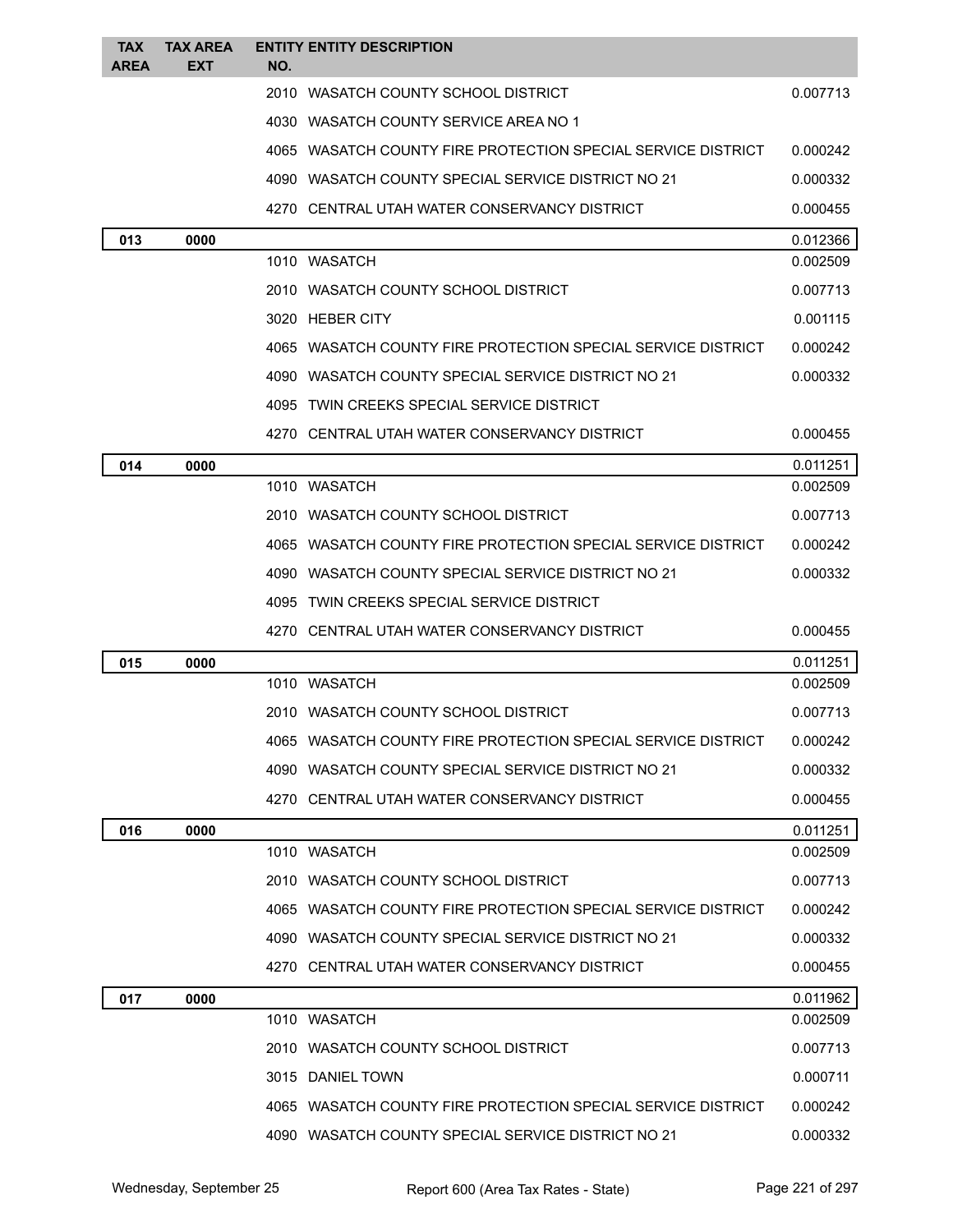| <b>TAX</b>  | <b>TAX AREA</b> |     | <b>ENTITY ENTITY DESCRIPTION</b>                             |          |
|-------------|-----------------|-----|--------------------------------------------------------------|----------|
| <b>AREA</b> | <b>EXT</b>      | NO. | 4095 TWIN CREEKS SPECIAL SERVICE DISTRICT                    |          |
|             |                 |     | 4270 CENTRAL UTAH WATER CONSERVANCY DISTRICT                 | 0.000455 |
| 018         | 0000            |     |                                                              | 0.011251 |
|             |                 |     | 1010 WASATCH                                                 | 0.002509 |
|             |                 |     | 2010 WASATCH COUNTY SCHOOL DISTRICT                          | 0.007713 |
|             |                 |     | 3026 INDEPENDCE TOWN                                         |          |
|             |                 |     | 4065 WASATCH COUNTY FIRE PROTECTION SPECIAL SERVICE DISTRICT | 0.000242 |
|             |                 |     | 4090 WASATCH COUNTY SPECIAL SERVICE DISTRICT NO 21           | 0.000332 |
|             |                 |     | 4270 CENTRAL UTAH WATER CONSERVANCY DISTRICT                 | 0.000455 |
| 019         | 0000            |     |                                                              | 0.011251 |
|             |                 |     | 1010 WASATCH                                                 | 0.002509 |
|             |                 |     | 2010 WASATCH COUNTY SCHOOL DISTRICT                          | 0.007713 |
|             |                 |     | 3026 INDEPENDCE TOWN                                         |          |
|             |                 |     | 4065 WASATCH COUNTY FIRE PROTECTION SPECIAL SERVICE DISTRICT | 0.000242 |
|             |                 |     | 4090 WASATCH COUNTY SPECIAL SERVICE DISTRICT NO 21           | 0.000332 |
|             |                 |     | 4095 TWIN CREEKS SPECIAL SERVICE DISTRICT                    |          |
|             |                 |     | 4270 CENTRAL UTAH WATER CONSERVANCY DISTRICT                 | 0.000455 |
| 020         | 0000            |     |                                                              | 0.011993 |
|             |                 |     | 1010 WASATCH                                                 | 0.002509 |
|             |                 |     | 2010 WASATCH COUNTY SCHOOL DISTRICT                          | 0.007713 |
|             |                 |     | 3025 HIDEOUT TOWN                                            | 0.000742 |
|             |                 |     | 4065 WASATCH COUNTY FIRE PROTECTION SPECIAL SERVICE DISTRICT | 0.000242 |
|             |                 |     | 4090 WASATCH COUNTY SPECIAL SERVICE DISTRICT NO 21           | 0.000332 |
|             |                 |     | 4270 CENTRAL UTAH WATER CONSERVANCY DISTRICT                 | 0.000455 |
| 021         | 0000            |     |                                                              | 0.011993 |
|             |                 |     | 1010 WASATCH                                                 | 0.002509 |
|             |                 |     | 2010 WASATCH COUNTY SCHOOL DISTRICT                          | 0.007713 |
|             |                 |     | 3025 HIDEOUT TOWN                                            | 0.000742 |
|             |                 |     | 4065 WASATCH COUNTY FIRE PROTECTION SPECIAL SERVICE DISTRICT | 0.000242 |
|             |                 |     | 4090 WASATCH COUNTY SPECIAL SERVICE DISTRICT NO 21           | 0.000332 |
|             |                 |     | 4270 CENTRAL UTAH WATER CONSERVANCY DISTRICT                 | 0.000455 |
| 022         | 0000            |     |                                                              | 0.013448 |
|             |                 |     | 1010 WASATCH                                                 | 0.002509 |
|             |                 |     | 2010 WASATCH COUNTY SCHOOL DISTRICT                          | 0.007713 |
|             |                 |     | 3035 PARK CITY                                               | 0.002197 |
|             |                 |     | 4065 WASATCH COUNTY FIRE PROTECTION SPECIAL SERVICE DISTRICT | 0.000242 |
|             |                 |     | 4075 SNYDERVILLE BASIN WATER RECLAMATION DISTRICT            |          |
|             |                 |     | 4080 PARK CITY WATER SERVICE DISTRICT                        |          |
|             |                 |     | 4090 WASATCH COUNTY SPECIAL SERVICE DISTRICT NO 21           | 0.000332 |
|             |                 |     |                                                              |          |

Wednesday, September 25 Report 600 (Area Tax Rates - State) Page 222 of 297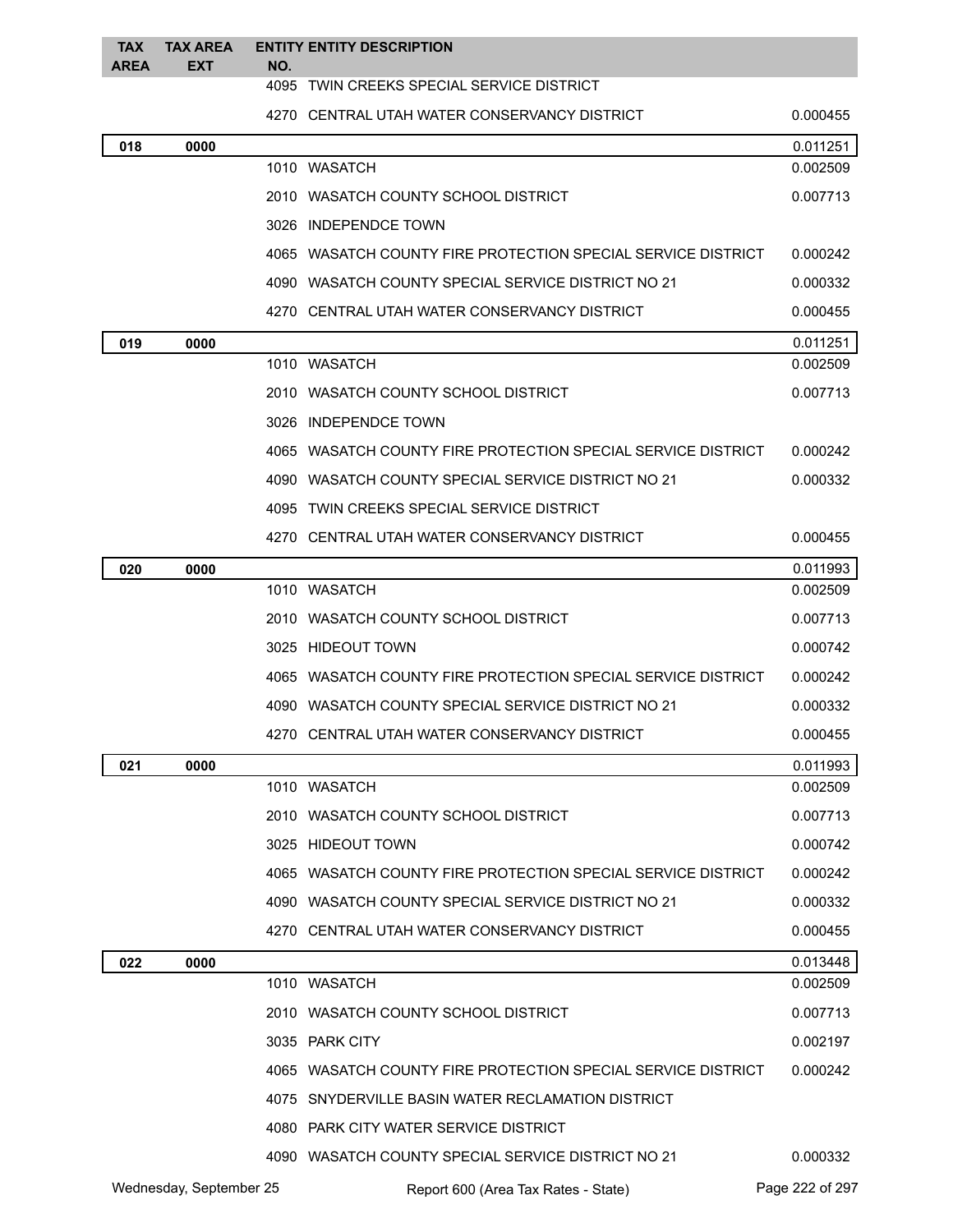| <b>TAX</b><br><b>AREA</b> | <b>TAX AREA</b><br><b>EXT</b> | NO. | <b>ENTITY ENTITY DESCRIPTION</b>                             |          |
|---------------------------|-------------------------------|-----|--------------------------------------------------------------|----------|
|                           |                               |     | 4270 CENTRAL UTAH WATER CONSERVANCY DISTRICT                 | 0.000455 |
| 023                       | 0000                          |     |                                                              | 0.011251 |
|                           |                               |     | 1010 WASATCH                                                 | 0.002509 |
|                           |                               |     | 2010 WASATCH COUNTY SCHOOL DISTRICT                          | 0.007713 |
|                           |                               |     | 4065 WASATCH COUNTY FIRE PROTECTION SPECIAL SERVICE DISTRICT | 0.000242 |
|                           |                               |     | 4090 WASATCH COUNTY SPECIAL SERVICE DISTRICT NO 21           | 0.000332 |
|                           |                               |     | 4270 CENTRAL UTAH WATER CONSERVANCY DISTRICT                 | 0.000455 |
| 024                       | 0000                          |     |                                                              | 0.013474 |
|                           |                               |     | 1010 WASATCH                                                 | 0.002509 |
|                           |                               |     | 2010 WASATCH COUNTY SCHOOL DISTRICT                          | 0.007713 |
|                           |                               |     |                                                              |          |
|                           |                               |     | 3025 HIDEOUT TOWN                                            | 0.000742 |
|                           |                               |     | 4065 WASATCH COUNTY FIRE PROTECTION SPECIAL SERVICE DISTRICT | 0.000242 |
|                           |                               |     | 4090 WASATCH COUNTY SPECIAL SERVICE DISTRICT NO 21           | 0.000332 |
|                           |                               |     | 4150 HIDEOUT LOCAL DISTRICT NO 1                             | 0.001481 |
|                           |                               |     | 4270 CENTRAL UTAH WATER CONSERVANCY DISTRICT                 | 0.000455 |

## **WASHINGTON COUNTY**

| 001 | 0000 |                                                       | 0.013907 |
|-----|------|-------------------------------------------------------|----------|
|     |      | 1010 WASHINGTON                                       | 0.002110 |
|     |      | 2010 WASHINGTON COUNTY SCHOOL DISTRICT                | 0.008201 |
|     |      | 3010 ENTERPRISE                                       | 0.002633 |
|     |      | 4010 THE WASHINGTON COUNTY WATER CONSERVANCY DISTRICT | 0.000924 |
|     |      | 4085 WASHINGTON COUNTY SPECIAL SERVICE DISTRICT NO. 1 |          |
|     |      | 4110 SOUTHWEST MOSQUITO ABATEMENT & CONTROL DISTRICT  | 0.000039 |
| 002 | 0000 |                                                       | 0.018851 |
|     |      | 1010 WASHINGTON                                       | 0.002110 |
|     |      | 2010 WASHINGTON COUNTY SCHOOL DISTRICT                | 0.008201 |
|     |      | 3020 HILDALE CITY                                     | 0.007577 |
|     |      | 4010 THE WASHINGTON COUNTY WATER CONSERVANCY DISTRICT | 0.000924 |
|     |      | 4110 SOUTHWEST MOSQUITO ABATEMENT & CONTROL DISTRICT  | 0.000039 |
| 003 | 0000 |                                                       | 0.013997 |
|     |      | 1010 WASHINGTON                                       | 0.002110 |
|     |      | 2010 WASHINGTON COUNTY SCHOOL DISTRICT                | 0.008201 |
|     |      | 3030 HURRICANE CITY                                   | 0.002723 |
|     |      | 4010 THE WASHINGTON COUNTY WATER CONSERVANCY DISTRICT | 0.000924 |
|     |      | 4070 ASH CREEK SPECIAL SERVICE DISTRICT               |          |
|     |      | 4085 WASHINGTON COUNTY SPECIAL SERVICE DISTRICT NO. 1 |          |
|     |      | 4110 SOUTHWEST MOSQUITO ABATEMENT & CONTROL DISTRICT  | 0.000039 |
| 003 | 0001 |                                                       | 0.013997 |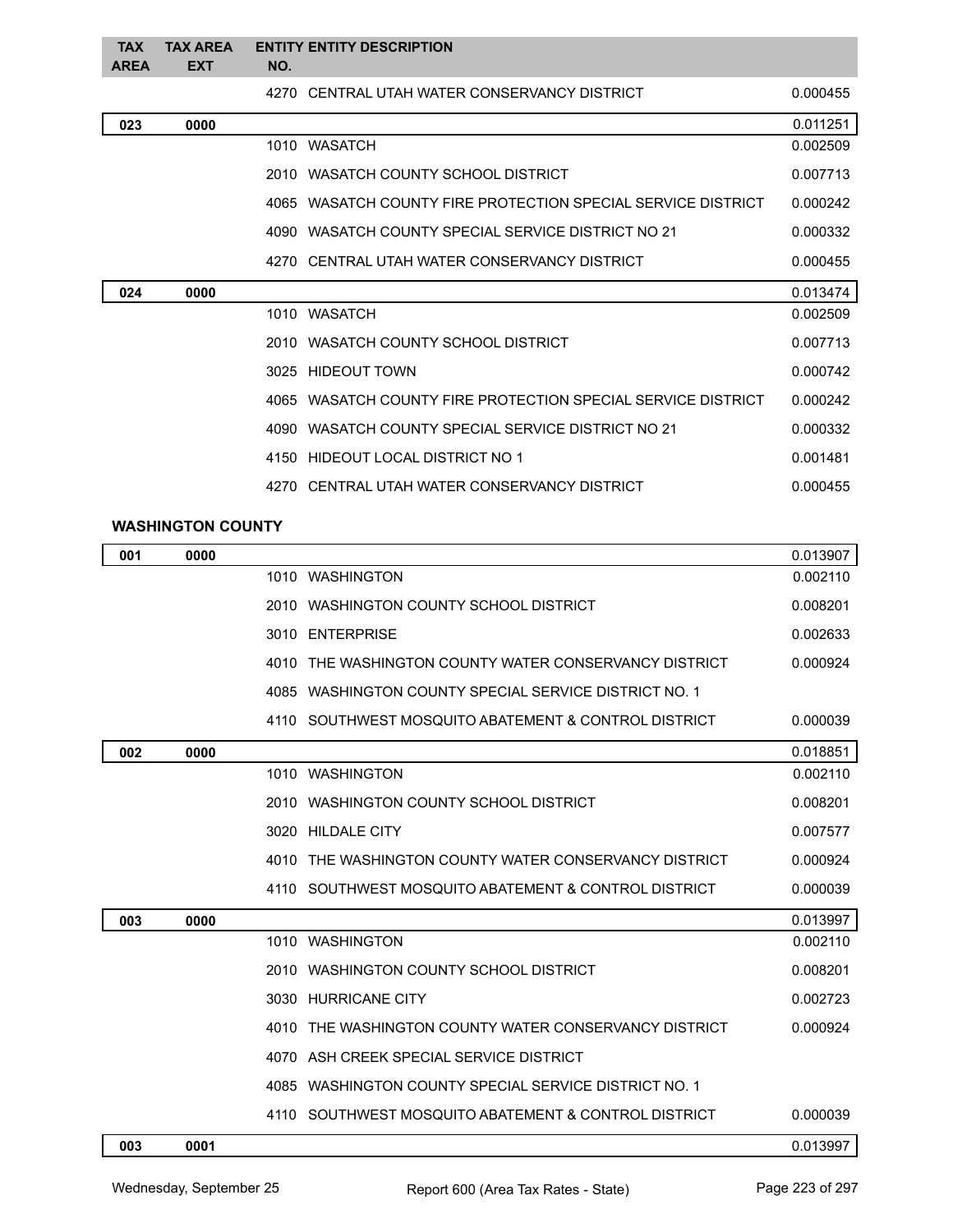| <b>TAX</b>  | <b>TAX AREA</b> | <b>ENTITY ENTITY DESCRIPTION</b>                      |          |
|-------------|-----------------|-------------------------------------------------------|----------|
| <b>AREA</b> | <b>EXT</b>      | NO.<br>1010 WASHINGTON                                | 0.002110 |
|             |                 | 2010 WASHINGTON COUNTY SCHOOL DISTRICT                | 0.008201 |
|             |                 | 3030 HURRICANE CITY                                   | 0.002723 |
|             |                 | 4010 THE WASHINGTON COUNTY WATER CONSERVANCY DISTRICT | 0.000924 |
|             |                 | 4085 WASHINGTON COUNTY SPECIAL SERVICE DISTRICT NO. 1 |          |
|             |                 | 4110 SOUTHWEST MOSQUITO ABATEMENT & CONTROL DISTRICT  | 0.000039 |
| 003         | 0002            |                                                       | 0.013997 |
|             |                 | 1010 WASHINGTON                                       | 0.002110 |
|             |                 | 2010 WASHINGTON COUNTY SCHOOL DISTRICT                | 0.008201 |
|             |                 | 3030 HURRICANE CITY                                   | 0.002723 |
|             |                 | 4010 THE WASHINGTON COUNTY WATER CONSERVANCY DISTRICT | 0.000924 |
|             |                 | 4085 WASHINGTON COUNTY SPECIAL SERVICE DISTRICT NO. 1 |          |
|             |                 | 4110 SOUTHWEST MOSQUITO ABATEMENT & CONTROL DISTRICT  | 0.000039 |
| 004         | 0000            |                                                       | 0.013399 |
|             |                 | 1010 WASHINGTON                                       | 0.002110 |
|             |                 | 2010 WASHINGTON COUNTY SCHOOL DISTRICT                | 0.008201 |
|             |                 | 3040 IVINS TOWN                                       | 0.002125 |
|             |                 | 4010 THE WASHINGTON COUNTY WATER CONSERVANCY DISTRICT | 0.000924 |
|             |                 | 4085 WASHINGTON COUNTY SPECIAL SERVICE DISTRICT NO. 1 |          |
|             |                 | 4110 SOUTHWEST MOSQUITO ABATEMENT & CONTROL DISTRICT  | 0.000039 |
| 005         | 0000            |                                                       | 0.015182 |
|             |                 | 1010 WASHINGTON                                       | 0.002110 |
|             |                 | 2010 WASHINGTON COUNTY SCHOOL DISTRICT                | 0.008201 |
|             |                 | 3050 LA VERKIN CITY                                   | 0.002805 |
|             |                 | 4010 THE WASHINGTON COUNTY WATER CONSERVANCY DISTRICT | 0.000924 |
|             |                 | 4070 ASH CREEK SPECIAL SERVICE DISTRICT               |          |
|             |                 | 4085 WASHINGTON COUNTY SPECIAL SERVICE DISTRICT NO. 1 |          |
|             |                 | 4110 SOUTHWEST MOSQUITO ABATEMENT & CONTROL DISTRICT  | 0.000039 |
|             |                 | 4120 HURRICANE VALLEY FIRE DISTRICT                   | 0.001103 |
| 006         | 0000            |                                                       | 0.013794 |
|             |                 | 1010 WASHINGTON                                       | 0.002110 |
|             |                 | 2010 WASHINGTON COUNTY SCHOOL DISTRICT                | 0.008201 |
|             |                 | 3060 LEEDS                                            | 0.001002 |
|             |                 | 4010 THE WASHINGTON COUNTY WATER CONSERVANCY DISTRICT | 0.000924 |
|             |                 | 4085 WASHINGTON COUNTY SPECIAL SERVICE DISTRICT NO. 1 |          |
|             |                 | 4095 LEEDS AREA SPECIAL SERVICE DISTRICT              | 0.001518 |
|             |                 | 4110 SOUTHWEST MOSQUITO ABATEMENT & CONTROL DISTRICT  | 0.000039 |
| 006         | 0001            |                                                       | 0.013794 |
|             |                 | 1010 WASHINGTON                                       | 0.002110 |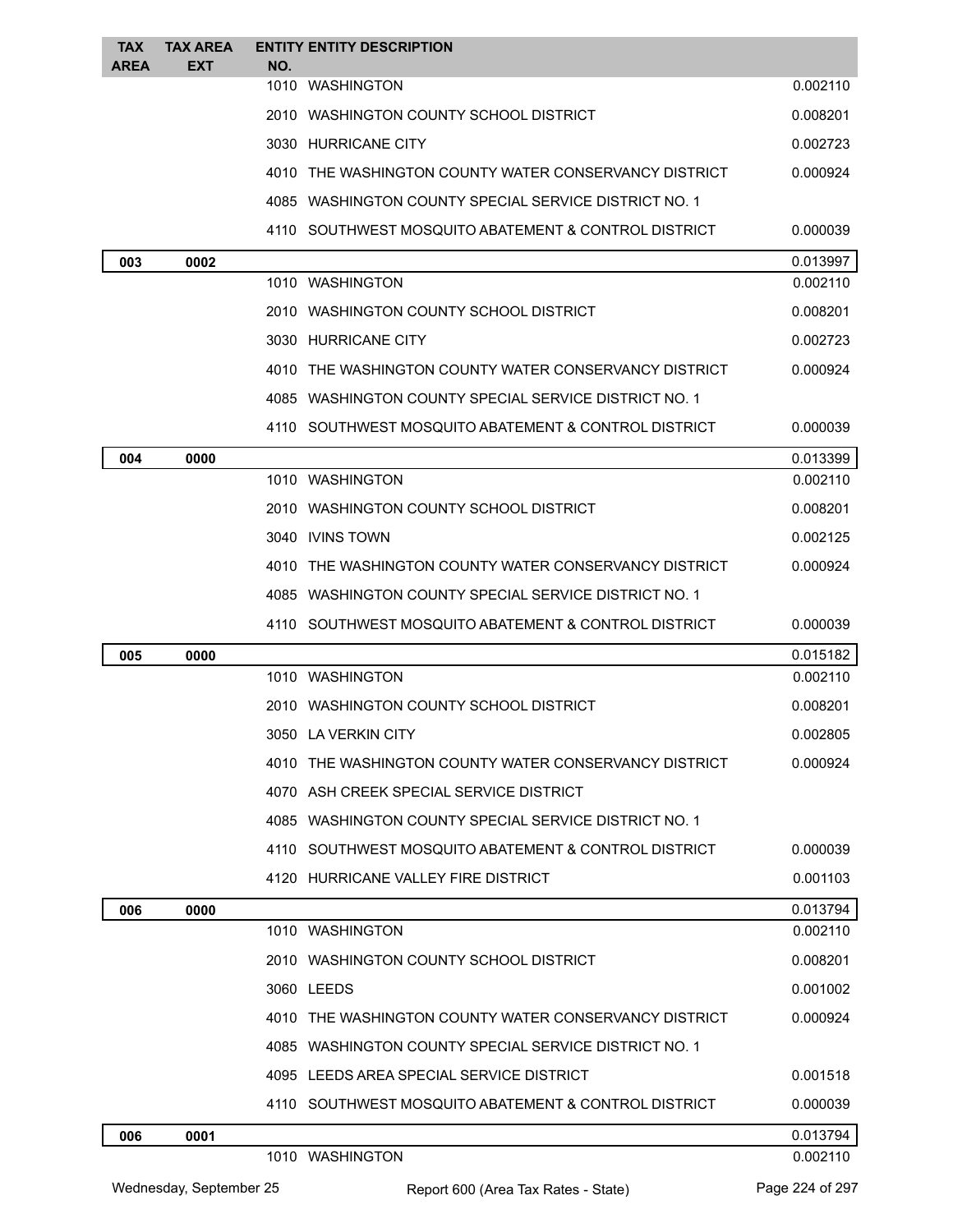| <b>TAX</b><br><b>AREA</b> | <b>TAX AREA</b><br><b>EXT</b> | <b>ENTITY ENTITY DESCRIPTION</b><br>NO.               |          |
|---------------------------|-------------------------------|-------------------------------------------------------|----------|
|                           |                               | 2010 WASHINGTON COUNTY SCHOOL DISTRICT                | 0.008201 |
|                           |                               | 3060 LEEDS                                            | 0.001002 |
|                           |                               | 4010 THE WASHINGTON COUNTY WATER CONSERVANCY DISTRICT | 0.000924 |
|                           |                               | 4085 WASHINGTON COUNTY SPECIAL SERVICE DISTRICT NO. 1 |          |
|                           |                               | 4095 LEEDS AREA SPECIAL SERVICE DISTRICT              | 0.001518 |
|                           |                               | 4110 SOUTHWEST MOSOUITO ABATEMENT & CONTROL DISTRICT  | 0.000039 |
| 006                       | 0002                          |                                                       | 0.013794 |
|                           |                               | 1010 WASHINGTON                                       | 0.002110 |
|                           |                               | 2010 WASHINGTON COUNTY SCHOOL DISTRICT                | 0.008201 |
|                           |                               | 3060 LEEDS                                            | 0.001002 |
|                           |                               | 4010 THE WASHINGTON COUNTY WATER CONSERVANCY DISTRICT | 0.000924 |
|                           |                               | 4085 WASHINGTON COUNTY SPECIAL SERVICE DISTRICT NO. 1 |          |
|                           |                               | 4095 LEEDS AREA SPECIAL SERVICE DISTRICT              | 0.001518 |
|                           |                               | 4110 SOUTHWEST MOSQUITO ABATEMENT & CONTROL DISTRICT  | 0.000039 |
| 007                       | 0000                          |                                                       | 0.013638 |
|                           |                               | 1010 WASHINGTON                                       | 0.002110 |
|                           |                               | 2010 WASHINGTON COUNTY SCHOOL DISTRICT                | 0.008201 |
|                           |                               | 3070 NEW HARMONY                                      | 0.001548 |
|                           |                               | 4010 THE WASHINGTON COUNTY WATER CONSERVANCY DISTRICT | 0.000924 |
|                           |                               | 4085 WASHINGTON COUNTY SPECIAL SERVICE DISTRICT NO. 1 |          |
|                           |                               | 4090 NEW HARMONY VALLEY SPECIAL SERVICE DISTRICT      | 0.000816 |
|                           |                               | 4110 SOUTHWEST MOSOUITO ABATEMENT & CONTROL DISTRICT  | 0.000039 |
| 008                       | 0000                          |                                                       | 0.013163 |
|                           |                               | 1010 WASHINGTON                                       | 0.002110 |
|                           |                               | 2010 WASHINGTON COUNTY SCHOOL DISTRICT                | 0.008201 |
|                           |                               | 3080 ST GEORGE CITY                                   | 0.001889 |
|                           |                               | 4010 THE WASHINGTON COUNTY WATER CONSERVANCY DISTRICT | 0.000924 |
|                           |                               | 4085 WASHINGTON COUNTY SPECIAL SERVICE DISTRICT NO. 1 |          |
|                           |                               | 4110 SOUTHWEST MOSQUITO ABATEMENT & CONTROL DISTRICT  | 0.000039 |
| 009                       | 0000                          |                                                       | 0.013623 |
|                           |                               | 1010 WASHINGTON                                       | 0.002110 |
|                           |                               | 2010 WASHINGTON COUNTY SCHOOL DISTRICT                | 0.008201 |
|                           |                               | 3090 SANTA CLARA CITY                                 | 0.002349 |
|                           |                               | 4010 THE WASHINGTON COUNTY WATER CONSERVANCY DISTRICT | 0.000924 |
|                           |                               | 4085 WASHINGTON COUNTY SPECIAL SERVICE DISTRICT NO. 1 |          |
|                           |                               | 4110 SOUTHWEST MOSQUITO ABATEMENT & CONTROL DISTRICT  | 0.000039 |
| 010                       | 0000                          |                                                       | 0.011934 |
|                           |                               | 1010 WASHINGTON                                       | 0.002110 |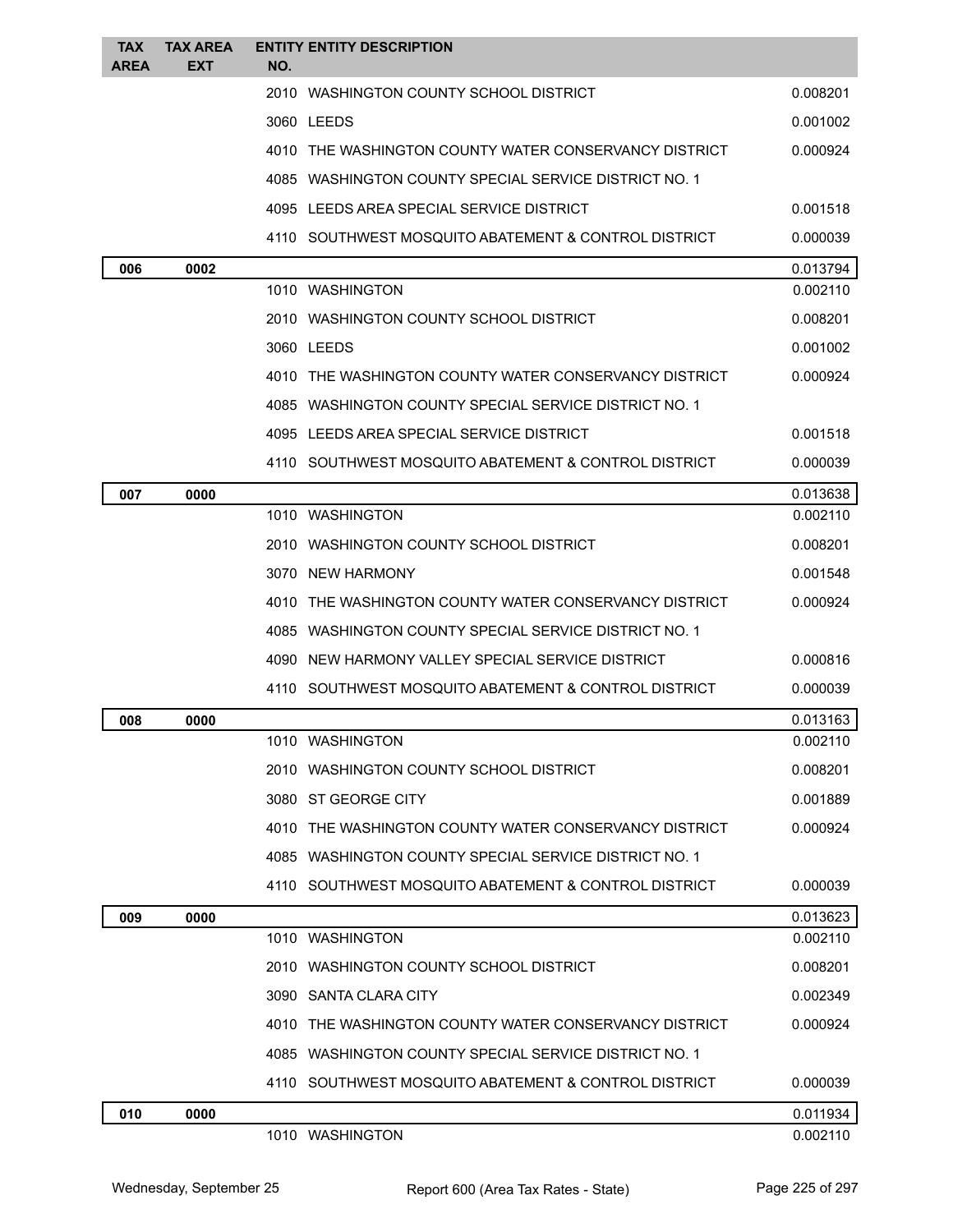| <b>TAX</b><br><b>AREA</b> | <b>TAX AREA</b><br>EXT | <b>ENTITY ENTITY DESCRIPTION</b><br>NO.                |          |
|---------------------------|------------------------|--------------------------------------------------------|----------|
|                           |                        | 2010 WASHINGTON COUNTY SCHOOL DISTRICT                 | 0.008201 |
|                           |                        | 3100 SPRINGDALE                                        | 0.000390 |
|                           |                        | 4010 THE WASHINGTON COUNTY WATER CONSERVANCY DISTRICT  | 0.000924 |
|                           |                        | 4030 ROCKVILLE/SPRINGDALE FIRE PROTECTION DISTRICT     | 0.000270 |
|                           |                        | 4085 WASHINGTON COUNTY SPECIAL SERVICE DISTRICT NO. 1  |          |
|                           |                        | 4110 SOUTHWEST MOSQUITO ABATEMENT & CONTROL DISTRICT   | 0.000039 |
| 011                       | 0000                   |                                                        | 0.013767 |
|                           |                        | 1010 WASHINGTON                                        | 0.002110 |
|                           |                        | 2010 WASHINGTON COUNTY SCHOOL DISTRICT                 | 0.008201 |
|                           |                        | 3110 TOQUERVILLE TOWN                                  | 0.001390 |
|                           |                        | 4010 THE WASHINGTON COUNTY WATER CONSERVANCY DISTRICT  | 0.000924 |
|                           |                        | 4085 WASHINGTON COUNTY SPECIAL SERVICE DISTRICT NO. 1  |          |
|                           |                        | 4110 SOUTHWEST MOSQUITO ABATEMENT & CONTROL DISTRICT   | 0.000039 |
|                           |                        | 4120 HURRICANE VALLEY FIRE DISTRICT                    | 0.001103 |
| 011                       | 0001                   |                                                        | 0.013767 |
|                           |                        | 1010 WASHINGTON                                        | 0.002110 |
|                           |                        | 2010 WASHINGTON COUNTY SCHOOL DISTRICT                 | 0.008201 |
|                           |                        | 3110 TOQUERVILLE TOWN                                  | 0.001390 |
|                           |                        | 4010 THE WASHINGTON COUNTY WATER CONSERVANCY DISTRICT  | 0.000924 |
|                           |                        | 4070 ASH CREEK SPECIAL SERVICE DISTRICT                |          |
|                           |                        | 4085 WASHINGTON COUNTY SPECIAL SERVICE DISTRICT NO. 1  |          |
|                           |                        | 4110   SOUTHWEST MOSQUITO ABATEMENT & CONTROL DISTRICT | 0.000039 |
|                           |                        | 4120 HURRICANE VALLEY FIRE DISTRICT                    | 0.001103 |
| 012                       | 0000                   |                                                        | 0.013976 |
|                           |                        | 1010 WASHINGTON                                        | 0.002110 |
|                           |                        | 2010 WASHINGTON COUNTY SCHOOL DISTRICT                 | 0.008201 |
|                           |                        | 3120 VIRGIN TOWN                                       | 0.001599 |
|                           |                        | 4010 THE WASHINGTON COUNTY WATER CONSERVANCY DISTRICT  | 0.000924 |
|                           |                        | 4085 WASHINGTON COUNTY SPECIAL SERVICE DISTRICT NO. 1  |          |
|                           |                        | 4110   SOUTHWEST MOSQUITO ABATEMENT & CONTROL DISTRICT | 0.000039 |
|                           |                        | 4120 HURRICANE VALLEY FIRE DISTRICT                    | 0.001103 |
| 013                       | 0000                   |                                                        | 0.012985 |
|                           |                        | 1010 WASHINGTON                                        | 0.002110 |
|                           |                        | 2010   WASHINGTON COUNTY SCHOOL DISTRICT               | 0.008201 |
|                           |                        | 3130 WASHINGTON CITY                                   | 0.001711 |
|                           |                        | 4010 THE WASHINGTON COUNTY WATER CONSERVANCY DISTRICT  | 0.000924 |
|                           |                        | 4070 ASH CREEK SPECIAL SERVICE DISTRICT                |          |
|                           |                        | 4085 WASHINGTON COUNTY SPECIAL SERVICE DISTRICT NO. 1  |          |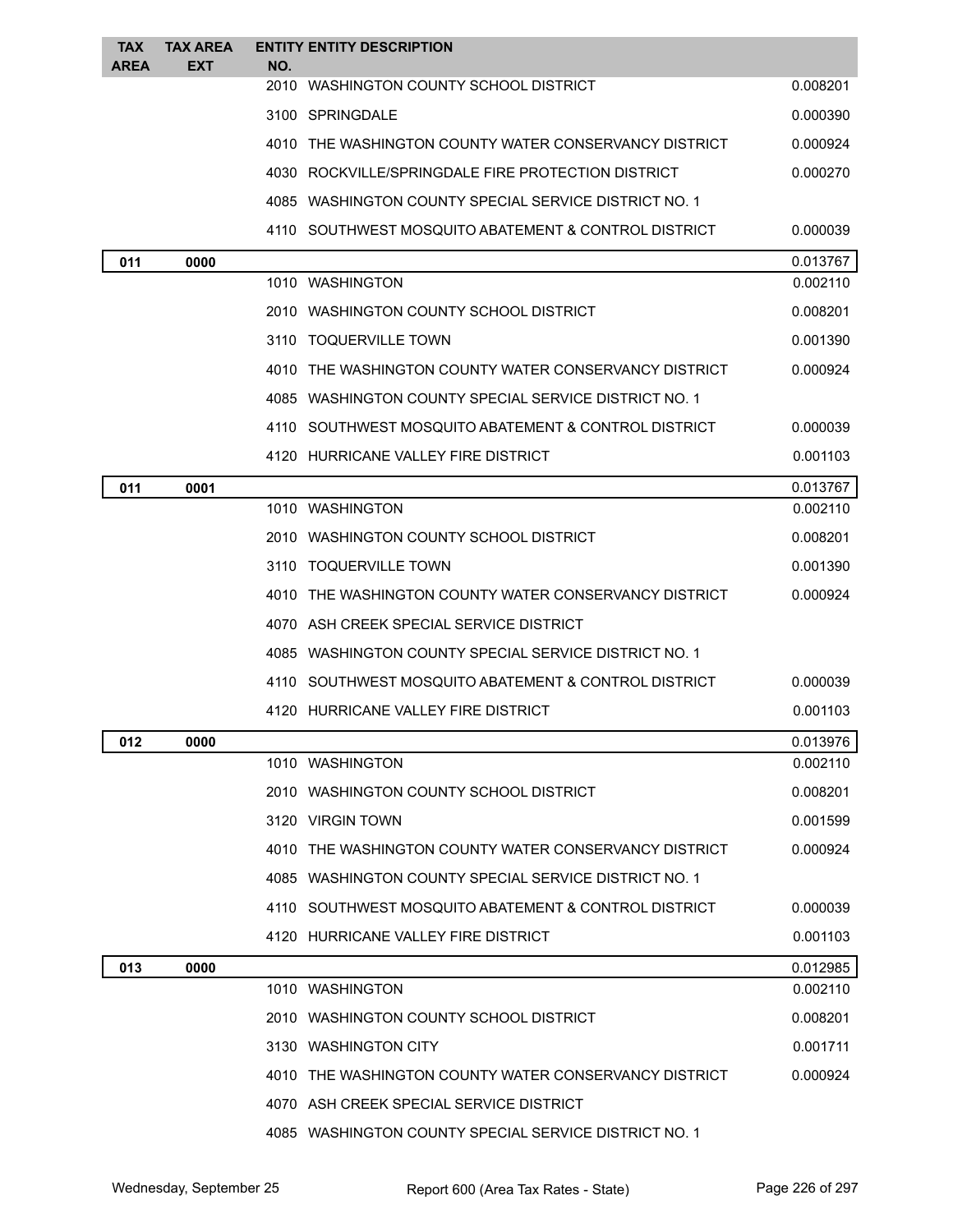| <b>TAX</b><br><b>AREA</b> | <b>TAX AREA</b><br>EXT | <b>ENTITY ENTITY DESCRIPTION</b><br>NO.                 |          |
|---------------------------|------------------------|---------------------------------------------------------|----------|
|                           |                        | 4110   SOUTHWEST MOSQUITO ABATEMENT & CONTROL DISTRICT  | 0.000039 |
| 013                       | 0001                   |                                                         | 0.012985 |
|                           |                        | 1010 WASHINGTON                                         | 0.002110 |
|                           |                        | 2010 WASHINGTON COUNTY SCHOOL DISTRICT                  | 0.008201 |
|                           |                        | 3130 WASHINGTON CITY                                    | 0.001711 |
|                           |                        | 4010 THE WASHINGTON COUNTY WATER CONSERVANCY DISTRICT   | 0.000924 |
|                           |                        | 4085 WASHINGTON COUNTY SPECIAL SERVICE DISTRICT NO. 1   |          |
|                           |                        | 4110 SOUTHWEST MOSQUITO ABATEMENT & CONTROL DISTRICT    | 0.000039 |
| 015                       | 0000                   |                                                         | 0.011274 |
|                           |                        | 1010 WASHINGTON                                         | 0.002110 |
|                           |                        | 2010 WASHINGTON COUNTY SCHOOL DISTRICT                  | 0.008201 |
|                           |                        | 4010 THE WASHINGTON COUNTY WATER CONSERVANCY DISTRICT   | 0.000924 |
|                           |                        | 4070 ASH CREEK SPECIAL SERVICE DISTRICT                 |          |
|                           |                        | 4085 WASHINGTON COUNTY SPECIAL SERVICE DISTRICT NO. 1   |          |
|                           |                        | 4110 SOUTHWEST MOSQUITO ABATEMENT & CONTROL DISTRICT    | 0.000039 |
| 015                       | 0001                   |                                                         | 0.011274 |
|                           |                        | 1010 WASHINGTON                                         | 0.002110 |
|                           |                        | 2010   WASHINGTON COUNTY SCHOOL DISTRICT                | 0.008201 |
|                           |                        | 4010 THE WASHINGTON COUNTY WATER CONSERVANCY DISTRICT   | 0.000924 |
|                           |                        | 4080 PINE VALLEY SPECIAL SERVICE DISTRICT (N)           |          |
|                           |                        | 4085 WASHINGTON COUNTY SPECIAL SERVICE DISTRICT NO. 1   |          |
|                           |                        | 4110 SOUTHWEST MOSQUITO ABATEMENT & CONTROL DISTRICT    | 0.000039 |
| 015                       | 0002                   |                                                         | 0.011274 |
|                           |                        | 1010 WASHINGTON                                         | 0.002110 |
|                           |                        | 2010   WASHINGTON COUNTY SCHOOL DISTRICT                | 0.008201 |
|                           |                        | 4010 THE WASHINGTON COUNTY WATER CONSERVANCY DISTRICT   | 0.000924 |
|                           |                        | 4085 WASHINGTON COUNTY SPECIAL SERVICE DISTRICT NO. 1   |          |
|                           |                        | 4110 SOUTHWEST MOSQUITO ABATEMENT & CONTROL DISTRICT    | 0.000039 |
| 015                       | 0003                   |                                                         | 0.011274 |
|                           |                        | 1010 WASHINGTON                                         | 0.002110 |
|                           |                        | 2010 WASHINGTON COUNTY SCHOOL DISTRICT                  | 0.008201 |
|                           |                        | 4010 THE WASHINGTON COUNTY WATER CONSERVANCY DISTRICT   | 0.000924 |
|                           |                        | 4085 WASHINGTON COUNTY SPECIAL SERVICE DISTRICT NO. 1   |          |
|                           |                        | 4110 SOUTHWEST MOSQUITO ABATEMENT & CONTROL DISTRICT    | 0.000039 |
| 017                       | 0000                   |                                                         | 0.013163 |
|                           |                        | 1010 WASHINGTON                                         | 0.002110 |
|                           |                        | 2010   WASHINGTON COUNTY SCHOOL DISTRICT                | 0.008201 |
|                           |                        | 3080 ST GEORGE CITY                                     | 0.001889 |
|                           |                        | 4010   THE WASHINGTON COUNTY WATER CONSERVANCY DISTRICT | 0.000924 |

Wednesday, September 25 Report 600 (Area Tax Rates - State) Page 227 of 297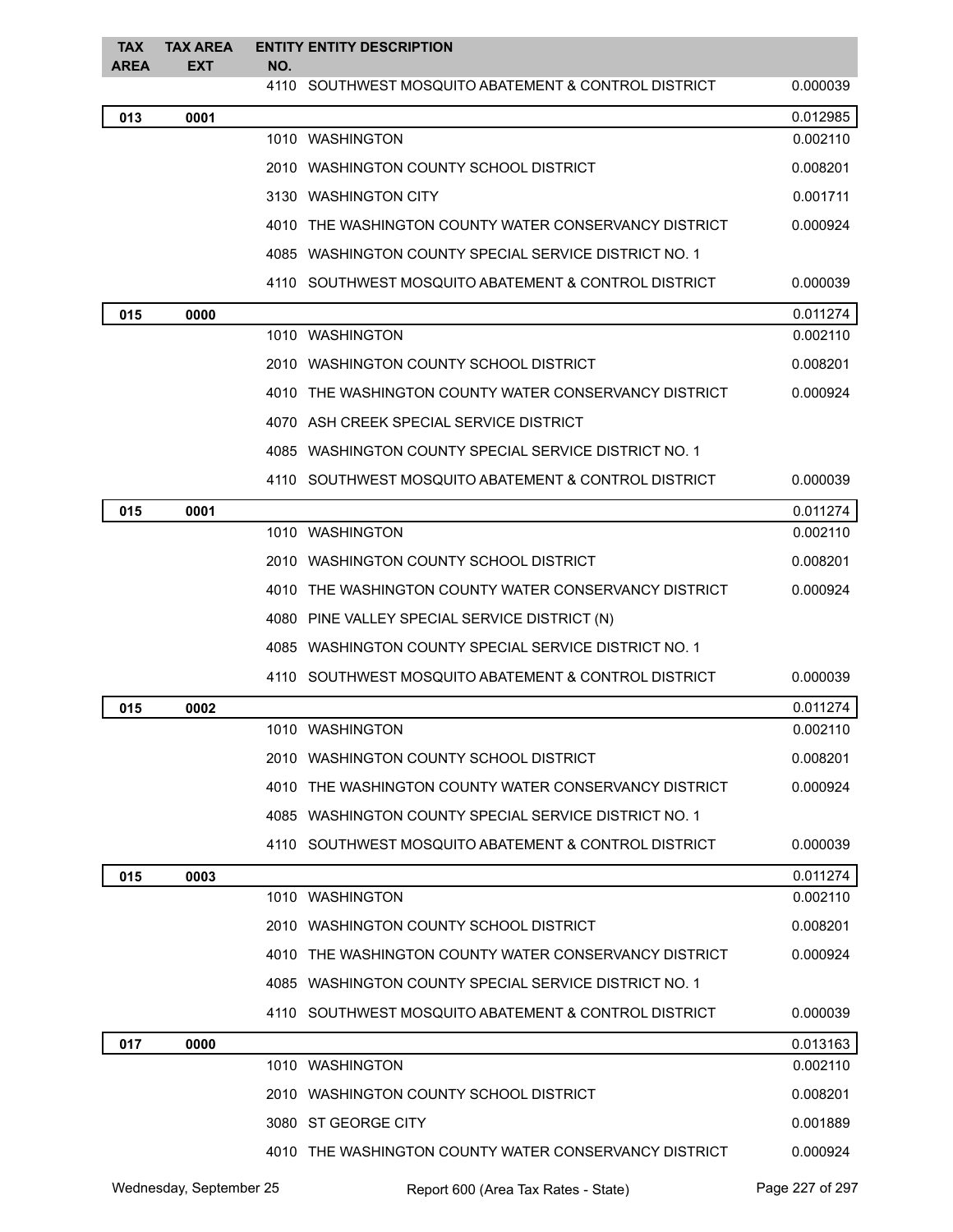| <b>TAX</b><br><b>AREA</b> | <b>TAX AREA</b><br><b>EXT</b> | NO. | <b>ENTITY ENTITY DESCRIPTION</b>                      |          |
|---------------------------|-------------------------------|-----|-------------------------------------------------------|----------|
|                           |                               |     | 4085 WASHINGTON COUNTY SPECIAL SERVICE DISTRICT NO. 1 |          |
|                           |                               |     | 4110 SOUTHWEST MOSQUITO ABATEMENT & CONTROL DISTRICT  | 0.000039 |
| 018                       | 0000                          |     |                                                       | 0.012989 |
|                           |                               |     | 1010 WASHINGTON                                       | 0.002110 |
|                           |                               |     | 2010 WASHINGTON COUNTY SCHOOL DISTRICT                | 0.008201 |
|                           |                               |     | 3075 ROCKVILLE                                        | 0.001445 |
|                           |                               |     | 4010 THE WASHINGTON COUNTY WATER CONSERVANCY DISTRICT | 0.000924 |
|                           |                               |     | 4030 ROCKVILLE/SPRINGDALE FIRE PROTECTION DISTRICT    | 0.000270 |
|                           |                               |     | 4110 SOUTHWEST MOSQUITO ABATEMENT & CONTROL DISTRICT  | 0.000039 |
| 022                       | 0000                          |     |                                                       | 0.011274 |
|                           |                               |     | 1010 WASHINGTON                                       | 0.002110 |
|                           |                               |     | 2010 WASHINGTON COUNTY SCHOOL DISTRICT                | 0.008201 |
|                           |                               |     | 4010 THE WASHINGTON COUNTY WATER CONSERVANCY DISTRICT | 0.000924 |
|                           |                               |     | 4050 DIXIE DEER SPECIAL SERVICE DISTRICT              |          |
|                           |                               |     | 4055 NORTHWESTERN SPECIAL SERVICE DISTRICT            |          |
|                           |                               |     | 4085 WASHINGTON COUNTY SPECIAL SERVICE DISTRICT NO. 1 |          |
|                           |                               |     | 4110 SOUTHWEST MOSQUITO ABATEMENT & CONTROL DISTRICT  | 0.000039 |
| 027                       | 0000                          |     |                                                       | 0.013997 |
|                           |                               |     | 1010 WASHINGTON                                       | 0.002110 |
|                           |                               |     | 2010 WASHINGTON COUNTY SCHOOL DISTRICT                | 0.008201 |
|                           |                               |     | 3030 HURRICANE CITY                                   | 0.002723 |
|                           |                               |     | 4010 THE WASHINGTON COUNTY WATER CONSERVANCY DISTRICT | 0.000924 |
|                           |                               |     | 4070 ASH CREEK SPECIAL SERVICE DISTRICT               |          |
|                           |                               |     | 4085 WASHINGTON COUNTY SPECIAL SERVICE DISTRICT NO. 1 |          |
|                           |                               |     | 4110 SOUTHWEST MOSQUITO ABATEMENT & CONTROL DISTRICT  | 0.000039 |
| 028                       | 0000                          |     |                                                       | 0.013997 |
|                           |                               |     | 1010 WASHINGTON                                       | 0.002110 |
|                           |                               |     | 2010 WASHINGTON COUNTY SCHOOL DISTRICT                | 0.008201 |
|                           |                               |     | 3030 HURRICANE CITY                                   | 0.002723 |
|                           |                               |     | 4010 THE WASHINGTON COUNTY WATER CONSERVANCY DISTRICT | 0.000924 |
|                           |                               |     | 4070 ASH CREEK SPECIAL SERVICE DISTRICT               |          |
|                           |                               |     | 4085 WASHINGTON COUNTY SPECIAL SERVICE DISTRICT NO. 1 |          |
|                           |                               |     | 4110 SOUTHWEST MOSQUITO ABATEMENT & CONTROL DISTRICT  | 0.000039 |
| 029                       | 0000                          |     |                                                       | 0.013997 |
|                           |                               |     | 1010 WASHINGTON                                       | 0.002110 |
|                           |                               |     | 2010 WASHINGTON COUNTY SCHOOL DISTRICT                | 0.008201 |
|                           |                               |     | 3030 HURRICANE CITY                                   | 0.002723 |
|                           |                               |     | 4010 THE WASHINGTON COUNTY WATER CONSERVANCY DISTRICT | 0.000924 |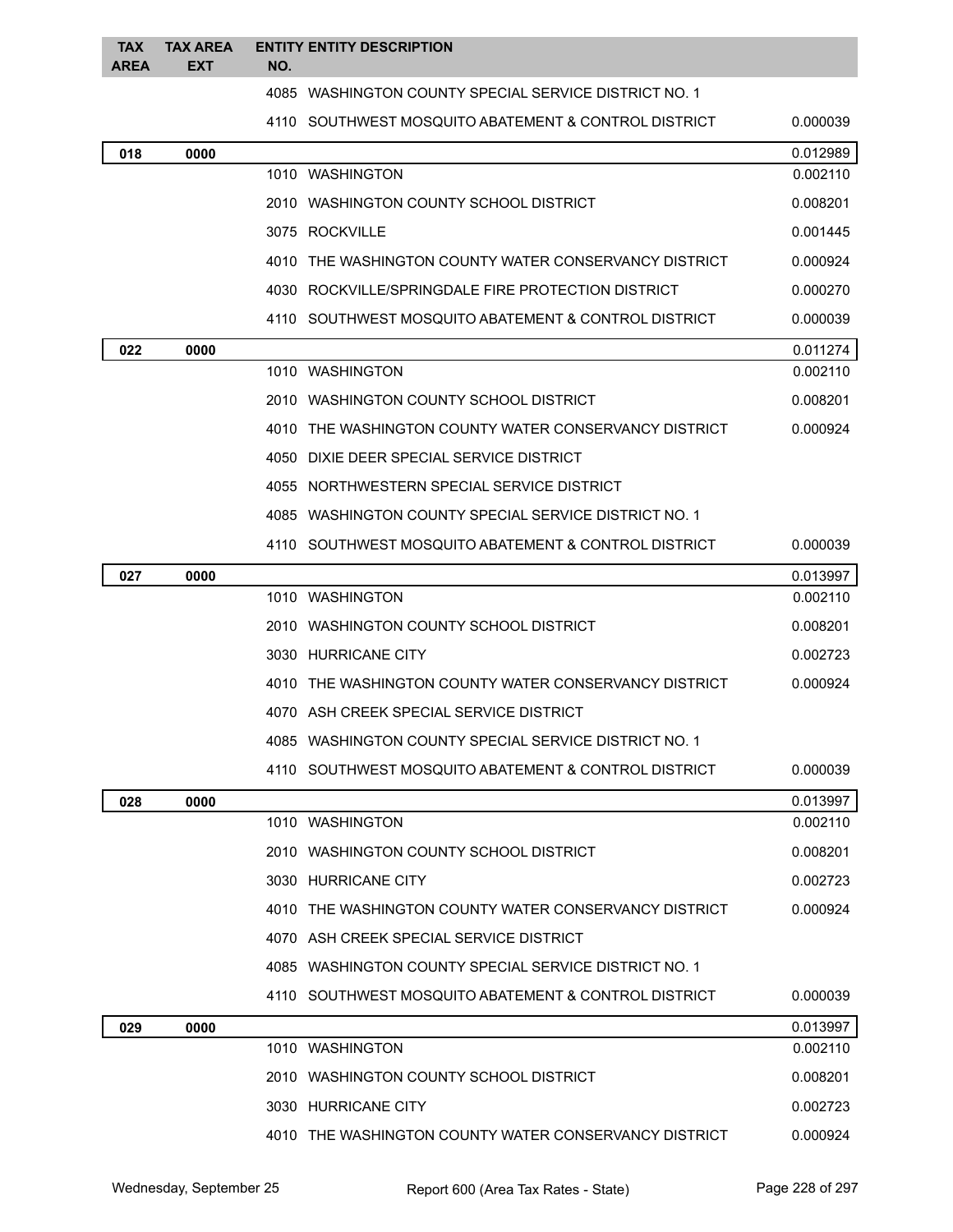| <b>TAX</b><br><b>AREA</b> | <b>TAX AREA</b><br><b>EXT</b> | <b>ENTITY ENTITY DESCRIPTION</b><br>NO.               |          |
|---------------------------|-------------------------------|-------------------------------------------------------|----------|
|                           |                               | 4070 ASH CREEK SPECIAL SERVICE DISTRICT               |          |
|                           |                               | 4085 WASHINGTON COUNTY SPECIAL SERVICE DISTRICT NO. 1 |          |
|                           |                               | 4110 SOUTHWEST MOSQUITO ABATEMENT & CONTROL DISTRICT  | 0.000039 |
| 032                       | 0000                          |                                                       | 0.013163 |
|                           |                               | 1010 WASHINGTON                                       | 0.002110 |
|                           |                               | 2010 WASHINGTON COUNTY SCHOOL DISTRICT                | 0.008201 |
|                           |                               | 3080 ST GEORGE CITY                                   | 0.001889 |
|                           |                               | 4010 THE WASHINGTON COUNTY WATER CONSERVANCY DISTRICT | 0.000924 |
|                           |                               | 4085 WASHINGTON COUNTY SPECIAL SERVICE DISTRICT NO. 1 |          |
|                           |                               | 4110 SOUTHWEST MOSQUITO ABATEMENT & CONTROL DISTRICT  | 0.000039 |
| 034                       | 0000                          |                                                       | 0.012013 |
|                           |                               | 1010 WASHINGTON                                       | 0.002110 |
|                           |                               | 2010 WASHINGTON COUNTY SCHOOL DISTRICT                | 0.008201 |
|                           |                               | 4010 THE WASHINGTON COUNTY WATER CONSERVANCY DISTRICT | 0.000924 |
|                           |                               | 4065 SOUTHWESTERN SPECIAL SERVICE DISTRICT            | 0.000739 |
|                           |                               | 4085 WASHINGTON COUNTY SPECIAL SERVICE DISTRICT NO. 1 |          |
|                           |                               | 4110 SOUTHWEST MOSQUITO ABATEMENT & CONTROL DISTRICT  | 0.000039 |
| 035                       | 0000                          |                                                       | 0.011274 |
|                           |                               | 1010 WASHINGTON                                       | 0.002110 |
|                           |                               | 2010 WASHINGTON COUNTY SCHOOL DISTRICT                | 0.008201 |
|                           |                               | 4010 THE WASHINGTON COUNTY WATER CONSERVANCY DISTRICT | 0.000924 |
|                           |                               | 4055 NORTHWESTERN SPECIAL SERVICE DISTRICT            |          |
|                           |                               | 4085 WASHINGTON COUNTY SPECIAL SERVICE DISTRICT NO. 1 |          |
|                           |                               | 4110 SOUTHWEST MOSQUITO ABATEMENT & CONTROL DISTRICT  | 0.000039 |
| 037                       | 0000                          |                                                       | 0.012792 |
|                           |                               | 1010 WASHINGTON                                       | 0.002110 |
|                           |                               | 2010 WASHINGTON COUNTY SCHOOL DISTRICT                | 0.008201 |
|                           |                               | 4010 THE WASHINGTON COUNTY WATER CONSERVANCY DISTRICT | 0.000924 |
|                           |                               | 4070 ASH CREEK SPECIAL SERVICE DISTRICT               |          |
|                           |                               | 4085 WASHINGTON COUNTY SPECIAL SERVICE DISTRICT NO. 1 |          |
|                           |                               | 4095 LEEDS AREA SPECIAL SERVICE DISTRICT              | 0.001518 |
|                           |                               | 4110 SOUTHWEST MOSQUITO ABATEMENT & CONTROL DISTRICT  | 0.000039 |
| 037                       | 0001                          |                                                       | 0.012792 |
|                           |                               | 1010 WASHINGTON                                       | 0.002110 |
|                           |                               | 2010 WASHINGTON COUNTY SCHOOL DISTRICT                | 0.008201 |
|                           |                               | 4010 THE WASHINGTON COUNTY WATER CONSERVANCY DISTRICT | 0.000924 |
|                           |                               | 4085 WASHINGTON COUNTY SPECIAL SERVICE DISTRICT NO. 1 |          |
|                           |                               | 4095 LEEDS AREA SPECIAL SERVICE DISTRICT              | 0.001518 |
|                           |                               | 4110 SOUTHWEST MOSQUITO ABATEMENT & CONTROL DISTRICT  | 0.000039 |
|                           |                               |                                                       |          |

Wednesday, September 25 Report 600 (Area Tax Rates - State) Page 229 of 297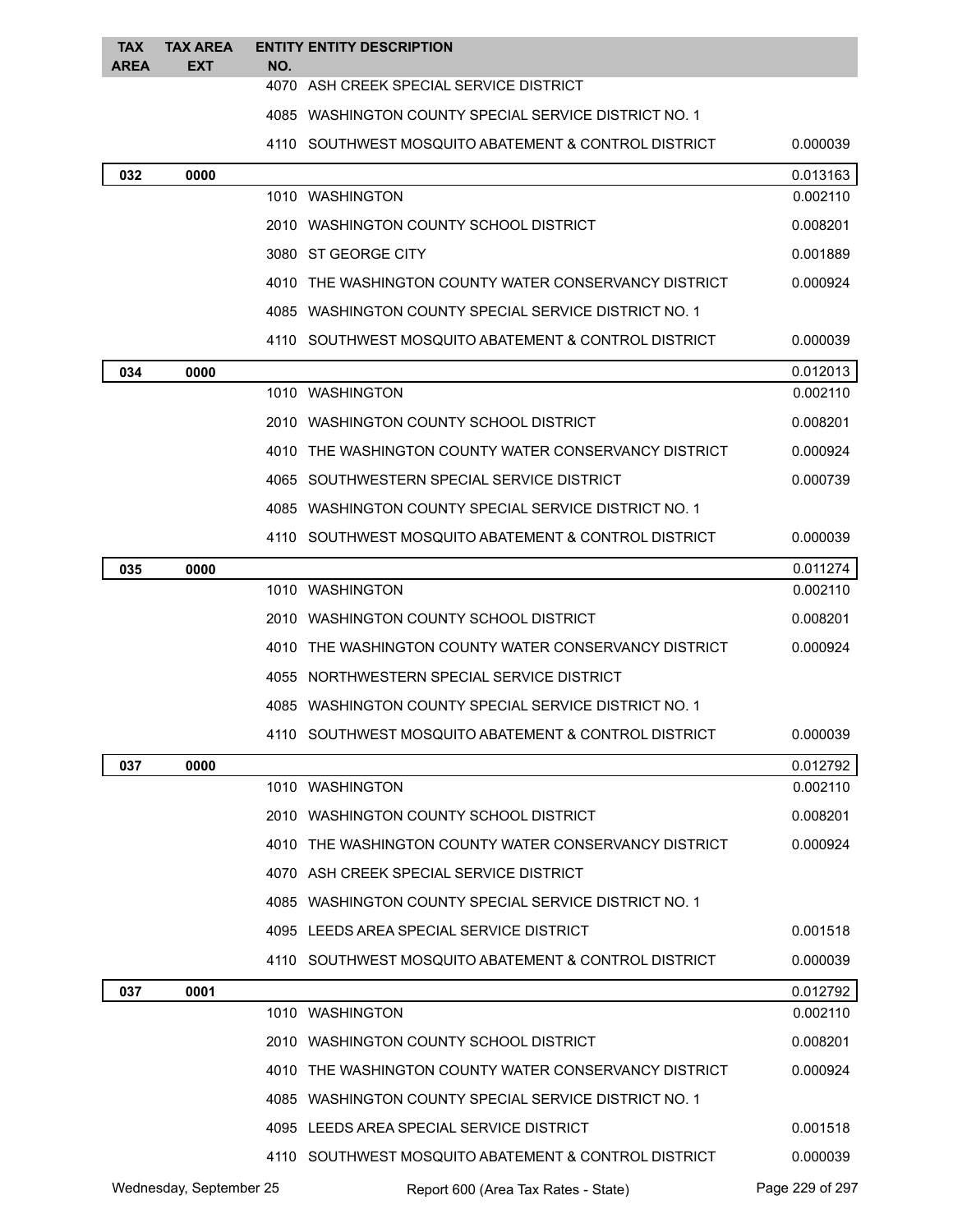| <b>TAX</b><br>AREA | <b>TAX AREA</b><br><b>EXT</b> | <b>ENTITY ENTITY DESCRIPTION</b><br>NO.               |          |
|--------------------|-------------------------------|-------------------------------------------------------|----------|
| 037                | 0002                          |                                                       | 0.012792 |
|                    |                               | 1010 WASHINGTON                                       | 0.002110 |
|                    |                               | 2010 WASHINGTON COUNTY SCHOOL DISTRICT                | 0.008201 |
|                    |                               | 4010 THE WASHINGTON COUNTY WATER CONSERVANCY DISTRICT | 0.000924 |
|                    |                               | 4085 WASHINGTON COUNTY SPECIAL SERVICE DISTRICT NO. 1 |          |
|                    |                               | 4095 LEEDS AREA SPECIAL SERVICE DISTRICT              | 0.001518 |
|                    |                               | 4110 SOUTHWEST MOSQUITO ABATEMENT & CONTROL DISTRICT  | 0.000039 |
| 038                | 0000                          |                                                       | 0.012090 |
|                    |                               | 1010 WASHINGTON                                       | 0.002110 |
|                    |                               | 2010 WASHINGTON COUNTY SCHOOL DISTRICT                | 0.008201 |
|                    |                               | 4010 THE WASHINGTON COUNTY WATER CONSERVANCY DISTRICT | 0.000924 |
|                    |                               | 4085 WASHINGTON COUNTY SPECIAL SERVICE DISTRICT NO. 1 |          |
|                    |                               | 4090 NEW HARMONY VALLEY SPECIAL SERVICE DISTRICT      | 0.000816 |
|                    |                               | 4110 SOUTHWEST MOSQUITO ABATEMENT & CONTROL DISTRICT  | 0.000039 |
| 040                | 0000                          |                                                       | 0.013163 |
|                    |                               | 1010 WASHINGTON                                       | 0.002110 |
|                    |                               | 2010 WASHINGTON COUNTY SCHOOL DISTRICT                | 0.008201 |
|                    |                               | 3080 ST GEORGE CITY                                   | 0.001889 |
|                    |                               | 4010 THE WASHINGTON COUNTY WATER CONSERVANCY DISTRICT | 0.000924 |
|                    |                               | 4085 WASHINGTON COUNTY SPECIAL SERVICE DISTRICT NO. 1 |          |
|                    |                               | 4110 SOUTHWEST MOSQUITO ABATEMENT & CONTROL DISTRICT  | 0.000039 |
| 041                | 0000                          |                                                       | 0.015985 |
|                    |                               | 1010 WASHINGTON                                       | 0.002110 |
|                    |                               | 2010 WASHINGTON COUNTY SCHOOL DISTRICT                | 0.008201 |
|                    |                               | 3130 WASHINGTON CITY                                  | 0.001711 |
|                    |                               | 4010 THE WASHINGTON COUNTY WATER CONSERVANCY DISTRICT | 0.000924 |
|                    |                               | 4070 ASH CREEK SPECIAL SERVICE DISTRICT               |          |
|                    |                               | 4085 WASHINGTON COUNTY SPECIAL SERVICE DISTRICT NO. 1 |          |
|                    |                               | 4100 CORAL CANYON SPECIAL SERVICE DISTRICT            | 0.003000 |
|                    |                               | 4110 SOUTHWEST MOSQUITO ABATEMENT & CONTROL DISTRICT  | 0.000039 |
| 041                | 0001                          |                                                       | 0.015985 |
|                    |                               | 1010 WASHINGTON                                       | 0.002110 |
|                    |                               | 2010 WASHINGTON COUNTY SCHOOL DISTRICT                | 0.008201 |
|                    |                               | 3130 WASHINGTON CITY                                  | 0.001711 |
|                    |                               | 4010 THE WASHINGTON COUNTY WATER CONSERVANCY DISTRICT | 0.000924 |
|                    |                               | 4085 WASHINGTON COUNTY SPECIAL SERVICE DISTRICT NO. 1 |          |
|                    |                               | 4100 CORAL CANYON SPECIAL SERVICE DISTRICT            | 0.003000 |
|                    |                               | 4110 SOUTHWEST MOSQUITO ABATEMENT & CONTROL DISTRICT  | 0.000039 |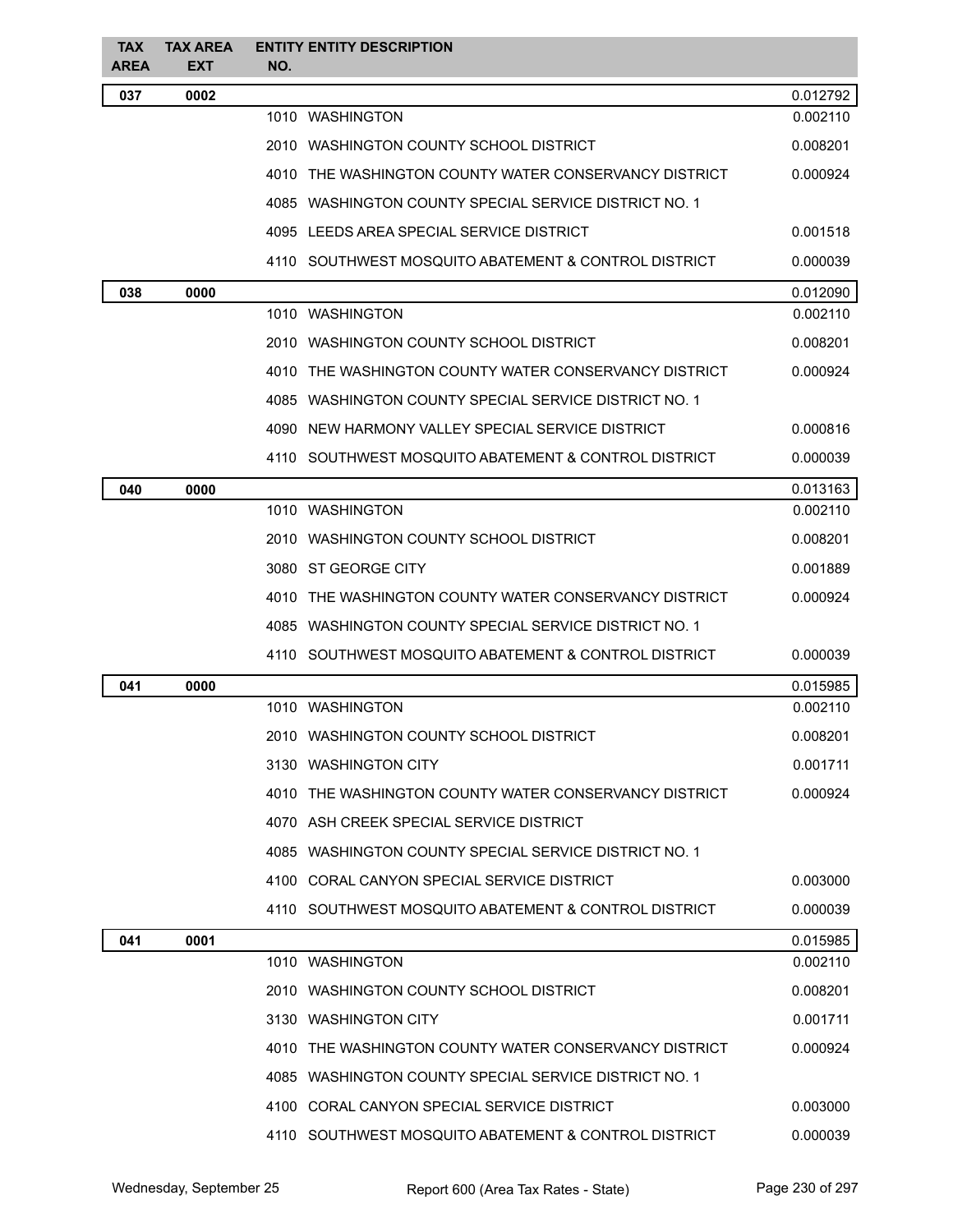| <b>TAX</b><br><b>AREA</b> | <b>TAX AREA</b><br><b>EXT</b> | <b>ENTITY ENTITY DESCRIPTION</b><br>NO.               |          |
|---------------------------|-------------------------------|-------------------------------------------------------|----------|
| 042                       | 0000                          |                                                       | 0.013399 |
|                           |                               | 1010 WASHINGTON                                       | 0.002110 |
|                           |                               | 2010 WASHINGTON COUNTY SCHOOL DISTRICT                | 0.008201 |
|                           |                               | 3040 IVINS TOWN                                       | 0.002125 |
|                           |                               | 4010 THE WASHINGTON COUNTY WATER CONSERVANCY DISTRICT | 0.000924 |
|                           |                               | 4085 WASHINGTON COUNTY SPECIAL SERVICE DISTRICT NO. 1 |          |
|                           |                               | 4110 SOUTHWEST MOSQUITO ABATEMENT & CONTROL DISTRICT  | 0.000039 |
| 043                       | 0000                          |                                                       | 0.013163 |
|                           |                               | 1010 WASHINGTON                                       | 0.002110 |
|                           |                               | 2010 WASHINGTON COUNTY SCHOOL DISTRICT                | 0.008201 |
|                           |                               | 3080 ST GEORGE CITY                                   | 0.001889 |
|                           |                               | 4010 THE WASHINGTON COUNTY WATER CONSERVANCY DISTRICT | 0.000924 |
|                           |                               | 4085 WASHINGTON COUNTY SPECIAL SERVICE DISTRICT NO. 1 |          |
|                           |                               | 4110 SOUTHWEST MOSQUITO ABATEMENT & CONTROL DISTRICT  | 0.000039 |
| 044                       | 0000                          |                                                       | 0.013163 |
|                           |                               | 1010 WASHINGTON                                       | 0.002110 |
|                           |                               | 2010 WASHINGTON COUNTY SCHOOL DISTRICT                | 0.008201 |
|                           |                               | 3080 ST GEORGE CITY                                   | 0.001889 |
|                           |                               | 4010 THE WASHINGTON COUNTY WATER CONSERVANCY DISTRICT | 0.000924 |
|                           |                               | 4085 WASHINGTON COUNTY SPECIAL SERVICE DISTRICT NO. 1 |          |
|                           |                               | 4110 SOUTHWEST MOSQUITO ABATEMENT & CONTROL DISTRICT  | 0.000039 |
| 045                       | 0000                          |                                                       | 0.013561 |
|                           |                               | 1010 WASHINGTON                                       | 0.002110 |
|                           |                               | 2010 WASHINGTON COUNTY SCHOOL DISTRICT                | 0.008201 |
|                           |                               | 3005 APPLE VALLEY TOWN                                | 0.002287 |
|                           |                               | 4010 THE WASHINGTON COUNTY WATER CONSERVANCY DISTRICT | 0.000924 |
|                           |                               | 4085 WASHINGTON COUNTY SPECIAL SERVICE DISTRICT NO. 1 |          |
|                           |                               | 4110 SOUTHWEST MOSQUITO ABATEMENT & CONTROL DISTRICT  | 0.000039 |
| 046                       | 0000                          |                                                       | 0.013163 |
|                           |                               | 1010 WASHINGTON                                       | 0.002110 |
|                           |                               | 2010 WASHINGTON COUNTY SCHOOL DISTRICT                | 0.008201 |
|                           |                               | 3080 ST GEORGE CITY                                   | 0.001889 |
|                           |                               | 4010 THE WASHINGTON COUNTY WATER CONSERVANCY DISTRICT | 0.000924 |
|                           |                               | 4085 WASHINGTON COUNTY SPECIAL SERVICE DISTRICT NO. 1 |          |
|                           |                               | 4110 SOUTHWEST MOSQUITO ABATEMENT & CONTROL DISTRICT  | 0.000039 |
| 047                       | 0000                          |                                                       | 0.012377 |
|                           |                               | 1010 WASHINGTON                                       | 0.002110 |
|                           |                               | 2010 WASHINGTON COUNTY SCHOOL DISTRICT                | 0.008201 |
|                           |                               | 4010 THE WASHINGTON COUNTY WATER CONSERVANCY DISTRICT | 0.000924 |
|                           |                               |                                                       |          |

Wednesday, September 25 **Report 600 (Area Tax Rates - State)** Page 231 of 297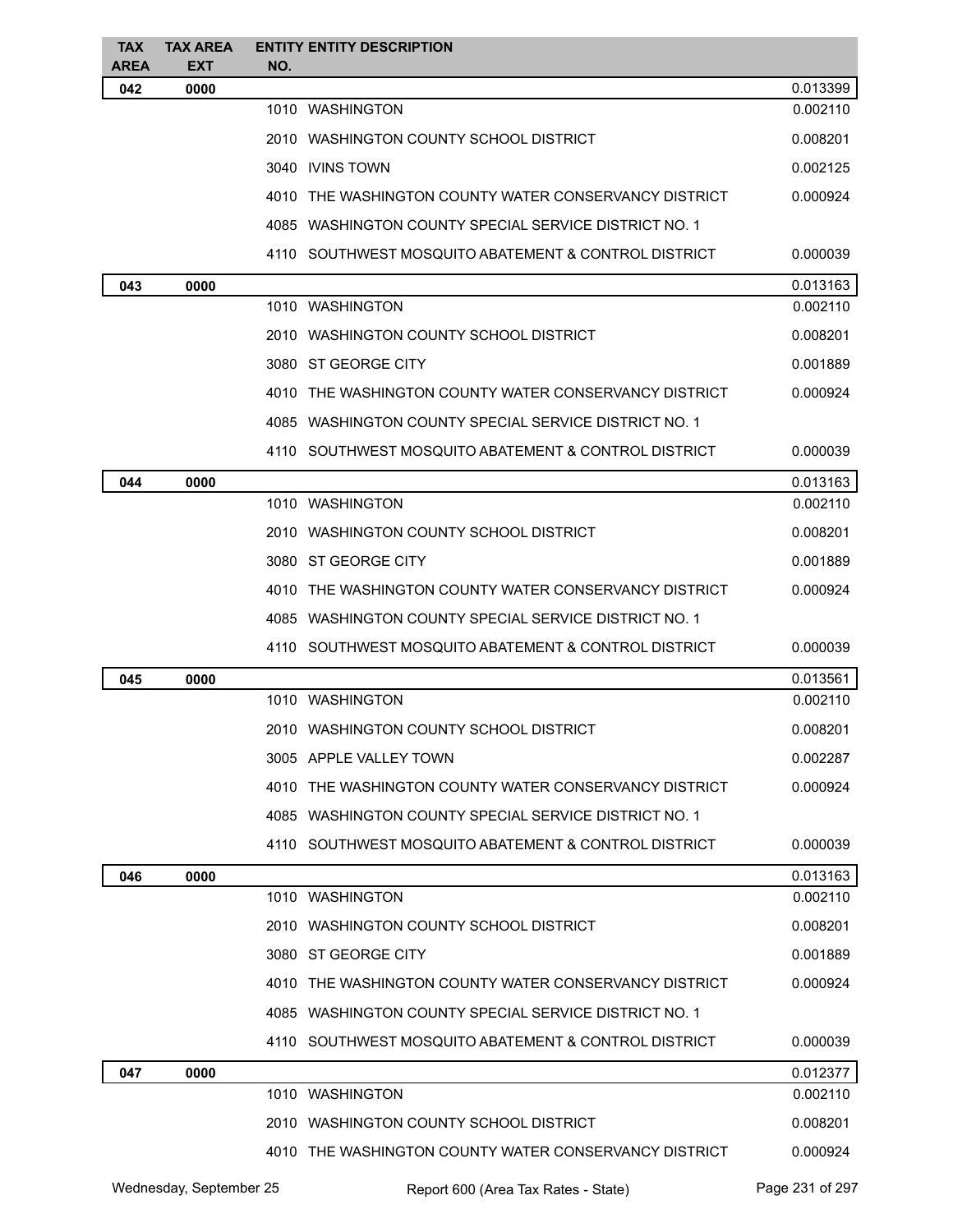| <b>TAX</b><br><b>AREA</b> | <b>TAX AREA</b><br><b>EXT</b> | <b>ENTITY ENTITY DESCRIPTION</b><br>NO.               |          |
|---------------------------|-------------------------------|-------------------------------------------------------|----------|
|                           |                               | 4085 WASHINGTON COUNTY SPECIAL SERVICE DISTRICT NO. 1 |          |
|                           |                               | 4110 SOUTHWEST MOSQUITO ABATEMENT & CONTROL DISTRICT  | 0.000039 |
|                           |                               | 4120 HURRICANE VALLEY FIRE DISTRICT                   | 0.001103 |
| 048                       | 0000                          |                                                       | 0.011274 |
|                           |                               | 1010 WASHINGTON                                       | 0.002110 |
|                           |                               | 2010 WASHINGTON COUNTY SCHOOL DISTRICT                | 0.008201 |
|                           |                               | 4010 THE WASHINGTON COUNTY WATER CONSERVANCY DISTRICT | 0.000924 |
|                           |                               | 4085 WASHINGTON COUNTY SPECIAL SERVICE DISTRICT NO. 1 |          |
|                           |                               | 4110 SOUTHWEST MOSQUITO ABATEMENT & CONTROL DISTRICT  | 0.000039 |
|                           |                               | 4125 NORTH CENTRAL FIRE SPECIAL SERVICE DISTRICT      |          |

### **WAYNE COUNTY**

| 001 | 0000 |                                              | 0.005984 |
|-----|------|----------------------------------------------|----------|
|     |      | 1010 WAYNE                                   | 0.001888 |
|     |      | 2010 WAYNE COUNTY SCHOOL DISTRICT            | 0.003843 |
|     |      | 3010 BICKNELL                                | 0.000223 |
|     |      | 4010 WAYNE COUNTY FIRE PROTECTION DISTRICT   |          |
|     |      | 4020 WAYNE COUNTY WATER CONSERVANCY DISTRICT | 0.000030 |
| 002 | 0000 |                                              | 0.005973 |
|     |      | 1010 WAYNE                                   | 0.001888 |
|     |      | 2010 WAYNE COUNTY SCHOOL DISTRICT            | 0.003843 |
|     |      | 3020 LOA                                     | 0.000212 |
|     |      | 4010 WAYNE COUNTY FIRE PROTECTION DISTRICT   |          |
|     |      | 4020 WAYNE COUNTY WATER CONSERVANCY DISTRICT | 0.000030 |
| 003 | 0000 |                                              | 0.006097 |
|     |      | 1010 WAYNE                                   | 0.001888 |
|     |      | 2010 WAYNE COUNTY SCHOOL DISTRICT            | 0.003843 |
|     |      | 3030 LYMAN                                   | 0.000336 |
|     |      | 4010 WAYNE COUNTY FIRE PROTECTION DISTRICT   |          |
|     |      | 4020 WAYNE COUNTY WATER CONSERVANCY DISTRICT | 0.000030 |
| 004 | 0000 |                                              | 0.005930 |
|     |      | 1010 WAYNE                                   | 0.001888 |
|     |      | 2010 WAYNE COUNTY SCHOOL DISTRICT            | 0.003843 |
|     |      | 3040 TORREY                                  | 0.000169 |
|     |      | 4010 WAYNE COUNTY FIRE PROTECTION DISTRICT   |          |
|     |      | 4020 WAYNE COUNTY WATER CONSERVANCY DISTRICT | 0.000030 |
| 005 | 0000 |                                              | 0.005761 |
|     |      | 1010 WAYNE                                   | 0.001888 |
|     |      | 2010 WAYNE COUNTY SCHOOL DISTRICT            | 0.003843 |
|     |      |                                              |          |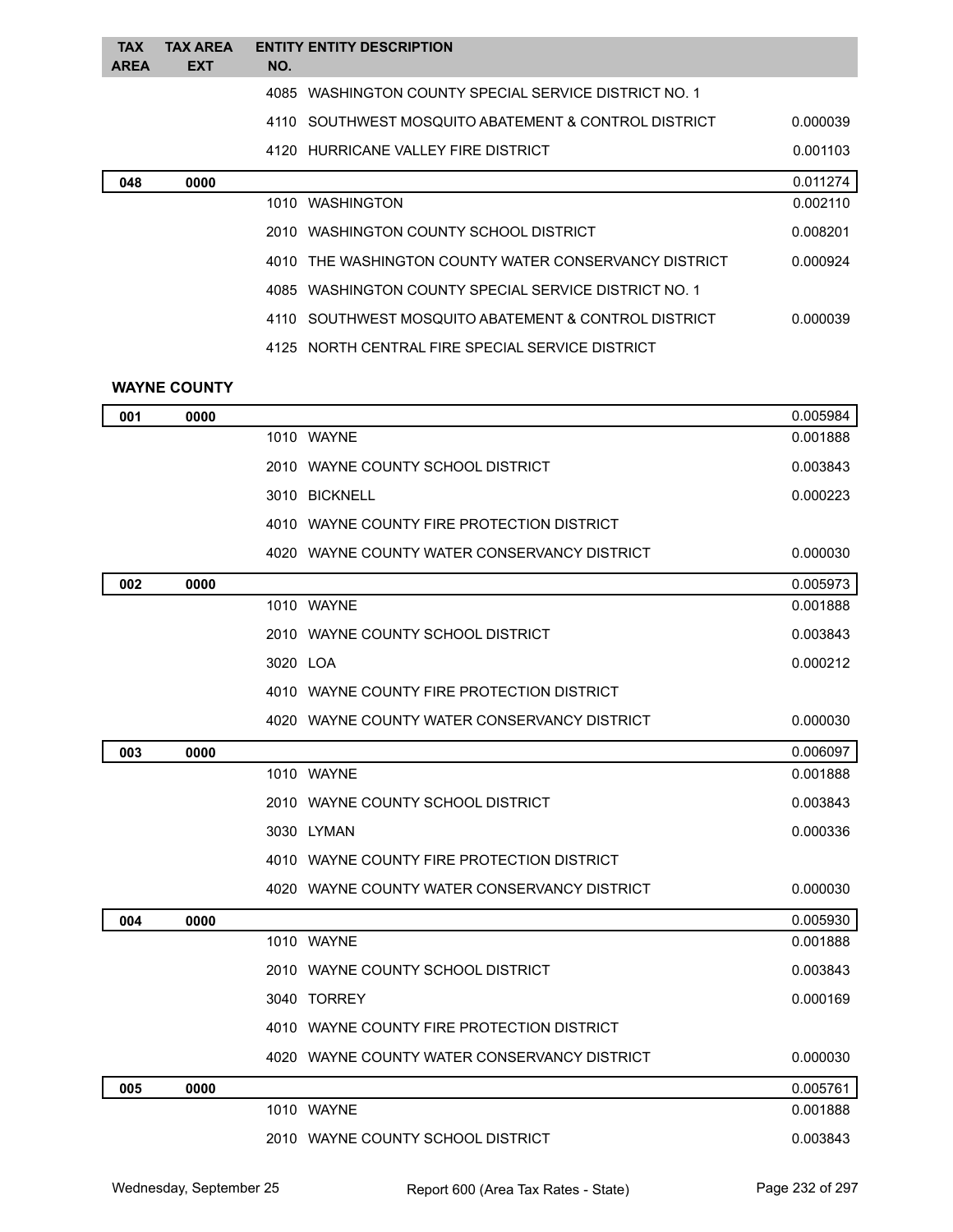#### **TAX TAX AREA ENTITY ENTITY DESCRIPTION AREA EXT NO.** WAYNE COUNTY FIRE PROTECTION DISTRICT

# WAYNE COUNTY WATER CONSERVANCY DISTRICT 0.000030

| 006<br>0000 |                                              | 0.005761 |
|-------------|----------------------------------------------|----------|
|             | 1010 WAYNE                                   | 0.001888 |
|             | 2010 WAYNE COUNTY SCHOOL DISTRICT            | 0.003843 |
|             | 4020 WAYNE COUNTY WATER CONSERVANCY DISTRICT | 0.000030 |
| 007<br>0000 |                                              | 0.006585 |
|             | 1010 WAYNE                                   | 0.001888 |
|             | 2010 WAYNE COUNTY SCHOOL DISTRICT            | 0.003843 |
|             | 3015 HANKSVILLE TOWN                         | 0.000824 |
|             | 4010 WAYNE COUNTY FIRE PROTECTION DISTRICT   |          |
|             | 4020 WAYNE COUNTY WATER CONSERVANCY DISTRICT | 0.000030 |
|             |                                              |          |

### **WEBER COUNTY**

| 001 | 0000 |                                                              | 0.013401 |
|-----|------|--------------------------------------------------------------|----------|
|     |      | 1010 WEBER                                                   | 0.003966 |
|     |      | 2020 WEBER COUNTY SCHOOL DISTRICT                            | 0.007071 |
|     |      | 4005 WEBER BASIN WATER CONSERVANCY DISTRICT                  | 0.000215 |
|     |      | BEN LOMOND CEMETERY MAINTENANCE DISTRICT<br>4020             | 0.000088 |
|     |      | 4080 WEBER COUNTY MOSQUITO ABATEMENT DISTRICT                | 0.000148 |
|     |      | 4210 WEBER FIRE DISTRICT                                     | 0.001481 |
|     |      | 4320 WEBER AREA DISPATCH 911 AND EMERGENCY SERVICES DISTRICT | 0.000316 |
|     |      | 6080 WEBER FIRE DISTRICT - BOND (est. 1/1/06)                | 0.000116 |
|     |      | 6090 MUNICIPAL TYPE SERVICES                                 | 0.000000 |
| 003 | 0000 |                                                              | 0.014281 |
|     |      | 1010 WEBER                                                   | 0.003966 |
|     |      | 2020 WEBER COUNTY SCHOOL DISTRICT                            | 0.007071 |
|     |      | 4005 WEBER BASIN WATER CONSERVANCY DISTRICT                  | 0.000215 |
|     |      | 4010 CENTRAL WEBER SEWER IMPROVEMENT DISTRICT                | 0.000880 |
|     |      | 4020 BEN LOMOND CEMETERY MAINTENANCE DISTRICT                | 0.000088 |
|     |      | 4080 WEBER COUNTY MOSQUITO ABATEMENT DISTRICT                | 0.000148 |
|     |      | 4210 WEBER FIRE DISTRICT                                     | 0.001481 |
|     |      | 4320 WEBER AREA DISPATCH 911 AND EMERGENCY SERVICES DISTRICT | 0.000316 |
|     |      | 6080 WEBER FIRE DISTRICT - BOND (est. 1/1/06)                | 0.000116 |
|     |      | 6090 MUNICIPAL TYPE SERVICES                                 | 0.000000 |
| 005 | 0000 |                                                              | 0.014571 |
|     |      | 1010 WEBER                                                   | 0.003966 |
|     |      | 2020 WEBER COUNTY SCHOOL DISTRICT                            | 0.007071 |
|     |      | 3040 NORTH OGDEN CITY                                        | 0.001634 |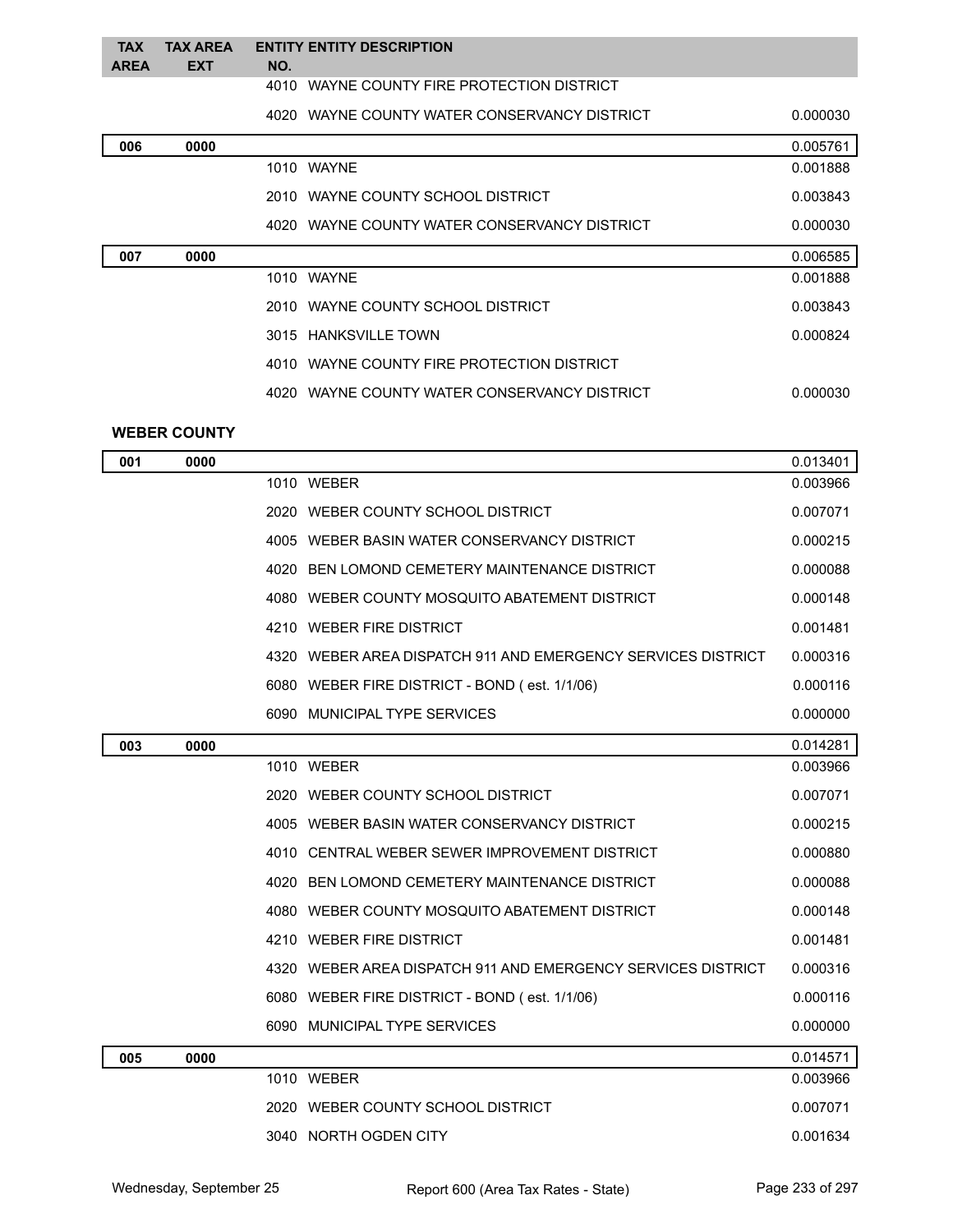| <b>TAX</b><br><b>AREA</b> | <b>TAX AREA</b><br><b>EXT</b> | <b>ENTITY ENTITY DESCRIPTION</b><br>NO.       |                                                              |          |
|---------------------------|-------------------------------|-----------------------------------------------|--------------------------------------------------------------|----------|
|                           |                               | 4005 WEBER BASIN WATER CONSERVANCY DISTRICT   |                                                              | 0.000215 |
|                           |                               | 4020 BEN LOMOND CEMETERY MAINTENANCE DISTRICT |                                                              | 0.000088 |
|                           |                               | 4080 WEBER COUNTY MOSQUITO ABATEMENT DISTRICT |                                                              | 0.000148 |
|                           |                               |                                               | 4320 WEBER AREA DISPATCH 911 AND EMERGENCY SERVICES DISTRICT | 0.000316 |
|                           |                               | 4330 NORTH VIEW FIRE DISTRICT                 |                                                              | 0.001133 |
| 006                       | 0000                          |                                               |                                                              | 0.014324 |
|                           |                               | 1010 WEBER                                    |                                                              | 0.003966 |
|                           |                               | 2020 WEBER COUNTY SCHOOL DISTRICT             |                                                              | 0.007071 |
|                           |                               | 3070 PLEASANT VIEW                            |                                                              | 0.001387 |
|                           |                               | 4005 WEBER BASIN WATER CONSERVANCY DISTRICT   |                                                              | 0.000215 |
|                           |                               | 4020 BEN LOMOND CEMETERY MAINTENANCE DISTRICT |                                                              | 0.000088 |
|                           |                               | 4080 WEBER COUNTY MOSQUITO ABATEMENT DISTRICT |                                                              | 0.000148 |
|                           |                               |                                               | 4320 WEBER AREA DISPATCH 911 AND EMERGENCY SERVICES DISTRICT | 0.000316 |
|                           |                               | 4330 NORTH VIEW FIRE DISTRICT                 |                                                              | 0.001133 |
| 007                       | 0000                          |                                               |                                                              | 0.014592 |
|                           |                               | 1010 WEBER                                    |                                                              | 0.003966 |
|                           |                               | 2020 WEBER COUNTY SCHOOL DISTRICT             |                                                              | 0.007071 |
|                           |                               | 4005 WEBER BASIN WATER CONSERVANCY DISTRICT   |                                                              | 0.000215 |
|                           |                               | 4010 CENTRAL WEBER SEWER IMPROVEMENT DISTRICT |                                                              | 0.000880 |
|                           |                               | 4020 BEN LOMOND CEMETERY MAINTENANCE DISTRICT |                                                              | 0.000088 |
|                           |                               | 4070 BONA VISTA WATER IMPROVEMENT DISTRICT    |                                                              | 0.000311 |
|                           |                               | 4080 WEBER COUNTY MOSQUITO ABATEMENT DISTRICT |                                                              | 0.000148 |
|                           |                               | 4210 WEBER FIRE DISTRICT                      |                                                              | 0.001481 |
|                           |                               |                                               | 4320 WEBER AREA DISPATCH 911 AND EMERGENCY SERVICES DISTRICT | 0.000316 |
|                           |                               | 6080 WEBER FIRE DISTRICT - BOND (est. 1/1/06) |                                                              | 0.000116 |
|                           |                               | 6090 MUNICIPAL TYPE SERVICES                  |                                                              | 0.000000 |
| 010                       | 0000                          |                                               |                                                              | 0.015451 |
|                           |                               | 1010 WEBER                                    |                                                              | 0.003966 |
|                           |                               | 2020 WEBER COUNTY SCHOOL DISTRICT             |                                                              | 0.007071 |
|                           |                               | 3040 NORTH OGDEN CITY                         |                                                              | 0.001634 |
|                           |                               | 4005 WEBER BASIN WATER CONSERVANCY DISTRICT   |                                                              | 0.000215 |
|                           |                               | 4010 CENTRAL WEBER SEWER IMPROVEMENT DISTRICT |                                                              | 0.000880 |
|                           |                               | 4020 BEN LOMOND CEMETERY MAINTENANCE DISTRICT |                                                              | 0.000088 |
|                           |                               | 4080 WEBER COUNTY MOSQUITO ABATEMENT DISTRICT |                                                              | 0.000148 |
|                           |                               |                                               | 4320 WEBER AREA DISPATCH 911 AND EMERGENCY SERVICES DISTRICT | 0.000316 |
|                           |                               | 4330 NORTH VIEW FIRE DISTRICT                 |                                                              | 0.001133 |
| 011                       | 0000                          |                                               |                                                              | 0.015204 |
|                           |                               | 1010 WEBER                                    |                                                              | 0.003966 |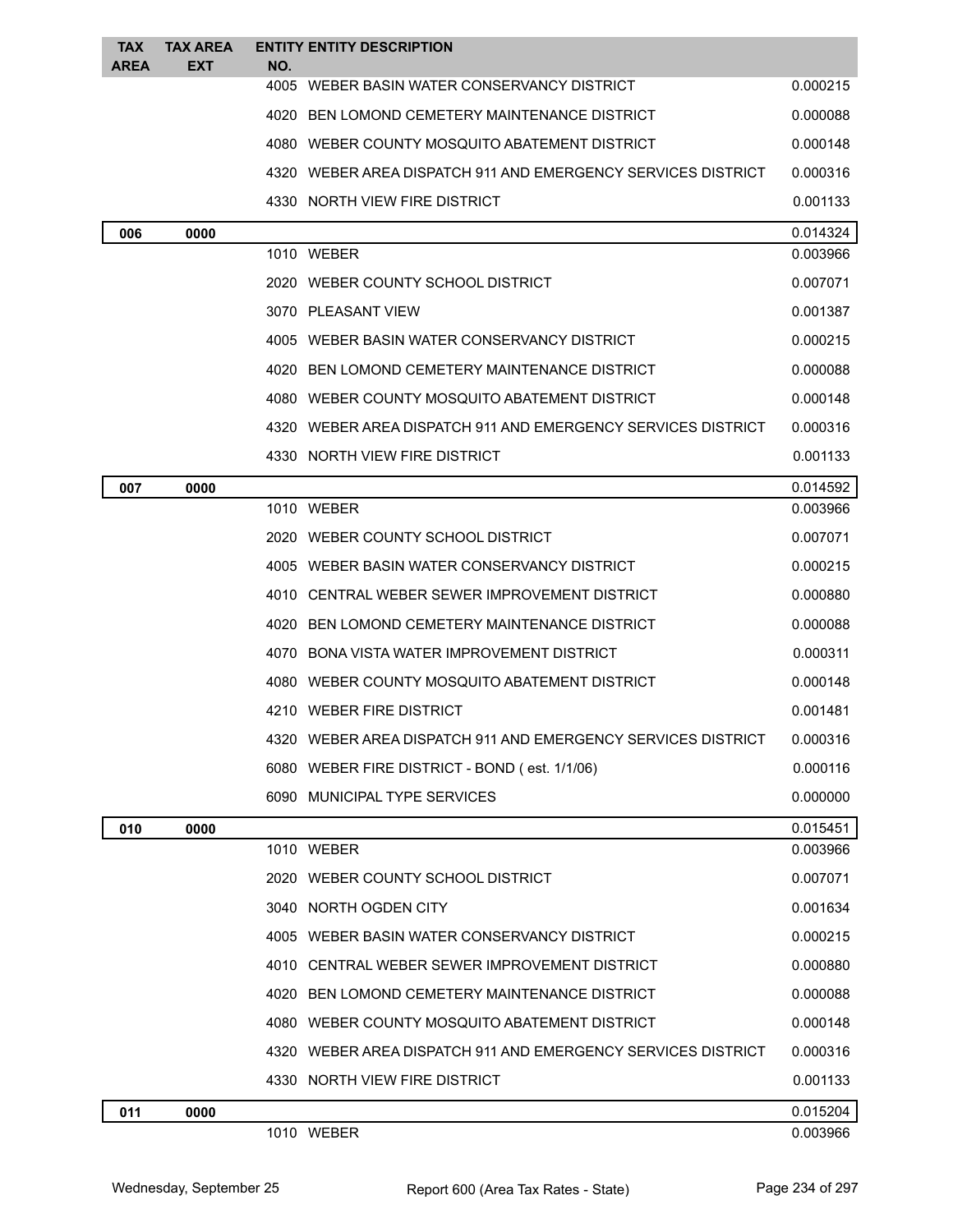| <b>TAX</b>  | <b>TAX AREA</b> |     | <b>ENTITY ENTITY DESCRIPTION</b>                             |          |
|-------------|-----------------|-----|--------------------------------------------------------------|----------|
| <b>AREA</b> | EXT             | NO. | 2020 WEBER COUNTY SCHOOL DISTRICT                            | 0.007071 |
|             |                 |     | 3070 PLEASANT VIEW                                           | 0.001387 |
|             |                 |     | 4005 WEBER BASIN WATER CONSERVANCY DISTRICT                  | 0.000215 |
|             |                 |     | 4010 CENTRAL WEBER SEWER IMPROVEMENT DISTRICT                | 0.000880 |
|             |                 |     |                                                              |          |
|             |                 |     | 4020 BEN LOMOND CEMETERY MAINTENANCE DISTRICT                | 0.000088 |
|             |                 |     | 4080 WEBER COUNTY MOSQUITO ABATEMENT DISTRICT                | 0.000148 |
|             |                 |     | 4320 WEBER AREA DISPATCH 911 AND EMERGENCY SERVICES DISTRICT | 0.000316 |
|             |                 |     | 4330 NORTH VIEW FIRE DISTRICT                                | 0.001133 |
| 012         | 0000            |     |                                                              | 0.014866 |
|             |                 |     | 1010 WEBER                                                   | 0.003966 |
|             |                 |     | 2020 WEBER COUNTY SCHOOL DISTRICT                            | 0.007071 |
|             |                 |     | 3020 HARRISVILLE                                             | 0.000738 |
|             |                 |     | 4005 WEBER BASIN WATER CONSERVANCY DISTRICT                  | 0.000215 |
|             |                 |     | 4010 CENTRAL WEBER SEWER IMPROVEMENT DISTRICT                | 0.000880 |
|             |                 |     | 4020 BEN LOMOND CEMETERY MAINTENANCE DISTRICT                | 0.000088 |
|             |                 |     | 4070 BONA VISTA WATER IMPROVEMENT DISTRICT                   | 0.000311 |
|             |                 |     | 4080 WEBER COUNTY MOSQUITO ABATEMENT DISTRICT                | 0.000148 |
|             |                 |     | 4320 WEBER AREA DISPATCH 911 AND EMERGENCY SERVICES DISTRICT | 0.000316 |
|             |                 |     | 4330 NORTH VIEW FIRE DISTRICT                                | 0.001133 |
| 013         | 0000            |     |                                                              | 0.015762 |
|             |                 |     | 1010 WEBER                                                   | 0.003966 |
|             |                 |     | 2020 WEBER COUNTY SCHOOL DISTRICT                            | 0.007071 |
|             |                 |     | 3040 NORTH OGDEN CITY                                        | 0.001634 |
|             |                 |     | 4005 WEBER BASIN WATER CONSERVANCY DISTRICT                  | 0.000215 |
|             |                 |     | 4010 CENTRAL WEBER SEWER IMPROVEMENT DISTRICT                | 0.000880 |
|             |                 |     | 4020 BEN LOMOND CEMETERY MAINTENANCE DISTRICT                | 0.000088 |
|             |                 |     | 4070 BONA VISTA WATER IMPROVEMENT DISTRICT                   | 0.000311 |
|             |                 |     | 4080 WEBER COUNTY MOSQUITO ABATEMENT DISTRICT                | 0.000148 |
|             |                 |     | 4320 WEBER AREA DISPATCH 911 AND EMERGENCY SERVICES DISTRICT | 0.000316 |
|             |                 |     | 4330 NORTH VIEW FIRE DISTRICT                                | 0.001133 |
| 014         | 0000            |     |                                                              | 0.018342 |
|             |                 |     | 1010 WEBER                                                   | 0.003966 |
|             |                 |     | 2010 OGDEN CITY SCHOOL DISTRICT                              | 0.008926 |
|             |                 |     | 3050 OGDEN CITY                                              | 0.003498 |
|             |                 |     | 4005 WEBER BASIN WATER CONSERVANCY DISTRICT                  | 0.000215 |
|             |                 |     | 4010 CENTRAL WEBER SEWER IMPROVEMENT DISTRICT                | 0.000880 |
|             |                 |     | 4020 BEN LOMOND CEMETERY MAINTENANCE DISTRICT                | 0.000088 |
|             |                 |     | 4080 WEBER COUNTY MOSQUITO ABATEMENT DISTRICT                | 0.000148 |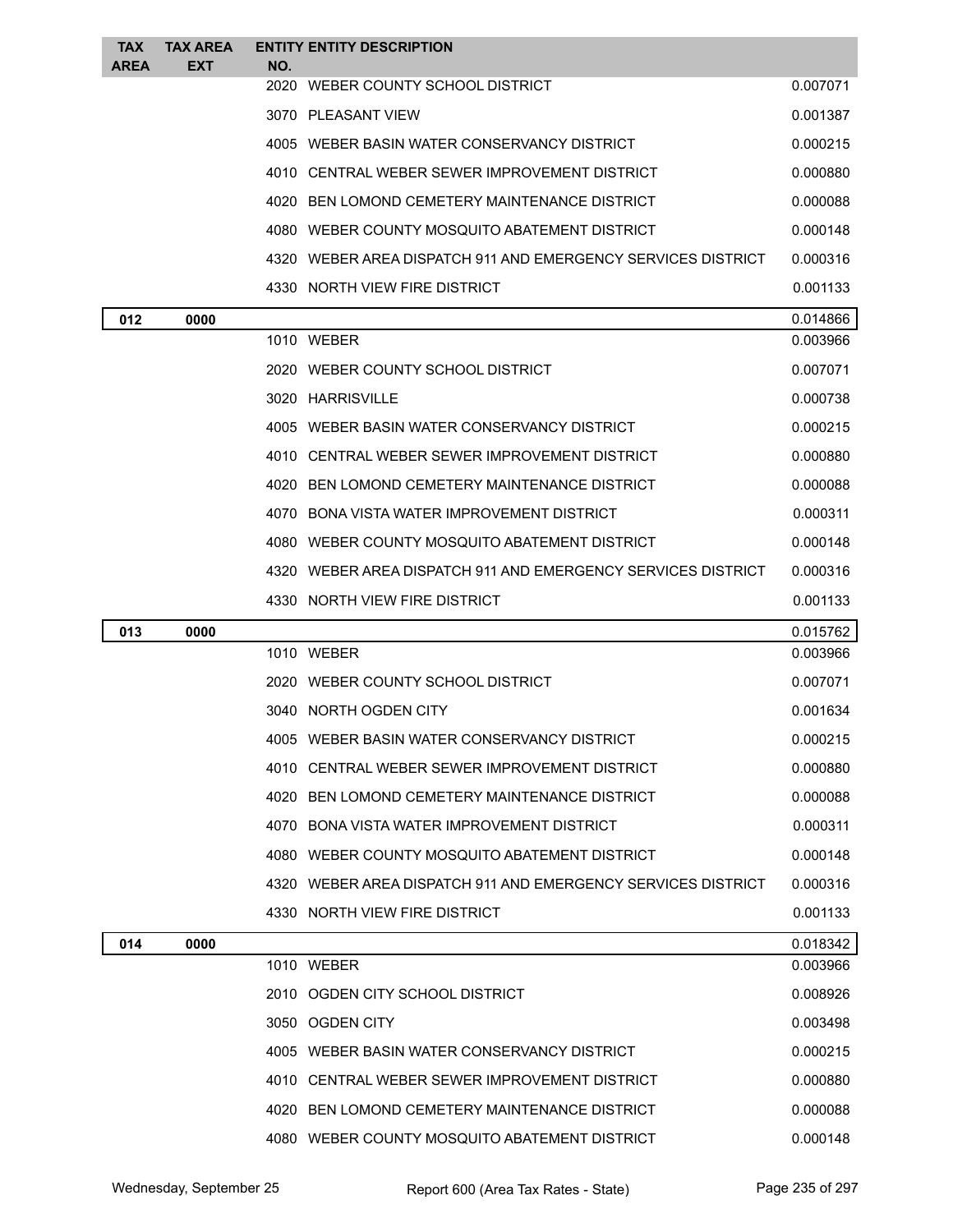| <b>TAX</b>  | <b>TAX AREA</b> |     | <b>ENTITY ENTITY DESCRIPTION</b>                             |          |
|-------------|-----------------|-----|--------------------------------------------------------------|----------|
| <b>AREA</b> | <b>EXT</b>      | NO. | 4320 WEBER AREA DISPATCH 911 AND EMERGENCY SERVICES DISTRICT | 0.000316 |
|             |                 |     | 6030 OGDEN CITY - SPECIAL LEVY TO PURCHASE WBWCD WATER       | 0.000305 |
| 016         | 0000            |     |                                                              | 0.013624 |
|             |                 |     | 1010 WEBER                                                   | 0.003966 |
|             |                 |     | 2020 WEBER COUNTY SCHOOL DISTRICT                            | 0.007071 |
|             |                 |     | 4005 WEBER BASIN WATER CONSERVANCY DISTRICT                  | 0.000215 |
|             |                 |     | 4070 BONA VISTA WATER IMPROVEMENT DISTRICT                   | 0.000311 |
|             |                 |     | 4080 WEBER COUNTY MOSQUITO ABATEMENT DISTRICT                | 0.000148 |
|             |                 |     | 4210 WEBER FIRE DISTRICT                                     | 0.001481 |
|             |                 |     | 4320 WEBER AREA DISPATCH 911 AND EMERGENCY SERVICES DISTRICT | 0.000316 |
|             |                 |     | 6080 WEBER FIRE DISTRICT - BOND (est. 1/1/06)                | 0.000116 |
|             |                 |     | 6090 MUNICIPAL TYPE SERVICES                                 | 0.000000 |
| 017         | 0000            |     |                                                              | 0.014504 |
|             |                 |     | 1010 WEBER                                                   | 0.003966 |
|             |                 |     | 2020 WEBER COUNTY SCHOOL DISTRICT                            | 0.007071 |
|             |                 |     | 4005 WEBER BASIN WATER CONSERVANCY DISTRICT                  | 0.000215 |
|             |                 |     | 4010 CENTRAL WEBER SEWER IMPROVEMENT DISTRICT                | 0.000880 |
|             |                 |     | 4070 BONA VISTA WATER IMPROVEMENT DISTRICT                   | 0.000311 |
|             |                 |     | 4080 WEBER COUNTY MOSQUITO ABATEMENT DISTRICT                | 0.000148 |
|             |                 |     | 4210 WEBER FIRE DISTRICT                                     | 0.001481 |
|             |                 |     | 4320 WEBER AREA DISPATCH 911 AND EMERGENCY SERVICES DISTRICT | 0.000316 |
|             |                 |     | 6080 WEBER FIRE DISTRICT - BOND (est. 1/1/06)                | 0.000116 |
|             |                 |     | 6090 MUNICIPAL TYPE SERVICES                                 | 0.000000 |
| 019         | 0000            |     |                                                              | 0.013718 |
|             |                 |     | 1010 WEBER                                                   | 0.003966 |
|             |                 |     | 2020 WEBER COUNTY SCHOOL DISTRICT                            | 0.007071 |
|             |                 |     | 4005 WEBER BASIN WATER CONSERVANCY DISTRICT                  | 0.000215 |
|             |                 |     | 4030 PLAIN CITY CEMETERY MAINTENANCE DISTRICT                | 0.000094 |
|             |                 |     | 4070 BONA VISTA WATER IMPROVEMENT DISTRICT                   | 0.000311 |
|             |                 |     | 4080 WEBER COUNTY MOSQUITO ABATEMENT DISTRICT                | 0.000148 |
|             |                 |     | 4210 WEBER FIRE DISTRICT                                     | 0.001481 |
|             |                 |     | 4320 WEBER AREA DISPATCH 911 AND EMERGENCY SERVICES DISTRICT | 0.000316 |
|             |                 |     | 6080 WEBER FIRE DISTRICT - BOND (est. 1/1/06)                | 0.000116 |
| 020         | 0000            |     |                                                              | 0.014778 |
|             |                 |     | 1010 WEBER                                                   | 0.003966 |
|             |                 |     | 2020 WEBER COUNTY SCHOOL DISTRICT                            | 0.007071 |
|             |                 |     | 3020 HARRISVILLE                                             | 0.000738 |
|             |                 |     | 4005 WEBER BASIN WATER CONSERVANCY DISTRICT                  | 0.000215 |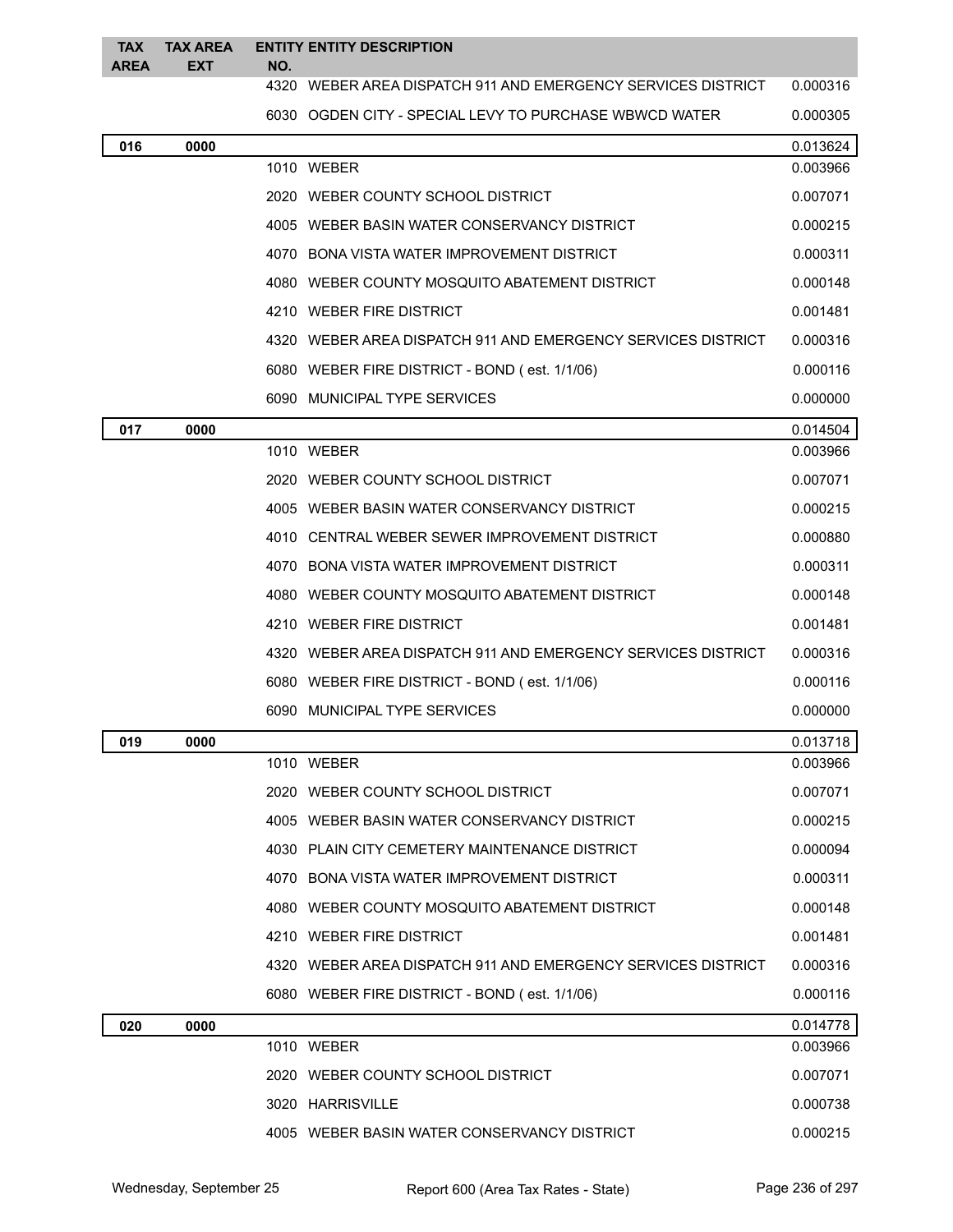| <b>TAX</b><br><b>AREA</b> | <b>TAX AREA</b><br><b>EXT</b> | <b>ENTITY ENTITY DESCRIPTION</b><br>NO.                      |          |
|---------------------------|-------------------------------|--------------------------------------------------------------|----------|
|                           |                               | 4010 CENTRAL WEBER SEWER IMPROVEMENT DISTRICT                | 0.000880 |
|                           |                               | 4070 BONA VISTA WATER IMPROVEMENT DISTRICT                   | 0.000311 |
|                           |                               | 4080 WEBER COUNTY MOSQUITO ABATEMENT DISTRICT                | 0.000148 |
|                           |                               | 4320 WEBER AREA DISPATCH 911 AND EMERGENCY SERVICES DISTRICT | 0.000316 |
|                           |                               | 4330 NORTH VIEW FIRE DISTRICT                                | 0.001133 |
| 021                       | 0000                          |                                                              | 0.012530 |
|                           |                               | 1010 WEBER                                                   | 0.003966 |
|                           |                               | 2020 WEBER COUNTY SCHOOL DISTRICT                            | 0.007071 |
|                           |                               | 3060 PLAIN CITY                                              | 0.000409 |
|                           |                               | 4005 WEBER BASIN WATER CONSERVANCY DISTRICT                  | 0.000215 |
|                           |                               | 4030 PLAIN CITY CEMETERY MAINTENANCE DISTRICT                | 0.000094 |
|                           |                               | 4070 BONA VISTA WATER IMPROVEMENT DISTRICT                   | 0.000311 |
|                           |                               | 4080 WEBER COUNTY MOSQUITO ABATEMENT DISTRICT                | 0.000148 |
|                           |                               | 4320 WEBER AREA DISPATCH 911 AND EMERGENCY SERVICES DISTRICT | 0.000316 |
| 022                       | 0000                          |                                                              | 0.018565 |
|                           |                               | 1010 WEBER                                                   | 0.003966 |
|                           |                               | 2010 OGDEN CITY SCHOOL DISTRICT                              | 0.008926 |
|                           |                               | 3050 OGDEN CITY                                              | 0.003498 |
|                           |                               | 4005 WEBER BASIN WATER CONSERVANCY DISTRICT                  | 0.000215 |
|                           |                               | 4010 CENTRAL WEBER SEWER IMPROVEMENT DISTRICT                | 0.000880 |
|                           |                               | 4070 BONA VISTA WATER IMPROVEMENT DISTRICT                   | 0.000311 |
|                           |                               | 4080 WEBER COUNTY MOSQUITO ABATEMENT DISTRICT                | 0.000148 |
|                           |                               | 4320 WEBER AREA DISPATCH 911 AND EMERGENCY SERVICES DISTRICT | 0.000316 |
|                           |                               | 6030 OGDEN CITY - SPECIAL LEVY TO PURCHASE WBWCD WATER       | 0.000305 |
| 023                       | 0000                          |                                                              | 0.014193 |
|                           |                               | 1010 WEBER                                                   | 0.003966 |
|                           |                               | 2020 WEBER COUNTY SCHOOL DISTRICT                            | 0.007071 |
|                           |                               | 4005 WEBER BASIN WATER CONSERVANCY DISTRICT                  | 0.000215 |
|                           |                               | 4010 CENTRAL WEBER SEWER IMPROVEMENT DISTRICT                | 0.000880 |
|                           |                               | 4080 WEBER COUNTY MOSQUITO ABATEMENT DISTRICT                | 0.000148 |
|                           |                               | 4210 WEBER FIRE DISTRICT                                     | 0.001481 |
|                           |                               | 4320 WEBER AREA DISPATCH 911 AND EMERGENCY SERVICES DISTRICT | 0.000316 |
|                           |                               | 6080 WEBER FIRE DISTRICT - BOND (est. 1/1/06)                | 0.000116 |
|                           |                               | 6090 MUNICIPAL TYPE SERVICES                                 | 0.000000 |
| 024                       | 0000                          |                                                              | 0.015681 |
|                           |                               | 1010 WEBER                                                   | 0.003966 |
|                           |                               | 2020 WEBER COUNTY SCHOOL DISTRICT                            | 0.007071 |
|                           |                               | 3120 WASHINGTON TERRACE                                      | 0.003085 |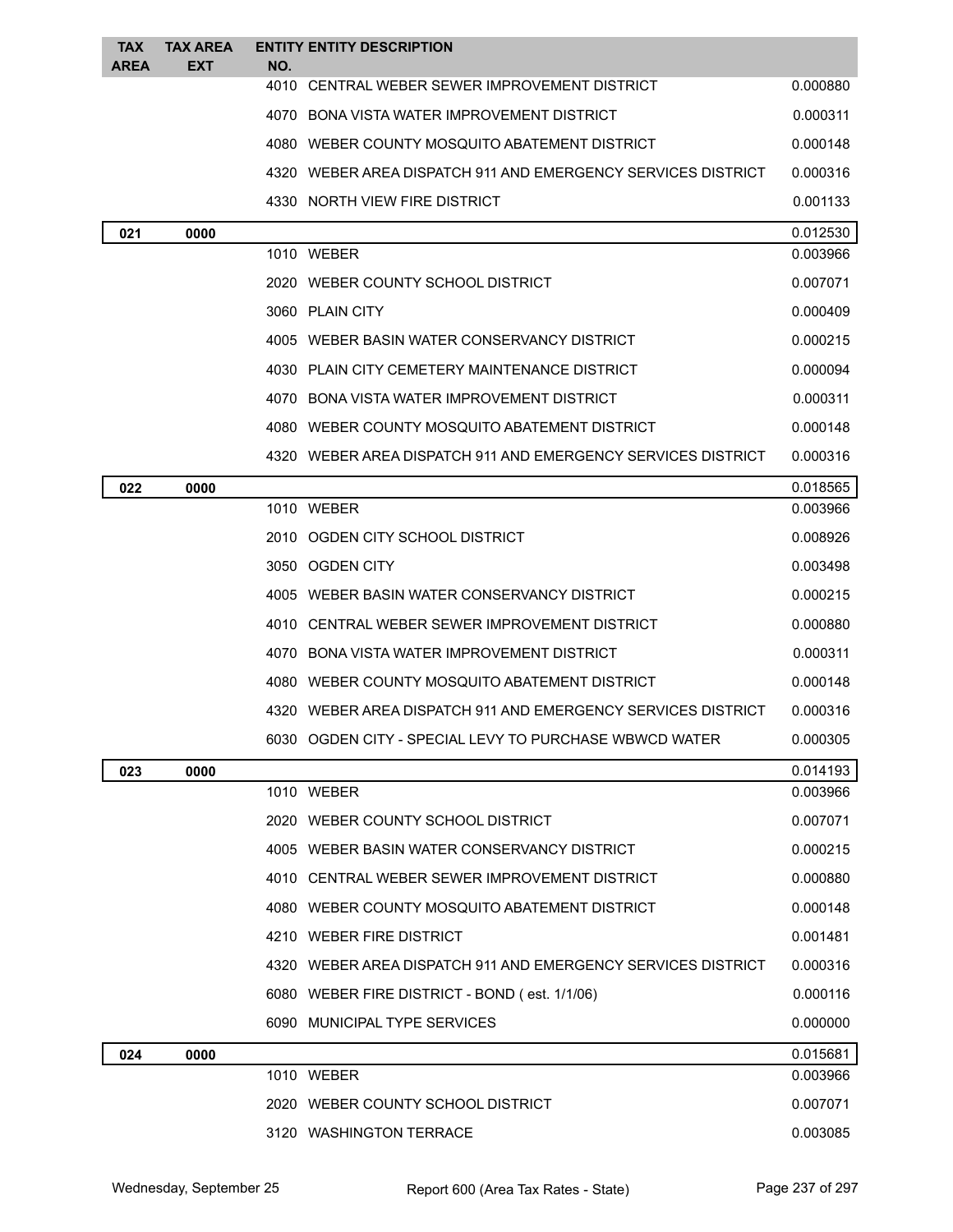| <b>TAX</b>  | <b>TAX AREA</b> |     | <b>ENTITY ENTITY DESCRIPTION</b>                               |          |
|-------------|-----------------|-----|----------------------------------------------------------------|----------|
| <b>AREA</b> | <b>EXT</b>      | NO. |                                                                |          |
|             |                 |     | 4005 WEBER BASIN WATER CONSERVANCY DISTRICT                    | 0.000215 |
|             |                 |     | 4010 CENTRAL WEBER SEWER IMPROVEMENT DISTRICT                  | 0.000880 |
|             |                 |     | 4080 WEBER COUNTY MOSQUITO ABATEMENT DISTRICT                  | 0.000148 |
|             |                 |     | 4320 WEBER AREA DISPATCH 911 AND EMERGENCY SERVICES DISTRICT   | 0.000316 |
|             |                 |     | 6070 WASHINGTON TERRACE CITY - SPECIAL LEVY TO PURCHASE WBWCI  |          |
| 025         | 0000            |     |                                                                | 0.018254 |
|             |                 |     | 1010 WEBER                                                     | 0.003966 |
|             |                 |     | 2010 OGDEN CITY SCHOOL DISTRICT                                | 0.008926 |
|             |                 |     | 3050 OGDEN CITY                                                | 0.003498 |
|             |                 |     | 4005 WEBER BASIN WATER CONSERVANCY DISTRICT                    | 0.000215 |
|             |                 |     | 4010 CENTRAL WEBER SEWER IMPROVEMENT DISTRICT                  | 0.000880 |
|             |                 |     | 4080 WEBER COUNTY MOSQUITO ABATEMENT DISTRICT                  | 0.000148 |
|             |                 |     | 4320   WEBER AREA DISPATCH 911 AND EMERGENCY SERVICES DISTRICT | 0.000316 |
|             |                 |     | 6030 OGDEN CITY - SPECIAL LEVY TO PURCHASE WBWCD WATER         | 0.000305 |
| 026         | 0000            |     |                                                                | 0.013961 |
|             |                 |     | 1010 WEBER                                                     | 0.003966 |
|             |                 |     | 2020 WEBER COUNTY SCHOOL DISTRICT                              | 0.007071 |
|             |                 |     | 3080 RIVERDALE                                                 | 0.001365 |
|             |                 |     | 4005 WEBER BASIN WATER CONSERVANCY DISTRICT                    | 0.000215 |
|             |                 |     | 4010 CENTRAL WEBER SEWER IMPROVEMENT DISTRICT                  | 0.000880 |
|             |                 |     | 4080 WEBER COUNTY MOSQUITO ABATEMENT DISTRICT                  | 0.000148 |
|             |                 |     | 4320 WEBER AREA DISPATCH 911 AND EMERGENCY SERVICES DISTRICT   | 0.000316 |
|             |                 |     | 6040 RIVERDALE CITY - SPECIAL LEVY TO PURCHASE WBWCD WATER     |          |
| 027         | 0000            |     |                                                                | 0.015575 |
|             |                 |     | 1010 WEBER                                                     | 0.003966 |
|             |                 |     | 2020 WEBER COUNTY SCHOOL DISTRICT                              | 0.007071 |
|             |                 |     | 3100 SOUTH OGDEN                                               | 0.002979 |
|             |                 |     | 4005 WEBER BASIN WATER CONSERVANCY DISTRICT                    | 0.000215 |
|             |                 |     | 4010 CENTRAL WEBER SEWER IMPROVEMENT DISTRICT                  | 0.000880 |
|             |                 |     | 4080 WEBER COUNTY MOSQUITO ABATEMENT DISTRICT                  | 0.000148 |
|             |                 |     | 4320   WEBER AREA DISPATCH 911 AND EMERGENCY SERVICES DISTRICT | 0.000316 |
|             |                 |     | 6050 SOUTH OGDEN CITY - SPECIAL LEVY TO PURCHASE WBWCD WATER   |          |
| 028         | 0000            |     |                                                                | 0.013395 |
|             |                 |     |                                                                |          |

| 028 | 0000 |                                               | 0.013395 |
|-----|------|-----------------------------------------------|----------|
|     |      | 1010 WEBER                                    | 0.003966 |
|     |      | 2020 WEBER COUNTY SCHOOL DISTRICT             | 0.007071 |
|     |      | 4005 WEBER BASIN WATER CONSERVANCY DISTRICT   | 0.000215 |
|     |      | 4080 WEBER COUNTY MOSQUITO ABATEMENT DISTRICT | 0.000148 |
|     |      | 4090 EDEN CEMETERY MAINTENANCE DISTRICT       | 0.000082 |
|     |      |                                               |          |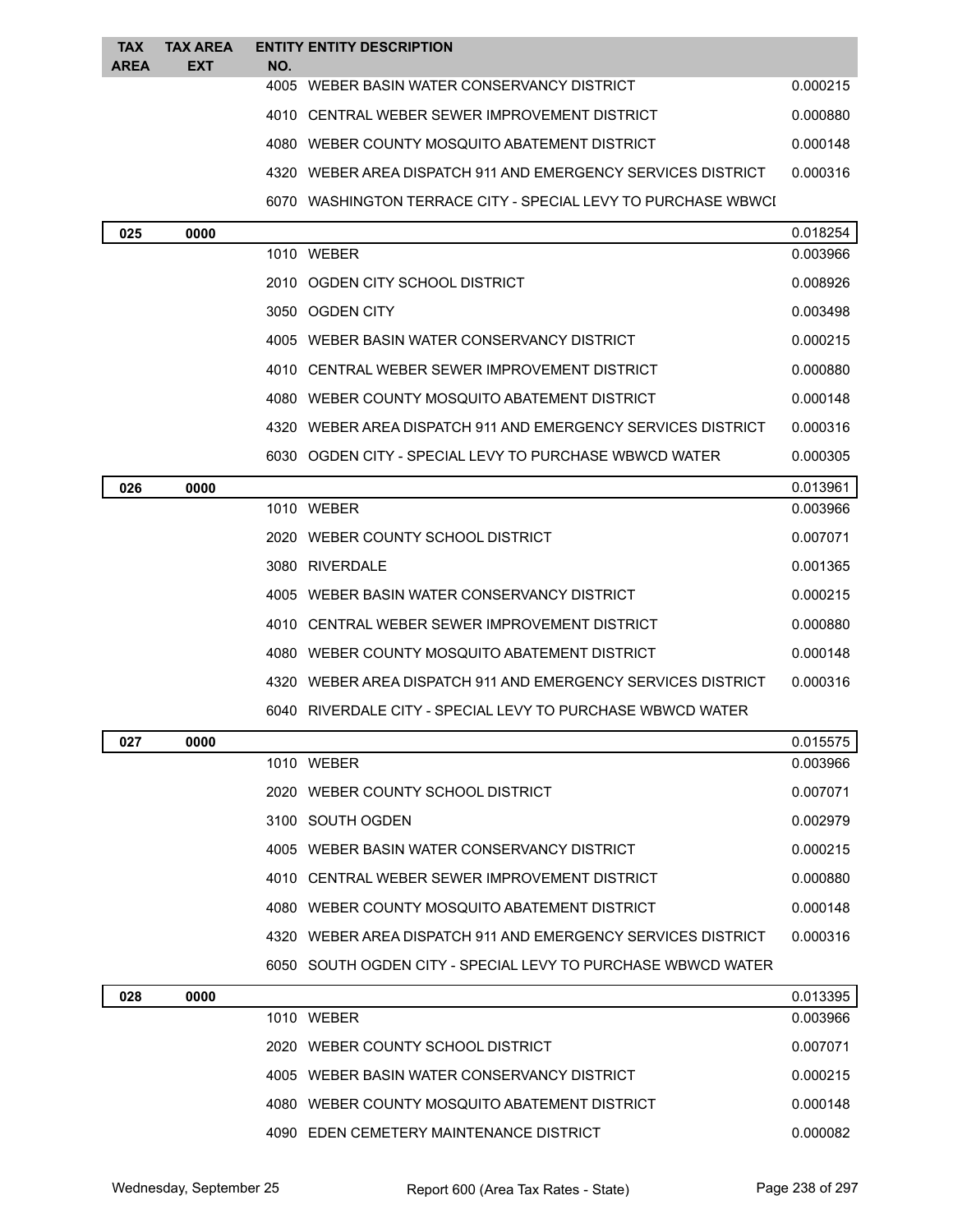| <b>TAX</b>  | <b>TAX AREA</b> | <b>ENTITY ENTITY DESCRIPTION</b>                               |          |
|-------------|-----------------|----------------------------------------------------------------|----------|
| <b>AREA</b> | EXT             | NO.<br>4210 WEBER FIRE DISTRICT                                | 0.001481 |
|             |                 | 4320 WEBER AREA DISPATCH 911 AND EMERGENCY SERVICES DISTRICT   | 0.000316 |
|             |                 | 6080 WEBER FIRE DISTRICT - BOND (est. 1/1/06)                  | 0.000116 |
|             |                 | 6090 MUNICIPAL TYPE SERVICES                                   | 0.000000 |
| 030         | 0000            |                                                                | 0.013797 |
|             |                 | 1010 WEBER                                                     | 0.003966 |
|             |                 | 2020 WEBER COUNTY SCHOOL DISTRICT                              | 0.007071 |
|             |                 | 3025 HOOPER                                                    | 0.000484 |
|             |                 | 4005 WEBER BASIN WATER CONSERVANCY DISTRICT                    | 0.000215 |
|             |                 | 4060 HOOPER CEMETERY MAINTENANCE DISTRICT                      |          |
|             |                 | 4080 WEBER COUNTY MOSQUITO ABATEMENT DISTRICT                  | 0.000148 |
|             |                 | 4210 WEBER FIRE DISTRICT                                       | 0.001481 |
|             |                 | 4320 WEBER AREA DISPATCH 911 AND EMERGENCY SERVICES DISTRICT   | 0.000316 |
|             |                 | 6080 WEBER FIRE DISTRICT - BOND (est. 1/1/06)                  | 0.000116 |
| 031         | 0000            |                                                                | 0.014252 |
|             |                 | 1010 WEBER                                                     | 0.003966 |
|             |                 | 2020 WEBER COUNTY SCHOOL DISTRICT                              | 0.007071 |
|             |                 | 3025 HOOPER                                                    | 0.000484 |
|             |                 | 4005 WEBER BASIN WATER CONSERVANCY DISTRICT                    | 0.000215 |
|             |                 | 4060 HOOPER CEMETERY MAINTENANCE DISTRICT                      |          |
|             |                 | 4080 WEBER COUNTY MOSQUITO ABATEMENT DISTRICT                  | 0.000148 |
|             |                 | 4150 HOOPER WATER IMPROVEMENT DISTRICT                         | 0.000455 |
|             |                 | 4210 WEBER FIRE DISTRICT                                       | 0.001481 |
|             |                 | 4320   WEBER AREA DISPATCH 911 AND EMERGENCY SERVICES DISTRICT | 0.000316 |
|             |                 | 6080 WEBER FIRE DISTRICT - BOND (est. 1/1/06)                  | 0.000116 |
| 032         | 0000            |                                                                | 0.013797 |
|             |                 | 1010 WEBER                                                     | 0.003966 |
|             |                 | 2020 WEBER COUNTY SCHOOL DISTRICT                              | 0.007071 |
|             |                 | 3025 HOOPER                                                    | 0.000484 |
|             |                 | 4005 WEBER BASIN WATER CONSERVANCY DISTRICT                    | 0.000215 |
|             |                 | 4060 HOOPER CEMETERY MAINTENANCE DISTRICT                      |          |
|             |                 | 4080 WEBER COUNTY MOSQUITO ABATEMENT DISTRICT                  | 0.000148 |
|             |                 | 4100 TAYLOR-WEST WEBER WATER IMPROVEMENT DISTRICT              |          |
|             |                 | 4210 WEBER FIRE DISTRICT                                       | 0.001481 |
|             |                 | 4320 WEBER AREA DISPATCH 911 AND EMERGENCY SERVICES DISTRICT   | 0.000316 |
|             |                 | 6080 WEBER FIRE DISTRICT - BOND (est. 1/1/06)                  | 0.000116 |
| 038         | 0000            |                                                                | 0.014412 |
|             |                 | 1010 WEBER                                                     | 0.003966 |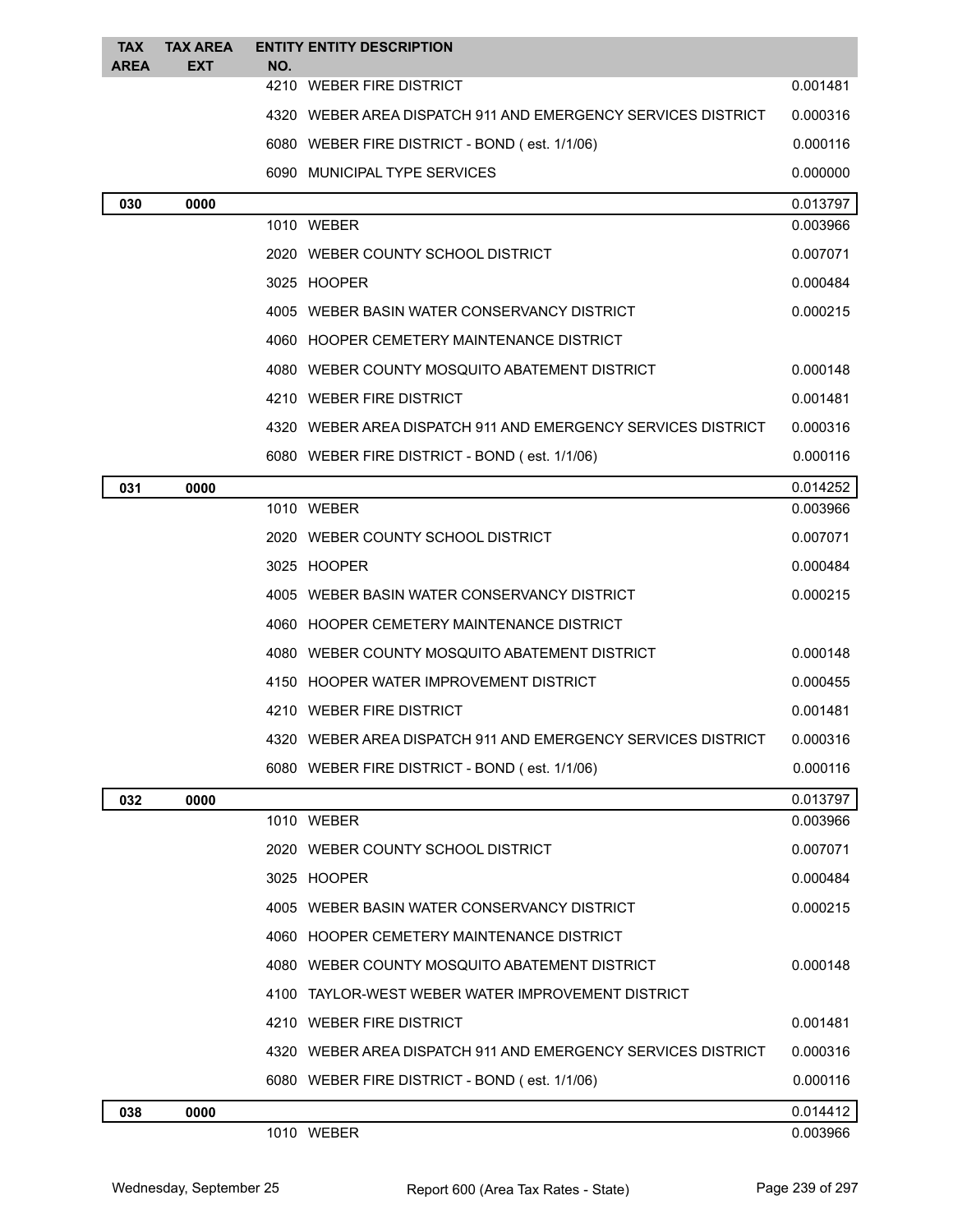| <b>TAX</b><br><b>AREA</b> | <b>TAX AREA</b><br><b>EXT</b> | <b>ENTITY ENTITY DESCRIPTION</b><br>NO. |                                                                |          |
|---------------------------|-------------------------------|-----------------------------------------|----------------------------------------------------------------|----------|
|                           |                               |                                         | 2020 WEBER COUNTY SCHOOL DISTRICT                              | 0.007071 |
|                           |                               |                                         | 4005 WEBER BASIN WATER CONSERVANCY DISTRICT                    | 0.000215 |
|                           |                               |                                         | 4015 NORTH DAVIS SEWER DISTRICT                                | 0.000993 |
|                           |                               |                                         | 4080 WEBER COUNTY MOSQUITO ABATEMENT DISTRICT                  | 0.000148 |
|                           |                               |                                         | 4130 ROY WATER CONSERVANCY SUBDISTRICT                         | 0.000106 |
|                           |                               | 4210 WEBER FIRE DISTRICT                |                                                                | 0.001481 |
|                           |                               |                                         | 4320 WEBER AREA DISPATCH 911 AND EMERGENCY SERVICES DISTRICT   | 0.000316 |
|                           |                               |                                         | 6080 WEBER FIRE DISTRICT - BOND (est. 1/1/06)                  | 0.000116 |
|                           |                               |                                         | 6090 MUNICIPAL TYPE SERVICES                                   | 0.000000 |
| 039                       | 0000                          |                                         |                                                                | 0.014074 |
|                           |                               | 1010 WEBER                              |                                                                | 0.003966 |
|                           |                               |                                         | 2020 WEBER COUNTY SCHOOL DISTRICT                              | 0.007071 |
|                           |                               | 3080 RIVERDALE                          |                                                                | 0.001365 |
|                           |                               |                                         | 4005 WEBER BASIN WATER CONSERVANCY DISTRICT                    | 0.000215 |
|                           |                               |                                         | 4015 NORTH DAVIS SEWER DISTRICT                                | 0.000993 |
|                           |                               |                                         | 4080 WEBER COUNTY MOSQUITO ABATEMENT DISTRICT                  | 0.000148 |
|                           |                               |                                         | 4320 WEBER AREA DISPATCH 911 AND EMERGENCY SERVICES DISTRICT   | 0.000316 |
|                           |                               |                                         | 6040 RIVERDALE CITY - SPECIAL LEVY TO PURCHASE WBWCD WATER     |          |
| 040                       | 0000                          |                                         |                                                                | 0.015098 |
|                           |                               | 1010 WEBER                              |                                                                | 0.003966 |
|                           |                               |                                         | 2020 WEBER COUNTY SCHOOL DISTRICT                              | 0.007071 |
|                           |                               | 3090 ROY CITY                           |                                                                | 0.002389 |
|                           |                               |                                         | 4005 WEBER BASIN WATER CONSERVANCY DISTRICT                    | 0.000215 |
|                           |                               |                                         | 4015 NORTH DAVIS SEWER DISTRICT                                | 0.000993 |
|                           |                               |                                         | 4080 WEBER COUNTY MOSQUITO ABATEMENT DISTRICT                  | 0.000148 |
|                           |                               |                                         | 4320 WEBER AREA DISPATCH 911 AND EMERGENCY SERVICES DISTRICT   | 0.000316 |
| 041                       | 0000                          |                                         |                                                                | 0.015204 |
|                           |                               | 1010 WEBER                              |                                                                | 0.003966 |
|                           |                               |                                         | 2020 WEBER COUNTY SCHOOL DISTRICT                              | 0.007071 |
|                           |                               | 3090 ROY CITY                           |                                                                | 0.002389 |
|                           |                               |                                         | 4005 WEBER BASIN WATER CONSERVANCY DISTRICT                    | 0.000215 |
|                           |                               |                                         | 4015 NORTH DAVIS SEWER DISTRICT                                | 0.000993 |
|                           |                               |                                         | 4080 WEBER COUNTY MOSQUITO ABATEMENT DISTRICT                  | 0.000148 |
|                           |                               |                                         | 4130 ROY WATER CONSERVANCY SUBDISTRICT                         | 0.000106 |
|                           |                               |                                         | 4320   WEBER AREA DISPATCH 911 AND EMERGENCY SERVICES DISTRICT | 0.000316 |
| 043                       | 0000                          |                                         |                                                                | 0.017374 |

| 043 | 0000 |                                    | 0.017374 |
|-----|------|------------------------------------|----------|
|     |      | <b>WEBER</b><br>1010               | 0.003966 |
|     |      | OGDEN CITY SCHOOL DISTRICT<br>2010 | 0.008926 |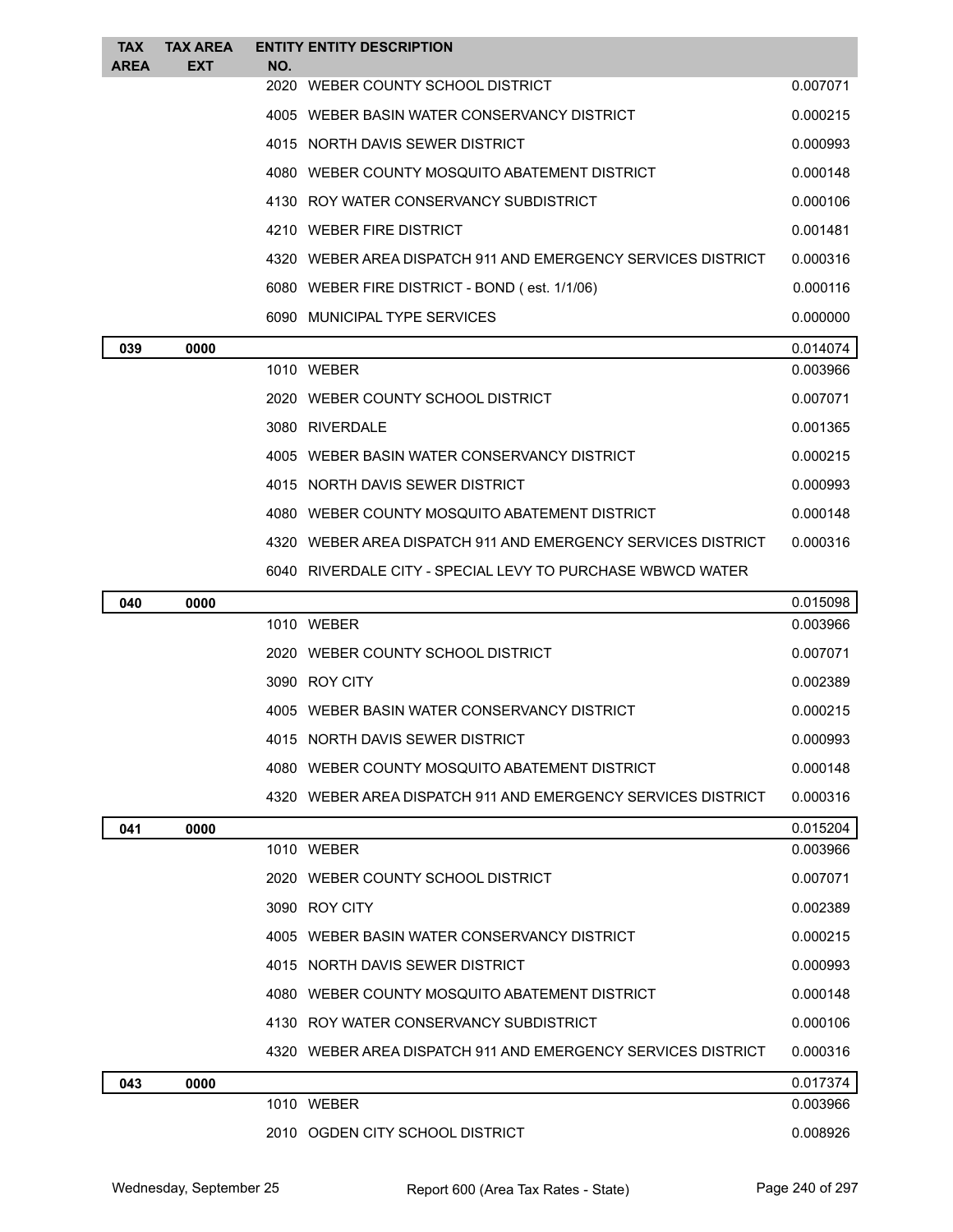| <b>TAX</b>  | <b>TAX AREA</b> |     | <b>ENTITY ENTITY DESCRIPTION</b>                             |                      |
|-------------|-----------------|-----|--------------------------------------------------------------|----------------------|
| <b>AREA</b> | <b>EXT</b>      | NO. | 3050 OGDEN CITY                                              | 0.003498             |
|             |                 |     | 4005 WEBER BASIN WATER CONSERVANCY DISTRICT                  | 0.000215             |
|             |                 |     | 4080 WEBER COUNTY MOSQUITO ABATEMENT DISTRICT                | 0.000148             |
|             |                 |     | 4320 WEBER AREA DISPATCH 911 AND EMERGENCY SERVICES DISTRICT | 0.000316             |
|             |                 |     | 6030 OGDEN CITY - SPECIAL LEVY TO PURCHASE WBWCD WATER       | 0.000305             |
|             |                 |     |                                                              |                      |
| 044         | 0000            |     | 1010 WEBER                                                   | 0.013407<br>0.003966 |
|             |                 |     | 2020 WEBER COUNTY SCHOOL DISTRICT                            | 0.007071             |
|             |                 |     | 4005 WEBER BASIN WATER CONSERVANCY DISTRICT                  | 0.000215             |
|             |                 |     | 4030 PLAIN CITY CEMETERY MAINTENANCE DISTRICT                | 0.000094             |
|             |                 |     | 4080 WEBER COUNTY MOSQUITO ABATEMENT DISTRICT                | 0.000148             |
|             |                 |     | 4210 WEBER FIRE DISTRICT                                     | 0.001481             |
|             |                 |     | 4320 WEBER AREA DISPATCH 911 AND EMERGENCY SERVICES DISTRICT | 0.000316             |
|             |                 |     | 6080 WEBER FIRE DISTRICT - BOND (est. 1/1/06)                | 0.000116             |
|             |                 |     | 6090 MUNICIPAL TYPE SERVICES                                 | 0.000000             |
| 045         | 0000            |     |                                                              | 0.014236             |
|             |                 |     | 1010 WEBER                                                   | 0.003966             |
|             |                 |     | 2020 WEBER COUNTY SCHOOL DISTRICT                            | 0.007071             |
|             |                 |     | 3070 PLEASANT VIEW                                           | 0.001387             |
|             |                 |     | 4005 WEBER BASIN WATER CONSERVANCY DISTRICT                  | 0.000215             |
|             |                 |     | 4080 WEBER COUNTY MOSQUITO ABATEMENT DISTRICT                | 0.000148             |
|             |                 |     | 4320 WEBER AREA DISPATCH 911 AND EMERGENCY SERVICES DISTRICT | 0.000316             |
|             |                 |     | 4330 NORTH VIEW FIRE DISTRICT                                | 0.001133             |
| 050         | 0000            |     |                                                              | 0.014695             |
|             |                 |     | 1010 WEBER                                                   | 0.003966             |
|             |                 |     | 2020 WEBER COUNTY SCHOOL DISTRICT                            | 0.007071             |
|             |                 |     | 3100 SOUTH OGDEN                                             | 0.002979             |
|             |                 |     | 4005 WEBER BASIN WATER CONSERVANCY DISTRICT                  | 0.000215             |
|             |                 |     | 4080 WEBER COUNTY MOSQUITO ABATEMENT DISTRICT                | 0.000148             |
|             |                 |     | 4320 WEBER AREA DISPATCH 911 AND EMERGENCY SERVICES DISTRICT | 0.000316             |
|             |                 |     | 6050 SOUTH OGDEN CITY - SPECIAL LEVY TO PURCHASE WBWCD WATER |                      |
| 053         | 0000            |     |                                                              | 0.013400             |
|             |                 |     | 1010 WEBER                                                   | 0.003966             |
|             |                 |     | 2020 WEBER COUNTY SCHOOL DISTRICT                            | 0.007071             |
|             |                 |     | 4005 WEBER BASIN WATER CONSERVANCY DISTRICT                  | 0.000215             |
|             |                 |     | 4040 WEST WEBER-TAYLOR CEMETERY MAINTENANCE DISTRICT         | 0.000087             |
|             |                 |     | 4080 WEBER COUNTY MOSQUITO ABATEMENT DISTRICT                | 0.000148             |

TAYLOR-WEST WEBER WATER IMPROVEMENT DISTRICT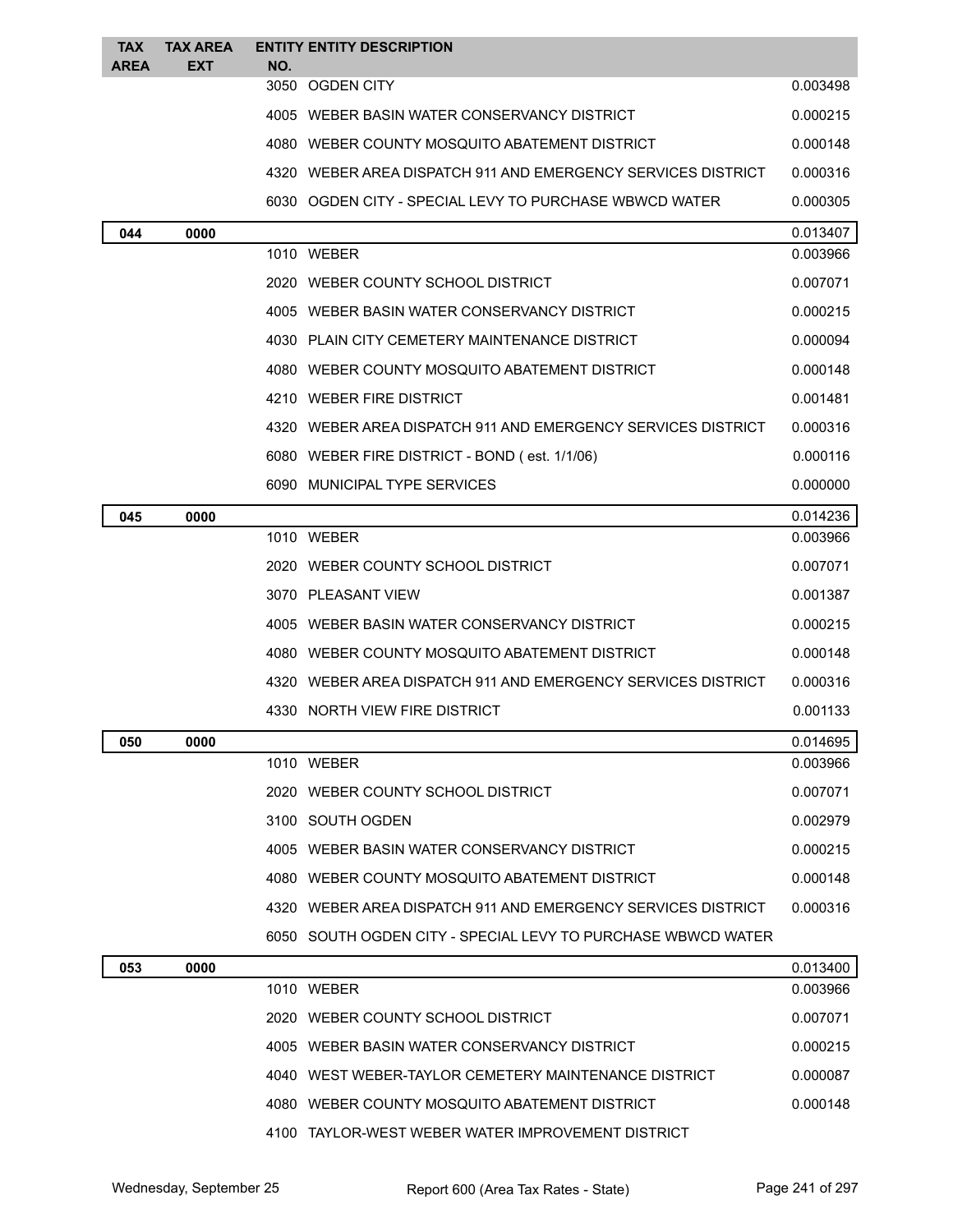| <b>TAX</b><br><b>AREA</b> | <b>TAX AREA</b><br><b>EXT</b> | NO. | <b>ENTITY ENTITY DESCRIPTION</b>                             |          |
|---------------------------|-------------------------------|-----|--------------------------------------------------------------|----------|
|                           |                               |     | 4210 WEBER FIRE DISTRICT                                     | 0.001481 |
|                           |                               |     | 4320 WEBER AREA DISPATCH 911 AND EMERGENCY SERVICES DISTRICT | 0.000316 |
|                           |                               |     | 6080 WEBER FIRE DISTRICT - BOND (est. 1/1/06)                | 0.000116 |
|                           |                               |     | 6090 MUNICIPAL TYPE SERVICES                                 | 0.000000 |
| 054                       | 0000                          |     |                                                              | 0.014175 |
|                           |                               |     | 1010 WEBER                                                   | 0.003966 |
|                           |                               |     | 2020 WEBER COUNTY SCHOOL DISTRICT                            | 0.007071 |
|                           |                               |     | 4005 WEBER BASIN WATER CONSERVANCY DISTRICT                  | 0.000215 |
|                           |                               |     | 4080 WEBER COUNTY MOSQUITO ABATEMENT DISTRICT                | 0.000148 |
|                           |                               |     | 4140 UINTAH HIGHLANDS WATER AND SEWER IMPROVEMENT DISTRICT   | 0.000862 |
|                           |                               |     | 4210 WEBER FIRE DISTRICT                                     | 0.001481 |
|                           |                               |     | 4320 WEBER AREA DISPATCH 911 AND EMERGENCY SERVICES DISTRICT | 0.000316 |
|                           |                               |     | 6080 WEBER FIRE DISTRICT - BOND (est. 1/1/06)                | 0.000116 |
|                           |                               |     | 6090 MUNICIPAL TYPE SERVICES                                 | 0.000000 |
| 055                       | 0000                          |     |                                                              | 0.012786 |
|                           |                               |     | 1010 WEBER                                                   | 0.003966 |
|                           |                               |     | 2020 WEBER COUNTY SCHOOL DISTRICT                            | 0.007071 |
|                           |                               |     | 3110 UINTAH                                                  | 0.001070 |
|                           |                               |     | 4005 WEBER BASIN WATER CONSERVANCY DISTRICT                  | 0.000215 |
|                           |                               |     | 4080 WEBER COUNTY MOSQUITO ABATEMENT DISTRICT                | 0.000148 |
|                           |                               |     | 4320 WEBER AREA DISPATCH 911 AND EMERGENCY SERVICES DISTRICT | 0.000316 |
|                           |                               |     | 6060 UINTAH TOWN - SPECIAL LEVY TO PURCHASE WBWCD WATER      |          |
| 056                       | 0000                          |     |                                                              | 0.013424 |
|                           |                               |     | 1010 WEBER                                                   | 0.003966 |
|                           |                               |     | 2020 WEBER COUNTY SCHOOL DISTRICT                            | 0.007071 |
|                           |                               |     | 4005 WEBER BASIN WATER CONSERVANCY DISTRICT                  | 0.000215 |
|                           |                               |     | 4050 WARREN-WEST WARREN CEMETERY MAINTENANCE DISTRICT        | 0.000111 |
|                           |                               |     | 4080 WEBER COUNTY MOSQUITO ABATEMENT DISTRICT                | 0.000148 |
|                           |                               |     | 4210 WEBER FIRE DISTRICT                                     | 0.001481 |
|                           |                               |     | 4320 WEBER AREA DISPATCH 911 AND EMERGENCY SERVICES DISTRICT | 0.000316 |
|                           |                               |     | 6080 WEBER FIRE DISTRICT - BOND (est. 1/1/06)                | 0.000116 |
|                           |                               |     | 6090 MUNICIPAL TYPE SERVICES                                 | 0.000000 |
| 057                       | 0000                          |     |                                                              | 0.013400 |
|                           |                               |     | 1010 WEBER                                                   | 0.003966 |
|                           |                               |     | 2020 WEBER COUNTY SCHOOL DISTRICT                            | 0.007071 |
|                           |                               |     | 4005 WEBER BASIN WATER CONSERVANCY DISTRICT                  | 0.000215 |
|                           |                               |     | 4040 WEST WEBER-TAYLOR CEMETERY MAINTENANCE DISTRICT         | 0.000087 |
|                           |                               |     | 4080 WEBER COUNTY MOSQUITO ABATEMENT DISTRICT                | 0.000148 |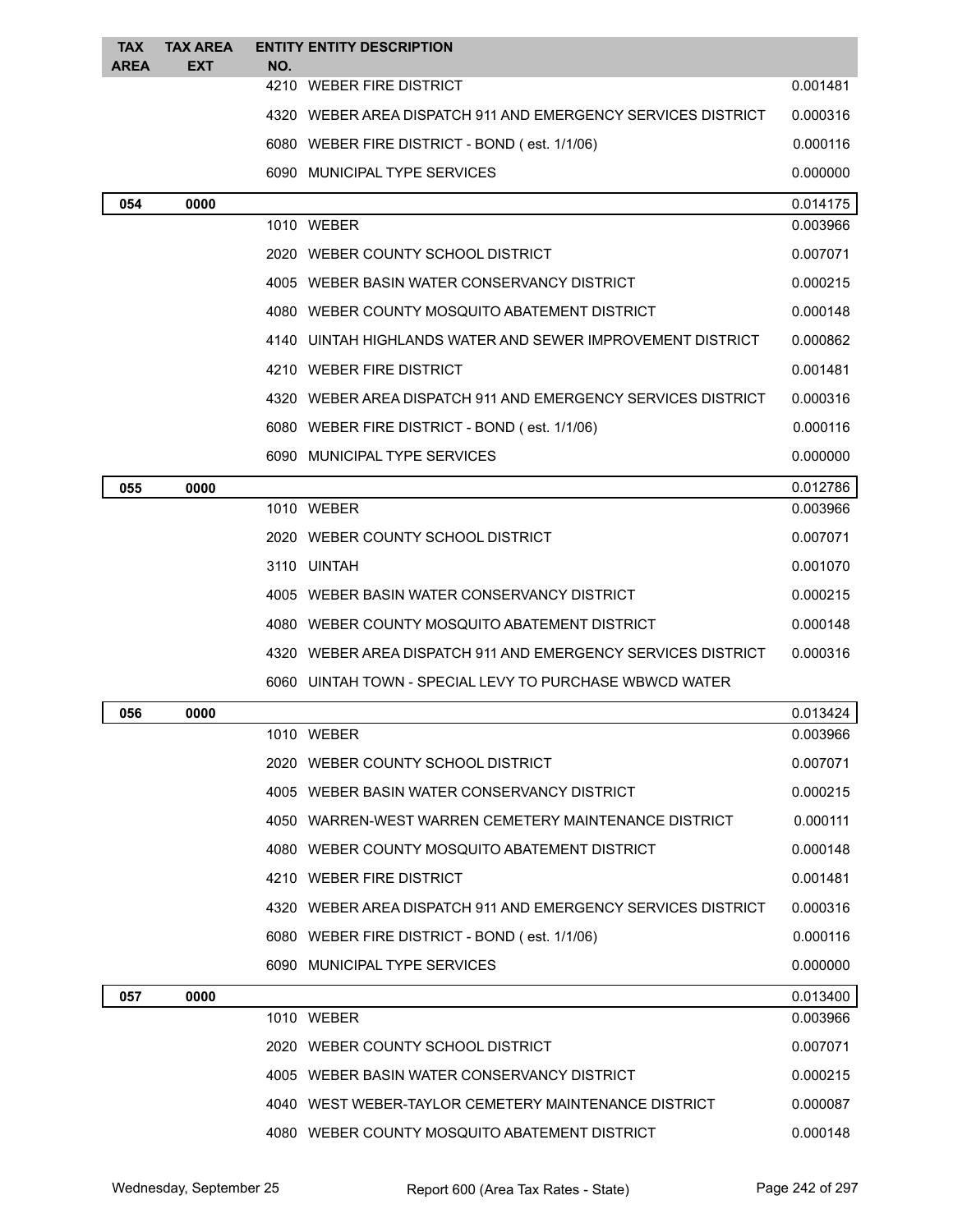| <b>TAX</b><br><b>AREA</b> | <b>TAX AREA</b><br>EXT | NO. | <b>ENTITY ENTITY DESCRIPTION</b>                             |          |
|---------------------------|------------------------|-----|--------------------------------------------------------------|----------|
|                           |                        |     | 4210 WEBER FIRE DISTRICT                                     | 0.001481 |
|                           |                        |     | 4320 WEBER AREA DISPATCH 911 AND EMERGENCY SERVICES DISTRICT | 0.000316 |
|                           |                        |     | 6080 WEBER FIRE DISTRICT - BOND (est. 1/1/06)                | 0.000116 |
|                           |                        |     | 6090 MUNICIPAL TYPE SERVICES                                 | 0.000000 |
| 058                       | 0000                   |     |                                                              | 0.013313 |
|                           |                        |     | 1010 WEBER                                                   | 0.003966 |
|                           |                        |     | 2020 WEBER COUNTY SCHOOL DISTRICT                            | 0.007071 |
|                           |                        |     | 4005 WEBER BASIN WATER CONSERVANCY DISTRICT                  | 0.000215 |
|                           |                        |     | 4080 WEBER COUNTY MOSQUITO ABATEMENT DISTRICT                | 0.000148 |
|                           |                        |     | 4210 WEBER FIRE DISTRICT                                     | 0.001481 |
|                           |                        |     | 4320 WEBER AREA DISPATCH 911 AND EMERGENCY SERVICES DISTRICT | 0.000316 |
|                           |                        |     | 6080 WEBER FIRE DISTRICT - BOND (est. 1/1/06)                | 0.000116 |
|                           |                        |     | 6090 MUNICIPAL TYPE SERVICES                                 | 0.000000 |
| 059                       | 0000                   |     |                                                              | 0.013582 |
|                           |                        |     | 1010 WEBER                                                   | 0.003966 |
|                           |                        |     | 2020 WEBER COUNTY SCHOOL DISTRICT                            | 0.007071 |
|                           |                        |     | 3025 HOOPER                                                  | 0.000484 |
|                           |                        |     | 4080 WEBER COUNTY MOSQUITO ABATEMENT DISTRICT                | 0.000148 |
|                           |                        |     | 4210 WEBER FIRE DISTRICT                                     | 0.001481 |
|                           |                        |     | 4320 WEBER AREA DISPATCH 911 AND EMERGENCY SERVICES DISTRICT | 0.000316 |
|                           |                        |     | 6080 WEBER FIRE DISTRICT - BOND (est. 1/1/06)                | 0.000116 |
| 062                       | 0000                   |     |                                                              | 0.015557 |
|                           |                        |     | 1010 WEBER                                                   | 0.003966 |
|                           |                        |     | 2020 WEBER COUNTY SCHOOL DISTRICT                            | 0.007071 |
|                           |                        |     | 3100 SOUTH OGDEN                                             | 0.002979 |
|                           |                        |     | 4005 WEBER BASIN WATER CONSERVANCY DISTRICT                  | 0.000215 |
|                           |                        |     | 4080 WEBER COUNTY MOSQUITO ABATEMENT DISTRICT                | 0.000148 |
|                           |                        |     | 4140 UINTAH HIGHLANDS WATER AND SEWER IMPROVEMENT DISTRICT   | 0.000862 |
|                           |                        |     | 4320 WEBER AREA DISPATCH 911 AND EMERGENCY SERVICES DISTRICT | 0.000316 |
|                           |                        |     | 6050 SOUTH OGDEN CITY - SPECIAL LEVY TO PURCHASE WBWCD WATER |          |
| 063                       | 0000                   |     |                                                              | 0.015116 |
|                           |                        |     | 1010 WEBER                                                   | 0.003966 |
|                           |                        |     | 2020 WEBER COUNTY SCHOOL DISTRICT                            | 0.007071 |
|                           |                        |     | 3070 PLEASANT VIEW                                           | 0.001387 |
|                           |                        |     | 4005 WEBER BASIN WATER CONSERVANCY DISTRICT                  | 0.000215 |
|                           |                        |     | 4010 CENTRAL WEBER SEWER IMPROVEMENT DISTRICT                | 0.000880 |
|                           |                        |     | 4080 WEBER COUNTY MOSQUITO ABATEMENT DISTRICT                | 0.000148 |
|                           |                        |     | 4320 WEBER AREA DISPATCH 911 AND EMERGENCY SERVICES DISTRICT | 0.000316 |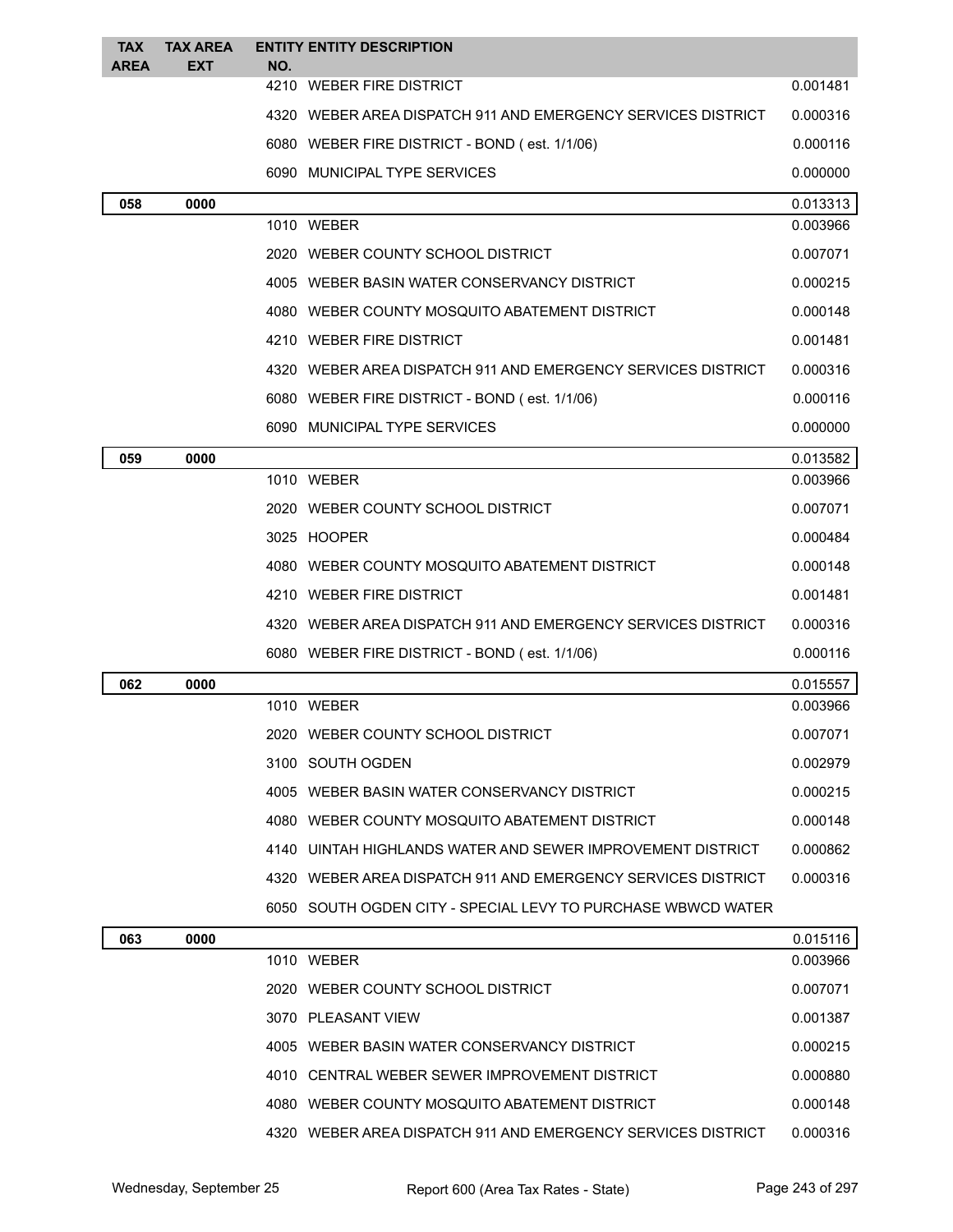| <b>TAX</b>  | <b>TAX AREA</b> |     | <b>ENTITY ENTITY DESCRIPTION</b>                             |          |
|-------------|-----------------|-----|--------------------------------------------------------------|----------|
| <b>AREA</b> | <b>EXT</b>      | NO. | 4330 NORTH VIEW FIRE DISTRICT                                | 0.001133 |
| 064         | 0000            |     |                                                              | 0.015427 |
|             |                 |     | 1010 WEBER                                                   | 0.003966 |
|             |                 |     | 2020 WEBER COUNTY SCHOOL DISTRICT                            | 0.007071 |
|             |                 |     | 3070 PLEASANT VIEW                                           | 0.001387 |
|             |                 |     | 4005 WEBER BASIN WATER CONSERVANCY DISTRICT                  | 0.000215 |
|             |                 |     | 4010 CENTRAL WEBER SEWER IMPROVEMENT DISTRICT                | 0.000880 |
|             |                 |     | 4070 BONA VISTA WATER IMPROVEMENT DISTRICT                   | 0.000311 |
|             |                 |     | 4080 WEBER COUNTY MOSQUITO ABATEMENT DISTRICT                | 0.000148 |
|             |                 |     | 4320 WEBER AREA DISPATCH 911 AND EMERGENCY SERVICES DISTRICT | 0.000316 |
|             |                 |     | 4330 NORTH VIEW FIRE DISTRICT                                | 0.001133 |
| 065         | 0000            |     |                                                              | 0.015515 |
|             |                 |     | 1010 WEBER                                                   | 0.003966 |
|             |                 |     | 2020 WEBER COUNTY SCHOOL DISTRICT                            | 0.007071 |
|             |                 |     | 3070 PLEASANT VIEW                                           | 0.001387 |
|             |                 |     | 4005 WEBER BASIN WATER CONSERVANCY DISTRICT                  | 0.000215 |
|             |                 |     | 4010 CENTRAL WEBER SEWER IMPROVEMENT DISTRICT                | 0.000880 |
|             |                 |     | 4020 BEN LOMOND CEMETERY MAINTENANCE DISTRICT                | 0.000088 |
|             |                 |     | 4070 BONA VISTA WATER IMPROVEMENT DISTRICT                   | 0.000311 |
|             |                 |     | 4080 WEBER COUNTY MOSQUITO ABATEMENT DISTRICT                | 0.000148 |
|             |                 |     | 4320 WEBER AREA DISPATCH 911 AND EMERGENCY SERVICES DISTRICT | 0.000316 |
|             |                 |     | 4330 NORTH VIEW FIRE DISTRICT                                | 0.001133 |
| 066         | 0000            |     |                                                              | 0.015363 |
|             |                 |     | 1010 WEBER                                                   | 0.003966 |
|             |                 |     | 2020 WEBER COUNTY SCHOOL DISTRICT                            | 0.007071 |
|             |                 |     | 3040 NORTH OGDEN CITY                                        | 0.001634 |
|             |                 |     | 4005 WEBER BASIN WATER CONSERVANCY DISTRICT                  | 0.000215 |
|             |                 |     | 4010 CENTRAL WEBER SEWER IMPROVEMENT DISTRICT                | 0.000880 |
|             |                 |     | 4080 WEBER COUNTY MOSQUITO ABATEMENT DISTRICT                | 0.000148 |
|             |                 |     | 4320 WEBER AREA DISPATCH 911 AND EMERGENCY SERVICES DISTRICT | 0.000316 |
|             |                 |     | 4330 NORTH VIEW FIRE DISTRICT                                | 0.001133 |
| 069         | 0000            |     |                                                              | 0.014867 |
|             |                 |     | 1010 WEBER                                                   | 0.003966 |
|             |                 |     | 2020 WEBER COUNTY SCHOOL DISTRICT                            | 0.007071 |
|             |                 |     | 4005 WEBER BASIN WATER CONSERVANCY DISTRICT                  | 0.000215 |
|             |                 |     | 4015 NORTH DAVIS SEWER DISTRICT                              | 0.000993 |
|             |                 |     | 4080 WEBER COUNTY MOSQUITO ABATEMENT DISTRICT                | 0.000148 |
|             |                 |     | 4130 ROY WATER CONSERVANCY SUBDISTRICT                       | 0.000106 |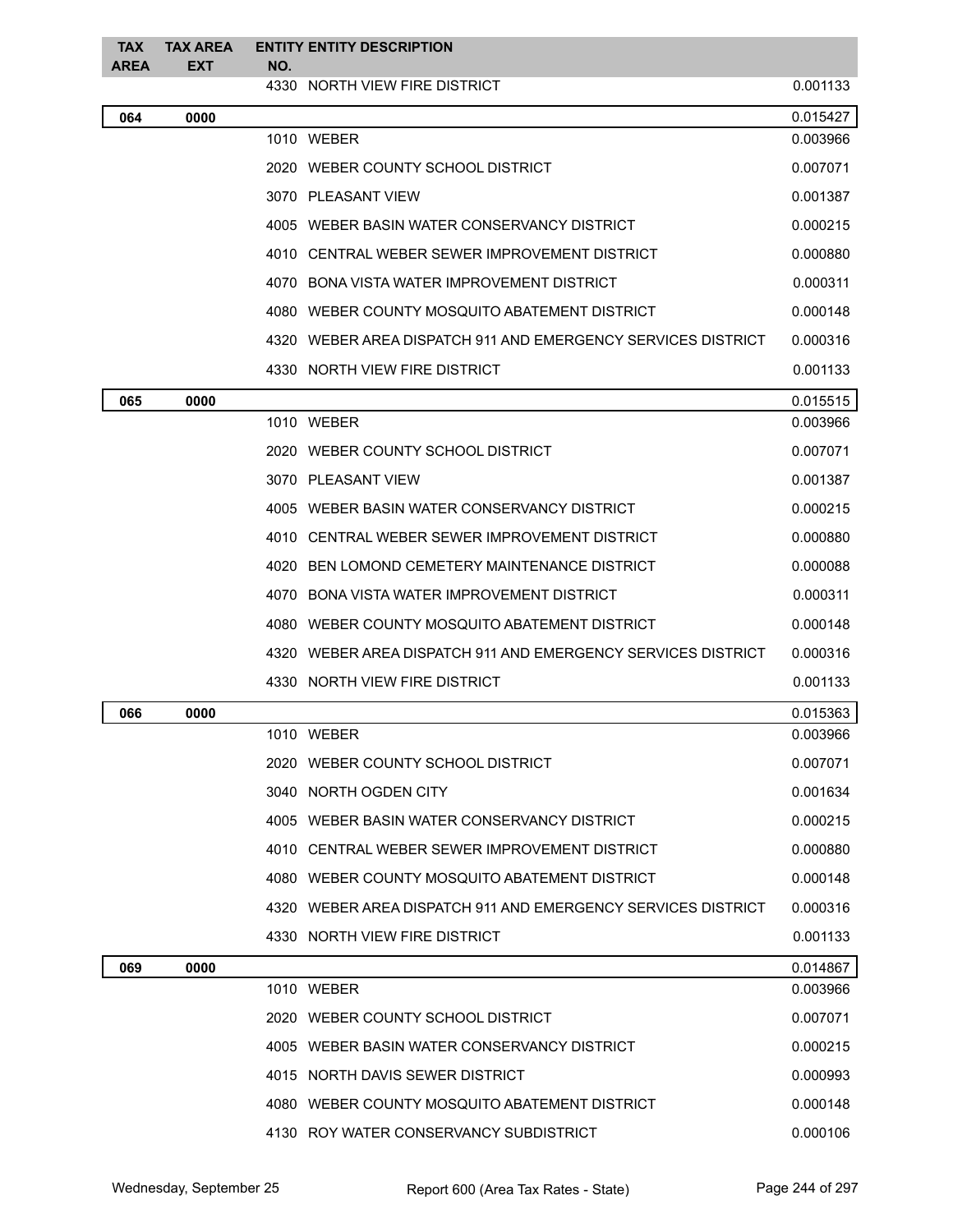| <b>TAX</b><br><b>AREA</b> | <b>TAX AREA</b><br><b>EXT</b> | <b>ENTITY ENTITY DESCRIPTION</b><br>NO.                      |          |
|---------------------------|-------------------------------|--------------------------------------------------------------|----------|
|                           |                               | 4150 HOOPER WATER IMPROVEMENT DISTRICT                       | 0.000455 |
|                           |                               | 4210 WEBER FIRE DISTRICT                                     | 0.001481 |
|                           |                               | 4320 WEBER AREA DISPATCH 911 AND EMERGENCY SERVICES DISTRICT | 0.000316 |
|                           |                               | 6080 WEBER FIRE DISTRICT - BOND (est. 1/1/06)                | 0.000116 |
|                           |                               | 6090 MUNICIPAL TYPE SERVICES                                 | 0.000000 |
| 075                       | 0000                          |                                                              | 0.016437 |
|                           |                               | 1010 WEBER                                                   | 0.003966 |
|                           |                               | 2020 WEBER COUNTY SCHOOL DISTRICT                            | 0.007071 |
|                           |                               | 3100 SOUTH OGDEN                                             | 0.002979 |
|                           |                               | 4005 WEBER BASIN WATER CONSERVANCY DISTRICT                  | 0.000215 |
|                           |                               | 4010 CENTRAL WEBER SEWER IMPROVEMENT DISTRICT                | 0.000880 |
|                           |                               | 4080 WEBER COUNTY MOSQUITO ABATEMENT DISTRICT                | 0.000148 |
|                           |                               | 4140 UINTAH HIGHLANDS WATER AND SEWER IMPROVEMENT DISTRICT   | 0.000862 |
|                           |                               | 4320 WEBER AREA DISPATCH 911 AND EMERGENCY SERVICES DISTRICT | 0.000316 |
|                           |                               | 6050 SOUTH OGDEN CITY - SPECIAL LEVY TO PURCHASE WBWCD WATER |          |
| 079                       | 0000                          |                                                              | 0.014467 |
|                           |                               | 1010 WEBER                                                   | 0.003966 |
|                           |                               | 2020 WEBER COUNTY SCHOOL DISTRICT                            | 0.007071 |
|                           |                               | 3020 HARRISVILLE                                             | 0.000738 |
|                           |                               | 4005 WEBER BASIN WATER CONSERVANCY DISTRICT                  | 0.000215 |
|                           |                               | 4010 CENTRAL WEBER SEWER IMPROVEMENT DISTRICT                | 0.000880 |
|                           |                               | 4080 WEBER COUNTY MOSQUITO ABATEMENT DISTRICT                | 0.000148 |
|                           |                               | 4320 WEBER AREA DISPATCH 911 AND EMERGENCY SERVICES DISTRICT | 0.000316 |
|                           |                               | 4330 NORTH VIEW FIRE DISTRICT                                | 0.001133 |
| 083                       | 0000                          |                                                              | 0.014453 |
|                           |                               | 1010 WEBER                                                   | 0.003966 |
|                           |                               | 2020 WEBER COUNTY SCHOOL DISTRICT                            | 0.007071 |
|                           |                               | 3010 FARR WEST CITY                                          | 0.000260 |
|                           |                               | 4005 WEBER BASIN WATER CONSERVANCY DISTRICT                  | 0.000215 |
|                           |                               | 4010 CENTRAL WEBER SEWER IMPROVEMENT DISTRICT                | 0.000880 |
|                           |                               | 4080 WEBER COUNTY MOSQUITO ABATEMENT DISTRICT                | 0.000148 |
|                           |                               | 4210 WEBER FIRE DISTRICT                                     | 0.001481 |
|                           |                               | 4320 WEBER AREA DISPATCH 911 AND EMERGENCY SERVICES DISTRICT | 0.000316 |
|                           |                               | 6080 WEBER FIRE DISTRICT - BOND (est. 1/1/06)                | 0.000116 |
| 086                       | 0000                          |                                                              | 0.015091 |
|                           |                               | 1010 WEBER                                                   | 0.003966 |
|                           |                               | 2020 WEBER COUNTY SCHOOL DISTRICT                            | 0.007071 |
|                           |                               | 3090 ROY CITY                                                | 0.002389 |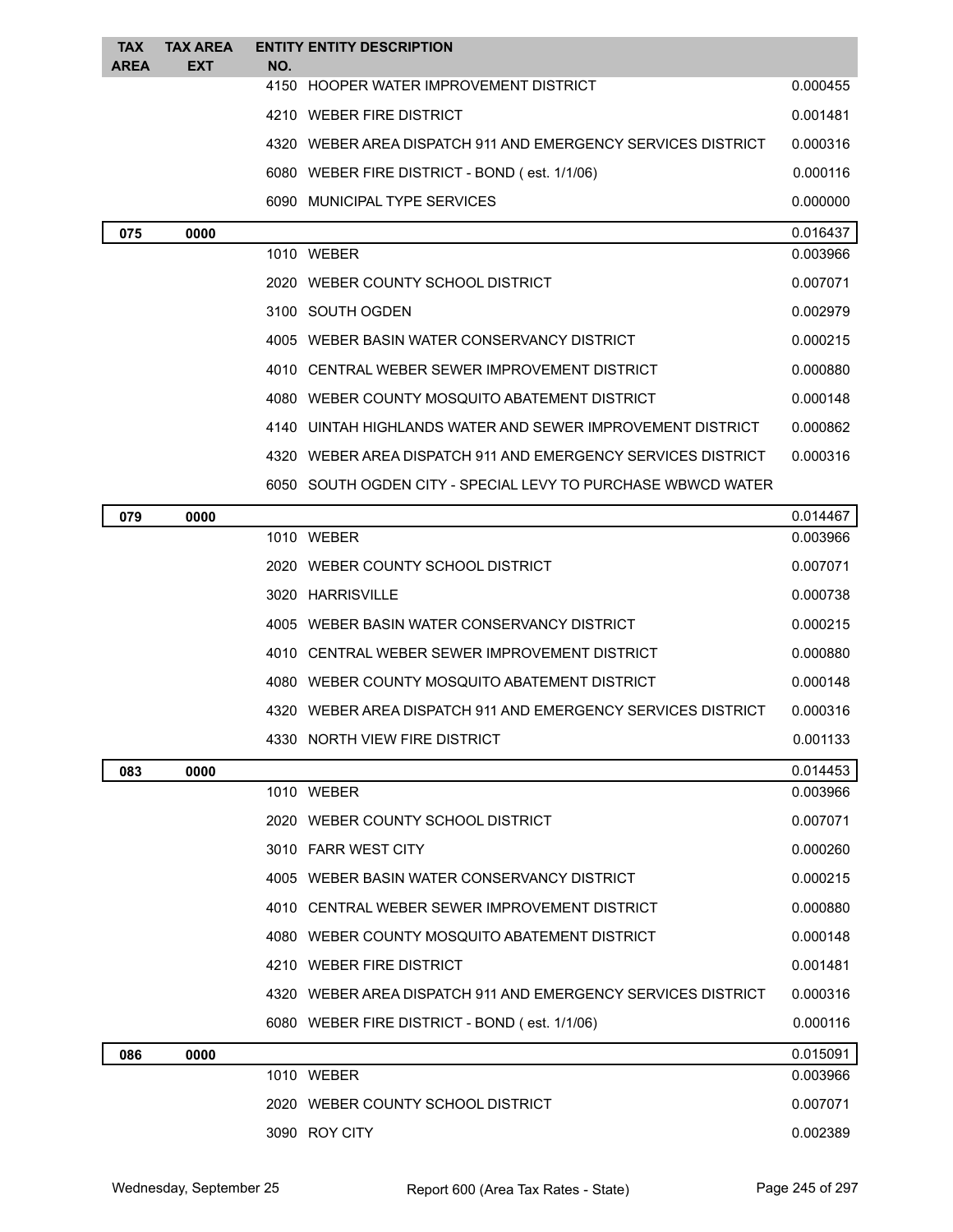| <b>TAX</b><br><b>AREA</b> | <b>TAX AREA</b><br>EXT | <b>ENTITY ENTITY DESCRIPTION</b><br>NO.                      |          |
|---------------------------|------------------------|--------------------------------------------------------------|----------|
|                           |                        | 4005 WEBER BASIN WATER CONSERVANCY DISTRICT                  | 0.000215 |
|                           |                        | 4010 CENTRAL WEBER SEWER IMPROVEMENT DISTRICT                | 0.000880 |
|                           |                        | 4080 WEBER COUNTY MOSQUITO ABATEMENT DISTRICT                | 0.000148 |
|                           |                        | 4130 ROY WATER CONSERVANCY SUBDISTRICT                       | 0.000106 |
|                           |                        | 4320 WEBER AREA DISPATCH 911 AND EMERGENCY SERVICES DISTRICT | 0.000316 |
| 088                       | 0000                   |                                                              | 0.015132 |
|                           |                        | 1010 WEBER                                                   | 0.003966 |
|                           |                        | 2020 WEBER COUNTY SCHOOL DISTRICT                            | 0.007071 |
|                           |                        | 3025 HOOPER                                                  | 0.000484 |
|                           |                        | 4005 WEBER BASIN WATER CONSERVANCY DISTRICT                  | 0.000215 |
|                           |                        | 4010 CENTRAL WEBER SEWER IMPROVEMENT DISTRICT                | 0.000880 |
|                           |                        | 4060 HOOPER CEMETERY MAINTENANCE DISTRICT                    |          |
|                           |                        | 4080 WEBER COUNTY MOSQUITO ABATEMENT DISTRICT                | 0.000148 |
|                           |                        | 4100 TAYLOR-WEST WEBER WATER IMPROVEMENT DISTRICT            |          |
|                           |                        | 4150 HOOPER WATER IMPROVEMENT DISTRICT                       | 0.000455 |
|                           |                        | 4210 WEBER FIRE DISTRICT                                     | 0.001481 |
|                           |                        | 4320 WEBER AREA DISPATCH 911 AND EMERGENCY SERVICES DISTRICT | 0.000316 |
|                           |                        | 6080 WEBER FIRE DISTRICT - BOND (est. 1/1/06)                | 0.000116 |
| 089                       | 0000                   |                                                              | 0.013648 |
|                           |                        | 1010 WEBER                                                   | 0.003966 |
|                           |                        | 2020 WEBER COUNTY SCHOOL DISTRICT                            | 0.007071 |
|                           |                        | 3110 UINTAH                                                  | 0.001070 |
|                           |                        | 4005 WEBER BASIN WATER CONSERVANCY DISTRICT                  | 0.000215 |
|                           |                        | 4080 WEBER COUNTY MOSQUITO ABATEMENT DISTRICT                | 0.000148 |
|                           |                        | 4140 UINTAH HIGHLANDS WATER AND SEWER IMPROVEMENT DISTRICT   | 0.000862 |
|                           |                        | 4320 WEBER AREA DISPATCH 911 AND EMERGENCY SERVICES DISTRICT | 0.000316 |
|                           |                        | 6060 UINTAH TOWN - SPECIAL LEVY TO PURCHASE WBWCD WATER      |          |
| 090                       | 0000                   |                                                              | 0.013778 |
|                           |                        | 1010 WEBER                                                   | 0.003966 |
|                           |                        | 2020 WEBER COUNTY SCHOOL DISTRICT                            | 0.007071 |
|                           |                        | 4005 WEBER BASIN WATER CONSERVANCY DISTRICT                  | 0.000215 |
|                           |                        | 4080 WEBER COUNTY MOSQUITO ABATEMENT DISTRICT                | 0.000148 |
|                           |                        | 4135 POWDER MOUNTAIN WATER AND SEWER IMPROVEMENT DISTRICT    | 0.000465 |
|                           |                        | 4210 WEBER FIRE DISTRICT                                     | 0.001481 |
|                           |                        | 4320 WEBER AREA DISPATCH 911 AND EMERGENCY SERVICES DISTRICT | 0.000316 |
|                           |                        | 6080 WEBER FIRE DISTRICT - BOND (est. 1/1/06)                | 0.000116 |
|                           |                        | 6090 MUNICIPAL TYPE SERVICES                                 | 0.000000 |
| 093                       | 0000                   |                                                              | 0.018254 |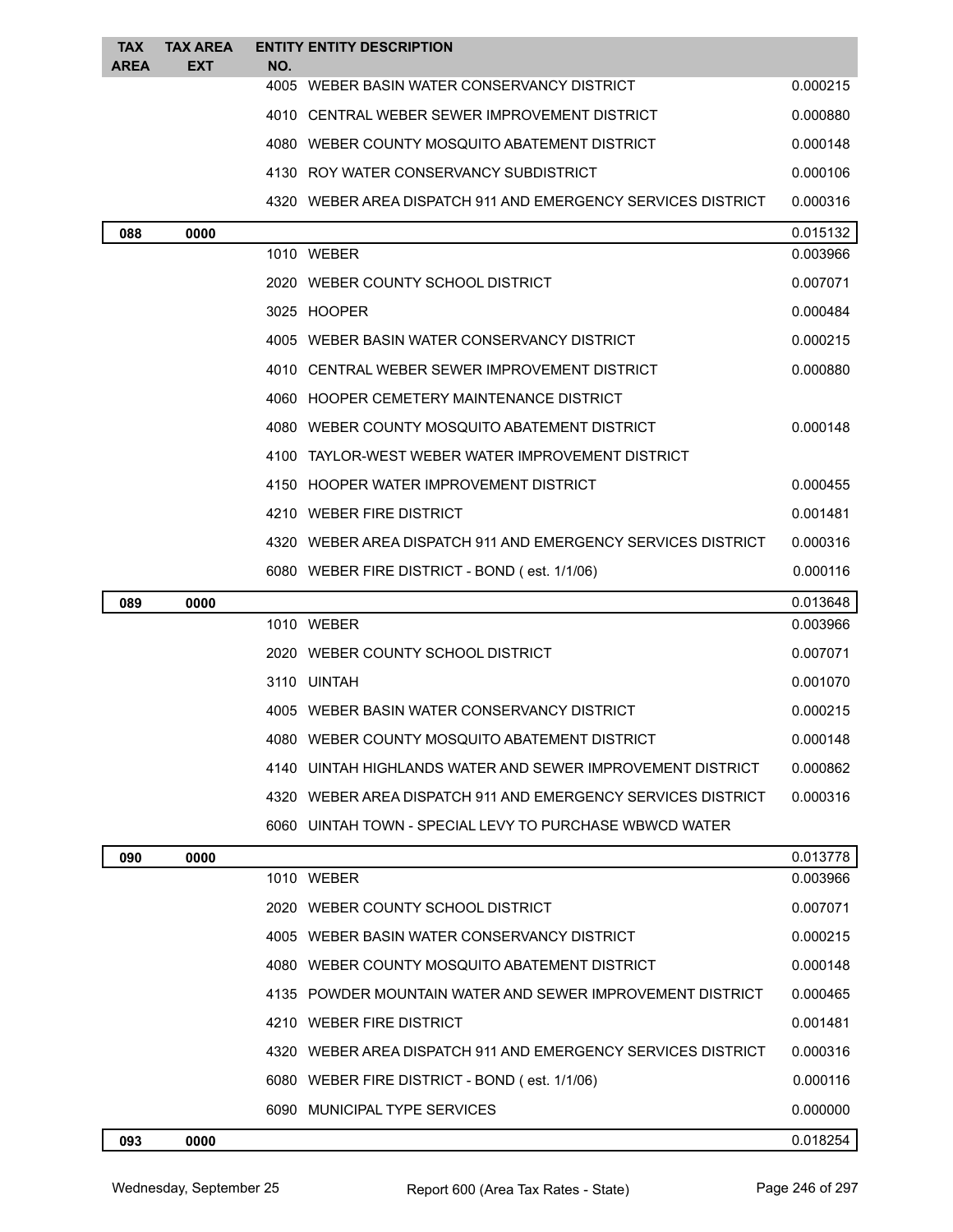| <b>TAX</b><br><b>AREA</b> | <b>TAX AREA</b><br><b>EXT</b> | NO. | <b>ENTITY ENTITY DESCRIPTION</b>                             |          |
|---------------------------|-------------------------------|-----|--------------------------------------------------------------|----------|
|                           |                               |     | 1010 WEBER                                                   | 0.003966 |
|                           |                               |     | 2010 OGDEN CITY SCHOOL DISTRICT                              | 0.008926 |
|                           |                               |     | 3050 OGDEN CITY                                              | 0.003498 |
|                           |                               |     | 4005 WEBER BASIN WATER CONSERVANCY DISTRICT                  | 0.000215 |
|                           |                               |     | 4010 CENTRAL WEBER SEWER IMPROVEMENT DISTRICT                | 0.000880 |
|                           |                               |     | 4080 WEBER COUNTY MOSQUITO ABATEMENT DISTRICT                | 0.000148 |
|                           |                               |     | 4320 WEBER AREA DISPATCH 911 AND EMERGENCY SERVICES DISTRICT | 0.000316 |
|                           |                               |     | 6030 OGDEN CITY - SPECIAL LEVY TO PURCHASE WBWCD WATER       | 0.000305 |
| 108                       | 0000                          |     |                                                              | 0.013870 |
|                           |                               |     | 1010 WEBER                                                   | 0.003966 |
|                           |                               |     | 2020 WEBER COUNTY SCHOOL DISTRICT                            | 0.007071 |
|                           |                               |     | 4005 WEBER BASIN WATER CONSERVANCY DISTRICT                  | 0.000215 |
|                           |                               |     | 4050 WARREN-WEST WARREN CEMETERY MAINTENANCE DISTRICT        | 0.000111 |
|                           |                               |     | 4080 WEBER COUNTY MOSQUITO ABATEMENT DISTRICT                | 0.000148 |
|                           |                               |     | 4180 WEST WARREN - WARREN WATER IMPROVEMENT DISTRICT         | 0.000446 |
|                           |                               |     | 4210 WEBER FIRE DISTRICT                                     | 0.001481 |
|                           |                               |     | 4320 WEBER AREA DISPATCH 911 AND EMERGENCY SERVICES DISTRICT | 0.000316 |
|                           |                               |     | 6080 WEBER FIRE DISTRICT - BOND (est. 1/1/06)                | 0.000116 |
|                           |                               |     | 6090 MUNICIPAL TYPE SERVICES                                 | 0.000000 |
| 109                       | 0000                          |     |                                                              | 0.015553 |
|                           |                               |     | 1010 WEBER                                                   | 0.003966 |
|                           |                               |     | 2020 WEBER COUNTY SCHOOL DISTRICT                            | 0.007071 |
|                           |                               |     | 3090 ROY CITY                                                | 0.002389 |
|                           |                               |     | 4005 WEBER BASIN WATER CONSERVANCY DISTRICT                  | 0.000215 |
|                           |                               |     | 4015 NORTH DAVIS SEWER DISTRICT                              | 0.000993 |
|                           |                               |     | 4080 WEBER COUNTY MOSQUITO ABATEMENT DISTRICT                | 0.000148 |
|                           |                               |     | 4150 HOOPER WATER IMPROVEMENT DISTRICT                       | 0.000455 |
|                           |                               |     | 4320 WEBER AREA DISPATCH 911 AND EMERGENCY SERVICES DISTRICT | 0.000316 |
| 126                       | 0000                          |     |                                                              | 0.013395 |
|                           |                               |     | 1010 WEBER                                                   | 0.003966 |
|                           |                               |     | 2020 WEBER COUNTY SCHOOL DISTRICT                            | 0.007071 |
|                           |                               |     | 4005 WEBER BASIN WATER CONSERVANCY DISTRICT                  | 0.000215 |
|                           |                               |     | 4080 WEBER COUNTY MOSQUITO ABATEMENT DISTRICT                | 0.000148 |
|                           |                               |     | 4090 EDEN CEMETERY MAINTENANCE DISTRICT                      | 0.000082 |
|                           |                               |     |                                                              |          |
|                           |                               |     | 4190 NORDIC VALLEY SEWER IMPROVEMENT DISTRICT                |          |
|                           |                               |     | 4210 WEBER FIRE DISTRICT                                     | 0.001481 |
|                           |                               |     | 4320 WEBER AREA DISPATCH 911 AND EMERGENCY SERVICES DISTRICT | 0.000316 |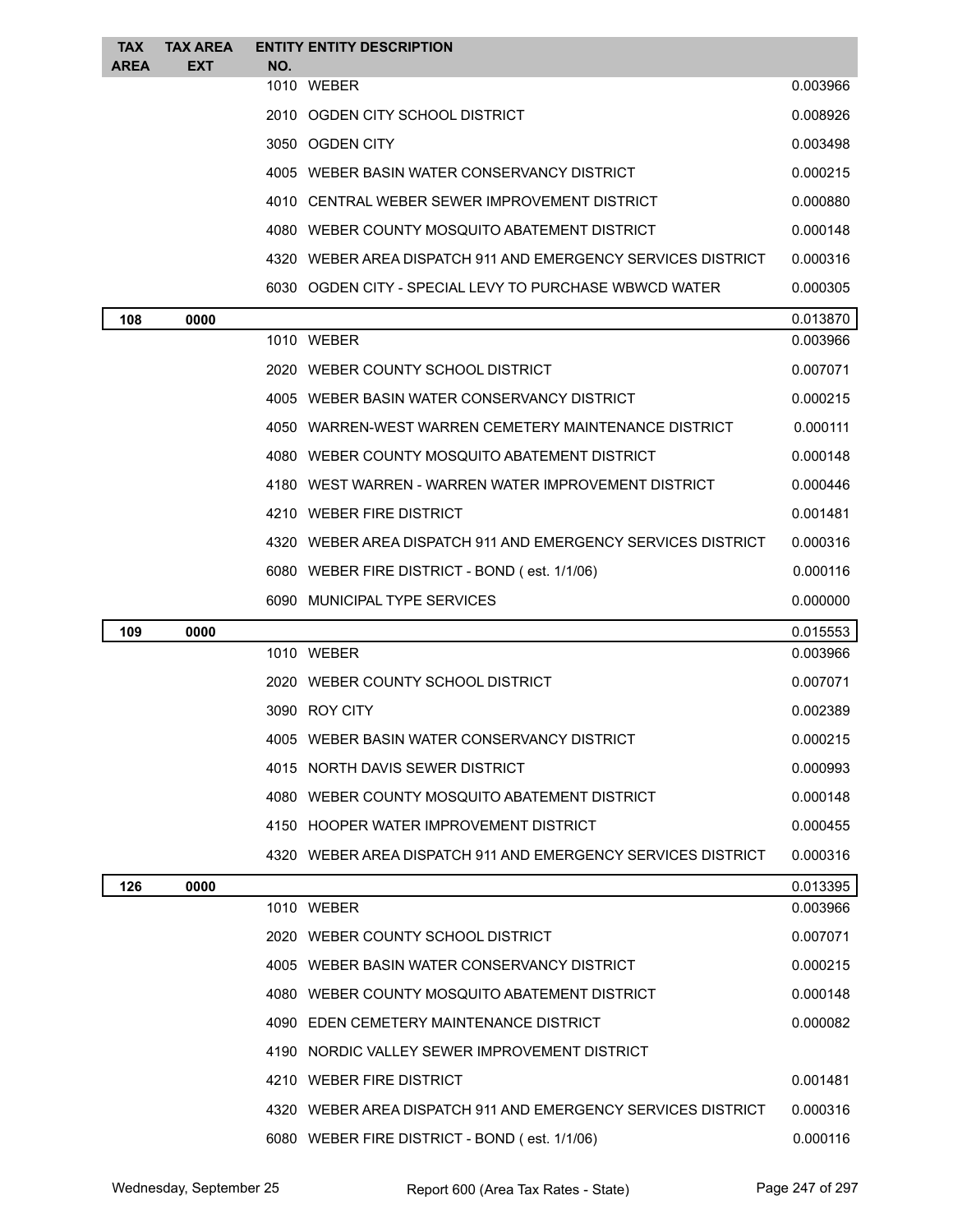| <b>TAX</b><br><b>AREA</b> | <b>TAX AREA</b><br><b>EXT</b> | NO. | <b>ENTITY ENTITY DESCRIPTION</b>                             |          |
|---------------------------|-------------------------------|-----|--------------------------------------------------------------|----------|
|                           |                               |     | 6090 MUNICIPAL TYPE SERVICES                                 | 0.000000 |
| 130                       | 0000                          |     |                                                              | 0.013870 |
|                           |                               |     | 1010 WEBER                                                   | 0.003966 |
|                           |                               |     | 2020 WEBER COUNTY SCHOOL DISTRICT                            | 0.007071 |
|                           |                               |     | 4005 WEBER BASIN WATER CONSERVANCY DISTRICT                  | 0.000215 |
|                           |                               |     | 4050 WARREN-WEST WARREN CEMETERY MAINTENANCE DISTRICT        | 0.000111 |
|                           |                               |     | 4080 WEBER COUNTY MOSQUITO ABATEMENT DISTRICT                | 0.000148 |
|                           |                               |     | 4100 TAYLOR-WEST WEBER WATER IMPROVEMENT DISTRICT            |          |
|                           |                               |     | 4180 WEST WARREN - WARREN WATER IMPROVEMENT DISTRICT         | 0.000446 |
|                           |                               |     | 4210 WEBER FIRE DISTRICT                                     | 0.001481 |
|                           |                               |     | 4320 WEBER AREA DISPATCH 911 AND EMERGENCY SERVICES DISTRICT | 0.000316 |
|                           |                               |     | 6080 WEBER FIRE DISTRICT - BOND (est. 1/1/06)                | 0.000116 |
|                           |                               |     | 6090 MUNICIPAL TYPE SERVICES                                 | 0.000000 |
| 139                       | 0000                          |     |                                                              | 0.018254 |
|                           |                               |     | 1010 WEBER                                                   | 0.003966 |
|                           |                               |     | 2010 OGDEN CITY SCHOOL DISTRICT                              | 0.008926 |
|                           |                               |     | 3050 OGDEN CITY                                              | 0.003498 |
|                           |                               |     | 4005 WEBER BASIN WATER CONSERVANCY DISTRICT                  | 0.000215 |
|                           |                               |     | 4010 CENTRAL WEBER SEWER IMPROVEMENT DISTRICT                | 0.000880 |
|                           |                               |     | 4080 WEBER COUNTY MOSQUITO ABATEMENT DISTRICT                | 0.000148 |
|                           |                               |     | 4320 WEBER AREA DISPATCH 911 AND EMERGENCY SERVICES DISTRICT | 0.000316 |
|                           |                               |     | 6030 OGDEN CITY - SPECIAL LEVY TO PURCHASE WBWCD WATER       | 0.000305 |
| 141                       | 0000                          |     |                                                              | 0.012436 |
|                           |                               |     | 1010 WEBER                                                   | 0.003966 |
|                           |                               |     | 2020 WEBER COUNTY SCHOOL DISTRICT                            | 0.007071 |
|                           |                               |     | 3060 PLAIN CITY                                              | 0.000409 |
|                           |                               |     | 4005 WEBER BASIN WATER CONSERVANCY DISTRICT                  | 0.000215 |
|                           |                               |     | 4070 BONA VISTA WATER IMPROVEMENT DISTRICT                   | 0.000311 |
|                           |                               |     | 4080 WEBER COUNTY MOSQUITO ABATEMENT DISTRICT                | 0.000148 |
|                           |                               |     | 4320 WEBER AREA DISPATCH 911 AND EMERGENCY SERVICES DISTRICT | 0.000316 |
| 145                       | 0000                          |     |                                                              | 0.014764 |
|                           |                               |     | 1010 WEBER                                                   | 0.003966 |
|                           |                               |     | 2020 WEBER COUNTY SCHOOL DISTRICT                            | 0.007071 |
|                           |                               |     | 3010 FARR WEST CITY                                          | 0.000260 |
|                           |                               |     | 4005 WEBER BASIN WATER CONSERVANCY DISTRICT                  | 0.000215 |
|                           |                               |     | 4010 CENTRAL WEBER SEWER IMPROVEMENT DISTRICT                | 0.000880 |
|                           |                               |     | 4070 BONA VISTA WATER IMPROVEMENT DISTRICT                   | 0.000311 |
|                           |                               |     | 4080 WEBER COUNTY MOSQUITO ABATEMENT DISTRICT                | 0.000148 |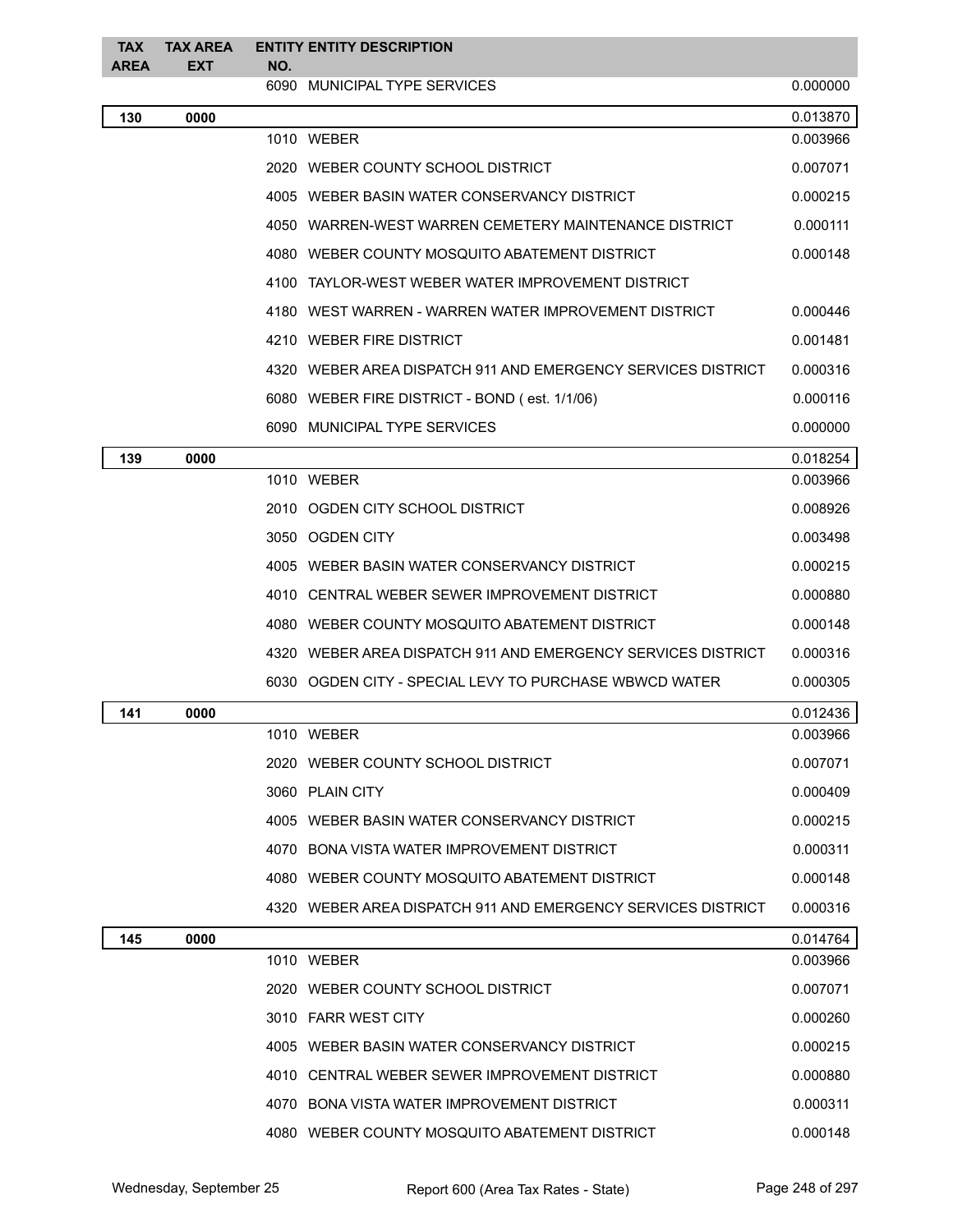| <b>TAX</b><br><b>AREA</b> | <b>TAX AREA</b><br><b>EXT</b> | <b>ENTITY ENTITY DESCRIPTION</b><br>NO.                      |          |
|---------------------------|-------------------------------|--------------------------------------------------------------|----------|
|                           |                               | 4210 WEBER FIRE DISTRICT                                     | 0.001481 |
|                           |                               | 4320 WEBER AREA DISPATCH 911 AND EMERGENCY SERVICES DISTRICT | 0.000316 |
|                           |                               | 6080 WEBER FIRE DISTRICT - BOND (est. 1/1/06)                | 0.000116 |
| 154                       | 0000                          |                                                              | 0.018254 |
|                           |                               | 1010 WEBER                                                   | 0.003966 |
|                           |                               | 2010 OGDEN CITY SCHOOL DISTRICT                              | 0.008926 |
|                           |                               | 3050 OGDEN CITY                                              | 0.003498 |
|                           |                               | 4005 WEBER BASIN WATER CONSERVANCY DISTRICT                  | 0.000215 |
|                           |                               | 4010 CENTRAL WEBER SEWER IMPROVEMENT DISTRICT                | 0.000880 |
|                           |                               | 4080 WEBER COUNTY MOSQUITO ABATEMENT DISTRICT                | 0.000148 |
|                           |                               | 4320 WEBER AREA DISPATCH 911 AND EMERGENCY SERVICES DISTRICT | 0.000316 |
|                           |                               | 6030 OGDEN CITY - SPECIAL LEVY TO PURCHASE WBWCD WATER       | 0.000305 |
| 158                       | 0000                          |                                                              | 0.014180 |
|                           |                               | 1010 WEBER                                                   | 0.003966 |
|                           |                               | 2020 WEBER COUNTY SCHOOL DISTRICT                            | 0.007071 |
|                           |                               | 3080 RIVERDALE                                               | 0.001365 |
|                           |                               | 4005 WEBER BASIN WATER CONSERVANCY DISTRICT                  | 0.000215 |
|                           |                               | 4015 NORTH DAVIS SEWER DISTRICT                              | 0.000993 |
|                           |                               | 4080 WEBER COUNTY MOSQUITO ABATEMENT DISTRICT                | 0.000148 |
|                           |                               | 4130 ROY WATER CONSERVANCY SUBDISTRICT                       | 0.000106 |
|                           |                               | 4320 WEBER AREA DISPATCH 911 AND EMERGENCY SERVICES DISTRICT | 0.000316 |
|                           |                               | 6040 RIVERDALE CITY - SPECIAL LEVY TO PURCHASE WBWCD WATER   |          |
| 159                       | 0000                          |                                                              | 0.015055 |
|                           |                               | 1010 WEBER                                                   | 0.003966 |
|                           |                               | 2020 WEBER COUNTY SCHOOL DISTRICT                            | 0.007071 |
|                           |                               | 4005 WEBER BASIN WATER CONSERVANCY DISTRICT                  | 0.000215 |
|                           |                               | 4010 CENTRAL WEBER SEWER IMPROVEMENT DISTRICT                | 0.000880 |
|                           |                               | 4080 WEBER COUNTY MOSQUITO ABATEMENT DISTRICT                | 0.000148 |
|                           |                               | 4140 UINTAH HIGHLANDS WATER AND SEWER IMPROVEMENT DISTRICT   | 0.000862 |
|                           |                               | 4210 WEBER FIRE DISTRICT                                     | 0.001481 |
|                           |                               | 4320 WEBER AREA DISPATCH 911 AND EMERGENCY SERVICES DISTRICT | 0.000316 |
|                           |                               | 6080 WEBER FIRE DISTRICT - BOND (est. 1/1/06)                | 0.000116 |
|                           |                               | 6090 MUNICIPAL TYPE SERVICES                                 | 0.000000 |
| 182                       | 0000                          |                                                              | 0.018254 |
|                           |                               | 1010 WEBER                                                   | 0.003966 |
|                           |                               | 2010 OGDEN CITY SCHOOL DISTRICT                              | 0.008926 |
|                           |                               | 3050 OGDEN CITY                                              | 0.003498 |
|                           |                               | 4005 WEBER BASIN WATER CONSERVANCY DISTRICT                  | 0.000215 |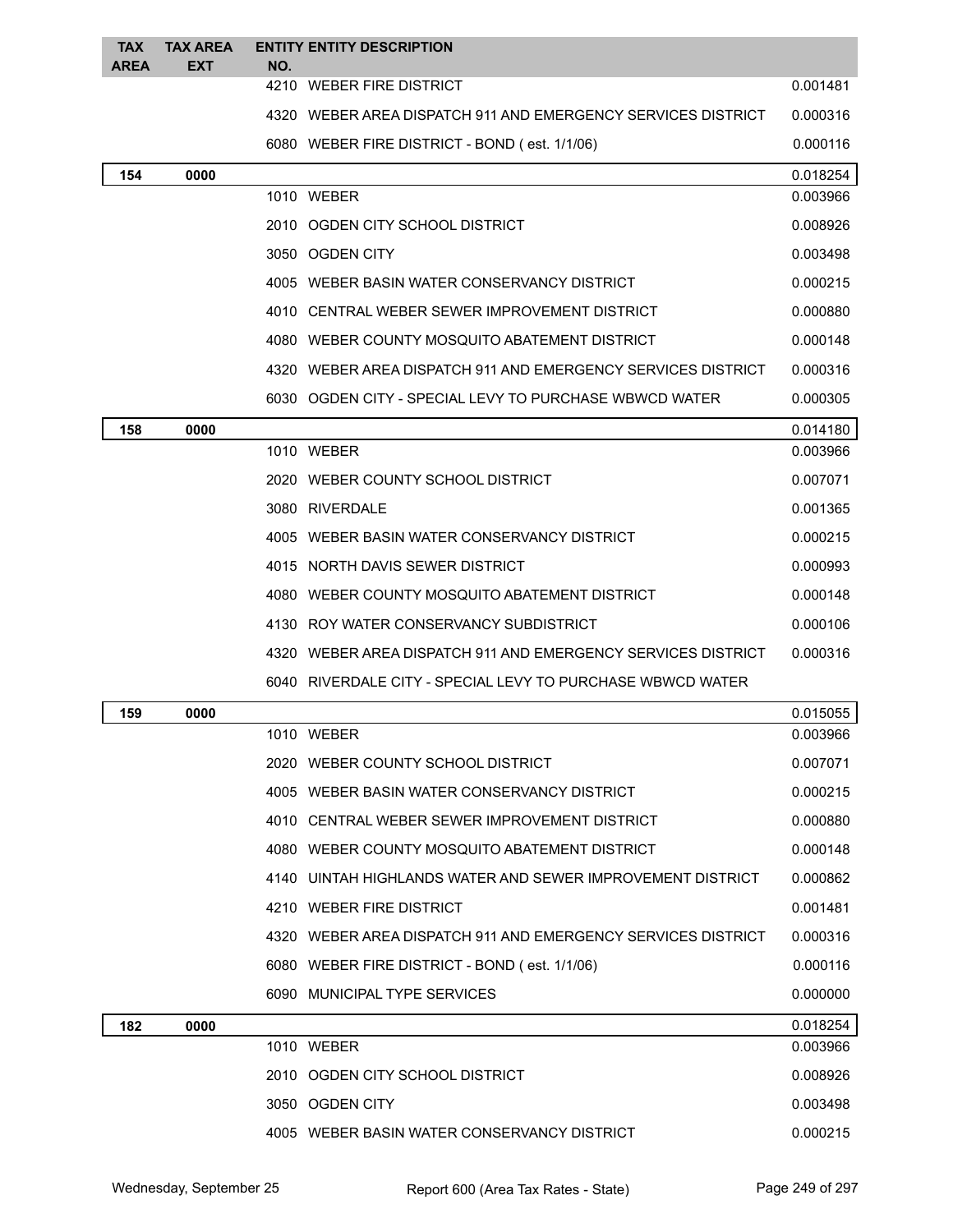| <b>TAX</b>  | <b>TAX AREA</b> | <b>ENTITY ENTITY DESCRIPTION</b>                             |          |
|-------------|-----------------|--------------------------------------------------------------|----------|
| <b>AREA</b> | EXT             | NO.                                                          |          |
|             |                 | 4010 CENTRAL WEBER SEWER IMPROVEMENT DISTRICT                | 0.000880 |
|             |                 | 4080 WEBER COUNTY MOSQUITO ABATEMENT DISTRICT                | 0.000148 |
|             |                 | 4320 WEBER AREA DISPATCH 911 AND EMERGENCY SERVICES DISTRICT | 0.000316 |
|             |                 | 6030 OGDEN CITY - SPECIAL LEVY TO PURCHASE WBWCD WATER       | 0.000305 |
| 183         | 0000            |                                                              | 0.018254 |
|             |                 | 1010 WEBER                                                   | 0.003966 |
|             |                 | 2010 OGDEN CITY SCHOOL DISTRICT                              | 0.008926 |
|             |                 | 3050 OGDEN CITY                                              | 0.003498 |
|             |                 | 4005 WEBER BASIN WATER CONSERVANCY DISTRICT                  | 0.000215 |
|             |                 | 4010 CENTRAL WEBER SEWER IMPROVEMENT DISTRICT                | 0.000880 |
|             |                 | 4080 WEBER COUNTY MOSQUITO ABATEMENT DISTRICT                | 0.000148 |
|             |                 | 4320 WEBER AREA DISPATCH 911 AND EMERGENCY SERVICES DISTRICT | 0.000316 |
|             |                 | 6030   OGDEN CITY - SPECIAL LEVY TO PURCHASE WBWCD WATER     | 0.000305 |
| 186         | 0000            |                                                              | 0.015204 |
|             |                 | 1010 WEBER                                                   | 0.003966 |
|             |                 | 2020 WEBER COUNTY SCHOOL DISTRICT                            | 0.007071 |
|             |                 | 3090 ROY CITY                                                | 0.002389 |
|             |                 | 4005 WEBER BASIN WATER CONSERVANCY DISTRICT                  | 0.000215 |
|             |                 | 4015 NORTH DAVIS SEWER DISTRICT                              | 0.000993 |
|             |                 | 4080 WEBER COUNTY MOSQUITO ABATEMENT DISTRICT                | 0.000148 |
|             |                 | 4130 ROY WATER CONSERVANCY SUBDISTRICT                       | 0.000106 |
|             |                 | 4320 WEBER AREA DISPATCH 911 AND EMERGENCY SERVICES DISTRICT | 0.000316 |
| 188         | 0000            |                                                              | 0.015245 |
|             |                 | 1010 WEBER                                                   | 0.003966 |
|             |                 | 2020 WEBER COUNTY SCHOOL DISTRICT                            | 0.007071 |
|             |                 | 3025 HOOPER                                                  | 0.000484 |
|             |                 | 4005 WEBER BASIN WATER CONSERVANCY DISTRICT                  | 0.000215 |
|             |                 | 4015 NORTH DAVIS SEWER DISTRICT                              | 0.000993 |
|             |                 | 4080 WEBER COUNTY MOSQUITO ABATEMENT DISTRICT                | 0.000148 |
|             |                 | 4150 HOOPER WATER IMPROVEMENT DISTRICT                       | 0.000455 |
|             |                 | 4210 WEBER FIRE DISTRICT                                     | 0.001481 |
|             |                 | 4220 WEBER COUNTY SEWER SERVICE AREA#2                       |          |
|             |                 | 4320 WEBER AREA DISPATCH 911 AND EMERGENCY SERVICES DISTRICT | 0.000316 |
|             |                 | 6080 WEBER FIRE DISTRICT - BOND (est. 1/1/06)                | 0.000116 |
| 190         | 0000            |                                                              | 0.015245 |
|             |                 | 1010 WEBER                                                   | 0.003966 |
|             |                 | 2020 WEBER COUNTY SCHOOL DISTRICT                            | 0.007071 |
|             |                 | 3025 HOOPER                                                  | 0.000484 |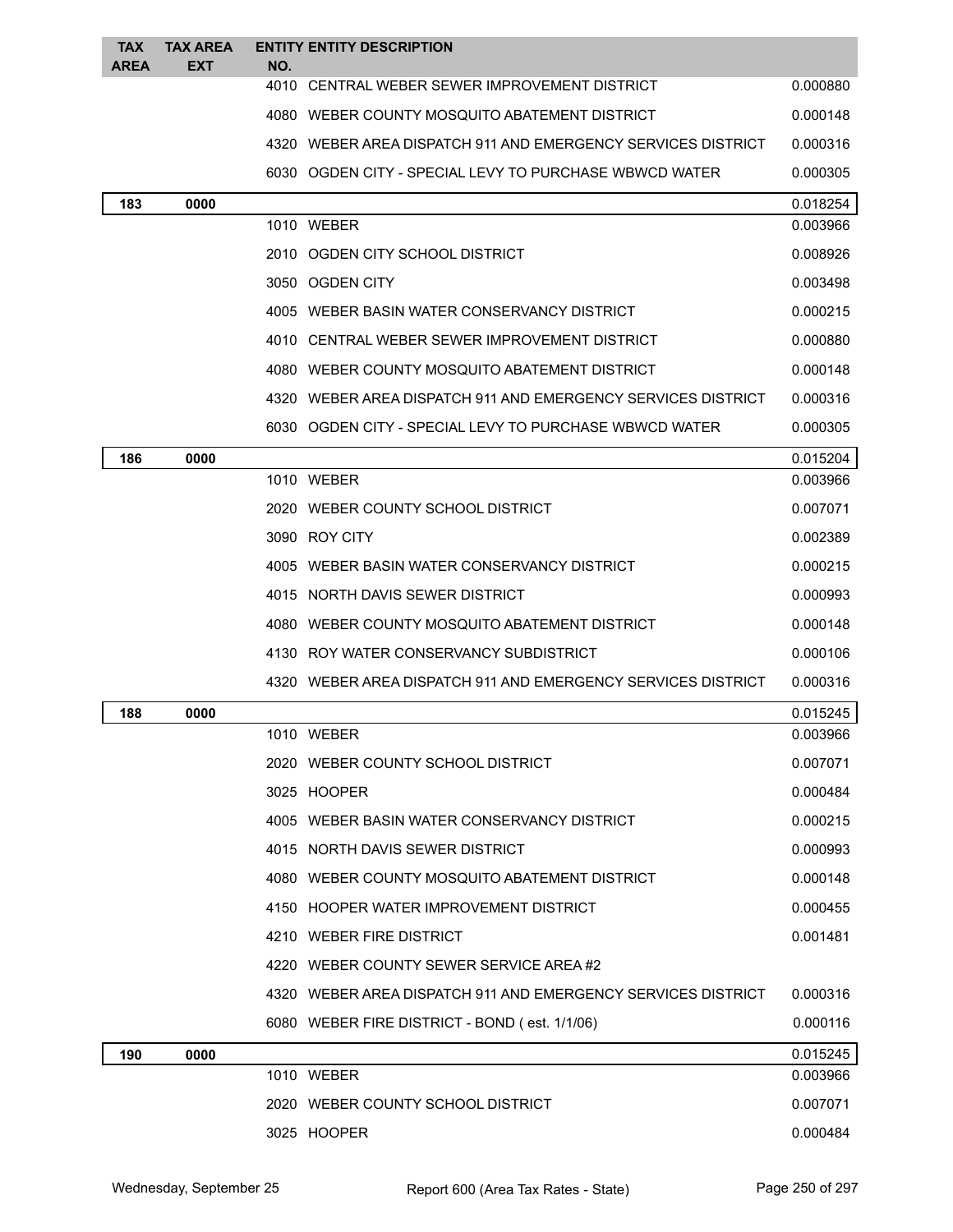| <b>TAX</b><br><b>AREA</b> | <b>TAX AREA</b><br><b>EXT</b> | NO. | <b>ENTITY ENTITY DESCRIPTION</b>                             |          |
|---------------------------|-------------------------------|-----|--------------------------------------------------------------|----------|
|                           |                               |     | 4005 WEBER BASIN WATER CONSERVANCY DISTRICT                  | 0.000215 |
|                           |                               |     | 4015 NORTH DAVIS SEWER DISTRICT                              | 0.000993 |
|                           |                               |     | 4060 HOOPER CEMETERY MAINTENANCE DISTRICT                    |          |
|                           |                               |     | 4080 WEBER COUNTY MOSQUITO ABATEMENT DISTRICT                | 0.000148 |
|                           |                               |     | 4150 HOOPER WATER IMPROVEMENT DISTRICT                       | 0.000455 |
|                           |                               |     | 4210 WEBER FIRE DISTRICT                                     | 0.001481 |
|                           |                               |     | 4220 WEBER COUNTY SEWER SERVICE AREA#2                       |          |
|                           |                               |     | 4320 WEBER AREA DISPATCH 911 AND EMERGENCY SERVICES DISTRICT | 0.000316 |
|                           |                               |     | 6080 WEBER FIRE DISTRICT - BOND (est. 1/1/06)                | 0.000116 |
| 200                       | 0000                          |     |                                                              | 0.014306 |
|                           |                               |     | 1010 WEBER                                                   | 0.003966 |
|                           |                               |     | 2020 WEBER COUNTY SCHOOL DISTRICT                            | 0.007071 |
|                           |                               |     | 4005 WEBER BASIN WATER CONSERVANCY DISTRICT                  | 0.000215 |
|                           |                               |     | 4015 NORTH DAVIS SEWER DISTRICT                              | 0.000993 |
|                           |                               |     | 4080 WEBER COUNTY MOSQUITO ABATEMENT DISTRICT                | 0.000148 |
|                           |                               |     | 4210 WEBER FIRE DISTRICT                                     | 0.001481 |
|                           |                               |     | 4220 WEBER COUNTY SEWER SERVICE AREA#2                       |          |
|                           |                               |     | 4320 WEBER AREA DISPATCH 911 AND EMERGENCY SERVICES DISTRICT | 0.000316 |
|                           |                               |     | 6080 WEBER FIRE DISTRICT - BOND (est. 1/1/06)                | 0.000116 |
|                           |                               |     | 6090 MUNICIPAL TYPE SERVICES                                 | 0.000000 |
| 203                       | 0000                          |     |                                                              | 0.013395 |
|                           |                               |     | 1010 WEBER                                                   | 0.003966 |
|                           |                               |     | 2020 WEBER COUNTY SCHOOL DISTRICT                            | 0.007071 |
|                           |                               |     | 4005 WEBER BASIN WATER CONSERVANCY DISTRICT                  | 0.000215 |
|                           |                               |     | 4080 WEBER COUNTY MOSQUITO ABATEMENT DISTRICT                | 0.000148 |
|                           |                               |     | 4090 EDEN CEMETERY MAINTENANCE DISTRICT                      | 0.000082 |
|                           |                               |     | 4210 WEBER FIRE DISTRICT                                     | 0.001481 |
|                           |                               |     | 4230 WOLF CREEK WATER AND SEWER IMPROVEMENT DISTRICT         |          |
|                           |                               |     | 4320 WEBER AREA DISPATCH 911 AND EMERGENCY SERVICES DISTRICT | 0.000316 |
|                           |                               |     | 6080 WEBER FIRE DISTRICT - BOND (est. 1/1/06)                | 0.000116 |
|                           |                               |     | 6090 MUNICIPAL TYPE SERVICES                                 | 0.000000 |
| 206                       | 0000                          |     |                                                              | 0.014299 |
|                           |                               |     | 1010 WEBER                                                   | 0.003966 |
|                           |                               |     | 2020 WEBER COUNTY SCHOOL DISTRICT                            | 0.007071 |
|                           |                               |     | 3130 WEST HAVEN                                              |          |
|                           |                               |     | 4005 WEBER BASIN WATER CONSERVANCY DISTRICT                  | 0.000215 |
|                           |                               |     | 4010 CENTRAL WEBER SEWER IMPROVEMENT DISTRICT                | 0.000880 |
|                           |                               |     | 4080 WEBER COUNTY MOSQUITO ABATEMENT DISTRICT                | 0.000148 |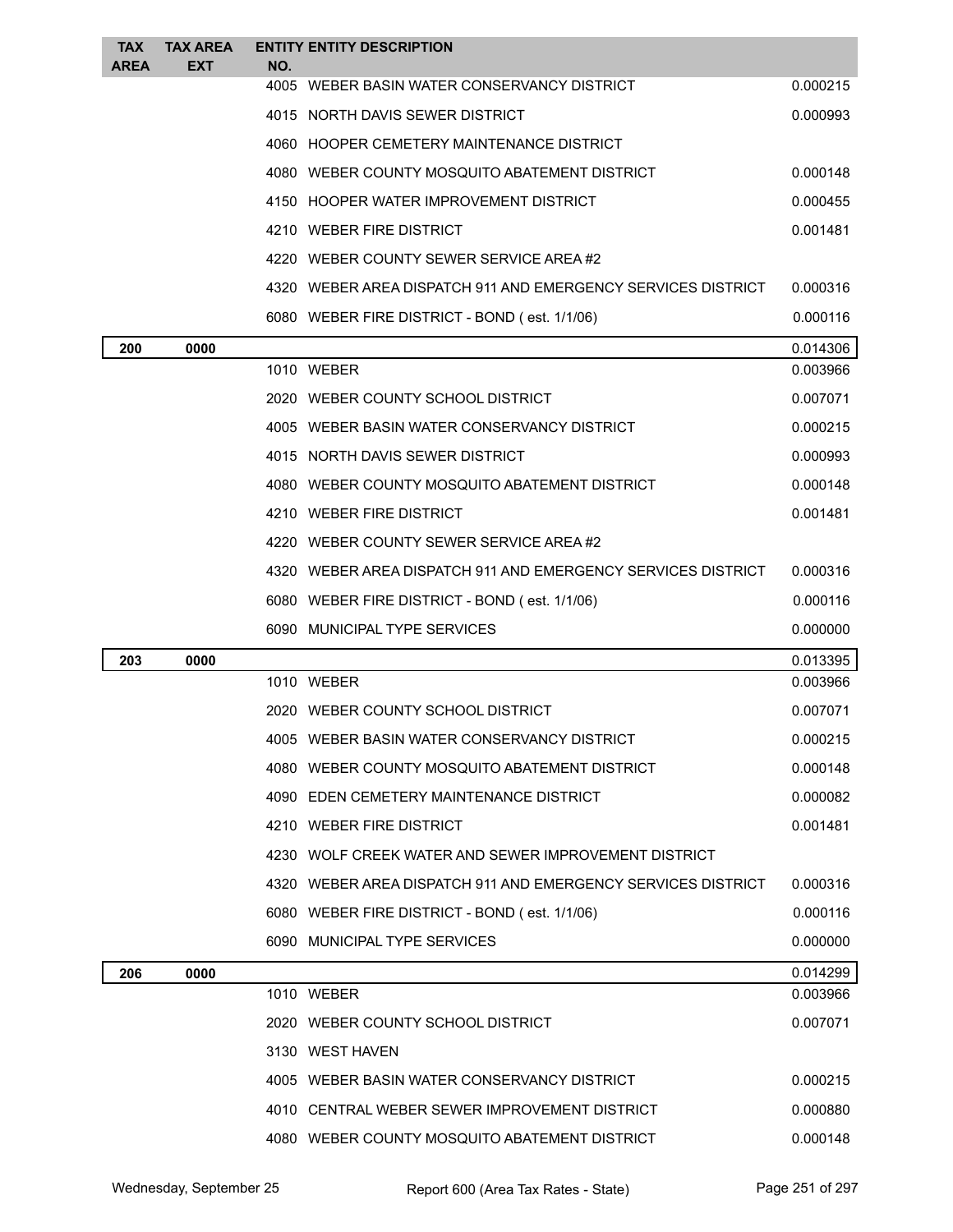| <b>TAX</b><br><b>AREA</b> | <b>TAX AREA</b><br><b>EXT</b> | <b>ENTITY ENTITY DESCRIPTION</b><br>NO.                      |          |
|---------------------------|-------------------------------|--------------------------------------------------------------|----------|
|                           |                               | 4130 ROY WATER CONSERVANCY SUBDISTRICT                       | 0.000106 |
|                           |                               | 4210 WEBER FIRE DISTRICT                                     | 0.001481 |
|                           |                               | 4285 WEST HAVEN WASTE WATER SPECIAL SERVICE DISTRICT         |          |
|                           |                               | 4320 WEBER AREA DISPATCH 911 AND EMERGENCY SERVICES DISTRICT | 0.000316 |
|                           |                               | 6080 WEBER FIRE DISTRICT - BOND (est. 1/1/06)                | 0.000116 |
| 207                       | 0000                          |                                                              | 0.013313 |
|                           |                               | 1010 WEBER                                                   | 0.003966 |
|                           |                               | 2020 WEBER COUNTY SCHOOL DISTRICT                            | 0.007071 |
|                           |                               | 4005 WEBER BASIN WATER CONSERVANCY DISTRICT                  | 0.000215 |
|                           |                               | 4080 WEBER COUNTY MOSQUITO ABATEMENT DISTRICT                | 0.000148 |
|                           |                               | 4100 TAYLOR-WEST WEBER WATER IMPROVEMENT DISTRICT            |          |
|                           |                               | 4210 WEBER FIRE DISTRICT                                     | 0.001481 |
|                           |                               | 4320 WEBER AREA DISPATCH 911 AND EMERGENCY SERVICES DISTRICT | 0.000316 |
|                           |                               | 6080 WEBER FIRE DISTRICT - BOND (est. 1/1/06)                | 0.000116 |
|                           |                               | 6090 MUNICIPAL TYPE SERVICES                                 | 0.000000 |
| 215                       | 0000                          |                                                              | 0.014754 |
|                           |                               | 1010 WEBER                                                   | 0.003966 |
|                           |                               | 2020 WEBER COUNTY SCHOOL DISTRICT                            | 0.007071 |
|                           |                               | 3130 WEST HAVEN                                              |          |
|                           |                               | 4005 WEBER BASIN WATER CONSERVANCY DISTRICT                  | 0.000215 |
|                           |                               | 4010 CENTRAL WEBER SEWER IMPROVEMENT DISTRICT                | 0.000880 |
|                           |                               | 4080 WEBER COUNTY MOSQUITO ABATEMENT DISTRICT                | 0.000148 |
|                           |                               | 4130 ROY WATER CONSERVANCY SUBDISTRICT                       | 0.000106 |
|                           |                               | 4150 HOOPER WATER IMPROVEMENT DISTRICT                       | 0.000455 |
|                           |                               | 4210 WEBER FIRE DISTRICT                                     | 0.001481 |
|                           |                               | 4220 WEBER COUNTY SEWER SERVICE AREA #2                      |          |
|                           |                               | 4285 WEST HAVEN WASTE WATER SPECIAL SERVICE DISTRICT         |          |
|                           |                               | 4320 WEBER AREA DISPATCH 911 AND EMERGENCY SERVICES DISTRICT | 0.000316 |
|                           |                               | 6080 WEBER FIRE DISTRICT - BOND (est. 1/1/06)                | 0.000116 |
| 219                       | 0000                          |                                                              | 0.013563 |
|                           |                               | 1010 WEBER                                                   | 0.003966 |
|                           |                               | 2020 WEBER COUNTY SCHOOL DISTRICT                            | 0.007071 |
|                           |                               | 4005 WEBER BASIN WATER CONSERVANCY DISTRICT                  | 0.000215 |
|                           |                               | 4080 WEBER COUNTY MOSQUITO ABATEMENT DISTRICT                | 0.000148 |
|                           |                               | 4120 LIBERTY CEMETERY MAINTENANCE DISTRICT                   | 0.000056 |
|                           |                               | 4190 NORDIC VALLEY SEWER IMPROVEMENT DISTRICT                |          |
|                           |                               | 4210 WEBER FIRE DISTRICT                                     | 0.001481 |
|                           |                               | 4240 WEBER COUNTY SERVICE AREA#5                             | 0.000194 |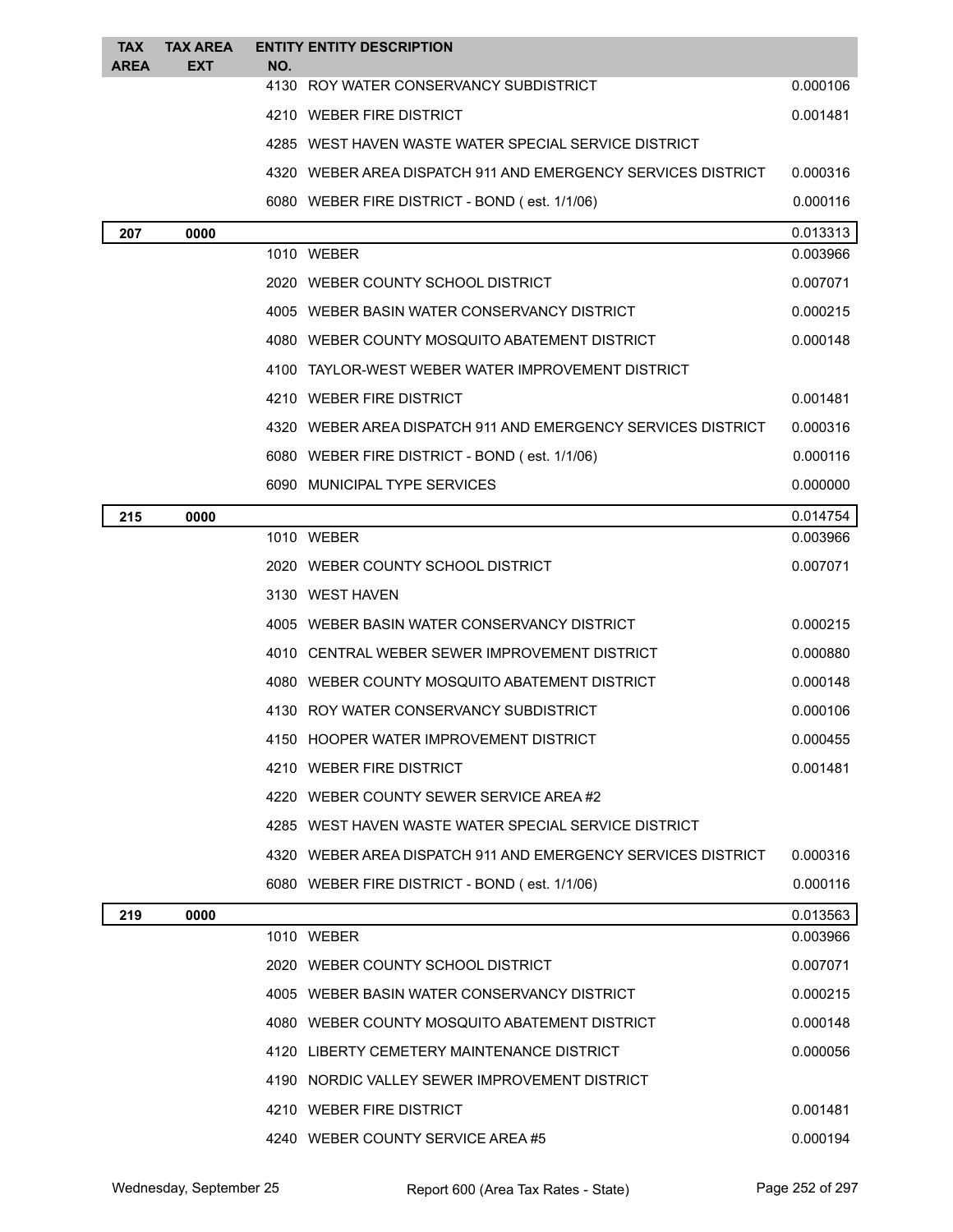| <b>TAX</b><br><b>AREA</b> | <b>TAX AREA</b><br><b>EXT</b> | NO. | <b>ENTITY ENTITY DESCRIPTION</b>                             |          |
|---------------------------|-------------------------------|-----|--------------------------------------------------------------|----------|
|                           |                               |     | 4320 WEBER AREA DISPATCH 911 AND EMERGENCY SERVICES DISTRICT | 0.000316 |
|                           |                               |     | 6080 WEBER FIRE DISTRICT - BOND (est. 1/1/06)                | 0.000116 |
|                           |                               |     | 6090 MUNICIPAL TYPE SERVICES                                 | 0.000000 |
| 221                       | 0000                          |     |                                                              | 0.013313 |
|                           |                               |     | 1010 WEBER                                                   | 0.003966 |
|                           |                               |     | 2020 WEBER COUNTY SCHOOL DISTRICT                            | 0.007071 |
|                           |                               |     | 4005 WEBER BASIN WATER CONSERVANCY DISTRICT                  | 0.000215 |
|                           |                               |     | 4080 WEBER COUNTY MOSQUITO ABATEMENT DISTRICT                | 0.000148 |
|                           |                               |     | 4210 WEBER FIRE DISTRICT                                     | 0.001481 |
|                           |                               |     | 4250 HUNTSVILLE HOLLOW SEWER IMPROVEMENT DISTRICT            |          |
|                           |                               |     | 4320 WEBER AREA DISPATCH 911 AND EMERGENCY SERVICES DISTRICT | 0.000316 |
|                           |                               |     | 6080 WEBER FIRE DISTRICT - BOND (est. 1/1/06)                | 0.000116 |
|                           |                               |     | 6090 MUNICIPAL TYPE SERVICES                                 | 0.000000 |
| 223                       | 0000                          |     |                                                              | 0.013563 |
|                           |                               |     | 1010 WEBER                                                   | 0.003966 |
|                           |                               |     | 2020 WEBER COUNTY SCHOOL DISTRICT                            | 0.007071 |
|                           |                               |     | 4005 WEBER BASIN WATER CONSERVANCY DISTRICT                  | 0.000215 |
|                           |                               |     | 4080 WEBER COUNTY MOSQUITO ABATEMENT DISTRICT                | 0.000148 |
|                           |                               |     | 4120 LIBERTY CEMETERY MAINTENANCE DISTRICT                   | 0.000056 |
|                           |                               |     | 4210 WEBER FIRE DISTRICT                                     | 0.001481 |
|                           |                               |     | 4230 WOLF CREEK WATER AND SEWER IMPROVEMENT DISTRICT         |          |
|                           |                               |     | 4240 WEBER COUNTY SERVICE AREA#5                             | 0.000194 |
|                           |                               |     | 4320 WEBER AREA DISPATCH 911 AND EMERGENCY SERVICES DISTRICT | 0.000316 |
|                           |                               |     | 6080 WEBER FIRE DISTRICT - BOND (est. 1/1/06)                | 0.000116 |
|                           |                               |     | 6090 MUNICIPAL TYPE SERVICES                                 | 0.000000 |
| 224                       | 0000                          |     |                                                              | 0.018254 |
|                           |                               |     | 1010 WEBER                                                   | 0.003966 |
|                           |                               |     | 2010 OGDEN CITY SCHOOL DISTRICT                              | 0.008926 |
|                           |                               |     | 3050 OGDEN CITY                                              | 0.003498 |
|                           |                               |     | 4005 WEBER BASIN WATER CONSERVANCY DISTRICT                  | 0.000215 |
|                           |                               |     | 4010 CENTRAL WEBER SEWER IMPROVEMENT DISTRICT                | 0.000880 |
|                           |                               |     | 4080 WEBER COUNTY MOSQUITO ABATEMENT DISTRICT                | 0.000148 |
|                           |                               |     | 4320 WEBER AREA DISPATCH 911 AND EMERGENCY SERVICES DISTRICT | 0.000316 |
|                           |                               |     | 6030 OGDEN CITY - SPECIAL LEVY TO PURCHASE WBWCD WATER       | 0.000305 |
| 226                       | 0000                          |     |                                                              | 0.015575 |
|                           |                               |     | 1010 WEBER                                                   | 0.003966 |
|                           |                               |     | 2020 WEBER COUNTY SCHOOL DISTRICT                            | 0.007071 |
|                           |                               |     | 3100 SOUTH OGDEN                                             | 0.002979 |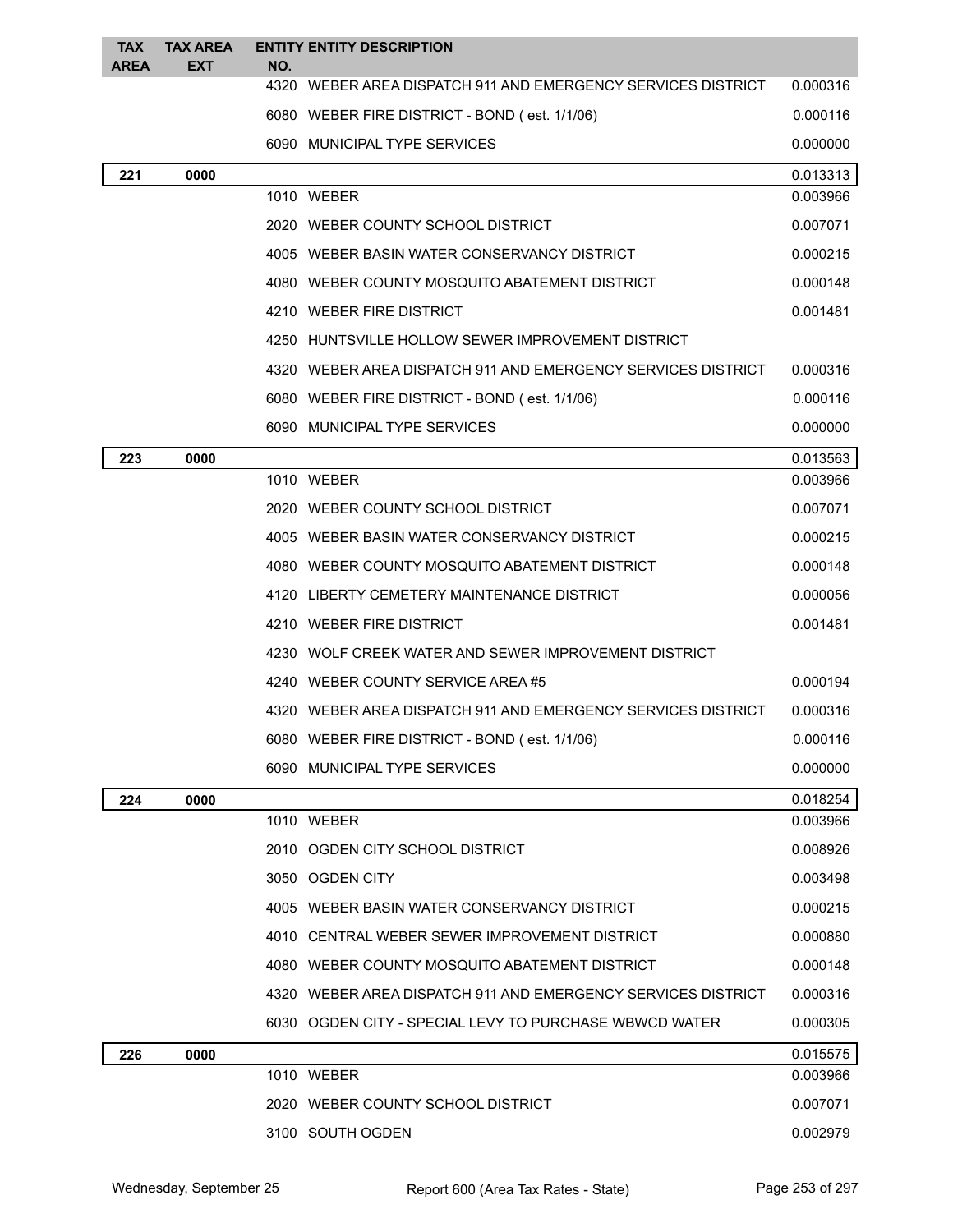| <b>TAX</b>  | <b>TAX AREA</b> |            | <b>ENTITY ENTITY DESCRIPTION</b>                             |          |
|-------------|-----------------|------------|--------------------------------------------------------------|----------|
| <b>AREA</b> | <b>EXT</b>      | NO.        | 4005 WEBER BASIN WATER CONSERVANCY DISTRICT                  | 0.000215 |
|             |                 |            | 4010 CENTRAL WEBER SEWER IMPROVEMENT DISTRICT                | 0.000880 |
|             |                 |            | 4080 WEBER COUNTY MOSQUITO ABATEMENT DISTRICT                | 0.000148 |
|             |                 |            | 4320 WEBER AREA DISPATCH 911 AND EMERGENCY SERVICES DISTRICT | 0.000316 |
|             |                 |            | 6050 SOUTH OGDEN CITY - SPECIAL LEVY TO PURCHASE WBWCD WATER |          |
| 227         | 0000            |            |                                                              | 0.013860 |
|             |                 | 1010 WEBER |                                                              | 0.003966 |
|             |                 |            | 2020 WEBER COUNTY SCHOOL DISTRICT                            | 0.007071 |
|             |                 |            | 4005 WEBER BASIN WATER CONSERVANCY DISTRICT                  | 0.000215 |
|             |                 |            | 4080 WEBER COUNTY MOSQUITO ABATEMENT DISTRICT                | 0.000148 |
|             |                 |            | 4090 EDEN CEMETERY MAINTENANCE DISTRICT                      | 0.000082 |
|             |                 |            | 4135 POWDER MOUNTAIN WATER AND SEWER IMPROVEMENT DISTRICT    | 0.000465 |
|             |                 |            | 4210 WEBER FIRE DISTRICT                                     | 0.001481 |
|             |                 |            | 4320 WEBER AREA DISPATCH 911 AND EMERGENCY SERVICES DISTRICT | 0.000316 |
|             |                 |            | 6080 WEBER FIRE DISTRICT - BOND (est. 1/1/06)                | 0.000116 |
|             |                 |            | 6090 MUNICIPAL TYPE SERVICES                                 | 0.000000 |
| 236         | 0000            |            |                                                              | 0.018254 |
|             |                 | 1010 WEBER |                                                              | 0.003966 |
|             |                 |            | 2010 OGDEN CITY SCHOOL DISTRICT                              | 0.008926 |
|             |                 |            | 3050 OGDEN CITY                                              | 0.003498 |
|             |                 |            | 4005 WEBER BASIN WATER CONSERVANCY DISTRICT                  | 0.000215 |
|             |                 |            | 4010 CENTRAL WEBER SEWER IMPROVEMENT DISTRICT                | 0.000880 |
|             |                 |            | 4080 WEBER COUNTY MOSQUITO ABATEMENT DISTRICT                | 0.000148 |
|             |                 |            | 4320 WEBER AREA DISPATCH 911 AND EMERGENCY SERVICES DISTRICT | 0.000316 |
|             |                 |            | 6030 OGDEN CITY - SPECIAL LEVY TO PURCHASE WBWCD WATER       | 0.000305 |
| 237         | 0000            |            |                                                              | 0.018254 |
|             |                 | 1010 WEBER |                                                              | 0.003966 |
|             |                 |            | 2010 OGDEN CITY SCHOOL DISTRICT                              | 0.008926 |
|             |                 |            | 3050 OGDEN CITY                                              | 0.003498 |
|             |                 |            | 4005 WEBER BASIN WATER CONSERVANCY DISTRICT                  | 0.000215 |
|             |                 |            | 4010 CENTRAL WEBER SEWER IMPROVEMENT DISTRICT                | 0.000880 |
|             |                 |            | 4080 WEBER COUNTY MOSQUITO ABATEMENT DISTRICT                | 0.000148 |
|             |                 |            | 4320 WEBER AREA DISPATCH 911 AND EMERGENCY SERVICES DISTRICT | 0.000316 |
|             |                 |            | 6030 OGDEN CITY - SPECIAL LEVY TO PURCHASE WBWCD WATER       | 0.000305 |
| 238         | 0000            |            |                                                              | 0.018254 |
|             |                 | 1010 WEBER |                                                              | 0.003966 |
|             |                 |            | 2010 OGDEN CITY SCHOOL DISTRICT                              | 0.008926 |
|             |                 |            | 3050 OGDEN CITY                                              | 0.003498 |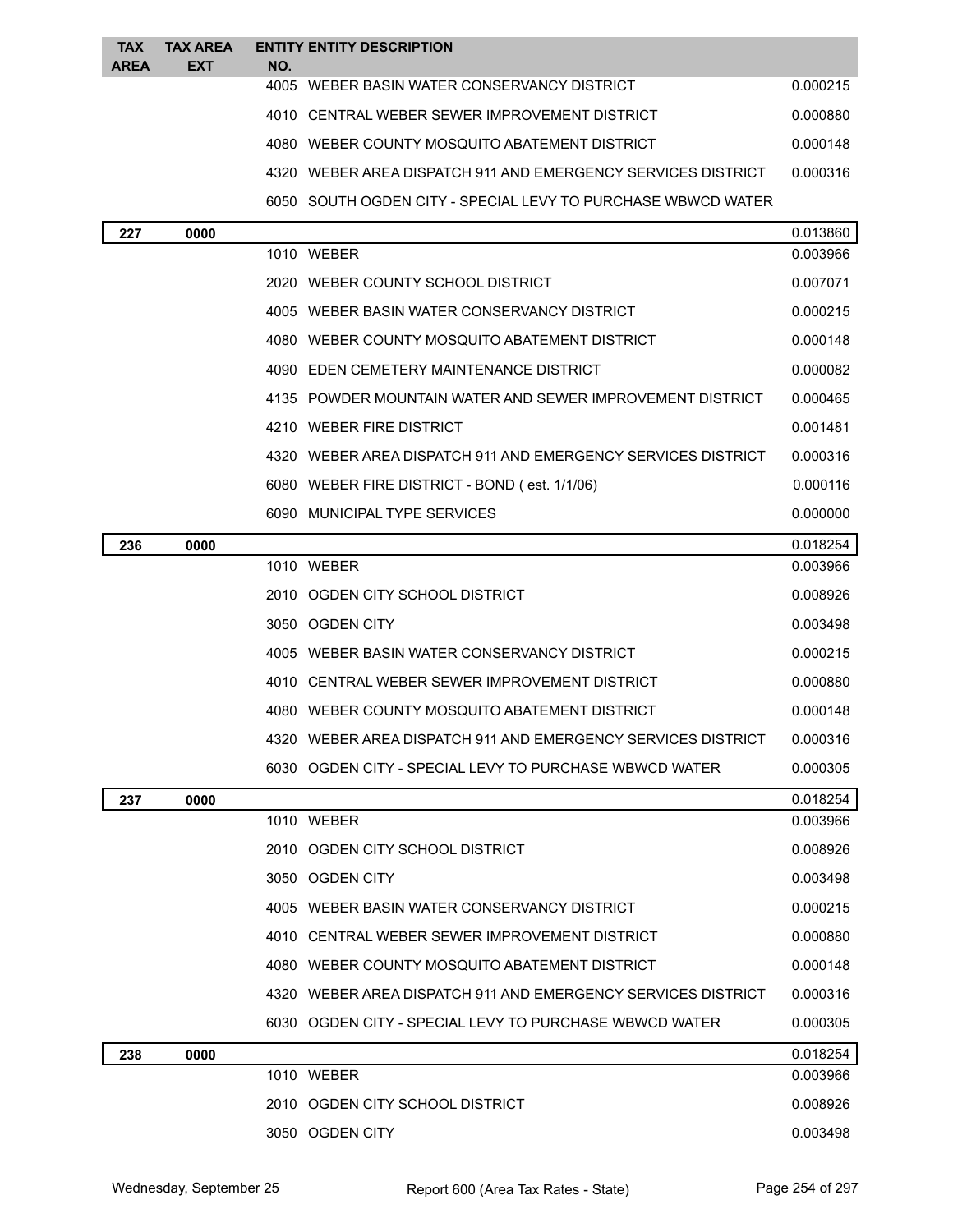| <b>TAX</b>  | <b>TAX AREA</b> | <b>ENTITY ENTITY DESCRIPTION</b>                             |          |
|-------------|-----------------|--------------------------------------------------------------|----------|
| <b>AREA</b> | EXT             | NO.<br>4005 WEBER BASIN WATER CONSERVANCY DISTRICT           | 0.000215 |
|             |                 | 4010 CENTRAL WEBER SEWER IMPROVEMENT DISTRICT                | 0.000880 |
|             |                 | 4080 WEBER COUNTY MOSQUITO ABATEMENT DISTRICT                | 0.000148 |
|             |                 | 4320 WEBER AREA DISPATCH 911 AND EMERGENCY SERVICES DISTRICT | 0.000316 |
|             |                 | 6030 OGDEN CITY - SPECIAL LEVY TO PURCHASE WBWCD WATER       | 0.000305 |
| 239         | 0000            |                                                              | 0.014504 |
|             |                 | 1010 WEBER                                                   | 0.003966 |
|             |                 | 2020 WEBER COUNTY SCHOOL DISTRICT                            | 0.007071 |
|             |                 | 3130 WEST HAVEN                                              |          |
|             |                 | 4005 WEBER BASIN WATER CONSERVANCY DISTRICT                  | 0.000215 |
|             |                 | 4010 CENTRAL WEBER SEWER IMPROVEMENT DISTRICT                | 0.000880 |
|             |                 | 4070 BONA VISTA WATER IMPROVEMENT DISTRICT                   | 0.000311 |
|             |                 | 4080 WEBER COUNTY MOSQUITO ABATEMENT DISTRICT                | 0.000148 |
|             |                 | 4100 TAYLOR-WEST WEBER WATER IMPROVEMENT DISTRICT            |          |
|             |                 | 4210 WEBER FIRE DISTRICT                                     | 0.001481 |
|             |                 | 4285 WEST HAVEN WASTE WATER SPECIAL SERVICE DISTRICT         |          |
|             |                 | 4320 WEBER AREA DISPATCH 911 AND EMERGENCY SERVICES DISTRICT | 0.000316 |
|             |                 | 6080 WEBER FIRE DISTRICT - BOND (est. 1/1/06)                | 0.000116 |
| 242         | 0000            |                                                              | 0.015515 |
|             |                 | 1010 WEBER                                                   | 0.003966 |
|             |                 | 2020 WEBER COUNTY SCHOOL DISTRICT                            | 0.007071 |
|             |                 | 3090 ROY CITY                                                | 0.002389 |
|             |                 | 4005 WEBER BASIN WATER CONSERVANCY DISTRICT                  | 0.000215 |
|             |                 | 4015 NORTH DAVIS SEWER DISTRICT                              | 0.000993 |
|             |                 | 4070 BONA VISTA WATER IMPROVEMENT DISTRICT                   | 0.000311 |
|             |                 | 4080 WEBER COUNTY MOSQUITO ABATEMENT DISTRICT                | 0.000148 |
|             |                 | 4130 ROY WATER CONSERVANCY SUBDISTRICT                       | 0.000106 |
|             |                 | 4320 WEBER AREA DISPATCH 911 AND EMERGENCY SERVICES DISTRICT | 0.000316 |
| 243         | 0000            |                                                              | 0.015409 |
|             |                 | 1010 WEBER                                                   | 0.003966 |
|             |                 | 2020 WEBER COUNTY SCHOOL DISTRICT                            | 0.007071 |
|             |                 | 3090 ROY CITY                                                | 0.002389 |
|             |                 | 4005 WEBER BASIN WATER CONSERVANCY DISTRICT                  | 0.000215 |
|             |                 | 4015 NORTH DAVIS SEWER DISTRICT                              | 0.000993 |
|             |                 | 4070 BONA VISTA WATER IMPROVEMENT DISTRICT                   | 0.000311 |
|             |                 | 4080 WEBER COUNTY MOSQUITO ABATEMENT DISTRICT                | 0.000148 |
|             |                 | 4320 WEBER AREA DISPATCH 911 AND EMERGENCY SERVICES DISTRICT | 0.000316 |
| 246         | 0000            |                                                              | 0.018254 |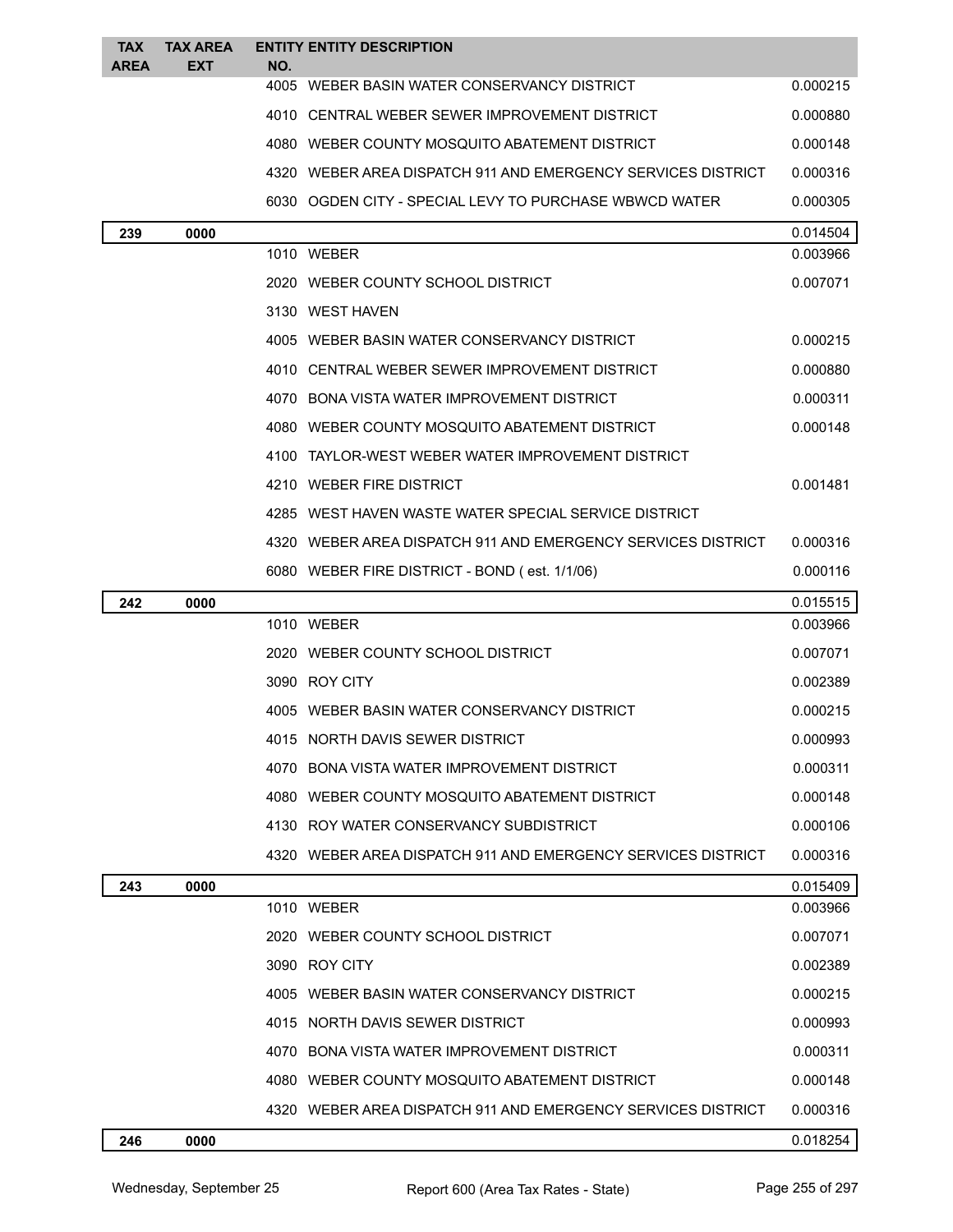| <b>TAX</b><br><b>AREA</b> | <b>TAX AREA</b><br><b>EXT</b> |     | <b>ENTITY ENTITY DESCRIPTION</b>                               |          |
|---------------------------|-------------------------------|-----|----------------------------------------------------------------|----------|
|                           |                               | NO. | 1010 WEBER                                                     | 0.003966 |
|                           |                               |     | 2010 OGDEN CITY SCHOOL DISTRICT                                | 0.008926 |
|                           |                               |     | 3050 OGDEN CITY                                                | 0.003498 |
|                           |                               |     | 4005 WEBER BASIN WATER CONSERVANCY DISTRICT                    | 0.000215 |
|                           |                               |     | 4010 CENTRAL WEBER SEWER IMPROVEMENT DISTRICT                  | 0.000880 |
|                           |                               |     | 4080 WEBER COUNTY MOSQUITO ABATEMENT DISTRICT                  | 0.000148 |
|                           |                               |     | 4320   WEBER AREA DISPATCH 911 AND EMERGENCY SERVICES DISTRICT | 0.000316 |
|                           |                               |     | 6030 OGDEN CITY - SPECIAL LEVY TO PURCHASE WBWCD WATER         | 0.000305 |
| 251                       | 0000                          |     |                                                                | 0.018254 |
|                           |                               |     | 1010 WEBER                                                     | 0.003966 |
|                           |                               |     | 2010 OGDEN CITY SCHOOL DISTRICT                                | 0.008926 |
|                           |                               |     | 3050 OGDEN CITY                                                | 0.003498 |
|                           |                               |     | 4005 WEBER BASIN WATER CONSERVANCY DISTRICT                    | 0.000215 |
|                           |                               |     | 4010 CENTRAL WEBER SEWER IMPROVEMENT DISTRICT                  | 0.000880 |
|                           |                               |     | 4080 WEBER COUNTY MOSQUITO ABATEMENT DISTRICT                  | 0.000148 |
|                           |                               |     | 4320   WEBER AREA DISPATCH 911 AND EMERGENCY SERVICES DISTRICT | 0.000316 |
|                           |                               |     | 6030 OGDEN CITY - SPECIAL LEVY TO PURCHASE WBWCD WATER         | 0.000305 |
| 252                       | 0000                          |     |                                                                | 0.018254 |
|                           |                               |     | 1010 WEBER                                                     | 0.003966 |
|                           |                               |     | 2010 OGDEN CITY SCHOOL DISTRICT                                | 0.008926 |
|                           |                               |     | 3050 OGDEN CITY                                                | 0.003498 |
|                           |                               |     | 4005 WEBER BASIN WATER CONSERVANCY DISTRICT                    | 0.000215 |
|                           |                               |     | 4010 CENTRAL WEBER SEWER IMPROVEMENT DISTRICT                  | 0.000880 |
|                           |                               |     | 4080 WEBER COUNTY MOSQUITO ABATEMENT DISTRICT                  | 0.000148 |
|                           |                               |     | 4320 WEBER AREA DISPATCH 911 AND EMERGENCY SERVICES DISTRICT   | 0.000316 |
|                           |                               |     | 6030 OGDEN CITY - SPECIAL LEVY TO PURCHASE WBWCD WATER         | 0.000305 |
| 253                       | 0000                          |     |                                                                | 0.015681 |
|                           |                               |     | 1010 WEBER                                                     | 0.003966 |
|                           |                               |     | 2020 WEBER COUNTY SCHOOL DISTRICT                              | 0.007071 |
|                           |                               |     | 3120 WASHINGTON TERRACE                                        | 0.003085 |
|                           |                               |     | 4005 WEBER BASIN WATER CONSERVANCY DISTRICT                    | 0.000215 |
|                           |                               |     | 4010 CENTRAL WEBER SEWER IMPROVEMENT DISTRICT                  | 0.000880 |
|                           |                               |     | 4080 WEBER COUNTY MOSQUITO ABATEMENT DISTRICT                  | 0.000148 |
|                           |                               |     | 4320 WEBER AREA DISPATCH 911 AND EMERGENCY SERVICES DISTRICT   | 0.000316 |
|                           |                               |     | 6070 WASHINGTON TERRACE CITY - SPECIAL LEVY TO PURCHASE WBWCI  |          |
| 254                       | 0000                          |     |                                                                | 0.015204 |
|                           |                               |     | 1010 WEBER                                                     | 0.003966 |
|                           |                               |     | 2020 WEBER COUNTY SCHOOL DISTRICT                              | 0.007071 |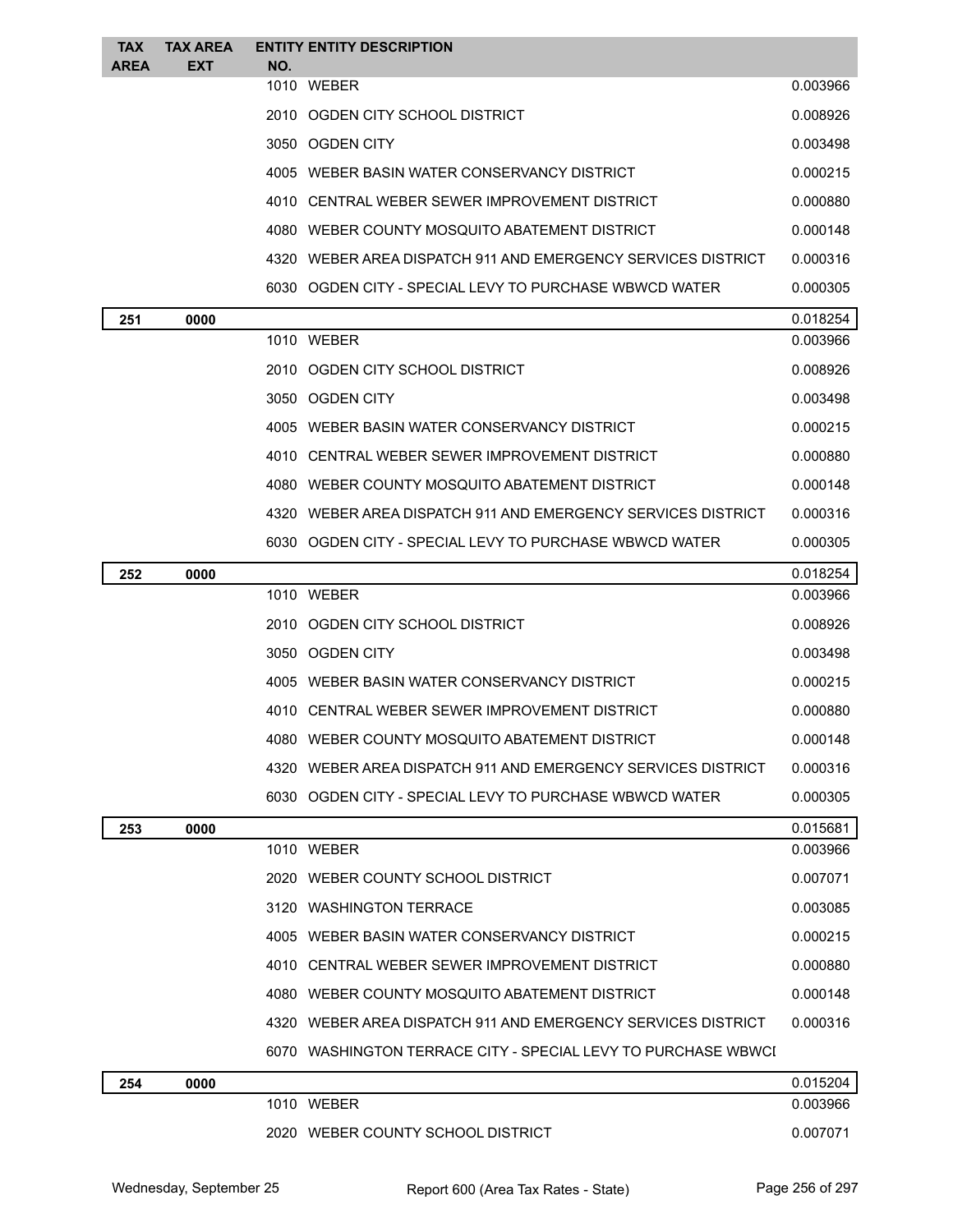| <b>TAX</b><br><b>AREA</b> | <b>TAX AREA</b><br><b>EXT</b> | NO. | <b>ENTITY ENTITY DESCRIPTION</b>                              |          |
|---------------------------|-------------------------------|-----|---------------------------------------------------------------|----------|
|                           |                               |     | 3090 ROY CITY                                                 | 0.002389 |
|                           |                               |     | 4005 WEBER BASIN WATER CONSERVANCY DISTRICT                   | 0.000215 |
|                           |                               |     | 4015 NORTH DAVIS SEWER DISTRICT                               | 0.000993 |
|                           |                               |     | 4080 WEBER COUNTY MOSQUITO ABATEMENT DISTRICT                 | 0.000148 |
|                           |                               |     | 4130 ROY WATER CONSERVANCY SUBDISTRICT                        | 0.000106 |
|                           |                               |     | 4320 WEBER AREA DISPATCH 911 AND EMERGENCY SERVICES DISTRICT  | 0.000316 |
| 255                       | 0000                          |     |                                                               | 0.015681 |
|                           |                               |     | 1010 WEBER                                                    | 0.003966 |
|                           |                               |     | 2020 WEBER COUNTY SCHOOL DISTRICT                             | 0.007071 |
|                           |                               |     | 3120 WASHINGTON TERRACE                                       | 0.003085 |
|                           |                               |     | 4005 WEBER BASIN WATER CONSERVANCY DISTRICT                   | 0.000215 |
|                           |                               |     | 4010 CENTRAL WEBER SEWER IMPROVEMENT DISTRICT                 | 0.000880 |
|                           |                               |     | 4080 WEBER COUNTY MOSQUITO ABATEMENT DISTRICT                 | 0.000148 |
|                           |                               |     | 4320 WEBER AREA DISPATCH 911 AND EMERGENCY SERVICES DISTRICT  | 0.000316 |
|                           |                               |     | 6070 WASHINGTON TERRACE CITY - SPECIAL LEVY TO PURCHASE WBWCI |          |
| 263                       | 0000                          |     |                                                               | 0.018254 |
|                           |                               |     | 1010 WEBER                                                    | 0.003966 |
|                           |                               |     | 2010 OGDEN CITY SCHOOL DISTRICT                               | 0.008926 |
|                           |                               |     | 3050 OGDEN CITY                                               | 0.003498 |
|                           |                               |     | 4005 WEBER BASIN WATER CONSERVANCY DISTRICT                   | 0.000215 |
|                           |                               |     | 4010 CENTRAL WEBER SEWER IMPROVEMENT DISTRICT                 | 0.000880 |
|                           |                               |     | 4080 WEBER COUNTY MOSQUITO ABATEMENT DISTRICT                 | 0.000148 |
|                           |                               |     | 4320 WEBER AREA DISPATCH 911 AND EMERGENCY SERVICES DISTRICT  | 0.000316 |
|                           |                               |     | 6030 OGDEN CITY - SPECIAL LEVY TO PURCHASE WBWCD WATER        | 0.000305 |
| 265                       | 0000                          |     |                                                               | 0.018254 |
|                           |                               |     | 1010 WEBER                                                    | 0.003966 |
|                           |                               |     | 2010 OGDEN CITY SCHOOL DISTRICT                               | 0.008926 |
|                           |                               |     | 3050 OGDEN CITY                                               | 0.003498 |
|                           |                               |     | 4005 WEBER BASIN WATER CONSERVANCY DISTRICT                   | 0.000215 |
|                           |                               |     | 4010 CENTRAL WEBER SEWER IMPROVEMENT DISTRICT                 | 0.000880 |
|                           |                               |     | 4080 WEBER COUNTY MOSQUITO ABATEMENT DISTRICT                 | 0.000148 |
|                           |                               |     | 4320 WEBER AREA DISPATCH 911 AND EMERGENCY SERVICES DISTRICT  | 0.000316 |
|                           |                               |     | 6030 OGDEN CITY - SPECIAL LEVY TO PURCHASE WBWCD WATER        | 0.000305 |
| 266                       | 0000                          |     |                                                               | 0.018367 |
|                           |                               |     | 1010 WEBER                                                    | 0.003966 |
|                           |                               |     | 2010 OGDEN CITY SCHOOL DISTRICT                               | 0.008926 |
|                           |                               |     | 3050 OGDEN CITY                                               | 0.003498 |
|                           |                               |     | 4005 WEBER BASIN WATER CONSERVANCY DISTRICT                   | 0.000215 |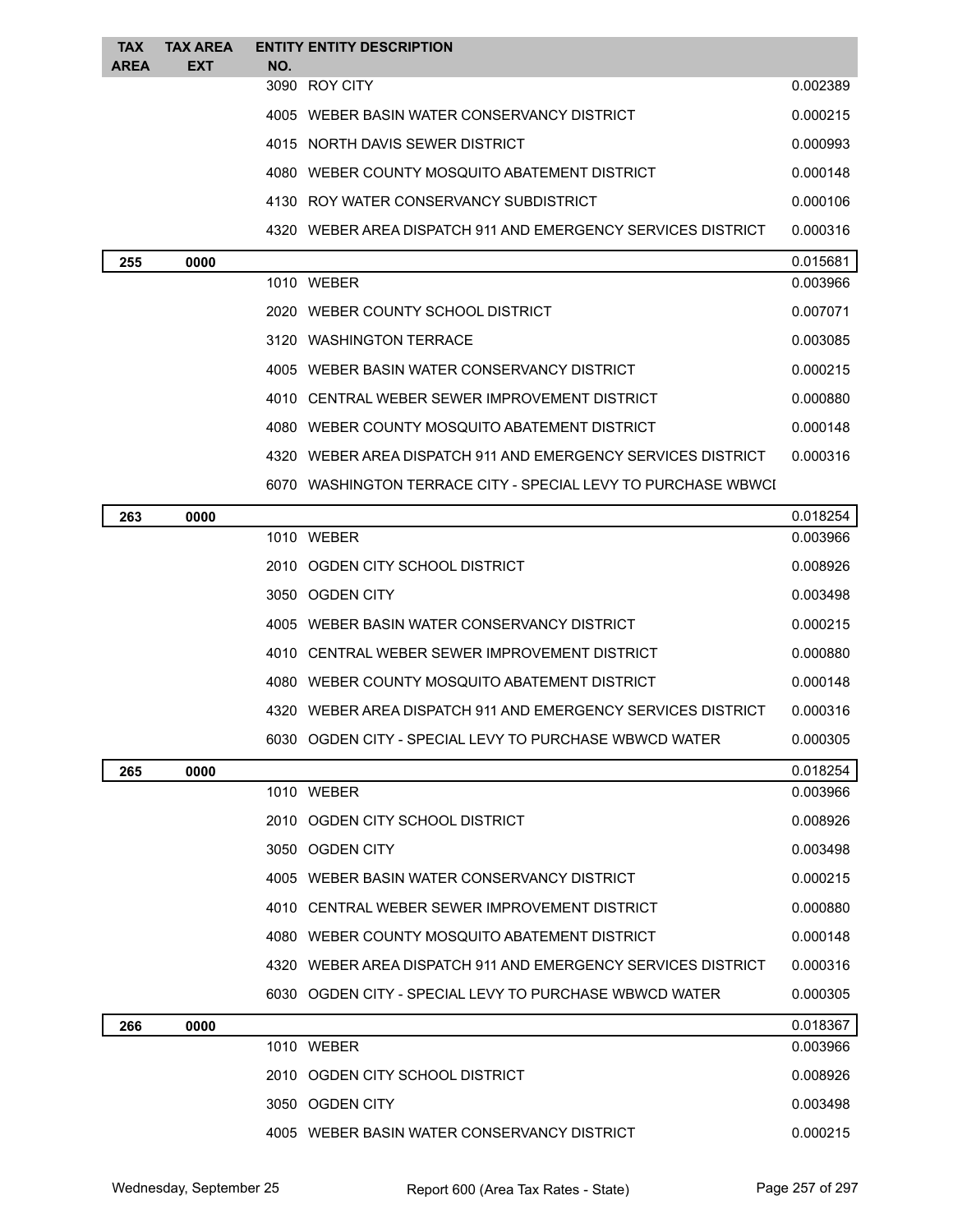| <b>TAX</b><br><b>AREA</b> | <b>TAX AREA</b><br><b>EXT</b> | NO. | <b>ENTITY ENTITY DESCRIPTION</b>                             |          |
|---------------------------|-------------------------------|-----|--------------------------------------------------------------|----------|
|                           |                               |     | 4015 NORTH DAVIS SEWER DISTRICT                              | 0.000993 |
|                           |                               |     | 4080 WEBER COUNTY MOSQUITO ABATEMENT DISTRICT                | 0.000148 |
|                           |                               |     | 4320 WEBER AREA DISPATCH 911 AND EMERGENCY SERVICES DISTRICT | 0.000316 |
|                           |                               |     | 6030 OGDEN CITY - SPECIAL LEVY TO PURCHASE WBWCD WATER       | 0.000305 |
| 268                       | 0000                          |     |                                                              | 0.014764 |
|                           |                               |     | 1010 WEBER                                                   | 0.003966 |
|                           |                               |     | 2020 WEBER COUNTY SCHOOL DISTRICT                            | 0.007071 |
|                           |                               |     | 3010 FARR WEST CITY                                          | 0.000260 |
|                           |                               |     | 4005 WEBER BASIN WATER CONSERVANCY DISTRICT                  | 0.000215 |
|                           |                               |     | 4010 CENTRAL WEBER SEWER IMPROVEMENT DISTRICT                | 0.000880 |
|                           |                               |     | 4070 BONA VISTA WATER IMPROVEMENT DISTRICT                   | 0.000311 |
|                           |                               |     | 4080 WEBER COUNTY MOSQUITO ABATEMENT DISTRICT                | 0.000148 |
|                           |                               |     | 4210 WEBER FIRE DISTRICT                                     | 0.001481 |
|                           |                               |     | 4320 WEBER AREA DISPATCH 911 AND EMERGENCY SERVICES DISTRICT | 0.000316 |
|                           |                               |     | 6080 WEBER FIRE DISTRICT - BOND (est. 1/1/06)                | 0.000116 |
| 271                       | 0000                          |     |                                                              | 0.015204 |
|                           |                               |     | 1010 WEBER                                                   | 0.003966 |
|                           |                               |     | 2020 WEBER COUNTY SCHOOL DISTRICT                            | 0.007071 |
|                           |                               |     | 3090 ROY CITY                                                | 0.002389 |
|                           |                               |     | 4005 WEBER BASIN WATER CONSERVANCY DISTRICT                  | 0.000215 |
|                           |                               |     | 4015 NORTH DAVIS SEWER DISTRICT                              | 0.000993 |
|                           |                               |     | 4080 WEBER COUNTY MOSQUITO ABATEMENT DISTRICT                | 0.000148 |
|                           |                               |     | 4130 ROY WATER CONSERVANCY SUBDISTRICT                       | 0.000106 |
|                           |                               |     | 4320 WEBER AREA DISPATCH 911 AND EMERGENCY SERVICES DISTRICT | 0.000316 |
| 272                       | 0000                          |     |                                                              | 0.015204 |
|                           |                               |     | 1010 WEBER                                                   | 0.003966 |
|                           |                               |     | 2020 WEBER COUNTY SCHOOL DISTRICT                            | 0.007071 |
|                           |                               |     | 3090 ROY CITY                                                | 0.002389 |
|                           |                               |     | 4005 WEBER BASIN WATER CONSERVANCY DISTRICT                  | 0.000215 |
|                           |                               |     | 4015 NORTH DAVIS SEWER DISTRICT                              | 0.000993 |
|                           |                               |     | 4080 WEBER COUNTY MOSQUITO ABATEMENT DISTRICT                | 0.000148 |
|                           |                               |     | 4130 ROY WATER CONSERVANCY SUBDISTRICT                       | 0.000106 |
|                           |                               |     | 4320 WEBER AREA DISPATCH 911 AND EMERGENCY SERVICES DISTRICT | 0.000316 |
| 273                       | 0000                          |     |                                                              | 0.015451 |
|                           |                               |     | 1010 WEBER                                                   | 0.003966 |
|                           |                               |     | 2020 WEBER COUNTY SCHOOL DISTRICT                            | 0.007071 |
|                           |                               |     | 3040 NORTH OGDEN CITY                                        | 0.001634 |
|                           |                               |     | 4005 WEBER BASIN WATER CONSERVANCY DISTRICT                  | 0.000215 |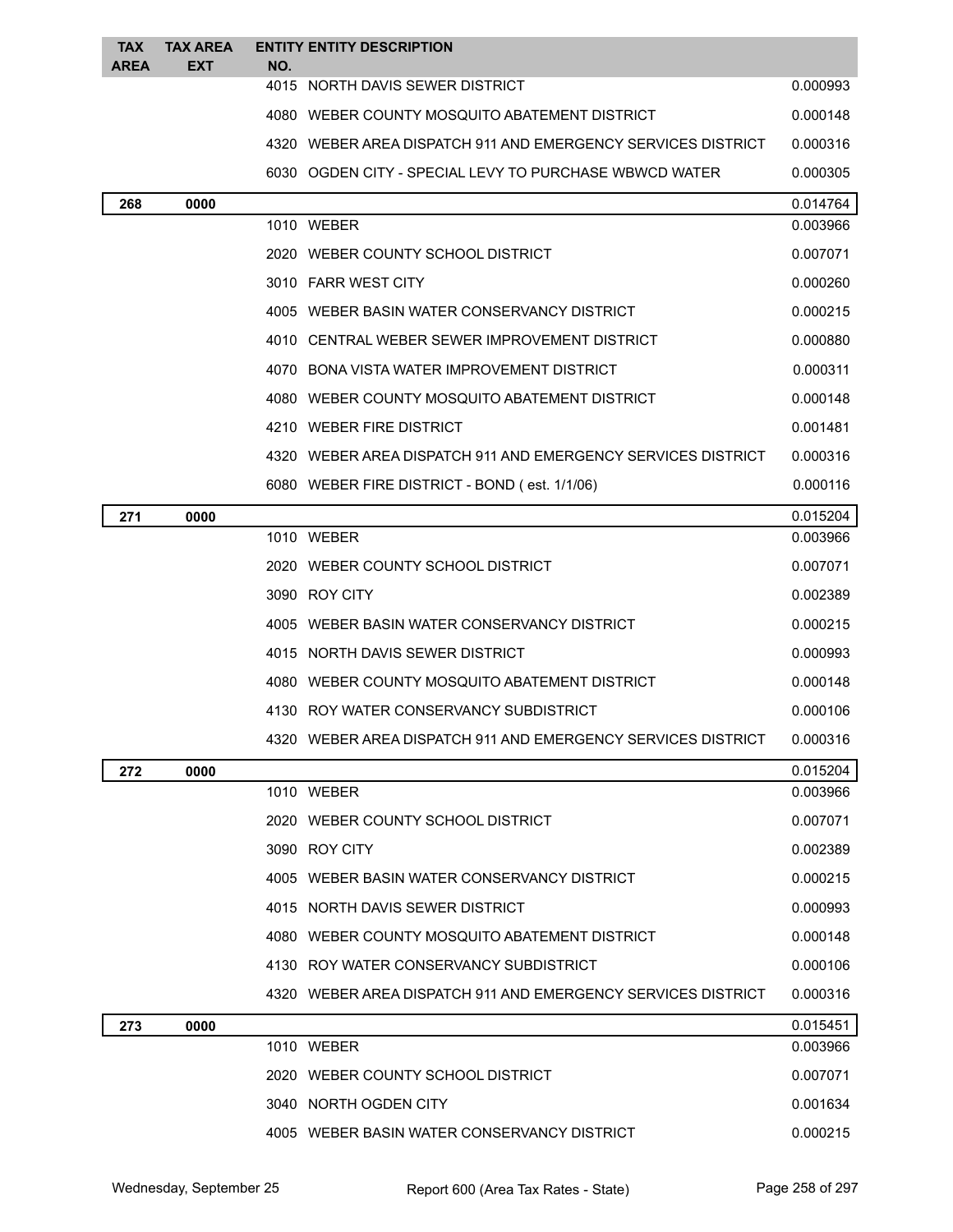| <b>TAX</b><br><b>AREA</b> | <b>TAX AREA</b><br><b>EXT</b> | NO. | <b>ENTITY ENTITY DESCRIPTION</b>                             |          |
|---------------------------|-------------------------------|-----|--------------------------------------------------------------|----------|
|                           |                               |     | 4010 CENTRAL WEBER SEWER IMPROVEMENT DISTRICT                | 0.000880 |
|                           |                               |     | 4020 BEN LOMOND CEMETERY MAINTENANCE DISTRICT                | 0.000088 |
|                           |                               |     | 4080 WEBER COUNTY MOSQUITO ABATEMENT DISTRICT                | 0.000148 |
|                           |                               |     | 4320 WEBER AREA DISPATCH 911 AND EMERGENCY SERVICES DISTRICT | 0.000316 |
|                           |                               |     | 4330 NORTH VIEW FIRE DISTRICT                                | 0.001133 |
| 277                       | 0000                          |     |                                                              | 0.014504 |
|                           |                               |     | 1010 WEBER                                                   | 0.003966 |
|                           |                               |     | 2020 WEBER COUNTY SCHOOL DISTRICT                            | 0.007071 |
|                           |                               |     | 3130 WEST HAVEN                                              |          |
|                           |                               |     | 4005 WEBER BASIN WATER CONSERVANCY DISTRICT                  | 0.000215 |
|                           |                               |     | 4010 CENTRAL WEBER SEWER IMPROVEMENT DISTRICT                | 0.000880 |
|                           |                               |     | 4070 BONA VISTA WATER IMPROVEMENT DISTRICT                   | 0.000311 |
|                           |                               |     | 4080 WEBER COUNTY MOSQUITO ABATEMENT DISTRICT                | 0.000148 |
|                           |                               |     | 4210 WEBER FIRE DISTRICT                                     | 0.001481 |
|                           |                               |     | 4285 WEST HAVEN WASTE WATER SPECIAL SERVICE DISTRICT         |          |
|                           |                               |     | 4320 WEBER AREA DISPATCH 911 AND EMERGENCY SERVICES DISTRICT | 0.000316 |
|                           |                               |     | 6080 WEBER FIRE DISTRICT - BOND (est. 1/1/06)                | 0.000116 |
| 278                       | 0000                          |     |                                                              | 0.014648 |
|                           |                               |     | 1010 WEBER                                                   | 0.003966 |
|                           |                               |     | 2020 WEBER COUNTY SCHOOL DISTRICT                            | 0.007071 |
|                           |                               |     | 3130 WEST HAVEN                                              |          |
|                           |                               |     | 4005 WEBER BASIN WATER CONSERVANCY DISTRICT                  | 0.000215 |
|                           |                               |     | 4010 CENTRAL WEBER SEWER IMPROVEMENT DISTRICT                | 0.000880 |
|                           |                               |     | 4080 WEBER COUNTY MOSQUITO ABATEMENT DISTRICT                | 0.000148 |
|                           |                               |     | 4150 HOOPER WATER IMPROVEMENT DISTRICT                       | 0.000455 |
|                           |                               |     | 4210 WEBER FIRE DISTRICT                                     | 0.001481 |
|                           |                               |     | 4285 WEST HAVEN WASTE WATER SPECIAL SERVICE DISTRICT         |          |
|                           |                               |     | 4320 WEBER AREA DISPATCH 911 AND EMERGENCY SERVICES DISTRICT | 0.000316 |
|                           |                               |     | 6080 WEBER FIRE DISTRICT - BOND (est. 1/1/06)                | 0.000116 |
| 280                       | 0000                          |     |                                                              | 0.014280 |
|                           |                               |     | 1010 WEBER                                                   | 0.003966 |
|                           |                               |     | 2020 WEBER COUNTY SCHOOL DISTRICT                            | 0.007071 |
|                           |                               |     | 3130 WEST HAVEN                                              |          |
|                           |                               |     | 4005 WEBER BASIN WATER CONSERVANCY DISTRICT                  | 0.000215 |
|                           |                               |     | 4010 CENTRAL WEBER SEWER IMPROVEMENT DISTRICT                | 0.000880 |
|                           |                               |     | 4040 WEST WEBER-TAYLOR CEMETERY MAINTENANCE DISTRICT         | 0.000087 |
|                           |                               |     | 4080 WEBER COUNTY MOSQUITO ABATEMENT DISTRICT                | 0.000148 |
|                           |                               |     | 4100 TAYLOR-WEST WEBER WATER IMPROVEMENT DISTRICT            |          |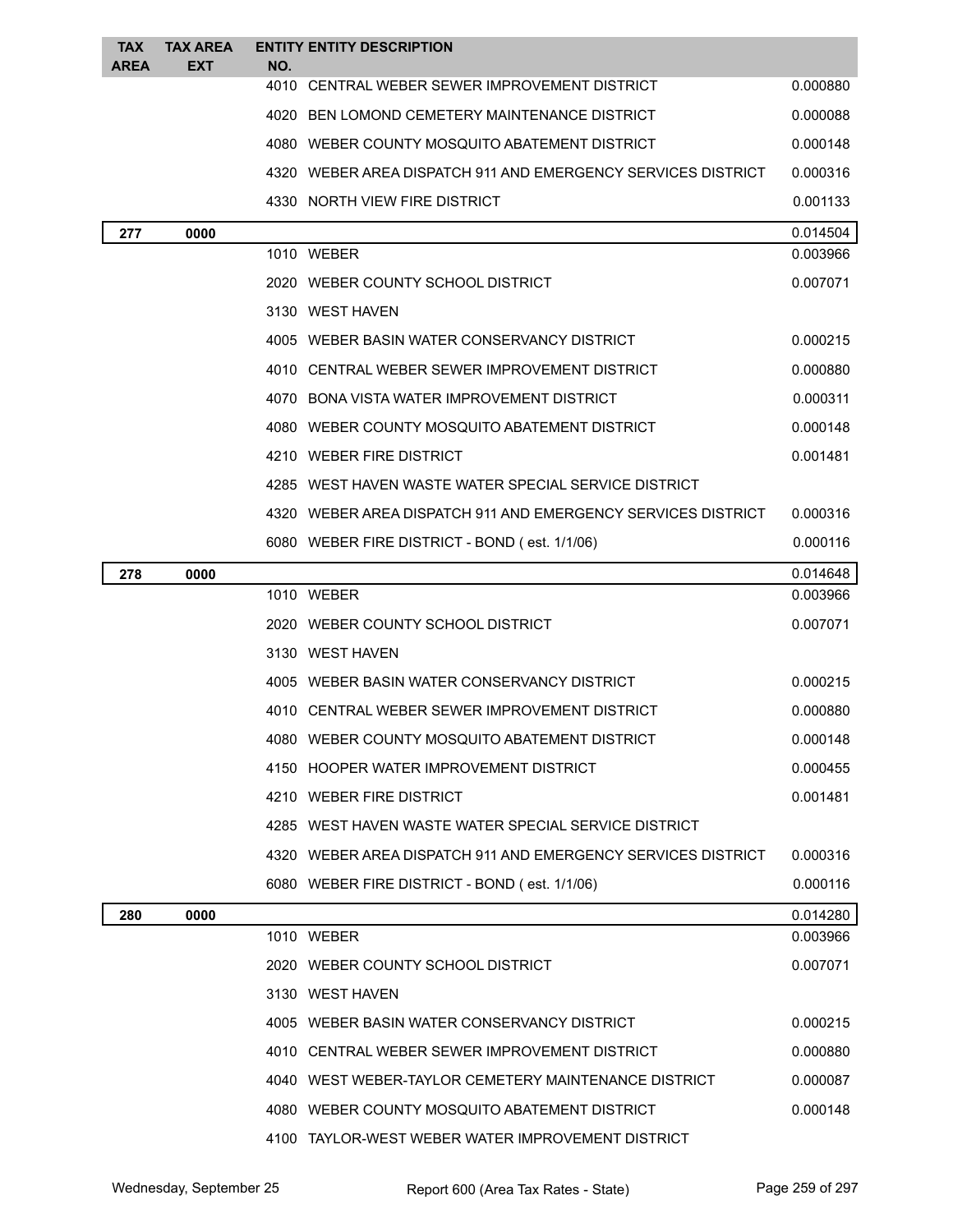| <b>TAX</b><br><b>AREA</b> | <b>TAX AREA</b><br>EXT | <b>ENTITY ENTITY DESCRIPTION</b><br>NO.                      |          |
|---------------------------|------------------------|--------------------------------------------------------------|----------|
|                           |                        | 4210 WEBER FIRE DISTRICT                                     | 0.001481 |
|                           |                        | 4285 WEST HAVEN WASTE WATER SPECIAL SERVICE DISTRICT         |          |
|                           |                        | 4320 WEBER AREA DISPATCH 911 AND EMERGENCY SERVICES DISTRICT | 0.000316 |
|                           |                        | 6080 WEBER FIRE DISTRICT - BOND (est. 1/1/06)                | 0.000116 |
| 281                       | 0000                   |                                                              | 0.014193 |
|                           |                        | 1010 WEBER                                                   | 0.003966 |
|                           |                        | 2020 WEBER COUNTY SCHOOL DISTRICT                            | 0.007071 |
|                           |                        | 3130 WEST HAVEN                                              |          |
|                           |                        | 4005 WEBER BASIN WATER CONSERVANCY DISTRICT                  | 0.000215 |
|                           |                        | 4010 CENTRAL WEBER SEWER IMPROVEMENT DISTRICT                | 0.000880 |
|                           |                        | 4080 WEBER COUNTY MOSQUITO ABATEMENT DISTRICT                | 0.000148 |
|                           |                        | 4210 WEBER FIRE DISTRICT                                     | 0.001481 |
|                           |                        | 4285 WEST HAVEN WASTE WATER SPECIAL SERVICE DISTRICT         |          |
|                           |                        | 4320 WEBER AREA DISPATCH 911 AND EMERGENCY SERVICES DISTRICT | 0.000316 |
|                           |                        | 6080 WEBER FIRE DISTRICT - BOND (est. 1/1/06)                | 0.000116 |
| 283                       | 0000                   |                                                              | 0.014754 |
|                           |                        | 1010 WEBER                                                   | 0.003966 |
|                           |                        | 2020 WEBER COUNTY SCHOOL DISTRICT                            | 0.007071 |
|                           |                        | 3130 WEST HAVEN                                              |          |
|                           |                        | 4005 WEBER BASIN WATER CONSERVANCY DISTRICT                  | 0.000215 |
|                           |                        | 4010 CENTRAL WEBER SEWER IMPROVEMENT DISTRICT                | 0.000880 |
|                           |                        | 4080 WEBER COUNTY MOSQUITO ABATEMENT DISTRICT                | 0.000148 |
|                           |                        | 4130 ROY WATER CONSERVANCY SUBDISTRICT                       | 0.000106 |
|                           |                        | 4150 HOOPER WATER IMPROVEMENT DISTRICT                       | 0.000455 |
|                           |                        | 4210 WEBER FIRE DISTRICT                                     | 0.001481 |
|                           |                        | 4285 WEST HAVEN WASTE WATER SPECIAL SERVICE DISTRICT         |          |
|                           |                        | 4320 WEBER AREA DISPATCH 911 AND EMERGENCY SERVICES DISTRICT | 0.000316 |
|                           |                        | 6080 WEBER FIRE DISTRICT - BOND (est. 1/1/06)                | 0.000116 |
| 288                       | 0000                   |                                                              | 0.014504 |
|                           |                        | 1010 WEBER                                                   | 0.003966 |
|                           |                        | 2020 WEBER COUNTY SCHOOL DISTRICT                            | 0.007071 |
|                           |                        | 3130 WEST HAVEN                                              |          |
|                           |                        | 4005 WEBER BASIN WATER CONSERVANCY DISTRICT                  | 0.000215 |
|                           |                        | 4010 CENTRAL WEBER SEWER IMPROVEMENT DISTRICT                | 0.000880 |
|                           |                        | 4070 BONA VISTA WATER IMPROVEMENT DISTRICT                   | 0.000311 |
|                           |                        | 4080 WEBER COUNTY MOSQUITO ABATEMENT DISTRICT                | 0.000148 |
|                           |                        | 4210 WEBER FIRE DISTRICT                                     | 0.001481 |
|                           |                        | 4220 WEBER COUNTY SEWER SERVICE AREA#2                       |          |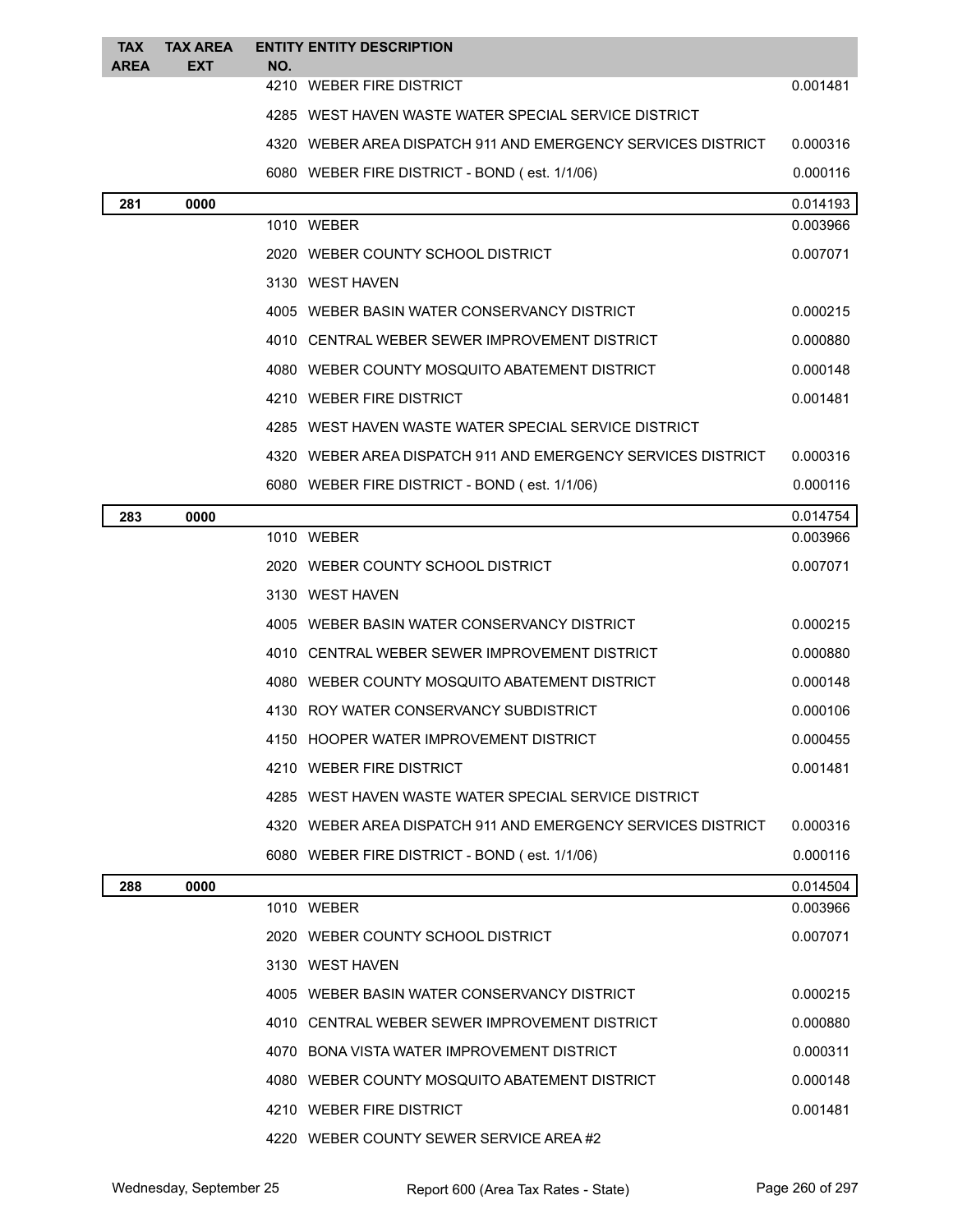| <b>TAX</b><br><b>AREA</b> | <b>TAX AREA</b><br><b>EXT</b> | NO. | <b>ENTITY ENTITY DESCRIPTION</b>                             |          |
|---------------------------|-------------------------------|-----|--------------------------------------------------------------|----------|
|                           |                               |     | 4285 WEST HAVEN WASTE WATER SPECIAL SERVICE DISTRICT         |          |
|                           |                               |     | 4320 WEBER AREA DISPATCH 911 AND EMERGENCY SERVICES DISTRICT | 0.000316 |
|                           |                               |     | 6080 WEBER FIRE DISTRICT - BOND (est. 1/1/06)                | 0.000116 |
| 291                       | 0000                          |     |                                                              | 0.014193 |
|                           |                               |     | 1010 WEBER                                                   | 0.003966 |
|                           |                               |     | 2020 WEBER COUNTY SCHOOL DISTRICT                            | 0.007071 |
|                           |                               |     | 3130 WEST HAVEN                                              |          |
|                           |                               |     | 4005 WEBER BASIN WATER CONSERVANCY DISTRICT                  | 0.000215 |
|                           |                               |     | 4010 CENTRAL WEBER SEWER IMPROVEMENT DISTRICT                | 0.000880 |
|                           |                               |     | 4080 WEBER COUNTY MOSQUITO ABATEMENT DISTRICT                | 0.000148 |
|                           |                               |     | 4100 TAYLOR-WEST WEBER WATER IMPROVEMENT DISTRICT            |          |
|                           |                               |     | 4210 WEBER FIRE DISTRICT                                     | 0.001481 |
|                           |                               |     | 4285 WEST HAVEN WASTE WATER SPECIAL SERVICE DISTRICT         |          |
|                           |                               |     | 4320 WEBER AREA DISPATCH 911 AND EMERGENCY SERVICES DISTRICT | 0.000316 |
|                           |                               |     | 6080 WEBER FIRE DISTRICT - BOND (est. 1/1/06)                | 0.000116 |
| 292                       | 0000                          |     |                                                              | 0.014193 |
|                           |                               |     | 1010 WEBER                                                   | 0.003966 |
|                           |                               |     | 2020 WEBER COUNTY SCHOOL DISTRICT                            | 0.007071 |
|                           |                               |     | 3130 WEST HAVEN                                              |          |
|                           |                               |     | 4005 WEBER BASIN WATER CONSERVANCY DISTRICT                  | 0.000215 |
|                           |                               |     | 4010 CENTRAL WEBER SEWER IMPROVEMENT DISTRICT                | 0.000880 |
|                           |                               |     | 4080 WEBER COUNTY MOSQUITO ABATEMENT DISTRICT                | 0.000148 |
|                           |                               |     | 4100 TAYLOR-WEST WEBER WATER IMPROVEMENT DISTRICT            |          |
|                           |                               |     | 4210 WEBER FIRE DISTRICT                                     | 0.001481 |
|                           |                               |     | 4220 WEBER COUNTY SEWER SERVICE AREA#2                       |          |
|                           |                               |     | 4285 WEST HAVEN WASTE WATER SPECIAL SERVICE DISTRICT         |          |
|                           |                               |     | 4320 WEBER AREA DISPATCH 911 AND EMERGENCY SERVICES DISTRICT | 0.000316 |
|                           |                               |     | 6080 WEBER FIRE DISTRICT - BOND (est. 1/1/06)                | 0.000116 |
| 296                       | 0000                          |     |                                                              | 0.012530 |
|                           |                               |     | 1010 WEBER                                                   | 0.003966 |
|                           |                               |     | 2020 WEBER COUNTY SCHOOL DISTRICT                            | 0.007071 |
|                           |                               |     | 3060 PLAIN CITY                                              | 0.000409 |
|                           |                               |     | 4005 WEBER BASIN WATER CONSERVANCY DISTRICT                  | 0.000215 |
|                           |                               |     | 4030 PLAIN CITY CEMETERY MAINTENANCE DISTRICT                | 0.000094 |
|                           |                               |     | 4070 BONA VISTA WATER IMPROVEMENT DISTRICT                   | 0.000311 |
|                           |                               |     | 4080 WEBER COUNTY MOSQUITO ABATEMENT DISTRICT                | 0.000148 |
|                           |                               |     | 4320 WEBER AREA DISPATCH 911 AND EMERGENCY SERVICES DISTRICT | 0.000316 |
|                           |                               |     |                                                              |          |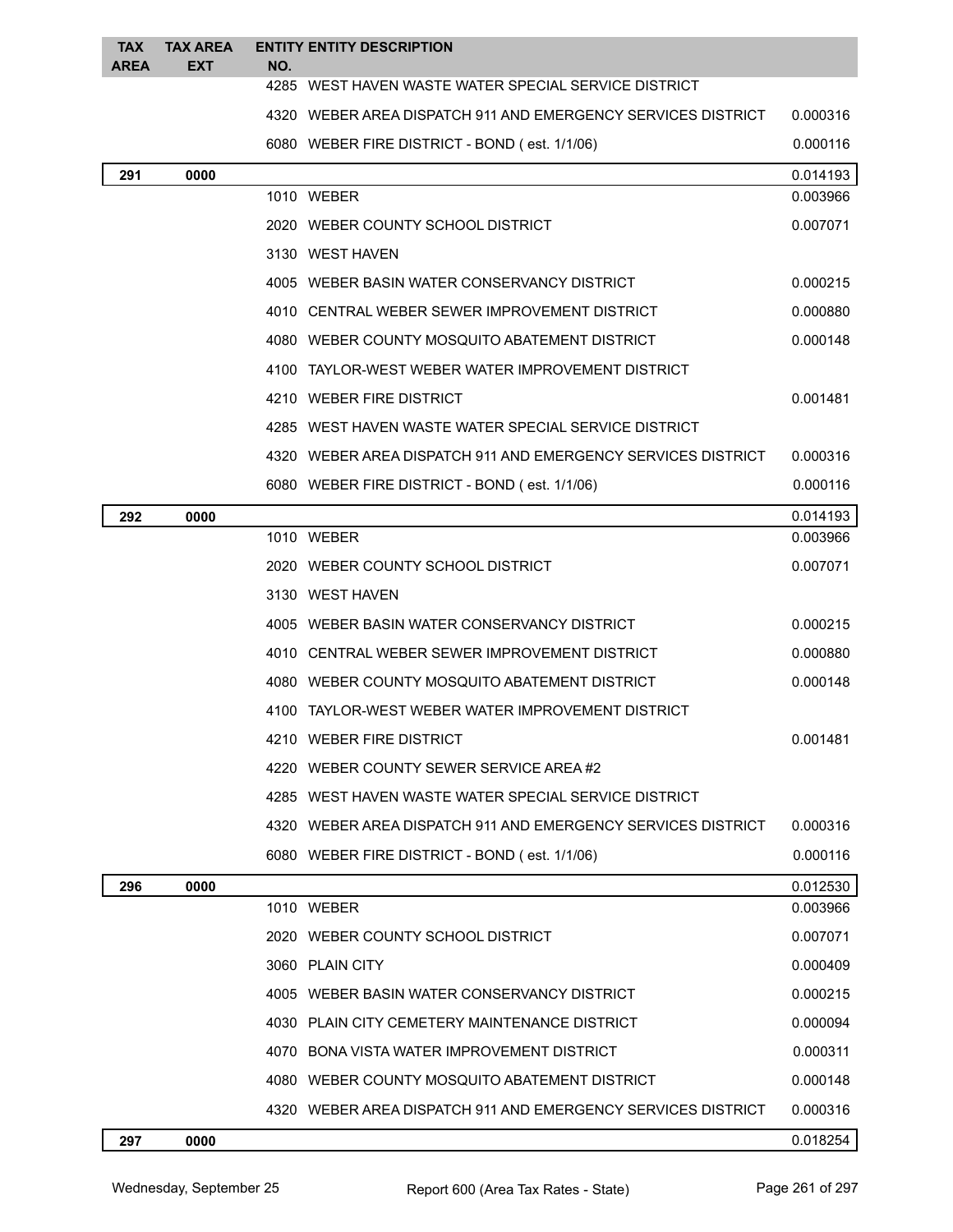| <b>TAX</b><br><b>AREA</b> | <b>TAX AREA</b><br><b>EXT</b> | NO. | <b>ENTITY ENTITY DESCRIPTION</b>                             |          |
|---------------------------|-------------------------------|-----|--------------------------------------------------------------|----------|
|                           |                               |     | 1010 WEBER                                                   | 0.003966 |
|                           |                               |     | 2010 OGDEN CITY SCHOOL DISTRICT                              | 0.008926 |
|                           |                               |     | 3050 OGDEN CITY                                              | 0.003498 |
|                           |                               |     | 4005 WEBER BASIN WATER CONSERVANCY DISTRICT                  | 0.000215 |
|                           |                               |     | 4010 CENTRAL WEBER SEWER IMPROVEMENT DISTRICT                | 0.000880 |
|                           |                               |     | 4080 WEBER COUNTY MOSQUITO ABATEMENT DISTRICT                | 0.000148 |
|                           |                               |     | 4320 WEBER AREA DISPATCH 911 AND EMERGENCY SERVICES DISTRICT | 0.000316 |
|                           |                               |     | 6030 OGDEN CITY - SPECIAL LEVY TO PURCHASE WBWCD WATER       | 0.000305 |
| 298                       | 0000                          |     |                                                              | 0.015575 |
|                           |                               |     | 1010 WEBER                                                   | 0.003966 |
|                           |                               |     | 2020 WEBER COUNTY SCHOOL DISTRICT                            | 0.007071 |
|                           |                               |     | 3100 SOUTH OGDEN                                             | 0.002979 |
|                           |                               |     | 4005 WEBER BASIN WATER CONSERVANCY DISTRICT                  | 0.000215 |
|                           |                               |     | 4010 CENTRAL WEBER SEWER IMPROVEMENT DISTRICT                | 0.000880 |
|                           |                               |     | 4080 WEBER COUNTY MOSQUITO ABATEMENT DISTRICT                | 0.000148 |

SOUTH OGDEN CITY - SPECIAL LEVY TO PURCHASE WBWCD WATER

WEBER AREA DISPATCH 911 AND EMERGENCY SERVICES DISTRICT 0.000316

| 299 | 0000 |                                                              | 0.013666 |
|-----|------|--------------------------------------------------------------|----------|
|     |      | 1010 WEBER                                                   | 0.003966 |
|     |      | 2020 WEBER COUNTY SCHOOL DISTRICT                            | 0.007071 |
|     |      | 3110 UINTAH                                                  | 0.001070 |
|     |      | 4005 WEBER BASIN WATER CONSERVANCY DISTRICT                  | 0.000215 |
|     |      | 4010 CENTRAL WEBER SEWER IMPROVEMENT DISTRICT                | 0.000880 |
|     |      | 4080 WEBER COUNTY MOSQUITO ABATEMENT DISTRICT                | 0.000148 |
|     |      | 4320 WEBER AREA DISPATCH 911 AND EMERGENCY SERVICES DISTRICT | 0.000316 |
|     |      | 6060 UINTAH TOWN - SPECIAL LEVY TO PURCHASE WBWCD WATER      |          |
| 300 | 0000 |                                                              | 0.013961 |
|     |      | 1010 WEBER                                                   | 0.003966 |
|     |      | 2020 WEBER COUNTY SCHOOL DISTRICT                            | 0.007071 |
|     |      | 3080 RIVERDALE                                               | 0.001365 |
|     |      |                                                              |          |

|  | 4005 WEBER BASIN WATER CONSERVANCY DISTRICT                  | 0.000215 |
|--|--------------------------------------------------------------|----------|
|  | 4010 CENTRAL WEBER SEWER IMPROVEMENT DISTRICT                | 0.000880 |
|  | 4080 WEBER COUNTY MOSQUITO ABATEMENT DISTRICT                | 0.000148 |
|  | 4320 WEBER AREA DISPATCH 911 AND EMERGENCY SERVICES DISTRICT | 0.000316 |
|  | 6040 RIVERDALE CITY - SPECIAL LEVY TO PURCHASE WBWCD WATER   |          |
|  |                                                              |          |

| 301 | 0000 |                                    | 0.015816 |
|-----|------|------------------------------------|----------|
|     |      | WEBER<br>1010                      | 0.003966 |
|     |      | OGDEN CITY SCHOOL DISTRICT<br>2010 | 0.008926 |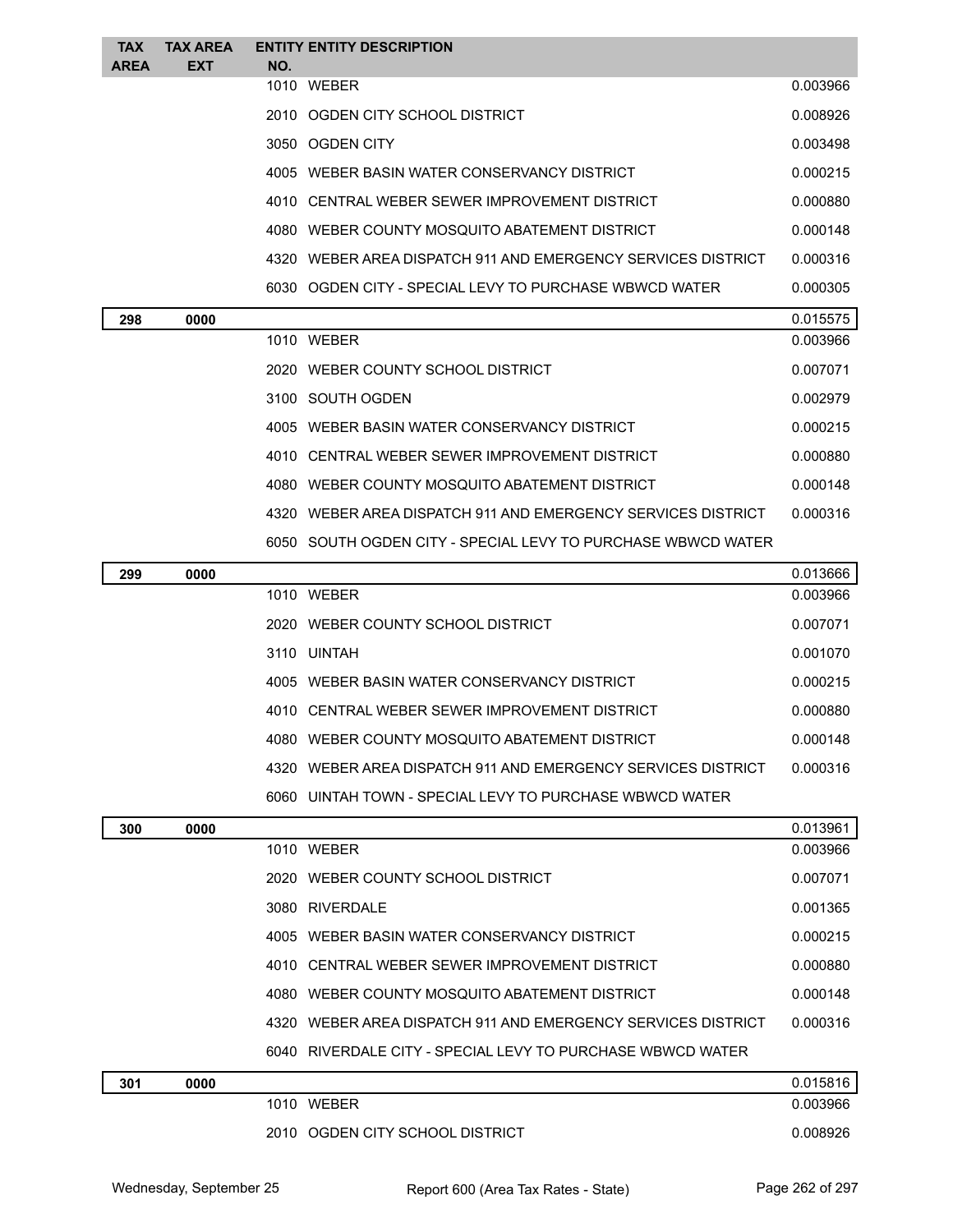| <b>TAX</b><br><b>AREA</b> | <b>TAX AREA</b><br><b>EXT</b> | NO. | <b>ENTITY ENTITY DESCRIPTION</b>                             |          |
|---------------------------|-------------------------------|-----|--------------------------------------------------------------|----------|
|                           |                               |     | 3080 RIVERDALE                                               | 0.001365 |
|                           |                               |     | 4005 WEBER BASIN WATER CONSERVANCY DISTRICT                  | 0.000215 |
|                           |                               |     | 4010 CENTRAL WEBER SEWER IMPROVEMENT DISTRICT                | 0.000880 |
|                           |                               |     | 4080 WEBER COUNTY MOSQUITO ABATEMENT DISTRICT                | 0.000148 |
|                           |                               |     | 4320 WEBER AREA DISPATCH 911 AND EMERGENCY SERVICES DISTRICT | 0.000316 |
|                           |                               |     | 6040 RIVERDALE CITY - SPECIAL LEVY TO PURCHASE WBWCD WATER   |          |
| 302                       | 0000                          |     |                                                              | 0.013727 |
|                           |                               |     | 1010 WEBER                                                   | 0.003966 |
|                           |                               |     | 2020 WEBER COUNTY SCHOOL DISTRICT                            | 0.007071 |
|                           |                               |     | 4005 WEBER BASIN WATER CONSERVANCY DISTRICT                  | 0.000215 |
|                           |                               |     | 4050 WARREN-WEST WARREN CEMETERY MAINTENANCE DISTRICT        | 0.000111 |
|                           |                               |     | 4080 WEBER COUNTY MOSQUITO ABATEMENT DISTRICT                | 0.000148 |
|                           |                               |     | 4210 WEBER FIRE DISTRICT                                     | 0.001481 |
|                           |                               |     | 4280 WEST WARREN PARK SERVICE AREA                           | 0.000303 |
|                           |                               |     | 4320 WEBER AREA DISPATCH 911 AND EMERGENCY SERVICES DISTRICT | 0.000316 |
|                           |                               |     | 6080 WEBER FIRE DISTRICT - BOND (est. 1/1/06)                | 0.000116 |
|                           |                               |     | 6090 MUNICIPAL TYPE SERVICES                                 | 0.000000 |
| 303                       | 0000                          |     |                                                              | 0.014173 |
|                           |                               |     | 1010 WEBER                                                   | 0.003966 |
|                           |                               |     | 2020 WEBER COUNTY SCHOOL DISTRICT                            | 0.007071 |
|                           |                               |     | 4005 WEBER BASIN WATER CONSERVANCY DISTRICT                  | 0.000215 |
|                           |                               |     | 4050 WARREN-WEST WARREN CEMETERY MAINTENANCE DISTRICT        | 0.000111 |
|                           |                               |     | 4080 WEBER COUNTY MOSQUITO ABATEMENT DISTRICT                | 0.000148 |
|                           |                               |     | 4180 WEST WARREN - WARREN WATER IMPROVEMENT DISTRICT         | 0.000446 |
|                           |                               |     | 4210 WEBER FIRE DISTRICT                                     | 0.001481 |
|                           |                               |     | 4280 WEST WARREN PARK SERVICE AREA                           | 0.000303 |
|                           |                               |     | 4320 WEBER AREA DISPATCH 911 AND EMERGENCY SERVICES DISTRICT | 0.000316 |
|                           |                               |     | 6080 WEBER FIRE DISTRICT - BOND (est. 1/1/06)                | 0.000116 |
|                           |                               |     | 6090 MUNICIPAL TYPE SERVICES                                 | 0.000000 |
| 307                       | 0000                          |     |                                                              | 0.013718 |
|                           |                               |     | 1010 WEBER                                                   | 0.003966 |
|                           |                               |     | 2020 WEBER COUNTY SCHOOL DISTRICT                            | 0.007071 |
|                           |                               |     | 4005 WEBER BASIN WATER CONSERVANCY DISTRICT                  | 0.000215 |
|                           |                               |     | 4030 PLAIN CITY CEMETERY MAINTENANCE DISTRICT                | 0.000094 |
|                           |                               |     | 4070 BONA VISTA WATER IMPROVEMENT DISTRICT                   | 0.000311 |
|                           |                               |     | 4080 WEBER COUNTY MOSQUITO ABATEMENT DISTRICT                | 0.000148 |
|                           |                               |     | 4210 WEBER FIRE DISTRICT                                     | 0.001481 |
|                           |                               |     | 4320 WEBER AREA DISPATCH 911 AND EMERGENCY SERVICES DISTRICT | 0.000316 |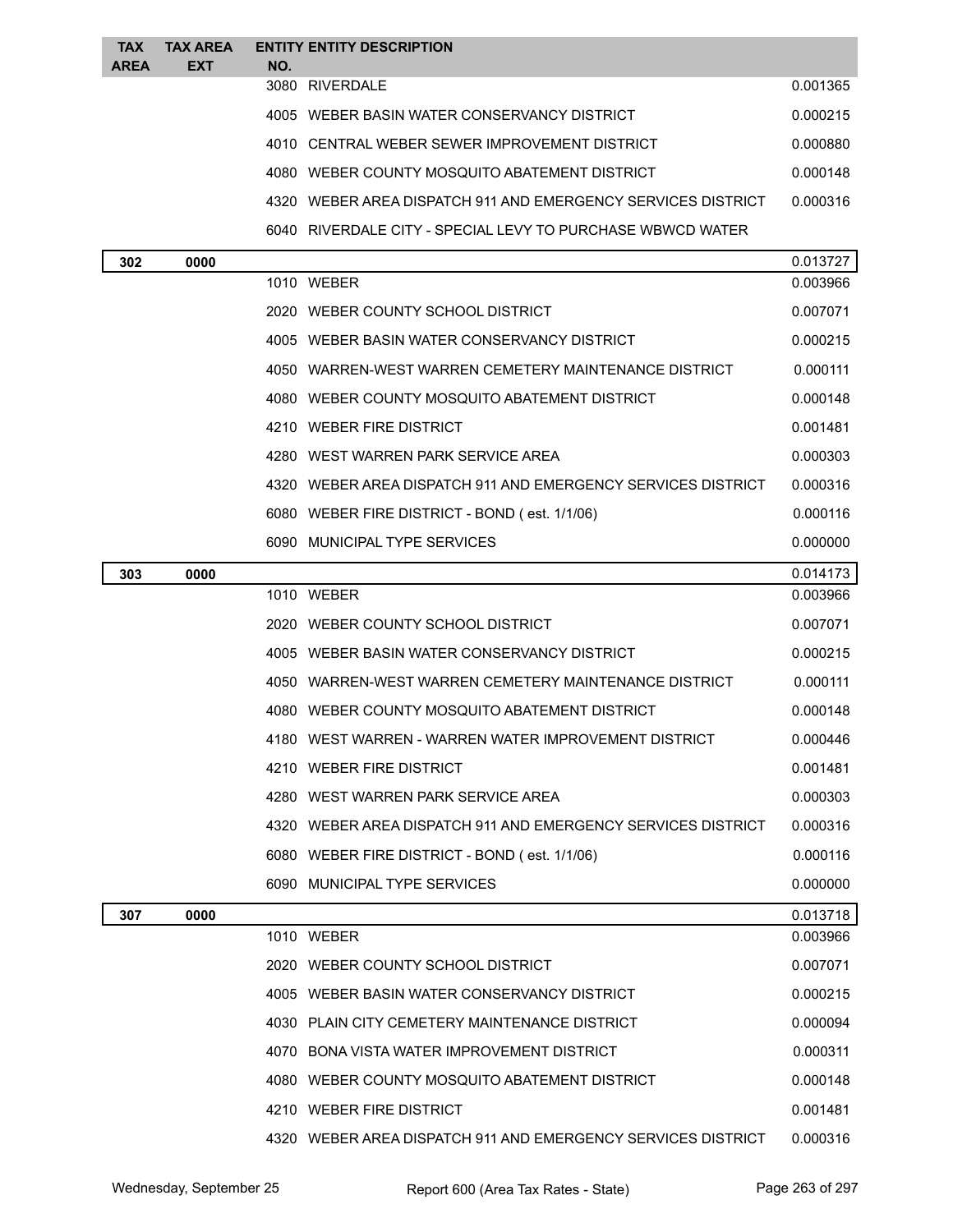| <b>TAX</b><br><b>AREA</b> | <b>TAX AREA</b><br><b>EXT</b> | NO. | <b>ENTITY ENTITY DESCRIPTION</b>                             |          |
|---------------------------|-------------------------------|-----|--------------------------------------------------------------|----------|
|                           |                               |     | 6080 WEBER FIRE DISTRICT - BOND (est. 1/1/06)                | 0.000116 |
|                           |                               |     | 6090 MUNICIPAL TYPE SERVICES                                 | 0.000000 |
| 308                       | 0000                          |     |                                                              | 0.013978 |
|                           |                               |     | 1010 WEBER                                                   | 0.003966 |
|                           |                               |     | 2020 WEBER COUNTY SCHOOL DISTRICT                            | 0.007071 |
|                           |                               |     | 3010 FARR WEST CITY                                          | 0.000260 |
|                           |                               |     | 4005 WEBER BASIN WATER CONSERVANCY DISTRICT                  | 0.000215 |
|                           |                               |     | 4030 PLAIN CITY CEMETERY MAINTENANCE DISTRICT                | 0.000094 |
|                           |                               |     | 4070 BONA VISTA WATER IMPROVEMENT DISTRICT                   | 0.000311 |
|                           |                               |     | 4080 WEBER COUNTY MOSQUITO ABATEMENT DISTRICT                | 0.000148 |
|                           |                               |     | 4210 WEBER FIRE DISTRICT                                     | 0.001481 |
|                           |                               |     | 4320 WEBER AREA DISPATCH 911 AND EMERGENCY SERVICES DISTRICT | 0.000316 |
|                           |                               |     | 6080 WEBER FIRE DISTRICT - BOND (est. 1/1/06)                | 0.000116 |
| 310                       | 0000                          |     |                                                              | 0.014867 |
|                           |                               |     | 1010 WEBER                                                   | 0.003966 |
|                           |                               |     | 2020 WEBER COUNTY SCHOOL DISTRICT                            | 0.007071 |
|                           |                               |     | 4005 WEBER BASIN WATER CONSERVANCY DISTRICT                  | 0.000215 |
|                           |                               |     | 4015 NORTH DAVIS SEWER DISTRICT                              | 0.000993 |
|                           |                               |     | 4080 WEBER COUNTY MOSQUITO ABATEMENT DISTRICT                | 0.000148 |
|                           |                               |     | 4130 ROY WATER CONSERVANCY SUBDISTRICT                       | 0.000106 |
|                           |                               |     | 4150 HOOPER WATER IMPROVEMENT DISTRICT                       | 0.000455 |
|                           |                               |     | 4210 WEBER FIRE DISTRICT                                     | 0.001481 |
|                           |                               |     | 4220 WEBER COUNTY SEWER SERVICE AREA#2                       |          |
|                           |                               |     | 4320 WEBER AREA DISPATCH 911 AND EMERGENCY SERVICES DISTRICT | 0.000316 |
|                           |                               |     | 6080 WEBER FIRE DISTRICT - BOND (est. 1/1/06)                | 0.000116 |
|                           |                               |     | 6090 MUNICIPAL TYPE SERVICES                                 | 0.000000 |
| 311                       | 0000                          |     |                                                              | 0.018236 |
|                           |                               |     | 1010 WEBER                                                   | 0.003966 |
|                           |                               |     | 2010 OGDEN CITY SCHOOL DISTRICT                              | 0.008926 |
|                           |                               |     | 3050 OGDEN CITY                                              | 0.003498 |
|                           |                               |     | 4005 WEBER BASIN WATER CONSERVANCY DISTRICT                  | 0.000215 |
|                           |                               |     | 4080 WEBER COUNTY MOSQUITO ABATEMENT DISTRICT                | 0.000148 |
|                           |                               |     | 4140 UINTAH HIGHLANDS WATER AND SEWER IMPROVEMENT DISTRICT   | 0.000862 |
|                           |                               |     | 4320 WEBER AREA DISPATCH 911 AND EMERGENCY SERVICES DISTRICT | 0.000316 |
|                           |                               |     | 6030 OGDEN CITY - SPECIAL LEVY TO PURCHASE WBWCD WATER       | 0.000305 |
| 312                       | 0000                          |     |                                                              | 0.013961 |
|                           |                               |     | 1010 WEBER                                                   | 0.003966 |
|                           |                               |     | 2020 WEBER COUNTY SCHOOL DISTRICT                            | 0.007071 |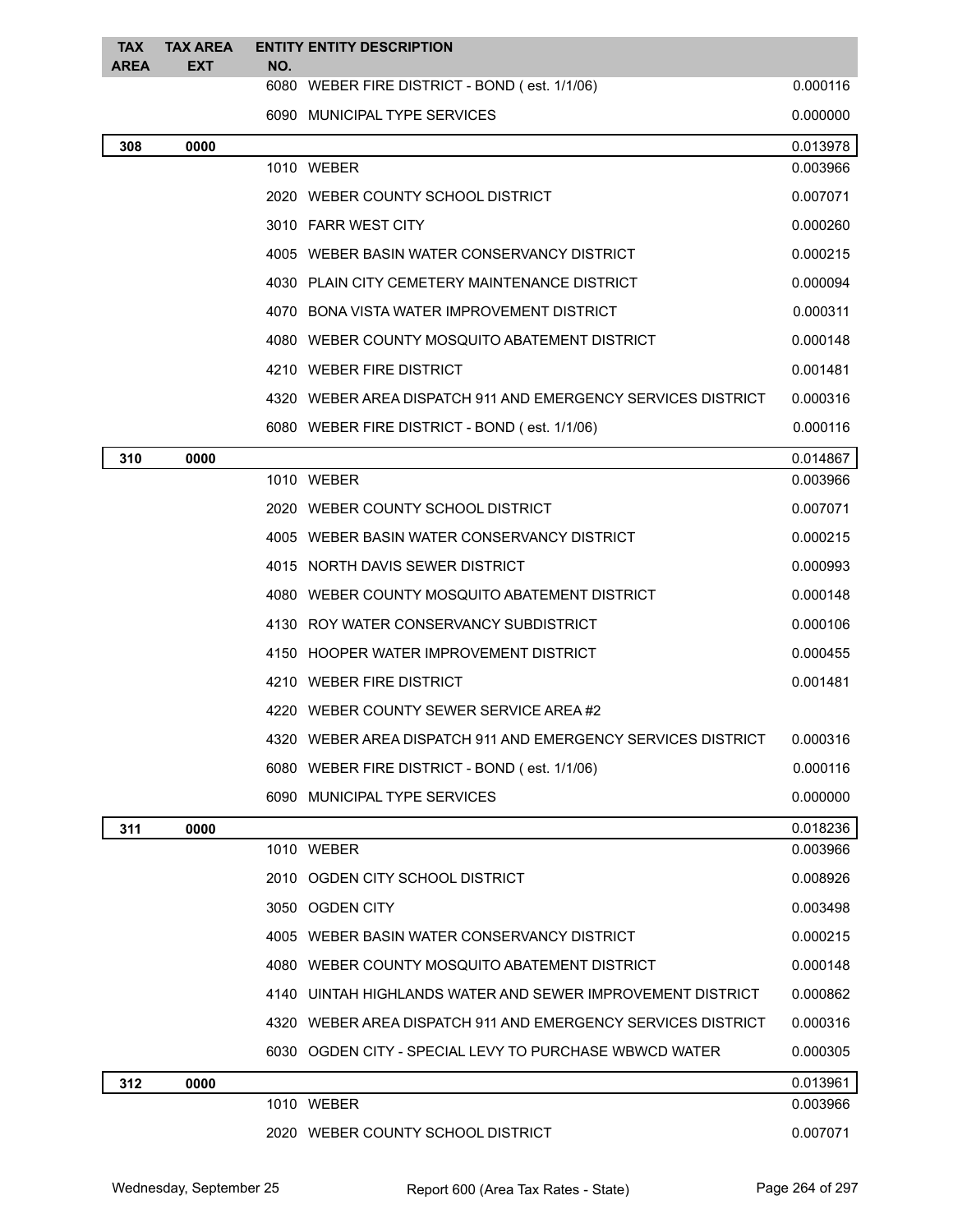| <b>TAX</b>  | <b>TAX AREA</b> | <b>ENTITY ENTITY DESCRIPTION</b>                             |          |
|-------------|-----------------|--------------------------------------------------------------|----------|
| <b>AREA</b> | <b>EXT</b>      | NO.                                                          |          |
|             |                 | 3080 RIVERDALE                                               | 0.001365 |
|             |                 | 4005 WEBER BASIN WATER CONSERVANCY DISTRICT                  | 0.000215 |
|             |                 | 4010 CENTRAL WEBER SEWER IMPROVEMENT DISTRICT                | 0.000880 |
|             |                 | 4080 WEBER COUNTY MOSQUITO ABATEMENT DISTRICT                | 0.000148 |
|             |                 | 4320 WEBER AREA DISPATCH 911 AND EMERGENCY SERVICES DISTRICT | 0.000316 |
|             |                 | 6040 RIVERDALE CITY - SPECIAL LEVY TO PURCHASE WBWCD WATER   |          |
| 313         | 0000            |                                                              | 0.015659 |
|             |                 |                                                              |          |

| .   |      |                                                              |          |
|-----|------|--------------------------------------------------------------|----------|
|     |      | 1010 WEBER                                                   | 0.003966 |
|     |      | 2020 WEBER COUNTY SCHOOL DISTRICT                            | 0.007071 |
|     |      | 3090 ROY CITY                                                | 0.002389 |
|     |      | 4005 WEBER BASIN WATER CONSERVANCY DISTRICT                  | 0.000215 |
|     |      | 4015 NORTH DAVIS SEWER DISTRICT                              | 0.000993 |
|     |      | 4080 WEBER COUNTY MOSQUITO ABATEMENT DISTRICT                | 0.000148 |
|     |      | 4130 ROY WATER CONSERVANCY SUBDISTRICT                       | 0.000106 |
|     |      | 4150 HOOPER WATER IMPROVEMENT DISTRICT                       | 0.000455 |
|     |      | 4320 WEBER AREA DISPATCH 911 AND EMERGENCY SERVICES DISTRICT | 0.000316 |
| 314 | 0000 |                                                              | 0.015659 |
|     |      | 1010 WEBER                                                   | 0.003966 |
|     |      | 2020 WEBER COUNTY SCHOOL DISTRICT                            | 0.007071 |
|     |      | 3090 ROY CITY                                                | 0.002389 |
|     |      | 4005 WEBER BASIN WATER CONSERVANCY DISTRICT                  | 0.000215 |
|     |      | 4015 NORTH DAVIS SEWER DISTRICT                              | 0.000993 |
|     |      | 4080 WEBER COUNTY MOSQUITO ABATEMENT DISTRICT                | 0.000148 |
|     |      | 4130 ROY WATER CONSERVANCY SUBDISTRICT                       | 0.000106 |
|     |      | 4150 HOOPER WATER IMPROVEMENT DISTRICT                       | 0.000455 |
|     |      | 4220 WEBER COUNTY SEWER SERVICE AREA#2                       |          |
|     |      | 4320 WEBER AREA DISPATCH 911 AND EMERGENCY SERVICES DISTRICT | 0.000316 |
| 315 | 0000 |                                                              | 0.013563 |
|     |      | 1010 WEBER                                                   | 0.003966 |
|     |      | 2020 WEBER COUNTY SCHOOL DISTRICT                            | 0.007071 |
|     |      | 4005 WEBER BASIN WATER CONSERVANCY DISTRICT                  | 0.000215 |
|     |      | 4080 WEBER COUNTY MOSQUITO ABATEMENT DISTRICT                | 0.000148 |
|     |      | 4120 LIBERTY CEMETERY MAINTENANCE DISTRICT                   | 0.000056 |
|     |      | 4210 WEBER FIRE DISTRICT                                     | 0.001481 |
|     |      | 4240 WEBER COUNTY SERVICE AREA #5                            | 0.000194 |
|     |      | 4320 WEBER AREA DISPATCH 911 AND EMERGENCY SERVICES DISTRICT | 0.000316 |
|     |      |                                                              |          |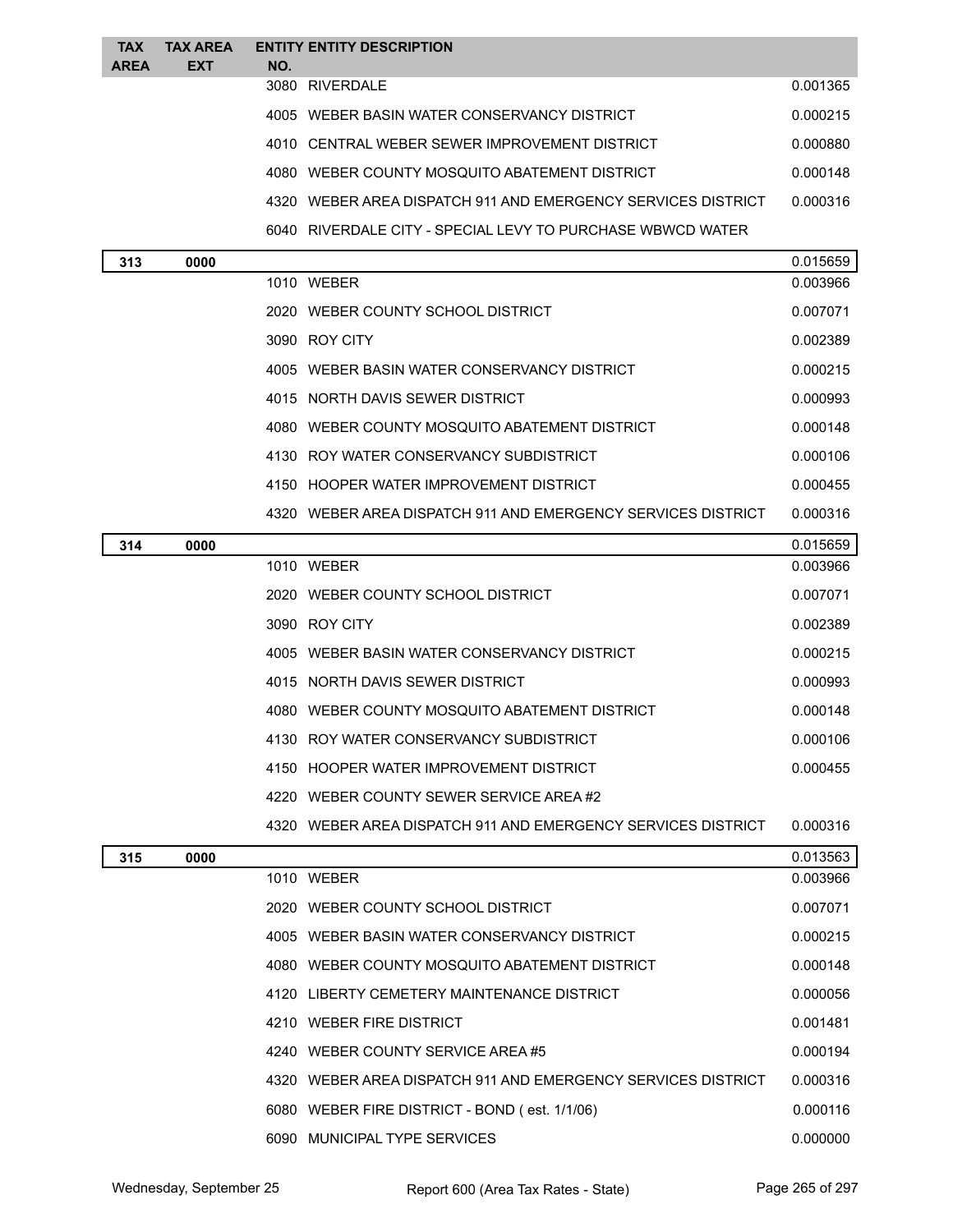| <b>TAX</b>         | <b>TAX AREA</b>    | <b>ENTITY ENTITY DESCRIPTION</b>                             |          |
|--------------------|--------------------|--------------------------------------------------------------|----------|
| <b>AREA</b><br>316 | <b>EXT</b><br>0000 | NO.                                                          | 0.013313 |
|                    |                    | 1010 WEBER                                                   | 0.003966 |
|                    |                    | 2020 WEBER COUNTY SCHOOL DISTRICT                            | 0.007071 |
|                    |                    | 4005 WEBER BASIN WATER CONSERVANCY DISTRICT                  | 0.000215 |
|                    |                    | 4080 WEBER COUNTY MOSQUITO ABATEMENT DISTRICT                | 0.000148 |
|                    |                    | 4210 WEBER FIRE DISTRICT                                     | 0.001481 |
|                    |                    | 4270 GREEN HILL COUNTRY ESTATES WATER/SEWER IMPROVEMENT DIST |          |
|                    |                    | 4320 WEBER AREA DISPATCH 911 AND EMERGENCY SERVICES DISTRICT | 0.000316 |
|                    |                    | 6080 WEBER FIRE DISTRICT - BOND (est. 1/1/06)                | 0.000116 |
|                    |                    | 6090 MUNICIPAL TYPE SERVICES                                 | 0.000000 |
| 320                | 0000               |                                                              | 0.015098 |
|                    |                    | 1010 WEBER                                                   | 0.003966 |
|                    |                    | 2020 WEBER COUNTY SCHOOL DISTRICT                            | 0.007071 |
|                    |                    | 3090 ROY CITY                                                | 0.002389 |
|                    |                    | 4005 WEBER BASIN WATER CONSERVANCY DISTRICT                  | 0.000215 |
|                    |                    | 4015 NORTH DAVIS SEWER DISTRICT                              | 0.000993 |
|                    |                    | 4080 WEBER COUNTY MOSQUITO ABATEMENT DISTRICT                | 0.000148 |
|                    |                    | 4220 WEBER COUNTY SEWER SERVICE AREA#2                       |          |
|                    |                    | 4320 WEBER AREA DISPATCH 911 AND EMERGENCY SERVICES DISTRICT | 0.000316 |
| 323                | 0000               |                                                              | 0.014193 |
|                    |                    | 1010 WEBER                                                   | 0.003966 |
|                    |                    | 2020 WEBER COUNTY SCHOOL DISTRICT                            | 0.007071 |
|                    |                    | 3130 WEST HAVEN                                              |          |
|                    |                    | 4005 WEBER BASIN WATER CONSERVANCY DISTRICT                  | 0.000215 |
|                    |                    | 4010 CENTRAL WEBER SEWER IMPROVEMENT DISTRICT                | 0.000880 |
|                    |                    | 4080 WEBER COUNTY MOSQUITO ABATEMENT DISTRICT                | 0.000148 |
|                    |                    | 4210 WEBER FIRE DISTRICT                                     | 0.001481 |
|                    |                    | 4220 WEBER COUNTY SEWER SERVICE AREA#2                       |          |
|                    |                    | 4285 WEST HAVEN WASTE WATER SPECIAL SERVICE DISTRICT         |          |
|                    |                    | 4320 WEBER AREA DISPATCH 911 AND EMERGENCY SERVICES DISTRICT | 0.000316 |
|                    |                    | 6080 WEBER FIRE DISTRICT - BOND (est. 1/1/06)                | 0.000116 |
| 324                | 0000               |                                                              | 0.014648 |
|                    |                    | 1010 WEBER                                                   | 0.003966 |
|                    |                    | 2020 WEBER COUNTY SCHOOL DISTRICT                            | 0.007071 |
|                    |                    | 3130 WEST HAVEN                                              |          |
|                    |                    | 4005 WEBER BASIN WATER CONSERVANCY DISTRICT                  | 0.000215 |
|                    |                    | 4010 CENTRAL WEBER SEWER IMPROVEMENT DISTRICT                | 0.000880 |
|                    |                    | 4080 WEBER COUNTY MOSQUITO ABATEMENT DISTRICT                | 0.000148 |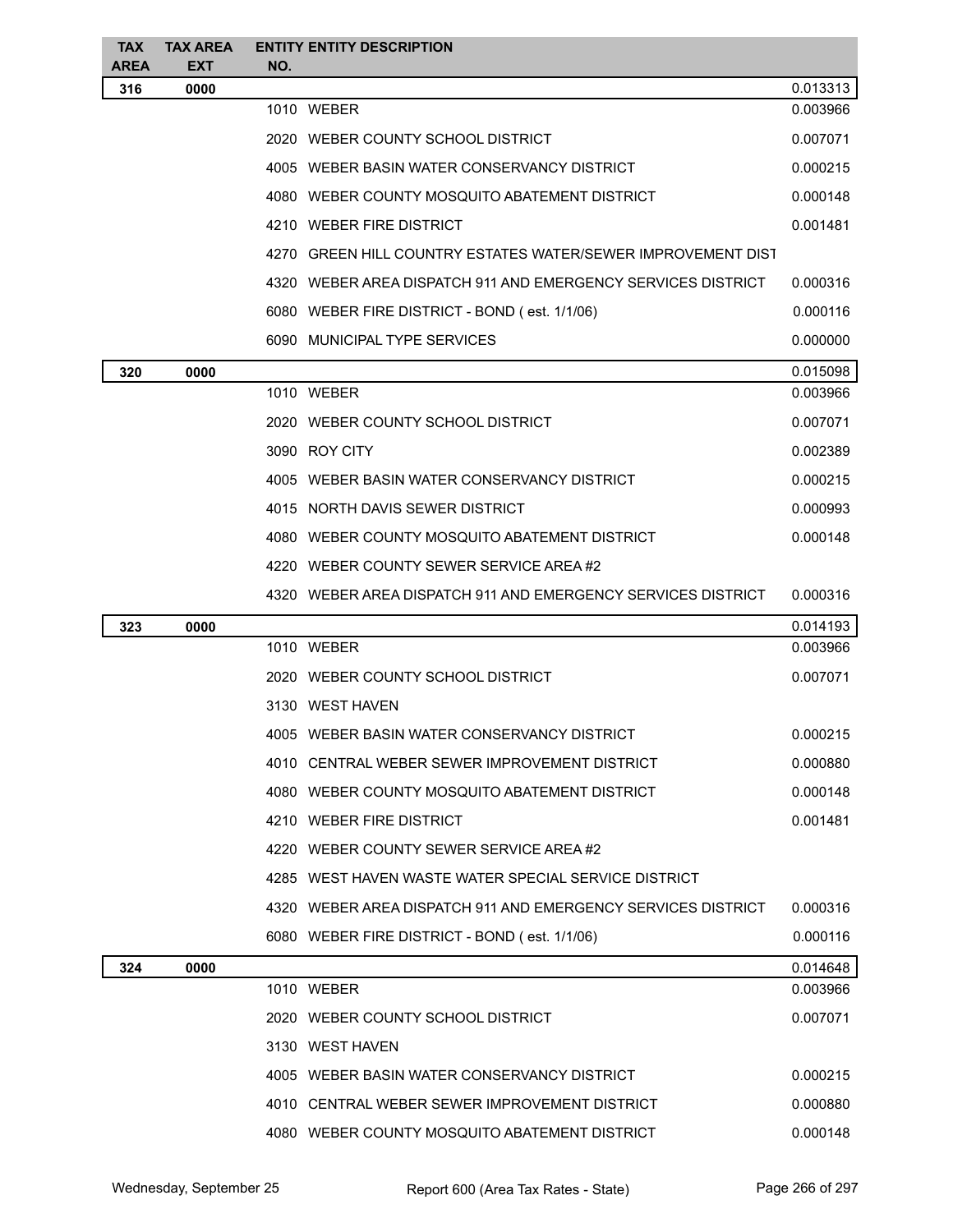| <b>TAX</b><br><b>AREA</b> | <b>TAX AREA</b><br><b>EXT</b> | NO. | <b>ENTITY ENTITY DESCRIPTION</b>                             |          |
|---------------------------|-------------------------------|-----|--------------------------------------------------------------|----------|
|                           |                               |     | 4150 HOOPER WATER IMPROVEMENT DISTRICT                       | 0.000455 |
|                           |                               |     | 4210 WEBER FIRE DISTRICT                                     | 0.001481 |
|                           |                               |     | 4220 WEBER COUNTY SEWER SERVICE AREA#2                       |          |
|                           |                               |     | 4285 WEST HAVEN WASTE WATER SPECIAL SERVICE DISTRICT         |          |
|                           |                               |     | 4320 WEBER AREA DISPATCH 911 AND EMERGENCY SERVICES DISTRICT | 0.000316 |
|                           |                               |     | 6080 WEBER FIRE DISTRICT - BOND (est. 1/1/06)                | 0.000116 |
| 329                       | 0000                          |     |                                                              | 0.016447 |
|                           |                               |     | 1010 WEBER                                                   | 0.003966 |
|                           |                               |     | 2010 OGDEN CITY SCHOOL DISTRICT                              | 0.008926 |
|                           |                               |     | 4005 WEBER BASIN WATER CONSERVANCY DISTRICT                  | 0.000215 |
|                           |                               |     | 4010 CENTRAL WEBER SEWER IMPROVEMENT DISTRICT                | 0.000880 |
|                           |                               |     | 4020 BEN LOMOND CEMETERY MAINTENANCE DISTRICT                | 0.000088 |
|                           |                               |     | 4070 BONA VISTA WATER IMPROVEMENT DISTRICT                   | 0.000311 |
|                           |                               |     | 4080 WEBER COUNTY MOSQUITO ABATEMENT DISTRICT                | 0.000148 |
|                           |                               |     | 4210 WEBER FIRE DISTRICT                                     | 0.001481 |
|                           |                               |     | 4320 WEBER AREA DISPATCH 911 AND EMERGENCY SERVICES DISTRICT | 0.000316 |
|                           |                               |     | 6080 WEBER FIRE DISTRICT - BOND (est. 1/1/06)                | 0.000116 |
|                           |                               |     | 6090 MUNICIPAL TYPE SERVICES                                 | 0.000000 |
| 330                       | 0000                          |     |                                                              | 0.014504 |
|                           |                               |     | 1010 WEBER                                                   | 0.003966 |
|                           |                               |     | 2020 WEBER COUNTY SCHOOL DISTRICT                            | 0.007071 |
|                           |                               |     | 4005 WEBER BASIN WATER CONSERVANCY DISTRICT                  | 0.000215 |
|                           |                               |     | 4010 CENTRAL WEBER SEWER IMPROVEMENT DISTRICT                | 0.000880 |
|                           |                               |     | 4070 BONA VISTA WATER IMPROVEMENT DISTRICT                   | 0.000311 |
|                           |                               |     | 4080 WEBER COUNTY MOSQUITO ABATEMENT DISTRICT                | 0.000148 |
|                           |                               |     | 4210 WEBER FIRE DISTRICT                                     | 0.001481 |
|                           |                               |     | 4320 WEBER AREA DISPATCH 911 AND EMERGENCY SERVICES DISTRICT | 0.000316 |
|                           |                               |     | 6080 WEBER FIRE DISTRICT - BOND (est. 1/1/06)                | 0.000116 |
|                           |                               |     | 6090 MUNICIPAL TYPE SERVICES                                 | 0.000000 |
| 344                       | 0000                          |     |                                                              | 0.013903 |
|                           |                               |     | 1010 WEBER                                                   | 0.003966 |
|                           |                               |     | 2020 WEBER COUNTY SCHOOL DISTRICT                            | 0.007071 |
|                           |                               |     | 3025 HOOPER                                                  | 0.000484 |
|                           |                               |     | 4005 WEBER BASIN WATER CONSERVANCY DISTRICT                  | 0.000215 |
|                           |                               |     | 4060 HOOPER CEMETERY MAINTENANCE DISTRICT                    |          |
|                           |                               |     | 4080 WEBER COUNTY MOSQUITO ABATEMENT DISTRICT                | 0.000148 |
|                           |                               |     | 4130 ROY WATER CONSERVANCY SUBDISTRICT                       | 0.000106 |
|                           |                               |     | 4210 WEBER FIRE DISTRICT                                     | 0.001481 |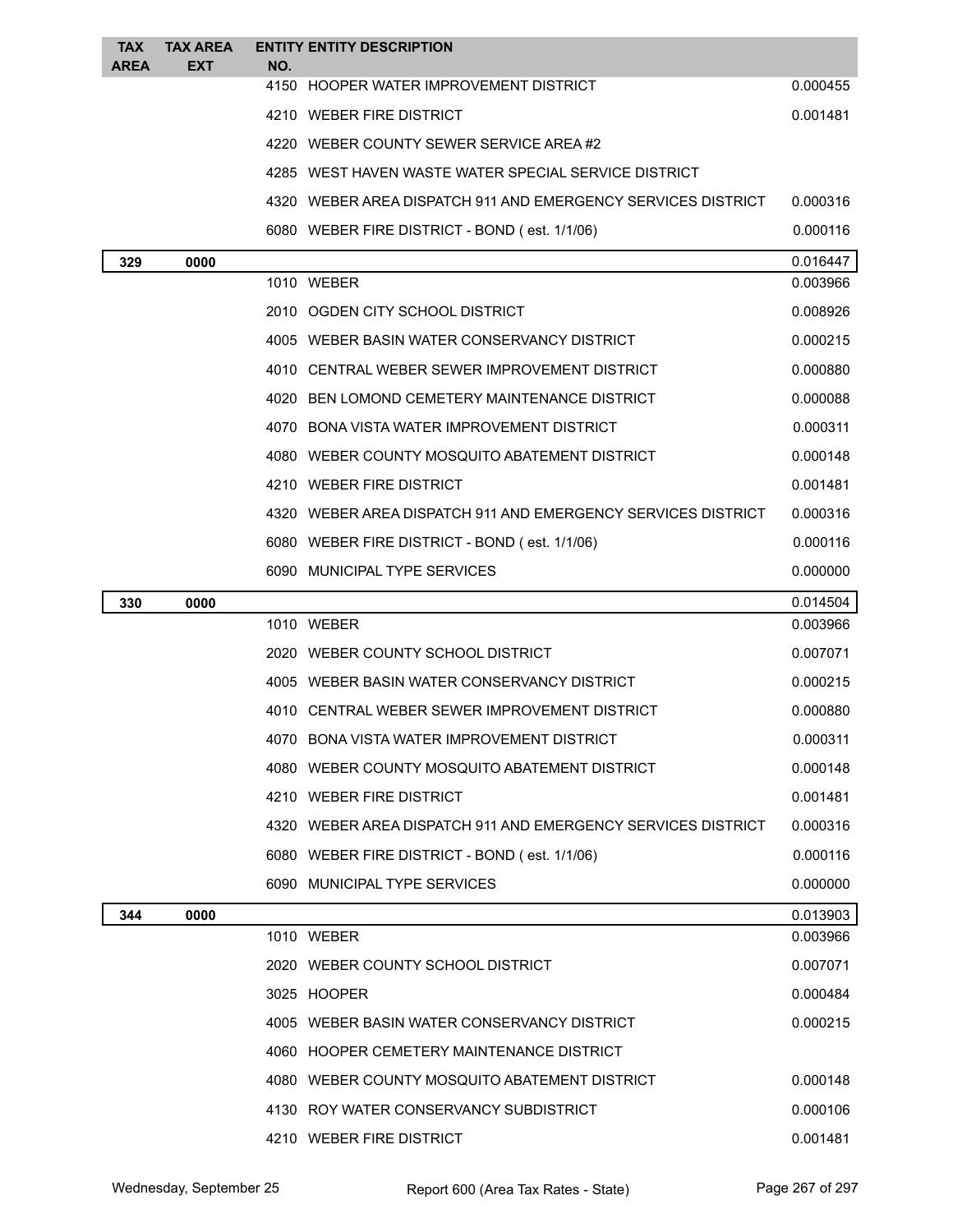| <b>TAX</b>  | <b>TAX AREA</b> |     | <b>ENTITY ENTITY DESCRIPTION</b>                             |          |
|-------------|-----------------|-----|--------------------------------------------------------------|----------|
| <b>AREA</b> | <b>EXT</b>      | NO. | 4320 WEBER AREA DISPATCH 911 AND EMERGENCY SERVICES DISTRICT | 0.000316 |
|             |                 |     | 6080 WEBER FIRE DISTRICT - BOND (est. 1/1/06)                | 0.000116 |
| 345         | 0000            |     |                                                              | 0.014358 |
|             |                 |     | 1010 WEBER                                                   | 0.003966 |
|             |                 |     | 2020 WEBER COUNTY SCHOOL DISTRICT                            | 0.007071 |
|             |                 |     | 3025 HOOPER                                                  | 0.000484 |
|             |                 |     | 4005 WEBER BASIN WATER CONSERVANCY DISTRICT                  | 0.000215 |
|             |                 |     | 4060 HOOPER CEMETERY MAINTENANCE DISTRICT                    |          |
|             |                 |     | 4080 WEBER COUNTY MOSQUITO ABATEMENT DISTRICT                | 0.000148 |
|             |                 |     | 4130 ROY WATER CONSERVANCY SUBDISTRICT                       | 0.000106 |
|             |                 |     | 4150 HOOPER WATER IMPROVEMENT DISTRICT                       | 0.000455 |
|             |                 |     | 4210 WEBER FIRE DISTRICT                                     | 0.001481 |
|             |                 |     | 4320 WEBER AREA DISPATCH 911 AND EMERGENCY SERVICES DISTRICT | 0.000316 |
|             |                 |     | 6080 WEBER FIRE DISTRICT - BOND (est. 1/1/06)                | 0.000116 |
| 347         | 0000            |     |                                                              | 0.015351 |
|             |                 |     | 1010 WEBER                                                   | 0.003966 |
|             |                 |     | 2020 WEBER COUNTY SCHOOL DISTRICT                            | 0.007071 |
|             |                 |     | 3025 HOOPER                                                  | 0.000484 |
|             |                 |     | 4005 WEBER BASIN WATER CONSERVANCY DISTRICT                  | 0.000215 |
|             |                 |     | 4015 NORTH DAVIS SEWER DISTRICT                              | 0.000993 |
|             |                 |     | 4060 HOOPER CEMETERY MAINTENANCE DISTRICT                    |          |
|             |                 |     | 4080 WEBER COUNTY MOSQUITO ABATEMENT DISTRICT                | 0.000148 |
|             |                 |     | 4130 ROY WATER CONSERVANCY SUBDISTRICT                       | 0.000106 |
|             |                 |     | 4150 HOOPER WATER IMPROVEMENT DISTRICT                       | 0.000455 |
|             |                 |     | 4210 WEBER FIRE DISTRICT                                     | 0.001481 |
|             |                 |     | 4220 WEBER COUNTY SEWER SERVICE AREA#2                       |          |
|             |                 |     | 4320 WEBER AREA DISPATCH 911 AND EMERGENCY SERVICES DISTRICT | 0.000316 |
|             |                 |     | 6080 WEBER FIRE DISTRICT - BOND (est. 1/1/06)                | 0.000116 |
| 348         | 0000            |     |                                                              | 0.015204 |
|             |                 |     | 1010 WEBER                                                   | 0.003966 |
|             |                 |     | 2020 WEBER COUNTY SCHOOL DISTRICT                            | 0.007071 |
|             |                 |     | 3090 ROY CITY                                                | 0.002389 |
|             |                 |     | 4005 WEBER BASIN WATER CONSERVANCY DISTRICT                  | 0.000215 |
|             |                 |     | 4015 NORTH DAVIS SEWER DISTRICT                              | 0.000993 |
|             |                 |     | 4060 HOOPER CEMETERY MAINTENANCE DISTRICT                    |          |
|             |                 |     | 4080 WEBER COUNTY MOSQUITO ABATEMENT DISTRICT                | 0.000148 |
|             |                 |     | 4130 ROY WATER CONSERVANCY SUBDISTRICT                       | 0.000106 |
|             |                 |     |                                                              |          |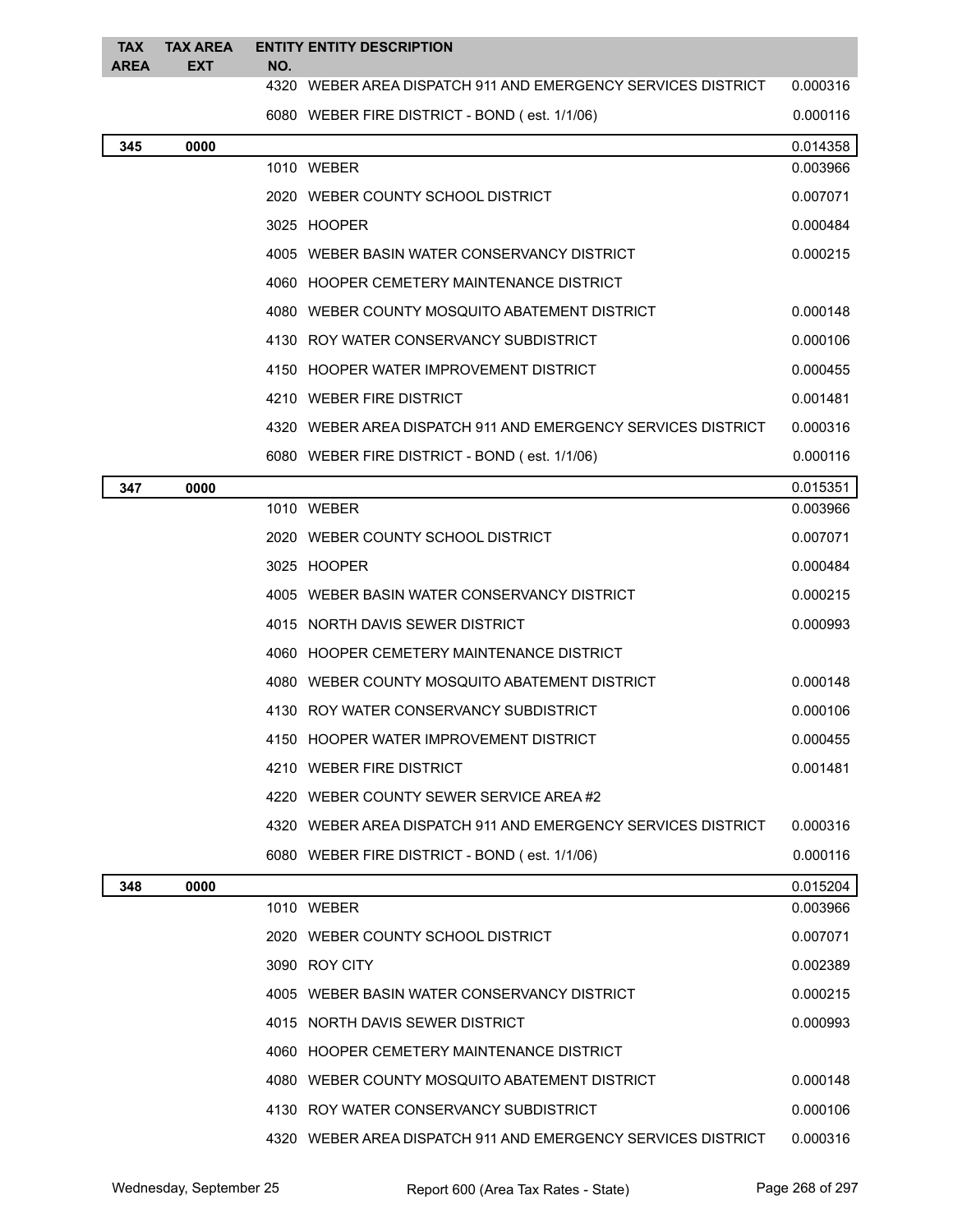| <b>TAX</b>  | <b>TAX AREA</b> | <b>ENTITY ENTITY DESCRIPTION</b>                             |                      |
|-------------|-----------------|--------------------------------------------------------------|----------------------|
| <b>AREA</b> | <b>EXT</b>      | NO.                                                          |                      |
| 352         | 0000            | 1010 WEBER                                                   | 0.014299<br>0.003966 |
|             |                 | 2020 WEBER COUNTY SCHOOL DISTRICT                            | 0.007071             |
|             |                 | 3130 WEST HAVEN                                              |                      |
|             |                 |                                                              |                      |
|             |                 | 4005 WEBER BASIN WATER CONSERVANCY DISTRICT                  | 0.000215             |
|             |                 | 4010 CENTRAL WEBER SEWER IMPROVEMENT DISTRICT                | 0.000880             |
|             |                 | 4080 WEBER COUNTY MOSQUITO ABATEMENT DISTRICT                | 0.000148             |
|             |                 | 4130 ROY WATER CONSERVANCY SUBDISTRICT                       | 0.000106             |
|             |                 | 4210 WEBER FIRE DISTRICT                                     | 0.001481             |
|             |                 | 4220 WEBER COUNTY SEWER SERVICE AREA#2                       |                      |
|             |                 | 4285 WEST HAVEN WASTE WATER SPECIAL SERVICE DISTRICT         |                      |
|             |                 | 4320 WEBER AREA DISPATCH 911 AND EMERGENCY SERVICES DISTRICT | 0.000316             |
|             |                 | 6080 WEBER FIRE DISTRICT - BOND (est. 1/1/06)                | 0.000116             |
| 353         | 0000            |                                                              | 0.014211             |
|             |                 | 1010 WEBER                                                   | 0.003966             |
|             |                 | 2020 WEBER COUNTY SCHOOL DISTRICT                            | 0.007071             |
|             |                 | 3090 ROY CITY                                                | 0.002389             |
|             |                 | 4005 WEBER BASIN WATER CONSERVANCY DISTRICT                  | 0.000215             |
|             |                 | 4080 WEBER COUNTY MOSQUITO ABATEMENT DISTRICT                | 0.000148             |
|             |                 | 4130 ROY WATER CONSERVANCY SUBDISTRICT                       | 0.000106             |
|             |                 | 4220 WEBER COUNTY SEWER SERVICE AREA#2                       |                      |
|             |                 | 4320 WEBER AREA DISPATCH 911 AND EMERGENCY SERVICES DISTRICT | 0.000316             |
| 359         | 0000            |                                                              | 0.018254             |
|             |                 | 1010 WEBER                                                   | 0.003966             |
|             |                 | 2010 OGDEN CITY SCHOOL DISTRICT                              | 0.008926             |
|             |                 | 3050 OGDEN CITY                                              | 0.003498             |
|             |                 | 4005 WEBER BASIN WATER CONSERVANCY DISTRICT                  | 0.000215             |
|             |                 | 4010 CENTRAL WEBER SEWER IMPROVEMENT DISTRICT                | 0.000880             |
|             |                 | 4080 WEBER COUNTY MOSQUITO ABATEMENT DISTRICT                | 0.000148             |
|             |                 | 4320 WEBER AREA DISPATCH 911 AND EMERGENCY SERVICES DISTRICT | 0.000316             |
|             |                 | 6030 OGDEN CITY - SPECIAL LEVY TO PURCHASE WBWCD WATER       | 0.000305             |
|             |                 |                                                              |                      |
| 361         | 0000            | 1010 WEBER                                                   | 0.013624<br>0.003966 |
|             |                 | 2020 WEBER COUNTY SCHOOL DISTRICT                            | 0.007071             |
|             |                 |                                                              |                      |
|             |                 | 3035 MARRIOTT-SLATERVILLE CITY                               |                      |
|             |                 | 4005 WEBER BASIN WATER CONSERVANCY DISTRICT                  | 0.000215             |
|             |                 | 4070 BONA VISTA WATER IMPROVEMENT DISTRICT                   | 0.000311             |
|             |                 | 4080 WEBER COUNTY MOSQUITO ABATEMENT DISTRICT                | 0.000148             |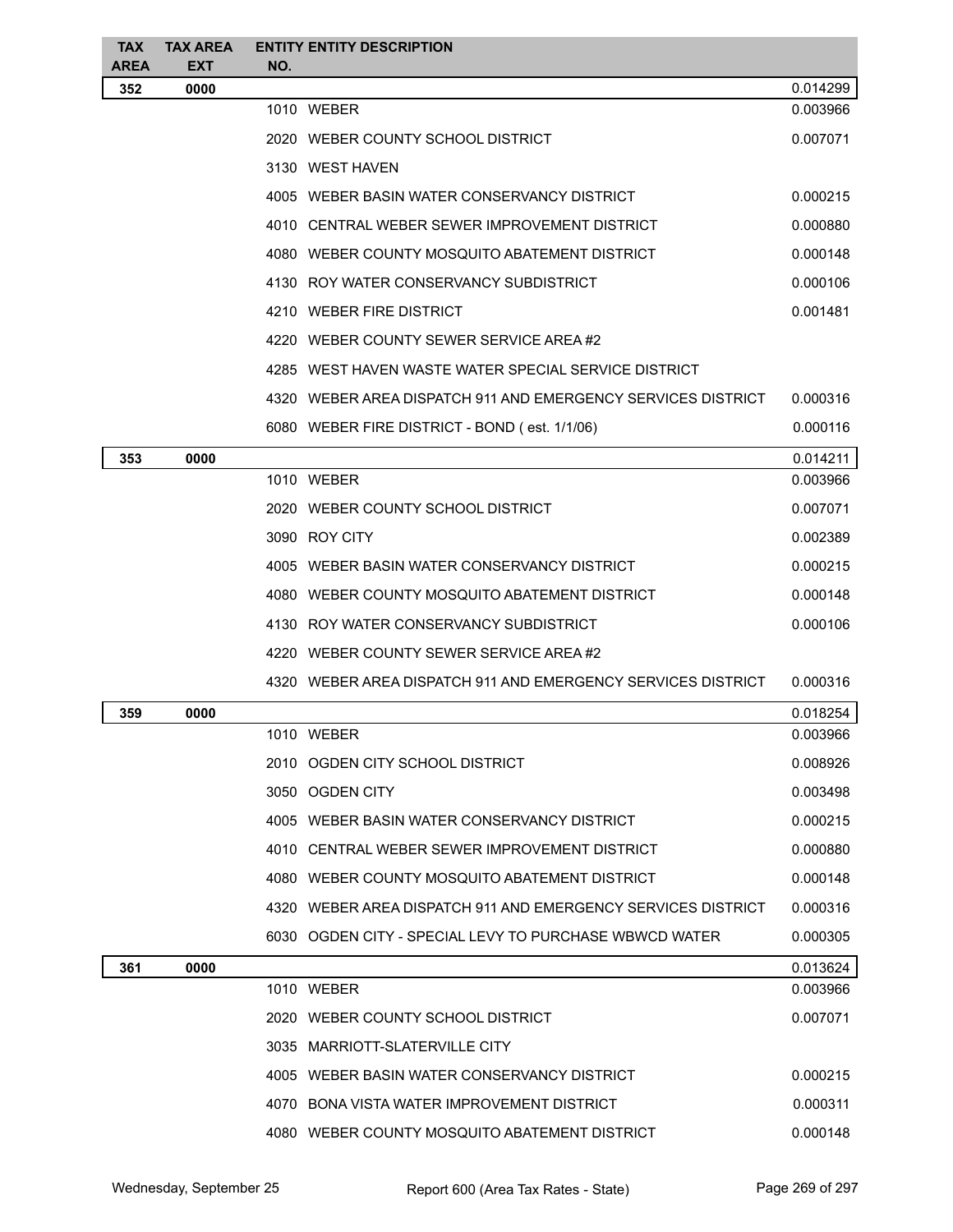| <b>TAX</b><br><b>AREA</b> | <b>TAX AREA</b><br>EXT | <b>ENTITY ENTITY DESCRIPTION</b><br>NO.                      |          |
|---------------------------|------------------------|--------------------------------------------------------------|----------|
|                           |                        | 4210 WEBER FIRE DISTRICT                                     | 0.001481 |
|                           |                        | 4320 WEBER AREA DISPATCH 911 AND EMERGENCY SERVICES DISTRICT | 0.000316 |
|                           |                        | 6080 WEBER FIRE DISTRICT - BOND (est. 1/1/06)                | 0.000116 |
| 362                       | 0000                   |                                                              | 0.014504 |
|                           |                        | 1010 WEBER                                                   | 0.003966 |
|                           |                        | 2020 WEBER COUNTY SCHOOL DISTRICT                            | 0.007071 |
|                           |                        | 3035 MARRIOTT-SLATERVILLE CITY                               |          |
|                           |                        | 4005 WEBER BASIN WATER CONSERVANCY DISTRICT                  | 0.000215 |
|                           |                        | 4010 CENTRAL WEBER SEWER IMPROVEMENT DISTRICT                | 0.000880 |
|                           |                        | 4070 BONA VISTA WATER IMPROVEMENT DISTRICT                   | 0.000311 |
|                           |                        | 4080 WEBER COUNTY MOSQUITO ABATEMENT DISTRICT                | 0.000148 |
|                           |                        | 4210 WEBER FIRE DISTRICT                                     | 0.001481 |
|                           |                        | 4320 WEBER AREA DISPATCH 911 AND EMERGENCY SERVICES DISTRICT | 0.000316 |
|                           |                        | 6080 WEBER FIRE DISTRICT - BOND (est. 1/1/06)                | 0.000116 |
| 363                       | 0000                   |                                                              | 0.013718 |
|                           |                        | 1010 WEBER                                                   | 0.003966 |
|                           |                        | 2020 WEBER COUNTY SCHOOL DISTRICT                            | 0.007071 |
|                           |                        | 3035 MARRIOTT-SLATERVILLE CITY                               |          |
|                           |                        | 4005 WEBER BASIN WATER CONSERVANCY DISTRICT                  | 0.000215 |
|                           |                        | 4030 PLAIN CITY CEMETERY MAINTENANCE DISTRICT                | 0.000094 |
|                           |                        | 4070 BONA VISTA WATER IMPROVEMENT DISTRICT                   | 0.000311 |
|                           |                        | 4080 WEBER COUNTY MOSQUITO ABATEMENT DISTRICT                | 0.000148 |
|                           |                        | 4210 WEBER FIRE DISTRICT                                     | 0.001481 |
|                           |                        | 4320 WEBER AREA DISPATCH 911 AND EMERGENCY SERVICES DISTRICT | 0.000316 |
|                           |                        | 6080 WEBER FIRE DISTRICT - BOND (est. 1/1/06)                | 0.000116 |
| 364                       | 0000                   |                                                              | 0.013400 |
|                           |                        | 1010 WEBER                                                   | 0.003966 |
|                           |                        | 2020 WEBER COUNTY SCHOOL DISTRICT                            | 0.007071 |
|                           |                        | 3035 MARRIOTT-SLATERVILLE CITY                               |          |
|                           |                        | 4005 WEBER BASIN WATER CONSERVANCY DISTRICT                  | 0.000215 |
|                           |                        | 4040 WEST WEBER-TAYLOR CEMETERY MAINTENANCE DISTRICT         | 0.000087 |
|                           |                        | 4080 WEBER COUNTY MOSQUITO ABATEMENT DISTRICT                | 0.000148 |
|                           |                        | 4100 TAYLOR-WEST WEBER WATER IMPROVEMENT DISTRICT            |          |
|                           |                        | 4210 WEBER FIRE DISTRICT                                     | 0.001481 |
|                           |                        | 4320 WEBER AREA DISPATCH 911 AND EMERGENCY SERVICES DISTRICT | 0.000316 |
|                           |                        | 6080 WEBER FIRE DISTRICT - BOND (est. 1/1/06)                | 0.000116 |
| 367                       | 0000                   |                                                              | 0.018254 |
|                           |                        | 1010 WEBER                                                   | 0.003966 |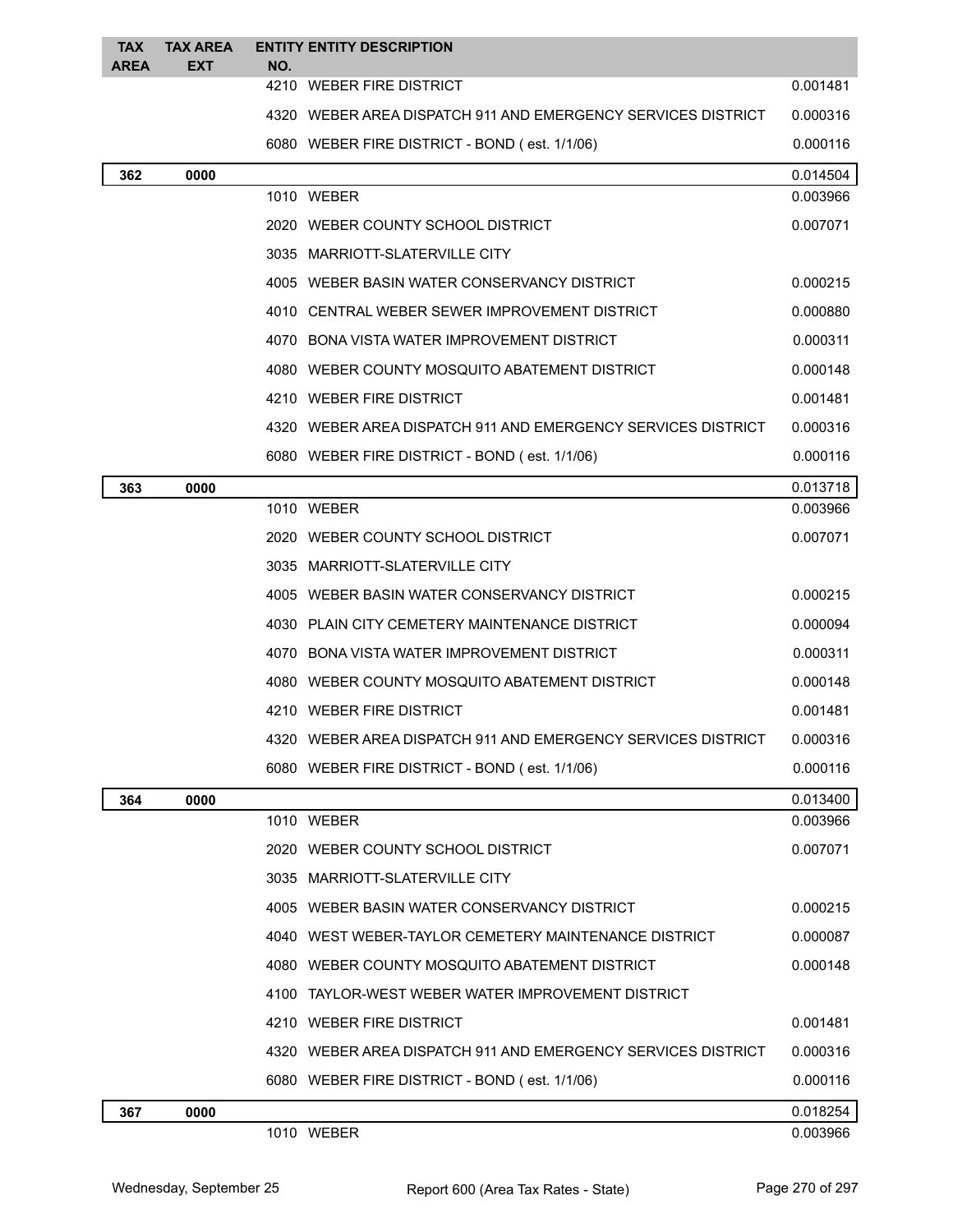| <b>TAX</b><br><b>AREA</b> | <b>TAX AREA</b><br><b>EXT</b> | <b>ENTITY ENTITY DESCRIPTION</b><br>NO.                      |          |
|---------------------------|-------------------------------|--------------------------------------------------------------|----------|
|                           |                               | 2010 OGDEN CITY SCHOOL DISTRICT                              | 0.008926 |
|                           |                               | 3050 OGDEN CITY                                              | 0.003498 |
|                           |                               | 4005 WEBER BASIN WATER CONSERVANCY DISTRICT                  | 0.000215 |
|                           |                               | 4010 CENTRAL WEBER SEWER IMPROVEMENT DISTRICT                | 0.000880 |
|                           |                               | 4080 WEBER COUNTY MOSQUITO ABATEMENT DISTRICT                | 0.000148 |
|                           |                               | 4320 WEBER AREA DISPATCH 911 AND EMERGENCY SERVICES DISTRICT | 0.000316 |
|                           |                               | 6030 OGDEN CITY - SPECIAL LEVY TO PURCHASE WBWCD WATER       | 0.000305 |
| 368                       | 0000                          |                                                              | 0.018254 |
|                           |                               | 1010 WEBER                                                   | 0.003966 |
|                           |                               | 2010 OGDEN CITY SCHOOL DISTRICT                              | 0.008926 |
|                           |                               | 3050 OGDEN CITY                                              | 0.003498 |
|                           |                               | 4005 WEBER BASIN WATER CONSERVANCY DISTRICT                  | 0.000215 |
|                           |                               | 4010 CENTRAL WEBER SEWER IMPROVEMENT DISTRICT                | 0.000880 |
|                           |                               | 4080 WEBER COUNTY MOSQUITO ABATEMENT DISTRICT                | 0.000148 |
|                           |                               | 4320 WEBER AREA DISPATCH 911 AND EMERGENCY SERVICES DISTRICT | 0.000316 |
|                           |                               | 6030 OGDEN CITY - SPECIAL LEVY TO PURCHASE WBWCD WATER       | 0.000305 |
| 369                       | 0000                          |                                                              | 0.015553 |
|                           |                               | 1010 WEBER                                                   | 0.003966 |
|                           |                               | 2020 WEBER COUNTY SCHOOL DISTRICT                            | 0.007071 |
|                           |                               | 3090 ROY CITY                                                | 0.002389 |
|                           |                               | 4005 WEBER BASIN WATER CONSERVANCY DISTRICT                  | 0.000215 |
|                           |                               | 4015 NORTH DAVIS SEWER DISTRICT                              | 0.000993 |
|                           |                               | 4060 HOOPER CEMETERY MAINTENANCE DISTRICT                    |          |
|                           |                               | 4080 WEBER COUNTY MOSQUITO ABATEMENT DISTRICT                | 0.000148 |
|                           |                               | 4150 HOOPER WATER IMPROVEMENT DISTRICT                       | 0.000455 |
|                           |                               | 4220 WEBER COUNTY SEWER SERVICE AREA#2                       |          |
|                           |                               | 4320 WEBER AREA DISPATCH 911 AND EMERGENCY SERVICES DISTRICT | 0.000316 |
| 370                       | 0000                          |                                                              | 0.014761 |
|                           |                               | 1010 WEBER                                                   | 0.003966 |
|                           |                               | 2020 WEBER COUNTY SCHOOL DISTRICT                            | 0.007071 |
|                           |                               | 3130 WEST HAVEN                                              |          |
|                           |                               | 4005 WEBER BASIN WATER CONSERVANCY DISTRICT                  | 0.000215 |
|                           |                               | 4015 NORTH DAVIS SEWER DISTRICT                              | 0.000993 |
|                           |                               | 4080 WEBER COUNTY MOSQUITO ABATEMENT DISTRICT                | 0.000148 |
|                           |                               | 4150 HOOPER WATER IMPROVEMENT DISTRICT                       | 0.000455 |
|                           |                               | 4210 WEBER FIRE DISTRICT                                     | 0.001481 |
|                           |                               | 4285 WEST HAVEN WASTE WATER SPECIAL SERVICE DISTRICT         |          |
|                           |                               | 4320 WEBER AREA DISPATCH 911 AND EMERGENCY SERVICES DISTRICT | 0.000316 |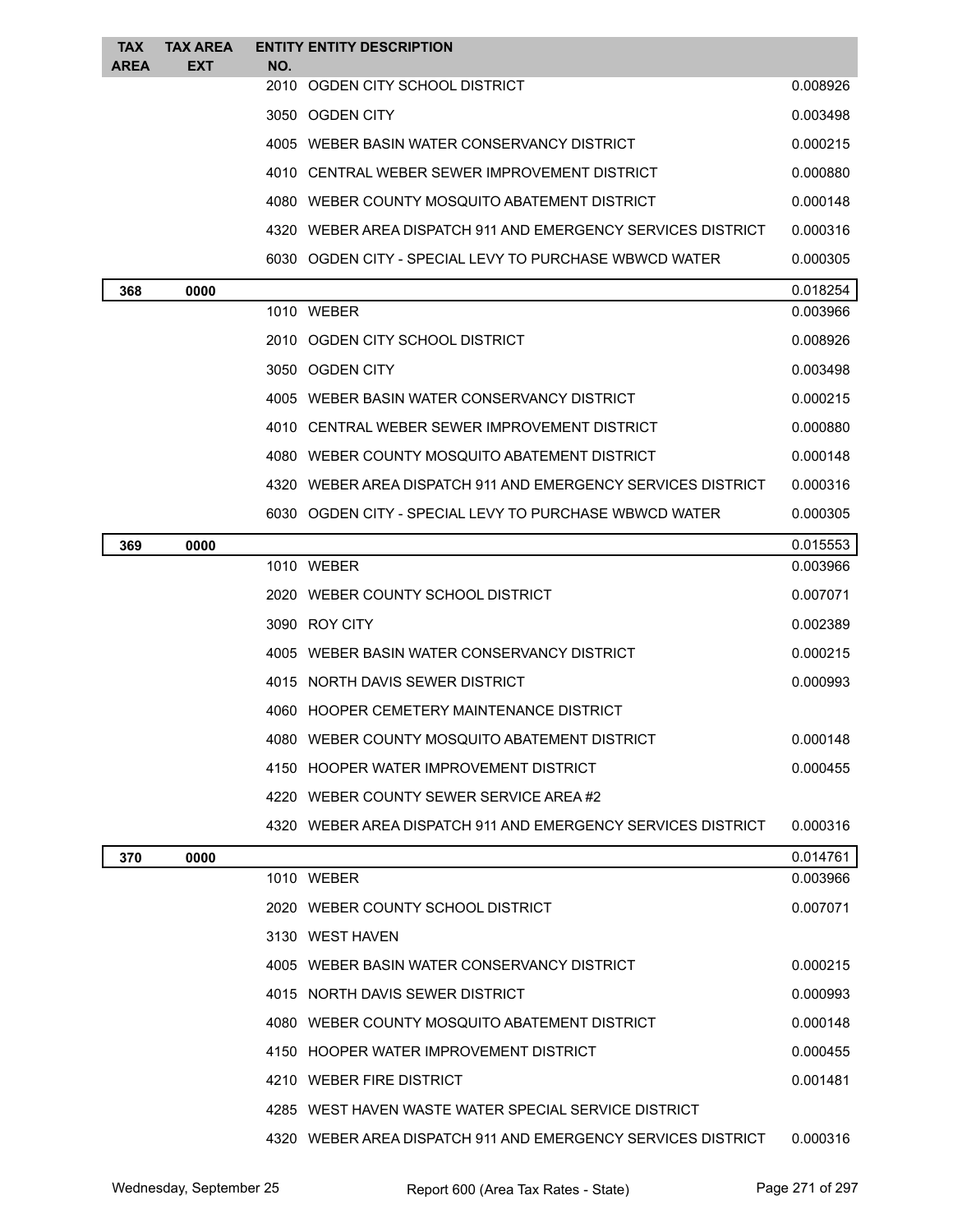| <b>TAX</b><br><b>AREA</b> | <b>TAX AREA</b><br><b>EXT</b> | NO. | <b>ENTITY ENTITY DESCRIPTION</b>                             |          |
|---------------------------|-------------------------------|-----|--------------------------------------------------------------|----------|
|                           |                               |     | 6080 WEBER FIRE DISTRICT - BOND (est. 1/1/06)                | 0.000116 |
| 371                       | 0000                          |     |                                                              | 0.014867 |
|                           |                               |     | 1010 WEBER                                                   | 0.003966 |
|                           |                               |     | 2020 WEBER COUNTY SCHOOL DISTRICT                            | 0.007071 |
|                           |                               |     | 3130 WEST HAVEN                                              |          |
|                           |                               |     | 4005 WEBER BASIN WATER CONSERVANCY DISTRICT                  | 0.000215 |
|                           |                               |     | 4015 NORTH DAVIS SEWER DISTRICT                              | 0.000993 |
|                           |                               |     | 4080 WEBER COUNTY MOSQUITO ABATEMENT DISTRICT                | 0.000148 |
|                           |                               |     | 4130 ROY WATER CONSERVANCY SUBDISTRICT                       | 0.000106 |
|                           |                               |     | 4150 HOOPER WATER IMPROVEMENT DISTRICT                       | 0.000455 |
|                           |                               |     | 4210 WEBER FIRE DISTRICT                                     | 0.001481 |
|                           |                               |     | 4285 WEST HAVEN WASTE WATER SPECIAL SERVICE DISTRICT         |          |
|                           |                               |     | 4320 WEBER AREA DISPATCH 911 AND EMERGENCY SERVICES DISTRICT | 0.000316 |
|                           |                               |     | 6080 WEBER FIRE DISTRICT - BOND (est. 1/1/06)                | 0.000116 |
| 373                       | 0000                          |     |                                                              | 0.014555 |
|                           |                               |     | 1010 WEBER                                                   | 0.003966 |
|                           |                               |     | 2020 WEBER COUNTY SCHOOL DISTRICT                            | 0.007071 |
|                           |                               |     | 3020 HARRISVILLE                                             | 0.000738 |
|                           |                               |     | 4005 WEBER BASIN WATER CONSERVANCY DISTRICT                  | 0.000215 |
|                           |                               |     | 4010 CENTRAL WEBER SEWER IMPROVEMENT DISTRICT                | 0.000880 |
|                           |                               |     | 4020 BEN LOMOND CEMETERY MAINTENANCE DISTRICT                | 0.000088 |
|                           |                               |     | 4080 WEBER COUNTY MOSQUITO ABATEMENT DISTRICT                | 0.000148 |
|                           |                               |     | 4320 WEBER AREA DISPATCH 911 AND EMERGENCY SERVICES DISTRICT | 0.000316 |
|                           |                               |     | 4330 NORTH VIEW FIRE DISTRICT                                | 0.001133 |
| 374                       | 0000                          |     |                                                              | 0.014028 |
|                           |                               |     | 1010 WEBER                                                   | 0.003966 |
|                           |                               |     | 2020 WEBER COUNTY SCHOOL DISTRICT                            | 0.007071 |
|                           |                               |     | 4005 WEBER BASIN WATER CONSERVANCY DISTRICT                  | 0.000215 |
|                           |                               |     | 4080 WEBER COUNTY MOSQUITO ABATEMENT DISTRICT                | 0.000148 |
|                           |                               |     | 4120 LIBERTY CEMETERY MAINTENANCE DISTRICT                   | 0.000056 |
|                           |                               |     | 4135 POWDER MOUNTAIN WATER AND SEWER IMPROVEMENT DISTRICT    | 0.000465 |
|                           |                               |     | 4210 WEBER FIRE DISTRICT                                     | 0.001481 |
|                           |                               |     | 4240 WEBER COUNTY SERVICE AREA #5                            | 0.000194 |
|                           |                               |     | 4320 WEBER AREA DISPATCH 911 AND EMERGENCY SERVICES DISTRICT | 0.000316 |
|                           |                               |     | 6080 WEBER FIRE DISTRICT - BOND (est. 1/1/06)                | 0.000116 |
|                           |                               |     | 6090 MUNICIPAL TYPE SERVICES                                 | 0.000000 |
| 375                       | 0000                          |     |                                                              | 0.018254 |
|                           |                               |     | 1010 WEBER                                                   | 0.003966 |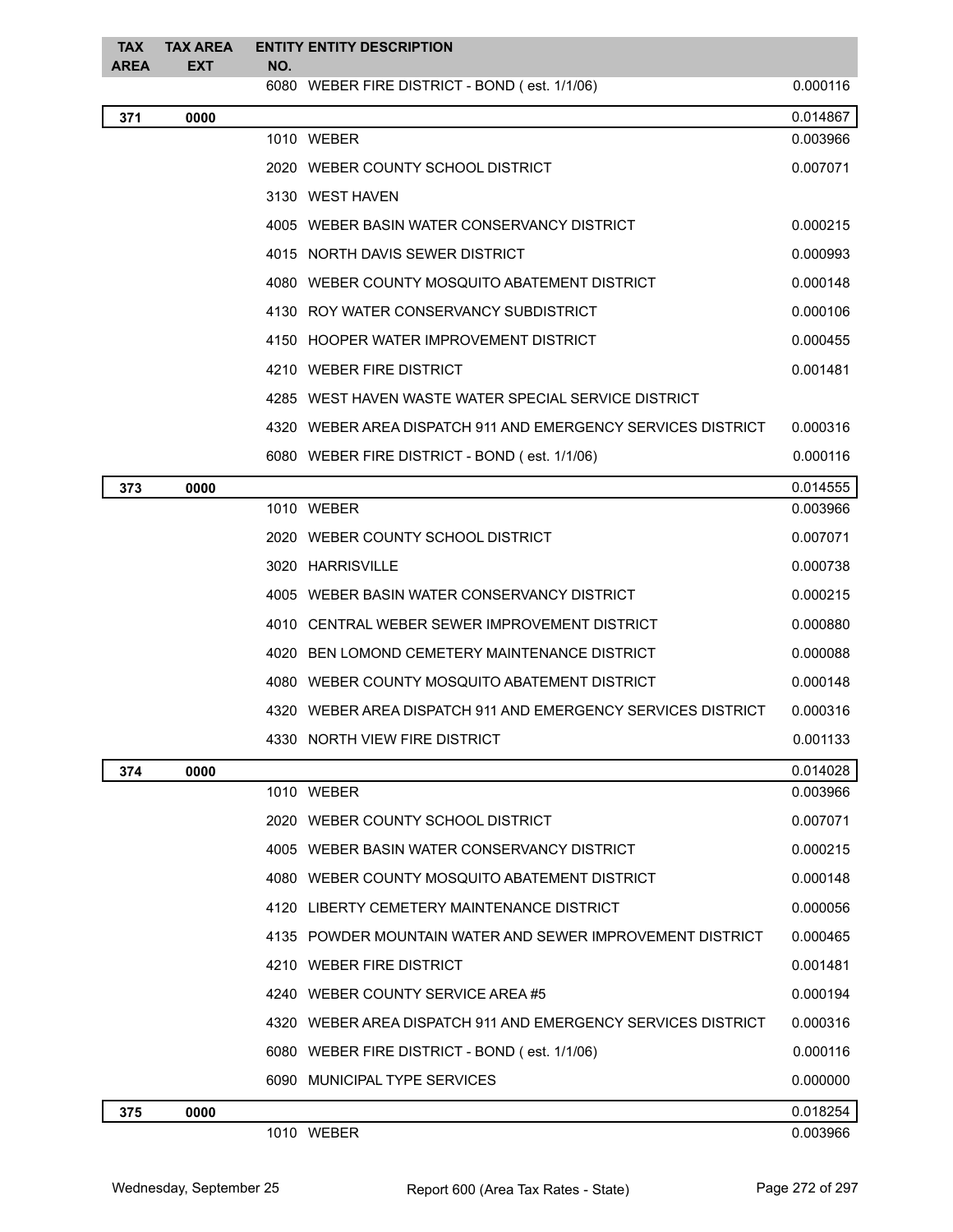| <b>TAX</b>  | <b>TAX AREA</b> |     | <b>ENTITY ENTITY DESCRIPTION</b>                               |                      |
|-------------|-----------------|-----|----------------------------------------------------------------|----------------------|
| <b>AREA</b> | <b>EXT</b>      | NO. | 2010 OGDEN CITY SCHOOL DISTRICT                                | 0.008926             |
|             |                 |     | 3050 OGDEN CITY                                                | 0.003498             |
|             |                 |     | 4005 WEBER BASIN WATER CONSERVANCY DISTRICT                    | 0.000215             |
|             |                 |     | 4010 CENTRAL WEBER SEWER IMPROVEMENT DISTRICT                  | 0.000880             |
|             |                 |     | 4080 WEBER COUNTY MOSQUITO ABATEMENT DISTRICT                  | 0.000148             |
|             |                 |     | 4320 WEBER AREA DISPATCH 911 AND EMERGENCY SERVICES DISTRICT   | 0.000316             |
|             |                 |     | 6030 OGDEN CITY - SPECIAL LEVY TO PURCHASE WBWCD WATER         | 0.000305             |
|             |                 |     |                                                                |                      |
| 376         | 0000            |     | 1010 WEBER                                                     | 0.015132<br>0.003966 |
|             |                 |     | 2020 WEBER COUNTY SCHOOL DISTRICT                              | 0.007071             |
|             |                 |     | 3025 HOOPER                                                    | 0.000484             |
|             |                 |     | 4005 WEBER BASIN WATER CONSERVANCY DISTRICT                    | 0.000215             |
|             |                 |     | 4010 CENTRAL WEBER SEWER IMPROVEMENT DISTRICT                  | 0.000880             |
|             |                 |     | 4060 HOOPER CEMETERY MAINTENANCE DISTRICT                      |                      |
|             |                 |     | 4080 WEBER COUNTY MOSQUITO ABATEMENT DISTRICT                  | 0.000148             |
|             |                 |     | 4150 HOOPER WATER IMPROVEMENT DISTRICT                         | 0.000455             |
|             |                 |     | 4210 WEBER FIRE DISTRICT                                       | 0.001481             |
|             |                 |     | 4320   WEBER AREA DISPATCH 911 AND EMERGENCY SERVICES DISTRICT | 0.000316             |
|             |                 |     | 6080 WEBER FIRE DISTRICT - BOND (est. 1/1/06)                  | 0.000116             |
| 377         | 0000            |     |                                                                | 0.014280             |
|             |                 |     | 1010 WEBER                                                     | 0.003966             |
|             |                 |     | 2020 WEBER COUNTY SCHOOL DISTRICT                              | 0.007071             |
|             |                 |     | 4005 WEBER BASIN WATER CONSERVANCY DISTRICT                    | 0.000215             |
|             |                 |     |                                                                |                      |
|             |                 |     | 4010 CENTRAL WEBER SEWER IMPROVEMENT DISTRICT                  | 0.000880             |
|             |                 |     | 4040 WEST WEBER-TAYLOR CEMETERY MAINTENANCE DISTRICT           | 0.000087             |
|             |                 |     | 4080 WEBER COUNTY MOSQUITO ABATEMENT DISTRICT                  | 0.000148             |
|             |                 |     | 4100 TAYLOR-WEST WEBER WATER IMPROVEMENT DISTRICT              |                      |
|             |                 |     | 4210 WEBER FIRE DISTRICT                                       | 0.001481             |
|             |                 |     | 4320 WEBER AREA DISPATCH 911 AND EMERGENCY SERVICES DISTRICT   | 0.000316             |
|             |                 |     | 6080 WEBER FIRE DISTRICT - BOND (est. 1/1/06)                  | 0.000116             |
|             |                 |     | 6090 MUNICIPAL TYPE SERVICES                                   | 0.000000             |
|             |                 |     |                                                                |                      |
| 378         | 0000            |     | 1010 WEBER                                                     | 0.014896<br>0.003966 |
|             |                 |     | 2020 WEBER COUNTY SCHOOL DISTRICT                              | 0.007071             |
|             |                 |     | 3025 HOOPER                                                    | 0.000484             |
|             |                 |     | 4005 WEBER BASIN WATER CONSERVANCY DISTRICT                    | 0.000215             |
|             |                 |     | 4015 NORTH DAVIS SEWER DISTRICT                                | 0.000993             |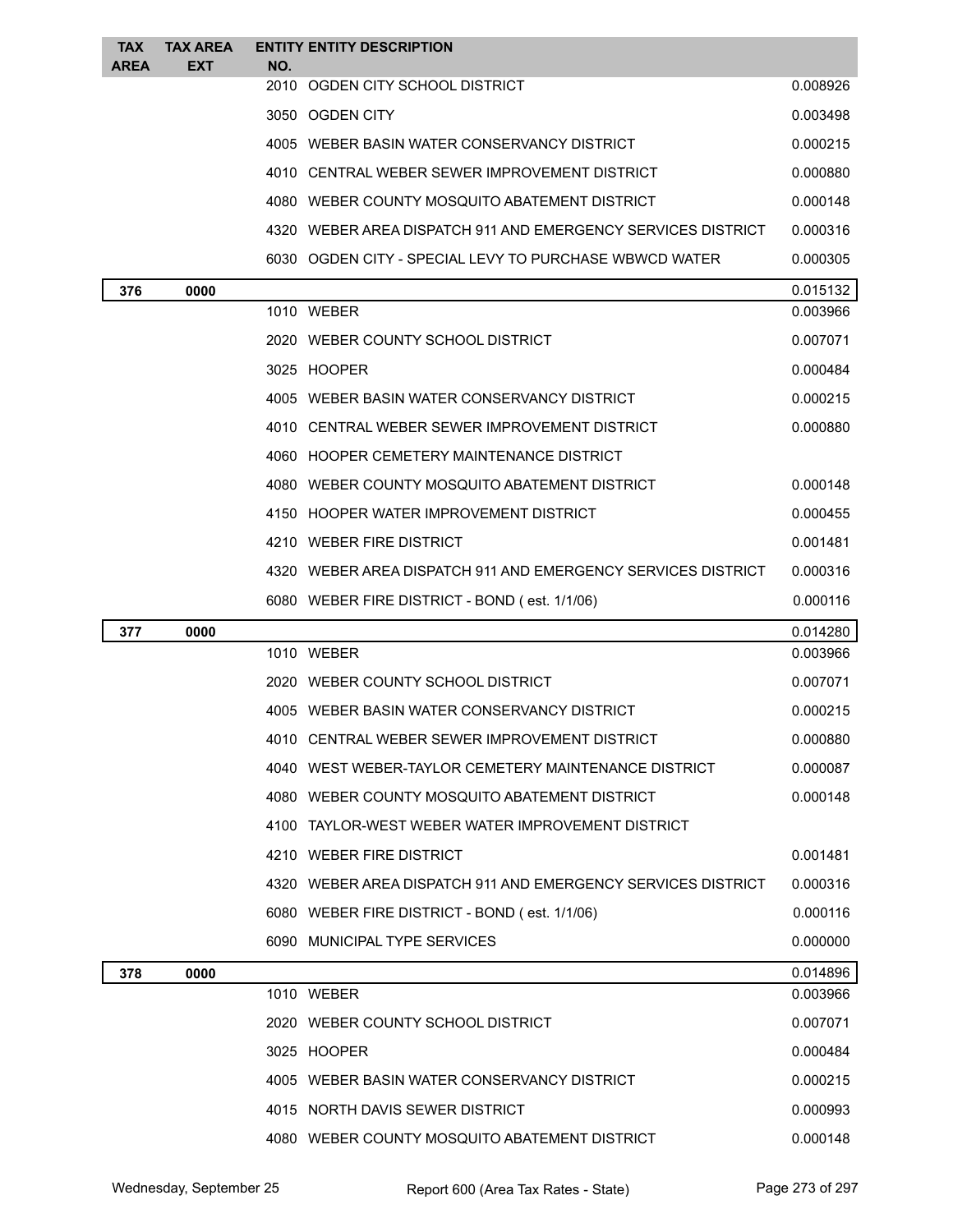| <b>TAX</b><br><b>AREA</b> | <b>TAX AREA</b><br><b>EXT</b> | <b>ENTITY ENTITY DESCRIPTION</b><br>NO.                      |          |
|---------------------------|-------------------------------|--------------------------------------------------------------|----------|
|                           |                               | 4130 ROY WATER CONSERVANCY SUBDISTRICT                       | 0.000106 |
|                           |                               | 4210 WEBER FIRE DISTRICT                                     | 0.001481 |
|                           |                               | 4320 WEBER AREA DISPATCH 911 AND EMERGENCY SERVICES DISTRICT | 0.000316 |
|                           |                               | 6080 WEBER FIRE DISTRICT - BOND (est. 1/1/06)                | 0.000116 |
| 379                       | 0000                          |                                                              | 0.013884 |
|                           |                               | 1010 WEBER                                                   | 0.003966 |
|                           |                               | 2020 WEBER COUNTY SCHOOL DISTRICT                            | 0.007071 |
|                           |                               | 3025 HOOPER                                                  | 0.000484 |
|                           |                               | 4005 WEBER BASIN WATER CONSERVANCY DISTRICT                  | 0.000215 |
|                           |                               | 4040 WEST WEBER-TAYLOR CEMETERY MAINTENANCE DISTRICT         | 0.000087 |
|                           |                               | 4080 WEBER COUNTY MOSQUITO ABATEMENT DISTRICT                | 0.000148 |
|                           |                               | 4210 WEBER FIRE DISTRICT                                     | 0.001481 |
|                           |                               | 4320 WEBER AREA DISPATCH 911 AND EMERGENCY SERVICES DISTRICT | 0.000316 |
|                           |                               | 6080 WEBER FIRE DISTRICT - BOND (est. 1/1/06)                | 0.000116 |
| 380                       | 0000                          |                                                              | 0.013797 |
|                           |                               | 1010 WEBER                                                   | 0.003966 |
|                           |                               | 2020 WEBER COUNTY SCHOOL DISTRICT                            | 0.007071 |
|                           |                               | 3025 HOOPER                                                  | 0.000484 |
|                           |                               | 4005 WEBER BASIN WATER CONSERVANCY DISTRICT                  | 0.000215 |
|                           |                               | 4080 WEBER COUNTY MOSQUITO ABATEMENT DISTRICT                | 0.000148 |
|                           |                               | 4210 WEBER FIRE DISTRICT                                     | 0.001481 |
|                           |                               | 4320 WEBER AREA DISPATCH 911 AND EMERGENCY SERVICES DISTRICT | 0.000316 |
|                           |                               | 6080 WEBER FIRE DISTRICT - BOND (est. 1/1/06)                | 0.000116 |
| 381                       | 0000                          |                                                              | 0.015575 |
|                           |                               | 1010 WEBER                                                   | 0.003966 |
|                           |                               | 2020 WEBER COUNTY SCHOOL DISTRICT                            | 0.007071 |
|                           |                               | 3100 SOUTH OGDEN                                             | 0.002979 |
|                           |                               | 4005 WEBER BASIN WATER CONSERVANCY DISTRICT                  | 0.000215 |
|                           |                               | 4010 CENTRAL WEBER SEWER IMPROVEMENT DISTRICT                | 0.000880 |
|                           |                               | 4080 WEBER COUNTY MOSQUITO ABATEMENT DISTRICT                | 0.000148 |
|                           |                               | 4320 WEBER AREA DISPATCH 911 AND EMERGENCY SERVICES DISTRICT | 0.000316 |
|                           |                               | 6050 SOUTH OGDEN CITY - SPECIAL LEVY TO PURCHASE WBWCD WATER |          |
| 382                       | 0000                          |                                                              | 0.018254 |
|                           |                               | 1010 WEBER                                                   | 0.003966 |
|                           |                               | 2010 OGDEN CITY SCHOOL DISTRICT                              | 0.008926 |

2010 OGDEN CITY SCHOOL DISTRICT ALL 2010 0.008926 OSMOOD DISTRICT 3050 OGDEN CITY 0.003498 WEBER BASIN WATER CONSERVANCY DISTRICT 0.000215 CENTRAL WEBER SEWER IMPROVEMENT DISTRICT 0.000880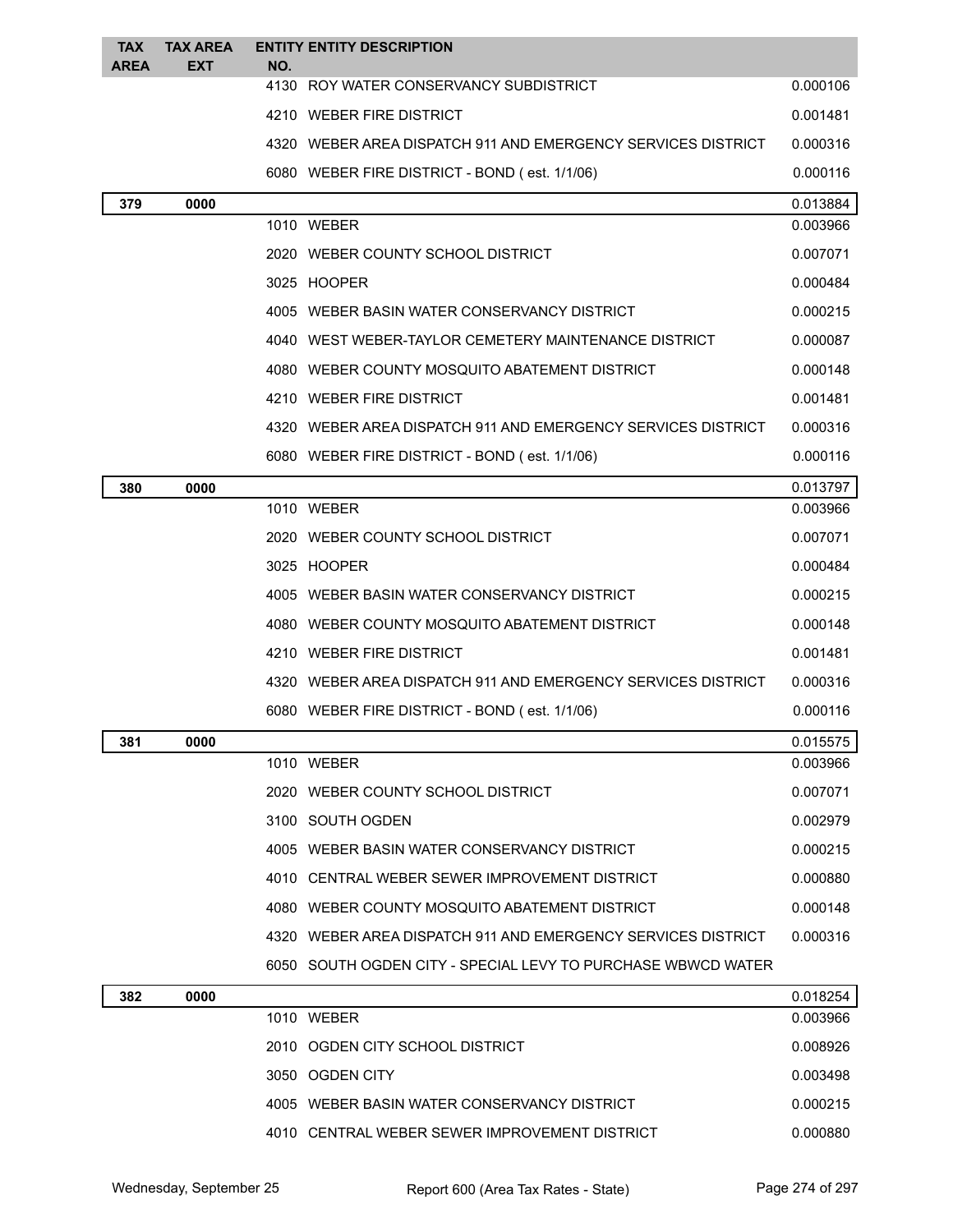| <b>TAX</b><br><b>AREA</b> | <b>TAX AREA</b><br><b>EXT</b> | NO. | <b>ENTITY ENTITY DESCRIPTION</b>                             |          |
|---------------------------|-------------------------------|-----|--------------------------------------------------------------|----------|
|                           |                               |     | 4080 WEBER COUNTY MOSQUITO ABATEMENT DISTRICT                | 0.000148 |
|                           |                               |     | 4320 WEBER AREA DISPATCH 911 AND EMERGENCY SERVICES DISTRICT | 0.000316 |
|                           |                               |     | 6030 OGDEN CITY - SPECIAL LEVY TO PURCHASE WBWCD WATER       | 0.000305 |
| 383                       | 0000                          |     |                                                              | 0.015204 |
|                           |                               |     | 1010 WEBER                                                   | 0.003966 |
|                           |                               |     | 2020 WEBER COUNTY SCHOOL DISTRICT                            | 0.007071 |
|                           |                               |     | 3090 ROY CITY                                                | 0.002389 |
|                           |                               |     | 4005 WEBER BASIN WATER CONSERVANCY DISTRICT                  | 0.000215 |
|                           |                               |     | 4015 NORTH DAVIS SEWER DISTRICT                              | 0.000993 |
|                           |                               |     | 4080 WEBER COUNTY MOSQUITO ABATEMENT DISTRICT                | 0.000148 |
|                           |                               |     | 4130 ROY WATER CONSERVANCY SUBDISTRICT                       | 0.000106 |
|                           |                               |     | 4320 WEBER AREA DISPATCH 911 AND EMERGENCY SERVICES DISTRICT | 0.000316 |
| 384                       | 0000                          |     |                                                              | 0.015204 |
|                           |                               |     | 1010 WEBER                                                   | 0.003966 |
|                           |                               |     | 2020 WEBER COUNTY SCHOOL DISTRICT                            | 0.007071 |
|                           |                               |     | 3090 ROY CITY                                                | 0.002389 |
|                           |                               |     | 4005 WEBER BASIN WATER CONSERVANCY DISTRICT                  | 0.000215 |
|                           |                               |     | 4015 NORTH DAVIS SEWER DISTRICT                              | 0.000993 |
|                           |                               |     | 4060 HOOPER CEMETERY MAINTENANCE DISTRICT                    |          |
|                           |                               |     | 4080 WEBER COUNTY MOSQUITO ABATEMENT DISTRICT                | 0.000148 |
|                           |                               |     | 4130 ROY WATER CONSERVANCY SUBDISTRICT                       | 0.000106 |
|                           |                               |     | 4220 WEBER COUNTY SEWER SERVICE AREA#2                       |          |
|                           |                               |     | 4320 WEBER AREA DISPATCH 911 AND EMERGENCY SERVICES DISTRICT | 0.000316 |
| 386                       | 0000                          |     |                                                              | 0.015204 |
|                           |                               |     | 1010 WEBER                                                   | 0.003966 |
|                           |                               |     | 2020 WEBER COUNTY SCHOOL DISTRICT                            | 0.007071 |
|                           |                               |     | 3090 ROY CITY                                                | 0.002389 |
|                           |                               |     | 4005 WEBER BASIN WATER CONSERVANCY DISTRICT                  | 0.000215 |
|                           |                               |     | 4015 NORTH DAVIS SEWER DISTRICT                              | 0.000993 |
|                           |                               |     | 4080 WEBER COUNTY MOSQUITO ABATEMENT DISTRICT                | 0.000148 |
|                           |                               |     | 4130 ROY WATER CONSERVANCY SUBDISTRICT                       | 0.000106 |
|                           |                               |     | 4220 WEBER COUNTY SEWER SERVICE AREA#2                       |          |
|                           |                               |     | 4320 WEBER AREA DISPATCH 911 AND EMERGENCY SERVICES DISTRICT | 0.000316 |
| 387                       | 0000                          |     |                                                              | 0.018254 |
|                           |                               |     | 1010 WEBER                                                   | 0.003966 |
|                           |                               |     | 2010 OGDEN CITY SCHOOL DISTRICT                              | 0.008926 |
|                           |                               |     | 3050 OGDEN CITY                                              | 0.003498 |
|                           |                               |     | 4005 WEBER BASIN WATER CONSERVANCY DISTRICT                  | 0.000215 |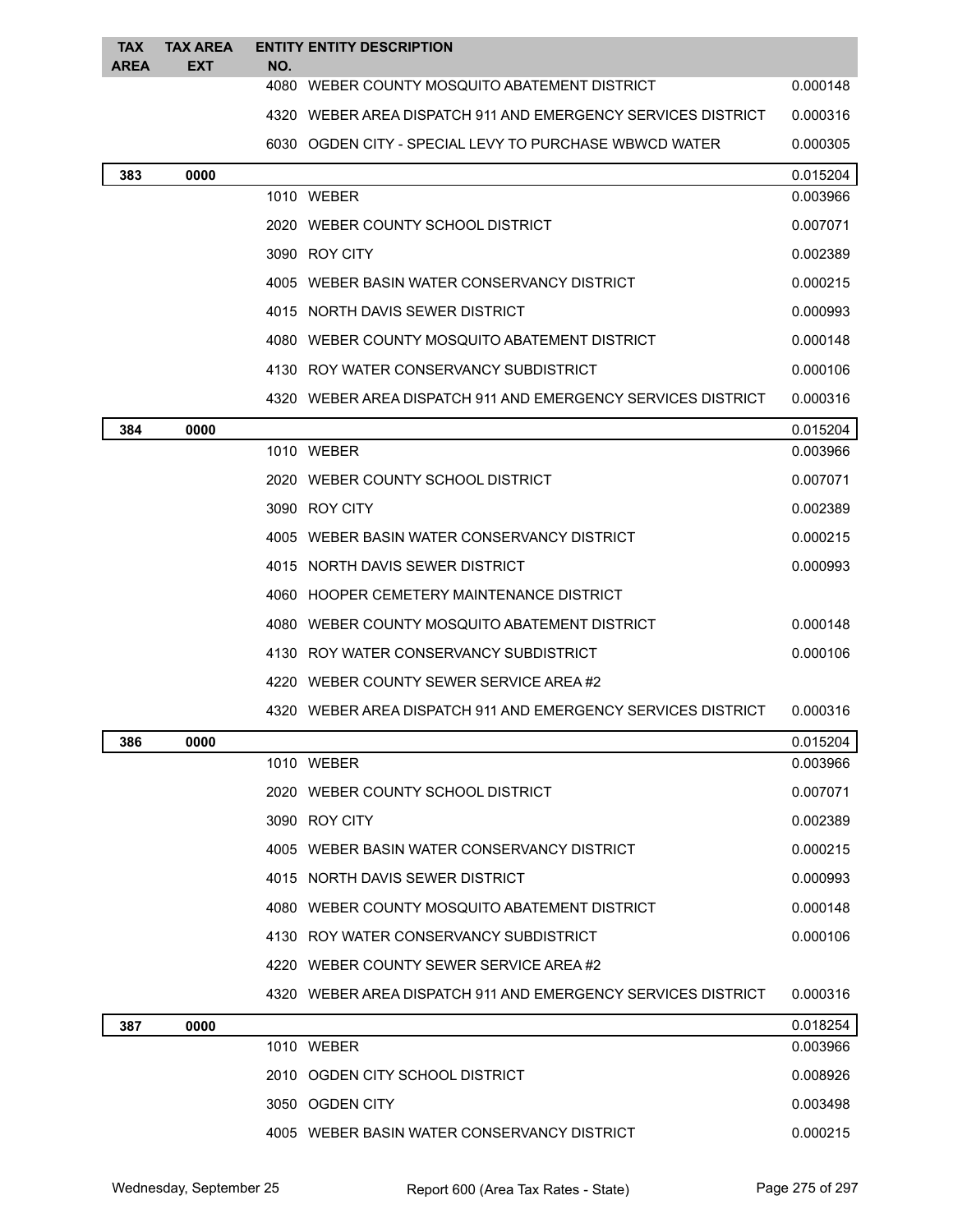| <b>TAX</b><br><b>AREA</b> | <b>TAX AREA</b><br>EXT | NO.             | <b>ENTITY ENTITY DESCRIPTION</b>                               |          |
|---------------------------|------------------------|-----------------|----------------------------------------------------------------|----------|
|                           |                        |                 | 4010 CENTRAL WEBER SEWER IMPROVEMENT DISTRICT                  | 0.000880 |
|                           |                        |                 | 4080 WEBER COUNTY MOSQUITO ABATEMENT DISTRICT                  | 0.000148 |
|                           |                        |                 | 4320 WEBER AREA DISPATCH 911 AND EMERGENCY SERVICES DISTRICT   | 0.000316 |
|                           |                        |                 | 6030 OGDEN CITY - SPECIAL LEVY TO PURCHASE WBWCD WATER         | 0.000305 |
| 388                       | 0000                   |                 |                                                                | 0.014312 |
|                           |                        | 1010 WEBER      |                                                                | 0.003966 |
|                           |                        |                 | 2020 WEBER COUNTY SCHOOL DISTRICT                              | 0.007071 |
|                           |                        | 3030 HUNTSVILLE |                                                                | 0.000999 |
|                           |                        |                 | 4005 WEBER BASIN WATER CONSERVANCY DISTRICT                    | 0.000215 |
|                           |                        |                 | 4080 WEBER COUNTY MOSQUITO ABATEMENT DISTRICT                  | 0.000148 |
|                           |                        |                 | 4210 WEBER FIRE DISTRICT                                       | 0.001481 |
|                           |                        |                 | 4320 WEBER AREA DISPATCH 911 AND EMERGENCY SERVICES DISTRICT   | 0.000316 |
|                           |                        |                 | 6080 WEBER FIRE DISTRICT - BOND (est. 1/1/06)                  | 0.000116 |
| 389                       | 0000                   |                 |                                                                | 0.013727 |
|                           |                        | 1010 WEBER      |                                                                | 0.003966 |
|                           |                        |                 | 2020 WEBER COUNTY SCHOOL DISTRICT                              | 0.007071 |
|                           |                        |                 | 4005 WEBER BASIN WATER CONSERVANCY DISTRICT                    | 0.000215 |
|                           |                        |                 | 4050 WARREN-WEST WARREN CEMETERY MAINTENANCE DISTRICT          | 0.000111 |
|                           |                        |                 | 4080 WEBER COUNTY MOSQUITO ABATEMENT DISTRICT                  | 0.000148 |
|                           |                        |                 | 4210 WEBER FIRE DISTRICT                                       | 0.001481 |
|                           |                        |                 | 4280 WEST WARREN PARK SERVICE AREA                             | 0.000303 |
|                           |                        |                 | 4320 WEBER AREA DISPATCH 911 AND EMERGENCY SERVICES DISTRICT   | 0.000316 |
|                           |                        |                 | 6080 WEBER FIRE DISTRICT - BOND (est. 1/1/06)                  | 0.000116 |
|                           |                        |                 | 6090 MUNICIPAL TYPE SERVICES                                   | 0.000000 |
| 390                       | 0000                   |                 |                                                                | 0.018254 |
|                           |                        | 1010 WEBER      |                                                                | 0.003966 |
|                           |                        |                 | 2010 OGDEN CITY SCHOOL DISTRICT                                | 0.008926 |
|                           |                        | 3050 OGDEN CITY |                                                                | 0.003498 |
|                           |                        |                 | 4005 WEBER BASIN WATER CONSERVANCY DISTRICT                    | 0.000215 |
|                           |                        |                 | 4010 CENTRAL WEBER SEWER IMPROVEMENT DISTRICT                  | 0.000880 |
|                           |                        |                 | 4080 WEBER COUNTY MOSQUITO ABATEMENT DISTRICT                  | 0.000148 |
|                           |                        |                 | 4320   WEBER AREA DISPATCH 911 AND EMERGENCY SERVICES DISTRICT | 0.000316 |
|                           |                        |                 | 6030   OGDEN CITY - SPECIAL LEVY TO PURCHASE WBWCD WATER       | 0.000305 |
| 391                       | 0000                   |                 |                                                                | 0.014985 |
|                           |                        | 1010 WEBER      |                                                                | 0.003966 |
|                           |                        |                 | 2020 WEBER COUNTY SCHOOL DISTRICT                              | 0.007071 |
|                           |                        | 3090 ROY CITY   |                                                                | 0.002389 |
|                           |                        |                 | 4005 WEBER BASIN WATER CONSERVANCY DISTRICT                    | 0.000215 |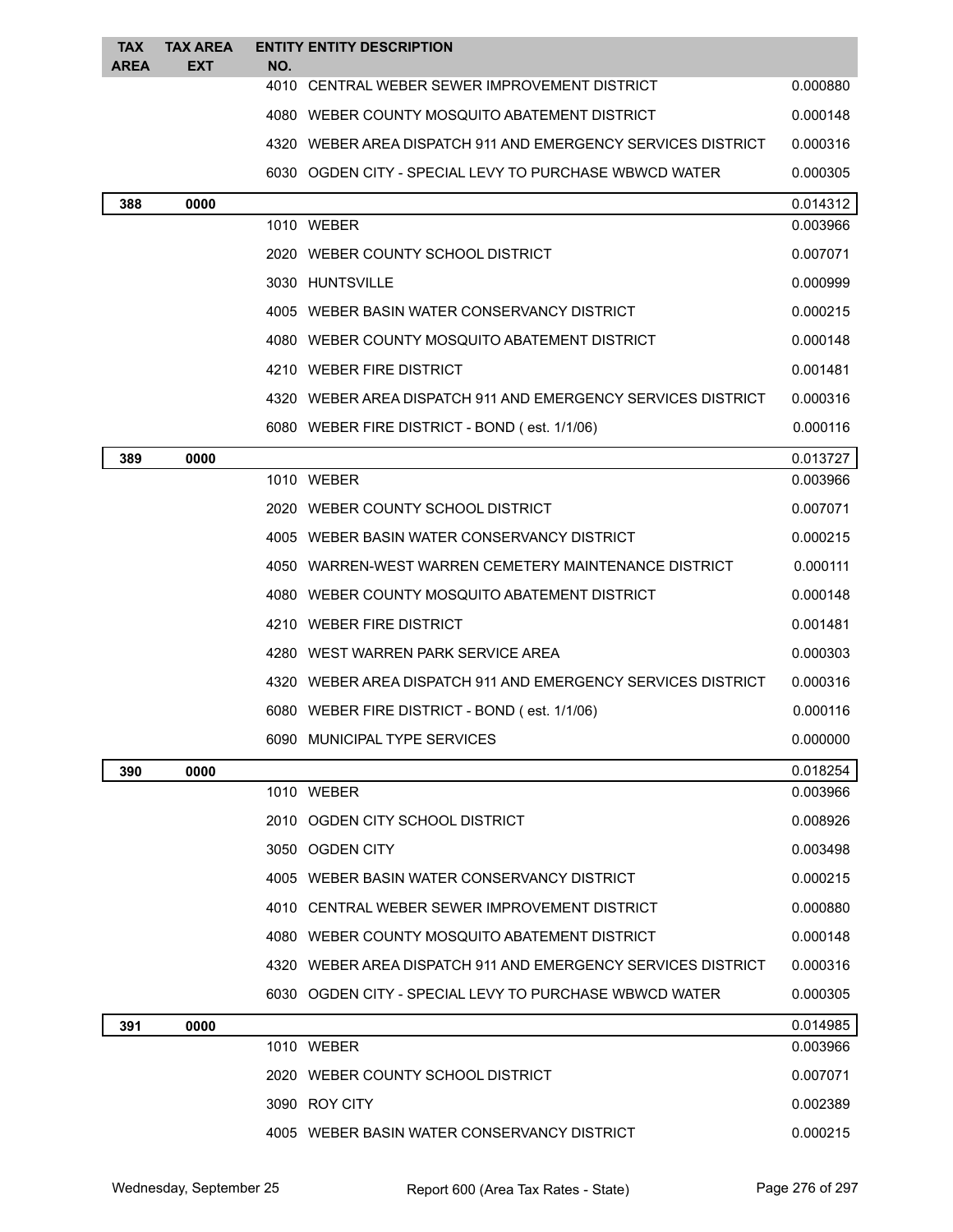| <b>TAX</b><br><b>AREA</b> | <b>TAX AREA</b><br><b>EXT</b> | NO. | <b>ENTITY ENTITY DESCRIPTION</b>                              |          |
|---------------------------|-------------------------------|-----|---------------------------------------------------------------|----------|
|                           |                               |     | 4010 CENTRAL WEBER SEWER IMPROVEMENT DISTRICT                 | 0.000880 |
|                           |                               |     | 4080 WEBER COUNTY MOSQUITO ABATEMENT DISTRICT                 | 0.000148 |
|                           |                               |     | 4320 WEBER AREA DISPATCH 911 AND EMERGENCY SERVICES DISTRICT  | 0.000316 |
| 393                       | 0000                          |     |                                                               | 0.015681 |
|                           |                               |     | 1010 WEBER                                                    | 0.003966 |
|                           |                               |     | 2020 WEBER COUNTY SCHOOL DISTRICT                             | 0.007071 |
|                           |                               |     | 3120 WASHINGTON TERRACE                                       | 0.003085 |
|                           |                               |     | 4005 WEBER BASIN WATER CONSERVANCY DISTRICT                   | 0.000215 |
|                           |                               |     | 4010 CENTRAL WEBER SEWER IMPROVEMENT DISTRICT                 | 0.000880 |
|                           |                               |     | 4080 WEBER COUNTY MOSQUITO ABATEMENT DISTRICT                 | 0.000148 |
|                           |                               |     | 4320 WEBER AREA DISPATCH 911 AND EMERGENCY SERVICES DISTRICT  | 0.000316 |
|                           |                               |     | 6070 WASHINGTON TERRACE CITY - SPECIAL LEVY TO PURCHASE WBWCI |          |
| 395                       | 0000                          |     |                                                               | 0.014193 |
|                           |                               |     | 1010 WEBER                                                    | 0.003966 |
|                           |                               |     | 2020 WEBER COUNTY SCHOOL DISTRICT                             | 0.007071 |
|                           |                               |     | 4005 WEBER BASIN WATER CONSERVANCY DISTRICT                   | 0.000215 |
|                           |                               |     | 4010 CENTRAL WEBER SEWER IMPROVEMENT DISTRICT                 | 0.000880 |
|                           |                               |     | 4080 WEBER COUNTY MOSQUITO ABATEMENT DISTRICT                 | 0.000148 |
|                           |                               |     | 4100 TAYLOR-WEST WEBER WATER IMPROVEMENT DISTRICT             |          |
|                           |                               |     | 4210 WEBER FIRE DISTRICT                                      | 0.001481 |
|                           |                               |     | 4320 WEBER AREA DISPATCH 911 AND EMERGENCY SERVICES DISTRICT  | 0.000316 |
|                           |                               |     | 6080 WEBER FIRE DISTRICT - BOND (est. 1/1/06)                 | 0.000116 |
|                           |                               |     | 6090 MUNICIPAL TYPE SERVICES                                  | 0.000000 |
| 397                       | 0000                          |     |                                                               | 0.014677 |
|                           |                               |     | 1010 WEBER                                                    | 0.003966 |
|                           |                               |     | 2020 WEBER COUNTY SCHOOL DISTRICT                             | 0.007071 |
|                           |                               |     | 3025 HOOPER                                                   | 0.000484 |
|                           |                               |     | 4005 WEBER BASIN WATER CONSERVANCY DISTRICT                   | 0.000215 |
|                           |                               |     | 4010 CENTRAL WEBER SEWER IMPROVEMENT DISTRICT                 | 0.000880 |
|                           |                               |     | 4060 HOOPER CEMETERY MAINTENANCE DISTRICT                     |          |
|                           |                               |     | 4080 WEBER COUNTY MOSQUITO ABATEMENT DISTRICT                 | 0.000148 |
|                           |                               |     | 4100 TAYLOR-WEST WEBER WATER IMPROVEMENT DISTRICT             |          |
|                           |                               |     | 4210 WEBER FIRE DISTRICT                                      | 0.001481 |
|                           |                               |     | 4320 WEBER AREA DISPATCH 911 AND EMERGENCY SERVICES DISTRICT  | 0.000316 |
|                           |                               |     | 6080 WEBER FIRE DISTRICT - BOND (est. 1/1/06)                 | 0.000116 |
| 398                       | 0000                          |     |                                                               | 0.015575 |
|                           |                               |     | 1010 WEBER                                                    | 0.003966 |
|                           |                               |     | 2020 WEBER COUNTY SCHOOL DISTRICT                             | 0.007071 |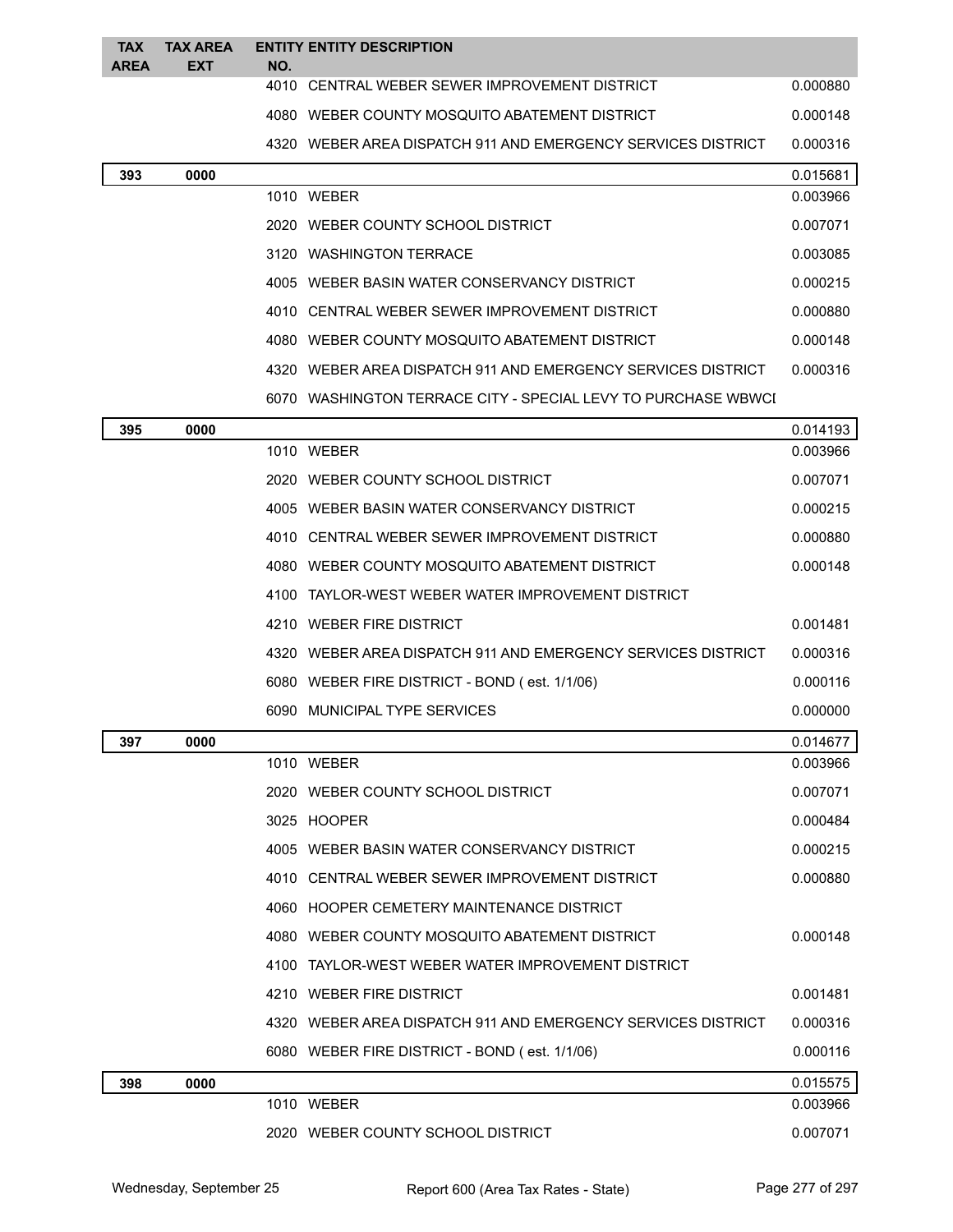| <b>TAX</b>  | <b>TAX AREA</b> | <b>ENTITY ENTITY DESCRIPTION</b>                             |          |
|-------------|-----------------|--------------------------------------------------------------|----------|
| <b>AREA</b> | <b>EXT</b>      | NO.                                                          |          |
|             |                 | 3100 SOUTH OGDEN                                             | 0.002979 |
|             |                 | 4005 WEBER BASIN WATER CONSERVANCY DISTRICT                  | 0.000215 |
|             |                 | 4010 CENTRAL WEBER SEWER IMPROVEMENT DISTRICT                | 0.000880 |
|             |                 | 4080 WEBER COUNTY MOSQUITO ABATEMENT DISTRICT                | 0.000148 |
|             |                 | 4320 WEBER AREA DISPATCH 911 AND EMERGENCY SERVICES DISTRICT | 0.000316 |
|             |                 | 6050 SOUTH OGDEN CITY - SPECIAL LEVY TO PURCHASE WBWCD WATER |          |
| 399         | 0000            |                                                              | 0.015515 |
|             |                 | 1010 WEBER                                                   | 0.003966 |
|             |                 |                                                              |          |

 WEBER COUNTY SCHOOL DISTRICT 0.007071 ROY CITY 0.002389 WEBER BASIN WATER CONSERVANCY DISTRICT 0.000215 NORTH DAVIS SEWER DISTRICT 0.000993 BONA VISTA WATER IMPROVEMENT DISTRICT 0.000311 WEBER COUNTY MOSQUITO ABATEMENT DISTRICT 0.000148

|     |      | 4130 ROY WATER CONSERVANCY SUBDISTRICT                       | 0.000106 |
|-----|------|--------------------------------------------------------------|----------|
|     |      | 4220 WEBER COUNTY SEWER SERVICE AREA#2                       |          |
|     |      | 4320 WEBER AREA DISPATCH 911 AND EMERGENCY SERVICES DISTRICT | 0.000316 |
| 400 | 0000 |                                                              | 0.013395 |
|     |      | 1010 WEBER                                                   | 0.003966 |
|     |      | 2020 WEBER COUNTY SCHOOL DISTRICT                            | 0.007071 |
|     |      | 4005 WEBER BASIN WATER CONSERVANCY DISTRICT                  | 0.000215 |
|     |      | 4080 WEBER COUNTY MOSQUITO ABATEMENT DISTRICT                | 0.000148 |
|     |      | 4090 EDEN CEMETERY MAINTENANCE DISTRICT                      | 0.000082 |
|     |      | 4210 WEBER FIRE DISTRICT                                     | 0.001481 |
|     |      | 4320 WEBER AREA DISPATCH 911 AND EMERGENCY SERVICES DISTRICT | 0.000316 |
|     |      | 6080 WEBER FIRE DISTRICT - BOND (est. 1/1/06)                | 0.000116 |
|     |      | 6090 MUNICIPAL TYPE SERVICES                                 | 0.000000 |
|     |      |                                                              |          |
| 402 | 0000 |                                                              | 0.014783 |
|     |      | 1010 WEBER                                                   | 0.003966 |
|     |      | 2020 WEBER COUNTY SCHOOL DISTRICT                            | 0.007071 |
|     |      | 3025 HOOPER                                                  | 0.000484 |
|     |      | 4005 WEBER BASIN WATER CONSERVANCY DISTRICT                  | 0.000215 |
|     |      | 4010 CENTRAL WEBER SEWER IMPROVEMENT DISTRICT                | 0.000880 |
|     |      | 4060 HOOPER CEMETERY MAINTENANCE DISTRICT                    |          |
|     |      | 4080 WEBER COUNTY MOSQUITO ABATEMENT DISTRICT                | 0.000148 |
|     |      | 4130 ROY WATER CONSERVANCY SUBDISTRICT                       | 0.000106 |
|     |      | 4210 WEBER FIRE DISTRICT                                     | 0.001481 |
|     |      | 4320 WEBER AREA DISPATCH 911 AND EMERGENCY SERVICES DISTRICT | 0.000316 |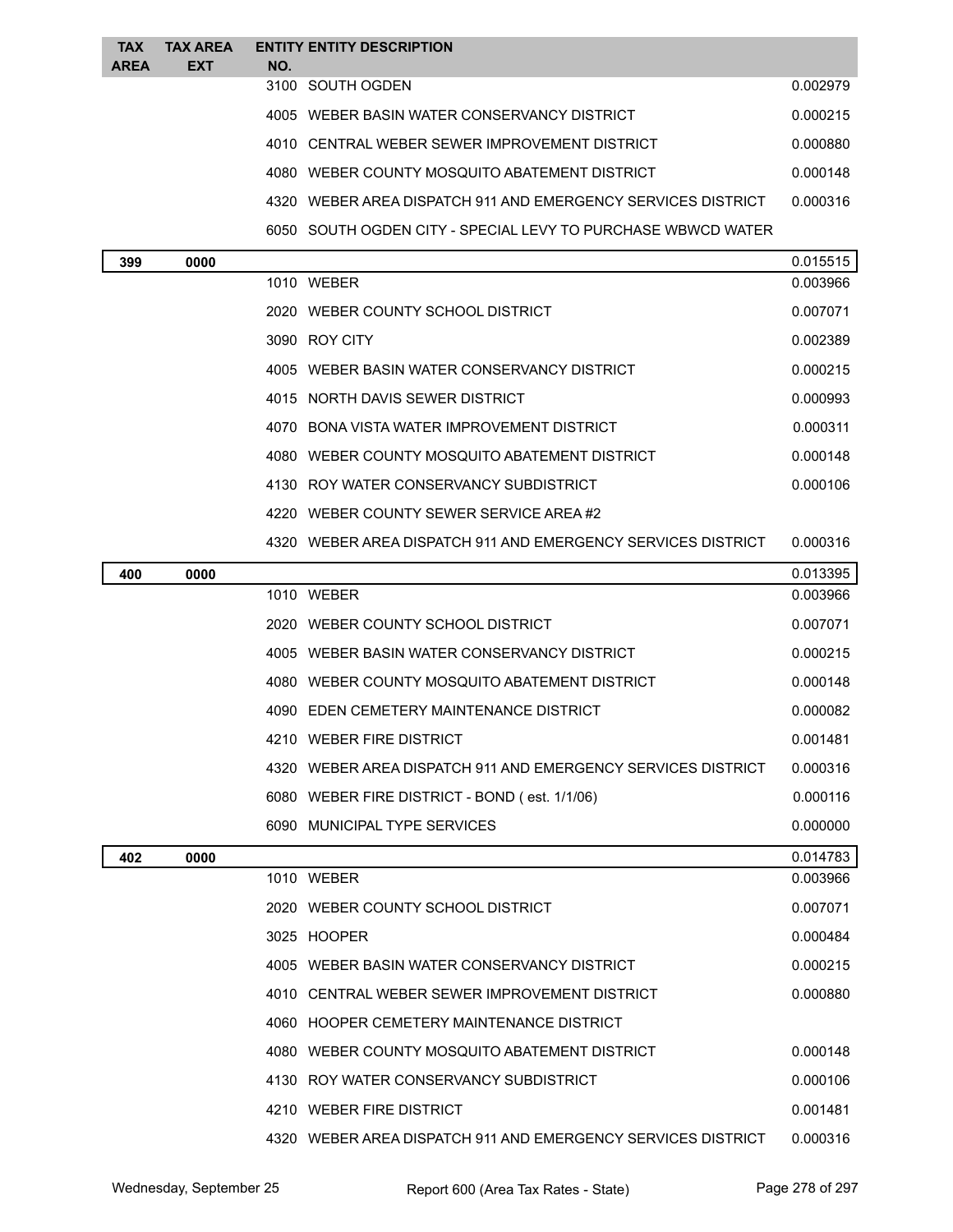| <b>TAX</b>  | <b>TAX AREA</b> |     | <b>ENTITY ENTITY DESCRIPTION</b>                             |          |
|-------------|-----------------|-----|--------------------------------------------------------------|----------|
| <b>AREA</b> | <b>EXT</b>      | NO. | 6080 WEBER FIRE DISTRICT - BOND (est. 1/1/06)                | 0.000116 |
| 403         | 0000            |     |                                                              | 0.014677 |
|             |                 |     | 1010 WEBER                                                   | 0.003966 |
|             |                 |     | 2020 WEBER COUNTY SCHOOL DISTRICT                            | 0.007071 |
|             |                 |     | 3025 HOOPER                                                  | 0.000484 |
|             |                 |     | 4005 WEBER BASIN WATER CONSERVANCY DISTRICT                  | 0.000215 |
|             |                 |     | 4010 CENTRAL WEBER SEWER IMPROVEMENT DISTRICT                | 0.000880 |
|             |                 |     | 4060 HOOPER CEMETERY MAINTENANCE DISTRICT                    |          |
|             |                 |     | 4080 WEBER COUNTY MOSQUITO ABATEMENT DISTRICT                | 0.000148 |
|             |                 |     | 4210 WEBER FIRE DISTRICT                                     | 0.001481 |
|             |                 |     | 4320 WEBER AREA DISPATCH 911 AND EMERGENCY SERVICES DISTRICT | 0.000316 |
|             |                 |     | 6080 WEBER FIRE DISTRICT - BOND (est. 1/1/06)                | 0.000116 |
| 404         | 0000            |     |                                                              | 0.015238 |
|             |                 |     | 1010 WEBER                                                   | 0.003966 |
|             |                 |     | 2020 WEBER COUNTY SCHOOL DISTRICT                            | 0.007071 |
|             |                 |     | 3025 HOOPER                                                  | 0.000484 |
|             |                 |     | 4005 WEBER BASIN WATER CONSERVANCY DISTRICT                  | 0.000215 |
|             |                 |     | 4010 CENTRAL WEBER SEWER IMPROVEMENT DISTRICT                | 0.000880 |
|             |                 |     | 4060 HOOPER CEMETERY MAINTENANCE DISTRICT                    |          |
|             |                 |     | 4080 WEBER COUNTY MOSQUITO ABATEMENT DISTRICT                | 0.000148 |
|             |                 |     | 4130 ROY WATER CONSERVANCY SUBDISTRICT                       | 0.000106 |
|             |                 |     | 4150 HOOPER WATER IMPROVEMENT DISTRICT                       | 0.000455 |
|             |                 |     | 4210 WEBER FIRE DISTRICT                                     | 0.001481 |
|             |                 |     | 4320 WEBER AREA DISPATCH 911 AND EMERGENCY SERVICES DISTRICT | 0.000316 |
|             |                 |     | 6080 WEBER FIRE DISTRICT - BOND (est. 1/1/06)                | 0.000116 |
| 406         | 0000            |     |                                                              | 0.018254 |
|             |                 |     | 1010 WEBER                                                   | 0.003966 |
|             |                 |     | 2010 OGDEN CITY SCHOOL DISTRICT                              | 0.008926 |
|             |                 |     | 3050 OGDEN CITY                                              | 0.003498 |
|             |                 |     | 4005 WEBER BASIN WATER CONSERVANCY DISTRICT                  | 0.000215 |
|             |                 |     | 4010 CENTRAL WEBER SEWER IMPROVEMENT DISTRICT                | 0.000880 |
|             |                 |     | 4080 WEBER COUNTY MOSQUITO ABATEMENT DISTRICT                | 0.000148 |
|             |                 |     | 4320 WEBER AREA DISPATCH 911 AND EMERGENCY SERVICES DISTRICT | 0.000316 |
|             |                 |     | 6030 OGDEN CITY - SPECIAL LEVY TO PURCHASE WBWCD WATER       | 0.000305 |
| 408         | 0000            |     |                                                              | 0.013624 |
|             |                 |     | 1010 WEBER                                                   | 0.003966 |
|             |                 |     | 2020 WEBER COUNTY SCHOOL DISTRICT                            | 0.007071 |
|             |                 |     | 3035 MARRIOTT-SLATERVILLE CITY                               |          |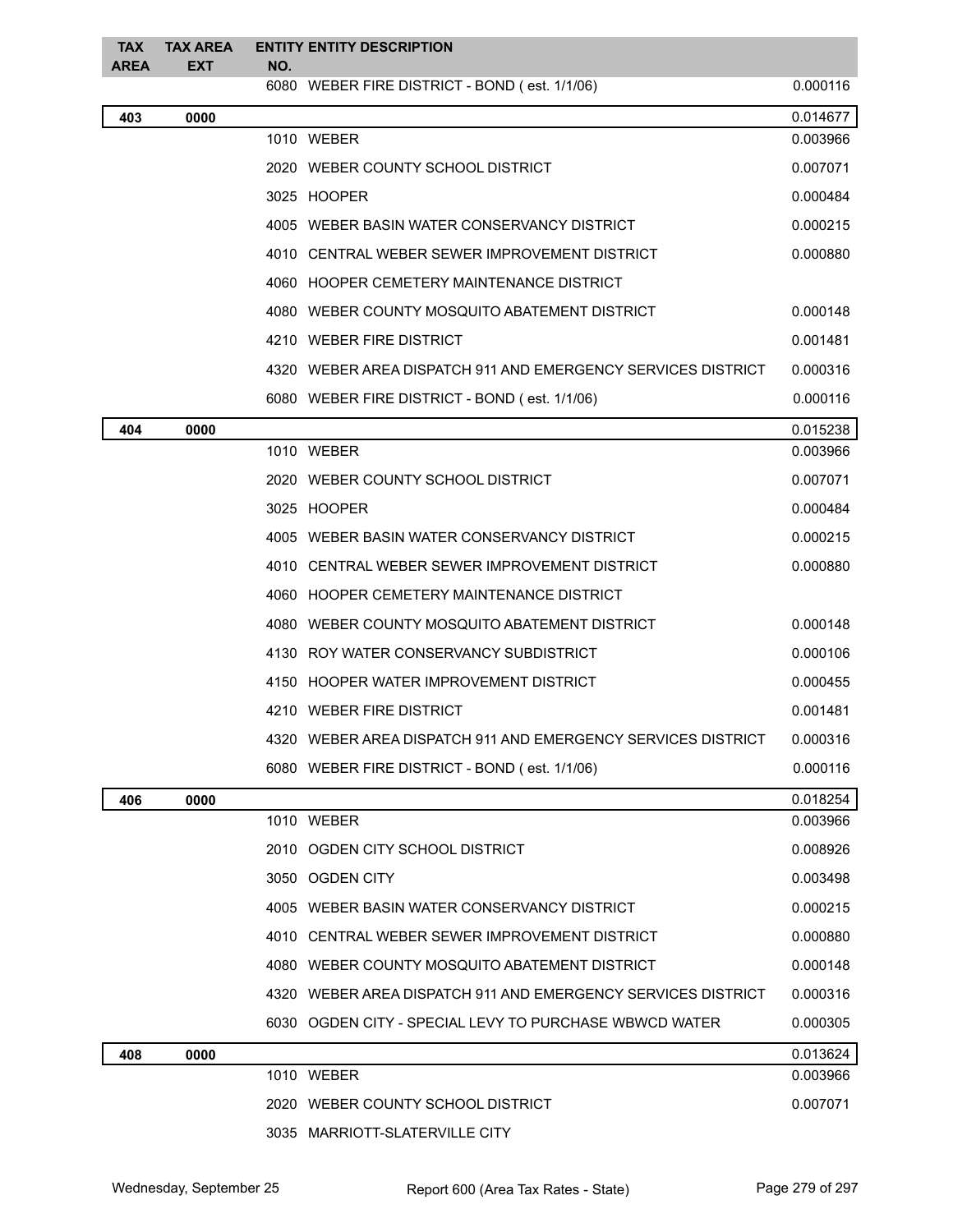| <b>TAX</b><br><b>AREA</b> | <b>TAX AREA</b><br><b>EXT</b> | NO. | <b>ENTITY ENTITY DESCRIPTION</b>                             |          |
|---------------------------|-------------------------------|-----|--------------------------------------------------------------|----------|
|                           |                               |     | 4005 WEBER BASIN WATER CONSERVANCY DISTRICT                  | 0.000215 |
|                           |                               |     | 4070 BONA VISTA WATER IMPROVEMENT DISTRICT                   | 0.000311 |
|                           |                               |     | 4080 WEBER COUNTY MOSQUITO ABATEMENT DISTRICT                | 0.000148 |
|                           |                               |     | 4210 WEBER FIRE DISTRICT                                     | 0.001481 |
|                           |                               |     | 4320 WEBER AREA DISPATCH 911 AND EMERGENCY SERVICES DISTRICT | 0.000316 |
|                           |                               |     | 6080 WEBER FIRE DISTRICT - BOND (est. 1/1/06)                | 0.000116 |
| 409                       | 0000                          |     |                                                              | 0.014504 |
|                           |                               |     | 1010 WEBER                                                   | 0.003966 |
|                           |                               |     | 2020 WEBER COUNTY SCHOOL DISTRICT                            | 0.007071 |
|                           |                               |     | 3035 MARRIOTT-SLATERVILLE CITY                               |          |
|                           |                               |     | 4005 WEBER BASIN WATER CONSERVANCY DISTRICT                  | 0.000215 |
|                           |                               |     | 4010 CENTRAL WEBER SEWER IMPROVEMENT DISTRICT                | 0.000880 |
|                           |                               |     | 4070 BONA VISTA WATER IMPROVEMENT DISTRICT                   | 0.000311 |
|                           |                               |     | 4080 WEBER COUNTY MOSQUITO ABATEMENT DISTRICT                | 0.000148 |
|                           |                               |     | 4210 WEBER FIRE DISTRICT                                     | 0.001481 |
|                           |                               |     | 4320 WEBER AREA DISPATCH 911 AND EMERGENCY SERVICES DISTRICT | 0.000316 |
|                           |                               |     | 6080 WEBER FIRE DISTRICT - BOND (est. 1/1/06)                | 0.000116 |
| 411                       | 0000                          |     |                                                              | 0.013563 |
|                           |                               |     | 1010 WEBER                                                   | 0.003966 |
|                           |                               |     | 2020 WEBER COUNTY SCHOOL DISTRICT                            | 0.007071 |
|                           |                               |     | 4005 WEBER BASIN WATER CONSERVANCY DISTRICT                  | 0.000215 |
|                           |                               |     | 4080 WEBER COUNTY MOSQUITO ABATEMENT DISTRICT                | 0.000148 |
|                           |                               |     | 4110 DURFEE CREEK SEWER IMPROVEMENT DISTRICT                 |          |
|                           |                               |     | 4120 LIBERTY CEMETERY MAINTENANCE DISTRICT                   | 0.000056 |
|                           |                               |     | 4210 WEBER FIRE DISTRICT                                     | 0.001481 |
|                           |                               |     | 4240 WEBER COUNTY SERVICE AREA #5                            | 0.000194 |
|                           |                               |     | 4320 WEBER AREA DISPATCH 911 AND EMERGENCY SERVICES DISTRICT | 0.000316 |
|                           |                               |     | 6080 WEBER FIRE DISTRICT - BOND (est. 1/1/06)                | 0.000116 |
|                           |                               |     | 6090 MUNICIPAL TYPE SERVICES                                 | 0.000000 |
| 413                       | 0000                          |     |                                                              | 0.013961 |
|                           |                               |     | 1010 WEBER                                                   | 0.003966 |
|                           |                               |     | 2020 WEBER COUNTY SCHOOL DISTRICT                            | 0.007071 |
|                           |                               |     | 3080 RIVERDALE                                               | 0.001365 |
|                           |                               |     | 4005 WEBER BASIN WATER CONSERVANCY DISTRICT                  | 0.000215 |
|                           |                               |     | 4010 CENTRAL WEBER SEWER IMPROVEMENT DISTRICT                | 0.000880 |
|                           |                               |     | 4080 WEBER COUNTY MOSQUITO ABATEMENT DISTRICT                | 0.000148 |
|                           |                               |     | 4320 WEBER AREA DISPATCH 911 AND EMERGENCY SERVICES DISTRICT | 0.000316 |
|                           |                               |     | 6040 RIVERDALE CITY - SPECIAL LEVY TO PURCHASE WBWCD WATER   |          |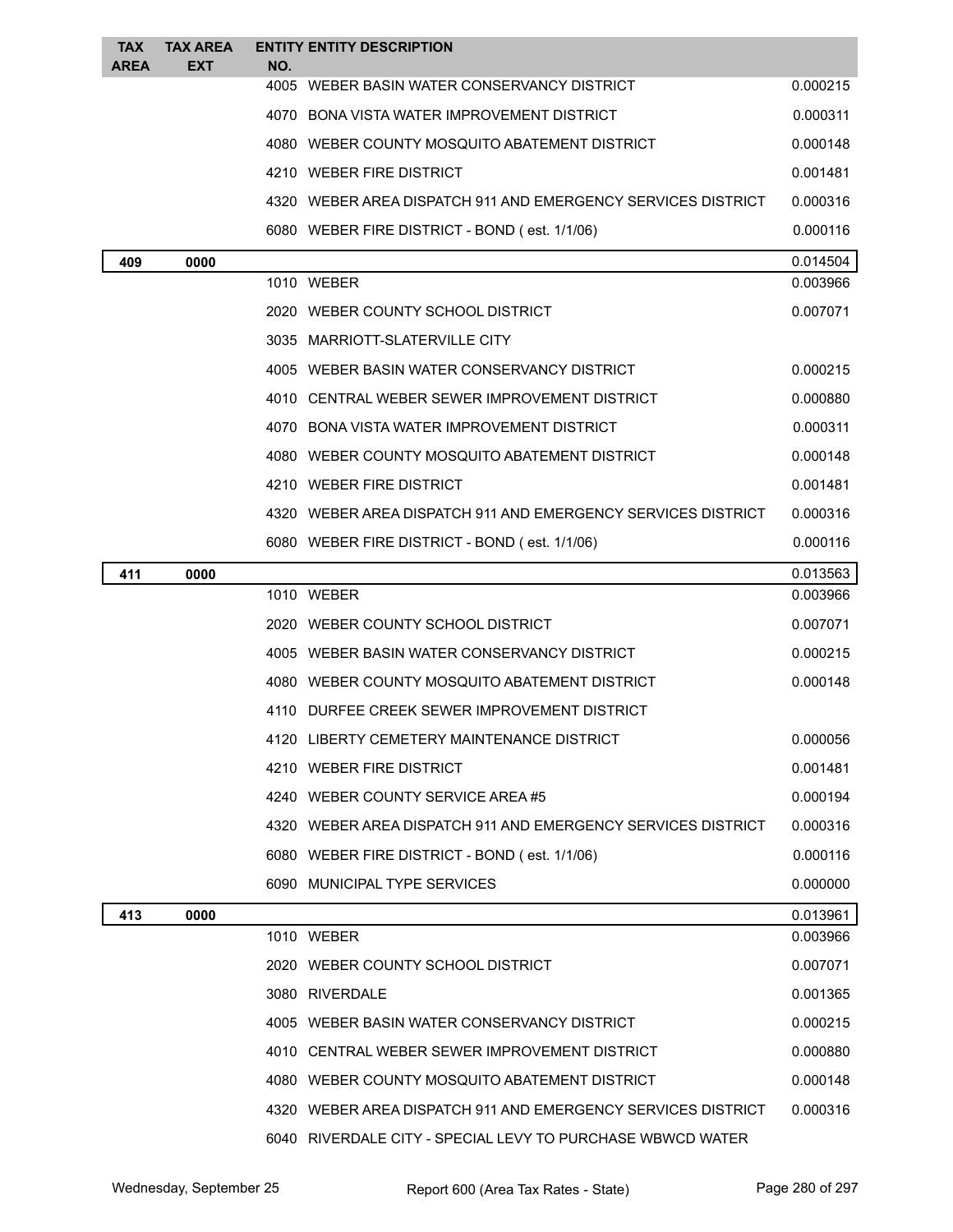| <b>TAX</b><br><b>AREA</b> | <b>TAX AREA</b><br><b>EXT</b> | <b>ENTITY ENTITY DESCRIPTION</b><br>NO.                      |          |
|---------------------------|-------------------------------|--------------------------------------------------------------|----------|
| 416                       | 0000                          |                                                              | 0.016619 |
|                           |                               | 1010 WEBER                                                   | 0.003966 |
|                           |                               | 2010 OGDEN CITY SCHOOL DISTRICT                              | 0.008926 |
|                           |                               | 3010 FARR WEST CITY                                          | 0.000260 |
|                           |                               | 4005 WEBER BASIN WATER CONSERVANCY DISTRICT                  | 0.000215 |
|                           |                               | 4010 CENTRAL WEBER SEWER IMPROVEMENT DISTRICT                | 0.000880 |
|                           |                               | 4070 BONA VISTA WATER IMPROVEMENT DISTRICT                   | 0.000311 |
|                           |                               | 4080 WEBER COUNTY MOSQUITO ABATEMENT DISTRICT                | 0.000148 |
|                           |                               | 4210 WEBER FIRE DISTRICT                                     | 0.001481 |
|                           |                               | 4320 WEBER AREA DISPATCH 911 AND EMERGENCY SERVICES DISTRICT | 0.000316 |
|                           |                               | 6080 WEBER FIRE DISTRICT - BOND (est. 1/1/06)                | 0.000116 |
| 417                       | 0000                          |                                                              | 0.016308 |
|                           |                               | 1010 WEBER                                                   | 0.003966 |
|                           |                               | 2010 OGDEN CITY SCHOOL DISTRICT                              | 0.008926 |
|                           |                               | 3010 FARR WEST CITY                                          | 0.000260 |
|                           |                               | 4005 WEBER BASIN WATER CONSERVANCY DISTRICT                  | 0.000215 |
|                           |                               | 4010 CENTRAL WEBER SEWER IMPROVEMENT DISTRICT                | 0.000880 |
|                           |                               | 4080 WEBER COUNTY MOSQUITO ABATEMENT DISTRICT                | 0.000148 |
|                           |                               | 4210 WEBER FIRE DISTRICT                                     | 0.001481 |
|                           |                               | 4320 WEBER AREA DISPATCH 911 AND EMERGENCY SERVICES DISTRICT | 0.000316 |
|                           |                               | 6080 WEBER FIRE DISTRICT - BOND (est. 1/1/06)                | 0.000116 |
| 418                       | 0000                          |                                                              | 0.015132 |
|                           |                               | 1010 WEBER                                                   | 0.003966 |
|                           |                               | 2020 WEBER COUNTY SCHOOL DISTRICT                            | 0.007071 |
|                           |                               | 3025 HOOPER                                                  | 0.000484 |
|                           |                               | 4005 WEBER BASIN WATER CONSERVANCY DISTRICT                  | 0.000215 |
|                           |                               | 4010 CENTRAL WEBER SEWER IMPROVEMENT DISTRICT                | 0.000880 |
|                           |                               | 4060 HOOPER CEMETERY MAINTENANCE DISTRICT                    |          |
|                           |                               | 4080 WEBER COUNTY MOSQUITO ABATEMENT DISTRICT                | 0.000148 |
|                           |                               | 4150 HOOPER WATER IMPROVEMENT DISTRICT                       | 0.000455 |
|                           |                               | 4210 WEBER FIRE DISTRICT                                     | 0.001481 |
|                           |                               | 4220 WEBER COUNTY SEWER SERVICE AREA #2                      |          |
|                           |                               | 4320 WEBER AREA DISPATCH 911 AND EMERGENCY SERVICES DISTRICT | 0.000316 |
|                           |                               | 6080 WEBER FIRE DISTRICT - BOND (est. 1/1/06)                | 0.000116 |
| 419                       | 0000                          |                                                              | 0.013961 |
|                           |                               | 1010 WEBER                                                   | 0.003966 |
|                           |                               | 2020 WEBER COUNTY SCHOOL DISTRICT                            | 0.007071 |
|                           |                               | 3080 RIVERDALE                                               | 0.001365 |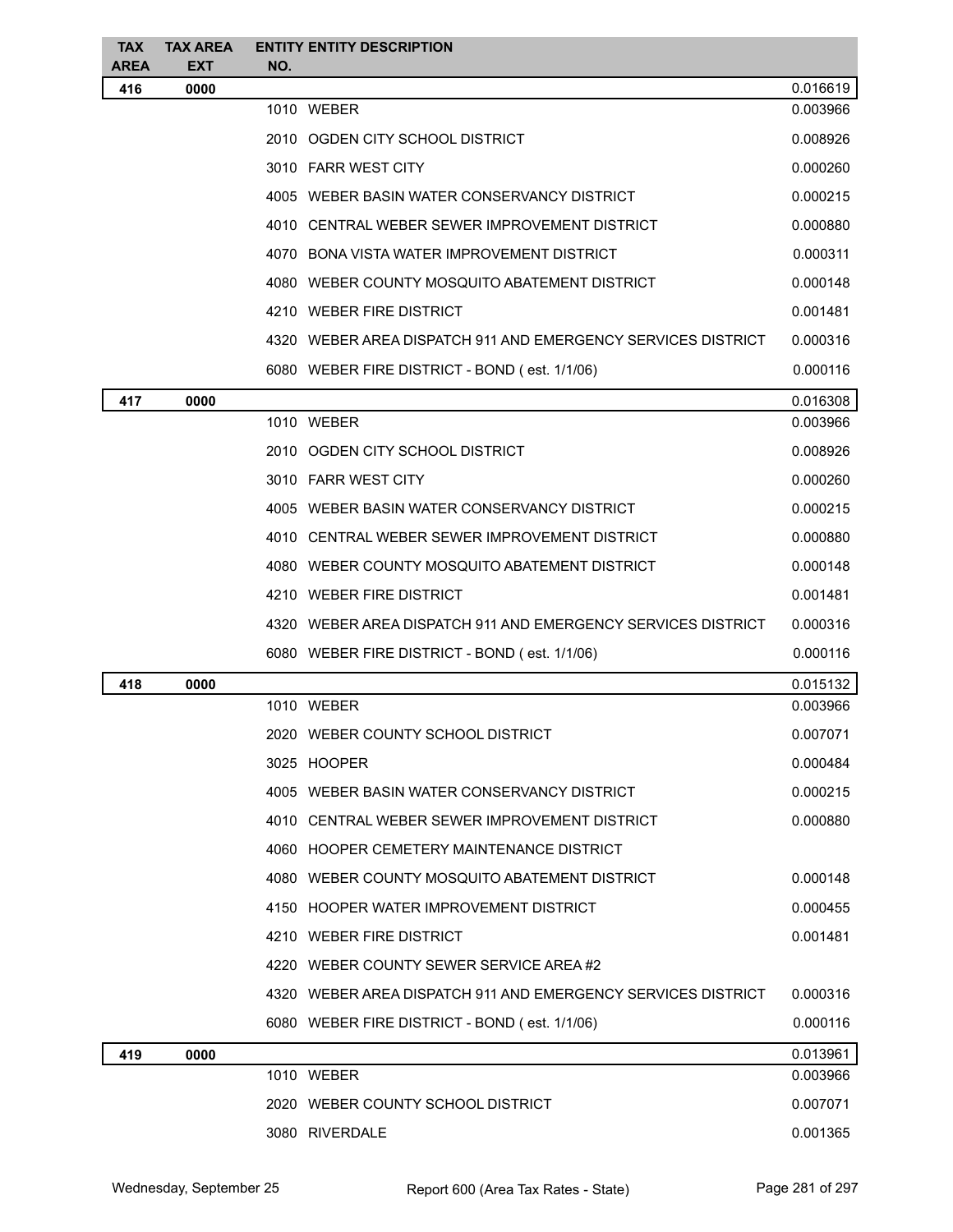| <b>TAX</b><br><b>AREA</b> | <b>TAX AREA</b><br><b>EXT</b> | NO. | <b>ENTITY ENTITY DESCRIPTION</b>                               |          |
|---------------------------|-------------------------------|-----|----------------------------------------------------------------|----------|
|                           |                               |     | 4005 WEBER BASIN WATER CONSERVANCY DISTRICT                    | 0.000215 |
|                           |                               |     | 4010 CENTRAL WEBER SEWER IMPROVEMENT DISTRICT                  | 0.000880 |
|                           |                               |     | 4080 WEBER COUNTY MOSOUITO ABATEMENT DISTRICT                  | 0.000148 |
|                           |                               |     | 4320 WEBER AREA DISPATCH 911 AND EMERGENCY SERVICES DISTRICT   | 0.000316 |
|                           |                               |     | 6040 RIVERDALE CITY - SPECIAL LEVY TO PURCHASE WBWCD WATER     |          |
| 420                       | 0000                          |     |                                                                | 0.015797 |
|                           |                               |     | 1010 WEBER                                                     | 0.003966 |
|                           |                               |     | 2020 WEBER COUNTY SCHOOL DISTRICT                              | 0.007071 |
|                           |                               |     | 3120 WASHINGTON TERRACE                                        | 0.003085 |
|                           |                               |     | 4005 WEBER BASIN WATER CONSERVANCY DISTRICT                    | 0.000215 |
|                           |                               |     | 4010 CENTRAL WEBER SEWER IMPROVEMENT DISTRICT                  | 0.000880 |
|                           |                               |     | 4080 WEBER COUNTY MOSQUITO ABATEMENT DISTRICT                  | 0.000148 |
|                           |                               |     | 4320 WEBER AREA DISPATCH 911 AND EMERGENCY SERVICES DISTRICT   | 0.000316 |
|                           |                               |     | 6070 WASHINGTON TERRACE CITY - SPECIAL LEVY TO PURCHASE WBWCI  |          |
|                           |                               |     | 6080 WEBER FIRE DISTRICT - BOND (est. 1/1/06)                  | 0.000116 |
| 421                       | 0000                          |     |                                                                | 0.013400 |
|                           |                               |     | 1010 WEBER                                                     | 0.003966 |
|                           |                               |     | 2020 WEBER COUNTY SCHOOL DISTRICT                              | 0.007071 |
|                           |                               |     | 3130 WEST HAVEN                                                |          |
|                           |                               |     | 4005 WEBER BASIN WATER CONSERVANCY DISTRICT                    | 0.000215 |
|                           |                               |     | 4040 WEST WEBER-TAYLOR CEMETERY MAINTENANCE DISTRICT           | 0.000087 |
|                           |                               |     | 4080 WEBER COUNTY MOSQUITO ABATEMENT DISTRICT                  | 0.000148 |
|                           |                               |     | 4100 TAYLOR-WEST WEBER WATER IMPROVEMENT DISTRICT              |          |
|                           |                               |     | 4210 WEBER FIRE DISTRICT                                       | 0.001481 |
|                           |                               |     | 4285 WEST HAVEN WASTE WATER SPECIAL SERVICE DISTRICT           |          |
|                           |                               |     | 4320 WEBER AREA DISPATCH 911 AND EMERGENCY SERVICES DISTRICT   | 0.000316 |
|                           |                               |     | 6080 WEBER FIRE DISTRICT - BOND (est. 1/1/06)                  | 0.000116 |
| 422                       | 0000                          |     |                                                                | 0.013961 |
|                           |                               |     | 1010 WEBER                                                     | 0.003966 |
|                           |                               |     | 2020 WEBER COUNTY SCHOOL DISTRICT                              | 0.007071 |
|                           |                               |     | 3080 RIVERDALE                                                 | 0.001365 |
|                           |                               |     | 4005 WEBER BASIN WATER CONSERVANCY DISTRICT                    | 0.000215 |
|                           |                               |     | 4010 CENTRAL WEBER SEWER IMPROVEMENT DISTRICT                  | 0.000880 |
|                           |                               |     | 4080 WEBER COUNTY MOSQUITO ABATEMENT DISTRICT                  | 0.000148 |
|                           |                               |     | 4320   WEBER AREA DISPATCH 911 AND EMERGENCY SERVICES DISTRICT | 0.000316 |
|                           |                               |     | 6040 RIVERDALE CITY - SPECIAL LEVY TO PURCHASE WBWCD WATER     |          |
| 426                       | 0000                          |     |                                                                | 0.019116 |
|                           |                               |     | 1010 WEBER                                                     | 0.003966 |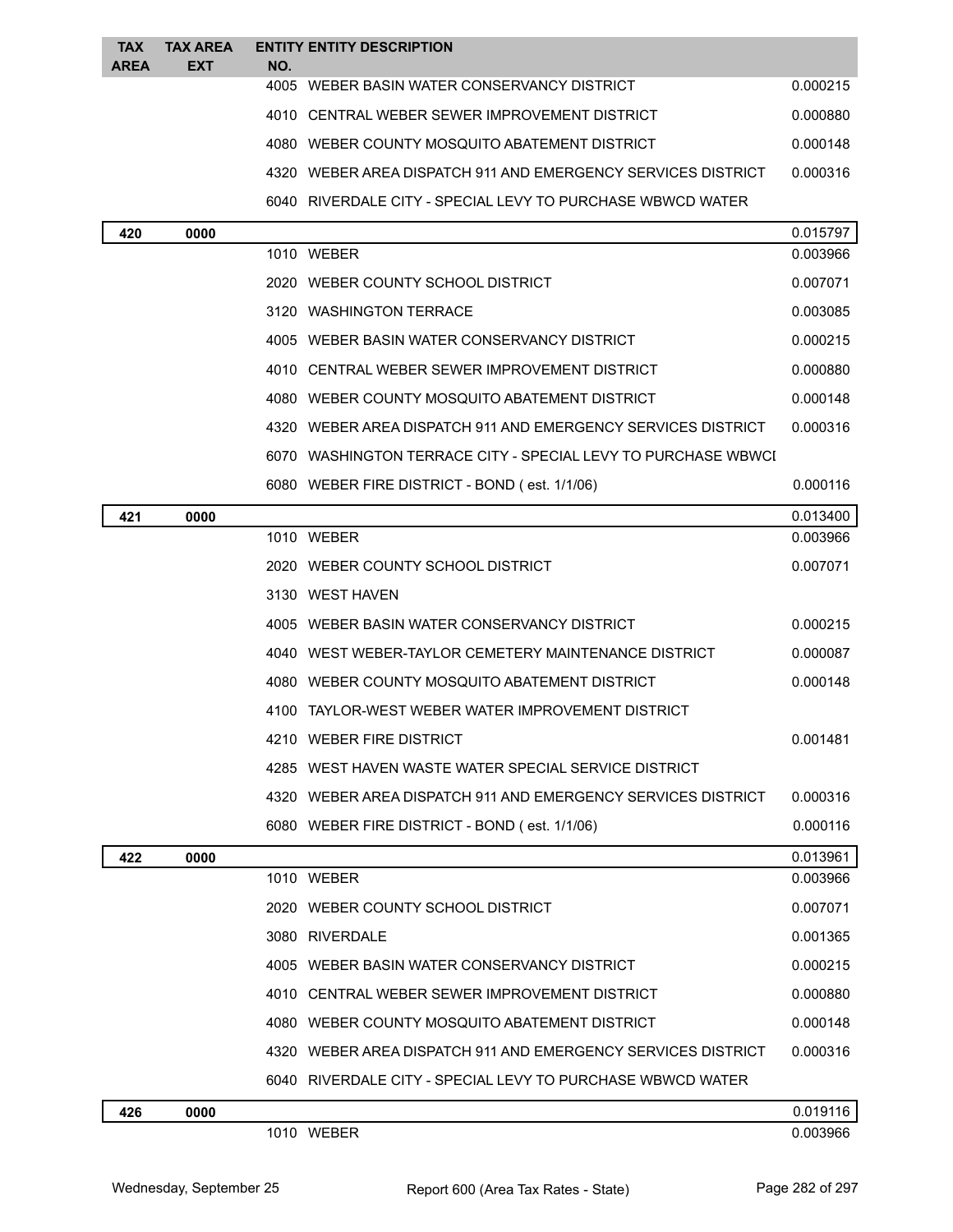| <b>TAX</b><br><b>AREA</b> | <b>TAX AREA</b><br>EXT | <b>ENTITY ENTITY DESCRIPTION</b><br>NO.                      |          |
|---------------------------|------------------------|--------------------------------------------------------------|----------|
|                           |                        | 2010 OGDEN CITY SCHOOL DISTRICT                              | 0.008926 |
|                           |                        | 3050 OGDEN CITY                                              | 0.003498 |
|                           |                        | 4005 WEBER BASIN WATER CONSERVANCY DISTRICT                  | 0.000215 |
|                           |                        | 4010 CENTRAL WEBER SEWER IMPROVEMENT DISTRICT                | 0.000880 |
|                           |                        | 4080 WEBER COUNTY MOSQUITO ABATEMENT DISTRICT                | 0.000148 |
|                           |                        | 4140 UINTAH HIGHLANDS WATER AND SEWER IMPROVEMENT DISTRICT   | 0.000862 |
|                           |                        | 4320 WEBER AREA DISPATCH 911 AND EMERGENCY SERVICES DISTRICT | 0.000316 |
|                           |                        | 6030 OGDEN CITY - SPECIAL LEVY TO PURCHASE WBWCD WATER       | 0.000305 |
| 428                       | 0000                   |                                                              | 0.017059 |
|                           |                        | 1010 WEBER                                                   | 0.003966 |
|                           |                        | 2010 OGDEN CITY SCHOOL DISTRICT                              | 0.008926 |
|                           |                        | 3070 PLEASANT VIEW                                           | 0.001387 |
|                           |                        | 4005 WEBER BASIN WATER CONSERVANCY DISTRICT                  | 0.000215 |
|                           |                        | 4010 CENTRAL WEBER SEWER IMPROVEMENT DISTRICT                | 0.000880 |
|                           |                        | 4020 BEN LOMOND CEMETERY MAINTENANCE DISTRICT                | 0.000088 |
|                           |                        | 4080 WEBER COUNTY MOSQUITO ABATEMENT DISTRICT                | 0.000148 |
|                           |                        | 4320 WEBER AREA DISPATCH 911 AND EMERGENCY SERVICES DISTRICT | 0.000316 |
|                           |                        | 4330 NORTH VIEW FIRE DISTRICT                                | 0.001133 |
| 429                       | 0000                   |                                                              | 0.016091 |
|                           |                        | 1010 WEBER                                                   | 0.003966 |
|                           |                        | 2010 OGDEN CITY SCHOOL DISTRICT                              | 0.008926 |
|                           |                        | 3070 PLEASANT VIEW                                           | 0.001387 |
|                           |                        | 4005 WEBER BASIN WATER CONSERVANCY DISTRICT                  | 0.000215 |
|                           |                        | 4080 WEBER COUNTY MOSQUITO ABATEMENT DISTRICT                | 0.000148 |
|                           |                        | 4320 WEBER AREA DISPATCH 911 AND EMERGENCY SERVICES DISTRICT | 0.000316 |
|                           |                        | 4330 NORTH VIEW FIRE DISTRICT                                | 0.001133 |
| 430                       | 0000                   |                                                              | 0.015515 |
|                           |                        | 1010 WEBER                                                   | 0.003966 |
|                           |                        | 2020 WEBER COUNTY SCHOOL DISTRICT                            | 0.007071 |
|                           |                        | 3070 PLEASANT VIEW                                           | 0.001387 |
|                           |                        | 4005 WEBER BASIN WATER CONSERVANCY DISTRICT                  | 0.000215 |
|                           |                        | 4010 CENTRAL WEBER SEWER IMPROVEMENT DISTRICT                | 0.000880 |
|                           |                        | 4020 BEN LOMOND CEMETERY MAINTENANCE DISTRICT                | 0.000088 |
|                           |                        | 4070 BONA VISTA WATER IMPROVEMENT DISTRICT                   | 0.000311 |
|                           |                        | 4080 WEBER COUNTY MOSQUITO ABATEMENT DISTRICT                | 0.000148 |
|                           |                        | 4320 WEBER AREA DISPATCH 911 AND EMERGENCY SERVICES DISTRICT | 0.000316 |
|                           |                        | 4330 NORTH VIEW FIRE DISTRICT                                | 0.001133 |
| 431                       | 0000                   |                                                              | 0.014504 |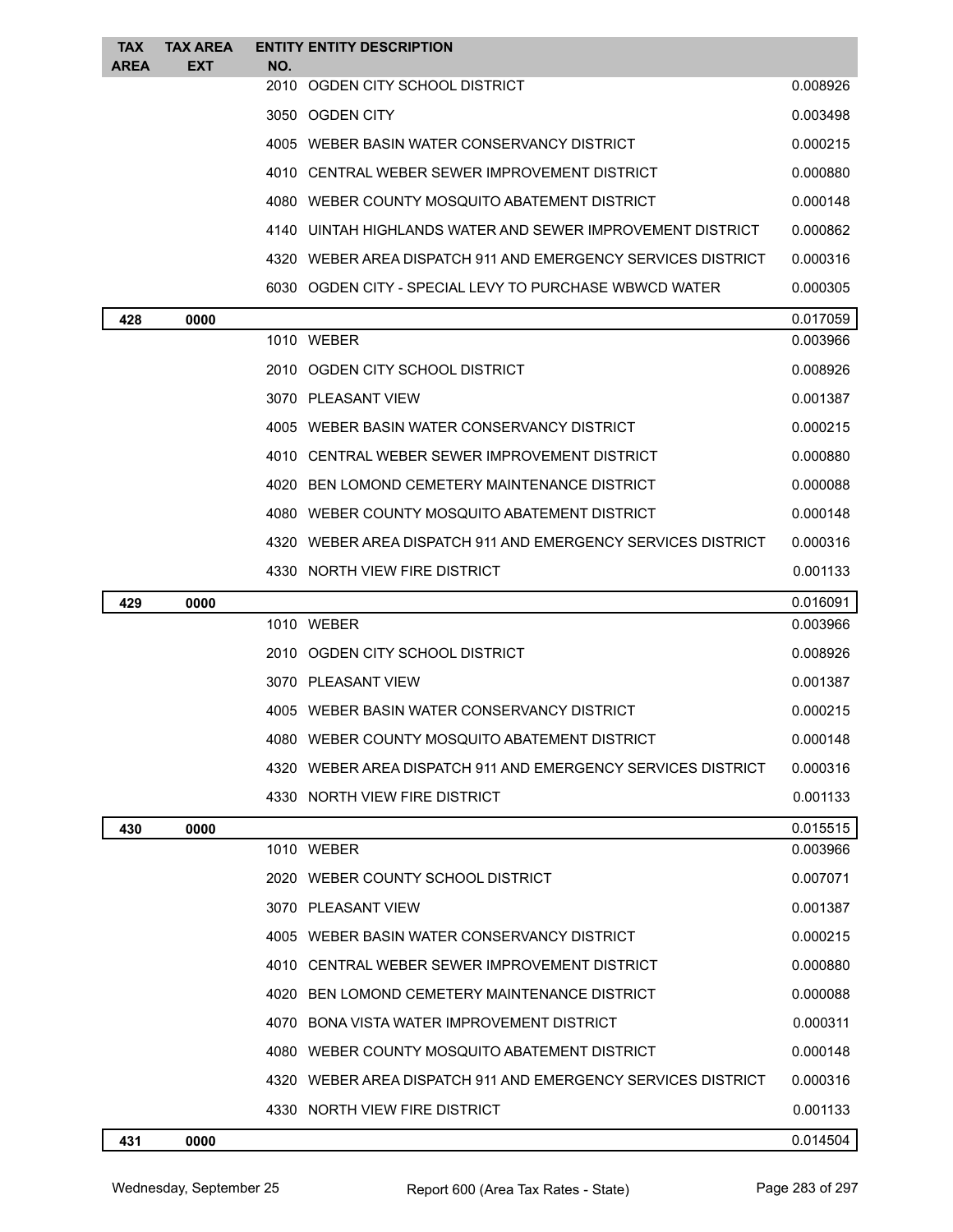| <b>TAX</b><br><b>AREA</b> | <b>TAX AREA</b><br><b>EXT</b> | <b>ENTITY ENTITY DESCRIPTION</b><br>NO.       |                                                              |          |
|---------------------------|-------------------------------|-----------------------------------------------|--------------------------------------------------------------|----------|
|                           |                               | 1010 WEBER                                    |                                                              | 0.003966 |
|                           |                               | 2020 WEBER COUNTY SCHOOL DISTRICT             |                                                              | 0.007071 |
|                           |                               | 4005 WEBER BASIN WATER CONSERVANCY DISTRICT   |                                                              | 0.000215 |
|                           |                               |                                               | 4010 CENTRAL WEBER SEWER IMPROVEMENT DISTRICT                | 0.000880 |
|                           |                               | 4070 BONA VISTA WATER IMPROVEMENT DISTRICT    |                                                              | 0.000311 |
|                           |                               |                                               | 4080 WEBER COUNTY MOSQUITO ABATEMENT DISTRICT                | 0.000148 |
|                           |                               | 4210 WEBER FIRE DISTRICT                      |                                                              | 0.001481 |
|                           |                               |                                               | 4320 WEBER AREA DISPATCH 911 AND EMERGENCY SERVICES DISTRICT | 0.000316 |
|                           |                               | 6080 WEBER FIRE DISTRICT - BOND (est. 1/1/06) |                                                              | 0.000116 |
|                           |                               | 6090 MUNICIPAL TYPE SERVICES                  |                                                              | 0.000000 |
| 432                       | 0000                          |                                               |                                                              | 0.014451 |
|                           |                               | 1010 WEBER                                    |                                                              | 0.003966 |
|                           |                               | 2010 OGDEN CITY SCHOOL DISTRICT               |                                                              | 0.008926 |
|                           |                               | 4005 WEBER BASIN WATER CONSERVANCY DISTRICT   |                                                              | 0.000215 |
|                           |                               |                                               | 4010 CENTRAL WEBER SEWER IMPROVEMENT DISTRICT                | 0.000880 |
|                           |                               |                                               | 4080 WEBER COUNTY MOSQUITO ABATEMENT DISTRICT                | 0.000148 |
|                           |                               |                                               | 4320 WEBER AREA DISPATCH 911 AND EMERGENCY SERVICES DISTRICT | 0.000316 |
| 433                       | 0000                          |                                               |                                                              | 0.015567 |
|                           |                               | 1010 WEBER                                    |                                                              | 0.003966 |
|                           |                               | 2020 WEBER COUNTY SCHOOL DISTRICT             |                                                              | 0.007071 |
|                           |                               | 3040 NORTH OGDEN CITY                         |                                                              | 0.001634 |
|                           |                               | 4005 WEBER BASIN WATER CONSERVANCY DISTRICT   |                                                              | 0.000215 |
|                           |                               |                                               | 4010 CENTRAL WEBER SEWER IMPROVEMENT DISTRICT                | 0.000880 |
|                           |                               |                                               | 4020 BEN LOMOND CEMETERY MAINTENANCE DISTRICT                | 0.000088 |
|                           |                               |                                               | 4080 WEBER COUNTY MOSQUITO ABATEMENT DISTRICT                | 0.000148 |
|                           |                               |                                               | 4320 WEBER AREA DISPATCH 911 AND EMERGENCY SERVICES DISTRICT | 0.000316 |
|                           |                               | 4330 NORTH VIEW FIRE DISTRICT                 |                                                              | 0.001133 |
|                           |                               | 6080 WEBER FIRE DISTRICT - BOND (est. 1/1/06) |                                                              | 0.000116 |
| 434                       | 0000                          |                                               |                                                              | 0.012646 |
|                           |                               | 1010 WEBER                                    |                                                              | 0.003966 |
|                           |                               | 2020 WEBER COUNTY SCHOOL DISTRICT             |                                                              | 0.007071 |
|                           |                               | 3060 PLAIN CITY                               |                                                              | 0.000409 |
|                           |                               | 4005 WEBER BASIN WATER CONSERVANCY DISTRICT   |                                                              | 0.000215 |
|                           |                               | 4030 PLAIN CITY CEMETERY MAINTENANCE DISTRICT |                                                              | 0.000094 |
|                           |                               | 4070 BONA VISTA WATER IMPROVEMENT DISTRICT    |                                                              | 0.000311 |
|                           |                               |                                               | 4080 WEBER COUNTY MOSQUITO ABATEMENT DISTRICT                | 0.000148 |
|                           |                               |                                               | 4320 WEBER AREA DISPATCH 911 AND EMERGENCY SERVICES DISTRICT | 0.000316 |
|                           |                               | 6080 WEBER FIRE DISTRICT - BOND (est. 1/1/06) |                                                              | 0.000116 |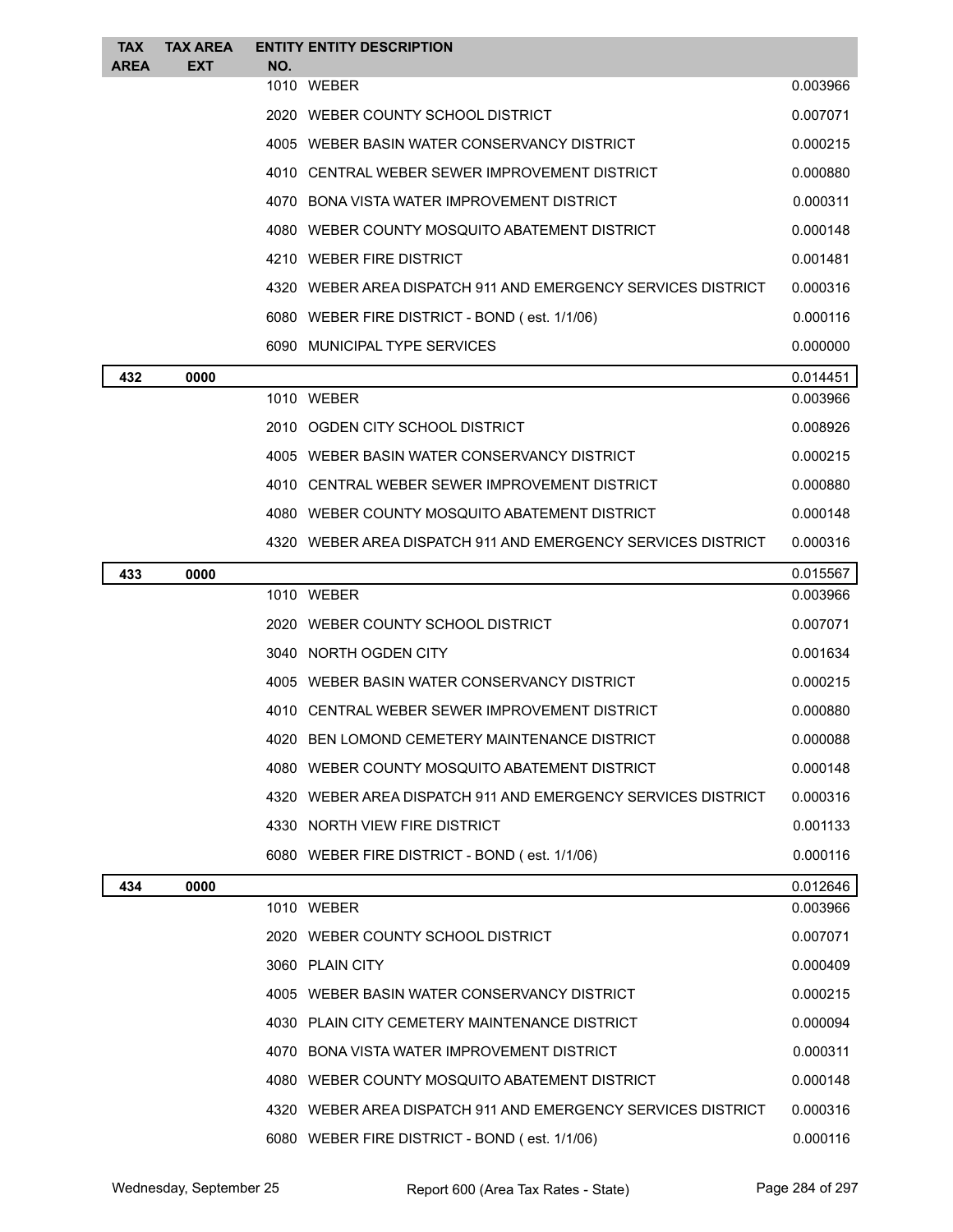| <b>TAX</b><br><b>AREA</b> | <b>TAX AREA</b><br><b>EXT</b> | <b>ENTITY ENTITY DESCRIPTION</b><br>NO. |                                                              |          |
|---------------------------|-------------------------------|-----------------------------------------|--------------------------------------------------------------|----------|
| 435                       | 0000                          |                                         |                                                              | 0.012335 |
|                           |                               |                                         | 1010 WEBER                                                   | 0.003966 |
|                           |                               |                                         | 2020 WEBER COUNTY SCHOOL DISTRICT                            | 0.007071 |
|                           |                               |                                         | 3060 PLAIN CITY                                              | 0.000409 |
|                           |                               |                                         | 4005 WEBER BASIN WATER CONSERVANCY DISTRICT                  | 0.000215 |
|                           |                               |                                         | 4030 PLAIN CITY CEMETERY MAINTENANCE DISTRICT                | 0.000094 |
|                           |                               |                                         | 4080 WEBER COUNTY MOSQUITO ABATEMENT DISTRICT                | 0.000148 |
|                           |                               |                                         | 4320 WEBER AREA DISPATCH 911 AND EMERGENCY SERVICES DISTRICT | 0.000316 |
|                           |                               |                                         | 6080 WEBER FIRE DISTRICT - BOND (est. 1/1/06)                | 0.000116 |
| 436                       | 0000                          |                                         |                                                              | 0.014671 |
|                           |                               |                                         | 1010 WEBER                                                   | 0.003966 |
|                           |                               |                                         | 2020 WEBER COUNTY SCHOOL DISTRICT                            | 0.007071 |
|                           |                               |                                         | 3020 HARRISVILLE                                             | 0.000738 |
|                           |                               |                                         | 4005 WEBER BASIN WATER CONSERVANCY DISTRICT                  | 0.000215 |
|                           |                               |                                         | 4010 CENTRAL WEBER SEWER IMPROVEMENT DISTRICT                | 0.000880 |
|                           |                               |                                         | 4020 BEN LOMOND CEMETERY MAINTENANCE DISTRICT                | 0.000088 |
|                           |                               |                                         | 4080 WEBER COUNTY MOSQUITO ABATEMENT DISTRICT                | 0.000148 |
|                           |                               |                                         | 4320 WEBER AREA DISPATCH 911 AND EMERGENCY SERVICES DISTRICT | 0.000316 |
|                           |                               |                                         | 4330 NORTH VIEW FIRE DISTRICT                                | 0.001133 |
|                           |                               |                                         | 6080 WEBER FIRE DISTRICT - BOND (est. 1/1/06)                | 0.000116 |
| 438                       | 0000                          |                                         |                                                              | 0.012902 |
|                           |                               |                                         | 1010 WEBER                                                   | 0.003966 |
|                           |                               |                                         | 2020 WEBER COUNTY SCHOOL DISTRICT                            | 0.007071 |
|                           |                               |                                         | 3110 UINTAH                                                  | 0.001070 |
|                           |                               |                                         | 4005 WEBER BASIN WATER CONSERVANCY DISTRICT                  | 0.000215 |
|                           |                               |                                         | 4080 WEBER COUNTY MOSQUITO ABATEMENT DISTRICT                | 0.000148 |
|                           |                               |                                         | 4320 WEBER AREA DISPATCH 911 AND EMERGENCY SERVICES DISTRICT | 0.000316 |
|                           |                               |                                         | 6060 UINTAH TOWN - SPECIAL LEVY TO PURCHASE WBWCD WATER      |          |
|                           |                               |                                         | 6080 WEBER FIRE DISTRICT - BOND (est. 1/1/06)                | 0.000116 |
| 439                       | 0000                          |                                         |                                                              | 0.015775 |
|                           |                               |                                         | 1010 WEBER                                                   | 0.003966 |
|                           |                               |                                         | 2020 WEBER COUNTY SCHOOL DISTRICT                            | 0.007071 |
|                           |                               |                                         | 3090 ROY CITY                                                | 0.002389 |
|                           |                               |                                         | 4005 WEBER BASIN WATER CONSERVANCY DISTRICT                  | 0.000215 |
|                           |                               |                                         | 4015 NORTH DAVIS SEWER DISTRICT                              | 0.000993 |
|                           |                               |                                         | 4080 WEBER COUNTY MOSQUITO ABATEMENT DISTRICT                | 0.000148 |
|                           |                               |                                         | 4130 ROY WATER CONSERVANCY SUBDISTRICT                       | 0.000106 |
|                           |                               |                                         | 4150 HOOPER WATER IMPROVEMENT DISTRICT                       | 0.000455 |
|                           |                               |                                         |                                                              |          |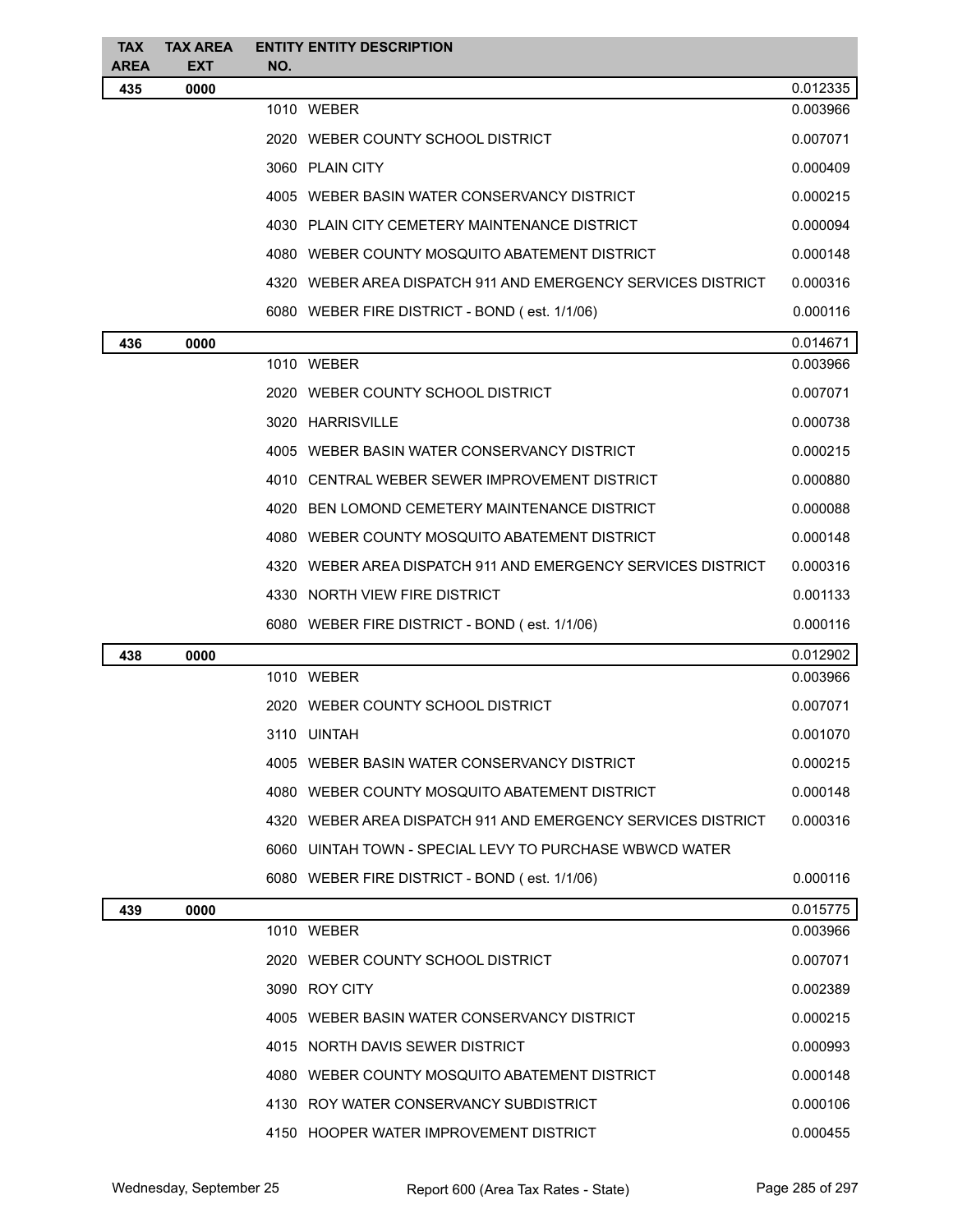| <b>TAX</b><br><b>AREA</b> | <b>TAX AREA</b><br><b>EXT</b> | NO. | <b>ENTITY ENTITY DESCRIPTION</b>                               |          |
|---------------------------|-------------------------------|-----|----------------------------------------------------------------|----------|
|                           |                               |     | 4320 WEBER AREA DISPATCH 911 AND EMERGENCY SERVICES DISTRICT   | 0.000316 |
|                           |                               |     | 6080 WEBER FIRE DISTRICT - BOND (est. 1/1/06)                  | 0.000116 |
| 440                       | 0000                          |     |                                                                | 0.014982 |
|                           |                               |     | 1010 WEBER                                                     | 0.003966 |
|                           |                               |     | 2020 WEBER COUNTY SCHOOL DISTRICT                              | 0.007071 |
|                           |                               |     | 3020 HARRISVILLE                                               | 0.000738 |
|                           |                               |     | 4005 WEBER BASIN WATER CONSERVANCY DISTRICT                    | 0.000215 |
|                           |                               |     | 4010 CENTRAL WEBER SEWER IMPROVEMENT DISTRICT                  | 0.000880 |
|                           |                               |     | 4020 BEN LOMOND CEMETERY MAINTENANCE DISTRICT                  | 0.000088 |
|                           |                               |     | 4070 BONA VISTA WATER IMPROVEMENT DISTRICT                     | 0.000311 |
|                           |                               |     | 4080 WEBER COUNTY MOSQUITO ABATEMENT DISTRICT                  | 0.000148 |
|                           |                               |     | 4320 WEBER AREA DISPATCH 911 AND EMERGENCY SERVICES DISTRICT   | 0.000316 |
|                           |                               |     | 4330 NORTH VIEW FIRE DISTRICT                                  | 0.001133 |
|                           |                               |     | 6080 WEBER FIRE DISTRICT - BOND (est. 1/1/06)                  | 0.000116 |
| 441                       | 0000                          |     |                                                                | 0.013727 |
|                           |                               |     | 1010 WEBER                                                     | 0.003966 |
|                           |                               |     | 2020 WEBER COUNTY SCHOOL DISTRICT                              | 0.007071 |
|                           |                               |     | 4005 WEBER BASIN WATER CONSERVANCY DISTRICT                    | 0.000215 |
|                           |                               |     | 4050 WARREN-WEST WARREN CEMETERY MAINTENANCE DISTRICT          | 0.000111 |
|                           |                               |     | 4080 WEBER COUNTY MOSQUITO ABATEMENT DISTRICT                  | 0.000148 |
|                           |                               |     | 4210 WEBER FIRE DISTRICT                                       | 0.001481 |
|                           |                               |     | 4280 WEST WARREN PARK SERVICE AREA                             | 0.000303 |
|                           |                               |     | 4320   WEBER AREA DISPATCH 911 AND EMERGENCY SERVICES DISTRICT | 0.000316 |
|                           |                               |     | 6080 WEBER FIRE DISTRICT - BOND (est. 1/1/06)                  | 0.000116 |
|                           |                               |     | 6090 MUNICIPAL TYPE SERVICES                                   | 0.000000 |
| 442                       | 0000                          |     |                                                                | 0.013727 |
|                           |                               |     | 1010 WEBER                                                     | 0.003966 |
|                           |                               |     | 2020 WEBER COUNTY SCHOOL DISTRICT                              | 0.007071 |
|                           |                               |     | 4005 WEBER BASIN WATER CONSERVANCY DISTRICT                    | 0.000215 |
|                           |                               |     | 4050 WARREN-WEST WARREN CEMETERY MAINTENANCE DISTRICT          | 0.000111 |
|                           |                               |     | 4080 WEBER COUNTY MOSQUITO ABATEMENT DISTRICT                  | 0.000148 |
|                           |                               |     | 4210 WEBER FIRE DISTRICT                                       | 0.001481 |
|                           |                               |     | 4280 WEST WARREN PARK SERVICE AREA                             | 0.000303 |
|                           |                               |     | 4320 WEBER AREA DISPATCH 911 AND EMERGENCY SERVICES DISTRICT   | 0.000316 |
|                           |                               |     | 6080 WEBER FIRE DISTRICT - BOND (est. 1/1/06)                  | 0.000116 |
|                           |                               |     | 6090 MUNICIPAL TYPE SERVICES                                   | 0.000000 |
| 443                       | 0000                          |     |                                                                | 0.013424 |

WEBER 0.003966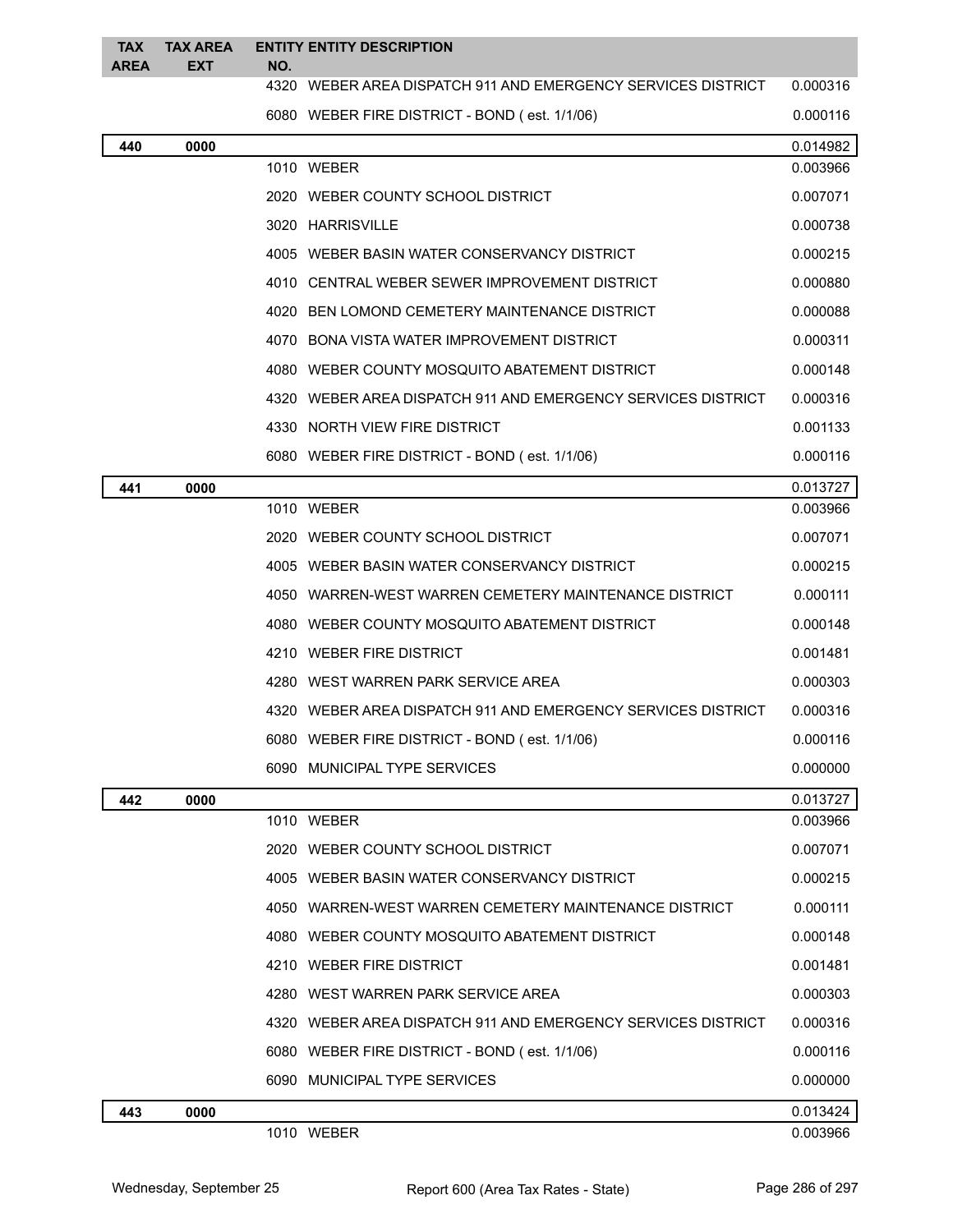| <b>TAX</b><br><b>AREA</b> | <b>TAX AREA</b><br>EXT | <b>ENTITY ENTITY DESCRIPTION</b><br>NO.                      |          |
|---------------------------|------------------------|--------------------------------------------------------------|----------|
|                           |                        | 2020 WEBER COUNTY SCHOOL DISTRICT                            | 0.007071 |
|                           |                        | 4005 WEBER BASIN WATER CONSERVANCY DISTRICT                  | 0.000215 |
|                           |                        | 4050 WARREN-WEST WARREN CEMETERY MAINTENANCE DISTRICT        | 0.000111 |
|                           |                        | 4080 WEBER COUNTY MOSQUITO ABATEMENT DISTRICT                | 0.000148 |
|                           |                        | 4210 WEBER FIRE DISTRICT                                     | 0.001481 |
|                           |                        | 4320 WEBER AREA DISPATCH 911 AND EMERGENCY SERVICES DISTRICT | 0.000316 |
|                           |                        | 6080 WEBER FIRE DISTRICT - BOND (est. 1/1/06)                | 0.000116 |
|                           |                        | 6090 MUNICIPAL TYPE SERVICES                                 | 0.000000 |
| 444                       | 0000                   |                                                              | 0.012798 |
|                           |                        | 1010 WEBER                                                   | 0.003966 |
|                           |                        | 2020 WEBER COUNTY SCHOOL DISTRICT                            | 0.007071 |
|                           |                        | 3060 PLAIN CITY                                              | 0.000409 |
|                           |                        | 4005 WEBER BASIN WATER CONSERVANCY DISTRICT                  | 0.000215 |
|                           |                        | 4050 WARREN-WEST WARREN CEMETERY MAINTENANCE DISTRICT        | 0.000111 |
|                           |                        | 4080 WEBER COUNTY MOSQUITO ABATEMENT DISTRICT                | 0.000148 |
|                           |                        | 4100 TAYLOR-WEST WEBER WATER IMPROVEMENT DISTRICT            |          |
|                           |                        | 4180 WEST WARREN - WARREN WATER IMPROVEMENT DISTRICT         | 0.000446 |
|                           |                        | 4320 WEBER AREA DISPATCH 911 AND EMERGENCY SERVICES DISTRICT | 0.000316 |
|                           |                        | 6080 WEBER FIRE DISTRICT - BOND (est. 1/1/06)                | 0.000116 |
| 445                       | 0000                   |                                                              | 0.012798 |
|                           |                        | 1010 WEBER                                                   | 0.003966 |
|                           |                        | 2020 WEBER COUNTY SCHOOL DISTRICT                            | 0.007071 |
|                           |                        | 3060 PLAIN CITY                                              | 0.000409 |
|                           |                        | 4005 WEBER BASIN WATER CONSERVANCY DISTRICT                  | 0.000215 |
|                           |                        | 4050 WARREN-WEST WARREN CEMETERY MAINTENANCE DISTRICT        | 0.000111 |
|                           |                        | 4080 WEBER COUNTY MOSQUITO ABATEMENT DISTRICT                | 0.000148 |
|                           |                        | 4180 WEST WARREN - WARREN WATER IMPROVEMENT DISTRICT         | 0.000446 |
|                           |                        | 4320 WEBER AREA DISPATCH 911 AND EMERGENCY SERVICES DISTRICT | 0.000316 |
|                           |                        | 6080 WEBER FIRE DISTRICT - BOND (est. 1/1/06)                | 0.000116 |
| 446                       | 0000                   |                                                              | 0.012352 |
|                           |                        | 1010 WEBER                                                   | 0.003966 |
|                           |                        | 2020 WEBER COUNTY SCHOOL DISTRICT                            | 0.007071 |
|                           |                        | 3060 PLAIN CITY                                              | 0.000409 |
|                           |                        | 4005 WEBER BASIN WATER CONSERVANCY DISTRICT                  | 0.000215 |
|                           |                        | 4050 WARREN-WEST WARREN CEMETERY MAINTENANCE DISTRICT        | 0.000111 |
|                           |                        | 4080 WEBER COUNTY MOSQUITO ABATEMENT DISTRICT                | 0.000148 |
|                           |                        | 4320 WEBER AREA DISPATCH 911 AND EMERGENCY SERVICES DISTRICT | 0.000316 |
|                           |                        | 6080 WEBER FIRE DISTRICT - BOND (est. 1/1/06)                | 0.000116 |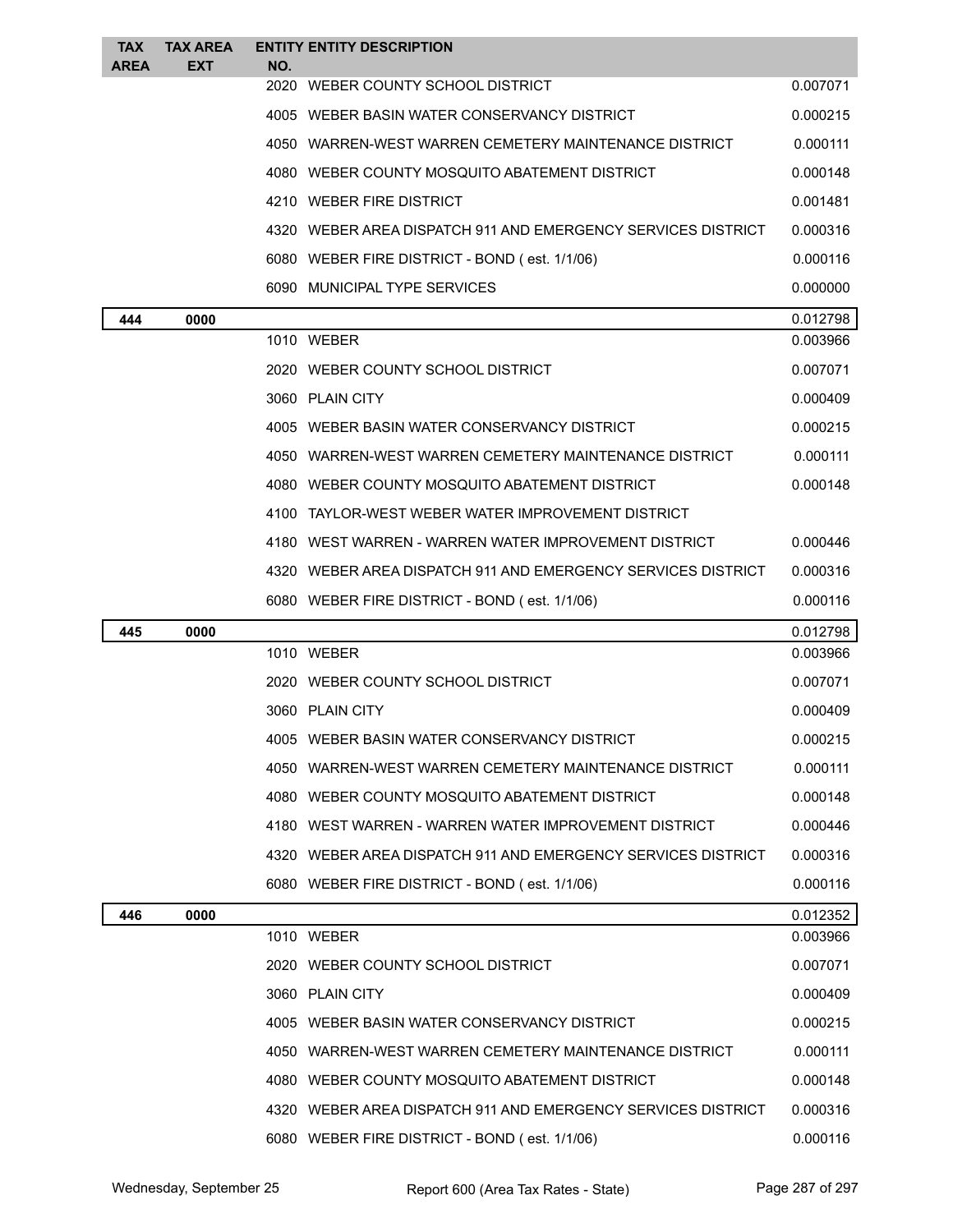| <b>TAX</b>  | <b>TAX AREA</b> | <b>ENTITY ENTITY DESCRIPTION</b>                             |                      |  |
|-------------|-----------------|--------------------------------------------------------------|----------------------|--|
| <b>AREA</b> | <b>EXT</b>      | NO.                                                          |                      |  |
| 447         | 0000            | 1010 WEBER                                                   | 0.013410<br>0.003966 |  |
|             |                 | 2020 WEBER COUNTY SCHOOL DISTRICT                            | 0.007071             |  |
|             |                 | 3060 PLAIN CITY                                              | 0.000409             |  |
|             |                 | 4005 WEBER BASIN WATER CONSERVANCY DISTRICT                  | 0.000215             |  |
|             |                 |                                                              |                      |  |
|             |                 | 4010 CENTRAL WEBER SEWER IMPROVEMENT DISTRICT                | 0.000880             |  |
|             |                 | 4030 PLAIN CITY CEMETERY MAINTENANCE DISTRICT                | 0.000094             |  |
|             |                 | 4070 BONA VISTA WATER IMPROVEMENT DISTRICT                   | 0.000311             |  |
|             |                 | 4080 WEBER COUNTY MOSQUITO ABATEMENT DISTRICT                | 0.000148             |  |
|             |                 | 4320 WEBER AREA DISPATCH 911 AND EMERGENCY SERVICES DISTRICT | 0.000316             |  |
| 448         | 0000            |                                                              | 0.015320             |  |
|             |                 | 1010 WEBER                                                   | 0.003966             |  |
|             |                 | 2020 WEBER COUNTY SCHOOL DISTRICT                            | 0.007071             |  |
|             |                 | 3070 PLEASANT VIEW                                           | 0.001387             |  |
|             |                 | 4005 WEBER BASIN WATER CONSERVANCY DISTRICT                  | 0.000215             |  |
|             |                 | 4010 CENTRAL WEBER SEWER IMPROVEMENT DISTRICT                | 0.000880             |  |
|             |                 | 4020 BEN LOMOND CEMETERY MAINTENANCE DISTRICT                | 0.000088             |  |
|             |                 | 4080 WEBER COUNTY MOSQUITO ABATEMENT DISTRICT                | 0.000148             |  |
|             |                 | 4320 WEBER AREA DISPATCH 911 AND EMERGENCY SERVICES DISTRICT | 0.000316             |  |
|             |                 | 4330 NORTH VIEW FIRE DISTRICT                                | 0.001133             |  |
|             |                 | 6080 WEBER FIRE DISTRICT - BOND (est. 1/1/06)                | 0.000116             |  |
| 449         | 0000            |                                                              | 0.015631             |  |
|             |                 | 1010 WEBER                                                   | 0.003966             |  |
|             |                 | 2020 WEBER COUNTY SCHOOL DISTRICT                            | 0.007071             |  |
|             |                 | 3070 PLEASANT VIEW                                           | 0.001387             |  |
|             |                 | 4005 WEBER BASIN WATER CONSERVANCY DISTRICT                  | 0.000215             |  |
|             |                 | 4010 CENTRAL WEBER SEWER IMPROVEMENT DISTRICT                | 0.000880             |  |
|             |                 | 4020 BEN LOMOND CEMETERY MAINTENANCE DISTRICT                | 0.000088             |  |
|             |                 | 4070 BONA VISTA WATER IMPROVEMENT DISTRICT                   | 0.000311             |  |
|             |                 | 4080 WEBER COUNTY MOSQUITO ABATEMENT DISTRICT                | 0.000148             |  |
|             |                 | 4320 WEBER AREA DISPATCH 911 AND EMERGENCY SERVICES DISTRICT | 0.000316             |  |
|             |                 | 4330 NORTH VIEW FIRE DISTRICT                                | 0.001133             |  |
|             |                 | 6080 WEBER FIRE DISTRICT - BOND (est. 1/1/06)                | 0.000116             |  |
| 450         | 0000            |                                                              | 0.015878             |  |
|             |                 | 1010 WEBER                                                   | 0.003966             |  |
|             |                 | 2020 WEBER COUNTY SCHOOL DISTRICT                            | 0.007071             |  |
|             |                 | 3040 NORTH OGDEN CITY                                        | 0.001634             |  |
|             |                 | 4005 WEBER BASIN WATER CONSERVANCY DISTRICT                  | 0.000215             |  |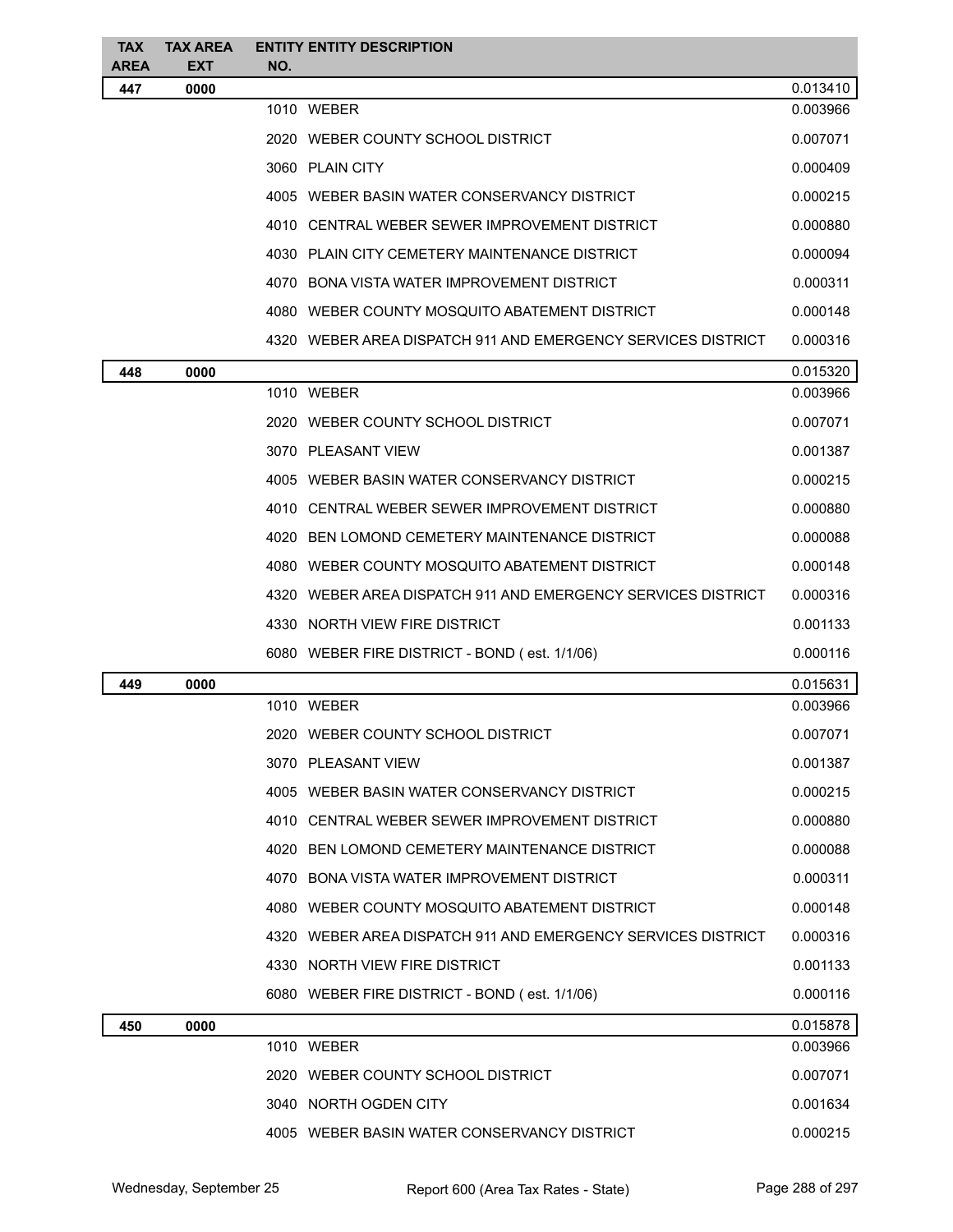| <b>TAX</b>  | <b>TAX AREA</b> |      | <b>ENTITY ENTITY DESCRIPTION</b>                             |          |
|-------------|-----------------|------|--------------------------------------------------------------|----------|
| <b>AREA</b> | EXT             | NO.  | 4010 CENTRAL WEBER SEWER IMPROVEMENT DISTRICT                | 0.000880 |
|             |                 | 4020 | BEN LOMOND CEMETERY MAINTENANCE DISTRICT                     | 0.000088 |
|             |                 |      | 4070 BONA VISTA WATER IMPROVEMENT DISTRICT                   | 0.000311 |
|             |                 |      | 4080 WEBER COUNTY MOSQUITO ABATEMENT DISTRICT                | 0.000148 |
|             |                 |      | 4320 WEBER AREA DISPATCH 911 AND EMERGENCY SERVICES DISTRICT | 0.000316 |
|             |                 |      | 4330 NORTH VIEW FIRE DISTRICT                                | 0.001133 |
|             |                 |      | 6080 WEBER FIRE DISTRICT - BOND (est. 1/1/06)                | 0.000116 |
| 451         | 0000            |      |                                                              | 0.016515 |
|             |                 |      | 1010 WEBER                                                   | 0.003966 |
|             |                 |      | 2020 WEBER COUNTY SCHOOL DISTRICT                            | 0.007071 |
|             |                 |      | 3050 OGDEN CITY                                              | 0.003498 |
|             |                 |      | 4005 WEBER BASIN WATER CONSERVANCY DISTRICT                  | 0.000215 |
|             |                 |      | 4010 CENTRAL WEBER SEWER IMPROVEMENT DISTRICT                | 0.000880 |
|             |                 |      | 4080 WEBER COUNTY MOSQUITO ABATEMENT DISTRICT                | 0.000148 |
|             |                 |      | 4320 WEBER AREA DISPATCH 911 AND EMERGENCY SERVICES DISTRICT | 0.000316 |
|             |                 |      | 6030 OGDEN CITY - SPECIAL LEVY TO PURCHASE WBWCD WATER       | 0.000305 |
|             |                 |      | 6080 WEBER FIRE DISTRICT - BOND (est. 1/1/06)                | 0.000116 |
| 452         | 0000            |      |                                                              | 0.012552 |
|             |                 |      | 1010 WEBER                                                   | 0.003966 |
|             |                 |      | 2020 WEBER COUNTY SCHOOL DISTRICT                            | 0.007071 |
|             |                 |      | 3060 PLAIN CITY                                              | 0.000409 |
|             |                 |      | 4005 WEBER BASIN WATER CONSERVANCY DISTRICT                  | 0.000215 |
|             |                 |      | 4070 BONA VISTA WATER IMPROVEMENT DISTRICT                   | 0.000311 |
|             |                 |      | 4080 WEBER COUNTY MOSQUITO ABATEMENT DISTRICT                | 0.000148 |
|             |                 |      | 4320 WEBER AREA DISPATCH 911 AND EMERGENCY SERVICES DISTRICT | 0.000316 |
|             |                 |      | 6080 WEBER FIRE DISTRICT - BOND (est. 1/1/06)                | 0.000116 |
| 453         | 0000            |      |                                                              | 0.015543 |
|             |                 |      | 1010 WEBER                                                   | 0.003966 |
|             |                 |      | 2020 WEBER COUNTY SCHOOL DISTRICT                            | 0.007071 |
|             |                 |      | 3070 PLEASANT VIEW                                           | 0.001387 |
|             |                 |      | 4005 WEBER BASIN WATER CONSERVANCY DISTRICT                  | 0.000215 |
|             |                 |      | 4010 CENTRAL WEBER SEWER IMPROVEMENT DISTRICT                | 0.000880 |
|             |                 |      | 4070 BONA VISTA WATER IMPROVEMENT DISTRICT                   | 0.000311 |
|             |                 |      | 4080 WEBER COUNTY MOSQUITO ABATEMENT DISTRICT                | 0.000148 |
|             |                 |      | 4320 WEBER AREA DISPATCH 911 AND EMERGENCY SERVICES DISTRICT | 0.000316 |
|             |                 |      | 4330 NORTH VIEW FIRE DISTRICT                                | 0.001133 |
|             |                 |      | 6080 WEBER FIRE DISTRICT - BOND (est. 1/1/06)                | 0.000116 |
| 456         | 0000            |      |                                                              | 0.014504 |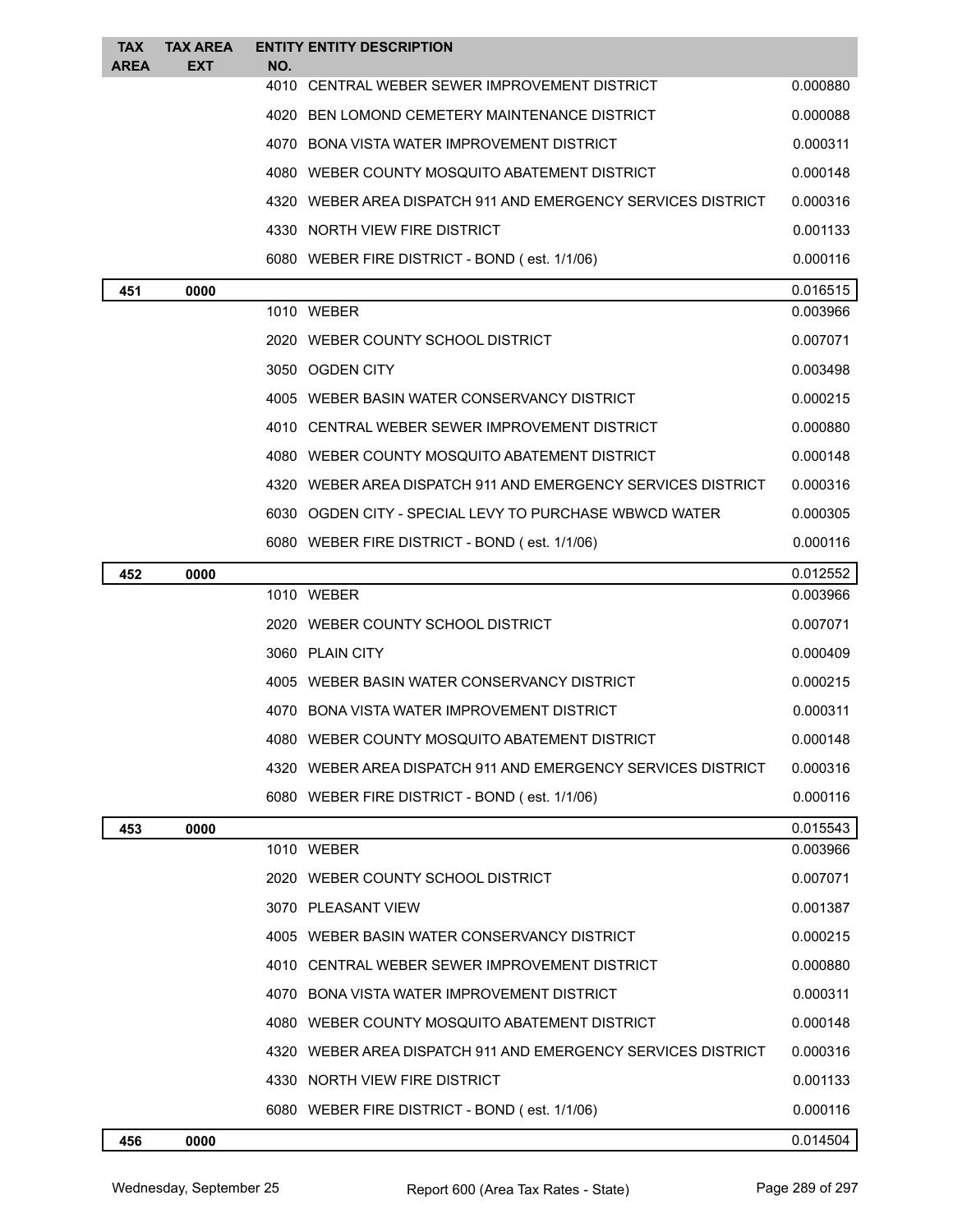| <b>TAX</b><br><b>AREA</b> | <b>TAX AREA</b><br><b>EXT</b> | NO. | <b>ENTITY ENTITY DESCRIPTION</b>                             |          |
|---------------------------|-------------------------------|-----|--------------------------------------------------------------|----------|
|                           |                               |     | 1010 WEBER                                                   | 0.003966 |
|                           |                               |     | 2020 WEBER COUNTY SCHOOL DISTRICT                            | 0.007071 |
|                           |                               |     | 4005 WEBER BASIN WATER CONSERVANCY DISTRICT                  | 0.000215 |
|                           |                               |     | 4010 CENTRAL WEBER SEWER IMPROVEMENT DISTRICT                | 0.000880 |
|                           |                               |     | 4070 BONA VISTA WATER IMPROVEMENT DISTRICT                   | 0.000311 |
|                           |                               |     | 4080 WEBER COUNTY MOSQUITO ABATEMENT DISTRICT                | 0.000148 |
|                           |                               |     | 4210 WEBER FIRE DISTRICT                                     | 0.001481 |
|                           |                               |     | 4320 WEBER AREA DISPATCH 911 AND EMERGENCY SERVICES DISTRICT | 0.000316 |
|                           |                               |     | 6080 WEBER FIRE DISTRICT - BOND (est. 1/1/06)                | 0.000116 |
|                           |                               |     | 6090 MUNICIPAL TYPE SERVICES                                 | 0.000000 |
| 457                       | 0000                          |     |                                                              | 0.016826 |
|                           |                               |     | 1010 WEBER                                                   | 0.003966 |
|                           |                               |     | 2020 WEBER COUNTY SCHOOL DISTRICT                            | 0.007071 |
|                           |                               |     | 3050 OGDEN CITY                                              | 0.003498 |
|                           |                               |     | 4005 WEBER BASIN WATER CONSERVANCY DISTRICT                  | 0.000215 |
|                           |                               |     | 4010 CENTRAL WEBER SEWER IMPROVEMENT DISTRICT                | 0.000880 |
|                           |                               |     | 4070 BONA VISTA WATER IMPROVEMENT DISTRICT                   | 0.000311 |
|                           |                               |     | 4080 WEBER COUNTY MOSQUITO ABATEMENT DISTRICT                | 0.000148 |
|                           |                               |     | 4320 WEBER AREA DISPATCH 911 AND EMERGENCY SERVICES DISTRICT | 0.000316 |
|                           |                               |     | 6030 OGDEN CITY - SPECIAL LEVY TO PURCHASE WBWCD WATER       | 0.000305 |
|                           |                               |     | 6080 WEBER FIRE DISTRICT - BOND (est. 1/1/06)                | 0.000116 |
| 459                       | 0000                          |     |                                                              | 0.014541 |
|                           |                               |     | 1010 WEBER                                                   | 0.003966 |
|                           |                               |     | 2020 WEBER COUNTY SCHOOL DISTRICT                            | 0.007071 |
|                           |                               |     | 3010 FARR WEST CITY                                          | 0.000260 |
|                           |                               |     | 4005 WEBER BASIN WATER CONSERVANCY DISTRICT                  | 0.000215 |
|                           |                               |     | 4010 CENTRAL WEBER SEWER IMPROVEMENT DISTRICT                | 0.000880 |
|                           |                               |     | 4020 BEN LOMOND CEMETERY MAINTENANCE DISTRICT                | 0.000088 |
|                           |                               |     | 4080 WEBER COUNTY MOSQUITO ABATEMENT DISTRICT                | 0.000148 |
|                           |                               |     | 4210 WEBER FIRE DISTRICT                                     | 0.001481 |
|                           |                               |     | 4320 WEBER AREA DISPATCH 911 AND EMERGENCY SERVICES DISTRICT | 0.000316 |
|                           |                               |     | 6080 WEBER FIRE DISTRICT - BOND (est. 1/1/06)                | 0.000116 |
| 460                       | 0000                          |     |                                                              | 0.016707 |
|                           |                               |     | 1010 WEBER                                                   | 0.003966 |
|                           |                               |     | 2010 OGDEN CITY SCHOOL DISTRICT                              | 0.008926 |
|                           |                               |     | 3010 FARR WEST CITY                                          | 0.000260 |
|                           |                               |     | 4005 WEBER BASIN WATER CONSERVANCY DISTRICT                  | 0.000215 |
|                           |                               |     | 4010 CENTRAL WEBER SEWER IMPROVEMENT DISTRICT                | 0.000880 |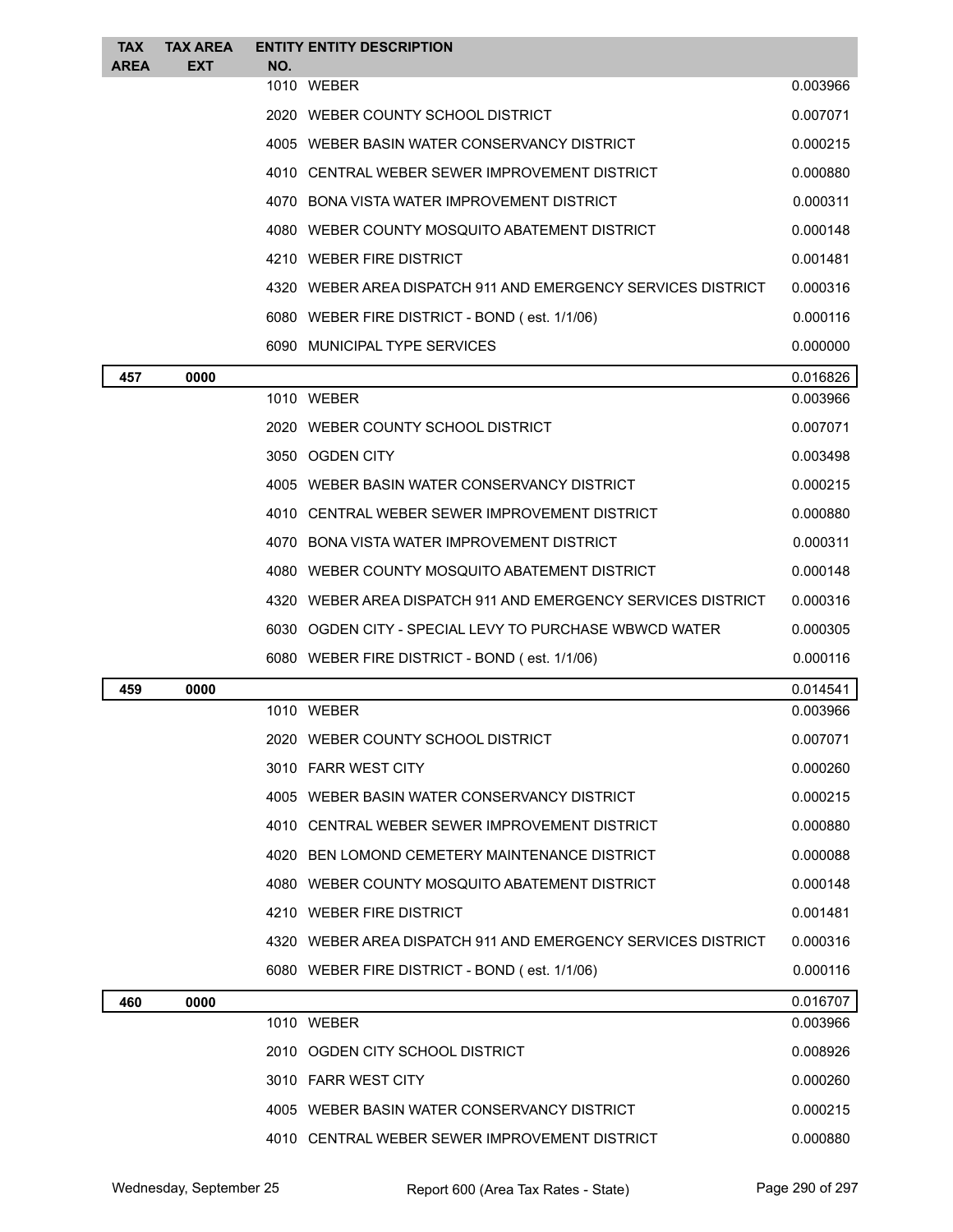| <b>TAX</b>  | <b>TAX AREA</b> | <b>ENTITY ENTITY DESCRIPTION</b>                             |          |
|-------------|-----------------|--------------------------------------------------------------|----------|
| <b>AREA</b> | <b>EXT</b>      | NO.<br>4020 BEN LOMOND CEMETERY MAINTENANCE DISTRICT         | 0.000088 |
|             |                 | 4070 BONA VISTA WATER IMPROVEMENT DISTRICT                   | 0.000311 |
|             |                 | 4080 WEBER COUNTY MOSQUITO ABATEMENT DISTRICT                | 0.000148 |
|             |                 | 4210 WEBER FIRE DISTRICT                                     | 0.001481 |
|             |                 | 4320 WEBER AREA DISPATCH 911 AND EMERGENCY SERVICES DISTRICT | 0.000316 |
|             |                 | 6080 WEBER FIRE DISTRICT - BOND (est. 1/1/06)                | 0.000116 |
| 461         | 0000            |                                                              | 0.014599 |
|             |                 | 1010 WEBER                                                   | 0.003966 |
|             |                 | 2020 WEBER COUNTY SCHOOL DISTRICT                            | 0.007071 |
|             |                 | 3040 NORTH OGDEN CITY                                        | 0.001634 |
|             |                 | 4005 WEBER BASIN WATER CONSERVANCY DISTRICT                  | 0.000215 |
|             |                 | 4080 WEBER COUNTY MOSQUITO ABATEMENT DISTRICT                | 0.000148 |
|             |                 | 4320 WEBER AREA DISPATCH 911 AND EMERGENCY SERVICES DISTRICT | 0.000316 |
|             |                 | 4330 NORTH VIEW FIRE DISTRICT                                | 0.001133 |
|             |                 | 6080 WEBER FIRE DISTRICT - BOND (est. 1/1/06)                | 0.000116 |
| 462         | 0000            |                                                              | 0.013727 |
|             |                 | 1010 WEBER                                                   | 0.003966 |
|             |                 | 2020 WEBER COUNTY SCHOOL DISTRICT                            | 0.007071 |
|             |                 | 4005 WEBER BASIN WATER CONSERVANCY DISTRICT                  | 0.000215 |
|             |                 | 4050 WARREN-WEST WARREN CEMETERY MAINTENANCE DISTRICT        | 0.000111 |
|             |                 | 4080 WEBER COUNTY MOSQUITO ABATEMENT DISTRICT                | 0.000148 |
|             |                 | 4210 WEBER FIRE DISTRICT                                     | 0.001481 |
|             |                 | 4280   WEST WARREN PARK SERVICE AREA                         | 0.000303 |
|             |                 | 4320 WEBER AREA DISPATCH 911 AND EMERGENCY SERVICES DISTRICT | 0.000316 |
|             |                 | 6080 WEBER FIRE DISTRICT - BOND (est. 1/1/06)                | 0.000116 |
|             |                 | 6090 MUNICIPAL TYPE SERVICES                                 | 0.000000 |
| 463         | 0000            |                                                              | 0.013884 |
|             |                 | 1010 WEBER                                                   | 0.003966 |
|             |                 | 2020 WEBER COUNTY SCHOOL DISTRICT                            | 0.007071 |
|             |                 | 3025 HOOPER                                                  | 0.000484 |
|             |                 | 4005 WEBER BASIN WATER CONSERVANCY DISTRICT                  | 0.000215 |
|             |                 | 4040 WEST WEBER-TAYLOR CEMETERY MAINTENANCE DISTRICT         | 0.000087 |
|             |                 | 4080 WEBER COUNTY MOSQUITO ABATEMENT DISTRICT                | 0.000148 |
|             |                 | 4100 TAYLOR-WEST WEBER WATER IMPROVEMENT DISTRICT            |          |
|             |                 | 4210 WEBER FIRE DISTRICT                                     | 0.001481 |
|             |                 | 4320 WEBER AREA DISPATCH 911 AND EMERGENCY SERVICES DISTRICT | 0.000316 |
|             |                 | 6080 WEBER FIRE DISTRICT - BOND (est. 1/1/06)                | 0.000116 |
| 464         | 0000            |                                                              | 0.013624 |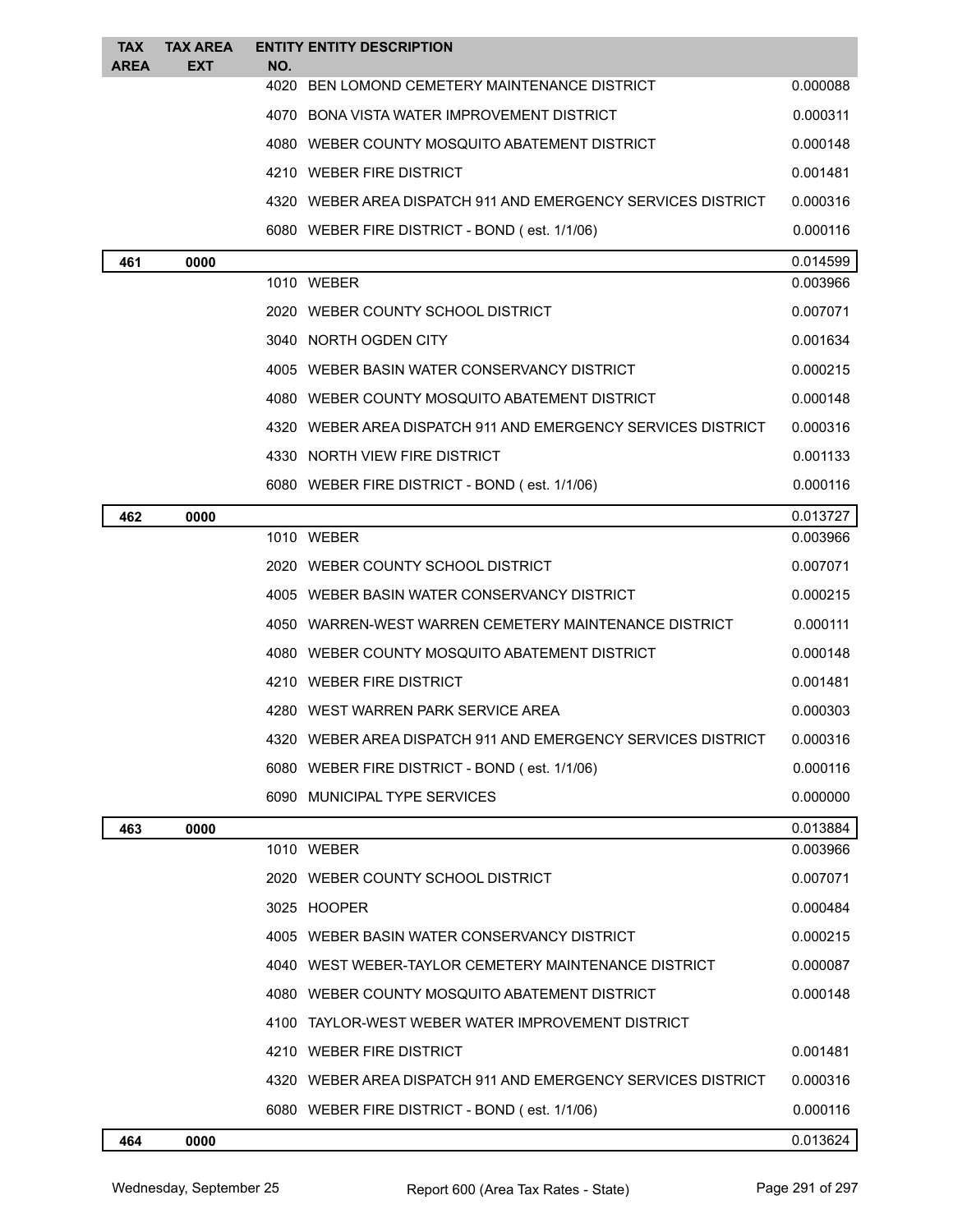| <b>TAX</b><br><b>AREA</b> | <b>TAX AREA</b><br><b>EXT</b> | <b>ENTITY ENTITY DESCRIPTION</b><br>NO.                      |          |
|---------------------------|-------------------------------|--------------------------------------------------------------|----------|
|                           |                               | 1010 WEBER                                                   | 0.003966 |
|                           |                               | 2020 WEBER COUNTY SCHOOL DISTRICT                            | 0.007071 |
|                           |                               | 4005 WEBER BASIN WATER CONSERVANCY DISTRICT                  | 0.000215 |
|                           |                               | 4070 BONA VISTA WATER IMPROVEMENT DISTRICT                   | 0.000311 |
|                           |                               | 4080 WEBER COUNTY MOSQUITO ABATEMENT DISTRICT                | 0.000148 |
|                           |                               | 4100 TAYLOR-WEST WEBER WATER IMPROVEMENT DISTRICT            |          |
|                           |                               | 4210 WEBER FIRE DISTRICT                                     | 0.001481 |
|                           |                               | 4320 WEBER AREA DISPATCH 911 AND EMERGENCY SERVICES DISTRICT | 0.000316 |
|                           |                               | 6080 WEBER FIRE DISTRICT - BOND (est. 1/1/06)                | 0.000116 |
|                           |                               | 6090 MUNICIPAL TYPE SERVICES                                 | 0.000000 |
| 465                       | 0000                          |                                                              | 0.014299 |
|                           |                               | 1010 WEBER                                                   | 0.003966 |
|                           |                               | 2020 WEBER COUNTY SCHOOL DISTRICT                            | 0.007071 |
|                           |                               | 3130 WEST HAVEN                                              |          |
|                           |                               | 4005 WEBER BASIN WATER CONSERVANCY DISTRICT                  | 0.000215 |
|                           |                               | 4010 CENTRAL WEBER SEWER IMPROVEMENT DISTRICT                | 0.000880 |
|                           |                               | 4080 WEBER COUNTY MOSQUITO ABATEMENT DISTRICT                | 0.000148 |
|                           |                               | 4100 TAYLOR-WEST WEBER WATER IMPROVEMENT DISTRICT            |          |
|                           |                               | 4130 ROY WATER CONSERVANCY SUBDISTRICT                       | 0.000106 |
|                           |                               | 4210 WEBER FIRE DISTRICT                                     | 0.001481 |
|                           |                               | 4220 WEBER COUNTY SEWER SERVICE AREA#2                       |          |
|                           |                               | 4285 WEST HAVEN WASTE WATER SPECIAL SERVICE DISTRICT         |          |
|                           |                               | 4320 WEBER AREA DISPATCH 911 AND EMERGENCY SERVICES DISTRICT | 0.000316 |
|                           |                               | 6080 WEBER FIRE DISTRICT - BOND (est. 1/1/06)                | 0.000116 |
| 466                       | 0000                          |                                                              | 0.014299 |
|                           |                               | 1010 WEBER                                                   | 0.003966 |
|                           |                               | 2020 WEBER COUNTY SCHOOL DISTRICT                            | 0.007071 |
|                           |                               | 3130 WEST HAVEN                                              |          |
|                           |                               | 4005 WEBER BASIN WATER CONSERVANCY DISTRICT                  | 0.000215 |
|                           |                               | 4010 CENTRAL WEBER SEWER IMPROVEMENT DISTRICT                | 0.000880 |
|                           |                               | 4080 WEBER COUNTY MOSQUITO ABATEMENT DISTRICT                | 0.000148 |
|                           |                               | 4100 TAYLOR-WEST WEBER WATER IMPROVEMENT DISTRICT            |          |
|                           |                               | 4130 ROY WATER CONSERVANCY SUBDISTRICT                       | 0.000106 |
|                           |                               | 4210 WEBER FIRE DISTRICT                                     | 0.001481 |
|                           |                               | 4285 WEST HAVEN WASTE WATER SPECIAL SERVICE DISTRICT         |          |
|                           |                               | 4320 WEBER AREA DISPATCH 911 AND EMERGENCY SERVICES DISTRICT | 0.000316 |
|                           |                               | 6080 WEBER FIRE DISTRICT - BOND (est. 1/1/06)                | 0.000116 |
| 467                       | 0000                          |                                                              | 0.014648 |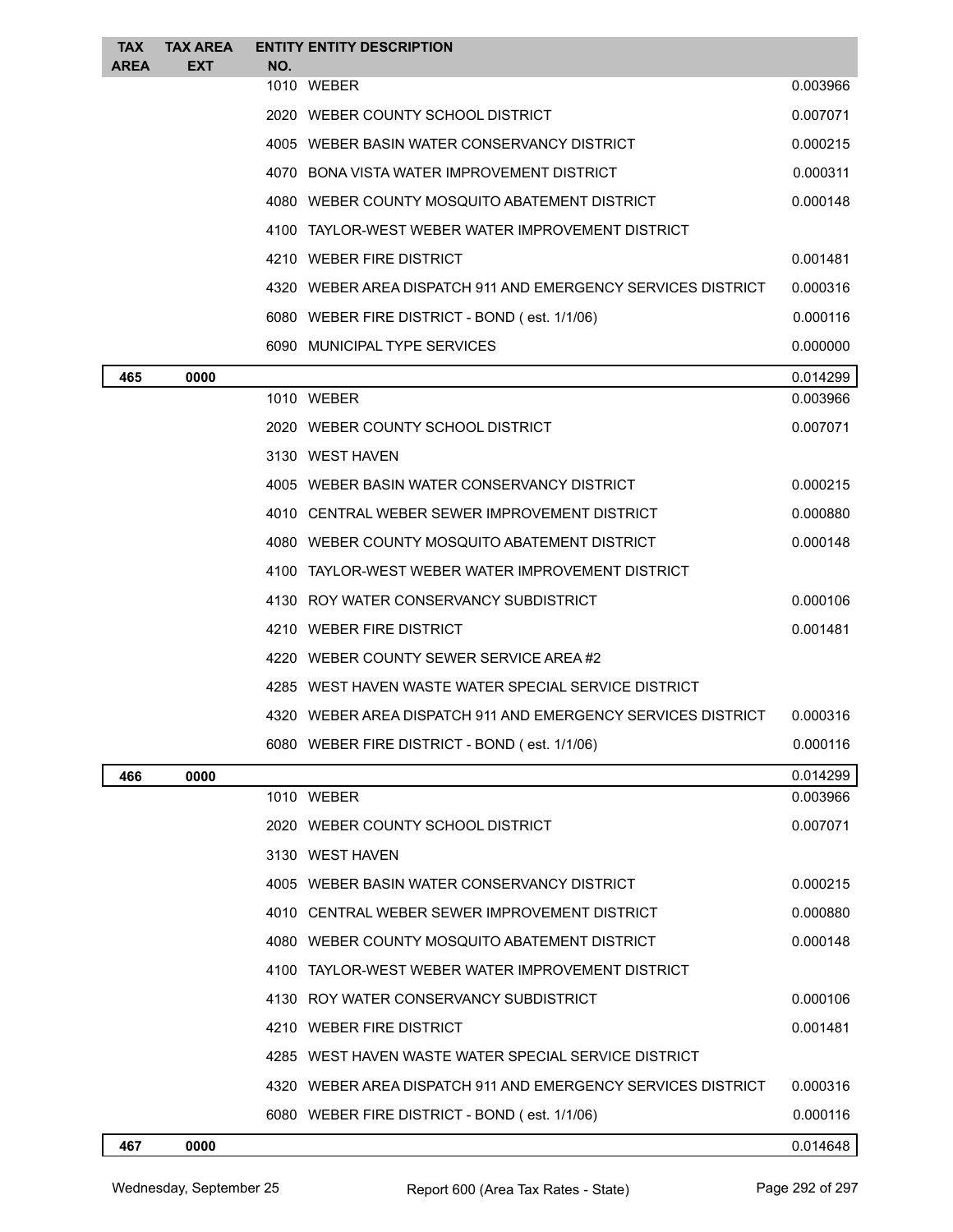| <b>TAX</b><br><b>AREA</b> | <b>TAX AREA</b><br><b>EXT</b> | <b>ENTITY ENTITY DESCRIPTION</b><br>NO.                      |          |
|---------------------------|-------------------------------|--------------------------------------------------------------|----------|
|                           |                               | 1010 WEBER                                                   | 0.003966 |
|                           |                               | 2020 WEBER COUNTY SCHOOL DISTRICT                            | 0.007071 |
|                           |                               | 3130 WEST HAVEN                                              |          |
|                           |                               | 4005 WEBER BASIN WATER CONSERVANCY DISTRICT                  | 0.000215 |
|                           |                               | 4010 CENTRAL WEBER SEWER IMPROVEMENT DISTRICT                | 0.000880 |
|                           |                               | 4080 WEBER COUNTY MOSQUITO ABATEMENT DISTRICT                | 0.000148 |
|                           |                               | 4100 TAYLOR-WEST WEBER WATER IMPROVEMENT DISTRICT            |          |
|                           |                               | 4150 HOOPER WATER IMPROVEMENT DISTRICT                       | 0.000455 |
|                           |                               | 4210 WEBER FIRE DISTRICT                                     | 0.001481 |
|                           |                               | 4285 WEST HAVEN WASTE WATER SPECIAL SERVICE DISTRICT         |          |
|                           |                               | 4320 WEBER AREA DISPATCH 911 AND EMERGENCY SERVICES DISTRICT | 0.000316 |
|                           |                               | 6080 WEBER FIRE DISTRICT - BOND (est. 1/1/06)                | 0.000116 |
| 469                       | 0000                          |                                                              | 0.015320 |
|                           |                               | 1010 WEBER                                                   | 0.003966 |
|                           |                               | 2020 WEBER COUNTY SCHOOL DISTRICT                            | 0.007071 |
|                           |                               | 3090 ROY CITY                                                | 0.002389 |
|                           |                               | 4005 WEBER BASIN WATER CONSERVANCY DISTRICT                  | 0.000215 |
|                           |                               | 4015 NORTH DAVIS SEWER DISTRICT                              | 0.000993 |
|                           |                               | 4080 WEBER COUNTY MOSQUITO ABATEMENT DISTRICT                | 0.000148 |
|                           |                               | 4130 ROY WATER CONSERVANCY SUBDISTRICT                       | 0.000106 |
|                           |                               | 4320 WEBER AREA DISPATCH 911 AND EMERGENCY SERVICES DISTRICT | 0.000316 |
|                           |                               | 6080 WEBER FIRE DISTRICT - BOND (est. 1/1/06)                | 0.000116 |
| 470                       | 0000                          |                                                              | 0.013526 |
|                           |                               | 1010 WEBER                                                   | 0.003966 |
|                           |                               | 2020 WEBER COUNTY SCHOOL DISTRICT                            | 0.007071 |
|                           |                               | 3060 PLAIN CITY                                              | 0.000409 |
|                           |                               | 4005 WEBER BASIN WATER CONSERVANCY DISTRICT                  | 0.000215 |
|                           |                               | 4010 CENTRAL WEBER SEWER IMPROVEMENT DISTRICT                | 0.000880 |
|                           |                               | 4030 PLAIN CITY CEMETERY MAINTENANCE DISTRICT                | 0.000094 |
|                           |                               | 4070 BONA VISTA WATER IMPROVEMENT DISTRICT                   | 0.000311 |
|                           |                               | 4080 WEBER COUNTY MOSQUITO ABATEMENT DISTRICT                | 0.000148 |
|                           |                               | 4320 WEBER AREA DISPATCH 911 AND EMERGENCY SERVICES DISTRICT | 0.000316 |
|                           |                               | 6080 WEBER FIRE DISTRICT - BOND (est. 1/1/06)                | 0.000116 |
| 471                       | 0000                          |                                                              | 0.014598 |
|                           |                               | 1010 WEBER                                                   | 0.003966 |
|                           |                               | 2020 WEBER COUNTY SCHOOL DISTRICT                            | 0.007071 |
|                           |                               | 4005 WEBER BASIN WATER CONSERVANCY DISTRICT                  | 0.000215 |
|                           |                               | 4010 CENTRAL WEBER SEWER IMPROVEMENT DISTRICT                | 0.000880 |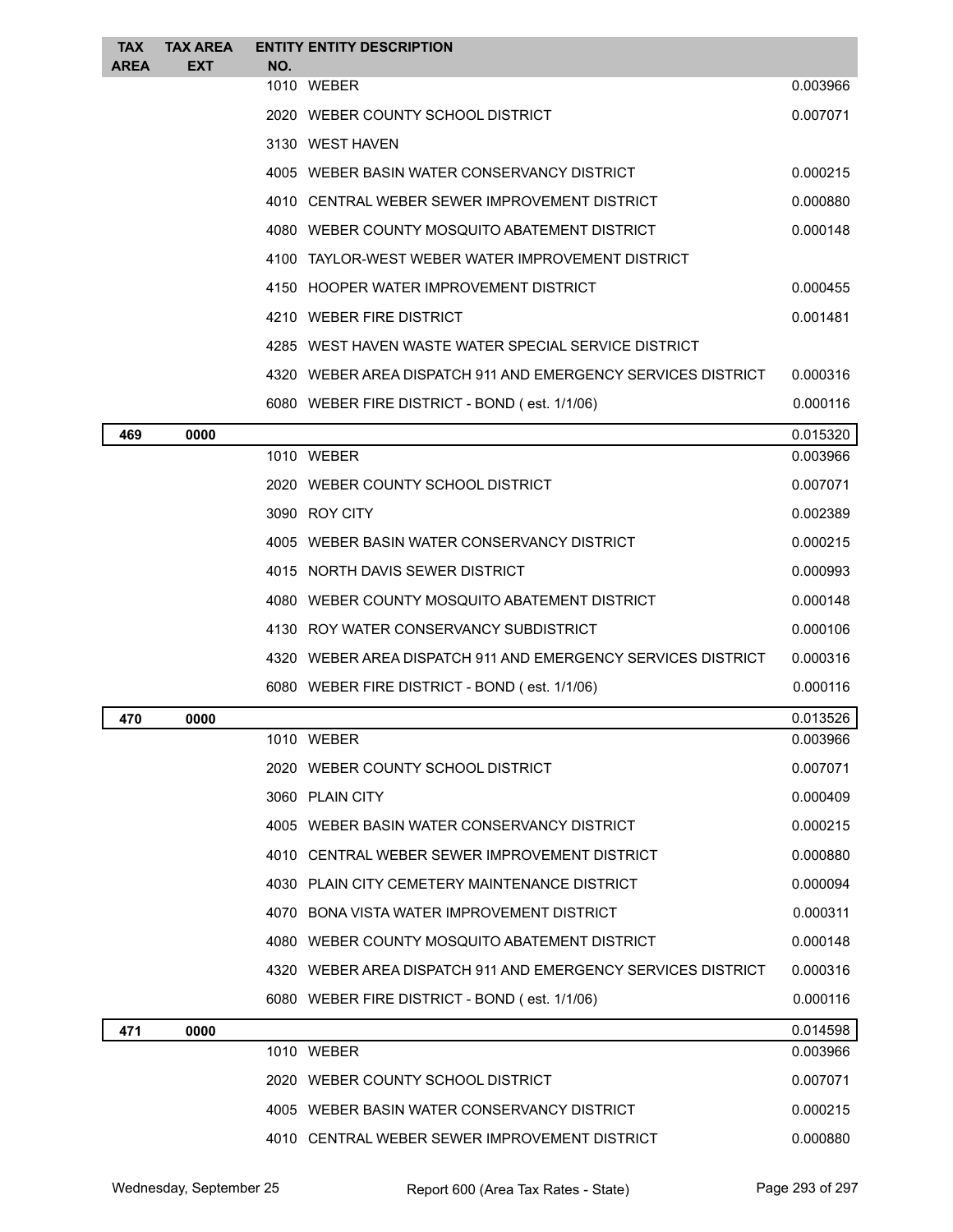| <b>TAX</b>  | <b>TAX AREA</b> | <b>ENTITY ENTITY DESCRIPTION</b>                             |          |
|-------------|-----------------|--------------------------------------------------------------|----------|
| <b>AREA</b> | <b>EXT</b>      | NO.                                                          |          |
|             |                 | 4030 PLAIN CITY CEMETERY MAINTENANCE DISTRICT                | 0.000094 |
|             |                 | 4070 BONA VISTA WATER IMPROVEMENT DISTRICT                   | 0.000311 |
|             |                 | 4080 WEBER COUNTY MOSQUITO ABATEMENT DISTRICT                | 0.000148 |
|             |                 | 4210 WEBER FIRE DISTRICT                                     | 0.001481 |
|             |                 | 4320 WEBER AREA DISPATCH 911 AND EMERGENCY SERVICES DISTRICT | 0.000316 |
|             |                 | 6080 WEBER FIRE DISTRICT - BOND (est. 1/1/06)                | 0.000116 |
|             |                 | 6090 MUNICIPAL TYPE SERVICES                                 | 0.000000 |
| 472         | 0000            |                                                              | 0.013432 |
|             |                 | 1010 WEBER                                                   | 0.003966 |
|             |                 | 2020 WEBER COUNTY SCHOOL DISTRICT                            | 0.007071 |
|             |                 | 3060 PLAIN CITY                                              | 0.000409 |
|             |                 | 4005 WEBER BASIN WATER CONSERVANCY DISTRICT                  | 0.000215 |
|             |                 | 4010 CENTRAL WEBER SEWER IMPROVEMENT DISTRICT                | 0.000880 |
|             |                 | 4070 BONA VISTA WATER IMPROVEMENT DISTRICT                   | 0.000311 |
|             |                 | 4080 WEBER COUNTY MOSQUITO ABATEMENT DISTRICT                | 0.000148 |
|             |                 | 4320 WEBER AREA DISPATCH 911 AND EMERGENCY SERVICES DISTRICT | 0.000316 |
|             |                 | 6080 WEBER FIRE DISTRICT - BOND (est. 1/1/06)                | 0.000116 |
| 473         | 0000            |                                                              | 0.013316 |
|             |                 | 1010 WEBER                                                   | 0.003966 |
|             |                 | 2020 WEBER COUNTY SCHOOL DISTRICT                            | 0.007071 |
|             |                 | 3060 PLAIN CITY                                              | 0.000409 |
|             |                 | 4005 WEBER BASIN WATER CONSERVANCY DISTRICT                  | 0.000215 |
|             |                 | 4010 CENTRAL WEBER SEWER IMPROVEMENT DISTRICT                | 0.000880 |
|             |                 | 4070 BONA VISTA WATER IMPROVEMENT DISTRICT                   | 0.000311 |
|             |                 | 4080 WEBER COUNTY MOSQUITO ABATEMENT DISTRICT                | 0.000148 |
|             |                 | 4320 WEBER AREA DISPATCH 911 AND EMERGENCY SERVICES DISTRICT | 0.000316 |
| 474         | 0000            |                                                              | 0.014598 |
|             |                 | 1010 WEBER                                                   | 0.003966 |
|             |                 | 2020 WEBER COUNTY SCHOOL DISTRICT                            | 0.007071 |
|             |                 | 3035 MARRIOTT-SLATERVILLE CITY                               |          |
|             |                 | 4005 WEBER BASIN WATER CONSERVANCY DISTRICT                  | 0.000215 |
|             |                 | 4010 CENTRAL WEBER SEWER IMPROVEMENT DISTRICT                | 0.000880 |
|             |                 | 4030 PLAIN CITY CEMETERY MAINTENANCE DISTRICT                | 0.000094 |
|             |                 | 4070 BONA VISTA WATER IMPROVEMENT DISTRICT                   | 0.000311 |
|             |                 | 4080 WEBER COUNTY MOSQUITO ABATEMENT DISTRICT                | 0.000148 |
|             |                 | 4210 WEBER FIRE DISTRICT                                     | 0.001481 |
|             |                 | 4320 WEBER AREA DISPATCH 911 AND EMERGENCY SERVICES DISTRICT | 0.000316 |
|             |                 | 6080 WEBER FIRE DISTRICT - BOND (est. 1/1/06)                | 0.000116 |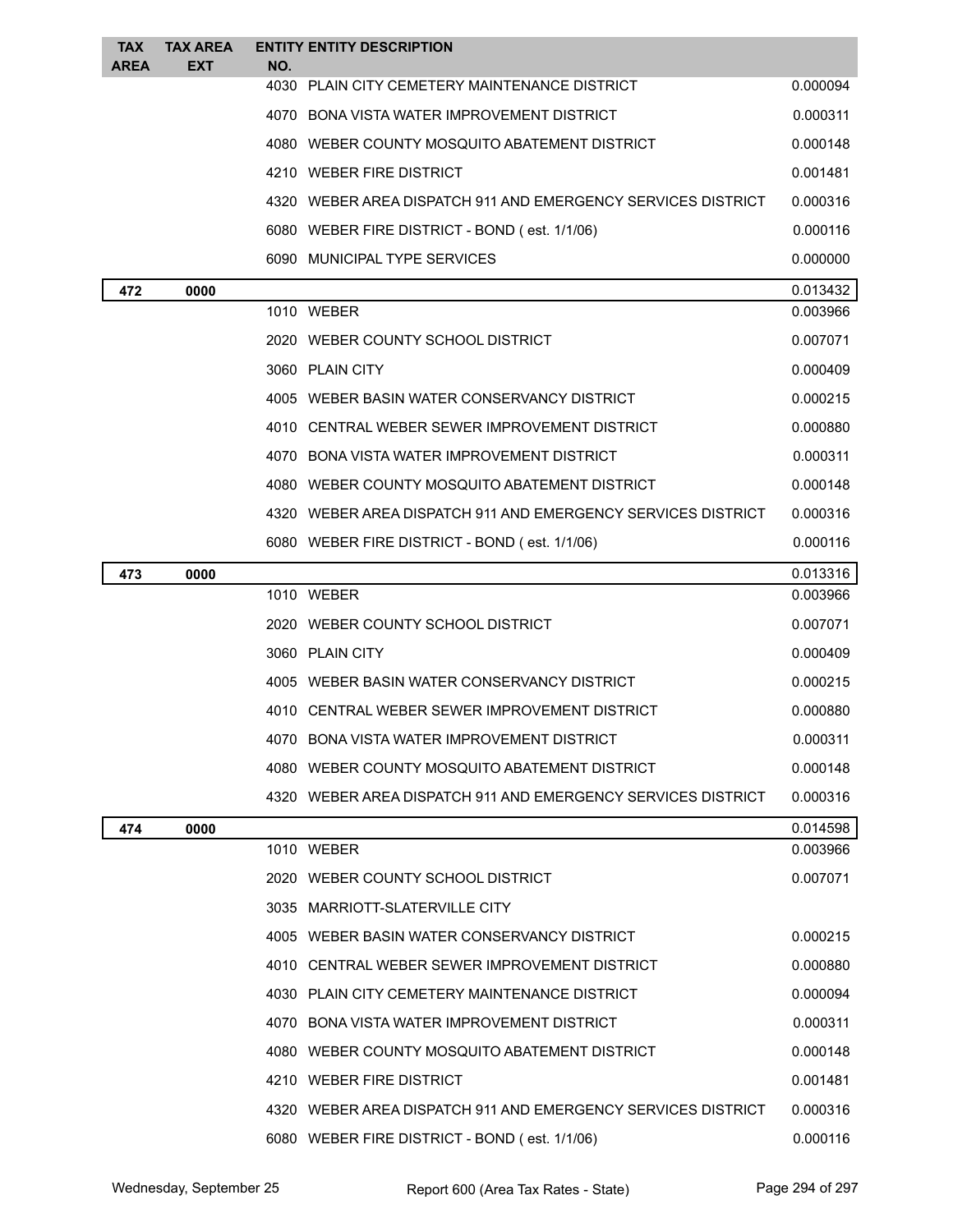| <b>TAX</b>         | <b>TAX AREA</b>    | <b>ENTITY ENTITY DESCRIPTION</b>                             |          |
|--------------------|--------------------|--------------------------------------------------------------|----------|
| <b>AREA</b><br>475 | <b>EXT</b><br>0000 | NO.                                                          | 0.014252 |
|                    |                    | 1010 WEBER                                                   | 0.003966 |
|                    |                    | 2020 WEBER COUNTY SCHOOL DISTRICT                            | 0.007071 |
|                    |                    | 3025 HOOPER                                                  | 0.000484 |
|                    |                    | 4005 WEBER BASIN WATER CONSERVANCY DISTRICT                  | 0.000215 |
|                    |                    | 4060 HOOPER CEMETERY MAINTENANCE DISTRICT                    |          |
|                    |                    | 4080 WEBER COUNTY MOSQUITO ABATEMENT DISTRICT                | 0.000148 |
|                    |                    | 4150 HOOPER WATER IMPROVEMENT DISTRICT                       | 0.000455 |
|                    |                    | 4210 WEBER FIRE DISTRICT                                     | 0.001481 |
|                    |                    | 4220 WEBER COUNTY SEWER SERVICE AREA#2                       |          |
|                    |                    | 4320 WEBER AREA DISPATCH 911 AND EMERGENCY SERVICES DISTRICT | 0.000316 |
|                    |                    | 6080 WEBER FIRE DISTRICT - BOND (est. 1/1/06)                | 0.000116 |
| 476                | 0000               |                                                              | 0.014252 |
|                    |                    | 1010 WEBER                                                   | 0.003966 |
|                    |                    | 2020 WEBER COUNTY SCHOOL DISTRICT                            | 0.007071 |
|                    |                    | 3025 HOOPER                                                  | 0.000484 |
|                    |                    | 4005 WEBER BASIN WATER CONSERVANCY DISTRICT                  | 0.000215 |
|                    |                    | 4080 WEBER COUNTY MOSQUITO ABATEMENT DISTRICT                | 0.000148 |
|                    |                    | 4150 HOOPER WATER IMPROVEMENT DISTRICT                       | 0.000455 |
|                    |                    | 4210 WEBER FIRE DISTRICT                                     | 0.001481 |
|                    |                    | 4220 WEBER COUNTY SEWER SERVICE AREA #2                      |          |
|                    |                    | 4320 WEBER AREA DISPATCH 911 AND EMERGENCY SERVICES DISTRICT | 0.000316 |
|                    |                    | 6080 WEBER FIRE DISTRICT - BOND (est. 1/1/06)                | 0.000116 |
| 477                | 0000               |                                                              | 0.014358 |
|                    |                    | 1010 WEBER                                                   | 0.003966 |
|                    |                    | 2020 WEBER COUNTY SCHOOL DISTRICT                            | 0.007071 |
|                    |                    | 3025 HOOPER                                                  | 0.000484 |
|                    |                    | 4005 WEBER BASIN WATER CONSERVANCY DISTRICT                  | 0.000215 |
|                    |                    | 4060 HOOPER CEMETERY MAINTENANCE DISTRICT                    |          |
|                    |                    | 4080 WEBER COUNTY MOSQUITO ABATEMENT DISTRICT                | 0.000148 |
|                    |                    | 4130 ROY WATER CONSERVANCY SUBDISTRICT                       | 0.000106 |
|                    |                    | 4150 HOOPER WATER IMPROVEMENT DISTRICT                       | 0.000455 |
|                    |                    | 4210 WEBER FIRE DISTRICT                                     | 0.001481 |
|                    |                    | 4220 WEBER COUNTY SEWER SERVICE AREA#2                       |          |
|                    |                    | 4320 WEBER AREA DISPATCH 911 AND EMERGENCY SERVICES DISTRICT | 0.000316 |
|                    |                    | 6080 WEBER FIRE DISTRICT - BOND (est. 1/1/06)                | 0.000116 |
| 478                | 0000               |                                                              | 0.016971 |
|                    |                    | 1010 WEBER                                                   | 0.003966 |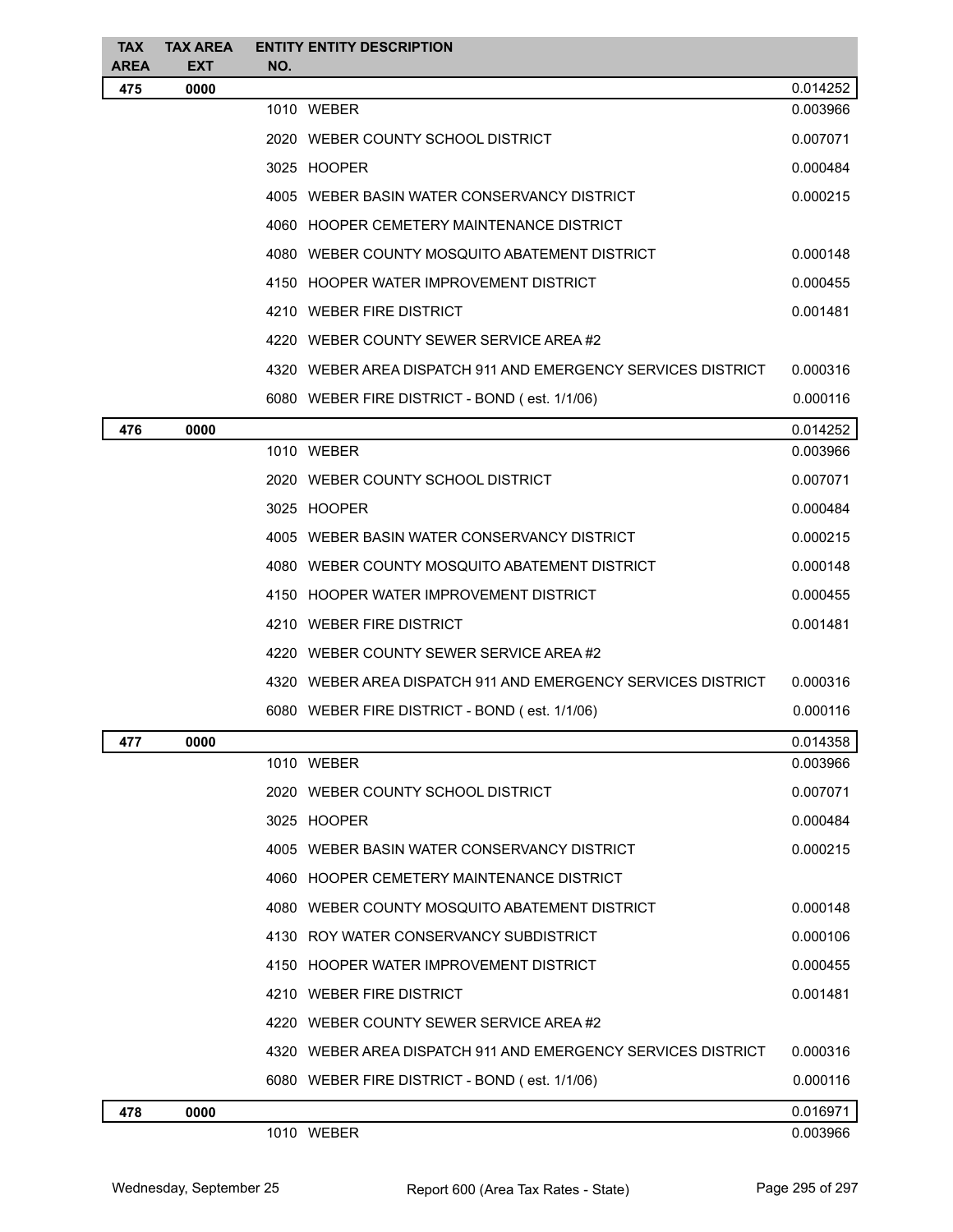| <b>TAX</b>  | <b>TAX AREA</b> |     | <b>ENTITY ENTITY DESCRIPTION</b>                             |          |
|-------------|-----------------|-----|--------------------------------------------------------------|----------|
| <b>AREA</b> | <b>EXT</b>      | NO. | 2010 OGDEN CITY SCHOOL DISTRICT                              | 0.008926 |
|             |                 |     | 3070 PLEASANT VIEW                                           | 0.001387 |
|             |                 |     | 4005 WEBER BASIN WATER CONSERVANCY DISTRICT                  | 0.000215 |
|             |                 |     | 4010 CENTRAL WEBER SEWER IMPROVEMENT DISTRICT                | 0.000880 |
|             |                 |     | 4080 WEBER COUNTY MOSQUITO ABATEMENT DISTRICT                | 0.000148 |
|             |                 |     | 4320 WEBER AREA DISPATCH 911 AND EMERGENCY SERVICES DISTRICT | 0.000316 |
|             |                 |     | 4330 NORTH VIEW FIRE DISTRICT                                | 0.001133 |
| 479         | 0000            |     |                                                              | 0.014858 |
|             |                 |     | 1010 WEBER                                                   | 0.003966 |
|             |                 |     | 2020 WEBER COUNTY SCHOOL DISTRICT                            | 0.007071 |
|             |                 |     | 3010 FARR WEST CITY                                          | 0.000260 |
|             |                 |     | 4005 WEBER BASIN WATER CONSERVANCY DISTRICT                  | 0.000215 |
|             |                 |     | 4010 CENTRAL WEBER SEWER IMPROVEMENT DISTRICT                | 0.000880 |
|             |                 |     | 4030 PLAIN CITY CEMETERY MAINTENANCE DISTRICT                | 0.000094 |
|             |                 |     | 4070 BONA VISTA WATER IMPROVEMENT DISTRICT                   | 0.000311 |
|             |                 |     | 4080 WEBER COUNTY MOSQUITO ABATEMENT DISTRICT                | 0.000148 |
|             |                 |     | 4210 WEBER FIRE DISTRICT                                     | 0.001481 |
|             |                 |     | 4320 WEBER AREA DISPATCH 911 AND EMERGENCY SERVICES DISTRICT | 0.000316 |
|             |                 |     | 6080 WEBER FIRE DISTRICT - BOND (est. 1/1/06)                | 0.000116 |
| 481         | 0000            |     |                                                              | 0.015691 |
|             |                 |     | 1010 WEBER                                                   | 0.003966 |
|             |                 |     | 2020 WEBER COUNTY SCHOOL DISTRICT                            | 0.007071 |
|             |                 |     | 3100 SOUTH OGDEN                                             | 0.002979 |
|             |                 |     | 4005 WEBER BASIN WATER CONSERVANCY DISTRICT                  | 0.000215 |
|             |                 |     | 4010 CENTRAL WEBER SEWER IMPROVEMENT DISTRICT                | 0.000880 |
|             |                 |     | 4080 WEBER COUNTY MOSQUITO ABATEMENT DISTRICT                | 0.000148 |
|             |                 |     | 4320 WEBER AREA DISPATCH 911 AND EMERGENCY SERVICES DISTRICT | 0.000316 |
|             |                 |     | 6050 SOUTH OGDEN CITY - SPECIAL LEVY TO PURCHASE WBWCD WATER |          |
|             |                 |     | 6080 WEBER FIRE DISTRICT - BOND (est. 1/1/06)                | 0.000116 |
| 482         | 0000            |     |                                                              | 0.018254 |
|             |                 |     | 1010 WEBER                                                   | 0.003966 |
|             |                 |     | 2010 OGDEN CITY SCHOOL DISTRICT                              | 0.008926 |
|             |                 |     | 3050 OGDEN CITY                                              | 0.003498 |
|             |                 |     | 4005 WEBER BASIN WATER CONSERVANCY DISTRICT                  | 0.000215 |
|             |                 |     | 4010 CENTRAL WEBER SEWER IMPROVEMENT DISTRICT                | 0.000880 |
|             |                 |     | 4080 WEBER COUNTY MOSQUITO ABATEMENT DISTRICT                | 0.000148 |
|             |                 |     | 4320 WEBER AREA DISPATCH 911 AND EMERGENCY SERVICES DISTRICT | 0.000316 |
|             |                 |     | 6030 OGDEN CITY - SPECIAL LEVY TO PURCHASE WBWCD WATER       | 0.000305 |
|             |                 |     |                                                              |          |